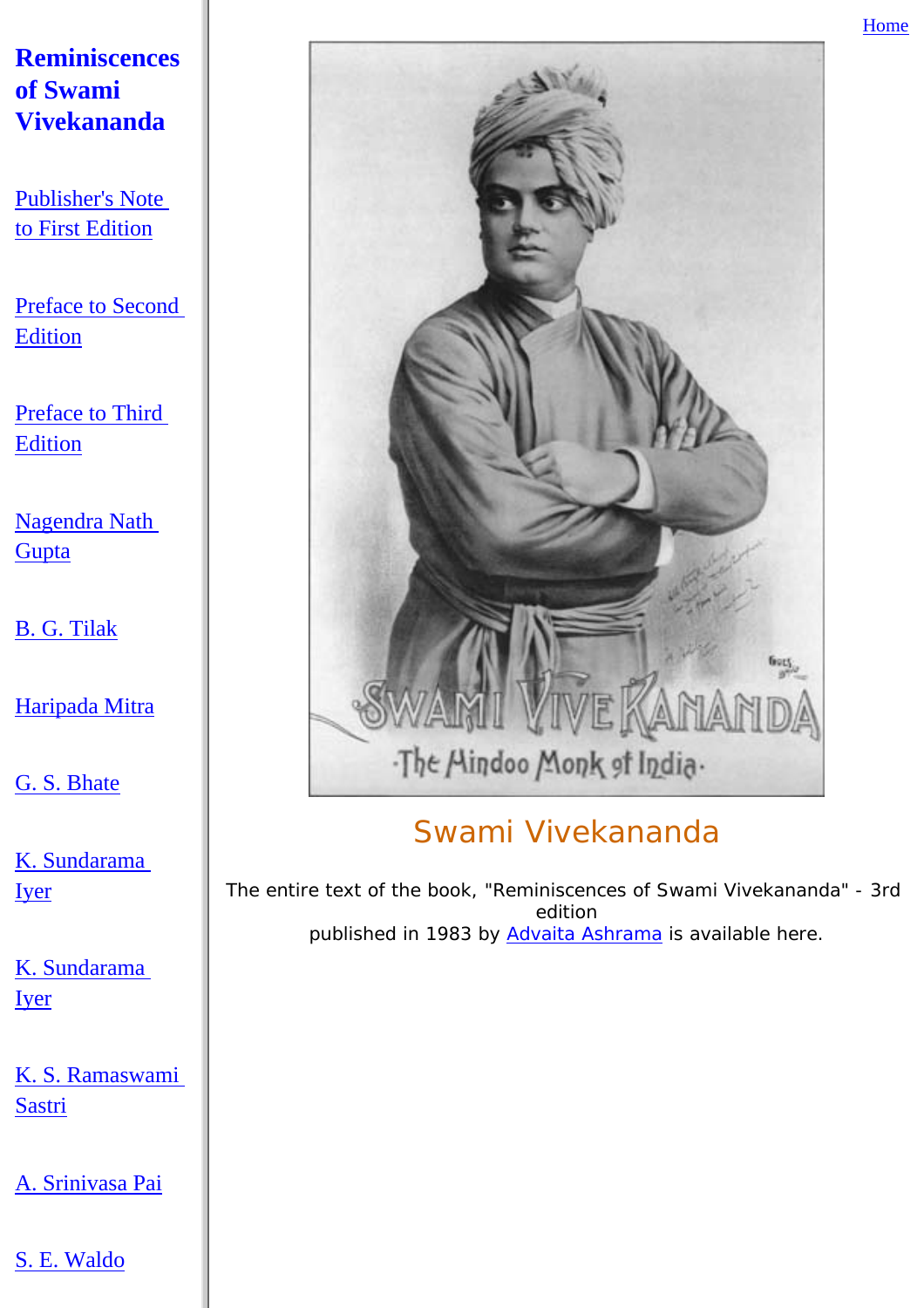[Sister Devamata](#page-83-0)

[Cornelia Conger](#page-89-0)

[Martha Browne](#page-94-0)  [Fincke](#page-94-0)

[Henry J. Van](#page-99-0) [Haagen](#page-99-0)

**[Sister Chrisitne](#page-101-0)** 

**[Josephine](#page-153-0)** [MacLeod](#page-153-0)

[Constance Towne](#page-165-0)

[Mary C. Funke](#page-169-0)

[Madam E. Calvé](#page-174-0)

[Maud Stumm](#page-178-0)

[Sister Nivedita](#page-182-0)

[Eric Hammond](#page-197-0)

[E. T. Sturdy](#page-199-0)

[T. J. Desai](#page-201-0)

[Swami](#page-205-0) **[Bodhananda](#page-205-0)**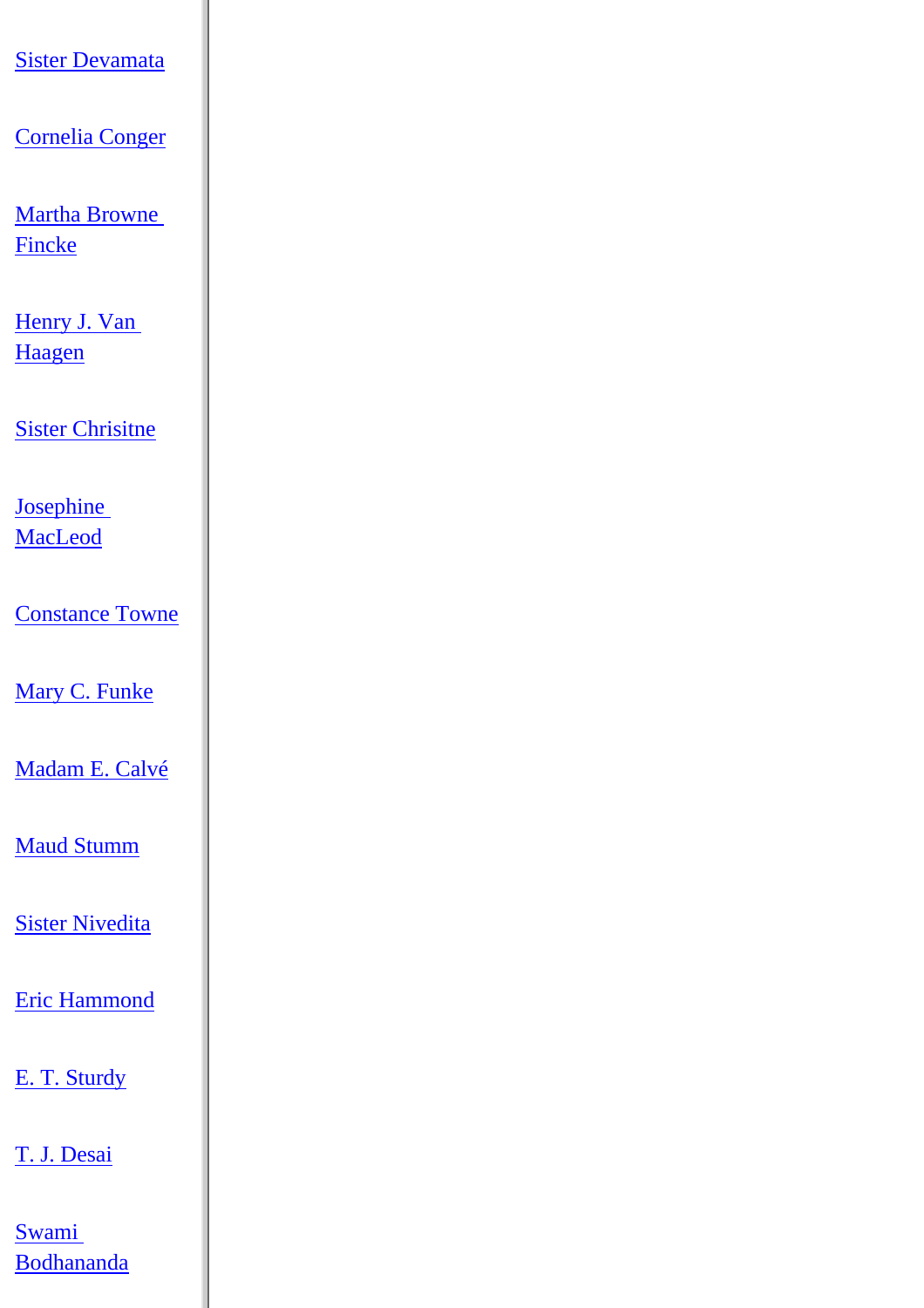**[Swami](#page-208-0)** [Vimalananda](#page-208-0)

[Swami](#page-214-0) **[Suddhananda](#page-214-0)** 

[Kamakhya Nath](#page-225-0) **[Mitra](#page-225-0)** 

[Manmatha Nath](#page-229-0) **[Ganguli](#page-229-0)** 

[Mrs. S. K.](#page-242-0) **[Blodgett](#page-242-0)** 

[Ida Ansell](#page-245-0)

[Christina Albers](#page-256-0)

[Isabel Margesson](#page-258-0)

[Viraja Devi](#page-260-0)

[Reeves Calkins](#page-263-0)

**[Swami](#page-267-0) [Sadashivananda](#page-267-0)** 

[Appendix](#page-282-0)

**Reminiscences not from this book**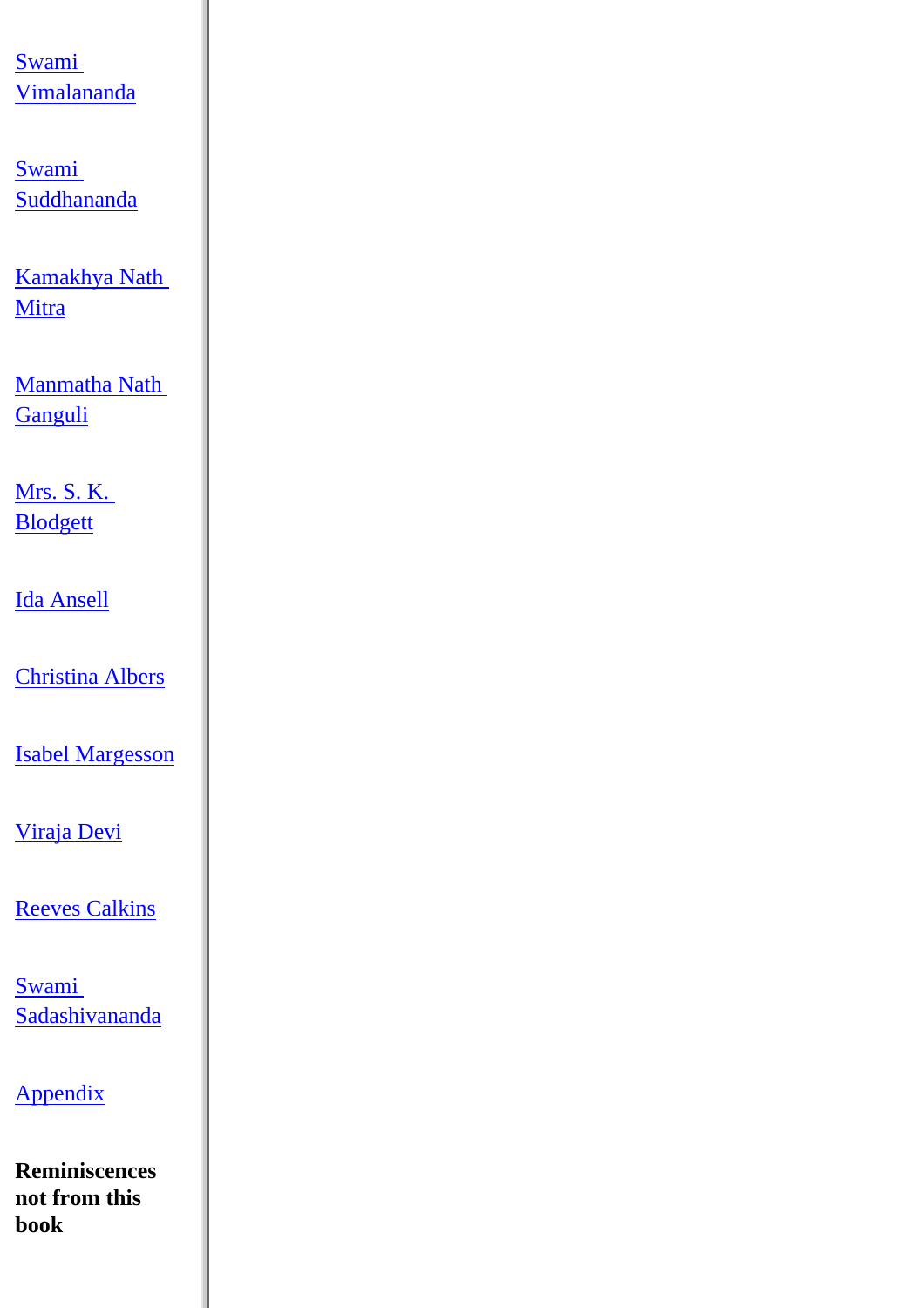**Brajendranath** [Seal](#page-293-0)

[Alice M.](#page-297-0)  **[Hansbrough](#page-297-0)** 

[Annie Besant](#page-338-0)

**[Swami](#page-339-0) [Turiyananda](#page-339-0)** 

[J. Ransome](#page-343-0) **[Bransby](#page-343-0)** 

[Vaikunthanath](#page-346-0)  **[Sanyal](#page-346-0)** 

[Goswami Brij Lal](#page-348-0)

[H. R. Haweis](#page-350-0)

[Ella Wilcox](#page-353-0)

**[Chandrasekhar](#page-354-0) [Chattopadhyaya](#page-354-0)** 

> For searching, please try a site specific Google search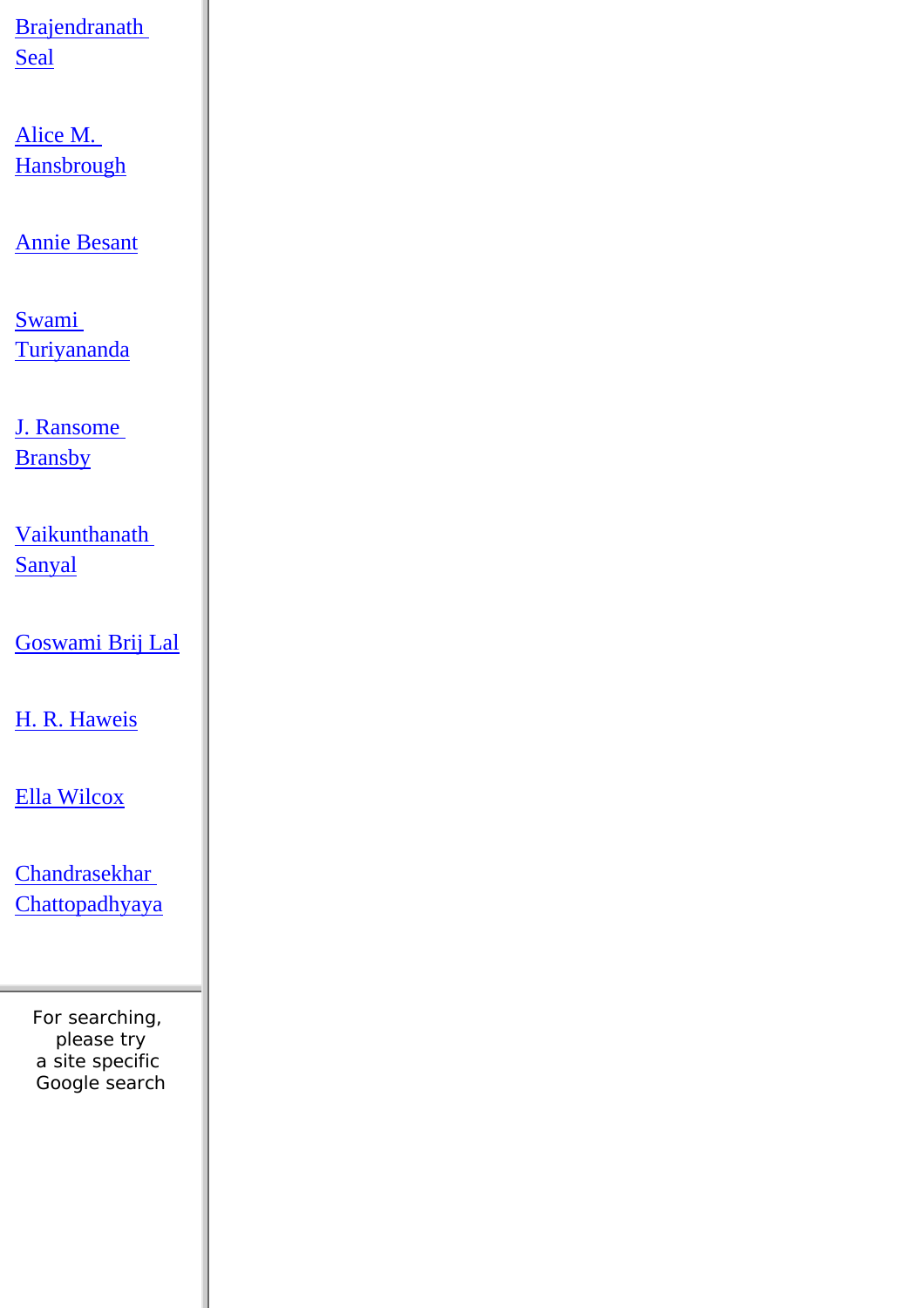# **REMINISCENCES OF SWAMI VIVEKANANDA**

#### **PUBLISHER'S NOTE TO THE FIRST EDITION**

<span id="page-4-0"></span>MOST of these reminiscences appeared in periodicals from time to time. They are reproduced with due permission and thanks. The memories of Sister Christine are copyrighted by Shri Boshishwar Sen of Almora. In the absence of a most comprehensive term for the contributors, we have styled them as "His Eastern and Western Admirers", though some of them are disciples, some friends, and some others admirers. The last writer is rather prejudiced. His article, however, deserved inclusion as depicting a picture not generally known. The articles are printed almost as they appeared earlier. In Sundararama Iyer's second account, a few paragraphs summarising Swamiji's Madras speeches have been omitted as these would have been superfluous.

A few more articles have been treated thus for similar reasons and the omitted portions have been marked with three dots.

Although these reminiscences are attractive, informative, and instructive, we must tell the readers that the publisher does not necessarily subscribe to all the opinions expressed in them. For instance, B. G. Tilak's belief that Swamiji agreed with him that the Gita does not speak of monasticism and Reeves Calkins's insinuation that in his talks Swamiji reproduced verbatim some of his set speeches are palpably wrong, and no student of Swamiji's life and works can be misled. Such errors, however, are not many. At some places we have added footnotes to rectify biographical inaccuracies.

We hope that the book will be received as a timely publication coming as it does on the eve of Swamiji's birthday centenary celebrations.

Mayavati *1 May 1961*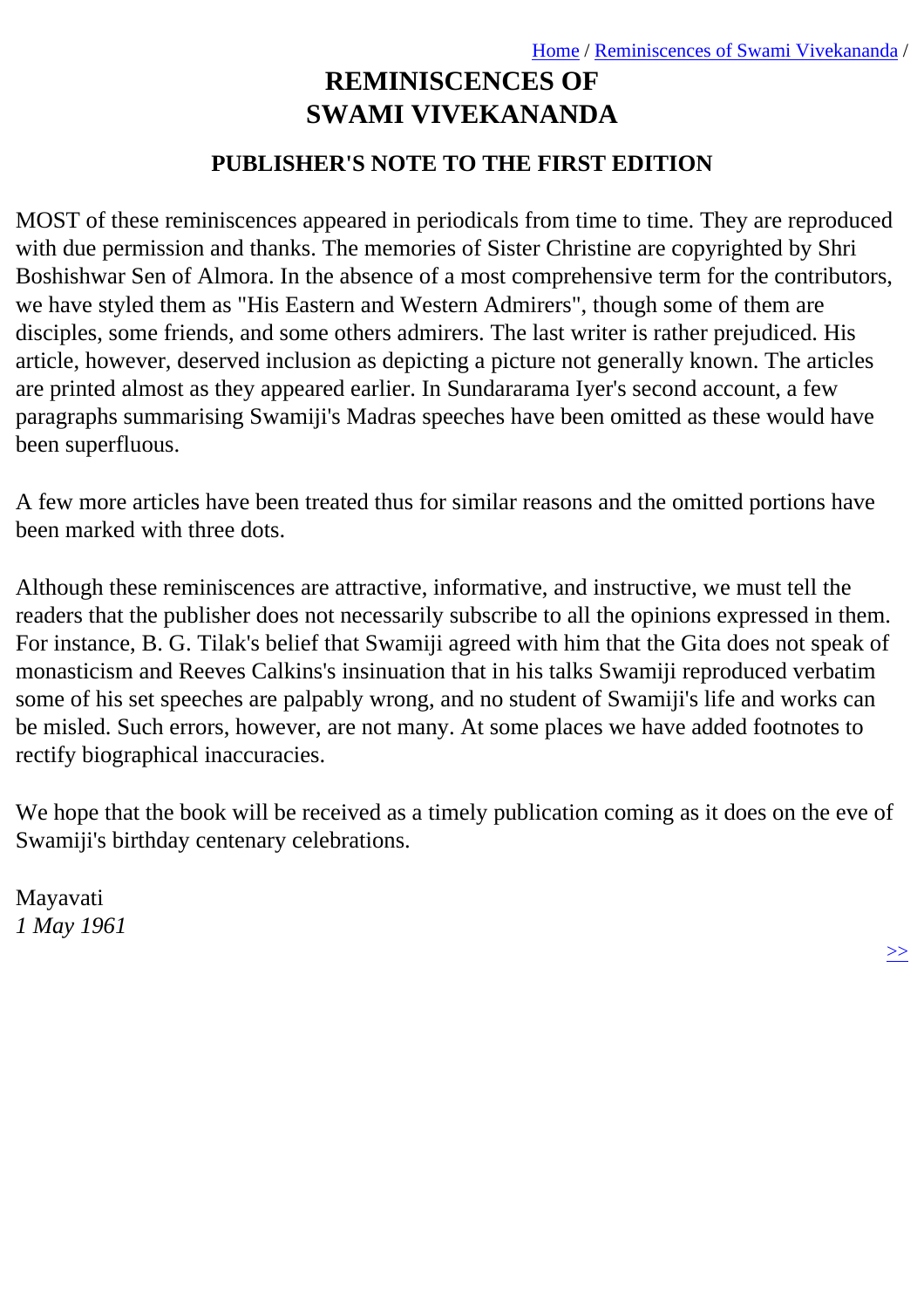$\geq$ 

### **REMINISCENCES OF SWAMI VIVEKANANDA**

### **PUBLISHER'S NOTE TO THE SECOND EDITION**

<span id="page-5-0"></span>IN this edition the book has undergone a careful revision, and four more articles, viz those from Sister Devamata. Maud Stumm, Mrs. S. K. Blodgett, and Swami Sadashivananda have been added.

Mayavati *1 March 1964*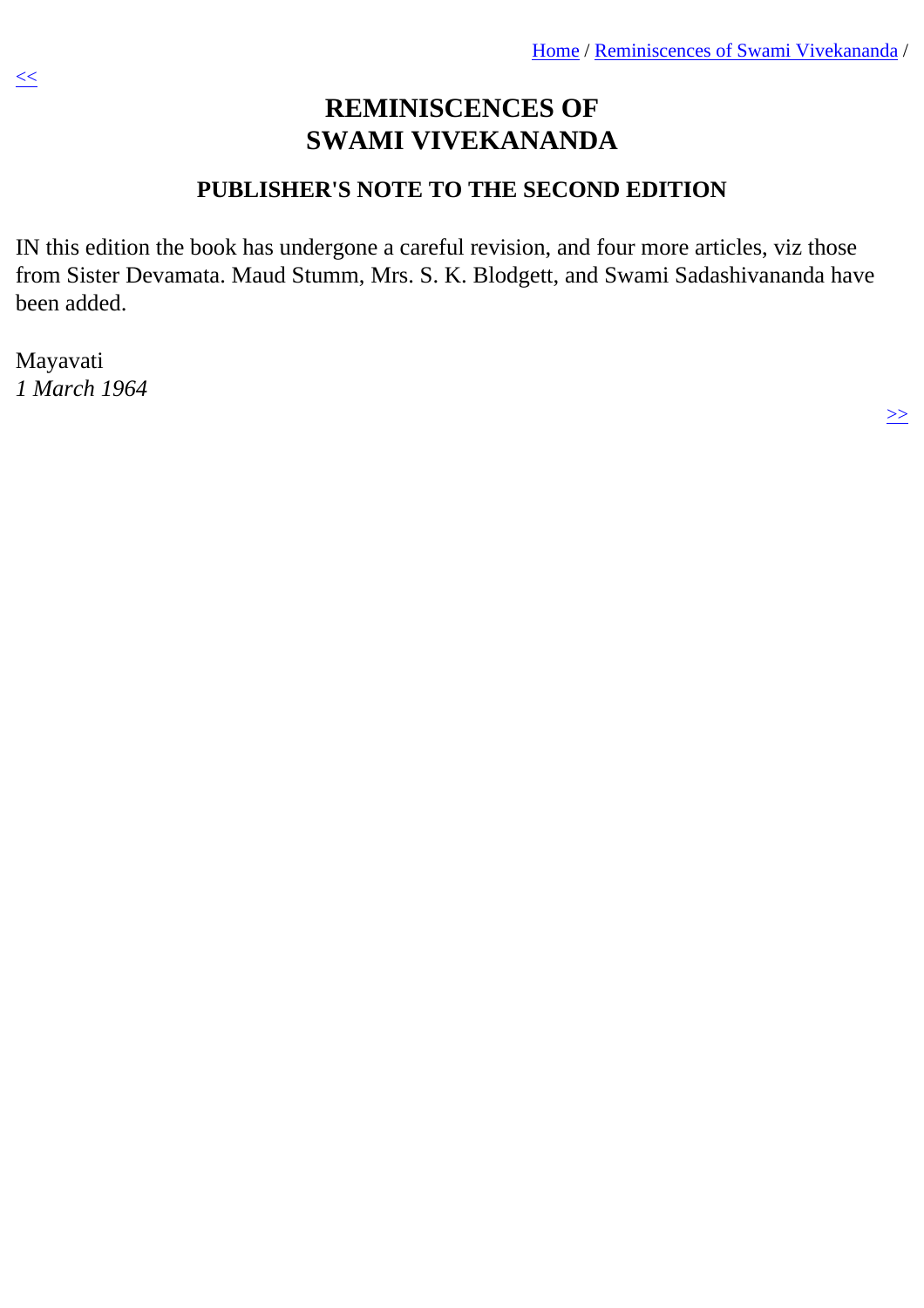## **REMINISCENCES OF SWAMI VIVEKANANDA**

### **PUBLISHER'S NOTE TO THE THIRD EDITION**

<span id="page-6-0"></span>There has been an encouraging and persistent demand recently from the student of the Ramakrishna-Vivekananda Literature for a fresh edition of this book, which had been long out of print. We have taken this opportunity to include in the present edition some more 'Reminiscences' of Sister Christine, published a couple of years back in *Prabuddha Bharata*, but not contained in the previous editions of the book.

An 'Appendix' is added at the end of the book. Strictly speaking, though they do not constitute 'Reminiscences', Miss Josephine Macleod's letters to her niece. Alberta Sturges, reveal the force of the impact of Swami Vivekananda on Josephine's life and bring to light some hitherto unknown facets of his personality and facts about his activities. These were compiled by Professor Shoutir Kishore Chatterjee, of the University of Calcutta, from the original excerpts made available to us by the Ramakrishna Vedanta Centre of England, and published in *Prabuddha Bharata* earlier.

With the addition of these fresh materials, we earnestly hope that the book will be warmly received by the admirers, followers, and students of Swamiji,

PUBLISHER

 $\gg$ 

Mayavati *15, April 1983*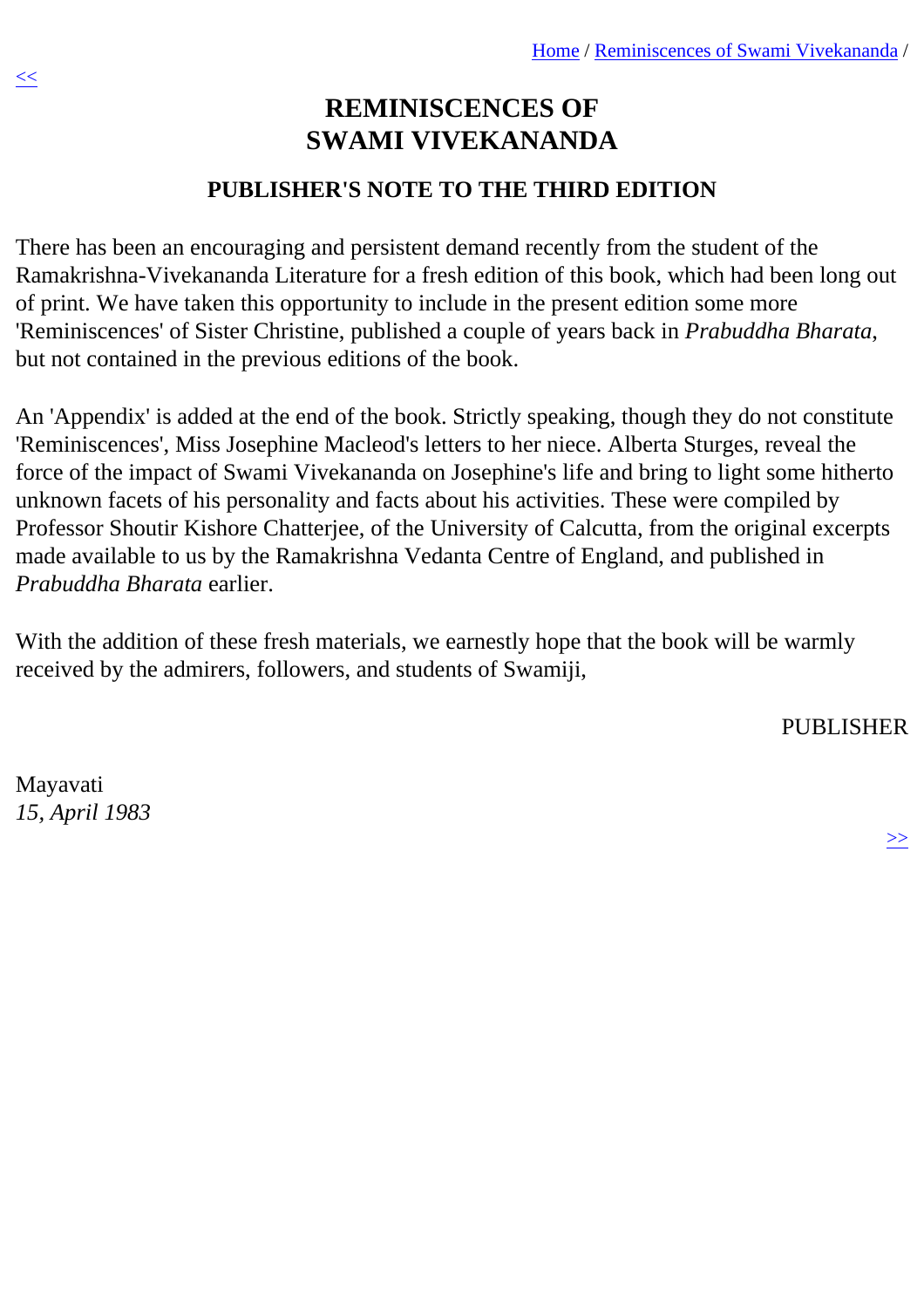### **REMINISCENCES OF SWAMI VIVEKANANDA**

#### **NAGENDRA NATH GUPTA**

<span id="page-7-0"></span>NEARLY a quarter of a century has elapsed since Swami Vivekananda went to his rest; and every year that passes is bringing fresh recognition of his greatness and widening the circle of appreciation. But the generation that knew him in life and heard his voice is also passing with the years. Such of his contemporaries as are left owe it to his memory and to their countrymen to place on record their impressions of one who, by Universal assent, was one of the greatest Indians as well as one of the world's great men. There is no need to repeat the story of his life, for that has been well and fully done by his disciples in the four volumes[\\*](#page-7-0) compiled by them. But one who knew him, as I did, may endeavour to strike a personal and reminiscent note, and to recall, so far as memory may serve, some small details of large significance, and the traits of character and the bearing that distinguished him from the people around him. I knew him when he was an unknown and ordinary lad, for I was at college with him; and I knew him when he returned from America in the full blaze of fame and glory. He stayed with me for several days and told me without reserve everything that had happened in the years that we had lost sight of each other. Finally, I met him at the monastery at Belur near Calcutta shortly before his death. In whatever relates to him I shall speak of what I heard from himself and not from others.

The conditions in India were very peculiar when Swami Vivekananda first attracted public attention. The imposition of a foreign domination and the grafting of a foreign culture had produced a pernicious effect on Indian life and Indian thought. The ancient ideals were either forgotten or obscured by the meretricious glamour of Western materialism. There was an air of unreality about most of the progressive movements in India. In every field of activity a sort of smug unctuousness had replaced the single-minded earnestness and devotion of the ancient limes. The old moorings of steadfast purpose had been slipped and everything was adrift and at the mercy of every wind and wave from outside India. The ancient Aryan had reaped that there could be no achievement without sacrifice and self-surrender. The modern Indian in his new environment fancied that surrender was not necessary for attainment. Following the example of the West, the Indian reformer did his work while living in comfort and ease. The method followed was that of the dilettante, touching the surface of great problems, but seldom attempting to probe deeper. Men with an eloquent tongue and the gift of persuasive speech stirred the emotions and feelings of their hearers, but the effect was more or less fleeting, because of the lack of Strength in the appeals. The conditions in India might be described as a flux, if there were any assurance of a return of the tide. Perhaps there was no conscious selfdeception, but people were deceived and mistook the sham for the reality. The placid selfcomplacence noticeable everywhere was an unmistakable sign of growing weakness and inability to resist the inroads of habits of thought and ideals of life destructive of everything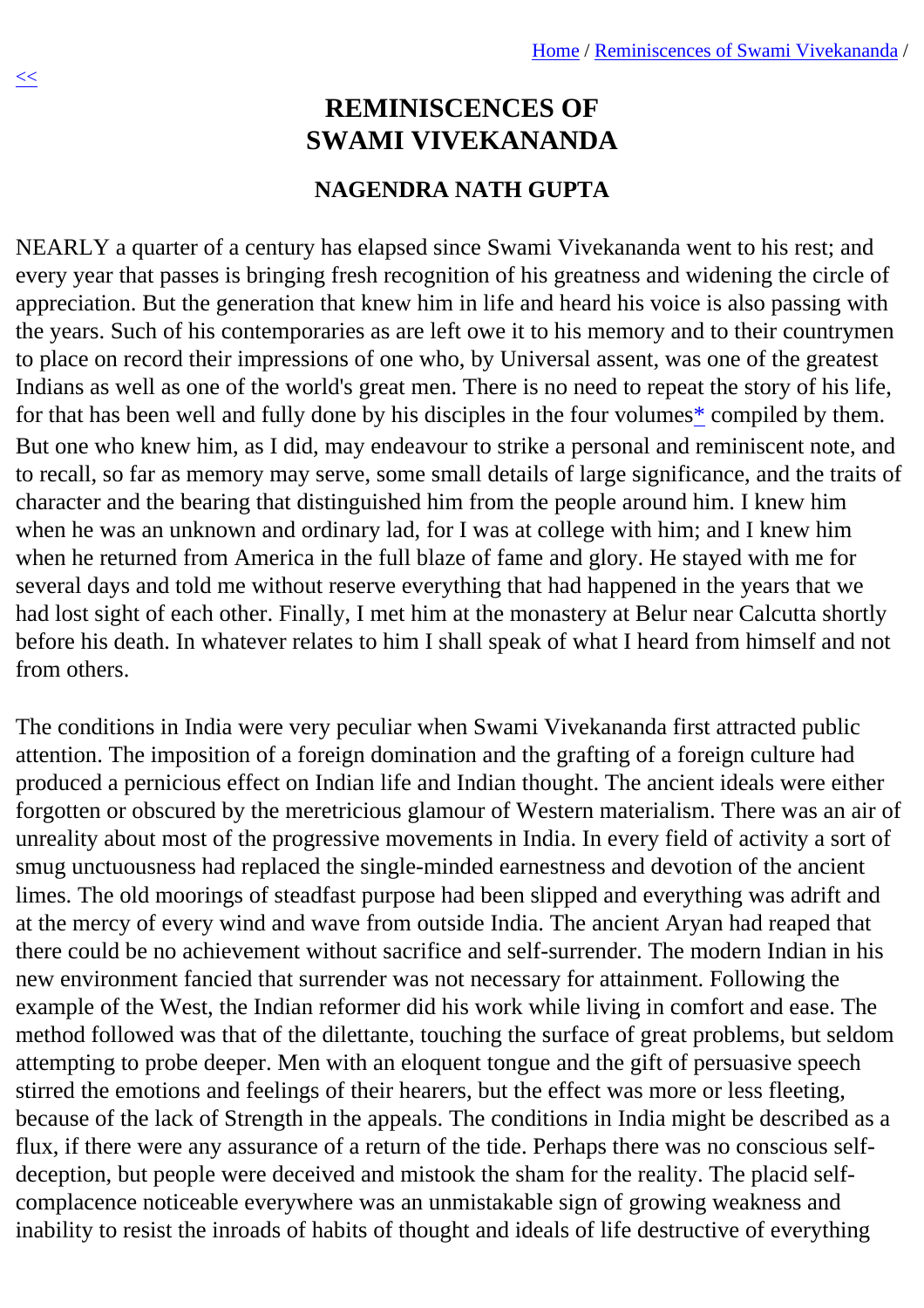that is enduring, everything that is real in the long established order of things in India.

In the midst of these depressing surroundings was the quiet and scarcely noticed emergence of Ramakrishna Paramahamsa after a period of preparation and meditation unknown to the people about him. He was practically an unlettered man like some of the great prophets of old, and by occupation he was the priest of a temple, a vocation for which he became unfit later on. Ignorant people thought his mind was giving way, but in reality it was a struggle of the spirit seeking true knowledge and finding its expression. And when this was attained, he no longer avoided men, and drew around him a small band of earnest young men who sought for guidance from him and endeavoured to follow his teachings. Many of his sayings have been collected and published, but these give only a faint indication of his individuality. It may be said with absolute truth that he was one of the elect who appear at long intervals in the world for some great purpose. It has been my privilege to hear him speak; and I felt then, as I feel now, that it is only rarely that men have the great good fortune of listening to such a man. The Paramahamsa's language was Bengali of a homely kind; he was not supple of speech as he spoke with a slight though delightful stammer, but his words held men enthralled by the wealth of spiritual experience, the inexhaustible store of simile and metaphor, the unequalled powers of observation, the bright and subtle humour, the wonderful catholicity of sympathy and the ceaseless flow of wisdom.

Among the young lads and men attracted by the magnetic personality of the Paramahamsa was Narendra Nath Datta, afterwards known as Swami Vivekananda. There was nothing to distinguish him from the other young men who used to visit Ramakrishna Paramahamsa. He was an average student with no promise of brilliance, because he was not destined to win any prize of the learned or unlearned professions, but the Master early picked him out from the rest and predicted a great future for him. "He is a thousand-petalled lotus," said the Paramahamsa, meaning that the lad was one of those who come fully equipped into the world for a great purpose and to be a leader of men. The reference was to the spiritual sphere, since the Paramahamsa took no account of worldly success. Ramakrishna Paramahamsa could not only read faces with unerring accuracy, but he had also extraordinary psychic power, which was demonstrated in the case of Vivekananda himself. That young man was not very regular in his visits to the Paramahamsa. On one occasion he was absent for several weeks. The Paramahamsa made repeated inquiries about him and ultimately charged one of Vivekananda's friends to bring him. It may be mentioned that the Paramahamsa lived in the temple of Dakshineswar, some miles to the north of Calcutta. The Paramahamsa added that when Narendra came he wished to see him alone. Accordingly, there was no one else in the room when Narendra came to see the Paramahamsa. As soon as the boy entered the room the Paramahamsa left his seat and saying, "Why have you been staying away when I wanted to see you?", approached the lad and tapped him lightly on the chest with a finger. On the instant these are Vivekananda's own words — the lad saw a flash of dazzling light and felt himself swept off his feet, and he cried out in alarm, "What are you doing to me? I have parents." The Paramahamsa patted him on the back and soothed him, saying "There, there, that will do."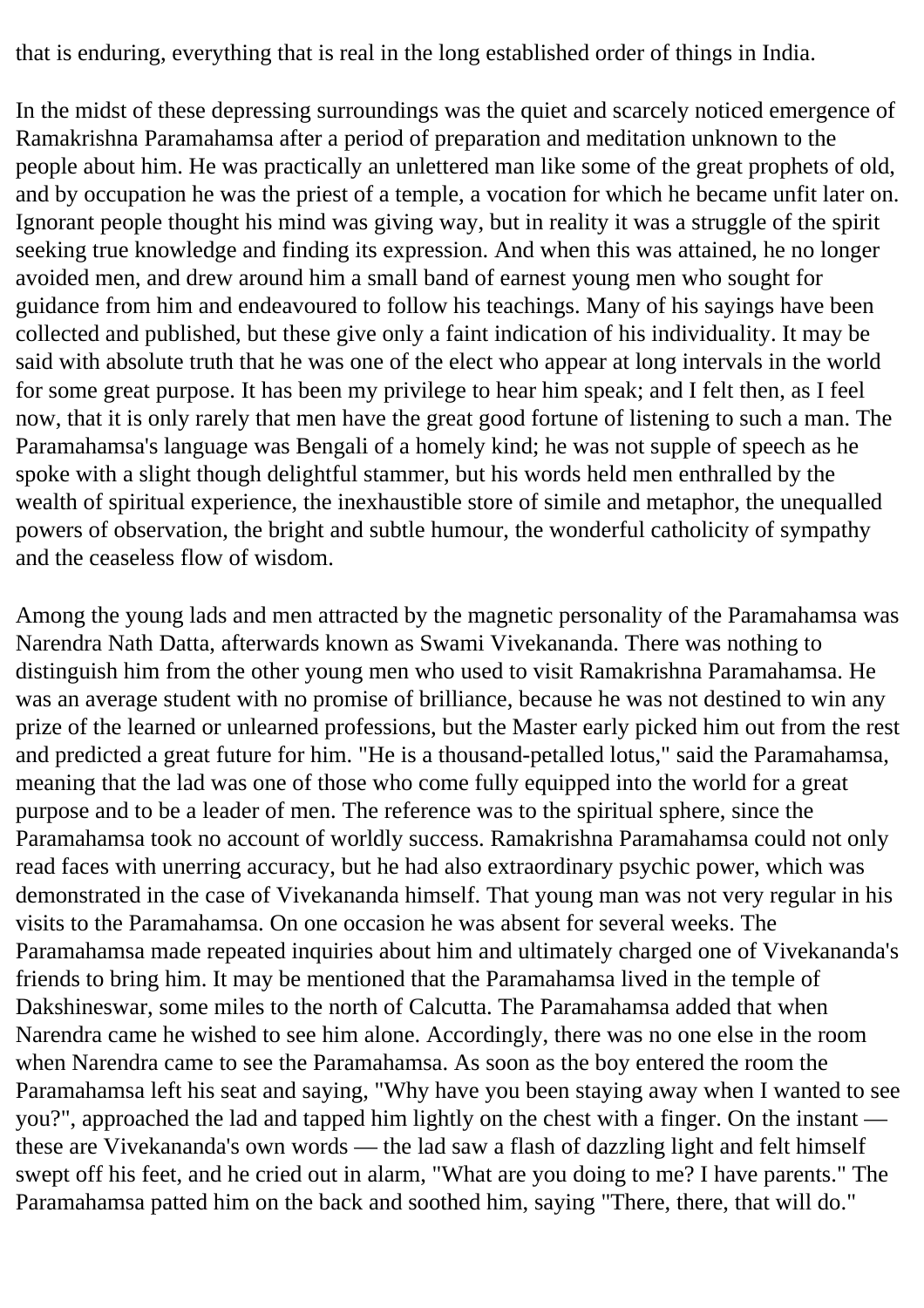Shortly after this incident Vivekananda became an accepted disciple of Ramakrishna Paramahamsa. The number of these disciples was very small and the Paramahamsa was very careful in choosing them. Every one of these disciples was subjected to a constant and unrelaxing discipline more than Spartan in its severity. There was no spoon-feeding and coddling. The Paramahamsa's prediction about Vivekananda was not communicated to any publicity bureau, and he and his fellow-disciples were always under the vigilant eyes of the Master, *Vratas* (vows) of great hardship were imposed upon the disciples, and the discipline was maintained unbroken even after the passing of the Paramahamsa. Vivekananda went to Varanasi, and it was there that he acquired the correct enunciation and the sonorous chanting of the hymns and the *mantras*[\\*](#page-7-0) which he recited very impressively at times in a deep musical voice. I have heard him singing in a fine tenor voice at the request of friends, and as an orator there were both power and music in his voice.

Ramakrishna Paramahamsa frequently passed into a trance or *samadhi*, The exciting cause was invariably some spiritual experience or some new spiritual perception. On one occasion — it was in 1881 — I formed one of a party that had gone with Keshab Chandra Sen by river to see the Paramahamsa. He was brought on board our steamer, which belonged to Maharaja Nripendra Narayan Bhup of Cooch Behar, Keshab's son-in-law. The Paramahamsa, as is well known, was a worshipper of the goddess Kali; but he was also an adept in the contemplation of Brahman the formless, *nirakara*, and had some previous conversation with Keshab on this subject. He was sitting close to Keshab facing him, and the conversation was practically a monologue, for either Keshab or some one else would put a brief question and, in answer, the Paramahamsa with his marvellous gift of speech and illustration would hold his hearers entranced. All of us there hung breathless upon his words. And gradually the conversation came round to *nirakara* (formless) Brahman, when the Paramahamsa, after repeating the word *nirakara* two or three times to himself, passed into a state of *samadhi*. Except the rigidity of the body there was no quivering of the muscles or nerves, no abrupt or convulsive movement of any kind. The fingers of the two hands as they lay in his lap were slightly curled. But a most wonderful change had come over the face. The lips were slightly parted as if in a smile, with the gleam of the white teeth in between. The eyes were half closed with the balls and pupils partly visible, and over the whole countenance was an ineffable expression of the holiest and most ecstatic beatitude. We watched him in respectful silence for some minutes after which Trailokya Nath Sanyal, known as the singing apostle in Keshab Chandra Sen's sect, sang a hymn to the accompaniment of music, and the Paramahamsa slowly opened his eyes, looked inquiringly around him for a few seconds and then resumed the conversation. No reference was made either by him or any one else to his trance.

On another occasion the Paramahamsa wanted to see the Zoological Gardens of Calcutta. His eagerness was like a child's and would not brook any delay. There were times when his ways were strongly reminiscent of the saying in the *Shrimad-Bhagavata* that *the mukta*, the emancipated and the wise, is to be known by his childlike playfulness. A cab was sent for and the Paramahamsa, accompanied by some disciples, was driven the long distance from Dakshineswar to Alipur. When he entered the Gardens, the people with him began showing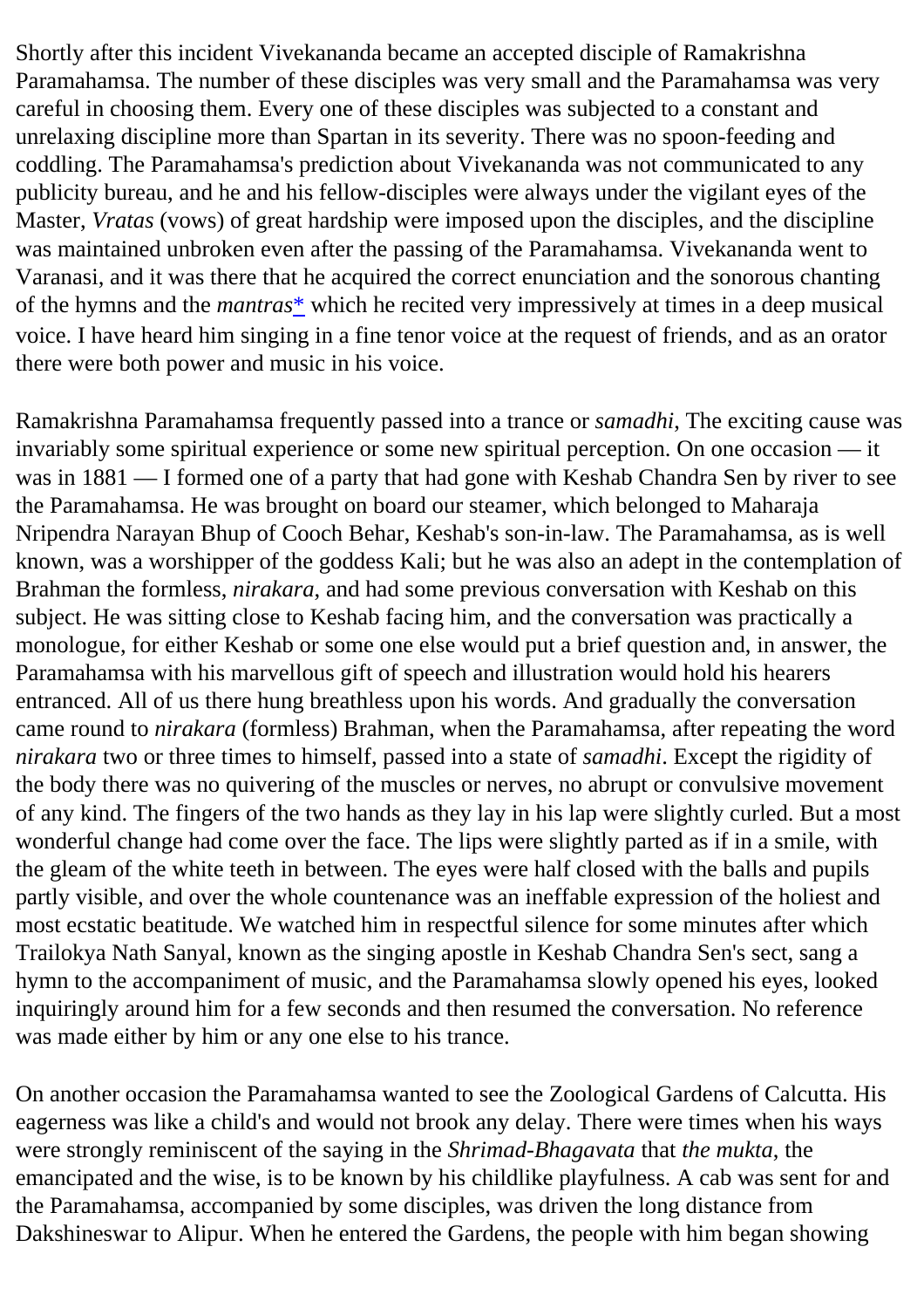him the various animals and aquatic collections, but he would not even look at them. "Take me to see the lion," he insisted. Standing in front of the lion's cage he mused. "This is the Mother's mount" — the goddess Kali in the form of Durga or Parvati is represented as riding a lion and straightway passed into *samadhi*. He would have fallen but for the supporting arms around him. On regaining consciousness, he was invited to stroll round the Gardens and see the rest of the collection. "I have seen the king of the animals. What else is there to see?" replied the Paramahamsa. And he went back to the waiting carriage and drove home.

There seems to be an obvious incongruity between the predisposing causes of *samadhi* on these two occasions. On the first, it was the contemplation of the *nirakara* Brahman, a high and abstruse spiritual concept; on the second, it was merely the sight of a caged lion. But in both instances the process of the concentration of the mind and the spirit is the same. In one, it is the intense realization of the supreme Brahman without form; in the other, it is a realization in the spirit of a visual symbolism inseparably associated with the goddess Kali. In both cases a single spiritual thought occupies the mind to the exclusion of everything else, obliterates the sense of the objective world, and leads to samadhi. No photograph taken of the Paramahamsa in *samadhi* ever succeeded in reproducing the inward glow, the expression of divine ecstasy, *brahmananda*, stamped on the countenance.

As a young enthusiast passing through a probation of discipline Vivekananda desired that he should have the experience of continuous *samadhi*. The Paramahamsa explained to him that this was unlikely as he had to do important work in the cause of religion. But Vivekananda would not be dissuaded. and once while sitting in meditation, he fell into *samadhi*. The Paramahamsa, when apprised of it, said. "Let him enjoy it for a time. "Vivekananda realized afterwards that the Master was right, and the time came when in fulfillment of the prophecy of the Master he held aloft the torch of Truth in distant lands and proclaimed that the light of knowledge comes from the East.

Under the vow of poverty and mendicancy Vivekananda travelled widely in northern and southern India for eight years[,\\*](#page-7-0) and his experiences, as may be imagined, were varied. He spent a great deal of his time in the Madras Presidency, and he had first-hand knowledge of the evil influence of professional *sadhus*. He knew intimately the village life of the Telugu and Tamil-speaking peoples, and he found his earliest admirers in the Madras Presidency. He was in Behar when there was great excitement in that Province on account of the marking of mango trees with lumps of mud mixed with vermilion and seed grain. In a number of districts in Behar numerous mango topes were discovered marked in this fashion. The trustees of an empire, as the Government in this country somewhat theatrically call themselves, may have a lofty function; but they have an uneasy conscience; and the official mind was filled with forebodings of some impending grave peril. The wonderful secret police got busy at once, and it was shrewdly surmised that the marks on the mango trees bore a family resemblance to the mysterious *chapatis* which were circulated immediately before the outbreak of the Mutiny. The villagers, frightened out of their wits by the sudden incursion of armed and unarmed, but not the less terrible on that account, authority in their midst, denied all knowledge of the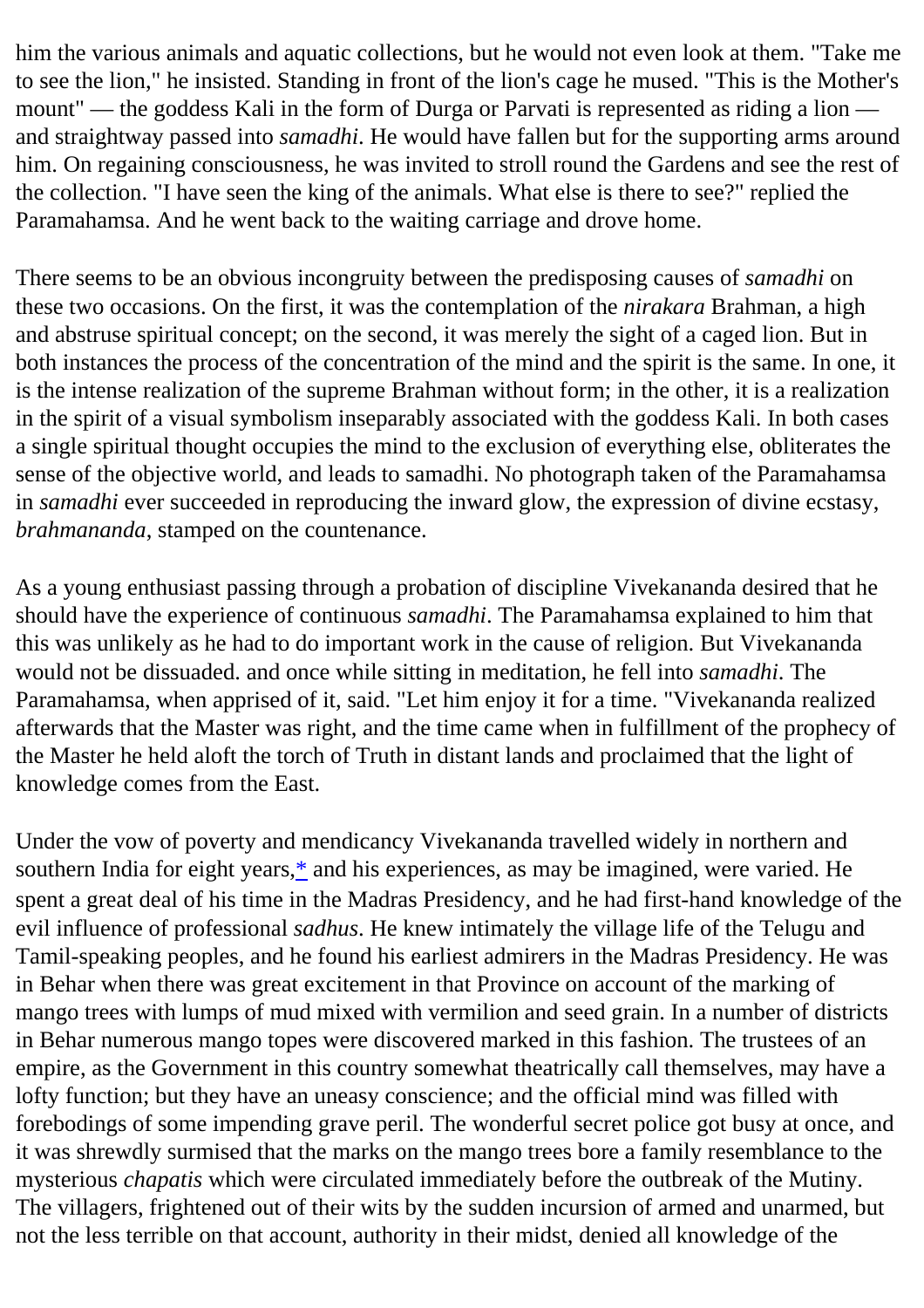authorship of these sinister marks. Suspicion next rested upon the itinerant sadhus wandering all over the country; and they were arrested wholesale for some time, though they had to be let off for want of evidence, and the recent facilities of regulations and ordinances did not then exist. It was found out afterwards that the marking of mango trees was merely by way of an agricultural mascot for a good mango or general crops. Vivekananda had to get up early in the morning and to trudge along the Grand Trunk Road or some village path until some one offered him some food, or the heat of the sun compelled him to rest under a roadside tree. One morning as he was tramping along as usual, he heard a shout behind him calling upon him to halt. He turned round and saw a mounted police officer, bearded and in full panoply, swinging a switch and followed by some policemen. As he came up. he inquired in the well-known gentle voice affected by Indian policemen who Vivekananda was, "As you see, Khan Saheb," replied Vivekananda, "I am a *sadhu*." "All *sadhus* are *badmashes* (rogues)," sententiously growled the Sub-Inspector of Police. As policemen in India are known never to tell an untruth. such an obvious fact could not be disputed. "You come along with me, and I shall see that you are put in jail." boomed the police officer. "For how long?" softly asked Vivekananda. "Oh, it may be for a fortnight, or even a month." Vivekananda went nearer him and in an ingratiating and appealing voice said, "Khan Saheb, only for a month? Can you not put me away for six months, or at least three or four months?" The police officer stared, and his face fell. "Why do you wish to stay in jail longer than a month?" he asked suspiciously. Vivekananda replied in a confidential tone, "Life in the jail is much better than this. The work there is not hard compared with this wearisome tramp from morning till night. My daily food is uncertain, and I have often to starve. In the jail I shall have two square meals a day. I shall look upon you as my benefactor if you lock me up for several months." As he listened, a look of disappointment and disgust appeared on the Khan Saheb's face, and he abruptly ordered Vivekananda to go away.

The second encounter with the police took place in Calcutta itself. Vivekananda with some of his fellow-disciples was living in a suburb of Calcutta quietly pursuing his studies and rendering such small social service as came his way. One day he met a police officer who was a friend of Vivekananda's family. He was a Superintendent of Police in the Criminal Investigation Department, and had received a title and decoration for his services. He greeted Vivekananda cordially and invited him to dinner for the same evening. There were some other visitors when Vivekananda arrived. At length they left, but there were no signs of dinner. Instead, the host spoke about other matters until suddenly lowering his voice and assuming a menacing look he said, "Come, now, you had better make a clean breast of it and tell me the truth. You know you cannot fool me with your stories for I know your game. You and your gang pretend to be religious men, but I have positive information that you are conspiring against the Government." "What do you mean?" asked Vivekananda, amazed and indignant, "What conspiracies are you speaking of, and what have we to do with them?" "That is what I want to know," coolly replied the police officer. "I am convinced it is some nefarious plot, and you are the ringleader. Out with the whole truth, and then I shall arrange that you are made an approver." "If you know everything, why don't you come and arrest us and search our house?" said Vivekananda, and rising he quietly closed the door. Now, Vivekananda was an athletic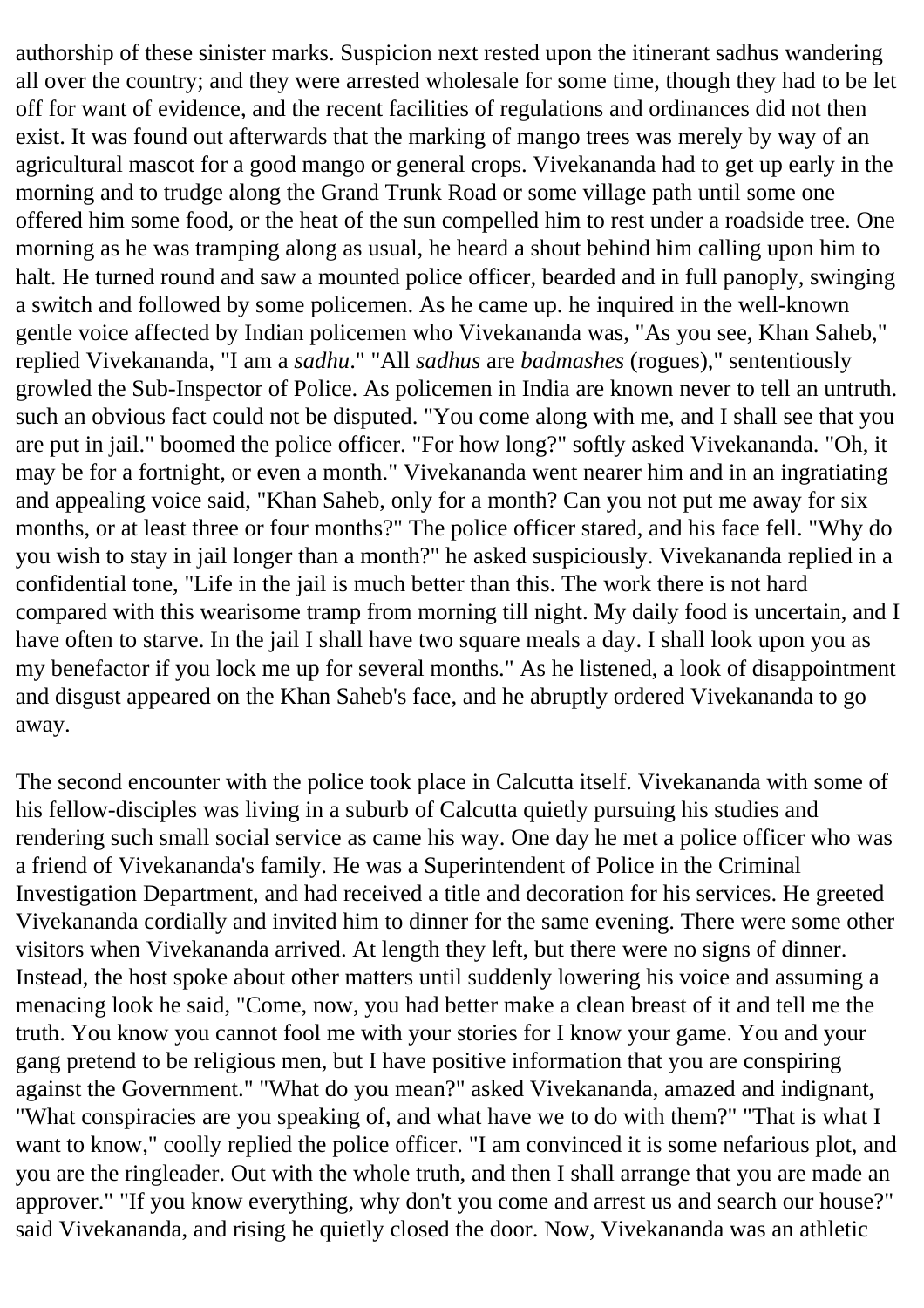young man of a powerful build, while the police officer was a puny, wizened creature. Turning round upon him Vivekananda said, "You have called me to your house on a false pretext and have made a false accusation against me and my companions. That is your profession. I, on the other hand, have been taught not to resent an insult. If I had been a criminal and a conspirator, there would be nothing to prevent me from wringing your neck before you could call out for help. As it is, I leave you in peace." And Vivekananda opened the door and went out, leaving the redoubtable police officer speechless with ill-concealed fright. Neither Vivekananda nor his companions were ever again molested by this man.

Another experience that Swami Vivekananda related to me bordered on the tragic. The particular vow he had undertaken at that time was that he should steadily walk the whole day without either looking back or begging from any man. He was to halt only, if accosted, and to accept food if it was offered to him unasked. Sometimes he had to go without any food for twenty-four and even forty-eight hours. One afternoon about sunset he was passing in front of a stable belonging to some wealthy person. One of the grooms was standing on the road. Vivekananda had had nothing to eat for two days and was looking weak and weary. The groom saluted him and looking at him asked. "*Sadhu baba*Lit. "Father monk" — *Publisher*, have you eaten anything today?" "No," replied Vivekananda, "I have eaten nothing." The groom took him into the stable, offered him water to wash his hands and feet and placed his own food consisting of some *chapatis* and a little chutney, before him. The chutney was hot, but in the course of his wanderings Vivekananda had got accustomed to eat chillies, which were often the only condiment he had with his food. I have seen him eating a handful of pungent, green chillies with evident relish. Vivekananda ate the *chapatis* and the chutney, but immediately, afterwards felt a frightful burning sensation in his stomach and rolled on the ground in agony. The groom beat his head with his hands and wailed, "What have I done? I have killed a *sadhu*." The pain must have been due to eating the chutney on an empty stomach. Just about this time a man with a basket on his head happened to be passing and halted on hearing the cries of the groom. Vivekananda asked him what he had in his basket, and the man replied it was tamarind. "Ah, that is just what I want,"said Vivekananda, and taking some of the tamarind he mixed it with water and drank it. This had the effect of allaying the burning sensation and the pain, and after resting for a while Vivekananda resumed his journey.

In the remote regions of the Himalayas Vivekananda met with some perilous adventures, but nothing daunted him and he went through the treadmill of discipline with high courage and tireless energy. The vows imposed upon him entailed prolonged trials of endurance, an unbroken course of self-discipline, meditation, and communion. When he arrived in America, without friends, without funds, he had nothing beyond his intellectual and spiritual equipment, and the indomitable courage and will that he had acquired in the course of his purposeful wanderings in India. One of his own countrymen, who had attained some fame and was a man of considerable able eminence, attempted to discredit him by circulating unfounded calumnies against him. In spite of difficulties Vivekananda found his way to the Parliament of Religions at Chicago, and it was there that recognition came to him. He was probably the youngest man in that memorable and historical as well as unique gathering. Beyond the fact that he was a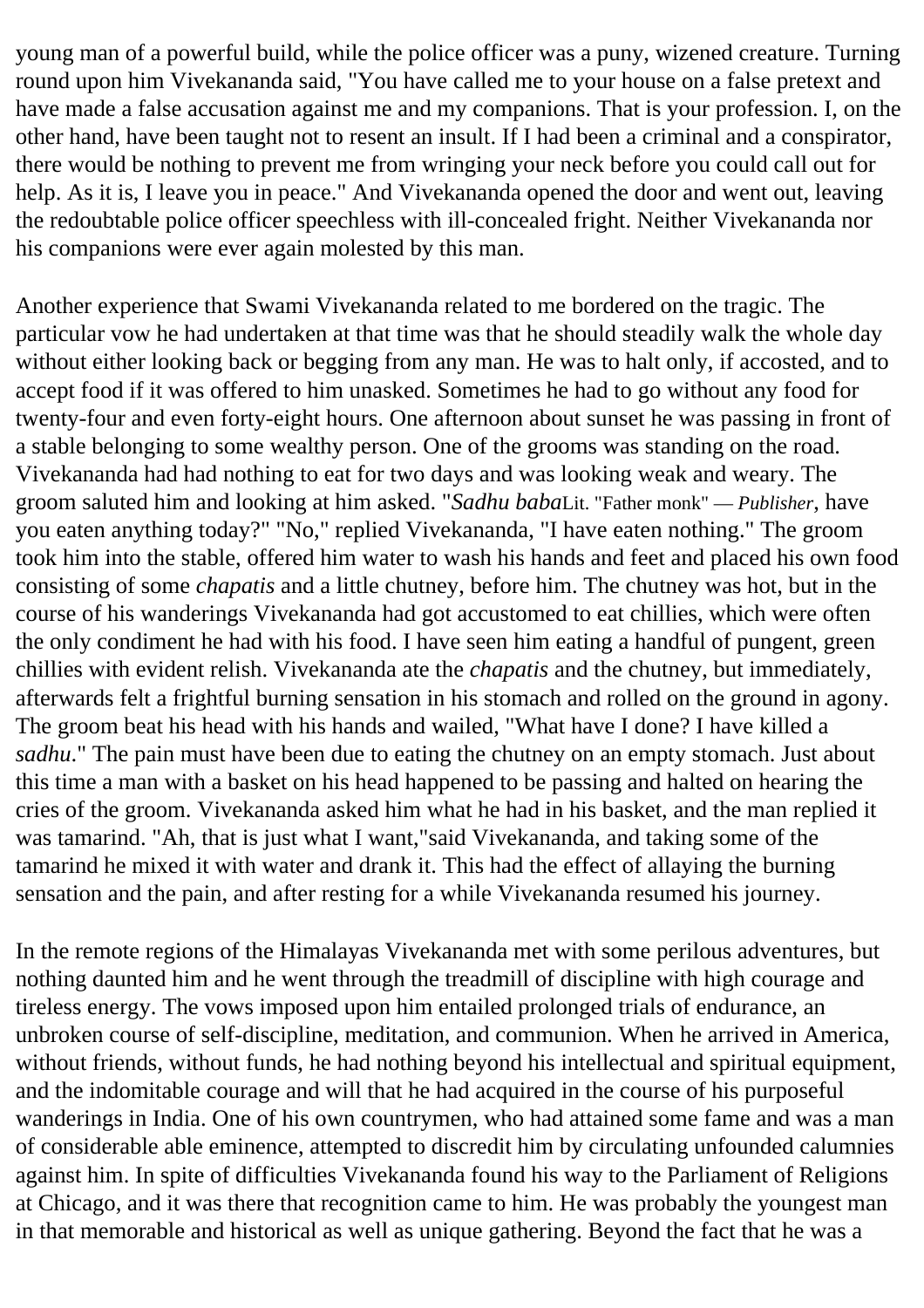Hindu he carried no other credentials. The name of his *guru* was unknown in Europe and America. He was an obscure young man unknown to fame, with no reputation either in his own country or out of it for scholarship, holy living, or leadership. It is impossible to conceive an assembly more critical or less emotional than that gathering of learned and pious men from all parts of the world representing all the churches and creeds of the world. Men of great erudition steeped in sacred lore, reverend and high dignitaries of many churches, men who had left the seclusion of the cloister and the peace of the monastery had met in solemn conclave in a great city in the Far West. It was a Parliament not filled from the hustings and polling booths, but from the temples and pagodas, the synagogues and churches and mosques of the world. They were mostly men well-advanced in life, accustomed by years of discipline to selfcontrol, engaged in contemplation and meditation, and not likely to be lightly swayed by extraneous influences. Some of them were men of an international reputation, all of them were men of distinction. Obviously the least among them was this youthful stranger from the East, of whom no one had ever heard and who was probably there more by sufferance than by the right of any achievement to his credit. How he carried that grave assembly of religious men by storm, how pen-pictures of the young Hindu monk in the orange-coloured robe and turban filled the newspapers of America, and how the men and women of America crowded to see and hear him are now part of history. Slightly varying Caesar's laconic and exultant message it may be truthfully said of Swami Vivekananda, he went, he was seen and heard, and he conquered. By a single bound as it were he reached from the depth of obscurity to the pinnacle of fame. Is it not remarkable, is it not significant, that of all the distinguished and famous men present at the Parliament of Religions only one name is remembered today and that is the name of Vivekananda? There was, in sober fact, no other man like him in that assembly, composed though it was of distinguished representatives of all religions. Young in years, the Hindu monk had been disciplined with a thoroughness and severity beyond the experience of the other men who had foregathered at the Parliament of Religions. He had had the inestimable advantage of having sat at the feet of a Teacher the like of whom had not been seen in the world for many centuries. He had known poverty and hunger, and had moved among and sympathized with the poorest people in India, one of the poorest countries in the world. He had drunk deep at the perennial fountain of the wisdom of the ancient Aryan Rishis, and he was endowed with a courage which faced the world undismayed. When his voice rang out as a clarion in the Parliament of Religions, slow pulses quickened and thoughtful eyes brightened, for through him spoke voices that had long been silent but never stilled, and which awoke again to resonant life. Who in that assembly of the wise held higher credentials than this youthful monk from India with his commanding figure, strong, handsome face, large, flashing eyes, and the full voice with its deep cadences? In him was manifested the rejuvenescence of the wisdom and strength of ancient India, and the wide tolerance and sympathy characteristic of the ancient Aryans, The force and fire in him flashed out at every turn, and dominated and filled with amazement the people around him.

Other men from India had preceded him in the mission from the East to the West — men of culture, men of eloquence and religious convictions — but no other man created the profound impression that he did. These others assumed a tone which was either apologetic, or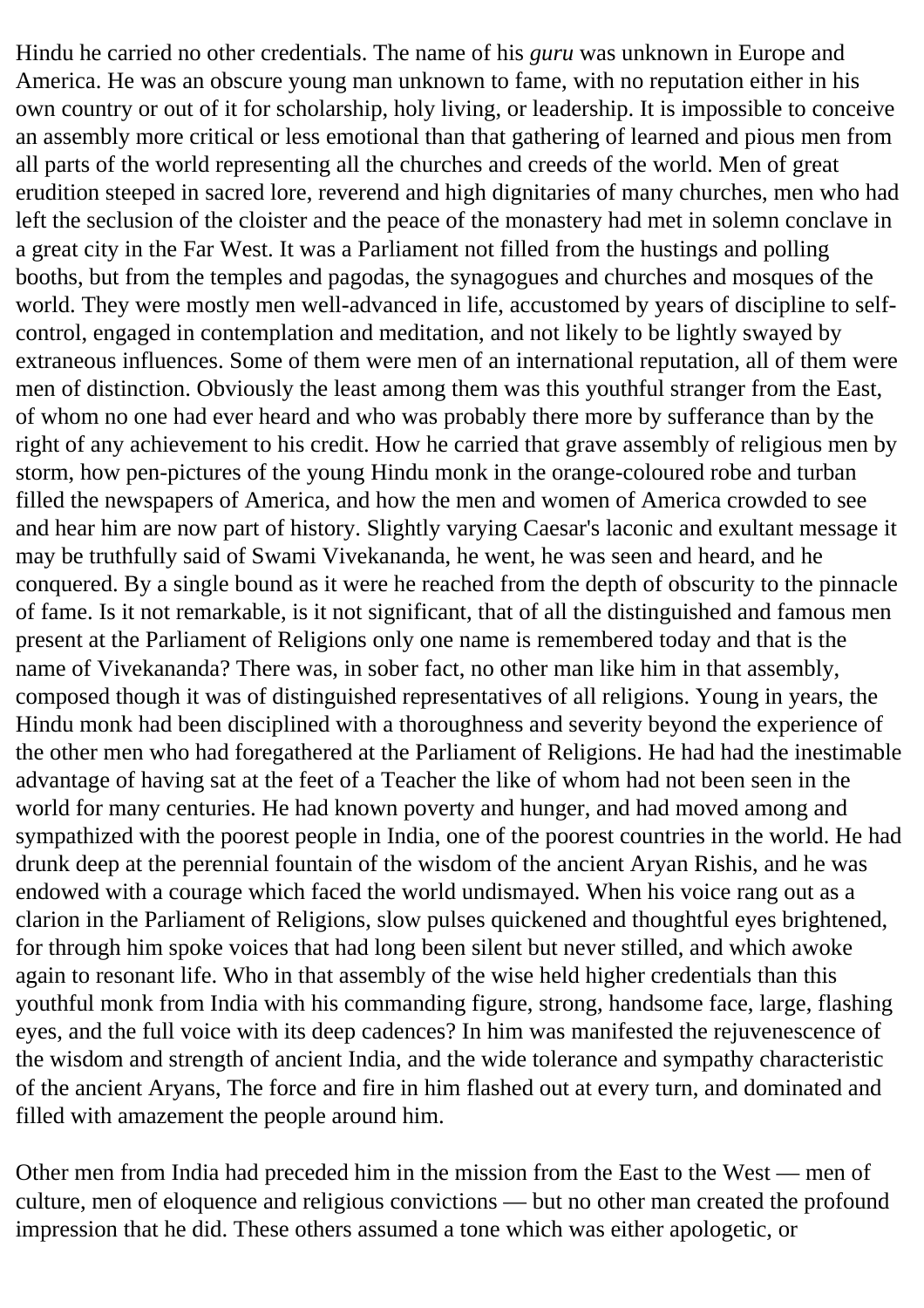deferential to the superiority of the West to the East. Some said they had come to learn and did not presume to teach, and all were more or less overawed by the dazzling magnificence of Western civilization. But Swami Vivekananda never had any doubts or misgivings, and he knew he came from a land which had produced most of the great and wise teachers of men. The glitter of the West held no lure for him, and his voice never lost the ring of authority. Besides the people anxious to profit by his teachings, there was a good deal of promiscuous admiration. There was the usual sheaf of romantic letters from gushing and impressionable young women, and well-meant offers of service from many quarters. A dentist offered to clean his teeth free of charge whenever necessary. A manicure presented him with a set of his dainty instruments for which an Indian monk has no use. A more substantial offer was about a lecturing tour with a well-filled purse of shining dollars at the end of the tour. The money would have been useful for the monasteries afterwards established by Swami Vivekananda, but his vows precluded him from either earning or laying by any money[.\\*](#page-7-0) Besides the open lectures that he delivered in America and England, he held what may be called informal classes attended by a small number of select people, usually earnest inquirers or people anxious to learn what the Swami had to teach. The actual number of his disciples in those countries was not large, but he set many people thinking while his marvellous personality made itself felt wherever he went.

Swami Vivekananda had left India an obscure and unknown young man. On his return he was preceded by the fame he had won in America and England, and was acclaimed everywhere as an apostle and leader of the ancient Aryan faith. At Madras he was given an enthusiastic reception. Some of the organizers of his public reception at Calcutta thoughtfully sent him a bill of costs. Swami Vivekananda mentioned this incident to me with indignation. "What have I to do with any reception?" he told me. "Those people fancied I have brought a great deal of money from America to be spent on demonstrations in my honour. Do they take me for a showman or a charlatan?" He felt humiliated as well as indignant. On his return to India earnest young men came to him to join the Ramakrishna Mission founded by him. They look the vows of celibacy and poverty, and they have established monasteries in various parts of India. There are some in America also so that Swami Vivekananda's work in that part of the world is still carried on, and his memory is held in great reverence. Swami Vivekananda told me that the Paramahamsa insisted on celibacy and moral purity as the essence of selfdiscipline, and this is equally noticeable among Swami Vivekananda's disciples and those who have joined the Brotherhood after his passing. Every member of the Ramakrishna Mission is pure of heart and pure in life, cultured and scholarly, and is engaged in serving his fellow-men to the best of his ability, and the community is the gainer by their example and their selfless and silent service.

The last time I had met Swami Vivekananda before he left for the United States was in 1886. I happened to be in Calcutta on a brief visit and one afternoon I received intimation that Paramahamsa Ramakrishna had passed into the final and eternal *samadhi*. I drove immediately to the (Cossipore) garden-house in a northern suburb of Calcutta where the Paramahamsa had passed his last days on earth. He was lying on a clean white bed in front of the portico of the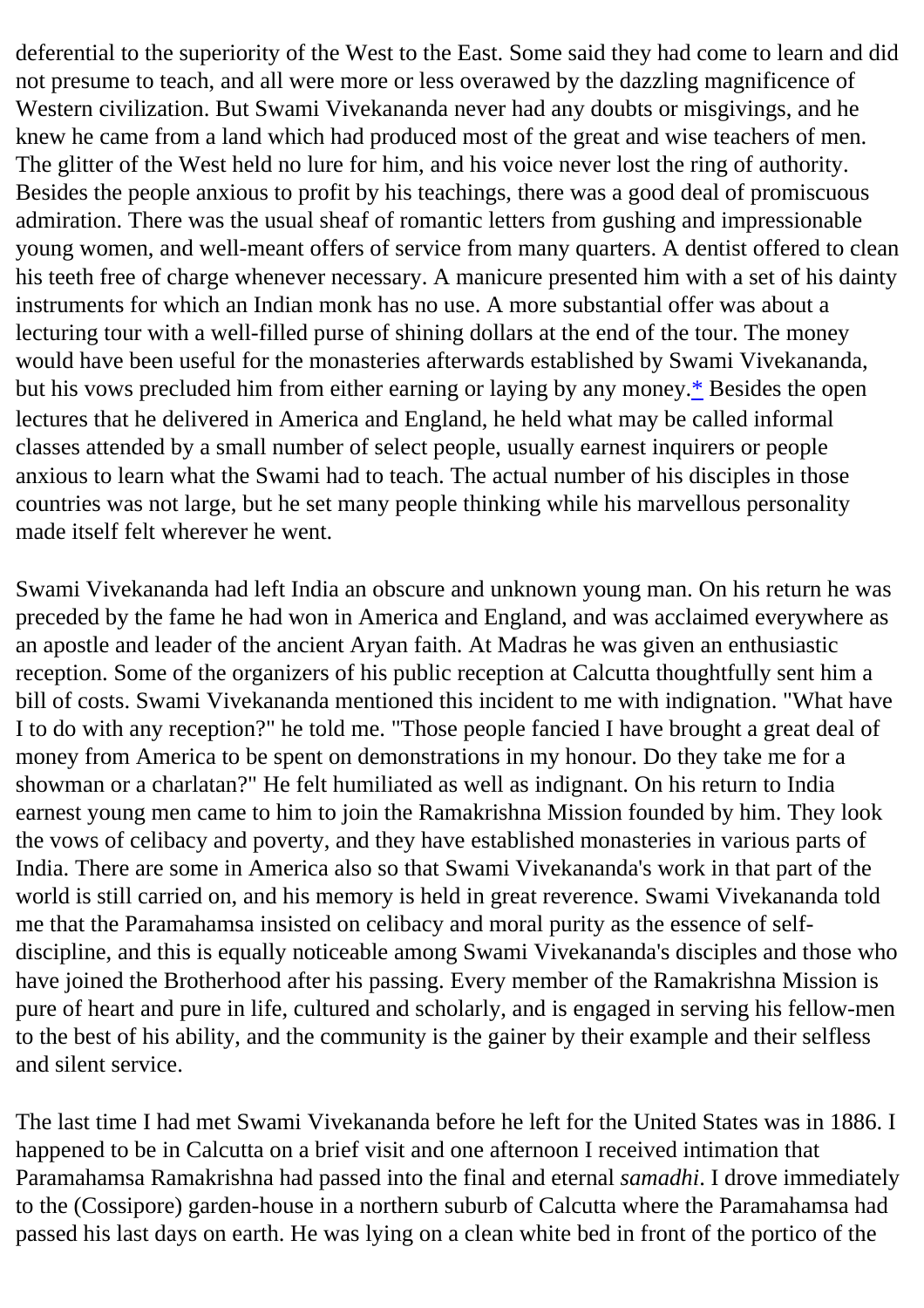house, while the disciples, Vivekananda among them with his eyes veiled with unshed tears, and some other persons were seated on the ground surrounding the bedstead. The Paramahamsa was lying on his right side with the infinite peace and calm of death on his features. There was peace all around, in the silent trees and the waning afternoon, in the azure of the sky above with a few clouds passing overhead in silence. And as we sat in reverent silence, hushed in the presence of death, a few large drops of rain fell. This was the *pushpavrishti*, or rain of flowers of which the ancient Aryans wrote, the liquid flowers showered down by the gods as an offering of homage to the passing of some chosen mortal to rank thenceforth among the immortals. It was a high privilege to have seen Ramakrishna Paramahamsa in life and also to have looked upon the serenity of his face in death.

It was not till eleven years later in 1897 that I met Vivekananda again. He was then famous alike in the East and the West. He had travelled largely, seen many countries and many peoples. I was at Lahore and I heard he was staying at the hill station of Dharamsala. Later on he went on to Jammu in Kashmir territory and next came down to Lahore. There was to be a demonstration and a house had been engaged for him. At the railway station when the train came in, I noticed an English military officer alighting from a first class compartment and holding the door respectfully open for some one else, and the next second out stepped Swami Vivekananda on the platform. The officer was about to move away after bowing to the Swami, but Vivekananda cordially shook hands with him and spoke one or two parting words. On inquiry Vivekananda told me that he did not know the officer personally. After entering the compartment he had informed Swami Vivekananda that he had heard some of the Swami's discourses in England and that he was a colonel in the Indian Army. Vivekananda had traveUed first class because the people at Jammu had bought him a first class ticket. The same night Vivekananda came away to my house with two of his disciples. That night and the following nights and during the day whenever I was free we talked for long hours, and what struck me most was the intensity of Vivekananda's feelings and his passionate devotion to the cause of his country. There was a perfect blending of his spiritual fervour with his intellectual keenness. He had grappled with many problems and had found a solution for most of them and he had in an unusual degree the prophetic vision, "The middle classes in India," he said, "are a spent force. They have not got the stamina for a resolute and sustained endeavour. The future of India rests with the masses." One afternoon he slowly came up to me with a thoughtful expression on his face, and said, "If it would help the country in any way, I am quite prepared to go to prison." I looked at him and wondered. Instead of making the remotest reference to the laurels still green upon his brow, he was wistfully thinking of life in prison as a consummation to be wished, a service whereby his country might win some small profit. He was not bidding for the martyr's crown, for any sort of pose was utterly foreign to his nature, but his thoughts were undoubtedly lending towards finding redemption for his country through suffering. No one had then heard of Non-cooperation or Civil Disobedience, and yet Vivekananda, who had nothing to do with politics, was standing in the shadow of events still long in coming. His visit to Japan had filled him with enthusiastic admiration for the patriotism of the Japanese nation. "Their country is their religion." he would declare, his face aglow with enthusiasm. "The national cry is *Dai Nippon, Banzai!*. Live long, great Japan! The country before and above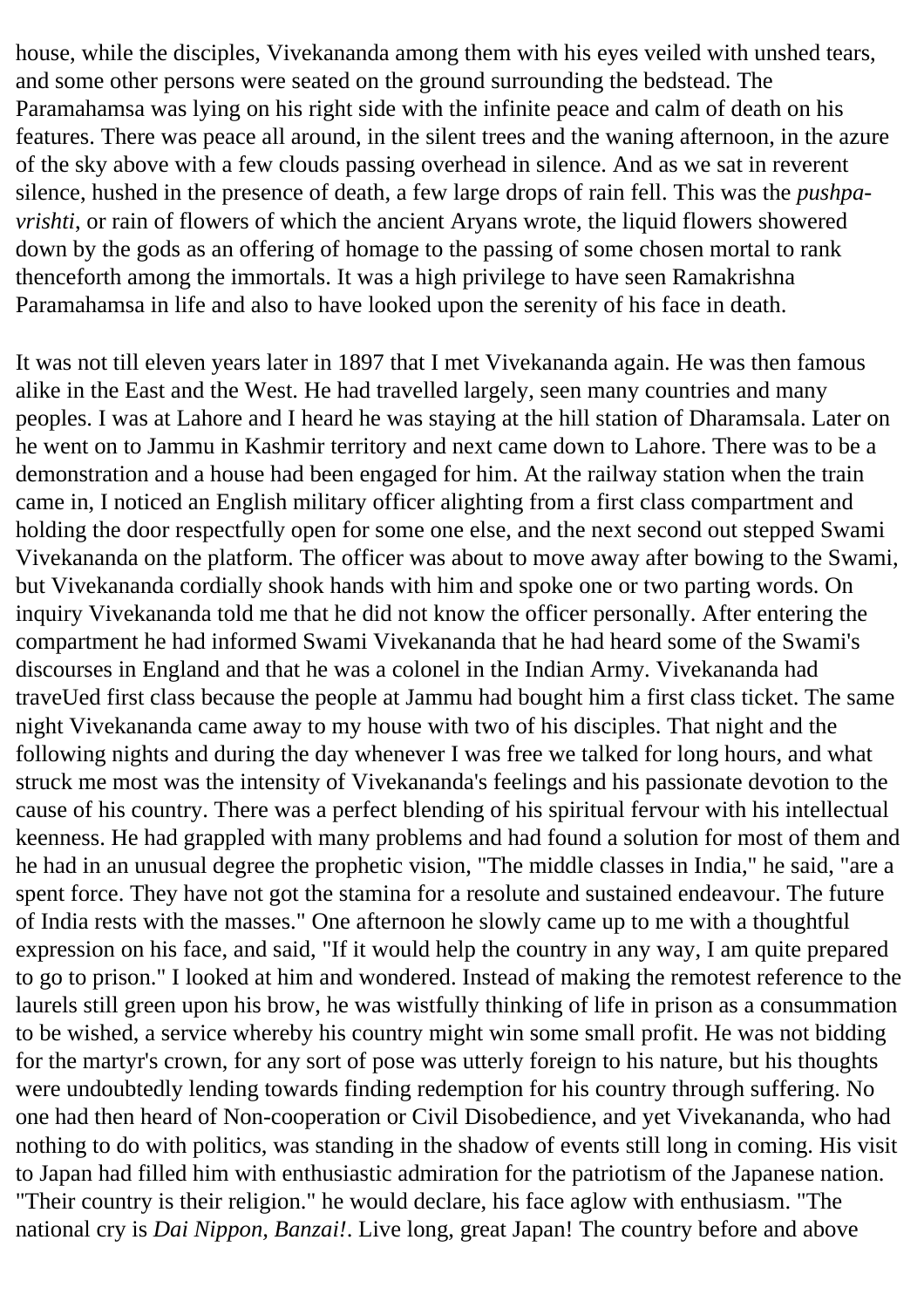everything else. No sacrifice is too great for maintaining the honour and integrity of the country."

One evening Vivekananda and myself were invited to dinner by a Punjabi gentleman (the late Bakshi Jaishi Ram), who had met Vivekananda at Dharamsala, a hill station in the Punjab, Vivekananda was offered a new and handsome *hookah* to smoke. Before doing so, he told his host. "If you have any prejudices of caste, you should not offer me your *hookah*, because if a sweeper were to offer me his *hookah* tomorrow, I would smoke it with pleasure, for I am outside the pale of caste." His host courteously replied that he would feel honoured if Swamiji would smoke his *hookah*. The problem of untouchability had been solved for Swami Vivekananda during his wanderings in India, He had eaten the food of the poorest and humblest people whom no casteman would condescend to touch, and he had accepted their hospitality with thankfulness. And yet Swami Vivekananda was by no means a meek man. In the course of his lecture on the Vedanta at Lahore, one of the loftiest of his utterances, he declared with head uplifted and nostrils dilated. "I am one of the proudest men living." It was not pride of the usual worthless variety but the noble pride of the consciousness of a great heritage, a revulsion of feeling against the false humility that had brought his country and his people so low.

I met Goodwin, the young Englishman who at one time was on the high road to become a wastrel, but fortunately came under Vivekananda's influence and became one of his staunchest and most devoted followers. Goodwin was a fast and accurate stenographer and most of Vivekananda's lectures were reported by him. He was simple as a child and wonderfully responsive to the slightest show of kindness. Later on I met some of the lady disciples of Swami Vivekananda, Mrs. Ole Bull. Miss MacLeod, and Miss Margaret Noble, the gifted young Irishwoman to whom Vivekananda had given the beautifully appropriate name of Nivedita, the Offered One, one dedicated and consecrated to the service of India. I first met Sister Nivedita at Srinagar in Kashmir and next at Lahore where I saw a great deal of her. and again in Calcutta where she came to my house more than once. I took her through the slums of Lahore and showed her the Ramlila[,\\*](#page-7-0) which greatly interested her. She made eager inquiries about everything relating to India. She was in splendid health when she first came out to India, but the austerities which she practised affected her health, and she rapidly spent herself and was spent in the service of India. Of her fine intellect and gift of literary expression she has left abiding evidence in her exquisite books.

In conversation Vivekananda was brilliant, illuminating, arresting, while the range of his knowledge was exceptionally wide. His country occupied a great deal of his thoughts and his conversation. His deep spiritual experiences were the bedrock of his faith and his luminous expositions are to be found in his lectures, but his patriotism was as deep as his religion. Except those who saw it, few can realize the ascendancy and influence of Swami Vivekananda over his American and English disciples. Even a simple Mohammedan cook who had served Sister Nivedita and the other lady disciples at Almora was struck by it. He told me at Lahore. "The respect and the devotion which these Memsahebs (foreign ladies) show the Swamiji are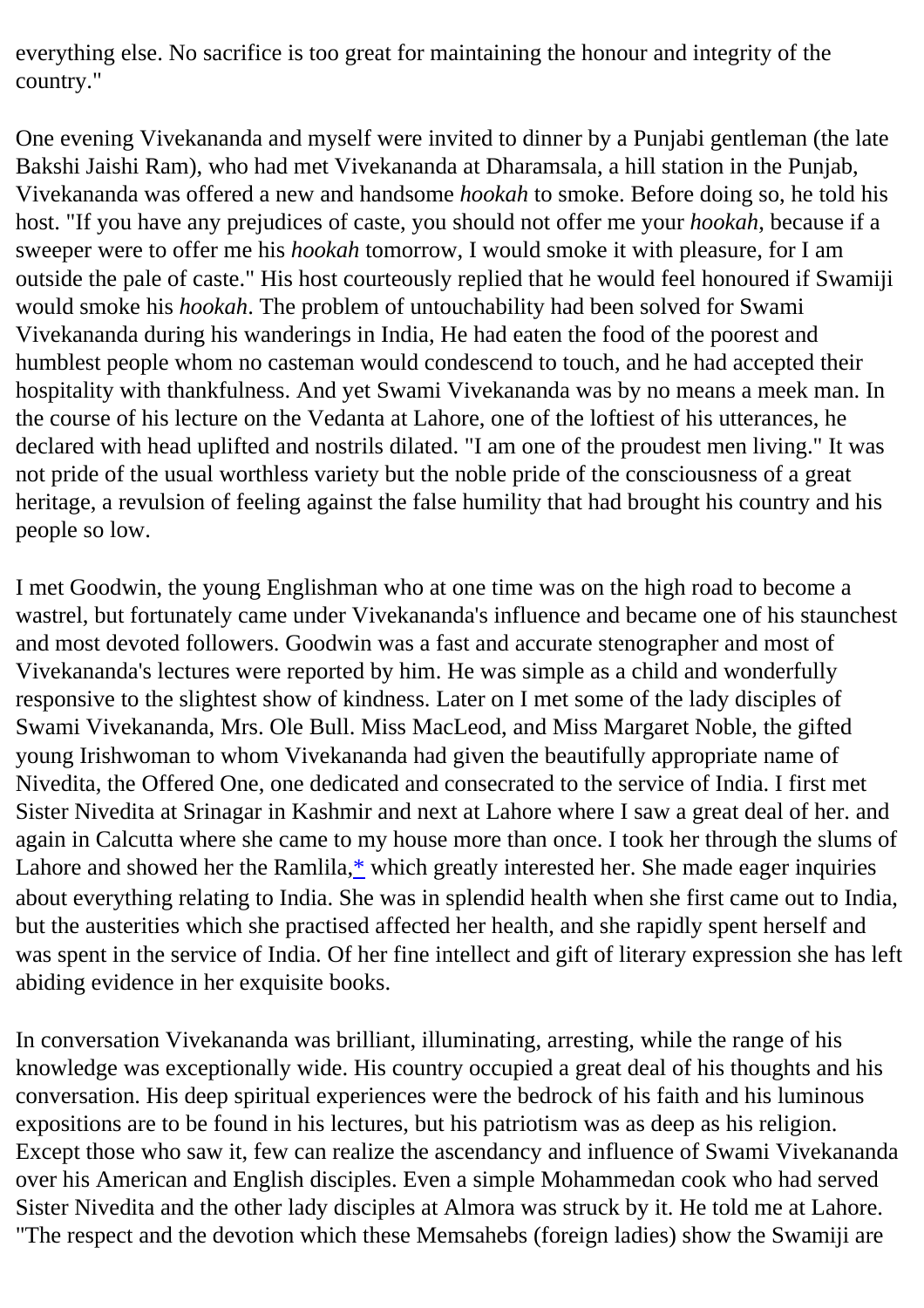far greater than any *murid* (disciple) shows to his *murshid* (religious preceptor) among us." At the sight of this Indian monk wearing a single robe and a pair of rough Indian shoes his disciples from the West, among whom were the Consul General for the United States living in Calcutta, and his wife, would rise with every mark of respect; and when he spoke, he was listened to with the closest and most respectful attention. His slightest wish was a command and was carried out forthwith. And Vivekananda was always his simple and great self, unassuming, straightforward, earnest, and grave. Once at Almora he was visited by a distinguished and famous English-woman whom he had criticized for her appearance in the role of a teacher of the Hindu religion. She wanted to know where-in she had given cause for offence. "You English people." replied Swami Vivekananda, "have taken our land. You have taken away our liberty and reduced us to a state of servility in our own homes. You are draining the country of its material resources. Not content with all this, you want to take our religion, which is all that we have left, in your keeping and to set up as teachers of our religion." His visitor earnestly explained that she was only a learner and did not presume to be a teacher. Vivekananda was mollified and afterwards presided at a lecture delivered by this lady.

The next year I met Swami Vivekananda in Kashmir, our house-boats being anchored near each other on the Jhelum. On his way back to Calcutta he was my guest for a few days at Lahore. At this lime he had a prescience of early death. "I have three years more to live." he told me with perfect unconcern, "and the only thought that disturbs me is whether I shall be able to give effect to all my ideas within this period." He died almost exactly three years later. The last time I saw him was at the monastery at Belur shortly before his death. It was the anniversary of Ramakrishna Paramahamsa, and I saw Swami Vivekananda, when the *samkirtana* (singing of hymns with music) was at its height, rolling in the dust and heaping dust on his head in a paroxysm of frenzied grief ....

His thoughts ranged over every phase of the future of India, and he gave all that was in him to his country and to the world. The world will rank him among the prophets and princes of peace, and his message has been heard in reverence in three continents. For his countrymen he has left priceless heritage of virility, abounding vitality, and invincible strength of will. Swami Vivekananda stands on the threshold of the dawn of a new day for India, a heroic and dauntless figure, the herald and harbinger of the glorious hour when India shall, once again, sweep forward to the van of the nations.

> (*[Prabuddha Bharata,](http://www.advaitaashrama.org/prabuddha_bharata.html) March & April 1927*)  $\geq$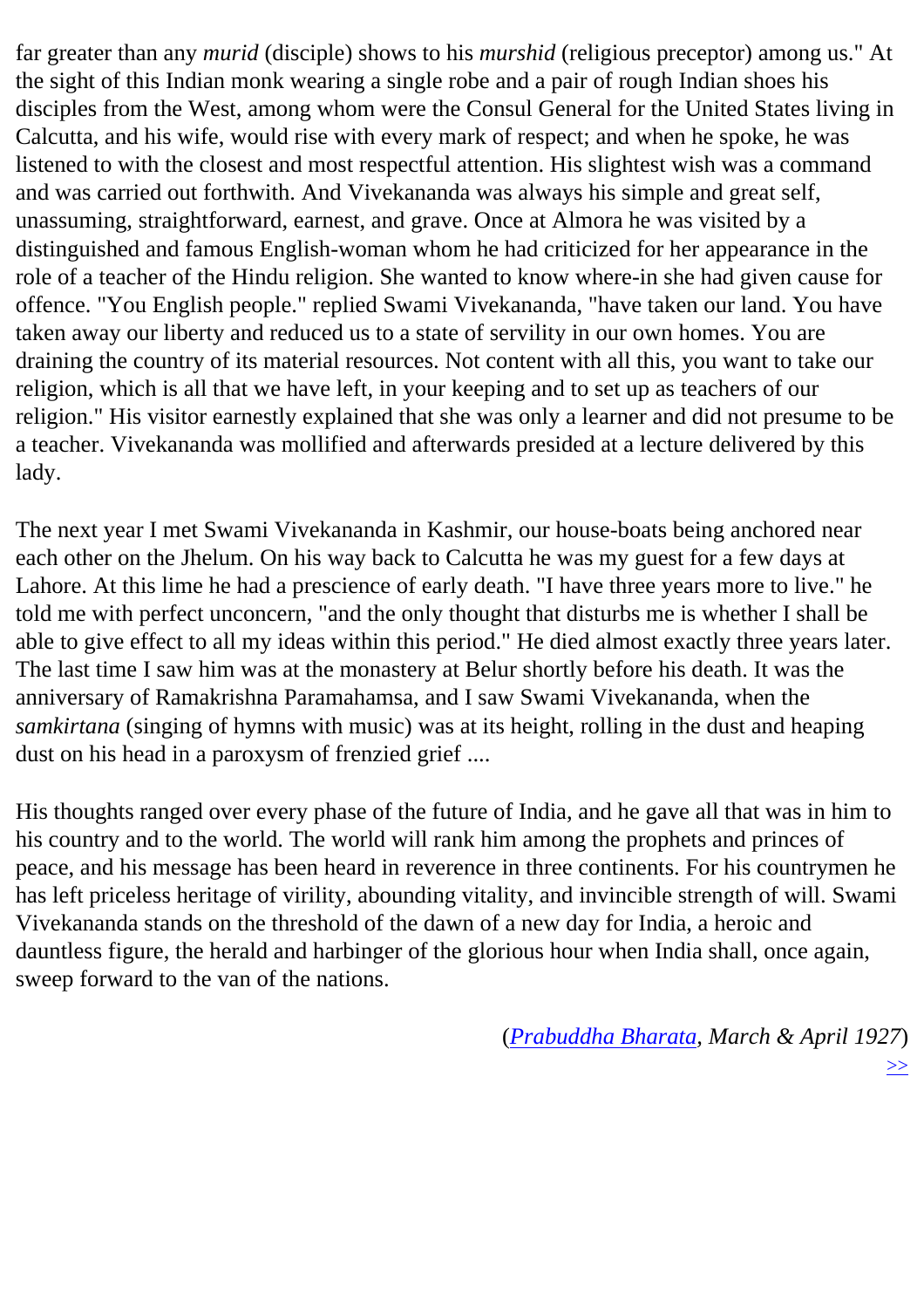## **REMINISCENCES OF SWAMI VIVEKANANDA**

### **BAL GANGADHAR TILAK**

<span id="page-18-0"></span>ABOUT the year 1892, i.e., before the famous Parliament of Religions in the World's Fair at Chicago, I was once returning from Bombay to Poona. At the Victoria Terminus a Sannyasin entered the carriage I was in. A few Gujarati gentlemen were there to see him off. They made the formal introduction and asked the Sannyasin to reside at my house during his stay at Poona. We reached Poona, and the Sannyasin remained with me for eight or ten days. When asked about his name he only said he was a Sannyasin. He made no public speeches here. At home he would often talk about Advaita philosophy and Vedanta. The Swami avoided mixing with society. There was absolutely no money with him. A deerskin, one or two clothes and a *kamandalu* were his only possessions. In his travels some one would provide a railway ticket for the desired station.

The Swami happened to express a strong hope that as the women in the Maharashtra were not handicapped by the *purdah* system, it was probable that some of the widows in the higher classes would devote their lives to the spread of spirituality and religion alone like the old *yogis* of the Buddhist period. The Swami also believed like me that the Shrimad Bhagavad Gita did not preach renunciation but urged every one to work unattached and without the desire for fruits of the work.

I was at that time a member of the Deccan Club in the Hirabag which used to hold weekly meetings. At one of these meetings the Swami accompanied me. That evening the late Kashinath Govind Nath made a fine speech on a philosophical subject. No one had to say anything. But the Swami rose and spoke in fluent English presenting the other aspect of the subject very lucidly. Every one there was thus convinced of his high abilities. The Swami left Poona very soon after this.

Two or three years thereafter Swami Vivekananda returned to India with world-wide fame owing to his grand success at the Parliament of Religions and also after that both in England and America. He received an address wherever he went and on every one of such occasions he made a thrilling reply. I happened to see his likeness in some of the newspapers, and from the similarity of features I thought that the Swami who had resided at my house must have been the same. I wrote to him accordingly inquiring if my inference was correct and requesting him to kindly pay a visit to Poona on his way to Calcutta. I received a fervent reply in which the Swami frankly admitted that he was the same Sannyasin and expressed his regret at not being able to visit Poona then. This letter is not available. It must have been destroyed along with many others, public and private, after the close of the *Kesari* Prosecution of 1897.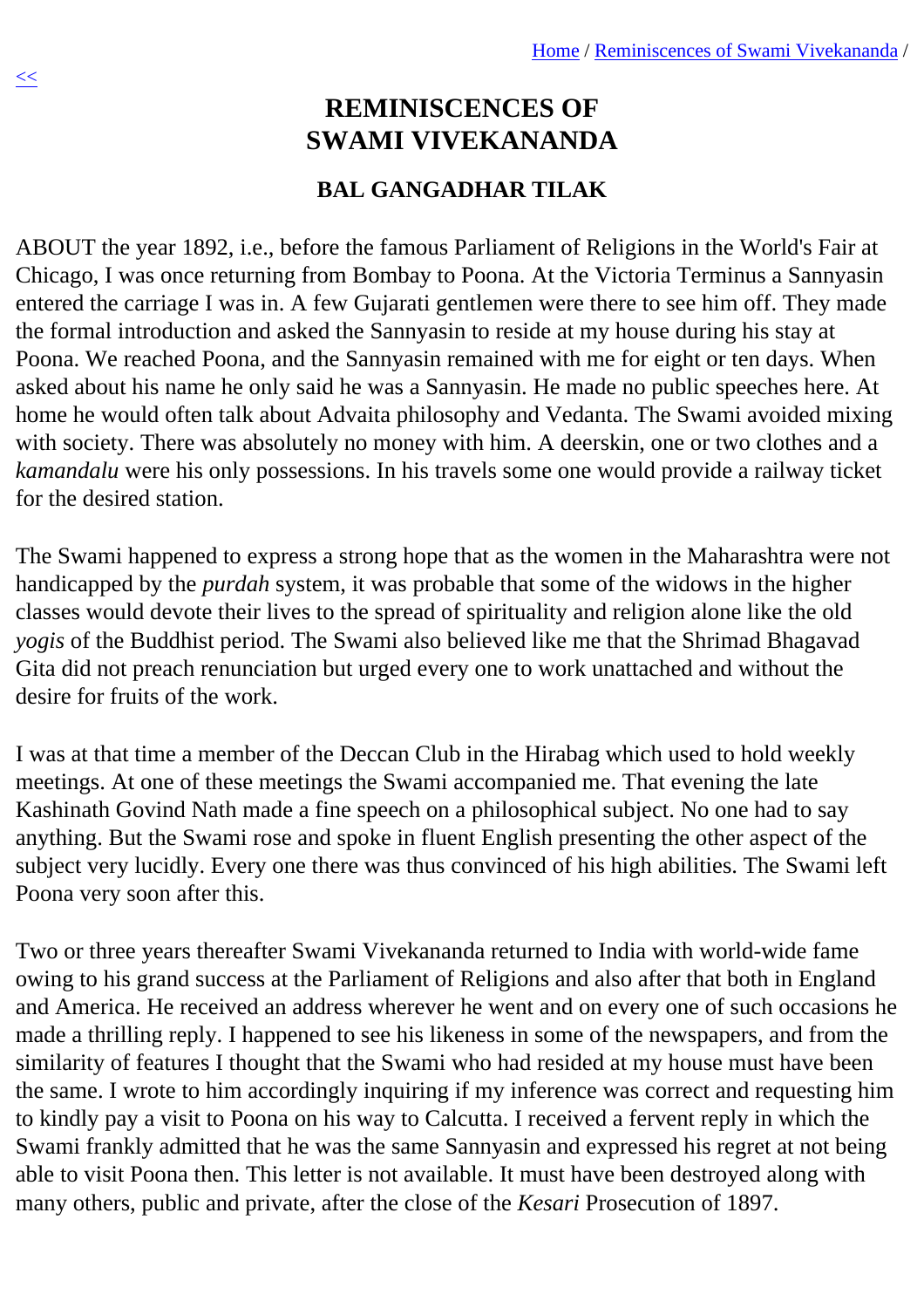Once after this, during one of the Congress sessions at Calcutta, I had gone with some friends to see the Belur Math of the Ramakrishna Mission. There Swami Vivekananda received us very cordially. We took tea. In the course of the conversation Swamiji happened to remark somewhat in a jocular spirit that it would be better if I renounced the world and took up his work in Bengal while he would go and continue the same in Maharashtra. "One does not carry," he said, "the same influence in one's own province as in a distant one."

> (*[Vedanta Kesari,](http://www.sriramakrishnamath.org/Magazine/magazineenglish.aspx?id=Eng) January 1934*)  $\geq$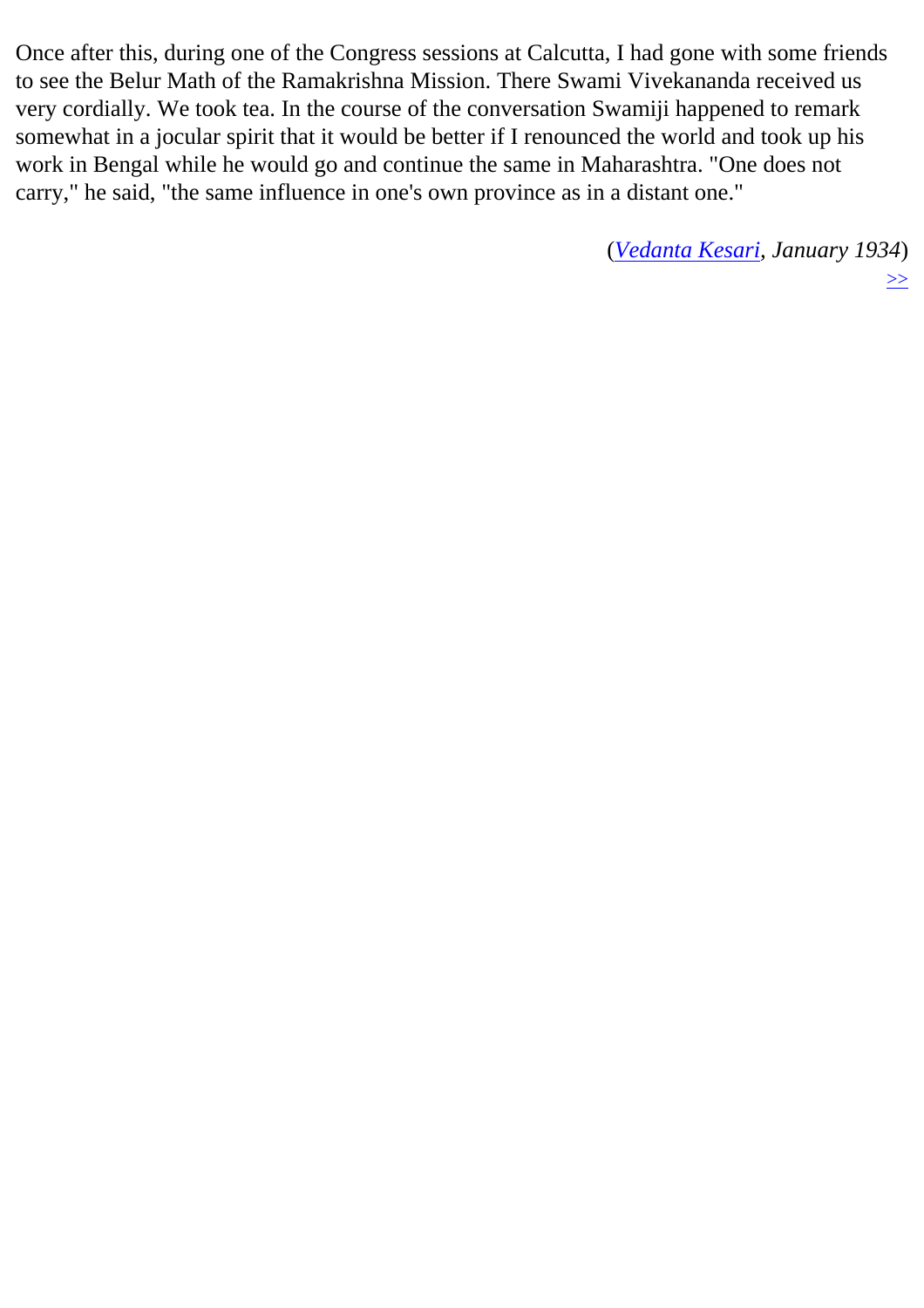### **REMINISCENCES OF SWAMI VIVEKANANDA**

#### **HARIPADA MITRA**

(*Translated from Swamijir Katha in [Bengali](http://www.ramakrishnavivekananda.info/reminiscences/hm_b6_232.pdf)*)

DEAR READER, if you wish to enjoy reading a few pages of my reminiscences of Swami Vivekananda, you must bear with me for a while till I have given you some idea about the sort of man I was before I met the Swami, the conceptions I had of religion, my education, and my nature in general. Unless you have this background, you will not understand what I gained from my contact with Swamiji. Before I passed the Entrance (High School) Examination, I had not the faintest idea about religion; but when I reached the fourth class, and had a smattering of English, I developed a great dislike for the Hinduism of our days, and this though I had not studied in any missionary school! After passing the Entrance Examination, it became quite impossible for me to subscribe to the Hinduism that I knew. Then during my college life, that is to say, when I was between nineteen and twenty-five, I read a little of physics, chemistry, botany, and other branches of science, and had a little acquaintance with the Western thinkers like Darwin, Mill, Huxley, Tyndall. and Spencer. The result was what could be expected from ill-digested knowledge — I became an out and out atheist. I believed in nothing, and I knew nothing about devotion to God. I then condemned all religions, though mentally; and I thought that others were inferior to me intellectually.

At this time, the Christian missionaries began to visit me very often. While condemning other religions, they, with great intellectual acumen argued it out for me that faith is the *sine qua non* of religion. In Christianity, one must start with faith, and then only one can appreciate its uniqueness, as well as its superiority to other religions. But such queer approach and scholasticism could hardly convert me, a sworn atheist that I was then. Western education had taught me, "Do not believe in anything without evidence", whereas the missionaries said, "First faith and then proof. My mind remained unconvinced. Then they said, "You should read the Bible attentively, and then you will get faith" I followed the advice, and it was my good fortune that I had quite a number of distinguished missionaries to help me. Still faith was far away from me. Nevertheless, some of them said that I had advanced considerably and had imbibed faith in Christianity, but that my orthodoxy was standing in the way of my conversion. The net result was that I began to doubt my doubt itself. As a way out of this impasse, they suggested that they would answer ten questions put by me; that as each question was answered satisfactorily, they would take my signature on it, and that when the last question would thus be solved to my satisfaction, I should embrace Christianity. It so happened that soon after finishing the third question, I left the college and entered the world. Even after this, I continued to read religious literature and frequented places of worship churches, temples, and Brahmo prayer halls. But I could not chalk out a path for myself. At last, I came to the conclusion that nobody realty knew anything about the soul or its existence after death, that one can get some solace in this life by holding on to some religion, whatever it may be, and that faith in any particular religion comes as a matter of habit. As a matter of fact, nobody can convincingly prove or disprove religion with the help of reasoning.

<span id="page-20-0"></span> $<<$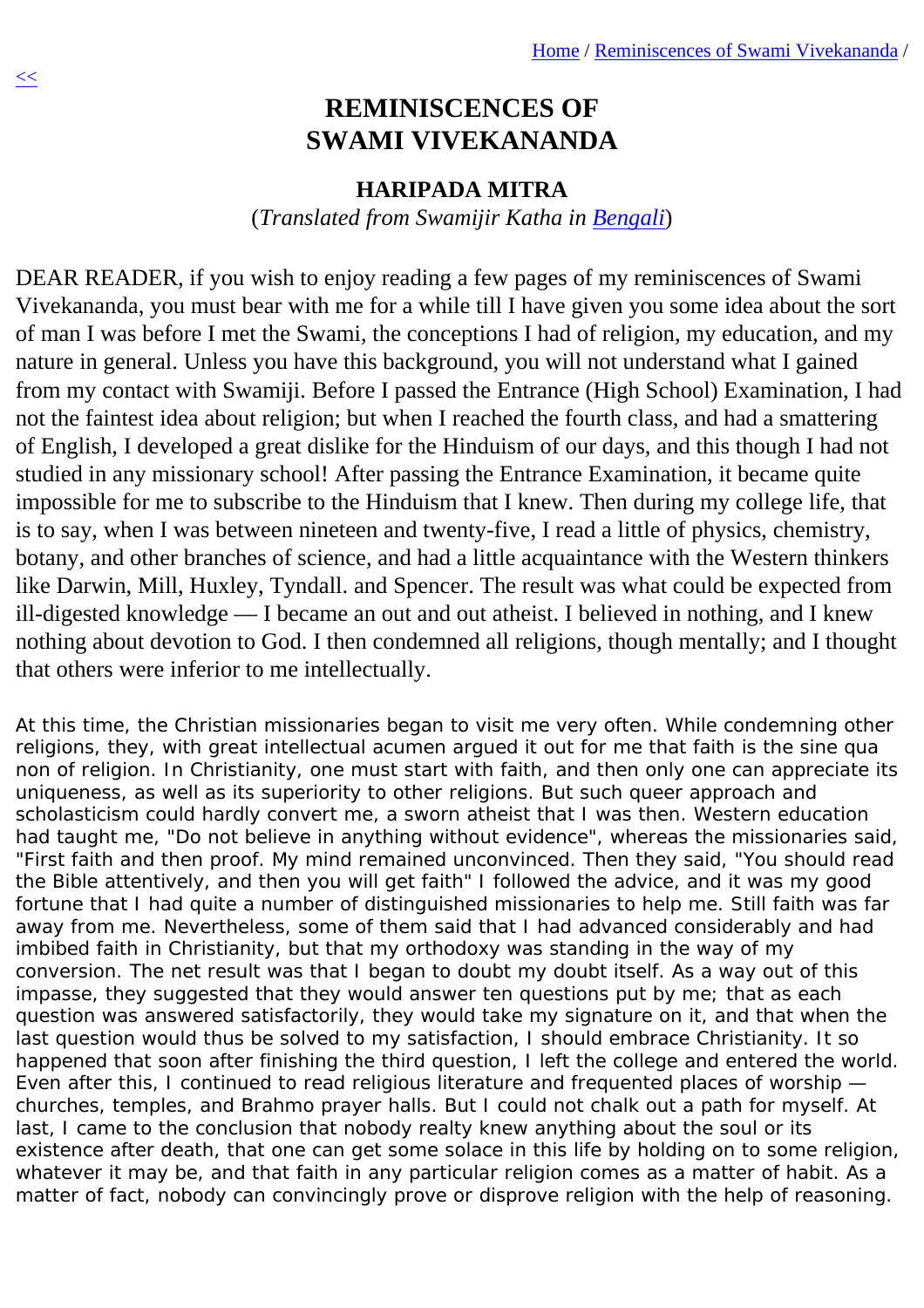Fortune was in my favour, and I got an employment with a high salary. I now led a comfortable life. Yet a strange want made me ill at ease. Thus days. months, and years rolled on.

*Belgaum, Tuesday, October 18, 1892*: It was about two hours past evening, when a stout young monk, with a cheerful countenance, came to my house with a lawyer friend of mine of the same locality. The friend introduced him with the words, "Here is a learned Bengali Sannyasin who has come to meet you." I turned back and found a serene figure with eyes flashing like lightning and a face clean shaven. His body was covered with an ochre robe, in his feet he had strapped sandals of the Maharashtrian type; and on his head was an ochre turban. The figure was so impressive that it is still vivid in my memory. It pleased me and attracted me. though I did not realize then why it was so. After a while, I saluted him and said. "Sir, do you smoke? I am a Kayastha, and I have but one *hookah*. If you have no objection to smoke from it. I can have some tobacco prepared for you." He replied, "I smoke whatever comes to hand — tobacco from a *hookah* or cigarette. And I have no objection to smoke from your *hookah*." I ordered for some tobacco.

My belief at that time was that all Sannyasins in ochre robes were cheats, and I naturally thought that this one, too, had come to me with some motive. Besides, the lawyer friend belonged to Maharashtra, while he was a Bengali. It was inconvenient for Bengalis to live with Maharashtrians: and that was why he had come to live with me. Despite all such thoughts passing through my mind, I invited him to stay with me and asked him whether his belongings should be brought to my house. He replied, "I am quite at home with the lawyer; and if I leave him just because I have found a Bengali, he will be hurt, for they all love and respect me. But I shall think about it and let you know later on." We did not have much talk that night. But the few words that he spoke convinced me that he was more learned and intelligent than myself. He could have earned a decent sum if he wanted, but he did not touch money. Although he had not the wherewithal to make him happy, he was, in fact, a thousand times happier than myself. It struck me that he had no want, just because he had no thought for any personal gain. When I learnt that he would not come to my house, I said, "If you have no objection to take tea with me, I shall be happy to have you here in the morning. He agreed and went back with the lawyer. At night I was thinking about him for a long time — I had never before met a man so free from wants, so happy and content, and having such a smiling face. I believed that a man without wealth might as well depart from this world, and that a Sannyasin truly free from wants is an impossibility; but that belief got a shaking today, which left it rather weak.

*October 19, 1892*: I had been waiting for Swamiji from six o'clock in the morning. It struck eight. So without waiting any longer. I left for Swamiji's place with a friend. There we found him seated in the midst of a respectable gathering of lawyers and other learned men, and carrying on conversation with them. He answered their questions without the slightest hesitation, sometimes in English and sometimes in Hindi or Sanskrit. There were also people like myself who accepted Huxley's philosophy as their Bible, and started arguing with Swamiji on that basis. But he silenced them all either through repartees or serious dissertation. As I sat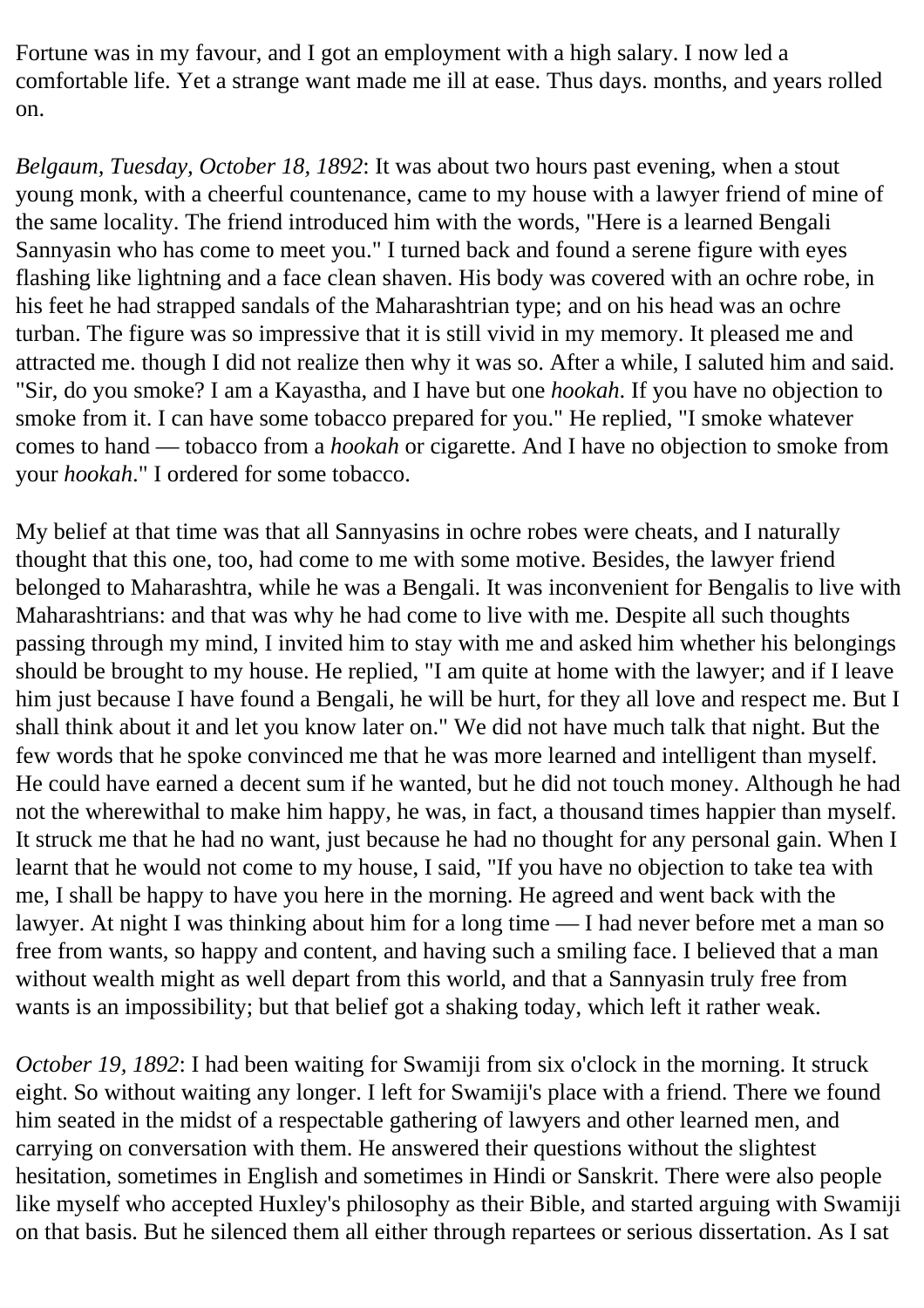there after saluting him, I was thinking. "Is he a man or a god?" So I could not remember all that I heard. I write down only the few words that come to my mind.

A very respectable lawyer asked. "The *mantras* we use in our morning and evening prayers are in Sanskrit, and we do not understand a bit of them. Is it of any use to us to go on uttering them?"

Swamiji replied, "They do have good results. Born in a Brahmin family as you are, you can easily learn the meaning of those few *mantras*. If you do not do so, who is to blame? Even if you do not understand the meaning, I hope, when you sit for prayer, you have the feeling that you are doing something virtuous and not sinful, if you have the belief that you are doing something meritorious, then that in itself is enough to yield good results."

Just then somebody said, "Talks on religious matters should not be carried on in a foreign language, since it is prohibited in such-and-such a *purana*." Swamiji replied, "It is good to talk of religious things, no matter what the language is." In support of this he quoted from the Vedas and added, "A judgment passed by a High Court cannot be set at naught by a lower court."[\\*](#page-20-0)

Thus it went on till it struck nine, when those who had to attend office or court left, while others still sat there. Swamiji's eyes now fell on me, and he said, "My son, I had not the heart to disappoint so many people and go to your place, Please don't mind this." When I pressed him to come and stay with me, he replied at last, "I shall go if you can make my host agree to your proposal". So I persuaded the lawyer friend somehow and returned to my place with Swamiji. His belongings consisted only of a *kamandalu* (a water pot used by monks) and a book wrapped in a piece of ochre cloth. Swamiji was then studying French music. We had our tea at ten o'clock after reaching home. He understood my hesitation in expressing my own doubts, and so he himself gauged my intellectual make-up through a few words.

Some time earlier, somebody had published a poem in the Times asserting that it was extremely difficult to determine what is God, which religion is true, and such other abstruse questions. As that poem had much affinity to my religious ideas of those days. I preserved it carefully. I now produced it before him. He read it and remarked. "The man has become confused". Gradually I got over my hesitation. From the Christian missionaries I had not got any solution of the contradiction involved in holding that God is both just and merciful; and I feared that Swamiji, too, could throw no better light. When I put the question to him, he said, "Methinks you have read much of science. Do not two opposite forces, centripetal and centrifugal — act in each material substance? If such a contradiction can meet in matter, may not justice and mercy be reconciled in God? All I can say is that you have a poor idea of your God." I was silenced. Again, I believed that truth is absolute, and that all religions cannot be true at the same time. In answer to such questions he said, "All we know about things now or may know in future are but relative truths. It is impossible for our limited mind to grasp the absolute truth. Hence, though truth be absolute, it appears variously to diverse minds and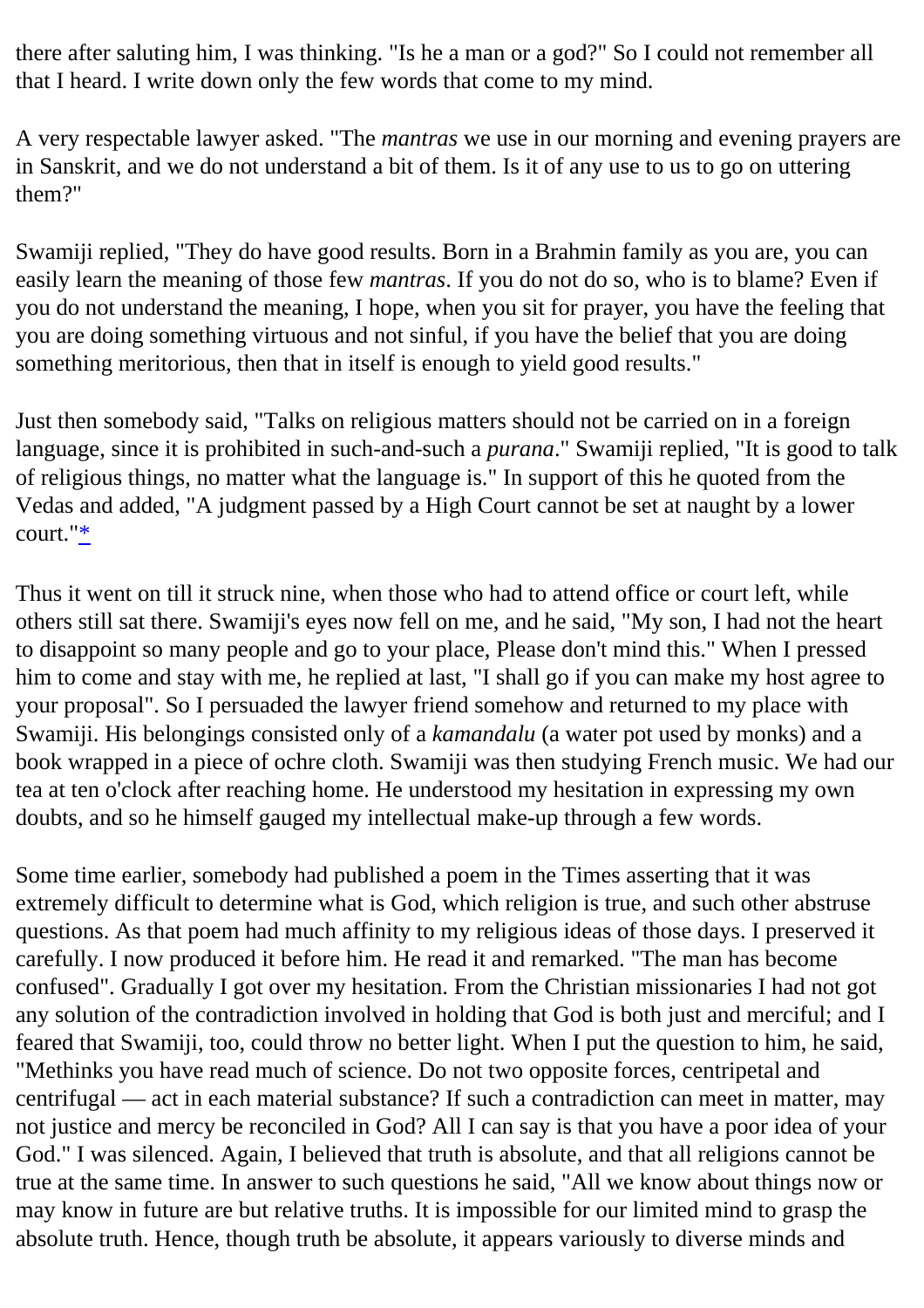intellects. All these facets or modes of truth belong to the same class as truth itself, they being based on the same absolute truth. This is like the different photographs of the same sun taken from various distances. Each of them seems to represent a different sun. The diverse relative truths have the same kind of relation with the absolute truth. Each religion is thus true. Just because it is a mode of presentation of the absolute religion."

When I said that faith is the basis of all religions, Swamiji smiled a little and said. "A man goes beyond all wants once he becomes a king; but the difficulty is how to become one. Can faith be infused from outside? Nobody can have real faith unless he has personal experience. "When in the course of talk I called him a *sadhu* (holy man), he said, "Are we really so? There are holy men whose very sight or touch wakes up spirituality in others."

Again I asked, "Why do the Sannyasins idle away their time in this way? Why do they depend on the charity of others? Why don't they undertake some work beneficial to society?" Swamiji said, "Now, look here. You are earning this money with such struggle, of which only a little portion you spend on yourself; and some of it you spend for others who, you think, are your own. But they neither acknowledge any gratefulness for what you do for them. nor are they satisfied with what they get. The balance you save like the mythological *yaksha* who never enjoys it. When you die, somebody else will enjoy it all; and perchance, he will abuse you for not having accumulated more. This is your condition. On the other hand, I do nothing. When I feel hungry, I let others know by gestures that I want food; and I eat whatever I get. Neither do I struggle nor do I save. Now, tell me who among us is the wiser — you or I?" I was astonished, for before this nobody dared to talk to me so boldly and frankly.

After lunch we had some rest. Then we went to the house of that lawyer friend, where we had more of such discussion. At nine o'clock at night we returned home. On the way I said, "Swamiji, you must have been greatly bored today by all this argumentation."

He replied, "My son, would you have offered me even a morsel of food, if I had kept mum. the out and out utilitarians that you all are? I go on chattering like this. People get amused, and so they crowd around me. But know it for certain that people who argue, or put questions like this before an assembly are not at all eager to know the truth. I also read their motives and answer them accordingly."

"Swamiji," I put in, "how do you get such ready and pointed answers for all the questions?"

"These questions are new to you," he said, "but these have been put to me and I had to answer them times without number."

The conversation continued during dinner. He told me of the many adventures he had during his travelling through the country under vow and not touching any money. As I listened, it struck me that he must have endured great hardship and trouble; and yet he related them with a smile, as though it was all a great fun! Sometimes he went without food; sometimes he ate so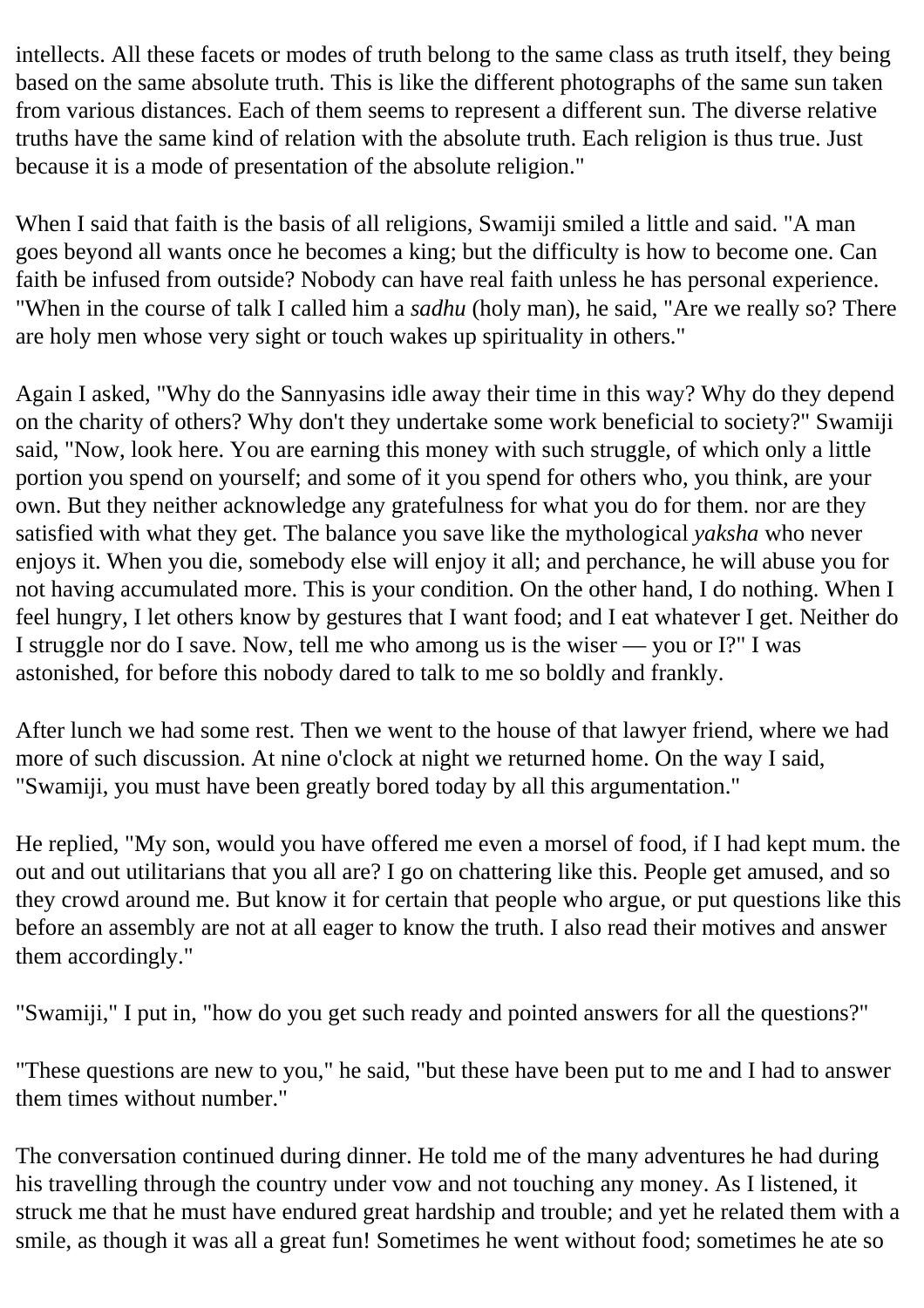much of chillies that for lessening the burning sensation in the stomach he had to drink a cupful of tamarind water! At some places he was curtly turned away with the remark, "Sannyasins have no place here." Sometimes he was shadowed by government spies. Many other incidents he related in great glee, which were a great fun to him, but they made my blood curdle. As the night had advanced very far, I spread a bed for him and then retired for the night. But sleep I had none that night. I wondered how the deep-rooted doubts that had haunted me all these years took flight at the very sight of Swamiji. Now I had nothing more to ask. As days passed by, not only my family, but also our servants developed such love and respect for Swamiji, and they served him so meticulously, that he became rather embarrassed.

*October 20, 1892*: In the morning I saluted Swamiji. Now I had more boldness as also more devotion. Swamiji, too, was pleased to hear from me many accounts of forests, rivers, hills, and valleys. He had been now in this town for four days. On the fifth day, he said, "A Sannyasin must not live in a town for more than three days, and in a village for more than four days. I want to leave soon." I would not listen to all that; I was determined to argue it all away. After a long discussion he said: "If one stays at one place for long, one develops attachment for others, We left our home and friends. It is but proper for us to be away from all such sources of *maya*." I entreated him to stay on and argued that he would never fall into *maya's* snares. At last he agreed to stay for a couple of days more.

In the meantime I thought that, if Swamiji addressed a public gathering, we would get the benefit of his wisdom and others also would gain thereby. I pressed him for this, but he would not agree on the plea that such platform speeches might generate in him a desire for name and fame. At the same time he intimated that he would have no objection to a public conversazione.

One day, in the course of a talk, Swamiji quoted verbatim some two or three pages from the *Pickwick Papers*. I wondered at this, not understanding how a Sannyasin could get by heart so much from a secular book. I thought that he must have read it quite a number of times before he took orders. When questioned he said, "I read it twice — once when I was in school, and again some five or six months back." "Then how do you remember," I asked in wonder, "and why can we not remember thus?" "One has to read with full attention," he explained, "and one must not fritter away the energy one draws from food."

Another day, Swamiji was reading a book all by himself, reclining in his bed, I was in another room. Suddenly he laughed so aloud that I thought that there must be some occasion for such a laughter, and so I advanced to his door to find that nothing special had happened; he continued to read as before. I stood there for some fifteen minutes; till he did not notice me. His mind was all riveted on the book. Later on, he noticed me and asked me to walk in. When he heard that I had been standing there for a pretty long time, he said, "Whatever one has to do, one must apply to it one's whole attention and energy for the time being. Pavhari Baba of Ghazipur would clean his brass water vessel with the same undivided attention as he used in his meditation, japa, worship, study, etc. He cleaned it so diligently that it shone like gold,"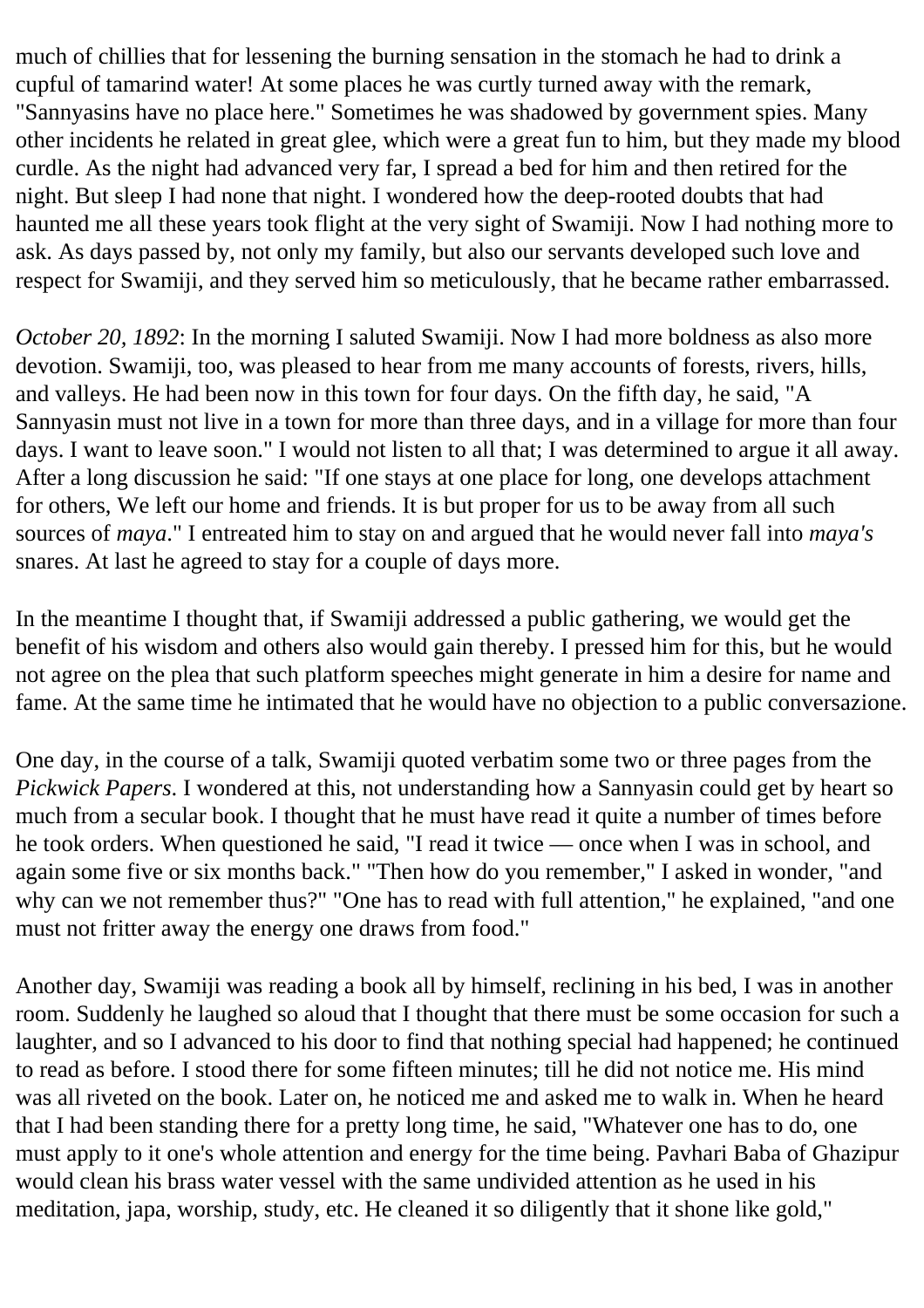Once I asked Swamiji, "Why is stealing considered a sin? Why do all religions prohibit stealing? To me, it seems that to think that one thing belongs to me and another to somebody else is only a figment of the brain. As a matter of fact, it does not amount to stealing if one of my relatives should take away one of my things without informing me. Besides, we do not brand it as stealing when the birds or animals snatch away anything."

"It is true," said Swamiji, "that no act can be regarded as stealing at all times and under all circumstances. Again every act may be considered wrong or even sinful under altered conditions. You should not do anything that brings misery to others, or weakens you physically or morally. That is sinful and its opposite is virtuous. Just think of this: Don't you feel sorry when somebody steals something from you? What is true for you, you should know, is true for the whole world. If you can be so bad as to inflict some pain on some being in this world, though you are fully aware that everything here is evanescent, you will gradually come to such a state that no sin will be too great for you. Again, social life becomes impossible if there is no division of virtue and vice. When you live in society, you have to comply with its rules and regulations. If you retire to a forest, you can go about dancing naked; that harms nobody, and none will stop you. But should you behave so in a town, the reasonable thing to do will be to get you arrested by the police and have you locked up in some solitary place!"

Swamiji sometimes imparted very valuable lessons through humour or derision. Though he was my *guru*, to sit by him was not just like sitting before a school-master. He would be merry, full of gaiety, fun, and laughter, just like a boy, even when imparting the highest instruction. He laughed and made others laugh with him. Then, suddenly, he would start explaining an intricate point with such seriousness that people wondered at his mastery over the subject and over himself. They used to think. "Did we not find him just now as but one like ourselves?" People would come to him at all hours for learning from him, and his door was always open. They had diverse motives. Some came to test him, some to enjoy his humorous talks, some others to be in closer contact with the rich people of the town who came to Swamiji, and still others to get a few moments' respite from the worries of the world, to hear his spiritual talks, and to be enlightened thereby. Such was his power of diving into others' minds; he understood their motives at once and dealt with them accordingly. Nobody could hide anything from his penetrating eyes. Once a boy from a rich family began to frequent Swamiji's place just for the sake of avoiding his university examination, and he gave it out that he would become a monk. He happened to be the son of a friend of mine. I asked Swamiji, "Why does that boy come to you so frequently? Will you advise him to become a monk? His father is a friend of mine." Swamiji replied, "His examination is near at hand, and he wants to take orders just to avoid the examination. I told him, 'Come for the monastic life after passing the M.A. examination. It is easier to get the M.A. degree than to lead the life of a monk.'"

During Swamiji's stay at my house, so many people used to gather there in the evenings that it all looked like a big meeting. I shall never forget the words he told me one of those days while reclining against a bolster under a sandal-tree. As that subject requires a long introduction, I reserve it for a future occasion. Here I would like to add a few more words about myself.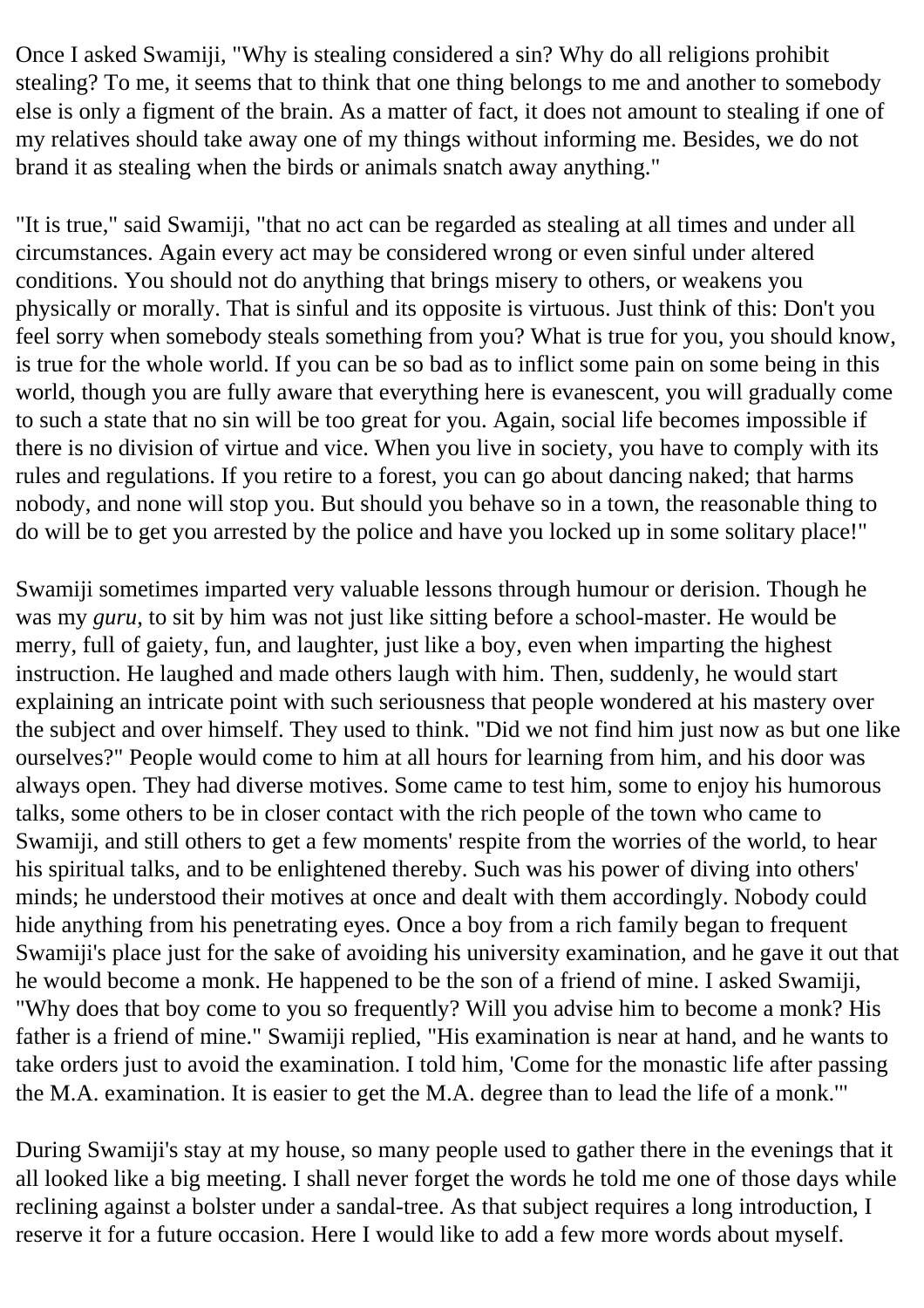Some time earlier my wife had expressed a desire to take initiation from some *guru*; and I had told her, "Choose a *guru* who will command my respect as well. You will derive no benefit if the very advent of your *guru* in the house should create some adverse feeling in me. We shall both be initiated together if only we come across a good man, otherwise not." She too agreed to this. When Swamiji was with us, I asked her, "Would you like to be a disciple of this *guru*?" "Will he really agree to be a *guru*" she asked eagerly, and added, "If he agrees, we shall be only too grateful."

With great hesitation, I asked Swamiji one day, "Swamiji, will you fulfil a desire of mine?" When he wanted to know what it was, I requested him to initiate both of us. He said, "For a householder, it is best to have some householder as his *guru*. It is very difficult to be a *guru*. The *guru* has to take the responsibility of the disciple. Before initiation the disciple must meet the *guru* at least three times." With these and other arguments he wanted to put me off. But when he found that I was not be dissuaded, he agreed. He initiated us on October 25, 1892. Then I had a desire to have his photograph. He would not agree. I persisted, and after a longdrawn tussle, he gave his consent and a photograph was taken on the 28th. As Swamiji had not agreed to be photographed on an earlier occasion, inspite of the earnest request of another gentleman, I had to send two copies of this one to him on request.

In the course of a talk Swamiji said, "I have a great desire to spend a few days with you in the forest under a camp. But they are holding a Parliament of Religions at Chicago, and I shall go there if I get an opportunity." When I proposed to raise money by subscription, he refused it for some reason best known to himself. At this time, he was under a vow of not accepting or touching any money. After great effort I persuaded him to accept a pair of shoes in place of Maharashtrian sandals as also a cane walking stick. Before this, the Rani of Kolhapur had not succeeded in making him accept any gift, and so she had sent him a pair of ochre clothes. Swamiji accepted these and left behind the pieces he had been wearing with the remark, "A Sannyasin must not have a burden about him".

Before my contact with Swamiji, I had tried to read the Gita more than once. As I could not understand it, I concluded that there was really nothing to know from it, and so I gave up the attempt. One day Swamiji began to explain the Gita to us; then I discovered what a wonderful book it was. As I learnt from him to appreciate the teaching of the Gita, so also I learnt from him to read the scientific novels of Jules Verne, and *Sartor Resartus* of Carlyle.

At that time I used to take medicines rather liberally. He told me, "When you find that some disease has made you bed-ridden, then only you should take medicines, not otherwise. Ninety per cent of such diseases as nervous debility are mere figments of the brain. The physicians kill more people suffering from such diseases than they save. What do you gain by thinking and talking of all these for ever? Take it easy as long as you live, and be cheerful. Never indulge in pleasures which tax the body or which make you repent. As regards death, what does it matter if one or two like you or me die; that will not make the earth deviate from its axis. We should never consider ourselves so important as to think that the world cannot go on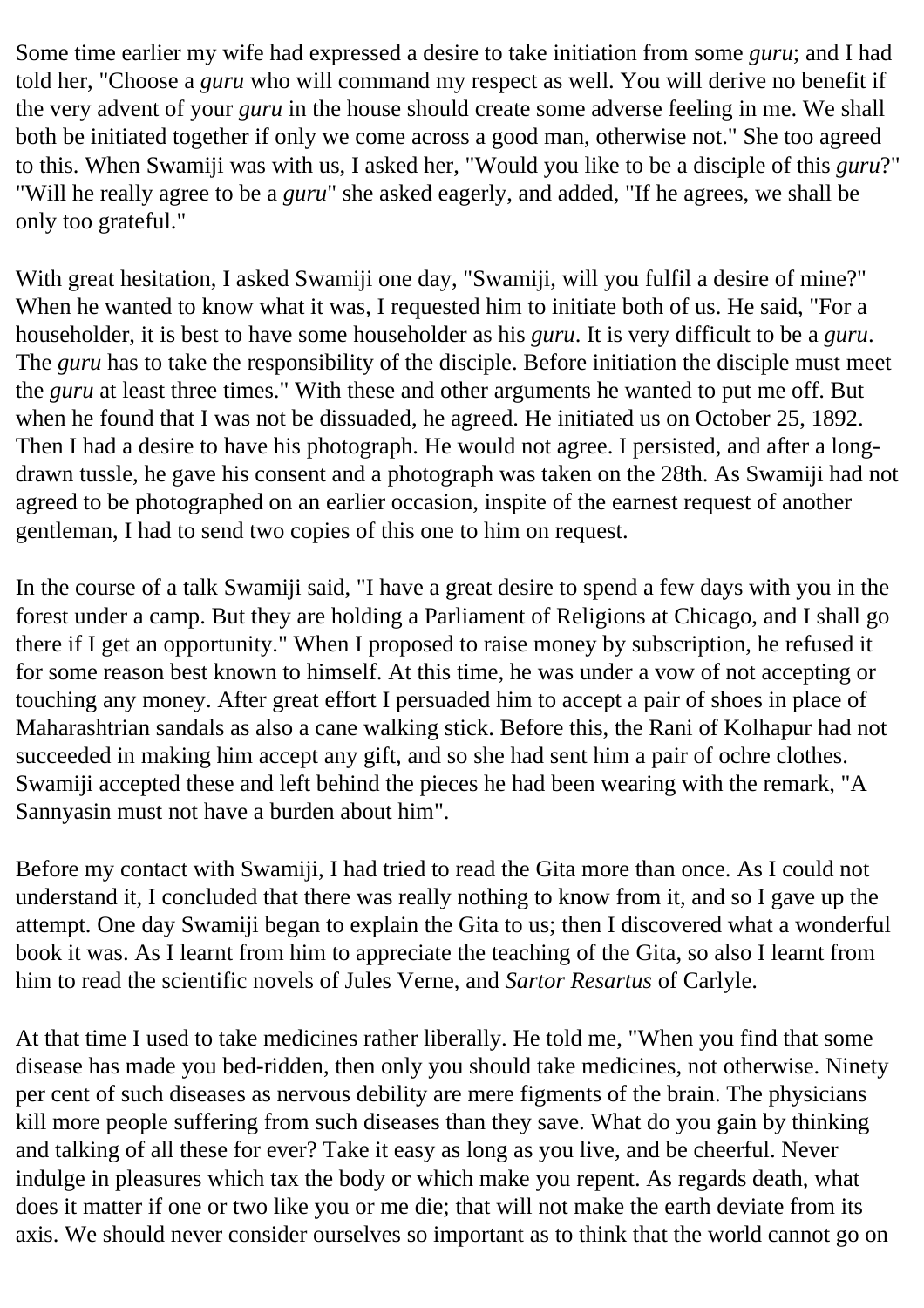without us."

Just then. for some reason or other, I was not pulling on well with my superiors in office. Any little remark from them would make me lose my balance. Though I had a lucrative job. I could not be happy even for a day. When I told Swamiji about my difficulty, he remarked, "Why are you in service? Is it not for the salary you get? You are getting it regularly every month; so why should you be upset? When you are free to resign at any moment you like, and nobody binds you down to it, why should you add to your miseries by thinking, Oh, in what bondage am I placed! Another thing: will you tell me whether, apart from doing the work for which you draw the salary, you ever did anything just to please your superiors? You never did so, and yet you are angry with them that they are not satisfied with you. Is that wise on your part? Know it for certain that the ideas we entertain about others express themselves through our conduct; and even though we may not express these in words, people react accordingly. We see in the external world the same image that we carry in our hearts: nobody realizes how true the saying 'The world is good when I am good' is. From today try to get rid of the habit of finding fault with others, and you will find that, to the extent you succeed in this, the attitudes and reactions of others also change accordingly." Needless to say that, from that day. I got rid of the habit of drugging myself; and a new chapter in my life opened from my effort to give up faultfinding.

When the question was raised once as to what constituted good and what bad. Swamiji said. "What is conducive to the goal aimed at is good and what impedes it is bad. Our ideas of good and bad are just like our ideas of elevation and depression. As you rise higher, the distinction becomes obliterated. They say that the moon has mountains and plains: but we see it all as a flat surface. It is just like that." Swamiji had this peculiar power that, whatever might be the question, the answer came so aptly and readily that the hearer stood convinced.

Words fail to express the sorrow that Swamiji felt another day on reading from the newspaper that a man had died of starvation in Calcutta. Repeatedly he said, "Now the country is about to go to rack and ruin!" Being asked to explain, he said."Don't you see that in other countries hundreds of people die every year, inspite of their poor-houses, work-houses, charity funds, etc.? But in our country we never heard of death through starvation just because of the system of almsgiving in vogue here. This is the first time I read in a newspaper that man dies of starvation in Calcutta even when there is no famine."

As a result of my English education, I thought it was a wastage of money to offer a pice or two to beggars. My idea was that such petty help not only did no good to the recipients, but it also brought about their ruin by enabling them to smoke hemp with it. The only gain was that the giver's bill of expenditure went up by that amount! So I concluded that, instead of giving trifling amounts to many, it is better to give somebody a bigger amount. When I asked Swamiji, he said, "When a beggar comes, it is better to give him something according to your means. After all you will pay a pice or two; and so why should you rack your brain about what the man will do with it — whether he will spend it well or waste it? Even if he wastes it on hemp, it is to the advantage of society that he gets those few pice; for unless people like you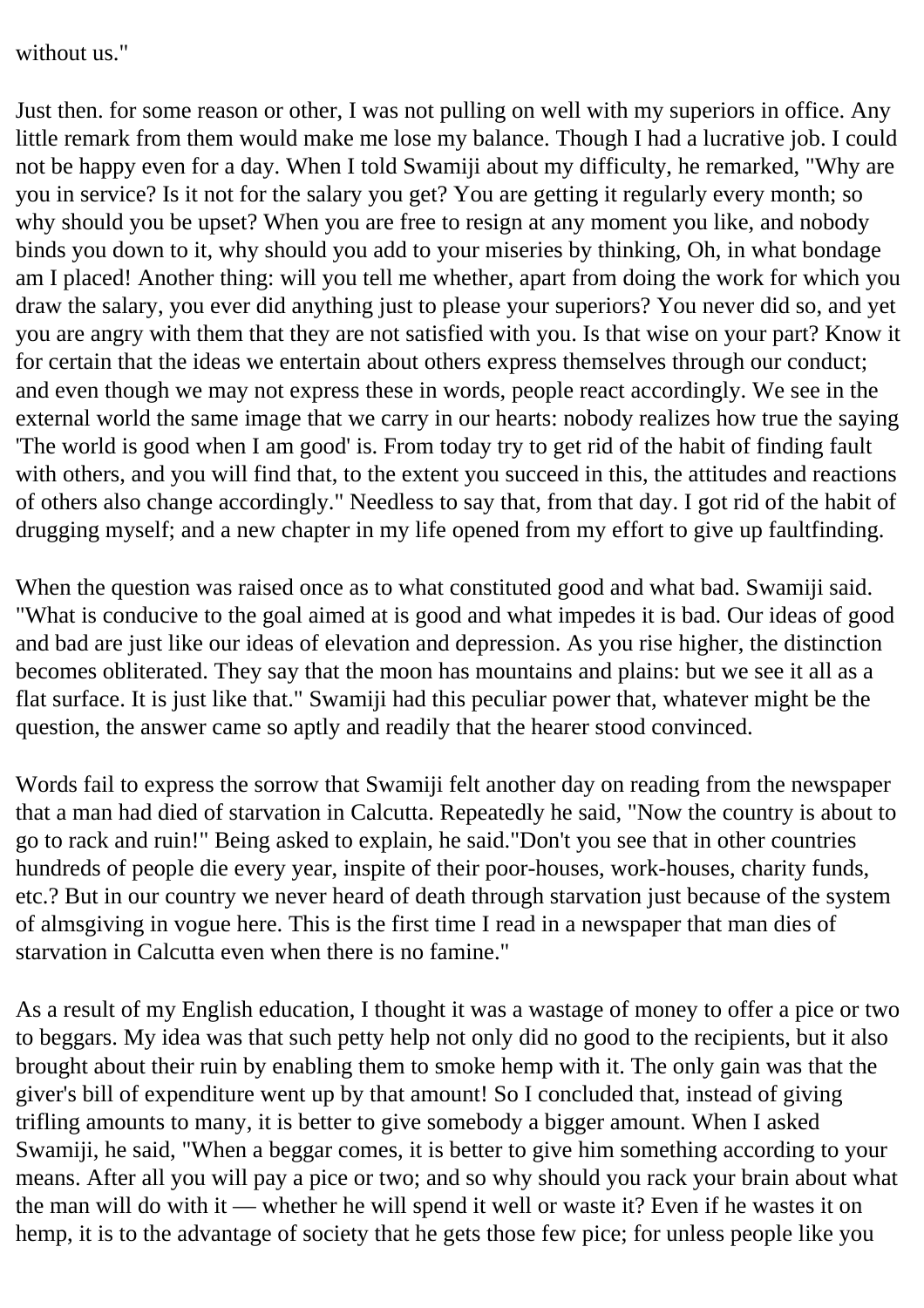offer it to him willingly, he will steal it from you. If instead of that, he buys hemp, smokes a little, and then sits quietly, is it not to your own advantage? So even this kind of charity results in nothing but good for society."

From the very beginning I found that Swamiji was against the system of child marriage. He always advised all, and particularly the boys, to stand boldly against this social evil. Such patriotism, too, I had never seen in any other person. Those who met Swamiji after he returned from the West for the first time never knew how he had travelled through the length and breadth of India, observing all the rigorous vows of a monk and not touching money at all. When somebody suggested that a man of such a strong will as he had no need of so many rules and vows, he replied, "Look here, the mind is so mad, so intoxicated, that it can never sit quiet; if it gets the least opportunity, it will drag you after itself. To keep control over that mind, even a Sannyasin must observe rules. All are under the delusion that they have the fullest control over their minds and that they allow it some freedom knowingly. When one sits for meditation, one can very well understand how much control one really has over the mind. Even when one wants to think of a certain matter for some time, one cannot keep the mind fixed on that subject for so long as ten minutes. All are under the delusion that they are not henpecked and that it is only out of love that they allow their wives to exercise some influence over them. The belief that one has the mind in tether is just like that. Never relax yourself under the false belief that you are the master of your mind."

In the course of a talk one day I said. "Swamiji, I think one must be highly educated in order to understand religion." He said, "One does not require any high education to understand religion for oneself; but one must have it if one has to explain it to others. Paramahamsa Ramakrishna signed his name as 'Ramkesto', but who indeed knew the essence of religion better than he?"

I had an idea that monks and holy men could never be stout and ever contented. One day, when I gave expression to this with a smile and a dig at him, he answered in a bantering tone, "This is my famine insurance fund! Even if I do not get food for days on end, my fat wilt keep me alive, whereas your vision will be blurred if you do not gel food for a day. And a religion that cannot bring peace to men must be shunned as a disease brought on by dyspepsia."

Swamiji was a master in music. One day he started singing. I had no training to appreciate it; besides, how could I have the time to listen to it? We were charmed by his talks and stories. He was well acquainted with several branches of modern science, to wit, chemistry, physics, geology, astronomy, mixed mathematics, and so on, so that he was able to solve our problems about all these in a few words. He would explain intricate religious questions with the help and analogy of science. I never knew anybody else who could prove so convincingly that science and religion had the same goal in view and that their progress was also along the same path.

He liked chillies, pepper, and such other pungent things. When I asked for the reason one day, he said. "During his wanderings a monk has to take all kinds of food, and drink water from all sorts of places; that tells upon the health. To counteract their bad effect, many monks become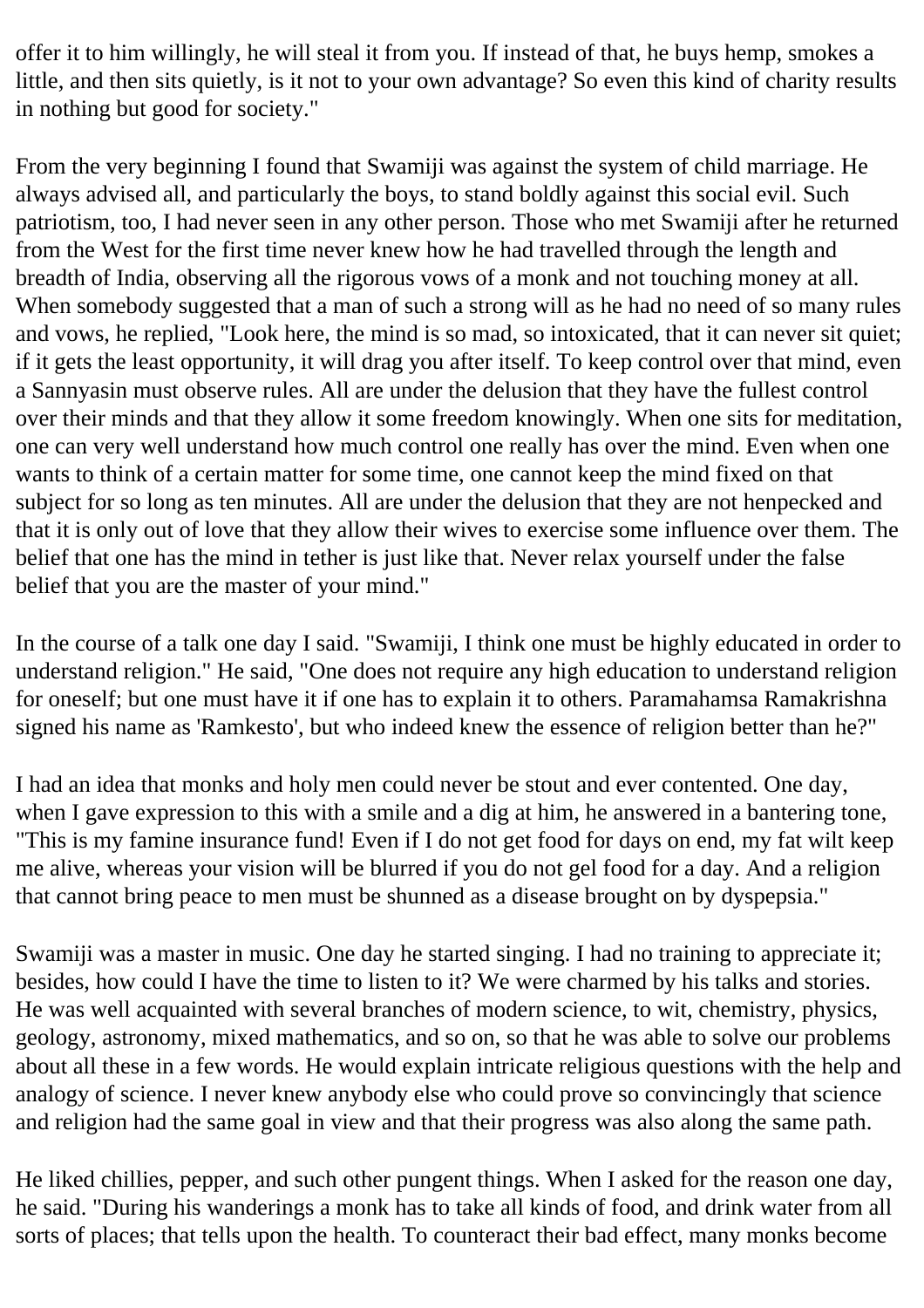addicted to hemp and other intoxicants. For the same reason I have taken to chilli."

Many princes, including those of Rajasthan and the Deccan, honoured him very much, and he too loved them sincerely. Many could not understand why a monk of such strong principles should mix so much with princes and Rajas. There were fools enough who even hinted at this incongruity. Asked about the reason, Swamiji explained one day, "Just compare the results one can achieve by instructing thousands of poor people and inducing them to adopt a certain line of action on the one hand, and by converting a prince to that point of view on the other. Where will they get the means for accomplishing a good project even if the poor subjects have a will to do it? A prince has the power of doing good to his subjects already in his hands. Only he lacks the will to do it. If you can once wake up that will in him, then, along with it, the fortune of his subjects will take a turn for the better, and society will be immensely benefited thereby."

To explain that religion does not consist in learned discussion, but in realization, he would say, "The proof of the pudding is in the eating. Realize it. Without that you can understand nothing." He had no kind word for a false monk, and would say, "One should renounce only after one has got control over one's mind while still at home. Else one gets mixed up with the hemp-smoking monks once the first charm wears away." "But it is most difficult to have this at home," I intervened. "For instance, if I start practising all those virtues like considering all to be equal, giving up likes and dislikes, and so on, which you say are the best means for becoming a man of realization, then from the very next day, my servants, my subordinates, and even the members of my family will not leave me in peace even for a moment." In reply he related the parable of the snake and the holy man[,\\*](#page-20-0) as narrated by Shri Ramakrishna, and then added, "Never give up the hissing. Go on with your work, thinking it to be your duty. Punish others when you have to; but don't be angry when inflicting punishment." Then he resumed the earlier topic and said, "Once I was the guest of a Police Inspector in a place of pilgrimage. He was a religious man, and had some devotion. His salary was only Rs.125 *per mensem*, whereas his monthly expenditure went up to two hundred or three hundred rupees. When we became more intimate, I asked him, 'Your expenditure seems to exceed your income. How do you manage it?" 'Men like you manage it, sir,' said he with a smile. 'Don't think that all the monks who come to this place of pilgrimage are as good as yourself. Whenever any suspicion arises. I search their belongings; and often enough, much money is found. When any one of them is suspected for theft, he at once takes to his heels leaving behind everything, which then comes to my possession. I do not resort to any other illegal means of satisfaction like bribe.'"

One day I had a very beautiful talk with Swamiji about infinity. He said, "There can be no two infinites." When I said that time is infinite and so also is space, he replied, "I can understand that space is infinite, but it passes my understanding how time can be infinite. In any case, I can understand that only one thing can be infinite. If there be two infinites, how would you demarcate their respective spheres? If you advance further, you will find that time and space get lost in each other. Still further advance will show you that all things are infinite, but those infinite things are one in essence and not two."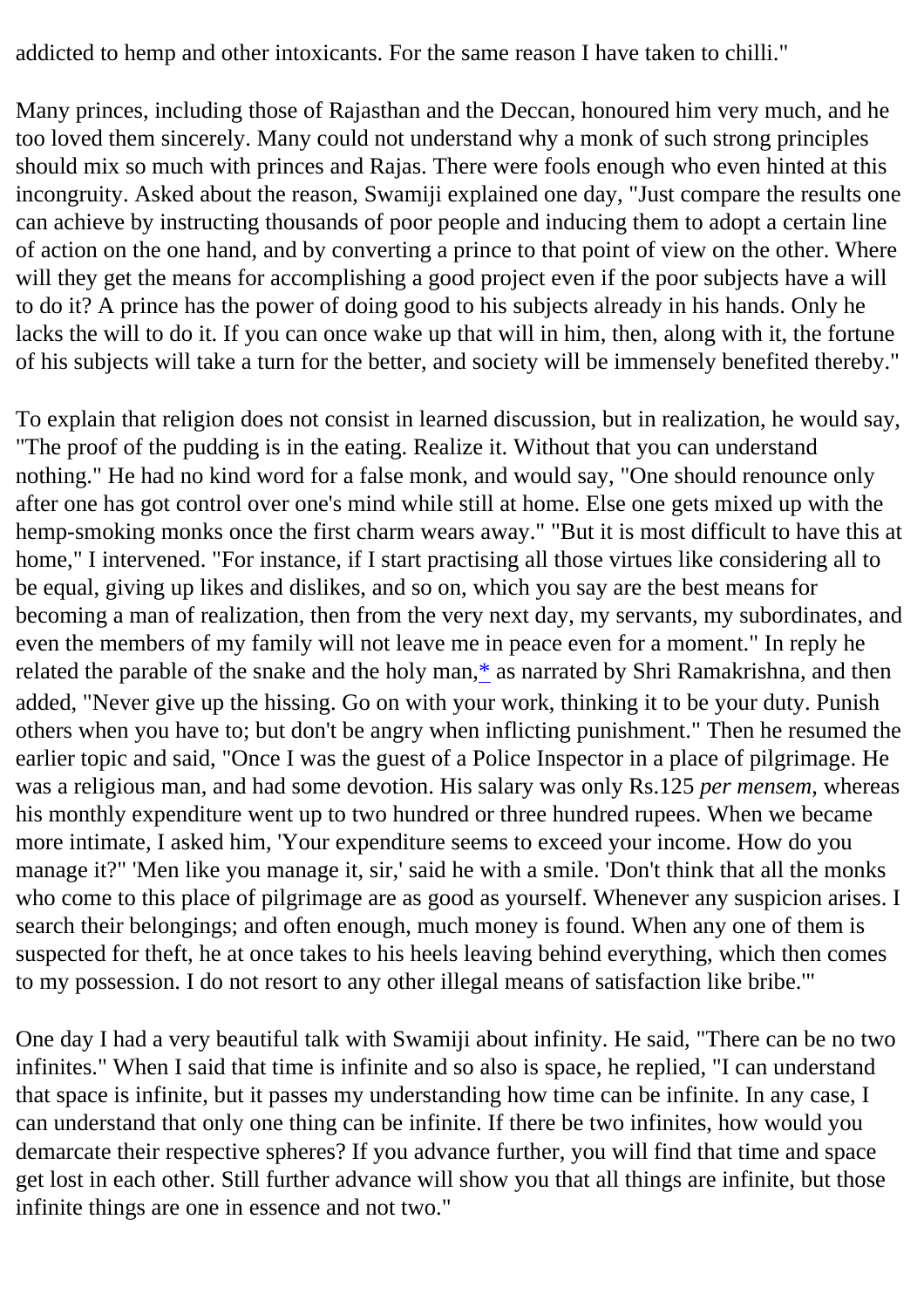Thus Swamiji's stay in my house till the 26th October brought a feast of joy to us. On the 27th he said, "I won't stay any more. I have been moving southward with a view to reaching Rameswaram," My further entreaties for keeping him back proved infructuous. On the 27th he decided to take the mail train for Marmagaon. I purchased a ticket for him. After seating him in the train, I saluted him and said, "Swamiji, I never saluted anybody in this life with my whole being, but I do so now and feel wholly rewarded."...

I met Swamiji only three times. The first meeting was before he left for America. That was at Belgaum, about which I have already told you much. The second meeting was some time before he left for the West the second time. The third meeting was some six or seven months before he left this world. It is impossible to present a detailed account of all that I learnt from him during these meetings. Many events, are so personal that they cannot be related, while others escape my memory. Of the few things that I still remember, I shall present only those that may be of interest to the readers in general.

I thought that the language of his lectures at Madras just after his return from the West, in which he dealt with caste system, was rather bitter against certain sections of Hindu society. When I told him so, he replied "I spoke only the truth and nothing but the truth. In comparison with the prevailing situation, the language was not at all harsh. I find no reason why truth should be watered down or hidden back. Just because I criticized those customs, it does not mean that I have any ill feeling towards these people, nor should one think that I am the least sorry for what I have done out of a sense of duty. Neither of the two positions is true. I did not speak out of anger, nor do I regret now. Should the occasion arise again for performing such an unpleasant duty, I shall still do so without the least hesitation."

In my previous account I said something about his estimation of false monks. When that topic cropped up another day, he said, "It is true that many rogues adopt the monk's garb for concealing their nefarious deeds or for avoiding detection after some serious crime; but society, too, has its own share of the blame. Society labours under the false belief that a man goes beyond all shortcomings as soon as he takes the monk's vow. In your estimation, it is bad for him to have a full meal, bad to lie down on a bed; he must not even use such a common thing as an umbrella or a pair of shoes! Why, are they not men like yourselves? It is quite wrong to think that one has no right to wear the ochre robe unless one is already a Paramahamsa (a monk of the highest perfection). Once, I met a monk who had a fancy for good dress. You would have mistaken him for a luxurious man, but in reality he was a true monk."

Swamiji used to say, "The mental attitudes and feelings of men differ very much according to time, space and circumstances. The same is the case with religion.Then, again, each man has a bias for something, and every one in this world thinks himself to be wiser than others. That really matters little, but the difficulty arises when a person begins to think that the truth lies with none other than himself. Each one wants that others should look at a thing from his own point of view and understand it accordingly. He is convinced that nothing else but what he has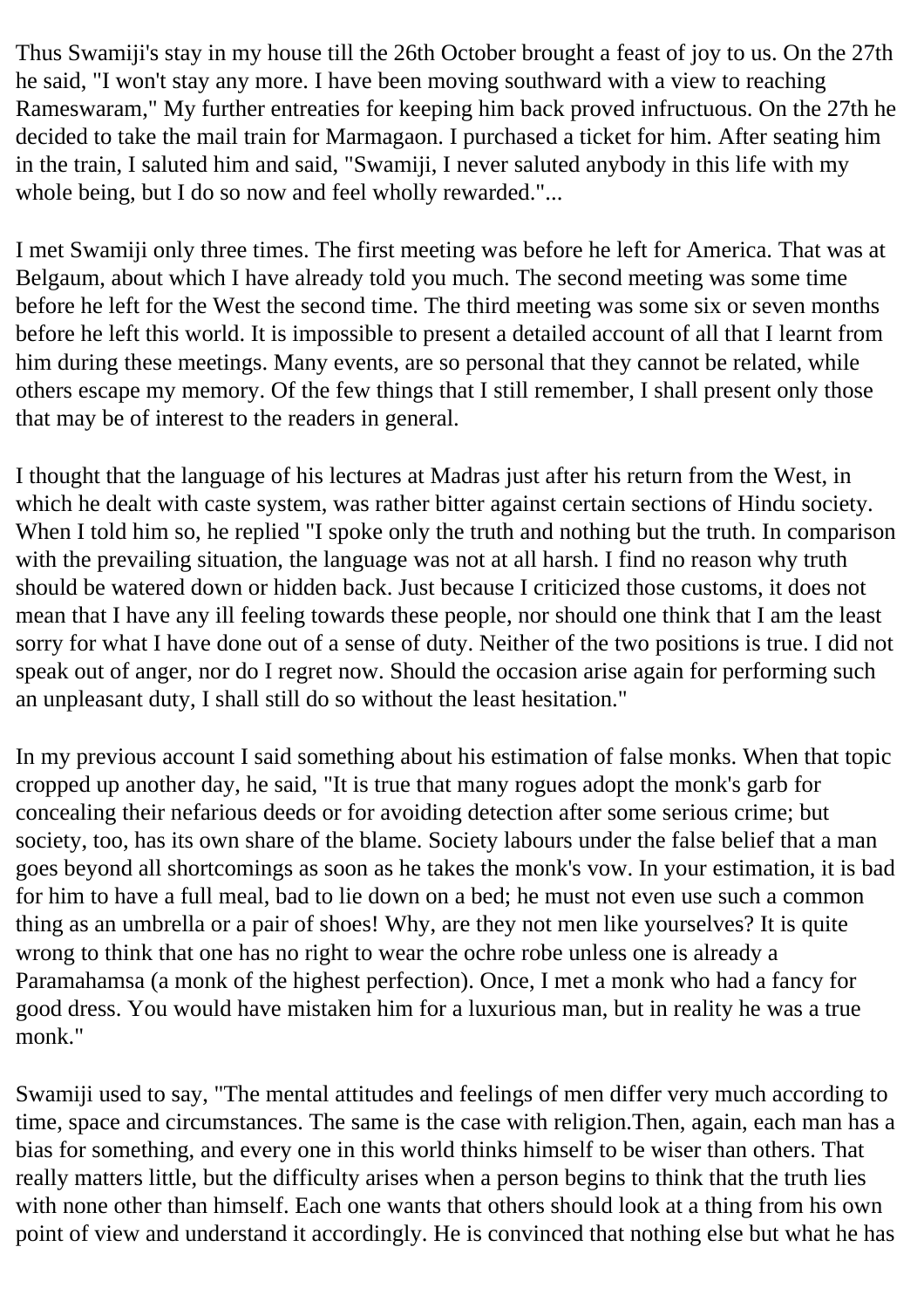known can be true. But nobody should allow such an idea to get hold of him, be it in the field of religion or secular knowledge.

"No one rule can equally apply to people of this world in any field whatsoever. For instance, you can notice that moral principles and even an appreciation of beauty differ in accordance with time, space, and circumstances. In Tibet polyandry is in vogue. I came across such a family during my sojourn in the Himalayas. The family had six male members who had but one wife. When we became more friendly, I pointed out to them the outrageousness of the custom, at which they took offence and said. 'You are a monk, and yet you preach this kind of selfishness to people! Is it not wrong to think that something is meant for one's own exclusive enjoyment, but not for others?'

"Every one knows that beauty among the Chinese is judged in accordance with the shortness of the nose and the smallness of the feet. The same kind of peculiar judgment prevails in the field of food. The English do not like the sweet-smelling rice that we prefer so much. Once when a judge of a certain place was transferred, the members of the bar sent all kinds of excellent food to him. Among these was a quantity of sweet-smelling rice. When this was served to the judge, he thought it was rotten; and when he next met the lawyers, he said. 'You ought not to have given me rotten rice'.

"Once while travelling in a train. I had in the same compartment some four or five Europeans as my fellow passengers. In the course of a talk, I remarked that the best way to enjoy tobacco is to smoke it from a *hookah* full of water at the bottom and having at its top a lump of flavoured tobacco prepared with spices and molasses. I had some such tobacco, and I showed it to them. They smelt it and said, 'It emits such a bad smell, and you call it good flavour!' Thus, opinions about smell, taste, beauty, etc. differ among men according to time, place, and social environment,"

It did not take me long to appreciate those words of Swamiji. I remembered how I loved hunting in my earlier days. Whenever any animal or bird came in sight. I used to become restless to kill it, and feel miserable if I failed to do so. Now I do not like that kind of killing at all. So likes and dislikes are a matter of habit.

Each man has a tendency to stick to his own views dogmatically, and this is particularly true in matters religious. Swamiji used to tell us a story about this: Once a king advanced with his army against another territory. Naturally, a big council was summoned in the small kingdom to devise ways and means for its protection from the enemy. All classes of people were represented there — engineers, carpenters, cobblers, blacksmiths, pleaders, priests, and others. The engineers advised, "Put a barricade around and dig a deep trench." The carpenters said, "Raise a wooden wall." The cobblers said, "There is nothing like leather; put a barricade of leather all around." The blacksmiths said, "All this will be of no avail. An iron wall is the best thing, for shots cannot penetrate through it." The pleaders said, "No such thing need be erected. Let us convince the enemy by arguments that he has no right to conquer our country."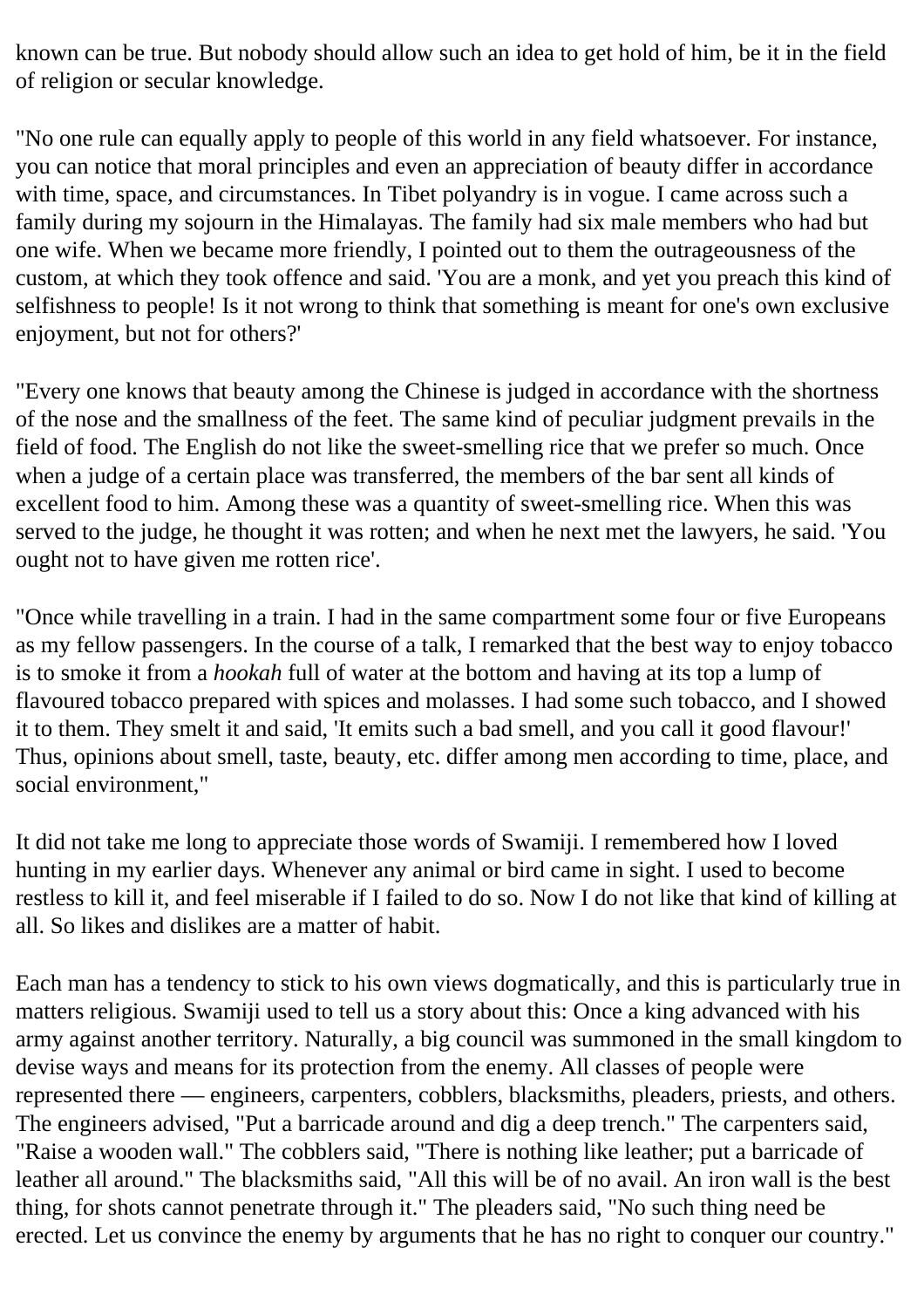The priests said, "You are all raving like lunatics. Offer sacrifices, perform other rites for warding off this evil, offer *tulasi* leaves etc., and the enemy will be baffled in his attempt." The result was that nothing was done to save the kingdom, and the councillors went on debating ad infinitum. That is human nature.

The story reminded me of another incident. I told this to Swamiji: "Swamiji, as a boy, I liked very much to talk with lunatics. Once I came across a madman who seemed to be very intelligent. He knew a little of English, and all that he needed was to drink water. He had a broken water pot with him, with which he used to drink water wherever he got it, no matter whether it was a ditch or a hose. When I asked him why he drank so much water, he replied, 'Nothing like water, sir'. I wanted to give him a good water pot, but he would not accept it. When asked for the reason, he explained that he had the broken one with him for so long just because it was broken. If it was a good one, it would have been stolen long ago."

When I had finished, Swamiji remarked, "He must have been a very funny lunatic. They are called monomaniacs. Each one of us has such a mania. Only, we have the power to conceal it, whereas the unbalanced man lacks that power. That's where we differ from the madmen. A man comes to grief once he loses that self-control through disease, sorrow, egotism, passion, anger, jealousy, or any kind of self-indulgence or oppression. Then he fails to suppress his mania. And we say, that he is off his head. That's all that it means."

Swamiji's patriotism was very profound. This I mentioned even earlier. Once that topic was broached, and somebody told him that though it was a duty for lay people leading a social life to have love for their country, a Sannyasin should be above any attachment for his own country and that he should rather love all countries and pray for the good of all. I shall never forget the burning reply that these words evoked from Swamiji. He said, "How can a man who does not feed his own mother look after other people's mothers?" Swamiji admitted that there were many defects in our current religious practices, habits, and social customs; and he would say, "It is our bounden duty to try to rectify them by all means; but that does not mean that it is necessary to tell the English people about all these things by publishing them in the newspapers. There is no greater fool than one who washes one's dirty linen in public."

One day we started talking about the Christian missionaries, and I happened to remark that they had done, and had been doing, a great deal of good to our country. At this he said, "But the amount of evil they have done is no less. They have done all in their power to throw to the winds the little faith that our people had in themselves and their own culture. Loss of faith means disintegration of the personality itself. Does anybody understand that? How can the missionaries prove the superiority of their own religion without decrying our deities, without condemning our religion? There is another point to consider. If anyone has to preach a particular religion, he must not only believe in it fully, but also practise it in life with full faith and sincerity. Most of the missionaries say one thing and do something else. I can never tolerate dishonesty."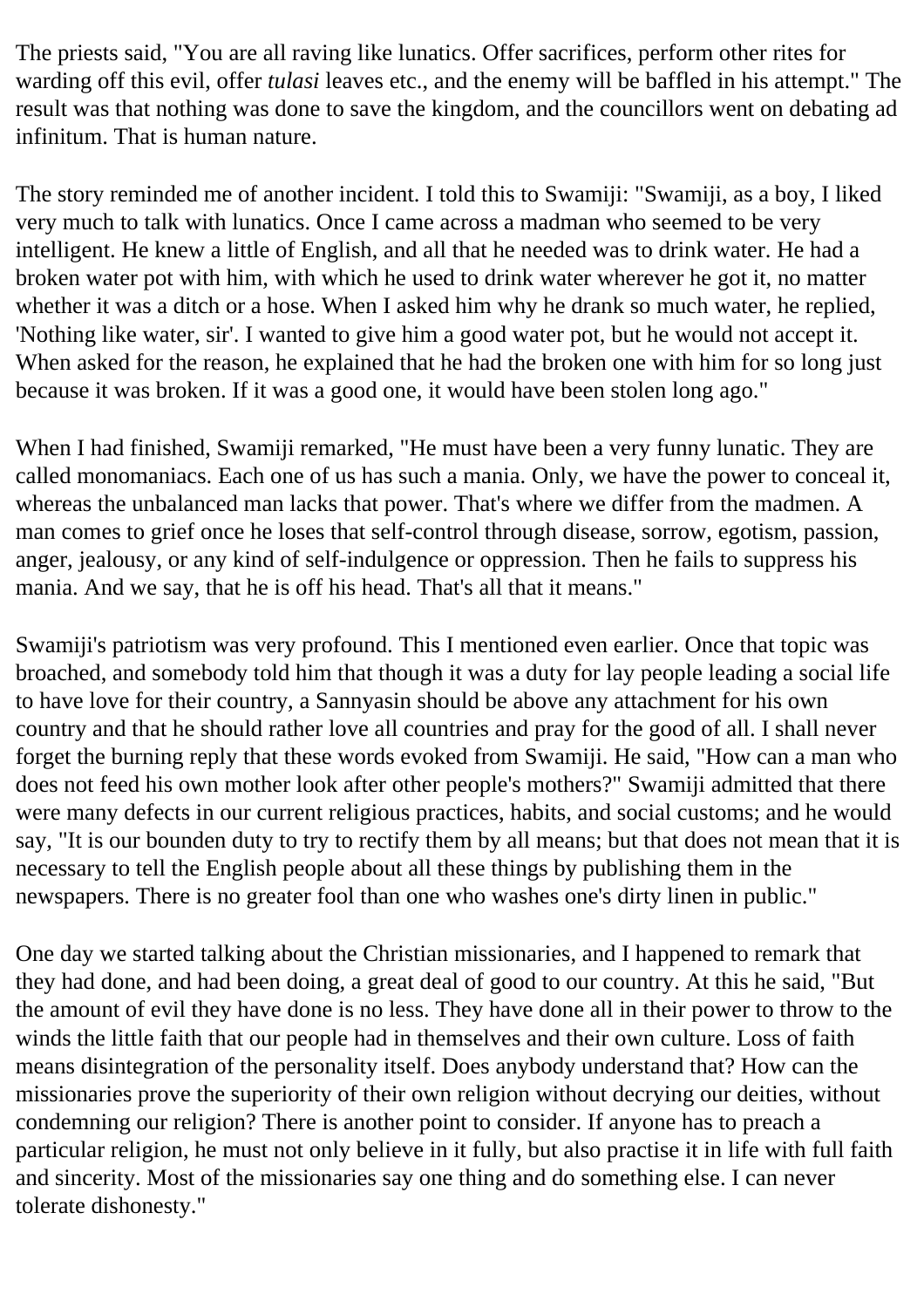One day he said some very fine things about religion and *yoga*. I shall reproduce the substance of these as far as I can: "All creatures are ever eager to get happiness. They are eternally engaged in this effort, but they are seldom seen to arrive at the goal. Yet most people do not stop to find out why they fail to. That is why men suffer. Whatever ideas a man may have about religion, nobody should try to shake his faith so long as he himself sincerely believes that he is deriving real happiness thereby. Even if one tries to rectify, it does not yield any good result unless the man himself cooperates willingly. Whatever the profession may be, when you find that a man is eager merely to hear of religion, but not to practise it, you may at once conclude that he has no firm faith in anything.

The basic aim of religion is to bring peace to man. It is not a wise thing for one to suffer in this life so that one can be happy in the next. One must be happy here and now. Any religion that can bring that about is the true religion for humanity. Sense-enjoyment is momentary, and it is inevitably mixed with sorrow.

"Only children, fools, and animals can believe this mixed happiness to be the real bliss. Even so, I won't mind if anybody can have perpetual happiness and freedom from anxiety by holding on to that happiness as the be-all and end-all of life. But I have still to find a man like that. Rather, in common experience, it is found that those who mistake sense-enjoyment for the highest bliss become jealous of others who happen to be richer or more luxurious than themselves. They suffer from their hankering after that kind of more refined sense-enjoyment. After conquering the world, Alexander the Great felt miserable at the thought that he had no other country to conquer. That is why thoughtful men, after long experience and examination, have decided that men can be really happy and free from anxiety only when they have full faith in some religion or other.

"Men naturally differ in so far as their intellectual equipment and attainments are concerned. So religion also must differ according to men's temperaments; else they will never have any satisfaction from it, nor will they derive the highest benefit from it. The religion that will suit any particular nature has to be found out personally by the man concerned through a process of careful thinking, testing, and experimenting. There is no other way. Study of religious literature, instructions of *guru*, company of holy men, etc. can only help him in his quest.

"About works also, it should be understood that nobody can wholly avoid doing something or other, and no work can be either wholly good or wholly bad. If you undertake a good work, you are bound to do some amount of bad work along with it. As a result, along with the happiness derived from the good work, some amount of unhappiness and dissatisfaction also will come inevitably. If you want to avoid that much of evil, you will have to give up the hope of deriving the apparent happiness from sense-enjoyment, that is to say, you will have to give up all selfish motives and go on doing your works out of a sense of duty. That is what is called 'work without motive' (selfless work). While instructing Arjuna about this in the Gita, Shri Krishna says, 'Work, but dedicate its fruit-to Me, that is to say. work for Me'." ...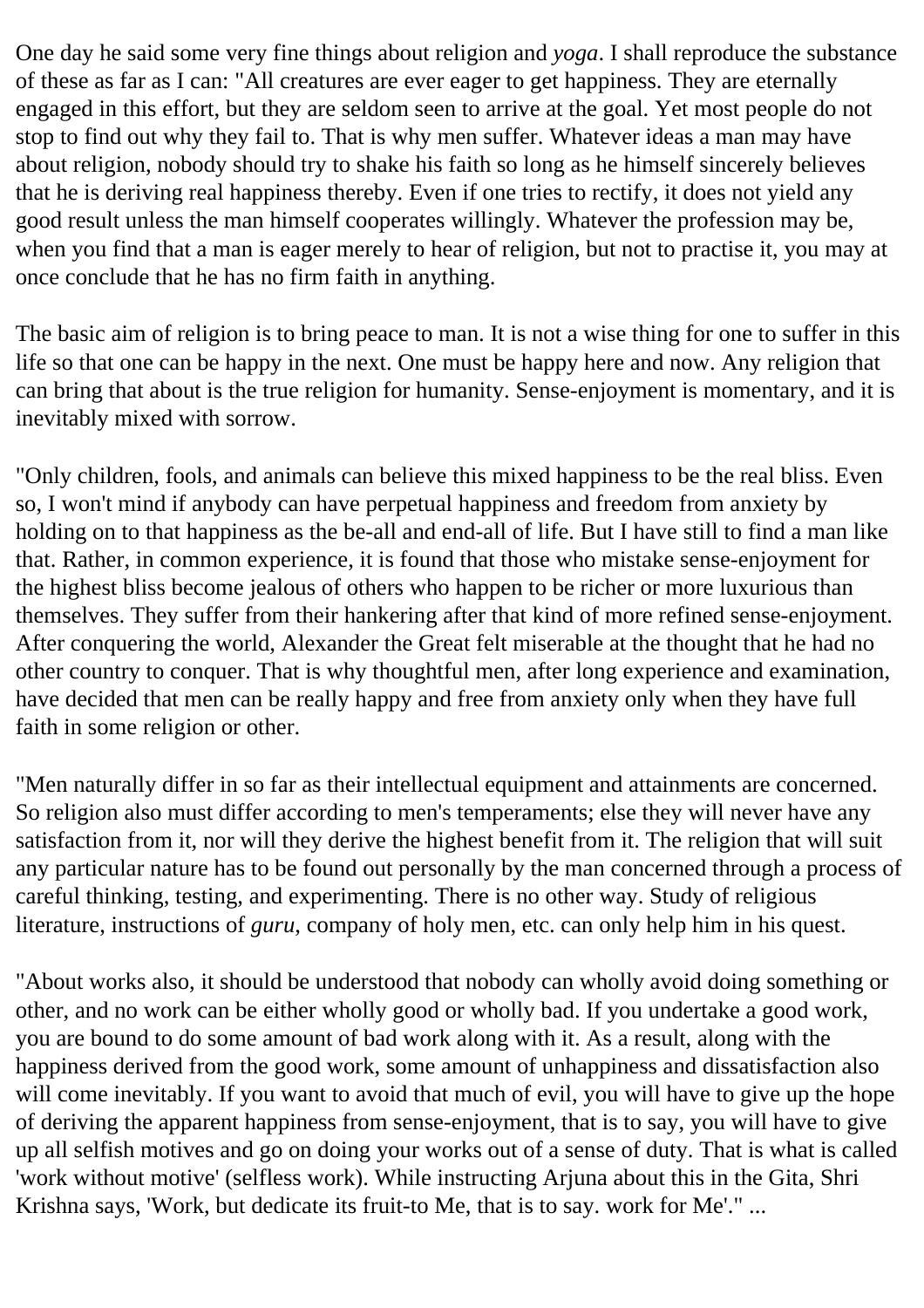I asked Swamiji one day whether the instruction of Shri Krishna to Arjuna, just on the eve of the battle of Kurukshetra was a historical event. What he said in reply is very charming:,/p>

"The Gita is a very old book. In ancient times there was no such fuss about writing histories or getting books printed; and so it is difficult to prove the historicity of the Gita to men like you. Still I see no reason why you should rack your brains about the truth of the event recorded in the Gita. Even if somebody were to prove to you with incontrovertible facts that the Gita represents the actual words of Shri Krishna as told to Arjuna, will you really believe in all that is written in that book? Should even God Himself incarnate and come to teach you, you will challenge Him to prove His Divinity, and you will apply your own arguments to disprove His claim. So why should you be worried about the authenticity of the Gita? If you can, accept as far as it lies in your power the teachings of the Gita and actualize them in your life. That will be a real benefit to you. Shri Ramakrishna used to say, 'If you happen to be in a mango garden, eat as many of the luscious fruits as you can; what need have you to count the leaves? It seems to me that any belief or disbelief in the events recorded in a religious book is determined by a personal equation. When somebody falls into certain circumstances and finds that his condition is similar to some incident mentioned in the book concerned, he believes that the incident must be true; and then he eagerly adopts the means prescribed by the book for tiding over the difficulty."

One day he explained to us in a very attractive way the need for conserving one's physical and mental energy for the adequate discharge of one's duty. He said, "One who wastes one's energy in dabbling in other people's affairs and in other aimless activities can hardly have any energy left for performing a desirable duty. The sum total of the energy that can be exhibited by a person is a fixed quantity. As such. if it finds an outlet in a useless way, it can no further be drawn on for any purposeful activity. One requires tremendous energy to realize the deeper truths of religion. That is why the religious books of all races advise the aspirants not to waste their energy in the enjoyment of sense-objects, but to preserve it through continence and other means."

Swamiji disliked some of the customs prevailing in the villages of Bengal. He was disgusted with the habit of using the same reservoir of water for bathing, washing clothes, and drawing drinking water. He often said, "What can you expect from those whose brains are filled with all the dirt in the world? And this rural habit of dabbling in other people's affairs is extremely bad. Not that the urban people also don't have that habit. But they have not much time to spare, for urban life is costly so that it means harder labour. After the day's hard labour, they do not have much time left for moving about the chess-men while smoking and gossiping about other people. Were it not so, the urban ghosts would have ridden over the shoulders of (that is to say, would have outdone) the rural ghosts in such matters."

A volume could have been filled wish the fine words of this kind that Swamiji uttered every day. It was not his habit to give the same kind of reply to the same question or to repeat the same illustration. Whenever he had any occasion to deal with the same question he threw such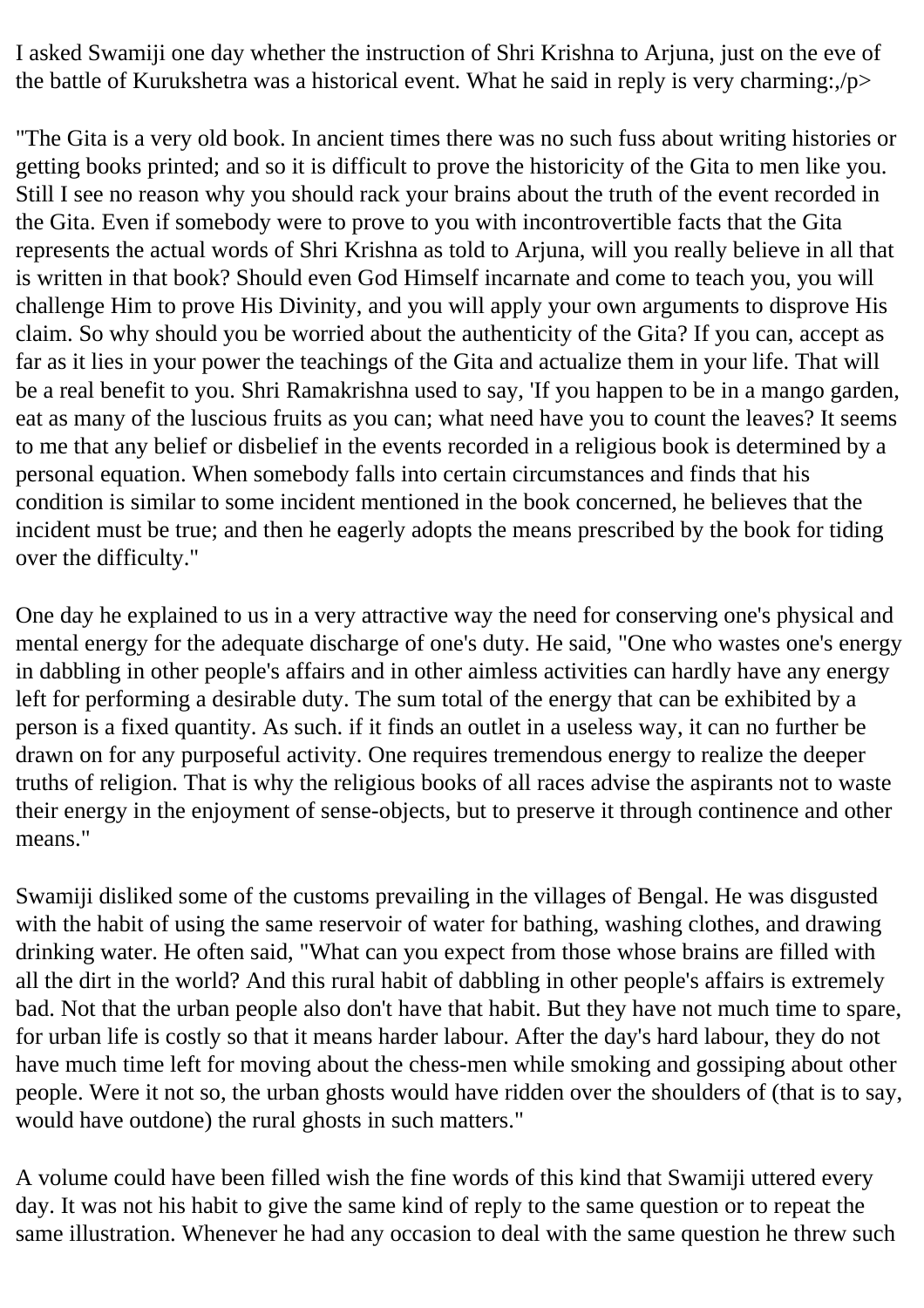new light on it and used such new similes and illustrations that it seemed altogether a fresh subject and a fresh way of explaining it. As a result, his talks never bored any one; rather the interest increased at every step and people sat spellbound. In his public speeches also he used the same method. It was not his habit to think over the whole matter earlier and jot down the points on paper. Even a minute before the speech he would be talking on all sorts of subjects, making fun, and cutting jokes — none of them having any connection with the subject of the speech. In fact, he himself would not know what he would be talking. However that may be, I shall put on record, as far as I can. the things he told us during the few days that we had the good fortune of coming in contact with him.

I stated earlier that I had not met anyone who could equal Swamiji in his brilliant exposition of religion in the light of science and his successful reconciliation of the two. A few of those words are presented here. It is to be understood, however, that it is all a reproduction from memory, so that there are chances of inaccuracy. If anything in this account appears to be wrong, that is not the fault of Swamiji's exposition, but rather of my poor memory. Swamiji said:

"All things, sentient and insentient, are rushing helter-skelter towards unity. In the beginning, men gave different names to the diverse things on which their eyes fell. Then, after examination, they arrived at the conclusion that all things are derived from sixty-three primary elements. Now again, many suspect that those elements themselves are compounds of more basic materials. When chemistry will reach its goal, all things will be discovered as emerging out or unity, of which they are but so many states. At first people considered heat, light, and electricity to be different. Now it has been proved that they are but different states of the same energy. In early days men divided the things of this world into the sentient, the insentient, and the plants. Then they discovered that just like other living creatures plants also have life and feeling, the only difference being that they cannot move. So we are now left with only two divisions • the sentient and the insentient. A day will soon come when it will be found that even that which is considered insentient has some sort of sentience.

"The undulated land that we see on the surface of the earth is also trying to become plane. Rain water is washing down the hills to fill up the valleys. A hot thing placed amidst other things tries to attain the same state of warmth through radiation of heat. Things are thus advancing towards unity through conduction, convection, and radiation.

"Although the flowers, fruits, leaves, and roots of a tree appear to be different to us, science has proved that they all are same. A ray of light is perceived to have seven colours when seen through a prism. What is seen with bare eyes as having one colour may be seen as blue or red when seen through blue or red glasses.

"Thus also, truth is but one; but through *maya* we see it diversely. It is in this way that people get all kinds of knowledge in and through the one, undivided Truth, which is beyond lime and space. But people are neither aware of this one Truth, nor can they comprehend it."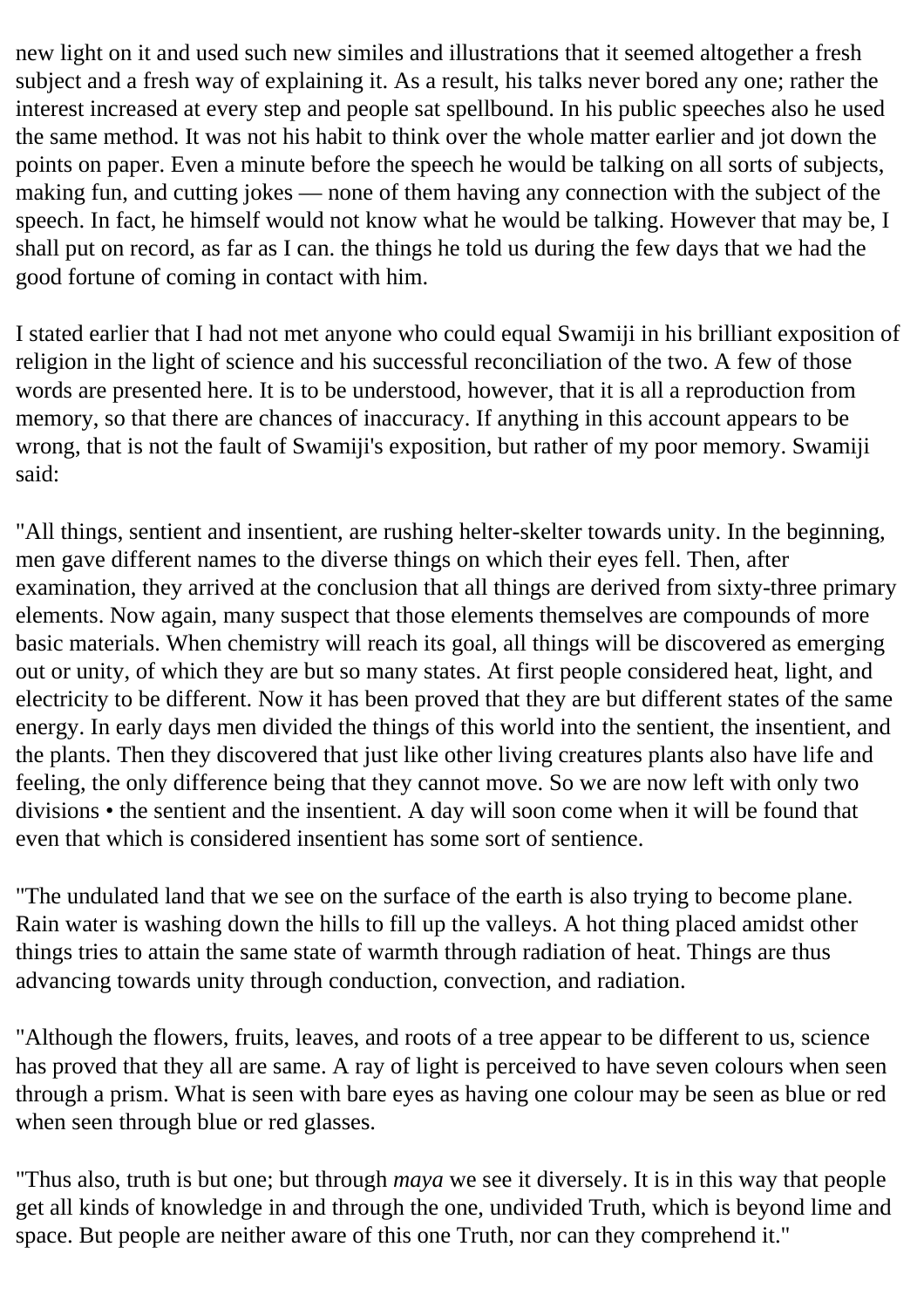When Swamiji had spoken thus. I added, "Can we really believe even our own eyes? If two rails are placed parallel to each other, they seem to meet at the furthest end. That is the vanishing point. Mistaking a rope for a snake is a matter of daily occurrence; and so is there mirage as an optical illusion. ...John Stuart Mill said that though man is mad after Truth, yet he lacks the power to comprehend the absolute Truth; for should even the real Truth come to him, how can he know that it is really so? All our knowledge is relative, we have no capacity to grasp the Absolute."

Swamiji said, "It may be true that you, or people in general, do not have absolute knowledge; but how can you say that nobody can have it? What you call knowledge now is really a form of ignorance. When true knowledge dawns, this false knowledge disappears; then you see everything to be but One. The idea of duality arises from ignorance."

"Swamiji, that is a very precarious position", I protested. "If there are two kinds of knowledge, viz true knowledge and false knowledge, then what you consider to be true knowledge may well be false, and the dualistic thought that you denounce to be false may very well be true."

"Quite so" said he, "That is why one has to believe in the Vedas. The Vedas contain the truths experienced by the sages and seers of old who went beyond the range of duality and perceived unity. Depending on mere reasoning, we cannot pass any judgment as to whether the waking state or the dream state is the true one. How can we know which of the two is true so long as we cannot take our stand on something beyond both of them, from where we can look at them objectively? All that we can say now is that two different states are experienced. When you are experiencing one, the other seems to be false. You might have been marketing in Calcutta in your dream, but you wake up to find yourself lying in your bed. When the knowledge of unity will dawn, you will see but One and nothing else; you will then understand that the earlier dualistic knowledge was false. But all that is a long way off. It won't do to aspire to read the Ramayana and the Mahabharata before one has hardly begun to learn the alphabet. Religion is a matter of experience, and not of intellectual understanding. One must practise it in order to understand it. Such a position is corroborated by the sciences of chemistry, physics, geology, etc. It won't do to put together one bottle of oxygen and two of hydrogen and then cry: 'Where is water?' They have to be placed in a closed container and an electric current passed through them, so that they can combine into water. Then only you can see water, and you can understand that water is produced from a combination of hydrogen and oxygen. If you wish to have the unitive experience, you must have that kind of faith in religion, that kind of eagerness, diligence, and persistence; and then only you will succeed. One can hardly get rid of the habit one has acquired a month ago; when that is so, what to speak of those habits acquired ages earlier? Each man carries a huge burden of tendencies acquired through a series of past lives, which blur his vision. And yet all and sundry would have the absolute Truth now and here! One feels a momentary dislike for the world when one gets a hard knock, and then one cries out, 'Oh, why don't I realize unity?'"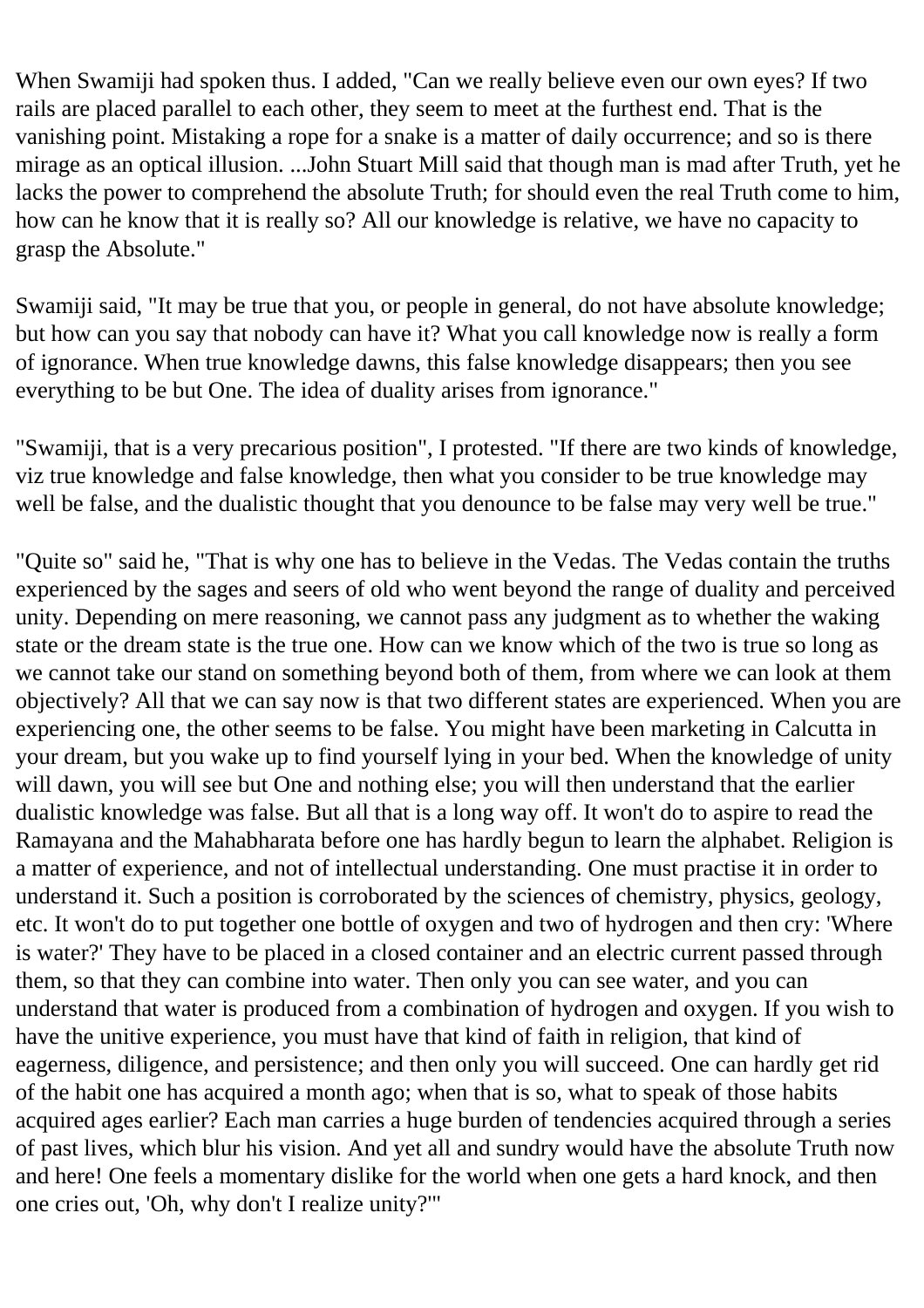"Swamiji, if what you say is true," I argued, "it will lead to fatalism. If the accumulated results of past lives cannot be wiped off in a single birth, then one may as well give up all attempt. I can wait for my liberation until all will have it."

"That is not exactly the case," he explained. "While it is true that one has to suffer the consequences of one's past actions, it is also possible to exhaust those results very quickly through certain processes. You can display ten magic lantern pictures in ten minutes, or you can spend the whole night in showing them. That depends on your own earnestness."

Swamiji's explanation of the mystery of creation was very interesting: "All created things are divided into two classes — sentient and insentient — for the sake of convenience. Man belongs to the highest rank of created beings. According to some religions. God created man in His own image, while some people think that man is only a monkey without tail. Still others assert that man alone has the power of thinking, since his brain has a greater proportion of grey matter. In any case. all agree that man is a creature and, as such, he is included in creation as a whole. Now to understand what creation is, on the one hand, the Western scholars have recourse to the processes of analysis and synthesis, and they go on examining everything individually. On the other hand, our forefathers in India spent very little time for the maintenance of the body in this warm climate and fertile land, and then with a bare loin cloth and a dim lamp, they started in all earnestness to find an answer to their question, 'What is that by knowing which everything will be known?' Their ranks were made up of all kinds of people. So in our religion, we come across all shades of opinion ranging from the ultramaterialism of the Charvakas to the non-dualism of Shankaracharya. Both these groups of people (in the West and in the East) are now converging on the same point, and they are beginning to speak the same language. They now assert that all the things in the universe have evolved out of one basic Reality, which is infinite in time and space, and which defies all description. Time and space also are of that kind. Time, that is to say such conception of time as days, months, years, aeons, etc., is determined for us chiefly by the motion of the sun. Now, think of time seriously. What does it amount to? The sun is not without a beginning; there was a time when the sun did not exist, and it is certain that a time will again come when the sun will cease to exist. So undivided time comes to mean nothing more than an inexpressible idea or entity. By the term 'space' we understand the limited space delimited by the earth or the solar system, which is only an infinitesimal part of the infinite creation. It is quite possible that there is a space without any matter in it. So infinite space is also an inexpressible idea or entity like time. Now from where and how did the solar system and all this creation come? Generally we do not see any product where there is no producer, and so we conclude that this creation must have a creator. But then this creator may have another creator, which is absurd. So the first creator, or first source, or God also comes to be an infinite and inexpressible idea or entity. That which is infinite cannot be many; and hence all these infinites are but the different expressions of a single entity, and they must be one."

Once, I asked him, "Swamiji, is the common belief in the *mantra* etc. true?" He replied, "I find no reason why it should not be true. You become pleased when somebody addresses you with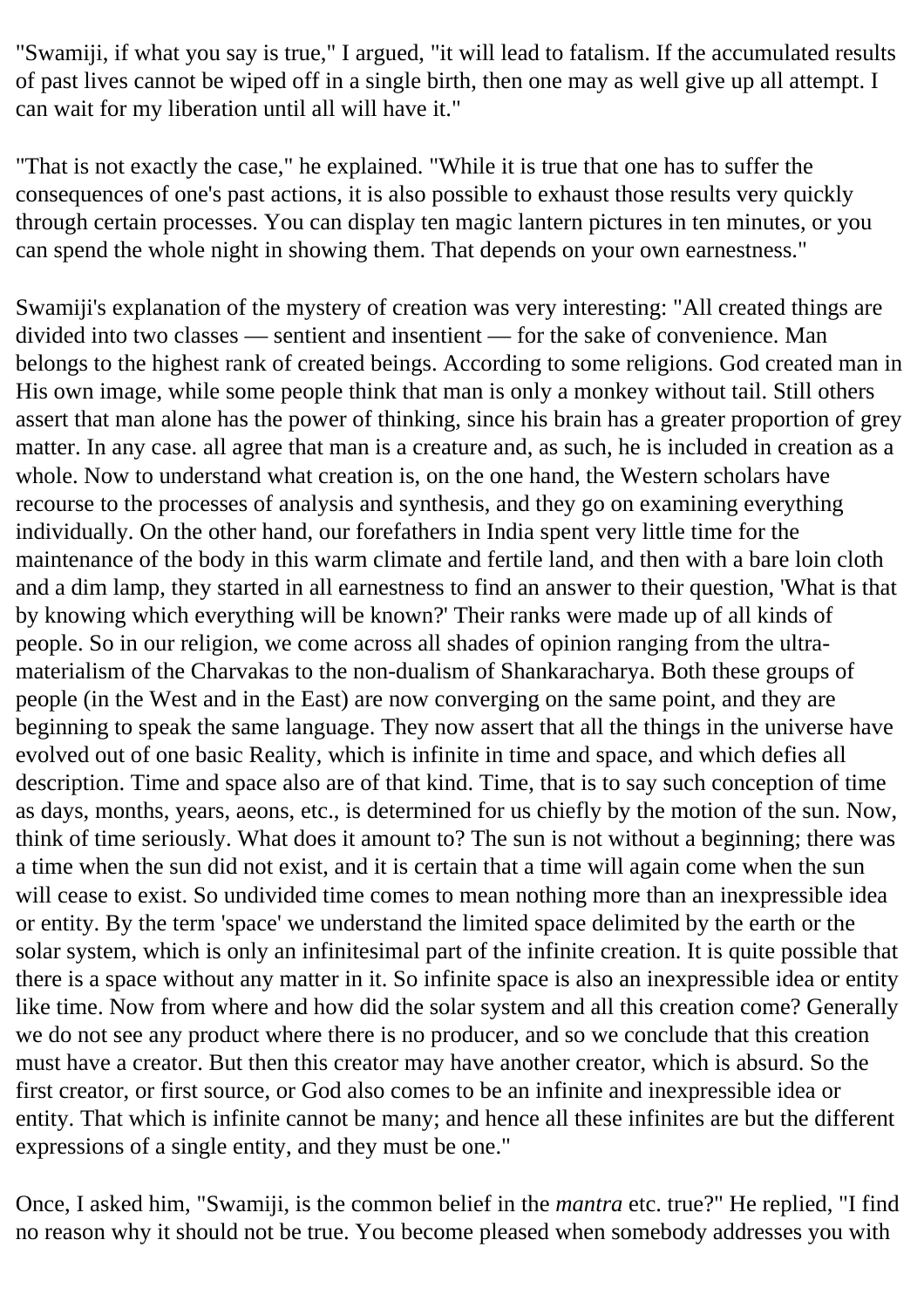soft, sweet words, and you fly into a rage when you spoken to in a harsh, jarring tone. Then why should not the deities presiding over different things be pleased by sweet invocation?"

After all this discussion, I said, "Swamiji, now that you have fully gauged my intellectual capacity, will you kindly chalk out the path that I should follow." Swamiji replied. "First, try to bring the mind under control, no matter what the process is. Everything else will follow as a matter of course. And knowledge — the non-dualistic realization is very hard to attain. Know that to be the highest human goal. But before one reaches there, one has to make a long preparation and a prolonged effort. The company of holy men and dispassion are the means to it. There is no other way."

(*Translated from Swamijir Katha in [Bengali](http://www.ramakrishnavivekananda.info/reminiscences/hm_b6_232.pdf)*)

 $\geq$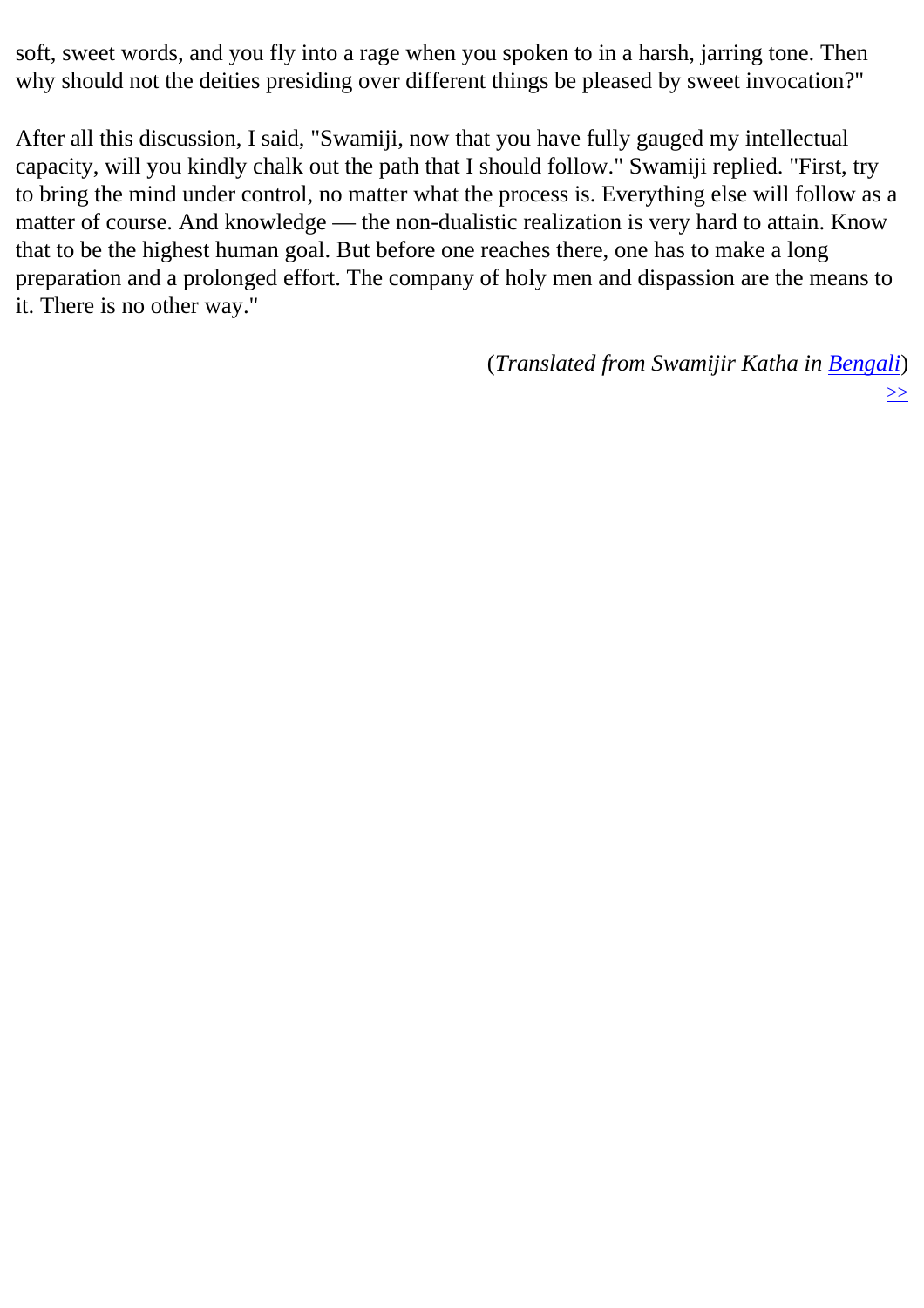### **REMINISCENCES OF SWAMI VIVEKANANDA**

### **G. S. BHATE**

I HAD the rare privilege of having the late Swami Vivekananda as our guest at Belgaum, I believe some time in 1892. I am not sure of the date, but it was about six months before he reached Madras and there became, better known than he was before. If I remember aright, it was his first visit to Madras that led to his selection as representative of India at the Congress of Religions held at Chicago. As very few people in India had the advantage of knowing him before he made a name for himself, I think it would be interesting to set down a few reminiscences, however hazy, of his visit and stay at Belgaum.

The Swami came to Belgaum from Kolhapur with a note from Mr. Golvalkar, the Khangi Karbhari of the Maharaja. He had reached Kolhapur with a note from the Durbar of Bhavnagar to the Durbar of Kolhapur. I do not remember whether the Swami had stayed in Bombay or merely passed through. I remember him appearing one morning about six o'clock with a note from Mr. Golvalkar who was a great friend of my father's. The Swami was rather striking in appearance and appeared to be even at first sight somewhat out of the common run of men. But neither my father nor any one else in the family or even in our small town was prepared to find in our guest the remarkable man that he turned out to be.

From the very first day of me Swami's stay occurred little incidents which led us to revise our ideas about him. In the first place, though he wore clothes bearing the familiar colour of a Sannyasin's garments, he appeared to be dressed differently from the familiar brotherhood of Sannyasins. He used to wear a banyan. Instead of the *danda* he carried a long stick, something like a walking-stick. His kit consisted of the usual gourd, a pocket copy of the Gita, and one or two books (the names of which I do not remember, possibly they were some Upanishads). We were not accustomed to see a Sannyasin using the English language as a medium of conversation, wearing a banyan instead of sitting bare-bodied, and showing versatility of intellect and variety of information which would have done credit to an accomplished man of the world. He used to speak Hindi quite fluently; but as our mother-tongue was Marathi, often he found it more convenient to use English than Hindi.

The first day after the meal, the Swami made a request for betel-nut and *pan* (betel). Then either the same day or the day after, he wanted some tobacco for chewing. One can imagine the kind of horror which would be inspired by a Sannyasin who is commonly regarded as having gone above these small creature comforts, showing a craving for these things. We had discovered by his own admission that he was a non-Brahmin and yet a Sannyasin, that he was a Sannyasin and yet craved for things which only householders are supposed to want. This was really topsy-turvydom, and yet he succeeded in changing our ideas. There was really nothing very wrong in a Sannyasin wanting *pan* and *supari* (betel-nut) or tobacco for chewing, but the explanation he gave of his craving disarmed us completely. He said that he

<span id="page-39-0"></span> $<<$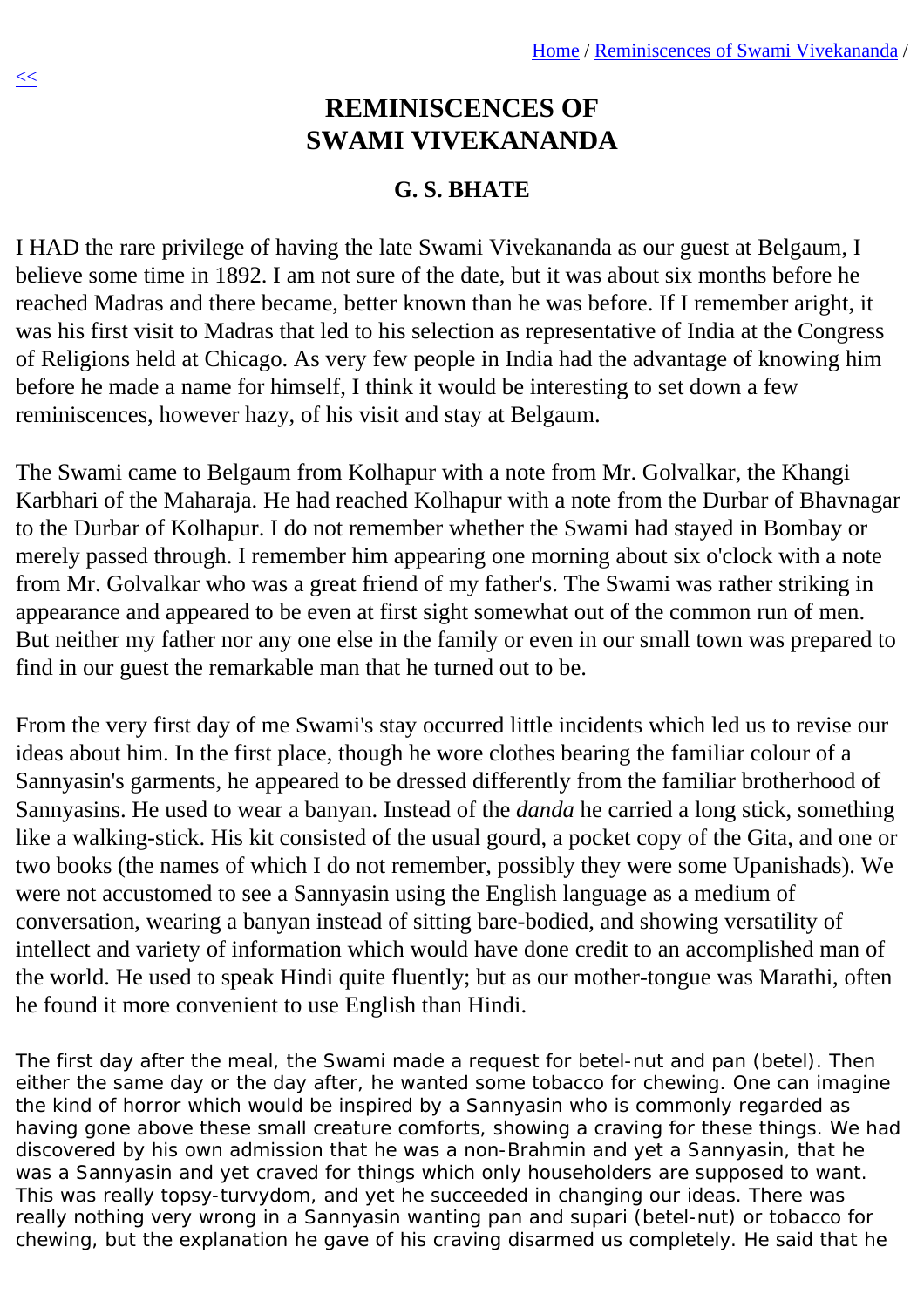was a gay young man and a distinguished graduate of the Calcutta University and that his life before he met Shri Ramakrishna Paramahamsa was entirely different to what he became afterwards. As a result of teachings of Shri Ramakrishna Paramahamsa he had changed his life and outlook, but some of these things he found it impossible to get rid of, and he let them remain as being of no very great consequence. As regards food, when he was asked whether he was a vegetarian or a meat-eater, he said that as a man belonging not the ordinary order of Sannyasins but to the order of the Paramahamsas, he had no option in the matter. The Paramahamsa, by the rules of that order, was bound to eat whatever was offered, and in cases where nothing could be offered he had to go without food. And a Paramahamsa was not precluded from accepting food from any human being irrespective of his religious beliefs. When he was asked whether he would accept food from non-Hindus, be told us that he had several times been under the necessity of accepting food from Mohammedans.

The Swami appeared to be very well grounded in the old Pandit method of studying Sanskrit. At the time of his arrival, I was getting up the *Ashtadhyayi* by rote, and to my great surprise as a boy, his memory even in quoting portions of the *Ashsadhyayi* which I had been painfully trying to remember, was much superior to mine. If I remember aright, when my father wanted me to repeat the portions that I had been preparing, I made some slips which to my confusion the Swami smilingly corrected. The effect of this was almost overwhelming as far as my feelings towards him were concerned, When there was another occasion for repeating some portions of the *Amarakosha*, I thought it better to be prudent than clever; and as I felt doubtful about my ability to repeat the portion with accuracy, I frankly confessed that I was unable to do so without committing mistakes. My father was naturally angry and annoyed at my failure to come up to his expectation; but I did not want to be caught once more, and I preferred the temporary annoyance of my father to what I regarded as a humiliation at the hand of our newly arrived guest.

For a day or two after his arrival my father was busy in trying to take a measure of his guest. In that period he made up his mind that the guest was not only above the ordinary, but was an extraordinary personality. So he got a few of his personal friends together in order to fortify his own opinion of the Swami. They soon agreed that it was quite worth while to get all the local leaders and learned men together. What struck us most in the crowded gatherings, which began to be held every day after the presence of the Swami became known to all in Belgaum, was the unfailing good humour which the Swami preserved in his conversations and even heated arguments. He was quick enough at retort, but the retort had no sling in it. One day we had a rather amusing illustration of the Swami's coolness in debate. There was at that time in Belgaum an Executive Engineer who was the best-informed man in our town, He was one of the not uncommon types among Hindus. He was in his everyday life an orthodox Hindu of the type that I believe Southern India alone can produce. But in his mental outlook he was not only a sceptic, but a very dogmatic adherent of what used to be then regarded as the scientific outlook. He almost appeared to argue inspite of his orthodox mode of life that there was practically no sanction for religion or belief in religion except that the people were for a long time accustomed to certain beliefs and practices. Holding these views he found the Swami rather an embarrassing opponent, because the Swami had larger experience, knew more philosophy and more science than this local luminary. Naturally, he more than once lost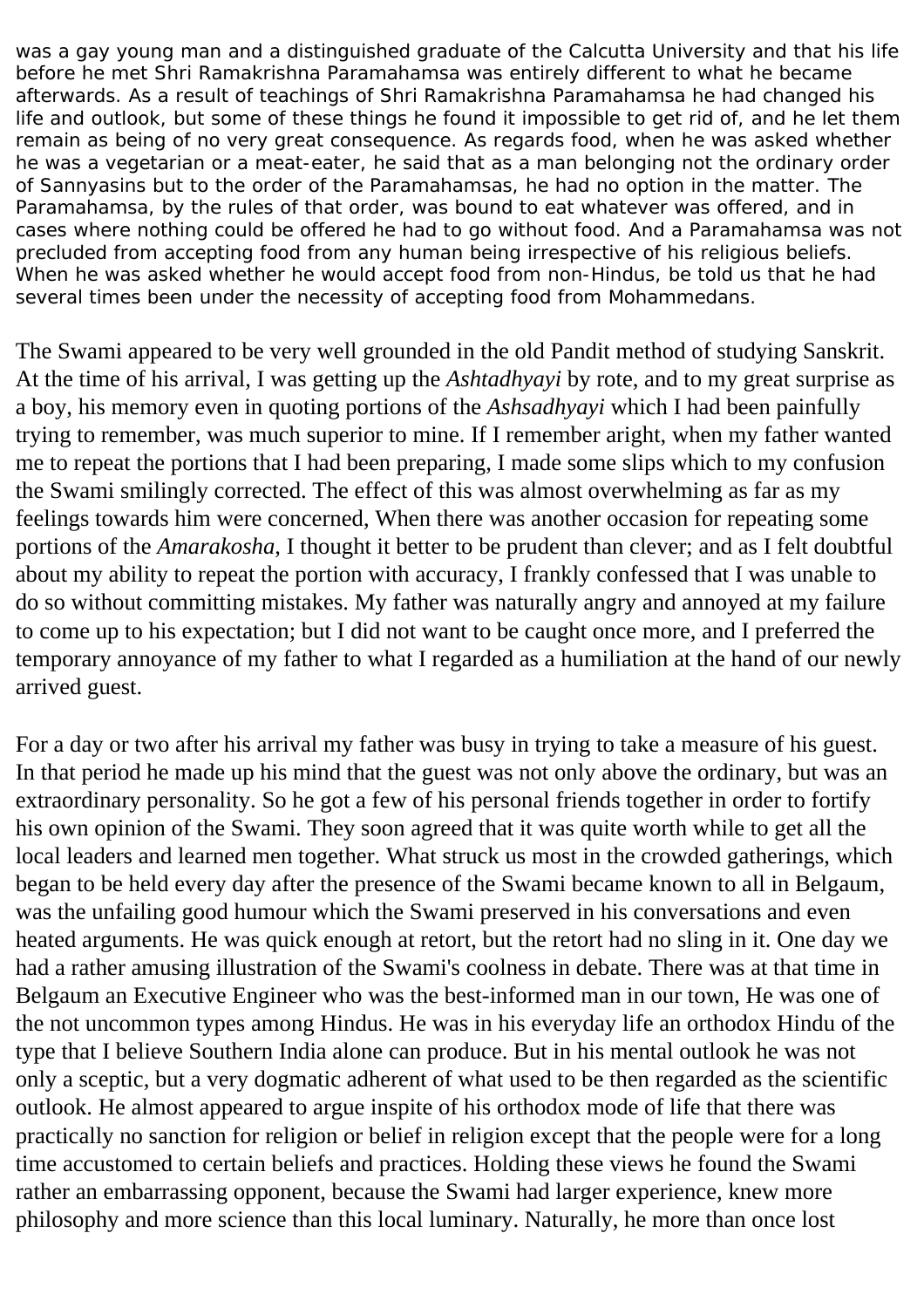temper in argument and was discourteous, if not positively rude, to the Swami. So my father protested, but the Swami smilingly intervened and said that he did not feel in any way disturbed by the methods of show of temper on the part of this Executive Engineer. He said that in such circumstances the best method to adopt was the one adopted by horse-trainers. He said that when a trainer wants to break colts, he merely aims at first to get on their backs, and having secured a hold on the back, limits his exertions to keeping his seat. He lets the colts try their best to throw him off and in that attempt to exhaust their untrained energies; but when the colts have done their best and failed, then begins the real task of the trainer. He becomes the master, and soon makes the colts feel that he means to be the master; and then the course of training is comparatively smooth. He said that in debates and conversations this was the best method to adopt. Let your opponent try his best or worst, let him exhaust himself; and then when he has shown signs of fatigue, get control of him and make him do just whatever you wish him to do. In short, conviction rather than constraint or compulsion must be the aim of a man who wants something more than mere silence from an opponent. Willing consent on the part of the opponent must be the inevitable result of such a procedure.

The Swami was a most embarrassing opponent for an impatient and dogmatic reasoner. He soon nonplussed in argument all the available talent in a mofussil town. But his aim appeared to be not so much victory in debate and argumentation, as a desire to create and spread the feeling that the time had come for demonstrating to the country and to the whole world that the Hindu religion was not in a moribund condition. The time had come, he used to say, for preaching to the world the priceless truths contained in Vedanta. His view of Vedanta was, it appears to me, a great deal different from the view that has become traditional. His complaint appeared to be that Vedanta had been treated too much as the possession of a sect competing for the loyalty of the Hindu along with other sects, and not as a life-giving perennial source of inspiration that it really was. He used to say that the particular danger of Vedanta was that its tenets and principles lent themselves easily to profession even by cowards. He used to say that the Vedanta may be professed by a coward, but it could be put into practice only by the most stout-hearted. The Vedanta was strong meat for weak stomachs. One of his favourite illustrations used to be that the doctrine of non-resistance necessarily involved the capacity and ability to resist and a conscious refraining from having recourse to resistance. If a strong man, he used to say, deliberately refrained from making use of his strength against either a rash or a weak opponent, then be could legitimately claim higher motives for his action. If, on the other hand, there was no obvious superiority of strength or the strength really lay on the side of his opponent, then the absence of the use of strength naturally raised the suspicion of cowardice. He used to say that that was the real essence of the advice by Shri Krishna to Arjuna. The wavering of mind on the part of Arjuna may have been easily due to other causes besides a genuine reluctance to use his undoubted and unfailing strength. Therefore the long and involved argument embodied in the eighteen chapters of the Gita.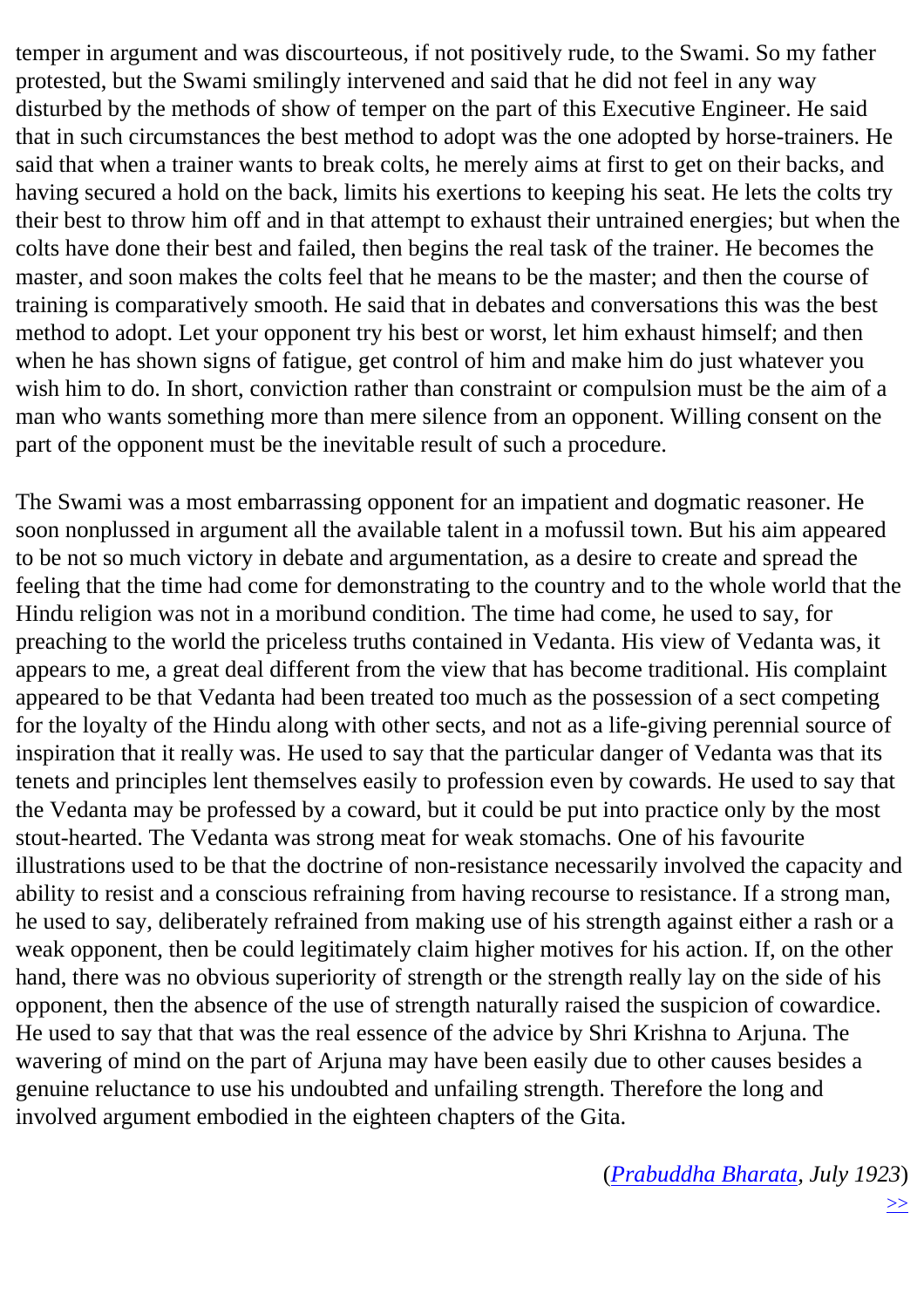## **REMINISCENCES OF SWAMI VIVEKANANDA**

### **K. SUNDARAMA IYER**

<span id="page-42-0"></span>I MET Swami Vivekananda for the first time at Trivandrum in December 1892, and was then privileged to see and know a good deal of him. He came to Trivandrum in the course of an extended Indian tour, fulfilling the time-honoured practice obtaining among Indian monks of paying a visit to, and making *tapas* (spiritual austerities) at the sacred shrines in the four corners of the *punyabhumi* (sacred land), viz Badari, Kedara, Dwaraka, Puri, and Rameswaram, and claiming the hospitality and obeisance due to his sacred order from the Hindu householder. He came to me accompanied by a Mohammedan guide. My second son a little boy of twelve, who has since passed away — took him for, and announced him to me as, a Mohammedan too, as he well might from his costume which was quite unusual for a Hindu Sannyasin of Southern India. I took him upstairs, entered into conversation, and made him due obeisance as soon as I learnt what he was. Almost the first thing he asked me to do was to arrange for his Mohammedan attendant's meals. His Mohammedan companion was a peon in the Cochin State service, and had been detailed to accompany him to Trivandrum by the then Secretary to the Dewan, Mr. W. Ramaiyya, B.A., formerly Principal of the Vizagapatnam College. For himself the Swami would take no introduction, or have any sort of arrangement previously made for his comfort while on the way or after reaching Trivandrum. The Swami had taken almost nothing except a little milk during the two previous days, and only after his Mohammedan peon had been provided with meals and taken leave would he have any thought bestowed on himself.

Within a few minutes' conversation, I found that the Swami was a mighty man. Having ascertained from him that, since leaving Ernakulam he had taken almost nothing, I asked him what food he was accustomed to. He replied, "Anything you like; we Sannyasins have no tastes." We had some little conversation, as there was yet an interval of a few minutes before dinner. On learning that the Swami was a Bengali, I made the observation that the Bengalis had produced many great men — and, foremost of them all, the Brahmo preacher, Keshab Chandra Sen. It was then that the Swami mentioned to me the name of his *guru* Shri Ramakrishna, and expatiated briefly on his eminent spiritual endowments, and took my breath completely away by the remark that Keshab was a mere child when compared with Shri Ramakrishna, that not only he, but many eminent Bengalis of a generation past, had been influenced by the sage, that Keshab had in later life received the benefit of his inspiration and had undergone some considerable change for the better in his religious views, that many Europeans had sought the acquaintance of Shri Ramakrishna and regarded him as a semidivine personage, and that no less a man than the late Director of Public Instruction in Bengal, Mr. C.H. Tawney, had written a paper on the character, genius, catholicity, and inspiring power of the great sage.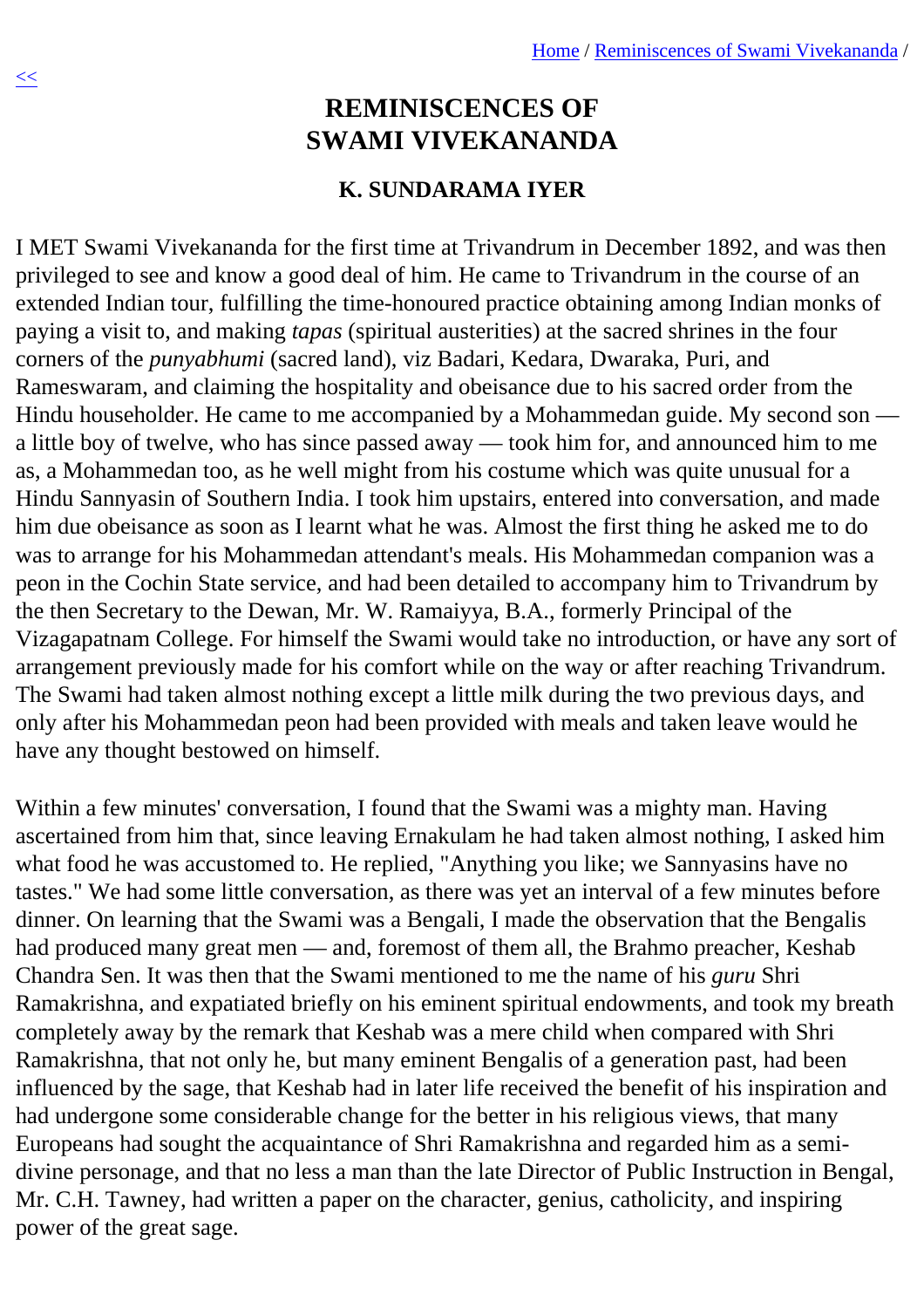All this conversation had occupied us while the Swami's food was being prepared and during the time he was breaking his nearly two days' fast by a hearty dinner. The Swami's presence, his voice, the glitter in his eyes, and the flow of his words and ideas were so inspiring that I excused myself that day from attending at the palace of the late Martanda Varma, the First Prince of Travancore, who was prosecuting his M. A. studies under my tuition — my services having been lent to the Travancore State by the Madras government to prepare him first for the B.A. Degree and later for the M.A. The Swami having had some rest, I took him in the evening to the house of Prof. Rangacharya, who was then professor of chemistry in the Trivandrum College — his services, too, having then been lent to the Travancore State — and who was even then at the height of his reputation as a scholar and man of science not only in Travancore, but throughout Southern India. Not finding him at home, we drove to the Trivandrum Club. There I introduced the Swami to various gentlemen present, and to Prof. Rangacharya when he came in later on. to the late Prof. Sundaram Pillai, M.A., and others among whom I distinctly remember a late Brahmin Dewan Peshkar and my friend Narayana Menon — who, I believe, is one of the Dewan Peshkars today in Travancore — owing to an incident which, however trifling in itself, brought out a prominent characteristic of the Swami, how he was all eyes and noted closely all that was passing around him and could use them effectively, how he combined with his rare gentleness and sweetness of temper, the presence of mind and the power of retort which could quickly silence an opponent. Mr. Narayana Menon had, while leaving the Club earlier in the evening, saluted the Brahmin Dewan Peshkar and the latter had returned it in the time-honoured fashion in which Brahmins who maintain old forms of etiquette return the salute of Shudras, i.e., by raising the left hand a little higher than the right. Many members of the Club had come and gone, and at last five of us were left, the Swami, the Dewan Peshkar, his brother, Prof. Rangacharya, and myself. As we were dispersing, the Dewan Peshkar made his obeisance to the Swami which the latter returned in the manner usual with Hindu monks by simply uttering the name of Narayana. This roused the Peshkar's ire, for he wanted the Swami's obeisance, too, in the fashion in which he had made his own. The Swami then turned on him and said, "If you could exercise your customary form of etiquette in returning Narayana Menon's greeting, why should you resent my own adoption of the Sannyasin's customary mode of acknowledging your obeisance to me?" This reply had the desired effect, and next day the gentleman's brother came to us and conveyed some kind of apology for the awkward incident of the night previous.

During the evening, short as his stay had been at the Club premises, the Swami's personality had made an impression on all. Hindu society in Trivandrum town presents a strikingly motley appearance, as all the race and caste varieties peculiar to Southern India commingle within its narrow limits. The Trivandrum Club of which all the leading educated men are members presents, too, every evening a similarly motley gathering representative of all those varieties, or almost all. The Swami entered freely into conversation with all, but in Professor Rangacharya he found the man most near to himself in all that he most valued in life — an almost encyclopaedic learning, a rare command of eloquent expression, the power to call up readily all his vast intellectual resources to point a moral or prick the bubble of a plausible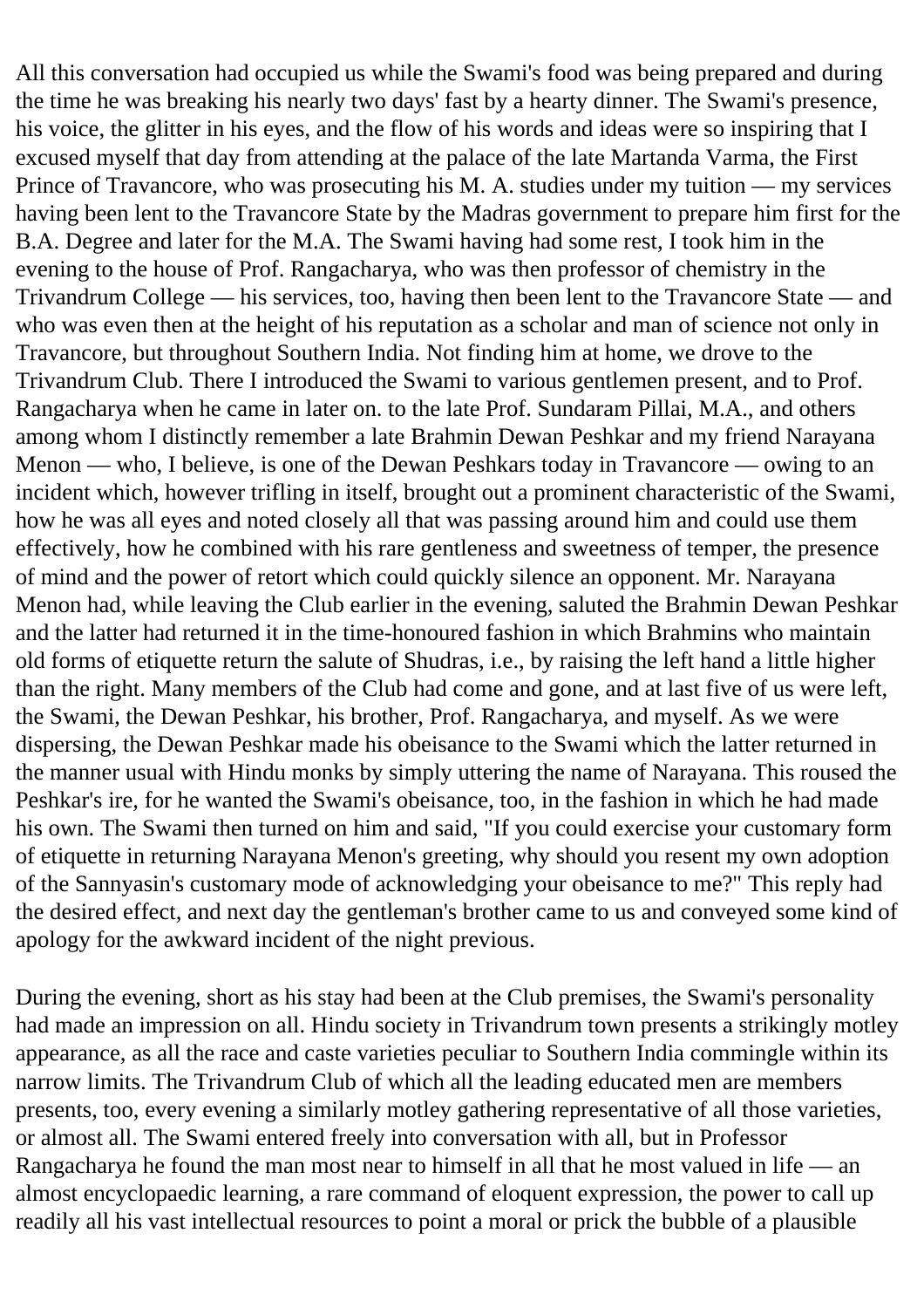argument, an emotional temperament which unerringly pointed to the love of whatever is good and noble in man and beautiful in nature and art. One remark of Professor Sundaram Pillai that, as a Dravidian, he considered himself entirely outside the Hindu polity — put him somewhat out of court with the Swami, who, later on, remarked of him that eminent as he was as a scholar, he had thoughtlessly given himself away to the sway of race prejudice, which already during his travels the Swami had noted as an unpleasant characteristic of certain South Indian minds of the unbalanced or mediocre type.

The Swami paid a visit the next day to Prince Martanda Varma, who, as already stated, was then under my tuition and studying for the M.A. Degree, and who, when informed by me of the remarkable intellectual and imposing presence of my visitor, communicated to the Swami his desire for an interview. Of course I accompanied the Swami and was present at the conversation between him and the Prince. The Swami happened to mention his visits to various native princes and courts during his travels. This greatly interested the Prince who interrogated him regarding his impressions. The Swami then told him that, of all the Hindu ruling princes he had met, he had been most impressed with the capacity, patriotism, energy and foresight of H.H. the Gaekwar of Baroda, that he had also known and greatly admired the high qualities of the small Rajput Chief of Khetri, and that, as he came more and more south, he had found a growing deterioration in the character and capacity of Indian princes and chiefs. The Prince then asked him if he had seen his uncle, the ruler of Travancore. The Swami had not yet had time to arrange for a visit to His Highness. I may here mention at once that a visit was arranged two days later through the good offices of the then Dewan, Mr. Sankara Subbier. The Maharaja received the Swami, inquired of his welfare, and told him that the Dewan would provide him with every convenience during his stay both in Trivandrum and elsewhere within the State. The visit lasted only for two or three minutes, and so the Swami returned a little disappointed, though impressed with H.H.'s gracious and dignified deportment.

To return to the Swami's conversation with the Prince. The Prince inquired regarding his impression of the late Maharaja of the Mysore State, whose guest the Swami had been for several days. The gist of the Swami's view was that the Maharaja, like many other Indian rulers, was a good deal under leading strings, that he could not or would not assert himself, and that had produced some undesirable results. One incident he mentioned may be of some interest. I cannot give names. The Swami ventured to advise the Maharaja to remove from his neighbourhood a man of some reputation, who was supposed to be a favourite of his and of whom there had prevailed, rightly or wrongly, possibly wrongly, an unfavourable impression in the public mind. To this request, the Maharaja made the strange reply that, as the Swami was one of the greatest men he had seen and destined to fulfil a great mission in the land, he should not expose his life to the risk there certainly existed in the Indian Prince's palace for one who openly ventured to disparage, or to endeavour to secure the dismissal of, one of his favourites. This throws light on the way in which the Swami and the Maharaja understood themselves and understood each other. The Swami then made earnest inquiry regarding Prince Martanda Varma's studies, and his aims in life. The Prince replied that he had already taken some interest in the doings of the people of Travancore and that he had resolved to do what he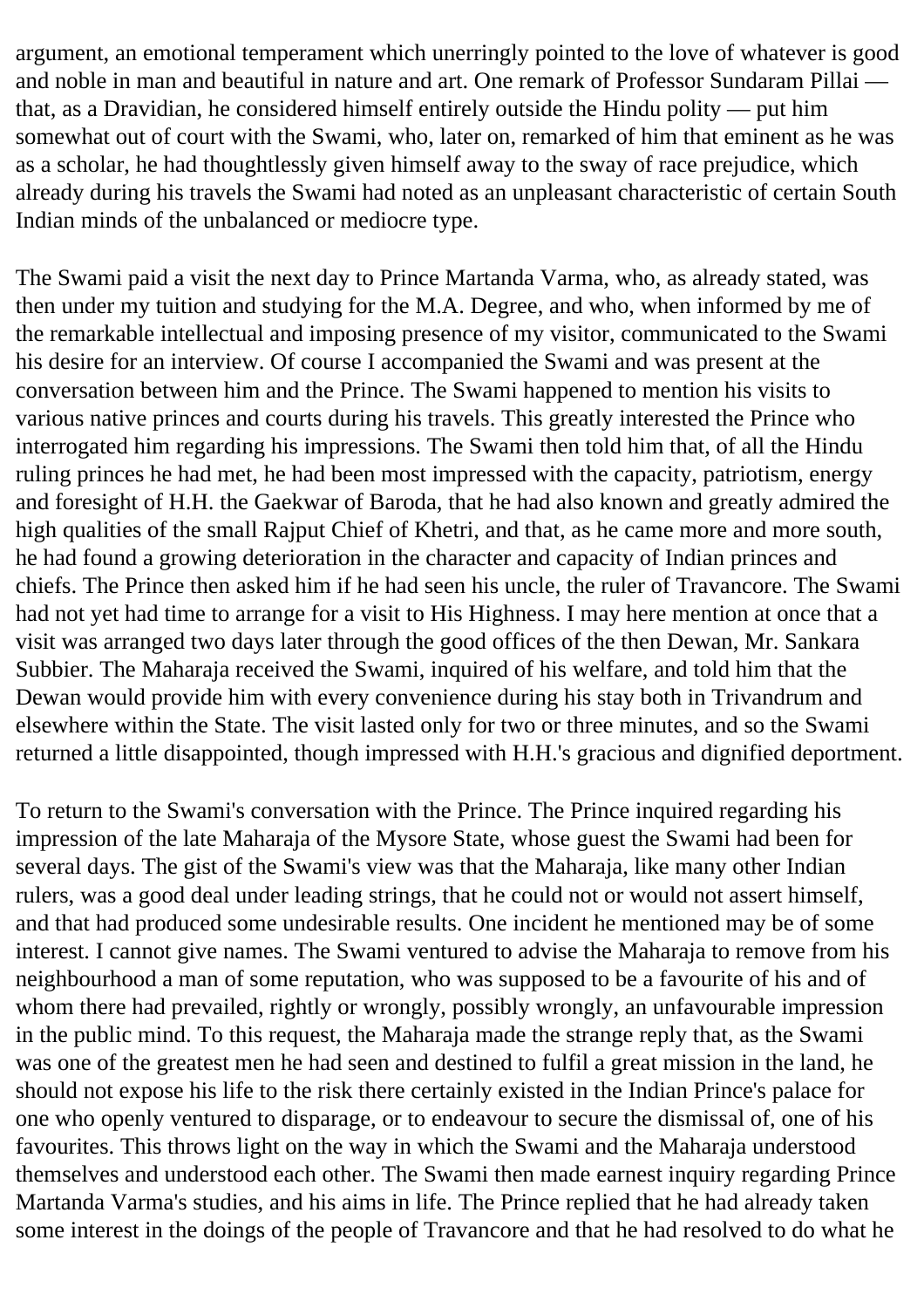could, as a leading and loyal subject of the Maharaja and as a member of the ruling family, to advance their welfare. The Prince was struck, like all others who had come into contact with him, with the Swami's striking figure and attractive features; and, being an amateur photographer, asked the Swami for a sitting and took a fine photograph which he skilfully developed into an impressive picture and later on sent as an interesting exhibit to the next Fine Arts Exhibition held in the Madras Museum. On leaving the Prince's presence, the Swami remarked to me that he thought there was plenty of promise in him, but that he trusted that the University education which he was receiving would not spoil him, evidently meaning that he might be left more to himself, the graduate that he was already, than he seemed to be by being kept under my further care and instruction. But, in fact, the Prince was only being helped to think for himself and no longer kept under control and, after another year or so, discontinued his studies.

Throughout the second day and even during the greater part of the third, we were left a good deal to ourselves, except for a brief visit in the evening from Prof. Rangacharya. The Swami found me much inclined to orthodox Hindu modes of life and beliefs. Perhaps that was why he spoke a good deal in the vein suited to my tastes and views, though occasionally he burst out into spirited denunciation of the observance of mere *deshachara* or local usage. As I keep nodiary and write only from the tattered remains of an impression left on the mind by events which took place fully twenty years back, I cannot vouch for the exact order of topics as they arose on this and other days. I had occasional and deeply interesting conversations with the Swami, sometimes when we were left to ourselves, at other times when visitors, to whom the news had been taken that a highly learned and gifted Sannyasin from the North was staying with me, called to see him and earn the spiritual merit of rendering him homage in due form.

The Swami once made a spirited attack on the extravagant claims put forth by science on men's allegiance. "If religion has its superstitions," the Swami remarked, "science has its superstitions too." Both the mechanical and evolutionary theories are, on examination, found inadequate and unsatisfying and still there are large numbers of men who speak of the entire universe as an open secret. Agnosticism has also bulked large in men's esteem, but has only betrayed its ignorance and arrogance by ignoring the laws and truths of the Indian science of thought-control. Western psychology has miserably failed to cope with the superconscious aspects and laws of human nature. Where European science has stopped short, Indian psychology comes in and explains, illustrates and teaches how to render real and practical laws appertaining to higher states of existence and experience. Religion alone — and especially the religion of the Indian sages — can understand the subtle and secret working of the human mind and conquer its unspiritual cravings so as to realize the one Existence and comprehend all else as its limitation and manifestation when under the bondage of matter. Another subject on which the Swami spoke was the distinction between the world of gross matter (*laukika*) and the world of fine matter (*alaukika*). The Swami explained how both kept man within the bondage of the senses, and only he who rose superior to both could attain to the freedom which is the aim of all life and raise himself above the petty vanities of the world, whether of men or gods. The Swami spoke to me of the institution of caste, and held that the Brahmin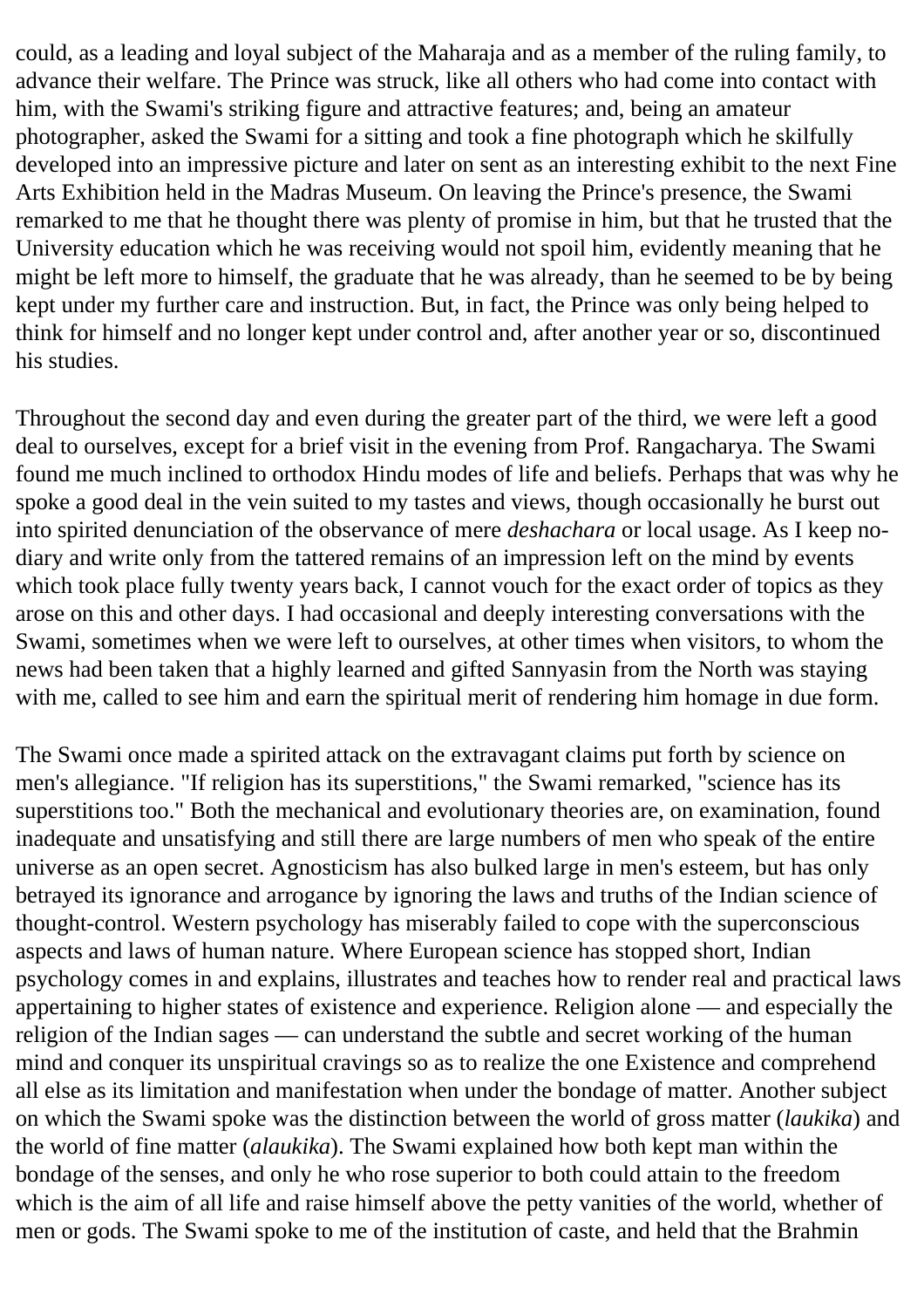would continue to live as long as he found unselfish work to do and freely gave of his knowledge and all to the rest of the population. In the actual words of the Swami which are still ringing in my ears, "The Brahmin has done great things for India; he is doing great things for India, and he is destined to do still greater things for India in the future." The Swami also declared himself sternly against all interference against the *shastric* (scriptural) usages and injunctions in regard to the status and marriage of women. Women as well as the lower classes and castes must receive Sanskrit education, imbibe the ancient spiritual culture, and realize in practice all the spiritual ideals of the *rishis*, and then they would take into their own hands all questions affecting their own status and solve them in the light thrown on them by their own knowledge of the truths of religion and the enlightened perception of their own needs and requirements. I also asked the Swami for his views on the question of sea-voyage. He replied that the social environment in Western countries must be better prepared than it was and is by the preaching of the Vedanta before Brahmins and other caste Hindus could find it suitable for their accustomed life of ceremonial purity and those time-worn and time-honoured restrictions as regards food, drink, etc.,which have made them for ages almost the sole champions of, and channels for, the gospel of mercy. There was not the least objection, however, in the case of Hindus who were already free from, or were prepared to throw aside, all such restrictions.

On the third and fourth day of the Swami's stay with me, I sent information to a valued friend of mine in Trivandrum. who is my senior in years and still living, a man for whom, on account of his character, culture, purity of life, and sincere devotion to the Lord. I felt then, and have continued to feel, attached by the ties of genuine regard and friendship. Mr. S. Rama Rao, the then Director of Vernacular Instruction in Travancore. Mr. Rama Rao felt infinitely attracted to the Swami by the power of his spirituality and devotional fervour and asked him for the favour of having *bhiksha* (alms) in his house, which the Swami graciously consented to do. After the *bhiksha* was over, they returned together, and the Swami continued his instructive and fervid discourses to us. I remember vividly how once Mr. Rama Rao wished the Swami to explain *indriya-nigraha*, the restraint of the senses. The Swami then launched forth into a vivid narration of a story very much like what is usually told of Lila-Shukha, the famous composer of *Krishna-Karnamrita*. The vivid picture he gave of the last stage in which the hero is taken to Vrindaban and puts out his own eyes when he gets severely handled for his amorous pursuit of a Sett's daughter there, and then proclaims his repentance and his resolve to end his days in unswerving meditation on the divine Shri Krishna at the scene of the Lord's sportive deeds in the days of His childhood on earth, bursts on my mind, even at this distance of twenty-one years, with somewhat of the effect of those irresistibly charming and undying notes on the flute by the late miraculous musician Sarabha Shastriar of Kumbakonam. The Swami's concluding words after mentioning the closing incident of putting out the eyes were: "Even this extreme step must, if necessary, be taken as a preliminary to the restraint of the wandering and unsubjugated senses and the consequent turning of the mind towards the Lord."

On the third or fourth day of his stay, I made inquiries, at the Swami's request, regarding the whereabouts of Mr. Manmatha Nath Bhattacharya — now deceased — who was then Assistant to the Accountant-General, Madras, and who had come down to Trivandrum on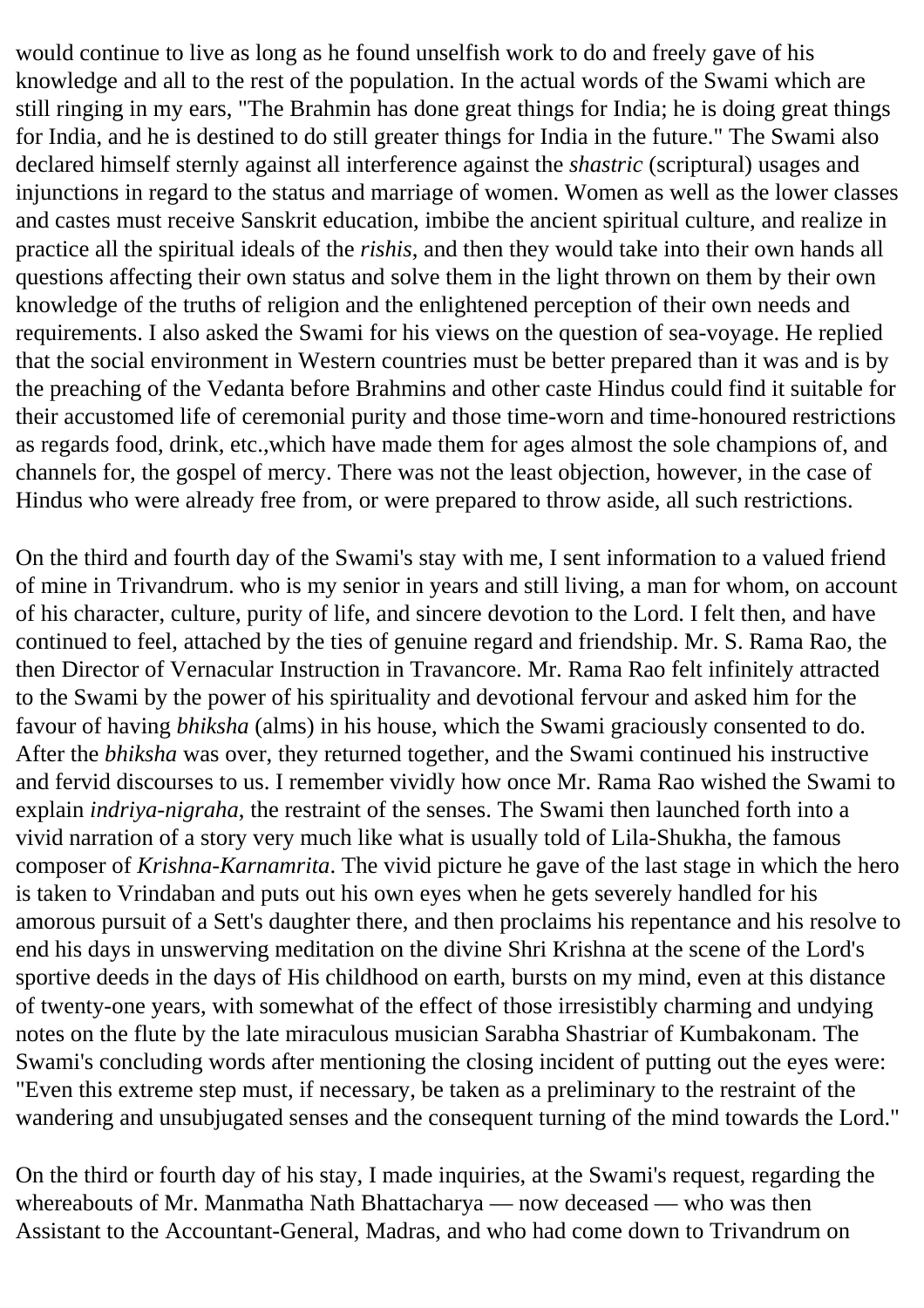official duty in connection with some defalcations alleged to have taken place at the Resident's Treasury. From that time the Swami used daily to spend his mornings with Mr. Bhattacharya and stay for dinner. One day, however. I complained, and unfortunately there was a visitor too, to detain him, as I shall presently have to state. The Swami made a characteristic reply on seeing how unwilling I was to part with him, "We, Bengalis, are a clannish people." He said also that Mr. Bhattacharya had been his school or college mate, and that he had an additional claim for consideration as he was the son of the late world-renowned scholar, Pandit Mahesh Chandra Nyayaratna, formerly the Principal of the Calcutta Sanskrit College. The Swami also told me that he had long taken no fish food, as the South Indian Brahmins whose guest he had been throughout his South Indian tour were forbidden both fish and flesh, and would fain avail himself of this opportunity to have his accustomed fare. I at once expressed my loathing for the taking of fish or flesh as food. The Swami said in reply that the ancient Brahmins of India were accustomed to take meal and even beef and were called upon to kill cows and other animals in *yajnas* or for giving *madhuparka* to guests. He also held that the introduction and spread of Buddhism led to the gradual discontinuance of flesh as food, though the Hindu *shastras* (scriptures) had always expressed a theoretical preference for those who avoided the use of flesh-foods, and that the disfavour into which flesh had fallen was one of the chief causes of the gradual decline of the national strength, and the final overthrow of the national independence of the united ancient Hindu races and states of India. He informed me, at the same time, that in recent years Bengalis had, as a community, begun to use freely animal food of several kinds and that they generally got a Brahmin to sprinkle a little water consecrated by the utterance of a few *mantras* over a whole flock of sheep and then, without any further qualms of religious conscience, proceeded to hand, draw, and quarter them. The Swami's opinion, at least as expressed in conversation with me, was that the Hindus must freely take to the use of animal food if India was to at all cope with the rest of the world in the present race for power and predominance among the world's communities, whether within the British empire, or beyond its limits. I, as a Brahmin of strong orthodox leanings, expressed my entire dissent from his views and held that the Vedic religion had alone taught to man his kinship and unity with nature, that man should not yield to the play of sensuous cravings or the narrow passion for political dominance. The ennobling gospel of universal mercy which had been the unique possession of the Hindus, especially of the Brahmins of South India, should never be abandoned as mistaken, out of date, or uncivilized, and that the world can and ought to make a great ethical advance by adopting a humane diet, and also that no petty considerations of national strength or revival should prevail against the adoption of a policy of justice and humanity cowards our dumb brother-*jivas* of the brute creation. Knowing, as I fully did, the Swami's views on this question, I was not surprised to learn that, while in America he had been in the habit of taking animal food, and I think he treated with silent contempt the denunciations and calumnies directed against him on this account.

The Swami visited the Dewan by appointment one evening, when this same subject somehow cropped up, and the Dewan held views identical with mine and even went on to express his views that animals had never been killed, or flesh used in *yajnas* in ancient times. This led to some little controversy in which the Dewan's son-in-law, the late Mr. A. Rainier, who was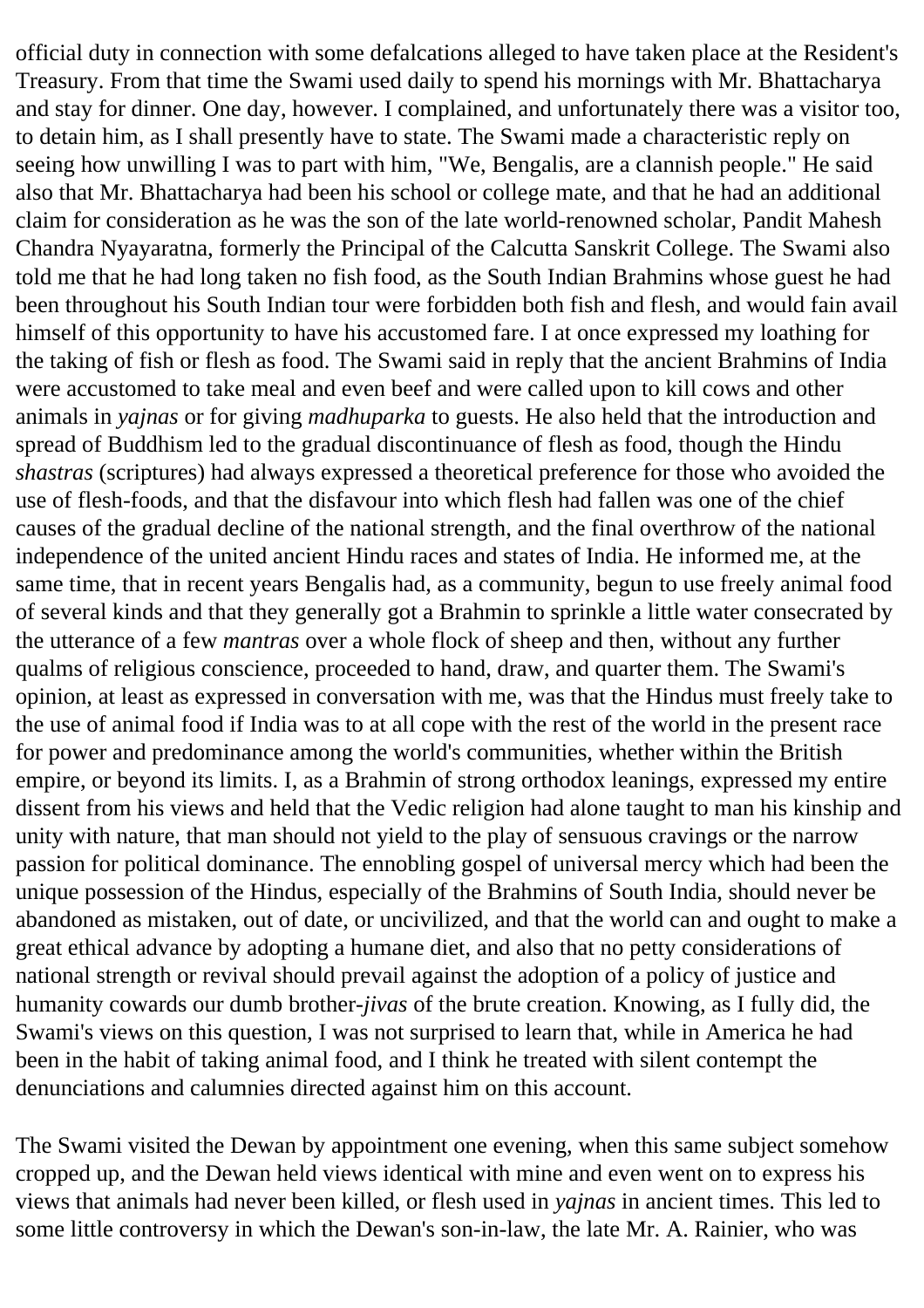then his secretary, took sides with the Swami, so far as the use of flesh in *yajnas* was concerned. The Swami had also some little talk with the Dewan on the subject of *bhakti*. How the subject came in or what were the details of the Swami's conversation has clean dropped out of my memory. Mr. Sankara Subbier, the Dewan, was one of the most learned men of his time and even at his advanced age — for he was then 58 — was a voracious reader of books of all sorts, and daily adding to the vast stores of his knowledge. The Swami, however, was not much impressed, nor could the Dewan spare time for a prolonged meeting. So we took our leave. As the Swami parted, the Dewan assured him that every want to wish of his would be attended to, and every attention paid to him throughout the State, wherever he might go. The Swami, however, wanted nothing and asked for nothing.

I have above referred to a visitor detaining the Swami one morning from his usual visit to his Bengali countryman, Mr. Bhattacharya. This visitor was the Assistant Dewan or Peshkar in the Huzoor office, Trivandrum, one Mr. Piravi Perumal Pillay. He seemed to have come on purpose to ascertain what the Swami knew of various cults and religions in India and elsewhere, and began by putting forward various objections to the Advaita Vedanta. He soon found out that the Swami was a master from whose stores it was more important to draw what one could for inspiration without toss of time than to examine what were the depths and heights in which his mind could range. I have seen the Swami exhibit on this occasion (as on another during his famous sojourn of nine days at Castle Kernan on the Madras Marina in March 1897) his rare power of gauging in a moment what is the menial reach of a selfconfident visitor, and then turning him unconsciously away to ground suitable to him and then giving him the benefit of his guidance and inspiration. On the present occasion, the Swami happened to quote from *Lalita Vistara* some verses descriptive or Buddha's *vairagya* (dispassion), and in such an entrancingly melodious voice that the visitor's heart quite melted, and he speedily fell into a passive listening mood, which the Swami skilfully utilized to carry home to his mind a lasting impression of Buddha's great renunciation, his unflinching search after truth, his final discovery of it and his unwearied ministry of forty-five years among men and women of all castes, ranks, and conditions of life. The discourse occupied nearly an hour, and at its close the Swami's visitor was so visibly affected and acknowledged himself as feeling so much raised for the time being above the sordid realities and vanities of life, that he made many devout prostrations at the Swami's feet and declared when leaving, that he had never seen his like and would never forget the discourse which had impressed him greatly.

During this and the following days various topics came up, upon which I had the pleasure of knowing the Swami's views. Many of these have passed out of my recollection. but two of them come home to me with more or less vividness just at present. Once I happened to ask him to deliver a public lecture. The Swami said that he had never before spoken in public and would surely prove a lamentable and ludicrous failure. Upon this I inquired how, if this were true, he could face the august assembly of the Parliament of Religions at Chicago at which he told me he had been asked by the Maharaja of Mysore to be present as the representative of Hinduism. The Swami gave me a reply which at the time seemed to me decidedly evasive, namely, that if it was the will of the Supreme that he should be made His mouthpiece and do a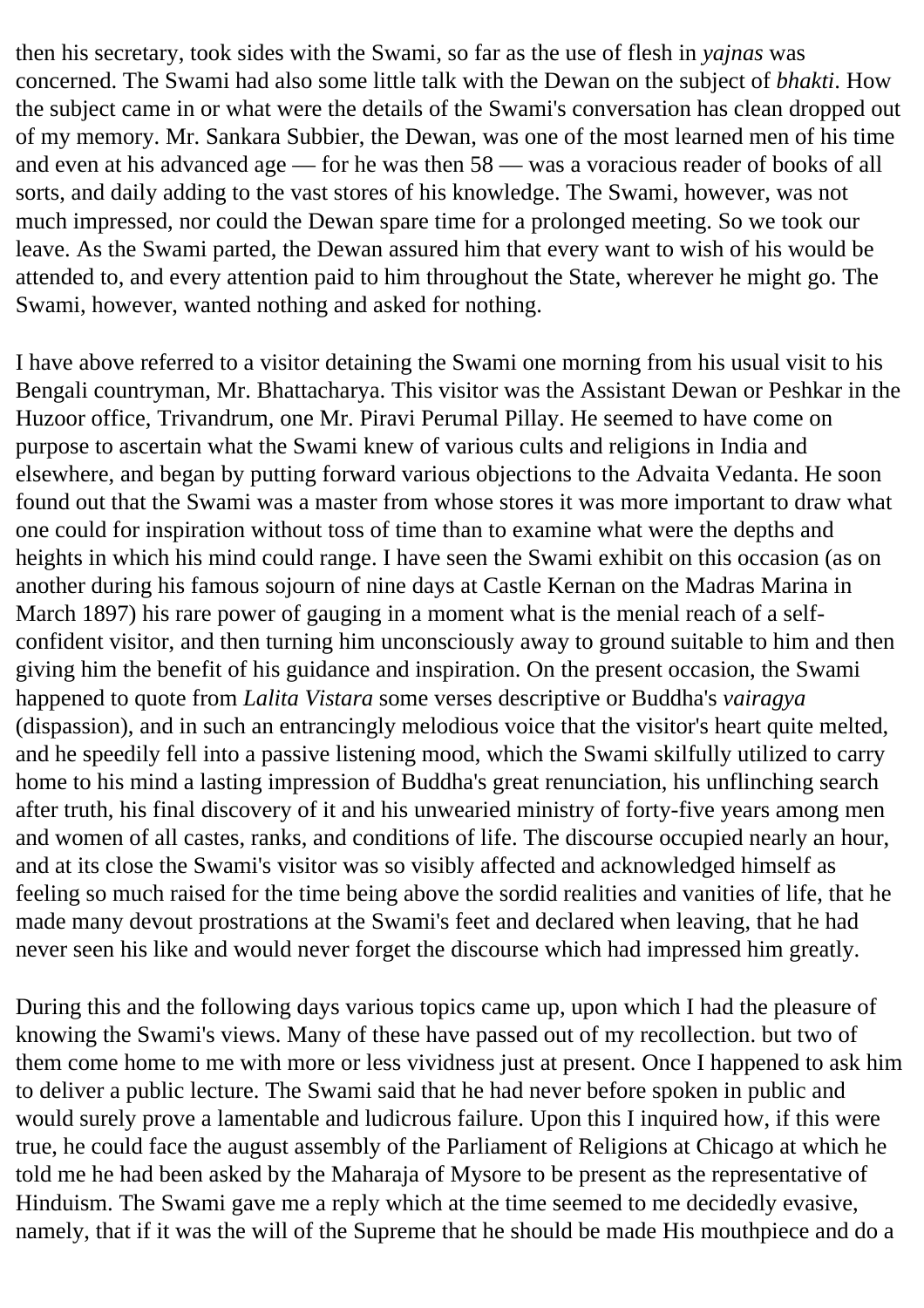great service to the cause of truth and holy living, He surely would endow him with the gifts and qualities needed for it. I said I was incredulous as to the probability or possibility of a, special intervention of this kind, as, even though I had at this time much faith in the central and fundamental verities of Hinduism, I had not studied its source-books and had not obtained an insight into their rationale, nor even had so much of a practical realization of those verities as would enable me to perceive the truth underlying a statement like the one made by the Swami. He at once came down on me with a sledge-hammer stroke, denouncing me as one who, inspite of my apparent Hindu orthodoxy so far as my daily observances and verbal professions went, was at heart somewhat of a sceptic, because I seemed to him prepared to set limits of my own to the extent of the Lord's power of beneficent interposition in the affairs of the universe.

On another occasion, too, some difference of opinion existed in regard to a question of much importance in Indian ethnology. The Swami held that wherever a Brahmin was found with a dark skin, it was clearly a case of atavism, demonstrating the descent of a characteristic due to Dravidian admixture. To this I replied that colour was essentially a changeable feature in man and largely dependent on such conditions as climate, food. the nature of the occupation as entailing an outdoor or indoor life, and so on. The Swami combated my view and maintained mat the Brahmins were as much a mixed race as the rest of mankind, and that their belief in their racial purity was largely founded on fiction. I quoted high authority — C.L. Brace and others — against him in regard to the purity of Indian races, but the Swami was obdurate and maintained his own view.

I must get on rapidly to the close. But I must not fail to mention the fact that during all the time he stayed, he took captive every heart within the home. To every one of us he was all sweetness, all tenderness, all grace. My sons were frequently in his company, and one of them still swears by him and has the most vivid and endearing recollections of his visit and of his striking personality. The Swami learnt a number of Tamil words and took delight in conversing in Tamil with the Brahmin cook in our home. It hardly seemed as if there was a stranger moving in our midst. When he left, it seemed for a time as if the light had gone out of our home.

Just as he was about to leave, accompanied by his Bengali companion, Mr. Bhattacharya — it was on the 22nd December 1892 — an incident happened which is worth recording. Pandit Vanchisvara Shastri — a master of that most difficult branch of learning, Sanskrit grammar, and highly honoured by all who knew him for his piety, learning, and modesty — was a dependent of the first Prince ofTravancore, who, at my request, had secured his services as teacher of Sanskrit to my son. During all these days of the Swami's stay he never once came to my house. As the Swami was leaving, he made his appearance and implored me to arrange for an interview, however short, even if it be of a few minutes's duration. He had heard of the arrival and stay with me of a highly learned Sannyasin from the North, but had been ill and could not come. He was anxious to have some conversation. The Swami and Mr. Bhattacharya I were just then descending the stairs to get into their carriage and drive away, The Pandit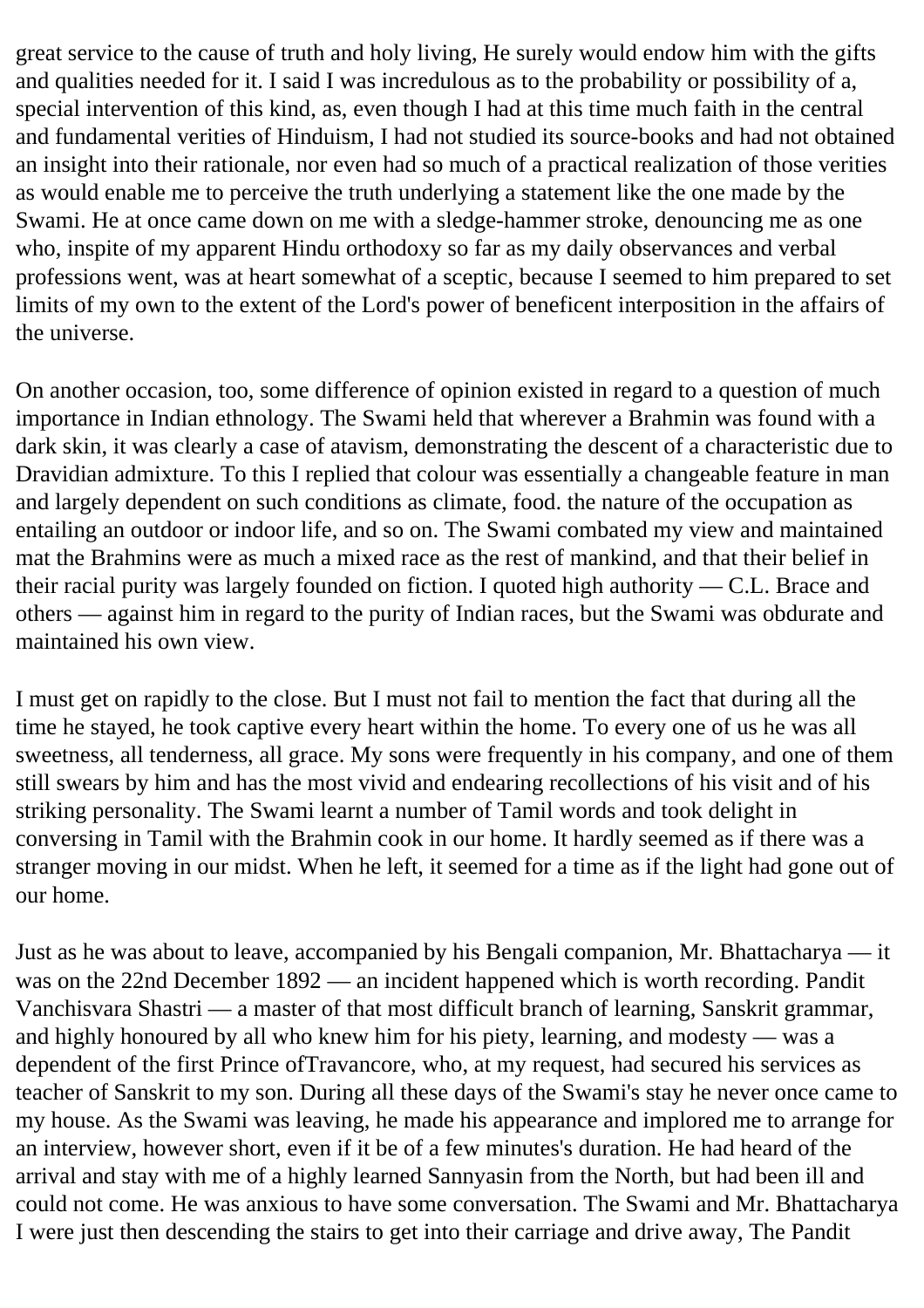entreated me in the most pressing manner to ask the Swami for at least a few minutes's delay. On being informed of this, the Swami entered into a brief conversation with him in Sanskrit, which lasted seven or eight minutes only. At that time I knew no Sanskrit, and so I could not understand what they talked about. But the Pandit told me that it related to some knotty and controverted point in *vyakarana* (grammar) and that, even during that brief conversation, the Swami showed that he could display his accurate knowledge of Sanskrit grammar and his perfect mastery of the Sanskrit language.

With this the Swami's stay of nine days had come to a close. In my recollection of today, it seems to be somewhat of a nine days' wonder; the impression is one which never can be effaced. The Swami's towering personality and marvellous career must be said to mark an epoch in history whose full significance can become discernible only in some distant future time. But to those who have had the privilege of knowing him intimately, he seems to be only comparable to some of those immortal spiritual personages who have shed an undying lustre on this Holy Land. It is very pleasant to have recorded these personal reminiscences, meagre as they are, and even though they can add little or nothing to our knowledge of the Master, who enchanted and enchained the heart of human society in the East and in the West in his time and generation.

> (*The Life of Swami Vivekananda*, first edition, Volume IV, *Appendix I*)  $\geq$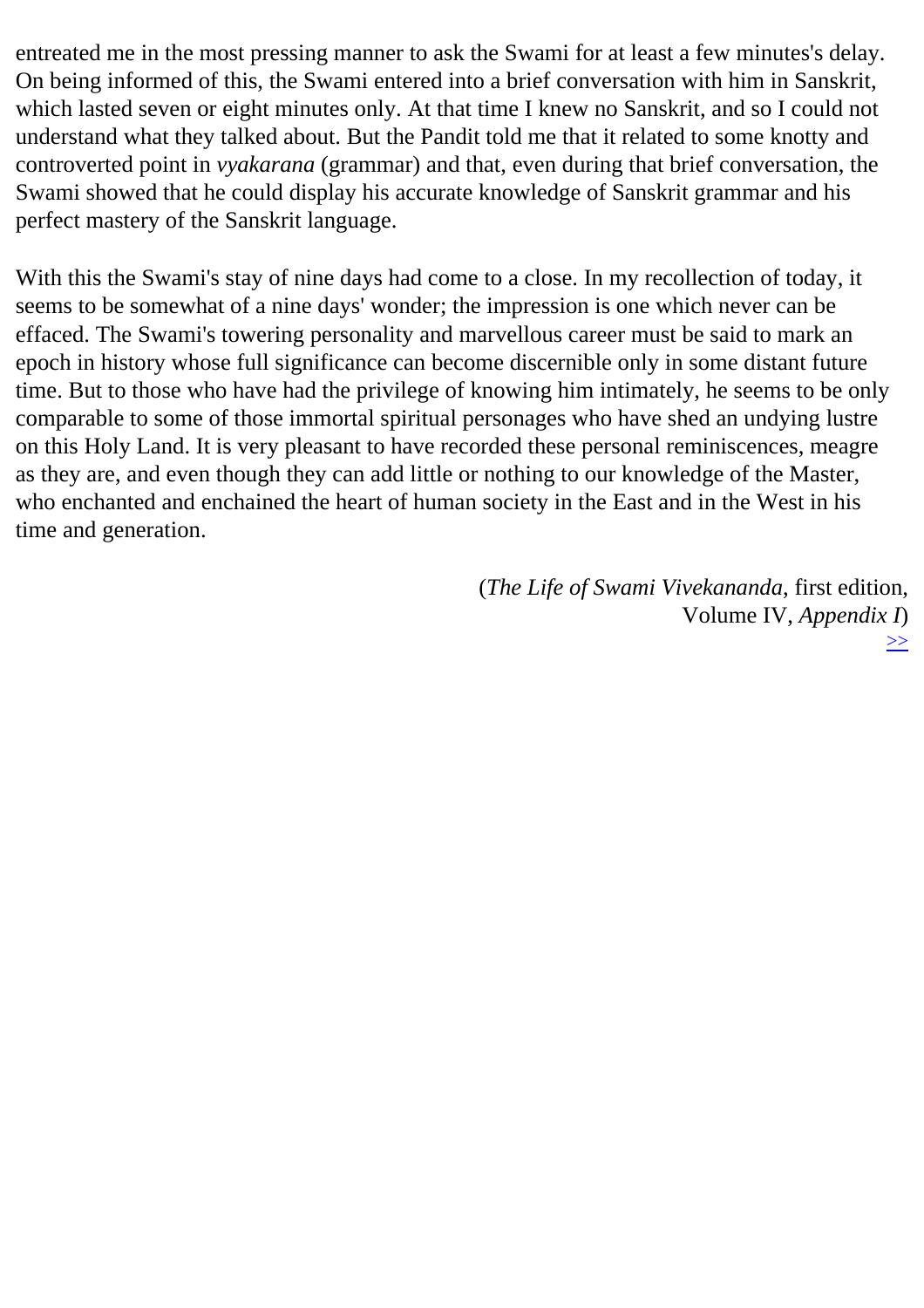# **REMINISCENCES OF SWAMI VIVEKANANDA**

#### **K. SUNDARAMA IYER**

<span id="page-51-0"></span>I MUST first mention the name of Mr. M.C. Alasinga Perumal, late headmaster of the High School attached to Pacheyappa's College. From the time when the Swami first came to Madras in December 1892 after his visit to Kanyakumari and Rameswaram, he attached himself with adoring love and never-failing enthusiasm to the Swami's person and to his ministry in the world in all its phases and details — an adhesion and service to the Great Master which, to me at least, has always seemed a thing of beauty and brought to me a consolation and joy in many a dark hour of my heart's sinkings. That our degenerate Hindu society could still produce one who had in his nature so pure and perfect a passion of reverence and tender affection towards the Swami's prophetic soul was to me a discovery, and I have seen nothing like it in this southern peninsula at least of the Indian continent. He was the life and soul of the work of all kinds done in South India in support of the Swami's ministry, or by his direction and suggestion. "Achinga" — as we familiarly used to call him — was hard at work and ever vigilant and got everything needed to be done in order to make the Swami's reception at Madras a success. He first got up some sort of a reception committee — one not of a formal character, but which was of use to him. Dr. Subrahmanya Aiyar was its chief, and it included Messrs V. Krishnaswami Aiyar. P.R. Sundara Aiyar, C. Nanjunda Rao. V.C. Seshachari, Col. Olcott, Dr. Barrows of Chicago (who had come over to deliver a course of lectures on Christianity) and others. The committee got ready two or three leaflets for distribution everywhere in the town; the object was to give our people some account of the Swami's memorable work of preaching in the West, and contained chiefly extracts from the opinions formed of him by leaders of thought and the leading journals in the United States and Great Britain. They also arranged for the putting up of a number of triumphal arches from the Egmore railway station to Castle Kernan and for sticking placards regarding the Swami's arrival in all parts of the city. Everywhere a wide interest had already been created in consequence of the reports, daily received and published in the papers, of the hearty welcome accorded to the Swami in his progress from Colombo, through Rameswaram, Ramnad, and Siva-ganga to Madura, Trichinopoly, and Kumbakonam. Even in the small and insignificant intermediate rural railway stations men flocked to catch a glimpse of the great man. Men came from the mofussils in large numbers to Madras to meet the Swami, or even to have the inestimable privilege of looking at this new and world-moving messenger of the Indian sages of yore. Lots of young men who had come to Madras for the university examinations remained to have a glimpse of him and to hear his voice and to learn his message to his countrymen. Everyone — in fact men of all ages, classes, and sects — felt that the Swami had done an everlasting service to the cause of the motherland and its immortal prophets and *acharyas* (teachers) and *gurus* (religious leaders), past and present, such as no one had ever done before — and that he was not only a true saint and religious messenger from India to the civilization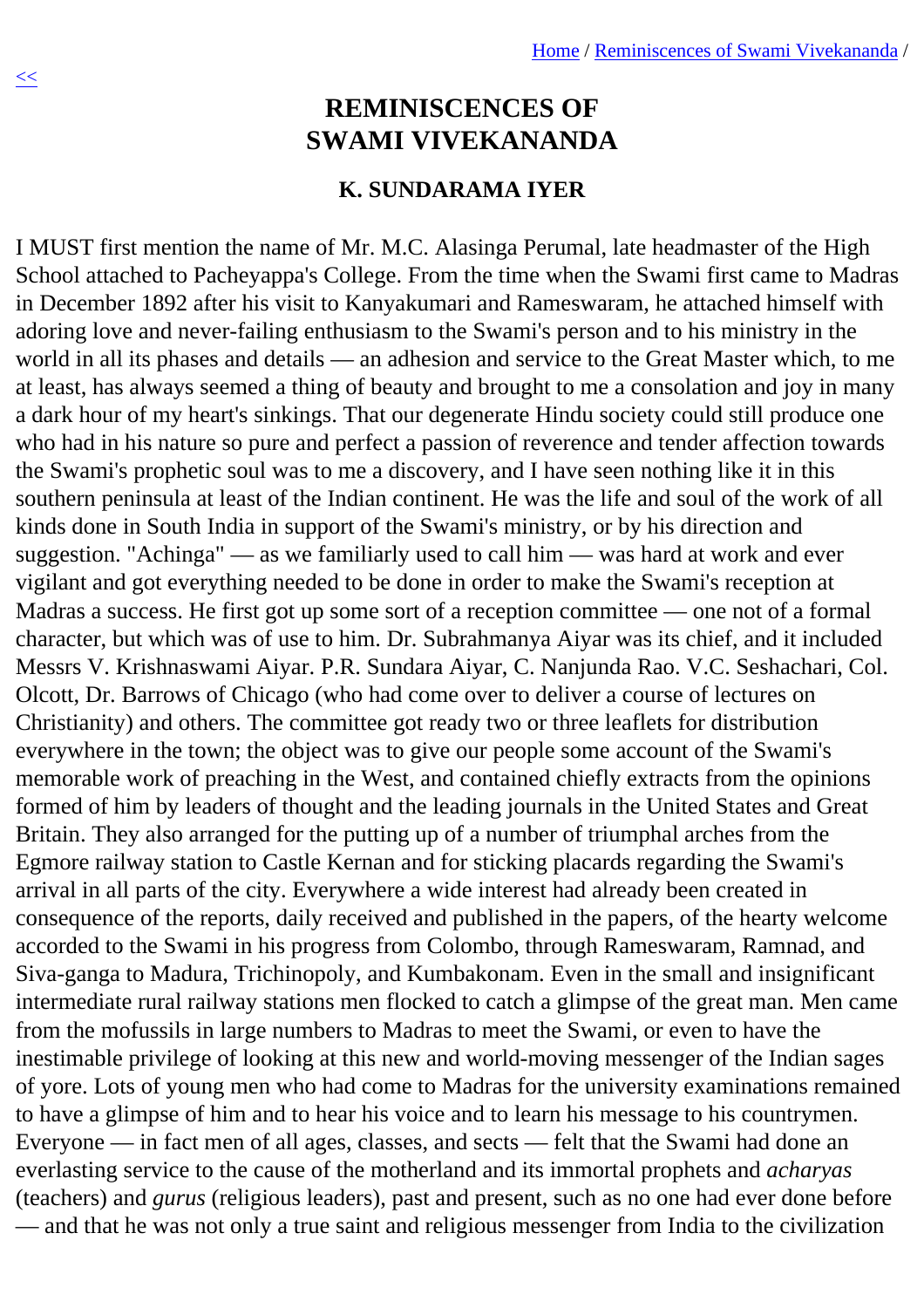of the West, but a patriot who had raised his country and his compatriots in the estimation of the civilized world. Everywhere the Swami's personality, mission, and achievements became the one topic of absorbing interest, and all awaited his arrival with eager interest and intense expectation. The *Hindu* published a leader extolling the Swami's work in the West in terms of the highest enthusiasm leading up towards its close to a white heat of passionate outburst, indeed, one still remembers vividly how among its educated readers many here and there quoted its concluding sentences, asking who there could be who would not associate himself with the Swami's great work for humanity and advance it in all possible ways.

The morning previous to the Swami's arrival Mr. and Mrs. Sevier, two of his zealous Western disciples, accompanied by one Mr. Harrison — a Ceylonese Buddhist and an admirer and friend of the Swami — arrived at Madras and were met at the railway station and taken to Castle Kernan. That same evening a public reception was arranged for them, and it was attended, among others, by Col. Olcott. I thought, from what Col. Olcott said to me, that he was a warm friend and sincere admirer of the Swami. I had also once read in the *Theosophist* a paragraph that the Swami had, during his previous visit to Madras in December 1892, gone to the Adyar headquarters and received a hearty welcome there from the Colonel and his associates. Hence what we heard from the Swami on his arrival the next day and his outburst against the Theosophical Society at his first Madras lecture in a manner altogether unusual with him came on me as a surprise; but more of this later in its due place. We were all squatting on the floor in the temporary platform at one end of the *shamiana* (canopy) put up for the Swami's interviews and question meetings at the Castle Kernan. Mrs. Sevier was saying something about the Swami's stay in London, and about one of his meetings or lectures at Mr. Sturdy's house. Colonel Olcott at once quoted the example of Mrs. Besant, and asked Mrs. Sevier to take a chair while we remained squatting, and tell us all she knew about the Swami and how she became his disciple. At once Mrs. Sevier replied that she was not Mrs. Besant that, while Mrs. Besant was a speaker and scholar and could command every one's attention on any and every occasion to what fell from her lips, she (Mrs. Sevier) was only a plain woman and could say nothing which was of much interest or importance to them. Col. Olcott was nonplussed and became silent. After making their acquaintance with the visitors, all who had assembled lingered on for a while and then dispersed.

The next morning was the long and eagerly expected day of the Swami's arrival. Enormous crowds wended their way to the railway station and also gathered together and kept waiting for him to have a glance while he passed through the streets in order to reach Castle Kernan. The station, inside and outside, was a veritable sea of heads and faces. The previous night my neighbour Mr. R.V. Srinivasa Iyer came to me and asked me to accompany him in his carriage to the Egmore railway station. I had known him for several years as a colleague of mine in the Kumbakonam College and had also frequently met him after his transfer to the revenue department. He had never felt much interest in religious problems or personalities, though he had been a diligent student of European philosophy. His offer to join in the welcome which the city of Madras was offering to the Swami was to me a pleasant surprise. On our way he said he too was eager to see what the Swami was like after all the glory he had gained in his career as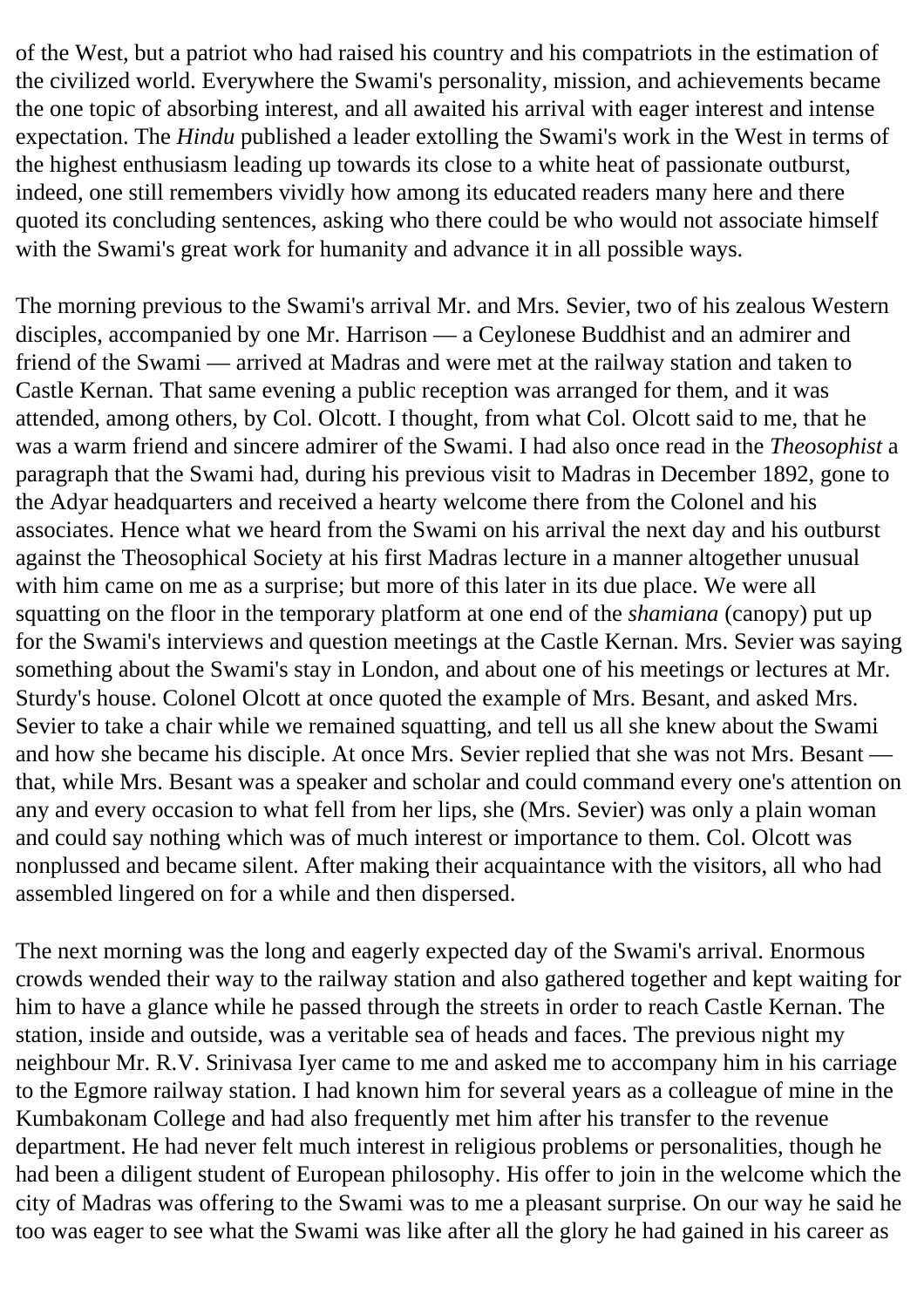an Indian teacher and promulgator of our ancient philosophic religion. At last the train steamed into the station to the great delight of all who had gathered there and been kept waiting owing to the lateness of its arrival. The Swami alighted in company with two of his fellow-disciples of Shri Ramakrishna and another who was his own disciple and had been attracted to him while he was formerly a station-master in some railway line in North India. They had gone to Colombo to meet him and to give him new *kashaya* (ochre) clothing for his wear as an Indian Sannyasin in lieu of his European costume. The Swami was also accompanied by Mr. Goodwin, the Englishman who had been engaged to take down in shorthand his lectures in America and who had become his disciple and refused to accept any wages for his work and now had got himself attached to the Swami for the rest of his life. He was clothed in purely Indian and Brahmin costume to the surprise of us all. A few introductions were made to the Swami at the station. As I had known the Swami at Trivandrum in December 1892 even before he paid his first visit to Madras, and as we had moved and conversed freely and intimately with each other, I was very eager to meet the Swami at once but owing to the enormous crowds, it was a pure chance, except in the case of a few big men, whether one got an opportunity or not to see the Swami at the station. I managed, however, to elbow my way through the crowd to where the Swami stood and to see and exchange a few words with him before he entered his carriage and the procession started. I made a *sashtanga namaskara* at the Swami's feet, and asked whether he still remembered me. He replied that he never forgot a face and referred to his slaying in my house at Trivandrum. It was then that my name was mentioned to him by Dr. Subrahmanya Aiyar. Professor M. Rangacharya, my old friend and colleague at the Kumbakonam College had also accompanied the Swami from Kumbakonam, and both of us went together to Castle Kernan, following the procession. As we went on, we found that at the beach some students had insisted on having the horses unharnessed, and dragged the carriage themselves for some distance. This idea of displacing the horses and of young men dragging the carriage was rather disgusting to our Indian ideas and tastes. Later in the day I mentioned the matter to the Swami himself, and he too seemed not to quite relish the idea. He told me that he had already himself mentioned it to the students who had made and carried out the proposal.

On the route from Kumbakonam, the Swami had been joined at the Chingleput railway station by the representative of the *Madras Mail* who sought an interview. The interview, in the form of questions and answers, appeared that evening in that paper and gave a most interesting account of the Swami's observations and activities in America and of his future aims during his stay in India. Later on Mr. Rangacharya told me that the questions put were all his own and had elicited from the Swami his short, pithy, and ready replies. The *Madras Mail's* representative had only to take them down in short-hand. At this distance of time, however, I only remember that the Swami said that the American..., men were absorbed in business and money-making and so the women were the masters of the situation and availed themselves of every opportunity to improve their minds and culture, and that it was the women who largely attended his lectures and classes. The Swami expected that his labours would bear better fruit in England than in America; for though the English people were rather "thick-skulled" and therefore were slow to take in new ideas, they never flinched from carrying out their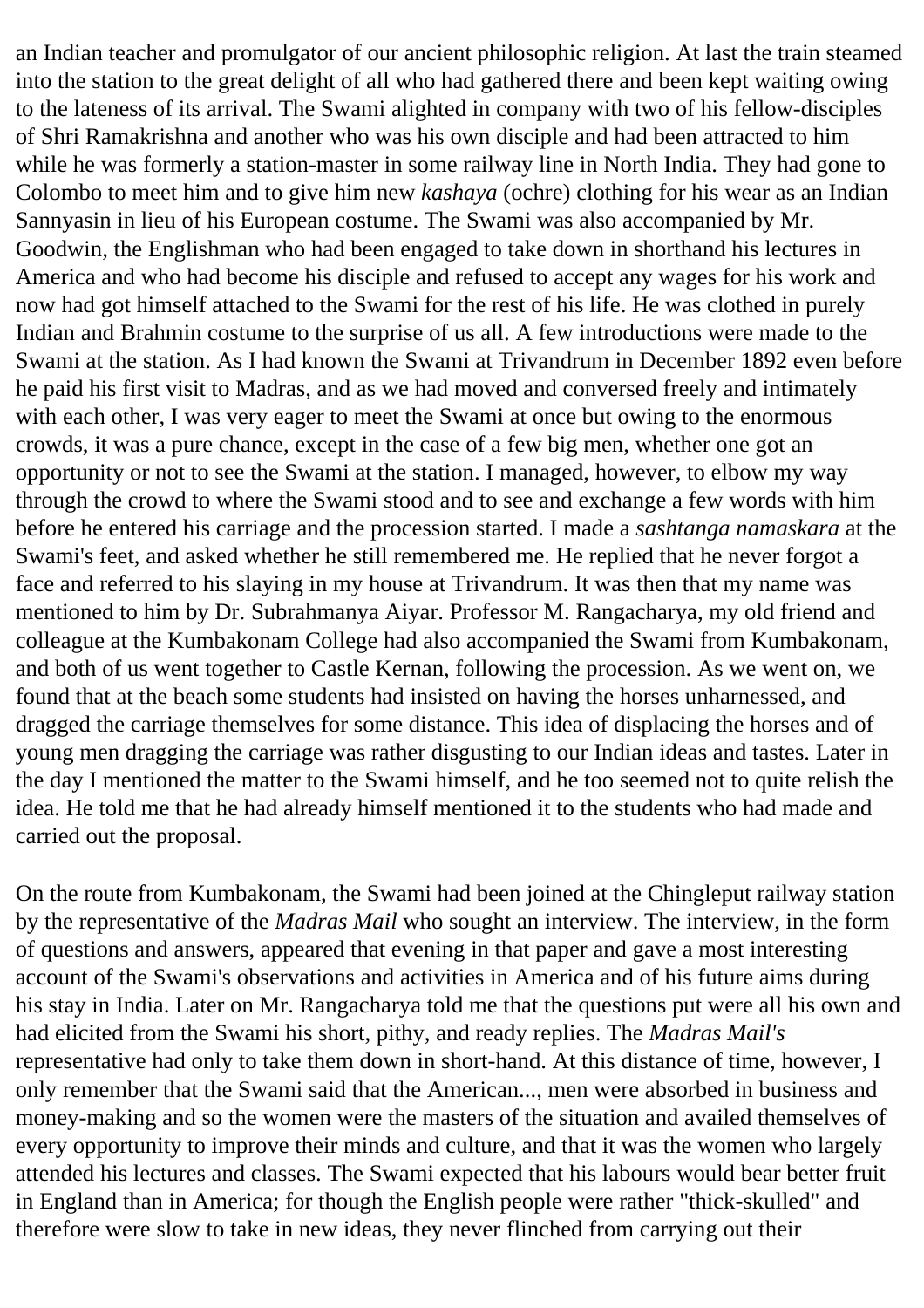convictions into practice when once their minds had been influenced. The Swami arrived al Kernan Castle and met several *gurubhais* or brother-disciples of Shri Ramakrishna, and entered into close and familiar intercourse with them. Their simple ways and hearty greetings, their easy manners and frank unconventional behaviour towards each other, were very attractive to all who had the privilege of getting into the interior of Castle Kernan. The Swami and they soon sat at dinner and when it was over, the Swami came up into the hall in the upper storey for rest and slumber after his hard labours during his journey in receiving deputations and replying to addresses and almost always in giving more or less formal discourses when the demands and importunities for them could not be put off.

The Swami's health had largely given way in the course of his unwearied labours in the West during three years of lecturing, teaching, and training of disciples in various courses of Vedic discipline and methods of meditation. Much anxiety was evinced by his associates and felt even by himself in regard to this matter. It was a wonder how he responded under these conditions to the demands made on his almost exhausted stock of energy, while on this return visit of his to the motherland and in the course of his energetic attempts to start his mission of India's spiritual renovation under his Great Master's banner and the influence of his own unique personality and enlightened guidance.

Professor Rangacharya and myself were invited by "Achinga" to interview the Swami and arrived at an arrangement with regard to his lecture programme during his Madras sojourn to satisfy the public expectations and also to reveal to his countrymen his plans and hopes for the future. The Professor was returning to Kumbakonam the next day, and so the matter must be settled at once. The Swami had taken some rest, and we found him seated on a carpet in a room upstairs. When we broached the topics, the Swami replied that we might settle between ourselves the topics of his discourses and simply inform him and leave them in his hands. His first public appearance was to be made in order to [receive and reply to the address to be](http://www.ramakrishnavivekananda.info/vivekananda/volume_3/lectures_from_colombo_to_almora/reply_to_the_address_of_welcome_at_madras.htm) [presented to him](http://www.ramakrishnavivekananda.info/vivekananda/volume_3/lectures_from_colombo_to_almora/reply_to_the_address_of_welcome_at_madras.htm) on behalf of the people of Madras, then there were to be four public addresses, devoted to a comprehensive and detailed exposition of his ideas regarding India's mission to the world and the mission of her sages to their own children in the motherland. The Swami had also to reveal his means and methods for renovating the national and spiritual life of India in accordance with its altered conditions. We fixed the Swami's topics (1) [My plan of](http://www.ramakrishnavivekananda.info/vivekananda/volume_3/lectures_from_colombo_to_almora/my_plan_of_campaign.htm) [campaign](http://www.ramakrishnavivekananda.info/vivekananda/volume_3/lectures_from_colombo_to_almora/my_plan_of_campaign.htm), (2) [The Sages of India,](http://www.ramakrishnavivekananda.info/vivekananda/volume_3/lectures_from_colombo_to_almora/the_sages_of_india.htm) (3) [Vedanta in its relation to practical life](http://www.ramakrishnavivekananda.info/vivekananda/volume_3/lectures_from_colombo_to_almora/vedanta_in_its_applications_to_indian_life.htm), and (4) [the](http://www.ramakrishnavivekananda.info/vivekananda/volume_3/lectures_from_colombo_to_almora/the_future_of_india.htm)  [Future of India.](http://www.ramakrishnavivekananda.info/vivekananda/volume_3/lectures_from_colombo_to_almora/the_future_of_india.htm) The Swami also had, at "Achinga's" special request, to deliver an address to the [Triplicane Literary Society](http://www.ramakrishnavivekananda.info/vivekananda/volume_3/lectures_from_colombo_to_almora/the_work_before_us.htm) on "Some aspects of his work in India". This programme was actually carried out, and all the topics mentioned were fully treated by the Swami according to his own method and manner. The Swami also consented to have two morning sittings at the Castle to meet people who desired to put him questions and elicit answers on any topic they liked.

The same evening, or the next day's forenoon (I do not remember which, very likely the latter) Rangacharya and myself wished to listen to a little music of the Swami of which we had heard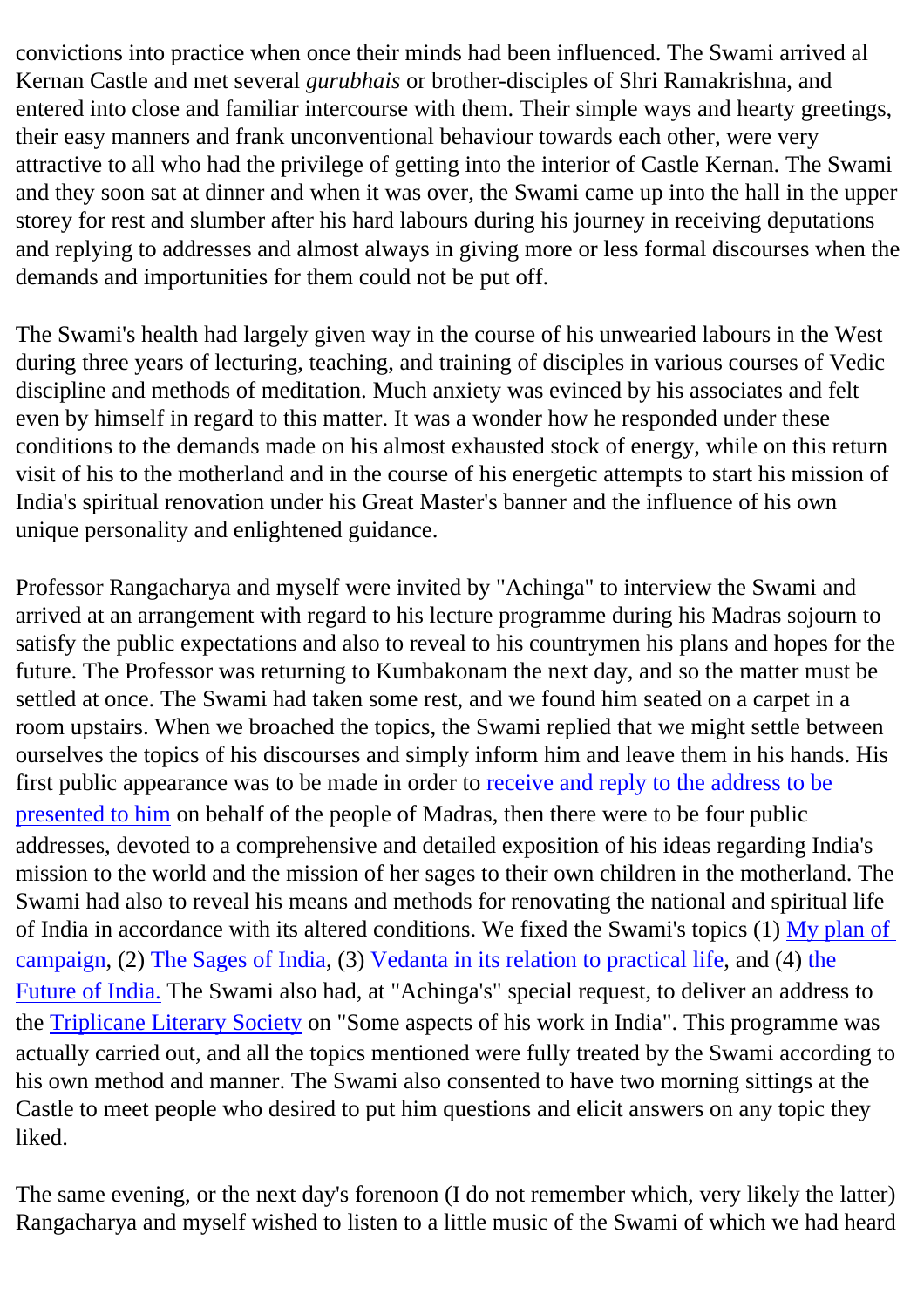a great deal. We suggested the *Ashatapadi*. The Swami had no public engagements, and having had necessary rest, was in one of his sweetest and most serene moods and at once responded. He sang one of Jayadeva's song in most entrancing voice and in the appropriate *raga* (tune) which we never heard before in this part of the country. The impression then received is one never to be effaced, and the Swami revealed himself to us in one of the lighter veins or aspects of his composite nature and his weird and soaring personality — I may also here say that from the first day on which he reached the Castle Kernan, and up to the last, his residence was at all times crowded with visitors from all classes of the population and by the people of both sexes. Many delicate and retiring women of high and respectable families approached the Castle Kernan as if they were visiting a temple. Their devotional feeling reached its climax when they gained admission inside and prostrated themselves before the Swami as if he were one of our *avataras* or *acharyas* revisiting the scene of their labours. Crowds kept constantly waiting in front of the Castle at all hours of the day and even for some time after it was dark. It had gone forth that he was an *avatara* of Sambandhaswami (a Shaiva saint) and the idea was taken up everywhere and with absolute trustfulness among the common people. Whenever the people who kept watching and wailing caught a glimpse of him while passing to and fro within the Castle grounds or when he passed by them to get into his coach on the way to one of his meetings, they prostrated *en masse* before him. The scene on such occasions was as impressive as it was unusual to see. Even when our heads of *maths* (monasteries) appeared in public on the rare occasions in which they went on a visitation tour among their enrolled or avowed disciples, or paid a visit to a temple deity, or passed in procession (*vishwa-yatra*) through the streets of the place in which they had their permanent residence (*math*) — I had never witnessed this kind of collective worship and homage giving conspicuous vent to the popular emotions or love and reverence, and revealing to the world where the heart of the nation still lay. The renunciation of the world's pompous vanities, and its unsubstantial fleeting attachments was the sole means to the attainment of the lotus feet of the Supreme and the resulting liberation from the miseries of the *samsarika* (transmigrating) wanderings in the material universe.

When the appointed day, the third after his arrival, came for the Swami to receive the Madras address, he left the Castle Kernan at about 4 p.m. It was a day of universal and high-wrought expectations. The interest felt and evinced by the entire educated community and the student population of Madras had reached heights and summits not easily imaginable. The scene in front of the Victoria Hall and along the roads and by-ways leading to it defies adequate definition or accurate description. The Swami's carriage, as it passed, could not easily find the space it needed for reaching its destination. Professor Rangacharya and myself, at the Swami's gracious request, took our seats in his carriage. I enjoyed the infinite pleasure and privilege of once more looking at his wonderful eyes direct, recalling to my recollection all he had achieved and mentally running over what his future career might be as the future minister of the Vedic religion. I could not but indulge in high hopes and aspirations regarding the future of this great land of Bharata (India) after it had yielded itself in faith and hope to this new heavensent messenger of our holy *rishis* (seers). I must avow that so far a gaping width or chasm separates the expectations of that moment and the actualities of the quarter of a century that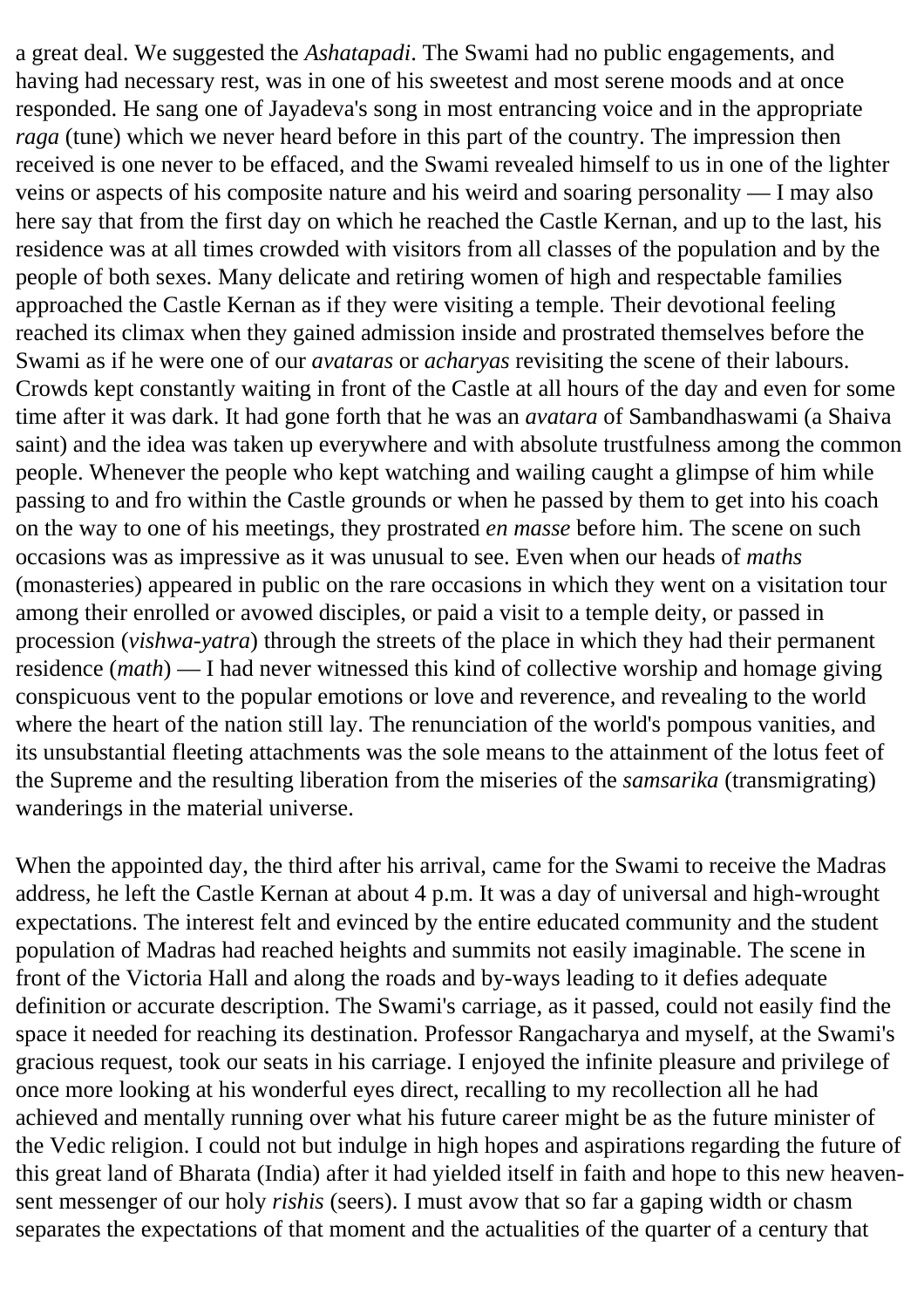has since passed. There is, however, no need at all for despondency. I fully believe that the propaganda then started by the Swami will sooner or later attain developments which will command our confidence in the efficacy of the working constitution framed by him, even though its rate of progress towards the ultimate goal, namely, the spiritualization of all human nature and human institutions, must necessarily be slow.

As we alighted from the carriage, there were loud cries of "Open air meeting" from all the vast crowds assembled in front of the Hall. It had been arranged that the address to the Swami should be presented inside the Hall. The Hall was filled to its utmost capacity. Sir V. Bhashyam Ayyangar had already occupied the chair. The Swami took his seat on the dais by his side, and Mr. M.O. Parthasarathy Ayyangar read the address. All eyes were fixed on Swamiji, and expectation was at its highest pitch. Every heart was receptive and ready to imbibe the sweet flow of melody from the voice and wisdom of the Great Master on whose every word his Western hearers had so long hung with delight and which had charmed all ranks and conditions of people of both sexes in the very life centres of the material civilization of the West. Meanwhile loud and continuous shouts of "Open air meeting" breaking into the Hall. interrupted the proceedings within. They issued from every part of the immense gathering of students and young people outside, so that the Swami's heart was touched and it became impossible for him to speak from the dais where he was standing. He said also that he could not disappoint the countless masses of the young men, eager and enthusiastic, assembled beyond the doors. The Swami and his crowded audience outside issued out to meet and mingle with the vast and seething mass of human faces and figures visible as far as the eye could reach and which rejoiced and broke into thundering shouts of joy when the Swami appeared before them. Soon, however, he found that the sounds and shouts from vast crowds made it impossible that his voice could be heard everywhere or even beyond the few who stood in his neighbourhood. The Swami's voice, too, inspite of its attractive sweetness and the even flow of its thrilling cadence, wanted those qualities of sonorousness and strength which, mounting to the swell of a trumpet blast, made a Gladstone, Bright, or O'Connel heard to the utmost limits of a vast concourse of fifty thousand people or more. The Swami spoke from the top of a Madras coach — "in the Gita fashion" as he called it, to the mirth of all who heard him meaning that there was some sort of distant analogy between himself speaking from a coach and in parting his counsel and inspiration to his people at the dawn of the new epoch he was inaugurating, and Shri Krishna re-delivering his lost message of *yoga* to a world which had allowed it to sink into oblivion owing to the steady decline of national spirituality during the "great efflux of time" (Gita, IV). The huge crowd became so unmanageable, and their loud shouts and cheers so swelled as to make the Swami's voice inaudible. So he spoke briefly, though he did not fail to clearly enunciate the central truths of Hinduism, how renunciation, love, and fearlessness were India's offer to humanity in order to help souls cross the ocean of *samsara* and the "Mystery of Life" into the Joy of Truth and the ever-present realization and illumination of the Self, the One only without a second....

But the Swami found it impossible to proceed further and concluded by thanking all who had heard him asking them to "keep up" their enthusiasm and to give all the help he "required"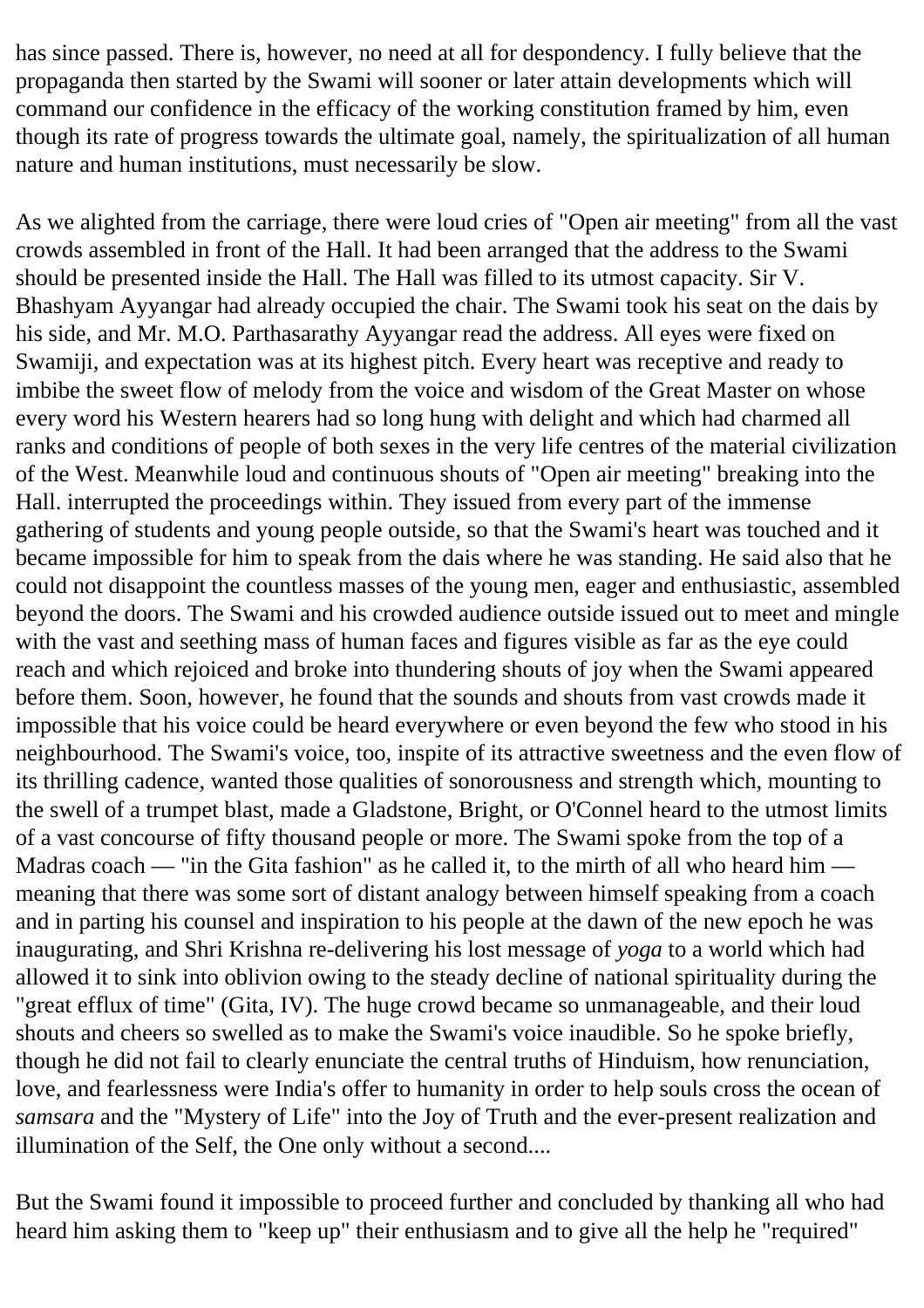from them, "to do great things for India" and carry out all his plans for the revival of this "big gigantic race"....

The subject of the First lecture was ["My plan of campaign".](http://www.ramakrishnavivekananda.info/vivekananda/volume_3/lectures_from_colombo_to_almora/my_plan_of_campaign.htm) The Swami told me and others in the course of his conversation that he intended "to be out once for all" with the truth regarding what the Theosophical Society had done for him in America and elsewhere. Some friends had told the Swami that Colonel Olcott had been claiming that the Theosophical Society had paved the way for the Swami in America, that had it not been for the spade work done by the Society in its mission of spreading "occultism" or "ancient wisdom" everywhere, the Swami would not have been able to accomplish even the little he had been able to do in propagating the truths and ideals of the Vedantic religion and philosophy. The Swami had heard, too, on his arrival in Madras, from one of his *gurubhais* that a well-known Buddhistic friend of his at Calcutta had received a letter from a prominent Madras Theosophist in which that gentleman, on hearing that the Swami had from America once wired to his friends in Madras that he had only a trifling sum left of the funds he had received when starting for the Parliament of Religions and would soon be nearing starvation-point and without the warm clothing required for the approaching cold season, had written as follows of the Swami, "they would soon be rid of the devil". This letter had been handed over for safe custody to the Belur Math. The Swami also told us that, wherever he had been invited to lecture in America, the Theosophists had tried to hinder his own Vedantic propaganda in various ways. Moreover, the prejudice which many leading Americans had everywhere contracted against the Mahatmic cranks of Theosophy and its puerile trumperies and monstrous fictions had made them imagine that the Swami's mission, too, was a kindred movement of obscurantism appealing similarly to the credulity imbedded in the innermost recesses of the minds of the common masses of men and must be similarly ostracized by all enlightened leaders and by all who care to base their beliefs and convictions regarding religion on sound methods of investigation and proof and on the experiences resulting from established and authoritative processes of meditation. The Swami had to remove mountains of unreasoning dislike and unfounded opposition which had been engendered everywhere owing to this circumstance. Moreover, the Christian missionaries, too, tried to prevent people everywhere from receiving him or even countenancing his endeavours to enlist support and sympathy for the doctrines and spiritual methods of the Vedas and the Vedanta. The Swami told me that even (Mr.) Mazoomdar, a leader of the Brahmo Samaj, who was attending the Parliament of Religions — a man whom he had known and esteemed almost from his boyhood and student days — joined the missionaries in the work of spreading false reports against him and discrediting his endeavours on behalf of the Vedic religion and went about saying that that religion was receding and losing its hold on the Indian mind — on the cultured intellects of India as well as on the mass mind — and that therefore Christ had come to stay in India. The Swami also showed me two issues of a Christian weekly journal published in America — whose name I do not distinctly recollect at this distance of time, but perhaps its name was *The Witness* — in which the missionaries had published an appeal for funds in aid of Mazoomdar's propagandist work in India, pointing out how he too would preach Jesus Christ and help forward the ultimate triumph of the Christian religion. The Swami condemned in unmeasured terms this transaction as opposed to all recognized canons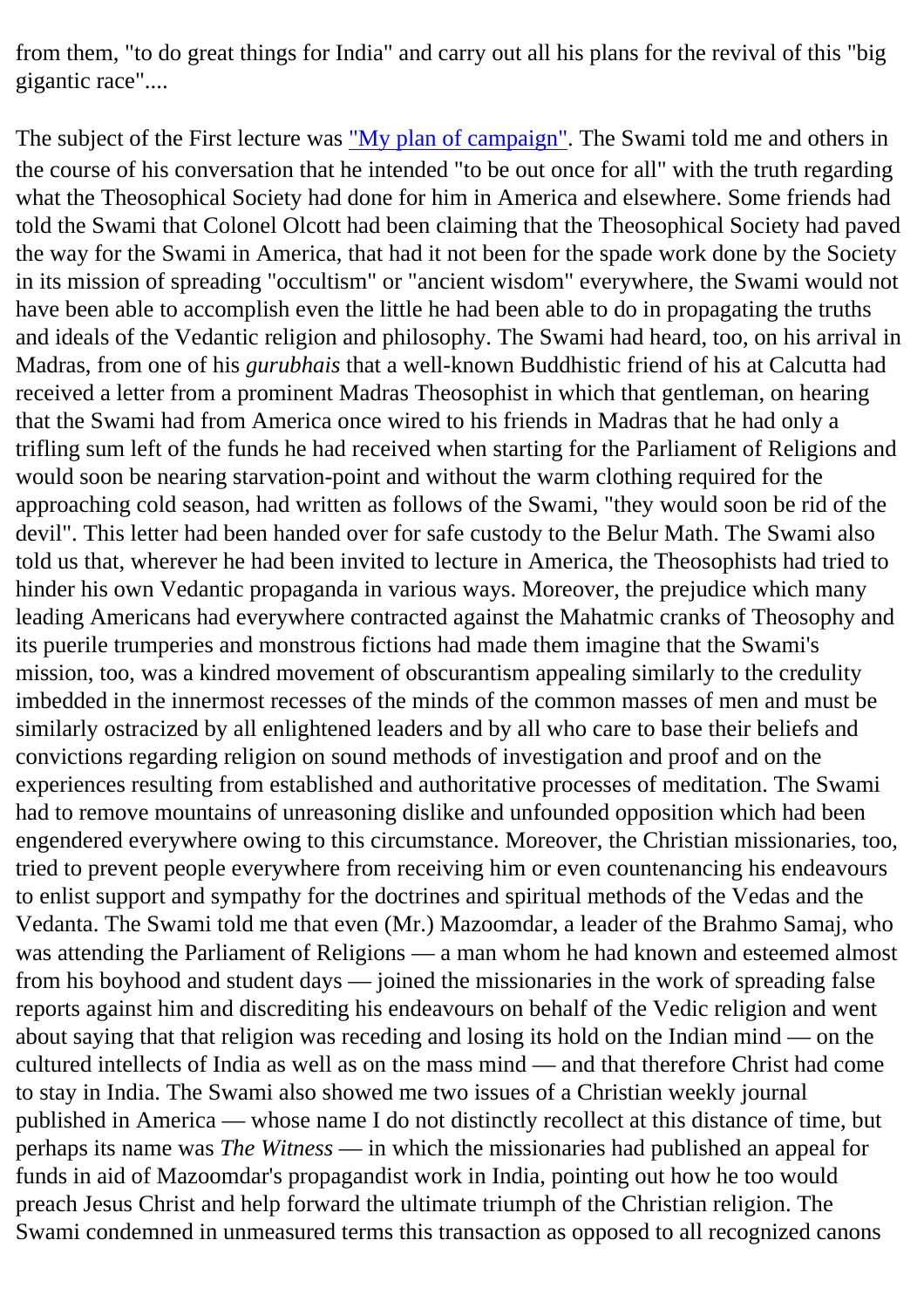of honourable public life and the relations between leaders of opposing creeds or churches. It was Mazoomdar that the Swami had in view, when he referred in this first Madras lecture of his to "one of my own countrymen", "the leader of a reform party in India" (and so on).... Some of the Swami's friends and supporters in Madras tried to dissuade him from making these references to his enemies and detractors in America, and especially his attack on the Theosophical Society and its founder. They told him that several members of that Society entertained unlimited regard and reverence towards him and had gathered in large numbers from the mofussil to greet and honour him on his return from the West. The Swami was inexorable, and gave forcible expression to the facts as he knew them and the feelings evoked in him by the troubles he had had to encounter from those who had ever been proclaiming from the housetops that they formed "the nucleus of universal brotherhood"....

The first of the four lectures arranged for him was delivered on the evening of Tuesday, the ninth, the fourth day after his arrival (sixth). That same day he lectured in the morning at the [Triplicane Literary Society](http://www.ramakrishnavivekananda.info/vivekananda/volume_3/lectures_from_colombo_to_almora/the_work_before_us.htm). As I could not be present at that lecture, I can say nothing about it from my own impressions. Nor was I present at his visit to the Social Reform Association on Wednesday, the l0th. I however asked the Swami about what happened, and he replied that he said nothing of special interest, but gave little or no encouragement to the revolutionary views entertained by its chief members, though he "admitted the need for social reforms", such as the removal of untouchability, the restoration and redistribution of the caste system so as to recover its ancient basis, etc.

Before I pass on, I must go back and narrate some incidents of the 8th February. I have the dates, and will try to preserve the chronological order of the facts, so far as I can rely on my memory of them. At about noon. Prof. P. Lakshmi Narasu — whom I have always esteemed as a gentleman of great learning and high character — came to the Castle, accompanied by the late Mr. N.K. Ramaswami Iyer. Mr. Lakshmi Narasu was a student of science and an avowed Buddhist, but I did not know who his companion was. The latter gentleman I learnt was the publisher, and the former the editor and the leading (or even the sole) contributor to a journal which was appearing somewhat irregularly and abandoned after a few issues had been published, called *The Awakener of India*. It was so named in order to deny (or dispute) the impression or implication conveyed by the title of another journal, a monthly, which had been started at Madras some time previously with the support or at the suggestion of the Swami, viz *The Awakened India* (or *[Prabuddha Bharata](http://www.advaitaashrama.org/prabuddha_bharata.html)* which was later on transferred to the [Advaita](http://www.advaitaashrama.org/)  [Ashrama](http://www.advaitaashrama.org/) established by the Swami at Almora and is still published from there. These two visitors of the Swami were evidently of opinion that his mission and labours in America and the propaganda work started in Madras at his instance by the publication of the *Brahmavadin* and *Prabuddha Bharata* had yet had no effect in imparting a new impulse of activity, and India still remained sunk as deep as ever in her lethargic slumber of ages. Their own *Awakener of India*, however, was, on the whole, a bright and rousing performance while it lasted. I still remember some vitriolic contributions on what it called "Blavatskosophy", containing uncompromising attacks on the creed of Theosophy as formulated by M. Blavatsky in her writings. On entering the side-room upstairs, I saw the Swami's two visitors and others seated,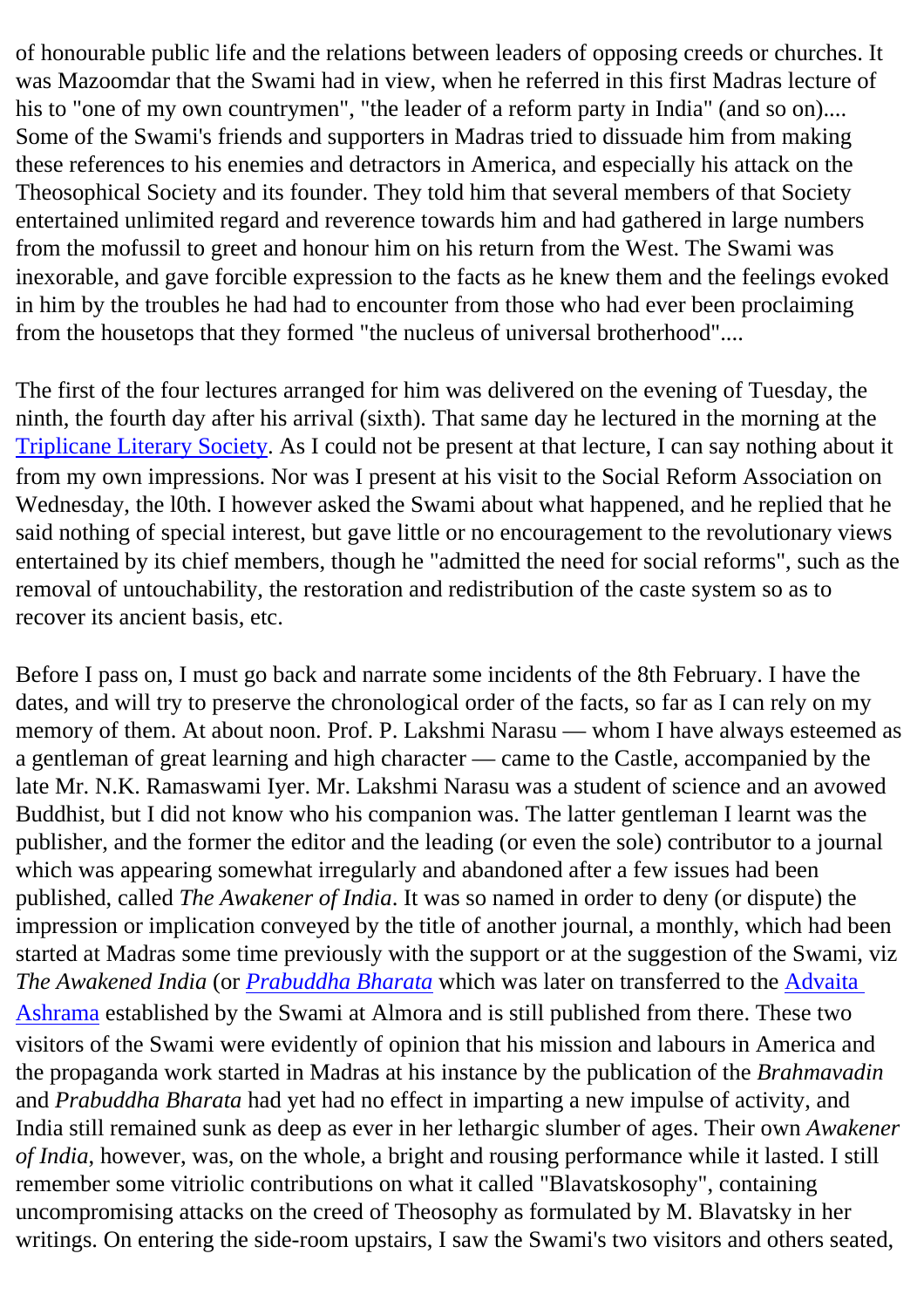and the Swami in front of them but close to one of the walls, though not leaning against it and sitting in his usual *vyakhyasana*, posture appropriate to an expounder of the *shastras* (scriptures). Mr. Lakshmi Narasu sat calm and silent like one confident of his own invincible position of strength. As I entered the room, his companion, whom we all knew well during his subsequent career, was saying, "We want, Swami, to have a free talk on various problems of philosophy and religion, especially on the Vedanta to which we have strong objections. When will you be able to find the time for us?" I look my seat, when the Swami called me to his side. Soon he said, with his usual smile lightening up his face. "Here is my friend, Sundararaman; he has been a Vedantist all his life, and he will meet all your arguments. You can refer to him." This greatly enraged N.K. Ramaswami Iyer who turned at me with eyes betokening scorn, if not contempt, and then turned once more to the Swami, "We have come here to meet you, and not any other person."The Swami did not reply, of course. Meanwhile, other persons and topics turned up. The Swami remained where he was for some time longer. I left the room, and do not know what passed afterwards there.

In the afternoon of the same day, the Swami, after a short nap-was seated in the back room upstairs in the Castle Kernan and I found him in one of those moods of sweet serenity when his face assumed the air both of a child and an angel from heaven, an appearance with which I had become familiar at Trivandrum and whose fascination was irresistible to all who had the fortune to meet and converse with him on such occasions or moments. I have just mentioned the Swami's afternoon nap, and I will now say what used to happen on such occasions. He was always having visitors about him and sat listening or speaking to them. Suddenly his eyes became still, though remaining open, and he seemed not to listen or even to be conscious of what was passing about him. When once more he became aware of the scene, he seemed as if he had been utterly insensible to it. He had been neither asleep nor awake. On one of such occasions during these nine days at the Castle, I asked the Swami what sort of mood it was. He only answered, "I can't say what." I did not wish to press the matter. I do not know if it was not a case of voluntary retirement for the nonce into his inner self as a sort of escape from the weariness of the busy scene and life about him. Some may think that it was simply a state of drowsiness preliminary to the regular slumber which the Swami fell into later. But I who have seen him both while getting into, and getting out of, this condition, and remember, too, how long he remained in a sitting posture and how peculiar his eyes appeared while they remained fixed and without the least sign of movement, cannot help saying that he seemed to me like one who for a while had left his physical tenement and fleeted away to another state of existence, something like what is described in one of the many strange episodes narrated in the *Vasishtha-Maharamayana*.

Later in the same afternoon, at about 4 p.m., there came a deputation to the Swami from Tiruppattur in the Salem District, a place now transferred lo the North Arcot District. The Swami was, I think, seated in the same room as before. The deputation consisted of five or six persons, all Shaivites. There was no Brahmin among them. This would be easily understood when one knows that they seemed — at least to me — to have been prepared and sent on to meet the Swami by the then District Munsiff of the place, who was later on in the same year to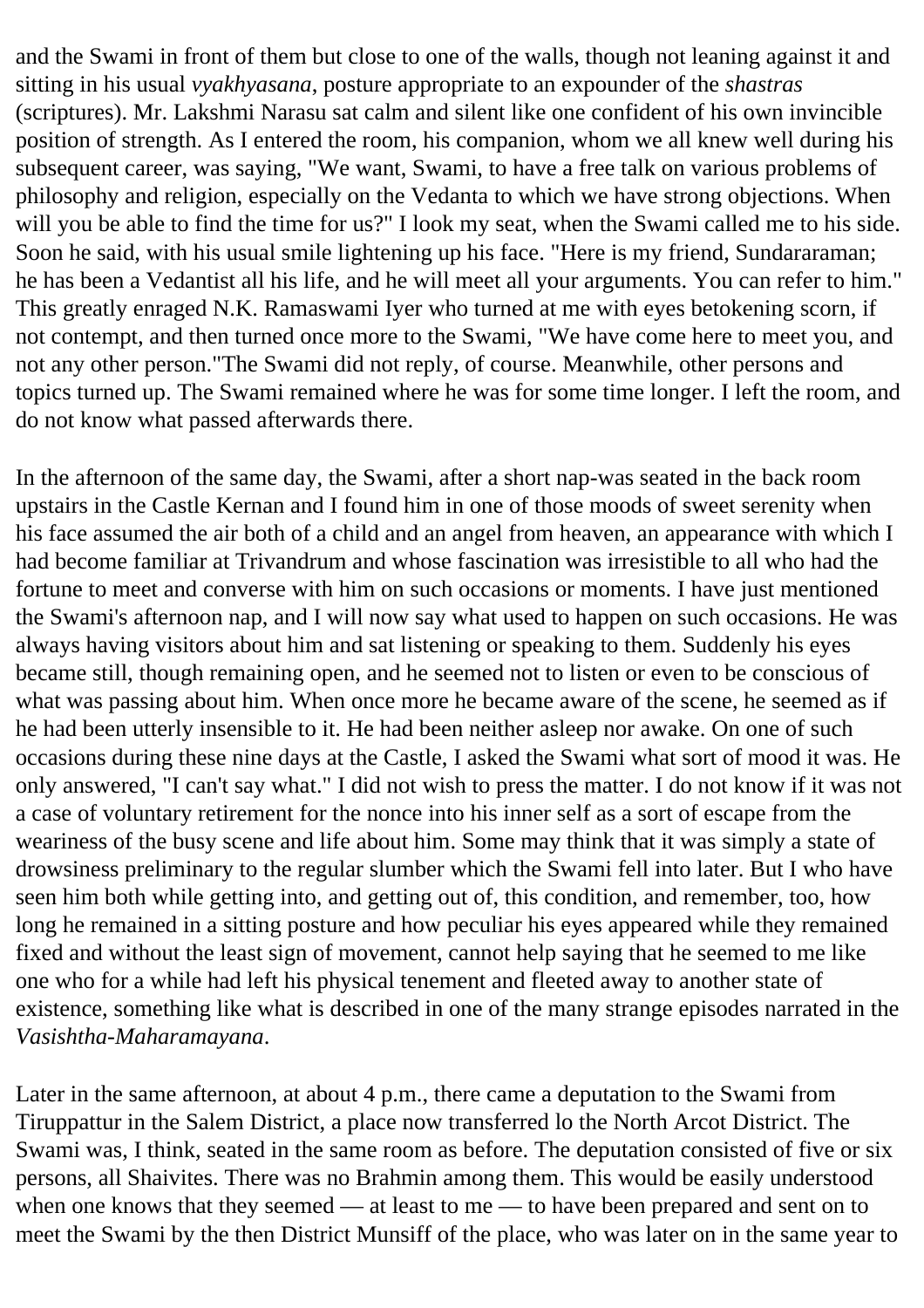become the founder and editor of the *Siddhanta-Deepika*, now for some years defunct, and also the founder and organizer of the movement known as the "Shaiva-Siddhanta-Mahasabha", which continues still to hold a peripatetic annual gathering and has also given the Inspiration for many local Shaiva Sabhas and their activities and annual festive gatherings. Mr. Nallaswami Piliai was well known to me and even very friendly. Though he was a strong advocate of the Shaiva cult and *siddhanta*, he wanted to liberalize it and propagate its tenets so as to make it acceptable to all, not only in India, but all over the world. He seemed to me and I still think so — to have been fired by the example of the Swami and his activities and triumphal progress in America, England, India, and elsewhere. He was anxious to maintain the traditions of Shaivism, and to include the Brahmins, too, among the believers and brethren of the Shaiva faith. As the Swami was an Advaitin, the deputation from Tiruppatur was, perhaps, expressly prepared and sent to beard the lion in his den and to tackle him on some fundamental points of Advaita doctrine. The head of the deputation had a whole sheet filled with questions, and he told the Swami that he wanted answers. The Swami nodded assent, and wanted him to begin. The first question was, "How does the Unmanifested become the manifested?" The Swami's reply came on at once without a moment's hesitation, but it fell, too, like thunder from the blue vault of heaven, paralyzing its victims and stultifying their nervous system and its workings. The same question was put later at one of the Swami's question meetings (in the *shamiana* put up for the purpose at Castle Kernan) by a young Madhva Brahmin who was then, I think, a college student and is now an active member of the Madras Corporation. He, too, got the same answer, couched in the same or similar terms, and with the same stunning and electrifying effect. The Swami's reply was, "Questions of how, why, or wherefore relate to the manifested world, and not to the Unmanifested which is above all change and causation and therefore above all relation to the changing universe and our *samsarika* (transmigrating) life in it. The question, therefore, is not one which can be reasonably put. Put a proper question — a more rational question — and I will answer. "The reply brought about an *impasse*, and his interlocutors felt that they were face to face with one who could meet and solve philosophic puzzles and queries of all kinds, a master before whom they must need bow in humility and meekness rather than launch forth in a game of dialectics. They seemed at once to have forgotten their carefully prepared and transcribed scheme and synopsis of questions in the manuscript they had brought, and suddenly, felt the wand of the magician in their front, and his enchantment was stealing over their minds and hearts with its occult power and overpowering grasp. The Swami at once realized the situation. Then followed a scene which it is not possible adequately to depict. This past master of the arts and weapons of Indian dialectics, this lion of the Vedanta with his conquering air and roar, the impetuous and rolling thunder of his voice, and his lower jaw symbolizing, as he once told me himself, his "combative temperament", all on a sudden became transformed into what seemed a long-lost comrade of one's youth or a tenderly-loved brother restored after a long separation and wholeheartedly interested in all that concerned one's welfare. The Swami began to address them in a strain and in tones captivating all his listeners and all who were present. He spoke somewhat as follows: The best way to serve and seek God is to serve the needy, to feed the hungry, to console the stricken, to help the fallen and friendless, to attend upon and serve those who are ill and require service, and so on and on. The deputation kept listening while the Swami's heart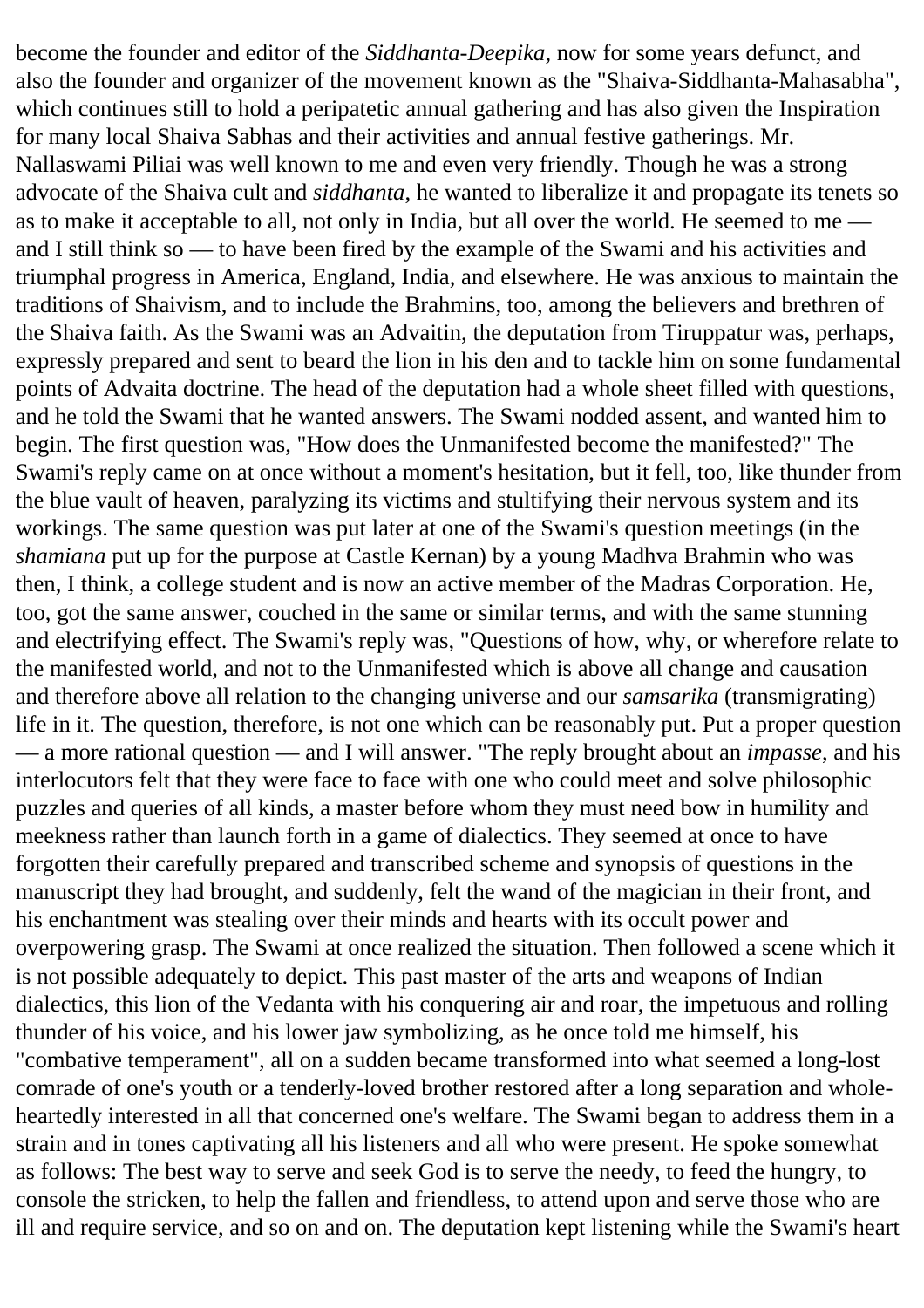went out to them in a fervour of passionate exhortation to serve their fellow-men. It seemed as if after all they had met the one messenger of joy and peace from heaven for whom they had been searching in vain, one in whom there was no doubt or equivocation, a master who had searched their hearts and finding the void in them, had supplied the pabulum they needed, had taught them the central truth of life and of deliverance from its troubles. The shades of evening fell, they offered their homage at the feet of the saint; and as they took their departure, their countenances showed traces of a new light having touched their hearts and given them a new impulse to life and work.

We now come on to the day of his second Madras lecture. That morning I met the Swami at the house of Dr. Subrahmanya Iyer in the Luz Church Road at the latter's special invitation. We met in the room upstairs, and the Swami explained to us his plans for a vast religious reformation and revival in India which would serve to bring Hindus, Christians, Mohammedans, Buddhists, and all under a common flag of brotherly union and serve as a star of hope and harmony, and a ceaseless incentive to the striving by men of all creeds and colours after a common goal of national aspiration. He wanted a new sort and style of temple with a hall in the front containing statues of the sages and prophets of all great religions, and behind it an inner precinct containing a pillar with the letter (or letters) *Om* inscribed on it and underneath the open sky. Nothing else worth chronicling occurred here, except that the kind host had got ready for the Swami a lot of sweet *laddus* and other sweet and well-spiced preparations of which he partook but in name. There was also the inevitable coffee which the Swami barely tasted. The Swami was, perhaps, never a good eater, at least was not one such, to my knowledge. When he stayed with me at Trivandrum, he used to take but one light meal in the daytime, and only a little milk at night. At the Castle itself, in course of the day, I saw nothing noteworthy. There was the usual stream of visitors steadily flowing, and among them also the usual flow of lady-visitors of high family status come to worship at the Swami's feet and receive his blessing. There was one young man from Coimbatore who had read the Swami's lectures on *raja-yoga*, published by Longmans, and had tried to practise *yoga* according to the instructions conveyed therein. He related his experiences, and among them he mentioned that he felt that his body was growing lighter and lighter. He also informed the Swami that some of his friends, and especially Pandits, had warned him of the danger and even certainty of becoming insane, if he persisted in his *yogic* practices without seeking a practical instructor to correct or enlighten him wherever he went wrong or had a doubt as to the next step in his course of *yoga*. The Swami told him not to give ear to these men, but to persist in his resolve to reach the goal of *samadhi*. Each step he won would lead him onward and enable him to overcome obstacles. There was no danger at all anywhere and he was always ready to help him whenever he needed help. The young man was quite satisfied and left for his native place. He did not seem in the least interested by the Swami's career as a prophet of Vedantism in the West or in India at the time he met him in the Castle.

In the evening the Swami delivered his second lecture on ["The Sages of India".](http://www.ramakrishnavivekananda.info/vivekananda/volume_3/lectures_from_colombo_to_almora/the_sages_of_india.htm) The Victoria Hall was crowded to its utmost capacity. The one exceptional feature of this day's gathering was that the editor of the *Madras Mail*, the late Mr. H. Beauchamp, was present on the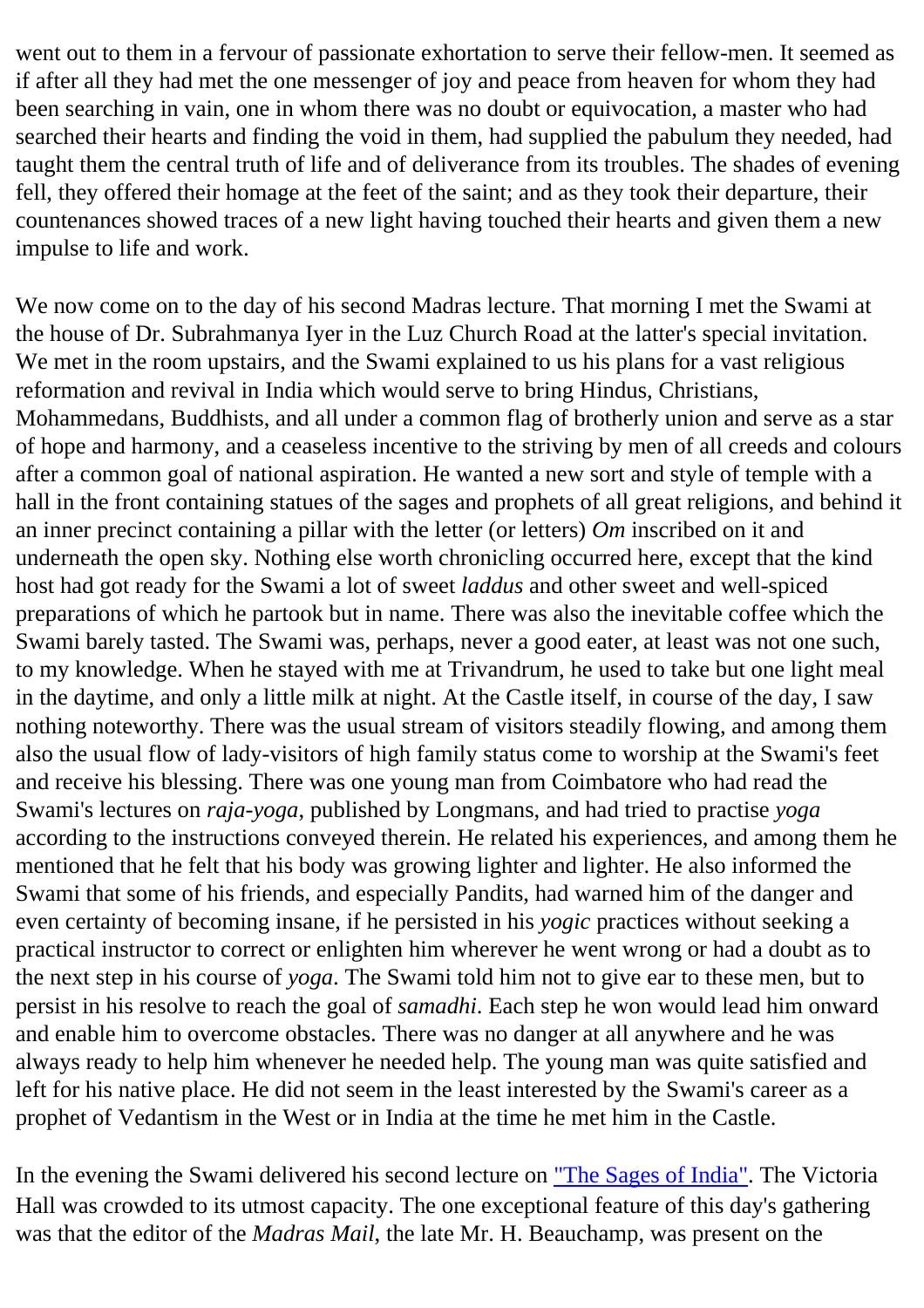platform. No other European in Madras was present at any of the Swami's lectures or meetings. But he rose and left in the middle of the Swami's address. I noticed, but it might have been a mere accident, that, just as Mr. Beauchamp was leaving the Swami was saying of Shri Krishna the following, after quoting a well-known verse of the *Gopika-Gita*: "One kiss of those divine lips, and all sorrow vanishes and the thirst for Thee increases for ever," etc. This was a free rendering of the verse quoted. I trust that Mr. Beauchamp's British sense of social propriety was not wounded, and the Swami's utterances regarding Shri Krishna was not the direct cause of his leaving the meeting....

On Friday, the 12th of February, I met the Swami twice. In the morning, the *shamiana* at the Castle was full to overflowing and bubbling with enthusiasm when the Swami arrived and took his seat on the platform. We had read glowing accounts of the manner in which he had replied to questions put to him in America, how his replies came like "flashes of lightning" and revealed to his audiences the extraordinary force of his intellect and his grasp of the varieties of life and the universe, how his retorts to those who attempted to land him in a deadlock or discomfiture carried confusion into the ranks of his opponents or detractors! Here was the opportunity for all to witness his dialectical sword-play and his sympathetic response to honest inquiry, and he had a large and admiring audience before him. He rose to the occasion, but I regret that my memory avails me not, and most or all of what happened is obliterated and gone out of my mind altogether. There was a young European lady of high intelligence and attractive appearance and demeanour who put various questions on topics of Vedanta: What is realization of the *atman*? What is *maya* What is the relation of the one existence to the universe? and so on. The Swami's resources of knowledge and argument were all brought out in full to the delight and enlightenment of the lady and the entire audience. She expressed her intense gratification and gratitude to the Swami. and told him that she would be leaving for London in a few days to resume her social work among the dwellers in its slums and how great a privilege it would be to her if she could ever meet him again, but doubted much whether it would be vouchsafed to her. The Swami replied that she might rest assured as to that, as he intended to go back to London after taking some rest and starting the Shri Ramakrishna Mission here. The Swami rose from his seat and advanced a few steps to see that way was made for her to leave the meeting, and remained standing till she bowed and retired. In the afternoon, she came back, I was told, with her father who was engaged in Christian missionary work in Madras, and sought and obtained for him an interview which lasted nearly an hour. When I saw the Swami after his visitors had departed, I asked him how he found the strength and stamina needed for this incessant activity, and he gave me the following reply full of significance to those who can appreciate it: "Spiritual work never tires in India." I have already referred above to the young Madhva student who put a question, the same as stood first in the long array with which the members of the deputation from Tiruppattur had hoped to confound and baffle the Swami. The whilom young questioner of the Swami has now, I believe, developed into an ardent and public-spirited citizen of Madras and is active among its cityfathers who form the Corporation Assembly. I hope he will not misunderstand me if ever these pages or lines happen to attract his notice. The Swami's answer was given in the very words already quoted by me, of course so far as I remember them at this distance of time. The terms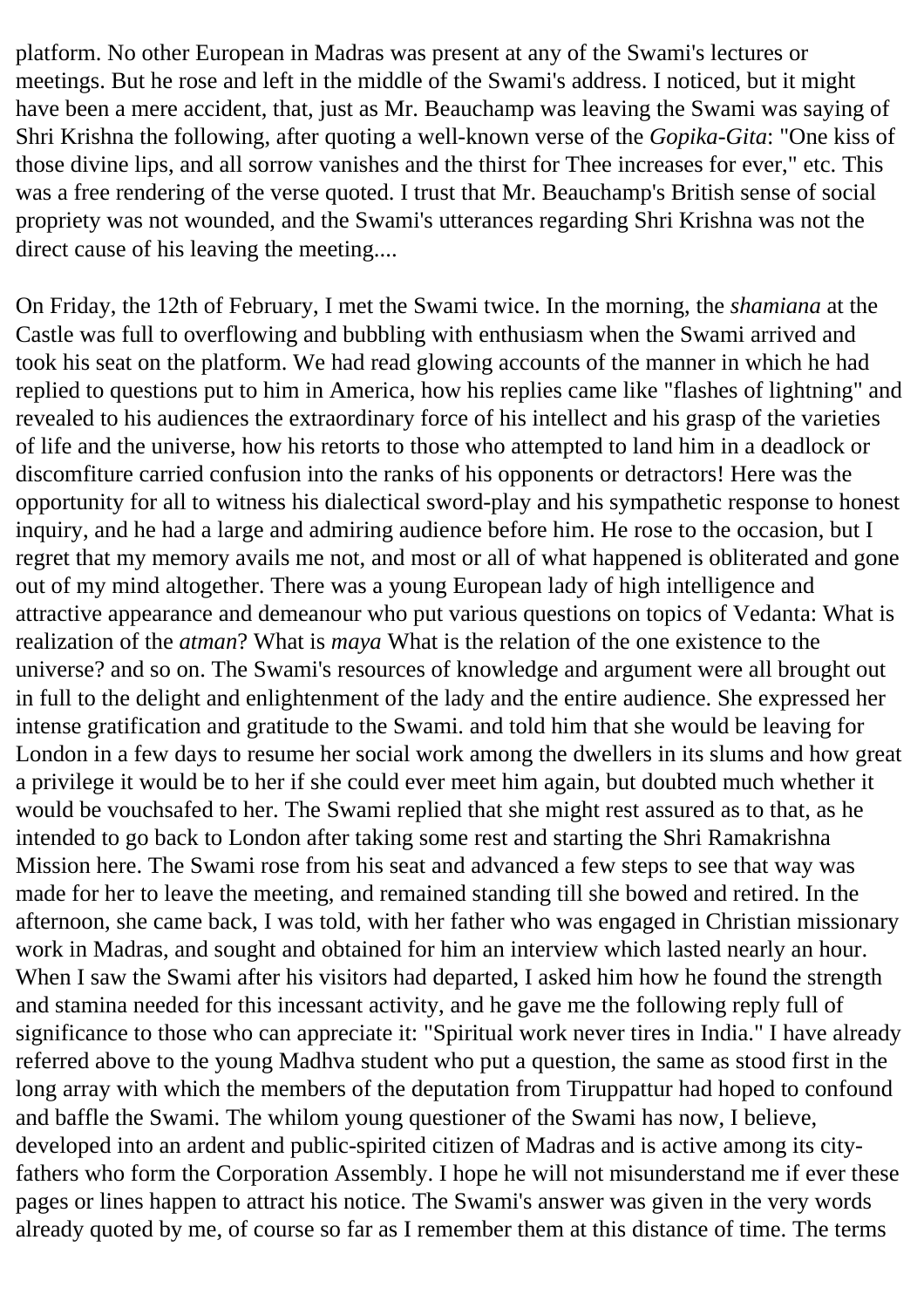of the reply confounded him somewhat, as they did almost every one to whom I had seen them addressed or have myself addressed them sometimes since after these meetings and interviews of mine with the Swami. The point raised is one Fundamental to the Vedanta and is perhaps met somewhat differently therein; but the Swami's manner of meeting it is quite his own, though implied in the language of the great *bhashyakara* (commentator), Shri Shankaracharya. As I have earlier given the exact terms of the Swami's reply, I shall not repeat. But the young man as he then was, who put the question felt somewhat stunned and confused for the nonce, and replied, "What, Sir?" The audience murmured somewhat when he used the term, "Sir", in addressing the Swami. But the incident closed at that point, so far as I can recollect it now. Another interesting event then occurred. A Vaishnava Pandit spoke to the Swami in Sanskrit and raised some knotty point in the Vedanta for discussion. As at that time, I had not studied Sanskrit, I was not in a position to know what it exactly was, and I can now say nothing of it. The Swami patiently heard the Pandit, but then began addressing the audience in English. He said he did not care to waste his time in mere fruitless wranglings on doctrinal details which had no practical value in life. The Pandit then asked the Swami to tell him in precise language whether he was an Advaitin or a Dvaitin. The Swami replied again, in English and in a tone and voice still ringing in my ears."Tell the Pandit that, so long as I have this body, I am a Dvaitin, but not afterwards. This incarnation of mine is to help to put an end to these useless and mischievous squabbles and puzzles which only serve to distract the mind and make men weary of life and even turn them into sceptics and atheists." The Pandit then said in Tamil. "The Swami's statement is really an avowal that he is an Advaitin." The Swami rejoined, "Let it be so". The matter then dropped.

Yet another incident at this meeting, and it has a personal interest for me. I have mentioned the name of the late Mr. R.V. Srinivasa Iyer, secretary to the Board of Revenue, whom I accompanied to the Egmore railway station on the day the Swami arrived. Once we were conversing about the Swami and his career and ministry among men in the West and here in India after his return from America. Mr. Srinivasa Iyer said that, so long as no one remembered what occured in previous births, no relation of cause and effect could be discovered between what then occurred and one's present experiences of life. What then was the profit to be gained by the teachings of the Vedanta regarding liberation and the means to it? So long as there is no proof of *karma* (result of past works) and of reincarnation as its fruit, one can rest content with learning or endeavouring how to get on here, and there the matter ends. The Vedanta has no practical value, and has only a speculative interest for students of philosophy and metaphysics. He wanted me to put a question or two to the Swami and obtain his reply. The questions were as follows, and I give also the Swami's replies.

Q. 1. So long as we have no memory of previous births, how can the doctrines of *karma*, and reincarnation command assent or have a practical bearing and significance in life? How can they be effective as an impulse to purification in thought and act and thereby lead to the attempt to realize the *atman* and gain liberation from *samsara* (worldly existence)?

A. Even in this life we have no continuous memory of events, and still we act as if they are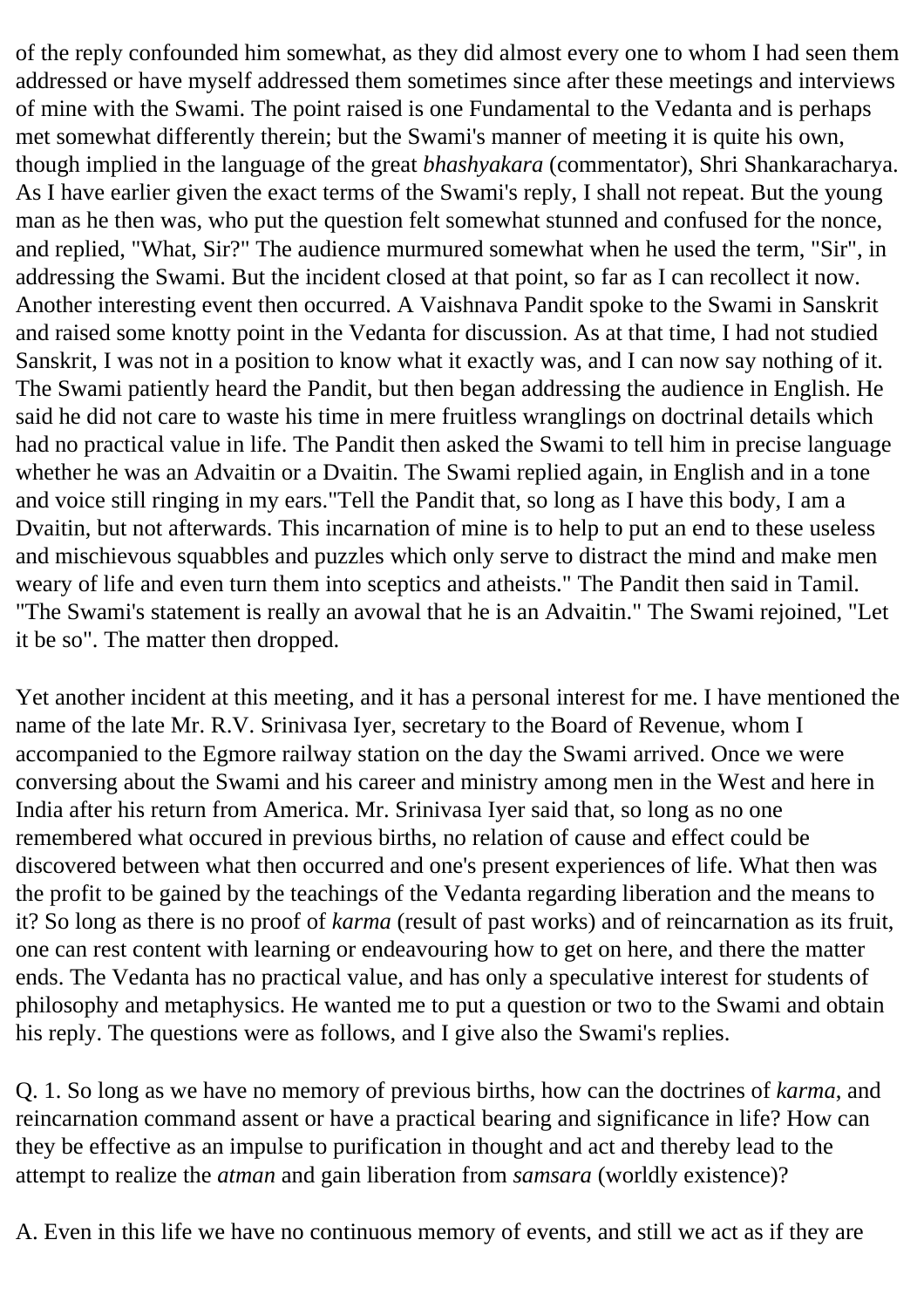related as cause and effect and influence our life and fortunes. Why not we act similarly in regard to the relation between the events of the past and present lives, and follow the injunctions of the Veda and of our *guru* in regard to the means of liberation from *samsara* and its troubles past and present?

Q. 2. In this life, we have the continuing consciousness of our personal identity as we pass through the various stages and events of our life. We have no such consciousness of personal identity, persisting in relation to our past and present births.

A. We can, by going through certain well-recognized processes, gain such a consciousness of the persistence of our personality in different births. Why don't you try?

This was in substance what I had myself told Mr. Srinivasa Iyer from my study of the Swami's lectures and writings in the West and of translations of Indian works in English. So, I was quite satisfied. Some of the people whom I met after the meeting was over expressed the opinion that the Swami had not attempted to meet the question raised in a serious manner and he only fenced about and parried what was a home-thrust. I replied that I got exactly the answers I had expected. The Vedanta was a *practical religion*, and no mere dialectics. When I met Mr. Srinivasa Iyer later, and told him all, he told me that he was sure that he had raised the one question which needed an answer, and that no real reply had been given. It was no answer to say that our course of life must be changed so long as no attempt was made to carry conviction by argument and instruction. The practical Vedantin knows better, and there we let the matter rest.

I again met the Swami in the central hall upstairs, at about . 1 p.m. Visitors were coming in as usual. But nothing of interest occurred. At last, there turned up late Mr. K.P. Shankara Menon, the then High Court Vakil, Madras, and who later became a Judge of the Travancore High Court. He seemed to have known the Swami before. He and the Swami were seated together on a sofa. I look a seat in front and kept watching what was going on. The Swami said something about the absurd lengths to which the Malabar people carried their ideas of pollution and purification and especially their cries and groans to wain or scare away untouchables while passing on the roads and lanes. Suddenly, the Swami turned to the question of castes and marriages in Malabar, and said that the Nairs had every right to claim the status of Brahmins as for several centuries or even *yugas*, the Nambudiri Brahmins had lived in *sambandham* (relation) with their women. *Manu-Smriti* insisted on seven successive generations marrying Brahmins in order that non-Brahmins may secure Brahminical status by birth. The *spirit* of Manu's ruling was fulfilled among the Nairs, for, even though there might be interruptions in the middle, there was a certainty that, on the whole, there must be at least seven times seven *sambandhams*, if the whole period of Malabar history and Malabar society were taken in consideration. Mr. Shankara Menon seemed to be much interested in the Swami's proposal or suggestion, and even seemed to think the attempt feasible and that an effort might be made to see if it could be materialized. Just at this moment, Mr. (now Sir) C. Shankaran Nair — even then famous as a Madras lawyer and political leader — entered the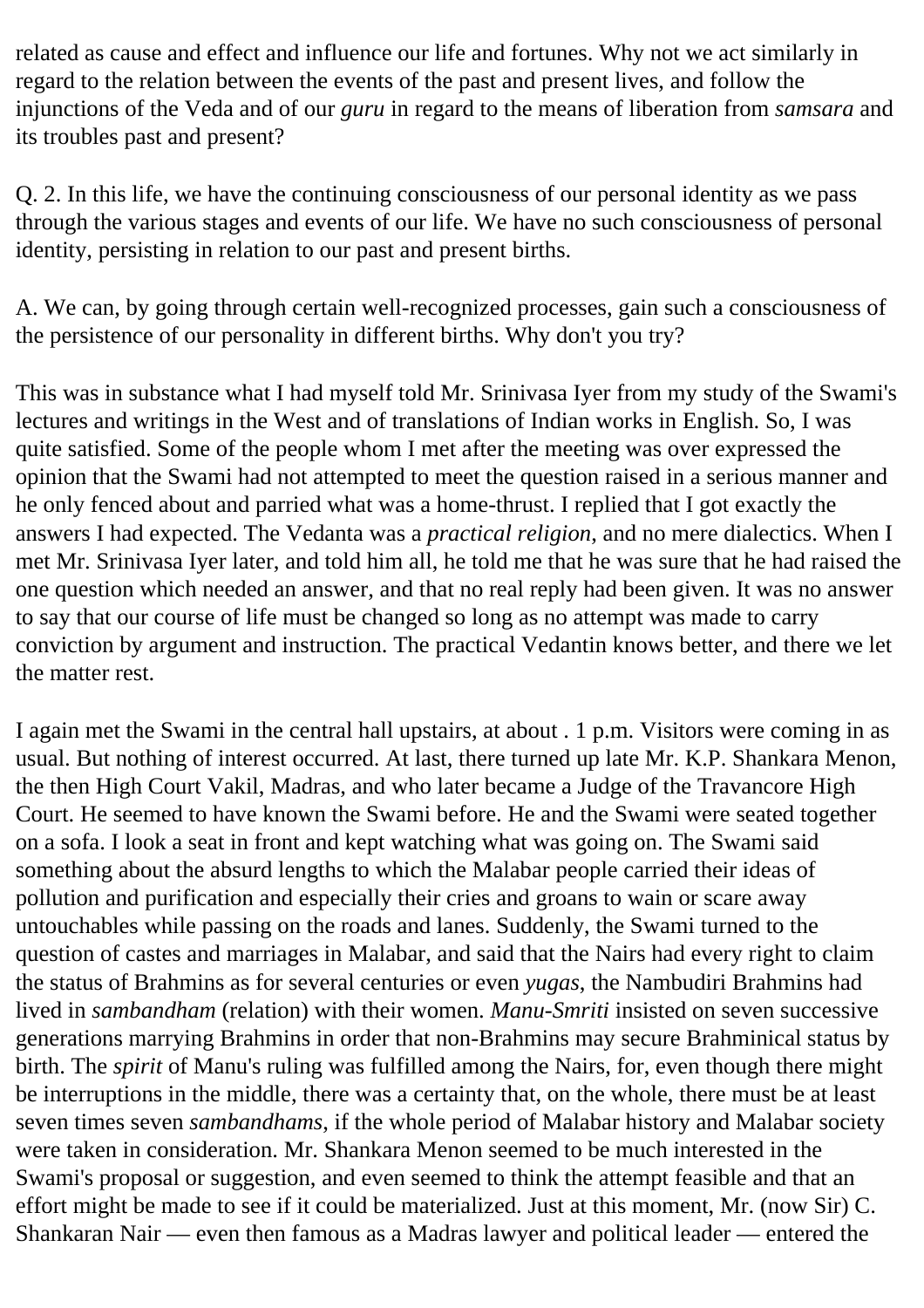hall, approached the Swami, and received a hearty welcome. He was led to a seat on the sofa, Mr. Shankara Menon having, like myself, taken a chair. Mr. Shankaran Nair told the Swami that he had called at his residence in London when he was last there, but left on learning that he was not at home. The Swami was about to say something when Mr. Shankara Menon, looking at Mr. Shankaran Nair, broke forth suddenly as follows: "The Swami thinks that we, Nairs, must all claim to be Brahmins, and gives a reason based on the *Manu-Smriti* where the status of a Brahmin is said to have been earned by a Shudra who had been born to seven generations of Brahmin fathers in succession." Mr. Shankaran Nair understood the situation in the twinkling of an eye. but was clearly in no mood for entering into a discussion on so delicate a matter, especially when, as it seemed to me, he found a stranger and Brahmin like myself was present and the whole discussion might generate mixed feelings and would certainly be long remembered and even recorded at some future time, even as it is being done so far as it had proceeded before Mr. Shankaran Nair appeared on the scene. Mr. Shankaran Nair dropped the topic altogether, being too sober and shrewd a man not to know that that was neither the place nor the occasion for setting a programme, or even raising a discussion regarding a social revolution of far-reaching import and involving momentous and delicate issues, and cutting at the root of existing relations, social and marital, between men and women belonging to various strata of Malabar Hindu society. Mr. Shankaran Nair stayed but a few minutes longer, and then left accompanied by Mr. Shankara Menon....

The next day. Saturday the 13th of February, the Swami delivered his lecture on ["Vedanta in](http://www.ramakrishnavivekananda.info/vivekananda/volume_3/lectures_from_colombo_to_almora/vedanta_in_its_applications_to_indian_life.htm) [Indian life"](http://www.ramakrishnavivekananda.info/vivekananda/volume_3/lectures_from_colombo_to_almora/vedanta_in_its_applications_to_indian_life.htm) at the Pacheyappa's Hall. The Hall was packed to its utmost capacity. I was on the platform, and just by my side sat Mr. G. Subrahmanya Iyer, the later editor of *The Hindu*. At one point of his address the Swami, addressing the students assembled before him, said something to the following effect: Don't be constantly crying out, Gita, Gita, Gita. The Gita teachings cannot be truly understood or put into practice by those who. like you, are weak in frame and whose vigour is decaying prematurely by the cramming of text-books for examinations. Go and play football, and develop your biceps muscles, and get strong, and you will then be fit to understand the Gita teachings. Here was the opportunity for Mr. G. Subrahmanya Iyer, and he exclaimed in Tamil to those who were near him, even while the Swami was on his legs, "I have said the same thing often, but none would give ear. The Swami says it now, and you all cheer."

Mr. G. Subrahmanya Iyer had once been a very orthodox Hindu, and rigidly addicted to Vedic rituals and *sadacharas* (observances). He changed to the opposite extreme of a social revolutionary after the virgin-widowhood of his young daughter had given him a rude and painful shock and made him realize the penalties and pains inevitably associated with Hindu orthodoxy which men had long borne and still do bear with invincible strength and serenity of heart, simply because they believe that the *shruti* and *smriti* impose them on the faithful in order to qualify them for and raise them ultimately to the spiritual blessing and innermost joy of supreme liberation from *samsara*. Mr. Subrahmanya Iyer was in a mood of ecstasy as the Swami went on with his deliverances in this occasion on the topics of "strength" and "fearlessness", and said that without them no spiritual perfection was possible. His words came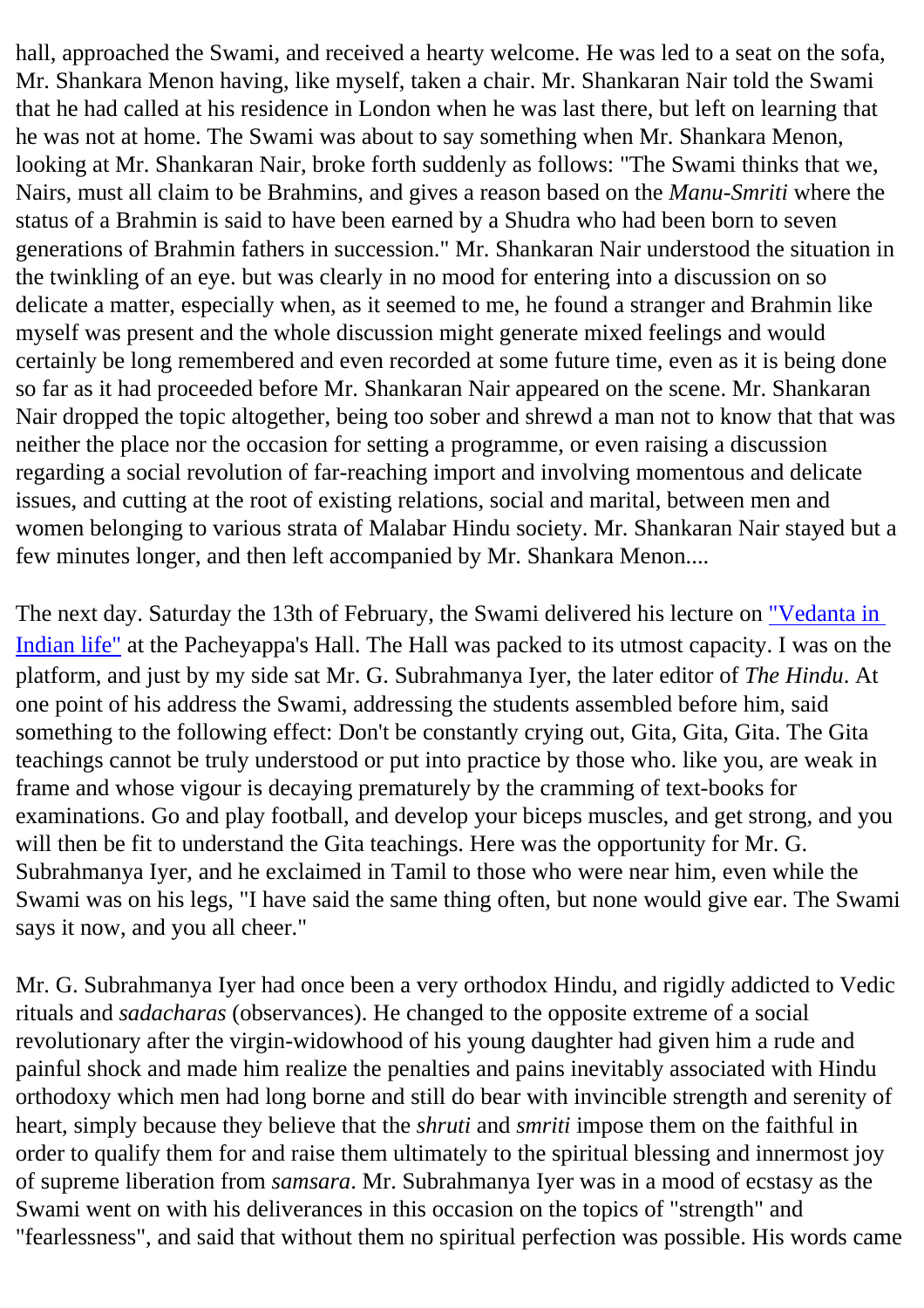on the audience with telling effect. "Believe", he said, "that you are not the body or mind, but the soul. the *atman*; and that is the first step to the gaining of strength and to uphold and realize the teaching of the Upanishads," He also dwelt at length on the organismal basis and value of caste. Caste was a natural order, the only natural way of solving the problem of life.... . Mr. G. Subrahmanya Iyer's enthusiasm and ecstasies had somewhat cooled when the Swami spoke on caste and said, too, that caste was not only found in India, but, everywhere, and in every country he had seen.

On Sunday, 14th of February, the Swami delivered his fourth and last lecture on the ["Future of](http://www.ramakrishnavivekananda.info/vivekananda/volume_3/lectures_from_colombo_to_almora/the_future_of_india.htm)  [India".](http://www.ramakrishnavivekananda.info/vivekananda/volume_3/lectures_from_colombo_to_almora/the_future_of_india.htm) I never saw a more crowded scene or a more enthusiastic audience. The Swami's oratory was at its best. He seemed like a lion, traversing the platform to and fro. The roar of his voice reverberated everywhere, and with telling effect. One remarkable utterance I can never forget, and it showed the Swami's powers of foresight and omniscience. Peace, religion, language, government — all together make a nation; but some one of these is the basis and the rest we build on that one. Religion is the keynote of Indian life and Indian nationality can be built on that basis....

The next day, Monday the 15th of February, the Swami left for Calcutta by steamer. Several of his admirers and followers and personal friends accompanied him in order to lake leave when the steamer sailed. Mr. Tilak had invited the Swami to Poona, and he first thought of going there. But he wanted rest, and was ever pining for the Himalayan atmosphere. At the beach, several merchants of the caste of Arya-Vaishyas (known as Komattis) met him and presented a formal address of thanksgiving to him for his services to the holy motherland. The Hon. Mr. Subba Rao of Rajahmundry, presented the address to the Swami on their behalf. The Swami simply bowed his acknowledgement, and made kind inquiries of them. Several boarded the steamer, and remained with the Swami to the last. I was one of them. and the pain of having to part from this heaven-sent *mahapurusha* (great soul) was felt by each and all of us, who kept crowding about him. I begged of the Swami the favour of a moment's interview apart, and he came. We walked a few steps, and then I asked and obtained permission to put two questions. *First*, "Swamiji, tell me, if indeed, you have done lasting good by your mission to so materialistic a people as the Americans and others in the West." He replied. "Not much, I hope that here and there I have sown a seed which in time might grow and benefit some at least." The *second* query was, "When shall we see you again, and on your mission work in South India?" He replied, "Have no doubt about that, I shall take some rest in the Himalayan region, and then burst on the country everywhere like an avalanche." This was not to be, and I never saw the Swami again. I had looked for the last time on his fathomless and compelling eyes, and at the prophetic fire and glow in the face of him whom I consider the greatest man and teacher of the age, a true *mahapurusha* and messenger from the heaven to the people of India and to all mankind. Glory to Swami Vivekananda for ever and ever!

 $\geq$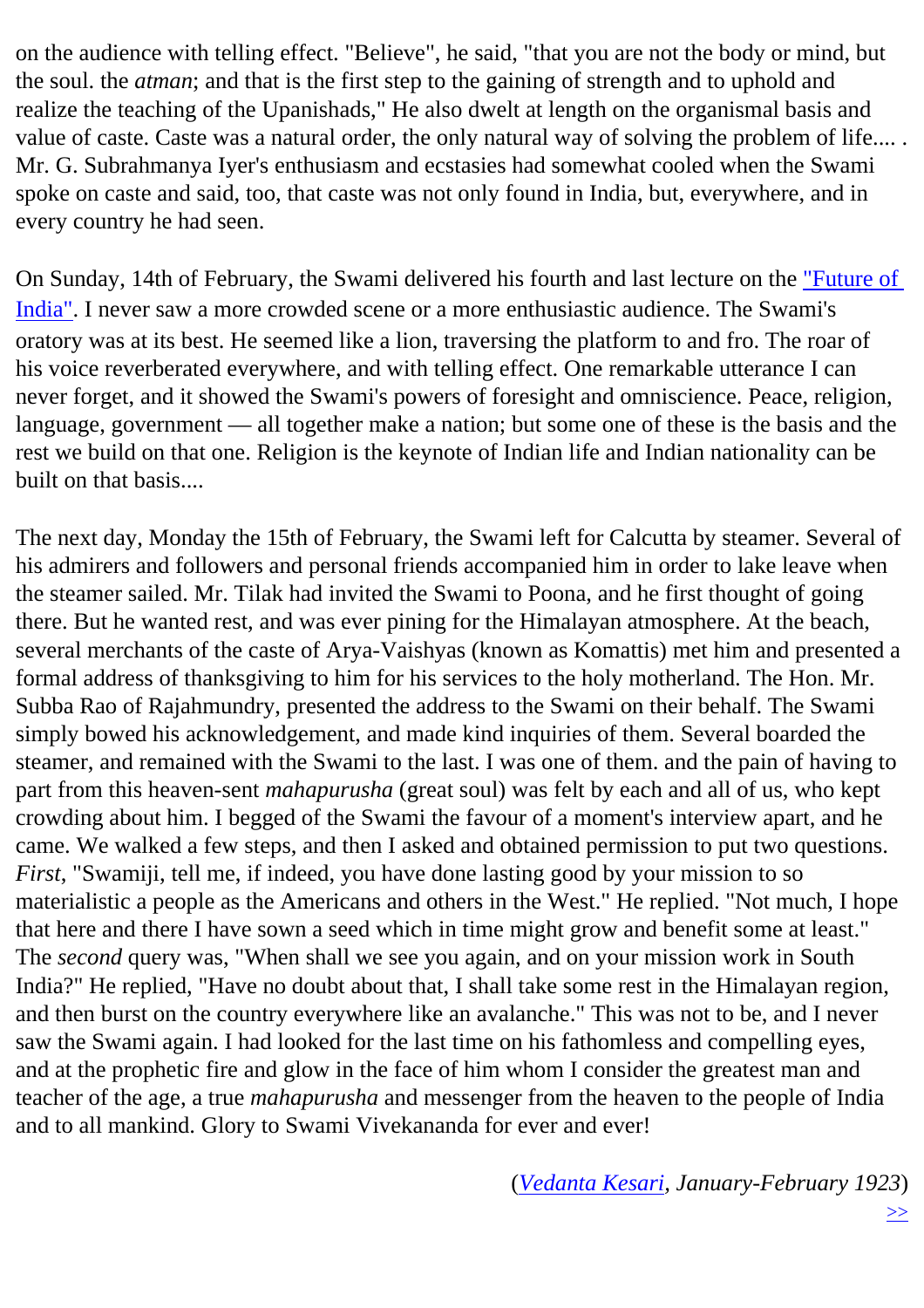# **REMINISCENCES OF SWAMI VIVEKANANDA**

### **K. S. RAMASWAMI SASTRI**

IT was given to me to meet Swami Vivekananda and spend many days with him at Trivandrum towards the close of 1892 before he went to Chicago to represent Hinduism at the Parliament of Religions there in September 1893 and also at Madras after he returned from Chicago and landed at Colombo on 15th January 1897 and reached Madras a few days later. My entire life was transformed by those memorable and holy contacts. I shall briefly record my impressions here to the best of my memory....

From Cochin he came to Trivandrum where my father (Prof. K. Sundararama Iyer) and I were at that time. He brought with him a letter of introduction from Cochin to my father at Trivandrum. My father was then the tutor to Prince Martanda Varma of Travancore at Trivandrum. My father's services had been lent by the Madras Government to the Travancore Government. I passed my Matriculation in 1892 and joined the Maharaja's College, Trivandrum, for the Intermediate class. It was at this juncture, towards the end of 1892, that fate threw me into Swamiji's holy company.

Swamiji was then unknown to fame but felt a great urge to spread Hinduism and spirituality all over the world, One morning while I was in my house he came unexpectedly. I found a person with a beaming face and a tall, commanding figure. He had an orange-coloured turban on his head and wore a flowing orange-coloured coat which reached down to his feet and round which he wore a girdle at the waist.

Swamiji asked me, "Is Professor Sundararaman here? I have brought a letter to be delivered to him." His voice was rich and full and sounded like a bell. Well does Romaini Rolland say about the voice, "He had a beautiful voice like a violoncello, grave without violent contrasts, but with deep vibrations that filled both hall and hearts. Once his audience was held he could make it sink to an intense *piano* piercing his hearers to the soul." I looked up and saw him and somehow in my boyishness and innocence (I was only fourteen years old at that time) I felt that he was a Maharaja. I took the letter which he gave and ran up to my father who was upstairs and told him, "A Maharaja has come and is waiting below. He gave this letter to be given to you." My father laughed and said, "Ramaswami! What a naive simple soul you are! Maharajas will not come to houses like ours." I replied, "Please come. I have no doubt that he is a Maharaja." My father came down, saluted Swamiji, and took him upstairs. After a pretty long conversation with Swamiji, my father came down and said to me, "He is no doubt a Maharaja, but not a king over a small extent or area of territory. He is a king of the boundless and supreme domain of the soul."

<span id="page-67-0"></span> $<<$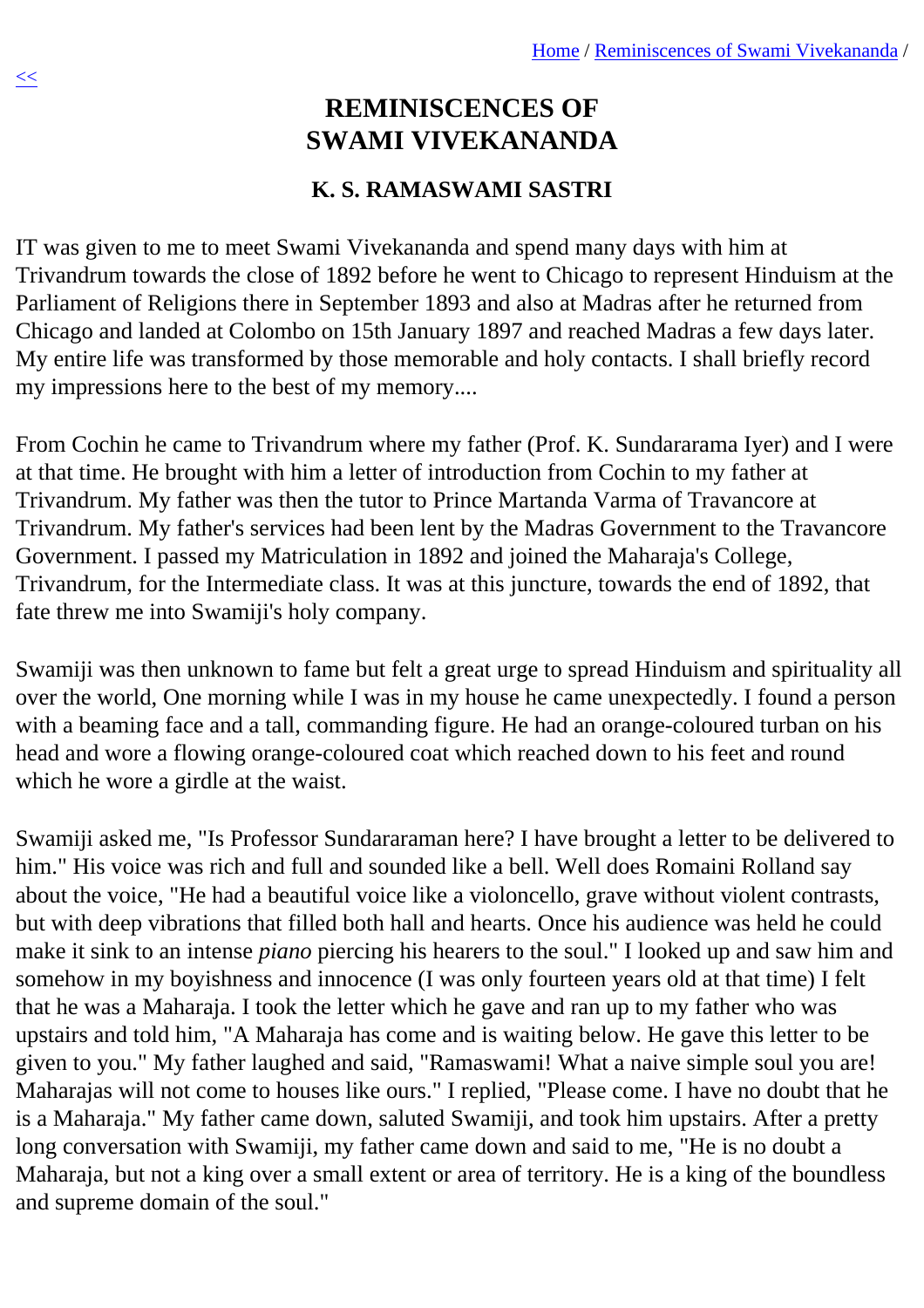Swamiji stayed in our house for nine days at that time. My father has described his impressions of that period in an *article* entitled "My first Navaratri with Swami Vivekananda". I shall set down here briefly the indelible impression left on my mind by Swamiji's words to me during that memorable visit of his to our house at Trivandrum.

One morning as I was reading Kalidasa's *Kumarasambhavam*, which was one of my textbooks in Sanskrit. Swamiji came in. He asked, "What is that book you are studying?" I replied, "It is *Kumarasambhavam*, Canto I." He asked, "Can you repeat the great poet's description of the Himalayas?" I repeated, in the usual musical mode current in South India, the beautiful and sonorous verses which constitute Kalidasa's description of the Himalayas. Swamiji smiled and looked pleased. He said. "Do you know that I am coming after a long stay amidst the sublimity of the Himalayan scenes and sights?" I felt elated and interested. He asked me to repeat again the opening stanza. I did so. He asked, "Do you know its meaning? Tell me." I did so. He said, "That is good, but not enough." He then repeated the stanza in his marvellous, musical, measured tones:

> अस्त्युत्तरस्यां दिशि देवतात्मा हिमालयो नाम नागधिराजः। पूर्वापरौ तोयनिधावगाह्य स्थितः पृथिव्या इव मानदण्डः ॥

He said, "The important words in this verse are *devatatma* (ensouled by Divinity) and *manadanda* (measuring-rod). The poet implies and suggests that the Himalaya is not a mere wall accidentally constructed by nature. It is ensouled by Divinity and is the protector of India and her civilization not only from the chill icy blasts blowing from the arctic region but also from the deadly and destructive incursions of invaders. The Himalaya further protects India by sending the great rivers Sindhu, Ganga, and Brahmaputra perennially fed by melted ice irrespective of the monsoon rains. *Manadanda* implies that the poet affirms that the Indian civilization is the best of all human civilizations and forms the standard by which all the other human civilizations, past, present, and future, must be tested. Such was the poet's lofty conception of patriotism." I felt thrilled by his words. I treasure them even to this day, and they shine in my heart even now with an undimmed and undiminished splendour.

On another of the nine days, he said to me and my father, "Practical patriotism means not a mere sentiment or even emotion of love of the motherland but a passion to serve our fellowcountrymen. I have gone all over India on foot and have seen with my own eyes the ignorance, misery, and squalor of our people. My whole soul is afire and I am burning with a fierce desire to change such evil conditions. Let no one talk of *karma*. If it was their *karma* to suffer; it is our *karma* to relieve the suffering. If you want to find God, serve Man. To reach Narayana you must serve the *daridranarayanas* — the starving millions of India." That was the root from which came the great tree of the Ramakrishna Mission later on. His words melted our hearts and kindled in our souls the flame of social service. Thus service was as dear to him as spirituality. In his later life, in a memorable letter (to [Mary Hale, July 9th 1897.](http://www.ramakrishnavivekananda.info/vivekananda/volume_5/epistles_first_series/078_sister.htm#from_remi_098_ksrs)) he exclaimed,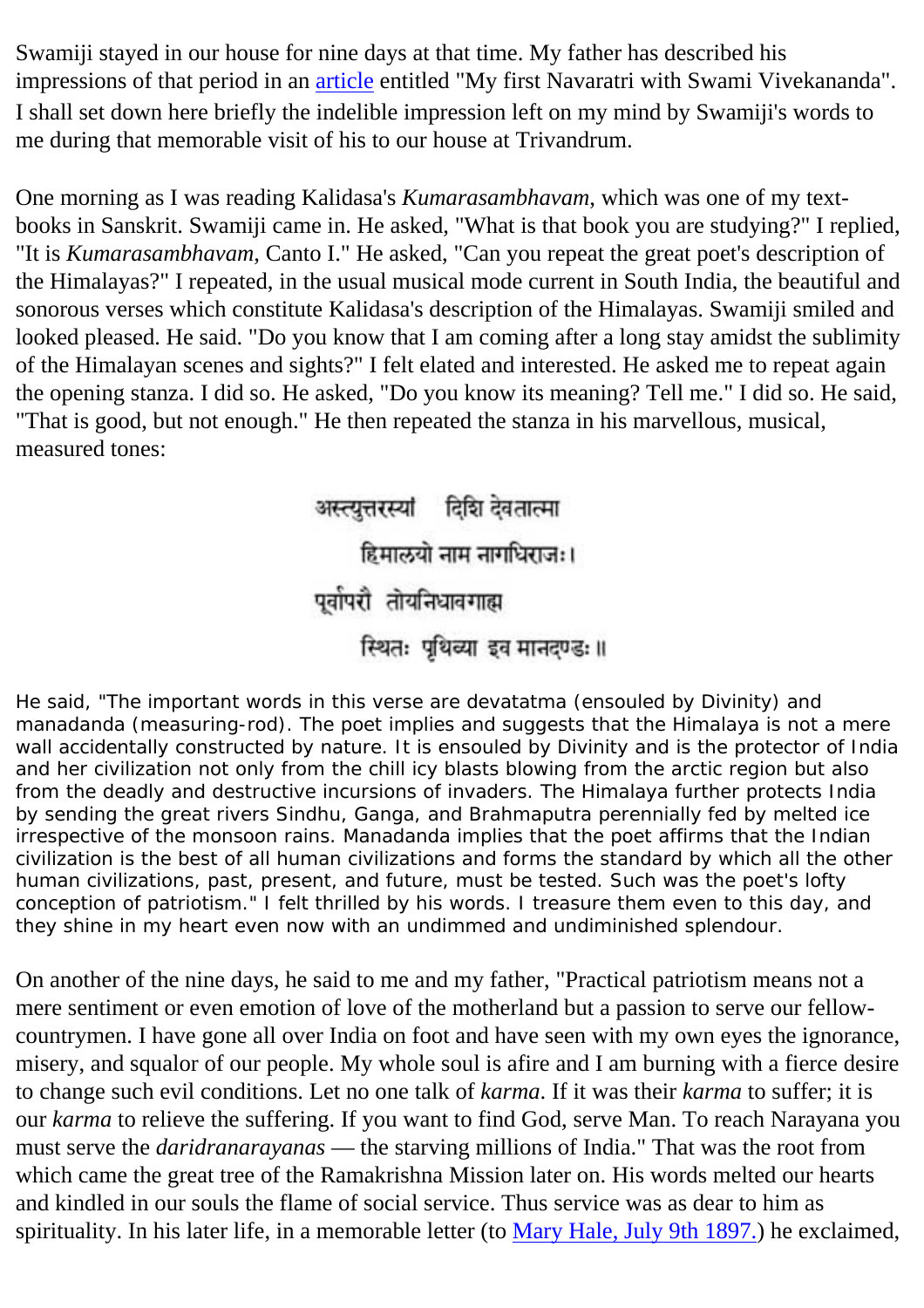"May I be born again and again and suffer thousands of miseries so that I may worship the only God that exists, the only God I believe in, the sum total of all souls: and, above all, my God the wicked, my God the miserable, my God the poor of all races, of all species, is the special object of my worship." We seem to hear in these passionate words the voice of Rantideva himself.

On yet another day Swamiji told me, "You are still a voung boy. I hope and wish that some day you will reverentially study the Upanishads, the *Brahma-Sutras*, and the Bhagavad-Gita which are known as the *prasthana-traya* (the three supreme sources of Truth), as also the *itihasas*, the *puranas*, and the *agamas*. You will not find the like of all these anywhere else in the world. Man alone, out of all living beings, has a hunger in his heart to know the whence and whither, the whys and wherefores of things. There are four key words which you must remember, viz *abhaya* (fearlessness), *ahimsa* (non-injury), *asanga* (non-attachment), and *ananda* (bliss). These words really sum up the essence of all our sacred books. Remember them. Their implication will become clear to you later on," I was too young then to grasp all these ideas in full. But I gladly laid those lessons to my heart and have tried all my life since then to learn them in their fullness.

During the nine days (in 1892) when Swamiji was in our house, I was near him often as he was gracious to me and also because something in him, like a magnet, drew me towards him. My father had many a discussion with Swamiji on recondite questions of philosophy and religion which were above and beyond my comprehension. But Swamiji's eyes were so magnetic — though full of kindness and love, his voice had such an unusual combination of sweetness and strength, and his gait was so majestic, that it was a great joy to me to be in his presence and bask in the sunshine of his smiles. He told me many other things, briefly, now and then. But at this distance of time — over sixty years since that event — the memorable utterances narrated above are the ones which stand out most prominently from among the memory-pictures of the past....

...Swamiji reached Madras in the beginning of February 1897. Remain Rolland's description of the grand public reception accorded to Swamiji at Madras is perfectly accurate and I can vouch for it as I myself was an eyewitness. He says, "Madras had been expecting him for weeks in a kind of passionate delirium. She erected for him seventeen triumphal arches, presented him with twenty-four Addresses in various languages of Hindusthan, and suspended her whole public life at his coming — nine days of roaring fetes.

"He replied to the frenzied expectancy of the people by his Message to India, a conch sounding the resurrection of the land of Rama, of Shiva, of Krishna, and calling the heroic Spirit, the immortal *atman*, to march to war. He was a general, explaining his ['Plan of](http://www.ramakrishnavivekananda.info/vivekananda/volume_3/lectures_from_colombo_to_almora/my_plan_of_campaign.htm) [Campaign'](http://www.ramakrishnavivekananda.info/vivekananda/volume_3/lectures_from_colombo_to_almora/my_plan_of_campaign.htm) and calling his people to rise *en masse*."

I was one of the delirious hearers and admirers of Swamiji. I had by that time passed the B.A.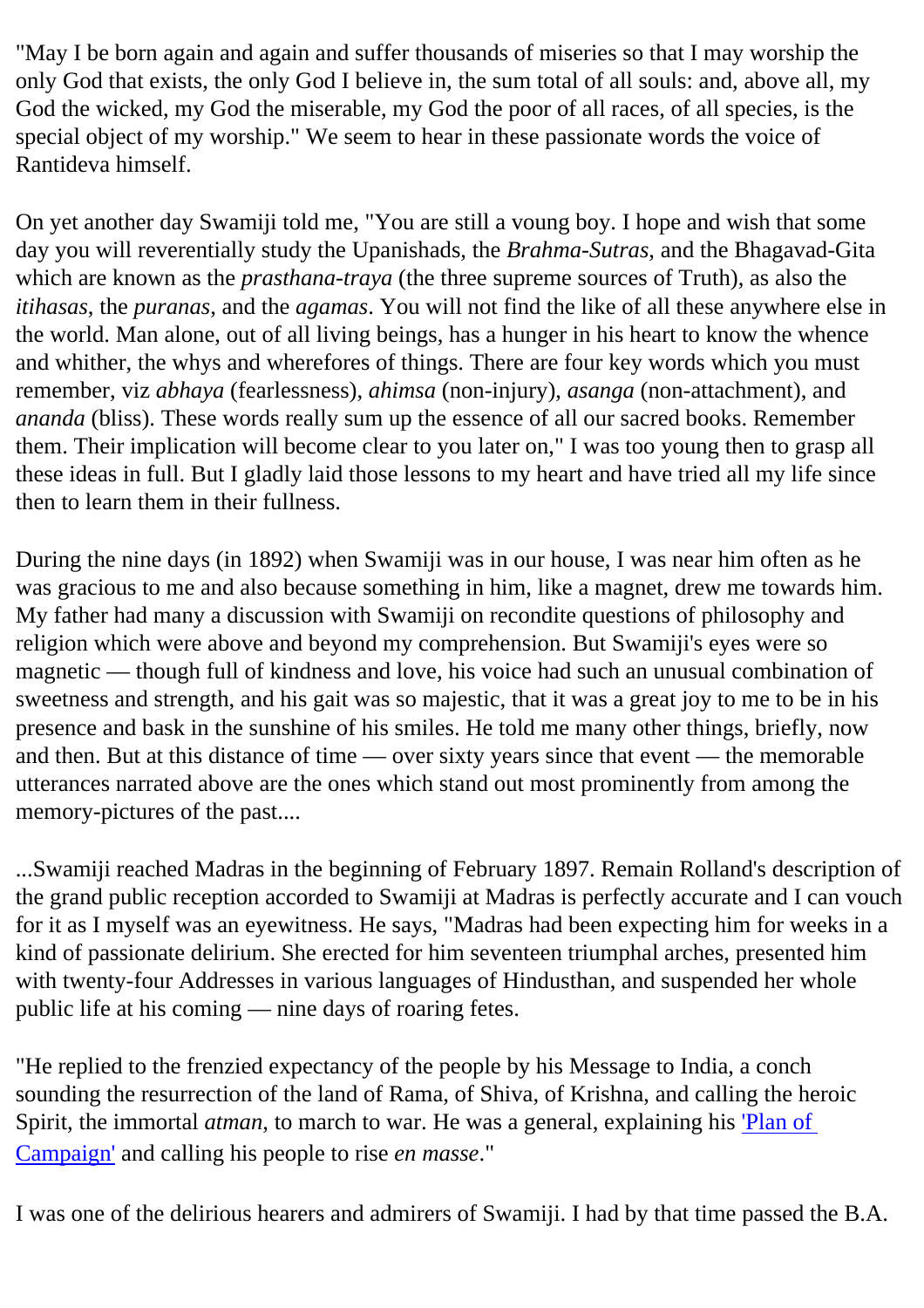Degree examination from the Kumbakonam College and had joined the Law College at Madras. At that time studies in the Law College were not heavy, the classes being held for two hours every evening, between 5 p.m. and 7 p.m., in the premises of the Presidency College, Madras. The Law students and the Medicos have always been a keen and valiant group. I and my friends went to the railway station at Egmore on the day Swami Vivekananda was expected to reach Madras. A carriage, to which two horses had been yoked, was kept waiting for the Swami. He was to be taken in procession to the Castle Kernan on the beach, where Swamiji stayed for nine days. We saw at the station a sea of human faces. Shouts of "Jai" rent the air when the train carrying Swamiji was sighted. He got down from the train and made his way slowly to the carriage. When the procession had wended its way for some time, I and some others insisted on unyoking the horses and dragging the carriage ourselves. The horses were unharnessed, and many of us started pulling Swamiji's carriage, and, walking slowly, we covered a long distance before reaching the destination. We were perfectly happy as we had achieved our hearts' desire. To us Swami Vivekananda was "India incarnate" and God's holy messenger.

During all the nine days of his stay at Madras I was with Swamiji for most of the time. Throughout all the days there was a never-ending stream of visitors. Many silently sat near him and listened to his words. Some discussed momentous matters with him. A few intimate persons, among whom were some of Swamiji's friends and admirers, discussed with him his plans for future Vedanta work in South India. I was constantly with Swamiji, who had recognized me and recalled his visit to our house at Trivandrum in 1892. I can never forget his eyes which brightened up with a new light and his mobile lips which shone with a divine smile whenever he saw me sitting just in from of him. My father, Professor K. Sundararama Iyer, was also in Madras at that time and met Swamiji several times. He has left on record his memories of Swamiji, during the latter's stay for nine days at Madras, in a lengthy article entitled ["My second Navaratri with Swamiji".](#page-51-0)

The difference that I noticed between Vivekananda of 1892 and Vivekananda of 1897 was what struck me most. In 1892 he looked like one who had a tryst with destiny and was not quite sure when or where or how he was to keep that tryst. But in 1897 he looked like one who had kept that tryst with destiny, who clearly knew his mission, and who was confident about its fulfilment. He walked with steady and unfaltering steps and went along his predestined path, issuing commands and being sure of loyal obedience.

One other experience which I had in 1897 was my hearing the songs sung by Swami Vivekananda. That he had a musical voice was already experienced by me in 1892. That his songs had the power of transporting Shri Rarnakrishna Paramahamsa into ecstasy became known to me much later only. During the nine days of his stay at Castle Kernan we heard him sing a few of the *Ashtapadi* songs of Jayadeva, from the famous devotional lyric poem *Gita-Govinda*. The mode of singing these lyrics in Bengal was evidently different from that adopted in South India. Vivekananda's melodious voice left a lasting impression on my mind.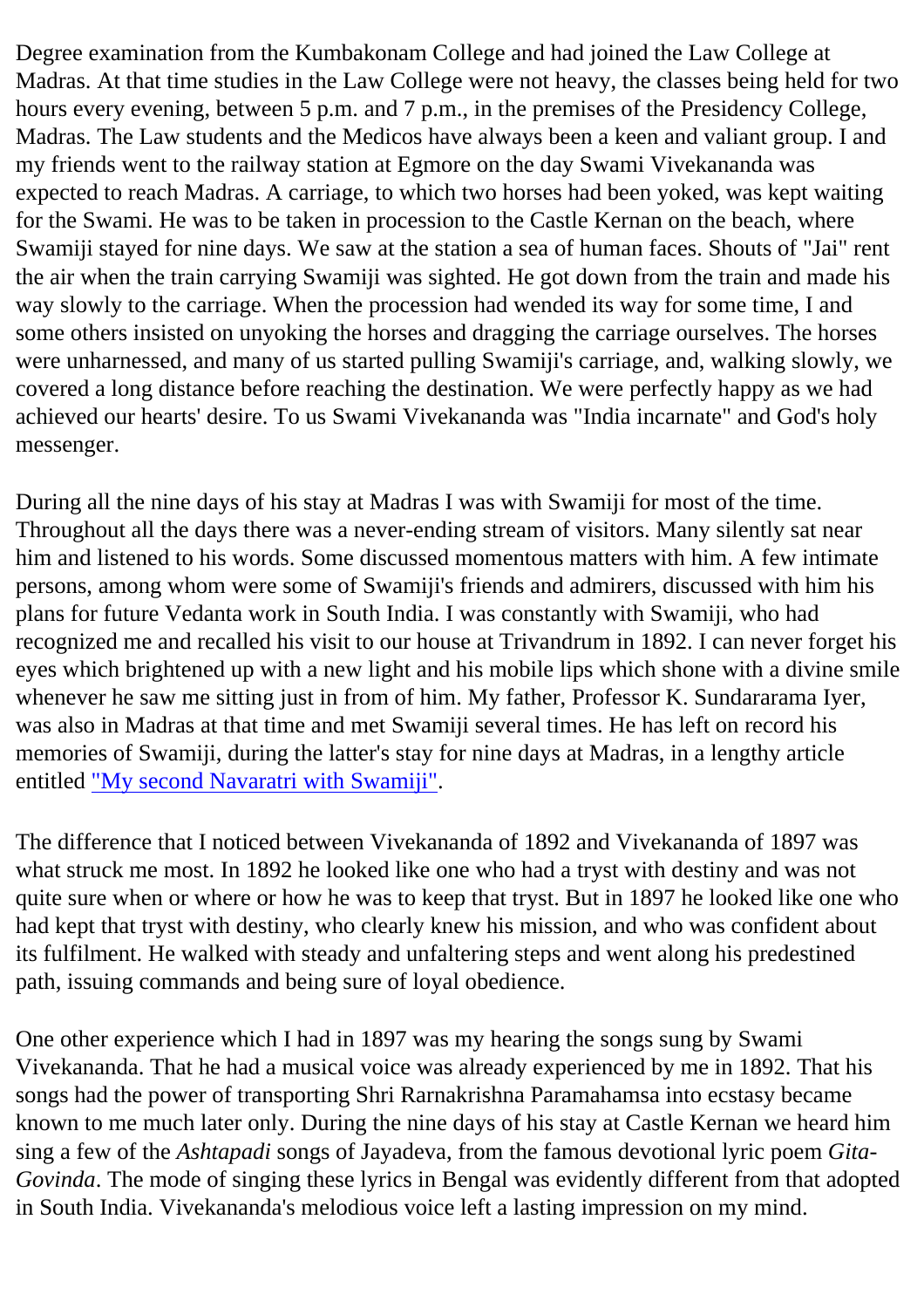One evening a somewhat curious and unusual incident took place. An orthodox Pandit, who was one among the visitors, suddenly got up and asked Swamiji a direct and unexpected question in Sanskrit, "I learn that you are not a Brahmin and that according to the *shastras* (scriptures) you have no right to take to *sannyasa*. How then does it happen that you have donned ochre-coloured robes and entered into the holy order of *sannyasins*?" Not wishing to discuss at length with such a person, Swami Vivekananda cut short the Pandit's argument by pointedly saying, "I belong to the line of Chitragupta to whom every Brahmin prays during his *sandhya* worship. So, if Brahmins are entitled to *sannyasa*, much more so am I entitled." Swamiji then turned the tables on the questioner by telling him, "In your Sanskrit question there was an unpardonable mispronunciation. Panini denounces such mispronunciation — न मेच्छितं वै, नापभाषितं वै (one should not degrade or mispronounce words). So you have no right to carry on ihis debate." The Pandit was nonplussed and went away, especially when he understood that the audience revered Swamiji and resented the irrelevant question ....

Swami Vivekananda's first public lecture in Madras was on ["My plan of campaign"](http://www.ramakrishnavivekananda.info/vivekananda/volume_3/lectures_from_colombo_to_almora/my_plan_of_campaign.htm) and made a profound and indelible impression on me .... I felt thrilled to the innermost core of my being by his words and my eyes were wet with tears. Many others who heard the speech were in the aame predicament. Then and there some of us look a vow to do what we could to relieve the ignorance, poverty, and misery of the masses of India to the extent possible for each one of us.

I attended also Swamiji's lecture (at Madras) on ["Vedanta in its application to Indian life"](http://www.ramakrishnavivekananda.info/vivekananda/volume_3/lectures_from_colombo_to_almora/vedanta_in_its_applications_to_indian_life.htm)....

Yet another lecture by Swamiji was on ["The Sages of India"](http://www.ramakrishnavivekananda.info/vivekananda/volume_3/lectures_from_colombo_to_almora/the_sages_of_india.htm). It also made a deep impression on my mind.

In conclusion, I wish to refer to the unique experience which I had in May 1952. I was then on a pilgrimage to holy places in North India. It was my privilege and happiness to spend some hours in the Ramakrishna Math at Belur, near Calcutta. The kind Swami who took me round the Belur Math led me eventually into the room where Swami Vivekananda spent his last days. Ordinarily no visitors are allowed inside the room. But the Swami who took me there said: "In your case we gladly made an exception as you contacted Swamiji early in your life and have been like your honoured father, an admirer and follower of the Ramakrishna Mission all your life." I entered the holy room with deep devotion and bated breath. It overlooks the river Ganga (Hooghly). The room throbs with an atmosphere that is sacred, solemn, and serene. I drank with brimming eyes the beauty of the grand view from the room and deeply felt the holiness of the place. I sat there in meditation for a while, thinking of Swami Vivekananda and of his peerless services to India, to Hinduism, and to the cause of spirituality all over the world. While inside that room where Swami Vivekananda once lived, I felt that the divine flame of spiritual knowledge (*jnana-dipa*, as referred to by Shri Krishna in the Gita), was lighted in my heart.

(*[Prabuddha Bharata](http://www.advaitaashrama.org/prabuddha_bharata.html), September & October 1953*)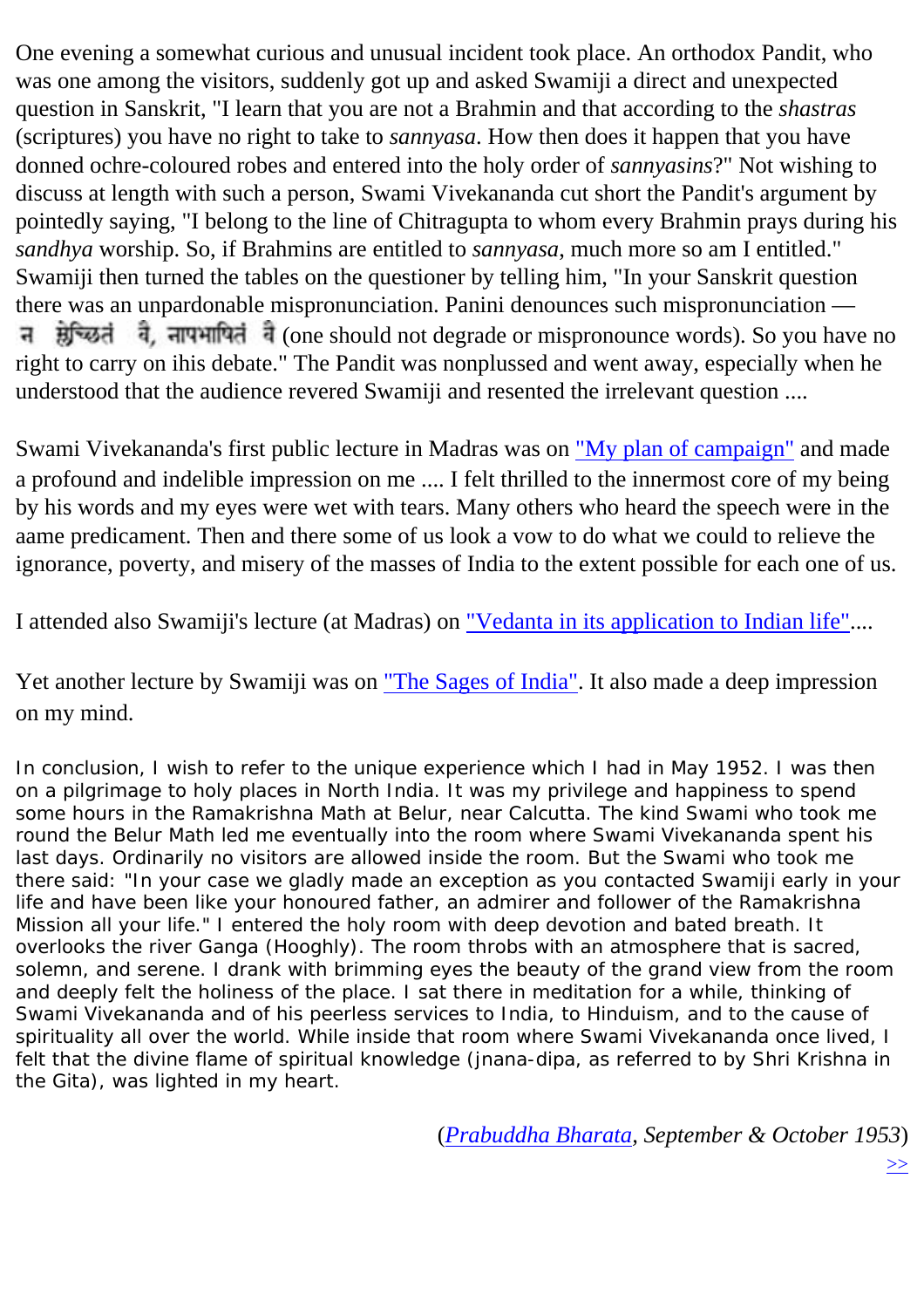### **A. SRINIVASA PAI**

<span id="page-72-0"></span>IN the year 1893 while I was a student reading in the Presidency College, Madras, I had the good fortune of coming into personal contact with Swami Vivekananda[.\\*](#page-72-0) It was shortly before he left for America to attend the Parliament of Religions at Chicago. He was then unknown to fame but his unique personality attracted a considerable number of people — a good proportion among them being students — to his informal talks. I do not recollect seeing at these meetings any of the leaders of Hindu society in Madras then, but there were students, teachers, second grade officials and vakils. It was after the Swami returned from America in 1897 with a name and a world-wide fame that the leaders and high grade officials and people used to flock in hundreds to listen to his talks and lectures. He was residing then (1893) with Mr. Bhattacharya (a Bengali gentleman, then Deputy Accountant General at Madras) in a house situated at a short distance from the southern end of the Marina. I used to go to this house in the evenings with some fellow students to listen to the Swami. We used to squat in the orthodox fashion very near the Swami on carpets spread on the floor. Vivekananda would smoke while talking. His talk touched on a large variety of subjects. And it was delightful to listen to him.

In those days a knowledge of the ancient Hindu philosophy and doctrines was far less spread among the English-educated Hindus in Madras than now; and there were also far fewer popular writings on the subject. Our great gods in those days were Mill, Herbert Spencer, Huxley, Leslie Stephen, and Haekel. To us theirs was the last word in philosophy, politics, and sociology. And so, Vivekananda's expositions — logical and trenchant as they were — came as wonderful surprises. We had however, no proper grounding to appreciate his expositions at their true worth. And the prejudices of some of us students in favour of the above-named European writers were hard to break through.

Once Vivekananda explained to us how the modern doctrine of evolution had been anticipated by our sage Kapila. On another occasion speaking of a Personal God and Impersonal God, he tried to show how the position of an agnostic or even atheist was really not one of negation, as they had to believe in continuity — a continuous Principle running through all eternity. The position of the orthodox Christians, he said, was illogical and untenable. An arbitrary and sudden creation of a soul and then its eternal damnation or salvation — it was like "a stick with only one end."

There was plenty of talk on lighter subjects. His own college days and the pranks that he and his fellow students played on some of their professors; how once they struck work and "went away and smoked". The stories of "the marvellous" which he told us I distinctly remember.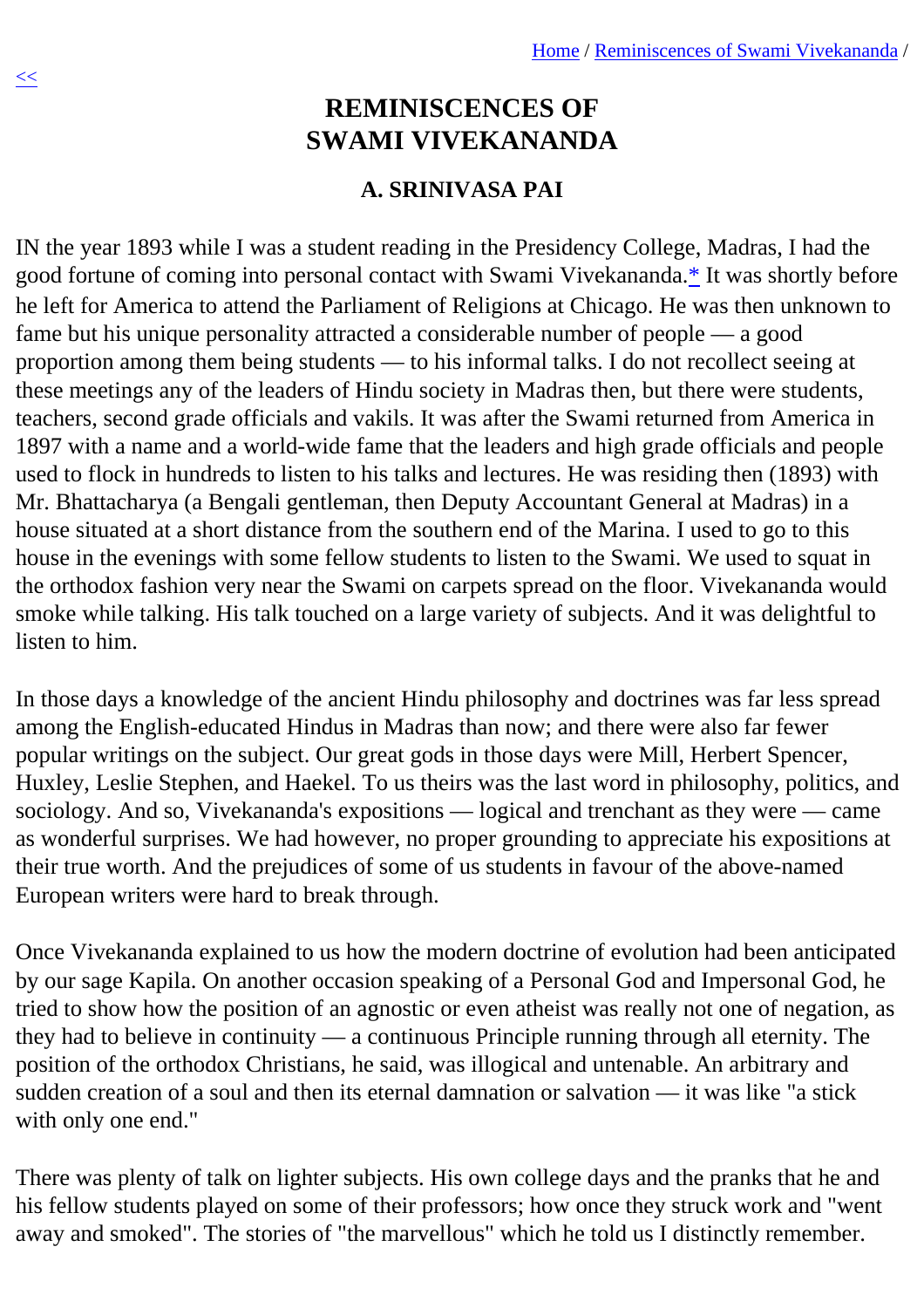One of these was of a blind man whose memory and sense of hearing were exceptionally acute. When the Swami was quite a young boy, this blind man had once heard him talk and sing. Years afterwards he came one night to a house where Vivekananda was staying. On hearing the Swami sing he at once recognized the voice and asked whether he was not the boy whom he had heard in such and such a year at such and such a place. This blind man while walking in the streets would clap his hands and listening to the sound would say, "Here on my right is a vacant space", or "There on my left is tall building", and so on. The other story was of a "magician", a man (a Mussulman, if I recollect correctly) who had acquired certain *siddhis* or (so-called) supernatural powers. A European wanted to test his powers, and one evening they drove together in an open carriage of the European to a street in Calcutta. While they were driving the "magician" said to the European, "Now ask for anything you want and I shall give you". The European thought for a moment and then said, "Give me a bottle of champagne", knowing that no such thing was in the carriage or anywhere near at hand. The "magician" stretched out his arm clutched at something in the air and brought in a bottle of champagne. Then saying "Now look", he waved his hand towards the right row of shops in the street and all the lights in that row were put out; while the lights in the opposite row were burning as before. Before the people in the street and shops could quite recover from their surprise, he waved his hand again and the lights in the right row were relit.

I am reminded of another story he told us while on the subject of the rude and at times insulting behaviour of Europeans in India to "Natives". Naturally, he spoke with much feeling on the subject as every self-respecting Indian would. Once, it seems, a solicitor in Calcutta was rude and insulting to an Indian barrister. The leading Indian clients and lawyers held a meeting and resolved to boycott that particular solicitor. "And from the next day", said Vivekananda, with an expressive gesture tilting his thumb towards his lips, "the solicitor had to suck his thumb."

The bare-headed photographs in the book "Swami Vivekananda's Speeches and Writings", published by Messrs G. A. Natesan & Co. give a good idea of the appearance of the Swami. But no photograph or description can give a correct idea of the power of his eyes. They were wonderful. Like the "Ancient Mariner" in Coleridge's famous poem he "held you by the eye". The voice too had an indefinable attraction. Though not ringing and silvery like Mrs. Beasant's in her prime, more soft and pleasant like Mr, Norton's it attracted you and held you. He could sing beautifully. One evening as we were sitting listening to him, a pretty little child — a daughter of Mr. Bhattacharya, I believe — toddled in. He took the child on his lap and sang a Punjabi song. He observed that the song was attributed to Guru Nanak and told us of its origin. One evening, at the time of *arati*, Nanak went to a temple. The Brahmin priests would not allow him to enter. So, he turned aside and sang this song in which he compares the sky to a silver plate, the stars to little lights — nirajans — in that plate used for *arati*, the perfumed evening breeze to incense, and so on, reminding us, students, of Moore's poem which we had read in one of the School Text Books of the time, beginning with the lines:

"The Turf shall be my fragrant shrine,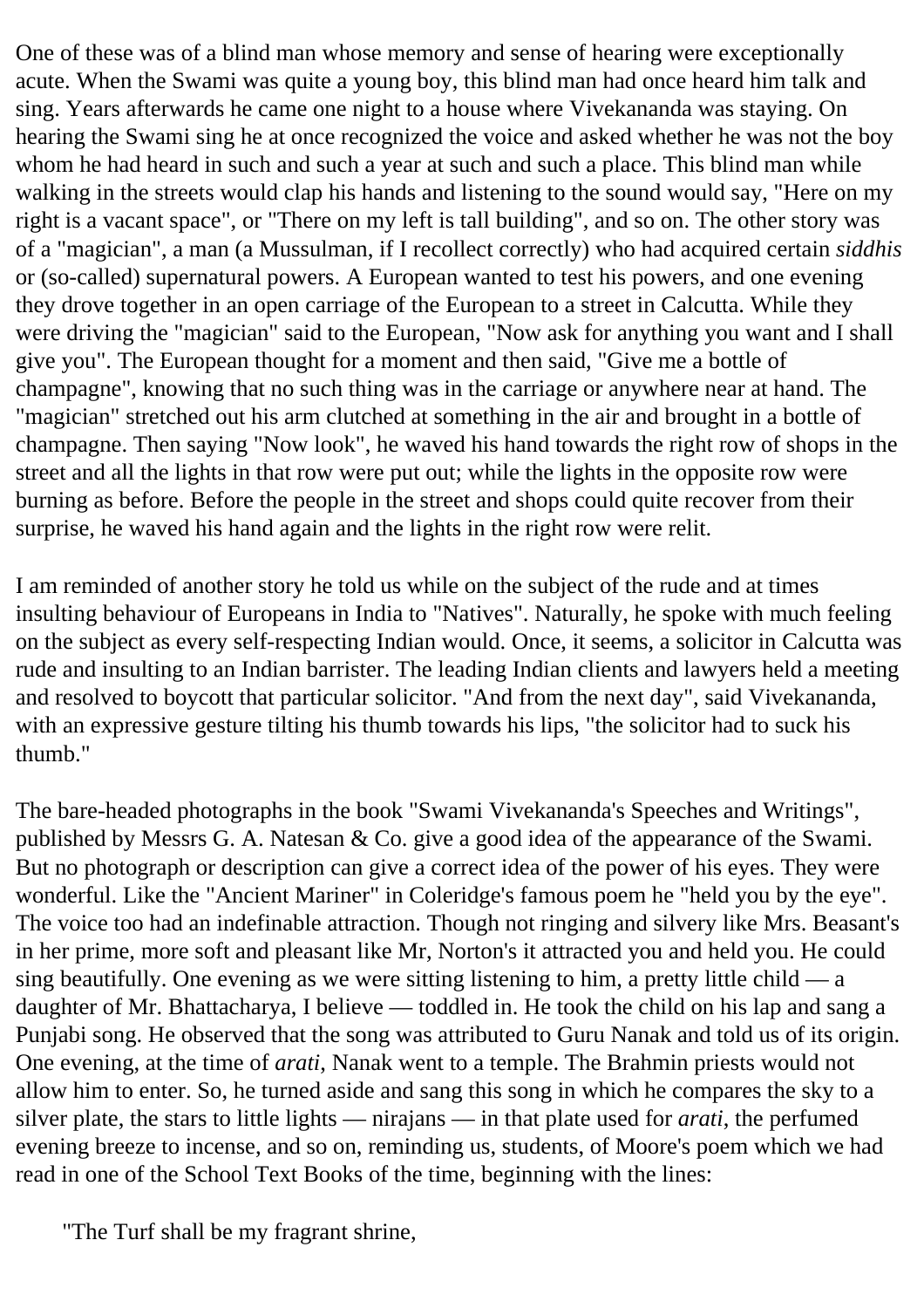My Temple, Lord, that arch of Thine."

In person Vivekananda was not flabby like many of the Bengalis whom we see, but was sturdy and somewhat thick-set. The complexion was brown with a slight coppery hue.

In manners Vivekananda was natural, unaffected and unconventional. There was none of that solemn gravity, measured utterance, and even temper that we usually associate with a sage. At times his manners were somewhat Johnsonian and brusque when he wanted to put down one who had asked a silly question or a question intended to show off one's knowledge. One hot morning (this was after he returned from America to Madras) at the end of a long sitting when many questions had been asked and answered, a somewhat conceited young man asked pompously, "What is the cause of misery in this world, Swami?" "Ignorance is the cause of misery", blurted out Vivekananda and rose and closed the interview. On another occasion one in the audience pointed out to the Swami that the view expressed by the Swami on some point of philosophy differed from that of Shri Shankaracharya. "Well", said the Swami, "Shankaracharya was a man, you are a man, and you can think for yourself." An orthodox Pandit appears to have had an interview with the Swami and attempted to show off his learning. Speaking of that interview the Swami said. "The fellow who cannot pronounce *jnana* properly has the cheek to criticize my pronunciation of Sanskrit."

On Vivekananda's return to Madras from America in 1897, the public reception given to him was magnificent and the crowds which came to greet him were some of the largest. His [first](http://www.ramakrishnavivekananda.info/vivekananda/volume_3/lectures_from_colombo_to_almora/reply_to_the_address_of_welcome_at_madras.htm)  [public lecture](http://www.ramakrishnavivekananda.info/vivekananda/volume_3/lectures_from_colombo_to_almora/reply_to_the_address_of_welcome_at_madras.htm) in Madras cannot be called a success as a lecture. But that was due to the overenthusiasm of the crowds, It was arranged for, I believe, in a big circus-tent, but even that was found insufficient to hold the crowds, and the Swami had to come outside and mount a carriage to address the huge concourse in the "Gita fashion" as he said. He strained his voice to the utmost, gesticulated, but it was all no good. The noise and disorder were great and the lecture had to be given up after a short time. The subsequent lecture in the Victoria Hall on ["The Sages of India"](http://www.ramakrishnavivekananda.info/vivekananda/volume_3/lectures_from_colombo_to_almora/the_sages_of_india.htm) was a grand success. It was a very impressive lecture marked by a flowing eloquence. When he came to that portion of the lecture which deals with *rasa-krida* or the love of Gopis to Shri Krishna and explained the true significance of that sublime love, the expression of his face and especially of his eyes was beatific and soul-stirring.

Informal talks in the mornings and answering of questions were arranged for in a pandal put up on the Marina, near the old Capper-House Hotel, somewhere near the site of the present premises of Queen Mary's College. Now, the leaders of Hindu society in Madras, big officials and vakils and people in hundreds came, and we students found it hard to get near to the Swami. One morning a European lady (a Protestant missionary, I believe) came and spoke somewhat disparagingly of the enforced celibacy of a sannyasin's life and of the harmful results of the starving of a noble instinct (noble, when rightly regulated). After a short psychological and philosophical explanation of the necessity of celibacy in a *sannyasin* (which perhaps was not quite appreciated or understood by the lady), he turned to her and said half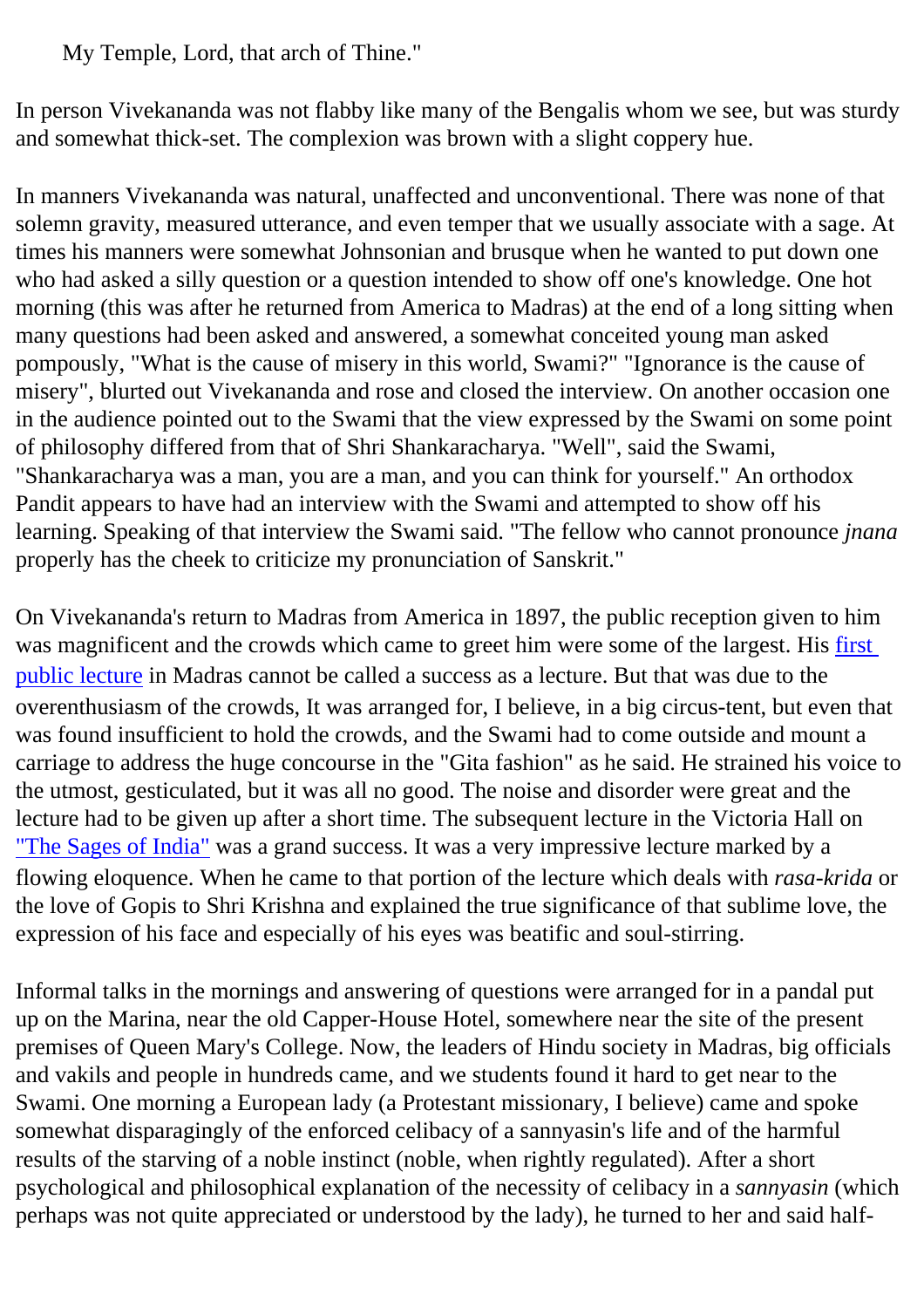humorously. "In your country, madam, a bachelor is feared. But here you see they are worshipping me, a bachelor."

Here I may mention that once the Swami in a communicative mood made a personal confession. "I am thirty years old now and have never known a woman,"

Once he said to a number of young students in the audience that it was their first duty to cultivate physical strength and health, "You may have the Gita in your left hand but have a football in your right." He expressed on one occasion the view that it was the men who were physically weak that yielded to temptations easily, and that those with plenty of physical vigour and strength were far better able to resist temptations and exercise self-conirol than the former.

Once referring to himself he said. "There is an *ustad* under these robes" (*ustad* an expert gymnast or a teacher of gymnastics).

At this time (1897, after his return from America) Vivekananda was residing in Castle Kernan, the well-known house on the Marina. When I first went to Madras it was known as the Ice-House; then the late Mr. Biligiri Iyangar bought it as his house; and he named it Castle Kernan after Mr. Justice Kernan. There was a "Kernan -maze" in its compound which some of us students used to take pleasure in entering and getting lost.

In Castle Kernan during these memorable days some of us students were invited, and we ate with Vivekananda, The Swami's appetite was great and he ate heartily. Once pointing humorously to a dish of ice-cream before him he said. "I can renounce everything excepting this. "At times baskets of fruits sent to him by friends from Bangalore used to arrive. As soon as they would arrive, they would be opened and the contents distributed among those present and the Swami also ate.

Sometimes in the early mornings Vivekananda would bathe in the sea opposite to Castle Kernan along with a number of students.

Informal talks were at times held in the rooms of the Triplicane Literary Society. The late Dewan Bahadur R. Raghunatha Rao and a number of other social reformers including my old Assistant Professor of history, the late Mr. A. Subba Rao (a sturdy social reformer and agnostic) used to attend. Some of the social reformers were snubbed by the Swami and their views and methods criticized. Once when Mr. A. Subba Rao spoke rather disparagingly of the thinking power and views of our old *rishis*, the Swami remarked that Mr. Subba Rao could have no idea of the power of intense meditation which the *rishi* had acquired through long self discipline, and added. "You will be burnt to ashes if you think for half a minute like them."

When one evening the Swami was discoursing on "Faith in God" in the Triplicane Literary Society. Dewan Bahadur Raghunatha Rao broke in a solemn manner. "I have always preached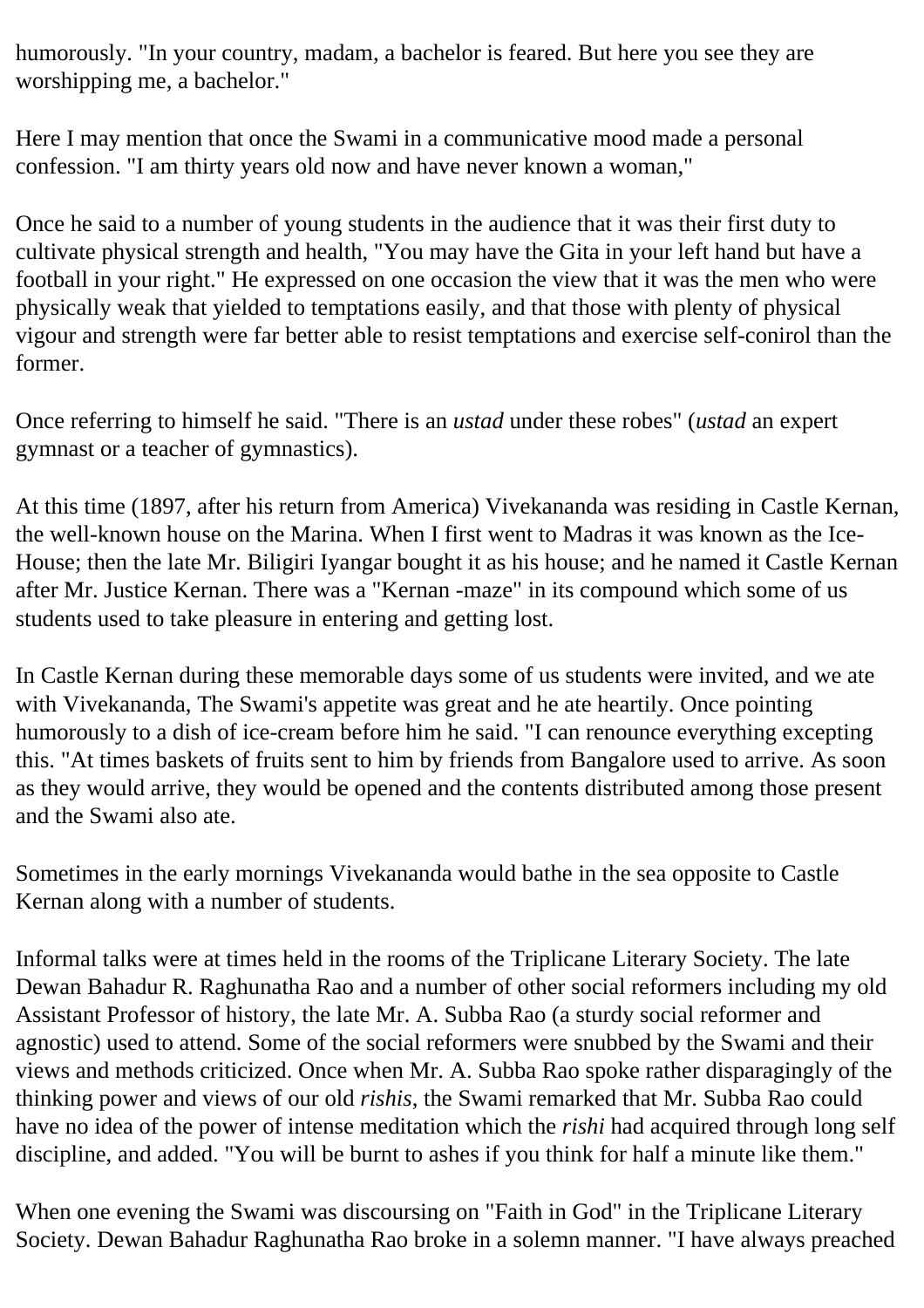that no nation, no race, no individual who did not believe in God ever became great." At this some of the irreverent young students smiled in an amused manner.

He spoke of his *guru* Shri Ramakrishna and some of Shri Ramakrishna's apparently mad actions undertaken with a view to killing the "self" in him, the significance of which many especially in Europe and America — could not understand. With reference to ordinary American audiences he said. "If I had spoken of these acts to them, they would have thrown me and my *guru* into the nearest ditch."

When the effect of religious beliefs (Hindu and Christian) on the masses came up for discussion. Vivekananda said. "If, like me, you had visited the slums of Europe and America and seen how near to brutes the inhabitants of those slums are, and then compared them with our masses in India, your doubts as to the effect of Hindu religious belief on the masses would have vanished."

> (*[Vedanta Kesari](http://www.sriramakrishnamath.org/Magazine/magazineenglish.aspx?id=Eng), May 1927*)  $\geq$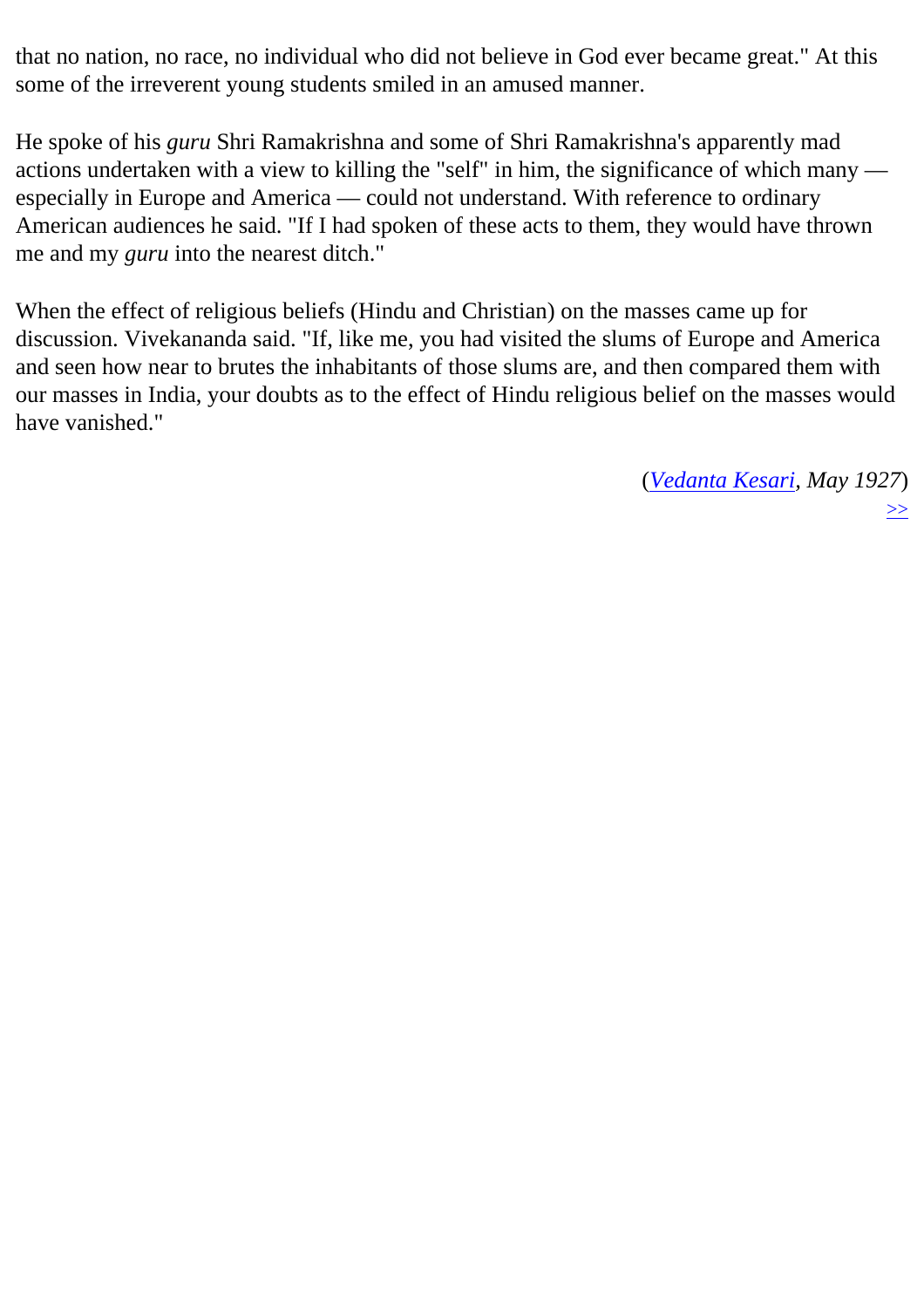### **S. E. WALDO**

<span id="page-77-0"></span>WHEN Swami Vivekananda's Madras disciples decided to raise a sum of money sufficient to send him to represent Hinduism at the World's Fair at Chicago in 1893, they were in ignorance of the exact date of the opening of the Parliament of Religions. Consequently the Swami reached Chicago in the spring, several months before the time set for the delegates to meet. At first, he was much disturbed when he learnt how long he would have to wait, because his funds, none too extensive to start with, were running low. They had been greatly depleted by the bad management of his travelling companions to whom he had entrusted them. It became a problem to him how to maintain himself in a strange land until the time should come for him to fulfil his mission in America. He found his way to Boston and nearly resolved to return at once to India; but his charming personality soon won him friends, and his confidence returned.

He was most hospitably entertained in the family of a Professor of Harvard College, who persuaded him to adhere to his original plan to speak at the approaching Religious Congress[.\\*](#page-77-0) By the advice of this kind friend Swami Vivekananda returned to Chicago, and his brilliant success at the Parliament of Religions is still fresh in the minds of all who heard him there. His very first words in his melodious voice aroused a perfect storm of applause. It is doubtful if any one of the thousands who listened to those first eloquent utterances had the least idea that never before in his life had he stood before an audience. So ready was his speech, so excellent his mastery of English, so finished his language, so flashing his wit and repartee that every one supposed he was an experienced public speaker. Surely the spirit and power of his Master spoke through him that day!

After the close of the Parliament of Religions. Swami Vivekananda received many flattering offers to lecture in various parts of the United States. He was so desirous to send help to his fellow Sannyasins in India that he accepted an engagement with a Lecture Bureau and delivered many lectures in the Western States. He soon found, however, that he was utterly unsuited for such a career. Naturally, he could not speak to promiscuous audiences on the topics nearest to his heart, and the life of ceaseless change was too strenuous for a contemplative nature like his own. He was at this time a far different being from what he afterward developed into. He was dreamy and meditative, often so wrapped in his own thoughts as to be hardly conscious of his surroundings. The constant friction of alien thoughts, the endless questioning, the frequent sharp conflict of wits in this Western world awoke a different spirit, and he became as alert and wide awake as the world in which he found himself.

At great pecuniary sacrifice, the Swami severed his connection with the Lecture Bureau; but once more his own master. he turned his steps towards New York. A Chicago friend was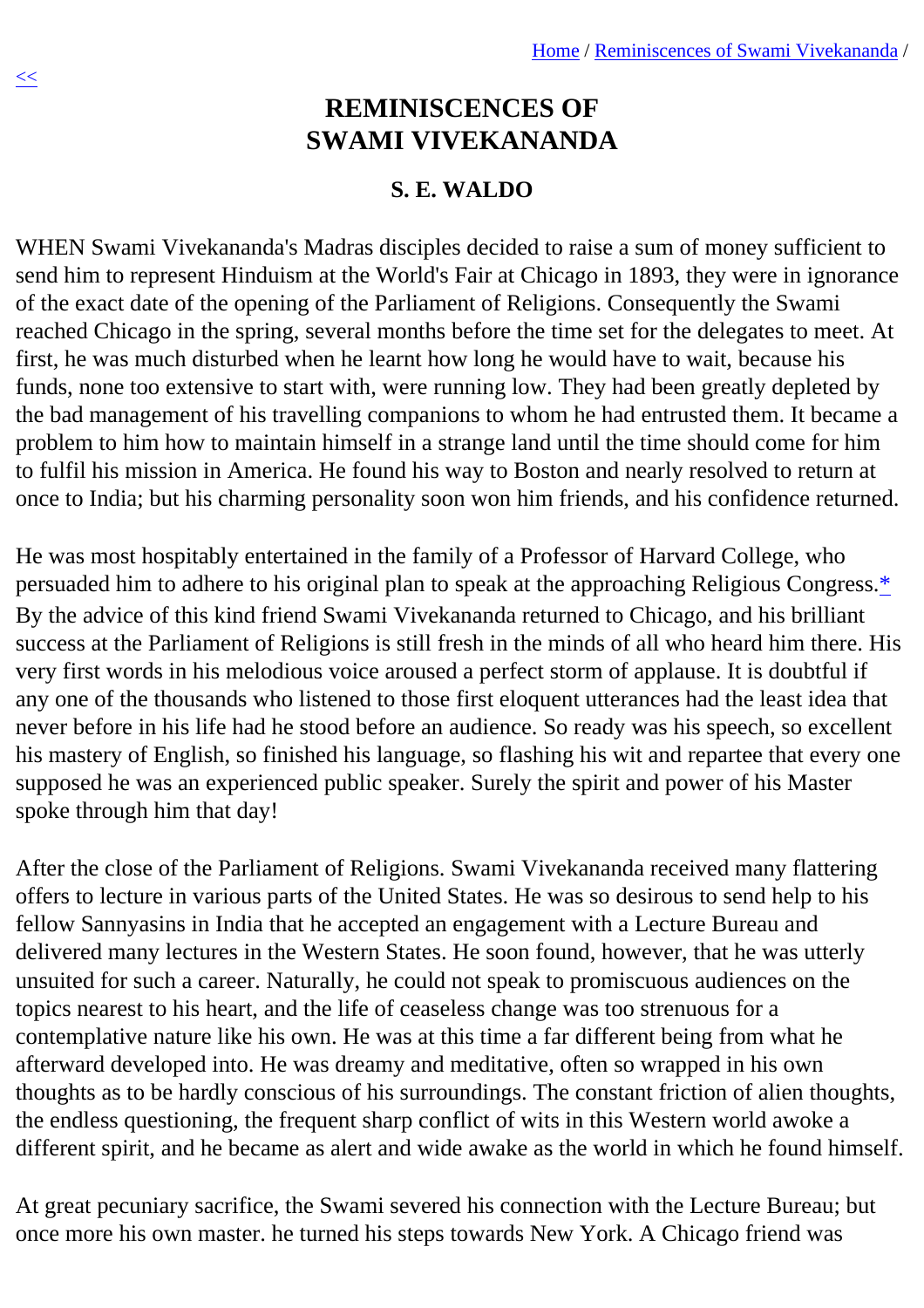instrumental in bringing him to this metropolis of the U.S., and he reached New York in the early part of 1894. His Western experiences had convinced him that there were many in America who would gladly learn of the ancient philosophy of India, and he hoped that in this city he would be able to come in contact with such inquiring minds.

He gave a few public lectures, but was not yet in a position to begin regular work, as he was a guest in the homes of his friends. In the summer of that year he went to New England, still as a visitor, and spent a week or two at Greenacre where Miss Farmer was inaugurating the "Greenacre Conferences", which in later years became so widely known through the school of Comparative Religions conducted there by the late Dr. Lewis G. Janes, who was long the gifted and liberal-minded President of the Brooklyn Ethical Association.

From New England, Swami Vivekananda returned to New York in the autumn, and at a lecture he gave in the parlour of a friend he met Dr. Janes, who at once recognized the unusual character and attainments of the Swami and invited him to lecture before the Association in Brooklyn. The two men became warmly attached to each other and formed a friendship that lasted as long as they lived.

Swami Vivekananda lectured in Brooklyn for the first time on 30th December, 1894 and his success was immediate. A large and enthusiastic audience greeted his appearance at the Pouch Mansion, and a course of lectures there and at other places in Brooklyn soon followed. From this time his public work in America really began. He established himself in quarters of his own, where he held several classes a week and came into more intimate relations with his students. Earnest people flocked to hear him and to learn the ancient teachings of India on the all-embracing character of her philosophy that every soul must be saved, that all religions were true, being steps in the progress of man toward a higher and ever higher spiritual realization and above all to hear the constant lessons of the Swami on a world-wide, universal religious toleration.

At this time the Swami was living very simply in New York; and his earliest classes were held in the small room he occupied, and in the beginning were attended by only three or four persons. They grew with astonishing rapidity, and, as the little room filled to overflowing, became very picturesque. The Swami himself always sat on the floor, and most of his audience likewise. The marble-topped dresser, the arms of the sofa, and even the corner washstand helped to furnish seats for the constantly increasing numbers. The door was left open, and the overflow filled the hall and sat on the stairs. And those first classes! How intensely interesting they were! Who that was privileged to attend them can ever forget them? The Swami so dignified yet so simple, so gravely earnest, so eloquent, and the close ranks of students, forgetting all inconveniences, hanging breathless on his every word!

It was a fit beginning for a movement that has since grown to such grand proportions. In this unpretentious way did Swami Vivekananda inaugurate the work of teaching Vedanta philosophy in New York. The Swami gave his services free as air. The rent was paid by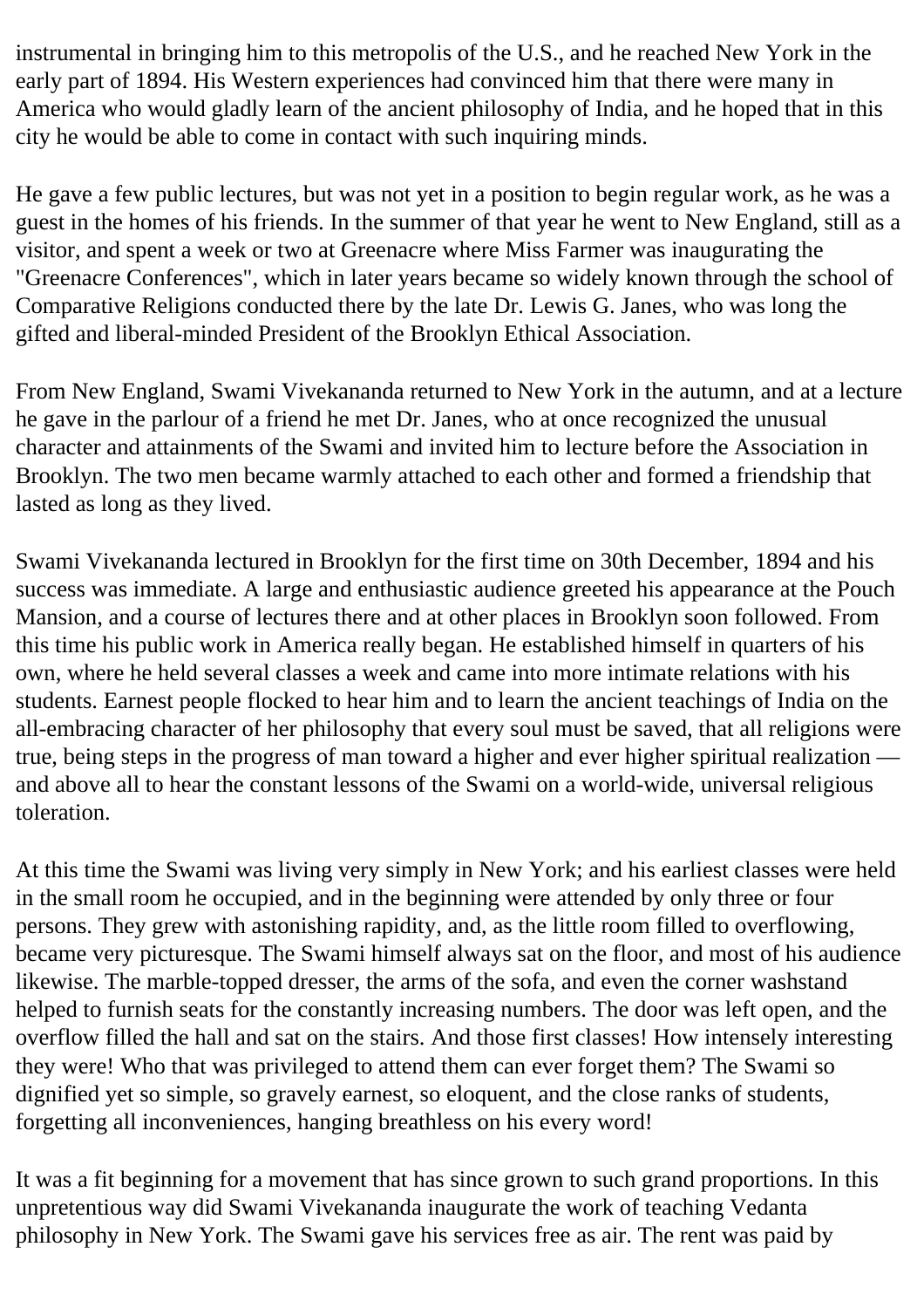voluntary subscriptions, and when these were found insufficient, Swami hired a hall and gave secular lectures on India and devoted the proceeds to the maintenance of the classes. He said that Hindu teachers, of religion felt it to be their duty to support their classes and the students too, if they were unable to care for themselves; and the teachers would willingly make any sacrifice they possibly could to assist a needy disciple.

The classes began in February 1895, and lasted until June. But long before that time, they had outgrown their small beginnings and had removed downstairs to occupy an entire parlour floor and extension. The classes were held nearly every morning and on several evenings in each week. Some Sunday lectures were also given, and there were "question" classes to help those to whom the teaching was so new and strange that they were desirous to have an opportunity for more extended explanation.

In June, after four months of constant lecturing and teaching, Swami Vivekananda accepted the invitation of one of his friends and went to Percy, N.H., for a period of rest in the silence of the pine woods. Before he left New York, he promised to meet at Thousand Island Park any students who were sufficiently interested in Vedanta to follow him so far, and there give them more special instruction. One of the class members had a cottage there and had invited the Swami to be her guest for as long a period as he fell inclined to remain. Swami said that those students who were willing to put aside all other interests and devote themselves to studying Vedanta, travelling more than three hundred miles to a suitable spot, were the ones really in earnest, and he should recognize them as disciples. He did not expect many would lake so much trouble; but if any responded, he would do his share of helping them on the path.

About the middle of June, six or eight students gathered in the little house at Thousand Island Park; and true to his promise, Swami Vivekananda came there on the 20th of the month and remained for seven blessed weeks. A few more students joined us. until we numbered twelve, including our hostess. To those who were fortunate enough to be there with the Swami, those are weeks of ever hallowed memory, so fraught were they with unusual opportunity for spiritual growth. No words can describe what that blissful period meant (and still means) to the devoted little band who followed the Swami from New York to the Island in the St. Lawrence, who daily served him with joy and listened to him with heartfelt thankfulness. His whole heart was in his work, and he taught like one inspired. Every morning he could hardly wait for the household duties to be attended to, so eager was he to begin his work of teaching. As early as it could be managed, we gathered around him, and for two and sometimes three hours he would steadily expound the teachings of his Master Shri Ramakrishna. These ideas were new and strange to us, and we were slow in assimilating them; but the Swami's patience never flagged, his enthusiasm never waned. In the afternoons, he talked to us more informally, and we took usually a long walk. Every evening we adjourned to an upstairs piazza that commanded a glorious view over the waters and islands of the broad river, it was an enchanting picture that our eyes rested upon. At our left stretched a thick wood, the tops of its waving trees like a lake of vivid green, gradually lost themselves in the dancing blue waters of the St. Lawrence. Not one building of any kind was in sight, save a hotel on a distant island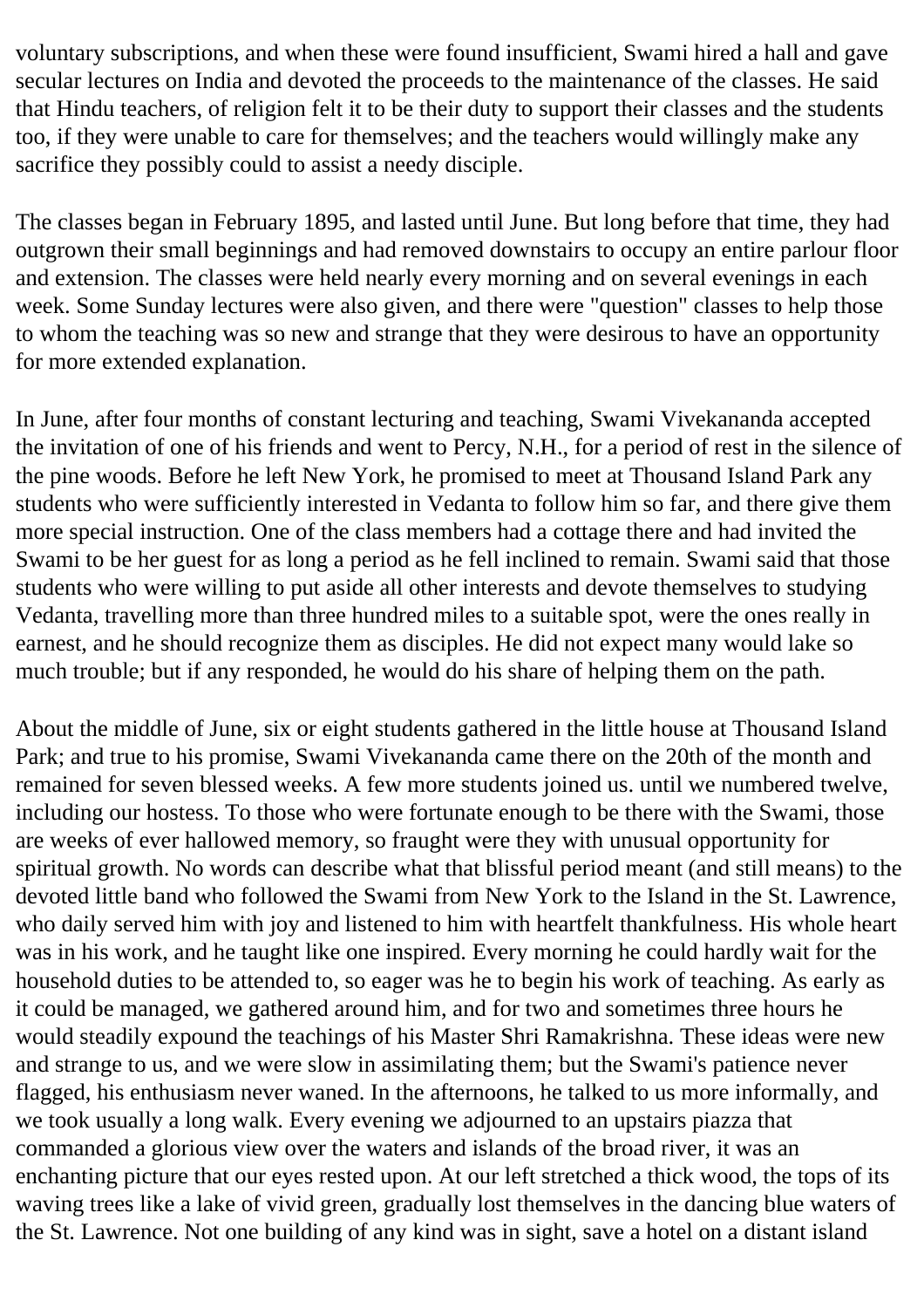whose many gleaming lights were reflected on the shimmering waves. We were alone with nature, and it was a fitting scene in which to listen to the utterances of such a Teacher. The Swami did not appear to address us directly, but rather seemed to be speaking to himself in words of fire, as it were, so intense were they, so eloquent and convincing, burning into the very hearts of his listeners never to be forgotten. We listened in utter silence, almost holding our breath for fear of disturbing the current of his thoughts, or losing one of those inspired words.

As the days and weeks passed by, we began to really understand and grasp the meaning of what we heard, and we gladly accepted the teaching. Every one of the students there, received initiation at the hands of the Swami, thus becoming disciples, the Swami assuming towards them the position of *guru*, or spiritual father, as is done in India, where the tie uniting *guru* and disciple is the closest one known, outranking that of parent and child, or even husband and wife. It was purely a coincidence that there were just twelve of us!

The ceremony of initiation was impressive from its extreme simplicity. A small altar fire, beautiful flowers, and the earnest words of the Teacher alone marked it as different from our daily lessons. It took place at sunrise of a beautiful summer day, and the scene still lives fresh in our memories. Of those who became Brahmacharinis at Thousand Island Park, two are dead, and one is now in India helping to carry on the work nearest to Swami Vivekananda's heart, the uplifting of his fellow-countrymen. Most of the others have rendered faithful service in the cause of Vedanta during the ten years that have passed since then. (A more detailed description of the events at Thousand Island Park is available in the Complete Works of Swami Vivekananda as *[Inspired Talks](http://www.ramakrishnavivekananda.info/vivekananda/volume_7/vol_7_frame.htm)*.)

In August the Swami went to France and later to England to start there a centre for Vedanta work. At the earnest solicitation of his many friends and students in New York Swamiji returned to us in December of 1895 and opened classes once more. There were nine in each week and all were attended by large numbers, to the full capacity of the rooms. This time we were fortunate enough to secure the services of a good stenographer, who, to unusual abilities, later added the service of a devoted adherent. He became strongly attached to the Swami and his teaching and never spared himself in his work for the cause. He subsequently accompanied the Swami to England and to India, and it is entirely due to his efforts that the Swami's utterances in those countries have been preserved. The fruits of his labours in New York are known to us in the books, *[Raja-Yoga](http://www.ramakrishnavivekananda.info/vivekananda/volume_1/raja-yoga/preface_frame.htm)*, *[Bhakti-Yoga](http://www.ramakrishnavivekananda.info/vivekananda/volume_3/vol_3_frame.htm)*, *[Karma-Yoga](http://www.ramakrishnavivekananda.info/vivekananda/volume_1/karma-yoga/effect_on_character_frame.htm)*, besides several pamphlets of the Sunday lectures. The New York lectures *jnana-yoga* have never been published, although they are among the finest the Swami ever gave. Those in book form that bear the name Jnana-Yoga were delivered in England and India. (This refers to the book published in New York in 1902. The *Jnana-Yoga* [issued by Advaita Ashrama](http://www.ramakrishnavivekananda.info/vivekananda/volume_2/jnana-yoga/the_necessity_of_religion_frame.htm) contains the lectures delivered in New York as well. — *Publisher*.)

A few more students became disciples in New York. some of them being initiated on the occasion of the celebration of the birthday of Shri Ramakrishna in 1896. In March of this year Swami Vivekananda went to Boston, Detroit, and Chicago to lecture. He delivered several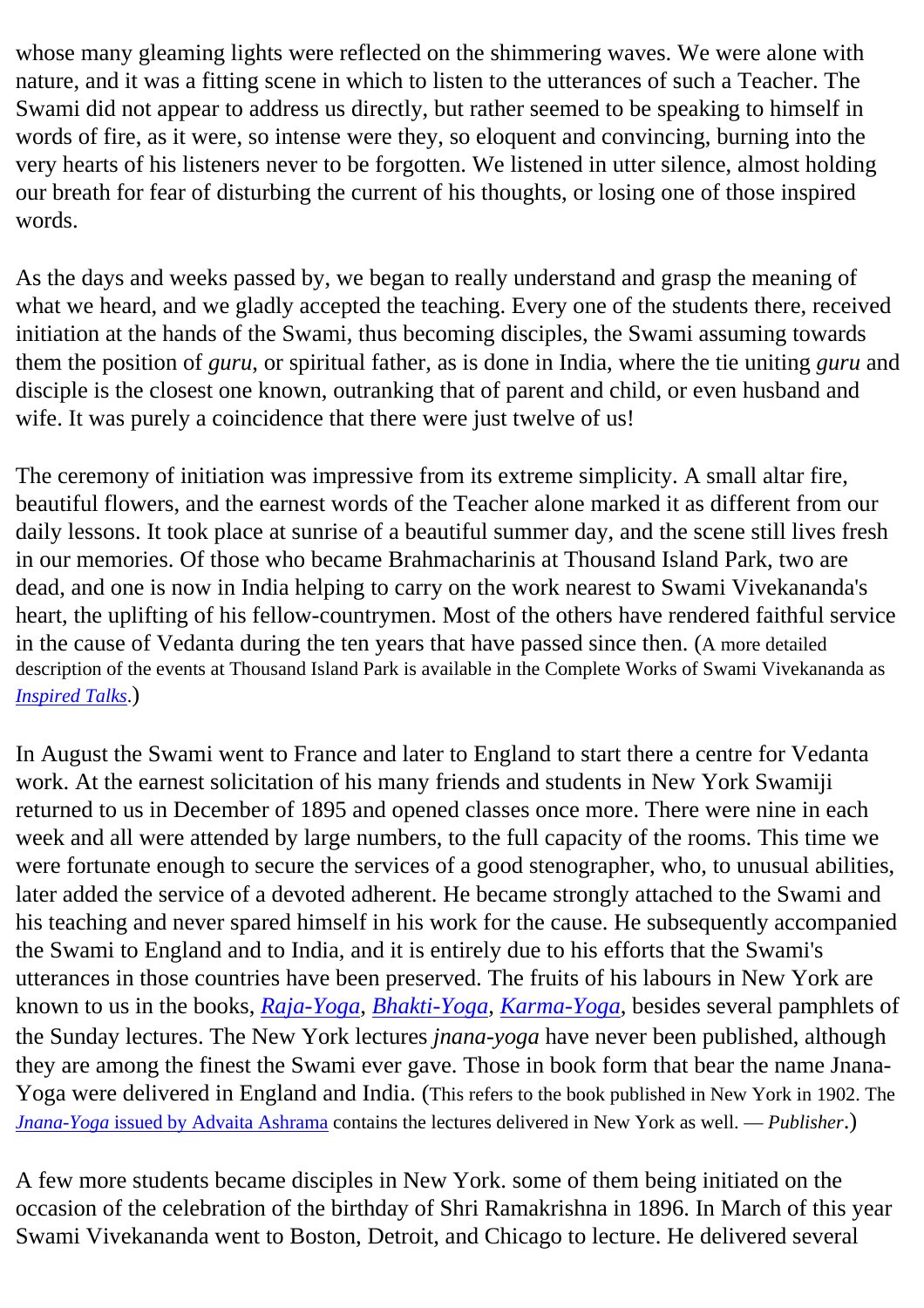addresses in Cambridge, Massachusetts, and one of these, known as the ["Harvard Address"](http://www.ramakrishnavivekananda.info/vivekananda/volume_1/lectures_and_discourses/the_vedanta_philosophy.htm) has been preserved in pamphlet form and became widely known, both in the United States and in India.

In the middle of April, the Swami sailed for England where he lectured for many months, being joined there first by Swami Saradananda and later by Swami Abhedananda, who is now the head of the Vedanta Society in New York. From London Swami Vivekananda returned to India at the close of 1896 accompanied by his everfaithful stenographer and several of his English disciples. He did much public work there and many of his lectures delivered in India are now in print, both in book and in pamphlet form. After more than two years of most arduous labour, the Swami's health broke down, and he was forced to retire to the Math at Belur for a much needed rest. In the autumn of 1899 he sailed for England, accompanied by Swami Turiyananda, He did not remain long in London, but came once more to the United Stales. He made only a brief stay in New York and then went to California. The climate there proved very beneficial to his health, and he was able to deliver many lectures, from Los Angeles to San Francisco. He thus made a successful beginning of Vedanta work on the Pacific Coast; and later, Swami Turiyananda went to California to carry on the work thus inaugurated. A friend of the cause presented a large tract of land in the California mountains to Swami Vivekananda. It is situated about twelve miles from the far-famed Lick Observatory on Mt. Hamilton. The [Shanti Ashrama](http://sfvedanta.org/ReachUsShanti.html) has been established there, and for a couple of months each year the Swami in charge of the Vedanta work in San Francisco establishes a retreat there, accompanied by those members of his classes who wish to enjoy a period of meditation. They mostly live in tents, although a few wooden cabins have been erected under the fine old trees.

In the summer of 1900, Swami Vivekananda returned to New York. making short stops *en route* at Chicago and Detroit to visit his old friends there. When he reached New York, he was much pleased to find that the Vedanta Society had at last succeeded in securing a home. This was in East 58th Street, and the Swami spent seven weeks there. He gave a few public lectures, but he did not care to do much work of this kind. He was chiefly desirous to meet his old friends and disciples; and as in the days at Thousand Island Park, he spent most of his time in teaching them and in conversation with them. It was a happy time apparently for both Teacher and disciples. All too soon, it came to an end. The Swami had received an invitation to address the Religious Congress held that year at the Paris Exposition. So he sailed from New York in August, never to revisit the city where he had done so much work in teaching and lecturing. He might have returned had his life been prolonged, but it was not to be.

In Paris, Swamiji met many prominent people and made many warm friends. He mastered the French language sufficiently to converse with those who could not speak English. From France he started with a party of friends for Egypt to visit the Cataracts of the Nile. But at Alexandria he received news of the death of a friend in India, which necessitated his immediate return to that country. His many Western friends saw him no more, but his memory will never die in our hearts and our gratitude for his loving service lo us can never fail. It is a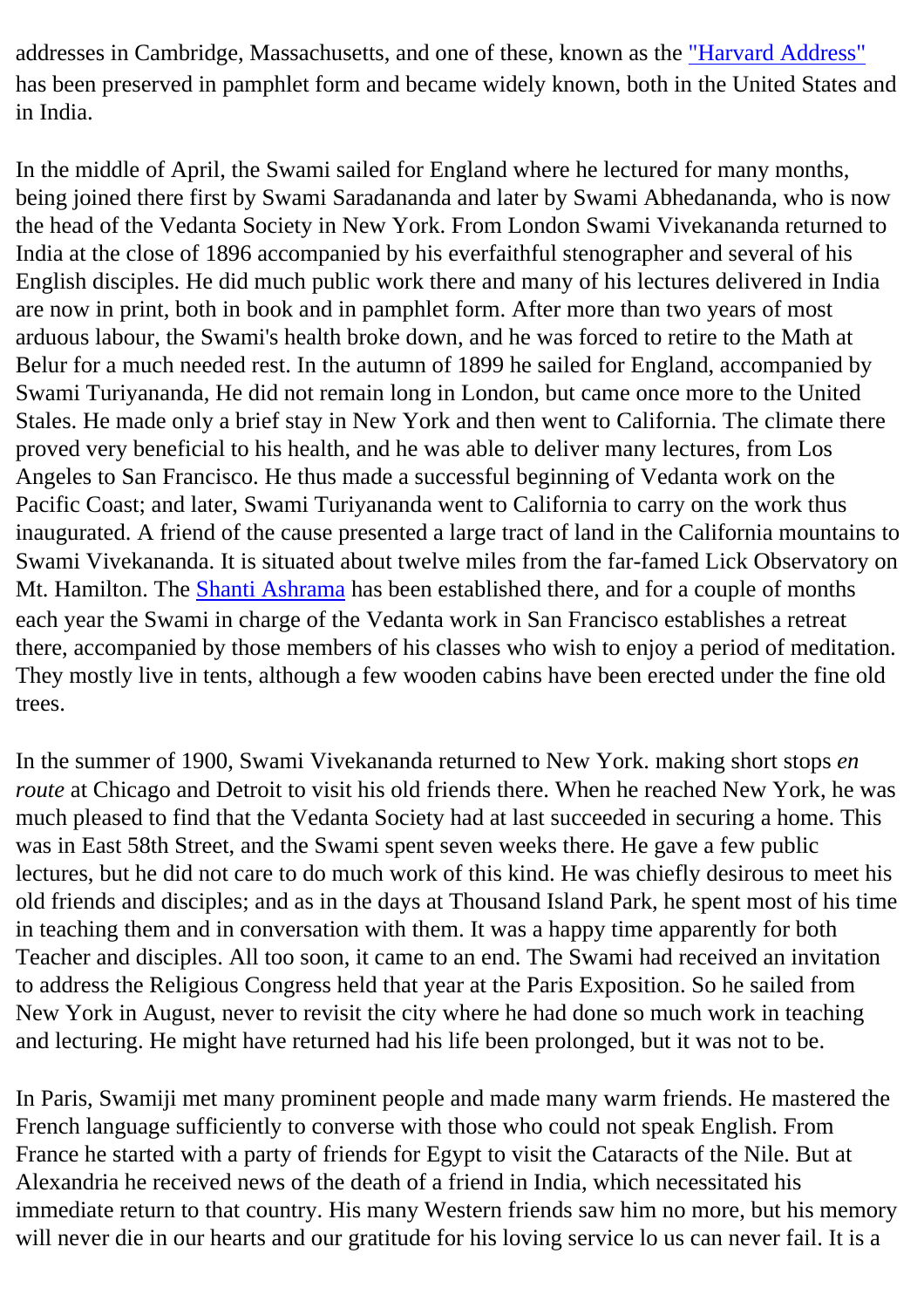priceless privilege to have known such a man. He was truly a *mahatman* and did a great work, work that will long be an influence in the lives of his own countrymen as well as in those of his European and American friends. May he be for ever blessed!

> (*[Prabuddha Bharata,](http://www.advaitaashrama.org/prabuddha_bharata.html) January 1906*)  $\geq$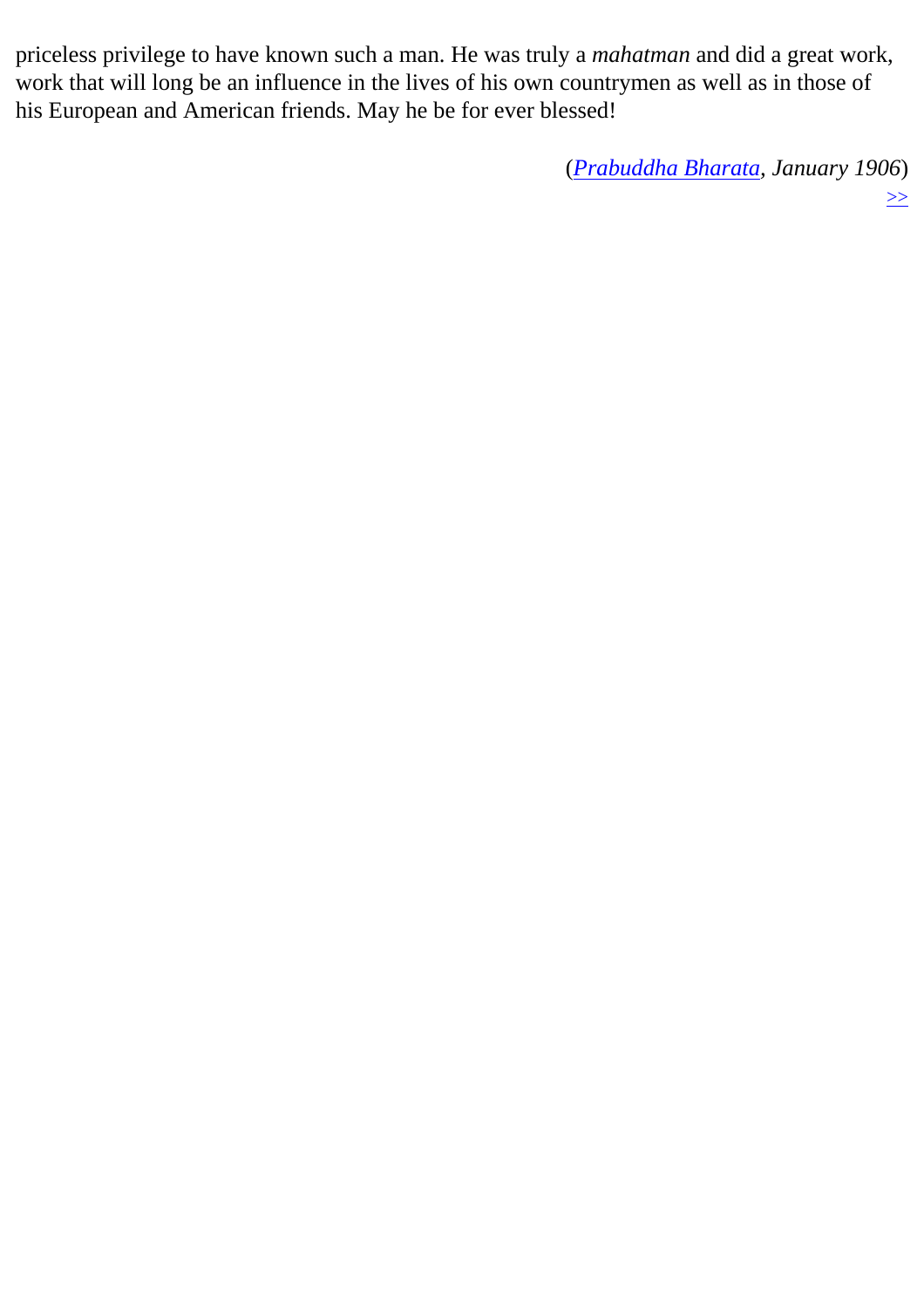#### **SISTER DEVAMATA**

<span id="page-83-0"></span>MY first contact with the Ramakrishna movement was through Swami Vivekananda. It occurred before the Mission had taken definite form, when all there was to tell of the farspread work to be done later was a band of wandering sannyasins, waiting for the call, yet half unaware that they were waiting. One of the band said to me years after: "If we had dreamed of the labours that day before us, we would not have spent our strength in severe austerities or taxed our bodies by privations and long wanderings. All that was asked of us, we thought, was a simple life of renunciation, obeying in humble spirit what our Master had taught us."

The first hint of anything beyond this, I learnt from the same source, was a quiet voice heard only by Swami Vivekananda as he lay at the point of death in a Himalayan glade under a rude thatch of dry branches. It said: "You will not die. You have a great work to do in the world." He told it to two fellow disciples with him, and one of them told it to me. But the voice came without a form to give it substance. How could they know that the words spoken were prophecy?

Time proved them to be such. Their fulfilment had just begun, when all unexpectedly I touched the Swami's orbit, now circling a world. My mother, sister, and I had spent the month of June at the Great Fair of 1893 in Chicago, and we were planning lo return for the Congress of Religions in the autumn on our way to Japan and the Orient. A death in the family brought our journey to a halt in a little town in Ohio. Soon after our arrival there the Swedenborgian minister, as a courtesy to strangers, invited us to dine with him. We went. The minister himself met us at the door, his face aglow with enthusiasm. He had just returned from the Congress of Religions and he could talk of nothing else.

He described at length the various sessions of the Congress, dwelling with emphasis on this delegate or that. "But", he continued, "there was one speaker who stood out above all others, because of his learning, his eloquence, and his impressive personality. No other could compare with him except two or three Roman Catholic prelates, and they had sent their best mea." He paused, leaving his brilliant figure without name or nationality. "Who was he?" I asked eagerly. The minister replied quietly: "A Hindu — Swami Vivekananda."

I was prepared to be keenly interested, for the spiritual teachings of India were not unfamiliar to me, Edwin Arnold's *Light of Asia* had acquainted me with the exalted beauty of Lord Buddha's life and doctrine; I had read and reread Mohini Chatterji's translation of the Bhagavad-Gita, looking up all his references to parallel passages in the Bible; and long hours had been devoted through the previous winter to the study of Max Muller's English version of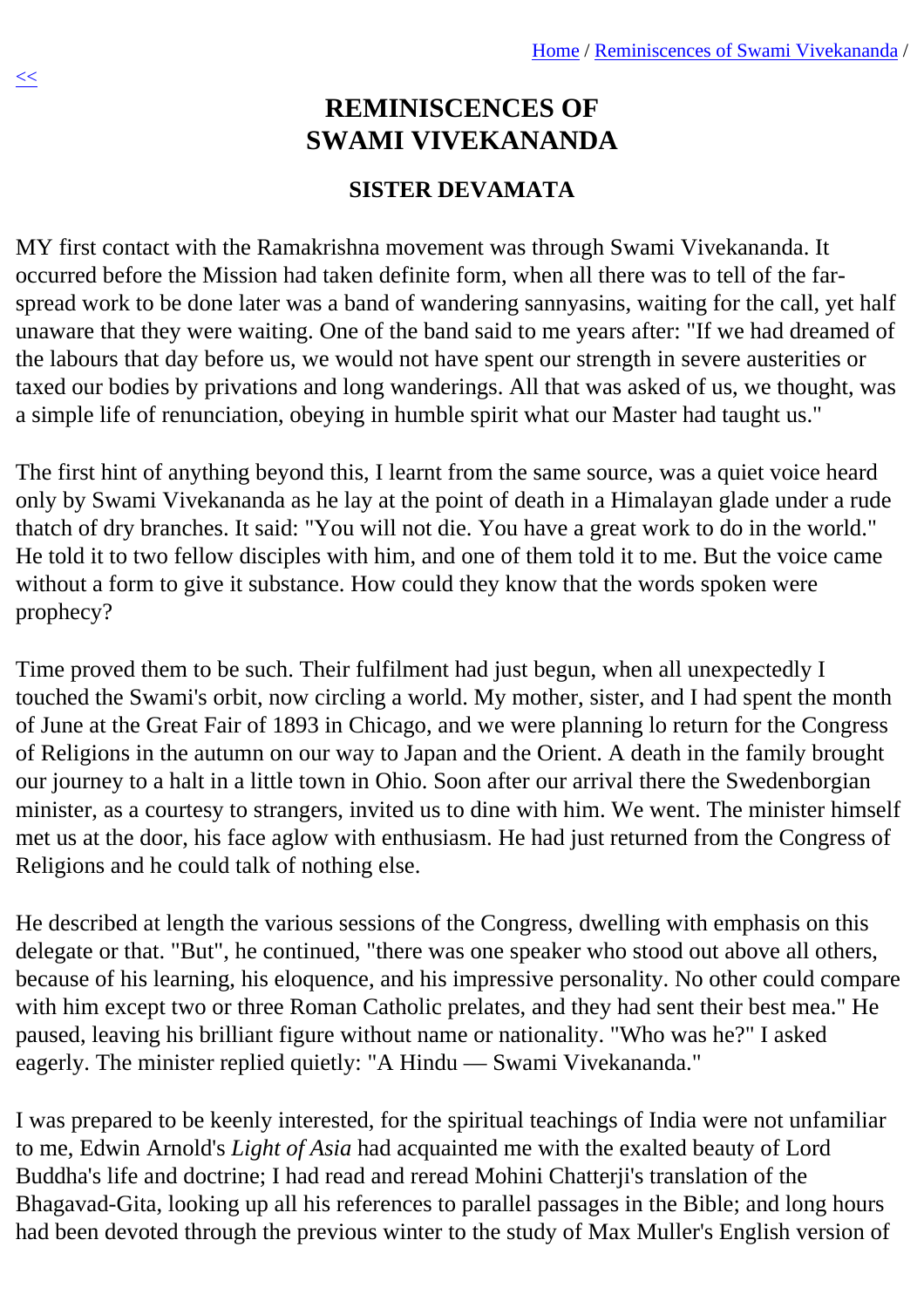the Upanishads. I still have the copy, worn and marked, that I used at that time. Thus a gradual orientation had taken place in my mind.

Autumn brought our return to New York. Winter set in with its busy routine, but the memory of the conversation with the Swedenborgian minister still remained vivid. One day, as I was walking up Madison Avenue, I saw in the window of the Hall of the Universal Brotherhood a modest sign saying: "Next Sunday at 3 p.m. Swami Vivekananda will speak here on 'What is Vedanta?' and the following Sunday on 'What is *yoga*?". I reached the hall twenty minutes before the hour. It was already over half full. It was not large, however — a long, narrow room with a single aisle and benches reaching from it to the wall; a low platform holding readingdesk and chair at the far end; and a flight of stairs at the back. The hall was on the second storey and these stairs gave the only way of access to it — audience and speaker both had to make use of them. By the time three o'clock had arrived, hall, stairs, window-sills, and railings, all were crowded to their utmost capacity. Many even were standing below, hoping to catch a faint echo of the words spoken in the hall above.

A sudden hush, a quiet step on the stairs, and Swami Vivekananda passed in stately erectness up the aisle to the platform. He began to speak; and memory, time, place, people, all melted away. Nothing was left but a voice ringing through the void. It was as if a gate had swung open and I had passed out on a road leading to limitless attainment. The end of it was not visible; but the promise of what it would be shone through the thought and flashed through the personality of the one who gave it. He stood there — prophet of infinitude.

The silence of an empty hall recalled me to myself. Everyone was gone except the Swami and two others standing near the platform. I learnt later that they were Mr. and Mrs. Goodyear, ardent disciples of the Swami. Mr. Goodyear made the announcements at the meetings. After that I attended all the classes and lectures during the Swami's two seasons in New York, but I never came in close personal touch with him. There seemed to be an intangible barrier. Was it created by shyness or a sense of strangeness, or by my elder sister's prejudice? She had no sympathy with my Oriental studies and often said she wished I "could get salvation nearer home".

The meetings began in an upper room; then because of their increasing size they were transferred to the floor below. Later they moved to another house — one in a long monotonous row of dingy boarding houses. It was a heterogeneous gathering at the classes in those shabby lodgings — old and young, rich and poor, wise and foolish; stingy ones who dropped a button in the collection basket, and more generous ones who gave a dollar bill or even two. We all met day after day and became friends without words or association. Some of us never missed a meeting. We followed the course on *bhakti-yoga* and the course on *jnana-yoga*. We walked simultaneously along the paths of *raja-yoga* and *karma-yoga*. We were almost sorry that there were only four *yogas*. We would have liked to have six or eight, that the number of classes might be multiplied.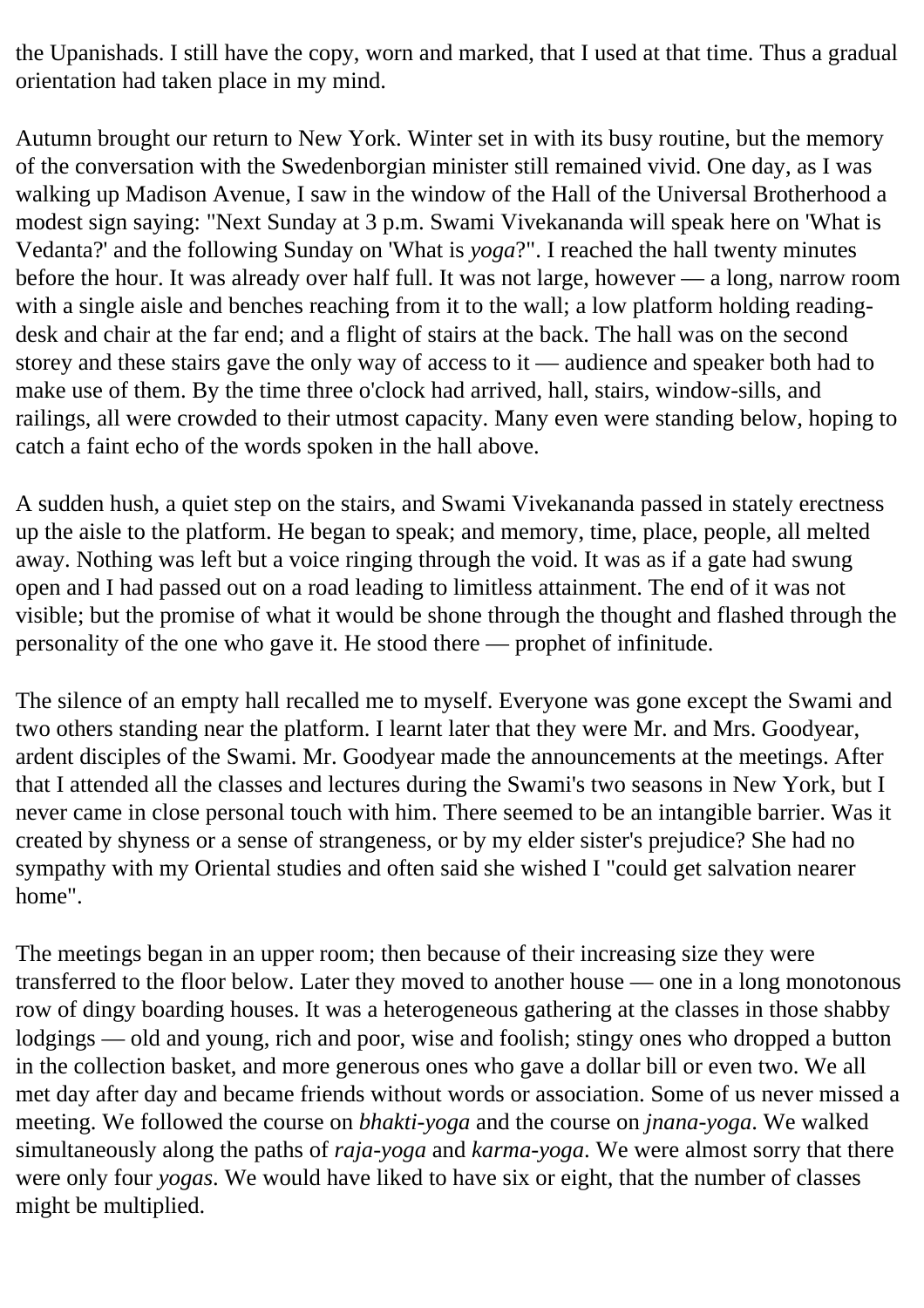We were insatiable knowledge-seekers. We did not limit ourselves to any one doctrine or scripture. We went to one lecture in the morning, a second one in the afternoon, and sometimes to a third in the evening. Philosophy, metaphysics, astrology, each had its turn. Yet although we seemed to scatter our interest, our real loyalty belonged to the Swami. We recognized in him a power that no other teacher possessed. It was he alone who was shaping our thought and conviction. Even my dog — an Irish setter — felt this. He would stand perfectly still and a quiver would run through his body whenever Swamiji would lay his hand on his head and tell him he was a true yogi.

The faithful group that followed the Swami wherever he spoke were as relentless as they were earnest. If he suggested tentatively omitting a class because of a holiday or for some other reason, there was a loud protest always. This one had come to New York specially for the teaching and wished to get all she could; another was leaving town soon and was unwilling to lose a single opportunity of hearing the Swami. They gave him no respite. He taught early and late. Among the most eager were a number of teachers, each with a blank book in hand; and the Swami's words were punctuated by the tap of their pencils taking rapid notes. Not a sentence went unrecorded; and I am sure that if later any one had made the circuit Of the New York Centres of New Thought, Metaphysics, or Divine Science, they would have heard everywhere Vedanta and *yoga* in more or less diluted form.

Through the late winter and spring of 1895 the work — carried on without the intermittence of the earlier teaching — gained tremendous momentum and fervour. We divided our interest no longer. It was wholly focussed on the message the Swami had to give. That had become the foundation of our daily living, the stimulus that urged us onward. For several consecutive months class followed class, lecture followed lecture. Now there remained only a final class and a final lecture. Then the last class was over and in a hush of sadness we filed out from the shabby lodging-house, dropping our farewell offering in the basket at the door.

There was still a final Sunday lecture. It look place in the Madison Square Concert Hall — a fairly large hall on the second floor behind the Madison Square Garden, a vast arena used for automobile exhibitions, bicycle races, horse shows, for anything that required space. The building seemed huge at that time, but later New York outgrew it. and it was torn down. The Concert Hall was much used by Glee Clubs, siring quartets, and lectures. I do not know how many it held, but it was full to the uttermost at that closing lecture — every seat, every foot of standing room was occupied.

I believe that was the day on which Swami Vivekananda delivered the lecture on *[My Master](http://www.ramakrishnavivekananda.info/vivekananda/volume_4/lectures_and_discourses/my_master.htm)*. As he entered the hall from a door at the side of the platform, one sensed a different mood in him. He seemed less confident, as if he approached his task reluctantly. Years after in Madras I understood. He hesitated at all times to speak of his *guru*. During his early wanderings through South India he refused to reveal his name even, believing he represented him so poorly. Only in Madras, when he came unaware upon his Master's picture, did the words burst from his lips: "That is my *guru*, Shri Ramakrishna," and tears streamed down his face. So now was he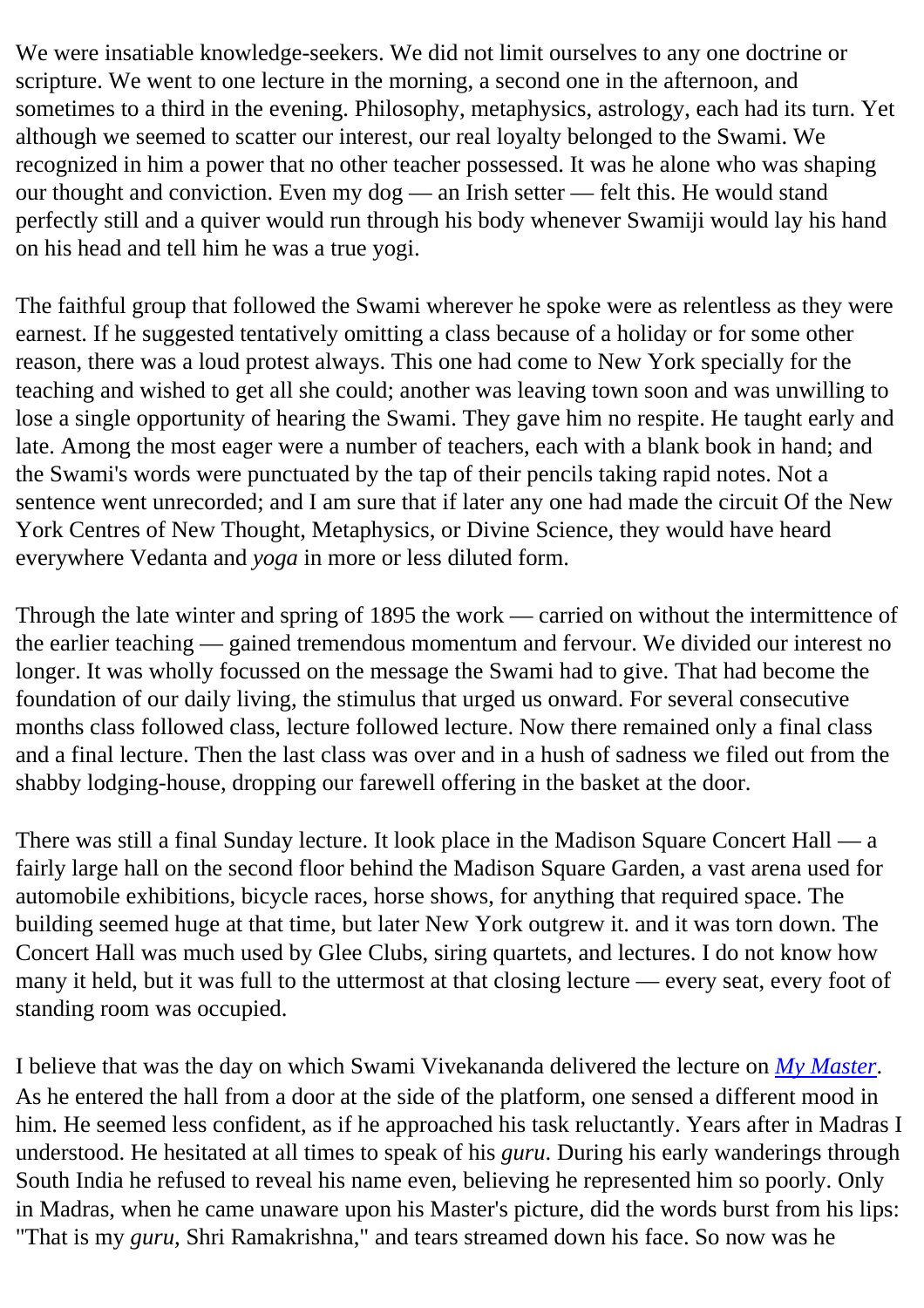reluctant. He began his lecture with a long preamble; but once in his subject, it swept him. The force of it drove him from one end of the platform to the other. It overflowed in a swiftrunning stream of eloquence and feeling. The large audience listened in awed stillness and at the close many left the hall without speaking. As for myself, I was transfixed. The transcendent picture drawn overwhelmed me. The call had come, and I answered.

It was on this Sunday that Swami's first volume appeared. For some time the lectures of one Sunday had been for sale on the book table, the next Sunday in pamphlet form. Now a whole collection of lectures on *karma-yoga* was brought out in a large, thin, closely-printed volume — very different from the edition published later. It was not very beautiful, but the workers were extremely proud of it.

A supplementary meeting in a private house marked the close of the Swami's New York work. In June he went with a group of students to Thousand Island Park and in August he sailed for Europe. The time of hearing was over, the time of pondering and practising had come. As we dwelt in memory on the Swami's teachings and tried from day to day to put them into our life, we came to feet more and more that a mighty comet had swung into our hemisphere, shone for a season in our heavens, and swung out again, leaving a line of light behind it. Its radiance still lingers.

Those who attended Swami Vivekananda's classes and lectures in New York soon grew familiar with a tall, very portly figure who moved about doing everything. We learnt before long that it was Miss Ellen Waldo, a distant connection of Ralph Waldo Emerson, and a person of wide philosophic and general culture. The Swami had given her the Sanskrit name "Haridasi". and it was well chosen. She was truly a "Servant of the Lord" — her service was continuous and untiring. She cooked, edited, cleaned and took dictation, taught and managed, read proof and saw visitors.

When Swami Vivekananda came to New York, he encountered a strong racial prejudice, which created many hardships for him both in his public and in his private life. Among other things it was extremely difficult for him to secure a proper lodging. Landladies invariably assured him that they had no feeling themselves, but they were afraid they would lose their boarders or lodgers if they took an Asiatic into the house. This forced the Swami to accept inferior living quarters. Neither environment nor association was what he should have had. One day, after he had been overnight in one of these dingy lodgings, he said to Miss Waldo: "The food here seems so unclean, would it be possible for you to cook for me?" She went at once to the landlady and obtained permission to use the kitchen. Then from her own store she gathered together cooking utensils and groceries. These she carried with her on the following morning.

She lived at the far end of Brooklyn. The only means of transportation was a jogging horsecar, and it required two hours to reach the Swami's lodging at 38th Street in New York. Undaunted, every morning found her on her way at eight o'clock or earlier; and at nine or ten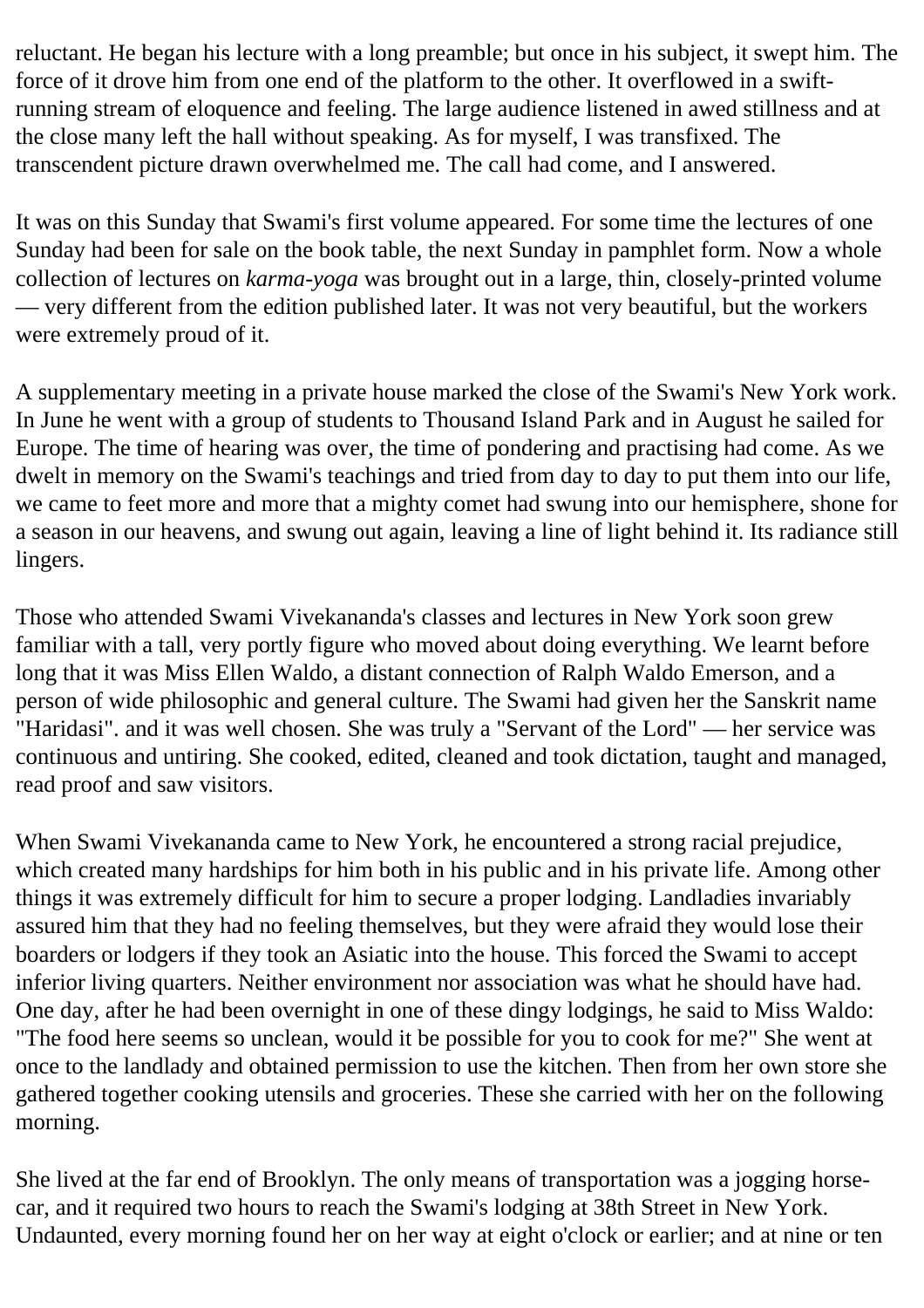at night she was on her way home again. When there came a free day, the Journey was reversed. It was Swamiji who took the jogging horse-car, travelled the two hours and cooked the meals. He found genuine rest and relaxation in the freedom and quiet of Miss Waldo's simple home. The kitchen was on the top floor of the house, in front of it the dining-room full of sunshine and potted plants. As the Swami invented new dishes or tried experiments with Western provisions, he ran back and forth from one room to the other tike a child at play.

"In all this close association with Swamiji," Miss Waldo said to me later, "it seems strange that the idea of renunciation never once occurred to me. Nor did I ever think seriously of following him to India. I seemed to belong in America. Yet there-was nothing I would not have done for him. When he first came to New York, he insisted on wearing his orange robe everywhere. It required no little courage to walk up Broadway beside that flaming coat. As the Swami strode along in lordly indifference, with me just behind, half out of breath trying to keep up with him, every eye was turned upon us, and on every lip was the question: "What are they?' Later I persuaded him to adopt more subdued clothing for the street."

One morning the Swami found Miss Waldo in tears, "What is the matter, Ellen?" he asked anxiously. "Has anything happened?" "I seem unable to please you", she replied. "Even when others annoy you, you scold me for it," The Swami said quickly. "I do not know those people well enough to scold them. I cannot rebuke them, so I come to you. Whom can I scold if I cannot scold my own?" Her tears dried at once, and after that she sought scoldings; they were a proof of nearness.

Miss Waldo herself told me of this experience as her own. Romain Rolland tells it of another disciple. Both can be true. The incident could easily repeat itself.

Miss Waldo had had wide experience in teachers. She had sat at the feet of many during her long pursuit of truth, but sooner or later they had all fallen short in some way. Now the fear was in her heart that this new Hindu Swami might prove wanting. She was always watching for a sign of weakness. It came. She and the Swami were together in a New York drawingroom. The New York Swami Vivekananda knew was very different from the New York of today. The streets then were lined with monotonous blocks of brown stone houses, one so completely like very other that a visiting artist of note once asked: "How do you know when you are at home? You could as well be in the house next door."

Each of these narrow, but deep houses held on the first floor a long narrow drawing-room, with high folding-doors at one end, two large windows at the other, and between them a mirror reaching from floor to ceiling. This mirror seemed to fascinate the Swami. He stood before it again and again, gazing at himself intently. In between he walked up and down the room, lost in thought. Miss Waldo's eyes followed him anxiously. "Now the bubble is going to burst", she thought. "He is full of personal vanity." Suddenly he turned to her and said: "Ellen, it is the strangest thing, I cannot remember how I look. I look and look at myself in the glass, but the moment I ' turn away I forget completely what I look like."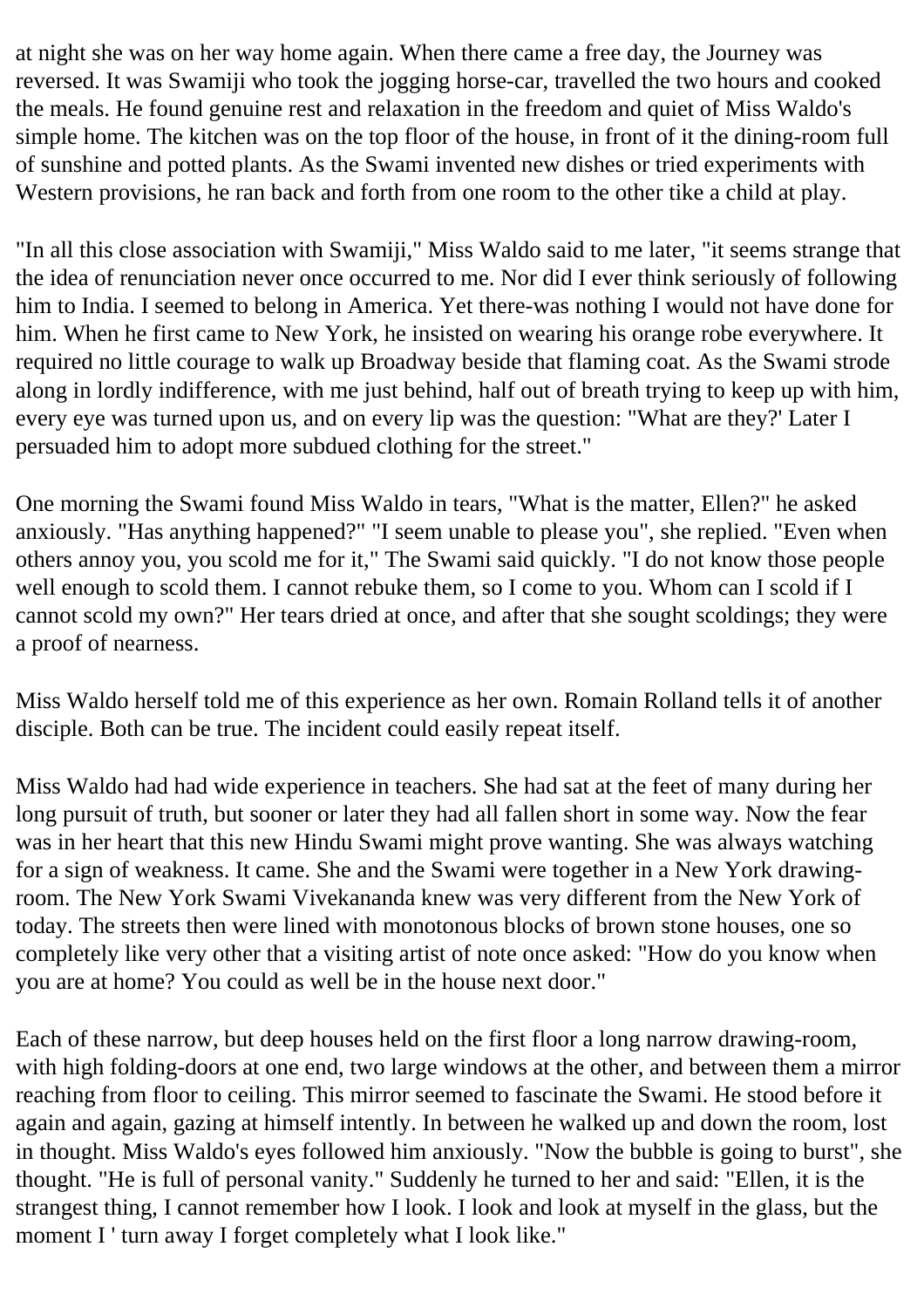It was during this first visit to America that the Swami's *[Raja-Yoga](http://www.ramakrishnavivekananda.info/vivekananda/volume_1/raja-yoga/preface_frame.htm)* took form. The greater part was dictated to Miss Waldo. She look it down in long hand. Those cherished hours of work on it were specially happy ones for her. She often spoke of them. Each day when the Swami's meal had been prepared and her tasks in the kitchen were done, she would come up to the back parlour where Swamiji lodged; take her seat at a table, on which stood an open ink-well; and dip her pen in the ink. From that moment until the work was laid aside for the day, her pen was kept wet, to catch the first rush of words that fell periodically from the Swami's lips. Sometimes in seeking for an English equivalent for the Sanskrit word in an aphorism, he would sit in concentrated silence for fifteen or twenty minutes — but the pen was not allowed to dry. The burst of dictation might come at any instant.

When the manuscript was completed, it was entrusted to Miss Waldo to put into print, but many distresses and heartaches lay in wait for her before publication was accomplished. Another devoted follower of the Swami borrowed the manuscript, carried it to London, and brought it out there, believing it was to the Swami's advantage to have it appear in England. For the time this blocked the American edition, and it was only possible to have an American edition by adding the glossary and other matter.

> (*[Prabuddha Bharata](http://www.advaitaashrama.org/prabuddha_bharata.html), April & May 1932*)  $\geq$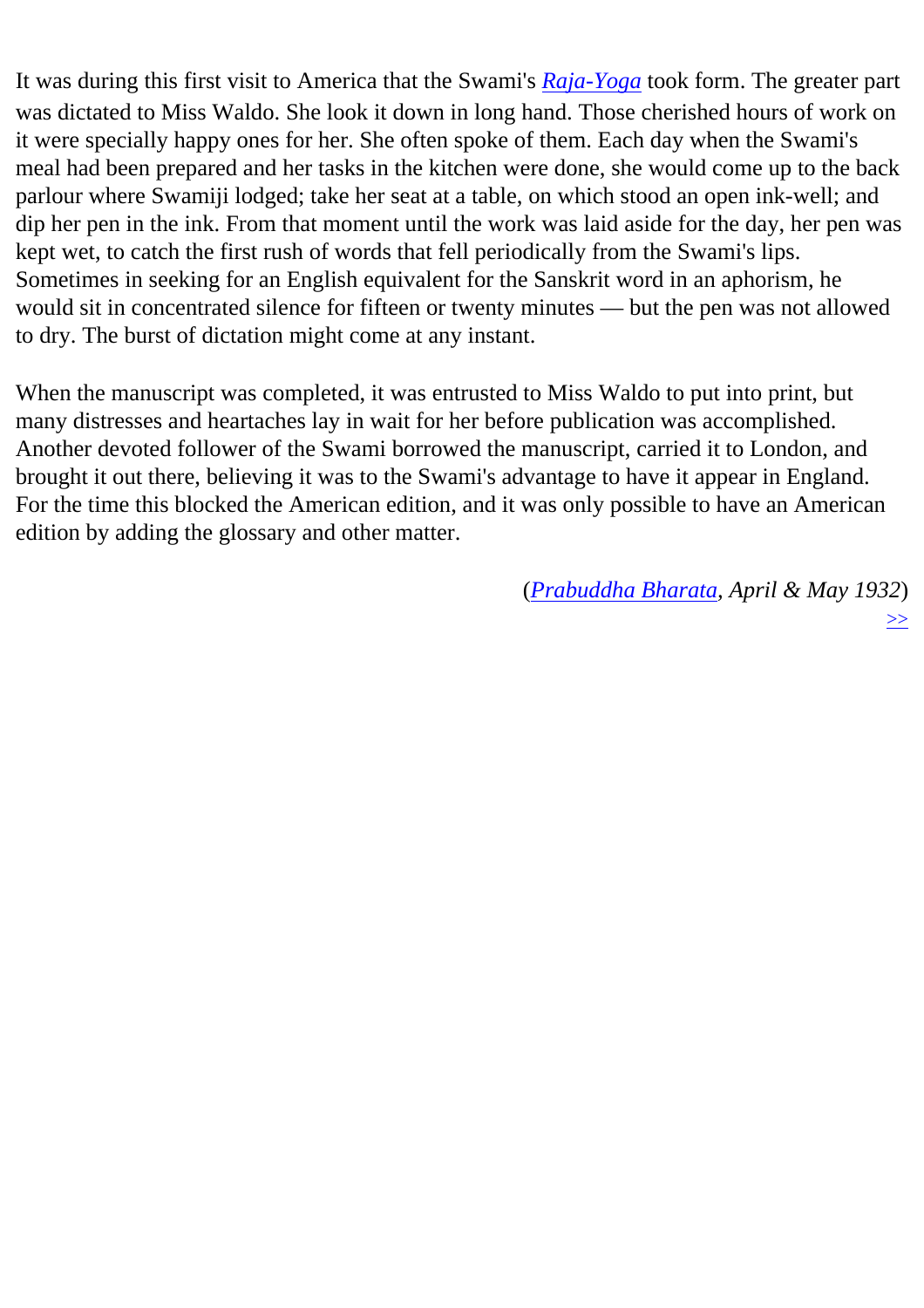#### **CORNELIA CONGER**

BEFORE the Congress (or Parliament) of Religions met in Chicago at the time of the Columbian Exposition in 1893. members of various Churches volunteered to ask into their homes as guests delegates to it. My grandmother, Mrs. John B. Lyon, was one of these, requesting, if possible, that a delegate who was broad-minded be sent to us, as my grandfather was much interested in philosophy but heartily disliked bigots. Our home was 262 Michigan Avenue, a pleasant somewhat old-fashioned frame-house, painted olive green with boxes of red geraniums across the front. It was full of guests all that summer as my grandparents were naturally hospitable and this World's Fair was a very exciting and fascinating affair. So all our out-of-town relatives and friends were eager to come to Chicago to see it. When word came that our delegate was to arrive on a certain evening, the house was so crowded that my grandmother had to send her elder son to a friend's house to have his room for our guest. We had been given no idea who he would be, nor even what religion he was representing. A message came that a member of our Church — the First Presbyterian — would bring him after midnight. Everyone went to bed except my grandmother who waited up to receive them. When she answered the door-bell, there stood Swami Vivekananda in a long yellow robe, a red sash, and a red turban — a very startling sight to her, because she had probably never seen an East Indian before. She welcomed him warmly and showed him to his room. When she went to bed, she was somewhat troubled. Some of our guests were Southerners, as we had many friends in the South, because we owned a sugar plantation on the Bayou Teche in Louisiana. Southerners have a strong dislike for associating with anyone but whites, because they stupidly think of all people who are darker as on a mental and social plane of their former negro slaves. My grandmother herself had no colour prejudice, and she was sufficiently intelligent any way to know that Indians are of the same Caucasian inheritance as we are.

When my grandfather woke up, she told him of the problem and said he must decide whether it would be uncomfortable for Swami and for our Southern friends to be together. If so, she said he could put Swami up as our guest at the new Auditorium Hotel near us. My grandfather was dressed about half an hour before breakfast and went into the library to read his morning paper. There he found Swami and, before breakfast was served, he came to my grandmother and said, "I don't care a bit, Emily, if all our guests leave! This Indian is the most brilliant and interesting man who has ever been in our home. and he shall stay as long as he wishes." That began a warm friendship between them which was later summed up — much to my grandfather's embarrassment — by having Swami calmly remark to a group of my grandfather's friends one day at the Chicago Club "I believe Mr. Lyon is the most Christlike man I ever met!"

<span id="page-89-0"></span> $<<$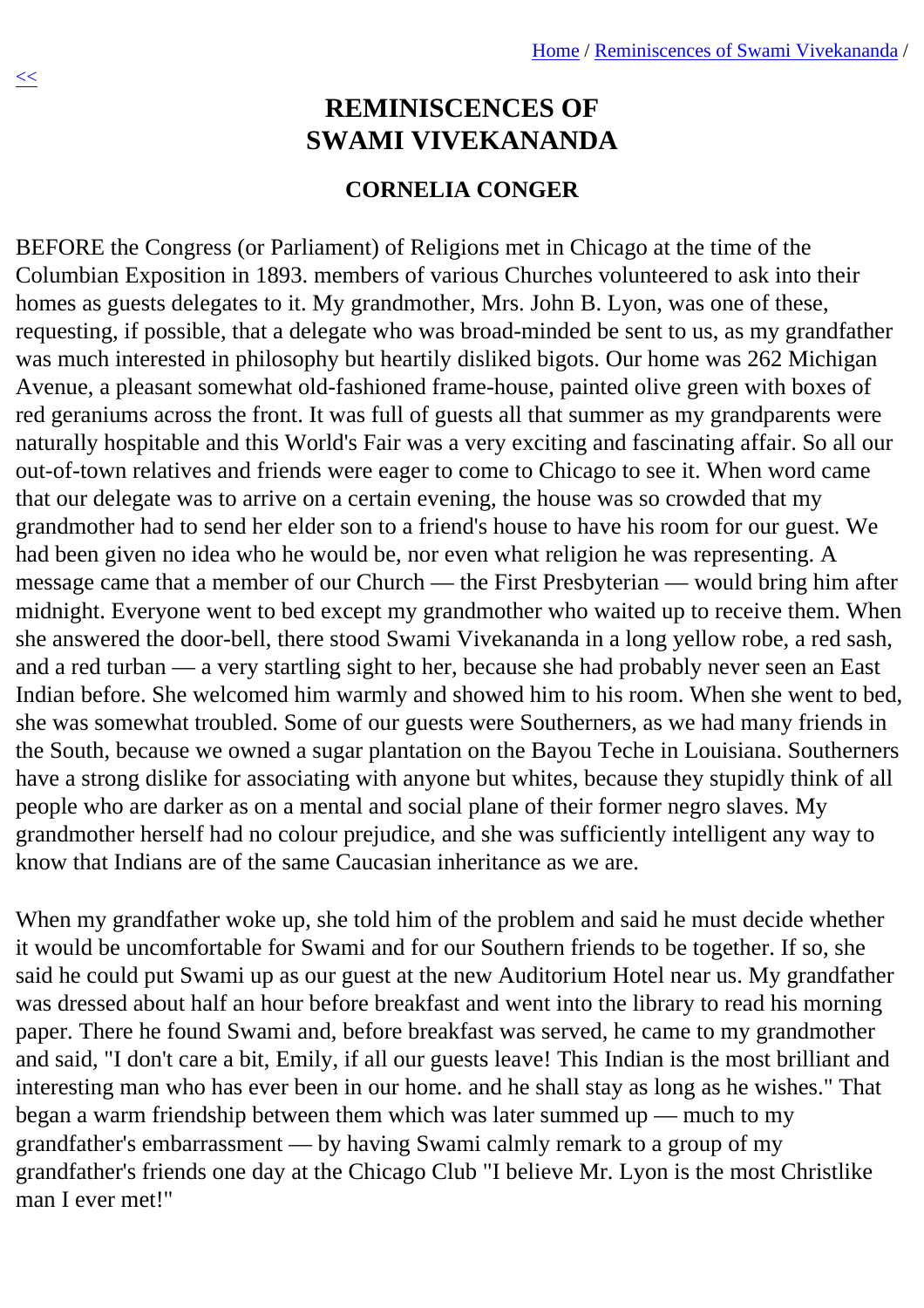He seemed to feel especially close to my grandmother, who reminded him of his own mother. She was short and very erect, with quiet dignity and assurance, excellent common sense, and a dry humour that he enjoyed. My mother, who was a pretty and charming young widow, and I — who was only six years old — lived with them. My grandmother and my mother attended most of the meetings of the Congress of Religions and heard Swamiji speak there and later at lectures he gave. I know he helped my sad young mother who missed her young husband so much. Mother read and studied Swamiji's books later and tried to follow his teachings.

My memories are simply of him as a guest in our home — of a great personality who is still vivid to me! His brilliant eyes, his charming voice with the lilt of a slight well-bred Irish brogue. his warm smile! He told me enchanting stories of India, of monkeys and peacocks, and flights of bright green parrots, of banyan trees and masses of flowers, and markets piled with all colours of fruits and vegetables. To me they sounded like fairy-tales, but now that I have driven over many hundreds of miles of Indian roads. I realize that he was simply describing scenes from the memories of his own boyhood. I used to rush up to him when he came into the house and cry "Tell me another story, Swami", and climb into his lap. Perhaps, so far from home and in so strange a country, he found comfort in the love and enthusiasm of a child. He was always wonderful to me. Yet — because a child is sensitive — I can remember times when I would run into his room and suddenly know he did not want to be disturbed — when he was in meditation. He asked me many questions about what I learnt in school and made me show him my school-books and pointed out India to me on the map — it was pink. I recall and told me about his country. He seemed sad that little Indian girls did not have, in general, the chance to have as good an education as we American children. Imagine how interested I was when Swami Shankarananda, President, Belur Math, told me he founded a girls' school in Calcutta!

My grandmother was president of the Women's Hospital at home, and he visited it with lively interest and asked for all the figures in infant mortality etc. So again it showed how much he was learning in our country to be used in helping his own people, because I was told that a maternity hospital was also founded later. How very happy that would have made my grandmother!

I was fascinated by his turban which struck me as a very funny kind of a hat, especially as it had to be wound up afresh every time he put it on! I persuaded him to let me see him wrap it back and forth around his head.

As our American food is less highly seasoned than Indian, my grandmother was afraid he might find it flat. He told us, on arrival, that he had been told to conform to all the customs and the food of his hosts, so he ate as we did. My grandmother used to make a little ceremony of making salad dressing at the table, and one of the condiments she used was Tabasco Sauce, put up by some friends of hers, the Mrs. Ilhennys, in Louisiana. She handed him the bottle and said, "You might like a drop or two of this on your meat, Swami". He sprinkled it on with such a lavish hand that we all gasped and said, "But you can't do that! It's terribly hot!" He laughed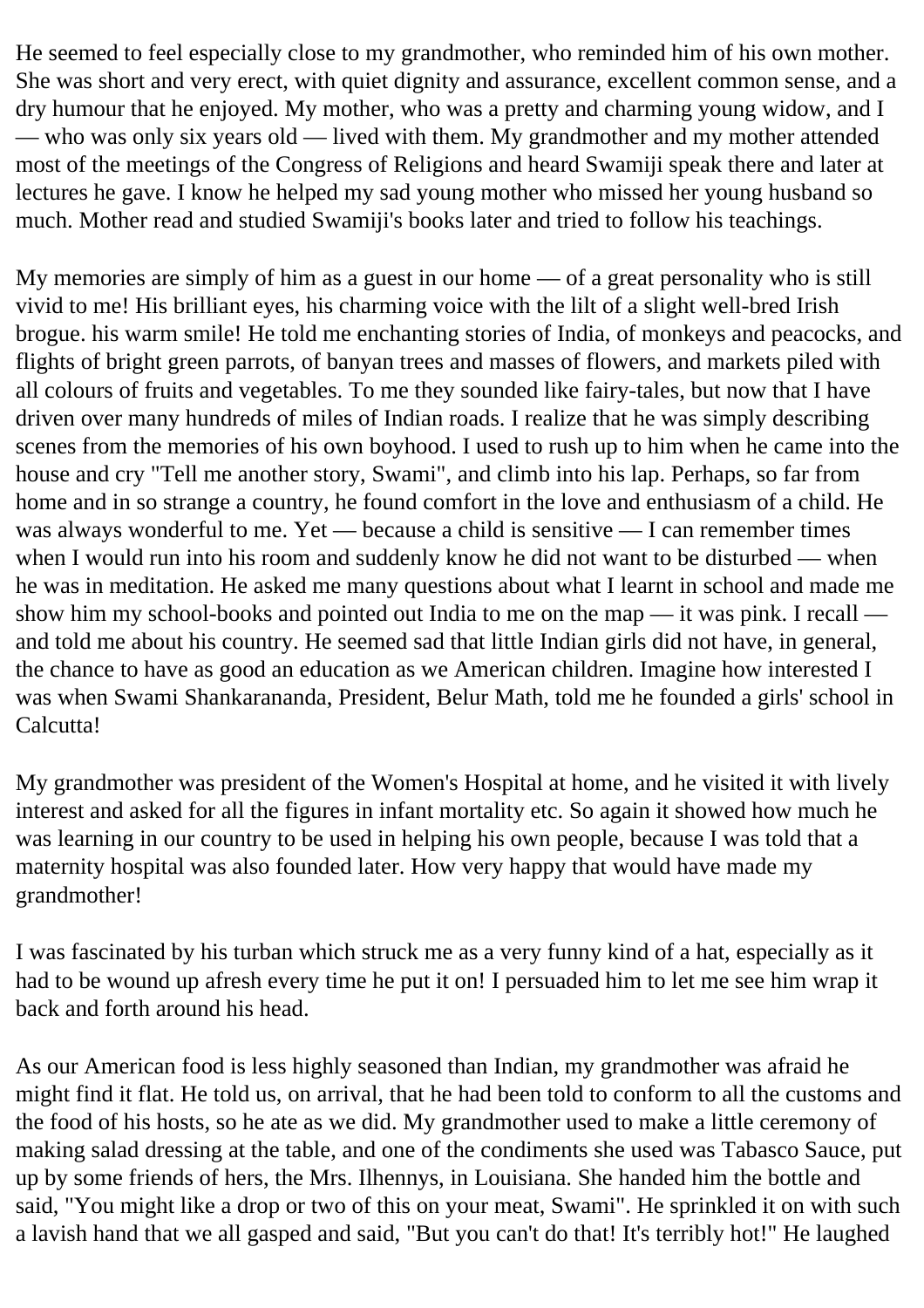and ate it with such enjoyment that a special bottle of the sauce was always put at his place after that.

My mother took him to hear his first Symphony Concert on a Friday afternoon. He listened with great attention but with his head a bit on one side and a slightly quizzical expression. "Did you enjoy it?" mother asked at the end. "Yes, it was very beautiful", he replied, but mother felt it was said with some reservation. "What are you thinking?" she asked. "I am puzzled by two things", he answered. "First, I do not understand why the programme says that this same programme will be repeated on Saturday evening. You see in India, one type of music is played at dawn. The music for noontime is very different, and that for the evening is also of a special character. So I should think that what sounds suitable to your ears in the early afternoon would not sound harmonious to you at night. The other thing that seems strange to me is the lack of overtones in the music and the greater intervals between the notes. To my ears it has holes in it like that good Swiss cheese you give me."

When he began to give lectures, people offered him money for the work he hoped to do in India. He had no purse. So he used to tie it up in a handkerchief and bring it back — like a proud little boy — pour it into my grandmother's lap to keep for him. She made him learn the different coins and to stack them up neatly to count them. She made him write down the amount each time, and she deposited in her bank for him. He was overwhelmed by the generosity of his audience who seemed so happy to give to help people they had never seen so far away.

Once he said to my grandmother that he had had the greatest temptation of his life in America. She liked to tease him a bit and said, "Who is she, Swami?" He burst out laughing and said, "Oh, it is not a lady, it is Organization!" He explained how the followers of Ramakrishna had all gone out alone and when they reached a village, would just quietly sit under a tree and wait for those in trouble to come to consult them. But in the States he saw how much could be accomplished by organizing work. Yet he was doubtful about just what type of organization would be acceptable to the Indian character, and he gave a great deal of thought and study how to adapt what seemed good to him in our Western World to the best advantage of his own people. I can see that Belur Math and his many charities are the result of this period in his life. I spoke earlier of his delightful slight Irish brogue. I recall that this came as a surprise to Swami Shankarananda. My grandfather used to joke him about it. But Swami said it was probably because his favourite professor was an Irish gentleman, a graduate of Trinity College, Dublin.

After Swami left us, my mother was eager to do some studying along the lines of Oriental philosophy, as she realized she had not enough background to understand his teachings as fully as she wished. A Mrs. Peake held some classes in Chicago that following winter and, in the course of them, mother discovered much to her surprise that if she held a letter torn up into fine bits between her hands, she received a brief but vivid impression of the writer, both physically and mentally. When Swamiji returned to Chicago a year or so later to give lectures,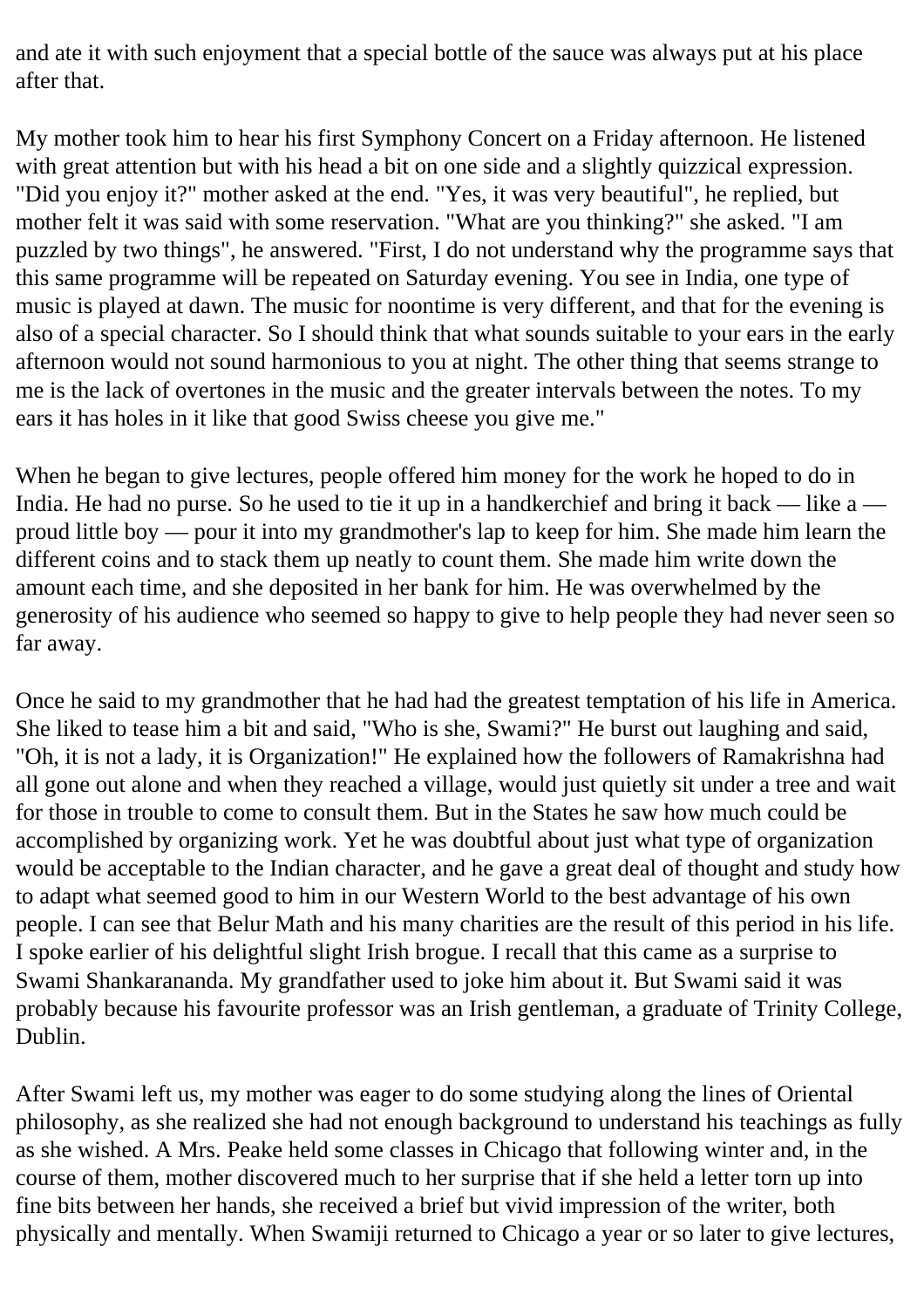mother asked him about this strange gift, and he said he had it also, and that when he was young, he used to have fun doing it to show off, but that Ramakrishna had wrapped his knuckles and said, "Don't use this great gift except for the good of mankind. Hands that receive these impressions can also bring relief from pain. Use this gift to bring healing."

On this second visit, he only stayed with us for a short time. He knew he could teach better if he lived in his own regime of food and of many hours for meditation. It also left him free to receive many who came to him for help. So my grandmother helped him find a simple but comfortable little, flat, bur I do not recall that I ever saw it.

Swamiji was such a dynamic and attractive personality that many women were quite swept away by him and made every effort by flattery to gain his interest. He was still young and, in spite of his great spirituality and his brilliance of mind, seemed to be very unworldly. This used to trouble my grandmother who feared he might be put in a false or uncomfortable position, and she tried to caution him a little. Her concern touched and amused him, and he patted her hand and said. "Dear Mrs. Lyon, you dear American mother of mine, don't be afraid for me. It is true I often sleep under a banyan tree with a bowl of rice given me by a kindly peasant, but it is equally true that I also am sometimes the guest in the palace of a great Maharaja and a slave girl is appointed to wave a peacock feather fan over me all night long! I am used to temptation, and you need not fear for me!"

After having talked with Swami Shankarananda and been encouraged by him, I wished I had talked to my mother's younger sister, Katharine (Mrs. Robert W. Hamill) about her recollections of Swamiji. So when I reached home I asked her what she could add to my scattered memories. She was a bride and had her own home. So she was not at her mother's and father's so very much. She recalled Swamiji much as I did, but never heard him lecture. However, she and her husband were "young intellectuals" and had a group of young professors from our university, young newspaper men, etc. around them. One Sunday evening she was telling them how remarkable Swamiji was, and they said that modern scientists and psychologists could "show up" his religious beliefs in no time! She said. "If I can persuade him to come here next Sunday evening, will you all come back and meet him?" They agreed, and Swamiji met them all at an informal supper party. My aunt does not recall just what subjects were brought up, but that the entire evening was a lively and interesting debate on all sorts of ideas — Aunt Katharine said that Swamiji's great knowledge of the Bible and the Koran as well as the various Oriental religions, his grasp of science and of psychology were astounding. Before the evening was over, the "doubting Thomases" threw up their hands and admitted that Swamiji had held his own on every point and that they parted from him with warmest admiration and affection. —

When I was taken to meet Swami Shankarananda, I fell my memories were too childish and trivial to put down in black and white. I fell very humble and apologetic for taking up others' time. But the Swami said something infinitely kind and gracious which I shall never forget: That every great man is like a jewel with many facets. That each facet is important as it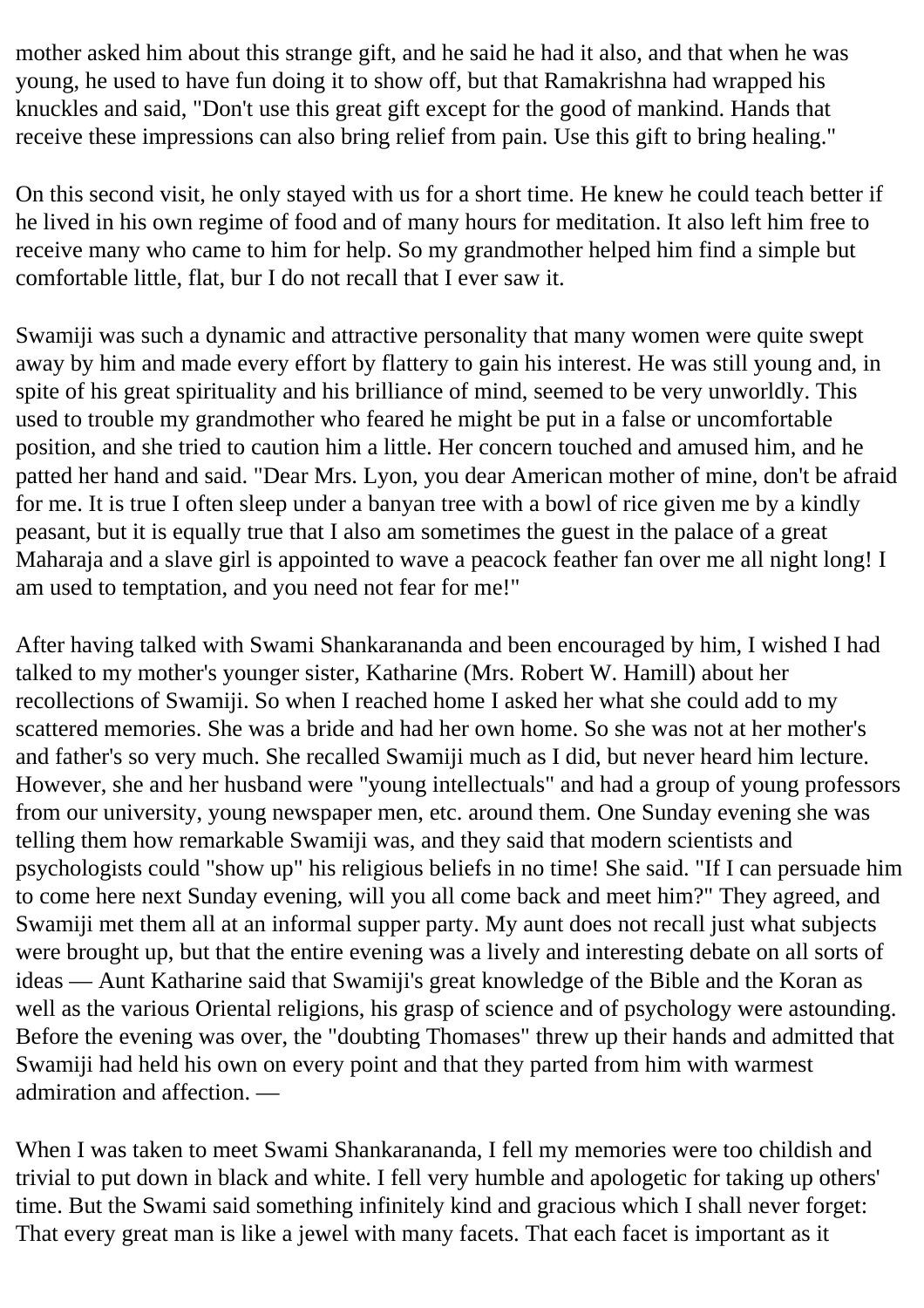reflects a different aspect of his character. That I had come to him to offer a facet that was lacking in his records of Swamiji — of the weeks he had spent in our home when he first left India. So here is my very tiny "facet" offered in memory of someone I have loved for all these 62 years — not as a teacher, nor a great religious leader — but as a wonderful and vivid friend who lived in our home.

> (*[Prabuddha Bharata](http://www.advaitaashrama.org/prabuddha_bharata.html), May 1956*)  $\geq$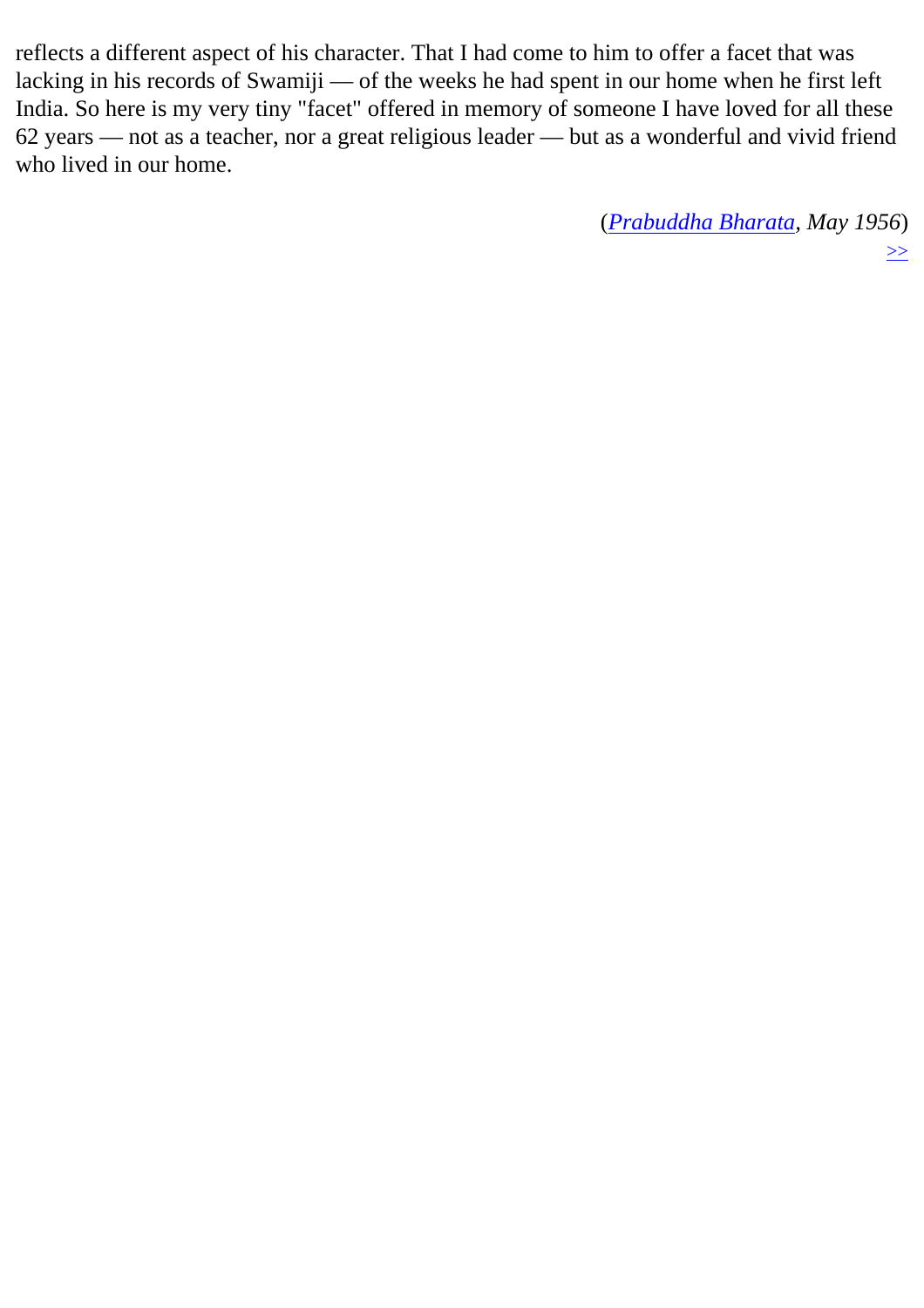### **MARTHA BROWN FINCKE**

<span id="page-94-0"></span>EARLY in November 1935, I landed in Calcutta and set foot for the first time on the soil of India. As I left my home in the United States of America journeying westward to encircle the globe, I thought of myself as a tourist in the different countries through which I passed. Only when I reached India did I in thought become a pilgrim. As a pilgrim I went the day after landing to the Belur Math on the farther side of the Ganga to bow my head in reverence before the tomb of the great Swami Vivekananda. In the upper room of the guest-house I met Miss Josephine MacLcod, his devoted friend. I also met several of the resident Swamis. When to each of them I said that I had once known Swami Vivekananda, their eagerness to hear of that far-off meeting surprised me. It was indeed to me one of the most vital influences of my life, but could it mean anything to others? Since they assured me that it was so, I am setting down my recollections of those two days, now 42 years ago, when I came under the influence of that great man.

In September 1893, at the World's Fair held in Chicago to commemorate the 400th anniversary of the discovery of America by Columbus, a Parliament of Religions was a part of the programme. To this journeyed the then unknown young Hindu monk, Swami Vivekananda. His power over the audiences who heard him set forth his universal Gospel and the magic of his personality are common knowledge.

At the close of the Parliament, in order to be independent of the personal benefactions of his admirers, the Swami engaged with a Lecture Bureau to tour the States beginning with the East, and early in November he came to the town of Northampton, Massachusetts. This charming old town, half-way between New York and Boston, and since prominent as the home of Calvin Coolidge, is situated on low hills in the Connecticut Valley just before the river plunges into the gap between Mt. Tom and Mt. Holyoke. In flood seasons the low-lying meadows about the town shine with the covering waters, and the purple outline of the Mt. Holyoke range forms the horizon to the south. Stately elm trees border the streets, and the place had then a slumberous aspect except when an eruption of students woke it to animation. For a women's college formed the centre of its intellectual life, Smith College, founded in 1875 by Sophia Smith for the higher education of women.

To this College I went as a freshman in the fall of 1893, an immature girl of eighteen, undisciplined but reaching out eagerly for the things of the mind and spirit. Brought up in a sheltered atmosphere, in the strictest Protestant Christian orthodoxy, it was with some misgivings that my parents saw me leave the home and be exposed to the dangers of so-called "free-thinking". Had not one of my friends gone the year before to Vassar College and was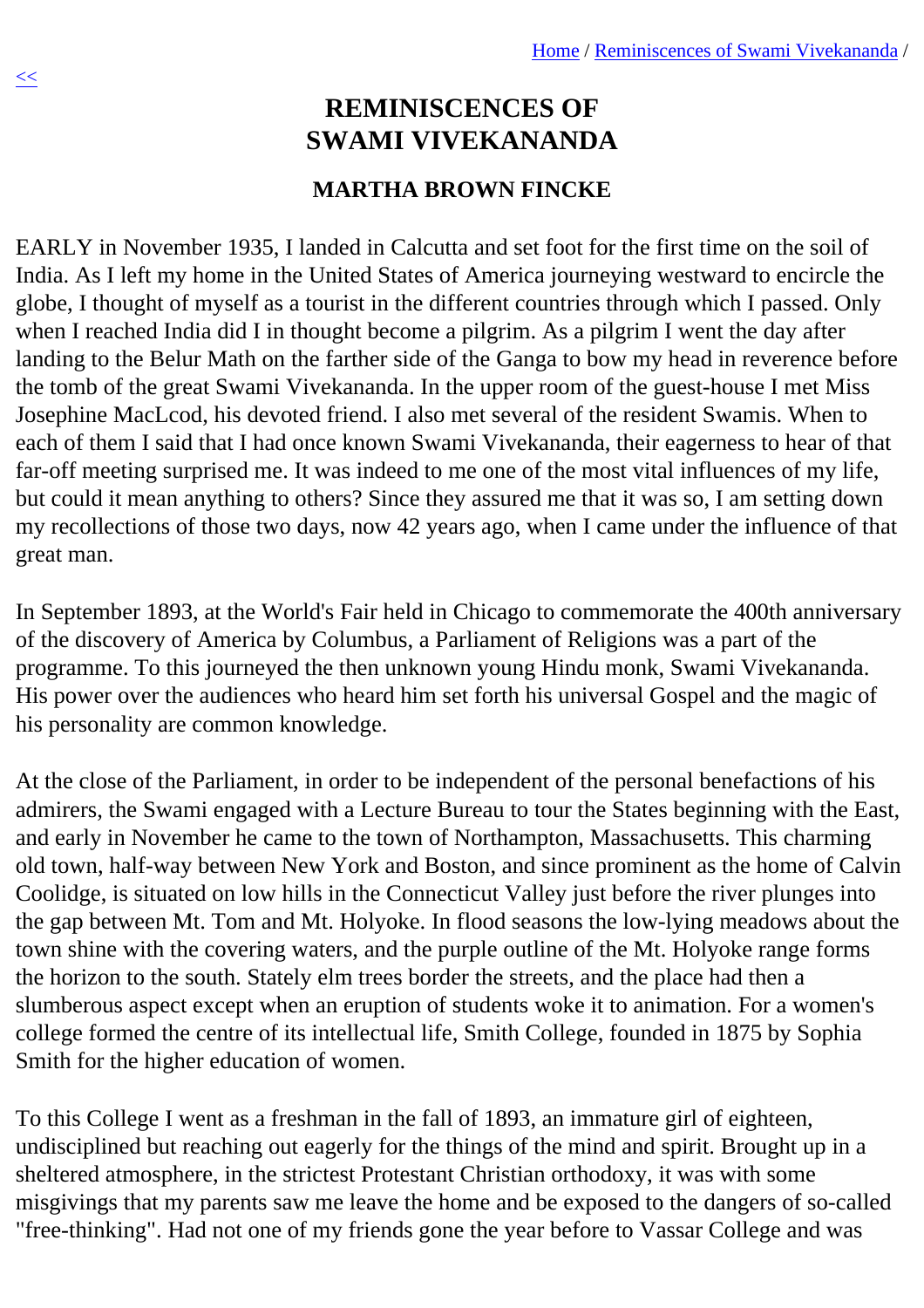rumoured to have "lost her faith"?

The College dormitories were not large enough to house all of the incoming class, so I with three other freshmen boarded in a square brown house near the campus. This was kept by a lady whose independent spirit and humorous outlook endeared her to us, despite her despotic rule. College lectures for the whole body of students with compulsory attendance were of frequent occurrence, and many well-known leaders of thought visited us.

On the Bulletin for November was the name of Swami Vivekananda who was to give two evening lectures. That he was a Hindu monk we knew, nothing more; for the fame he had won in the recent Parliament of Religions had not reached our ears. Then an exciting piece of news leaked out; he was to live at our house, to eat with us. and we could ask him questions about India. Our hostess' breadth of tolerance may be seen in receiving into her house a man with dark skin, whom the hotel had doubtless refused to admit. As late as 1912 the great poet Tagore with his companion wandered through the streets of New York looking in vain for shelter.

The name of India was familiar to me from my earliest childhood. Had not my mother almost decided to marry a young man who went as a missionary to India, and did not a box from our Church Missionary Association go each year to the zenanas? India was a hot land where snakes abounded, and "the heathen in his blindness bows down to wood and stone". It is astonishing how little an eager reader like myself knew about the history or literature of the great country. The life of William Carey I had read, had heard of St. Francis Xavier at Goa, but it was all from the missionary standpoint. You must remember "Kim" had not yet appeared. To talk with a real Indian would be a chance indeed.

The day came, the little guest-room was ready, and a stately presence entered our home. The Swami's dress was a black Prince Albert coal, dark trousers, and yellow turban wound in intricate folds about a finely shaped head. But the face with its inscrutable expression, the eyes so full of flashing light, and the whole emanation of power, are beyond description. We were awed and silent. Our hostess, however, was not one to be awed, and she led an animated conversation. I sat next to the Swami, and with my superfluity of reverence found not a word to say.

Of the lecture that evening I can recall nothing. The imposing figure on the platform in red robe, orange cord, and yellow turban, I do remember, and the wonderful mastery of the English language with its rich sonorous tones, but the ideas did not take root in my mind, or else the many years since then have obliterated them. But what I do remember was the symposium that followed.

To our house came the College president, the head of the philosophy department, and several other professors, the ministers of the Northampton churches, and a well-known author. In a corner of the living-room we girls sat as quiet as mice and listened eagerly to the discussion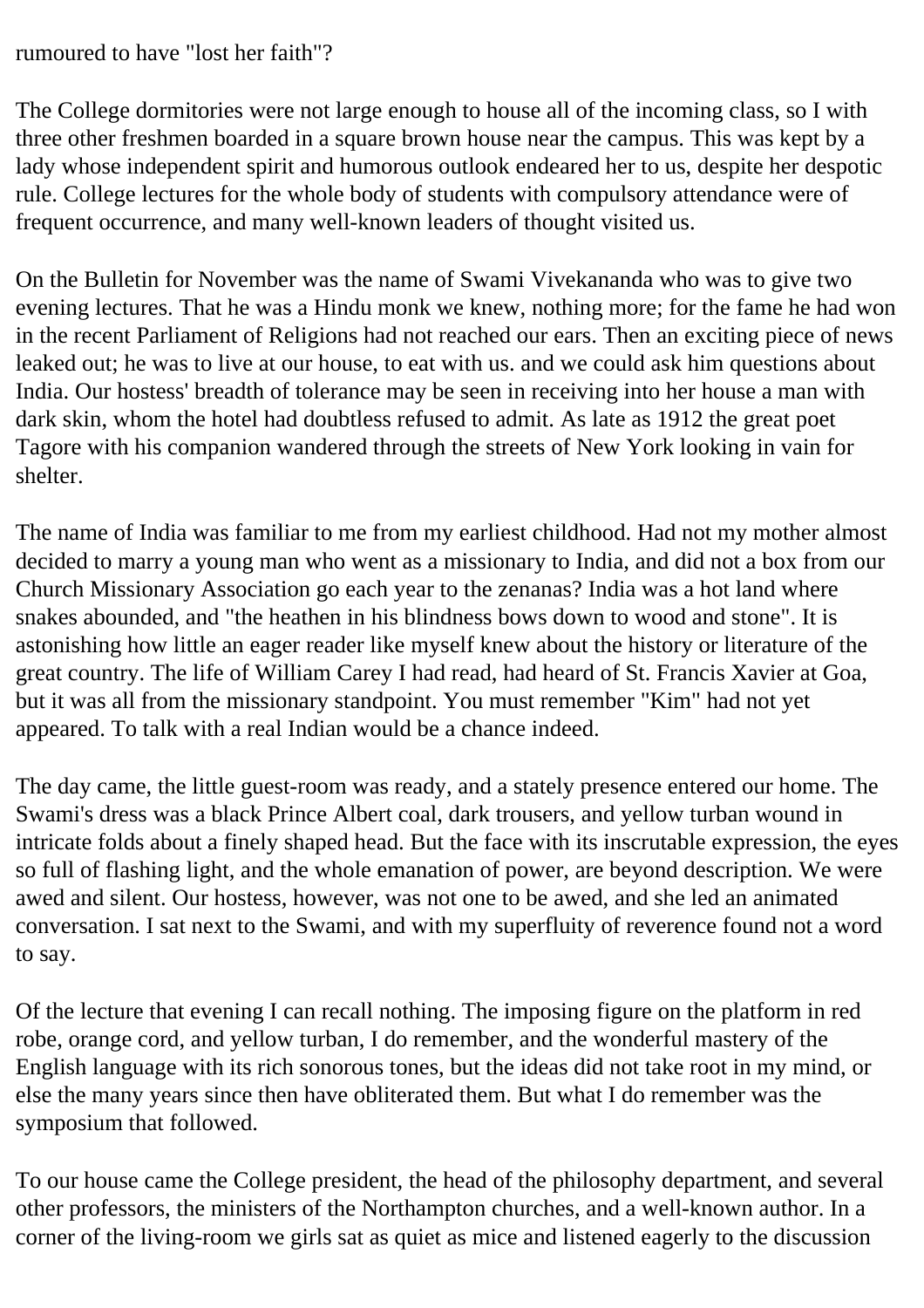which followed. To give a detailed account of this conversation is beyond me, though I have a strong impression that it dealt mainly with Christianity and why it is the only true religion. Not that the subject was the Swami's choosing. As his imposing presence faced the row of blackcoaled and somewhat austere gentlemen, one felt that he was being challenged. Surely these leaders of thought in our world had an unfair advantage. They knew their Bibles thoroughly and the European systems of philosophy, as well as the poets and commentators. How could one expect a Hindu from far-off India to hold his own with these, master though he might be of his own learning? The reaction to the surprising result that followed is my purely subjective one, but I cannot exaggerate its intensity.

To texts from the Bible, the Swami replied by other and more apposite ones from the same book. In upholding his side of the argument he quoted English philosophers and writers on religious subjects. Even the poets he seemed to know thoroughly, quoting Wordsworth and Thomas Gray (not from the well-known *Elegy*). Why were my sympathies not with those of my own world? Why did I exult in the air of freedom that blew through the room as the Swami broadened the scope of religion till it embraced all mankind? Was it that his words found an echo in my own longings, or was it merely the magic of his personality? I cannot tell, I only know that I felt triumphant with him.

In speaking with a Swami... at the Belur Math, he said that to him Swami Vivekananda personified Love. To me that night he personified Power. I think that I can explain this from my later knowledge. No doubt these great men of our college world were narrow-minded, of closed convictions, "wise in their own conceits". How could they accept the saying "Whosoever comes to Me through whatsoever form, I reach him"? At Chicago the Swami had recently felt the rancour of Christian missionaries, and undoubtedly his accents took on an austerity as he felt the same spirit in these representatives of Western learning. To them Love would not appeal, but Power can awe even when it does not force agreement. The discussion, beginning with the utmost courtesy-became less cordial, then bitterness crept in, a resentment on the part of the champions of Christianity as they felt that it was "thumbs down" for them. And truly it was. The repercussion of the triumph that filled me then is with me to this day.

Early the next morning loud splashings came from the bathroom, and mingling with them a deep voice chanting in an unknown tongue. I believe that a group of us huddled near the door to listen. At breakfast we asked him the meaning of the chant. He replied. "I first put the water on my forehead, then on my breast, and each time I chant a prayer for blessings on all creatures". This struck me forcibly. I was used to a morning prayer, but it was for myself first that I prayed, then for my family. It had never occurred to me to include all mankind in my family and to put them before myself.

After breakfast the Swami suggested a walk, and we four students, two on each side, escorted the majestic figure proudly through the streets. As we went, we shyly tried to open conversation. He was instantly responsive and smiled showing his beautiful teeth. I only remember one thing he said. Speaking of Christian doctrines, he remarked how abhorrent to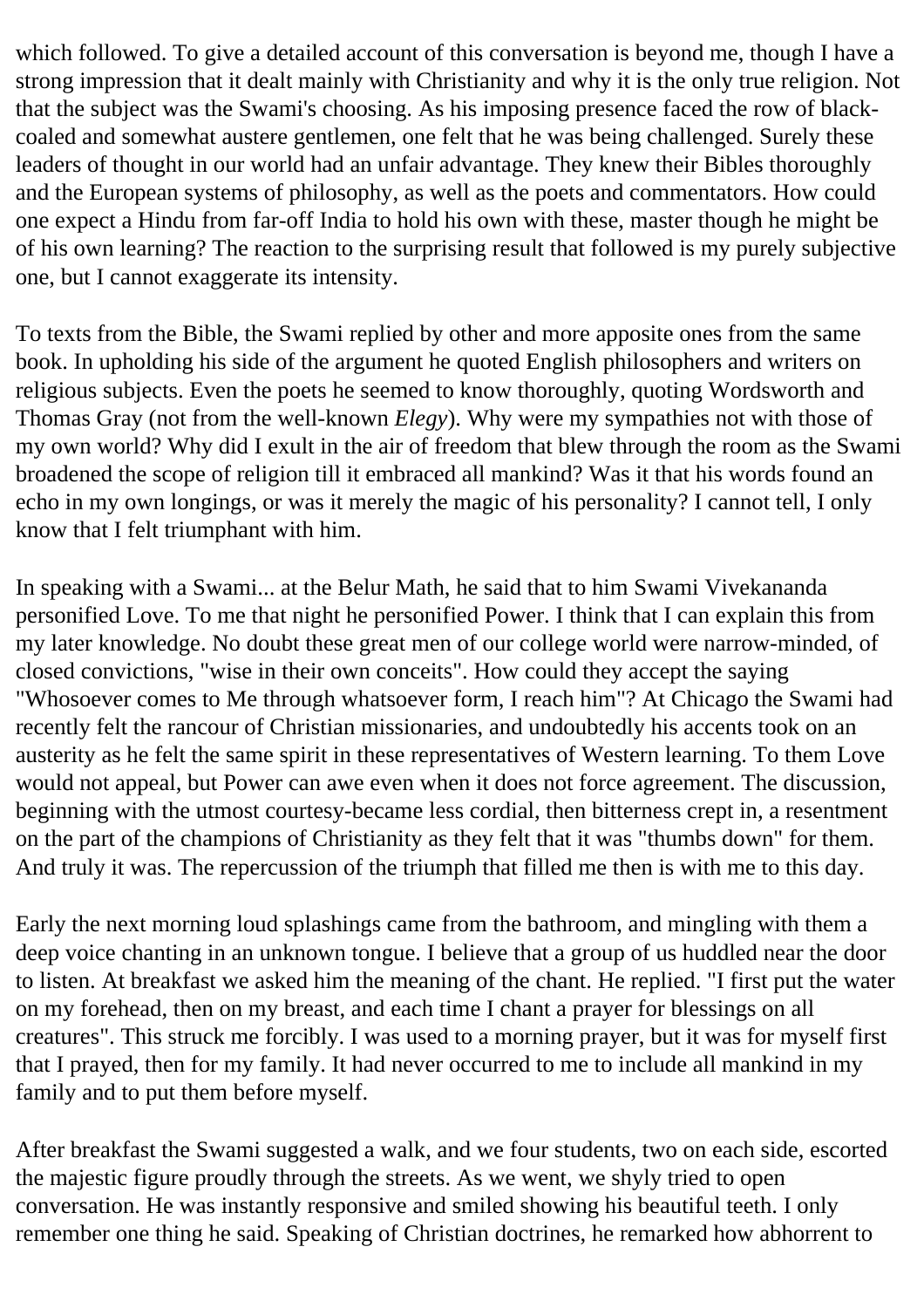him was the constant use of the term "the *blood* of Christ". That made me think. I had always hated the hymn "There is a fountain filled with blood, drawn from Emmanuel's veins", but what daring to criticize an accepted doctrine of the Church! My "free-thinking" certainly dates from the awakening given me by that freedom-loving soul. I led the conversation to the Vedas, those holy books of India he had mentioned in his lecture. He advised me to read them for myself, preferably in the original. I then and there made a resolve to learn Sanskrit, a purpose which I regret to say I have never fulfilled. Indeed as far as outward result goes, I am a case of the good seed choked by thorns.

One rather humorous outcome of this advice about the Vedas should not be omitted. The following summer a pretty little Guernsey calf was added to the family livestock, and when my father gave it to me. I named it "Veda". Unfortunately the little one only lived a few months and my father said its name had killed it.

Of the succeeding lecture I can say nothing. The great Swami left us and I never saw him again. I even lost sight of his journeyings through our country and did not know that he made another visit to it two years later. And yet those two days of his mighty presence have certainly coloured all the rest of my life. I wrote to my family a detailed account of this visit, expressing myself so strongly that my devoted but over-solicitous father became alarmed. He pictured me leaving the faith of my fathers and becoming a disciple of the Swami. He used argument and ridicule, and to spare him further anxiety — for I adored my father — I stopped talking of my new thoughts, and kept them to myself.

I often think of the time I have lost, of the roundabout way I have come, groping my way, when under such guidance I might have aimed directly for the goal. But for an immortal soul it is wiser not to spend time in regrets, since to be on the way is the important thing.

One reads of the seeds found in Egyptian sarcophagi, buried thousands of years previously and yet retaining enough vitality to sprout when planted. Lying apparently lifeless in my mind and heart, the far-off memory of that great apostle from India has during the past year begun to send forth shoots. It has at last brought me to this country. During the intervening years – years of sorrow and responsibility and struggle mingled with joy — my inmost self has been trying out this and that doctrine to see if it was what I wanted to live by. Always some dissatisfaction resulted. Dogmas and rituals, made so important by orthodox believers, seemed to me so unimportant, so curbing that freedom of the spirit that I longed for.

I find in the universal Gospel that Swamiji preached the satisfaction of my longing. To believe that the Divine is within us, that we are from the very first a part of God, and that this is true of every man. what more can one ask? In receiving this, as I have on the soil of India, I feel that I have come Home.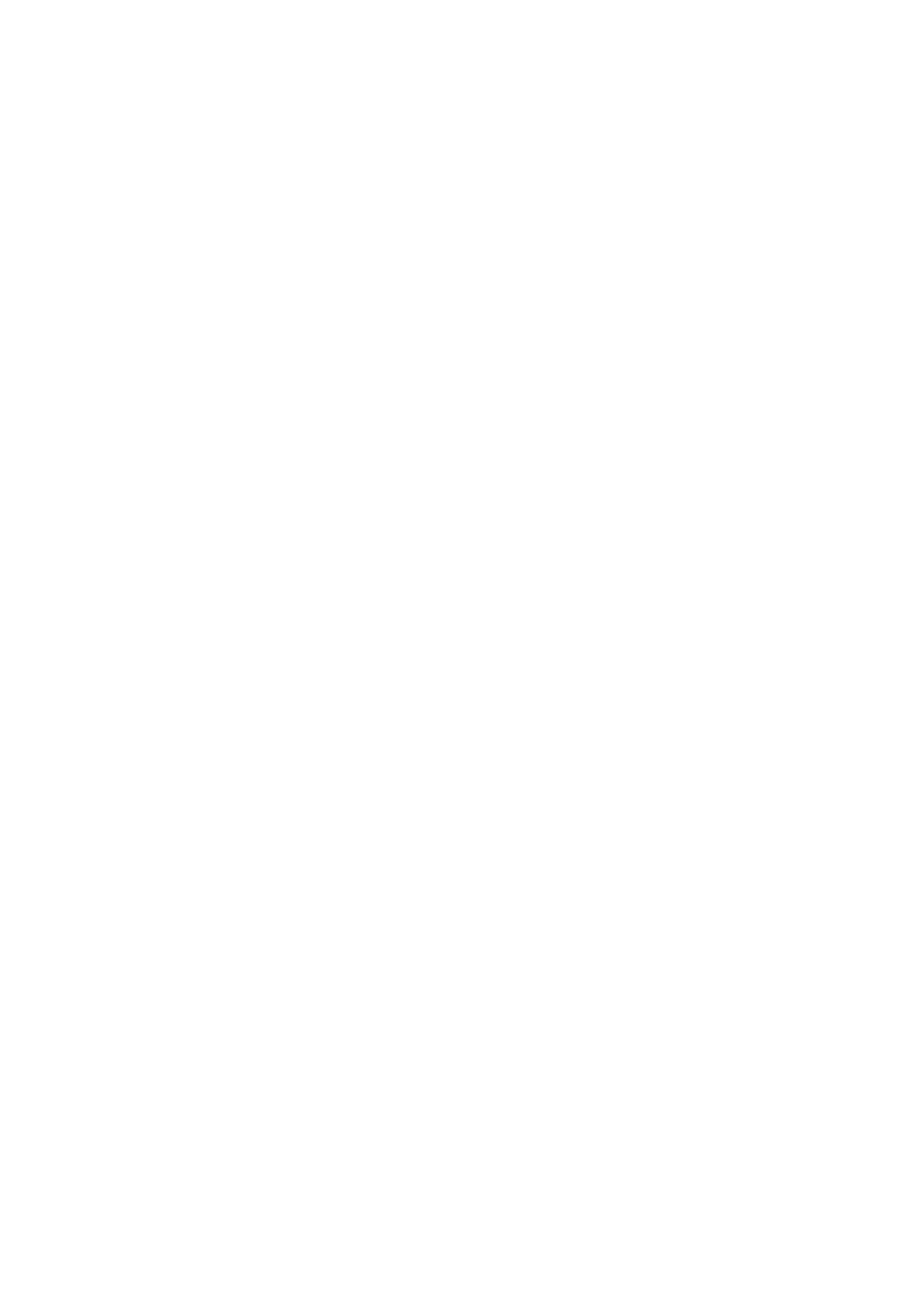#### **H. J. VAN HAAGEN**

<span id="page-99-0"></span>WHEN a man steps from darkness into a very bright light, his eyes are dazed for a while and refuse to work properly for the moment. And when we are asked to speak and describe that great joy which lights our very soul, our answer would be, as it were, but a mere groping in the darkness for words. One may perceive and feel most perfect joy, yet not be able to describe it. It is with such feeling that my thoughts wander back to the great impressions of my life, which I can never forget. Although a number of years have passed, these events live in my memory as if they had occurred but yesterday.

I well remember my first meeting with the Swami Vivekananda, that great teacher whose nativity we are commemorating this evening. Though filled with prejudice by my friends, I went to one of the Swami's classes, not so much to hear his lecture as to see for the first time a native of India, the land which I had learnt to love through reading the Bhagavad-Gita, the *Song Celestial*. I was seated in the class-room waiting for the Swami's appearance when soon a man came in — one whose walk expressed dignity and whose general bearing showed majesty, like one who owns everything and desires nothing. After a short observation I also saw that he was a very superior man, and withal, one who quickly disclosed a most lovable character. Now I became anxious to hear the words he would speak; and after I had done so but a few minutes, I firmly resolved to be a regular attendant at all his lectures and classes. That prejudice which was so strong within me when I entered, now seemed to be driven away by his profound knowledge and charming magnetism. It would be too long to describe the great treats that followed. As wholesome food satisfies the hungry and fresh water quenches the thirsty, so my longing for truth was satisfied through the teaching of this wonderful man. And to this very day I have found nothing that gives a better answer and a clearer explanation to the various vital questions which arise in a man's mind than the Vedanta philosophy so ably taught by the Swami Vivekananda.

Not only were his words in class-room and lecture-room those of instructive value, but also his conversations, while walking on the street or through Central Park, always conveyed the one message. Many of our interesting little talks I can readily call to mind; for instance, on one occasion I expressed my regret to the Swami that his sublime teachings had no larger following, and his wise and fitting answer was: "I could have thousands more at my lectures if I wanted them. It is the sincere student who will help to make this work a success and not merely the large audiences. If I succeed in my whole life to help one man to reach freedom, I shall feel that my labours have not been in vain, but quite successful." This remark filled me with the desire to be one of his students.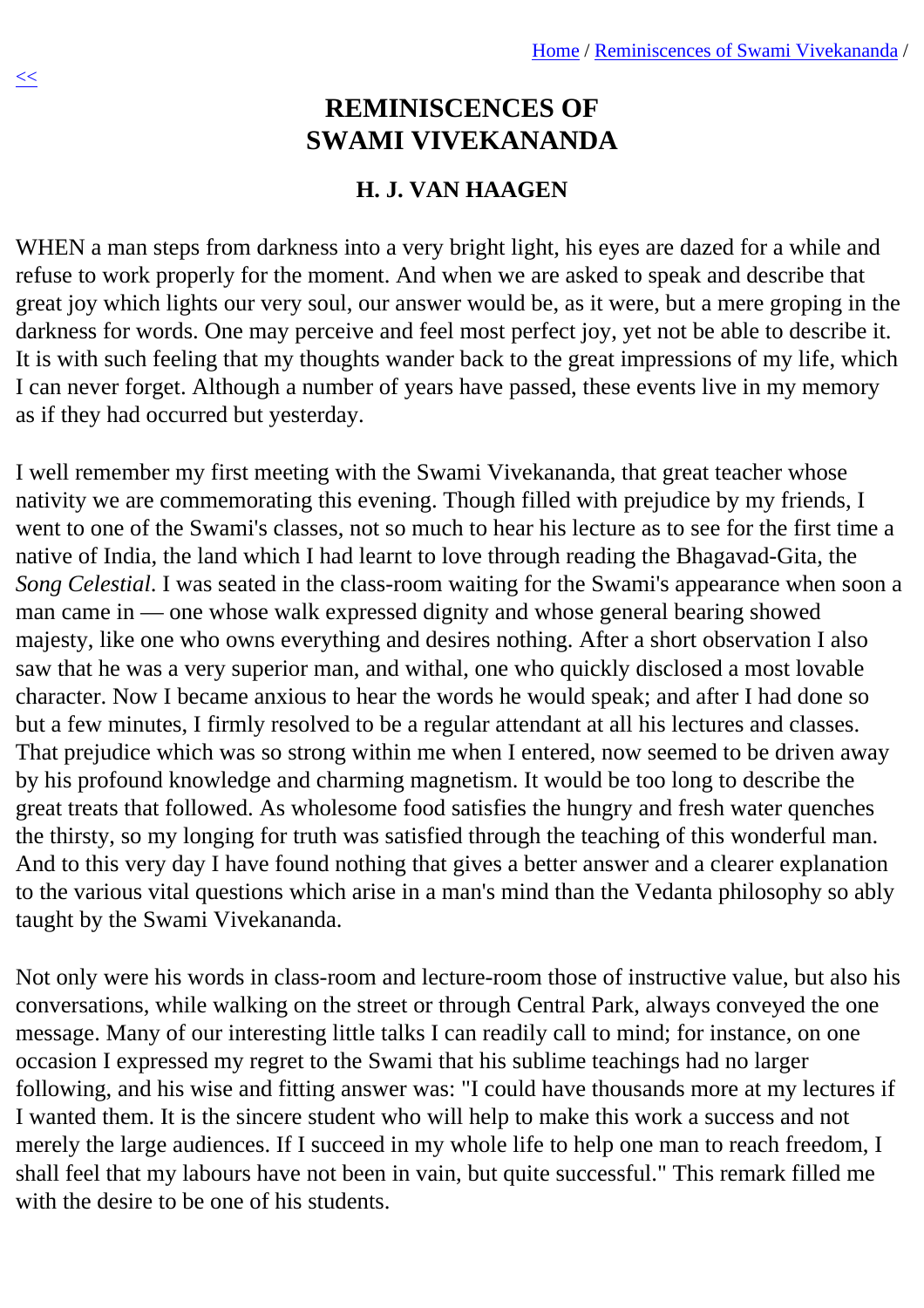The strong impression which this lovable teacher always gave to his students was that of causing them to feel that they alone, while with him, had his whole attention and sympathy. Always willing to devote his entire attention to heeding his students' most humble wants and queries, he, by this most pleasing attitude, made them most enthusiastic and faithful disciples. This created that enduring bond of love between teacher and disciple which is so necessary for any teacher's real success. And how glorious was his success! Today almost every intelligent person is more or less familiar with the literature which like a flower blossomed out of his work. And many are those — the professor, clergyman, and layman alike — who have been influenced to the better through acquaintance with these literary gems.

His teaching bore to us the peace of mind of the Aryan *rishis* of which we are so much in need. It is but recently that an American scientist pointed out how our fashionable and business life is a continuous nerve storm — a literal hurrying to the grave, speeding along every lifeway, exhausting energy, and inviting premature nervous and mental ruin. Through the strong desire for wealth and sense-gratification the nerve energy is exceedingly overtaxed, and no remedy is sought to restore it. What better cure for this evil could be conceived than the living of that life which the Vedanta philosophy teaches? Not the excessive nervous rushing hither and tither. nor inactive dullness, but *sattva* — equipoise and tranquillity — is what is offered by Vedanta, and this only can bring back to us the calm which Western nations have long lost.

In his teachings the Swami has admonished us not to direct the war-spirit in us to win the greatest victories, to the slaying of our fellowman in anger and hatred when he differs from us, but to the transmuting of this energy into a strict practice of self-control. And what better teaching can a man spread than one which contains such original thoughts as: "He conquers. all who conquers self; know this and never yield", or "In books and temples vain thy search. Thine only is the hand that holds the rope that drags thee on. Then cease lament, let go thy hold."

And now, though he has gone into the great Peace beyond, because his work was finished, he still lives in our memory and in his work, as he also lives in the message which he brought to us. He has done his duty as a great, good, and true teacher, and gave us the means, *That we may know the Truth*. But that is only one part, the other, without which all is in vain, is our duly, *That we may live the Truth*, and increased knowledge brings this additional duty with it. For that purpose, to help and assist us to better live the truth, Vedanta Societies have been formed, classes and lectures are being held, and his Brother-Swamis and *sannyasin* disciples have come to our shores. However mighty nation we may be, he did not seek us for anything but for giving Truth and Wisdom, of which we are surely in need. Let us, by living the Truth of Vedanta, prove that this great Master has not brought his wonderful message in vain to us.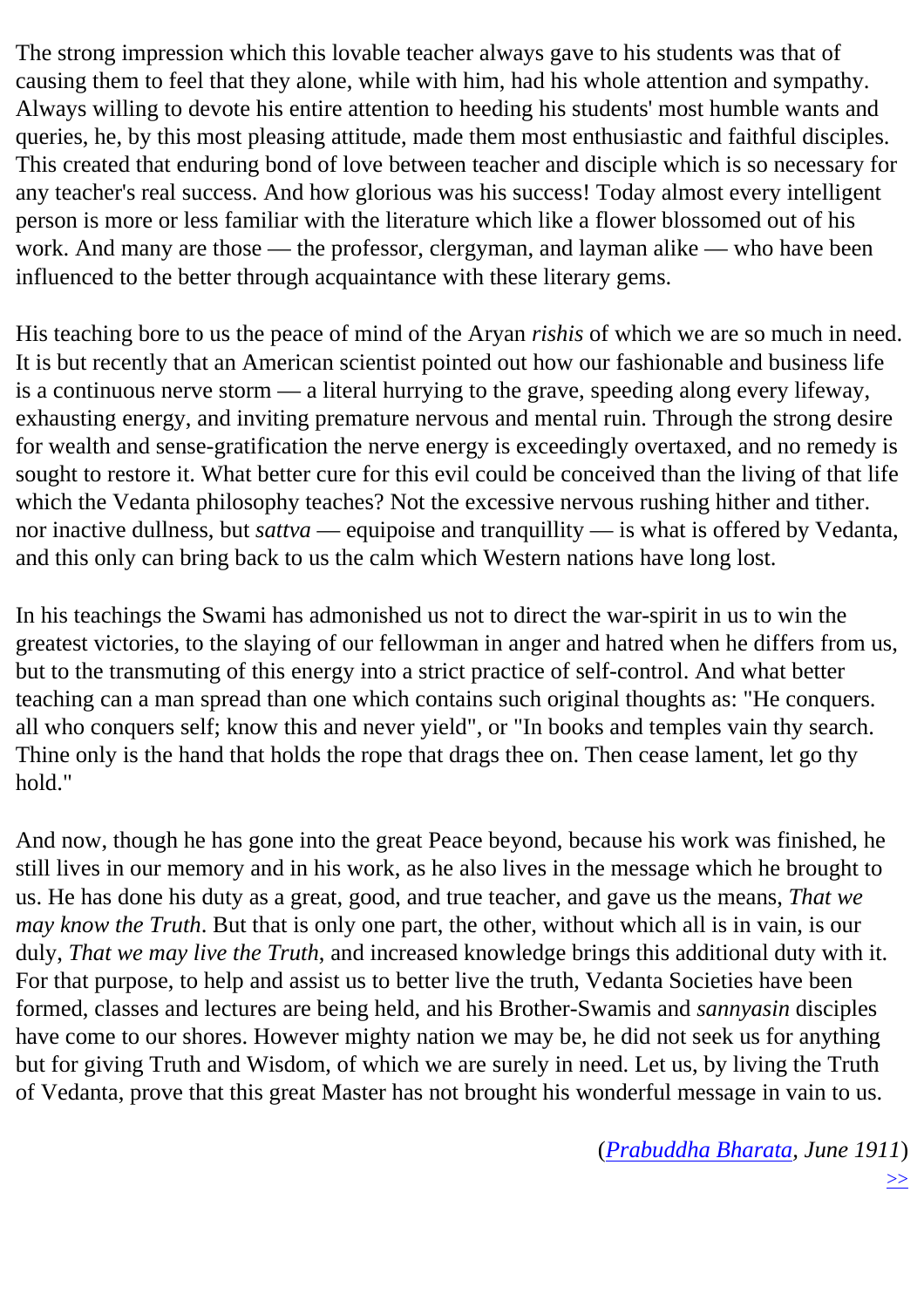#### **SISTER CHRISTINE**

### SWAMI VIVEKANANDA AS I SAW HIM

<span id="page-101-0"></span>Now and then, at long intervals of time, a being finds his way to this planet who is unquestionably a wanderer from another sphere; who brings with him to this sorrowful world some of the glory, the power, the radiance of the far distant region from which he came. He walks among men, but he is not at home here. He is a pilgrim, a stranger, he tarries but a night.

He shares the life of those about him, enters into their joys and sorrows, rejoices with them, mourns with them, but through it all, he never forgets who he is, whence he came, or what the purpose of his coming. He never forgets his divinity. He remembers that he is the great, the glorious, the majestic Self. He knows that he came from that ineffable, supernal region which has no need of the sun or moon, for it is illumined by the Light of lights. He knows that he *was*, long before the time when "all the sons of God sang together for joy".

Such a one, I have seen, I have heard, I have revered. At his feet I have laid my soul's devotion.

Such a being is beyond all comparison, for he transcends all ordinary standards and ideals. Others may be brilliant, his mind is luminous, for he had the power to put himself into immediate contact with the source of all knowledge. He is no longer limited to the slow processes to which ordinary human beings are confined. Others may be great, they are great only as compared with those in their own class. Others may be good, powerful, gifted, having more of goodness, more of power, more of genius than their fellowmen. It is only a matter of comparison. A saint is more holy, more pure, more single-minded than ordinary men. But with Swami Vivekananda, there could be no comparison. He was in a class by himself. He belonged to another order. He was not of this world. He was a radiant being who had descended from another, a higher sphere for a definite purpose. One might have known that he would not stay long.

Is it to be wondered at that nature itself rejoices in such a birth, that the heavens open and angels sing paeans of praise?

Blessed is the country in which he was born, blessed are they who lived on this earth at the same time, and blessed, thrice blessed are the few who sat his feet.

#### THE MASTER AND THE MESSAGE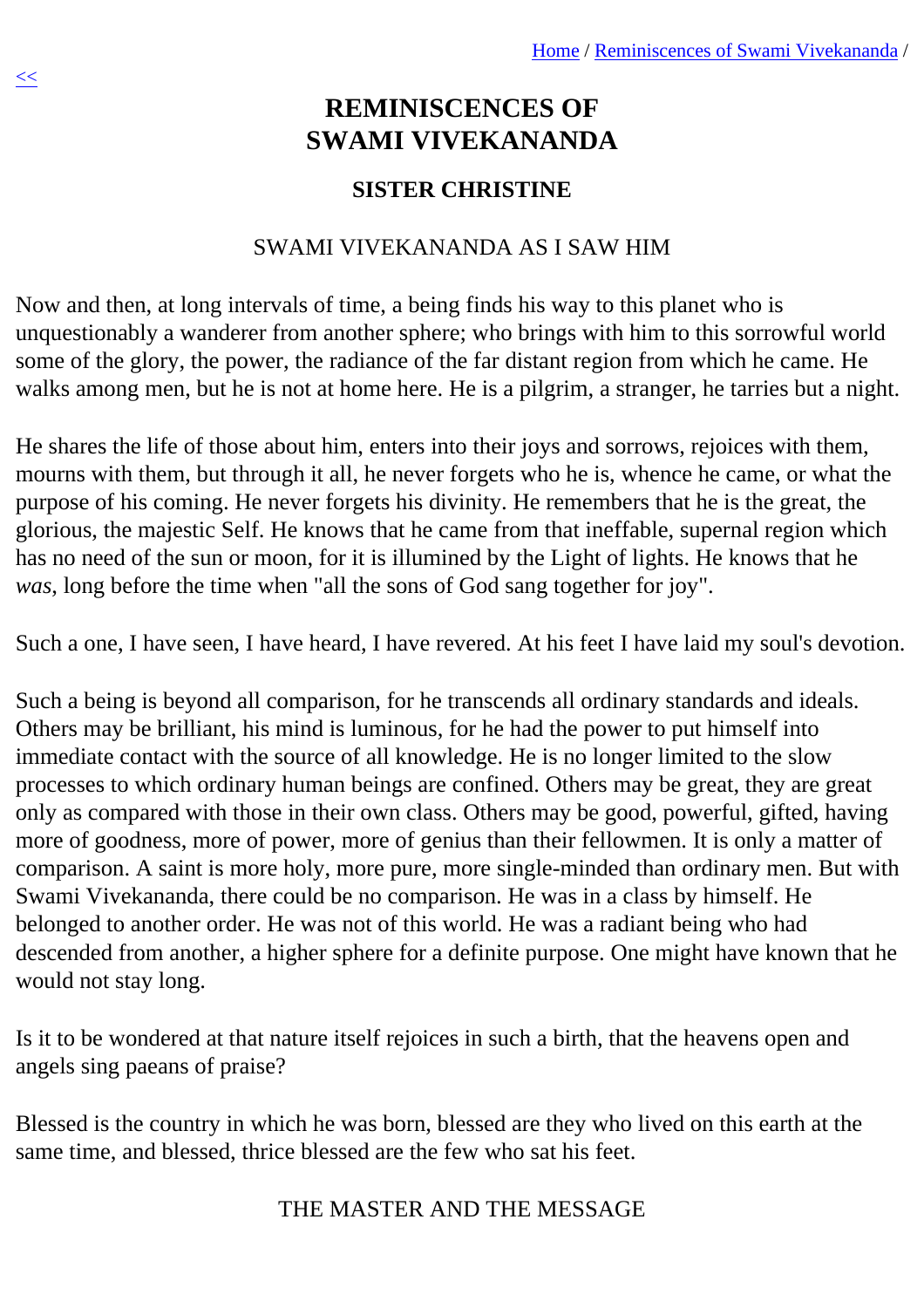There are times when life flows on in a steady deadly stream of monotony. Eating, sleeping, talking — the same weary round. Commonplace thoughts, stereotyped ideas, the eternal treadmill. Tragedy comes. For a moment it shocks us into stillness. But we cannot keep still. The merry-go-round stops neither for our sorrow nor our happiness. Surely this is not all there is to life. This is not what we are here for. Restlessness comes. What are we waiting for? Then one day it happens, the stupendous things for which we have been waiting — that which dispels the deadly monotony, which turns the whole of life into a new channel, which eventually takes one to a far away country and sets one among strange people with different customs and a different outlook upon life, to a people with whom from the very first we feel a strange kinship, a wonderful people who know what they are waiting for, who recognize the purpose of life. Our restlessness is stilled for ever.

After many incarnations, after untold suffering, struggle, and conquest, comes fruition. But this one does not know until long, long after. A tiny seed grows into the mighty banyan. A few feet of elevation on a fairly level plain, determine whether a river shall flow north and eventually reach the icy Arctic Ocean or south, until it finds itself in the warm waters of the Black or Caspian Sea. Little did I think when I reluctantly set out one cold February night in 1894 to attend a lecture at the Unitarian Church in Detroit that I was doing something which would change the whole course of my life and be of such stupendous import that it could not be measured by previous standards I had known. Attending lectures had been part of the deadly monotony. How seldom did one hear anything new or uplifting! The lecturers who had come to Detroit that winter had been unusually dull. So unvarying had been the disillusion, that one had given up hope and with it the desire to hear more. So that I went very unwillingly to this particular lecture to hear one "Vive Kananda, a monk from India", and only in response to the pleading of my friend Mrs. Mary C. Funke. With her beautifully optimistic nature, she had kept her illusions and still believed that some day she would find "That Something". We went to hear this "Man from India". Surely never in our countless incarnations had we taken a step so momentous! For before we had listened five minutes, we knew that we had found the touchstone for which we had searched so long. In one breath, we exclaimed — "If we had missed this... !"

To those who have heard much of the personal appearance of the Swami Vivekananda, it may seem strange that it was not this which made the first outstanding impression. The forceful virile figure which stepped upon the platform was unlike the emaciated, ascetic type which is generally associated with spirituality in the West. A sickly saint everyone understands, but who ever heard of a powerful saint? The power that emanated from this mysterious being was so great that one all but shrank from it. It was overwhelming. It threatened to sweep everything before it. This one sensed even in those first unforgettable moments. Later we were to see this power at work. It was the mind that made the first great appeal, that amazing mind! What can one say that will give even a faint idea of its majesty, its glory, its splendour? It was a mind so far transcending other minds, even of those who rank as geniuses, that it seemed different in its very nature. Its ideas were so clear, so powerful, so transcendental that it seemed incredible that they could have emanated from the intellect of a limited human being. Yet marvellous as the ideas were and wonderful as was that intangible something that flowed out from the. mind, it was all strangely familiar. I found myself saying, "*I have known that mind before*". He burst upon us in a blaze of reddish gold,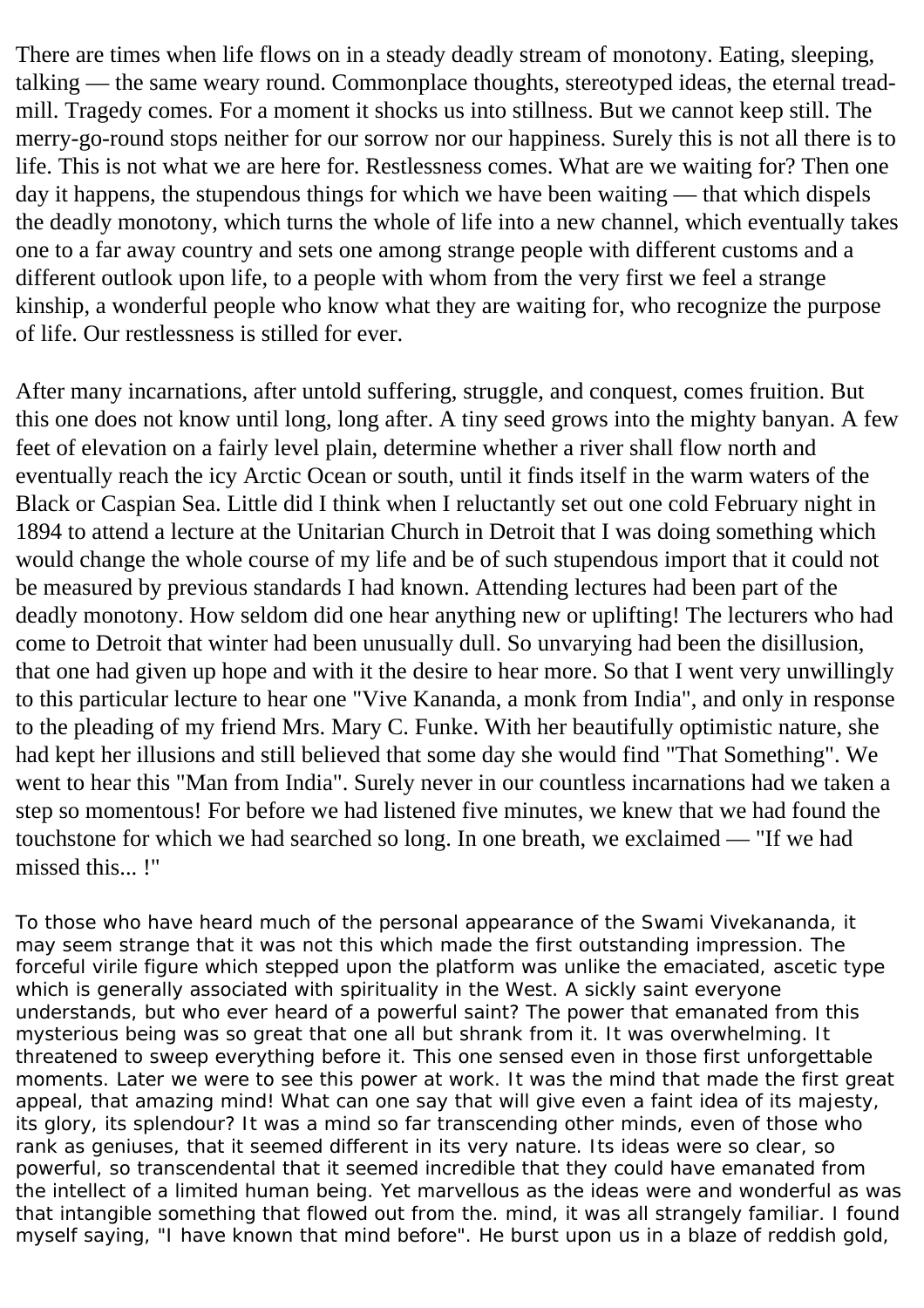which seemed to have caught and concentrated the sun's rays. He was barely thirty, this preacher from far away India. Young with an ageless youth and yet withal old with the wisdom of ancient times. For the first time we heard the age-old message of India, teaching of the *atman*, the true Self.

The audience listened spellbound while he wove the fabric as glowing and full of colour as a beautiful Kashmir shawl. Now a thread of humour, now one of tragedy, many of serious thought, many of aspiration, of lofty idealism, of wisdom. Through it all ran the woof of India's most sacred teaching: the divinity of man, his innate and eternal perfection; that this perfection is not a growth, nor a gradual attainment, but a present reality. "*That thou art*." You are that now. There is nothing to do but to realize it. The realization may come now in the twinkling of an eye, or in a million years, but "All will reach the sunlit heights." This message has well been called. "The wondrous Evangel of the Self". We are not the helpless limited beings which we think ourselves to be, but birthless, deathless, glorious children of immortal bliss. Like the teachers of old he, too, spoke in parables. The theme was always the same man's real nature. Not what we seem to be, but what we *are*. We are like men walking over a gold mine thinking we are poor. We are like the lion who was born in a sheepfold and thought he was a sheep. When the wolf came he bleated with fear quite unaware of his nature. Then one day a lion came, and seeing him bleating among the sheep called out to him, "You are not a sheep. You are a lion. You have no fear." The lion at once became conscious of his nature and let out a mighty roar. He stood on the platform of the Unitarian Church pouring forth glorious truths in a voice unlike any voice one had ever heard before, a voice full of cadences, expressing every emotion, now with a pathos that stirred hitherto unknown deeps of tragedy, and then just as the pain was becoming unbearable, that same voice would move one to mirth only to check it in a midcourse with the thunder of an earnestness so intense that it left one awed, a trumpet call to awake. One felt that one never knew what music was until one heard that marvellous voice.

Which of us who heard him then can ever forget what soul memories were stirred within us when we heard the ancient message of India. — "Hear ye, Children of Immortal Bliss, even ye who dwell in higher spheres. I have found the Ancient One, knowing whom alone ye shall he saved from death over again." Or the story of the lion and the sheep. Blessed Truth! In spite of your bleating, your timidity, your fear, you are not the sheep, you are and always have been the lion, powerful, fearless, the king of beasts. It is only an illusion that is to be overcome. You are THAT now. With these words came a subtle force or influence that lifted one into a purer and rarer atmosphere. Was it possible to hear and feel this and ever be the same again? All one's values were changed. The seed of spirituality was planted to grow and grow throughout the years until it inevitably reached fruition. True, this sublime teaching is hoary with age. It may even be true that every Hindu man and woman knows it, many may be able to formulate it clearly, but Vivekananda spoke with authority. To him, it was not a speculative philosophy but the *living Truth*. All else might be false, this alone was true. He realized it. After his own great realization, life held but one purpose — to give the message with which he was entrusted, to point out the path and to help others on the road to the same supreme goal. "Arise, awake, and stop not till the goal is reached."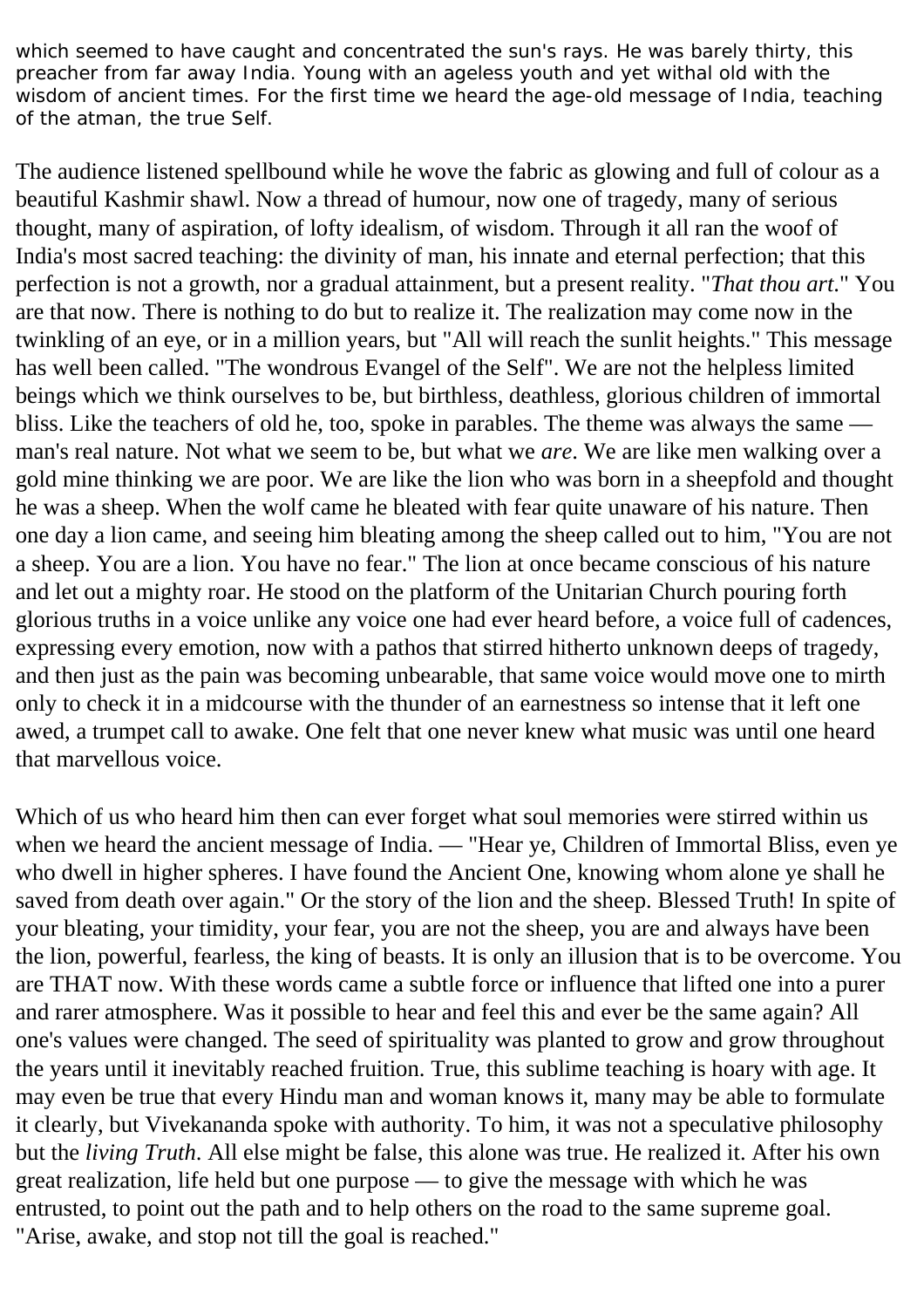All of this one sensed more or less dimly in that first unforgettable hour while our minds were lifted into his own radiant atmosphere. Later, slowly and sometimes painfully. after much effort and devotion, some of us found that our very minds were transformed. Great is the *guru*!

Those who came to the first lecture at the Unitarian Church came to the second and to the third, bringing others with them. "Come," they said, "hear this wonderful man. He is like no one we have ever heard", and they came until there was no place to hold them. They filled the room, stood in the aisles, peered in at the windows. Again and again he gave his message, now in this form, now in that, now illustrated with stories from the Ramayana and Mahabharata, now from the *puranas* and folklore. From the Upanishads he quoted constantly, first chanting in the original Sanskrit, then giving a free poetic translation. Great as was the impression which his spoken words made, the chanting produced an even greater effect. Unplumbed deeps were stirred; and as the rhythm fell upon the ear, the audience sat rapt and breathless. Our love for India came to birth. I think, when we first heard him say the word, "India", in that marvellous voice of his. It seems incredible that so much could have been put into one small word of five letters. There was love, passion, pride, longing, adoration, tragedy, chivalry, *heimweh*, and again love. Whole volumes could not have produced such a feeling in others. It had the magic power of creating love in those who heard it. Ever after, India became the land of heart's desire. Everything concerning her became of interest — became living — her people, her history, architecture, her manners and customs, her rivers, mountains, plains, her culture, her great spiritual concepts, her scriptures. And so began a new life, a life of study, of meditation. The centre of interest was shifted.

After the Parliament of Religions, Swami Vivekananda was induced to place himself under the direction of Pond's Lecture Burea[u\\*](#page-101-0) and make a lecture tour of the United States. As is the custom, the committee at each new place was offered the choice of several lectures — ["The](http://www.ramakrishnavivekananda.info/vivekananda/volume_3/reports_in_american_newspapers/the_divinity_of_man.htm) [Divinity of Man",](http://www.ramakrishnavivekananda.info/vivekananda/volume_3/reports_in_american_newspapers/the_divinity_of_man.htm) ["Manners and Customs of India"](http://www.ramakrishnavivekananda.info/vivekananda/volume_3/reports_in_american_newspapers/manners_and_customs_in_india.htm)[, "The Women of India"](http://www.ramakrishnavivekananda.info/vivekananda/volume_3/reports_in_american_newspapers/the_women_of_india.htm), "Our Heritage" ... . Invariably, when the place was a mining town, with no intellectual life whatever, the most abstruse subjects were selected. He told us the difficulty of speaking to an audience when he could see no ray of intelligence in response. After some weeks of this, lecturing every evening and travelling all night, the bondage became too irksome to bear any longer. In Detroit he had friends who had known him in Chicago and who loved and admired him. To them he went, and begged, "Make me free! Make me free!" Being influential they were able to get him released from his contract, though at a financial loss which seemed unfair. He had hoped to begin his work in India with the money earned in this way, but this was not the only reason for engaging in this public work. The impulse which was urging him on and which was never entirely absent from his mind was the mission with which his Master had entrusted him. He had a work to do, a message to give. It was a sacred message. How was he to give it? By the time he reached Detroit, he knew that a lecture tour was not the way, and not an hour longer would he waste his time on what did not lead towards his object. For six weeks he remained in Detroit, his mind intent upon his purpose, and he would give an occasional lecture. We missed no opportunity of hearing him. Again and again we hard the "wondrous Evangel of the Self".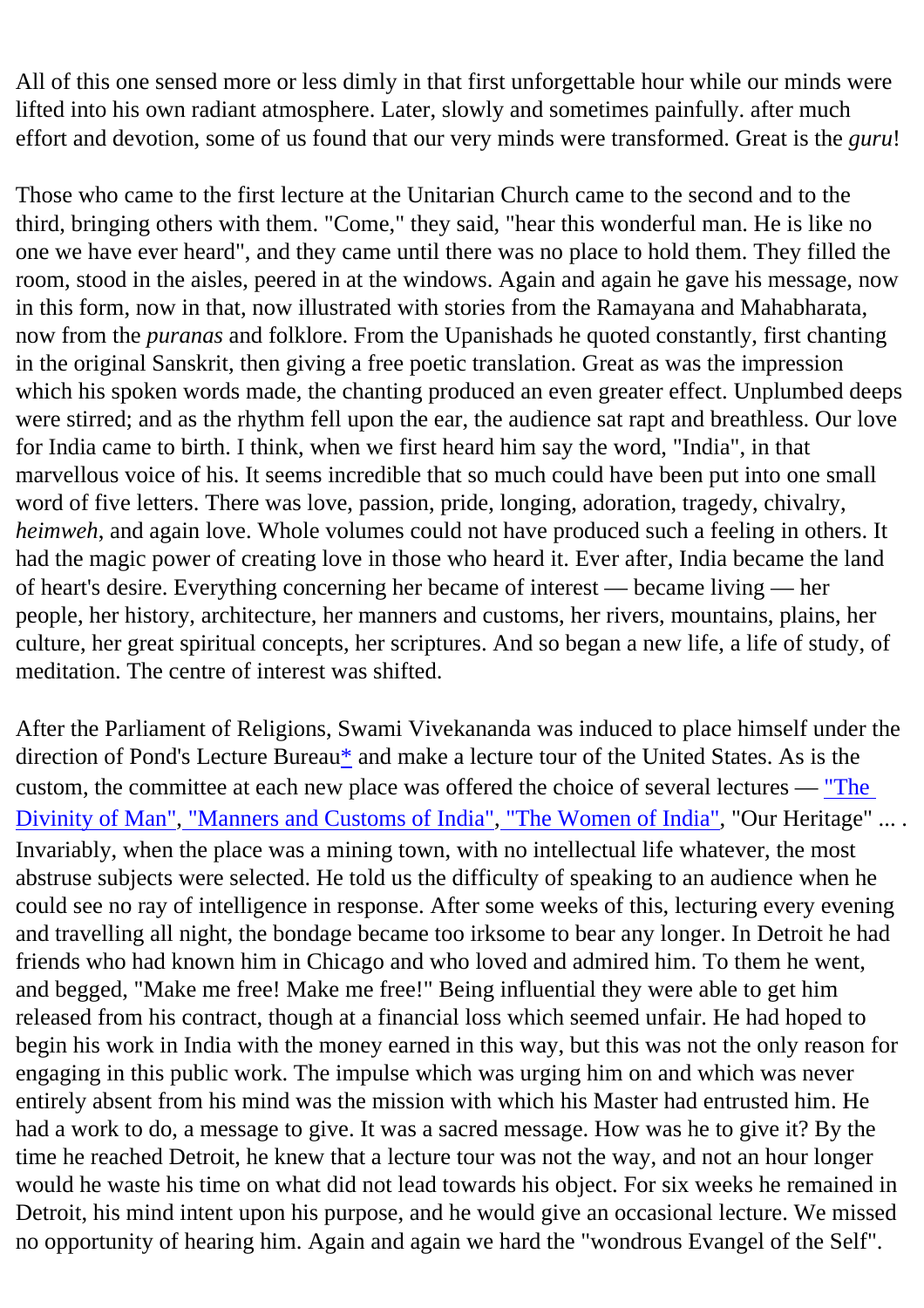Again and again we heard the story of India, now from this angle, now from that. We knew we had found our Teacher. The word *guru* we did not know then. Nor did we meet him personally. but what matter? It would take years to assimilate what we had already learnt. And then the Master would somehow, somewhere, teach us again!

### THE DISCIPLES AT THOUSAND ISLAND PARK

It happened sooner than we expected, for in a little more than a year, we found ourselves in Thousand Island Park in the very house with him. It must have been the 6th of July 1895, that we had the temerity to seek him out. We heard he was living with a group of students. The word "disciple" is not used very freely in these days. It implies more than the average person is willing to give. We thought there would be some public leaching which we might attend. We dared not hope for more. Mrs. Funke has told of our quest in her preface to the *Inspired Talks* of Swami Vivekananda.

Of the wonderful weeks that followed, it is difficult to write. Only if one's mind were lifted to that high state of consciousness in which we lived for the time could one hope to recapture the experience. We were filled with joy. We did not know at that time that we were living in his radiance. On the wings of inspiration, he carried us to the height which was his natural abode. He himself, speaking of it later, said that he was at his best in Thousand Islands. Then he felt that he had found the channel through which his message might be spread, the way to fulfil his mission, for the *guru* had found his own disciples. His first overwhelming desire was to show us the path to *mukti* (freedom), to set us free. "Ah," he said with touching pathos, "if I could only set you free with a touch!" His second object, not so apparent perhaps, but always in the under-current, was to train this group to carry on the work in America. "This message must be preached by Indians in India, and by Americans in America", he said. On his own little veranda, overlooking the tree tops and the beautiful St, Lawrence, he often called upon us to make speeches. His object was, as he said, to teach us to think upon our feet. Did he know that if we could conquer our self-consciousness in his presence, could speak before him who was considered one of the great orators of the world, no audience anywhere would dismay us? It was a trying ordeal. Each in turn was called upon to make an attempt. There was no escape. Perhaps that was why certain of our group failed to make an appearance at these intimate evening gatherings, although they knew that often he soared to the greatest heights as the night advanced. What if it was two o'clock in the morning? What if we had watched the moon rise and set? Time and space had vanished for us.

There was nothing set or formed about these nights on the upper veranda. He sat in his large chair at the end, near his door. Sometimes he went into a deep meditation. At such times we too meditated or sat in profound silence. Often it lasted for hours and one after the other slipped away. For we knew that after this he would not feel inclined to speak. Or again the meditation would be short, and he would encourage us to ask questions afterwards, often calling on one of us to answer. No matter how far wrong these answers were, he let us flounder about until we were near the truth, and then in a few words, he would clear up the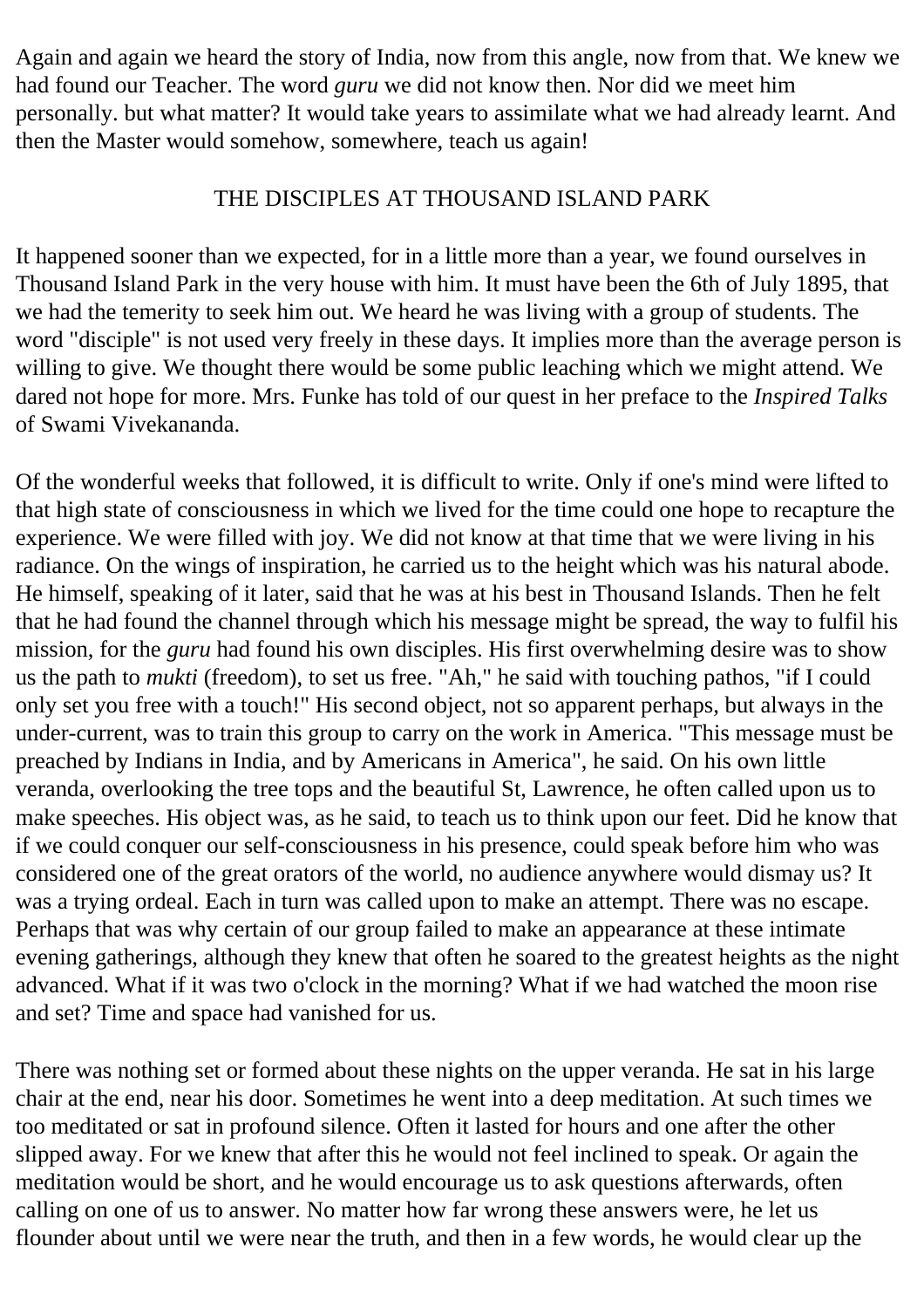difficulty. This was his invariable method in teaching. He knew how to stimulate the mind of the learner and make it do its own thinking. Did we go to him for confirmation of a new idea or point of view and begin, "I see it is thus and so", his "Yes?" with an upper inflection always sent us back for further thought. Again we would come with a more clarified understanding, and again the "Yes?" stimulated us to further thought. Perhaps after the third time, when the capacity for further thought along that particular line was reached, he would point out the error — an error usually due to something in our Western mode of thought.

And so he trained us with such patience, such benignity. It was like a benediction. Later, after his return to India, he hoped to have a place in the Himalayas for further training of Eastern and Western disciples together.

It was a strange group — these people whom he had gathered around him that summer at Thousand Islands. No wonder the shopkeeper, to whom we went for direction upon our arrival, said, "Yes, there are some queer people living up on the hill, among whom is a foreign-looking gentleman." There were three friends who had come to the Swami's New York classes together — Miss S.E. Waldo. Miss Ruth Ellis, and Doctor Wight. For thirty years, they had attended every lecture on philosophy that they had heard of, but had never found anything that even remotely approached this. So Doctor Wight gravely assured us, the new-comers. Miss Waldo had during these long years of attendance at lectures acquired the gift of summarizing a whole lecture in a few words. It is to her that we owe *[Inspired Talks](http://www.ramakrishnavivekananda.info/vivekananda/volume_7/vol_7_frame.htm)*. When Swami Vivekananda went to England that same year, he gave her charge of some of the classes, and on his return she made herself invaluable. It was to her that he dictated his commentary on the Patanjali's Aphorisms. She assisted too in bringing out the different books *[Karma-Yoga](http://www.ramakrishnavivekananda.info/vivekananda/volume_1/karma-yoga/effect_on_character_frame.htm)*, *[Raja-Yoga](http://www.ramakrishnavivekananda.info/vivekananda/volume_1/raja-yoga/preface_frame.htm)*, *[Jnana-Yoga](http://www.ramakrishnavivekananda.info/vivekananda/volume_2/jnana-yoga/the_necessity_of_religion_frame.htm)*, *[Bhakti-Yoga](http://www.ramakrishnavivekananda.info/vivekananda/volume_3/vol_3_frame.htm)*. Her logical, trained mind and her complete devotion made her an ideal assistant. Ruth Ellis was on the staff of one of the New York newspapers. She was gentle and retiring and seldom spoke, yet one knew that her love and devotion were unbounded. She was like a daughter to "little old Docky Wight", as we all called him. He was well over seventy but as enthusiastic and full of interest as a boy. At the end of each class there was usually a pause, and the little old "Docky" would sloop down and rub his bald head and say, with the most pronounced nasal twang, "Well, Swami, then it all amounts to this, 'I am the Absolute!' "We always waited for that, and Swamiji would smile his most fatherly smile and agree. At times like this. the Swami's thirty years in the presence of seventy seemed older by countless years — ancient but not aged, rather ageless and wise with the wisdom of all times. Sometimes be said, "I feel three hundred years old." This, with a sigh.

In a room below lived Stella. It was several days before we saw her, for she seldom came up to the classes, being, as we were given to understand, too deeply engrossed in ascetic practices to break in upon them. Naturally our curiosity was excited. Later we came to understand much. She had been an actress. Past *samskaras* are not so easily wiped out. Was this only another play which would restore her fast fading beauty and bring back her lost youth? For strange as it may seem, the demonstration of youth, beauty, health, prosperity is considered the test of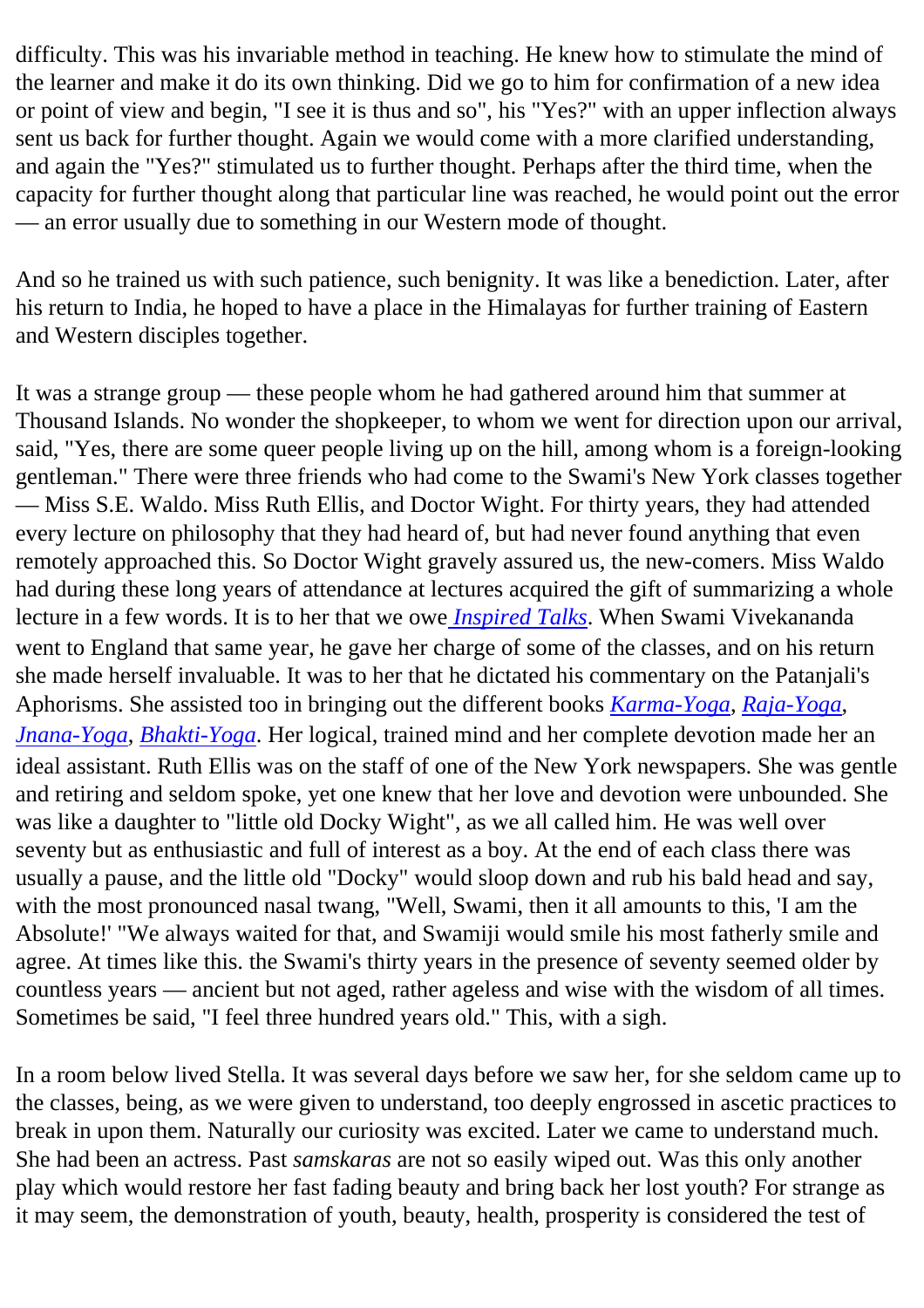spirituality in America in these benighted days. How could Swami Vivekananda understand that anyone could put such an interpretation upon his lofty teaching? How much did he understand, we wondered. And then one day he said, "I like that Baby. She is so artless." This met with a dead silence. Instantly his whole manner changed, and he said very gravely, "I call her Baby hoping that it will make her childlike, free from art and guile." Perhaps for the same reason, for her *ishta* (chosen ideal), he gave her Gopala, the Baby Krishna. When we separated for the summer, she went to live on a small island in Orchard Lake. There she built a tiny oneroomed house and lived alone. Strange stories began to be circulated about her. She wore a turban; she practised uncanny rites, called *yoga*. No one knew the meaning of *yoga*. It was a strange foreign word that had to do with India — the mysterious, and with occultism. Newspaper men came to interview her. One well-known writer tells the story of his first success. He was a lad engaged in running an elevator (lift) for his living. He wrote the story of this young woman practising yoga on an island not far away. He sent it to the *Detroit Free Press* and to his astonishment it was accepted. Long afterwards when his position was assured, he said. "After that I expected that everything I wrote would be accepted at once." Alas, the road to fame is not so easy. It was a long up-hill struggle. It was years before his name became so well-known and his manuscripts received respectful attention. Since then he had learnt the true meaning of *yoga*, and India has become for him the "Holy Land" to which one goes, not as a tourist but as a pilgrim. The scene of his first novel was laid largely in India. With what feeling and what rare insight he depicted the Indian village to which his hero comes at dusk! The homesick wanderer who reads the book lives in India again for a few hours. Who shall say that this career was not inspired in part at least by Swami Vivekananda, especially since the writer came to know him personally? It was he who said, "There is a glow about everyone who was in any way associated with Vivekananda. "Stella went back to live the ordinary human life, and none of us knew anything of her afterwards until news came of her death a few months ago. What life had held for her during those thirty years in which she voluntarily cut herself off from all connection with us, even from him who had planted and watered the seed, who can say? One can only believe that the seed so planted bore fruit worthy of the planting.

Of Mrs. Funke Swamiji said, "She gives me freedom." He was seldom more spontaneous than in her presence. "She is naive," he said on another occasion. This amused her, for she did not spare herself in her efforts to meet his moods. Perhaps more than any of us she realized how much he needed rest and relaxation. The body and mind should not be kept at so great a tension all the time. While others were afraid of losing even a word, she thought how she could amuse him. She would tell funny stories, often at her own expense, and talk lightly and entertainingly. "She rests me," he said to one. To the same one, she said, "I know he thinks I am a fool, but I don't care as long as it amuses him." Is it because of her attitude of not wanting to gather anything from one who had so much to give, that she most of all retains the impress of his personality undistorted? Her sunny disposition, her optimism, her enthusiasm, were refreshing. Nor was she less attractive in other ways, possessing beauty, grace, and charm to an unusual degree. Even today, in spite of her physical disability, the old charm is there. Nothing rekindles the flame and brings the fire of enthusiasm to such a glow as conversation about the Swami, He lives. One actually feels his presence. It is a blessed experience. Who can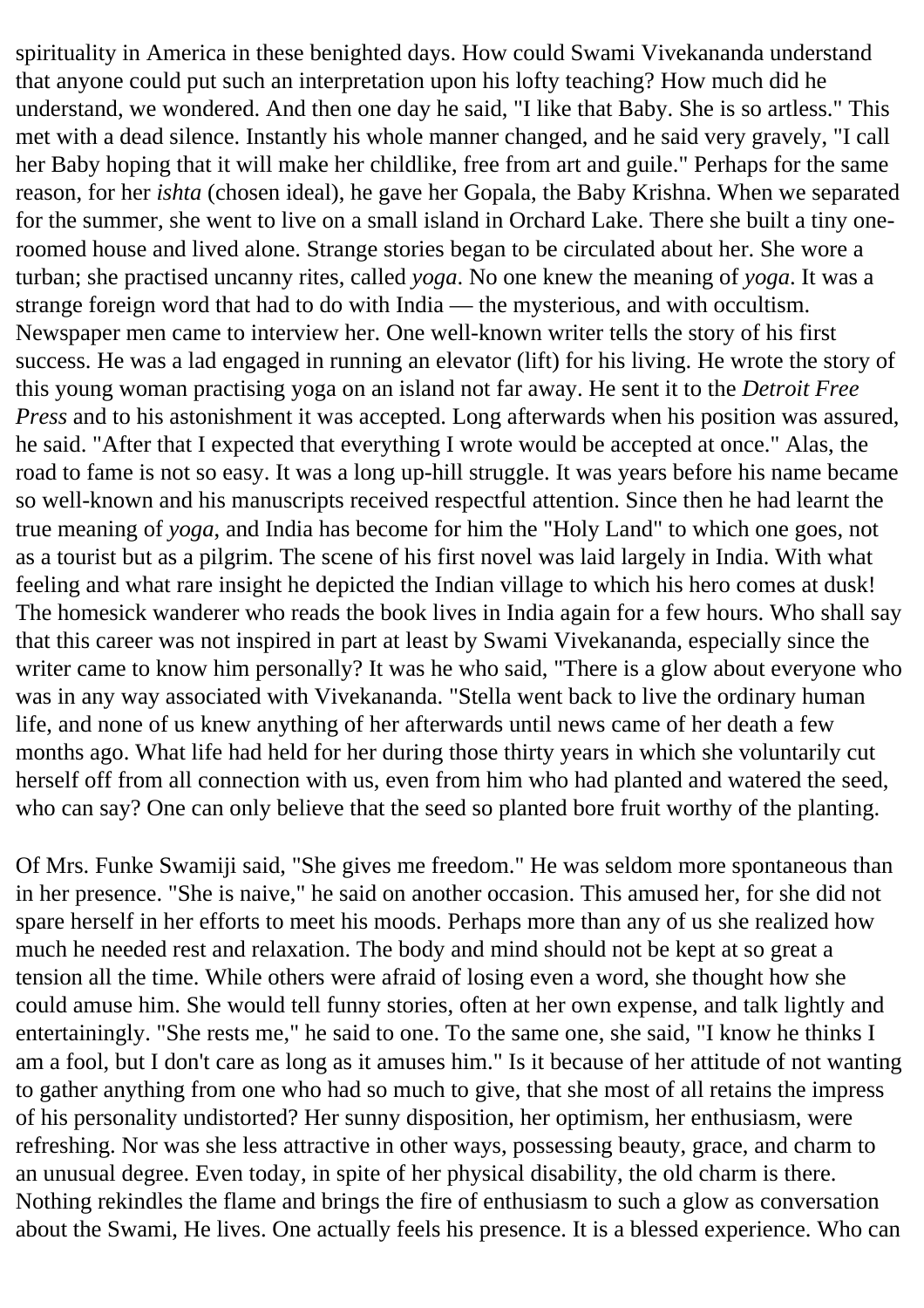doubt that when the time comes for her to drop the body which has now become such a burden, she will find the darkness illumined and in that luminous atmosphere a radiant presence who will give her that great gift — *Freedom*.

The Swami's choice of two others grew out of the theory which he then held that fanaticism is power gone astray. If this force can be transmuted and turned into a higher channel, it becomes a great power for good. There must be power. That is essential. In Marie Louise and Leon Landsberg, he saw that there was fanaticism to a marked degree, and he believed that here was material which would be invaluable. Marie Louise was, in some respects, the outstanding personality in this small community. A tall, angular woman, about fifty years of age, so masculine in appearance that one looked twice before one could tell whether she was a man or a woman. The short, wiry hair, in the days before bobbed hair was in vogue, the masculine features, the large bones, the heavy voice and the robe, not unlike that worn by men in India, made one doubtful. Her path was the highest, she announced, that of philosophy — *jnana*. She had been the spokesman for ultra-radical groups and had learning and some degree of eloquence, "I have magnetism of the platform," she used to say. Her vanity and personal ambition made her unfit for discipleship, and useless as a worker in Swami Vivekananda's movement. She left Thousand Islands before any of us, and soon after organized an independent centre of Vedanta in California, and later, one in Washington.

One of the most interesting, as well as the most learned of the group was Leon Landsberg, an American by citizenship and a Russian Jew by birth. He had all the great qualities of his race — emotion, imagination, a passion for learning, and a worship of genius. For three years, he was Swami Vivekananda's inseparable companion, friend, secretary, attendant. His intimate knowledge of Europe, its philosophies, its languages, its culture, gave him a profundity and depth of mind which are rare. He was fiery and picturesque. His indifference to his personal appearance, his fanaticism, his pity for the poor, which amounted to a passion, drew Swamiji to him. He often gave his last penny to a beggar, and always he gave not out of his abundance, but out of a poverty almost as great as the recipient's. He had as well a position on a New York paper which required but little of his time and gave him a small income. While he and Swamiji lived together in 33rd Street in New York, they shared what they had. Sometimes there was sufficient for both and sometimes there was nothing. After the classes were over at night, they would go out for a walk, ending with a light meal which was inexpensive, as the common purse was often empty. This did not trouble either of them. They knew that when it was needed, money would find its way into the purse again.

Landsberg was an epitome of Europe, its philosophies, its literature, its art. Swamiji found greater delight in reading a man, than a book. Then, too, he was a revelation of the Jewish race — its glory, its tragedy. In this companionship, two ancient races met and found a common basis.

Landsberg was one of the first to come to Thousand Islands and to be initiated. He was given a new name as was customary at that time. Because of his great compassion, he was named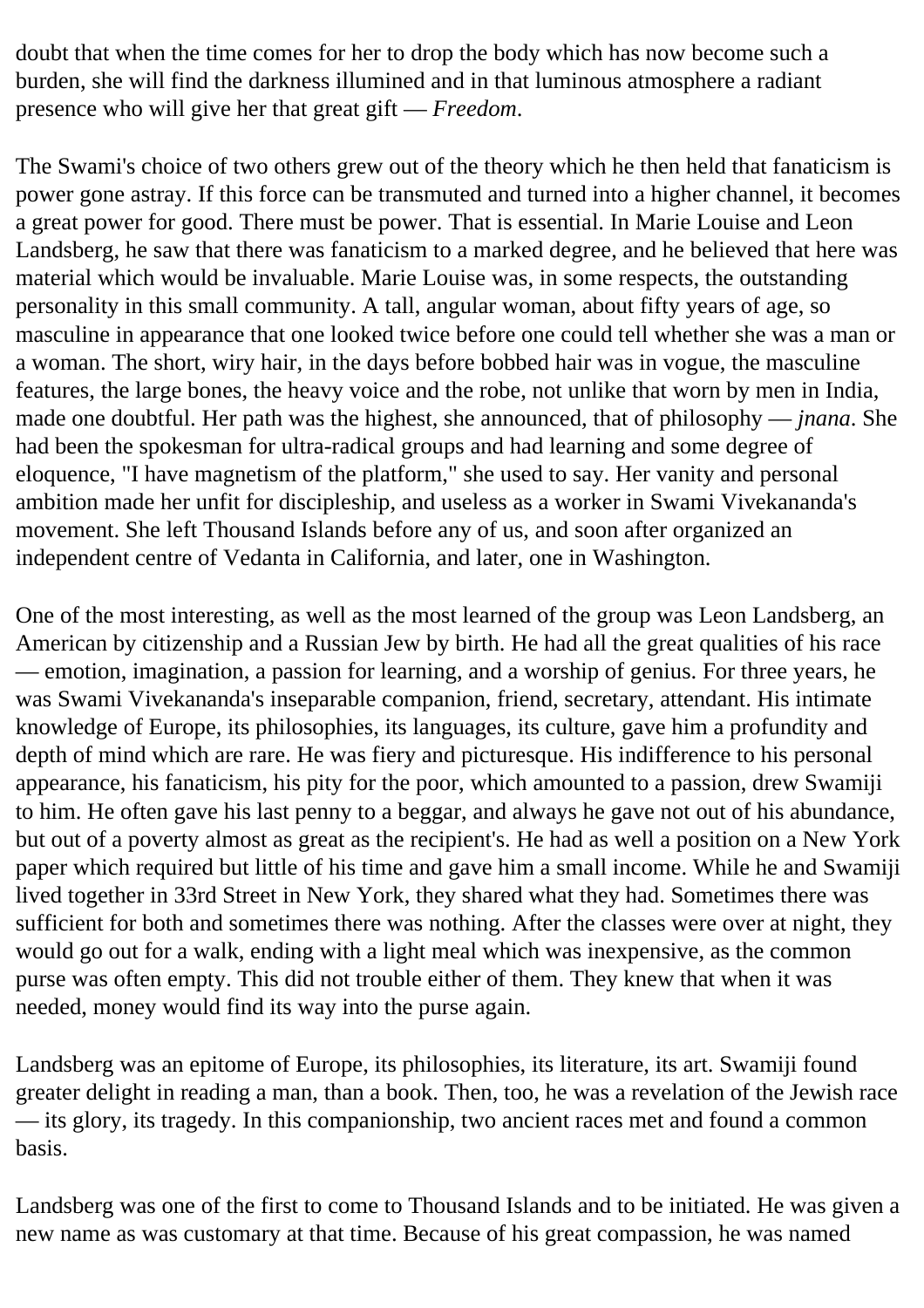Kripananda. His path was Bhakti, worship, devotion. In this his fiery emotional nature could most easily find its true expression. He was the first to be sent out to teach.

After leaving Detroit, Swamiji had gone to New York hoping that there, in the cultural metropolis of America, he might find an opening to begin the work he felt destined to do. He was soon taken up by a group of wealthy friends who loved and admired him and were attracted by his personality, but cared nothing for his message. He found himself in danger of becoming a social lion. He was fed, clothed, and housed in luxury. Again there came the cry for freedom: "Not this! Not this! I can never do my work under these conditions."

Then he thought the way might be found by living alone and teaching in classes, open to all. He asked Landsberg to find inexpensive rooms for both of them. The place which was found (64 West 33rd Street) was in a most undesirable locality, and it was hinted that the right sort of people, especially ladies, would not come to such a place; but they came — all sorts and conditions of men and women — to these squalid rooms. They sat on chairs, and when chairs were filled, anywhere — on tables, on washstands, on the stairs. Millionaires were glad to sit on the floor, literally at his feet. No charge was made for the teaching and often there was no money to pay the rent. Then Swamiji would give a secular lecture for which he felt he could accept a fee. All that winter, he worked as he could. Often the last penny was spent. It was a precarious way of carrying on the work and sometimes it seemed as if it would come to an end.

It was at this time that some of those with means offered to finance the undertaking. But they made conditions. The "right place" must be selected and the "right people" must be attracted. This was intolerable to his free *sannyasin*-spirit. Was it for this that he had renounced the world? Was it for this that he had cast aside name and fame? A little financial security was a small thing to give up. He would depend upon no human help. If the work was for him to do, ways and means would come. He refused to make a compromise with the conventional outlook and worldly methods. A [letter](http://www.ramakrishnavivekananda.info/vivekananda/volume_6/epistles_second_series/062_mrs_bull.htm) written at this time is revealing:

" . .wants me to be introduced to the 'right sort of people'. The only 'right sort of people' are those whom the Lord sends — that is what I understand in my life's experience. They alone can and will help me. As For the rest, Lord bless them in a mass and save me from them..... Lord, how hard it is for man to believe in Thy mercies!!! 'Shiva! Shiva! Where is the right kind? And where is the bad? It is all *He*!! In the tiger and in the lamb, in the saint and in the sinner, all *He*!! In Him I have taken my refuge, body. soul, and *atman*, will He leave me now after carrying me in His arms all my life? Not a drop will be in the ocean, not a twig in the deepest forest, not a crumb in the house of the God of wealth, if the Lord is not merciful. Streams will be in the desert and the beggar will have plenty if He wills it. He seeth the sparrow's fall — are these but words, or literal, actual life?

"Truce to this 'right sort of presentation'. Thou art my right, Thou my wrong, my Shiva. Lord, since a child, I have taken refuge in Thee. Thou wilt be with me in the tropics or at the poles, on the tops of mountains or in the depths of oceans. My stay — my guide in life — my refuge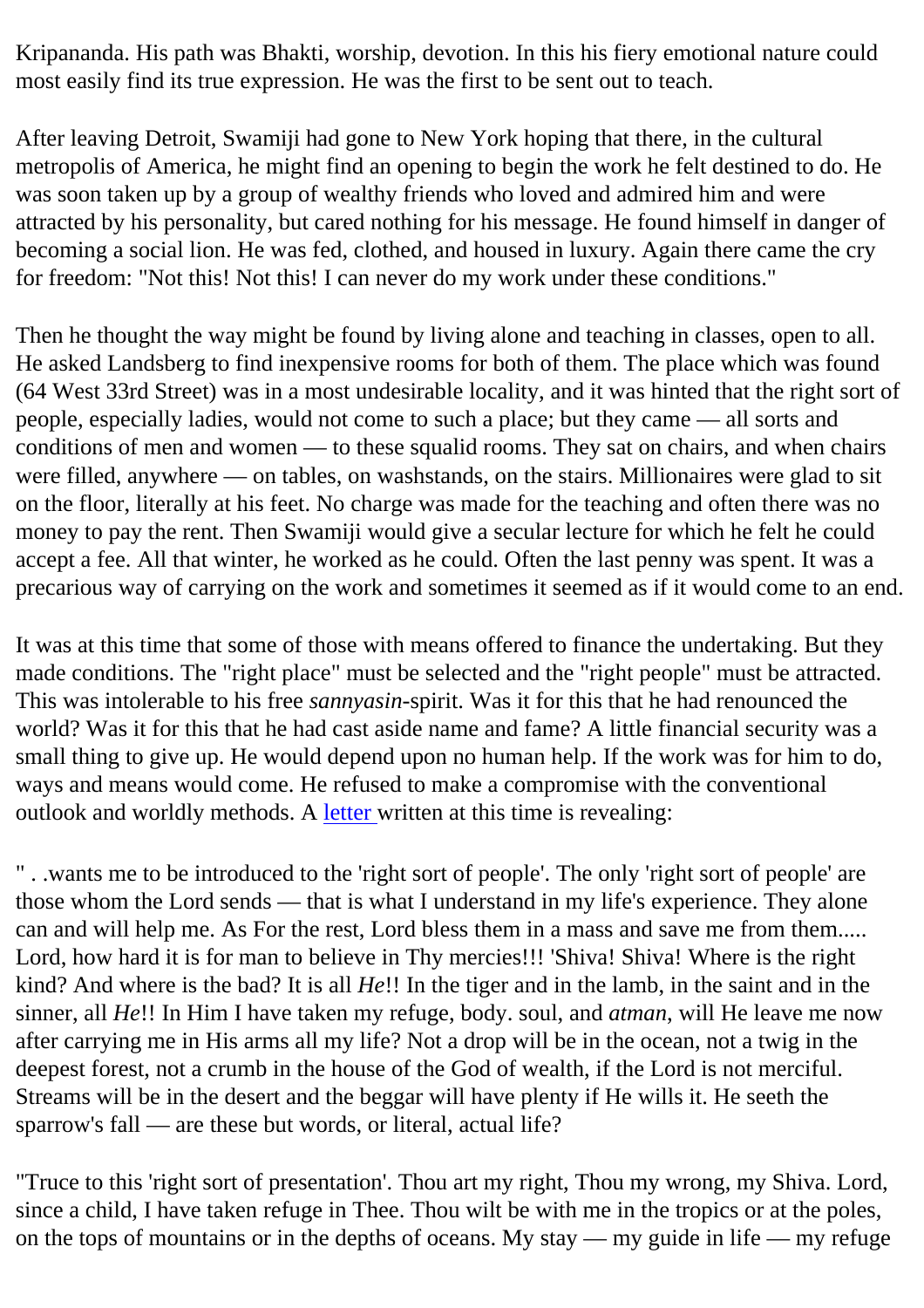— my friend — my teacher — and my God — my real self — Thou wilt never leave me, never.... My God, save Thou me for ever from these weaknesses, and may I never, never seek for help from any being but Thee. If a man puts his trust in another good man, he is never betrayed. Wilt Thou forsake me. Father of all good — Thou who knowest that *all* my life. I am Thy servant, and Thine alone? Wilt Thou give me over to be played upon by others or dragged down by evil? He will never leave me, I am sure."

After this, a few earnest students took the financial responsibility for the work. and there was no further difficulty. Again he wrote: "Was it ever in the history of the world that any great work was done by the rich? It is the heart and brains that do it, ever and ever, and not the purse."

All that winter the work went on and when the season came to an end, early in the summer, this devoted group was not willing to have the teaching discontinued. One of them owned a house In Thousand Island Park on the St. Lawrence River, and a proposal was made to the teacher that they all spend the summer there. He consented, much touched by their earnestness. He wrote to one of his friends that he wanted to manufacture a few "yogis" out of the materials of the classes. He felt that his work was now really started and that those who joined him at Thousand Islands were really disciples.

In May 1895, he writes to [Mrs. Ole Bull:](http://www.ramakrishnavivekananda.info/vivekananda/volume_9/letters_fifth_series/057_mother.htm)

"This week will be the last of my classes. I am going next Saturday with Mr. Leggett to Maine. He has a fine lake and a forest there. I shall be two or three weeks there. From thence, I go to Thousand Islands. Also I have an invitation to speak at a Parliament of Religions at Toronto, Canada, on July 18th. I shall go there from Thousand Islands and return back."

And on the [7th of June:](http://www.ramakrishnavivekananda.info/vivekananda/volume_6/epistles_second_series/067_mrs_bull.htm)

"I am here at last with Mr. Leggett. This is one of the most beautiful spots I ever saw. Imagine a lake surrounded with hills and covered with a huge forest, with nobody but ourselves. So lovely, so quiet, so restful. You may imagine how glad I am after the bustle of cities. It gives me a new lease of life to be here. I go into the forest alone and read my Gita and am quite happy. I shall leave this place in about ten days or so, and go to Thousand Islands. I shall meditate by the hour and day here and be all alone by myself. The very idea is ennobling."

Early in June three or four were gathered at Thousand Island Park with him and the teaching began without delay. He came on Saturday, July 6, 1895. Swami Vivekananda had planned to initiate several of those already there on Monday. "I don't know you well enough yet to feel sure that you are ready for initiation," he said on Sunday afternoon. Then he added rather shyly, "I have a power which I seldom use — the power of reading the mind. If you will permit me, I should like to read your mind, as I wish to initiate you with the others tomorrow."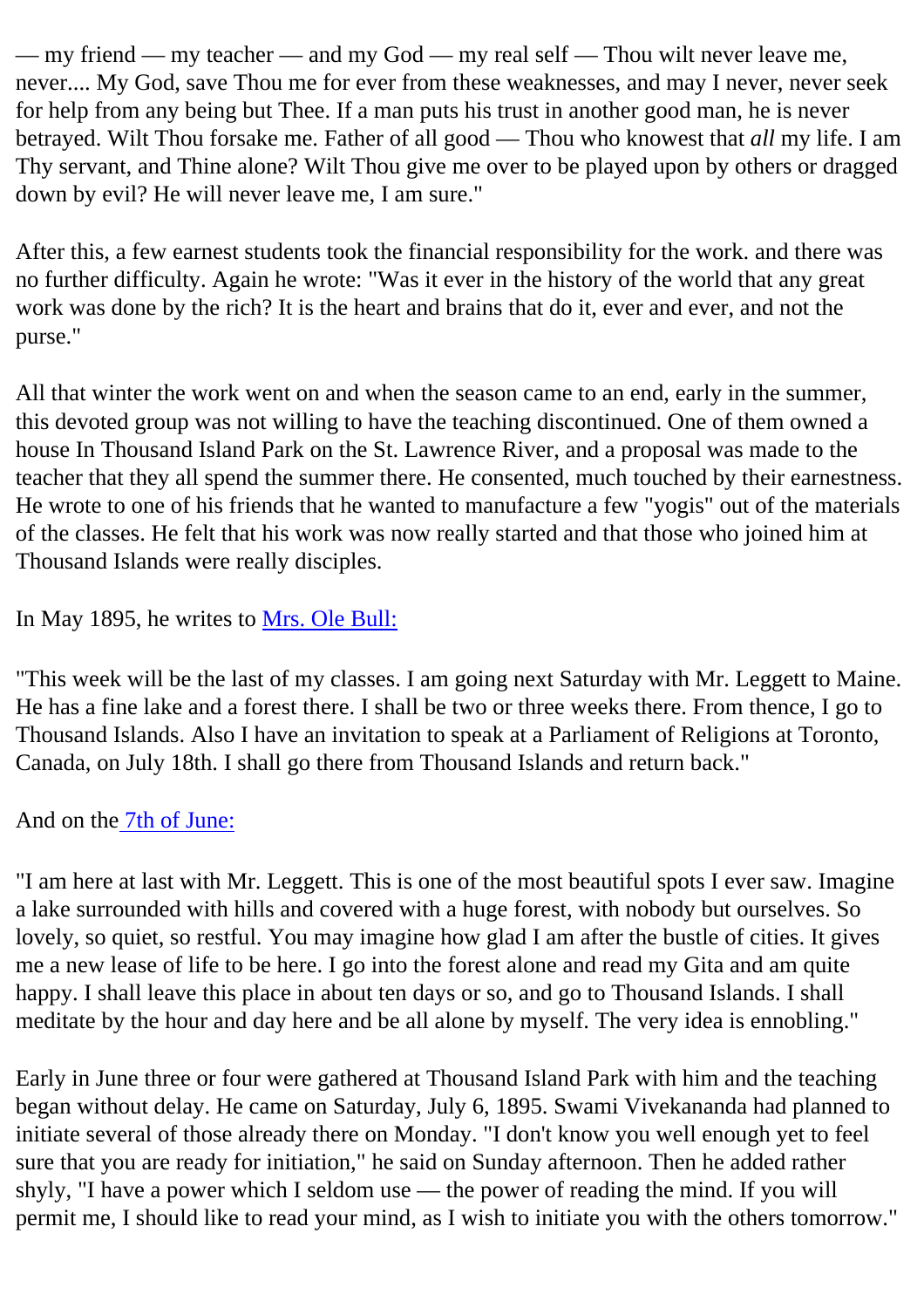We assented joyfully. Evidently he was satisfied with the result of the reading, for the next day, together with several others, he gave us a *mantra* and made us his disciples. Afterwards, questioned as to what he saw while he was reading our minds he told us a little. He saw that we should be faithful and that we should make progress in our spiritual life. He described something of what he saw, without giving the interpretation of every picture. In one case, scene after scene passed before his mental vision which meant that there would be extensive travel apparently in Oriental countries. He described the very houses in which we should live, the people who should surround us, the influences that would affect our lives. We questioned him about this. He told us it could be acquired by anyone. The method was simple at least in the telling. First, think of space — vast, blue, extending everywhere. In time, as one meditates upon this space intently, pictures appear. These pictures must be interpreted. Sometimes one sees the pictures but does not know the interpretation. He saw that one of us would be indissolubly connected with India. Important as well as minor events were foretold for us nearly all of which have come to pass. In this reading the quality of the personality was revealed — the mettle, the capacity, the character. Having passed this test, there can be no selfdepreciation, no lack of faith in one's self. Every momentary doubt is replaced by a serene assurance. Has the personality not received the stamp of approval from the one being in the world...?

Thousand Island Park, nine miles long and a mile or two in width, is the largest of the Thousand Islands. The steamers land at the village on the river. At that time the remainder of the island was practically a solitude. The house to which we were directed was a mile above the village. It was built upon a rock. Was that symbolic? It was two storeys high in the front and three behind. A dense forest surrounded it. Here we were secluded and yet within the reach of supplies. We could walk in all directions and meet no one. Sometimes Swamiji went out only with Landsberg. Sometimes he asked one or two of us to accompany him. Occasionally the whole party went out together. As we walked, he talked, seldom of controversial subjects. The solitude, the woods seemed to recall past experiences in Indian forests, and he told us of the inner experiences during the time he wandered there

We in our retirement seldom saw anyone except now and then someone who came for the view. The conditions were ideal for our purpose. One could not have believed that such a spot could be found in America. What great ideas were voiced there! What an atmosphere was created, what power was generated! There the Teacher reached some of his loftiest flights, there he showed us his heart and mind. We saw ideas unfold and flower. We saw the evolution of plans which grew into institutions in the years that followed. It was a blessed experience an experience which made Miss Waldo exclaim. "What have we ever done to deserve this?" And so we all felt.

The original plan was that they should live as a community, without servants, each doing a share of the work. Nearly all of them were unaccustomed to housework and found it uncongenial. The result was amusing; as time went on it threatened to become disastrous. Some of us who had just been reading the story of Brook Farm felt that we saw it re-enacted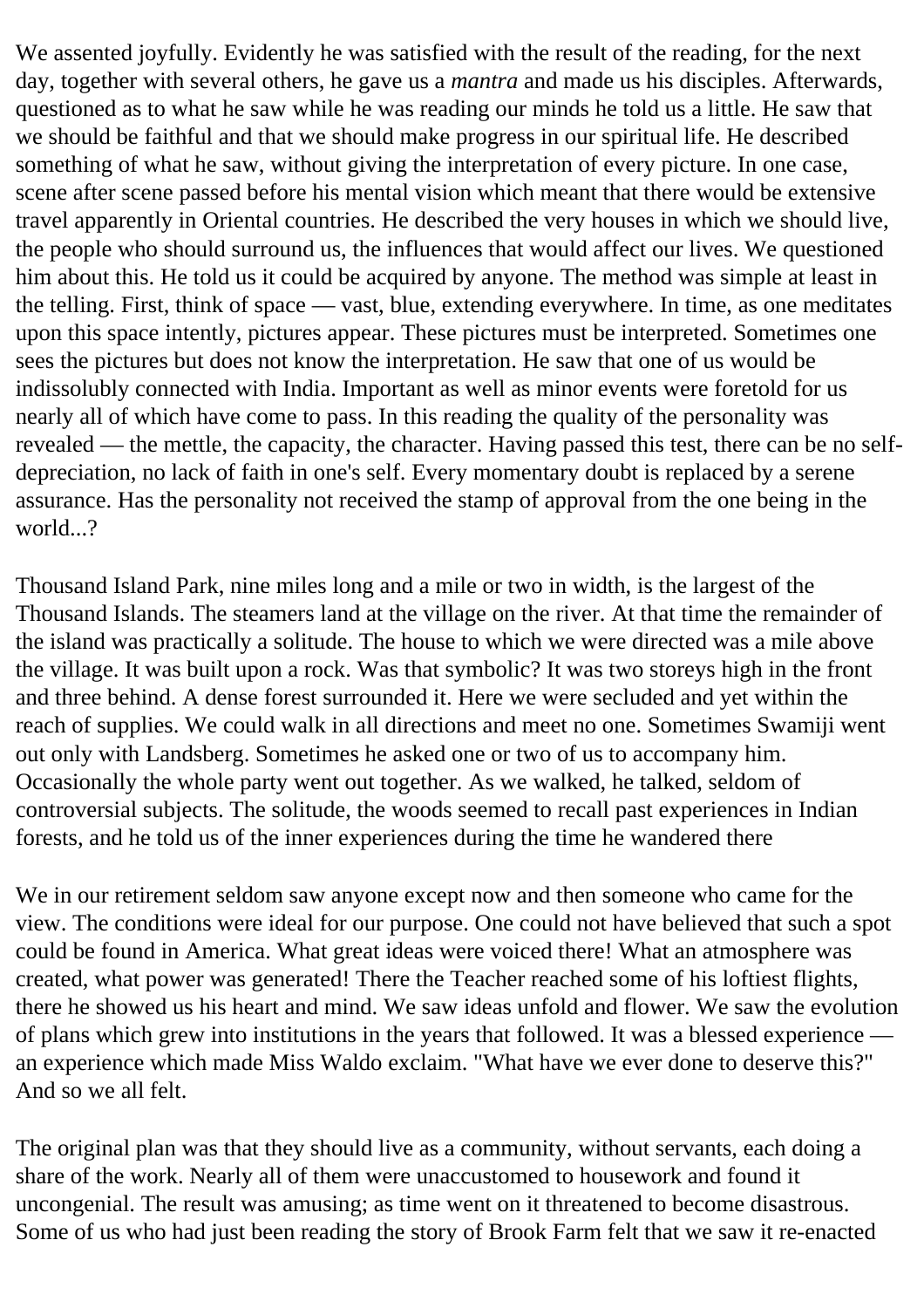before our eyes. No wonder Emerson refused to join that community of transcendentalists. His serenity was evidently bought at a price. Some could only wash dishes. One whose work was to cut the bread, groaned and all but wept whenever she attempted the task. It is curious how character is tested in these little things. Weaknesses which might have been hidden for a lifetime in ordinary intercourse were exposed in a day of this community life. It was interesting. With Swamiji the effect was quite different. Although only one among them all was younger than himself, he seemed like a father or rather like a mother in patience and gentleness. When the tension became too great, he would say with the utmost sweetness. "Today, I shall cook for you." To this Landsberg would ejaculate in an aside, "Heaven save us!" By way of explanation he said that in New York when Swamiji cooked he, Landsberg, would tear his hair. because it meant that afterwards every dish in the house required washing. After several unhappy experiences in the community housekeeping, an outsider was engaged for help, and one or two of the more capable ones undertook certain responsibilities, and we had peace.

But once the necessary work was over and we had gathered in the class room, the atmosphere was changed. There never was a disturbing element within those walls. It seemed as if we had left the body and the bodily consciousness outside. We sat in a semicircle and waited. Which gate to the Eternal would be opened for us today? What heavenly vision should meet our eyes? There was always the thrill of adventure. The Undiscovered Country, the Sorrowless Land opened up new vistas of hope and beauty. Even so, our expectations were always exceeded. Vivekananda's flights carried us with him to supernal heights. Whatever degree of realization may or may not have come to us since, one thing we can never forget: We saw the Promised Land. We, too, were taken to the top of Pisgah and the sorrow and trials of this world have never been quite real since.

He told us the story of the beautiful garden and of one who went to look over the wall and found it so alluring that he jumped over and never returned. And after him another and another. But we had the unique fortune of having for a Teacher one who had looked over and found it no less entrancing; but out of his great compassion he returned to tell the story to those left behind and to help them over the wall. So it went on from morning until midnight. When he saw how deep the impression was which he had made, he would say with a smile. "The cobra has bitten you. You cannot escape." Or sometimes, "I have caught you in my net. You can never get out."

Miss Dutcher, our hostess, was a conscientious little woman, a devout Methodist. How she ever came to be associated with such a group as gathered in her house that summer would have been a mystery to anyone who did not know the power of Swami Vivekananda to attract and hold sincere souls. But having once seen and heard him, what could one do but follow? Was he not the incarnation of the Divine, the Divine which lures man on until he finds himself again in his lost kingdom? But the road was hard and often terrifying to one still bound by conventions and orthodoxy in religion. All her ideals, her values of life, her concepts of religion were, it seemed to her, destroyed. In reality, they were only modified. Sometimes she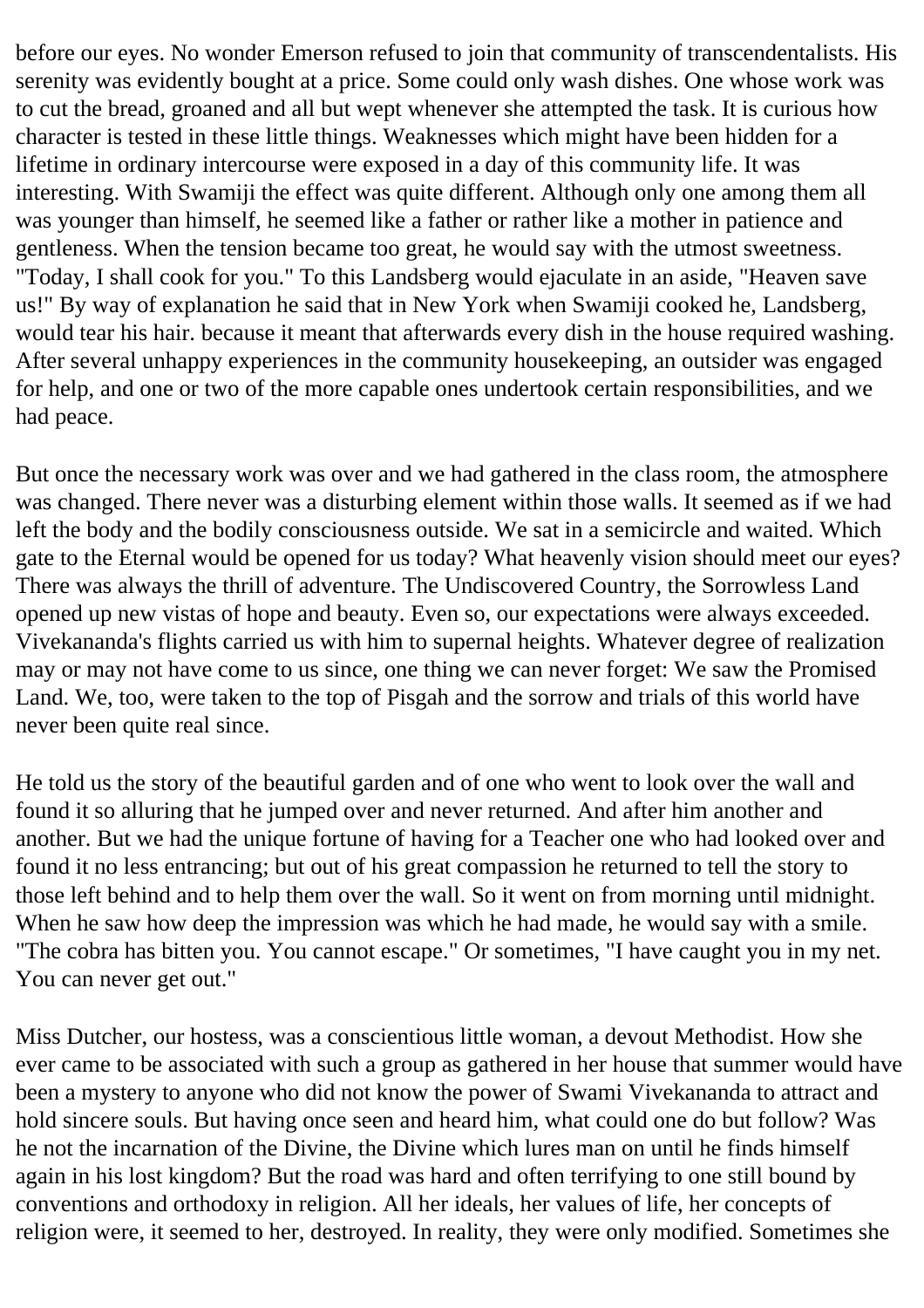did not appear for two or three days. "Don't you see" , Swami said, "this is not an ordinary illness? It is the reaction of the body against the chaos that is going on in her mind. She cannot bear it." The most violent attack came one day after a timid protest on her part against something he had said in the class. "The idea of duty is the midday sun of misery scorching the very soul, "he had said. "Is it not our duty?" she began, but got no farther. For once that great free soul broke all bounds in his rebellion against the idea that anyone should dare bind with fetters the soul of man. Miss Dutcher was not seen for some days. And so the process of education went on. It was not difficult if one's devotion to the *guru* was great enough, for then, like the snake, one dropped the old and put on the new. But where the old prejudices and conventions were stronger than one's faith, it was a terrifying, almost a devastating, process.

#### TEACHING AT THOUSAND ISLAND PARK

We all attended our class lectures. To a Hindu the teaching itself might have been familiar, but it was given with a fire, an authority, a realization which made it sound like something entirely new. He too "spake like one having authority". To us of the West to whom it was all new it was as if a being from some radiant sphere had come down with a gospel of hope, of joy, of life. Religion is not a matter of belief but of experience. One may read about a country, but until one has seen it, there can be no true idea. All is within. The divinity which we are seeking in heaven, in teachers, in temples is within us. If we see it outside, it is because we have it within. What is the means by which we come to realize this, by which we see God? *Concentration* is the lamp which lights the darkness.

There are different methods for different states of evolution. All paths lead to God. The *guru* will put you on the path best suited to your development. With what sense of release did we hear that we not only may, but must follow reason. Before that it had seemed that reason and intuition are generally opposed to each other. Now we are told that we must hold to reason until we reach something higher — and this something higher must never contradict reason.

The first morning we learnt that there is a state of consciousness higher than the surface consciousness — which is called *samadhi*. Instead of the two divisions we are accustomed to, the conscious and the unconscious — it would be more accurate to make the classification, the subconscious, the conscious, and the superconscious. This is where confusion arises in the Western way of thinking, which divides consciousness into the subconscious or unconscious and the conscious. They cognize only the normal state of mind, forgetting that there is a state beyond consciousness — a superconscious state, inspiration. How can we know that this is a higher state? To quote Swami literally, "In one case a man goes in and comes out as a fool. In the other case he goes in a man and comes out a God." And he always said, "Remember the superconscious never contradicts reason. It transcends it, but contradicts it never. Faith is not belief, it is the grasp on the Ultimate, an illumination."

Truth is for all, for the good of all. Not secret but sacred. The steps are: hear, then reason about it, "let the flood of reason flow over it, then meditate upon it, concentrate your mind upon it, make yourself one with it." Accumulate power in silence and become a dynamo of spirituality. What can a beggar give? Only a king can give, and he only when he wants nothing himself.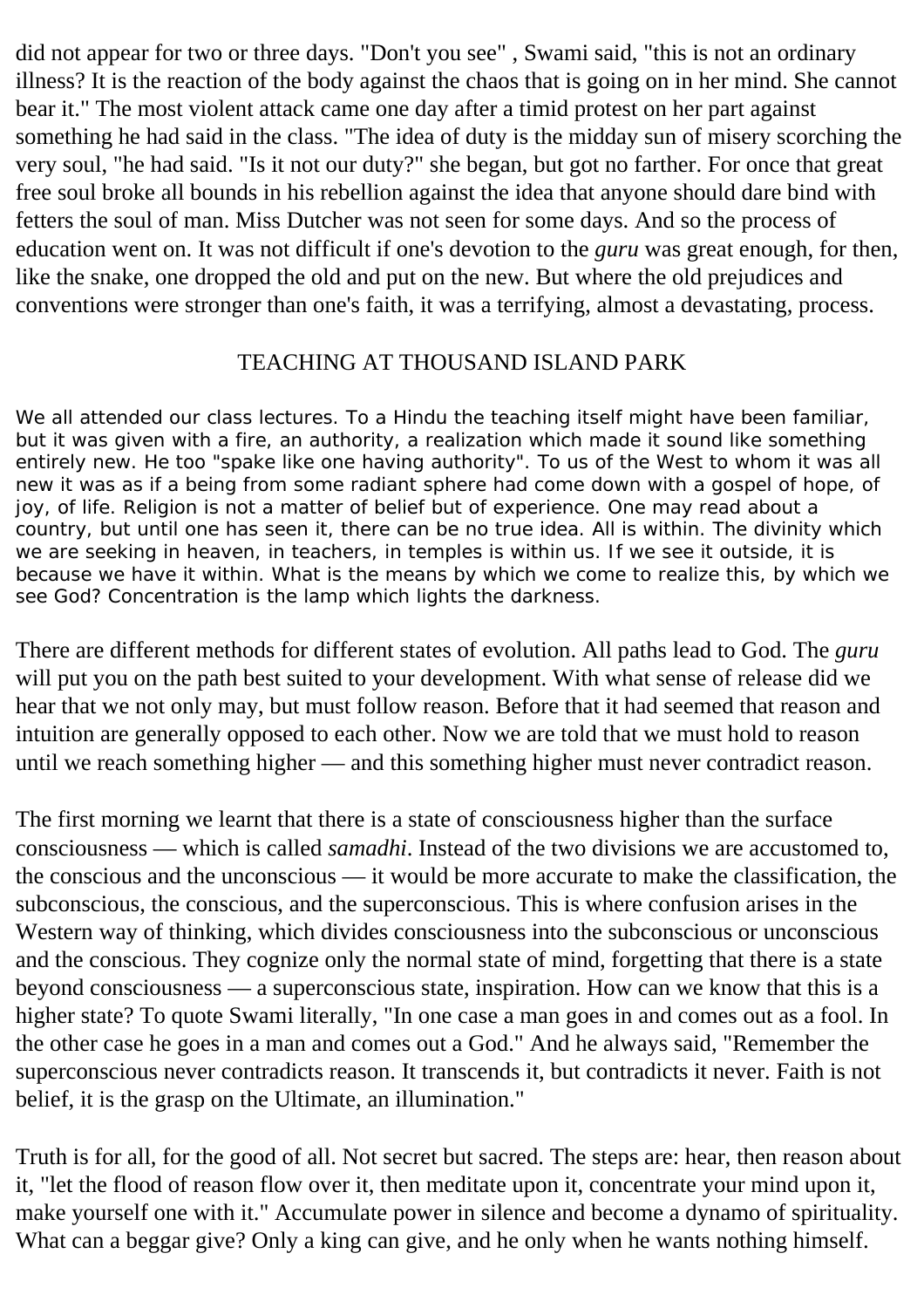"Hold your money merely as custodian for what is God's. Have no attachment for it. Let name and fame and money go; they are a terrible bondage. Feel the wonderful atmosphere of freedom. You are free, free, tree! Oh blessed am I! Freedom am I! I am the Infinite! In my soul I can find no beginning and no end. All is my Self. Say this unceasingly."

He told us that God was real, a reality which could be experienced just as tangibly as any other reality; that there were methods by which these experiences could be made which were as exact as laboratory methods of experiment. The mind is the instrument. Sages, *yogis*, and saints from prehistoric times made discoveries in this science of the Self. They have left their knowledge as a precious legacy not only to their immediate disciples but to seekers of Truth in future times. This knowledge is in the first instance passed on from Master to disciple, but in a way very different from the method used by an ordinary teacher. The method of religious teaching to which we of the West have become accustomed is that we are told the results of the experiments, much as if a child were given a problem in arithmetic and were told its answer but given no instruction as how the result was reached. We have been told the results reached by the greatest spiritual geniuses known to humanity, the Buddha, the Christ, Zoroaster, Laotze, and we have been told to accept and believe the result of their great experiments, If we are sufficiently reverent and devotional, and if we have reached that stage of evolution where we know that there must be some Reality transcending reason, we may be able to accept and believe blindly, but even then it has but little power to change us. It does not make a god of man. Now we were told that there is a method by which the result may be obtained, a method never lost in India, passed on from *guru* to disciple.

For the first time we understood why all religions begin with ethics. For without truth, noninjury, continence, non-stealing, cleanliness, austerity, there can be no spirituality. For many of us in the West ethics and religion are almost synonymous. It is the one concrete thing we are taught to practise and there it generally ends. We were like the young man who went to Jesus and asked. "What shall I do to inherit eternal life?" Jesus said, "Thou hast read the prophets. Do not kill. Do not steal, do not commit adultery." The young man said. "Lord, all these have I kept from my youth up." Now we wanted to hear about *yoga, samadhi,* and other mysteries. This emphasis upon things which were by no means new to us was something of a surprise. But soon we found it was not quite the same, for it was carried to an unthought-of length. The ideal must be truth in thought, word, and deed. If this can be practised for twelve years, then every word that is said becomes true. If one perfect in this way says. "Be thou healed", healing comes instantaneously. Be blessed, he is blessed. Be freed, he is released. Stories were told of those who had this power, and who could not recall the word once spoken. To the father of Shri Ramakrishna this power had come. Would that explain why such a son was born to him? Then there was the life of Shri Ramakrishna himself. "Come again Monday," he said to a young man. "I cannot come on Monday. I have some work to do; may I come Tuesday?" "No," answered the Master, "these lips have said 'Monday'; they cannot say anything else now." "How can truth come unless the mind is perfected by the practice of truth? Truth comes to the true. Truth attracts truth. Every word, thought, and deed rebounds. Truth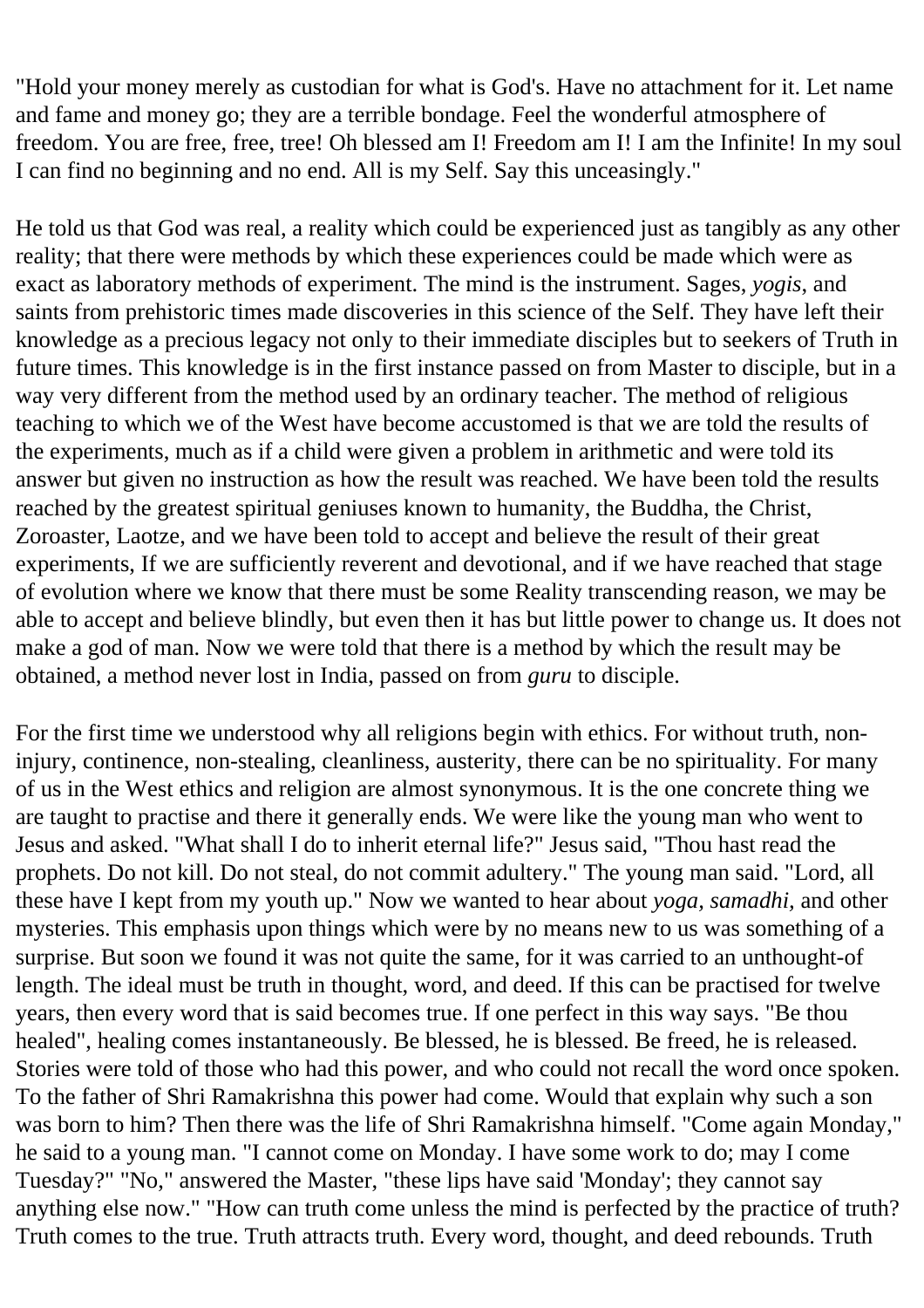cannot come through untruth." In our time we have an instance in the case of Mahatma Gandhi, regarded by some as the greatest man in the world, of how far the practice of truth and non-injury will take a man. If he is not the greatest man in the world today, he is certainly one of the greatest characters.

Non-injury in word, thought and deed. There are sects in India which apply this mainly to the taking of life, Not only are they vegetarians, but they try not to injure still lower forms of life. They put a cloth over their mouth to keep out microscopic creatures and sweep the path before them so as not to injure whatever life may be underfoot. But that does not go far, even so there remain infinitesimal forms of life which it is impossible to avoid injuring. Nor does it go far enough. Before one has attained perfection in non-injury he has lost the power to injure. "From me no danger be to aught that lives" becomes true for him, a living truth, reality. Before such a one the lion and the lamb lie down together. Pity and compassion have fulfilled the law and transcended it.

Continence — Chastity: This subject always stirred him deeply. Walking up and down the room, getting more and more excited, he would stop before some one, as if there were no one else in the room, "Don't you see," he would say eagerly, "there is a reason why chastity is insisted on in all monastic orders? Spiritual giants are produced only where the vow of chastity is observed. Don't you see there must be a reason? The Roman Catholic Church has produced great saints, St. Francis of Assisi, Ignatius Loyola, St. Teresa, the two Catherines, and many others. The Protestant Church has produced no one of spiritual rank equal to them. There is a connection between great spirituality and chastity. The explanation is that these men and women have through prayer and meditation transmuted the most powerful force in the body into spiritual energy. In India this is well understood and *yogis* do it consciously. The force so transmuted is called *ojas* and is stored up in the brain. It has been lifted from the lowest centre of the *kundalini* — the *muladhara* to the highest. "To us who listened the words came to our remembrance: "And I, if I be lifted up, will draw all men unto me."

In the same eager way he went on to explain that whenever there was any manifestation of power or genius, it was because a little of this power had escaped up the *sushumna*. And did he say it? Or did we come to see for ourselves the reason why the *avataras* and even lesser ones could inspire a love so great that it made the fishermen of Galilee leave their nets and follow the young Carpenter, made the princes of the clan of Shakya give up their robes, their jewels, their princely estates? It was the divine drawing. It was the lure of divinity.

How touchingly earnest Swami Vivekananda was as he proposed this subject! He seemed to plead with us as if to beg us to act upon this teaching as something most precious. More, we could not be the disciples he required if we were not established in this. He demanded a conscious transmutation. "The man who had no temper has nothing to control," he said. "I want a few, five or six who are in the flower of their youth."

Austerity! Why have the saints in all religions been given to fasting and self-denial, to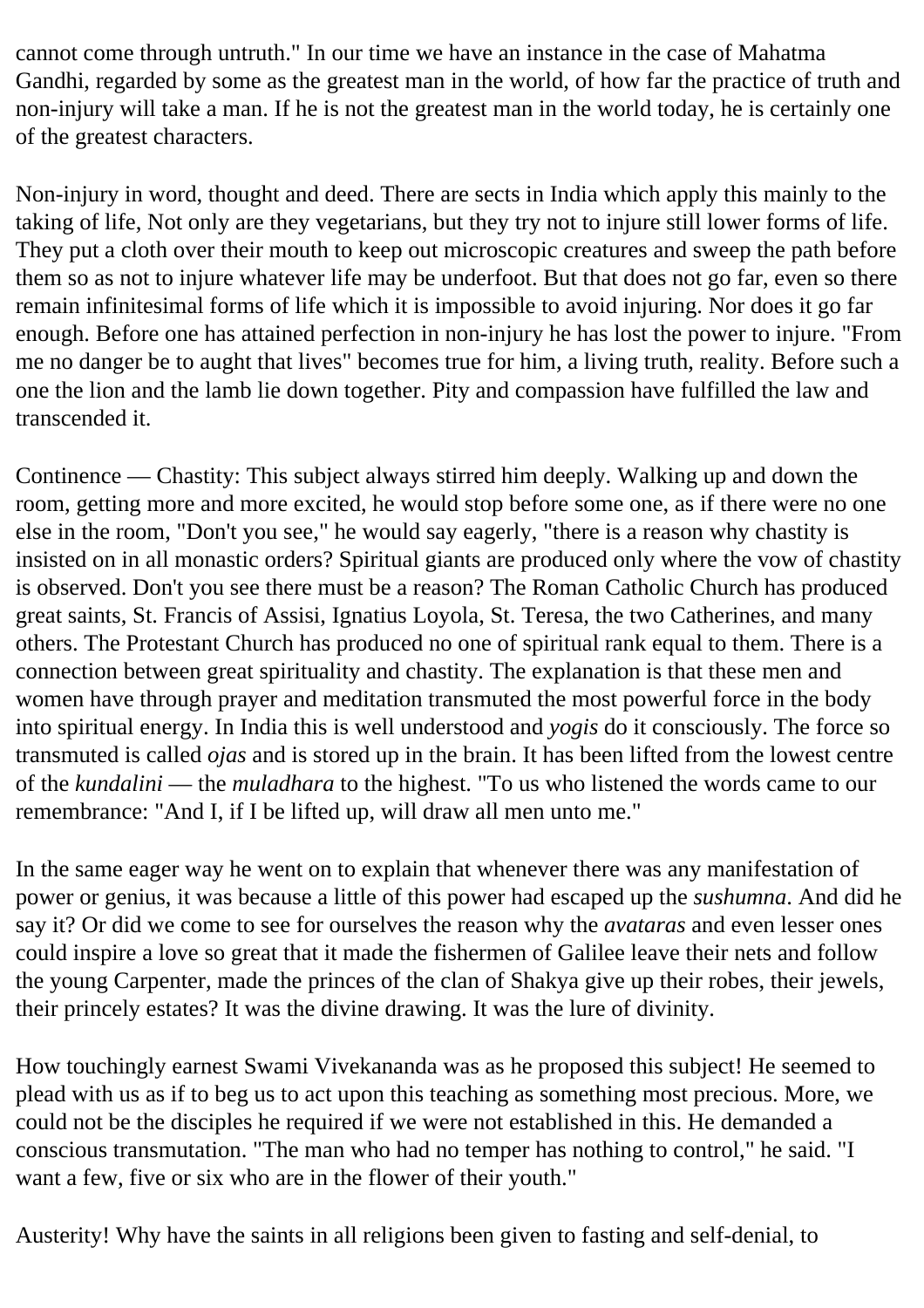mortification of the body? True, there have been those who foolishly regarded the body as an enemy which must be conquered and have used these methods to accomplish their end. The real purpose however is disciplining the will. No ordinary will-power will carry us through the great work before us. We must have nerves of steel and a will of iron, a will which is consciously disciplined and trained. Each act of restraint helps to strengthen the will. It is called *tapas* in India and means literally, to *heat* the inner or the higher nature gets heated. How is it done? There are various practices of a voluntary nature, e.g. a vow of silence is kept for months, fasting for a fixed number of days, or eating only once a day. With children it is often the denial of some favourite article of food. The conditions seem to be that the vow must be taken voluntarily for a specific time. If the vow is not kept, it does more harm than good. If it is kept, it becomes a great factor in building up the character so necessary for the higher practices.

Beyond a few directions in meditation there was very little set instruction, yet in course of these few days our ideas were revolutionized, our outlook enormously enlarged, our values changed. It was a re-education. We learnt to think clearly and fearlessly. Our conception of spirituality was not only clarified but transcended. Spirituality brings life, power, joy, fire, glow, enthusiasm — all the beautiful and positive things, never inertia, dullness, weakness. Then why should one have been so surprised to find a man of God with a power in an unusual degree? Why have we in the West always associated emaciation and anaemic weakness with spirituality? Looking back upon it now one wonders how one could ever have been so illogical. Spirit is life, *shakti*, the divine energy.

It is needless to repeat the formal teaching, the great central idea. These one can read for himself. But there was something else, an influence, an atmosphere charged with the desire to escape from bondage — call it what you will — that can never be put into words, and yet was more powerful than any words. It was this which made us realize that we were blessed beyond words. To hear him say, "This indecent clinging to life," drew aside the curtain for us into the region beyond life and death. and planted in our hearts the desire for that glorious freedom. We saw a soul struggling to escape the meshes of *maya*, one to whom the body was an intolerable bondage, not only a limitation, but a degrading humiliation. "*Azad, Azad,* the Free," he cried, pacing up and down like a caged lion. Yes, like the lion in the cage who found the bars not of iron but of bamboo. "Let us not be caught this time" would be his refrain another day. "So many times *maya* has caught us, so many times have we exchanged our freedom for sugar dolls which melted when the water touched them. Let us not be caught this time." So in us was planted the great desire for freedom. Two of the three requisites we already had — a human body and a guru, and now he was giving us the third, the desire to be free.

"Don't be deceived. *Maya* is a great cheat. Gel out. Do not let her catch you this time," and so on and so on. "Do not sell your priceless heritage for such delusions. Arise, awake, stop not till the goal is reached." Then he would rush up to one of us with blazing eyes and fingers pointing and would exclaim, "Remember. God is the only Reality." Like a madman, but he was mad for God. For it was at this time that he wrote *[The Song of the Sannyasin](http://www.ramakrishnavivekananda.info/vivekananda/volume_4/writings_poems/the_song_of_the_sannyasin.htm)*. We have not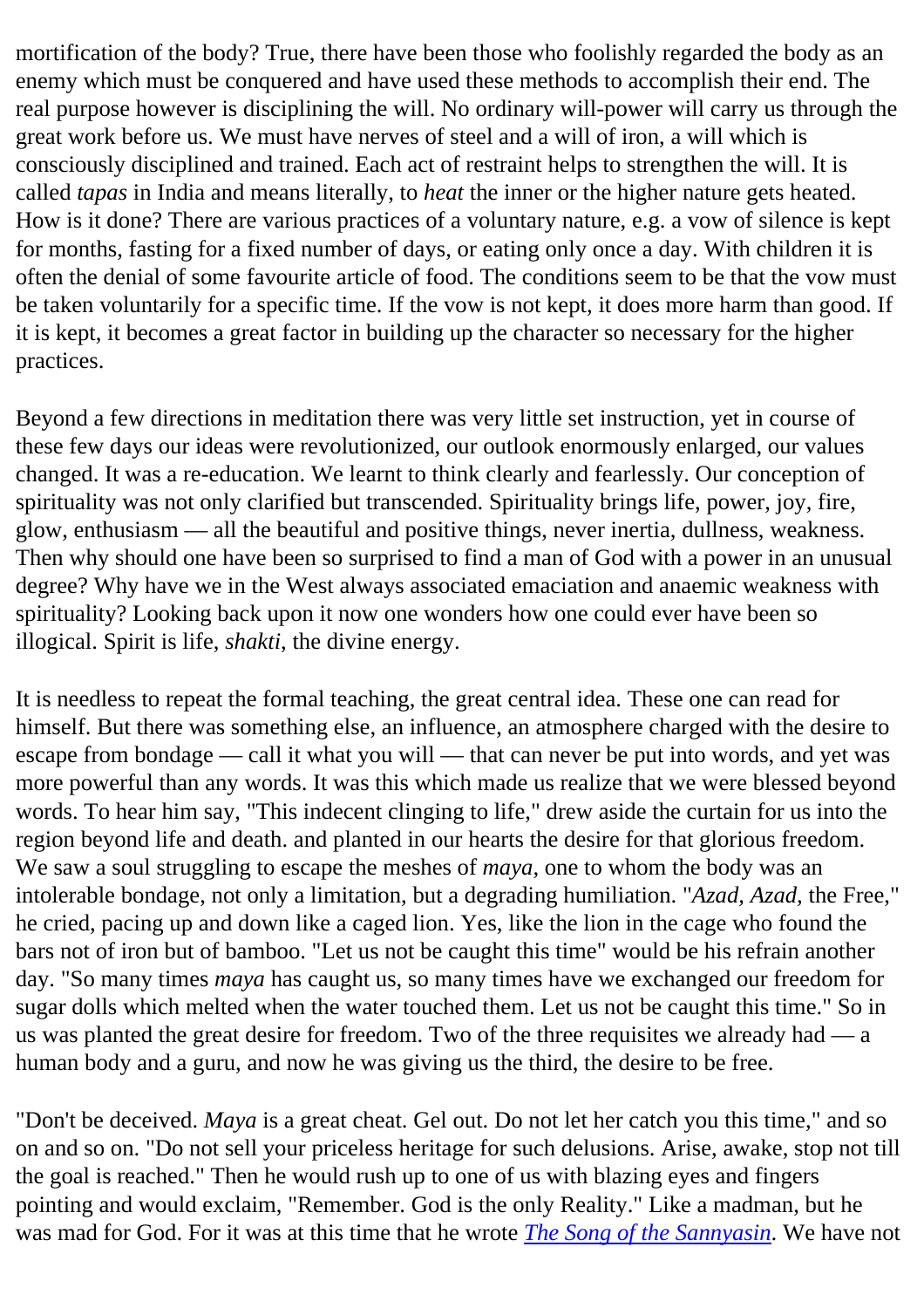only lost our divinity, we have forgotten that we ever had it. "Arise, awake. Ye Children of Immortal Bliss." Up and down, over and over again. "Don't let yourself be tempted by dolls. They are dolls of sugar, or dolls of salt, and they will melt and become nothing. Be a king and know you own the world. This never comes until you give it up and it ceases to bind. Give up. give up."

The struggle for existence, or the effort to acquire wealth and power, or the pursuit of pleasure, takes up the thought, energy, and time of human beings. We seemed to be in a different world. The end to be attained was Freedom — freedom from bondage in which maya has caught us, in which maya has enmeshed all mankind. Sooner or later the opportunity to escape will come to all. Ours had come. For these days every aspiration, every desire, every struggle was directed towards this one purpose — consciously by our Teacher, blindly, unconsciously by us, following the influence he created.

With him it was a passion. Freedom not for himself alone, but for all — though he could help only those in whom he could light the fire to help them out of *maya's* chains:

"Strike off thy fetters! Bonds that bind thee down. Of shining gold, or darker, baser ore;... ....Say — '*Om Tat Sat. Om*'." (The Song of the Sannyasin)

# IN LIGHTER VEIN

But it was not all Vedanta, and deep serious thought. Sometimes after the classes were over, it was pure fun, such gaiety as we had never seen elsewhere. We had thought of religious men as grave all the time, but gradually we came to see that the power to throw off the burden of the world at will and live for a time in a state of childlike joy is a certain sign of detachment and comes only to those who have seen the Great Reality. For the time being, we were all lighthearted together.

Swamiji had a stock of funny stories, some of which he told again and again. One was about a missionary to the cannibal islands who, upon his arrival, asked the people there how they liked his predecessor and received the reply, "He was delicious!" Another was about the Negro preacher, who in telling the story of the creation of Adam. said, "God made Adam and put him up against de fence to dry", when he was interrupted by a voice from the congregation. "Hold on dere, brudder. Who made dat fence?" At this, the Negro preacher leaned over the pulpit and said solemnly, "One more question like dat, and you smashes all teology!" Then Swamiji would tell about the woman who asked, "Swami, are you a Buddhist?" (pronounced like bud), and he would say wickedly but with a grave face. "No, Madam, I am a florist."

Again, he would tell of the young woman, cooking in the common kitchen of the lodging house in which he lived with Landsberg. She had frequent disputes with her husband, who was a spiritualistic medium, and gave public seances. Often she would turn to Swamiji for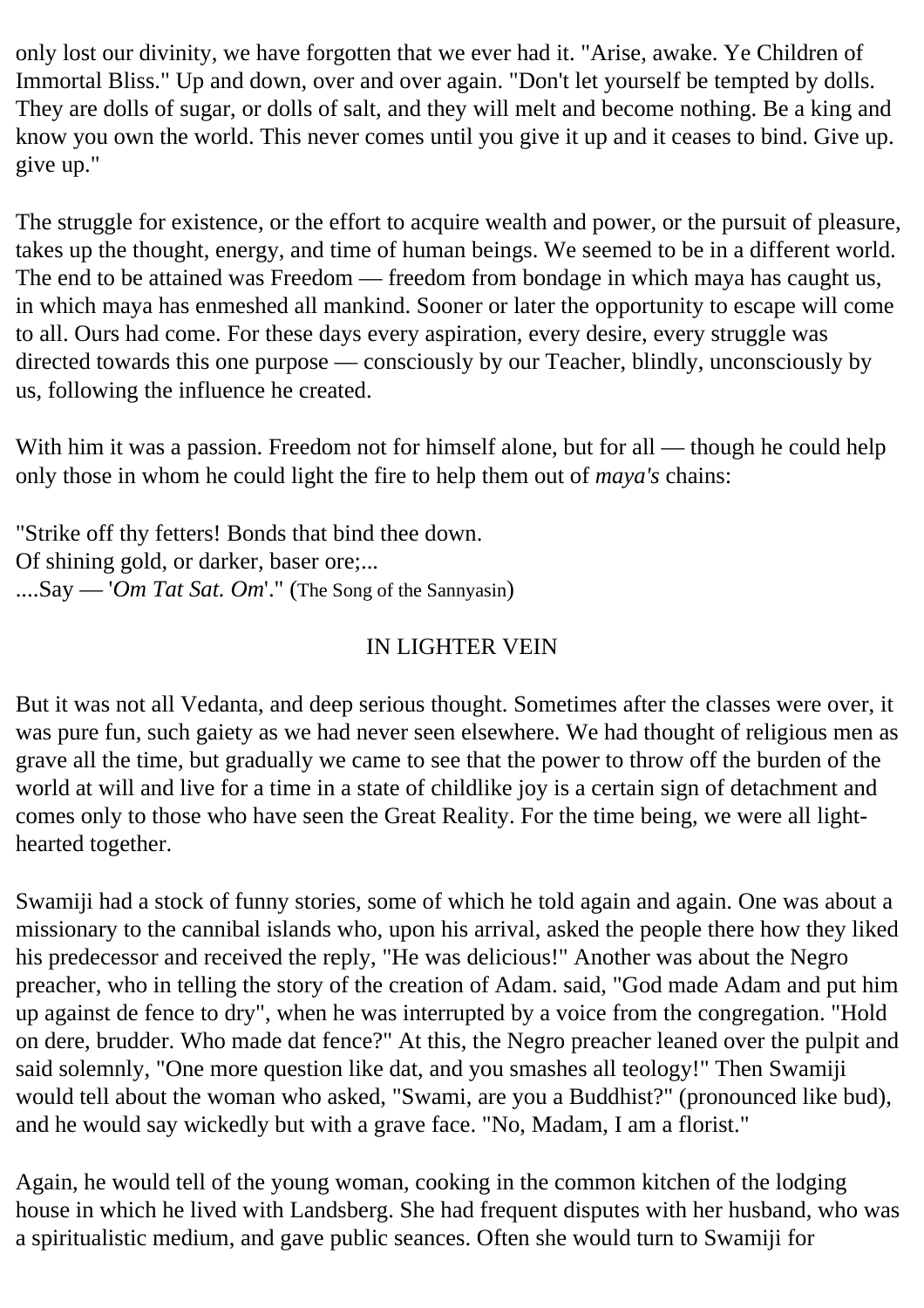sympathy after one of these differences. "Is it fair for him to treat me like this," she would say, "when I make all the ghosts?"

He would tell about his first meeting with Landsberg. It was at a Theosophical meeting where Landsberg was giving a lecture on "The Devil". Just in front of him sat a woman who was wearing a scarlet blouse. Every now and then, Landsberg said the word "devil" with great emphasis, and when he did, he invariably pointed a finger at the woman with the scarlet blouse.

But soon we found ourselves in an entirely different mood for he was telling the story of Shakuntala. With what poetic imagination! Did we think we knew something of romance before? It was but a pale, anaemic thing — a mere shadow of real romance. Nature became a living thing when the trees, flowers, birds, deer, all things lamented, "Shakuntala has departed!" "Shakuntala has departed!" We too were bereft. Then followed the story of Savitri, the wife whose faithfulness conquered even the dread Lord of Death, Not "faithful unto death", but with a love so great that even death retreated before it. Then Sati, the wife, who fell dead when she inadvertently heard someone speak against her husband. Uma, who remembered even in another body. Of Sita, he never spoke at length at any one time. It seemed to touch him as not even the story of Savitri did. It was too deep and precious for expression, Only now and then, a phrase, or sentence, at most a paragraph. "Sita, the pure, the chaste." "Sita, the perfect wife. That character was depicted once for all time." "The future of the Indian woman must be built upon the ideal of Sita." And then he usually ended with "We are all the children of Sita", this with a melting pathos. And so was built up in our minds the ideal of Indian womanhood.

Sometimes he would tell us of his life in India — how even when he was a little child the *gerua* cloth exercised upon him such a spell that he would give away everything he could lay hands on when a holy man came into the courtyard. His family would lock him up when one of these men appeared. Then he would throw things out of the window. There were times when he would sit in meditation until he was lost to all outer consciousness. But the other side was there too — when he was so naughty that his mother would hold him under the tap, saying, "I asked Shiva for a son and he has sent me one of his demons!" The power which was to shake India could not be so easily harnessed! When a tutor came and poured out his knowledge, he sat like an image with his eyes closed. The enraged teacher shouted. "How dare you go to sleep when I am instructing you?" at which he opened his eyes and, to the amazement of the man, recited everything that had been said. It was not difficult to believe this story, for his memory was phenomenal. Once when someone commented on it, he said, "Yes, and my mother has the same kind of memory. After she hears the Ramayana read, she can recite what she has heard." One day, he was speaking on some point of Swedish history when a Swede, who was present, corrected him. Swamiji did not defend his position, so sure was he of the facts that he made no comment. The next day the Swede came looking rather shamefaced and said, "I looked up the matter and I find you are right, Swami." Time after time came such confirmation. He considered a good memory one of the signs of spirituality.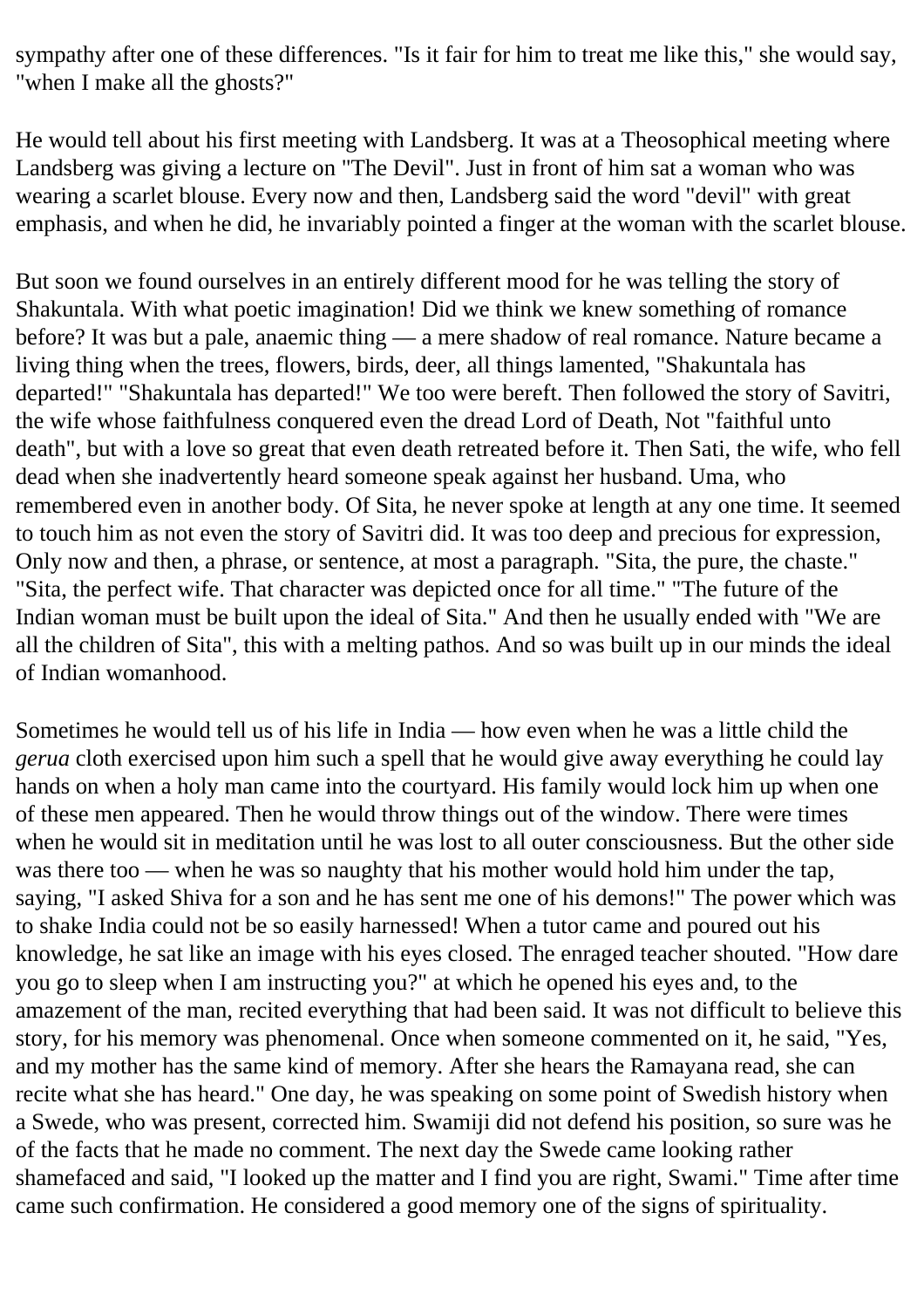Many were the stories he told of his mother — the proud. little woman who tried so hard to hide her emotions and her pride in him. How she was torn between disapproval of the life he had chosen and her pride in the name he had made for himself. In the beginning she would have chosen a conventional life for him, perhaps marriage and worldly success, but she lived to see the beggar exalted and princes bowing before him. But in the meantime, hers was not an easy task. Asked, many years later, what kind of a child he was, she burst out with, "I had to have two nurses for him!"

Those of us who were privileged to see his mother, know that from her he inherited his regal bearing. This tiny woman carried herself like a queen. Many times did the American newspapers in later years refer to her son as "that lordly monk, Vivekananda". There was a virginal purity about her which it seems she was able to pass on, and which was perhaps her greatest gift. But could a soul so great find a perfect habitation? India and such parents gave him one that was a fairly satisfactory vehicle. How he loved his mother! Sometimes when he was in other parts of India the fear would come that something had happened to her, and he would send to inquire. Or perhaps he was in the monastery in Belur, in which case he would send a messenger post-haste. To the very end her comfort and her care was one of his chief considerations.

And so perhaps for days we re-lived his childhood in his father's house in the Simla quarter of Calcutta. His sisters for whom he had a special love and his father for whom he had a son's devotion, flitted across the picture. "To my father." he said, "I owe my intellect and my compassion." He would tell how his father would give money to a drunkard, knowing for what purpose it would be used. "This world is so terrible, let him forget it for a few minutes, if he can," the father would say, in self-defence. His father was lavish in his gifts. One day when he was more recklessly extravagant than usual, his youthful son said, "Father what are you going to leave me?" "Go, stand before your mirror," was the father's reply, "and you will see what I leave you."

As he grew to boyhood, his energy was turned into other directions. There came a time when he would gather his companions together and hold religious services in which preaching played an important part. "Coming events cast their shadows before." Years afterwards, Shri Ramakrishna said, that if he had not interfered. Naren would have become one of the great preachers of the world and the head of a sect of his own.

#### EARLY ADVENTURES OF THE SPIRIT

As he grew towards young manhood, he became an ag- ..... whom he also carried on some correspondence. But agnostic or devotee, the search for God was always uppermost in his mind. It was touching to hear him tell how he went from one religious teacher to another, asking, "Sire, have you seen God?" and not receiving the answer he hoped for, until he found Shri Ramakrishna at Dakshineswar. With that began a new chapter in his life, but that is a long story, often told.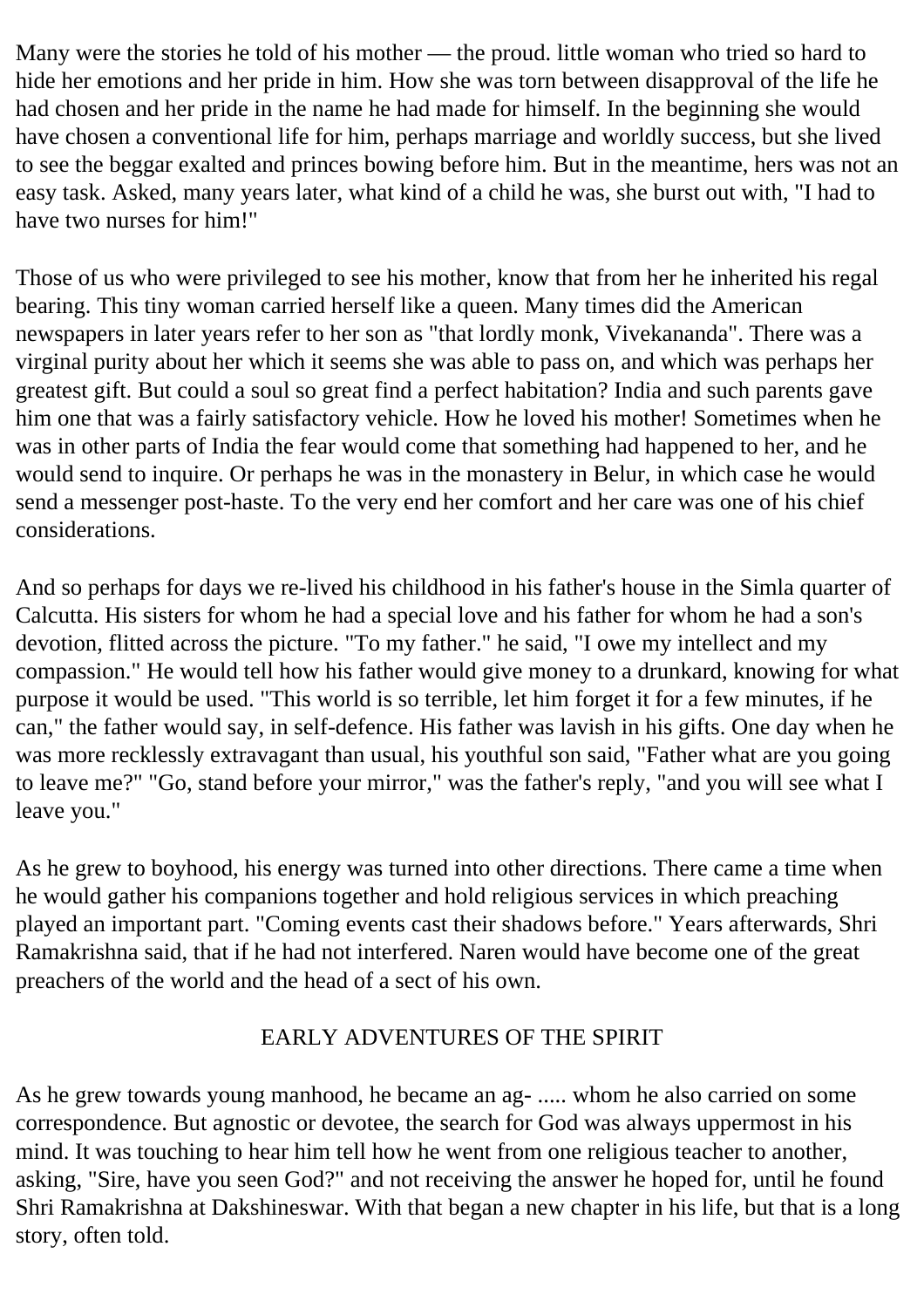He spoke of his struggles to accept this priest of Kali who worshipped the Terrible One. He, the unorthodox agnostic, product of Western education, to sit at the feel of a superstitious worshipper of idols! It was unthinkable! And yet, in this simple man and in him alone, he found what he had been seeking — living spirituality. If the worship of Kali could produce such purity, such troth, such flaming spirituality, one could only stand before it in reverence. One was compelled to reverse all one's former opinions. The intellect surrendered, but the instincts did not submit so easily. There was a long struggle and many arguments with Shri Ramakrishna after he had accepted him as his *guru*. At last, he was conquered by an experience of which he never spoke. It was too sacred!

His devotion to his Master was unique. Such words as love and loyalty acquired a new meaning. In him he saw the living embodiment of Divinity, whose very body changed with the realization of his ideas. Although he was illiterate, Vivekananda said of him, "He had the greatest intellect of anyone I ever met." This from one whose scintillating intellect amazed men of outstanding intellectual achievements.

The process of re-education into Hinduism began. He was among those who had stormed against idol worship, but in this priest of Kali, who worshipped the image of Dakshineswar as his Mother, he found a character greater than any he had met before — a being of shining radiance, the very embodiment of love, of Divinity, "If idol worship can produce such a character," he thought, "I bow down before it." He saw one who practised each religion in turn and found that all led to the goal. He learnt the truth of the Sanskrit verse, "Many rivers flowing in various directions, all lead to the one ocean," or "Whether we call it water, *aqua, pani, jal,* it is all one water." Best of all, he learnt that religion may be experienced, not merely believed, and that there are methods which give this experience; that man may here and in this body become divine-transmuted, from the human into the superhuman. In Shri Ramakrishna, he saw one who lived "God is the only Reality".

The time with the Master was drawing to an end. All too soon, this God-intoxicated one left a little band of disconsolate disciples who at first felt like sheep without a shepherd. After a time, this feeling of helplessness and desolation gradually gave way to the knowledge which amounted to a certainty of the presence of the Master. From that time on, there was always a centre, however humble, where the Master was worshipped. However far many of them might wander, one was there to keep the altar-fire burning.

# SWAMI VIVEKANANDA'S WANDER-YEARS

And now began years of wandering for them. From Dakshineswar to the Himalayas, from the Himalayas to Rameswaram, they travelled: by foot, by bullock cart, by camel, by elephant, by train, these children of Shri Ramakrishna would wander. Some went into Tibet, some lived in caves in the Himalayas. The palaces of Rajas knew them as well as the huts of peasants. It was not until many years had passed that they were all gathered together again, in the monastery on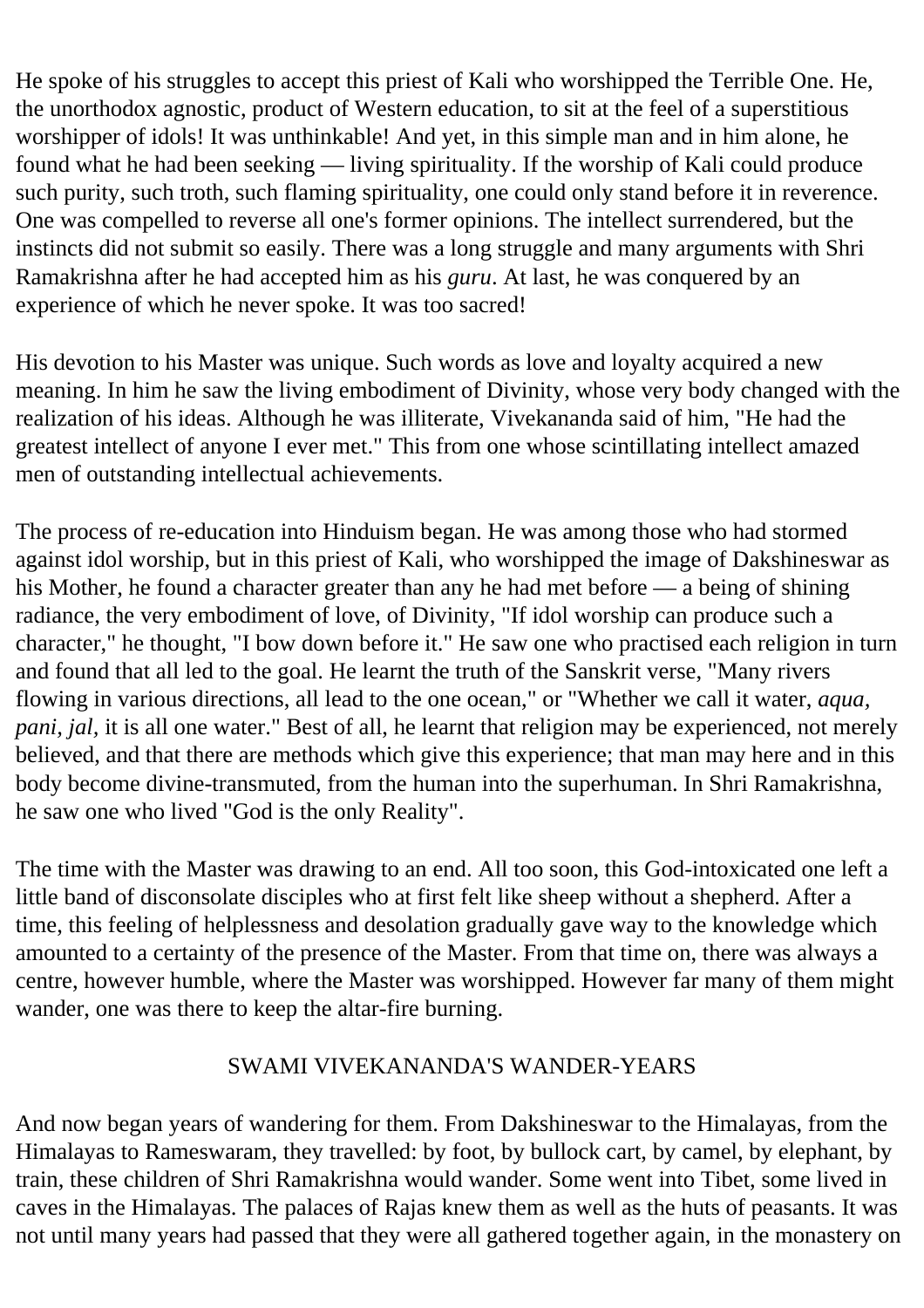the other side of the Ganga from Dakshineswar. Vivekananda too became a wanderer, driven by an overwhelming desire to find some means of help for his country. It was not strange that he went first to Bodh Gaya to worship under the Bodhi-tree where 2500 years ago the "Enlightened One" in this jungle of the world had found the way out.

What Buddha meant to Swamiji, it would not be easy to say. The very name stirred profound depths. For days together this would be his theme. With his dramatic genius, he was able to bring before us the story with such intimacy that we not only saw it, but re-lived it as scene after scene was depicted. It seemed as if it had happened to us — and that only yesterday. We saw the young prince, his palaces, his pleasure gardens, the beautiful Yashodhara with her wistful intuition — "Coming events cast their shadows before!" Then the birth of the child, and with it the hope that was born in her heart. Surely this son would hold him to the world and to her! But when Siddhartha named him Rahula, the fetter, what a sinking of the heart there must have been! Even this could not hold him, and the old fear came over her again. The shadow of the fear came over us too. We suffered as she suffered. Not until long afterwards did we remember that in the telling of this story never once did Swamiji suggest a struggle in Siddhartha's mind between his duty to father, kingdom, wife, and child and the ideal that was calling him. Never did he say to himself, "I am my father's only son. Who will succeed when he lays down the body?" Never once did such a thought seem to enter his mind. Did he not know that he was heir to a greater kingdom? Did he not know that he belonged to a race infinitely greater than the Shakyas? He knew — but they did not, and he had great compassion. In listening, one felt the pain of that compassion and through it all the unwavering resolution. And so he went forth, and Yashodhara, left behind, followed as she could. She too slept on the ground, wore the coarsest cloth, and ate only once a day. Siddhartha knew how great she was. Was she not the wife of the future Buddha? Was it not she who had walked the long, long road with him?

Then came the story of the years of heart-breaking struggle that followed. One teacher after the other Gautama followed, one method after the other he tried. He practised the greatest asceticism, spent long days in fasting and torturing the body to the point of death — only to find that this was not the way. At last rejecting all these methods he came to the *pipal* tree at Bodh Gaya and called to all the worlds: "In this seat let the body dry up — the skin, the bone, the flesh go in final dissolution. I move not until I get the knowledge which is rare, even in many rebirths."

He found it there. And again, he lifted up his voice, this time in a shout of triumph:

 "Many a house of life hath held me, Ever seeking him who wrought this prison of the senses

 Sorrow-fraught, sore was my strife. But now thou builder of this tabernacle— thou,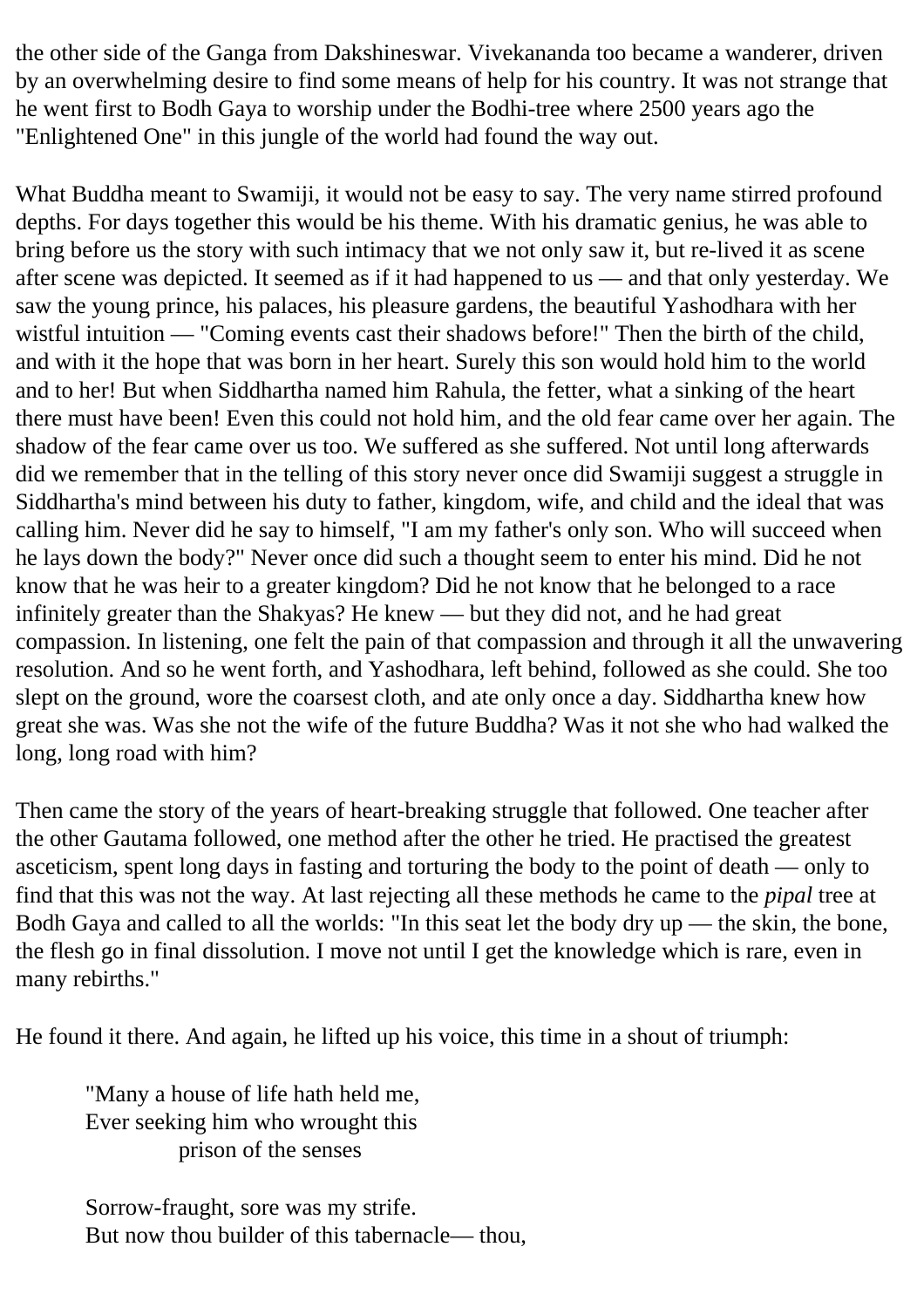I know thee. Never shalt thou build again these walls of pain.

 Nor raise the ridge-pole of deceit, Nor lay fresh rafters on the beams. Delusion fashioned thee. Safe pass I thence, deliverance to obtain."

Then the return to his father's kingdom; the excitement of the old king: the orders for the decorations to welcome the wanderer; the capital in gala attire. All is expectancy — the prince is coming! But it was a beggar who came, not a prince. Yet such a beggar! At the head of the monks he came. Watching from her terrace Yashodhara saw him. "Go, ask your father for your inheritance," she said to little Rahula at her side. "Who is my father?" asked the child. "See you not the lion coming along the road?" she announced in quick impatience. Then we see the child running towards that majestic figure and receiving his inheritance — the yellow cloth. Later, we see the same Rahula walking behind his father and saying to himself, "He is handsome, and I look like him. He is majestic and Hook like him." and so on until the Blessed One, having read his thought, turns and rebukes him; and Rahula, as a penance, does not go out to beg his food that day, but sits under a tree and meditates upon the instructions he has received. But that first day the king and the nobles of the Shakyas listened to the teaching of the Buddha and one by one entered the path. Yashodhara, too, found peace and blessedness. Scene after scene, day after day it went on. We re-lived the life of the Buddha from before his birth until the last hour at Kusinagara, when like the Mallas, we, too, wept — "The Blessed One".

Swamiji spent long months in Varanasi in the company of holy men and Pandits, questioning, studying, learning. Here one day, one of the best known and oldest of the sadhus, enraged at what he thought the presumption of a mere lad, all but cursed him, only to be met with the response, "I shall not return to Varanasi until I have shaken India with the thunder of my voice." And Varanasi knew him no more until 1902 when he had long made good his assertion.

He always thought of himself as a child of India, a descendant of the *rishis*. While he was a modern of the moderns, few Hindus have been able to bring back the Vedic days and the life of the sages in the forests of ancient India as he did. Indeed, sometimes he seemed to be one of the *rishis* of that far-off time come to life again, so living was his teaching of the ancient wisdom. Asked where he had learnt to chant with that marvellous intonation which never failed to thrill the listener, he shyly told of a dream or vision in which he saw himself in the forests of ancient India hearing a voice — his voice — chanting the sacred Sanskrit verses. Again, another dream or vision, of this same time in which he saw the sages gathered in the holy grove asking questions concerning the ultimate reality. A youth among them answered in a clarion voice, "Hear, ye children of immortal bliss, even ye who dwell in higher spheres. I have found the Ancient One, knowing whom alone ye shall be saved from death over again!"

He told of his struggle against caste prejudices in the early years of his wandering life. One day just after he had been thinking that he would like to smoke he passed a group of *mehtars* who were smoking. Instinctively, he passed on. Then, as he remembered that he and the lowest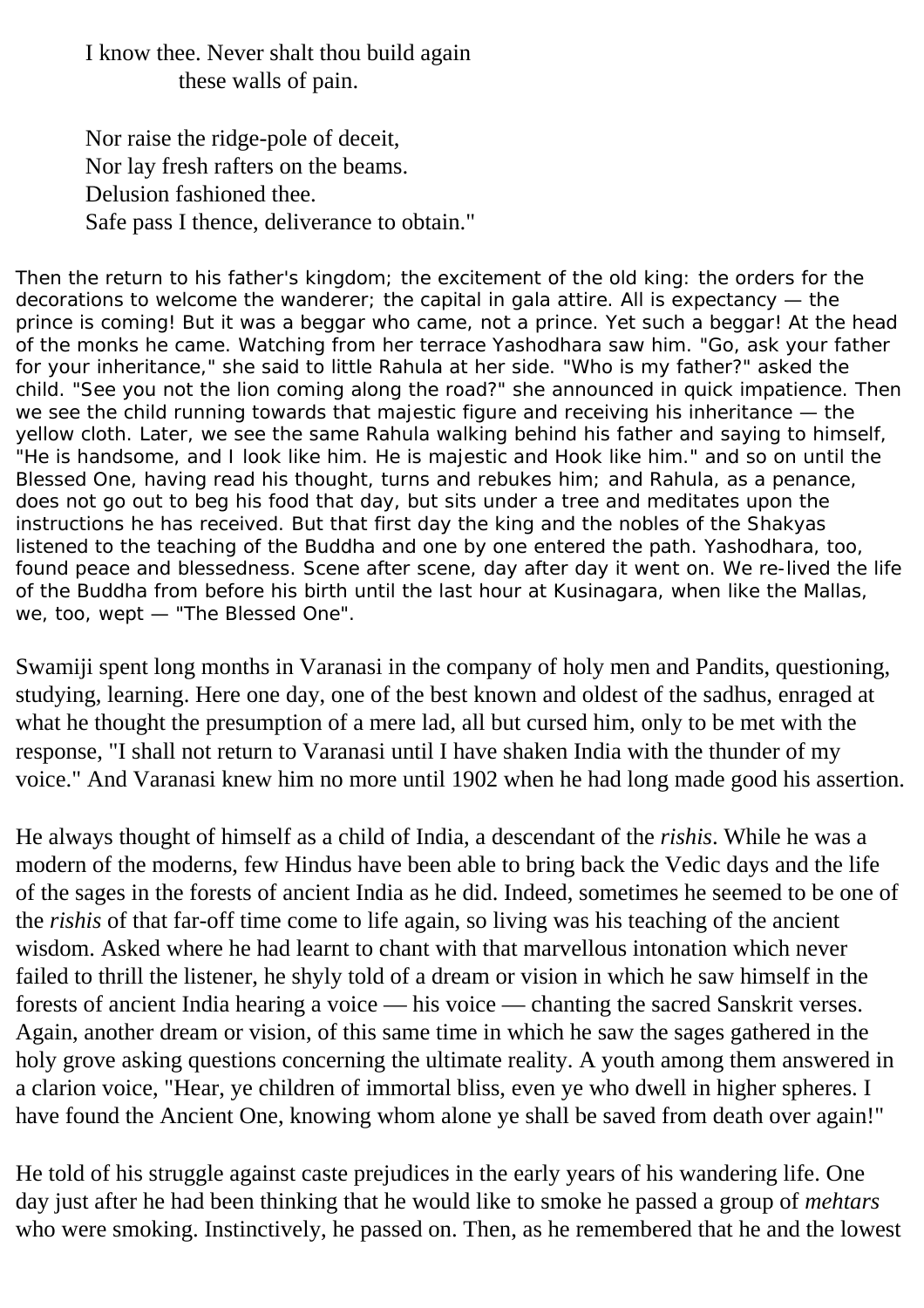*chandala* were one Self, he turned back and took the *hookah* from the hands of the untouchable. But he was no condemner of caste. He saw the part it had played in the evolution of the nation, the purpose it had served in its day. But when it hardens the heart of the observer towards his fellowman, when it makes him forget that the *chandala* as well as he is the one Self, it is time to break it — but never as a matter of mere indulgence. It was during these wanderings that Vivekananda made his first disciple. On the train that came to Hathras one day, the young station-master of that place saw among the third class passengers, a *sadhu* of his own age with a marvellous pair of eyes. Only a few nights before, he had dreamt of these very eyes. They had haunted him ever since. He was startled and thrilled. Going up to the young Sannyasin, he begged him to leave the train and go with him to his quarters. This the wanderer did.

Later, when the station-master's duties were finished, and he was free to sit at the feet of the stranger in devotion, he found him singing a Bengali song to the refrain of: "My beloved must come to me with ashes on his moon face." The young devotee disappeared — to return divested of his official clothes and with ashes on his face. The train which took the Swami Vivekananda from Hathras, carried with it the ex-station-master, who later became the Swami Sadananda. In after years he often said that he did not follow Swami Vivekananda for religion, but followed "a devilish pair of eyes".

And now began for Sadananda the life of the wanderer. The hardships of the road might have made him miss the ease of his former life, but his travelling companion exercised such a spell that he forgot the body. The tender care of the *guru* made him forget how footsore he was. To the last day of his life, Sadananda could not speak of this time without emotion. "He carried my shoes on his head!" he cried.

They were blessed, never-to-be-forgotten days. Both were artistic, both were poets by nature, both were attractive in appearance. Artists raved about them.

Then he told of his life alone in the caves of the Himalayas trying to find the solution within. But he was not left in peace and undisturbed for long. The vicissitudes of life drove him forth once more to the deserts of Rajputana and the cities of Western India. During this time he had deliberately cut himself off from his brother-disciples, for he felt a great need to be alone. Once after long search, one of them saw him driving in a carriage somewhere in the Bombay Presidency. "His face shone," he reported, "like the face of a god. It was the face of a knower of Brahman." This witness describes how he came before his adored brother-disciple, but, although kindly received, was sent away again at once.

Vivekananda stopped for some time in Khetri, at the court of the Maharaja who became his disciple. One day while he was sitting in Durbar, a nautch-girl made her appearance and was about to sing. He rose to leave the assembly. "Wait Swamiji." the Maharaja said. "you will find nothing to offend you in the singing of this girl. On the contrary you will be pleased." The Swami sat  $*$  down and the nautch-girl sang: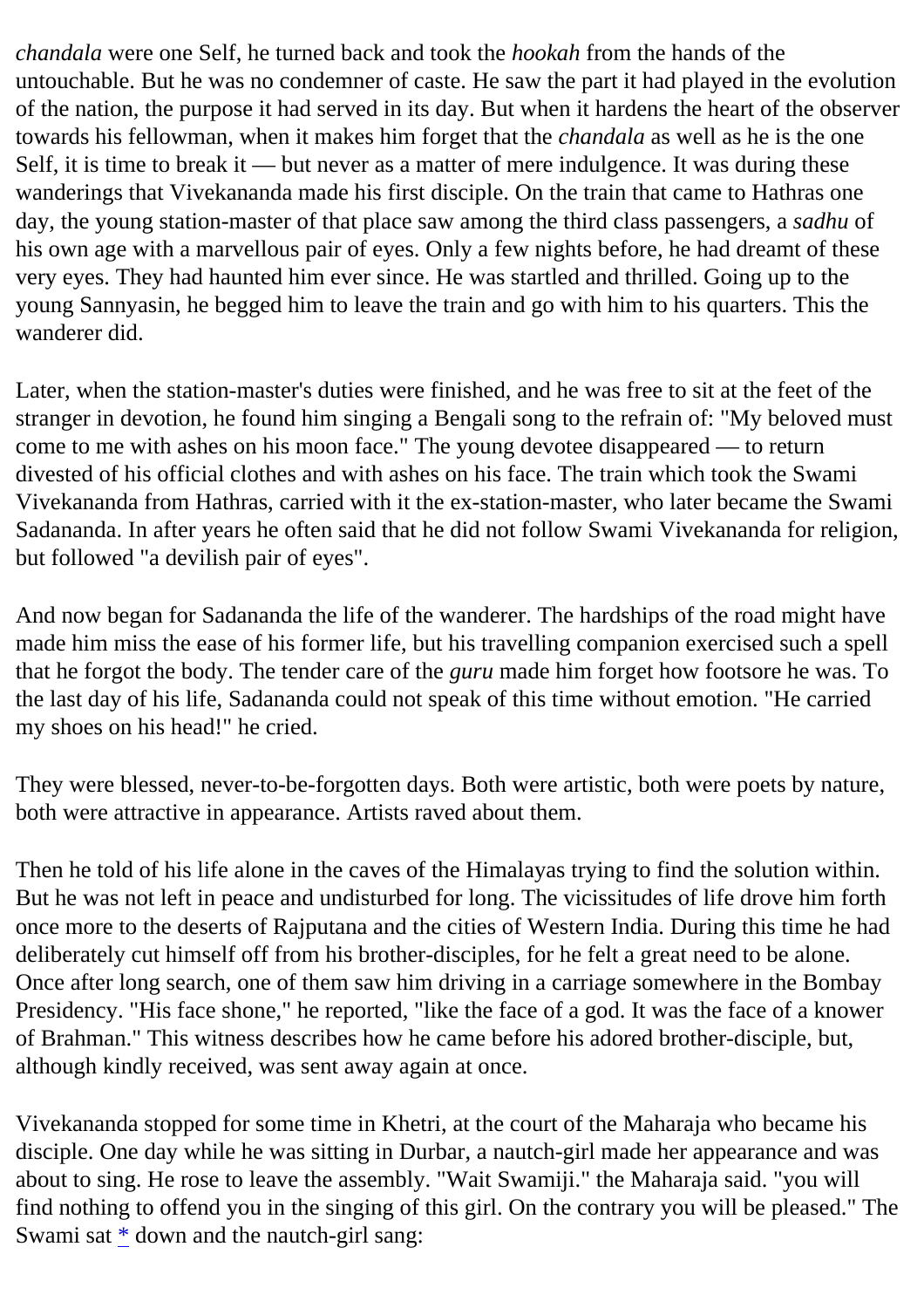O Lord, look not upon my evil qualities! Thy name, O Lord, is Same-sightedness, Make of us both the same Brahman! One piece of iron is in the Image in the Temple, And another the knife in the hand of the butcher, But when they touch the philosophers' stone Both alike turn to gold! So Lord, look not upon my evil qualities! Thy name, O Lord, is Same-sightedness, Make of us both the same Brahman! One drop of water is in the sacred Jamuna, And another is foul in the ditch by the roadside, But when they fall into the Ganga, Both alike become holy. (So, Lord etc.)

The young Sannyasin was inexpressibly touched. He blessed the singer who from that day gave up her profession and entered the path leading to perfection.

During these years when Vivekananda travelled from one end of India to the other as a mendicant monk, his constant thought was how to solve the problems of India. Problem after problem presented itself — the poverty, the condition of the masses and the depressed classes; the duties of the privileged classes towards them; malaria, plague, cholera, and other diseases; early marriages, the condition of women, of widows, illiteracy, diet, caste, sanitation, the whole dark brood.

The value of pilgrimage grew upon him, "To help India. one must love her; to love her, one must know her." To this day groups of ardent young students, following in his footsteps, make pilgrimages all over India, often travelling hundreds of miles on foot. Not only did it foster spirituality, it made for the unity of India. Pilgrims came to know and love their Motherland. They came with one faith, one hope, one purpose. This vast country has one sacred language, from which all the northern languages are derived; one mythology, one set of religious ideas, one supreme goal. What the Holy Sepulchre was to the crusaders, what Rome is to the Catholic, what Mecca is to the Moslem, this and more is the pilgrimage to the Hindu. If one could draw a map showing the pilgrim routes, it would be seen that they cover the face of India, from the Himalayas to Rameswaram, from Puri to Dwarka. What is it that these pilgrims seek? "Whither winds the bitter road?" Their faces are set to the eternal goal of humanity; they seek something we have lost, they go in quest of the Holy Grail.

Is it a wonder that men like these love India, understand her problems and needs, as no other can, and devote their lives to her service? These are men who do not make the mistakes of mere reformers. For the work that they do is born of reverence for all that has gone before, together with an understanding for the present need, and great faith and love. They realize that all growth is organic. They do not destroy; their work is constructive.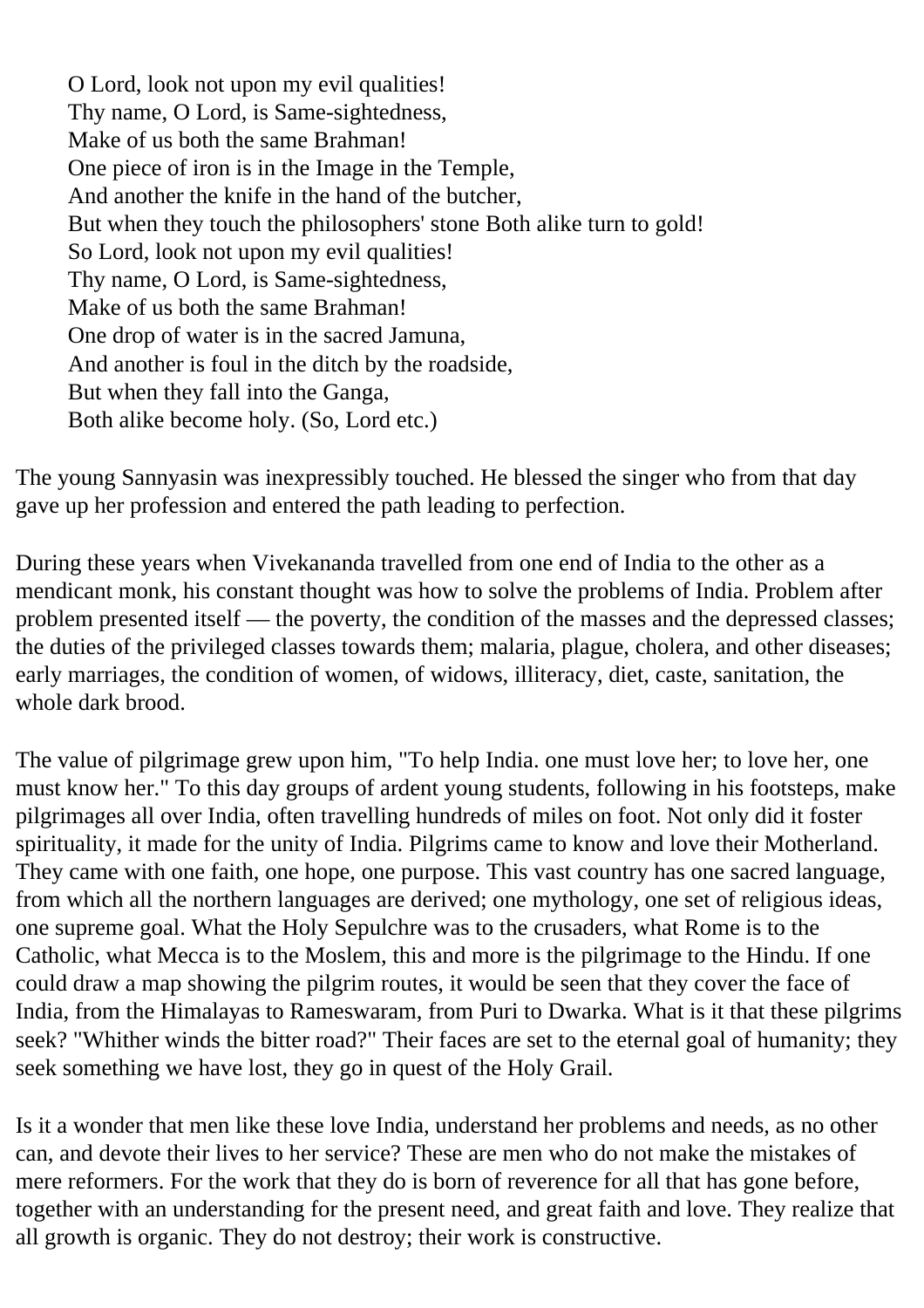Swamiji himself was not a reformer. He believed in growth, not destruction. He studied the history of Indian institutions and found that in the beginning they invariably fulfilled a need. As time went on, the need passed away, the institutions remained, while evil after evil had been added to them. He saw poverty wide-spread and dire. He saw famine and pestilence. The ancient glories of India were only a memory. The race with its great heritage appeared to be passing. Out of the emotions stirred by these sights there grew up later a form of service which still persists. When there is an epidemic of cholera or any other disease, where plague decimates the population, there, serving the suffering, regardless of their own health or life, you will surely find the spiritual descendants of Vivekananda. In times of famine they are there to distribute food to the starving, clothing to the naked, In times of flood, they are there to administer relief. For these purposes money comes in from all pans of the country, for it is now well known that every pice will be accounted for, and that the money will be spent to the best possible advantage.

It was while he was in the Bombay Presidency that the Swami perfected his knowledge of Sanskrit, paying particular attention to pronunciation. He considered the accent of the Deccan particularly good. From there he wandered on from place to place, staying a night here, a few weeks there, until he finally reached Madras, where he met the band of devoted young men who hailed him as a true *mahatma*. These orthodox Brahmins accepted him as their *guru*, feeling that he was one with authority from on high, which placed him beyond the limitations of caste or any human restrictions. Poor as they were, they raised a sum of money which was to help towards his passage to America.

Filled with the message that he had to give and the work he had set himself, his mind had turned to America. There he hoped to find the solution. There, in the richest country in the world, he hoped to find help for his needy people. "You cannot expect people to be spiritual." he said, "when they are hungry." Although he went with the purpose of asking help, yet when he found himself there, this royal soul could only give. What did he give? A mendicant what had he to give? He gave regally the most precious thing he possessed, the one priceless gift which India still has to offer the world — the teaching of the *atman*.

Alone, unheralded, he went to that distant continent. In telling of his experience at the Parliament of Religions, he said, "I had never given a lecture before. True, I had spoken to small groups of people sitting around me, but in an informal way, usually only answering questions. Moreover I had not written out my speech as the others had done. I called upon my Master, and upon Saraswati, giver of *vak*, and stood upon my feet. I began:'Sisters and Brothers of America' — but I got no further. I was stopped by thunders of applause." It seems the audience broke all bounds. He described the emotions which this amazing reception stirred in him — the thrill amounting to awe. He felt as never before the power behind him. From that time not a shadow of doubt assailed his mind as to his commission from on high. He was the pioneer, the first preacher of Vedanta. His spirituality caused astonishment. People began to ask, "Why send missionaries to a country which produces men like this?"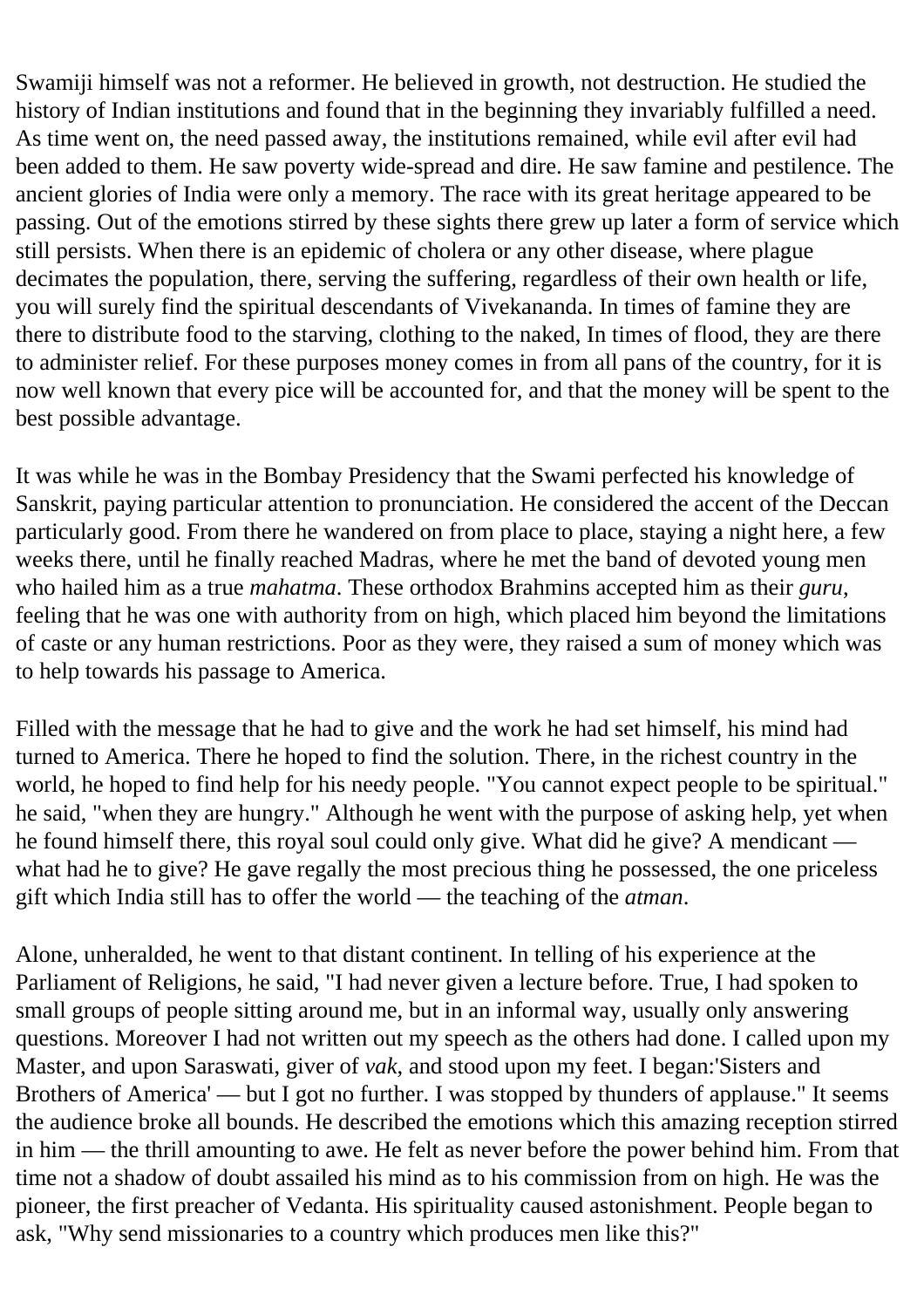#### SOME IPSE DIXITS

Some great ideas stand out, not because they are the most important, but rather because they are new and startling. As when Swamiji told the story of Yajnavalkya and Maitreyi and ended with: "Verily it is not the husband who is loved, but the Self who is loved in the husband."

*Love*. It was a new idea that all love is one; that we love child, father, mother, husband, wife, friend, because in them we see the Self. It is the bliss shining through. The mother feels the divinity in her child, the wife sees it in the husband, and so in all other relations. We have put it into compartments and called it: mother's love', child's love, friend's love, lover's love, as if they were different kinds of love instead of one love manifesting in various forms.

*Bliss — Joy*. "In Joy were we born, in joy do we live, and unto joy do we return." Not born and conceived in sin. but in joy. Joy is our nature, not something to be attained or acquired. "Thou art That." In the midst of sorrow, of tragedy, still it is true: still I must say: "I am the Blissful One. I am the Radiant One. It depends upon nothing. Nothing depends on It." It is at once a terrible and a beautiful Truth.

*Growth*. Hitherto we had believed that final emancipation and enlightenment were a matter of growth, a gradual advance towards something higher and better, until at last the goal was reached. But from this great Master of the Ancient Wisdom we learnt that the process is not one of growth but of uncovering, of realization. The real nature of man is perfection, divinity, *now*. Nothing to be attained. The Truth is only to be realized. It is a hallucination to think that we are imperfect. limited, helpless. We are perfect, omnipotent, divine, We are that *now*. Realize it and you are free at once.

*Incarnations*. He believed that Jesus Christ was the Son of God, a divine incarnation. He worshipped and adored him, but not as the only incarnation. In other ages and in other climes God had vouchsafed this mercy to others also.

*The Parsees*. He told the story of the Parsees, a remnant of the followers of Zoroaster, who were saved by flight to India when Mohammedan hordes overwhelmed Persia a thousand years ago. These children of fire are still faithful to their ancient rites, which they have practised in undisturbed freedom in the land of their adoption. Although a comparatively small community, they have made an honoured place for themselves and have produced great men. If there be anything to criticize in them, it is perhaps that they have kept themselves too aloof, for even after living in this country for a thousand years, they do not identify themselves with India, do not look upon themselves as Indians.[\\*](#page-101-0)

*Christianity*. Christianity, he told us. was first introduced into India by the Apostle Thomas, about twenty-five years after the Crucifixion. There has never been any religious persecution in India, and there are even to this day descendants of the first converts to Christianity living in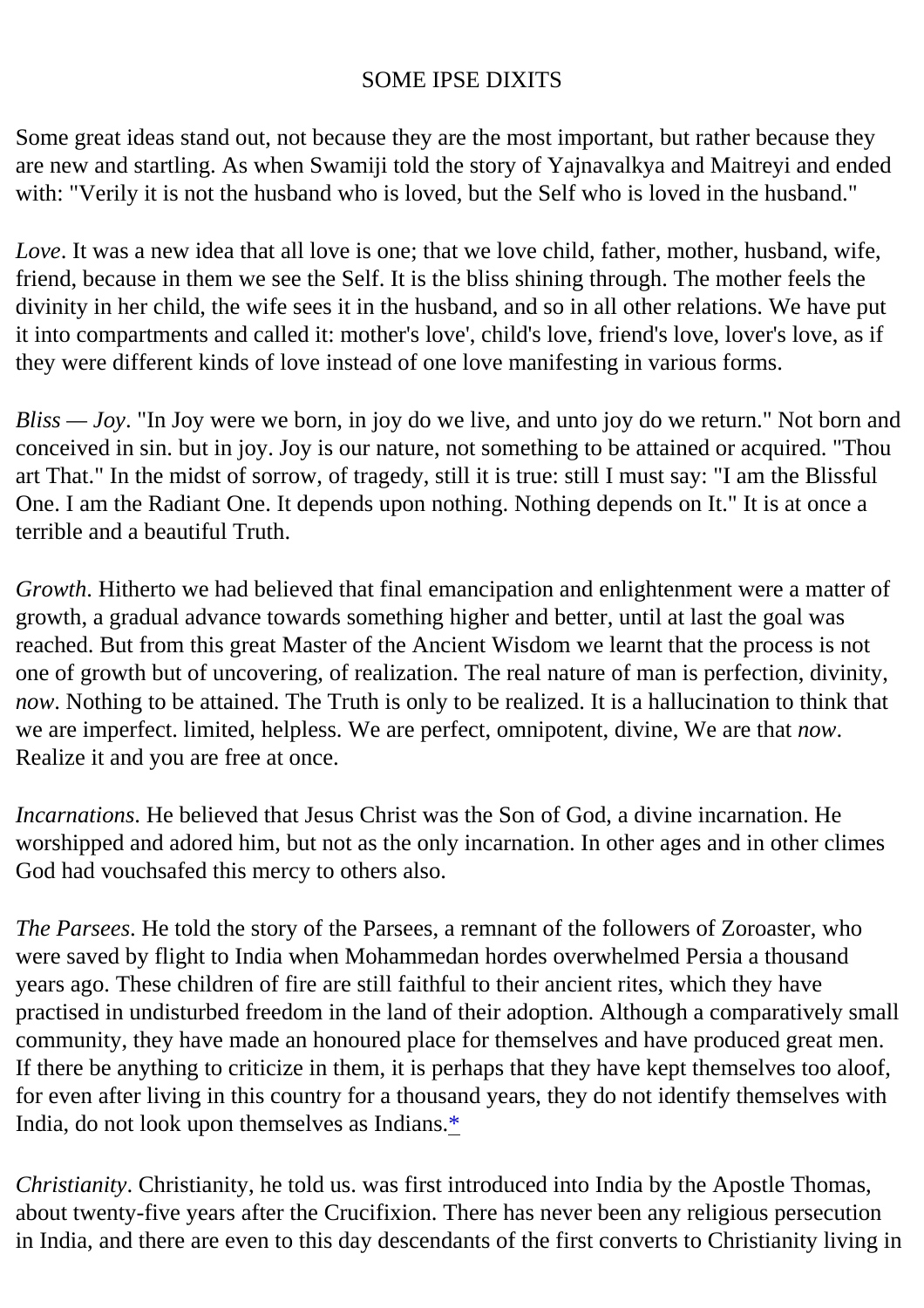Southern India. Christianity in its purest form was practised in India at a time when Europe was in a state of savagery. They now number scarcely one million though at one time there were almost three times as many.

*Sameness*. At one time Swamiji's effort was to attain sameness, he told us, and often quoted: "He who sees the Supreme Lord dwelling alike in all beings, the Imperishable in things that perish, sees indeed. For, seeing the Lord as the same, everywhere present, he destroys not the Self by the Self. He then goes to the highest goal." One was reminded of the lines he had lately written:

"Love, hate — good, bad — and all the dual throng." . . . "No praise or blame can be Where praiser praised, and blamer blamed, are one."

It was given to us to see how he practised this in the little details of life. Not until long long afterwards did we understand how great was the sensitiveness and pride which made this practice for him particularly difficult. When asked why he did not defend himself against the machinations of a family of missionaries long connected with Calcutta, who threatened to "hound him out of Detroit", he said. "The dog barks at the elephant, is the elephant affected? What does the elephant care?" The one with whom he lived had a violent temper. "Why do you live with him?" some one asked, "Ah," he replied, "I bless him. He gives me the opportunity to practise self-control." What a revelation to us with the Western outlook demanding comfort at any cost! Thus daily, hourly, we saw the great ideals of the Gita put into practice in the actual experience of daily life. To see the Self in a foe as well as in a friend, in the one who blames as well as in the one who praises, to be unmoved by honour or dishonour, this was his constant *sadhana*.

Seldom has it fallen to the lot of one at his age, to achieve fame overnight, or rather in a few minutes, but this is what occurred to Vivekananda at the Parliament of Religions. It was not merely fame, but the enthusiasm he inspired rose at times to frantic adulation. In the midst of the wildest popular emotion, he remained as calm as it he were alone in a cave of the Himalayas. This, for which other men pay by a lifetime of struggle, he put aside and referred to as the "filthy rags of name and fame".

Sometimes he was in a prophetic mood. as on the day when he startled us by saying, "The next great upheaval which is to bring about a new epoch will come from Russia or China. I can't quite see which, but it will be either Russia or China," This he said thirty-two years ago, when China was still under the autocratic rule of the Manchu Emperors, from which there was no prospect of release for centuries to come, and when Czarist Russia was sending the noblest of her people to the Siberian mines. To the ordinary thinker those two countries seemed the most unlikely nations in the world to usher in a new era.

In answer to our questions, he explained that in the beginning society was a theocracy under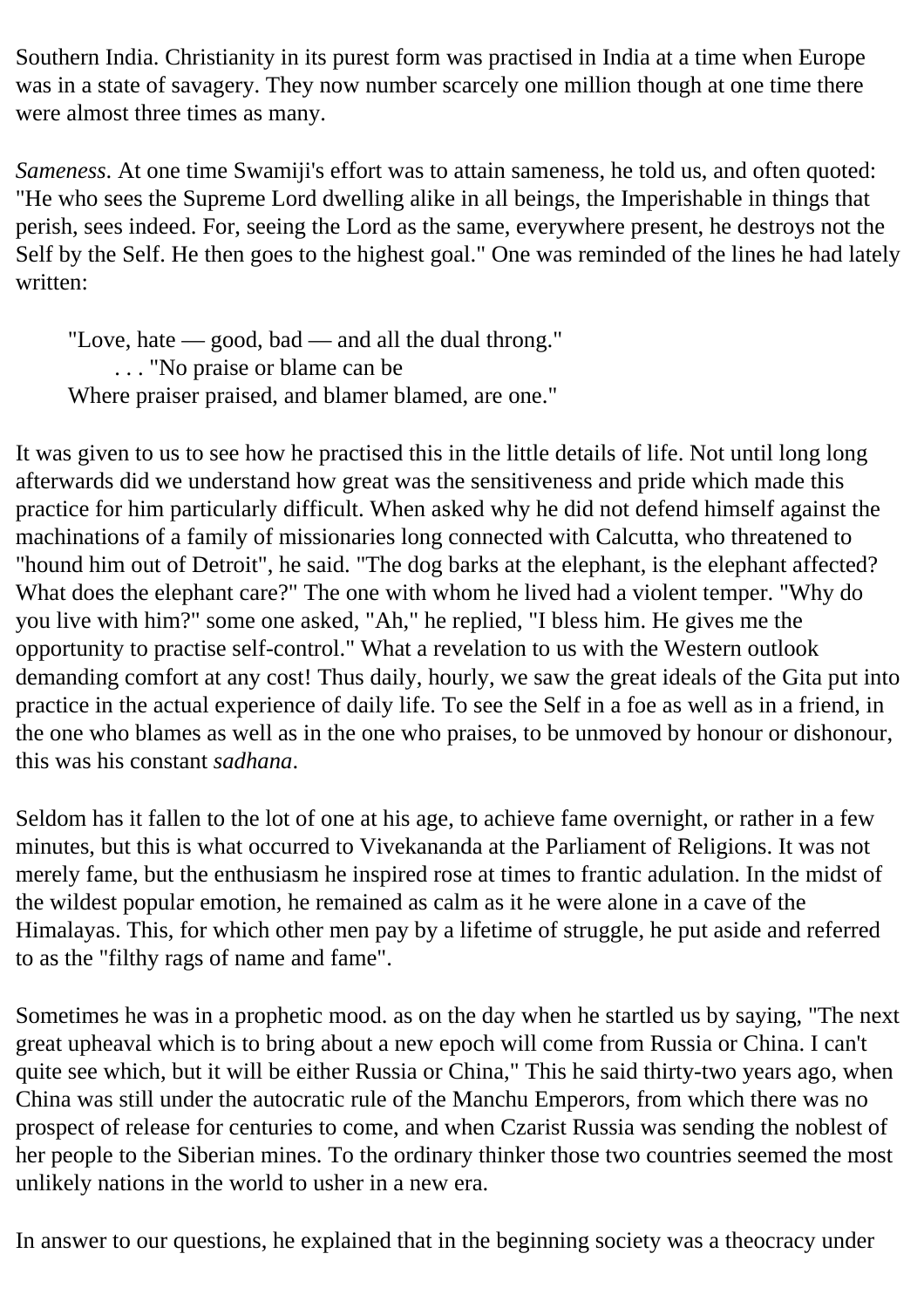the rule of the Brahmin, or priestly caste. This was followed by the military caste, the Kshatriya. Now we were under the sway of the Vaishya, and commercial interest ruled the world. Economic considerations are all important. This phase is nearing its end, and would be followed by the ascendancy of the Shudra, the labourer.

Still the question arose: how did he know that the commercial era was nearing its end? and, a still greater mystery, how could he foresee that Russia or China would be the countries that would bring it about? With him it was never an expression of opinion, begging with, "I think, "but an authoritative statement about something he knew with certainty.

A little later he said, "Europe is on the edge of a volcano. Unless the fires are extinguished by a flood of spirituality, it will blow up. "This of Europe in 1895, when it was prosperous and at peace. Twenty years later came the explosion!

## THE MOGULS

The Moguls seemed to have cast a spell over Swami Vivekananda. He depicted this period of Indian history with such dramatic intensity, that the idea often came to us that he was perhaps telling the story of his own past. We often wondered whether we saw before us the reincarnation of the mighty Akbar. How else could he have known the thoughts, the hopes, the purposes of the greatest of the Moguls?

One of his beliefs was that, before one reached the life in which the enlightenment was to be achieved, one must have run the whole gamut of experiences — suffered every tragedy and the direst poverty, and enjoyed to the utmost all that the world has to offer — wealth, adulation, fame, power, ecstatic happiness, dominion. "Millions of times have I been emperor." he would say in his exuberant fashion. Another idea was that, after lives of effort in which complete success had not been reached, there came a final life of worldly attainment, in which the aspirant became a great emperor or empress. This precedes the last life in which the goal is reached. Akbar, it is believed in India, was a religious aspirant in the incarnation before he became emperor. He just failed to reach the highest and had to come back for one more life in which to fulfil his desires. There was only one more re-incarnation for him.

So vividly did Swami depict these historic figures for us — rulers, queens, prime ministers, generals — that they seemed to become for us real men and women whom we had known. We saw Babar, the twelve-year old King of Ferghana (Central Asia), influenced by his Mongol grandmother, and living a hard rough life with his mother. We watched him later as King of Samarqand for one hundred days, still a boy and delighted with his new possession as though it were some super-toy; his chagrin and dismay when he lost the city of his dreams; his struggles, defeats, and conquests. The time came when we saw him and his men booted and spurred, crossing the great mountain passes and descending on to the plains of India. Although an alien and an invader, as Emperor of India, he identified himself with the country, and began at once to make roads, plant trees, dig wells, build cities. But his heart was always amongst the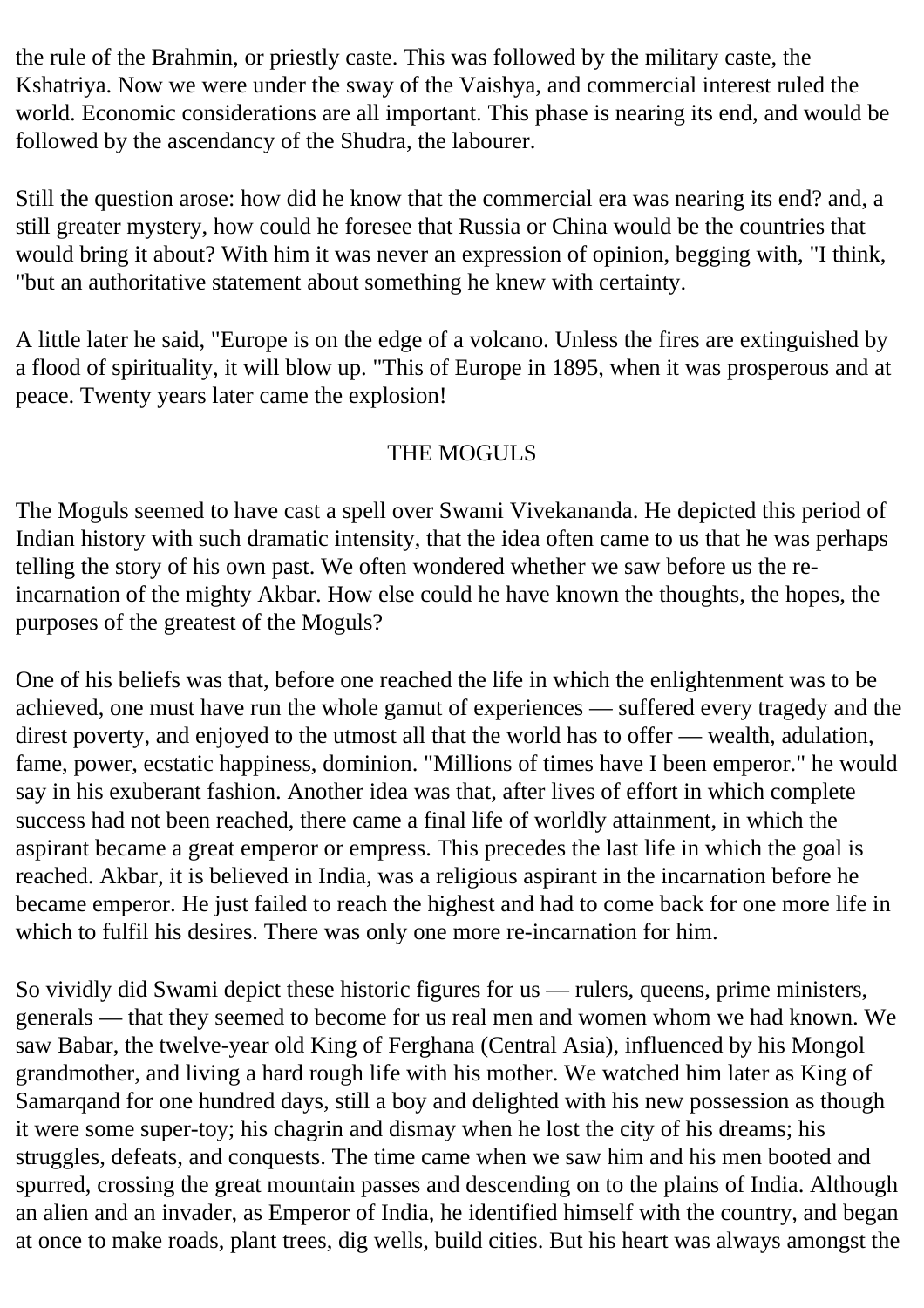highlands of the land from which he came and where he was buried. He was a lovable, romantic figure, founder of one of the greatest dynasties within the history of man.

After his death the kingdom fell into other hands and Babar's heir, Humayun, became a fugitive. In the deserts of Sind, with only a handful of followers, he fled from place to place, in danger of his life. Here he met the exquisite young Mohammedan girl Hamida, married her, and shared with her his most unhappy fate. We saw him giving up his own horse to her while he walked at her side. And in the deserts of Sind was born her only son, later to become the Emperor Akbar. So reduced in circumstances was Humayun at that time, that he had no gifts for his followers with which to celebrate the event, except a ped of musk. This he divided among them with the prayer: "May my son's glory spread to all parts of the earth. even as the odour of this musk goes forth!"

Humayun regained the empire, but he was not to enjoy it long; for in the forty-eighth year of his age he met with a fatal accident in his palace at Delhi and died, leaving his throne to his only son, Akbar, then little more than thirteen years old. From that time until his death at the age of sixty-three Akbar was the undisputed master of India. There have been few figures in history with such a combination of qualities. His nobility and magnanimity put even his great general, Bairam, to shame. While still a boy, when his enemy was brought before them, and Bairam, putting a sword into his hand, told the young King to kill him, he said. "I do not kill a fallen foe." His courage was unquestioned and won the admiration of all. Few excelled him in sports: no one was a better shot, a better polo player, or a better rider. But with it all, he was severely ascetic in his habits. He did not take meat, saying "Why should I make a graveyard of my stomach?" He slept only a few hours every night, spending much time in philosophic and religious discussions. Mohammedan though he was, he listened to teachers of all religions *listened* and questioned. Whole nights he spent in learning the secrets of Hindu yoga from the Brahmin who was pulled up to his *Kawa Khana (buzh)*.

In later years he conceived the idea of establishing a new religion of which he was to be the head — the Divine Religion, to include Hindus, Christians, and Parsees as well as Mohammedans.

King of kings though he was, he had the faculty of making real friends. There were three who were worthy to be the friends of this Shadow of God: Abul Fazl, his Prime Minster; Faizi the poet laureate; Birbal the Brahmin minstrel; and his brother-in-law and Commander-in-chief, Man Singh. Two Hindus and two Mohammedans, for there were two brothers Fazl. His friends shared not only his lighter moments but stood by his side in the Hall of Audience and followed him into battle. We see them making a line of swords for him when his life is in danger in a battle with the Rajputs. They, Mohammedan and Hindu alike, become adherents of the new religion and support him loyally in all his undertakings. Never was a man blessed with truer friends. This is rare enough in ordinary life, but almost unheard of regarding one in so exalted a position. His empire extended from Kabul to the extreme parts of Southern India. His genius as an administrator enabled him to pass on a united empire to his son Salim, later known as the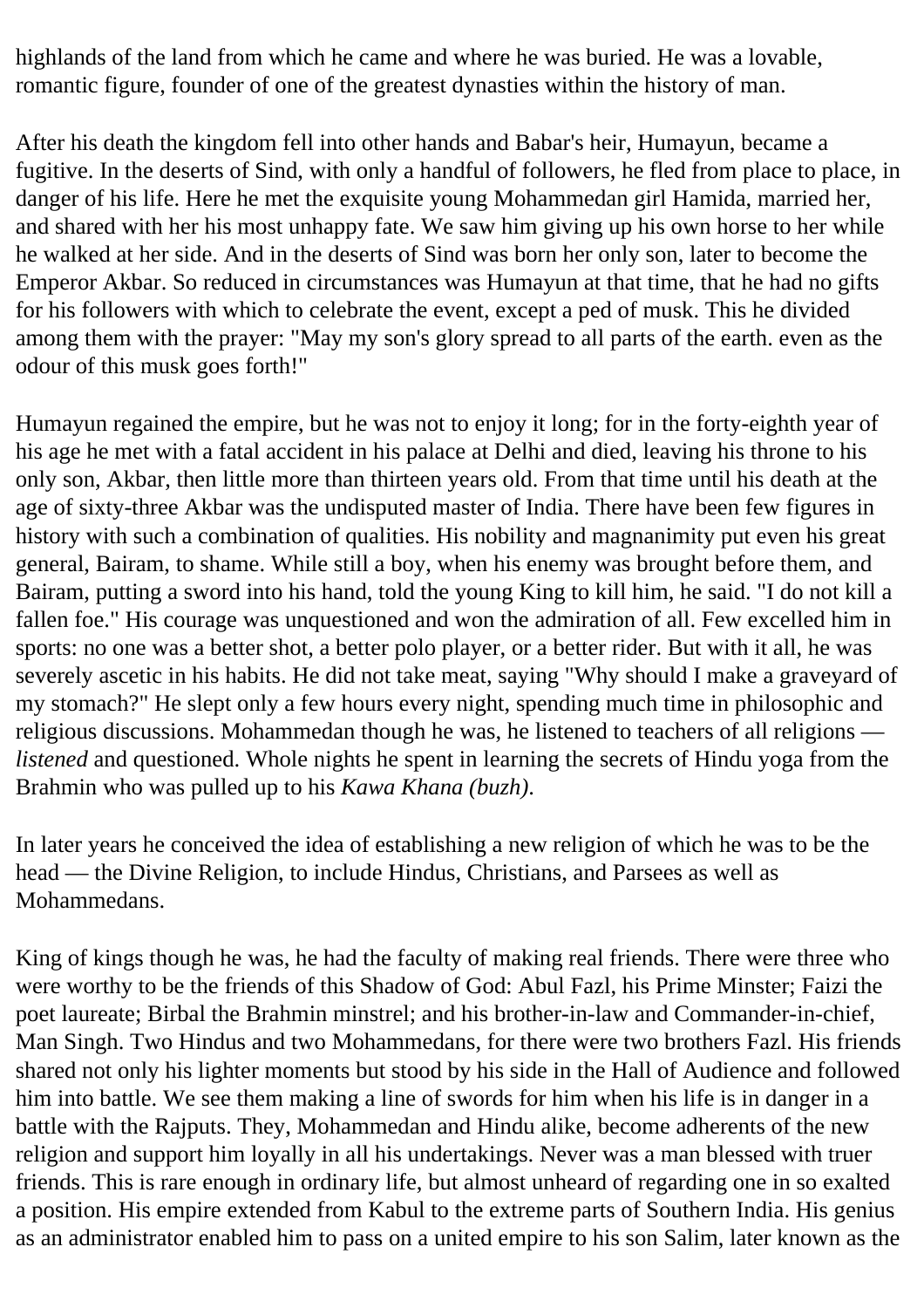Emperor Jehangir. Under this "Magnificent son of Akbar" the Mogul court reached a splendour before which all previous ideas of luxury paled.

Now appears the fascinating figure of Nur Jehan, the Light of the World. Empress of Jehangir and, for twenty years, the virtual ruler of India. The influence of this remarkable woman was unbounded. To her great gifts of wisdom and tact were due the stability, prosperity and power of the empire, in no small degree. Her husband had coins struck in her name bearing the inscription: "Gold has assumed a new value since it bore the image of Nur Jehan." The Great Mogul's trust and faith in her were unbounded. To the protest of his relatives that he had delegated his power to her, he replied, "Why not, since she uses it to much better advantage than I could?" When he was ill, he preferred her treatment to that of all his physicians. She was the only one who had power to check his habits, limiting him to three cups of wine a day.

It was during the supremacy of Nur Jehan that the new style of architecture was introduced, a feminine type of architecture in which the virile red sand-stone of Akbar's buildings was supplanted by white marble inlaid with precious and semi-precious stones. Jewelled walls instead of rough stone ones. The delicacy and effeminacy of Persia replaced the vigour and strength of the Central Asian Highlands. Its gift to posterity was the Taj Mahal and the marble palaces of Agra, Delhi, and Lahore. The exquisite building known as the tomb of Itmad-uddaulah on the other side of the Jamuna, was built by Nur Jehan in memory of her father, the Lord High Treasurer, and later Prime Minister to Jehangir. It was one of the first buildings in the new style of architecture. It is believed that the stones were inlaid by the slaves of Nur Jehan. It is interesting to compare this first imperfect attempt with the perfection attained in the Taj Mahal where 44 stones of different shades of red are used to reproduce the delicate shades of one rose petal. The progress in efficiency is striking.

Nur Jehan's own apartments in the Agra Palace, the Saman Burg, were also decorated under her personal supervision. She was truly a great patroness of the arts, and her charity was boundless.

In a man like Vivekananda, with a genius for seeing only what was great in an individual or a race, such understanding of the Mussulman was nothing strange. To him India was not the land of the Hindu only. it included all. "My brother the Mohammedan" was a phrase he often used. For the culture, religious devotion, and virility of these Mohammedan brothers, he had an understanding, an admiration, a feeling of oneness which few Moslems could excel. One who accompanied him on one of his voyages tells how passionately thrilled Vivekananda was, when their ship touched at Gibraltar, and the Mohammedan lascars threw themselves on the ground, crying: "The Din, the Din!"

For hours at a time his talk would be of the young camel driver of Arabia, who. in the sixth century after Christ attempted to raise his country from the degradation into which it had fallen. He told of the nights spent in prayer, and of the vision that came to him after one of his long fasts in the mountains of the desert. By his passion for God, and the revelation granted to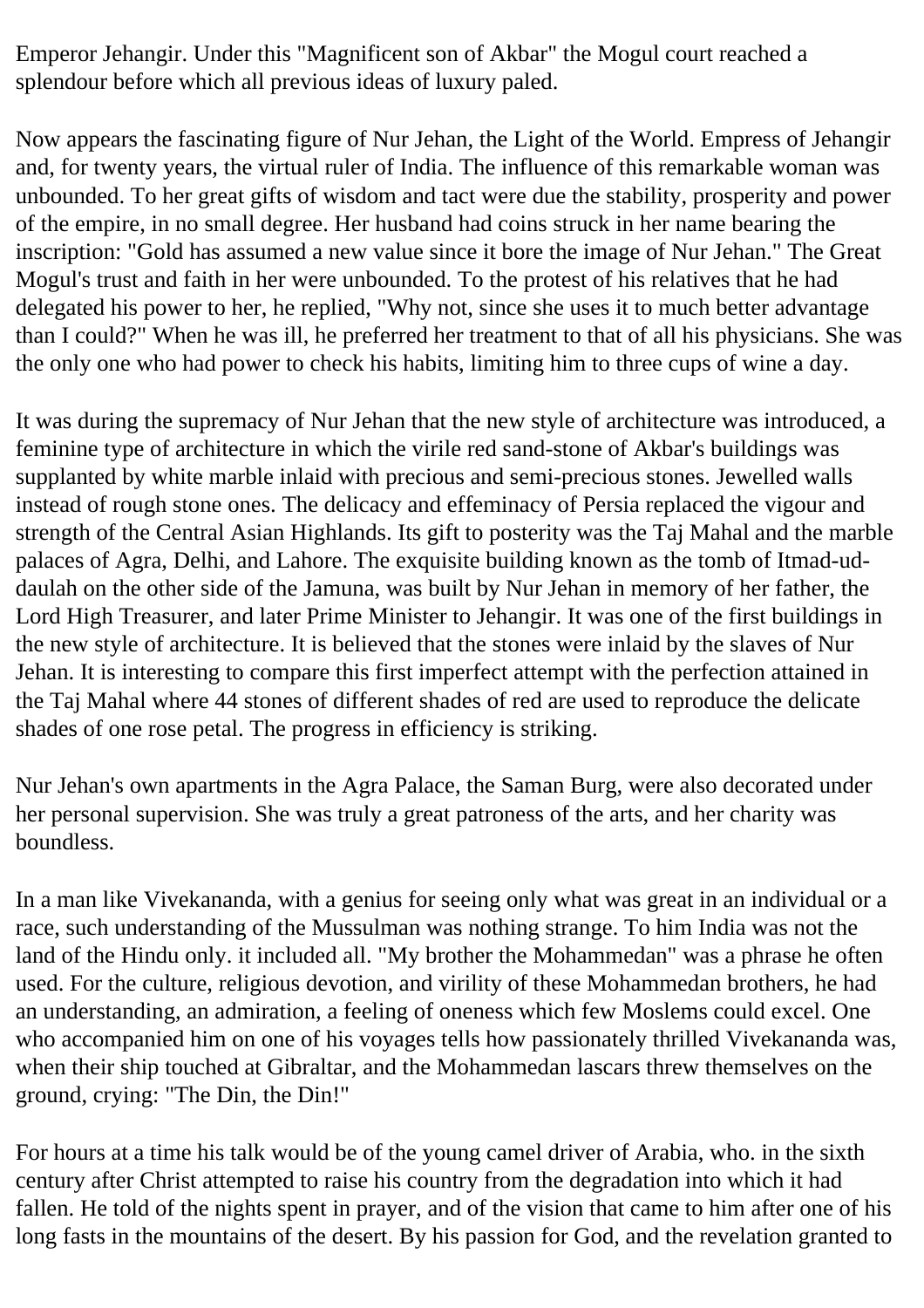him, he became one of the Illumined Ones, destined to rank for all time with the very elect of God. There have been few of these Great Ones; of each, one may say with truth, "Of his kingdom there shall be no end."

We realize that, whether in Arabia, in Palestine, or in India. the children of God speak one language when they are born into the new life. He felt the loneliness of the Prophet who. to the average person, seemed a madman. For years, a mere handful believed in him and his message. Little by little we understood the patience, the compassion, the burden of the mission laid upon this Prophet of Arabia.

"But he advocated polygamy!" protested one with a Puritanical turn of mind. Vivekananda explained that what Mohammed did was to limit a man to four wives: polygamy in a far worse form was already practised in Arabia.

"He taught that women have no souls." said another with an edge to her voice. This called forth an explanation regarding the place of woman in Muhammedanism. The Americans who listened were somewhat chagrined to find that the Moslem woman had certain rights not enjoyed by the so-called free American woman.

From this trivial questioning we were again lifted into an atmosphere of wider sweep and more distant horizons. However limited and ignorant his outlook may seem, it cannot be denied that Mohammed was a world figure, and that the force which he set free has shaken this world and has not yet expended itself.

Did he deliberately found a new religion? It is easier to believe that the movement evolved without conscious thought on his part; that in the beginning he was absorbed in his great experience and burning with the desire to share this precious attainment with others. Was the form which it took during his lifetime in accordance with his wishes? It is certain that the conflicts which soon ensued were no part of his plan. When a great force is let loose, no man can harness it. The Moslem hordes swept over Asia and threatened to overrun Europe. After conquering Spain, they established there great universities which attracted scholars from all parts of the then known world. Here was taught the wisdom of India and the lore of the East. They brought refinement, courtliness, and beauty into the everyday life. They left behind them Saracenic buildings — structures of surpassing beauty — a tradition of learning, and no small part of the culture and wisdom of the East.

# TRAINING A DISCIPLE

The training Swamiji gave was individualistic and unique. Unless the desire for discipleship was definitely expressed, and unless he was convinced that the aspirant was ready for the step, he left the personal life of those around him untouched. To some he gave absolute freedom and in that freedom they were caught. When speaking of some of those whom we did not know, he was careful to explain,"He is not a disciple; he is a *friend*." It was an altogether different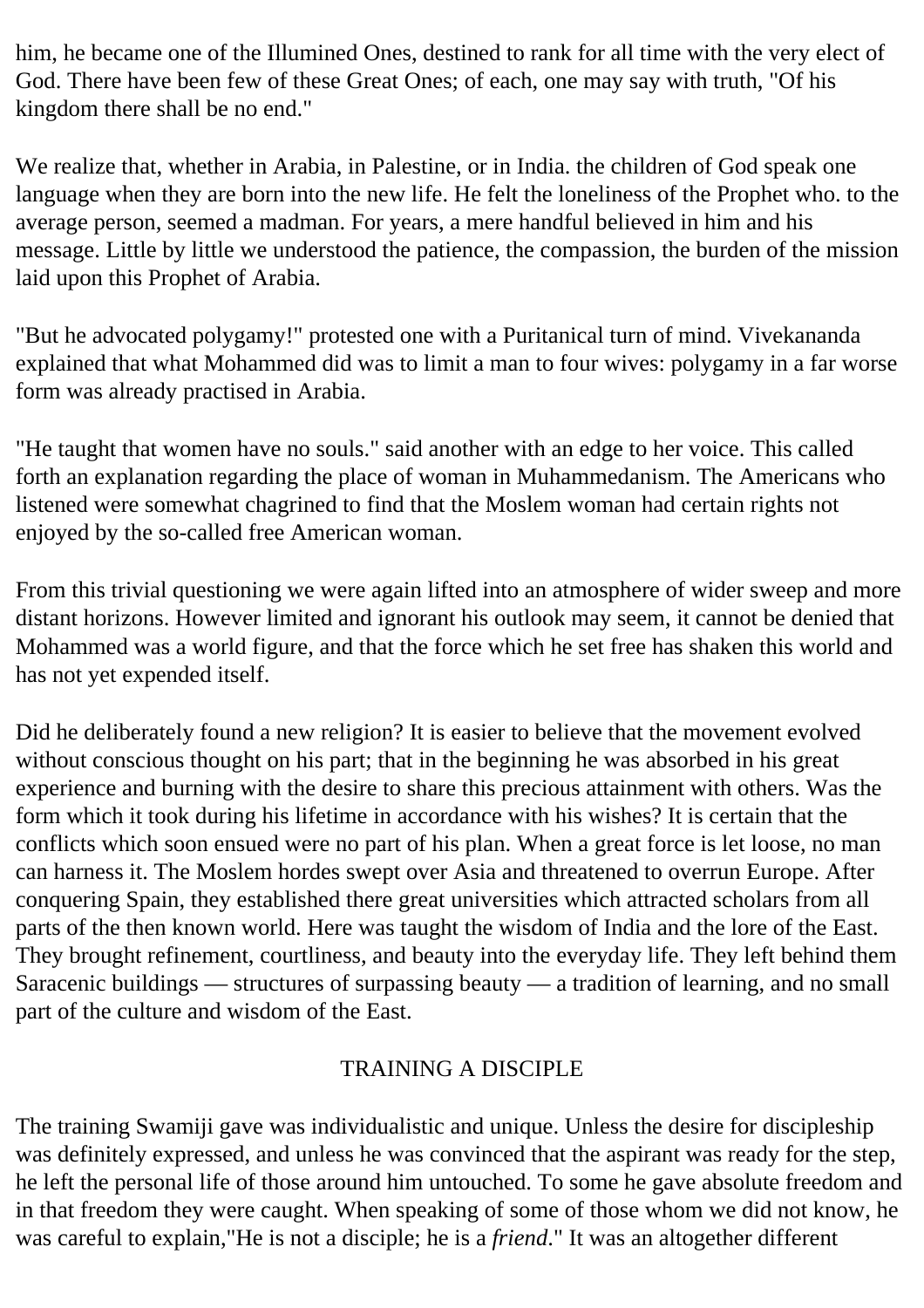relation. Friends might have obvious faults and prejudices. Friends might have a narrow outlook, might be quite conventional, but it was not for him to interfere. It seemed as if even an opinion, where it touched the lives of others, was an unpardonable intrusion upon their privacy. But once having accepted him as their *guru*, all that was changed. He felt responsible. He deliberately attacked foibles, prejudices, valuations — in fact everything that went to make up the personal self. Did you, in your immature enthusiasm, see the world as beautiful, and believe in the reality of good and the unreality of evil? He was not long in destroying all your fine illusions. If good is real, so is evil. Both are different aspects of the same thing. Both good and evil are in *maya*. Do not hide your head in the sand and say. "All is good, there is no evil." Worship the terrible even as now you worship the good. Then get beyond both. Say, "God is the only Reality," Shall we have the courage to say that the world is beautiful when disaster comes upon us? Are not others the prey of disaster now? Is not the world full of sorrow? Are not thousands of lives overshadowed by tragedy? Are not disease, old age, and death rampant upon the earth? In the face of all this anyone who lightly says. "The world is beautiful", is either ignorant or indifferent to the sorrows of others — self-centred.

Terrible in its sternness was this teaching. But soon there came glimpses of something beyond, an unchanging Reality. Beyond birth and death is immortality; beyond pleasure and pain is that *ananda* which is man's true nature; beyond the vicissitudes of life is the changeless. The Self of man remains serene in its own glory. As these great ideas became part of our consciousness, we "saw a new heaven and a new earth". "For him, to whom the Self has become all things, what sorrow, what pain, can there be, once he has beheld that Unity?" Without once saying. "Be sincere, be true, be singleminded", he created in us the most intense desire to attain these qualities. How did he do it? Was it his own sincerity, his own truth, his own straightness which one sensed?

"This world is a mud puddle," was received with shocked protest, doubt, and a tinge of resentment. Years after, driving along the Dum Dum Road in the suburb of Calcutta one glorious Sunday morning, I saw some buffaloes wallowing in a pool of mire. The first reaction was a feeling of disgust. It seemed that even buffaloes should find delight in something more beautiful than mire. But now they felt physical pleasure in it. Then suddenly came a memory, "This world is a mud puddle." We are no better than these buffaloes. We wallow in the mire of this mud puddle of a world and we too find pleasure in it. We, who are meant for something better, the heirs of immortal glory.

He refused to solve our problem for us. Principles he laid down, but we ourselves must find the application. He encouraged no spineless dependence upon him in any form, no bid for sympathy. "Stand upon your own feet. You have the power within you!" he thundered. His whole purpose was — not to make things easy for us, but to reach us how to develop our innate strength. "Strength! Strength!" he cried, "I preach nothing but strength. That is why I preach the Upanishads." From men he demanded manliness and from women the corresponding quality for which there is no word. Whatever it is, it is the opposite of self-pity, the enemy of weakness and indulgence. This attitude had the effect of a tonic. Something long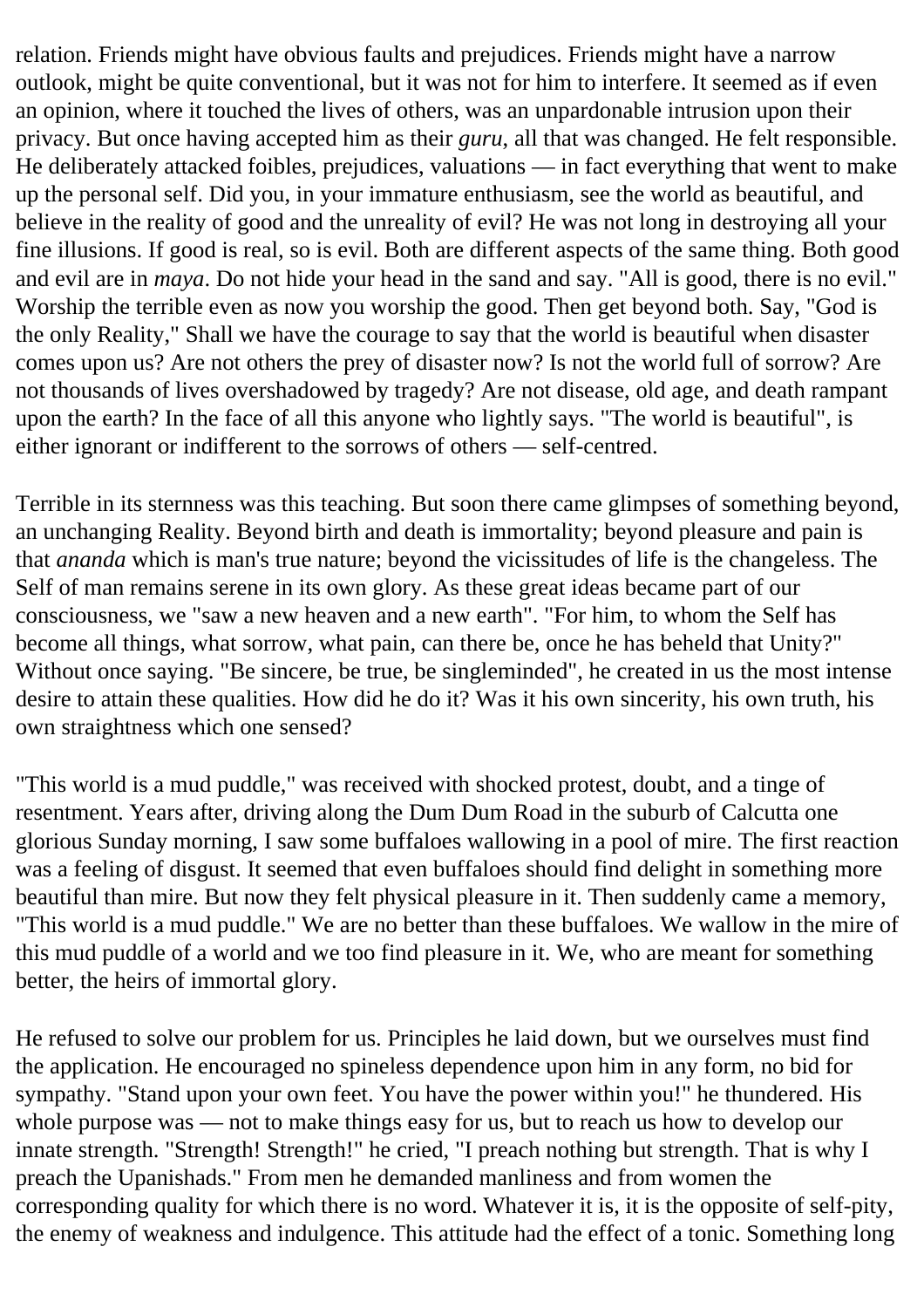dormant was aroused and with it came strength and freedom.

His method was different with each disciple. With some, it was an incessant hammering. The severest asceticism was imposed with regard to diet, habits, even clothing and conversation. With others his method was not so easy to understand, for the habit of asceticism was not encouraged. Was it because in this case there was spiritual vanity to be overcome and because good had become a bondage? With one the method was ridicule — loving ridicule — with another it was sternness. We watched the transformation of those who put themselves into line with it. Nor were we ourselves spared. Our pet foibles were gently smiled out of existence. Our conventional ideas underwent a process of education. We were taught to think things through, to reject the false and hold to the true fearlessly, no matter what the cost. In this process much that had seemed worth while and of value was cast aside. Perhaps our purposes and aims had been small and scattered. In time we learnt to lift them into a higher, purer region, and to unite all little aims into the one great aim, the goal which is the real purpose of life, for which we come to this earth again and again. We learnt not to search for it in deserts, nor yet on mountain tops, but in our own hearts. By all these means the process of evolution was accelerated, and the whole nature was transmuted.

So is it any wonder that we shrank from the first impact of so unusual a power? Nor were we alone in this. Some time afterwards a brilliant American woman, in speaking of the different Swamis who had come to the United Stales, said. "I like Swami... better than Swami Vivekananda."To the look of surprise which met this statement she answered. "Yes, I know Swami Vivekananda is infinitely greater, but he is so powerful he overwhelms me." Later almost the same words came from the lips of a well-known teacher of one of the new cults whose message was so obviously influenced by Vedanta that I asked him whether he had ever come under the influence of Swami Vivekananda. "Yes, I knew him and heard him," he said. "but his power overwhelmed me. I was much more attracted to Swami...," mentioning a preacher of Vedanta from Northern India who had spent some time in the United States. What is the explanation? Is it that we are temperamentally attracted by certain qualities and personalities and repelled by others? Even for that there must be an explanation. Is it the fear that the little personal self will be overwhelmed and nothing will be left? "Verily, he that loseth his life shall find it." Still those who feared to be caught in the current of this great power were but few; the others by thousands were drawn with the irresistible force, even as iron filings to a magnet. He had a power of attraction so great that those who came near him, men and women alike, even children, fell under the magic spell he cast.

Far from trying to win us by expediency and by fitting into our conceptions of what the attitude of a religious teacher towards his disciples should be, he seemed bent upon offending our sensibilities and even shocking us. Others may try to hide their faults, may eat meat and smoke in secret, reasoning with themselves that there is nothing essentially wrong in doing these things, but that one must not offend a weaker brother and should hide these things for expediency's sake. He on the contrary said. "If I do a wrong, I shall not hide it but shout it from the house-tops."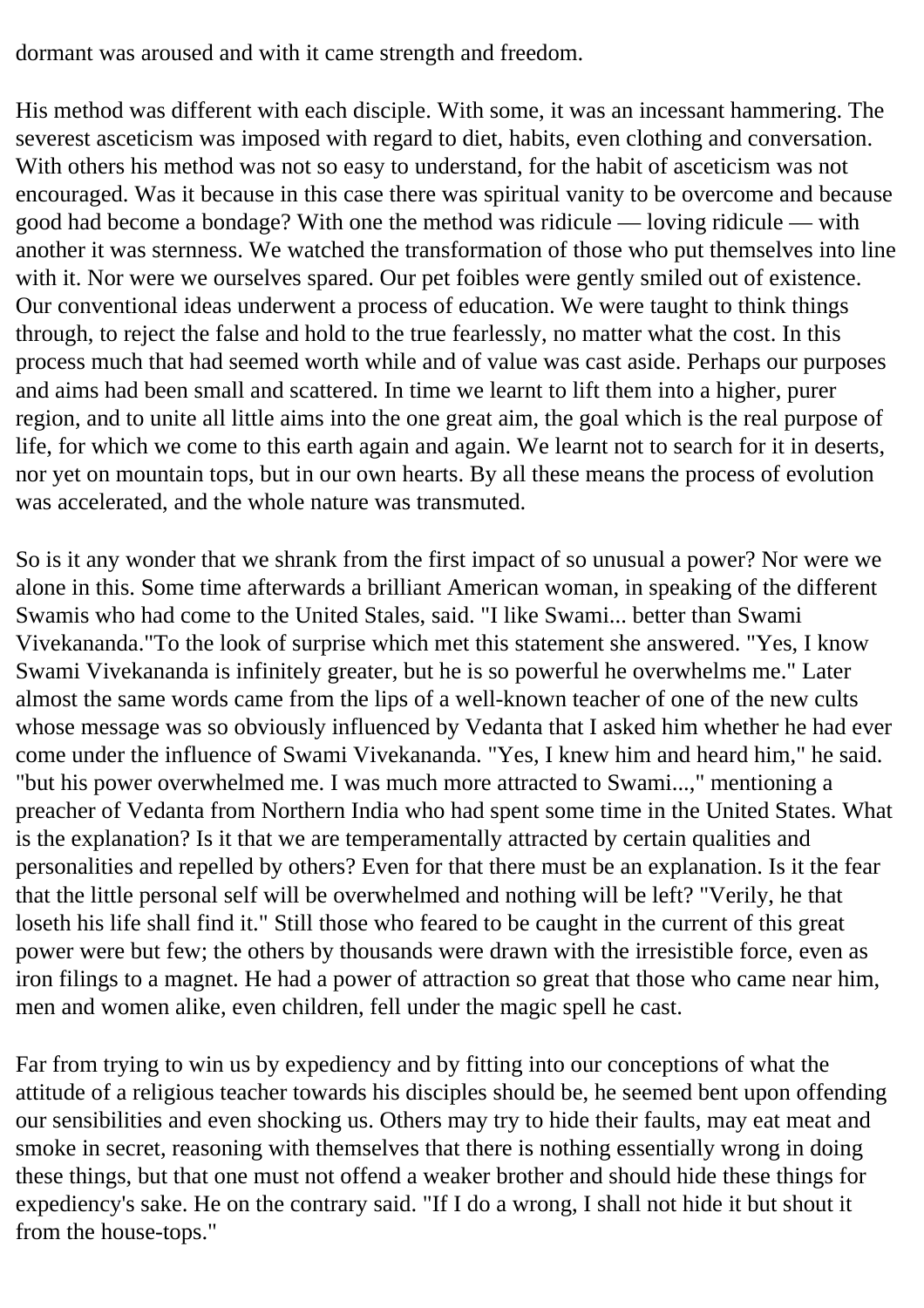It is true that we were conventional and proper to the point of prudishness. Still even one more Bohemian might have been disconcerted. He, in the days when men did not smoke before ladies, would approach, and blow the cigarette smoke deliberately into one's face. Had it been anyone else, I should have turned my back and not spoken to him again. Even so for a moment I recoiled. I caught myself and remembered the reason for coming. I had come to one in whom I had seen such spirituality as I had never even dreamed of. From his lips I had heard truths unthought of before. He knew the way to attainment. He would show me the way. Did I intend to let a little whiff of smoke turn me back? It was all over in less time than it takes to tell it. I knew it was over in another sense as well. But more of that later.

Then we found that this man whom we had set up in our minds as an exalted being did not observe the conventions of our code. All fine men reverence womanhood; the higher the type, the greater the reverence. But here was one who gave no heed to the little attentions which ordinary men paid us. We were allowed to climb up and slide down the rocks without an extended arm to help us. When he sensed our feeling, he answered, as he so often did, our unspoken thought. "If you were old or weak or helpless, I should help you. But you are quite able to jump across this brook or climb this path without help. You are as able as I am. Why should I help you? Because you are a woman? That is chivalry, and don't you see that chivalry is only sex? Don't you see what is behind all these attentions from men to women?" Strange as it may seem, with these words came a new idea of what true reverence for womanhood means. And yet, he it was, who wishing to get the blessing of the one who is called the Holy Mother, the wife and disciple of Shri Ramakrishna, sprinkled Ganga water all the way so that he might be purified when he appeared in her presence. She was the only one to whom he revealed his intention. Without her blessing, he did not wish to go to the West. Never did he approach her without falling prostrate at her feet. Did he not worship God as Mother? Was not every woman to him a manifestation in one form or other of the Divine Mother? Yes, even those who had bartered their divinity for gold!.... Did he not see this divinity in the nautch-girl of Khetri, whereupon she, sensing his realization of her true nature, gave up her profession, lived a life of holiness, and herself came into the Great Realization? Knowing the criticism that awaited him in India, he still dared in America to initiate into *sannyasa* a woman, for he saw in her only the sexless Self.

Sannyasin and beggar though he was. never did he forget to be regal. He was generous to a fault, but never uncontrolled in his generosity. Needless to say, there was never a trace of display in any act which he did. If he was with those who had abundance of this world's goods, he accepted what was offered gladly and without protest, even with an alacrity which at times approached glee. But from those who had little, he would accept nothing. He was no longer the mendicant monk, but something so different that one asked, "Has he at one time been one of the Great Moguls?" Foolish thought! Was he not greater than the greatest of the Moguls, than all the Moguls combined? Was he not more than regal? Was he not *majestic*?

His compassion for the poor and downtrodden, the defeated, was a passion. One did not need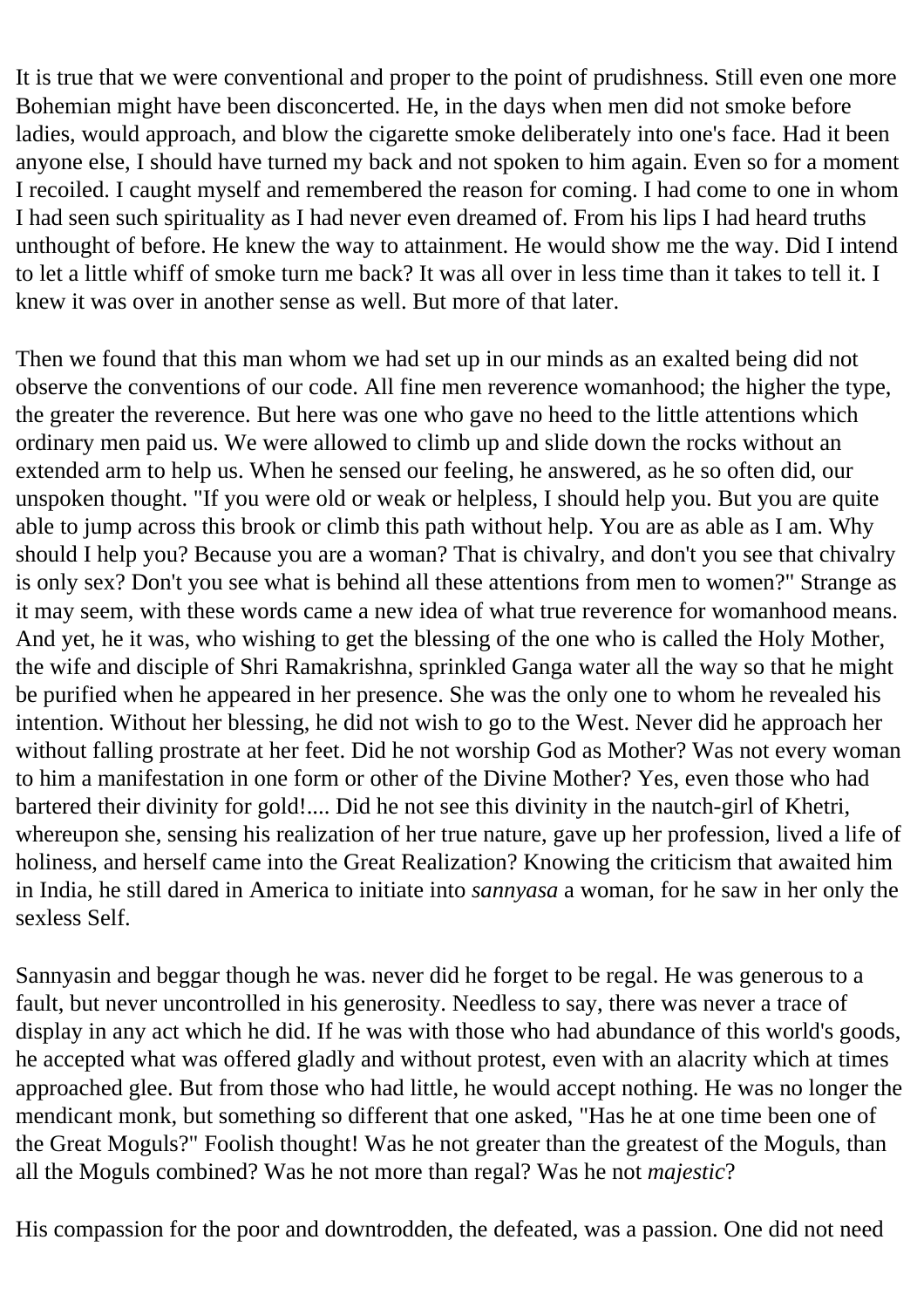be told, but seeing him one knew that he would willingly have offered his flesh for food and his blood for drink to the hungry. To this day his birthday is celebrated by feeding the poor. The downtrodden and the outcasts are on this day served by Brahmins and Kayasthas, young men of the highest castes. To those in the West it is impossible to convey the significance of such service. Caste and outcaste! Who but a Vivekananda could bring about this relationship so unobtrusively? No arguments regarding caste and the depressed classes. Nothing but heart and devotion. So even in small things while he was still in America. Thus, when asked why he was taking French lessons, he said in confusion, "This is the only way M.L. can keep from starving." Thrusting a ten dollar bill into the hand of another he said. "Give this to S..., do not say it is from me." When one of the group, a weak brother, was accused of juggling with the Vedanta Society's money, he said. "I will make good any deficiency." Then the matter was dropped and he said to one of the others. "I do not know where I could have found the money to make up the loss, but I could not let the poor suffer."

Even after he left America, he still had great concern for those he left behind, who found life a great struggle. Especially did he feel for "women with men's responsibilities". Asked whether he endorsed a certain woman who was going about the country as a religious teacher and using his name and reputation to get a following, he said: "Poor thing! She has a husband to support, and she must get a certain amount every month." "But Swami, someone said, "she claims to be authorised by you to prepare students for your teaching. She says, if we go through her two preliminary classes, then we will be ready to be taught by you. It is so absurd and unscrupulous. To the first class she gives a few gymnastic exercises, and to the second she dictates some quotations or gems which she has gathered from various books on occultism. Should she be allowed to mislead people, take their money, and use your name?" All that he said was. "Poor thing! Poor thing! Shiva! Shiva!" With this "Shiva! Shiva!" he put the matter out of his mind. Someone asked him once what he meant when he said "Shiva! Shiva!" and he answered with a mischievous twinkle in his eyes "Shiver my timbers. Ho. ho, ho. and a bottle of rum." This was not flippancy. How could he answer a casual question otherwise? We had noticed that when something disturbed him, after allowing himself to be troubled by it for a few minutes, his "Shiva! Shiva!" seemed to end it. We knew that he had reminded himself of his true nature, in which everything of a disquieting nature was dissolved.

In New York once there was pitiful little group that clung to him with pathetic tenacity. In the course of a walk he had gathered up first one and then another. This ragged retinue returned with him to the house of 58th Street which was the home of the Vedanta Society. Walking up the flight of steps leading to the front door the one beside him thought. "Why does he attract such queer abnormal people?" Quick as a flash he turned and answered the unspoken thought. "You see. they are Shiva's demons."

Walking along Fifth Avenue one day, with two elderly forlorn devoted creatures walking in front, he said. "Don't you see, life has conquered them!" The pity. the compassion for the defeated in his tone! Yes, and something else — for then and there, the one who heard, prayed and vowed that never should life conquer her, not even when age, illness, and poverty should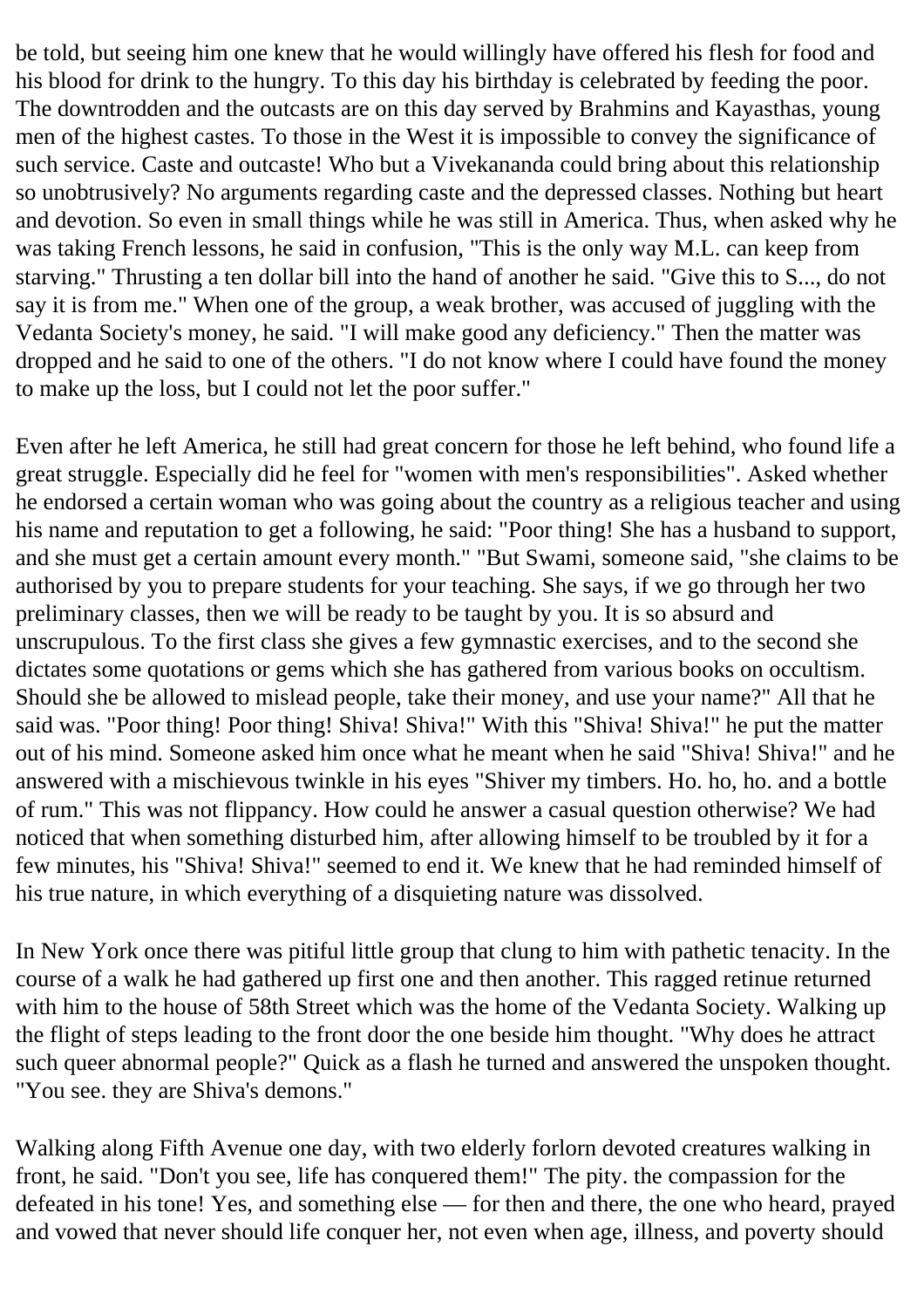come. And so it has been. His silent blessing was fraught with power.

## PLANNING THE WORK

In those early days we did not know the thoughts that were seething in Swamiji's mind, day and night. "The work! the work!" he cried. "How to begin the work in India! The way, the means!" The form it would take was evolved gradually. Certainly before he left America, the way, the means, and the method were clear in every detail. He knew then that the remedy was not money, not even education in the ordinary sense, but another kind of education. Let man remember his true nature, divinity. Let this become a living realization, and everything else will follow — power, strength, manhood. He will again become MAN. And this he proclaimed from Colombo to Almora.

First a large plot of land on the Ganga was to be acquired. On this was to be built a shrine for worship, and a monastery to give shelter to the *gurubhais* (brother-disciples) and as a centre for the training of younger men. They were to be taught meditation and all subjects relating to the religious life, including the Upanishads, the Bhagavad-Gita, Sanskrit, and science. After some years of training, whenever the head of the monastery considered them sufficiently prepared, they were to go out, to form new centres, to preach the message, to nurse the sick, to succour the needy, to work in times of famine and flood, to give relief in any form that was needed. How much of what he thought out at this time has been carried out! To this India can bear testimony.

It seemed almost madness for a mendicant monk to plan such an extensive work. In later years we were to see it carried out in every detail.

The summer before he had been at Greenacre, a place on the coast of Maine, where seekers of Truth gathered year after year to hear teachers of all religions and cults. There, under a tree which to this day is called "The Swami's Pine", he expounded the message of the East. Here he came in contact with a new phase of American life. These splendid young people, free and daring, not bound by foolish conventions, yet self-controlled, excited his imagination. He was much struck by the freedom in the relations between the sexes, a freedom with no taint of impurity. "I like their *bonne camaraderie*," he said. For days at a time his mind would be concerned with this problem. Pacing up and down. every now and then a few words would fall from his lips. He was not addressing anyone but thinking aloud. His soliloquy would take some such form: "Which is better, the social freedom of America, or the social system of India with an its restrictions? The American method is individualistic. It gives an opportunity to the lowest. There can be no growth except in freedom, but it also has obvious dangers. Still, the individual gets experience even through mistakes. Our Indian system is based entirely upon the good of the *samaj* (society). The individual must fit into the system at any cost. There is no freedom for the individual unless he renounces society and becomes a *sannyasin*. This system has produced towering individuals, spiritual giants. Has it been at the expense of those less spiritual than themselves? Which is better for the race? Which? The freedom of America gives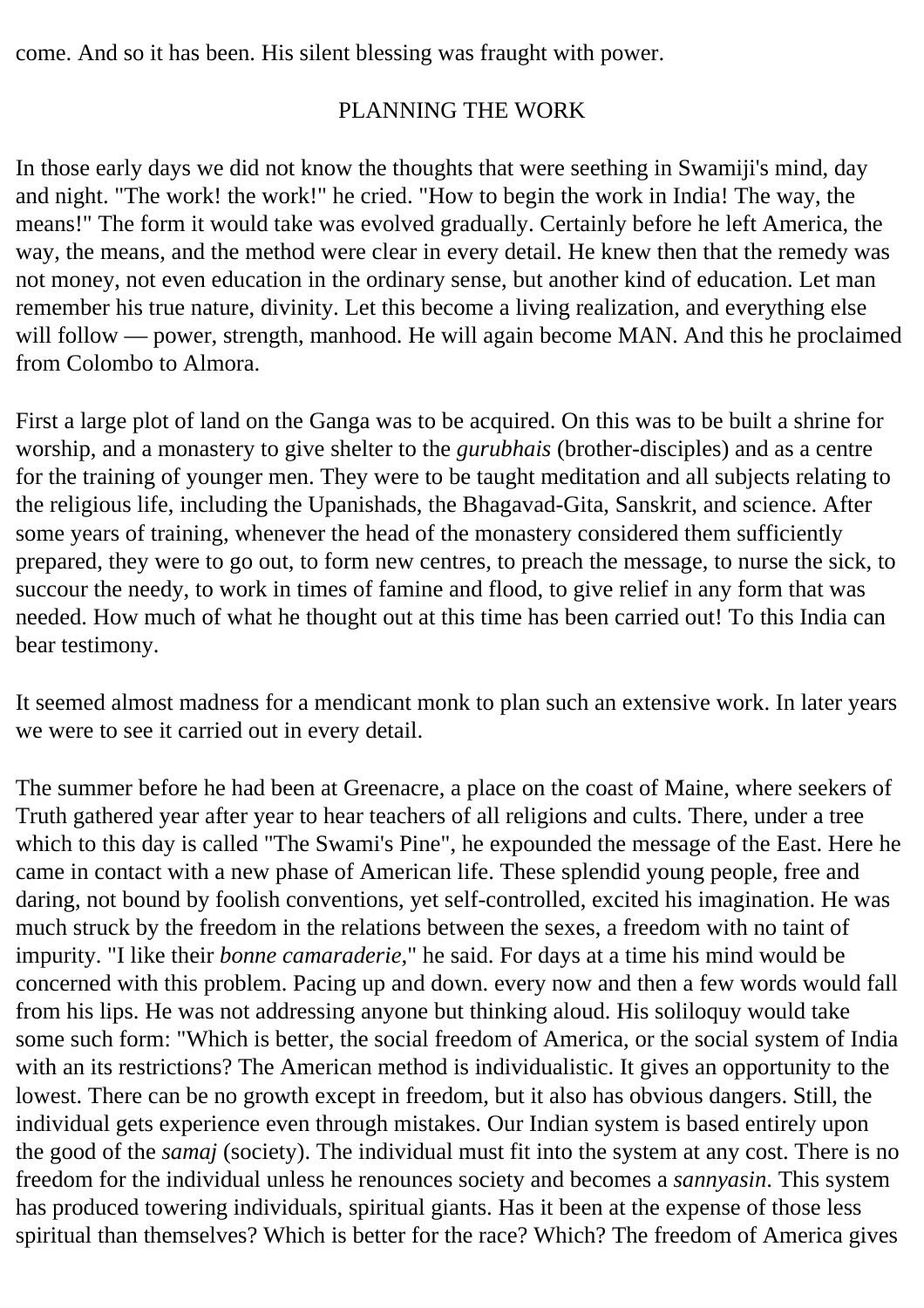opportunities to masses of people. It makes for breadth, whilst the intensity of India means depth. How to keep both, that is the problem. How to keep the Indian depth and at the same time add breadth?"

For days he would speak out of the depths of his meditation on this part of the work. In this case, location, buildings, ways and means were all subordinate to the ideal. He was trying to see the woman of the future, the ideal for India. It was not a light task for even his luminous mind, which wrought it slowly, detail by detail. Like a great sculptor standing before a mass of splendid material, he was lost in the effort to bring to life an image, such as no artist had ever conceived before: an image which was to be an expression of the Divine Mother, through which the Light of spirituality shines. We watched fascinated as this perfection slowly took shape. So might some favoured one have watched. Michael Angelo at work with chisel and hammer, bringing into term the concept of power, strength. and majesty, which was to grow into his "Moses!"

What was the work for women which he had in mind? Certainly not merely a school for children. There were already thousands of these. One more or less would make no appreciable difference. Neither was it to be a boarding school, even if it supplied a need by providing a refuge for girls whose parents were unable to marry them off. Nor a widow's home, though that too would fill a useful purpose. It was not to be a duplication of any of the forms of work which had so far been attempted. Then what? To answer that question it is only necessary to ask: What is the significance of Shri Ramakrishna and Vivekananda to the world, and more especially to India at this time? The new power, the new life that came with this influx of spirituality was not meant for men alone, but how could it be brought to the women of India? How could they be set on fire and become torches from which millions of others might catch the flame? This was one of his greatest concerns. "For this work a woman is needed," he cried. "No man can do it. But where is the woman?"

As far back as his wander-years, he consciously searched for the woman who should be able to meet his need. One after another was put to the test and failed. Of one in whom he had had great hopes he said, in answer to the question: why not she? — "You see she intends to do her own work." There was no criticism in this, only a statement of fact. Again and again it happened that those in whom he had attempted to rouse the latent power within, mistook the power emanating from him for their own, and felt that under the same circumstances they too could manifest greatness. They wanted to do not his work but their own! It was not easy to find someone who had the necessary qualifications, spiritual and intellectual, who had the devotion of the disciple, who was selfless, and who could pass on the living fire. Having found such a one, and trained her, she in turn would have to train others, from amongst whom five or six would be capable of continuing and extending the work. These five or six would have to be women of towering spirituality, women of outstanding intellectual attainments, combining the finest and noblest of the old and the new. This was the goal. How was it to be accomplished? What kind of education would produce them?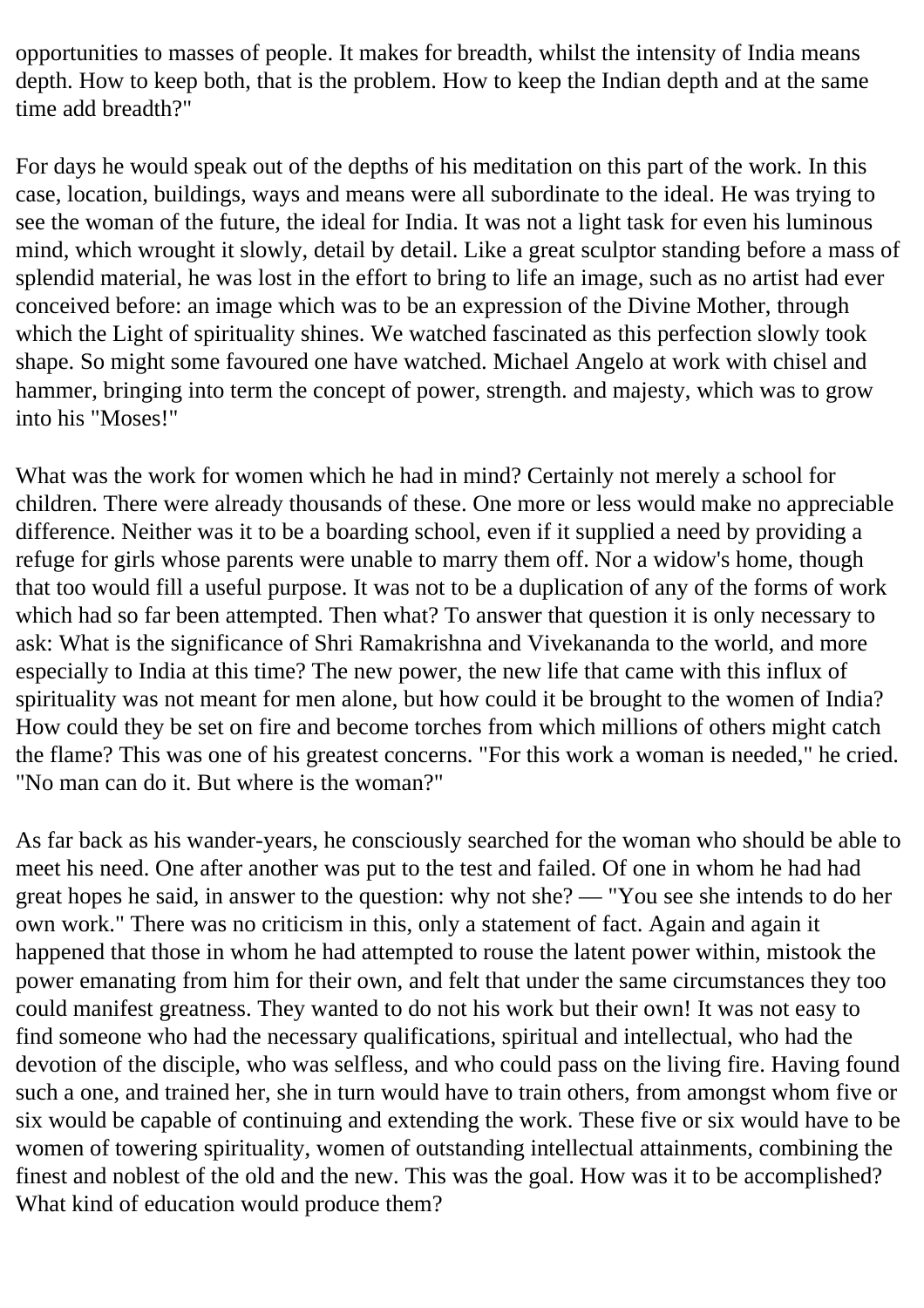*Purity, Discipleship, and Devotion* were to him essential for the one who was to do his work. "I love purity." he often said. always with a touching pathos. "All attempts must be based upon the ideal of Sita." he said. "Sita, purer than purity, chaster than chastity, all patience, all suffering, the ideal of Indian womanhood. She is the very type of the Indian woman as she should be, for all the Indian ideals of a perfected woman have centred around that one life of Sita, and here she stands, these thousands of years, commanding the worship of every man, woman and child throughout the length and breadth of Aryavarta."

Of purity he spoke constantly; but there was a quality which he seldom named, a quality which is not directly associated with womanhood — yet from the stories he told, one knew that to him no type could be complete without it. Again and again he told the story of the Rajput wife who, whilst buckling on her husband's shield said, "Come back with your shield or on it." How graphically he pictured the story of Padmini, the Rajput queen! She stood before us in all her dazzling beauty, radiant, tender, lovely. Rather than permit the lustful gaze of the Mohammedan invader, every woman of that chivalrous race would rush to meet death. Instead of sympathizing with the trembling timid woman, full of fear for the one she loved. he said. "Be like the Rajput wife!"

Had it been merely a question of a college degree, were there not already numbers of women who had achieved that? The young men who came to him, many of them with degrees, needed training. Much that had been learnt must be unlearnt. New values must be substituted for old, new purposes and aims must be brought into focus. When the mind had been purified, then it was ready for the influx of spirituality, which was poured into it by teaching, conversation, and most of all by the living contact with those who could transmit it. In this way a gradual transformation could take place and they would be fitted to give the message and continue the work. Intellectual attainments were but secondary, although he did not underestimate their value. Reading and writing must be the key which would unlock the door to the treasure-house of great ideals and wider outlook. For it was not merely a school which he had in mind. not an institution, but something much larger, something which cannot be easily labelled or defined, something which would make thousands and tens of thousands of institutions possible in the future. In short, it was to be an attempt to create the educators of a new order. The education must not be merely academic, but to meet the requirements of the time, it must be intellectual, national, and spiritual. Unless those who initiated it lighted their own torches at the altar where burns the fire that was brought from above, the work would be of little value. Thai is why discipleship is necessary. All cannot come to the altar, but one torch can light others, until hundreds, thousands are aflame. Spirituality must be transmitted. It cannot be acquired, although regular practices are necessary — meditation, association with those who have realized, the reading of scriptures and other holy books.

Not that it was ever stated that devotion was one of the qualifications. It is only now, after this lapse of time, that in looking back, one knows how necessary it is. Swamiji made no demands of any kind. His respect, nay reverence, for the divinity within was so sincere and so profound that his mental attitude was always: "Hands off." He did not ask tor blind submission. He did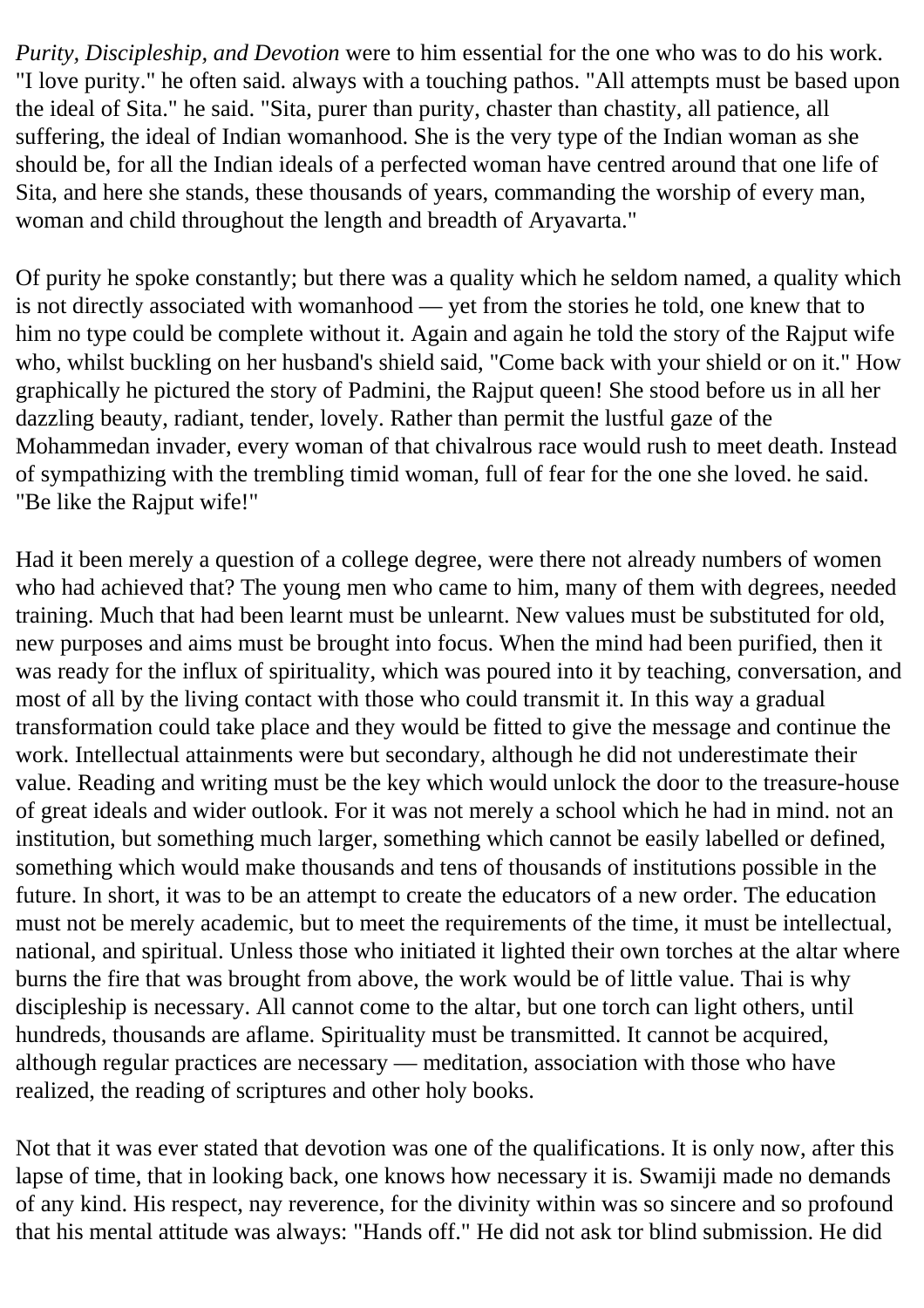not want slaves. He used to say. "I do not meddle with my workers at all. The man who can work has an individuality of his own, which resists against any pressure. This is my reason for leaving workers entirely free." Imperious though he was, he had something which held this quality in check — a reverence for the real nature of man. Not because he believed all men equal in the sense in which that phrase is often glibly repeated, but because in the language of his own great message, all men are potentially divine. In manifestation there are great differences. All should not have equal rights, but equal opportunities. With his great compassion he would have given the lowest, the most oppressed, more than those who manifested their divinity to a greater degree. Did they not need it more? Could such as he exact anything in the nature of control of the will of another? The devotion which he did not demand, but which was necessary nevertheless, lay in acceptance of him as a *guru*, a faith and love in him that would replace self-will.

India is passing through a transition, from the old order of things to the new, the modern. No matter how much we may deplore it, how much we may cling to the old and oppose the change, we cannot prevent it. It is upon us. The question is: how shall we meet it? Shall we let it overtake us unawares, or shall we meet it fearlessly and boldly, ready to do our pan to shape it to the needs of the future? Some have met it by blindly accepting an alien culture, suited to the needs of the land from which it sprang, but unsuited for transplantation. Each country must evolve its own culture and the institutions necessary for its development. If India cannot escape the change, which is taking place all over the world, especially in Asia, she must control the situation. The new must grow out of the old, naturally and in harmony with the law of its growth. Shall the lotus become the primrose? Rather let us create conditions by which the lotus can become a more beautiful, a more perfect lotus, which shall live for ever as the symbol of a great race, and, which although its roots be in the mud of the world, bears flowers in a rarer, purer atmosphere.

In some respects die transition which is upon us affects women particularly. With the growth of cities women are taken out of the free natural life of the village, and confined within brick walls in crowded towns. If they are poor but of high caste, as most of them are, they often do not escape from this confinement for months at a time. The economic pressure is incredibly severe. Anxiety, poor food, lack of air and exercise result in unhappiness, disease, and premature death. The lot of the widow is worse than that of the married woman. There is no place for her in the scheme of things. In the old village life she was part of the social order, a respected, useful asset. Now she is in danger of becoming the household drudge. She feels that the least she can do in return for food and shelter is to save the family the expense of a servant. When poverty becomes still more grinding, she is the first to know that in her absence the family would dispense with such help. In such a case there is feeling of humiliation for the less sensitive. For others it is much deeper. They feel that they are taking the bread out of the mouths of those around them, Their suffering is great, the more so in that they are helpless. There is nothing they can do to add to the family's income.

It was this class that Swamiji particularly wished to help. "They must be economically independent," he said. How this was to be done, it was not for him to say, so he implied. It was a problem to be worked out by the one who should undertake the work. "They must be educated," he said next. Here he was more explicit and laid down certain principles. Education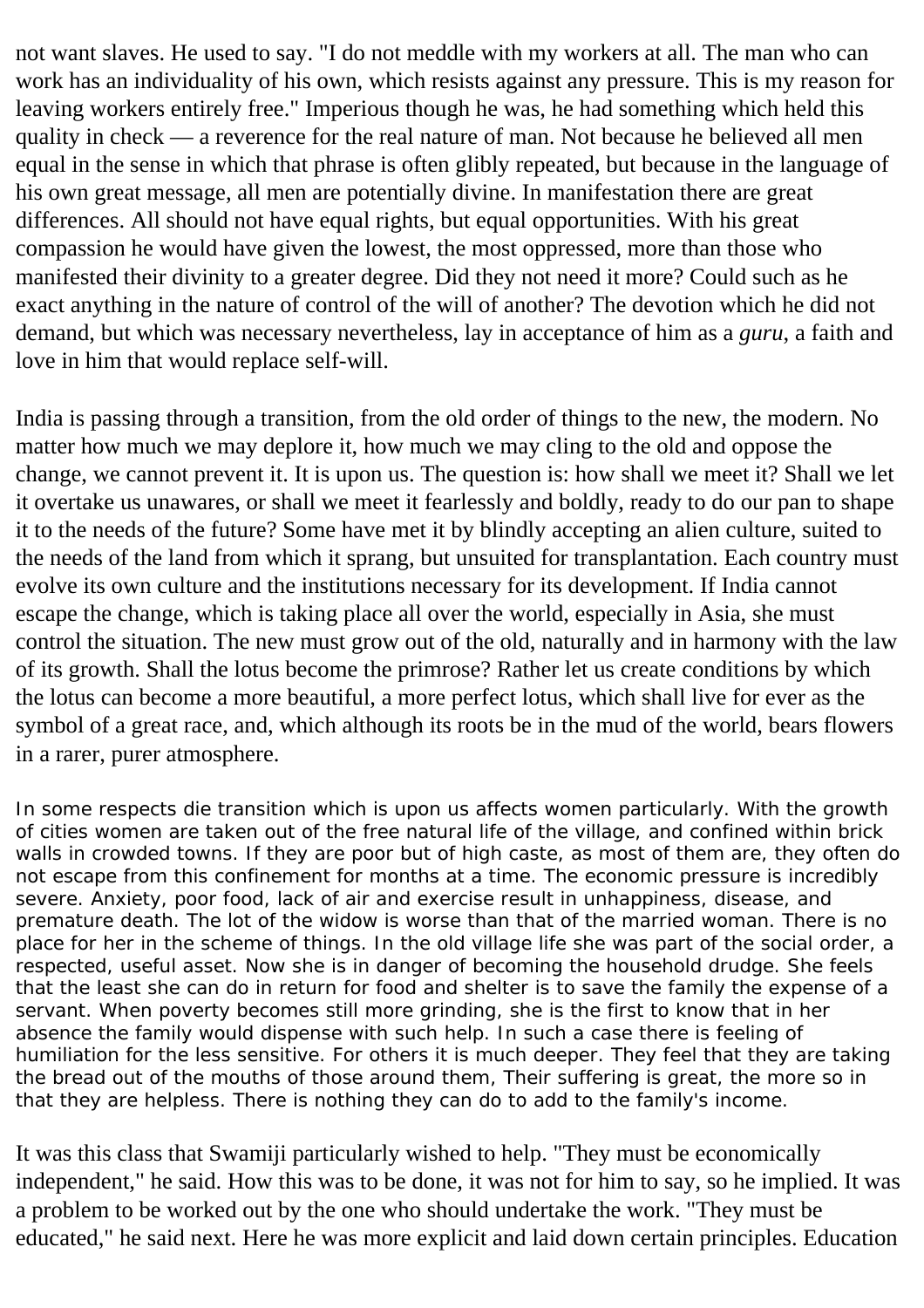should not be according to Western methods but according to the Indian ideal. Reading and writing are not ends in themselves. The teaching could be such that these achievements would be used for a noble purpose and for service, not for self-indulgence and not to add one more superficial weapon. If the woman who learns to read, uses the knowledge only for imbibing vulgar, frivolous, sensational stories, she had better be left illiterate. But if it becomes the key which opens the door to the literature of her own country, to history, to art, to science, it proves a blessing. The great ideals of the Ramayana and the Mahabharata were to be kept before their minds constantly, by stories, by readings, *jatras, Kathakathas,*[\\*](#page-101-0) until the characters lived and moved among them, until these ideas became pan of their very being, something living, vital, powerful, which would in time produce a race of superwomen.

There should be, to begin with, a thorough education in the vernacular, next Sanskrit, then English, science, history, mathematics, geography. And to this, work with the hands: sewing, embroidery, spinning, cooking, nursing, anything in the way of indigenous handicraft. While all Western knowledge, including science, must be given a place, Indian ideals and Indian traditions must always be held sacred. Education will come by the assimilation of the greatest ideas of the East and of the West. Any kind of education which undermines the faith of the Indian woman in the past culture of her race, its religion and traditions, is not only useless but detrimental. She had better be left as she is. Mathematics must become a discipline for the mind, a training in accuracy and truth, history a practice in tracing effects to their causes, a warning against repetition of the mistakes of the past. The emancipation of women meant to him a freedom from limitations, which should disclose their real power.

The old methods of education in the West concern themselves only with the mind, its training, its discipline. To this, certain facts relating to history, literature, science, geography, and languages were added. This is a very limited conception. Man is not a mind only. Why not build up a new education based upon the true nature of man? When a new Light comes into the world, it must illumine all aspects of life. If man is divine now, education must be an uncovering of the knowledge already in man? "Education is the manifestation of the perfection already in man," he said.

Let us try a new experiment. At this crucial time when it becomes necessary to review the whole subject, let us break away from some of the old traditions of education. Let us build upon a broader conception, larger aims. Not only must Indian women be highly educated, but a few at least should be of outstanding intellect — the intellectual peers of any women in the world — their flame of spirituality set aglow by the Great Light which has illumined the world in these modern times. They should be on fire, renunciation and service should be their watchwords. A few such women could solve the problems of the women of India, In the past, women made the supreme sacrifice for a personal end. Are there not a few now who will devote heart, mind, and body for the greater end? "Give me a few men and women who are pure and selfless," Swamiji would say, "and I shall shake the world!" No man can do this work. It must be done by women alone. On this point he was stern. "Am I a woman that I should solve the problems of women? Hands off! They can solve their own problems." This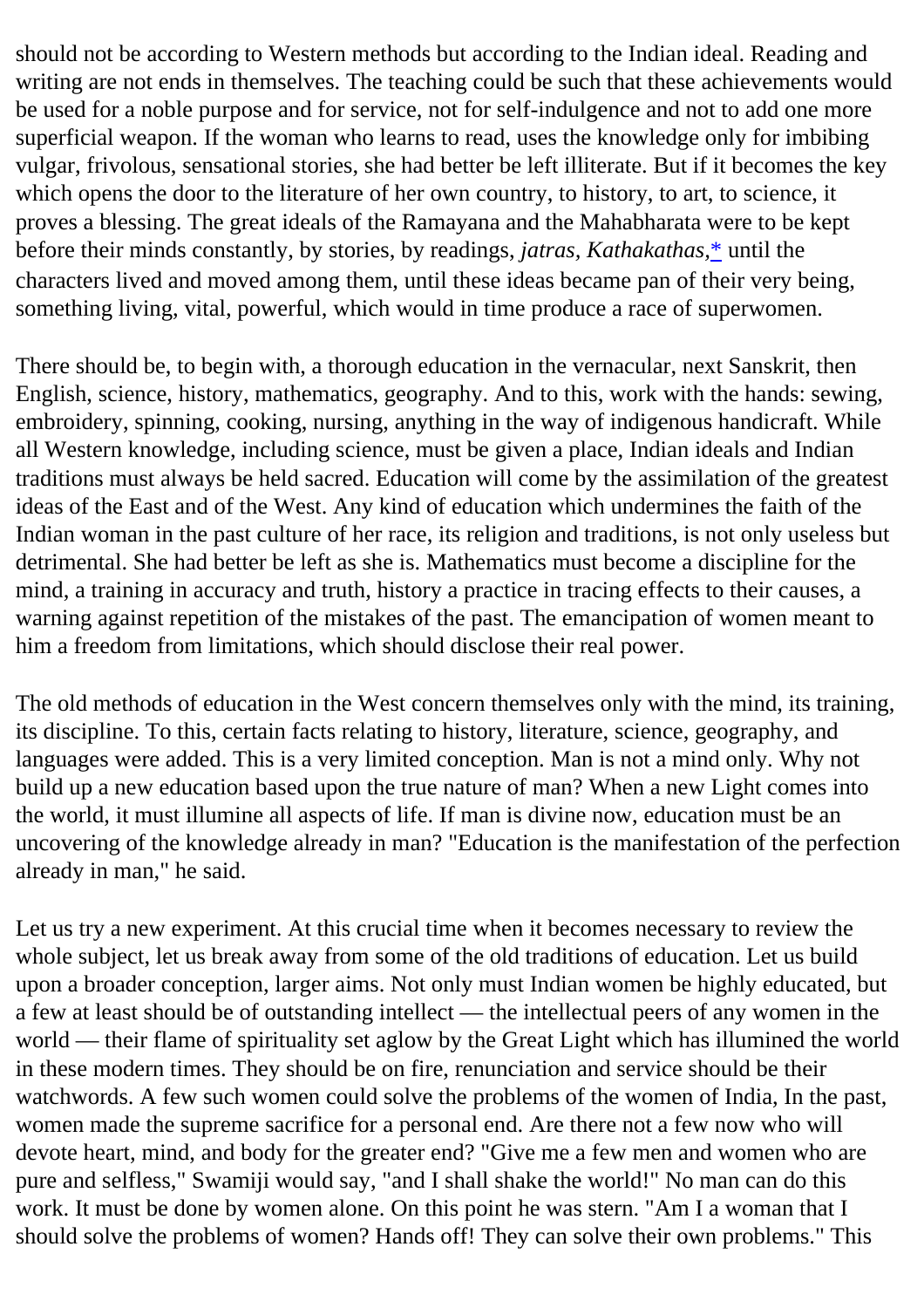was consistent with his unbounded faith in the power and greatness latent in all women. "Every woman is part of the Divine Mother, the embodiment of Shakti (Divine Energy)," he believed. This Shakti must be roused. If woman's power is often for evil rather than for good, it is because she has been oppressed; but she will rouse the lion in her nature when her fetters drop. She has suffered throughout the ages. This has given her infinite patience, infinite perseverance.

Just as in theology, we no longer teach that man is a child of sin and sorrow, born and conceived in iniquity, but is a child of God, pure and perfect, why should we not change our attitude towards education, and look upon the student as a creature of light and knowledge, unfolding the leaves of his destiny in joy, freedom, and beauty? All religions have taught: "The Kingdom is within you."

For obvious reasons, a new experiment in education can be worked out more easily with women than with men. Women need not work for a degree, as for some time to come they will not attempt to get positions requiring one. In this respect they do not yet find it necessary to conform to accepted standards. Out of it will grow a new race, a race of supermen and superwomen — a new order. Schools for children? Yes, for education should be widespread. Widows' homes, nursing, all forms of service and activity. New life on all planes, the new intellectual outlook, full of new vigour. If the experiment fails, it will not be an entire loss. Power, initiative, self-responsibility will have been developed. If it succeeds as it inevitably must, the gain will be incredibly great. Results can hardly be foreseen at this stage. The woman who is the product of such a system will at least approach the stature of a superwoman. A few such are urgently needed at the present critical time.

Some of us believe that if Swami Vivekananda's ideas regarding the education of women are carried out in the true spirit, a being will be evolved who will be unique in the history of the world. As the woman of ancient Greece was almost perfect physically, this one will be her complement intellectually and spiritually — a woman gracious, loving, tender, long-suffering, great in heart and intellect, but greatest of all in spirituality.

(*[Prabuddha Bharata](http://www.advaitaashrama.org/prabuddha_bharata.html), January - December 1931*)

# SOME PROBLEMS OF INDIA

It often seemed to us that Swami Vivekananda was not consistent. For days together he would inveigh passionately against child-marriage, caste, *purdah*, emotionalism in religion, or some other subject, until he made us believe that there was no other point of view. Then quite suddenly, perhaps in answer to a facile acceptance of all that he had said, he would turn and rend those who agreed with him, demolish all his previous contentions, and prove conclusively that the opposite was true. "But, Swamiji," someone said in distress, "you said just the opposite yesterday." "Yes, that was yesterday," he would reply, if at all. Neither did he try to reconcile the two points of view or make any explanation. If we did not think he was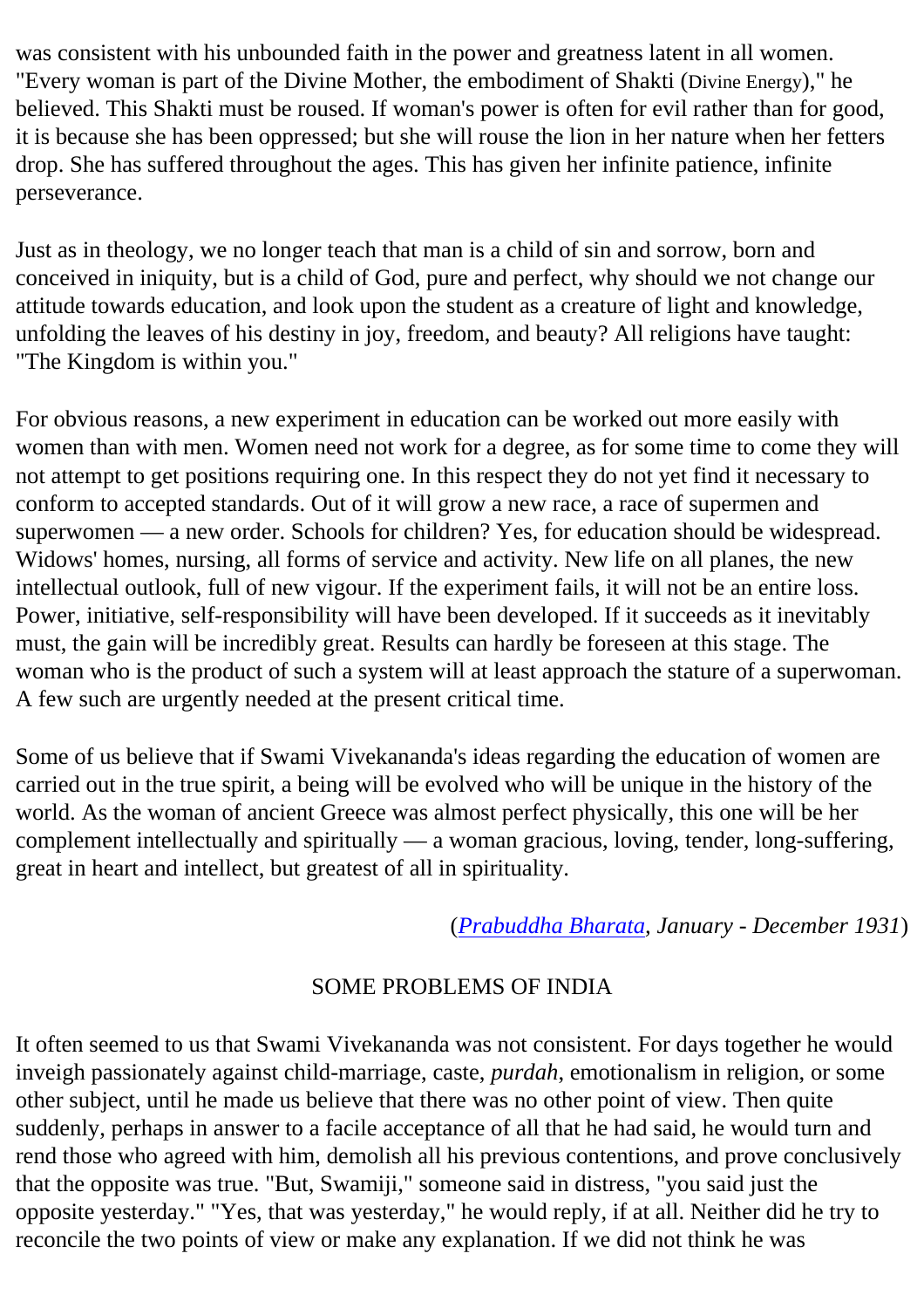consistent, what was that to him? As Emerson says. "A foolish consistence is the hobgoblin of little minds." He was looking at all the problems of life from a different vantage point. From his observation tower, the surrounding country looked different from what it did to us who were a part of the landscape. The most he ever said was, "Don't you see, I am thinking aloud?"

We came to know long afterwards that after weighing all the pros and cons, he came to a conclusion. This did not mean that he thought that one side was altogether right and the other altogether wrong, but rather that the balance was slightly in favour of the one, and probably only so because of the needs of time. Having come to this decision, he no longer discussed the matter but thought of some way to put his conclusions into practice.

Criticism he considered detrimental. Reform, he thought, did more harm than good because it always begins with condemnation. This was disintegrating especially in a country in the position of India where it is most important to restore the lost faith of the individual and the race. All change of value must be growth and could not be superimposed from outside. With his prophetic sense he could see the causes already at work bringing about the changes which so many felt to be necessary. Economic causes prevailed at this period. Very little thought was required to see how the growing poverty would affect *purdah*, caste, child-marriage as well as other customs.

Some one ventured to oppose him one day, and he turned swiftly saying. "What, you dare argue with me, a descendant of fifty generations of lawyers!" Then he marshalled his facts and arguments and spoke so brilliantly that some of us were convinced that black was white. But if one said to him. "I can't argue with you, Swamiji, but you know that thus and thus is true," to that he always yielded with amazing gentleness. "Yes, you are right." All of this was but a little fun, a little relief from the tension at which he and we with him were kept much of the time.

What amazed us was that he not only saw the problems clearly but found solutions for them solutions that were quite unique. Every custom was traced back to its origin. In the beginning there was a reason for it; it filled a need. In time it became a custom, and, as is usual with customs, accretions like barnacles were added and militated against its usefulness. What was valuable and what was harmful in this or that custom was now the question. As certain conditions brought it into existence, were the present conditions such as to put an end to it? After all, these institutions are not peculiar to India, as most seem to think. The United States has been in existence as an independent nation not much more than one hundred and fifty years, yet there are already two distinct castes which are as rigid as it is possible to make them. A negro may be as blond as a Swede, but can never cross the barrier between the two races. And then India never lynched its depressed classes! Besides these two rigid castes, there are many subdivisions less rigid, generally based on money. Is it not nobler to place highest the caste that is rich only in spirituality, than to make money the standard? Child-marriage was practised in Europe until quite recently. We read again and again of princesses married at twelve and we know that what the royal families did, the subjects imitated. In *Romeo and*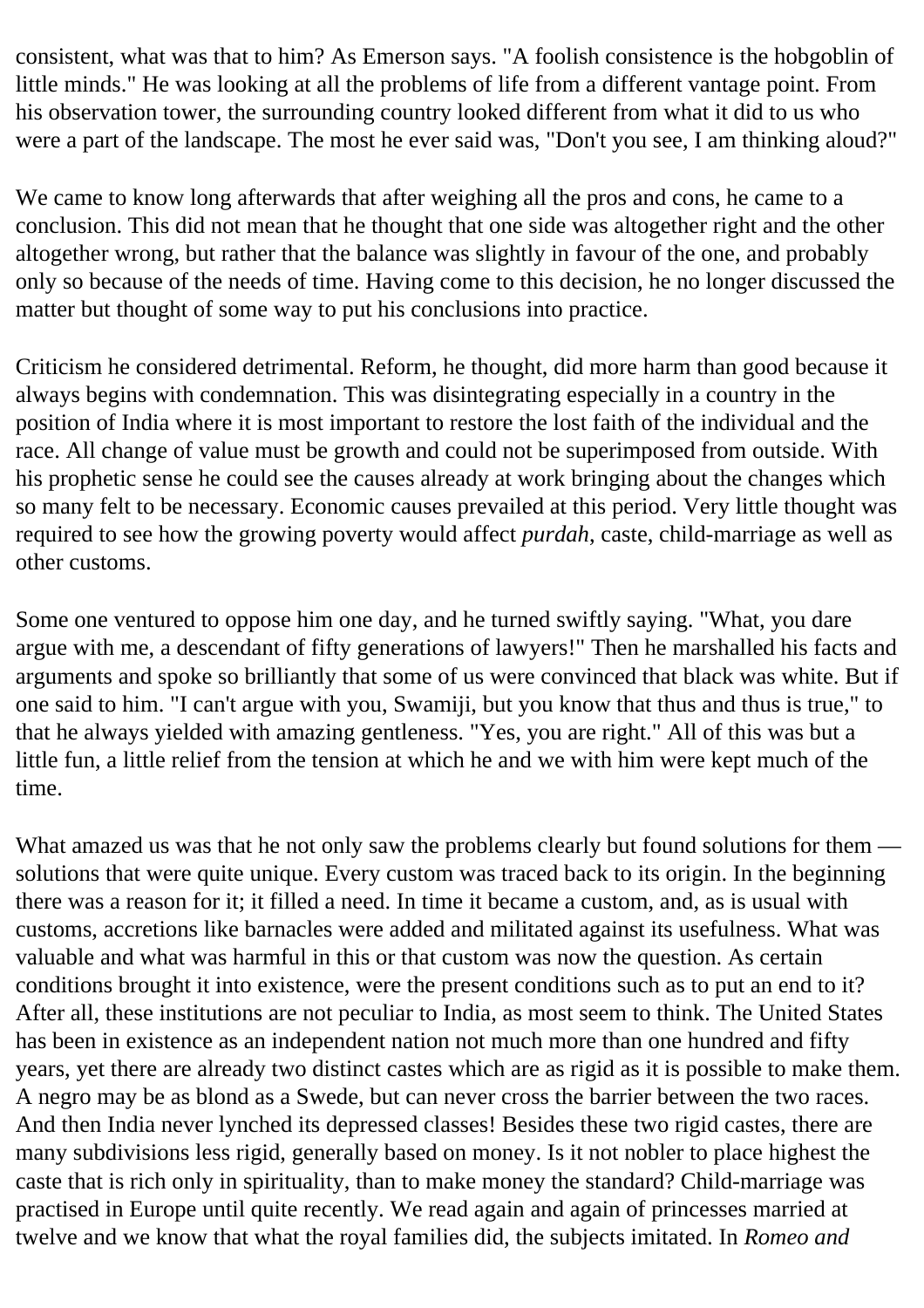*Juliet* of Shakespeare, Juliet is stated to have been just under fourteen at the time her parents planned her marriage to Count Paris.

Is it not evident that these customs grow out of the limitations of human nature and out of certain conditions which made them necessary at the time? Instead of condemning, Swami Vivekananda, after tracing them back to their source, following their history, and seeing clearly what undesirable things had been incorporated, tried to find first of all the corrective idea. In some cases this in itself would be sufficient. In others, the forces at work in India today would bring about the change. But there are cases, in which without implying any condemnation of the old a new institution must be created, which will gently, almost imperceptibly, in time displace the old.

Marriage is a great austerity. It is not for self but for *samaj* — the society. There must be chastity in word, thought, and deed. Without a great ideal of faithfulness in monogamy there can he no true monasticism. There must be fidelity even when the emotion is no longer there. Chastity is the virtue which keeps a nation alive. To chastity he attributed the fact that India still lives while other nations no older than herself have sunk into oblivion.

Such an observation would lead to a recital of the rise and fall of the nations of antiquity. In the beginning of the national life, in its days of struggle, there was self-denial, restraint. austerity. As the nation grew prosperous, this was replaced by self-indulgence, laxity, luxury, resulting in decay, degeneration, destruction. Babylon, Assyria, Greece, Rome — this is the story of each and all. But India lives. However individuals may fail, India had never lowered the standard.

Then thinking of the changes which will inevitably come soon, he questioned, "Which is better? The arranged marriage of India or the individual choice of the West? But our young men are even now demanding the right to choose their wives." Again, "Is intermarriage advisable? Heretofore, the worst of both races have produced an unfortunate breed. What if the best of the two races unite? It might produce a race of supermen. Would it? Is it advisable?" His country, always Swami's country! How to preserve this great race which has given to the world some of its most transcendental ideas, and is still the custodian of spiritual treasures of which the world outside stands in need?

Or he would turn to the question of child-marriage. Was there any subject upon which he did not throw the rays of his luminous mind? It was a revelation to watch the concentration of this searchlight upon problems. A question or a chance remark was enough. He would jump up, walk rapidly to and fro while words poured forth like molten lava. His mind would seize upon a subject and he would not let it go until it had revealed its secret to him. It has been said that he upheld child-marriage, caste, *purdah*. He has been accused of being untrue to the great principle inherent in his message. Those of us who saw him wrestle with these problems, know how far from truth this is. He who was roused to a very passion of chivalry at the sight of injustice, of suffering due to man's cruel domination, was he the one to add another link to the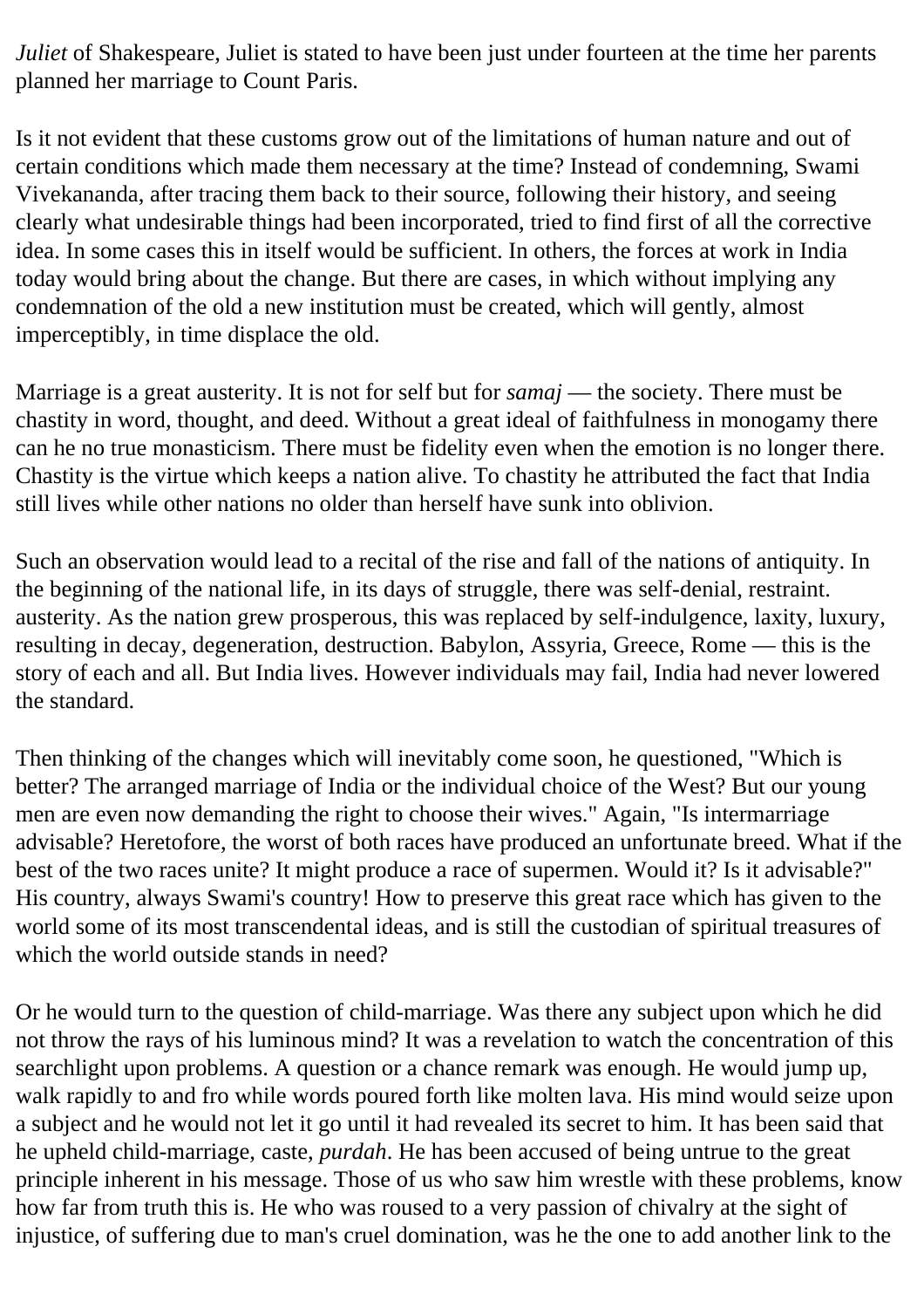fetters which bind the helpless? He "whose heart was like butler." whose feeling for the downtrodden was a passion, whose mission it was to help those in bondage to attain the Great Freedom, how could one think that he would not prove himself the Master of compassion, the Deliverer? Yet he had but little sympathy with reform and reformers. How could he be in harmony with a method which, while it tore up the evil by the roots, destroyed so much that was beautiful and precious in the process, leaving ugly barren places behind? Whatever changes were to be made in his country, must not be brought about by the loss of her selfrespect or by loss of faith in herself. Denunciation of her customs and institutions, no, that was not the way. What perversity was it that made so many of his own generation see only evil in the land of their birth and unalloyed good in everything Western? How had this hypnotism come about? Could India have lived through the ages if this were true? The heart of India is sound. Evils there may be. Where are they not? Is the West free from them? Pacing back and forth, hour after hour, he would wrestle with the problems of India.

It is essential in all cases, but particularly in India at the present day, not to destroy faith and reverence. Can you eliminate the evil without bringing graver dangers into existence? There was neither child-marriage nor *purdah* in ancient India — nor do they exist in all parts of India today. They are only in the provinces which have been under Mohammedan domination. What has it done? It has preserved the chastity of the race. Not only must women be chaste but men as well. The chaste woman must not so much as look at another man nor must she allow her face to be seen.

To him it seemed incredible that any man should look with contempt upon the institutions of his country or upon past institutions of which they were the product. But he was not blind to the other side. "We are degenerating in physique. Is this the cause? What is the remedy?" Of the evils that followed in the wake of child-marriage, he said little. Were they not too well known? He did not say that they must be ended. for he never gave expression to what to him was obvious. Here was an institution that entailed suffering, that made for weakness, that was evil in some of its aspects. One cannot believe that after having faced the facts he did not at once try to find some way to eliminate alt the undesirable elements. But was there any reason why he should adopt methods which would result in still worse evils. His was no stereotyped mind: then why expect of him stereotyped methods? Some of us were later to know why this subject stirred him so deeply.

After perhaps hours of thought on the subject, he would heave a deep sigh and say, "Well, well, the economic pressure will bring about changes. This together with education will do much to end it. Education! We must educate our women! But not the kind of education that is open to them now. Heaven forbid! That would be worse than the existing evil."

(*[Prabuddha Bharata,](http://www.advaitaashrama.org/prabuddha_bharata.html) Golden Jubilee Number, June 1945*)

### KANHERI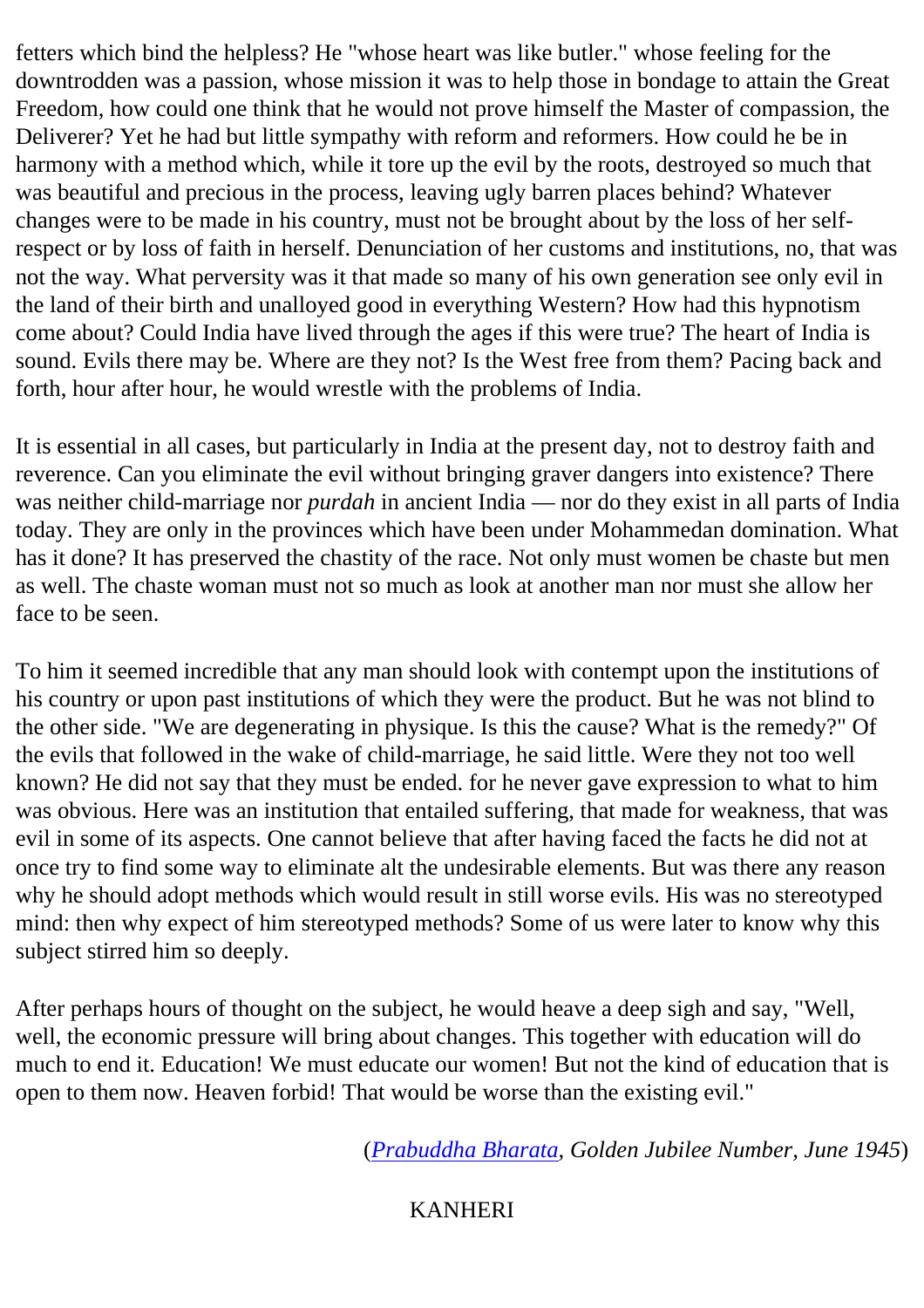While he (Swami Vivekananda) was at Thousand Islands he made plans for future, not only for his disciples in India and the work there, but also for those of his followers in America, who were hoping some time to go to India, At that time we thought these plans only daydreams. One day he said. "We shall have a beautiful place in India, on an island with the ocean on three sides. There will be small caves which will accommodate two each, and between each cave there will be a pool of water for bathing, and pipes carrying drinking water will run up to each one. There will be a great hall with carved pillars for the Assembly Hall, and a more elaborate Chaitya Hall for worship. Oh! it will be luxury." It seemed as if he were building castles in the air. None of us dreamed that this was something which could ever be realized.

Of all that group I was the one who was privileged to go to India, though it was not until several years later. After I had been in India two or three years, I found myself alone in Bombay with two or three days at my disposal. For some time. I had had a desire to visit Kanheri[,\\*](#page-101-0) which I knew was not far from Bombay. I knew nothing of this place except that there were some caves there, one of them a Chaitya Hall, which Fergusson in his *History of Indian and Eastern Architecture* has described as a bad imitation of the one at Karli. Surely there was nothing in this to attract one! I wondered at the intensity of my desire, the more so as there were other groups of caves within easy reach of Bombay, but which I had no special desire to see. I wondered at it.

No one seemed able to direct me. Those whom I asked had never heard of Kanheri. After a whole day of inquiry, some one said, "I think, if you take the train tomorrow morning at seven and go to a place called Borivali, you will find some one who can tell you where Kanheri is." This I did. I found that Borivali is only twenty-two miles from Bombay. I did not know any Hindustani at that time, but I remembered that the word for cave is *guha*. There were three bullock-carts at the station, one of them in charge of a lad of seventeen or so, whose looks I liked. I went up to him and said, "*Guha*"; he shook his head, I repeated "*Guha, guha*" He kept on shaking his head. Then a brilliant idea struck me and I said. "Kanheri, Kanheri!" This time he nodded vigorously. Then I said. "*Kitna* (How much)?" and he held up three fingers saying. "*Tin rupiya* (Three rupees)." I was delighted and climbed into his cart.

The road led first through a field of stubble and from that into a forest. This forest grew denser and darker the farther we penetrated into the interior. Behind trees, I could see the dark aboriginal people of the forest with bows and arrows peering at us. The road had become a mere cow-path and then even this track came to an end. Here my young bullock driver stopped. "From here you must go on alone." he startled me by saving, I don't know how, but it seemed that we were able lo make ourselves understood. So I answered. "But I can't go on alone. I don't know the way. You must come with me" He replied. "I can't leave my bullocks." I, being at that time ignorant of the tact that there were tigers in the forest which might devour his bullocks, suggested that he tie them to a tree and come with me. This he did after a little hesitation.

We went only a short distance and then came to a stream which at that season was almost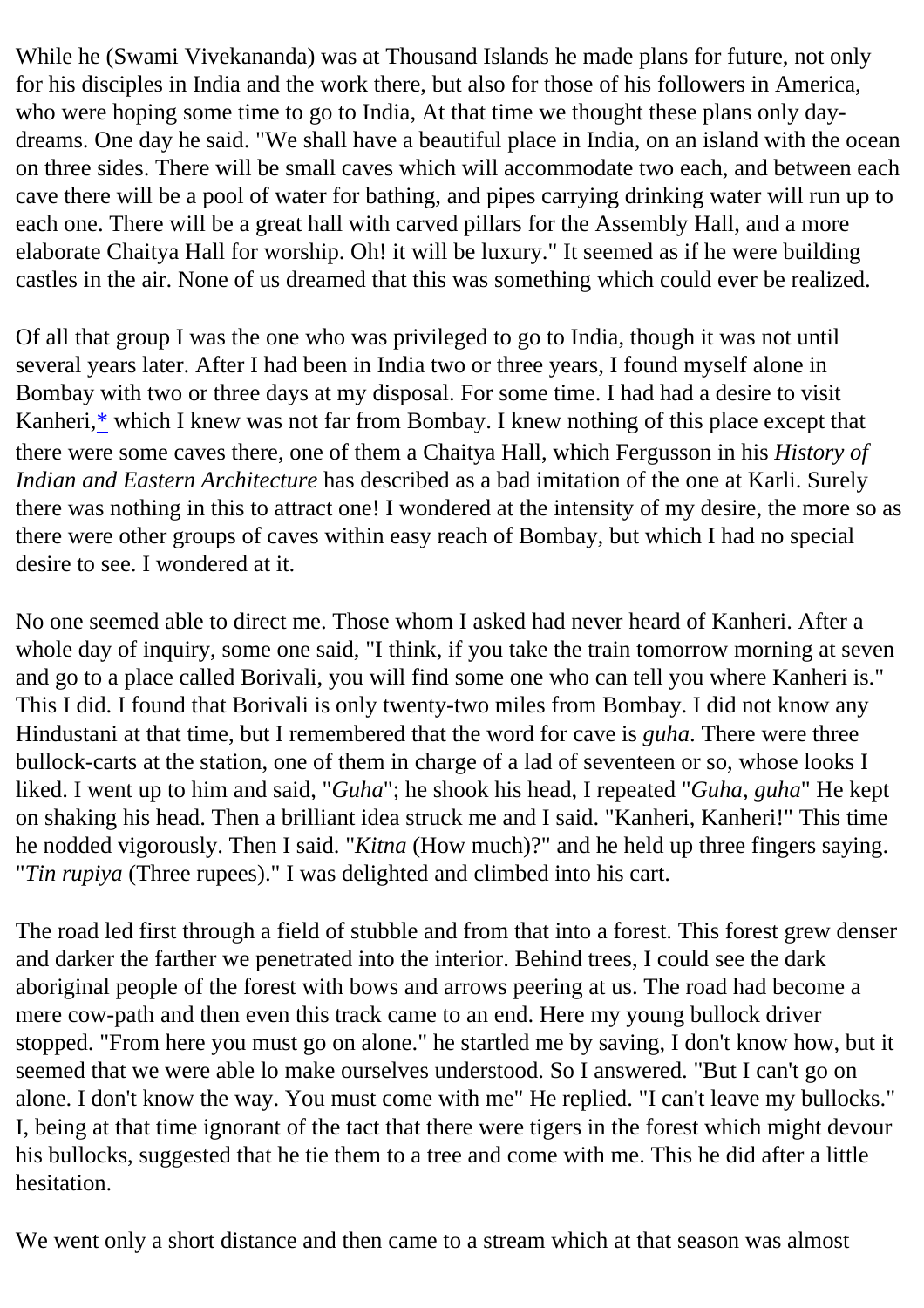dried up. On the other side was a small hill. Here we found carved stone steps leading lo the top. And what a view there was from the crest of the hill! The ocean on three sides, a forest leading down to the water, carved seats on which to rest, sculptured halls of magnificent proportions. Here it all was – the island with the ocean on three sides, a great sculptured Assembly Hall, the Chaitya Hall built in imitation of the one at Karli. the small cells, containing two stone beds each, pools of water between the cells, even the pipes to carry water! It was as if a dream had unexpectedly come true. The place was deserted, not even a caretaker. Coming upon this abandoned site, which answered in detail to the fairytale we had heard long before in America, I was profoundly affected. It was perhaps not strange then that I had a very vivid dream that night, in which it seemed that I was in the Durbar Hall with the great assembly of those who lived there in a time long past, I could see the gathering and the one who was instructing the assembled novitiates. I could even hear what was being said and recognized it as a teaching with which I was familiar, although it was different from the form to which I had been accustomed. The impression remained with me all through the next day and for many days to come. In fact, it proved to be indelible. But to my regret, I could not remember the words that were actually said.

I came back to Calcutta still full of this experience which had affected me so deeply. When I told Swami Sadananda the story of the finding of the deserted island with the 109 caves, and explained how Swamiji at Thousand Islands had described the place, he said. "Yes, Swamiji in his wanderings in western India before he went to America, found these caves. The place stirred him deeply", for it seems that he had a memory of a previous life in which he lived there. At that time, the place was unknown and forgotten. He hoped that some day he might acquire it and make it one of the centres for the work which he was planning for the future. Later, in my wanderings in western India. I too found it, and now you! We have all lived there in the past!" In later years when he was in a position in which he might have acquired it, it was no longer available, for the government had taken it over. Now there is a caretaker at the place. A road has been built, the jungle cut down, and picnic panics may frequently be seen there.

Kanheri is on the island of Salsette, about twenty miles north of Bombay. It is in reality a part of the mainland, from which it is separated by a small stream. The ocean surrounds it on the other three sides. In the early years of the Christian era this island was inhabited by monastic members of the Buddhist Order. The great Chaitya Hall is said to have been dedicated by the celebrated Buddhaghosa in the year A.D. 4. There is an inscription to this effect in the entrance. At that time it must have been one of the great Buddhist centres. Buddhaghosa left Kanheri for Ceylon, and from there went to Burma where he introduced Buddhism. He was the great preacher of that age, remarkable for his eloquence and his power as a missionary. His great work. which has come down to modern times, is the *Mahamarga* — the Great Way.

### SWAMI IN DETROIT — 1896

Vivekananda was to visit Detroit once more (in July 1900), but this time for only a short farewell visit.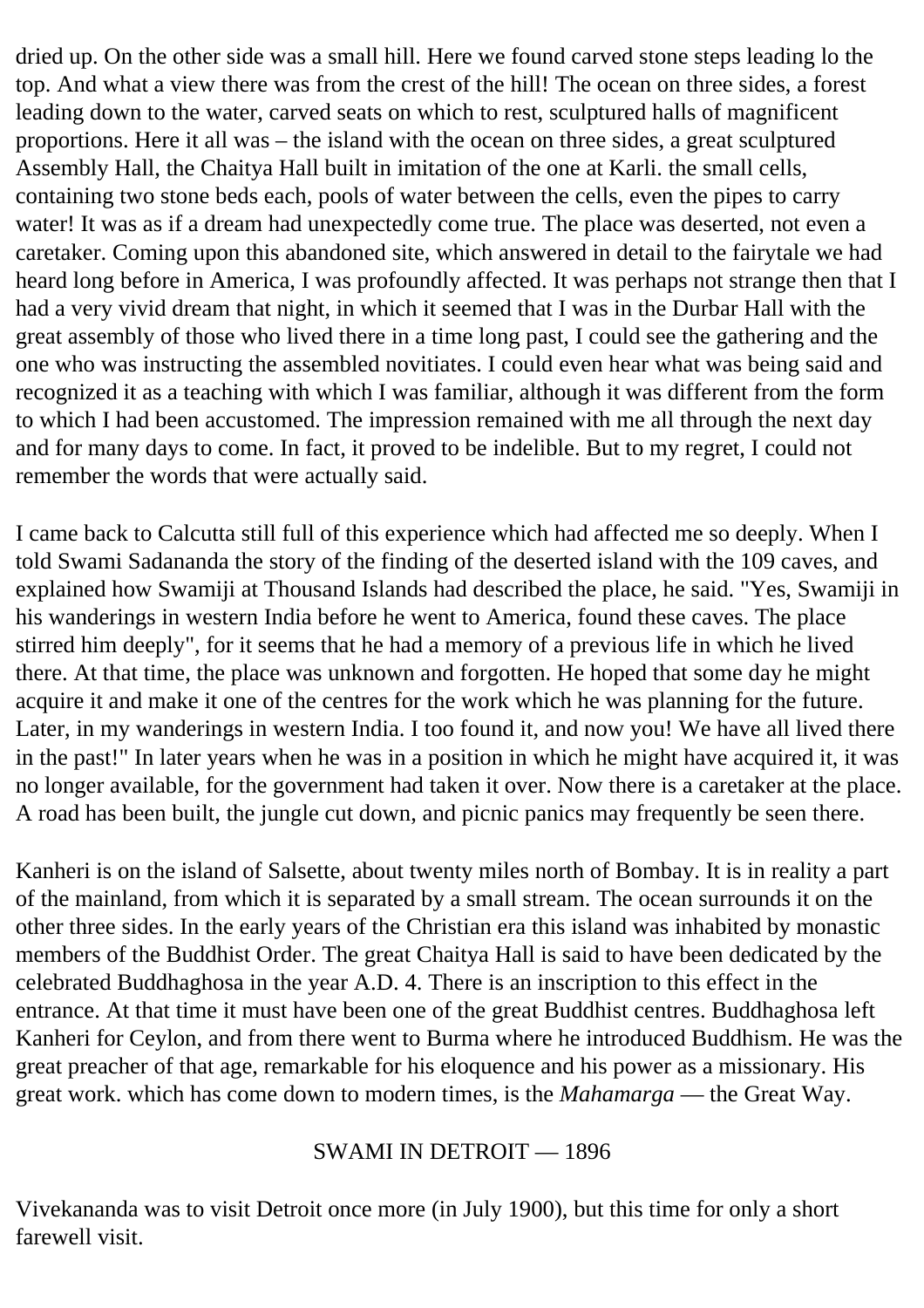When asked what preparation he made for speaking, he told us none — but neither did he *go unprepared*. He said that usually before a lecture he heard a voice saying it all. The next day he repeated what he had heard. He did not say whose, voice he heard. Whatever it was, it came as the expression of some great spiritual power, greater than his own normal power, released by the intensity of his concentration. This may have been quite unconscious. No written words can convey the vitality, the power, the majesty that came with his spoken words. What might happen to one's ideas, values, personality, if this current of power were let loose upon them! It was great enough to move the world, let alone one little human personality, which was but as a straw upon its mighty current. It was force that could sweep everything before it. Old ideas would change, the purposes and aims of life, its values would change, old tendencies would be directed into a new channel, the entire personality would be transmuted.

What was it which emanated from him which all felt and none could explain? Was it the *ojas* of which he so often spoke, that mysterious power which comes when the physical forces of the body are transmuted into spiritual power? When this happens, man has at his command a power so great that it can move the world. Every word that he utters is charged. One who possesses it may say only a few sentences, but they will be potent until the end of time, while the orator who lacks it may 'speak with the tongue of men and of angels', but it is as nothing, 'as sounding brass or a tinkling cymbal.' This, according to Swami Vivekananda, explains why the few simple sayings of a humble carpenter are still a power in the world after two thousand years, while all that was said by the scholars and the learned of his time has been forgotten.

Something of this power is lost in the written word, as those know well who were fortunate enough to hear Vivekananda speak. The spiritual force generated at such times was so great that some in the audience were lifted above the normal state of consciousness, so that it was possible to remember only the beginning of a lecture. After a certain point, there seemed to be a blank. The normal mind was no longer functioning: a higher state of consciousness, beyond reason and memory, had taken its place. Long after, perhaps, it would be found that during that period when the mind seemed blank, a specially deep impression had been made.

So popular was he as a lecturer that no place could be found which was large enough to hold all who wished to come. The man who had in vain tried to find a hall large enough to hold the audiences for the lectures during Vivekananda's second visit to Detroit said. "He could fill a circus tent!" After giving this course of lectures, he was invited by his friend Rabbi Grossman to speak at the Temple Beth-El on the last Sunday of his stay in Detroit. An hour before the time appointed, the Temple was filled to its utmost capacity and it became necessary to close the doors. Hundreds were turned away. Others, refusing to be shut out, hammered on the doors and tried by every means to gain admittance. Just as the lecture was about to begin the clamour became so great that it seemed as if the mob would storm the place. But when he appeared on the platform a hush fell over the audience. I heard a foreign voice near me gasp. "How beautiful he is!" And indeed never was beauty more ethereal. At this time the power was not so obvious. It had been transformed into a diviner radiance and a deeper compassion for the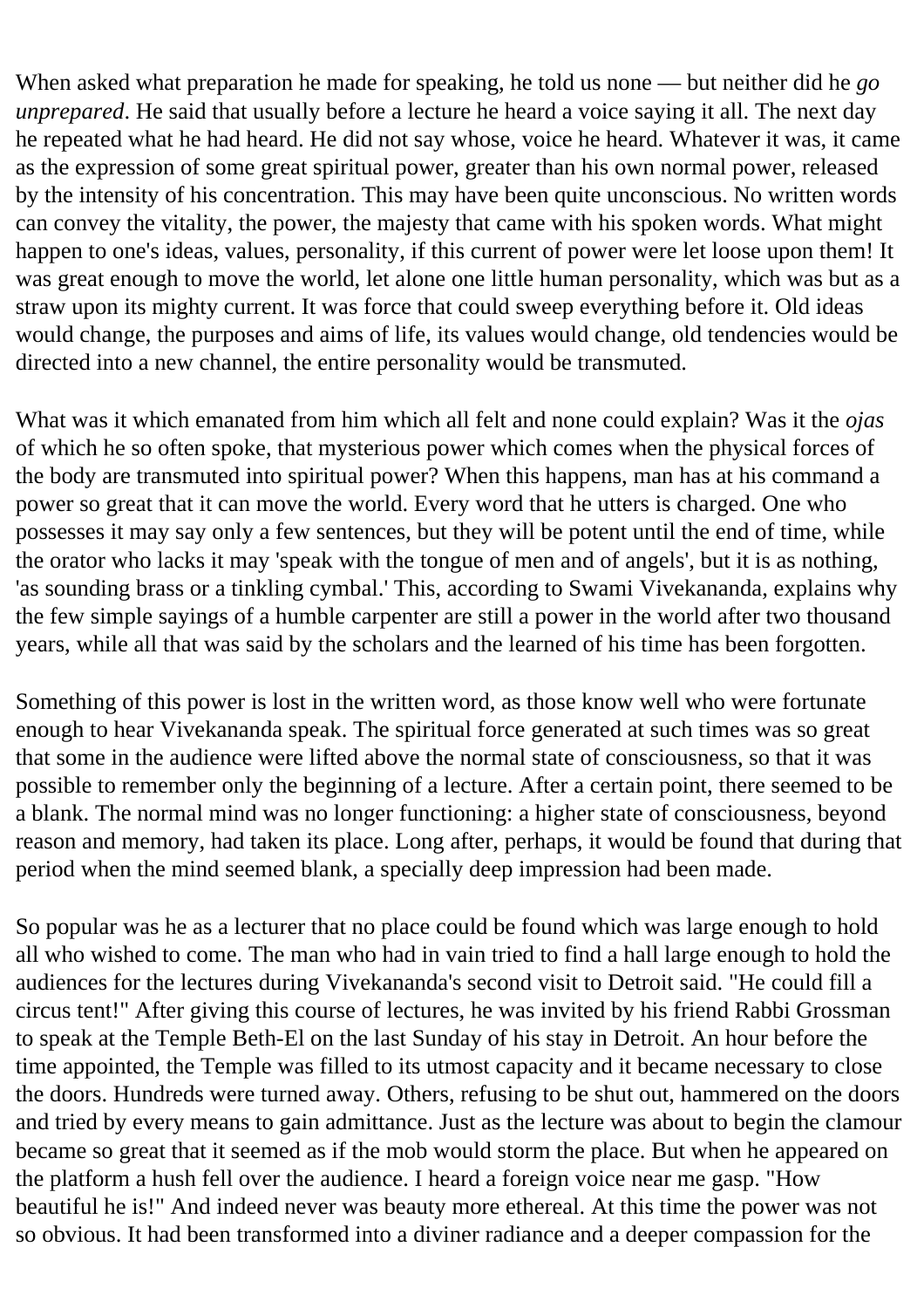world which he was soon to leave. So India often pictures her gods — robes and turbans of concentrated sunlight, complexion of gold, a divine radiance lighting the face, an inner stillness as of a deep pool. He rose and poured forth majestic truths in a voice which completed a beautiful harmony of appearance, voice and message. Not a gesture was there to detract the mind from the intense concentration into which he had plunged his hearers.

#### THE GURU

In America he preached only Advaita. He seldom spoke of his Guru. Few suspected the tremendous influence upon his life of the simple Brahmin of Dakshineswar. Even to those who were most sympathetic, he approached the subject with shyness. But of the profundity of the relation there could be no doubt. Through it, there came to us our first glimpses of the meaning of 'guru'. To this he added all that the scriptures have said, together with the tradition built up by the holy men of India throughout the ages. Passing through the crucible of his mind, his loyalty and devotion carried a most profound meaning. It did more than that. It created in us a similar feeling and attitude, and brought to birth a similar relation between us and our guru. It set a lofty standard.

How new these ideas were at that time! The first great idea was that the guru must be a knower of Brahman. This is the most important qualification, for only the knower of Brahman has the power to transmit spirituality. The transmission of spirituality from guru to disciple was a startling and fascinating idea to the Protestant type of mind in the West. Spirituality can be transmitted! This, then, explains the doctrine of Apostolic Succession. This is why the Church of Rome still believes that the spiritual power of Peter has been transmitted from Pope to Pope. Be that as it may, today in India it is believed, nay, known with certainty, that the guru can transmit his spirituality to a disciple.

Again, "each has an individual path which is known to the guru'; and his tendencies indicate whether he should take the path of devotion or worship, or of psychic control, or the path of knowledge of the Real, or of unselfish work. All paths lead to the goal, but one of these will present fewer obstacles to the aspirant. Having set the disciple on the path, the guru, like a loving mother, warns him of dangers, explains experiences that might otherwise alarm or dismay. He is the Guardian of the Threshold, not to forbid entrance, but to protect the neophyte against groundless fears. To him the disciple goes for courage. To him the disciple pours out his confidences and tells his experiences. He must tell them to no one else. His *mantram*, his *ishtam*, his experiences, must be, as Swamiji said, "not secret, but sacred." There must be the utmost devotion and unquestioning faith in the guru. "Would you jump out of window if I asked you to?" he once asked. He wanted a few disciples who had that kind of devotion. He needed that quality for his work. Again and again, he told the story of Guru Nanak (Govind Singh) who, putting his disciples to the supreme test, asked who would trust him even unto death. One came forward. He look him into his tent and in a few minutes the great leader came out, his sword dripping with blood. Again he put their faith in-him to test, and again one went into the tent with him and did not come out again. This was repeated until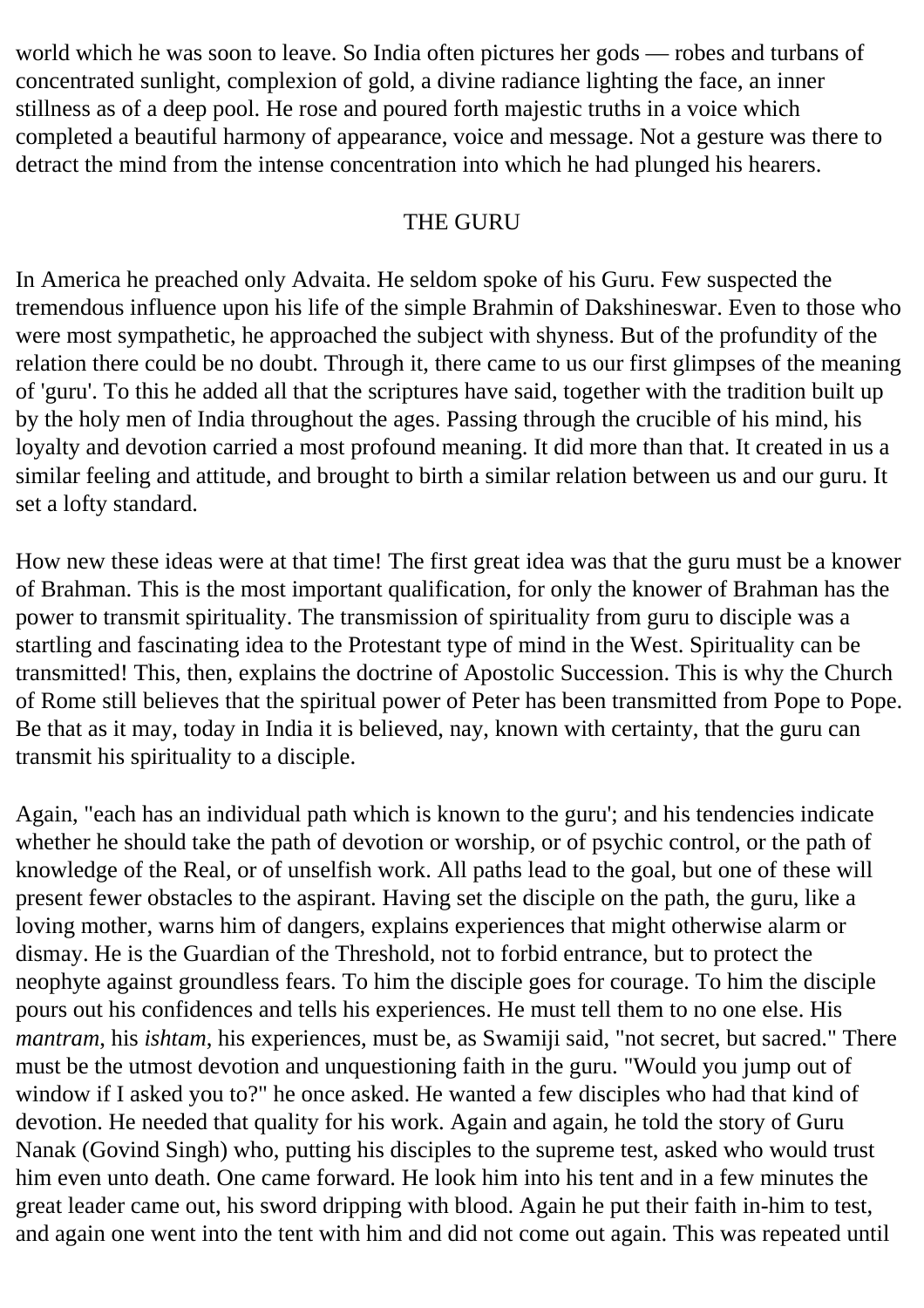five had gone into the tent not to return. Then he threw open the tent-flap, and they saw their companions unharmed in the tent, and with them a goat which the Guru had killed. Is it to be wondered at that with disciples whose devotion was unto death it was possible for Guru Nanak (Govind Singh) to accomplish the great work he did? For, as Swamiji so often said:

"'The guru must be wonderful and the disciple must also be wonderful.'["\\*](#page-101-0)

"Worship your guru as God. He will take you to the other shore. Trust him through everything. 'Though my guru should visit the tavern and still, my guru is holy Nityananda still.'  $*$  — Have that kind of faith in him."

"'Only those who go through the Sushumna (the path of Yogis) reach the Atman.'"

"They must go to a guru to learn."

"The guru is the vehicle by which the spiritual influence is brought to you."

Great as he himself was, one never felt inferior in his presence. In some indefinable way he made all who came into contact with him feel great. Was this because he had trained himself to see only the best in others and to make nothing of their faults and weaknesses? It was probably even deeper than that. Realizing himself as the Atman, it was his constant effort to see that Divine Self in others. Little faults can drop away, but *That* remains and shines forth. He knew us better than we knew ourselves. How constantly he voiced the highest truth as: "The greatest sin is to think yourself weak. No one is greater; realize you are Brahman. Nothing has power except as you bestow it. We are beyond the sun, the stars, the universe."

### IMPRISONMENT IN FLESH

Up and down, up and down ceaselessly. "He (Swamiji) is restless, so restless," some would say. But it was not the restlessness of the man who does not know what is urging him on, what it is he wants. Only too well did he understand what was actuating him. He could have explained it lucidly, logically. A great free soul, conscious of the reality of his being, of his divinity, felt himself imprisoned in a cage of flesh. The bondage of the body was torture. The lion brought from the jungle, where he roamed at will, never forgets the glory of freedom. Restlessly he paces the short distance allowed by his bars. Here was a mighty free soul caged in flesh. The imprisoned glory struggled to escape. True, we are all caught in this bondage, but there is hardly a human being who knows it. We cling to our captivity. We would not give it up. Few even understand that "shades of the prison house begin to close upon the growing Boy".

But here before our eyes we saw one who was fully conscious, who realized the Great Freedom beyond, to whom the bondage was torture, who was ceaselessly struggling to break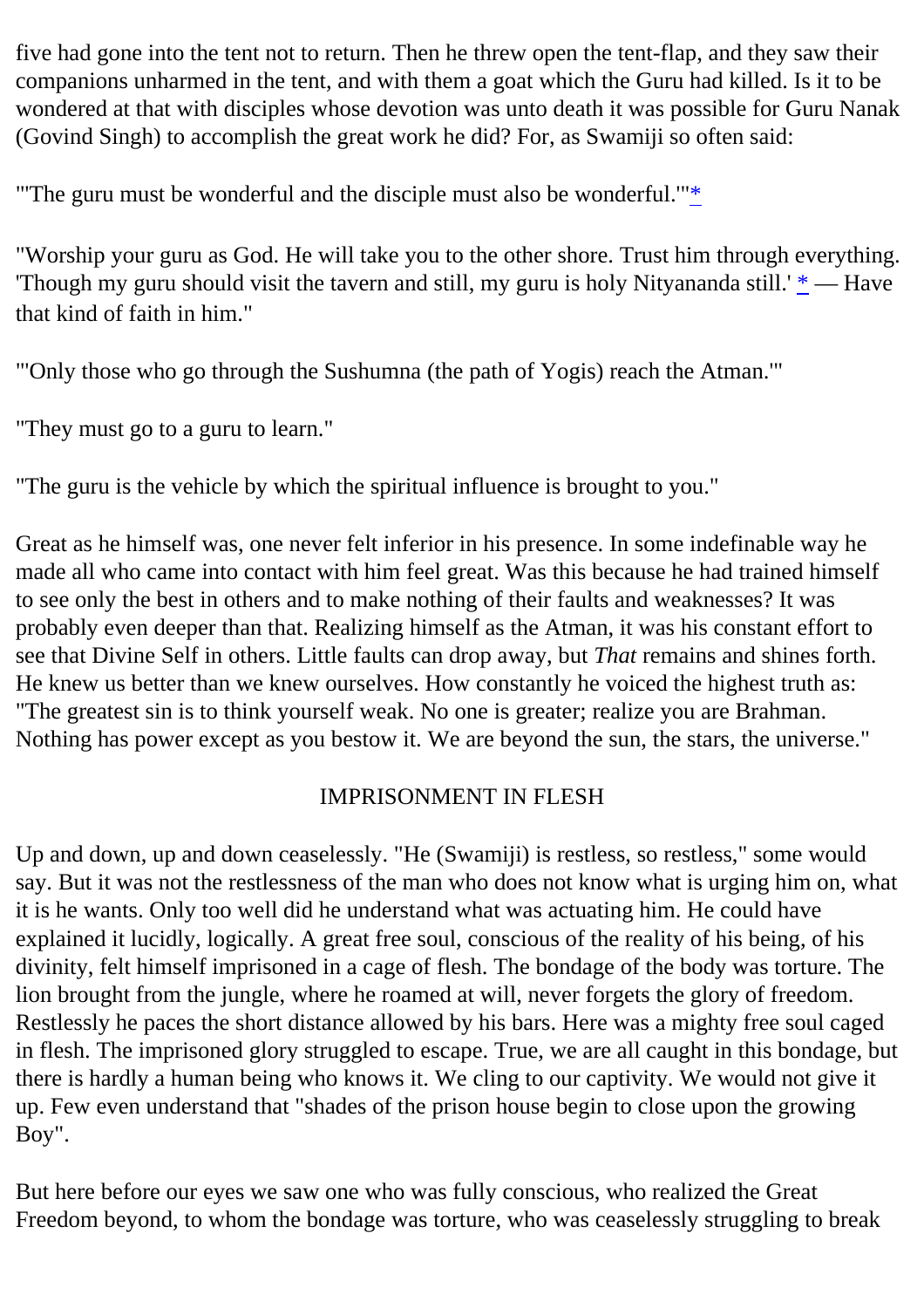through. For us who witnessed this struggle, no words were necessary. Without any teaching whatever, our eyes were opened. "I am not the body, I am not the mind." "So that is what it means," we thought "I am beyond the body with its disabilities, beyond the mind with its limitations, for I am That, I am That."

In 1902, I saw him at Belur, a very different Vivekananda from the one whom I had known in America. Here I saw the lion in his natural surroundings. Here it was not necessary to wear the mask of conventions, nor to conform to man-made rules. He had a serenity here which was sometimes lacking in foreign countries. He was among his own. He could be himself and it was an even greater self than we had seen before. He was surrounded by young devotees and brother-disciples, those sons of Sri Ramakrishna, who were now gathered in after long years of wandering. Much of his work was finished. He had given his message in America, in England, and to a lesser degree in Germany and France. In India the roar of the lion was heard from Colombo to Almora. Through the devotion of his young English disciple Goodwin, his message was put into permanent form. He had acquired the plot of land on the Ganges of which he had dreamed in America, and built a shrine for the worship of Sri Ramakrishna and a monastery which was to shelter the children of Sri Ramakrishna — his fellow disciples. He had organized teaching centres, educational institutions, orphanages, famine and flood relief. He was only thirty-nine, and he knew that his release was near. It came July 4.1902.

He shared the Hindu belief in the saying of the *Gita* that, "Whenever virtue subsides and vice prevails, then do I manifest Myself. For the protection of the good and the destruction of the evil and for the preservation of righteousness, I am born anew in every age." (*Bhagavad-Gita,*. IV, 7-8).

Whenever spirituality is at a low ebb and the need of the world is great, God comes in human form. With the advent of the Avatar a great spiritual force comes into the world, a force which protects the good, destroys evil, preserves the Dharma, revivifies religion, draws thousands into the current of living spirituality, and brings new life. This influence is felt not only on the spiritual plane, but on the intellectual and physical planes as well. In the realm of intellect, it expresses itself as a revival of art, literature and music, of learning in every field. Men of genius appear and become famous in these realms. There is new life. In the physical world the power is not so intense, but more widespread and apparent. It manifests itself in a greater prosperity, in a renewed love of freedom, and in a more virile national consciousness. The nation enters upon a Renaissance. This power according to Swami Vivekananda continues in force for nearly six hundred years, gradually expending itself until the world again sinks into a state in which its only hope is another manifestation of God — another Avatar. While these are not all of equal rank, each brings an influx of spiritual power, revivifies life on all planes and moves the world. A few instances may illustrate this theory.

Before the coming of the Buddha, India had sunk into a state of materialism. All privileges were usurped by the Brahmins, who decreed that hot oil should he poured into the ear of Sudras who so much as heard the secret teaching. The time was ripe for the advent of a new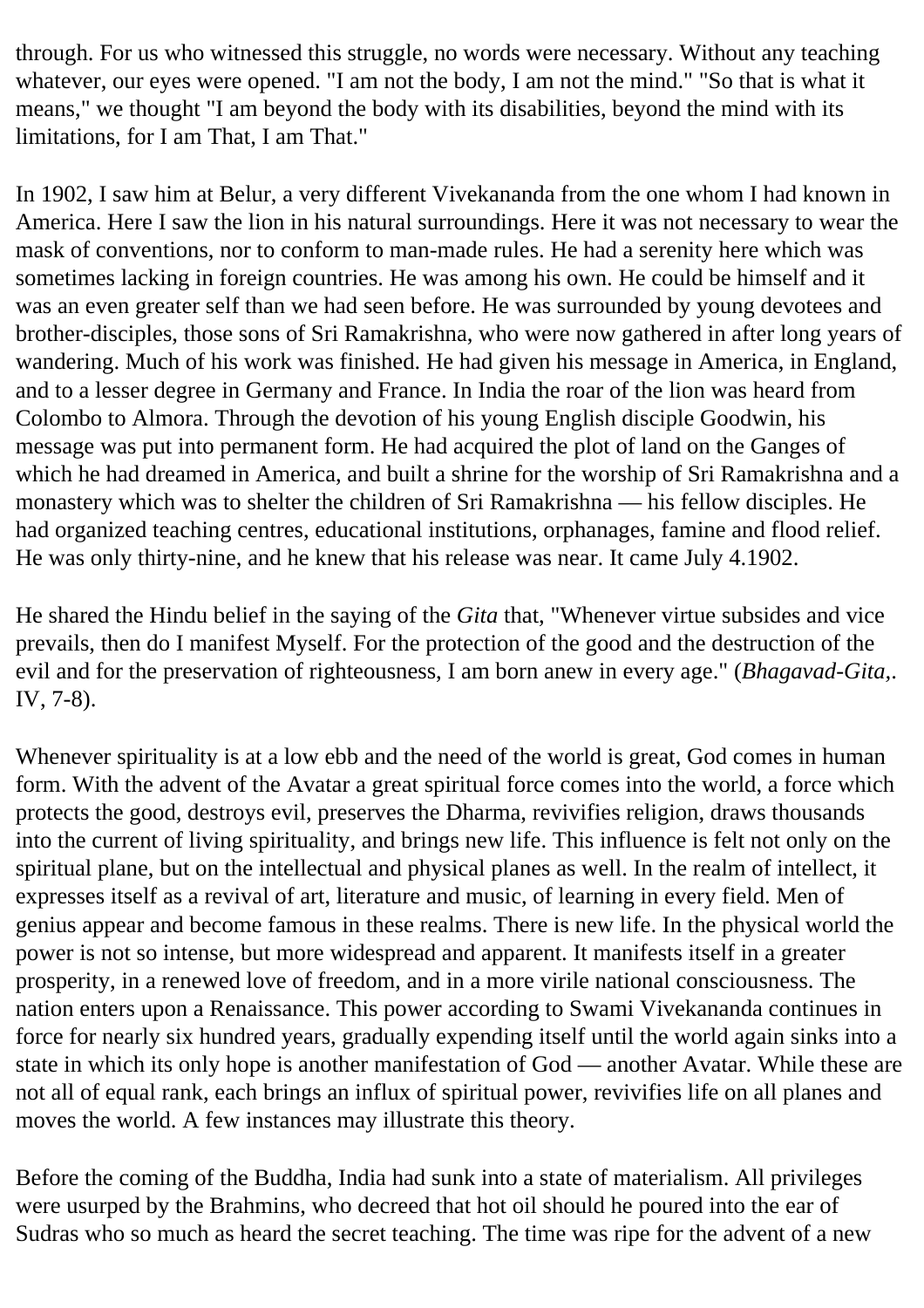manifestation of God, an Avatar — and the Buddha was born. He came, the Compassionate One, who withheld nothing. "I have never had the closed fist." he said. "All that I know I have taught." The highest teaching was given equally to the Brahmin and the outcaste, to the holy man and to the thief. All were equal in his sight, as they are in the sight of God. With him came a new influx of spirituality, a mighty force into which thousands upon thousands were caught. Its highest and greatest manifestation was in the realm of religion. There a great revival took place. Great numbers of all ranks gave up the world for the life of renunciation. Princes and barbers, masters and servants, alike entered upon the path. Once having renounced, all were equal. The prince bowed at the feet of his former barber, if it should be that the barber had been initiated first.

This incident is narrated in the Pali Canon: A number of the most powerful of the Sakya princes had decided to become monks of the Sangha of the Buddha. They were attended by their barber, who was to return to their homes the garments and jewels they had laid aside. As they went on, the barber too felt the impulse to join them in the new life. The princes encouraged him in this resolve, but asked him to go before them and receive initiation first, so that they would be obliged to do reverence to him. Caste restrictions and special privileges were put aside and only he was great, who was great in the "Kingdom of God".

The revival was felt on all planes-of life, even politically, until under Ashoka, the first Buddhist Emperor. India was a great, united, prosperous empire. But after two or three hundred years the decline began, until at the time of Sankaracharya in the eighth century. Buddhism had reached such a state of degradation that it had to be destroyed.

Six hundred years after Buddha came Jesus of Nazareth. The Roman was master in the land of his birth. Oppression was rife. So desperate was the situation that all classes of people were expecting the coming of the Messiah to deliver them. But does the Avatar ever come in the guise acceptable to the worldly-minded? This son of a carpenter of Nazareth was "despised and rejected of men". Only a few of the humblest followed him. But he was a mighty one, the son of God in very truth, destined to shake the world to its very foundations; for not long after his death, as time is reckoned in the history of nations, came the decline and fall of the Roman Empire. followed by the adoption of Christianity by the Emperor Constantine as the state religion.

Again six hundred years later in Arabia came the Prophet Mohammed who lifted his country out of the darkness and degradation into which it had fallen. With him began the rise of the Moslem power which was eventually to sweep over western Asia, northern Africa, and even into southern Europe, as also into India.

Sankaracharya in southern India was another great light who came "for the protection of the good and destruction of the evil and for the preservation of righteousness." By this time. about A.D. 800. Buddhism had become degraded. Many evil customs had been added by the depressed races who had adopted it. It was fit only for destruction. He brought back to India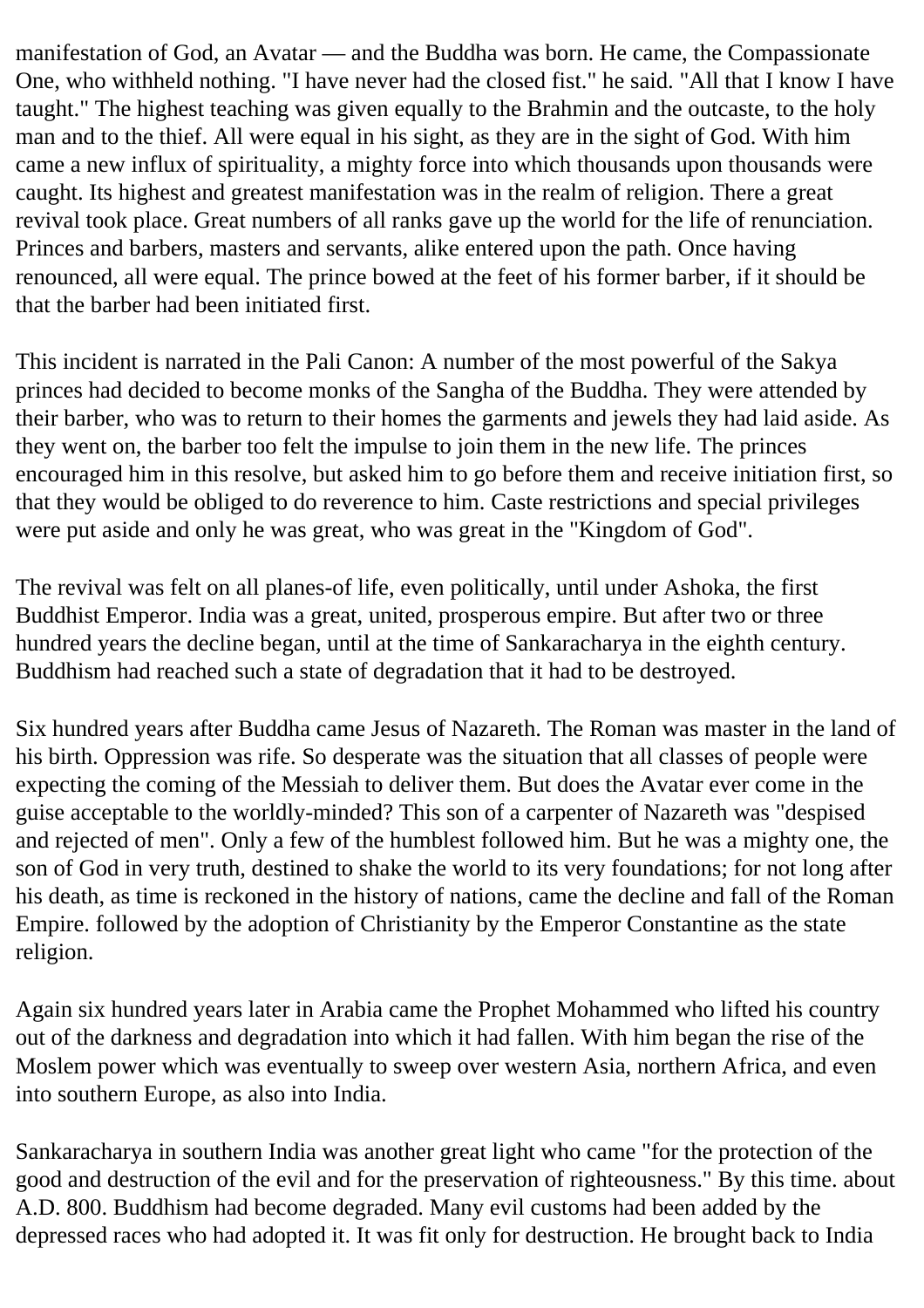the pure lofty teaching of the Atman. Buddhism was driven out of India, the ancient wisdom reestablished. and the country entered upon a new chapter in its life.

The thirteenth century in Europe was the great creative period following the "Dark Ages". Then came St. Francis of Assisi,"the troubadour of God". A wave of spirituality swept the country, thousands embraced "Sister Poverty". In the wake of this power came, first Dante (1265-1321) and Giotto (1266-1336), then later Savonarola (1452-1498) and Michelangelo (1475-1564), Benevenuto Cellini (1500-1571). Bernini (1598-1680) and other great names. The Renaissance had come.

We come now to the twentieth century — with the greatest war in the history of the world waging, brother fighting against brother, millions of the earth's finest and best wiped out, nation against nation in Europe, the East against the West, in a death struggle, famine, pestilence, the downfall of religion, materialism rampant. Western civilization in danger of extinction. If ever there was need of an Avatar, it is at this time. Will the need be met in this time of direst need? What are the signs of the times? During the nineteenth century several stars of greater or lesser magnitude appeared in various parts of the world, all of whom did their part, great or small, to save the world from the cataclysm which seems about to overtake it. Each has brought new spiritual light and power. Among the greatest of these are the Bab and Bahaullah, in Persia, and Sri Ramakrishna and Vivekananda in India. Which is the Avatar of this age? We are perhaps too close to these luminaries to know which is the greatest. The Baha'ist will say it is the Bab and Bahaullah, while the followers of Ramakrishna will claim with equal certainty that it is Ramakrishna and Vivekananda. Are there signs by which we can tell? Which has given the message most needed at the present time? It must be a message not for any particular nation but for the world. Which has ushered in a new spiritual era, has brought a light which will never be extinguished, has let loose a power which will make a new heaven and a new earth? The future alone can tell.

(*[Prabuddha Bharata,](http://www.advaitaashrama.org/prabuddha_bharata.html) March 1978*)

 $\geq$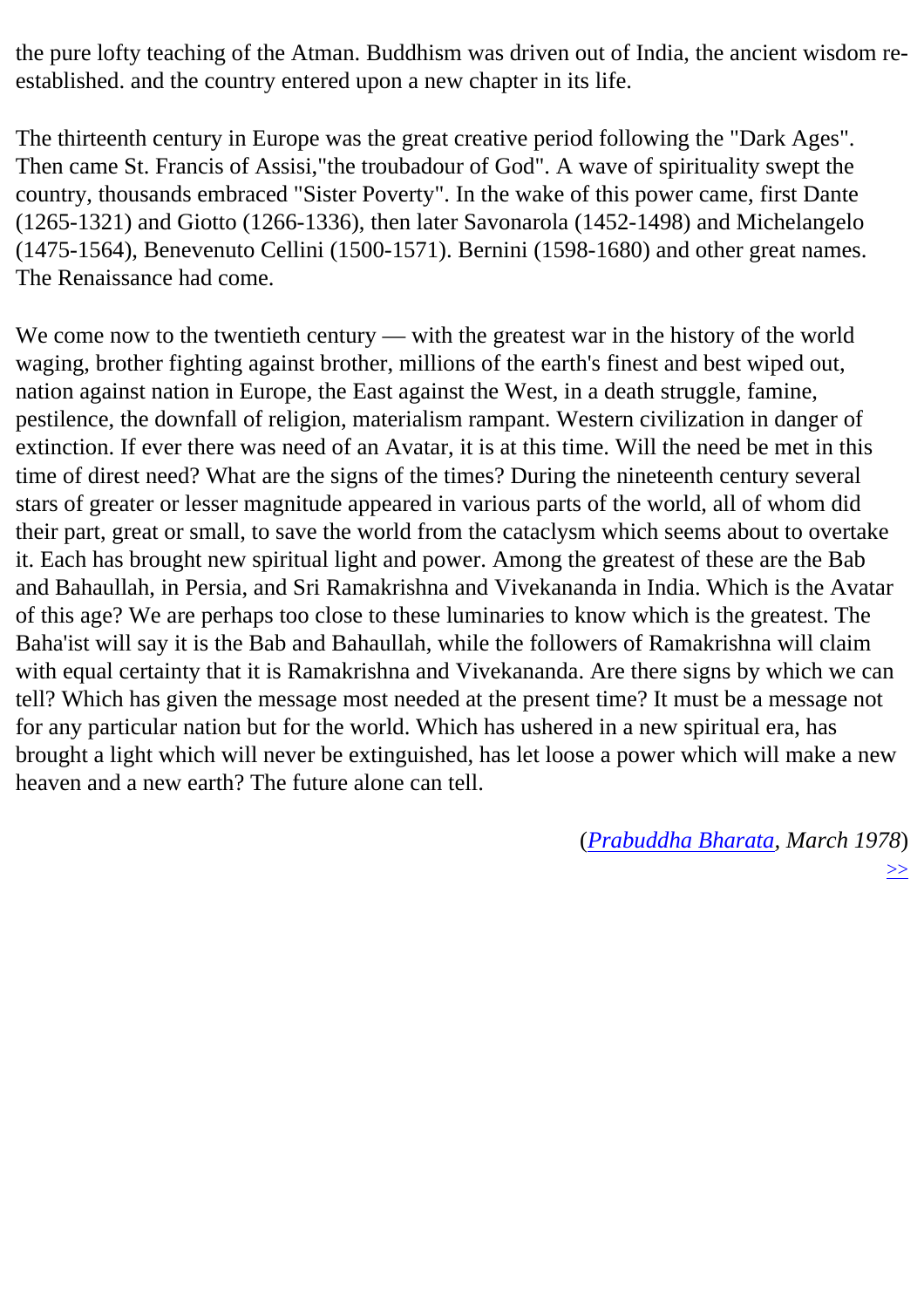# **REMINISCENCES OF SWAMI VIVEKANANDA**

#### **JOSEPHINE MACLEOD**

<span id="page-153-0"></span>ON the twenty-ninth of January 1895, I went with my sister in 54 West 33rd Street, New York, and heard the Swami Vivekananda in his sitting room where were assembled fifteen or twenty ladies and two or three gentlemen. The room was crowded. All the arm-chairs were taken; so I sat on the floor in the front row. Swami stood in the corner. He said something, the particular words of which I do not remember, but instantly to me that was truth, and the second sentence he spoke was truth, and the third sentence was truth. And I listened to him for seven years and whatever he uttered was to me truth. From that moment life had a different import. It was as if he made yon realm; that you were in eternity. It never altered. It never grew. It was like the sun that you will never forget once you have seen.

I heard him all that winter, three days a week, mornings at eleven o'clock. I never spoke to him, but as we were so regular in coming, two front seats were always kept for us in this sitting room of the Swamiji. One day he turned and said. "Are you sisters?" "Yes", we answered. Then he said, "Do you come very far?" We said, "No. not very far — about thirty miles up the Hudson." "So far? That is wonderful." Those were the first words I ever spoke to him.

I always felt that after Vivekananda, Mrs. Roethlisberger was the most spiritual person I ever met. It was she who took us to him. Swamiji had a great place for her also. One day she and I went to the Swami and said. "Swami, will you tell us how to meditate?" He said. "Meditate on the word 'OM' for a week and come again and tell me." So after a week we went back and Mrs. Roethlisberger said,"I see a light." He said, "Good, keep on," "O no, it is more like a glow at the heart." And he said to me, "Good, keep on." That is all he ever taught me. But we had been meditating before we ever met him, and we knew the Gita by heart, I think that prepared us for recognition of this tremendous life force which he was. His power lay, perhaps, in the courage he gave others. He did not ever seem to be conscious of himself at all. It was the other man who interested him. "When the book of life begins to open, then the fun begins," he would say. He used to make us realize there was nothing secular in life; it was all holy. "Always remember, you are incidentally an American, and a woman, but always a child of God. Tell yourself day and night who you are. Never forget it." That is what he used to tell us. His presence, you see, was dynamic. You cannot pass that power on unless you have it, just as you cannot give money away unless you have it. You may imagine it, but you cannot do it.

We never spoke to him, had nothing much to do with him; but during that spring we were dining one night with Mr. Francis. H. Leggett, who later became my brother-in-law. "Yes, we can dine with you but we cannot spend the evening with you," we had told him. "Very well,"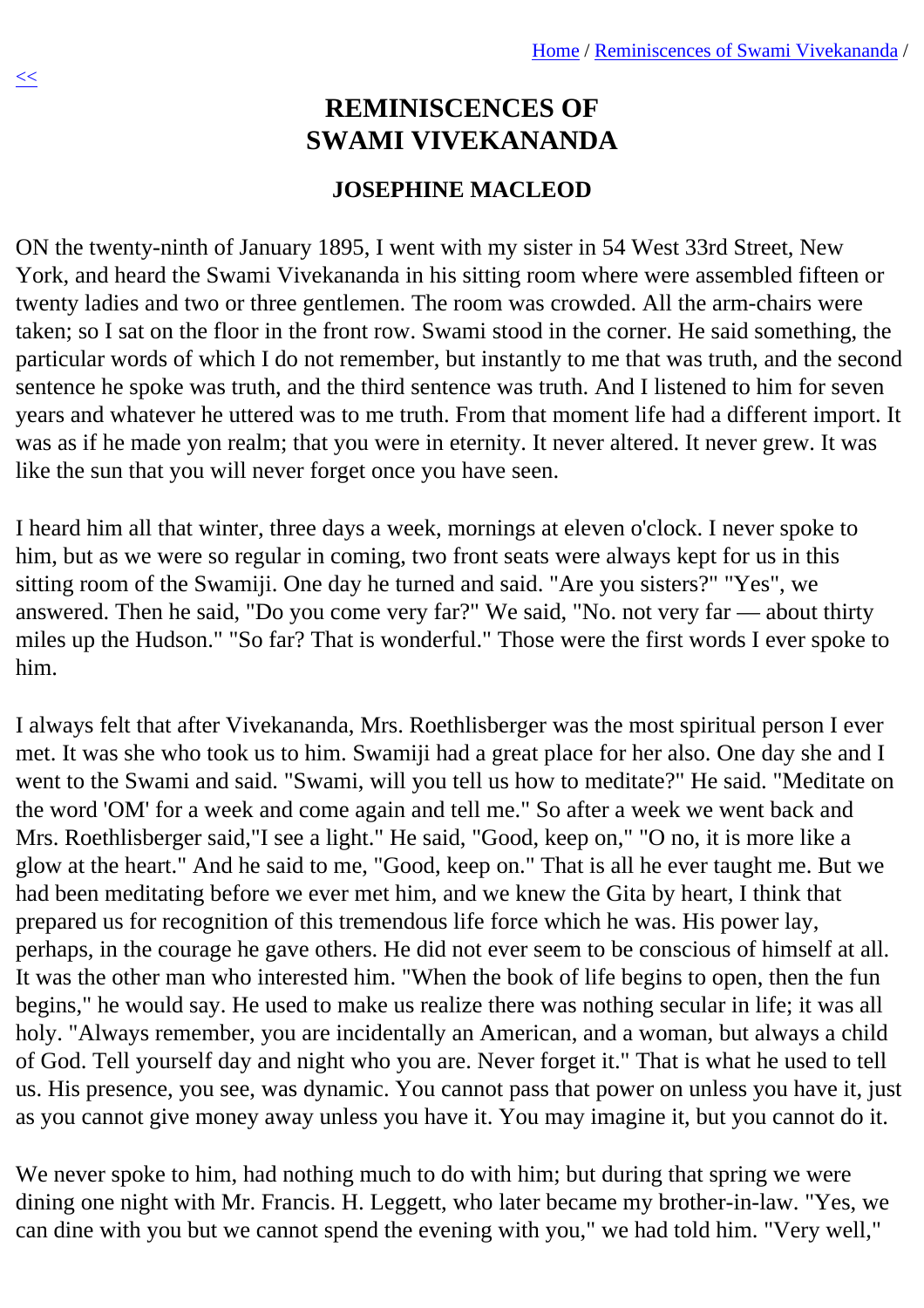he answered, "just dine with me." When dinner was over, he said, "Where are you going this evening?" We told him we were going to a lecture; and he asked. "Mayn't I come?" We said. "Yes." He came, he listened; and when it was over, he went up to Swamiji, shook hands with him and said. "Swami, when will you dine with me?" And it was he who introduced us to Swami socially.

The Swami came to [Ridgely Manor,](http://www.ridgely.org/) Mr. Leggett's place in the Catskill Mountains, and spent some days there. At the time some of the students said. "But Swamiji, you can't go. The classes are going on." Swami turned with great dignity and answered. "Are they my classes? Yes, I will go." And he did. While he was there, he met my sister's children who were then twelve and fourteen years old. But when we came down to New York and the classes began again, he did not seem to remember them, and they, very much surprised, said. "Swami doesn't remember us." We said to them. "Wait until the class is over." While he was lecturing, he was always completely absorbed in what he was talking about. When he was through speaking, he came up and said, "Well children, how nice to see you again," showing he did remember them. They were very happy.

Perhaps it was during this period, when he was our guest in New York City, one day he came home very quiet and subdued, He did not speak for hours, and finally we said to him, "Swami! What did you do today?" And he said, "I have seen a thing today that only America can show. I was in the street car. Helen Gould sat on one side and a negro washerwoman, with her washing on her lap, on the other. No place but America can show that."

In June of that year Swami went up to Camp Percy, Christine Lake. N. H., to be the guest of Mr. Leggett at his fishing camp. We also went. There my sister's engagement to Mr. Leggett was announced, and Swami was invited to go abroad and be the witness at the wedding. While he was at the Camp, Swami would go out under those beautiful white birch trees and meditate for hours. Without telling us anything about it he made two beautiful birch bark books, written in Sanskrit and English, which he gave to my sister and me.

Then when my sister and I went to Paris to buy her trousseau, Swami went to Thousand Island Park and for six weeks gave those wonderful talks called *[Inspired Talks](http://www.ramakrishnavivekananda.info/vivekananda/volume_7/vol_7_frame.htm)*, which to me are the most beautiful words that were written, because they were given to a group of intimate disciples. *They* were disciples, whereas I was never anything but a friend. But that quality that he gave them! Nothing I think revealed his heart as those days did.

He came over to Paris with Mr. Leggett in August. There, my sister and I stayed at the Holland House, and the Swami and Mr. Leggett stayed at a different hotel; but we saw them every day. At that time Mr. Leggett had a courier who always called Swami '*Mon Prince!*' And Swami said to him. "But I am not a prince. I am a Hindu monk." The courier answered, "You may call yourself that, but I am used to dealing with Princes, and I know one when I see one." His dignity impressed everyone. Yet, when someone once said to him, "You are so dignified, Swami", he replied, "It isn't me, it's my walk."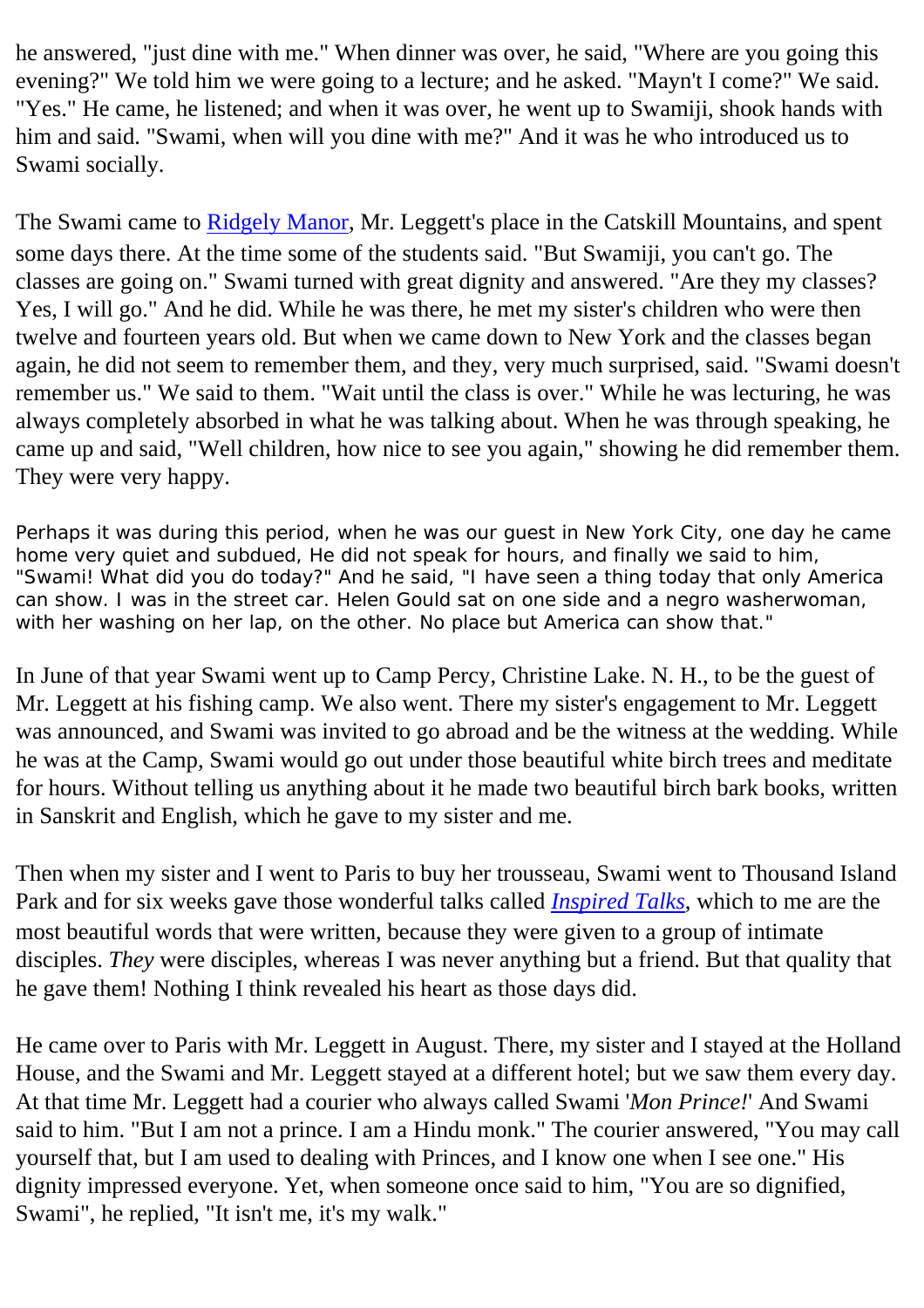On the ninth of September Mr. and Mrs. Leggett were married, and the next day Swami left for London to be the guest of Mr. E. T. Sturdy, who had already met some of the Ramakrishna monks in India and who was a Sanskrit scholar. After Swami had been there some time he wrote. "Come over and get up classes." But by the time we went over he was already lecturing. He lectured very eloquently at Princes' Hall, and the next day the papers were full of the news that a great Indian *yogi* had come to London. He was very honoured there. Until the fifteenth of December we stayed in London. Then Swami again came to America to continue his work here. In April of the following year he went back to London when he established classes and began a real definite work. That was in 1896. He worked there all summer until July when he went to Switzerland with the Seviers.

Swamiji's knowledge was prodigious. Once when my niece, Alberta Sturges, later Lady Sandwich, was with him in Rome, showing him the sights, she was amazed at his knowledge of where the great monuments were. And when she went to St. Peter's with him, she was still more amazed to see him so reverential to the symbols of the Roman Church — to all the jewels, all the beautiful draperies, put upon the saints. She said, "Swami, you don't believe in a Personal God; why do you honour this so much?" He answered, "But Alberta, if you do believe in a Personal God, surely you give it your best."

That autumn he went from Switzerland to India with Mr. and Mrs. Sevier and Mr. J. J. Goodwin, where a great ovation awaited him by the entire nation. This can be read about in the discourses called *[Lectures from Colombo to Almora](http://www.ramakrishnavivekananda.info/vivekananda/volume_3/vol_3_frame.htm)*. Mr. Goodwin was the stenographer who had been engaged at 54 West 33rd Street to take down the lectures of Swami Vivekananda. Mr. Goodwin was a court-stenographer, which meant two hundred words a minute, and he was very expensive; but as we did not want to lose any of Vivekananda's words, we engaged him. After the first week Mr. Goodwin refused any money; when they said to him, "What do you mean?" he said, "If Vivekananda gives his life, the least I can do is to give my service." He followed Swami around the world, and we have seven volumes (nine now) hot from his lips that Mr. Goodwin took down.

I never wrote to Swami after he went to India, waiting to hear from him. Finally I had a letter, "Why don't you write?" Then I sent back, "Shall I come to India?" And his answer was, "Yes, come, if you want filth and degradation and poverty and many loin cloths talking religion. Don't come if you want anything else. We cannot bear one more criticism." Naturally I went over by the first ship; I sailed on the twelfth of January with Mrs. Ole Bull and Swami Saradananda. We stopped in London. Then on to Rome. We arrived in Bombay on the twelfth of February where Mr. Alasinga met us, who wore the vertical red marks of the Vaishnavite sect. Later on, once when I was sitting with Swami on our way to Kashmir, I happened to make the remark, "What a pity that Mr. Alasinga wears those Vaishnavite marks on his forehead!" Instantly Swami turned and said with great sternness, "Hands off! What have you ever done?" I did not know what I had done then. Of course I never answered. Tears came to my eyes and I waited. I learnt later that Mr. Alasinga Perumal was a young Brahmin teaching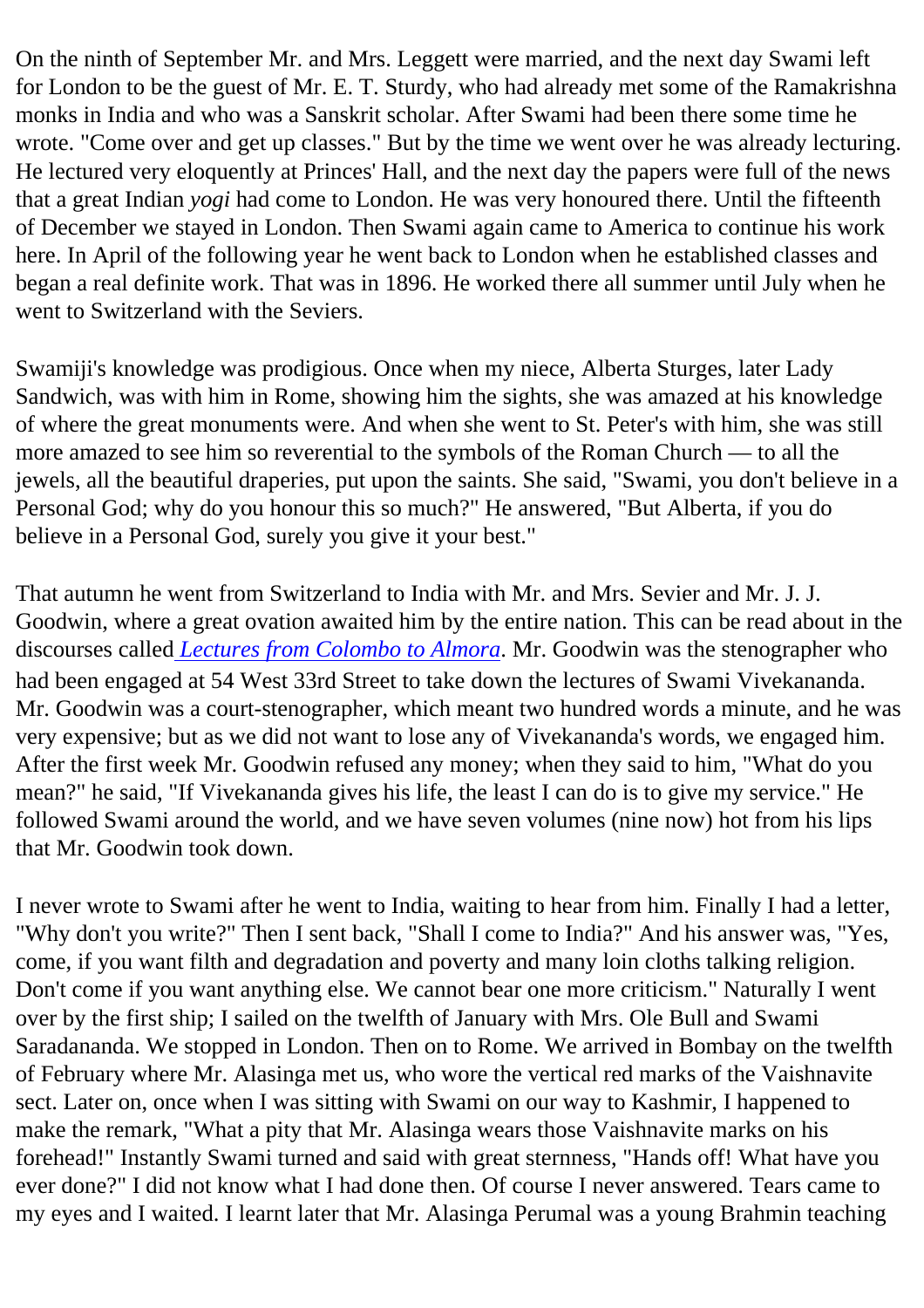philosophy in a college in Madras earning 100 rupees a month, supporting his father, mother, wife, and four children, and who had gone from door to door to beg the money to send Vivekananda to the West. Perhaps without him we never would have met Vivekananda. Then one understood the anger with which Swamiji met the slightest attack on Mr. Alasinga.

When we arrived in Bombay they were very keen that we stay there; but we took the first train to Calcutta, and at four o'clock on the second morning following Swamiji met us with a dozen disciples. There were a score of other distinguished Indians with purple and gold and crimson turbans, to whom Mrs. Ole Bull had offered hospitality when they were in America. They covered us with garlands. We were literally enwrapped with flowers. It is always frightening to me to have garlands put on. Mrs. Ole Bull and I went to a hotel and Mr. Mohini Chatterjee came and stayed there from five o'clock in the afternoon until ten at night. I happened to remark, "I hope your wife will not be worried? He answered; "I will explain to mother when I get home." I did not understand what that meant. After I knew Mr. Chatterjee well enough, perhaps a year later, I said to him. "What did you mean that first day when you said you would explain to mother?" He answered, "O, I never go to my room for the night without first going to my mother's room and confiding to her everything that happened during the day." "But your wife?" I said, "Don't you confide to her?" He answered. "My wife? She gels that relation from her son." Then I realized that fundamental difference between the Indian and our Western civilizations. The Indian civilization is based upon motherhood, and our civilization is based upon wifehood, which makes a tremendous difference.

In a day or two we went up to see Swami at his temporary monastery at Belur, at Nilambar Mukherjee's garden-house. During the afternoon Swami said, "I must take you to the new monastery that we are buying." I said, "O, but Swami, isn't this big enough?" It was a lovely little villa he had, with perhaps an acre or two of land, a small lake and many flowers. I thought it was big enough for anyone. But he evidently saw things in a different scale. So he took us across little gullies to the place where is now the present monastery. Mrs. Ole Bull and I, finding this old riverside house empty, said, "Swami, can't we use this house?" "It isn't in order," he answered. "But we'll put it in order," we told him. With that he gave us permission. So we had it all newly whitewashed and went down to the bazars, bought old mahogany furniture and made a drawing-room half of which was Indian style and half of which was Western style. We had an outside dining room, our bedroom with an extra room for Sister Nivedita who was our guest until we went to Kashmir. We stayed there quite two months. It was perhaps the most beautiful time we ever had with Swamiji. He came every morning for early tea which he used to take under the great mango tree. That tree is still in existence. We never allowed them to cut it down, though they were keen to do it. He loved our living at that riverside cottage; and he would bring all those who came to visit him, to see what a charming home we had made of this house he had thought uninhabitable. In the afternoons we used to give tea-parties in front of the house, in full view of the river, where always could be seen loads of boats going up-stream, we receiving as if we were in our own drawing-rooms, Swamiji loved all that intimate use we made of things which they took as a matter of course. One night there came one of those deluges of rain, like sheets of water. He paced up and down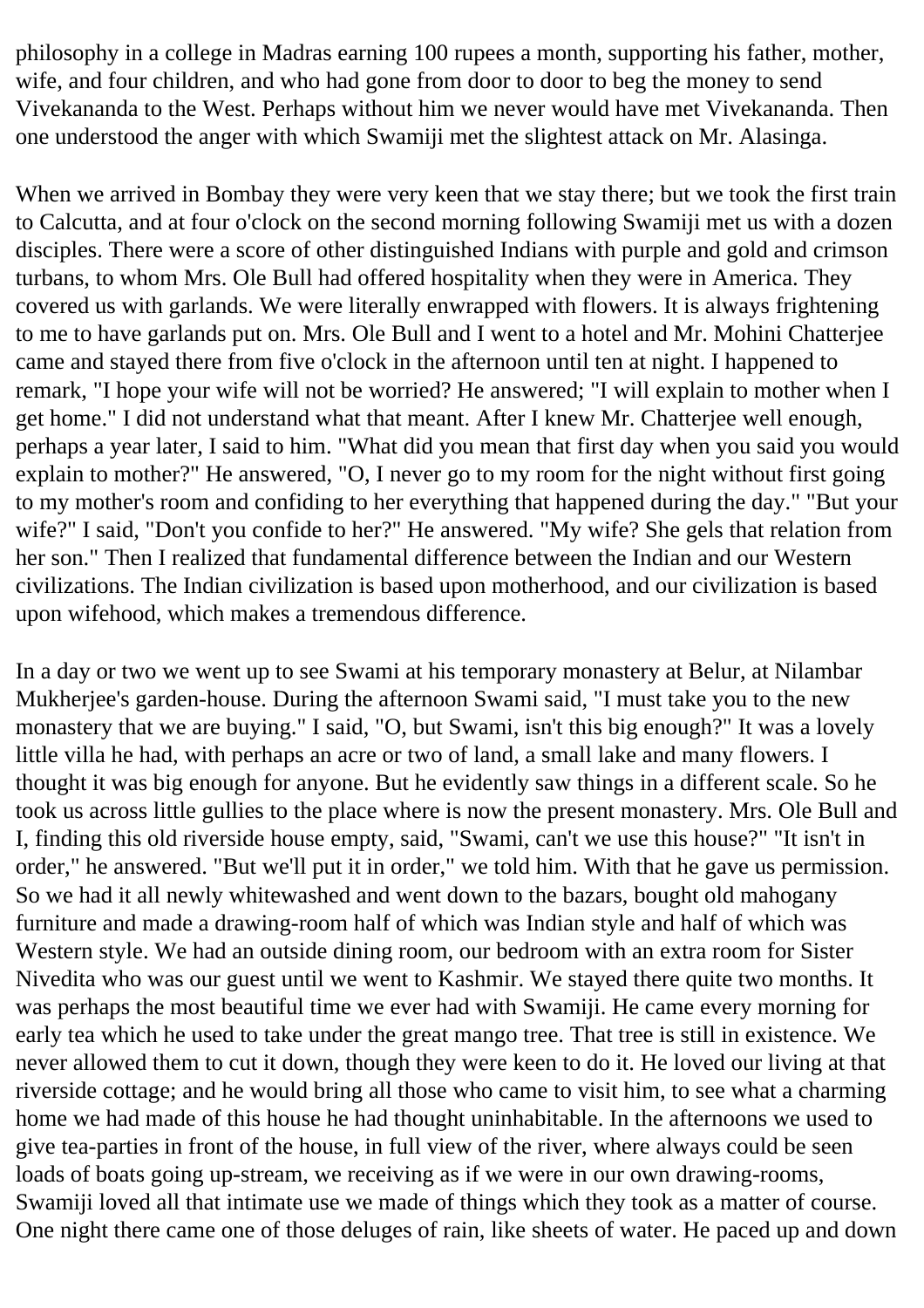our outside dining room veranda, talking of Krishna and the love of Krishna and the power that love was in the world. He had a curious quality that when he was a *bhakta*, a lover, he brushed aside *karma* and *raja* and *jnana yogas* as if they were of no consequence whatever. And when he was a *karma-yogi*, then he made that the great theme. Or equally so, the *jnana*. Sometimes, weeks, he would fall in one particular mood utterly disregardful of what he had been, just previous to that. He seemed to be filled with an amazing power of concentration; of opening up to the great Cosmic qualities that are all about us. It was probably that power of concentration that kept him so young and so fresh, he never seemed to repeat himself. There would be an incident of very tittle consequence which would illuminate a whole new passage for him. And he had such a place for us Westerners whom he called "Living Vedantins". He would say, "When you believe a thing is true, you do it, you do not dream about it. That is your power."

It was one rainy night that Swami brought the Ceylonese Buddhist monk. Anagarika Dharmapala, to visit us. Mrs. Ole Bull, Sister Nivedita, and I were so happily housed in this cottage, it gave Swami particular joy to show his guests how simply Western women could settle there and make a real home.

On the twelfth of May in 1898 we started *en route* to Kashmir. We stopped at *Naini Tal*, the summer residence of the U. P. Government, and there hundreds of Indians met Swami with a beautiful hill pony on which they put him. Then they scattered before him flowers and palms, exactly as they did before Christ when he went into Jerusalem. And I said at once, "So, this is an oriental custom."

He left us alone for three days. We did not see him at all. We stayed at a hotel. Finally he sent for us. We went into one of the little houses, and there I saw him sitting on his bed wreathed in smiles, so happy was he to see us again. We had given him utter freedom. We never paid any attention to him. He never felt the weight of us. There was never any feeling of the necessity of entertainment.

From there we started for Almora where he became the guest of Mr. and Mrs. Sevier. We took a bungalow of our own, and there we stayed a month. Swamiji always meant Almora to be the Himalayan home of his Western disciples and expected the monastery to be founded there. But Mr. Sevier, who took his vocation of founding a monastery very seriously, was so interrupted by people coming in to tea-parties daily that he insisted on going forty miles farther into the Himalayas; so Mayavati Ashrama, when started, was eighty miles from a station — and there were no proper roads.

While we were there, word came that Mr. Goodwin had died at Ootacamund. When Swamiji learnt that Mr. Goodwin had died, he looked a long time out upon the snow-capped Himalayas without speaking and presently he said. "My last public utterance is over." And he seldom spoke in public again.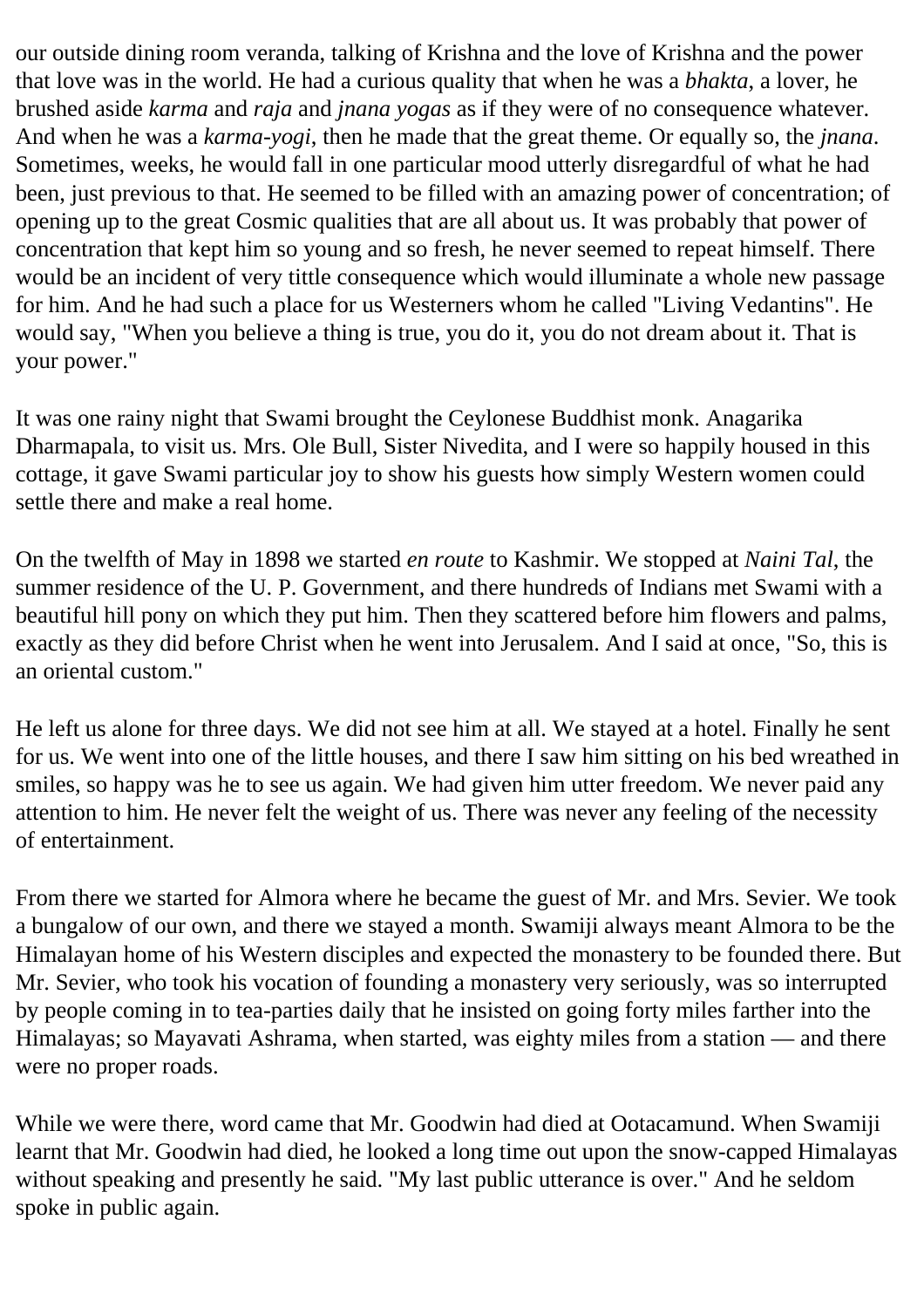We left Almora on the twentieth of June for Kashmir. By train to Rawalpindi, where we got *tongas* with three horses abreast to drive us the two hundred miles up into Kashmir. There were relays of horses every five miles, so that we dashed through on top of this beautiful road, as perfect then as any road the Romans ever made. Then to Baramulla where we got four native house boats. These boats called *dungas* are about seventy feet long and broad enough to have two single beds in them and a corridor between, covered with a matting house; so wherever we wanted a window we only had to roll up the matting. The whole roof could be lifted in the day-time, and thus we lived in the open, yet knew there was always a roof over our heads. We had four of these *dungas*, one for Mrs. Ole Bull and me, one for Mrs. Paterson and Sister Nivedita, and one for Swami and one of his monks. Then a dining room boat where we all met to have our meals. We stayed in Kashmir four months, the first three in these simple little boats until after September, when it got so cold, we took an ordinary house boat with fireplaces and there enjoyed the warmth of a real house. Sister Nivedita has [written a good deal](http://www.ramakrishnavivekananda.info/vivekananda/volume_9/excerpts_from_sister_niveditas_book/note_frame.htm) of the talks we had there. Swami would get up about half past five in the morning, and seeing him smoking and talking with the boatmen, we would get up too. Then there would be those long walks for a couple of hours until the sun came up warm; Swami talking about India, what its purpose in life was, what Mohammedanism had done and what it had not done. He talked, immersed in the history of India and in the architecture and in the habits of the people, and we walked on through fields of forget-me-nots, bursting into pink and blue blossoms, way above our heads.

Baramulla is something like Venice. So many of the streets are canals. We had our own little private boat in which we went to and from the main land. But the merchants would come in small crafts all about our boats. We did most of our shopping over the rails of the boat. Each of our boats cost thirty rupees a month, which included the boatmen who fed themselves. The boatmen consisted of father, mother, son. daughter, and tiny children. They had their own little place at the end of the boat, and many a time we begged them for a taste of their food, the aroma being so delicious. The manner of travelling in these boats is that the boat is punted up the river, or it is dragged, the boatmen walking along the shore, or it is rowed. There is nothing extra to pay regardless of how one is navigated. When we wanted to move up the Jhelum river to some of the lakes, we would tell our servants the night before; they would get in supplies of food including ducks or chickens, vegetables, eggs, butter, fruits, and milk. In the morning, when we awakened, we would feel the boat moving along, gliding so imperceptibly that we were scarcely conscious of the motion. Our servant who had walked ahead would then have a delicious meal waiting for us. This he made over a little trough long enough and narrow enough to hold three pans, one containing soup, one meat, and the other rice. The dexterity of these people was a wonder and something we never got over. As a chicken is not considered clean food by the orthodox Hindus, we never told the people we intended to eat the chickens we bought. But when we went up the river, the lower part of the boat held half a dozen clucking chickens. The Pandits who could come to visit Swami would hear them and look around for them. Swami, who knew they were hidden underneath, had a twinkle in his eye, but he would never give us away. Then the Pandits would say. "But Swami, why do you have to do with these ladies. They are *mlechchhas*. They are untouchables." Then the Westerners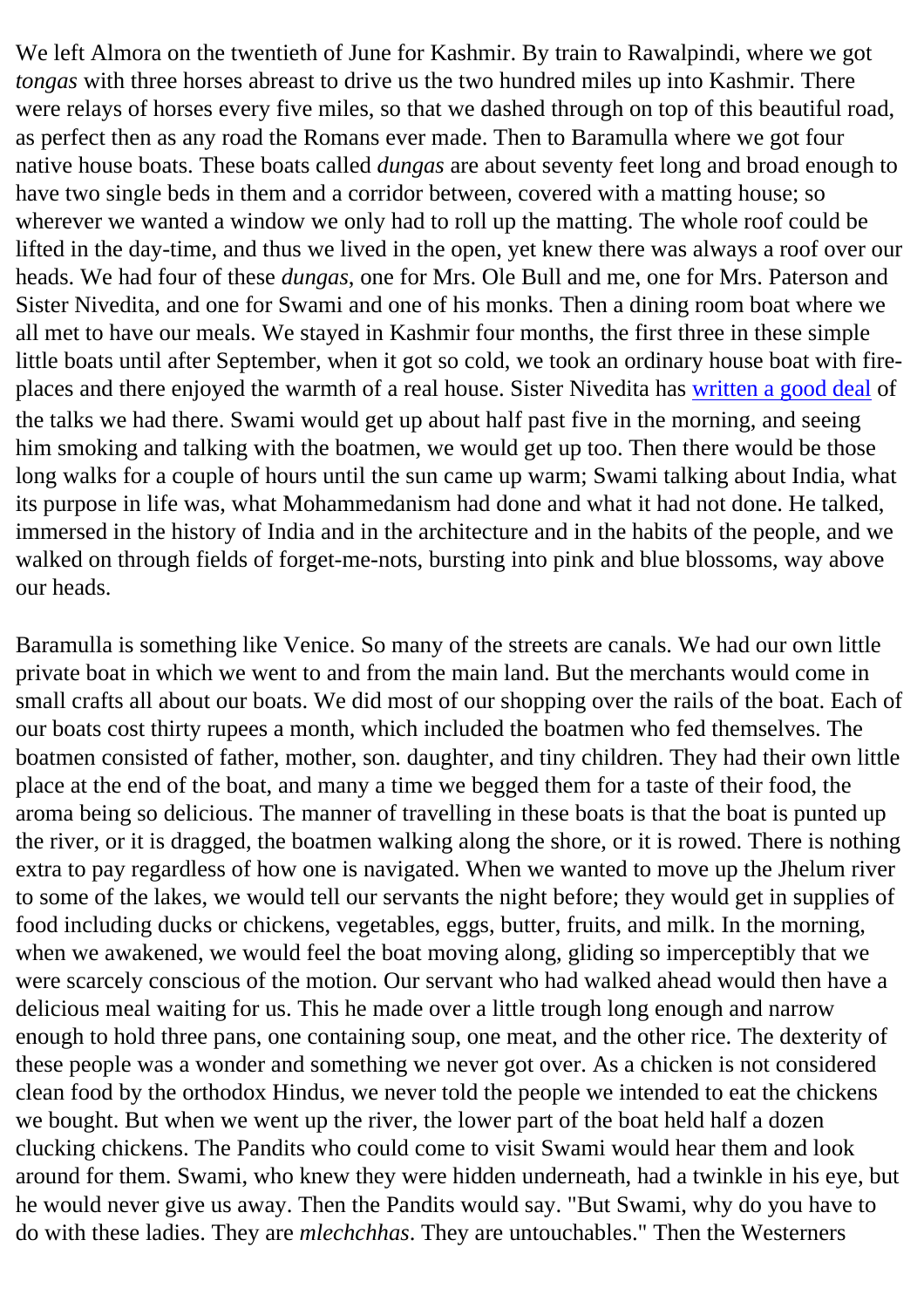would come to us and say, 'But don't you see? Swami is not treating you with respect. He meets you without his turban." So we had great fun laughing at the idiosyncrasies of each other's civilization.

Swamiji then sent for Swami Saradananda to come and travel with us, to show us the sights of India — Lahore, Delhi, Agra, Kurukshetra, and so on, Swami going straight down to Calcutta. By the time we got down there, he had already founded the monastery in our little cottage at Belur, As we would not go back there, we took a small house about two miles up at Bally and stayed there until we left for the West.

Mrs. Ole Bull had given several thousand dollars to found the monastery. I having very little, it took me some years to have eight hundred dollars. One day I said to Swamiji. "Here is a little money you may be able to use." He said. "What? What?" I said, "Yes," "How much?" he asked. And I said. "Eight hundred dollars." Instantly he turned to Swami Trigunatita and said, 'There, go and buy your press." He bought the press which started the *[Udbodhan](http://www.udbodhan.org/)*, the Bengali magazine published by the Ramakrishna Mission.

In July 1899 Swami came to England again with Sister Nivedita, where Sister Christine and Mrs. Funke met him. From there he came to America and he came to us a[t Ridgely Manor](http://www.ridgely.org/) in September of that year where we gave him his own cottage with two of his monks, Turiyananda and Abhedananda. Sister Nivedita was also there, and Mrs. Ole Bull. It was quite a community of people who loved and honoured the Swami, He used to call my Sister, Mrs. Leggett. "Mother", and always sat beside her at table. He particularly liked chocolate ice cream, because, "I too am chocolate and I like it," he would say. One day we were having strawberries, and someone said to him. "Swami, do you like strawberries?" He answered, "I never tasted them." "You never tasted them, why you eat them every day!" He said, "You have cream on them — pebbles with cream would be good."

In the evening, sitting around the great fire in the hall of Ridgely Manor, he would talk, and once after he came out with some of his thoughts a lady said. "Swami, I don't agree with you there." "No? Then it is not for you," he answered. Someone else said. "O, but that is where I find you true." "Ah, then it was for you." he said showing that utter respect for the other man's views. One evening he was so eloquent, about a dozen people listening, his voice becoming so soft and seemingly far away; when the evening was over, we all separated without even saying goodnight to each other. Such a holy quality pervaded. My sister, Mrs. Leggett, had occasion to go to one of the rooms afterward. There she found one of the guests, an agnostic, weeping. "What do you mean?" my sister asked, and the lady said, "The man has given me eternal life. I never wish to hear him again."

It was while the Swami was at Ridgely Manor that a letter came from a lady unknown to us to say our only brother was very ill in Los Angeles and that she thought, he would die and we ought to know it. So my sister said to me, "I think you must go." And I said, "Of course. "Within two hours I was packed, the horses were at the door, we had four miles to drive to a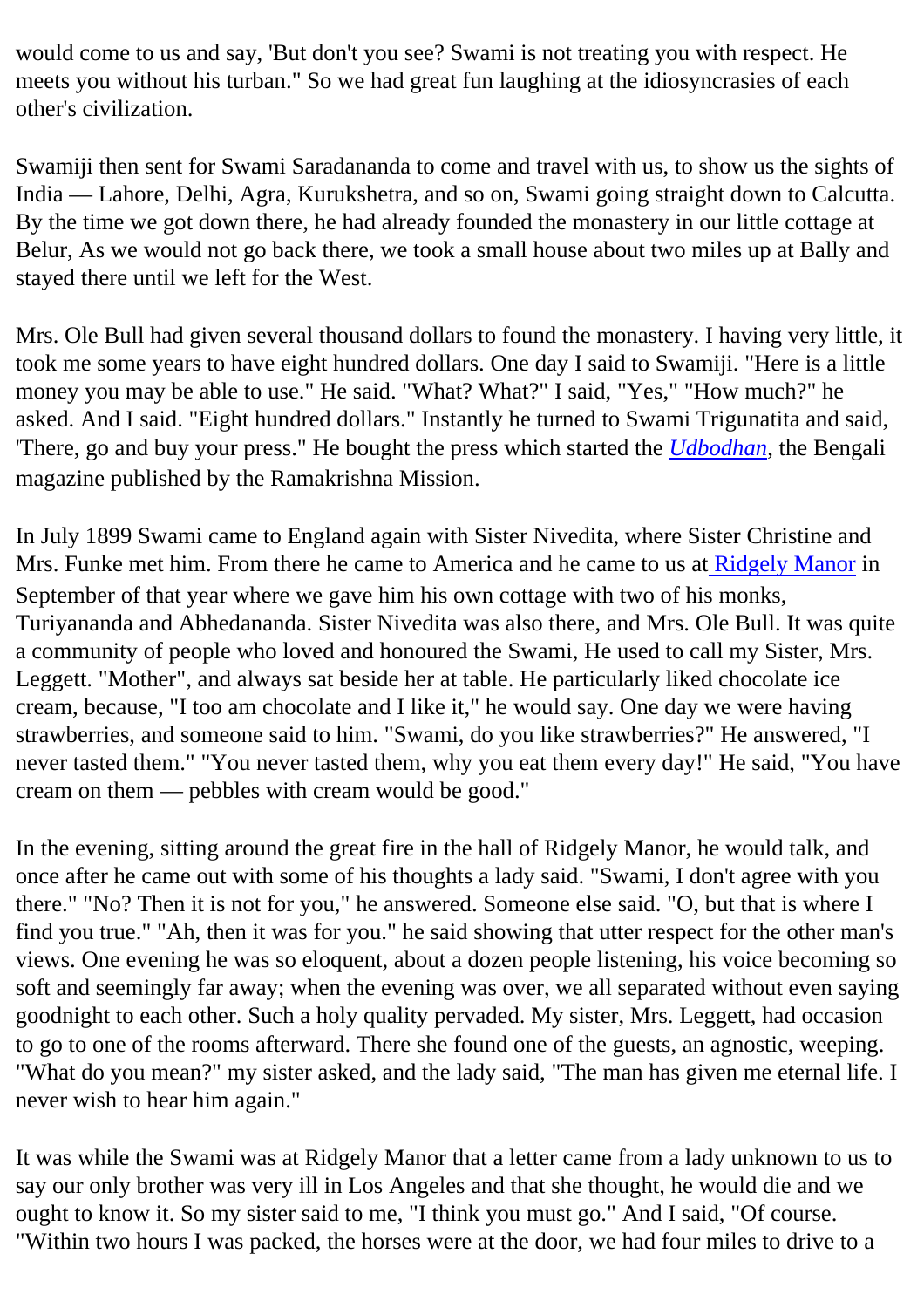railway station, and as I went out Swami put up his hand and said some Sanskrit blessing and then he called out. "Get up some classes and I will come." I went straight to Los Angeles and in a small white cottage covered with roses, on the outskirts of the city, lay my brother, very ill. But over his bed was a life-size picture of Vivekananda, I had not seen my brother for ten years, so after I had an hour's talk with him and saw how very ill he was, I went out to see our hostess, Mrs. Blodgett and said to her. "My brother is very ill" She said, "Yes." I said, "I think he will die."She said. "Yes." "May he die here?" I asked. She said, "O yes." Then I said, "Who is that man whose portrait is over my brother's bed?" She drew herself up with all the dignity of her seventy years and said, "If ever there was a God on earth, that is the man." I said, "What do you know about him?" She answered, "I was at the Parliament of Religions at Chicago in 1893, and when that young man got up and said, 'Sisters and Brothers of America', seven thousand people rose to their feet as a tribute to something they knew not what; and when it was over and I saw scores of women walking over the benches to get near him, I said to myself, "Well, my lad, if you can resist that onslaught, you are indeed a God." Then I said to Mrs. Blodgett, "I know him." "You know him?" she asked. I said. "Yes, I left him in the little village of Stone Ridge, of two hundred people, in the Catskill Mountains in New York." She said, "You know him?" I said, "Why don't you ask him here?" She said, "To my cottage?" "He will come", I told her. In three weeks my brother was dead and in six weeks Swamiji was there and began his classes on the Pacific coast, in "Kalifornia".

We were Mrs. Blodgett's guests for months. This little cottage had three bedrooms, a kitchen, a dining room, and a sitting room. Every morning we would hear Swami chanting his Sanskrit from the bath, which was just off the kitchen. He would come out with tousled hair and get ready for breakfast. Mrs. Blodgett made delicious pancakes, and these we would eat at the kitchen table. Swami sitting with us; and such discourses he would have with Mrs. Blodgett, such repartee and wit, she talking of the villainy of men and he talking of even the greater wickedness of women! Mrs. Blodgett seldom went to hear him lecture, saying her duty was to give us delicious meals when we got back. Swami lectured a great number of times at the Home of Truth and in various halls, but perhaps the most outstanding lecture I ever heard was his talk on ["Jesus of Nazareth"](http://www.ramakrishnavivekananda.info/vivekananda/volume_4/lectures_and_discourses/christ_the_messenger.htm), when he seemed to radiate a white light from head to foot, so lost was he in the wonder and the power of Christ. I was so impressed with this obvious halo that I did not speak to him on the way back for fear of interrupting. as I thought, the great thoughts that were still in his mind. Suddenly he said to me. "I know how it is done," I said, "How what is done?" "How they make mulligatawny soup. They put a bay leaf in it." he told me. That utter lack of self-consciousness, of self-importance, was perhaps one of his outstanding characteristics. He seemed to see the strength and the glory and the power of the other man who felt that courage enter into him, until everyone who came near him went away refreshed and invigorated and sustained. So when people have said to me. "What is your test of spirituality?" I have always said, "It is the courage that is given by the presence of a holy man." Swamiji used to say, "The saviours should take on the sins and tribulations of their disciples and let the disciples go on their way rejoicing and free. There is the difference! The saviours should carry the burdens."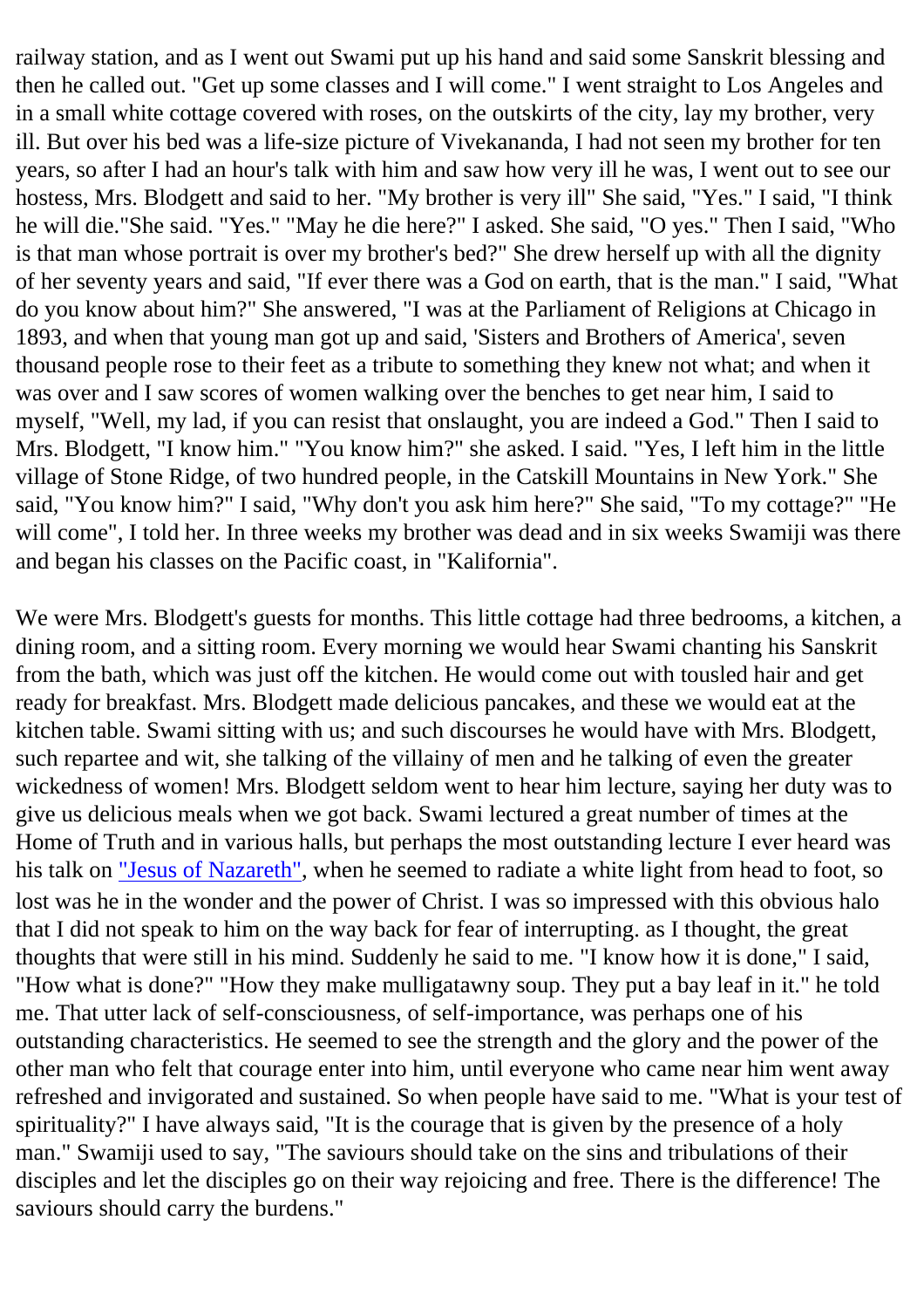Another thing he once said to my niece at Ridgely Manor is, "Alberta, no fact in life will ever equal your imagination of it."

One day Mrs. Blodgett had three ladies come to call on the Swami. I left immediately, so he could be alone with them; and after half an hour he came to me and said. "These ladies are three sisters and they want me to come and make them a visit at Pasadena," I said. "Go." He said, "Shall I?" "Yes, go." I told him. They were Mrs. Hansborough. Miss Mead. and Mrs. Wyckoff. Mrs. Wyckoff's house is now the [Vivekananda House](http://www.vedanta.org/vssc/centers/pasadena.html) in Hollywood, and one of Swamij's monks is there with her.

It was from Alameda, California, he wrote me on [April eighteenth 1900](http://www.ramakrishnavivekananda.info/vivekananda/volume_6/epistles_second_series/158_joe.htm), the most beautiful letter I think he ever wrote. This is the last letter in *Inspired Talks*.

Later in 1900 my sister and Mr. Leggett took a house in Paris for the Exposition. We went over in June, and Swami followed in August. He stayed some weeks with us until he went to stay with Mr. Gerald Nobel, a bachelor. Afterwards he said of Mr. Nobel: "It is worth having been born to have made one friend as Mr. Nobel." So greatly he honoured this friend of ours. We entertained largely during these six months. Swami coming nearly every day to luncheon.

One day at luncheon in Paris Madame Emma Calve, the singer, said she was going to Egypt for the winter. So as I suggested accompanying her, she at once turned to Swami and said, "Will you come to Egypt with us as my guest?" He accepted. We started out via Vienna for two days. Constantinople for nine days, and four days in Athens, then to Egypt when after a few days Swami said, "I want to go." "Go where?" I asked. "Go back to India. "I said. "Yes, go. ""May I?" he asked. "Certainly". I said. So I went to Madame Calve and said. "Swami would like to go back to India." She said. "Certainly." She bought him a first class ticket and sent him back. He arrived there in time to hear of he death of Mr. Sevier, and he wrote me at ([1](http://www.ramakrishnavivekananda.info/vivekananda/volume_6/epistles_second_series/165_joe.htm) , [2](http://www.ramakrishnavivekananda.info/vivekananda/volume_6/epistles_second_series/167_joe.htm)) once of the serenity and beauty of the way in which Mrs. Sevier had taken the death, she continuing the life at the Mayavati Ashrama as if her husband were there.

Going up the Nile and meeting some charming English people who begged me to go to Japan with them, I had occasion to pass again through India en route. Again I saw Swamiji, and he said he would go to Japan if I wrote for him. In Japan I made the acquaintance of Okakura Kakuzu who had founded the fine arts Bijutsuin school of painting in Tokyo. He was very anxious to have Swami come over and be his guest in Japan. But Swami refusing to come. Mr. Okakura accompanied me to India to meet him. One of the happy moments of my life was when after a few days at Belur. Mr. Okakura said to me rather fiercely. "Vivekananda is ours. He is an Oriental. He is not yours." Then I knew there was a real understanding between them. A day or two after, Swami said to me, "It seems as if a long lost brother has come." Then I knew there was a real undemanding between these two men. And when Swami said to him. "Will you join us?" Mr. Okakura said, "No, I haven't finished with this world yet." Which was a very wise thing.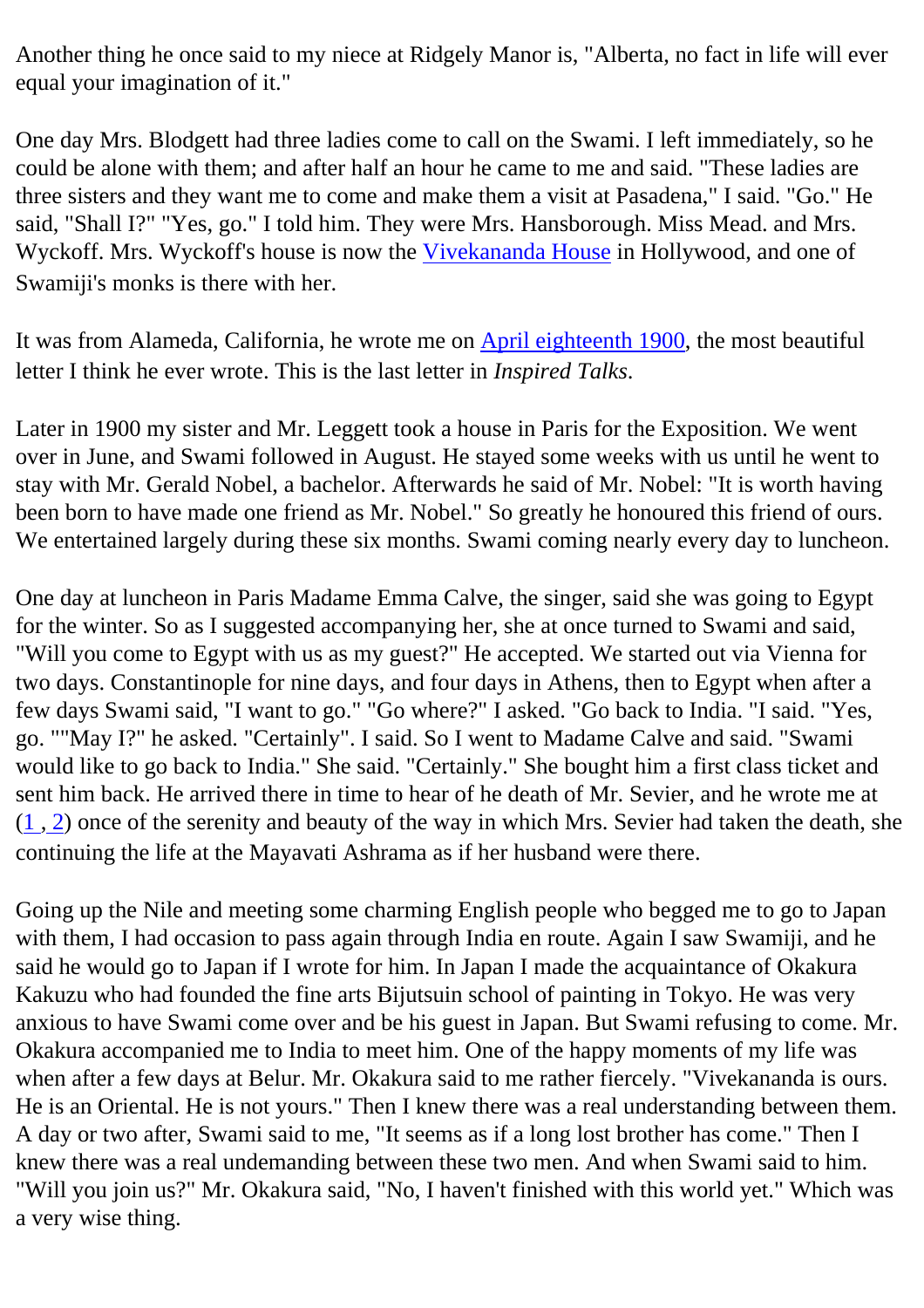That summer General Paterson, the American Consul General, allowed me to have the Consulate, and there I had as guest Mr. Oda, who had been my host at the Asakusa temple in Tokyo.

I saw Swami off and on all that year. One day in April he said, "I have nothing in the world, I haven't a penny to myself. I have given away everything that has ever been given to me." I said, "Swami, I will give you fifty dollars a month as long as you live." He thought a minute and then he said, "Can I live on that?" "Yes, O yes," I said, "but perhaps you cannot have cream." I gave him then two hundred dollars, but before the four months were passed he had gone.

At Belur Math one day, while Sister Nivedita was distributing prizes for some athletics. I was standing in Swamiji's bedroom at the Math, at the window, watching, and he said to me, "I shall never see forty." I, knowing he was thirty-nine, said to him. "But Swami, Buddha did not do his great work until between forty and eighty." But he said. "I delivered my message and I must go." I asked. "Why go?" and he said, "The shadow of a big tree will not let the smaller trees grow up, I must go to make room."

Afterwards I went again to the Himalayas. I did not see Swami again. I went back to Europe for the King's Jubilee, As I said, I never was a disciple, only a friend, but I remember in my last letter to him in April 1902, as I was leaving India — I was never to see him again — I distinctly remember writing in this good-bye letter the one sentence, "I swim or sink with you." I read that over three times and said. "Do I mean it?" And I did. And it went. And he received it. though I never had an answer. He died July 4.1902.

On the second of July, Sister Nivedita saw him for the last time. She went to inquire whether she should teach a certain science in her school. Swami answered, "Perhaps you are right, but my mind is given to other things. I am preparing for death." So she thought he was indifferent. Then he said. "But you must have a meal." Sister Nivedita always ate with her fingers, *a la* Hindu; and after she had eaten. Swami poured water over her hands. She said, very much the disciple, "I cannot bear you to do this." He answered. "Jesus Christ washed the feet of his disciples. "Sister Nivedita had it on the tip of her tongue to say. "But that was the last time they ever met." It was the last time she ever saw him. That last day he spoke to her of me and of many people, but when he spoke of me he said, "She is pure as purity, loving as love itself." So I always took that as Swamiji's last message to me. In two days he died having said, "The spiritual impact that has come here to Belur will last fifteen hundred years — and this will be a great university. Do not think I imagine it, I see it."

They cabled me on the fourth of July, "Swami attained *nirvana*." For days I was stunned. I never answered it. And then the desolation that seemed to fill my life made me weep for years and it was only after I read Maeterlinck who said, "If you have been greatly influenced by anyone, "prove it in your life, and not by your tears". I never wept again; but went back to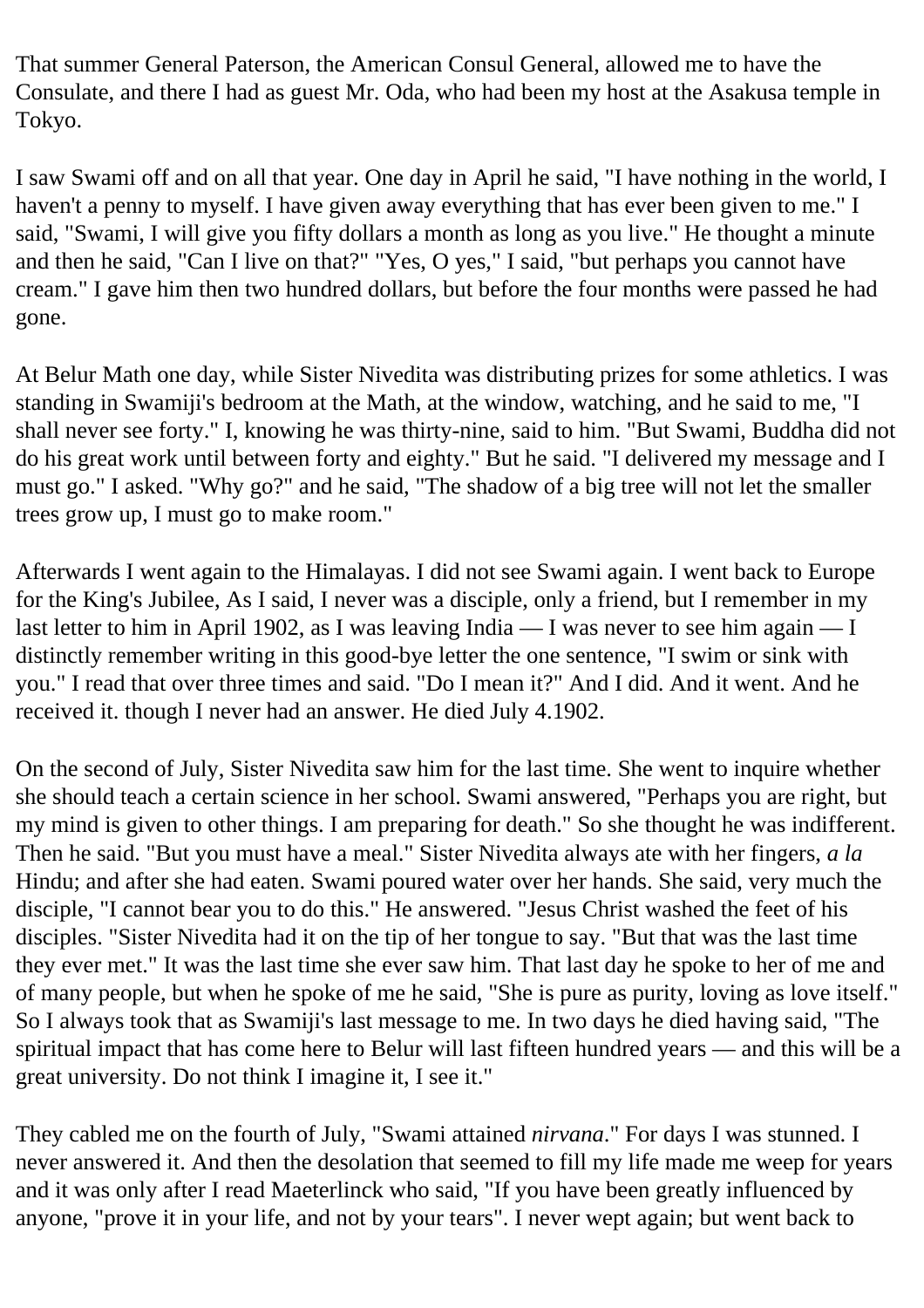America and tried to follow the traces of where he had lived. I went to Thousand Island Park and became the guest of Miss Dutcher to whom the cottage belonged, who gave me the same room that Swami had used.

Fourteen years elapsed before I returned to India. Then I went accompanying Professor and Mrs. Geddes. I then found, instead of India being a place of desolation, all India was alive with Swamiji's ideas, with half a dozen monasteries, thousands of centres, hundreds of societies. Since that time I have been going frequently. They like to have me at the monastery guest house, because I keep Vivekananda alive, as none of these young men have ever seen him. And I like to be in India, remembering once when I asked him, "Swamiji, how can I best help you?" his answer was, "Love India!" So the upper floor of the guest house at the monastery is mine where I go and will probably go winters, until the end.

### (*[Prabuddha Bharata](http://www.advaitaashrama.org/prabuddha_bharata.html), December 1949*)

[In an undated letter written from the Belur Math guest house, after Swamiji's passing, she thus describes the impress of his life on hers:]

...The thing that held me in Swamiji was his *unlimitedness*. I never could touch the bottom or top — or sides. The amazing size of him!...Oh, such natures make one so free. It's the reaction on oneself that matters, really, isn't it? What one gets out of it.

You ask if I am utterly secure in my grasp on the ultimate. Yes, utterly. It seems to be part and parcel of me. It is the Truth I saw in Swamiji that has set me free! One's faults seem so insignificant, why remember them when one has the ocean of Truth to be our play-ground? It was to set me free that Swamiji came, that was as much a part of his mission as it was to give Renunciation to Nivedita or unity to Mrs. S—. But it is Renunciation that is India's great spiritual gift, and so the workers in and for India (Nivedita) used to say. "I only hear one word ringing through my ears day and night. Remember Renunciation." Hence her hold and grip on India and the coming generations. I *haven't any* Renunciation, but I've freedom. Freedom to see and help India to grow — that's my job and how I love it. To see this group of fiery idealists burning new paths and outlets from this jungle called Life ....

I feel that Swamiji is a Rock for us to stand upon. That was his function in my life, not worship, nor glory, but a steadiness under one's feet for experiments! At last *I'm* free. It's so curious to feel free, not needed any more in the West, but all my characteristics — in India.

...With two new upper chambers of the guest house I am living in great luxury and space, quiet on this great river. I never dreamed of such luxury anywhere! The luxury of space — no furniture to lake care of, no rugs, pictures, dishes — only a tea set. That impingement of things is gone! Things to do, to take care of, all melted into thin air. Yet I'm not alone! (That I couldn't bear.) One doesn't have lo leave the body to find Heaven.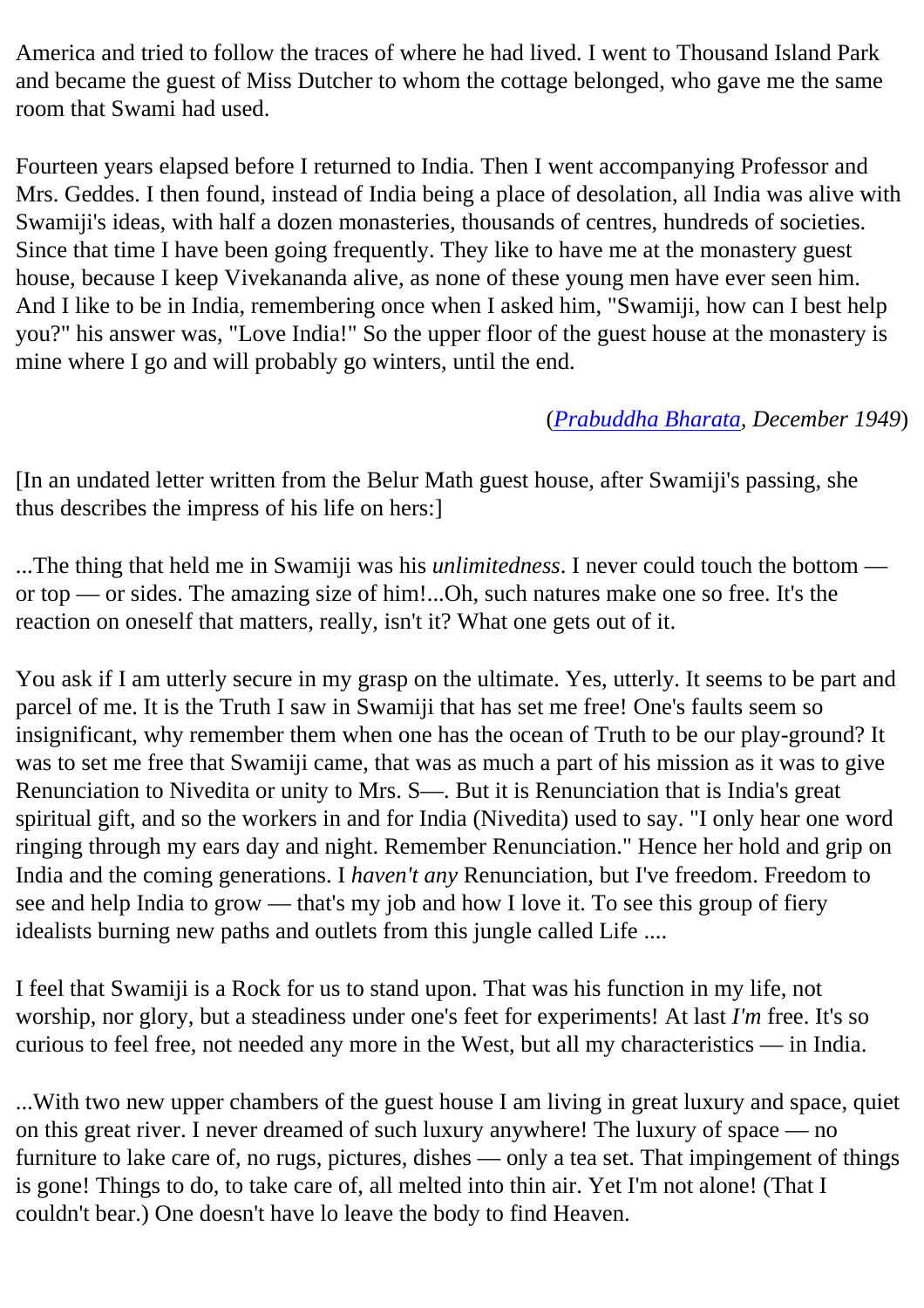I see — and *why* all this? That's the wonder.

"They are fooling us with little brains, but this time they won't find me napping. I've found a thing or two beyond brains, and that is love" as **[Swamiji wrote](http://www.ramakrishnavivekananda.info/vivekananda/volume_6/epistles_second_series/102_frankincense.htm)** to Mrs. Leggett, bless them both.

(*Vedanta and the West, November-December 1962*)

 $\geq$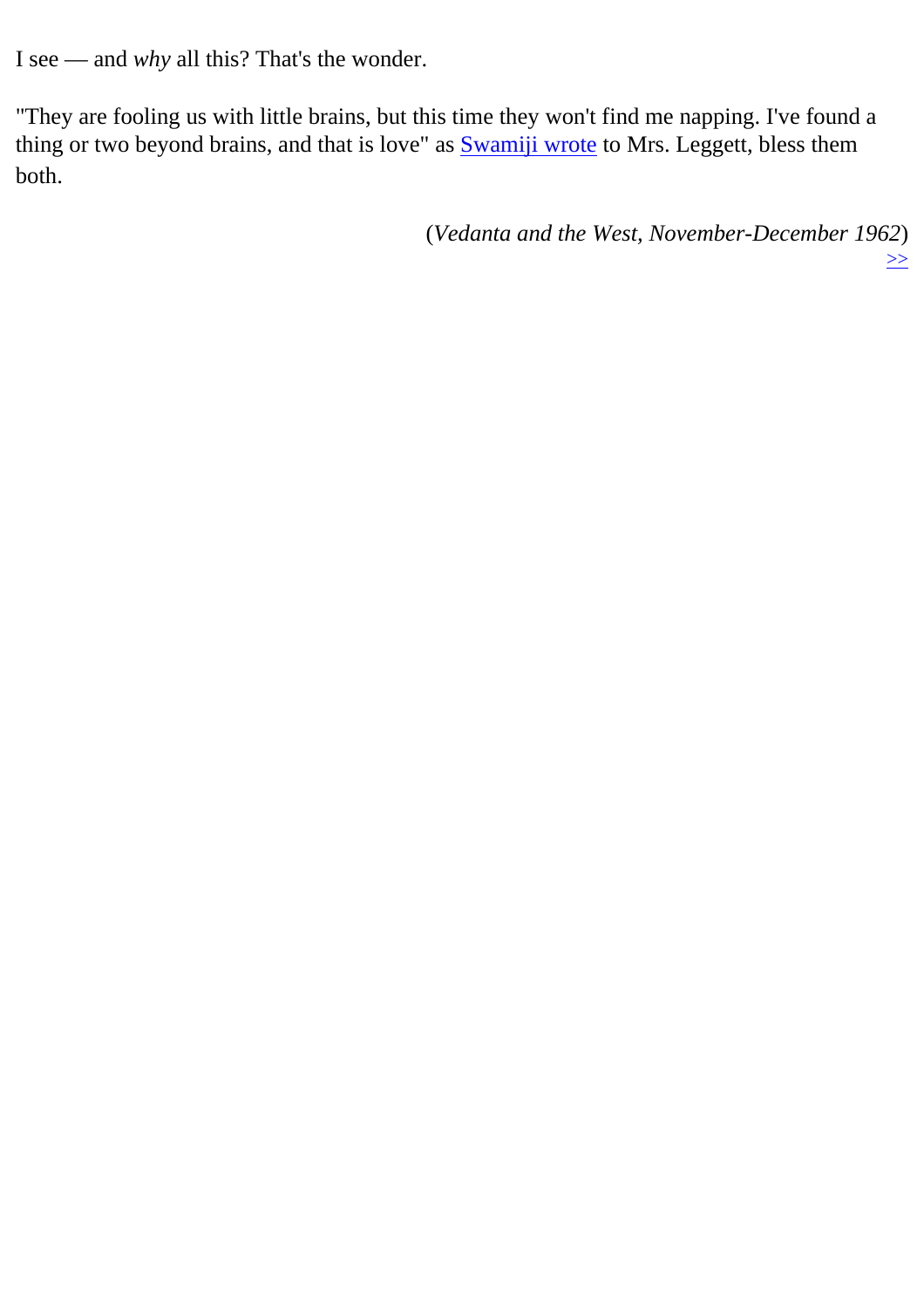# **REMINISCENCES OF SWAMI VIVEKANANDA**

#### **CONSTANCE TOWNE**

Our of the Old World of India forty years ago came a young, courageous, and handsome man in whose face shone the light of triumph over self. He came to the New World of America uninvited, unheralded, unknown ....

How Vivekananda proceeded serenely on his hazardous pilgrimage — though more than once lacking food and change of raiment; how he was admitted as a delegate at the final session of the Congress of Religions; how he electrified the assemblage with the simplicity and beauty of his message: how on the following morning the metropolitan press of three continents exhausted their powers in proclaiming his spiritual stature among the great teachers of the world — all of this is still remembered by generations now living.

My personal story of Vivekananda — hitherto unpublished — seems to stand alone. When I met him he was twenty-seven years old[.\\*](#page-165-0) I thought him as handsome as a god of classic sculpture. He was dark of skin. of course, and had large eyes which gave one the impression of "midnight blue". He seemed larger than most of his race. who often to us appear slight of frame, because they are small-boned. He had a head heaped with short black curls. At our first meeting I was struck by the emphasis of our colour contrast. I was twenty-four, fair, tall. and slender, with golden hair and grey-blue eyes. Probably there could have been no greater contrast.

Our meeting was rather unusual. After his triumph at Chicago he was, of course, showered with invitations to come to New York, where the great of all the world are entertained. Here lived at that time a very famous physician. Dr. Egbert Guernsey, genial, literary, and ideally hospitable, with a spacious and very handsome house on Fifth Avenue at Forty-fourth Street. It was Dr. Guernsey's pleasure, heartily endorsed by his charming wife and daughter, to introduce celebrated visitors from abroad to New York society. It was to be expected that he would pay special honour to the great Swami, whose ideal of closer relations between the East and the West in the interest of religion and world peace so strongly appealed to him.

Dr. Guernsey accordingly arranged to give a Sunday afternoon dinner party at which every guest should represent a different religious creed, he himself holding the view-point of Robert Ingersoll, who was absent from the city. His Grace the Cardinal was interested but declined to dine or to appoint a substitute from among his clergy. So it happened that I, being a Catholic and trained by the noted Jesuit Priest, William O'Brien Pardow, S.J., had the privilege of being a guest at that famous Sunday dinner. Dr. Guernsey, who was my physician, sent for me to uphold Catholicism. Dr. Parkhurst was there, and Minnie Maddern Fiske, the famous

<span id="page-165-0"></span> $<<$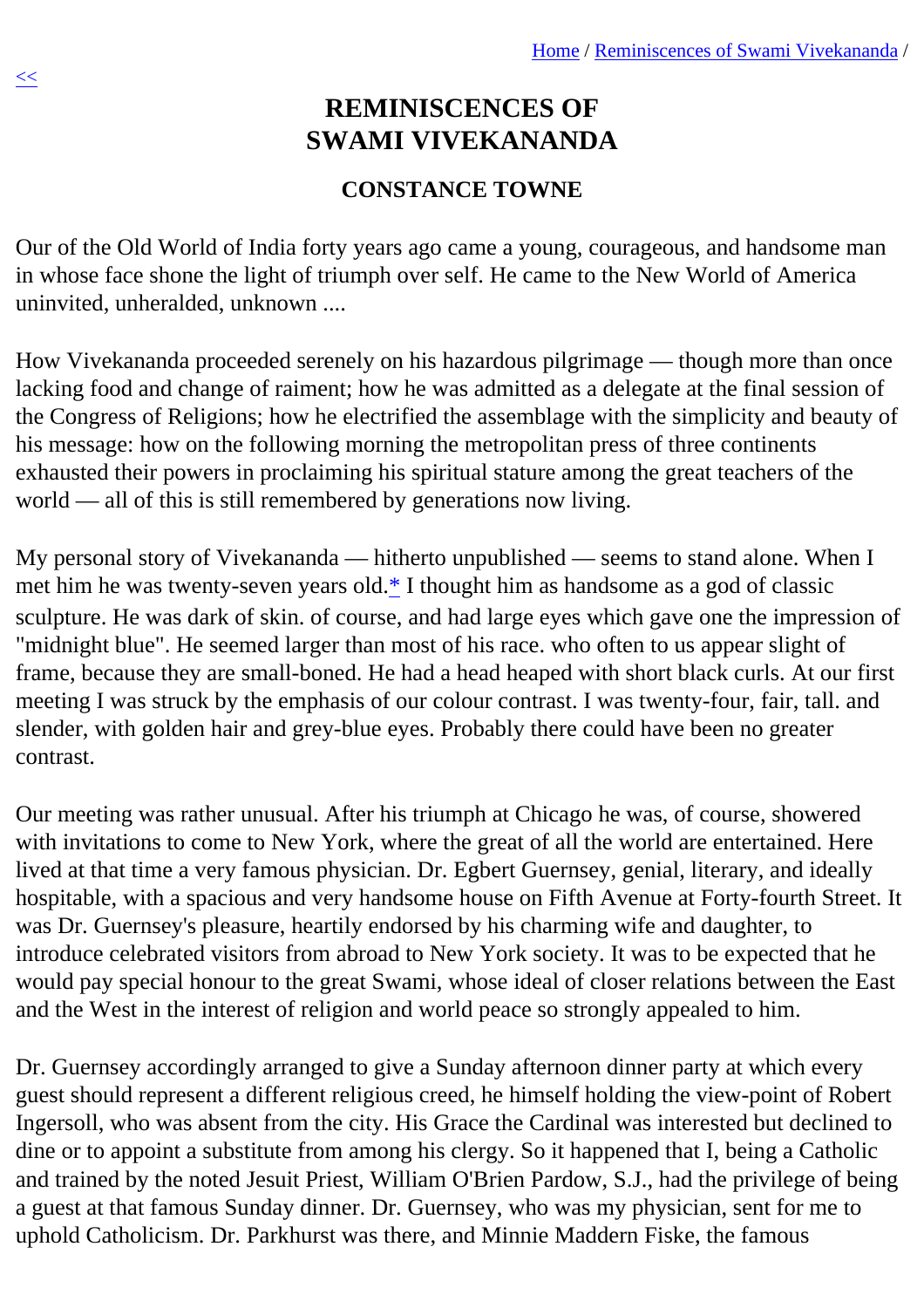American actress, who was staying with the Guernseys at the time. I remember that there were fourteen at table.

There was, of course, a tacit understanding that everyone should he polite about his or her religious differences with the Swami and his so-called non-Christian ("Pagan" is a hard word!) attitude. Alas! as the dinner progressed, the most heated dispute was not with the Swami at all. All of the differences were confined to the Evangelical brethren!

I was seated beside the Swami. We looked on in amused silence at the almost comical intolerance of the Creeds. Now and again our host would adroitly make some wise or humorous remark that kept the conversation on a plane not actually injurious to the function of digestion. The Swami would make from time to time a little speech apparently in explanation of his native land and the customs of its people, so different from our own, but always to gain his point in philosophy and religion. A more broad-minded and tolerant man surely could not have been found anywhere in India to carry out the mission of founding Vedanta Centres in America.

He wore on that occasion his orange cassock, a tincture of deep rose-red silk, and his turban of white shot with threads of gold. His feet, otherwise bare, were covered by sandals of soft brown leather.

It was at this dinner that our friendship began. Afterwards. in the drawing-room, he said to me, "Miss Gibbons, your philosophy and mine are one; and the heart of our faiths is the same."

I then lived with my mother at the Beresford Apartments at 1 East Eighty-first Street, overlooking Central Park. My mother was Southern, of the royal French blood, from Charleston, South Carolina, and a famous beauty, dark of eyes and hair. She was a witty woman and delighted in the social pleasures centering about the Church of England, to which, she maintained, all the aristocratic world belonged. Thus the Swami and I were outside the fold. I told my mother of him on my return home from Dr. Guernsey's dinner party, and what a splendid mind he had. I dwelt on the great force which had come to us. To which she replied. "What a terrible dinner party, with all those Methodists, Baptists, and Presbyterians, and one black Pagan in orange cloths!" But she grew to like Vivekananda, to respect his view-point, and afterwards joined one of the Vedanta Centres. She was awfully amusing to him, and I can sec him now, after all these years, laughing so gaily at her remarks about him.

On one occasion there was an all-star cast in "Faust" at the Metropolitan Opera, on a Monday night when all society appeared to sit in their boxes and show their anatomy covered with jewels: to gossip, to visit, to come in late and be observed of all observers, and to do everything but listen to the opera. There was Melba in her prime, and de Reszkes, and Bauermeister. The Swami had never been to the opera, and our subscription seats were in a conspicuous part of the orchestra. I had suggested that the Swami be invited to accompany us. Mama said to him, "But you are black. What will the world say?" To which he laughed and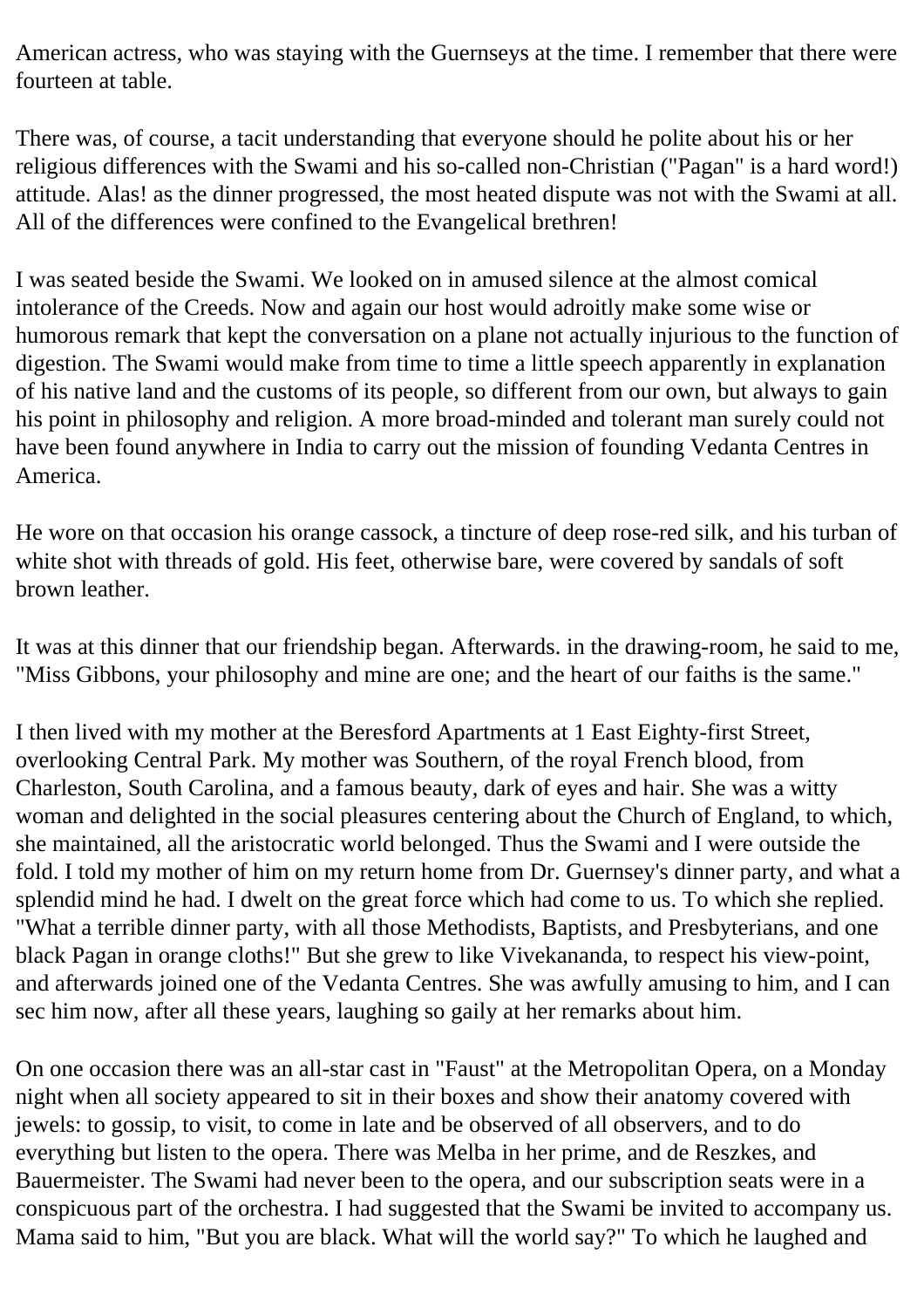said. "I will sit beside my sister. She does not mind. I know." He never looked more handsome. Everyone about us was so wrapped up in him that I am sure they did not listen to the opera at all that night.

I tried to explain the story of "Faust" to Vivekananda. Mama, hearing me. said, "Heavens! you, a young girl, should not tell this awful story to a man,"

"Then why do you make her come herself, if it is not good?" said the Swami.

"Well," replied Mama, "it is the thing to do to go to the opera. All the plots are bad; but one need not discuss *the plot*."

Alas for poor, vapid humanity and its foolishness! Later on during the performance the Swami said, "My sister, the gentleman who is making love to the beautiful lady in song, is he really in love with her?"

"Oh, yes, Swami."

"But he has wronged her, and makes her sad."

"Yes," I said humbly.

"Oh, now I see," said the Swami. "He is not in love with the handsome lady, he is in love with the handsome gentleman in red with the tail — what do you call him? — the Devil." Thus that pure mind reasoned out, weighed and found wanting both, the opera and the audience.

One of society's pets, a very young girl, came down between the acts to Mama and said, "Mama is consumed with curiosity lo know who the elegant man is in the yellow dressing gown."

Ours was a great friendship, and I fancy the only one that remains unpublished to the world. It was purely of the spirit, absolutely apart from the material loves and hates. He spoke always of when and what and where our souls would be ultimately, where in that other realm. He never spoke of me to anyone, nor mentioned my name. It was a friendship of Spirit. It still is. He taught me much of the philosophy he preached and wrote about, how to meditate, and what a power it would he against the hurts of life; what force of purpose it would attain for the preservation of the body, for logical thought, for self-control, for ecstasy, for the attraction of others; its power tor good, its knowing how to read others and their needs; not to dull the edge of your sword, to be moderate in one's consumption of food, to know what one's own body needs to make it live well; of chastity, tolerance, purity of thought, and love for the world not of one person but of everyone and of all created things.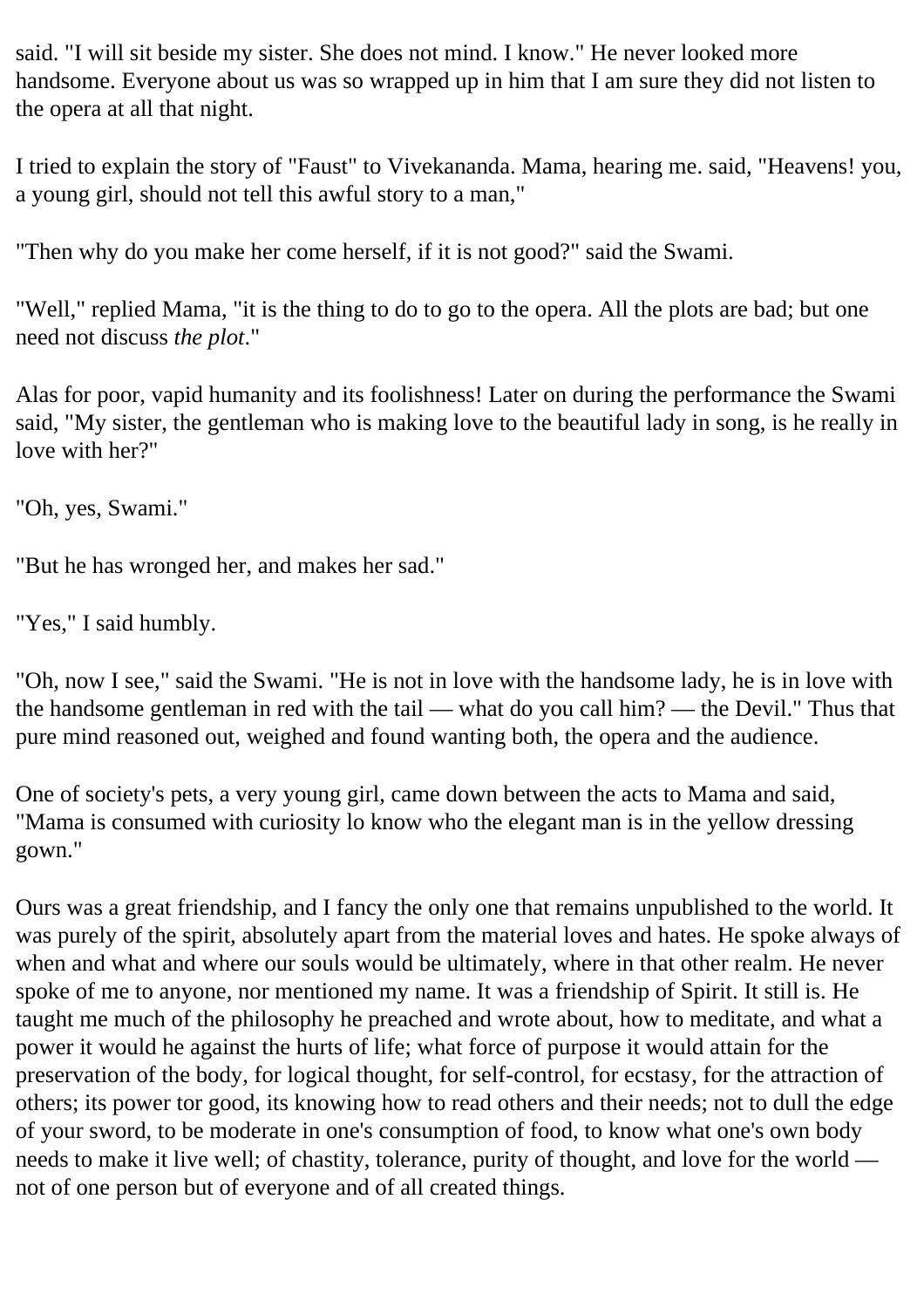And now, forty years later, he has released me from the long silence and has demanded and commanded certain things he wishes done....

How liberal he was, how understanding of others' points of view! He went to Mass with me at St. Leo's Church, the little one on Twenty-eighth Street, where all was beauty, and the old priest, Father Ducey, such an artist. There he knelt at high noon at the canon of the Mass. A ray of light falling from the stained-glass window — blue, red, and gold — lit his white turban and outlined his beautiful profile against the marble walls. A great, gorgeous spot of living fire his orange robe made on the marble pavement, and the dear face was rapt in prayer. As the bell rang at the consecration and all heads were bowed in adoration of the presence of Christ on the altar, his hand touched mine, and he whispered, "It is the same God and Lord we both worship."

(*[Prabuddha Bharata,](http://www.advaitaashrama.org/prabuddha_bharata.html) January 1934*)

 $\geq$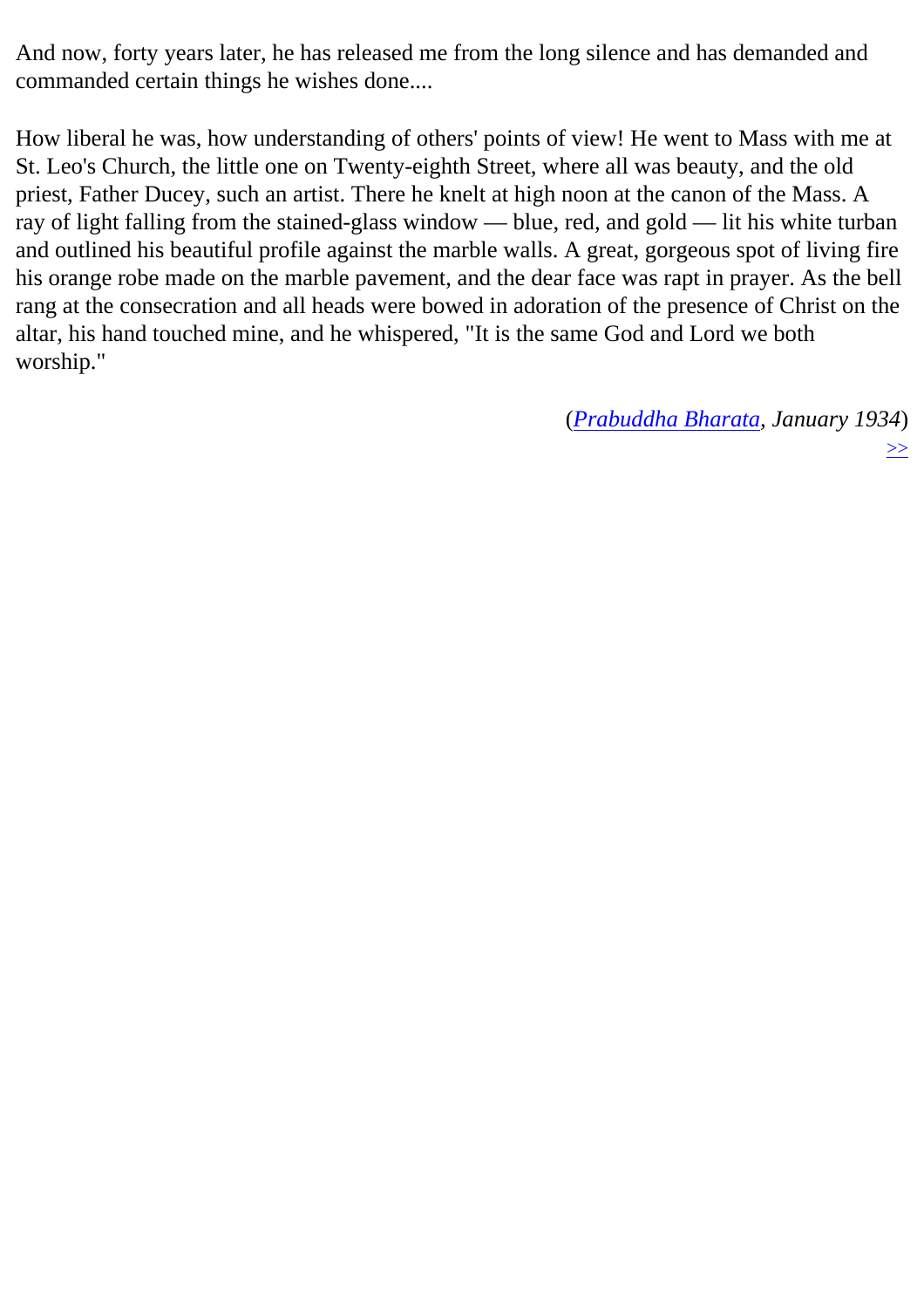# **REMINISCENCES OF SWAMI VIVEKANANDA**

#### **MARY C. FUNKE**

SUCH a beautiful spot! There is a large class-room and a kitchen on the ground floor and a number of bedrooms on the second floor. The Swami has a private suite with a separate entrance by an outside stairway. There is a small veranda attached to his room to which he invites us every evening. The view is lovely, as we are higher up than any of the other cottages. We gaze over the tree tops and for miles the beautiful St. Lawrence River winds its way.

We are deeply touched by the very cordial reception given to us who were strangers. Even the Swami had never met us personally, although we had attended all his lectures given in Detroit during the winter of 1894. The joy of it to be so sweetly received by him!

We were nearly frightened to death when we finally reached the cottage, for neither the Swami nor his followers at Thousand Island Park had the remotest idea of our existence and it seemed rather an impertinent thing for us to do, to travel seven hundred miles, follow him up, as it were, and ask him to accept us. But he did accept us — he did — the Blessed One!

It was a dark rainy night, but we could not wait. Every moment was precious, and our imagination was stirred up to the nth degree. We did not know a soul in the place, but finally we hit upon the plan of making inquiries at the various shops and thus find out where Miss Dutcher lived. At one place we were told that there was a cottage occupied by a Miss Dutcher and that a "foreign looking man who dressed queerly" was staying there.

Then we knew our quest was ended, and we found a man with a lantern who went ahead of us.

Up, up the wet and slippery path! It seemed as if we were taking one step up and two back. it was so slippery. The first thing we heard when we reached the house was the rich, beautiful voice of the Swami who was talking to those who had gathered on his porch. Our heartbeats could have been *heard*, I truly believe. His hostess asked him to come downstairs to see us as "two ladies from Detroit", and he greeted us so sweetly! It was like a benediction. "I like Detroit." he said, "I have many friends there, isn't it?" And what do you think? Instead of our slaying at a hotel or boarding house, as we had expected, those dear people insisted upon our becoming members of the household. Our heart? sang paeans of praise.

So here we are — in the very house with *Vivekananda*, listening to him from 8 o'clock in the morning until late at night. Even in my wildest dreams I could not imagine anything so wonderful, so perfect. To be with Vivekananda! To be accepted by him! Surely we shall wake

<span id="page-169-0"></span> $<<$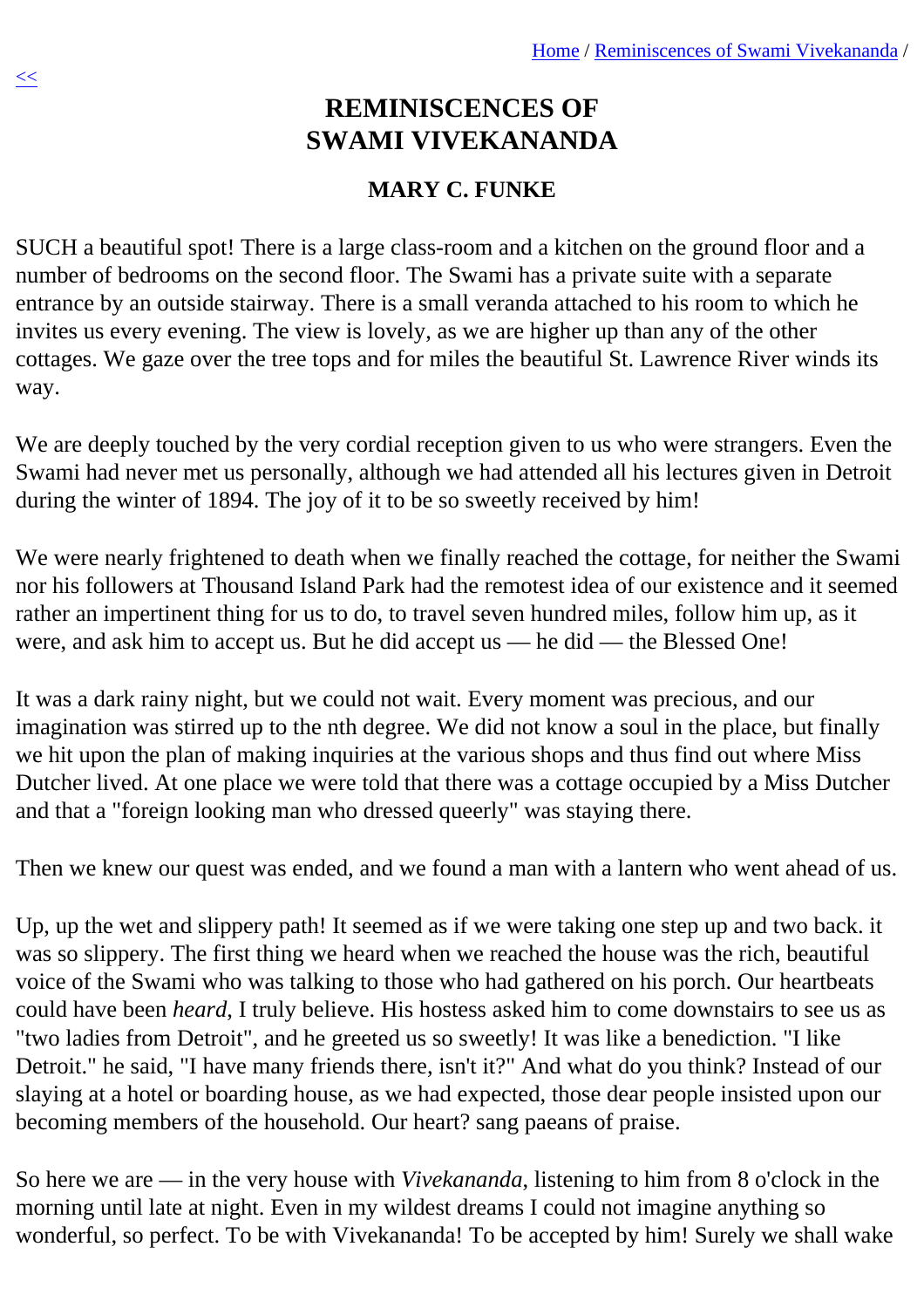up and find it all a dream. For in our dreams we have sought the Swami, now, Reality! *Are* we "such stuff as dreams are made on?"

Oh, the sublime teaching of Vivekananda! No nonsense, no talk of "astrals"", "imps", etc., but God, Jesus, Buddha, I feel that I shall never be quite the same again for I have caught a glimpse of the Real.

Just think what it means to listen to a Vivekananda at every meal, lessons each morning and the nights on the porch, the eternal stars shining like "patinas of bright gold"! In the afternoon, we take long walks and the Swami literally, and so simply, finds "books in the running brooks, sermons in stones, and good (God) in every thing". And this same Swami is so merry and funloving. We just go mad at times.

*Later*: We have been soaring on the Heights, since I last wrote you. Swami tells us to forget that there is any Detroit for the present — that is, to allow no personal thoughts to occupy our minds while taking this instruction. We are taught to see God in *everything* from the blade of grass to man — "even in the diabolical man".

Really, it is almost impossible to find time to write here. We put up with some inconveniences, as it is so crowded. There is no time to relax, to rest, for we led the time is all too short, as the Swami leaves soon for England. We scarcely lake time to array ourselves properly, so afraid are we of losing some of the precious jewels. His words *are* like jewels, and all that he says fits together like a wonderfully beautiful mosaic. In his talks he may go ever so far afield, but always he comes back to the one fundamental, vital thing — "Find God! Nothing else matters".

I especially like Miss Waldo and Miss Ellis. although the whole household is interesting. Some unique characters. One, a Dr. Wright of Cambridge, a very cultured man, creates much merriment at times. He becomes so absorbed in the teaching that he, invariably, at the end of each discourse ends up with asking Swamiji, "Well, Swamiji all amounts to this in the end, doesn't it? I *am* Brahman, I *am* the Absolute." If you could only see Swami's indulgent smile and hear him answer so gently. "Yes Dokie, you are Brahman, you are the Absolute, in the real essence of your being." Later, when the learned doctor comes to the table a trifle late, Swami, with the utmost gravity but with a merry twinkle in his eyes, will say. "Here comes Brahman" or "Here is the Absolute".

Swamiji's fun-making is of the merry type. Sometimes he will say, "Now I am going to cook for you!" He is a wonderful cook and delights in serving the "brithrin". The food he prepares is delicious but for "yours truly" too hot with various spices; but I made up my mind to eat it if it strangled me, which it nearly did. If a *Vivekananda* can cook for me, I guess the least I can do is to eat it. Bless him!

At such times we have whirlwind of fun. Swamiji will stand on the floor with a white napkin draped over his arm, *a la* the waiters on the dining cars, and will in tone in perfect imitation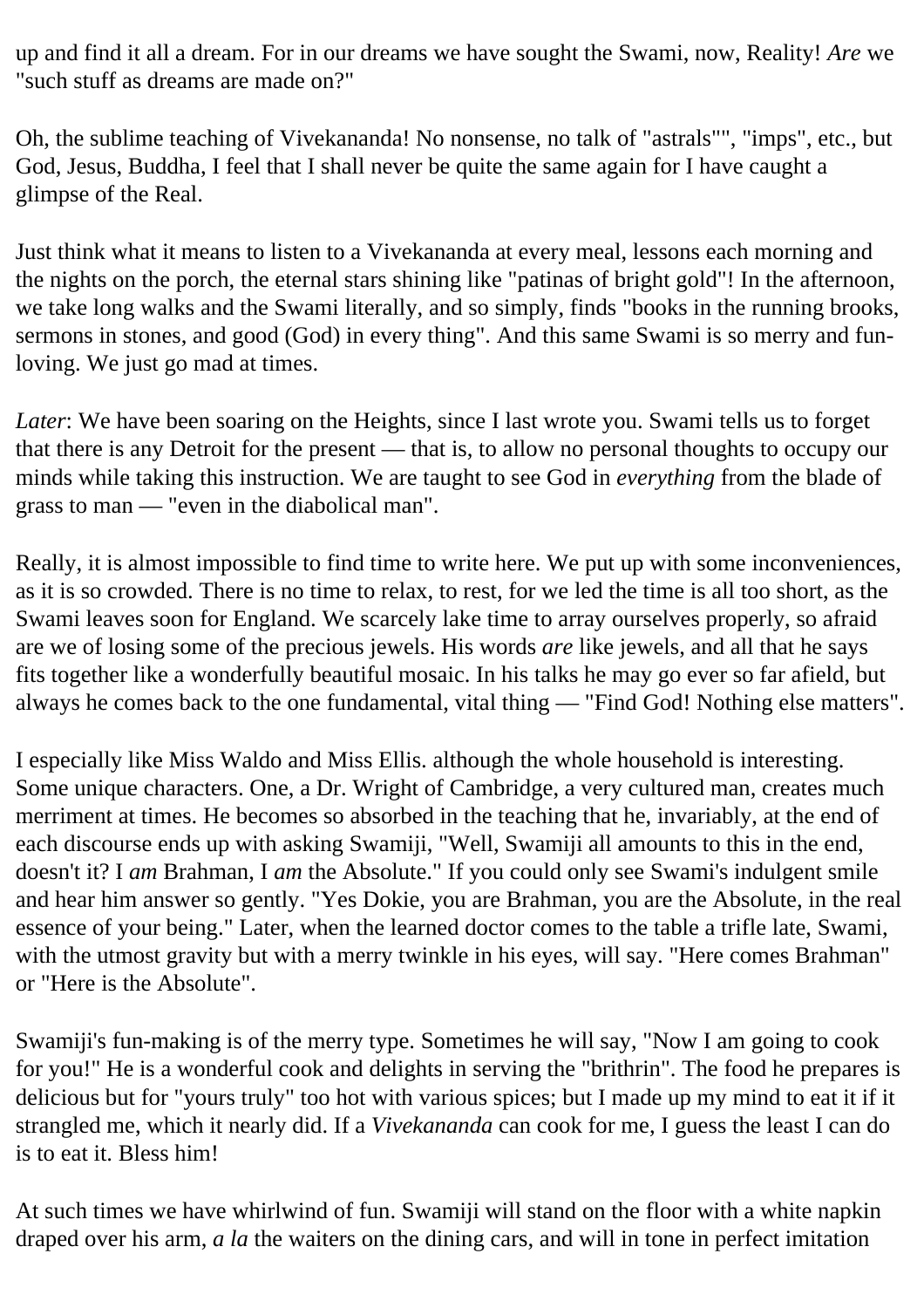their call for dinner — "Last call fo' the dining cah. Dinner served". — Irresistibly funny! And then, at table, such gales of laughter over some quip or jest, for he unfailingly discovers. the little idiosyncrasies of each one — but never sarcasm or malice — just fun.

Since my last letter to you when I told you of Swamiji's capacity for merriment, so many little things have occurred to make one see how varied are the aspects of Vivekananda. We are trying to take notes of all that he says but I find myself lost in listening and forget the notes. His *voice* is wondrously beautiful. One might well lose oneself in its divine music. However, dear Miss Waldo is taking very full notes of the lessons and in that way they will be preserved.

Some good fairy must have presided at our birth — C's and mine. We do not. as yet, know much of *karma* and reincarnation but we are beginning to see that both are involved in our being brought into touch with Swamiji.

Sometimes I ask him rather daring questions, for I am so anxious to know just how he would react under certain conditions. He takes it so kindly when I in my impulsive way sometimes "rush in where angels fear to tread". Once he said to some one, "Mrs. Funke rests me, she is so naive". Wasn't that dear of him?

One evening, when it was raining and we were all sitting in the living room, the Swami was talking about pure womanhood and told us the story of Sita. How he can tell a story! You see it, and all the characters become real. I found myself wondering just how some of the beautiful society queens of the West would appear to him — especially those versed in the art of allurement — and before I took time to think, out popped the question, and immediately I was covered with confusion. The Swami, however, looked at me calmly with his big, serious eyes and gravely replied, "If the most beautiful woman in the world were to look at me in an immodest or unwomanly way she would immediately turn into a hideous, green frog, and one does not, of course, admire frogs!"

Apropos of my name, something so funny happened. One day, we all walked down to the village and passed a glass-blower's tent. Swami was much interested in this and held a whispered conversation with the glass-blower. Then he asked us to take a walk through the main street of the village and upon our return the glass-blower handed him sundry mysterious packages which proved to contain a gift for each of us, a large crystal ball, each one different with our names blown in the glass "With the love of Vivekananda". Upon reaching the house, we opened our packages. My name was spelled — Phunkey". We were convulsed with laughter but not where *he* could hear us. He never having seen my name written, "Phunkey" was the result.

And he was so sweet, so gentle and benign all that evening. just like an indulgent father who had given his children beautiful gifts, although many of us were much older than he.

The Swami has accepted C, as one fitted for his work in India. She is so happy. I was very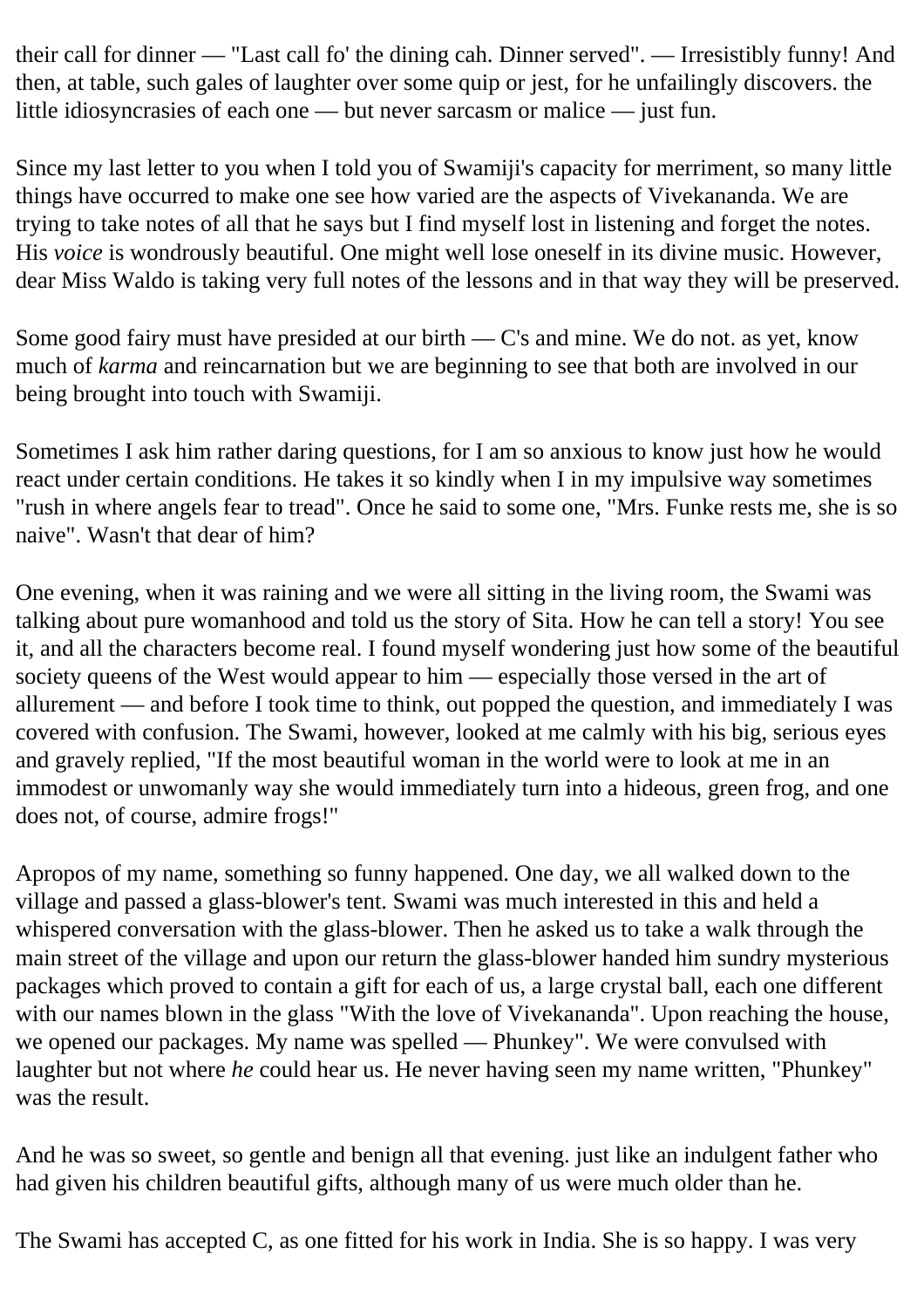disappointed, because he would not encourage me to go to India. I had a vague idea that to live in a cave and wear a yellow robe would be the proper thing to do if one wished to develop spiritually. How foolish of me and how wise Swamiji was! He said, "You are a householder. Go back to Detroit, find God in your husband and family. *That* is your path at present."

*Later*: This morning we went to the village and Swami had tin-types taken of himself at our request. He was so full of fun, so merry. I am trying to write you in class as there is literally no other time. I am sitting near the Swami, and he is saying these very words. "The *guru* is like a crystal. He reflects perfectly the consciousness of all who come to him, He thus understands how and in what way to help." He means by this that a *guru* must be able to see what each person needs and he must meet them on their own plane of consciousness.

*Now* he has closed the class for the morning, and he has turned to me, "Mrs. Funke, tell me a funny story. We are going to part soon, and we must talk funny things, isn't it?"...

We take long walks every afternoon, and our favourite walk is back of the cottage down a hill and then a rustic path to the river. One day there was olfactory evidence of a polecat in the vicinity, and ever since Swami will say, "Shall we walk down Skunk Avenue?"

Sometimes we stop several times and sit around on the grass and listen to Swami's wonderful talks. A bird, a flower, a butterfly, will start him off, and he will tell us stories from the Vedas or recite Indian poetry. I recall that one poem started with the line, "Her eyes are like the black bee on the lotus." He considered must of our poetry to be obvious, banal, without the delicacy of that of his own country.

*Wednesday, August 7th*: Alas, he has departed! Swamiji left this evening at 9 o'clock on the steamer for Clayton where he will take the train for New York and from there sail for England.

The last day has been a very wonderful and precious one. This morning there was no class. He asked C. and me to take a walk, as he wished to be alone with us. (The others had been with him all summer, and he felt we, should have a last talk.) We went up a hill about half a mile away. All was woods and solitude. Finally he selected a low-branched tree, and we sat under the low spreading branches. Instead of the expected talk, he suddenly said, "Now we will meditate. We shall be like Buddha under the Bo tree." He seemed to turn to bronze, so still was he. Then a thunderstorm came up, and it poured. He never noticed it. 1I raised my umbrella and protected him as much as possible. Completely absorbed in his meditation, he was oblivious of everything. Soon we heard shouts in the distance. The others had come out after us with raincoats and umbrellas. Swamiji looked around regretfully. for we *had* to go, and said, "Once more am I in Calcutta in the rains."

He was so tender and sweet all this last day. As the steamer rounded the bend in the river, he boyishly and joyously waved his hat to us in farewell, and he had departed indeed!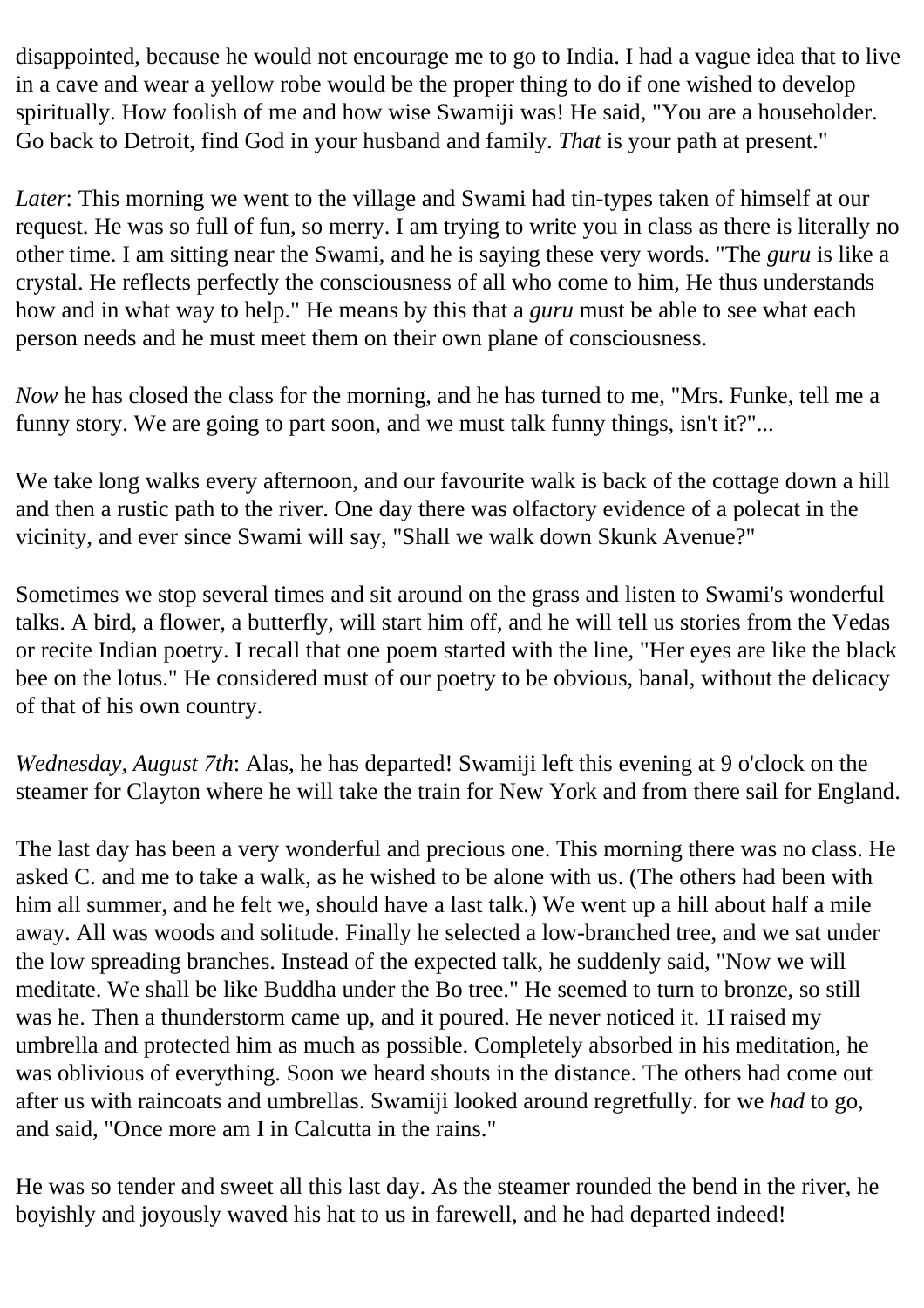As I finish these brief reminiscences, the calendar tells me that it is February 14, 1925 — just thirty-one years almost to the very hour I first saw and heard Swamiji at the Unitarian Church.

Ah, those blessed, halcyon days at Thousand Island Park! The nights all glowing with the soft mystery of moonlight or golden starlight. And yet the Swami's arrival amongst us held no mystery, apparently. He came in simple guise.

We found later that anything which smacked of the mystery-monger was abhorrent to him. He came to make manifest the Glory and Radiance of the Self. Man's limitations are of his own making. "Thine only is the hand that holds the rope that drags thee on." This was the motif running through the Swami's teaching.

With infinite pains he tried to show us the path he himself had trod. After thirty-one years Swamiji stands out in my consciousness a colossal figure — a cleaver of bondage, knowing when and where not to spare. With his two-edged flaming sword came this Man "out of the East" — this Man of Fire and Flame, and some there were who received him, and to those who received him he gave Power.

*Such was Vivekananda*!

(*[Prabuddha Bharata](http://www.advaitaashrama.org/prabuddha_bharata.html), February 1927*)  $\geq$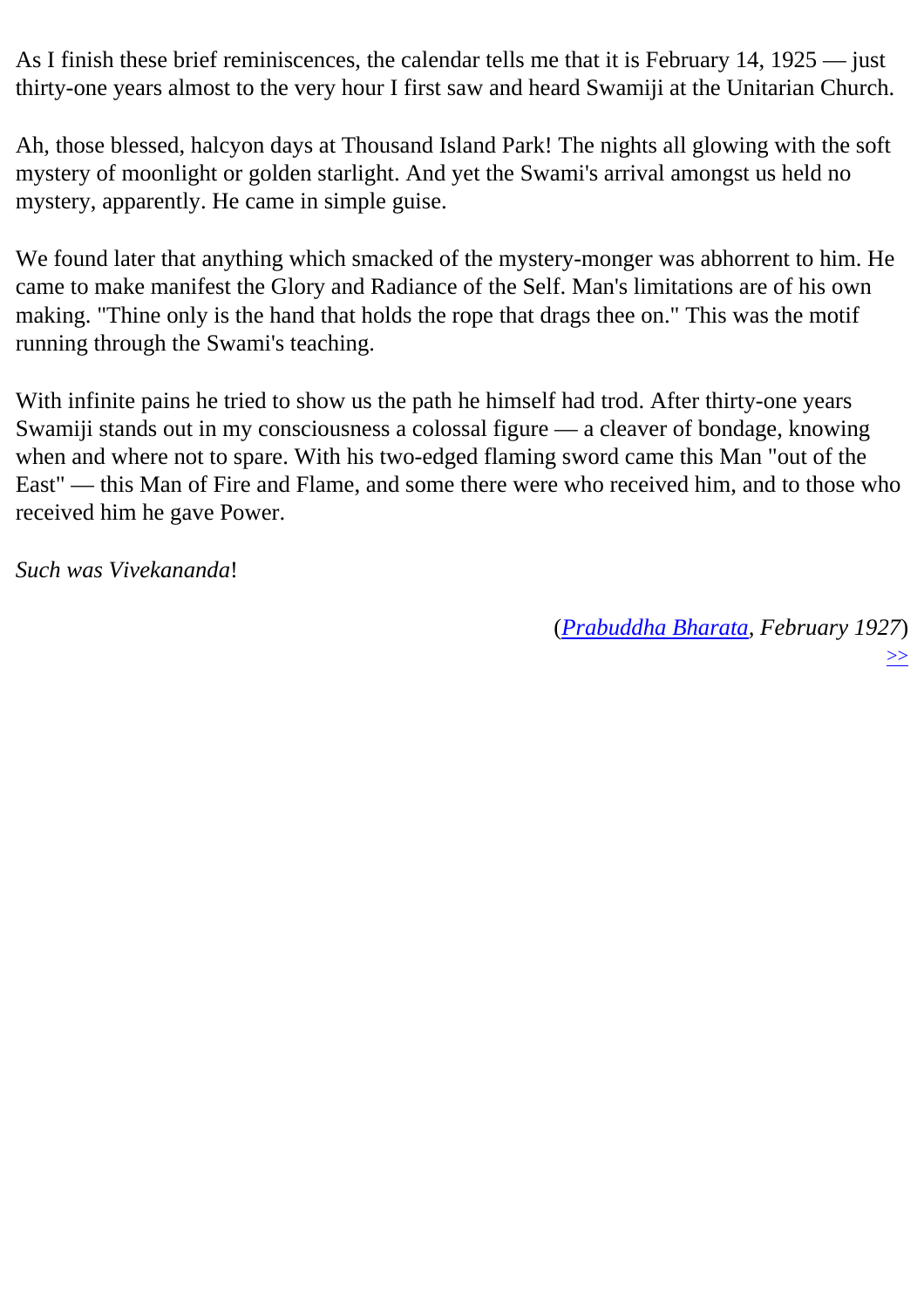# **REMINISCENCES OF SWAMI VIVEKANANDA**

### **MADAM E. CALVÉ**

<span id="page-174-0"></span>IT has been my good fortune and my joy to know a man who truly "walked with God", a noble being, a saint, a philosopher, and a true friend. His influence upon my spiritual life was profound. He opened up new horizons before me; enlarging and vivifying my religious ideas and ideals; teaching me a broader understanding of truth. My soul will bear him eternal gratitude.

This extraordinary man was a Hindu monk or the order of the Vedantas. He was called the Swami Vivekananda, and was widely known in America for his religious teachings. He was lecturing in Chicago one year when I was there; and as I was at that time greatly depressed in mind and body. I decided to go to him, having seen how he had helped some of my friends.

An appointment was arranged for me; and when I arrived at his house. I was immediately ushered into his study. Before going I had been told not to speak until he addressed me. When I entered the room, therefore, I stood before him in silence for a moment. He was seated in a noble attitude of meditation, his robe of saffron yellow failing in straight lines to the floor, his head swathed in a turban bent forward, his eyes on the ground. After a brief pause he spoke without looking up.

"My child," he said, "what a troubled atmosphere you have: about you! Be calm! It is essential!"

Then in quiet voice, untroubled and aloof, this man, who did not even know my name, talked to me of my secret problems and anxieties. He spoke of things that I thought were unknown even to my nearest friends. It seemed miraculous, supernatural!

"How do you know all this?" I asked at last. "Who has talked of me to you?"

He looked at me with his quiet smile as though I were a child who had asked a foolish question.

"No one has talked to me," he answered gently. "Do you think that is necessary? I read in you as in an open book."

Finally it was time for me to leave.

"You must forget," he said as I rose. "Become gay and happy again. Build up your health. Do not dwelt in silence upon your sorrows. Transmute your emotions into some form of external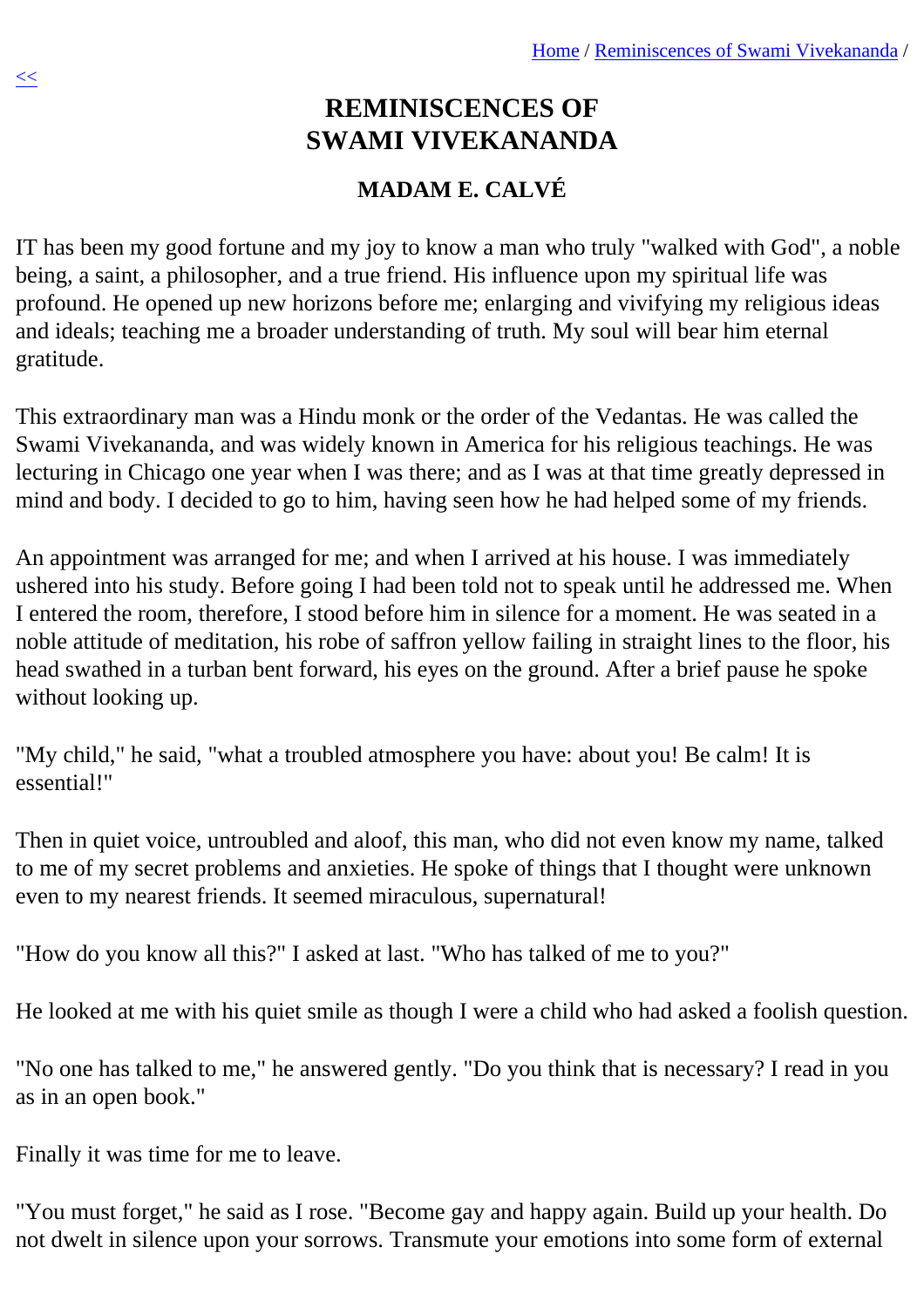expression. Your spiritual health requires it. Your art demands it."

I left him, deeply impressed by his words and his personality. He seemed to have emptied my brain of all its feverish complexities and placed there instead his clear and calming thoughts.

I became once again vivacious and cheerful, thanks to the effect of his powerful will. He did not use any of the ordinary hypnotic or mesmeric influences. It was the strength of his character, the purity and intensity of his purpose, that carried conviction. It seemed to me, when I came to know him better that he lulled one's chaotic thoughts into a state of peaceful acquiescence, so that one could give complete and undivided attention to his words.

He often spoke in parables, answering our questions or making his points clear by means of a poetic analogy. One day we were discussing immortality and the survival of individual characteristics. He was expounding his belief in reincarnation, which was a fundamental part of his teaching.

"I cannot bear the idea!" I exclaimed. "I cling to my individuality, unimportant as it may be! I don't want to be absorbed into an eternal unity. The mere thought is terrible to me."

One day a drop of water fell into the vast ocean," the Swami answered. "When it found itself there, it began to weep and complain just as you are doing. The great ocean laughed at the drop of water, 'Why do you weep?' it asked. 'I do not understand. When you join me, you join all your brothers and sisters, the other drops of water of which I am made. You become the ocean itself. If you wish to leave me, you have only to rise up on a sunbeam into the clouds. From there you can descend again, a little drop of water, a blessing and a benediction to the thirsty earth.'"

With the Swami and some of his friends and followers I went upon a most remarkable trip, through Turkey. Egypt, and Greece. Our party included the Swami; Father Hyacinthe Loyson; his wife, a Bostonian; Miss MacLeod of Chicago, an ardent Swamist and charming, enthusiastic woman; and myself, the song bird of the troupe.

What a pilgrimage it was! Science, philosophy, and history ' had no secrets from the Swami. I listened with all my ears to the wise and learned discourse that went on around me. I did not attempt to join in their arguments, but I sang on all occasions, as is my custom. The Swami would discuss all sorts of questions with Father Loyson, who was a scholar and a theologian of repute. It was interesting to see that the Swami was able to give the exact text of a document, the date of a Church Council, when Father Loyson himself was not certain.

When we were in Greece, we visited Eleusis. He explained its mysteries to us and led us from altar to altar, from temple to temple, describing the processions that were held in each place, intoning the ancient prayers, showing us the priestly rites.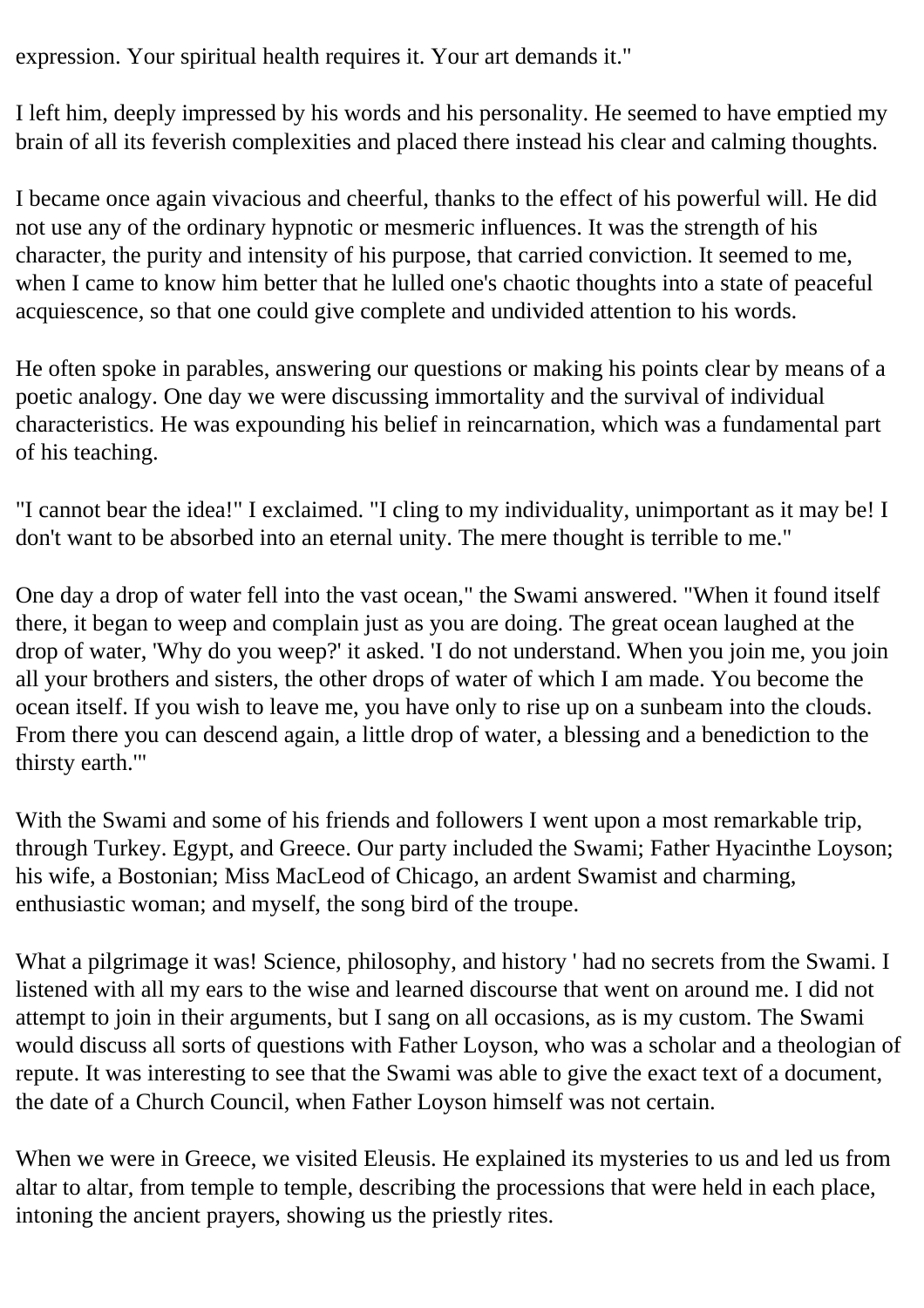Later, in Egypt, one unforgettable night, he led us again into the past, speaking to us in mystic, moving words, under the shadow of the silent sphinx.

The Swami was always absorbingly interesting, even under ordinary conditions. He fascinated his hearers with his magic tongue. Again and again we would miss our train, sitting calmly in a station waiting-room, enthralled by his discourse and quite oblivious of the lapse of time. Even Miss MacLeod, the most sensible among us, would forget the hour, and we would in consequence find ourselves stranded far from our destination at the most inconvenient times and places.

One day we lost our way in Cairo. I suppose, we had been talking too intently. At any rate, we found ourselves in a squalid, ill-smelling street, where half-clad women lolled from windows and sprawled on doorsteps.

The Swami noticed nothing until a particularly noisy group of women on a bench in the shadow of a dilapidated building began laughing and calling to him. One of the ladies of our party tried to hurry us along, but the Swami detached himself gently from our group and approached the women on the bench.

"Poor children!" he said. "Poor creatures! They have put their divinity in their beauty. Look at them now!"

He began to weep. The women were silenced and abashed. One of them leaned forward and kissed the hem of the robe, murmuring brokenly in Spanish, "Humbre de Dios, humbre de Dios!" (Man of God!). Another, with a sudden gesture of modesty and fear, threw her arm in front of her face as though she would screen her shrinking soul from those pure eyes.

This marvellous journey proved to be almost the last occasion on which I was to see the Swami. Shortly afterward he announced that he was to return to his own country. He felt that his end was reproaching, and he wished to go back to the community of which he was director and where he had spent his youth.

A year later we heard that he had died, after writing the book of his life, not one page of which was destroyed. He passed away in the state called *samadhi*, which means, in Sanskrit, to die voluntarily, from a will to die, without accident or sickness, saying to his disciples. "I will die on such a day."[\\*](#page-174-0)

Years later, when I was travelling in India, I wished to visit the convent where the Swami had spent his last days. His mother took me there. I saw the beautiful marble tomb that one of his American friends, Mrs. Leggett, had erected over his grave. I noticed that there was no name upon it. I asked his brother, who was a monk in the same order, $*$  the reason of this omission. He looked at me in astonishment, and with a noble gesture that I remember to this day. "He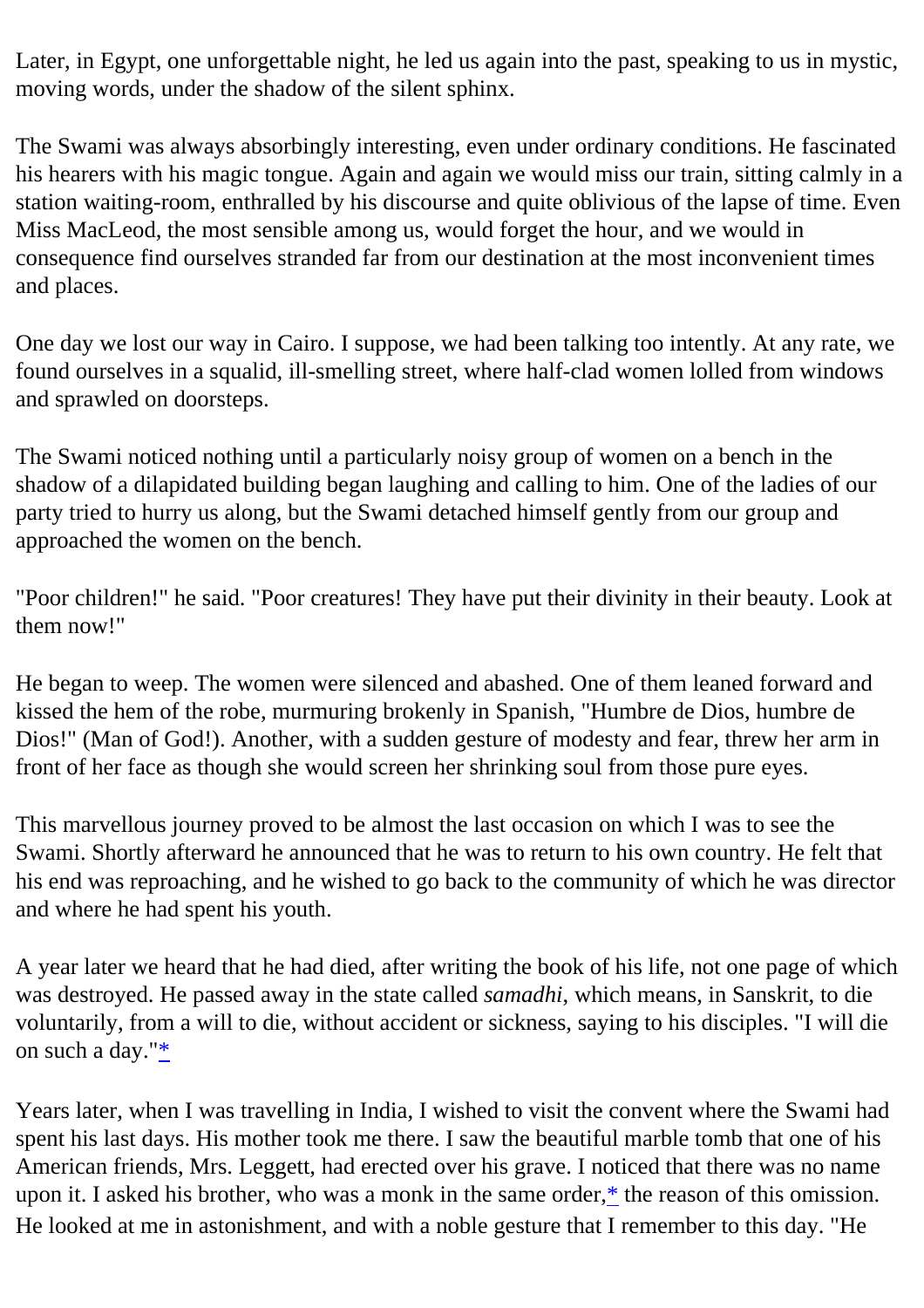has passed on." he answered.

The Vedantas believe that they have preserved, in their original purity and simplicity, the teachings of Hinduism. They have no temples, saying their prayers in a simple oratory, with no symbolic figures or pictures to stimulate their piety. Their prayers are all addressed to the Unknown God.

"O, Thou who hast no name! O, Thou whom none dare name! O, Thou the Great Unknown!" they say in their supplications.

The Swami taught me a sort of respiratory prayer. He used to say that the forces of the deity, being spread everywhere throughout the ether, could be received into the body through the indrawn breath.

The monks of the Swami's brotherhood received us with simple, kindly hospitality. They offered us flowers and fruits, spreading a table for us on the lawn beneath a welcome shade.

At our feet the mighty Ganga flowed. Musicians played to us on strange instruments, weird, plaintive chants that touched the very heart. A poet improvised a melancholy recitative in praise of the departed Swami. The afternoon passed in a peaceful, contemplative calm.

The hours that I spent with these gentle philosophers have remained in my memory as a time apart. These beings, pure, beautiful, and remote, seemed to belong to another universe. a better and wiser world.

> (*[Prabuddha Bharata](http://www.advaitaashrama.org/prabuddha_bharata.html), November 1922*)  $\geq$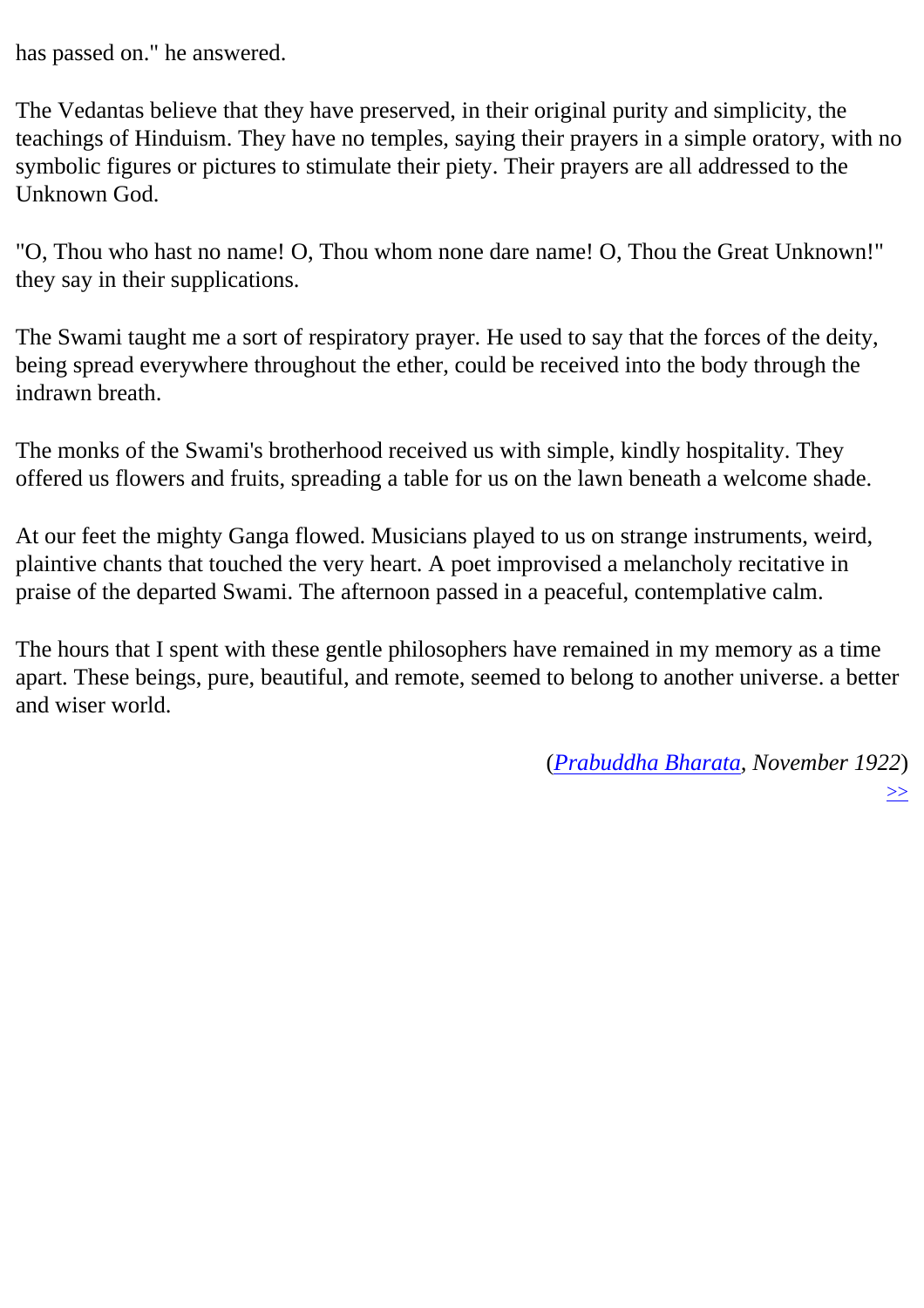## **REMINISCENCES OF SWAMI VIVEKANANDA**

#### **MAUD STUMM**

<span id="page-178-0"></span>IT was in the fall of 1895 that I first saw him, sitting with his back to the light in Mrs. Leggett's sitting room in Paris. I did not catch his name, but presently found myself next to him, and being asked if I spoke French. He said he didn't either; when I asked him if in his opinion English would be the next dominant language of the world — as they seemed to be the coming race — "The next great leading force on the earth will be the Tartars or the Negroes" — was his astonishing reply; and he proceeded to give his reasons. I found that he dealt not with decades or even centuries but with vast ages and movements of races, as judged by his knowledge of the past.

Then I inquired who this deep-voiced man was, and was told he was a holy man from the East, Swami Vivekananda. It was long after this that the flower of the Italian army was destroyed utterly by the Negroes of Abyssinia, and I recalled the prophecy that sounded so unlikely!

[She saw him at a dinner given by Mrs. Francis Leggeit at the Metropolitan Club, New York, in 1896.]

Besides this wonderful guest were three others, one of them the young Boston woman who had taken the prize for the "Hymn of the Republic" sung at the World's Fair. She was little and sat very erect, with an alert expression. Swami was rolling out Sanskrit and translating the ancient glories of India, nobody *daring* to speak. He dwelt finally upon the spiritual superiority of the Hindu, even today. Thereupon the Boston lady interrupted: "But, Swami, you must admit that the common people of India are way below the cultivation of the same class in, say Massachusetts; why look at one item — the newspapers!" Swami, recalled from his poetic flight, raised his great eyes and regarded her silently. "Yes, Boston *is* a very civilized place," he said. "I landed there once, a stranger in a strange land. My coat was like this red one and I wore a turban. I was proceeding up a street in the busy part of the town when I became aware that I was followed by a great number of men and boys. I hastened my pace and they did too. Then something struck my shoulder and I began to run, dashing around a corner, and up a dark passage, just before the mob in full pursuit, swept past — and I was safe! Yes," he concluded, "Massachusetts is a very civilized place!" Even this did not silence the little woman, and with astonishing temerity she raised her voice again to say, "But, Swami, no doubt a Bostonian in Calcutta would have created just such a scene!" "That would be impossible," he replied, "for with us it is unpardonable to show even polite curiosity to the stranger within our gates, and *never* open hostility."

The next time I remember seeing Swami Vivekananda was when Mrs. Colston and I met him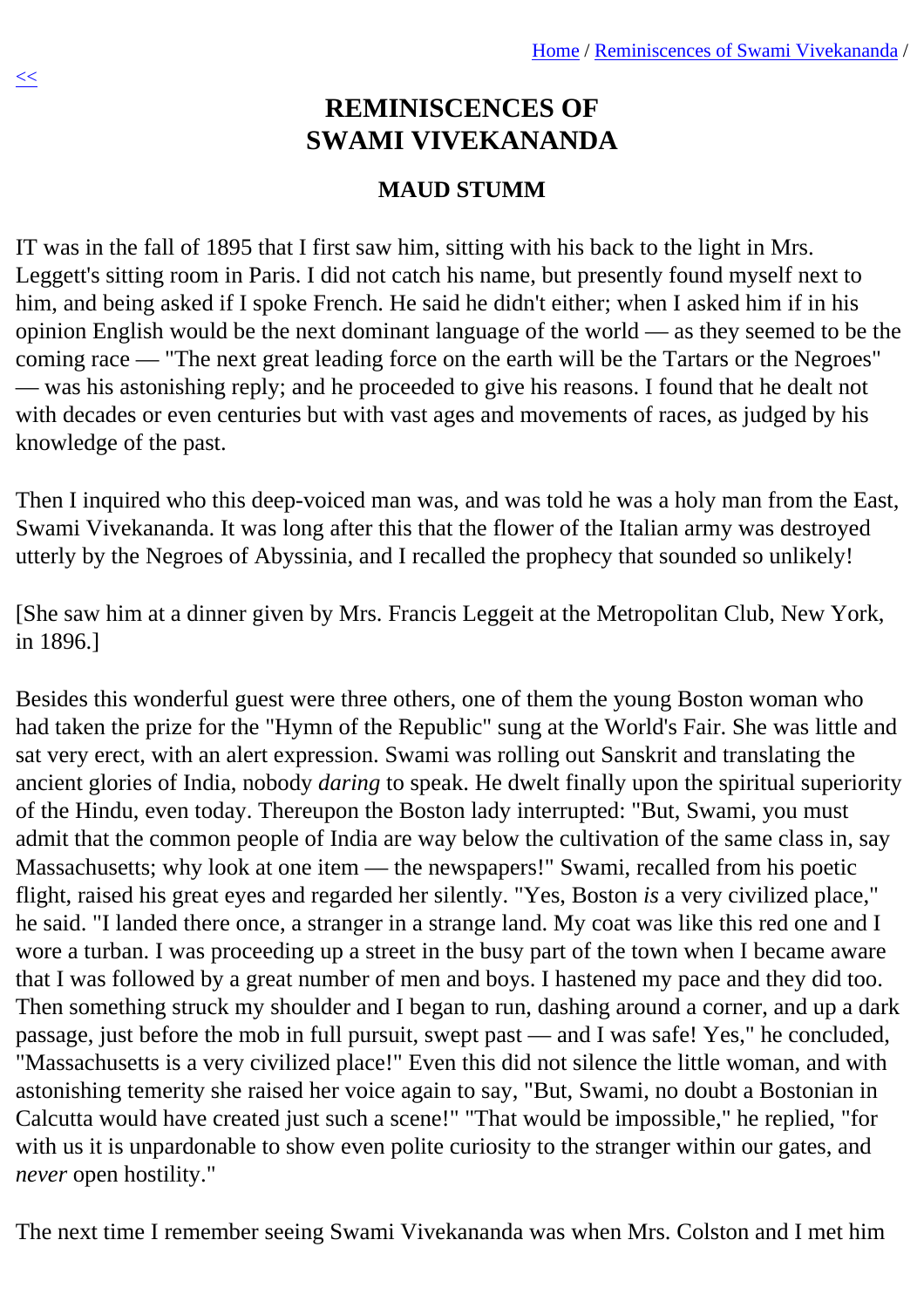and... Turiyananda, when they landed in New York in 1899. Tired and ill-looking, I saw them early on an August morning descend the gangplank of the small steamer. I had telegraphed Sydney Clarke to help us by being at the pier to look after their baggage. He came, greeted them, claimed the curious foreign-looking boxes, had them checked, and was off to his work. The boat arrived ahead of time, and we happened to be the only three in town at that hour, the party from Ridgely arriving at 10 o'clock, and so disappointed! ... As Swami landed with Turiyananda from the steamer, he was carrying most carefully a big bottle wrapped in papers that were torn and ragged; this precious bottle, which he refused to relinquish before reaching *Binne-water*, contained a wonderful kind of sauce like curry; brought thus by hand from India. "For Jo!" (Josephine MacLeod) he said....

Then we all went back together, and the days that followed! The air of freedom seemed to do him good — and such talks, such wonderful sermons! With his flame-coloured robes draped about him, what a figure he was as he strode the lawns of Ridgely! His stride came nearer to the poet's description of a "step that spurned the earth" than anything I ever expect to see again; and there was a compelling majesty in his presence and carriage that could not be imitated or described.

One day he told me that he wanted to undertake some sort of work that would keep his hands busy and prevent him from thinking of things that fretted him at that time — and would I give him drawing lessons? So materials were produced, and at an appointed hour he came, promptly, bringing to me, with a curious little air of submission, a huge red apple, which he laid in my hands, bowing gravely. I asked him the significance of this gift, and he said, "in token that the lessons may be fruitful" — and such a pupil as he proved to be! Once only did I have to tell him anything; his memory and concentration were marvellous, and his drawings strangely perfect and intelligent for a beginner. By the time he had taken his fourth lesson, he felt quite equal to a portrait; so... Turiyanananda posed, like any bronze image, and was drawn capitally — all in the study of Mr. Leggett, with its divan for our seat, and its fine light to aid us. Many great ones may come to that room in its future years, and probably will, but never again that childlike man, toiling over his crayons, with as single a mind and heart as if that were his vocation. How often he thanked me for the pleasure it gave him, and for the joy of learning, even that!

Then one very warm day, in the morning-room, we asked him to show us how he wound his turban and he did, adding several other methods employed by different castes and tribes. When he arranged it as the desert people do, to keep the neck from the great heat, I asked him to pose, and he did, talking all the time. That was the day he talked to us of purity and truth. There are many memories connected with those days at Ridgely. Nearly every day Swami was wonderful in a new way! and now it would be music that he dwelt upon, now art, and once he burst into the morning-room, declaring for "Liberty". "What do I care if Mohammed *was* a good man, or Buddha! Does that alter *my* own goodness or evil? Let us be good for our own sake on our own responsibility! Not because somebody way back there was good!" Another time he tried to teach me an ancient Indian love song: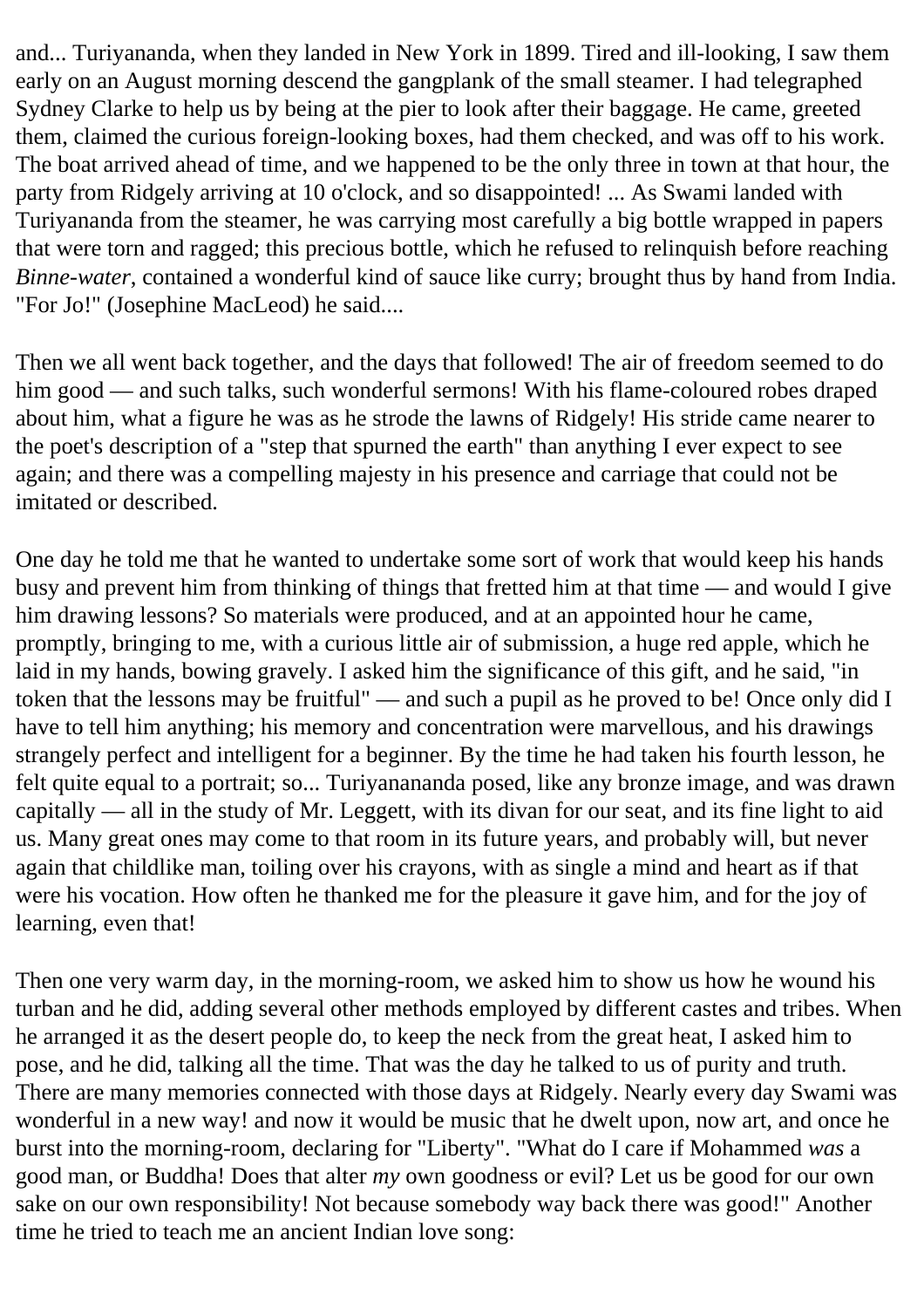And the flower says, nodding, nodding, Come gather me, and make of me a garland For the neck of thy beloved!

I could learn the words, but the air was quite beyond me, so full of little half-tones, and curious runs and turns.

Soon after this, a very large and elaborate dinner was given at Ridgely — the flowers and lights on the table were wonderful and the ladies all in their loveliest gowns and jewels. At a moment when the talk and gaiety had reached its height, and I was observing it all without at that instant taking part, thinking of the good fortune that made such a thing possible and wondering if they all were as merry as they seemed, Swami was seated just obliquely opposite to me and all at once I heard his deep even tones, as if right at my ear, and through all the noise of other talk, "Don't let it fool you. Baby." And I saw he had been observing me, over the flowers and lights. ("Baby" was his nickname for me; why I do not know.)

"You never can hide your heart behind those eyes," he told me once. "for they speak before your lips." And then he added, "Don't try to. Keep the shell of pretence that everybody goes encased in off yourself; don't let it form. You will suffer, but you will feel more and do better work. Nearly all the world goes in a thick casing of convention and hypocrisy — like the two men in the fable, greeting each other with cheek pressed to cheek, each looking over the other's shoulder, meanwhile winking at the rest of the world."

One of the greatest things about Swami was his human side. Like a big lovable boy, he thoroughly enjoyed the things he liked: ice cream, for example. How many times I have seen him rise from the table after salad, excusing himself to smoke or walk, when a very quick word from Lady Betty (Mrs. Francis H. Leggett) that she believed there was to be ice cream would turn him back instantly, and he would sink into his place with a smile of expectancy and pure delight seldom seen on the face of anybody over sixteen. He just loved it, and he had all he wanted too.

While I was there that aunimn, I had a worriment that bothered me a good deal, and though I said nothing of it to anyone, it was constantly in my thoughts. Late one afternoon Swami asked me to take a little walk to see a threshing machine at work in a barnyard visible from the west windows of Ridgely. I had been staying in the village for a week, coming every day to the Manor House, and sharing in all its dear delights. All at once, as we went down the hill, he said, "Where were you last night? We missed you at the Ridgely party." I was perfectly amazed but managed to say I had not heard of it. "Wonderful affair," he continued, "stringed instruments and such a supper! Pheasants'" he added. "Ever taste pheasant?" "No," I faltered, "tell me who was there." "Oh everybody," he said, "and they danced and danced, not at the Casino but in the house, everything moved out. Wonderful party!" Why I had not been asked and what it all meant, how they could have managed not to speak of it to me before or after!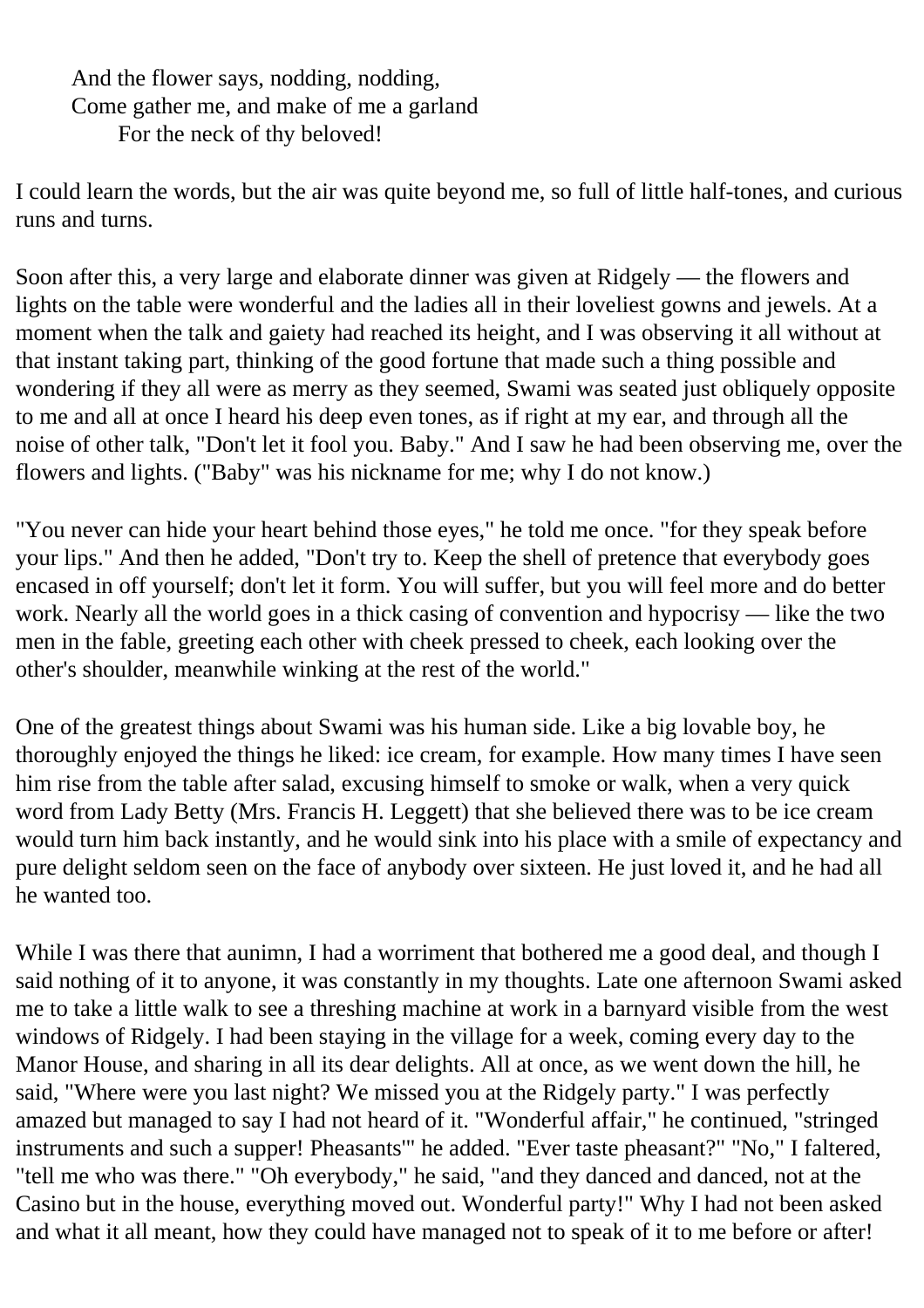Well, I gave it up, and did not learn until the next day that it was fable, told to change my line of thought and lift me out of the worry for a little while. And nothing could have been more convincing than his manner.

I can see him now, lying at full length on the green couch in the hall, sound asleep like a tired child. Once I tried to draw his features thus, in absolute repose; the lines of the mouth were so simple and lovely and yet so very difficult!

Once he asked me at the end of the drawing lessons, what he could do for me. And having heard that he was wonderful at reading the future, I begged him to do it for me. So he said he would when he felt "prophetic". A few days after he said, "Come!" and led the way to the library. We sat on the green divan, and asking me to open my hand flat, he laid his hand lightly upon it and turned his head away. He was absolutely silent and as nearly everyone had gone off to walk or read, I hoped for an uninterrupted reading. He took a deep breath or two and began to speak, "I see..." when the door burst open and Alberta in her riding habit descended upon us and broke the spell. He never took it up again and I left shortly after.

Another time there were several lady guests, two of them were accompanied by daughters. We were in the hall, after dinner, and he was draped in his flame-coloured silks. Oh, how splendid a figure, enthralling to the heart and imagination. As he sat by the fire, his eyes slowly turned from one to the other, heavy, dark, liquid eyes, like the "thick clustering bees" in the Eastern simile. All at once he began to speak on marriage, and from the first word the depth of his great meaning was apparent. He spoke as I have never heard a man speak to women. "Of the space that makes attraction felt" in that great bond; and while it seemed to cause some alarm at first to the two mothers, the dignity and nobility of his presentation soon enthralled them too. We shall none of us hear its like again. His views were those of a perfectly normal and natural being with a spiritual nature equal to the other. The words that he said were like a song, impossible to repeat, but of so clear a meaning that they were the very stuff of life itself. When he had finished he arose and amid perfect stillness took his departure; the ideal of a holy man.

> (*Vedanta and the West, November-December 1953*)  $\geq$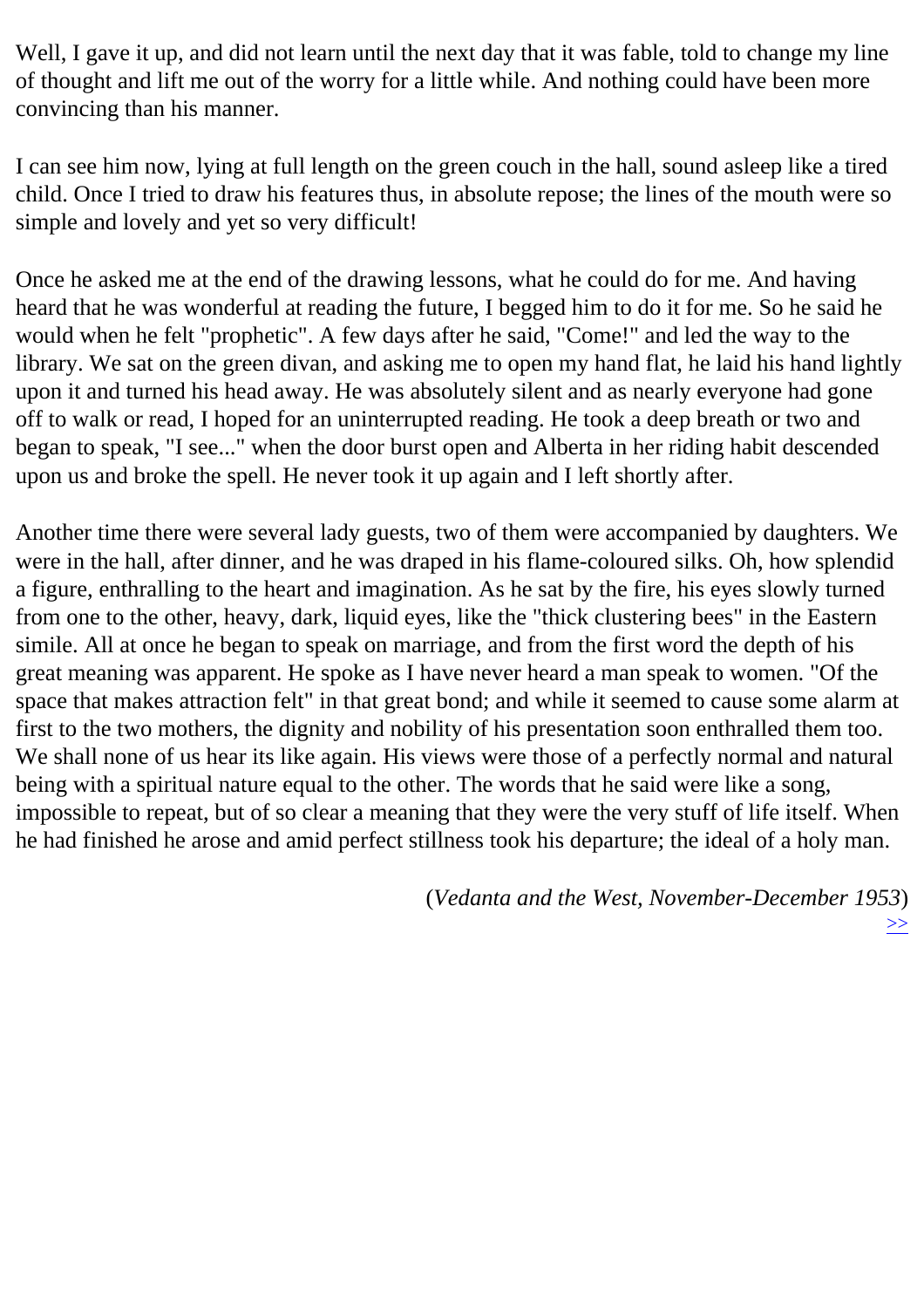## **REMINISCENCES OF SWAMI VIVEKANANDA**

### **SISTER NIVEDITA**

<span id="page-182-0"></span>1. *Calcutta, February 15, 1899*: My lecture on Kali came off on Monday. The Albert Hall was crammed. The Chairman spoke against Kali and me, and was very touching, when unfortunately a devotee got up and amidst tremendous excitement called him all sorts of names. I am sorry to tell you that I laugh whenever I think about it all. Swami was greatly pleased about the lecture, and I trust that there is some reason, for I have several times since been inclined to think that I had done nothing but harm. You see the — declare that *that* was not Kali worship, and that only what appealed to their lowest feelings was understood by the mob.

Anyway, the Kalighat people have asked me to speak on Kali worship there, at Kalighat. It may not come to anything, but Swami thinks that would be the greatest blow that could be struck against exclusiveness. One lovely gift my lecture has brought me is the friendship and enthusiasm of a young boy full of noble impulses and freshness. I have found out the culminating point of sacrifice, and wonder if I could express it. It seems that the sacrifice of animals only goes on till the devotee is strong enough to offer himself instead, and then, like the Pelican he draws his own blood, and buries the feet of the Mother in flowers dipped in it. To me it explains and justifies the whole. I don't know how you will feel about it. Everyone seemed to know about that when Swami explained it to me, so I suppose it is recognized.

Yesterday morning two of us went early to be blessed by the old Devendra Nath Tagore. Swami sent word early that he was particularly pleased, and I told the old man this, and said I felt that I was making Swami's *pranams* as well as my own. He was quite touched, said he had met Swami once when wandering round in a boat, and would greatly like him to come to him once more. When I told Swami, he was wonderfully moved, and said, "Of coarse I'll go, and you can go with me, and fix a day as soon as you please!" It seems that as a boy he clambered up into Mr. T's boat and put anxious questions about Advaitism, and the old man paused and said gently at last, "The Lord has only shown me dualism." And then he had patted him and said he had the *yogi's* eyes.

2. *Calcutta, February 21, 1899*: My Kali lecture had been a good foundation for bringing Swami to an issue with some friends, whom we were visiting. And so the talk had been all of symbolism. He said,"Poor M. has never studied the history of symbolism. That is why he does not understand that the natural symbols are no good. You see I had a curious education; I went to Shri Ramakrishna and I loved the man, but I hated all his ideas. And so for six years it was hard fighting all the time. I would say, I don't care in the least for this thing you want me to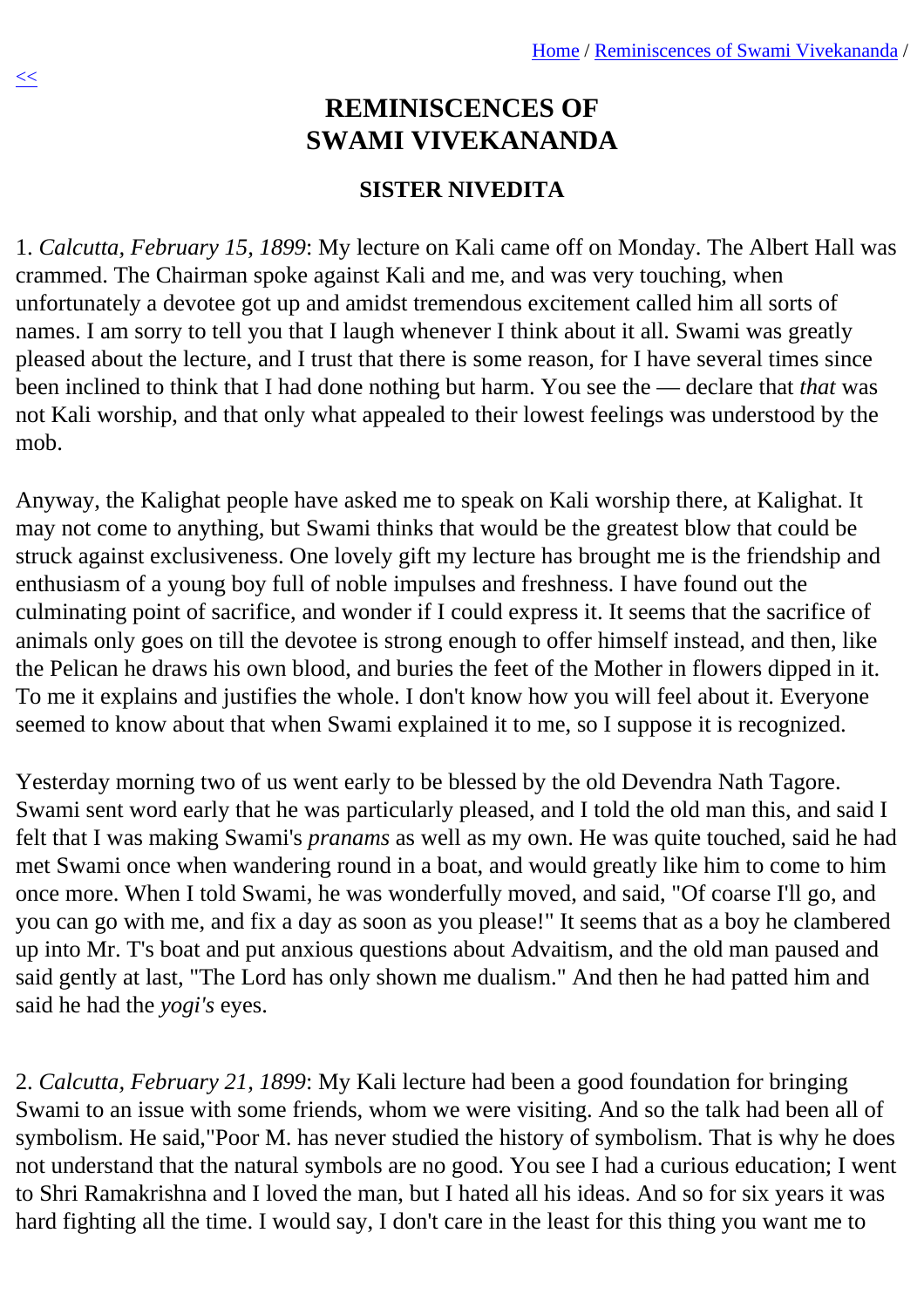do', and he would say, 'Never mind, just do it, and you will see that certain results follow.' And all that time he gave me such love; no one has ever given me such love, and there was so much reverence with it. He used to think, "This boy will be So-and-so', I suppose, and he would never let me do any menial service for him. He kept that up to the very moment of his death too. He wouldn't let me fan him, and many other things he would not let me do."

3. *Calcutta, March 12, 1899*: Last night a monk called, and when I said I wanted to interview Swami for *Awakened India*, offered to take me back at 6 in the house-boat, if I would drive home. S. came too, in order to bring me home, so we walked. We got there at 8 o'clock. Swami had been sitting beside the fire under the tree.... When I had interviewed him, he said, "I say, Margot, I have been thinking for days about that line of least resistance, and it is a base fallacy. It is a comparative thing. As for me, I am never going to think of it again. The history of the world is the history of a few earnest men, and when one man is earnest the world must just come to his feet. I am not going to water down my ideals, I am going to dictate terms."...

4. *Calcutta, April 9, 1899*: Swami says my great fault is attempting too much, in which he is emphatically right. I am to give up all thought of plague-nursing and throw my whole heart and soul still deeper into the sanitation that we have now on hand. Won't I be just? This is an infinitely higher proof of self-sacrifice and obedience on my part, as you know well, than the delightful excitement of risking plague would be. I say this out of a childish haughtiness, because a friend I prize well is grieved that I have not gone on. And I, too proud to give him a chance of overtly saying so, much less of vindicating myself, am still not proud enough to be beyond the doubts of conscience.

We have had two hundred and thirty-five rupees subscribed for sanitation. It seems a great success, though of course we could do with a great deal more. When the monk who has the work in hand went over on Saturday to report, he said Swami was so touched by the news, that they had two hours of everything, from the Upanishads onwards, "There could be no religion without that activity, that manhood and co-operation. There was Nivedita living in a corner and English people helping her. God bless them all!" But to my great amusement when I reported today, he just winked and said. "Plague, Margot, plague." He told me, "Our men might be rough and unpolished, but they were the manly men in Bengal. The manhood of Europe was kept up by the women, who hated unmanliness. When would Bengali girls play this part, and drench with merciless ridicule every display of feebleness on the pan of man?"

5. *Calcutta, May 1, 1899*: ...At the Math Swami is lying ill with fever and bronchitis.

On Friday I went to lunch with Swami... .His mood on Saturday was entirely different, however. His days were drawing to an end; but even if they were not, he was going to give up compromise. He would go to the Himalayas, and live there in meditation. He would go out into the world and preach *smashing* truths. It had been good for a while to go amongst men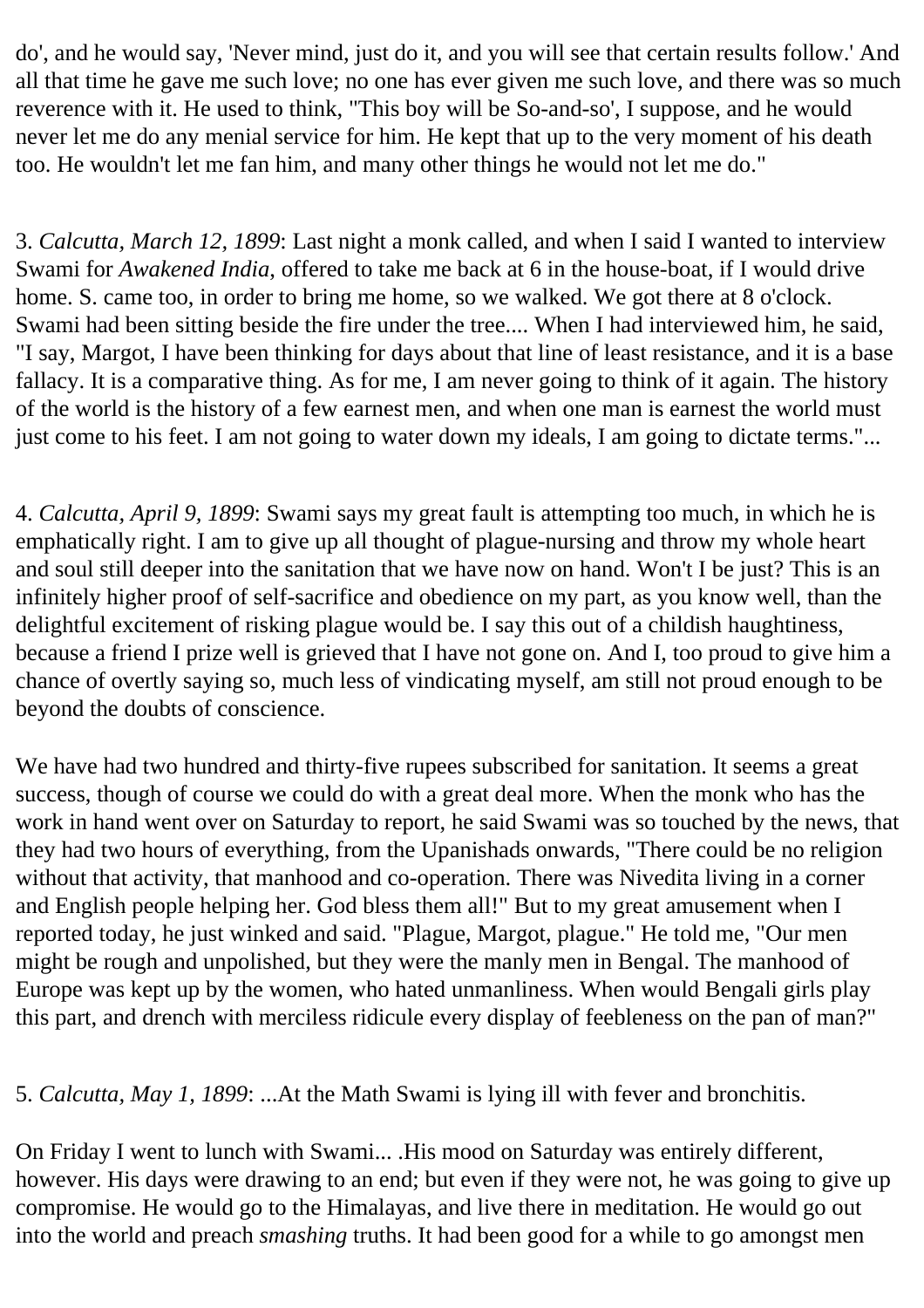and tell them that they were in their right place, and so on. But he could do that no longer. Let them give up, give up, give up. Then he said very quietly, "You won't understand this now, Margot; but when you get further on you will." ...

I find there is money enough in Bengal for Swami, but people want to make their conditions, and so it never reaches him. This is his true attitude of staunchly refusing plum cake, and accepting starvation as the price of principle.....Swami is right about the world being reached that way and no other. The world is something that overcomes the man who seeks it and crouches to him who renounces it....

6. *Calcutta, May 8, 1899*: How beautiful those times are, "Thy place in life is seeking after Thee. Therefore be thou at rest from seeking after it," After all, that is the whole truth. The things after which one may and must seek are so very different.

I have seen Swami today. He told me how, as a child of thirteen, he came across a copy of Thomas à Kempis which contained in the preface an account of the Author's monastery and its organization. And *that* was the abiding fascination of the book to him. Never thinking that he would have to work out something of the sort one day. "I love Thomas à Kempis, you know, and know it almost off by heart. If only they had told what Jesus ate and drank, where he lived and slept, and how he passed the day, instead of all rushing to put down what he said! Those long lectures! Why, all that can be said in religion can be counted on a few fingers. That does not matter, it is the man that results that grows out of it. You lake a lump of mist in your hand, and gradually, gradually, it develops into a man. Salvation is nothing in itself, it is only a *motive*. All those things are nothing, except as motives. It is the man they form, that is everything!" And now I remember he began this by saying, "It was not the words of Shri Ramakrishna but the life he lived that was wanted, and that is yet to be written. After all, this world is a series of pictures, and man-making is the great interest running through. We were all watching the making of men, and that alone. Shri Ramakrishna was always weeding out and rejecting the old, he always chose the young for his disciples."

7. *Calcutta, 1899*: The event of the week has been my talk with my friends on Friday night. The husband told me, with some bitterness, that he meant to school himself into calling me "Sister Nivedita" instead of "Miss Noble", then he would be able to think of me less of a human being. At present my dreadful narrowness hurt him unbearably. I got him to tell me our differences. Then it came out. The worship of Swami's guru, "A man cast in a narrow mould, a man who held woman to be something half-fiend, so that when he saw one, he had a fit." Between a gasp and a smile I said I could not accept the description. I pointed out that we, none of us, least of all Swami, wanted him to worship too. That was personal. Then again, "An *avatara*-doctrine could not supply India's present need of a religion all-embracing, sectuniting, etc." To me this is curious, for it seems the only possible way to meet that need — an avatara that declares that sects are at an end. The man who does not believe in incarnation will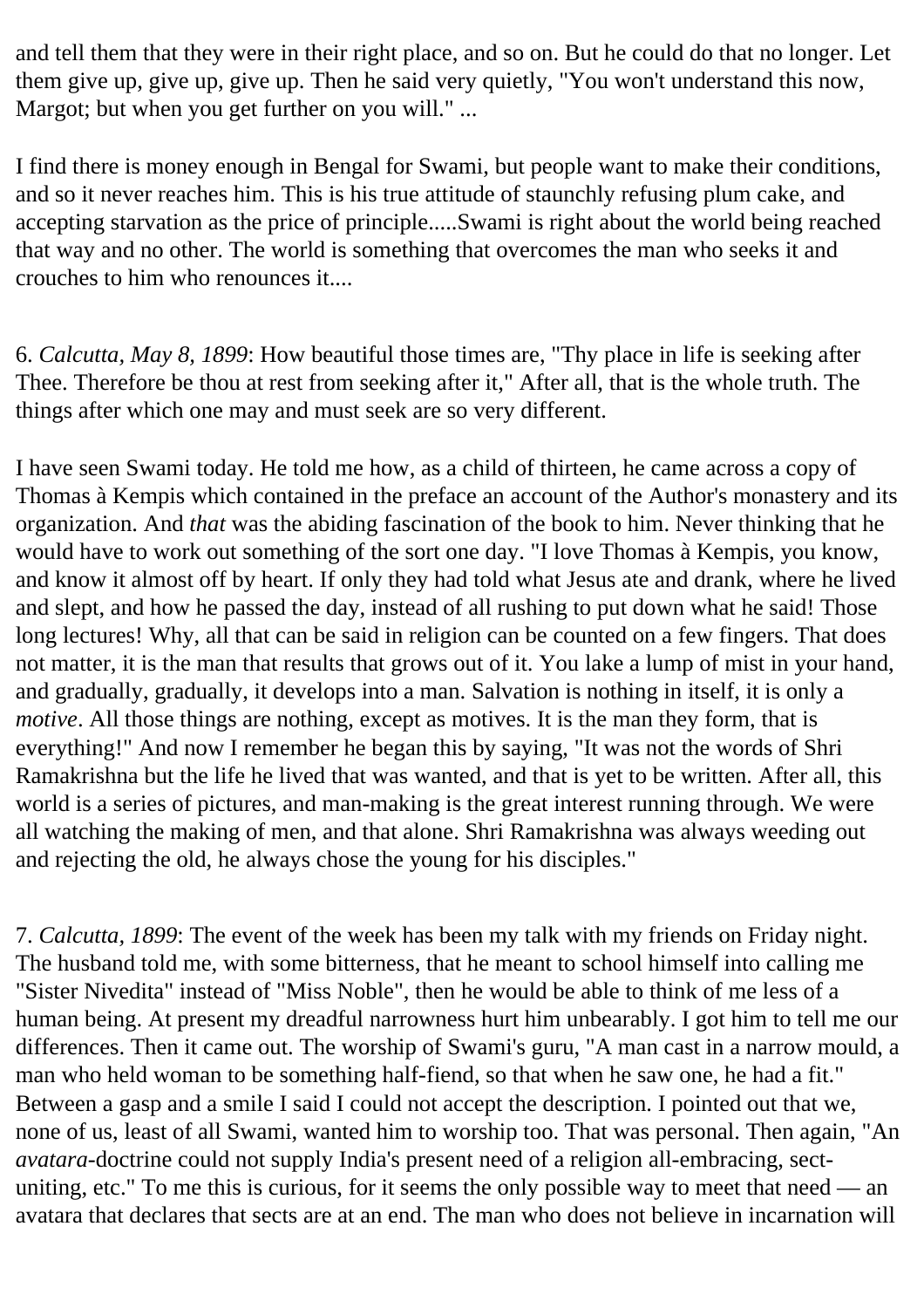not call him an *avatara* like Swami. Again my friend said, "This could not prove the new religion." I said no one wanted it, no one was planning or bothering to do more than this one bit of educational work that the Order had before it, in all directions now. Questions of worship and the religion of the future could do what they liked. Then he spoke of the great thrill with which he heard Swami say that his mission was to bring manliness to his people, and with which still in England he read the Calcutta lectures and saw him contemptuously tear his great popularity to tatters for the real good of truth and man. But when he found him proceeding to worship his *guru* and other things, he had dropped with a groan. The man who had been a hero had become the leader of a new sect. I tell you all this by way of record. Some day people will say, "Swami neither did nor taught anything new", so this emotional divergent is very precious to me.

8. *Coasting Ceylon, June 28, 1899*: It was quite exciting at Madras. Crowds of people had an appeal to the Governor to let Swami land. But plague considerations prevailed, and we were kept on board, to my great relief, for the sea-voyage is doing him a world of good, and one day of crowds and lectures would be enough to cause him utter exhaustion. It was sufficiently tiring to have to look down and be polite to the constant succession of boat-loads who came to the snip's side with presents and addresses all day....

... Swami had just been here for an hour, and somehow the talk drifted on to the question of Love. Amongst other things he talked about the devotion of the English wife and the Bengali wife, of the suffering they would go through without a word. Then of the little gleam of sunshine and poetry, to which all human love must wade through oceans of tears, Then the tears of sorrow alone bring spiritual vision, never tears of joy. That dependence is fraught with misery, independence alone is happiness. That almost all human love, save sometimes a mother's, is full of dependence. It is for oneself, not for the happiness of the one loved, that it is sought. That the love on which he could most surely count, if he became a drunkard tomorrow, was not that of his disciples, they would kick him out in horror, but that of a few (not all) of his *gurubhais*. To them he would be still the same. "And mind this, Margot," he said. "It is when half a dozen people learn to love like this that a new religion begins. Not till then. I always remember the woman who went to the sepulchre early in the morning, and as she stood there she heard a voice and she thought it was the gardener, and then Jesus touched her, and she turned round, and all she said was "My Lord and my God!' That was all, 'My Lord and my God.' The person had gone. Love begins by being brutal, the faith, the body. Then it becomes intellectual, and last of all it reaches the spiritual. Only at the last. 'My Lord and My God.' Give me half a dozen disciples like that and I will conquer the world."

9. *America, October 9, 12 & 13, 1899*: Swami has been pacing up and down for an hour and a half,'warning me against politeness, against this "Lovely" and "Beautiful", against this continual feeling of the external. "Come to the Himalayas," he would say every now and then. "Realize yourself without feeling; and when you have known that, you can fall upon the world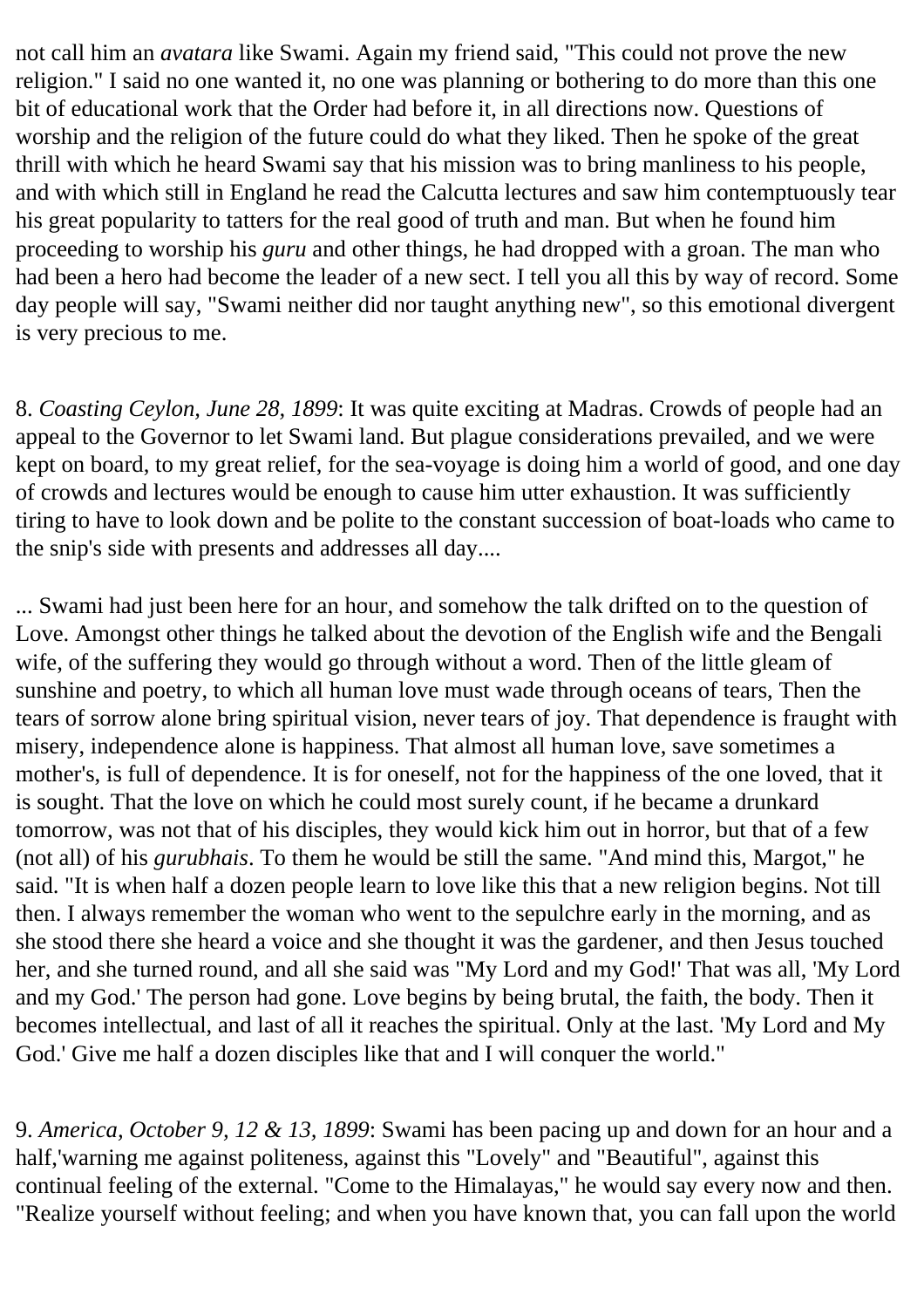like a bolt from the blue. I have no faith in those who ask. 'Will any listen to my preaching?' Never yet could the world refuse to hear the preaching of him who had anything to say. Stand up in your own might. Can you do that? Then come away to the Himalayas and learn." Then he broke into Shankaracharya's sixteen verses on Renunciation, ending always with a humming refrain "Therefore, you fool, go and worship the Lord". To get rid of all these petty relations of society and home, to hold the soul firm against the perpetual appeals of senses, to realize that the rapture of autumn trees is as truly sense-enjoyment as a comfortable bed or a table dainty, to hate the silly praise and blame of people — these things were the ideal that he was holding up, "Practise *titiksha*," he said again and again, that is, bearing the ills of the body without trying to remedy, and without remembering them. The monk whose fingers were rotting away with leprosy and who stooped gently to replace the maggot that fell from the remaining joint, was the example he used. And he talked about loving misery and embracing death. Later he was pointing out how the only civilizations that were really stable were those that had been touched with *vairagya*.

Surely it cannot be that anyone of us fails to see that even the round of duties is merely a formula. It seems so clear that one is held by a chain that one has never yet been strong enough to break. Yesterday Swami talked of Shiva. "Let your life in the world be nothing but a thinking to yourself," Even meditation would be a bondage to the free soul, but Shiva goes on and on for the good of the world, the Eternal Incarnation, and Hindus believe that but for the prayers and meditations of these great souls, the world would fall to pieces (that is, others would find no chance of manifesting and so coming to freedom) at once. For meditation is the greatest service, the most direct, that can be rendered.

He was talking too of the Himalayan snows and the green of the forests melting into them. "Nature making eternal Suttee on the body of Mahadeva," he quoted from Kalidasa.

10. America, October 18, 1899: At lunch on Friday, Swami talked about Shri Ramakrishna. He abused himself for being filled and poisoned with the Western reaction of those days, so that he was always looking and questioning whether this man was "Holy" or not. After six years he came to understand that he was not "Holy", because he had become *identified with holiness*. He was full of gaiety and merriment and he had expected the Holy to be so different! Later he began to talk of the functions of the nations, apropos, I suppose, of the Boer War. And as he passed to the problems of the Shudra, which would first be worked out here, his face took on a new light, as if he were actually seeing into the future; and he told of the mixture of races, and of the great tumults, the terrible tumults through which the next state of things must be reached. "And these are the signs," he quoted from old books! "The Kali Yuga is about to thicken, when money comes to be worshipped as God, when might is right, and men oppress the weak."

At one of the meals, Mrs. B. turned and pointed out how his poetry had been the weak point on which he had been beguiled to the loss of honour. And she said her husband was never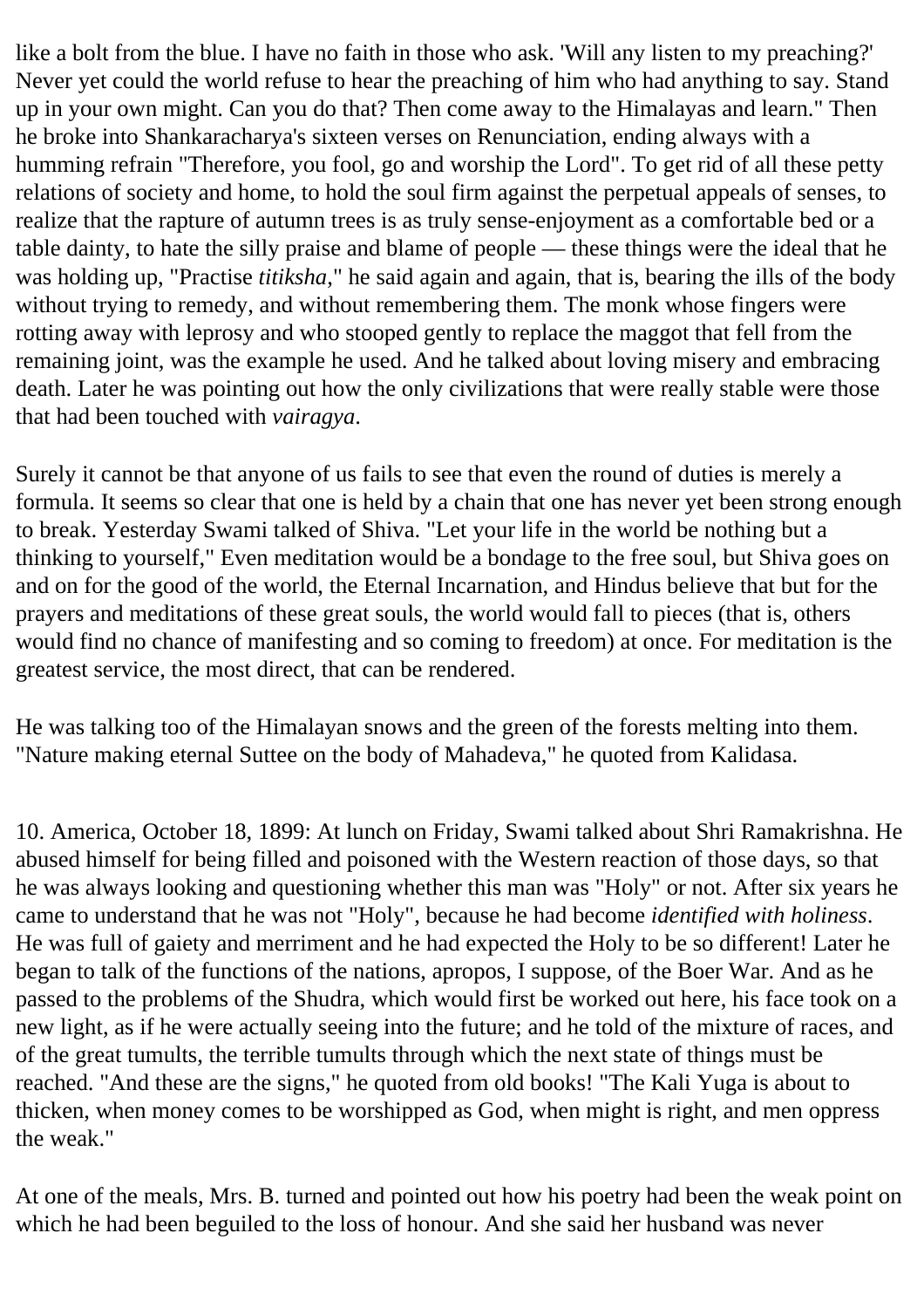sensitive to criticism about his music. That he expected. He knew it was not perfect. But on road engineering he felt deeply, and could be flattered. Then, in our amusement, we all teased Swami for his carelessness about his religious teacherhood and his vanity about his portrait painting; and he suddenly said. "You see there is one thing called Love. and there is another thing called Union; and Union is greater than Love. I do not love religion, I have become identified with it. It is my life; so no man loves that thing in which his life has been spent, in which he really has accomplished something. That which we love is not yet oneself. Your husband did not love music for which he had always studied: he loved engineering, in which as yet he knew comparatively little. This is the difference between *bhakti* and *jnana*; and this is why *jnana* is greater than bhakti." All morning his talk of the great sweep of the Mogul hordes under Genghis Khan had been going on. It had begun in his talking about Law, the old Hindu conception of it as the King of kings who never slept and showing that the Hindu had in the Vedas the true notion of it, while other nations only knew it as regulations. On Sunday evening three of us accompanied a guest to her home. We had been reading Schopenhauer on "Women" aloud. Coming back it was wonderful moonlight, and we walked on up the avenue in silence; it seemed as if a sound would have been desecration. About it Swami said, "When a tiger in India is on the trail of prey at night, if its paw or tail makes the least sound in passing, it bites it till the blood comes." And he talked of the need we Western women had to absorb beauty quietly, and turn it over in the mind at another time.

One afternoon so quiet was everything, we might have been in India. I had been feeling quite inferior to the people who wanted Advaitism and the Vedic texts, but oh, what a dose of the other was here.

It began with a song of Ramprasad, and I'll try to give you the whole of that early talk.

From the land where there is no night Has come unto me a man. And night and day are now nothing to me. Ritual-worship is become for ever barren.

My sleep is broken. Shall I sleep any more? Call it what you will, I am awake. Hush! I have given back sleep to Him whose it was. Sleep have I put to sleep for ever.

The music has entered the instrument, And of that mode I have learnt a song. And that music is always playing before me, And concentration is the great teacher thereof.

Prasad speaks, understand O Mind, these words of science, The secret of Her whom I call my Mother.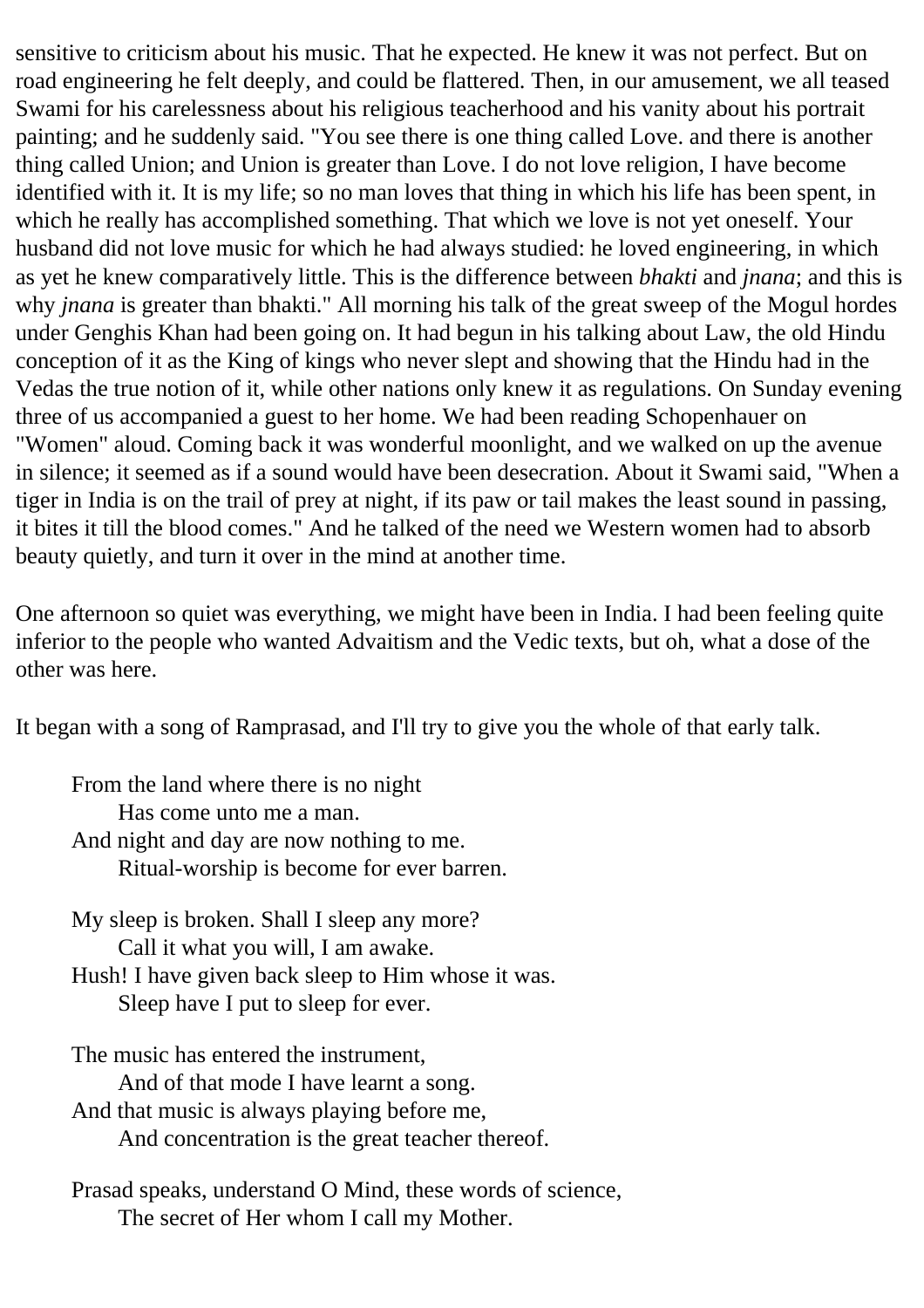Shall I break the pot before the market? $*$ 

Lo, the six philosophers<sup>\*</sup> could not find out Kali.

The world hast thou charmed, Mother, Charmer of Shiva. Thou who playest on the *vina*, Sitting on the huge lotus of *muladhara*[\\*](#page-182-0).

This body is the great *vina* And *sushumna, ida* and *pingala* are the strings thereof. And thou playest on the three gamuts,

With the great secret of qualitative differentiation.

Ramakrishna used to see a long white thread proceeding out of himself. At the end would be a mass of light. This mass would open, and within it he would see the Mother with a *vina*. Then She would begin to play; and as She played, he would see the music turning into birds and animals and worlds and arrange themselves. Then She would stop playing and they would all disappear. The light would grow less and less distinct till it was just a luminous mass, the siring would grow shorter and shorter, and the whole would be absorbed into himself again. And as Swami told this, he said. "Oh, what weird scenes things bring before me, the weirdest scenes of my whole life! Perfect silence, broken only by the cries of the jackals, in the darkness under the great tree at Dakshineswar. Night after night we sat there, the whole night through, and He talked to me. when I was a boy. The *guru* was always Shiva and was always to be worshipped as Shiva, because he sat under the tree to teach, and destroyed ignorance. One must offer all one's doings, or even merit would become a bondage and create *karma*; so Hindus getting you a cup of water will say, 'To the World' or may be 'To the Mother'. But there is one soul that can take it all without harm — One who is eternally protected, eternally the same. unspoilt — He who drank the poison of the world and only made Himself the bluethroated. Offer all you do to Shiva."

Then he talked of *vairagya*, how much grander to give one's youth, how miserable to have only age to offer. Those who come to it old attain their own salvation; but they cannot be *gurus*, they cannot show mercy. Those who come young shall carry many across without any benefit to themselves.

Then he talked of the school, "Give them all you like, Margot, never mind A B C. It matters nothing. Give as much Ramprasad and Ramakrishna and Shiva and Kali as you like. And do not cheat these Western people, do not pretend it is education and A B C you want money for. Say it is the old Indian spirituality that you want and demand help, do not beg it. Remember you are only the servant of Mother, and if She sends you nothing, be thankful that She lets you go free."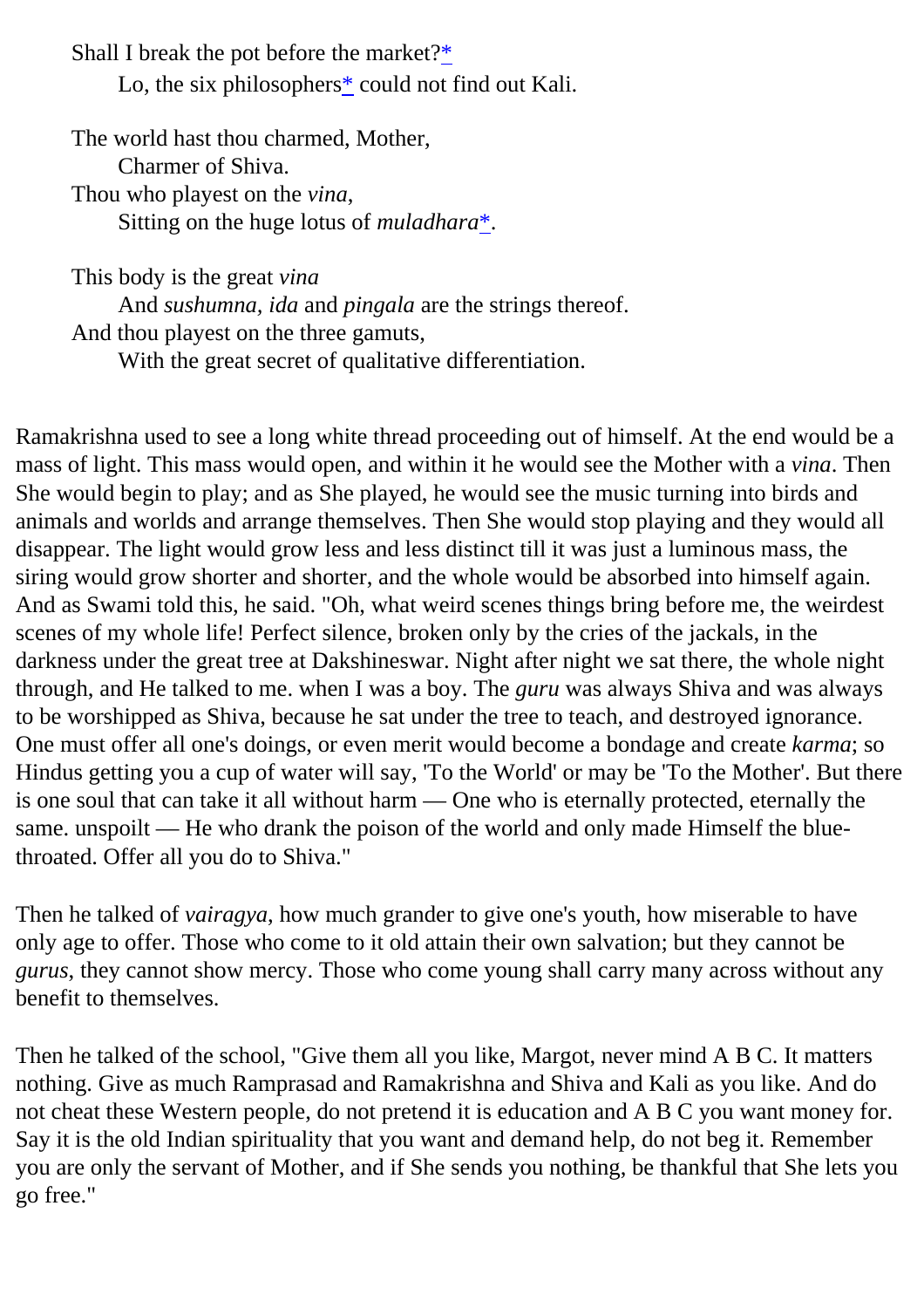11. *America, October 27, 1899*: Yesterday three of us were together when Swami came in, and said. "Let's have a chat." He talked about the Ramayana. I'll tell you a curious thing. When Sadananda talks about the Ramayana. I become convinced that Hanuman is really the hero; when Swami talks of it, Ravana is the central figure. So he told us: Rama was called "The Blue-lotus-eyed", and he trusted to Mother to help him to recover Sita.[\\*](#page-182-0).

But Ravana had prayed to Mother too, and Rama came and found him in her arms so he knew he must do something tremendous, and he vowed one hundred and eight blue lotuses to her image if she would help him. Hanuman went off and got the lotuses, and Rama began the great "Call upon the Mother". (It was autumn, and the time of Her *puja* was the spring, so it is in memory of that worship by Rama that the Great Mother Worship has ever since been held in September). Now he covered Her feet with blue lotuses till one hundred and seven were offered (and Mother had stolen one); and lo, the last was missing. But Rama was determined. He was not to be beaten, and calling for a knife, he was about to cut out his own eye that the number of blue lotuses might be complete. And that won the Mother; and She blessed the great hero, so that his arms prevailed. Though not indeed his arms altogether, for in the end Ravana was betrayed by his own brother, and the struggle was brought to an end. "But it was great about the traitor brother in one sense," said Swami. "For he was taken away to reside at the court of Rama, and thither came the widow of Ravana to look upon the face of the warrior who had robbed her of her husband and son. Rama and his court stood prepared to receive the *cortège*; but to his amazement, he could see no great queen adorned in splendour, only a simple-looking woman attired in the simple garb of a Hindu widow. 'Who is this lady?' he asked the brother in bewilderment, and he replied, 'Behold, O King, the lioness whom thou hast robbed of her lion and whelps! She comes to gaze upon thy face.'"

What ideals of womanhood Swami holds! Surely not even Shakespeare or Aeschylus when he wrote Antigone, or Sophocles when he created Alcestis had such a tremendous conception. As I read over the things he has said to me of them, and as I realize that it is all, every word of it, a trust for the women of the whole world's future, but first and chiefly for them of his own land, it seems a trilling thing whether oneself should ever be worthy or not.

One night he was in a great mood of devotion, and told us of Hrishikesh and the little hut that each *sannyasin* would make for himself and the blazing fire in the evening, and all the *sannyasins* sitting round it on their own little mats, talking in hushed tones of the Upanishads, "For a man is supposed to have got the truth before he becomes a *sannyasin*. He is at peace intellectually. All that remains is to realize it; so all need for discussion has passed away and at Hrishikesh, in the darkest of the mountains, by the blazing fire, they may only talk of the Upanishads. Then by degrees, the voices die — silence! Each man sits bolt upright on his mat, and one by one they steal quietly off to their own huts." Another time he broke out with: "The great defect in Hinduism has been that it offered salvation only on the basis of renunciation. The house-holder was bound by his consciousness of an inferior lot. His part was *karma*. Renunciation was nothing to him. But renunciation is the whole law. It is all illusion that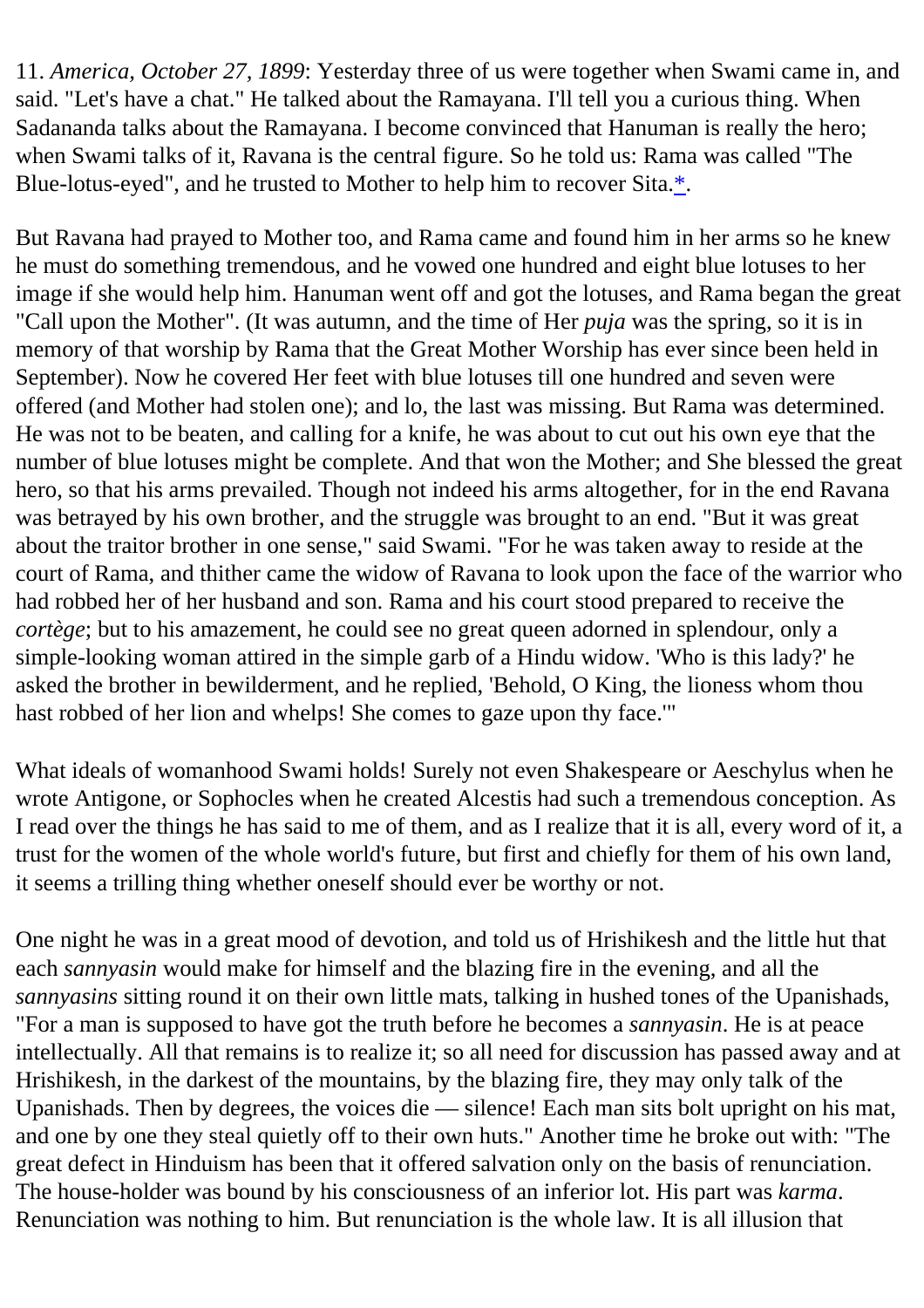anyone has been trying to do anything else. We are all struggling to release this great mass of energy. What does that mean but that we are hurrying towards death as fast as we can? The burly Englishman who thinks he wants to possess the earth is really struggling more than most of us to die. Self-preservation is only a mode of renunciation. The desire for life is one method of the love of death." Swami talked some time of the Sikhs, and their ten Gurus, and he told us a story of Guru Nanak, from the *Granth Sahib*: He had gone to Mecca, and lay with his feet towards the Caaba Mosque. Then came angry Mohammedans to waken, and if need be, to kill him, for turning his feet towards the place where God was. He woke up quietly, and said simply, "Show me, then, where God is not, that I may turn my feet that way." And the gentle answer was enough.

12. *America, November 4, 1899*: On Thursday evening, Swami came in when two of us were talking earnestly; so he joined in, of course. For the first time he talked of defection and disease and treachery. Amongst other things, he said he found himself still the *sannyasin*, he minded no loss, but he could be hurt through defection. Treachery cut deep.

The details of this Boer War are terrible to me. Strange how the fate of a nation overshadows a man's *karma*, and brings a man like General White to disaster! Not England, but Victoria, says the Hindu, won the empire; and even so today, in a detail like the Boer War, no greater than so many that have gone before, no man can foretell the results, for they will be governed by the fact that a new star has appeared in the sky of destiny. By this, and not by any force of arms or numbers, or any visible factor whatever, even the very greatest of men, seem like blind pawns on the chess-board of time, don't they? The hand that moves them is unseen; only a prophet's eye now and then catches a glance of the reason; and he who is dashed to pieces in the game seems the only one who is not befooled.

When Swami was talking of Krishna and Rukmini, he said something of the double strain in us of preference and approval. Of how often we give way to desire, and of how our only guide should be the good. Therefore, the wise man is he who likes nothing, and witnesses all. Men find it easy to play their part of life, but something holds the heart captive, and there they do not play. Let the whole be play; like nothing; act; a part all the time. Again he talked of Uma and Shiva. As be says, "It beats all mythology hollow." Speaking of Shiva he said, "Young is the *guru*, old is the disciple,"because in India the man who gives his young life is the true *guru*, but the time for learning religion is old age. And then he commanded us to offer all we did to Shiva, the only protected soul in the universe. Uma, speaking to the Brahmin, said. "Why should He, the Lord of the Universe, dwelt in a graveyard?"

At lunch time I laughed and said that your letter spoke at your wanting "nothing and nobody". Swami looked up and: said, "No, she doesn't, that's right. It's the last stage one comes to. The beggar must look for alms and rebuffs; but for him who asks nothing, there are no rebuffs." He said he had been reciting the hatred of fame and wealth all his life, but he was only now beginning to understand what is really meant.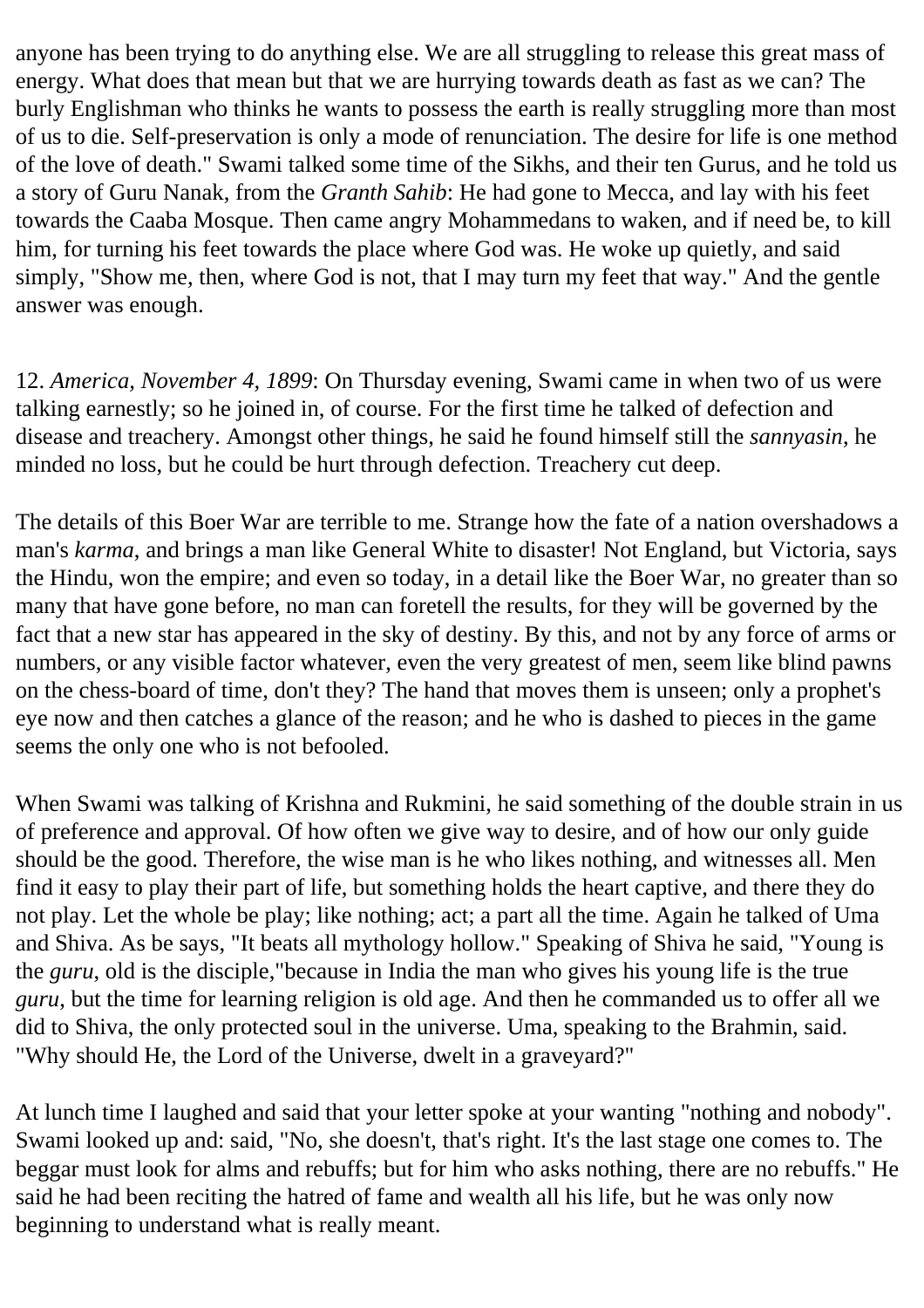13. *Chicago, December 10, 1899*: Somebody asked me, "How is it that Swami is so great, and yet today he says, Spirituality is the only thing for my country; I was wrong to desire material good,' and tomorrow he will be insisting the material benefits must be India's and so on?" "And his action remains constant both times," I said; then I went on, showing part of the great helpfulness of these contradictions to myself, how he dramatized for one absolute renunciation of the fruits of action....How true it is indeed that there is no peace without freedom! Is it not absurd to be touched by trifles? I feel the whole need of the whole Vedanta, for it is so helpful to have a will to serve and help absolutely, than to have to sit encased in one body with one way of throwing oneself at difficulties, and only one little narrow path to walk along. But we are all one: is not your way as much mine as Nivedita's? If one could only realize it!

> Anne Arbor, January 13,1900

To Swami Vivekananda:

Your [birthday-poem](http://www.ramakrishnavivekananda.info/vivekananda/volume_6/writings_prose_and_poems/a_benediction.htm) reached me here last night. There is nothing I could say about it that would not seem commonplace: except that if your beautiful wish were possible, it would break my heart.

For here I am one with Ramprasad — "I do not want to *become* sugar; I want to *eat* sugar!" I do not want even to know God in any way; even to think of such things is ridiculous of course — that would not leave my Father unattainably above.

I know one would not need to think of one's guru — that he would vanish if one realized the Divine — but even in that moment I cannot conceive of perfect bliss without the assurance that his was greater.

One is trying to say impossible things, to think unthinkable thoughts, but you well know what I would express.

I used to think that I wanted to work for the women of India — I used to have alt kinds of grand impersonal ideas — but I I have steadily gone on climbing down from these heights, and I today I want to do things only because they are my Father's will.

Even knowledge of God seems too like a return of benefits. One longs to serve for serving's sake, for ever and ever, dear, Master — not for one miserable little life.

And another thing I am sure of, and need to be sure of in true moments, and that is that you will have thousands of children who will be bigger and worthier and able to love you and serve you infinitely better than I, in days that are close at hand.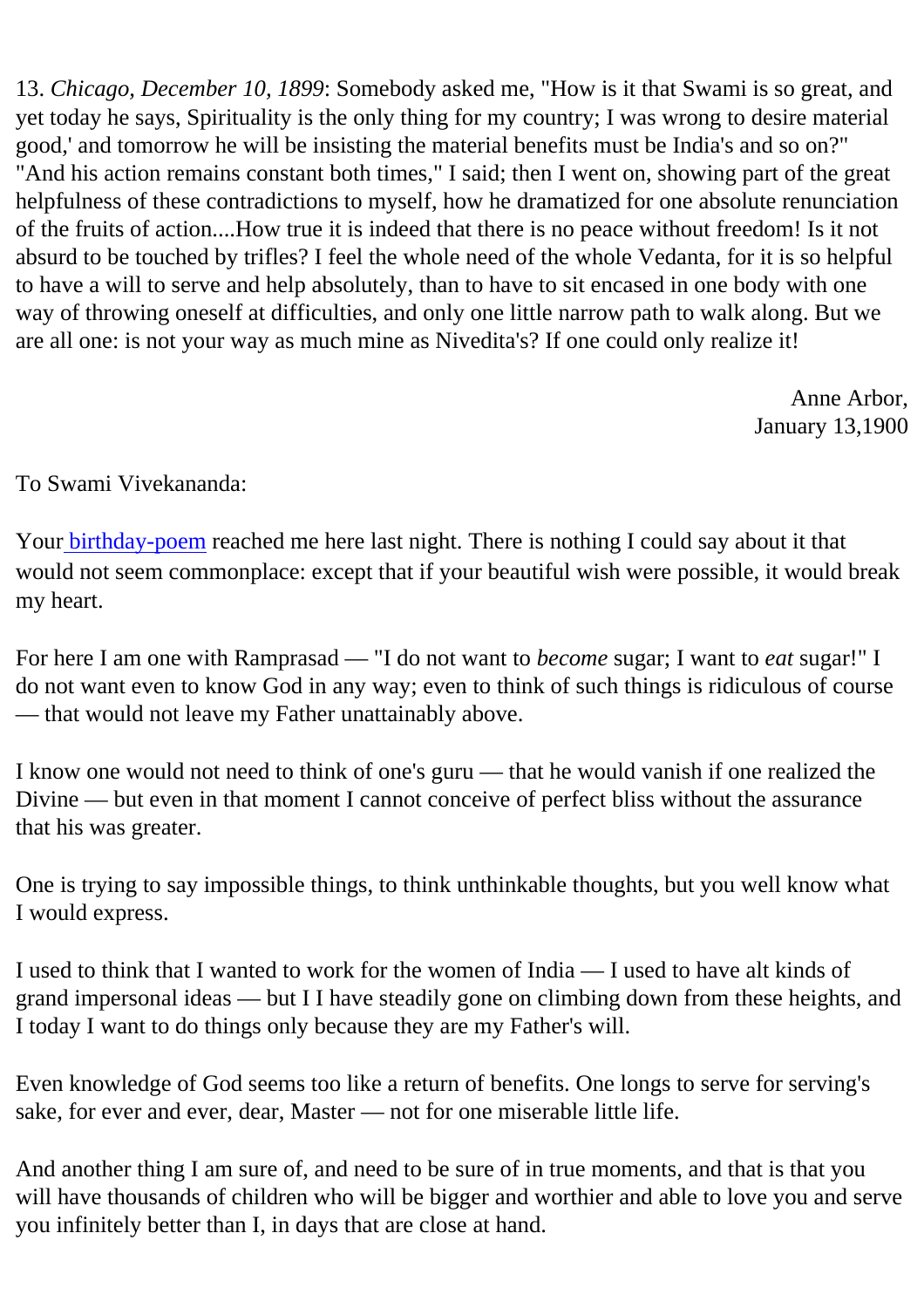14. *Detroit, January 18, 1900*: At present I have not in any way come to grief over my relation to Swami — and I have *not* told it to the world at all. Of that I am sure.

But experience contradicts theory all the time.

On this journey I have seemed to find my feet and to be led every step by Mother Herself. And as I look back I see that the same thing was true before. When I have been *free*, everything has gone well, but it has been necessary that people should accept *my personality* with a certain readiness to love me, and when this is so, I find that I simply sit and tell them, for the present, the things Swami tells us. I don't will one thing or another but unconsciously I seem to be a channel, and I sit and listen to him talking. When I first discovered this, I kept a tight hold over myself, because the acknowledgement of plagiarism while it would have satisfied myself would have been a jarring note. Now I see that it is all right and I don't bother. Shall a child not rejoice in speaking its fathers's message?

15. *Chicago, January 26, 1900*: I am finding daily that Kali's ways are not as ours, if one may put it so. She puts one person out of the way, only to discover someone else standing ready where one had no more dreamt of help than of flying.

Did I tell you at the last centre how my most blessed helper was the thorniest of all thorns at the beginning of the week? And here it is just the same; two or three of the strongest workers are the most unspeakably unexpected. I find, too, that the marks of a great Renunciation are very different from those of a small, and I laugh daily at our mutual friend's blindness about Swami's. Why, that way he has of finding himself in any company, of holding or withholding light indifferently, of caring nothing about people's opinions of him, are simply gigantic. I only realized, when, after all the love and warmth I had in one town, I reached another and found myself fuming and chafing against the artificiality of people about me, what Swami's greatness really was, in this respect. And it was these very people, from whom I would have escaped at once if I could, who proved Mother's appointed instruments — thus setting the seal on Swami's ways. That irresponsibility of his is so glorious too. Nothing is more enticing than to put oneself into the attitude of generalissimo of the forces, and make splendid plans, compelling fortune; but Swami just waits, and drifts in on the wave. And so on. I am just beginning to understand his bigness.

16. *New York, June 4, 1900*: You know to my nature a thing hardly seems true or accomplished till it is somehow uttered and left on record.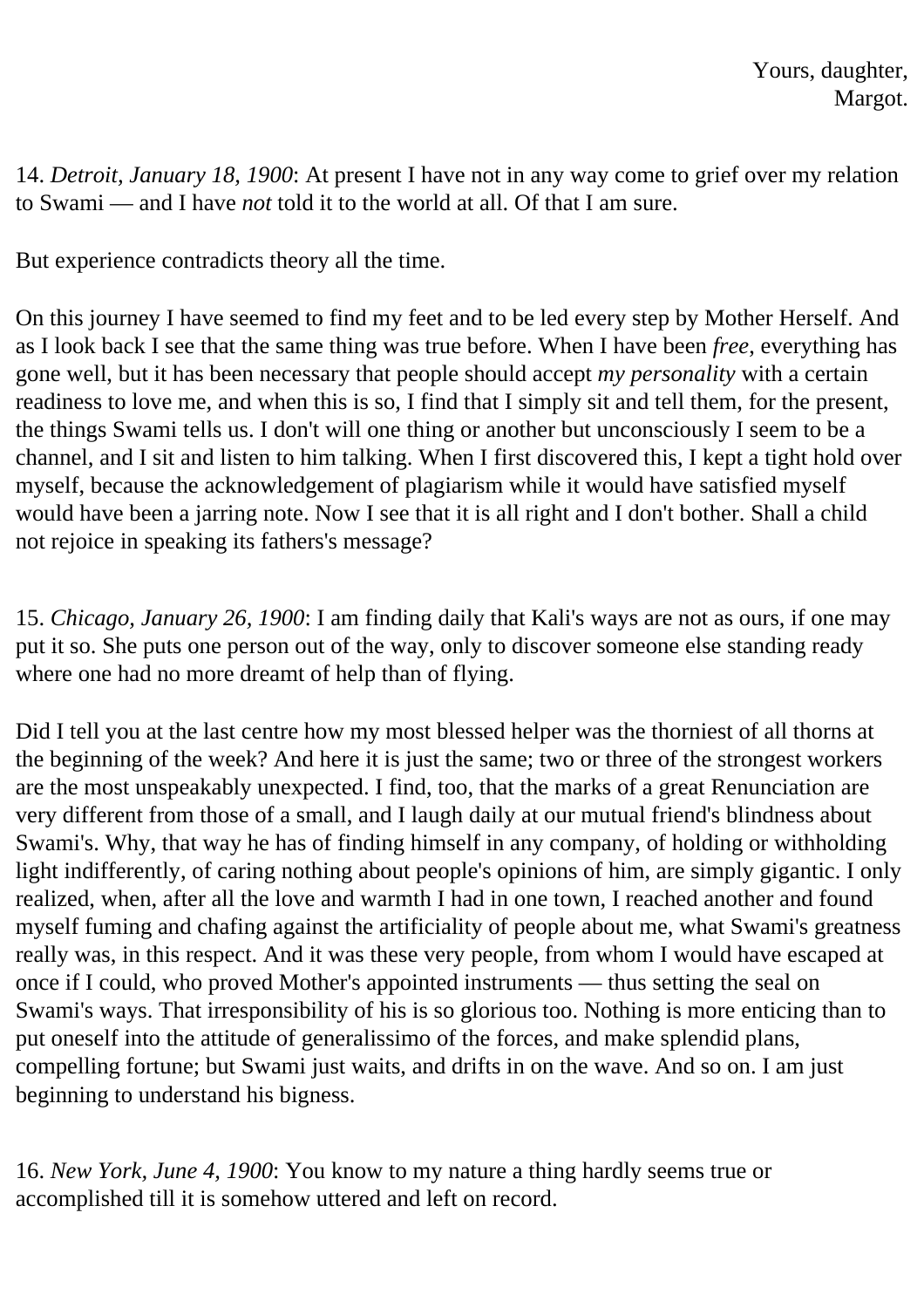Swami has just lectured.

I went early and took the seat at the left end of the second row — always my place in London, though I never thought of it at the time.

Then as we sat and waited for him to come in, a great trembling came over me, for I realized that this was, simple as it seemed, one of the test-moments of my life. Since last I had done this thing, how much had come and gone! My own life — where was it? Lost — thrown away like a cast-off garment that I might kneel at the feet of this man. Would it prove a mistake; an illusion; or was it a triumph of choice; a few minutes would tell.

And then he came; his very entrance and his silence as he stood and waited to begin were like some great hymn. A whole worship in themselves.

At last he spoke — his face broke into fun, and he asked what was to be his subject. Someone suggested the Vedanta philosophy and he began.

Oneness — the Unity of all.... "And so the final essence of things is this Unity. What we see as many — as gold, love, Sorrow, the world — is really God.... We see many, yet there is but One Existence.... These names differ only in the degrees of their expression. The matter of today is the spirit of the future. The worm of today — the God of tomorrow. These distinctions which we so love are all parts of one Infinite fact and that one Infinite fact is the attainment of Freedom....

"All our struggle is for Freedom — we seek neither misery nor happiness but Freedom.... Man's burning unquenchable thirst — never satisfied — asking always for more and more. You Americans are seeking always for more and more. At bottom this desire is the sign of man's infinitude. For infinite man can only be satisfied when his desire is infinite and its fulfilment infinite also..."

And so the splendid sentences rolled on and on, and we, lifted into the Eternities, thought of our common selves as of babies stretching out their hands for the moon or the sun — thinking them as baby's toys. The wonderful voice went on:

"Who can help the Infinite....Even the hand that comes to you through the darkness will have to be your own."

And then with that lingering, heart-piercing pathos that no pen can even suggest, "We infinite dreamers, dreaming finite dreams."

Ah, they are mistaken who say that a voice is nothing — that ideas are all. For this in its rise and fall was the only possible music to the poetry of the words — making the whole hour a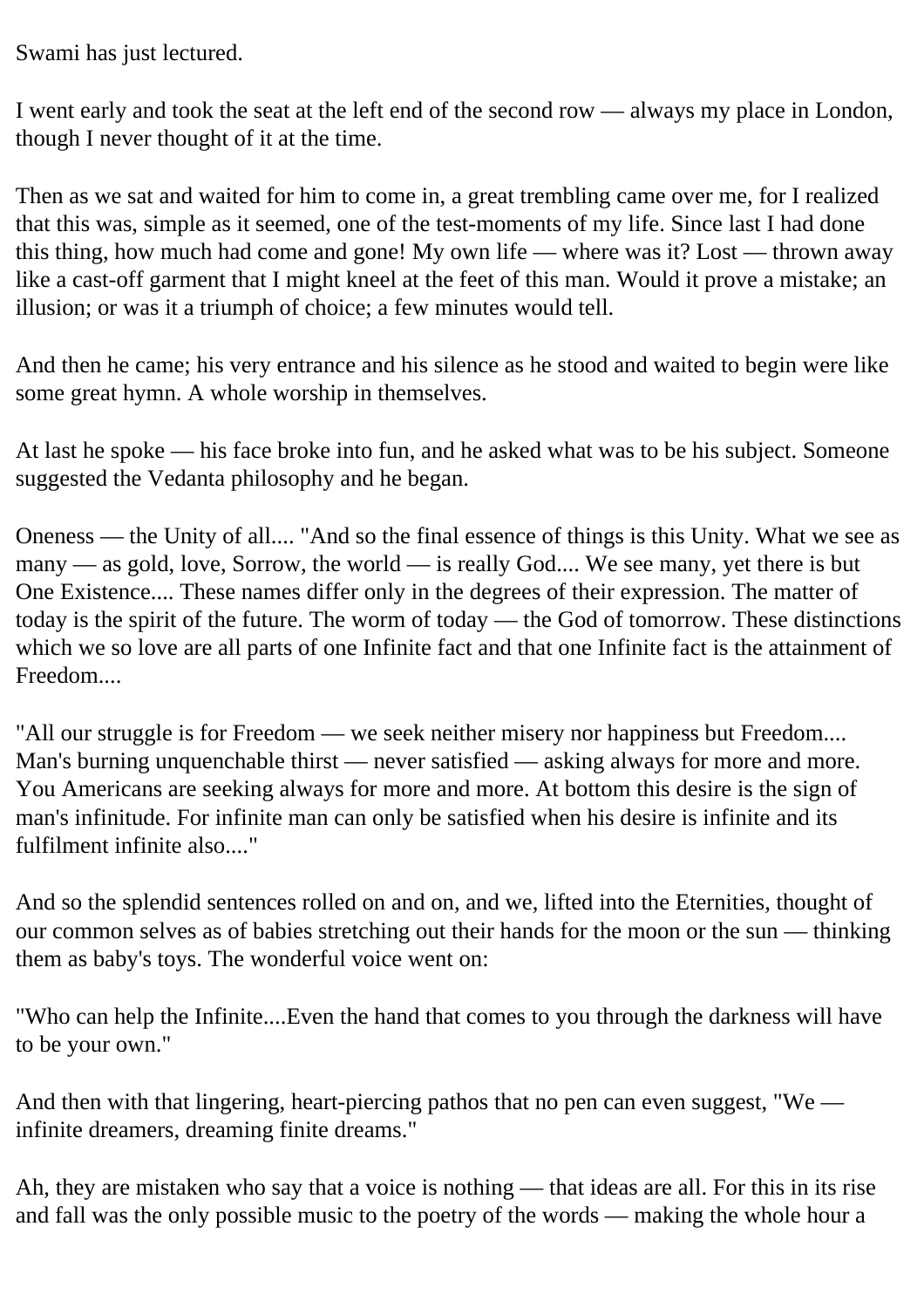pause, retreat, in the market place of life — as well as a song of praise in some dim cathedral aisle.

At last — the whole dying down and away in the thought — "*I* could not see you or speak to *you* for a moment — I who stand here seeing and talking — if this Infinite Unity were broken for a moment — if one little atom could be crushed and moved out of its place....Hari Om Tat Sat!"

And for me — I had found the infinitely deep things that life holds for us. To sit there and listen was all that it had ever been. Yet there was no struggle of intellectual unrest now — no tremor of novelty.

This man who stood there held my life in the hollow of his hand — and as he once in a while looked my way, I read in his glance what I too felt my own heart, complete faith and abiding comprehension of purpose — better than any feeling ....Swami says, "All accumulations are for subsequent distribution, this is what the fool thinks."

17. *New York, July 15, 1900*: This morning the lesson on the Gita was grand. It began with a long talk on the fact that the highest ideals are not for all. Non-resistance is *not* for the man who thinks the replacing of the maggot in the wound, by the leprous saint, with "Eat, Brother!" disgusting and horrible. Non-resistance is practised by a mother's love towards an angry child. It is a travesty in the mouth of a coward, or in the face of a lion.

Let us be true. Nine-tenths of our life's energy is spent in trying to make people *think* us that which we are not. That energy would be more rightly spent in *becoming* that which we would like to be. And so it went — beginning with the salutation to an incarnation:

Salutation to thee — the *guru* of the universe, Whose footstool is worshipped by the gods. Thou one unbroken Soul, Physician of the world's diseases. *Guru* of even the gods, To thee our salutation.

Thee we salute. Thee we salute. Thee we salute.

In the Indian tones — by Swami himself.

There was an implication throughout the talk that Christ and Buddha were inferior to Krishna — in the grasp of problems — inasmuch as they preached the highest ethics as a world-path, whereas Krishna saw the right of the *whole*, in all its parts — to its own differing ideals. But perhaps no one not familiar with his thought would have realized that this lay behind his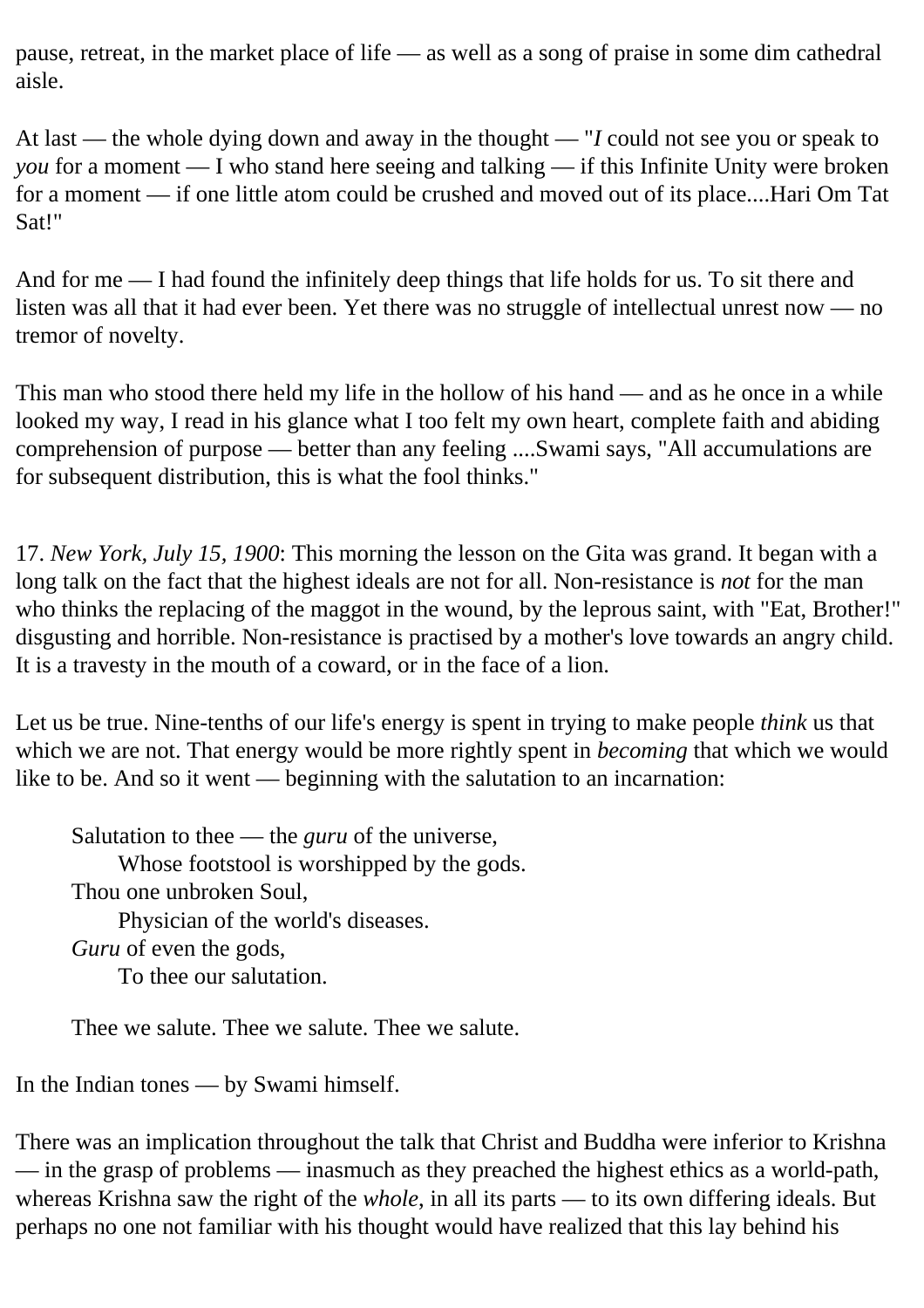exclamation, "The *Sermon on the Mount* has only become another bondage for the soul of man!"

All through his lectures now, he shows this desire to understand life as it is, and to sympathize with it. He takes less of the "Not this, not this" attitude and more of the "Here comes and now follows" sort of tone. But I fear that people find him even more out of touch at a first hearing than ever used to be the case.

He talked after lunch about Bengali poetry, then about astronomy. He confessed to a whimsical doubt as to whether the stars were not merely an optical delusion, since amongst the million of man-bearing earths that must apparently exist, no beings of higher development than ours yet seemed to have attempted signalling to us.

And he suggested that Hindu painting and sculpture had been rendered grotesque by the national tendency to refuse psychic into physical conceptions. He said that he himself knew of his own experience that most physical or material things had psychic symbols, which were often to the material eye grotesquely unlike their physical counterparts. Yesterday he told me how, as a child, he hardly ever was conscious of going to sleep. A ball of coloured light came towards him and he seemed to play with it all night. Sometimes it touched him and burst into a blaze of light, and he passed off. One of the first questions Shri Ramakrishna put to him was about this, "Do you see a light when you sleep?" "Yes," he replied, "does not everyone sleep so?"

One of the Swamis says this was a psychic something which showed that concentration was a gift with which he started this life, not to be earned during its course. One thing I am sure of, that gift of Swami's, of never forgetting any step of his experience, is one of the signs of great souls. It must have been a part of that last vision of Buddha.

When we get to the end. we shall not want to know our past incarnations. Maria Theresa and Petrarch and Laura will have no meaning for us, but the steps of our realization will. This is what he shows. I sit and listen to him now, and all appears to the intellect so obvious, to the will so unattainable; and I say to myself. "What were the clouds of darkness that covered me in the old days? Surely no one was ever so blind or so ignorant!" You must have been right when you thought me hard and cold. I must have been so, and it must have been the result of the long effort to see things by the mind alone, without the feelings.

Swami is all against *bhakti* and emotion now — determined to banish it, he says. But how tremendous is that unity of mind and heart, from which he starts. He can afford to dispense with either — since both are fully developed, and the rest is merely discipline. I fancy most of us will do well to feel all we can.

18. *New York, June 24, 1900*: Swami is also a visitor in this house where I am staying.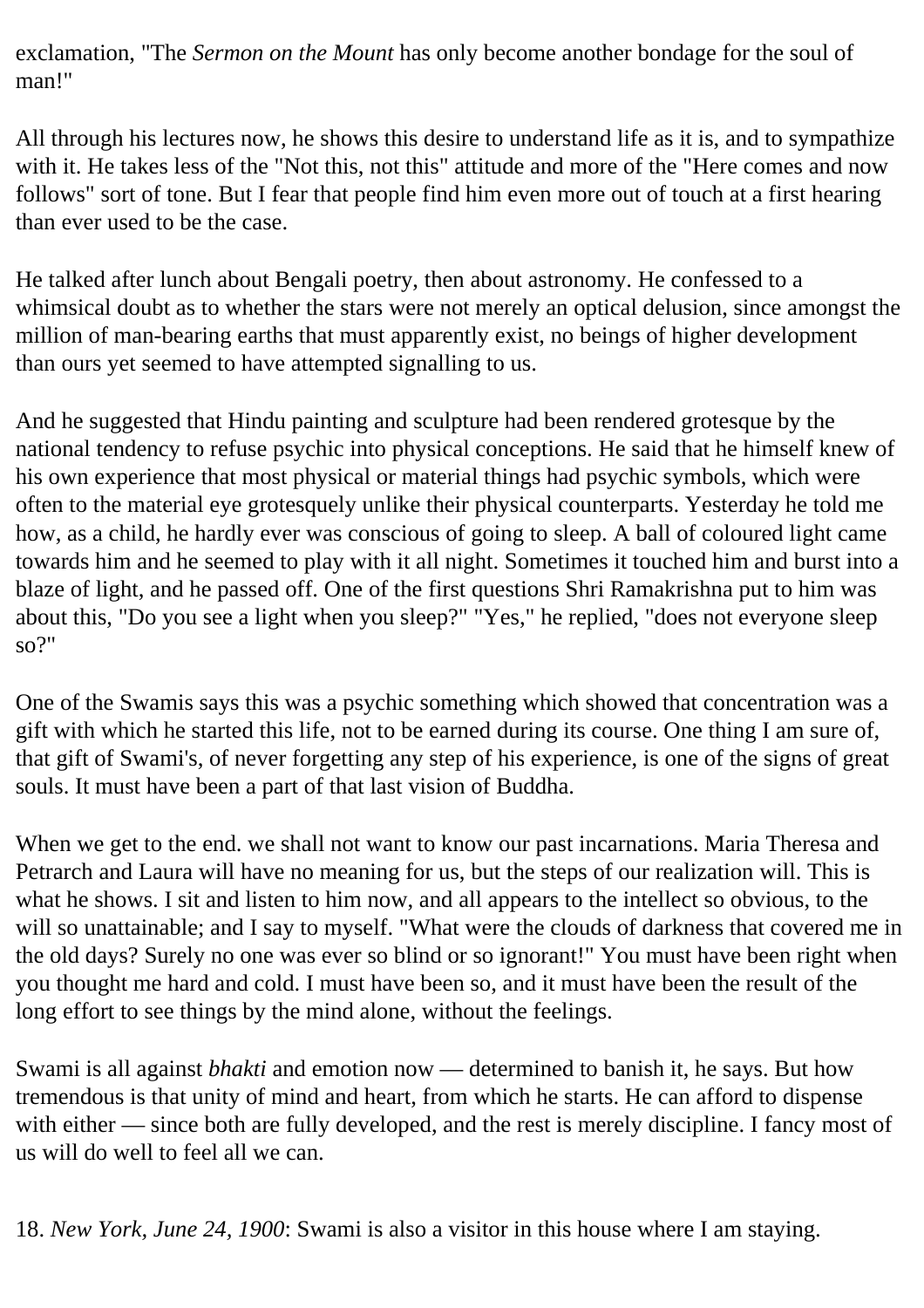I have just wound up my stay in America by writing a comforting letter to the Rev. Mother (Dhira Mata – Mrs. Ole Bull) telling the dear soul how all his luck has turned, and he is looking like a god, and leaving her to inter that all earth's crowns are at his feet.

But indeed his all true! As he is now, nothing can resist him.

This morning at eleven, he is to lecture on *Mother-Worship*, and you shall have every word of that lecture, it I have to pay ten dollars to get it taken down. It was mentioned by someone yesterday to me, before him, and he turned and said, smiling. "Yes — *Mother-Worship* that's what I am going to lecture on, and that is what I *love*."

The other morning I offered him advice that struck him as wrong. I wish you could have seen him! It was worth the offence to catch such a glimpse!

He said, "Remember that I am free — free — *born* free!" And then he talked of the Mother and of how he wished the work and the world would break to pieces that he might go and sit down in the Himalayas and meditate. That Europeans had never preached a religion, because they had always *planned*; that a few Catholic Saints alone had come near to this; that it was not *he but Mother* who did all, and *whatever* She might do was equally welcome to him. That once Shiva, sitting with Uma in Kailasa, arose to go, and when she asked him why, He said "There, look, that servant of mine is being beaten. I must go to his aid." A moment later He came back-and again She asked him why. "I am not needed. He is helping himself," was all the reply.

And then he blessed me, before he went, saying "Well! well! You are Mother's child." And I went away much moved, because the moment was somehow so great.

> (*[Prabuddha Bharata,](http://www.advaitaashrama.org/prabuddha_bharata.html) January-December 1935*)  $\geq$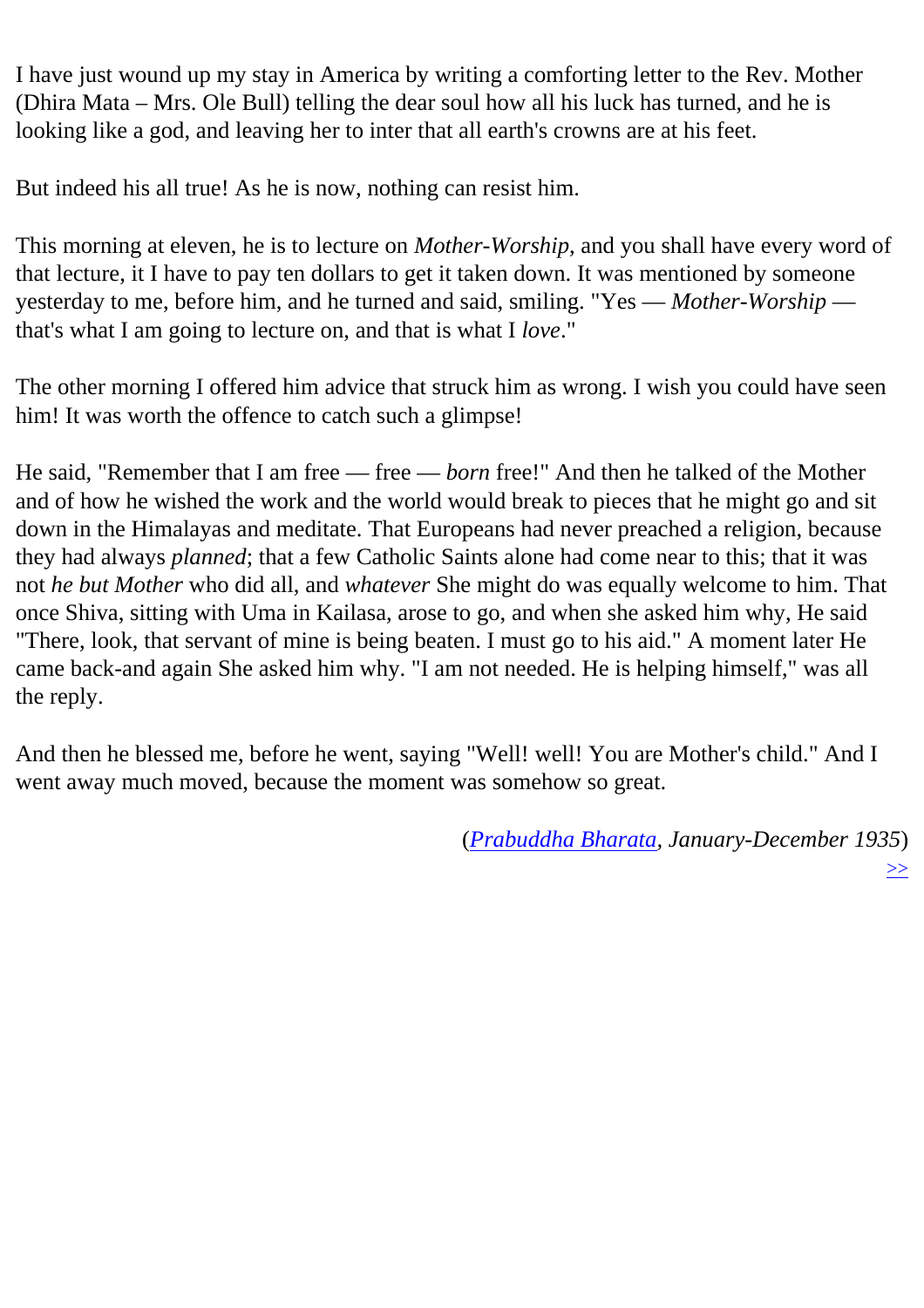## **REMINISCENCES OF SWAMI VIVEKANANDA**

### **ERIC HAMMOND**

<span id="page-197-0"></span>WHEN Swamiji came to London, he created considerable attention. Something of the wonder and admiration which had surrounded him during the Parliament of Religions at Chicago had anticipated his advent. His arresting appearance and even more arresting eloquence called many persons to his presence. London affords full scope for multitudinous experiences. It is a city of a thousand phases. Preachers and pleaders of all opinions from all parts of the world gravitate to London. The metropolis with its teeming millions is the natural lodestone that attracts men whose views are as varied as the countries by which they are sent forth. Every form of doctrine is exploited there. Every day a host of halls are filled by anxious inquirers listening to exponents of theories more or less thrilling. Opinions and theories are weighed in the balance. Religions are reviewed. Creeds are criticized and compared. The notation of human impulse, onward, upward, is sounded by performers of all degrees.

London is indeed a very volcano of eruptions, sometimes pious, sometimes philosophical, sometimes pretentious, but mainly eager and earnest. Here, then, to London came Swamiji to place himself, among many conflicting elements, as the protagonist of Hinduism. No more fitting or outstanding person could have arrived at the centre of British thought. Fortified by his intimate acquaintance of, and his infinite belief in, Shri Ramakrishna, he brought the full force of that great soul to bear upon the minds of his hearers. The bed-rock principle on which Shri Ramakrishna stood, and which Swamiji expounded, is slated by the latter in these few words: "Do not care for doctrines, do not care for dogmas, or sects, or churches, or temples; they count for little compared with the essence of existence in each man which is spirituality; and the more this is developed in each man, the more powerful is he for good. Earn that first, acquire that, and criticize no one, for all doctrines and creeds have some good in them. Show by your lives that religion does not mean words, or names, or sects, but that it means spiritual realization. Only those can understand who have felt. Only those that have attained to spirituality can communicate it to others, can be great teachers of mankind. They alone are powers of light" (*[My Master](http://www.ramakrishnavivekananda.info/vivekananda/volume_4/lectures_and_discourses/my_master.htm)*) This essential doctrine of spirituality and its realization, preached as only Vivekananda could preach it, drew folks towards him from far and near. London quickly learnt that a striking personality had made his advent. Swamiji started a course of addresses, received visitors — in a word made himself known and felt. Among his earnest admirers was Miss Margaret Noble who was predestined subsequently to become his ardent follower, a nun of the Order of Shri Ramakrishna, a resident in India, a wonderfully vivid speaker and writer in defence of the Vedanta. It was indeed at her persistent urging that this present correspondent journeyed from an outlying district to Swamiji's lodging. There, on certain specified occasions, he might be seen and conversed with. A very uncomfortable evening, cheerless and dismal, found us at his door, where we were met, at first, by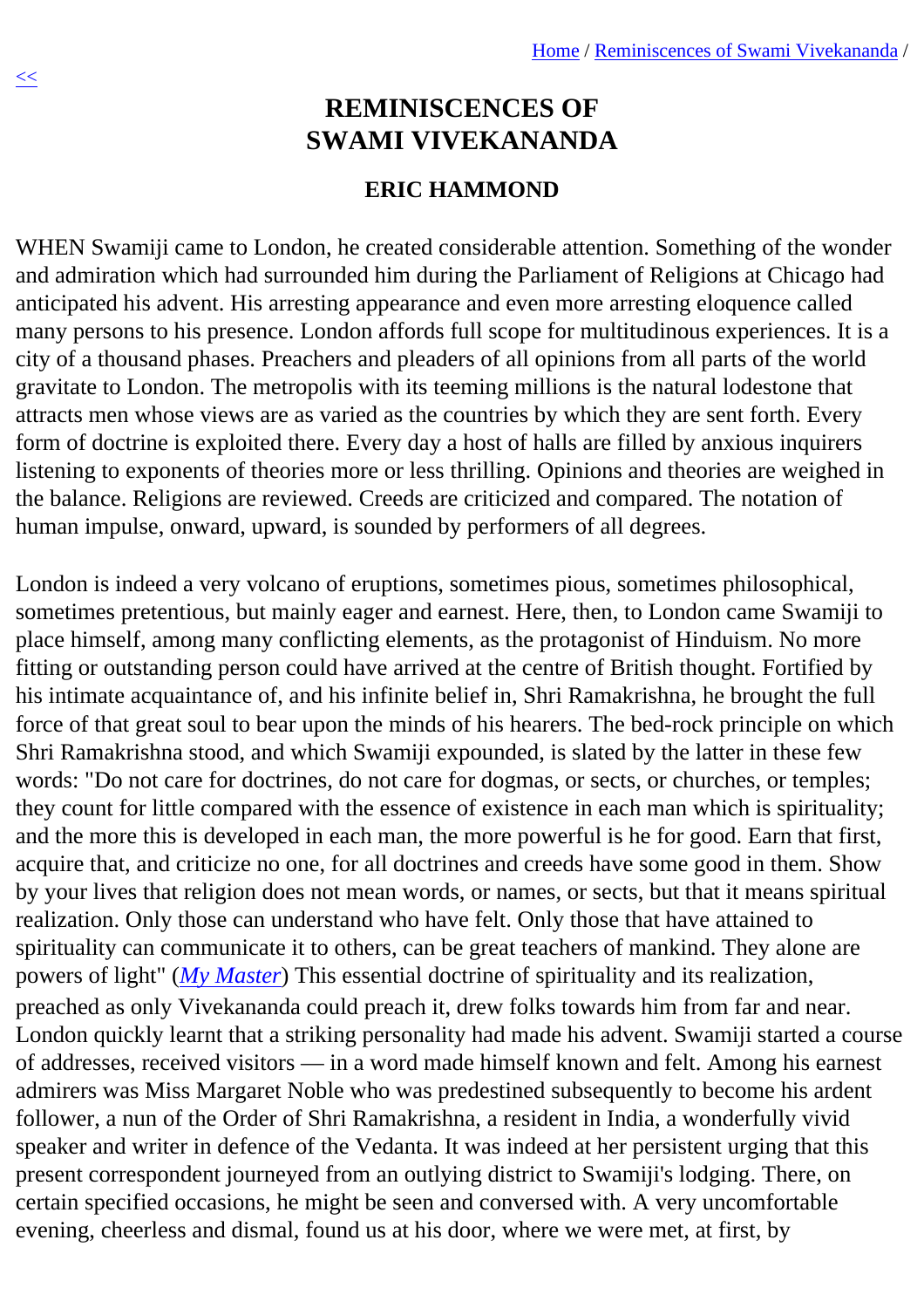disappointment. Swamiji was not at home. However, a very kindly message awaited us. We were permitted – so the message ran – to follow him to the Sesame Club whither he had gone, at brief notice, to speak in place of a lecturer who was prevented from appearing. Obeying instructions with alacrity we sought the Club. We found ourselves in a big drawing room or hall, filled almost to overflowing by smart people in evening dress. Some courteous and obliging person ushered us close to a platform where one or two chairs were vacant. The position was conspicuous and so, alas! were we. Our overcoats were dripping with rain, nor were we otherwise clothed in fine raiment; not anticipating a summons to so distinguished a gathering. Most of those present were, we discovered, schoolmasters and schoolmistresses, tutors and the like. The subject announced for lecture was "Education". Soon he, Swamiji, appeared. He had little, if any notice, and his speech could not have been in any wise prepared. Yet, then, as always, he proved himself more than equal to the occasion. Collected, calm, selfpossessed, he stood forward. A Hindu, primed in heart and tongue with Hindu lore and Hindu faith, backed by the prestige of an ancient civilization and culture which inspired him! It was a novel sight, a memorable experience. His dark skin, his deep glowing eyes, even his costume, attracted and fascinated. Above all, eloquence acclaimed him. the eloquence of inspiration. Again, his surprising command of the English language delighted and held his audience, an audience it must be remembered which consisted largely, as we have said, of men and women whose profession it was to teach English students their mother-tongue and through the medium of that tongue instruct them in other branches of knowledge. More. Swamiji soon showed that he was equally versed in history and political economy. He stood among these people on their own ground. Without fear, beseeching no favour, he dealt them blow upon blow enforcing the Hindu principle that the teacher who taught for the money-making was a traitor to the highest and deepest truth. "Education is an integral part of religion and neither one nor the other should be bought or sold." His words, rapier-like, pierced the armour of scholastic convention; yet no bitterness spoilt his speech, This Hindu, cultured, gracious with his notable smile that disarmed unkindly criticism, held his own and made his mark. He had come sent by the spirit of Shri Ramakrishna, to make that mark; and he had succeeded al the first attempt. The idea that teachers should work with their pupils for love, and not for the love of lucre, not even for the love of livelihood

Discussion followed. Climatic and other reasons for charges for teaching were set forth, but Swamiji maintained his position.

Such then was our first meeting with him; a meeting which suited in reverent friendship, in genuine admiration and in most grateful remembrance.

> (*[Vedanta Kesari](http://www.sriramakrishnamath.org/Magazine/magazineenglish.aspx?id=Eng), May 1922*)  $\geq$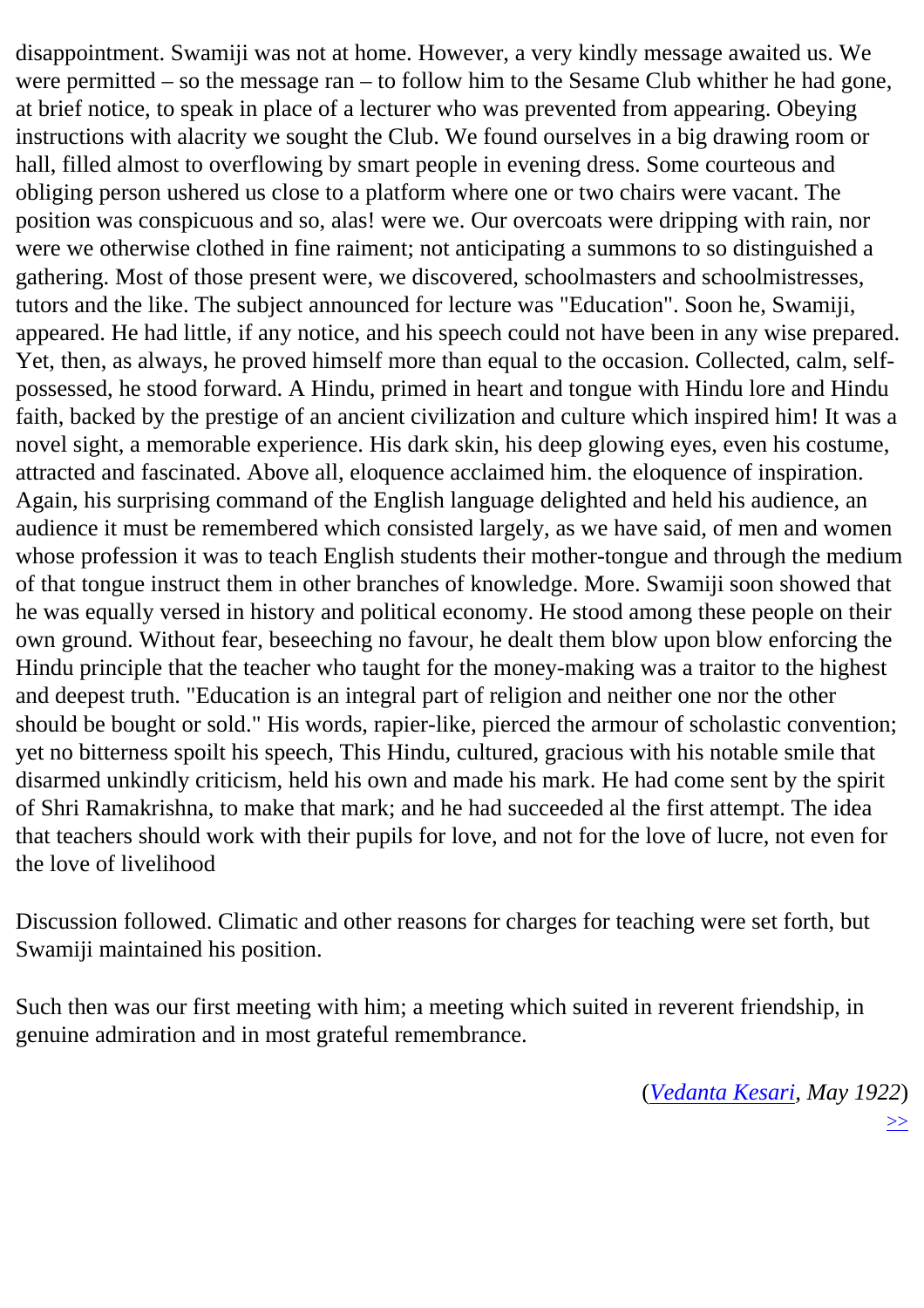# **REMINISCENCES OF SWAMI VIVEKANANDA**

### **E. T. STURDY**

<span id="page-199-0"></span>ALTHOUGH I am not to be present at your gathering in remembrance of your great predecessor, Swami Vivekananda, I think those present may like to have a pen-picture of him from one who was very closely associated with him.

It is now some forty years since Vivekananda left this country, but the impression that he left with me is as vivid now as on the day that I said farewell to him.

I think this is largely accounted for — for I am not strong in reminiscence — by a quality in him which is described by a Sanskrit word *ojas*: it signifies bodily strength, virility and also vitality and splendour.

In fact he had a magnetic personality, associated with great tranquillity. Whether he was walking in the street or standing in a room, there was always the same dignity.

He had a great sense of humour and as a natural correlative, much pathos and pity for affliction. He was a charming companion and entered with ease into any environment he found. And I found that all classes of educated persons that he was brought in contact with looked up to and admired the innate nobility that was in the man. One felt at all limes that he was, to use a modern expression, "conscious of the presence of God". In walking, travelling, and leisure times, there constantly came from him some hardly formulated invocation or expression of devotion.

As a teacher he had a great capacity for perceiving the difficulty of an inquirer, and would elucidate it with great simplicity and point to its solution. At the same time he could enter into great intricacies of thought.

I remember well his discussion with Dr. Paul Deussen, the then head of Kiel University. He pointed out where Schopenhauer and Von Hartmann were wrong in founding their philosophy upon the blind will, the Unconscious, as contrasted with Universal Thought, which must precede all desiring or willing. Unfortunately that error continues today and vitiates a great deal of Western psychology by its using a wrong terminology.

I will close this by remarking that, although if we were enlightened we should see Deity in every manifestation, nevertheless it is a great boon when we can perceive it as patent in noble and holy men. One of such was the Swami Vivekananda.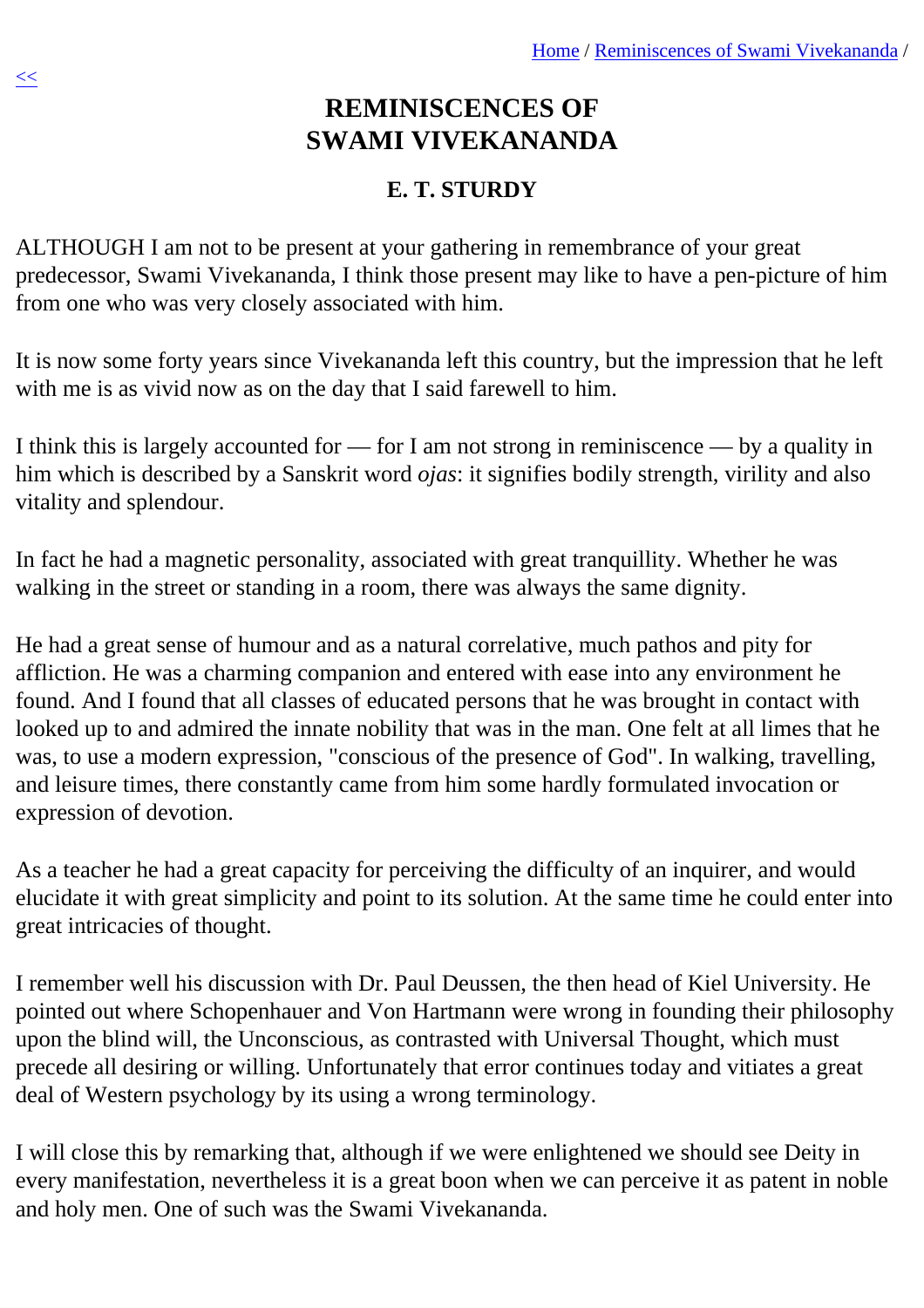(*[Vedanta Kesari](http://www.sriramakrishnamath.org/Magazine/magazineenglish.aspx?id=Eng), February 1937*)  $\geq$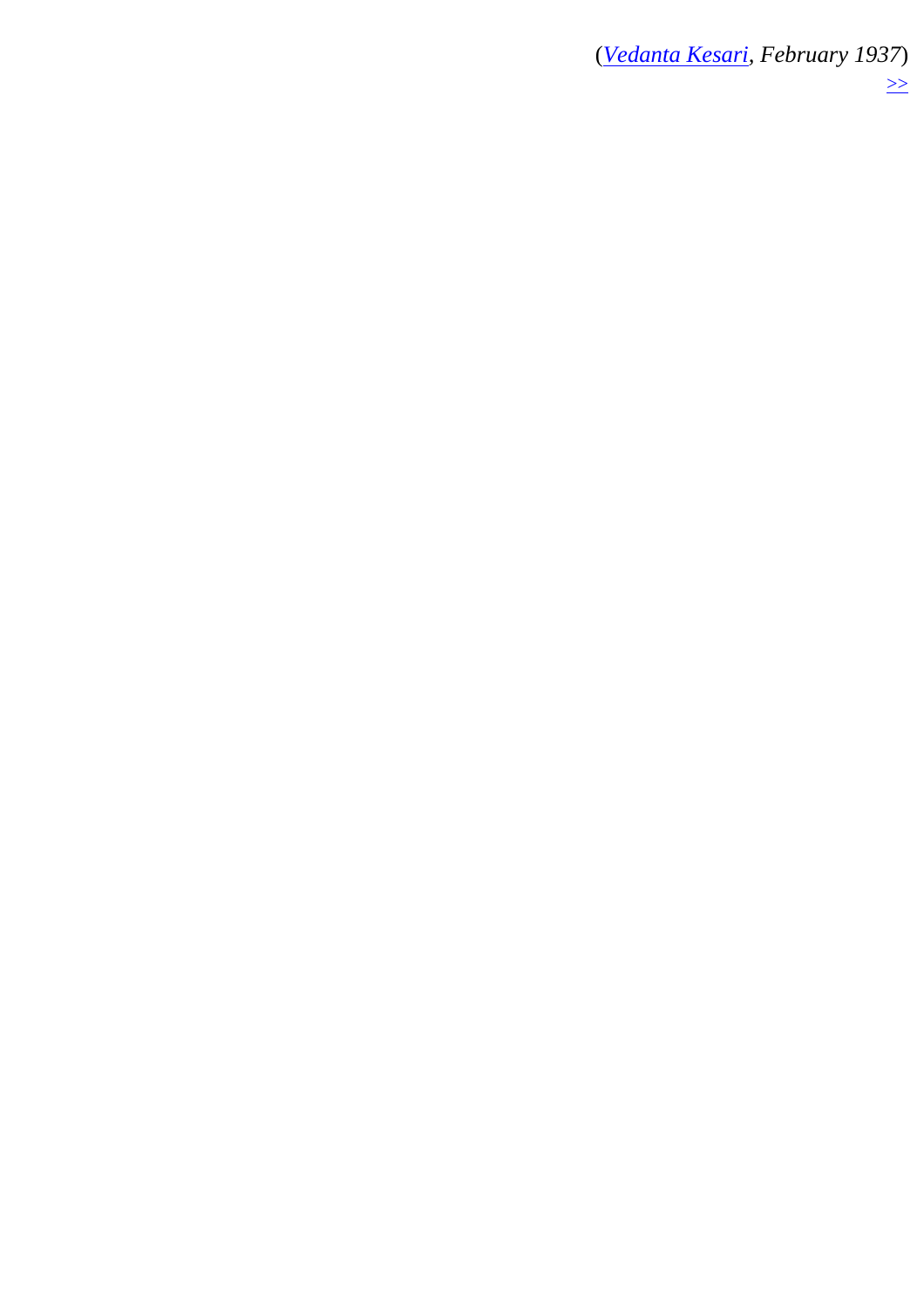### **REMINISCENCES OF SWAMI VIVEKANANDA**

### **T. J. DESAI**

<span id="page-201-0"></span>ABOUT this time (1895) I had an invitation from Miss Muller to attend the two public lectures delivered by Swami Vivekananda. I heard the first lecture at St. James' Hall with Mrs. Ingall. That was the first time I saw the commanding figure of the great Swami. He looked more like an Indian Prince than a *sadhu* (holy man). He had a *bhagva patka* (ochre coloured turban) on his head. He electrified the audience by his grand and powerful oratory. The next day the report appeared in the papers that he was the next Indian after Keshab Chandra Sen, who had surprised the English audience by his magnificent oratory. He spoke on the Vedanta. His large eyes were rolling like anything, and there was such an animation about him that it passeth description. After the meeting was over, the Swami took off his turban and put on a huge and deep Kashmiri cap looking like a big Persian hat.

The next time I heard him was at the Balloon Society. He spoke there for some time but not with his former fire. A clergyman got up after the lecture and attacked the Swami, and said that it would have been better if the Swami had taken the trouble of writing out his lecture at home and of reading it there, etc. The Swami got up to reply, and he was now on his mettle. He made such a fiery speech that the clergyman was nowhere. He said that some people had crude notions that the Vedanta could be learnt in a few days. The Swami further said that he had to devote about twelve long years of his life to the study of the Vedanta. He replied to the objections of the clergyman categorically one by one, recited the sonorous Vedic hymn beginning with "*Supurnam*" (Taittiriya Aranyaka, III. xi.1.) and ended with a triumphant peroration that still rings in my ears.

In 1896 I became a member of the Royal Asiatic Society of Great Britain and Ireland. I came in contact with some of the best scholars of the day. Prof. Rhys Davids was the secretary of the Royal Asiatic Society. He was a reputed Sanskrit scholar. The times of the meetings were notified to the members beforehand. A paper on some subject of general interest was read, and then discussion followed. Refreshments were then served, and we had ample opportunities of exchanging our views in conversation, and of making friendship with some of the greatest literary lights of the day. The proceedings of the meetings were published in the quarterly Journal of the Society. Miss Duff and several ladies were also members of the Roval Asiatic Society and were generally found at the meetings. Miss Duff was a Sanskrit scholar and had translated into English the book called *The Elements of Metaphysics* by Prof. Deussen of Germany. It was quite a treat to talk with the "Blue Stockings", as highly educated ladies were nick-named in England by orthodox people. I spoke in some of the meetings of the Royal Asiatic Society.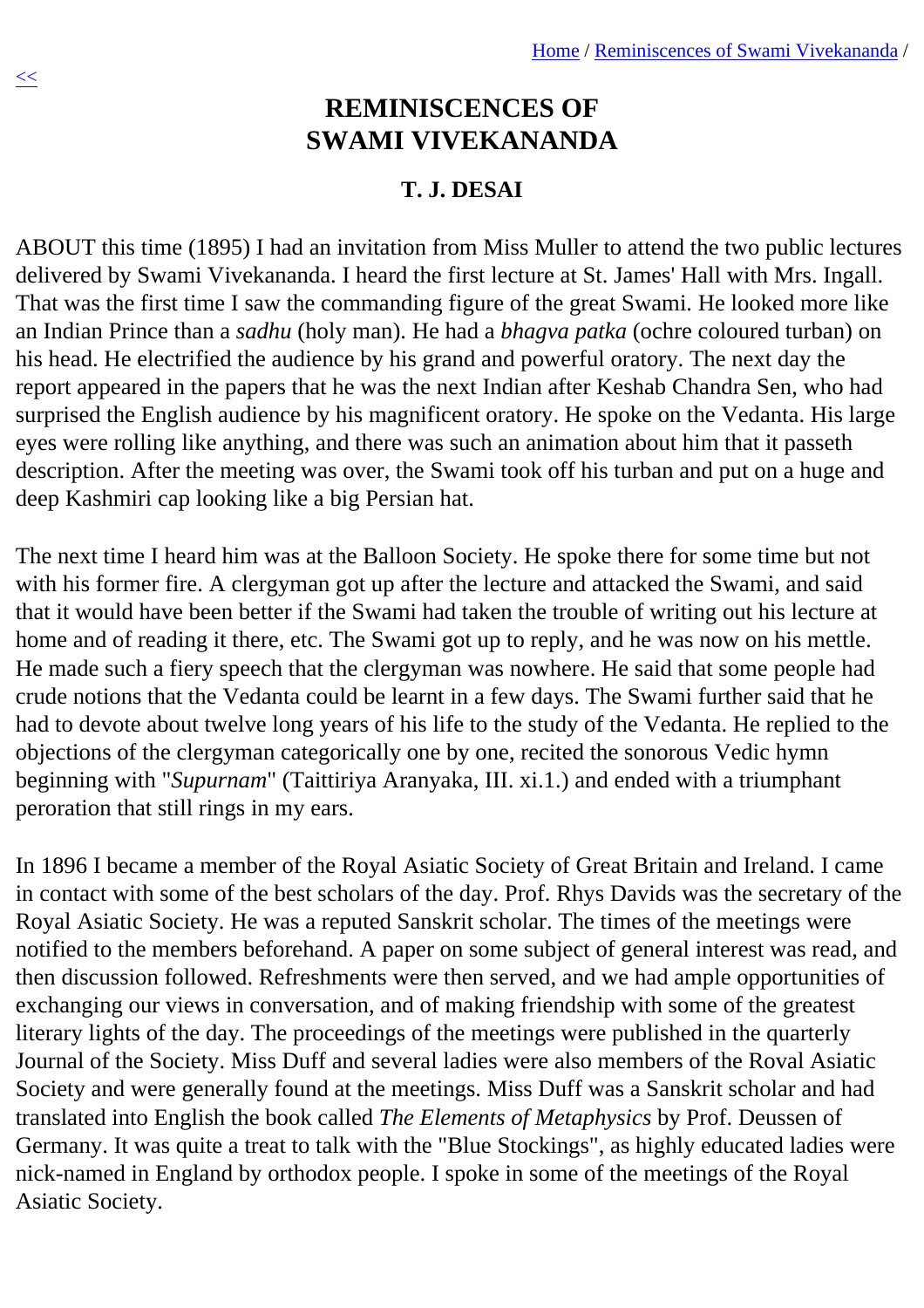Once I remember that a paper was read by Prof. Bain on the Upanishads. Swami Vivekananda and Mr. Ramesh Chandra Dutt. C.I.E., were also there. Sir Raymond West had taken the chair. After the paper was finished, I made a vigorous and spirited speech. I made some remarks there on "egoism" in general and love of "individuality" of Europeans, as hindrances in the way of realizing the *Impersonal and Infinite Brahman*. Prof. Rhys Davids was particularly tickled, and he made a violent speech. I got up again and quietly told him that I meant no offence; and that I had the greatest respect for the European intellect, but when they dabbled in the philosophy of the Upanishads and the Vedanta, they could be safely guided, in some respects, by the Hindus, as it was their *forte* Just as a common Arabian sailor-boy would know more about the Arabian Sea and would safely lead us to the desired place, rather than the greatest European sailor who was an utter stranger to the shoals and rocks in the Arabian Sea. The effervescence subsided, and we all had a hearty cup of tea together after the temporary storm. This was the first time I saw Mr. Dutt. He also spoke — but in a temperate persuasive manner.

Swami Vivekananda liked my speech very much, and he took me to his place, talking on various subjects on the way. Strange that the Swami had put on a top hat on that day. If I err not, it was on that day that he and some other Swami (Saradananda or Abhedananda) prepared *khichudi*, etc., at his place, and asked me to partake of the supper with them.

Swami Vivekananda delivered a series of lectures in different places in London on *karmayoga*, *jnana-yoga*, *bhakti- yoga*, and *raja-yoga*, during this year (i.e. 1896). He had also been invited to speak al the Btavatsky Lodge. I attended a good many of them. The cream of the English society attended his lectures, and all were mad after him. The Swami used to take walks with me from the lecture-hall to his house, or from his house to some neighbouring places. I very often dined at his place of residence, at his own invitation, or that of my pupil — Miss Muller, and of Mr. Sturdy, who, I believe, paid for the household expenses after the Swami came to live in London from America. Mr. Sturdy was like a real *yogi*. Mr. Goodwin was another staunch adherent of the Swami, and he took down in shorthand the lectures of the Swami, which were afterwards published.

In July, 1896, a conference of the London Hindu Association was held at the Montague Mansions. The chair was taken by Swami Vivekananda. the Hon. President of the Association, Mr. Dadabhai Naoroji was also present. A lecture was delivered on the "Needs of India" by Mr. Ram Mohan Roy, a gentleman from Madras. I, being the Secretary of the Association, had to arrange for the meeting, refreshments, etc. Swami Vivekananda, as chairman of the conference, rose to speak, and he electrified the audience. Reporters of the press were also present. When he struck his hand on the table during his speech, my watch bounded from the table and fell down on the ground, and created a visible sensation. He had a commanding figure, and my landlady, who had come to the meetings with me, was greatly impressed with his speech and personality. While the Swami had captivated the British public by his oratory, it was placarded, as I was going home, that Prince Ranjit Singhji had saved the honour of England against the Australian team. He had scored 154 runs and was not out. The next day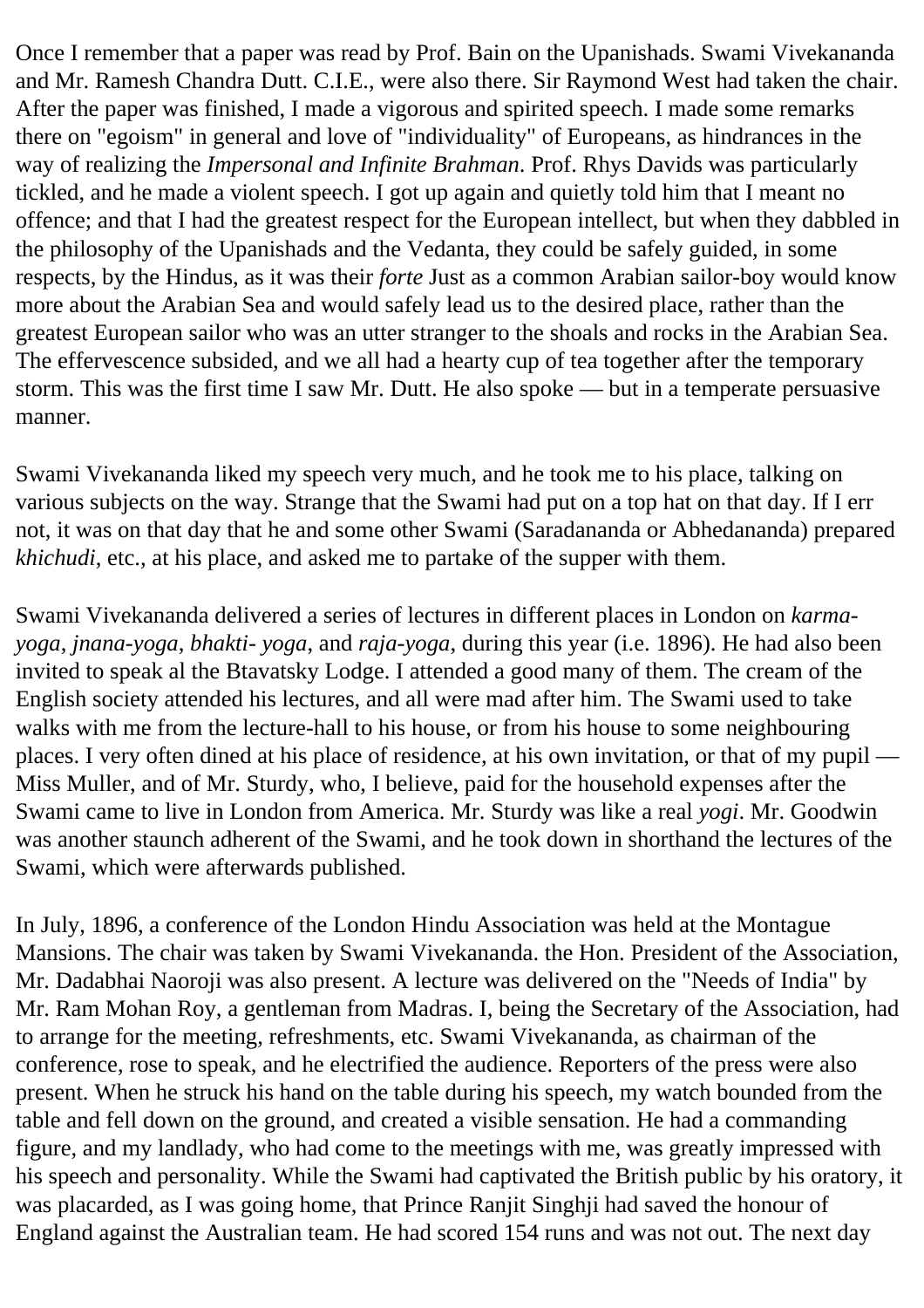there was a big leading article in the *London Times* about the "Exploits of Indians in England". Mr. Chatterji had come first in the Indian Civil Service Examination, and Prince Ranjit Singhji had stood *first* in the cricket averages in that very year.

Later on in the year, when I was living with the Owens for the second time, Swami Vivekananda had come to my house with another Swami (Saradananda or Abhedananda), as he was invited to take his dinner with us. It seemed from his conversation that he did not object to meat-eating, although he and the other Swami took only the vegetarian dishes prepared for us. The Swami used to smoke cigars. The Owens were generally pleased by Swami Vivekananda's visit. They admired his personality and powers of conversation.

I came in close contact with the Swami during this year (i.e. 1896). Once he delivered a magnificent speech in a magnificent hall in the West End of London, wherein he narrated the story of a young *sannyasin* who accidentally happened to go to the palace of a Raja, holding a *svayamvara*[\\*](#page-201-0) for his daughter. The princess, instead of throwing the *vara-mala*, or the "garland of the choice of a bridegroom", round the neck of any of the princes present, took a fancy for the young *sannyasin*, and suddenly dropped it round his head. The *sannyasin* ran away, and she followed him wherever he went, but to no purpose, as he would not lay down his *sannyasa* and marry her. After the lecture was over, the Swami was surrounded by the best of the beauty of England, and they put questions after questions to him and asked for explanations. He anyhow managed to extricate himself from them; and when he was alone, he heaved a sigh of relief, and asked me to go with him to his house. On the way, in order to sound the mind of the Swami, I asked him whether it was not wrong on the pan of the you *sannyasin* to break the heart of that young princess by not marrying her, on which he indignantly cried out, "Why should he desecrate himself?"

On another occasion, when Swami Vivekananda and myself were alone in his house, I put to him several knotty questions on Vedanta, and he explained them to me. One of them was about the unity of the individual soul (i.e. *jivatman*) with the *brahman* or *paramatman*. As I had devoted much of my time to the study and realization of the nature of *brahman*, I was looking for an answer in speechless silence, and at the same time was trying mentally to indentify myself with the Universal Spirit. The Swami, on finding that at a particular moment at that time I was *en rapport* with *brahman*, simply cried out, *tat-tvam-asi* (Thou art That)! I wanted no further explanation. The Swami returned to India towards the end of this year (i.e. 1896).

I subsequently paid a visit to the learned Swami at his private residence. He kindly received me in a cordial manner. I had a talk with him on religious matters during which he repeated several shiokas (verses) from the Bhagavad-Gita: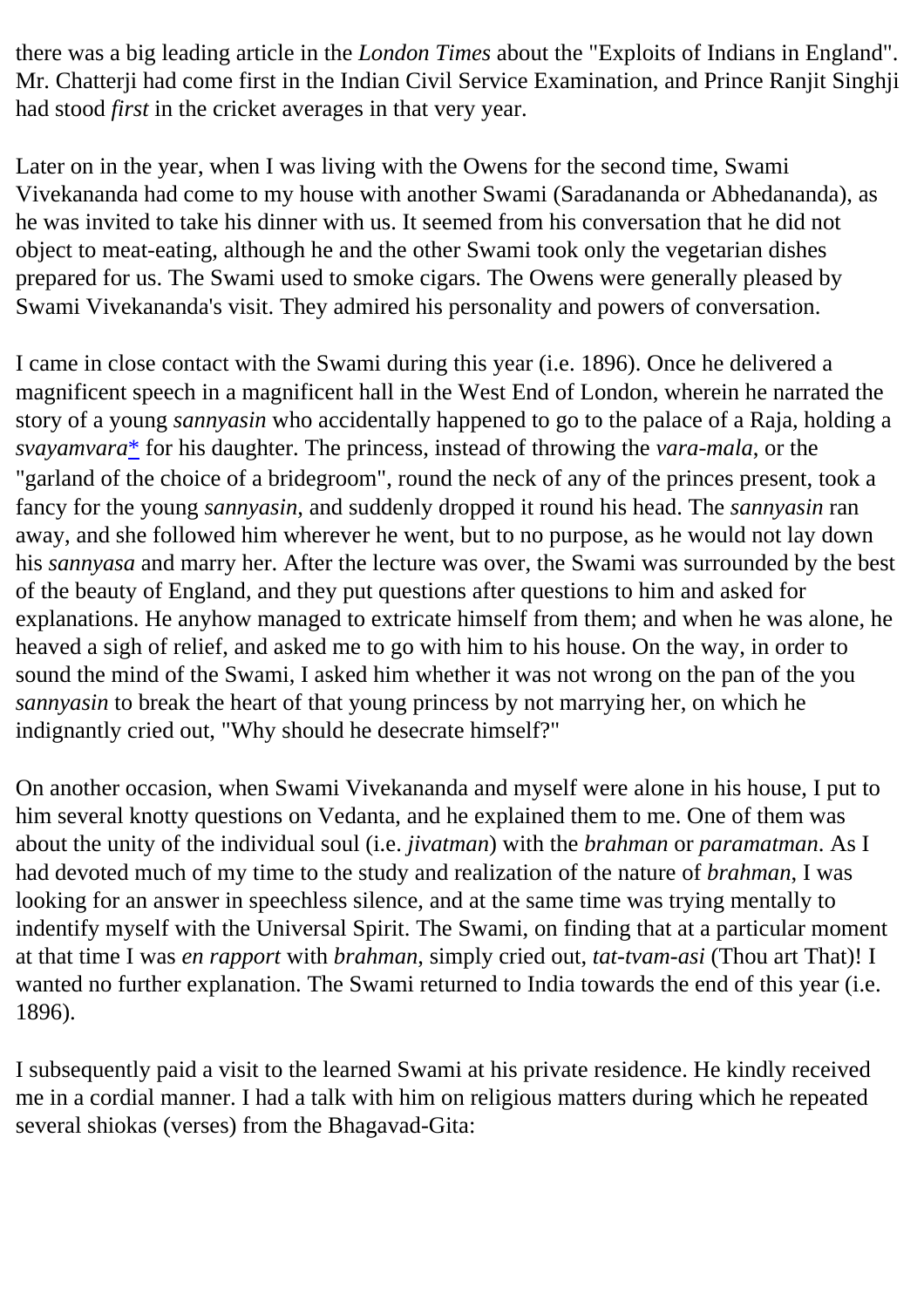इहैव तैर्जितः सर्गो येषां साम्ये स्थितं मनः। निर्दोषे हि समं ब्रह्म तस्मादब्रह्मणि ते स्थिताः ॥ (V. 19.) बहूनि मे व्यतीतानि जन्मानि तब चार्जुन्। तान्यहं वेद सर्वाणि न त्वं वेत्थ परंतप॥ (IV. 5.) कर्षयन्तः शरीरस्थं भूतग्राममचेतसः। मा चैवान्तः शरीरस्थं तान्विद्धयासुरनिश्चयान्॥  $(XVII, 6.)$ क्षुद्रं हृदयदौर्बल्यं त्यक्त्वोत्तिष्ठ परंतप॥ (II.3.)

(Even in this life they have conquered the round of birih and death, whose minds are firmfixed on the sameness of everything, for God is pure, and the same to all, and therefore, such are said to be living in God. O Arjuna, you and I have run the cycle of birth and death many times, I know them all, but you are not conscious of them. Know them to be of *asurika* resolve who, senseless as they are, torture all the organs of the body and Me dwelling within the body. Cast off this mean faint-heanedness and arise, O scorcher of thine enemies.)

Thereupon. I naturally repeated within myself in an audible manner:

नष्टो मोहः स्मृतिरुक्ष्या त्वत्प्रसादान्मयाच्युत। स्थितोऽस्मि गतसन्देहः करिष्ये वचनं तव॥

(Destroyed is my delusion, and I have gained my memory through thy grace. O Achyuta. I am firm; my doubts are gone. I shall do thy word. Gita, XVIII. 73).

He said that *animsa paramo dharmah was* a tenet of the Buddhists, and it had gone so far that it had enfeebled the people. He preached a bold and manly religion. He told me that when he had to speak before the Chicago Parliament of Religions for the first time, he fell a little nervous in the beginning, but the *mahavakya* (great Upanishadic saying), *aham brahmasmi* (I am Brahman) at once flashed through his brain, and such a tremendous power entered his frame that he outdid himself. He electrified the American audience by his subsequent speeches, and the fact, no doubt, is testified by the reports of the American papers.

He, therefore, advised all men not to belittle themselves, but to realize their *brahman*-hood, their Divinity.

> (*[Vedanta Kesari,](http://www.sriramakrishnamath.org/Magazine/magazineenglish.aspx?id=Eng) January 1932*)  $\geq$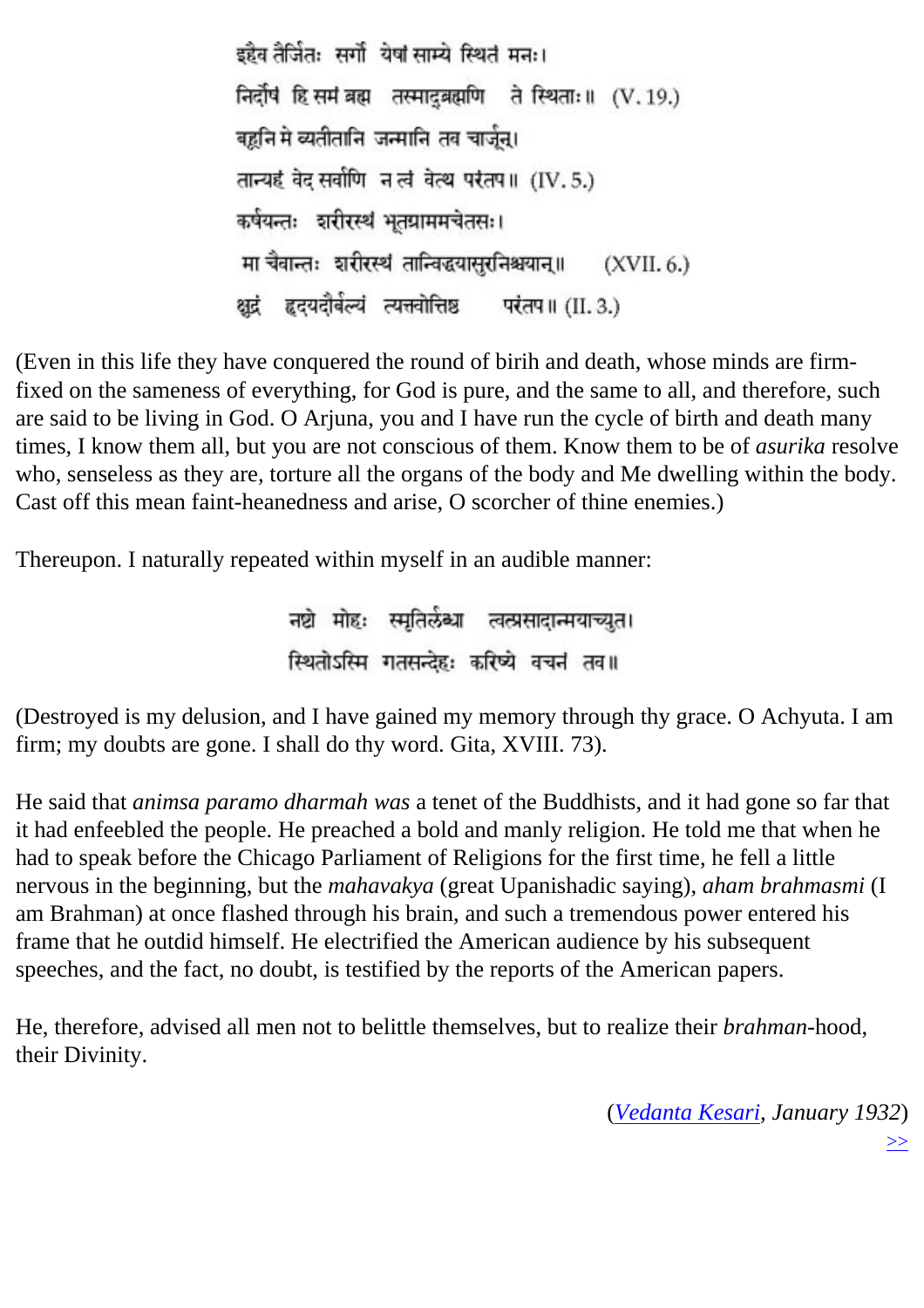## **REMINISCENCES OF SWAMI VIVEKANANDA**

### **SWAMI BODHANANDA**

<span id="page-205-0"></span>IN 1890 when I was a student in the Ripon College, Calcutta, I had the greatest blessing of my life to know of Shri Ramakrishna. With some of my classmates and friends I attended the anniversary of the dedication of the temple at Kankurgachi (east Calcutta) in the month of August of that year. There we first heard of Shri Ramakrishna from one of his greatest devotees, the late Ramachandra Datta. His devotion to Shri Ramakrishna is indescribable. Only those who knew him personally can appreciate it. We often chant the sacred verse, "Thou art our Mother; Thou art our Father; Thou art our Friend; Thou art our Companion; Thou art our Wisdom; Thou art our Wealth; Thou art our All in all", but Ram Babu was one of those who realized its true meaning. To him Shri Ramakrishna was really his "All in All". He worshipped no other God than Shri Ramakrishna; never visited any other temple than the one at Kankurgachi in which Shri Ramakrishna's ashes were interred; never read or preached any other religious doctrines or discourses than those he had heard from Shri Ramakrishna.

Master Mahashaya (Babu Mahendra Nath Gupta) was our professor. We heard that he was also a disciple of Shri Ramakrishna. One day we approached him and introduced ourselves to him. We had a little talk on Shri Ramakrishna. He recommended us to visit the Math (monastery) at Baranagore where Shri Ramakrishna's *sannyasin* disciples were then living. He was naturally a very reserved man, but was most cordial to us and candid in his opinion about a devotee who lives in his family and a disciple who has renounced the world to devote his whole life to the practice of religion. He used this simile: The former is like a sour mango, but quite ripe and the latter (a *sannyasin*) is like a mango of the highest grade (*Fazli* or *Langra*), but not yet ripe. Master Mahashaya's illustrations were very much to the point. He further said, if we wished to see the living examples of the teachings of Shri Ramakrishna, we must go to the Math.

Shortly afterwards, we visited the Math. Our first visit was on a week day, as we went directly from the college. It was about 3 o'clock in the afternoon when we reached there. We first met Shashi Maharaj (Swami Ramakrishnananda). He was delighted to see us and inquired about us. When he learnt that we were students, he asked us some questions and advised us not to neglect our studies. We stayed until 5 or 6 o'clock. He took us to the chapel (*thakur ghar*) after the doors were opened at 4 o'clock, gave us some flowers from the altar and *prasada* (dedicated fruits and sweets) which we valued most. We prostrated ourselves before the picture of Shri Ramakrishna on the bed and the wooden receptacle (*kouta*) on the altar in which his sacred remains were preserved. There were four or five other Swamis. We saluted them all, one after the other, and they also very kindly spoke to us and blessed us with their well-wishes. When we parted, they invited us to come again. We walked back home, and all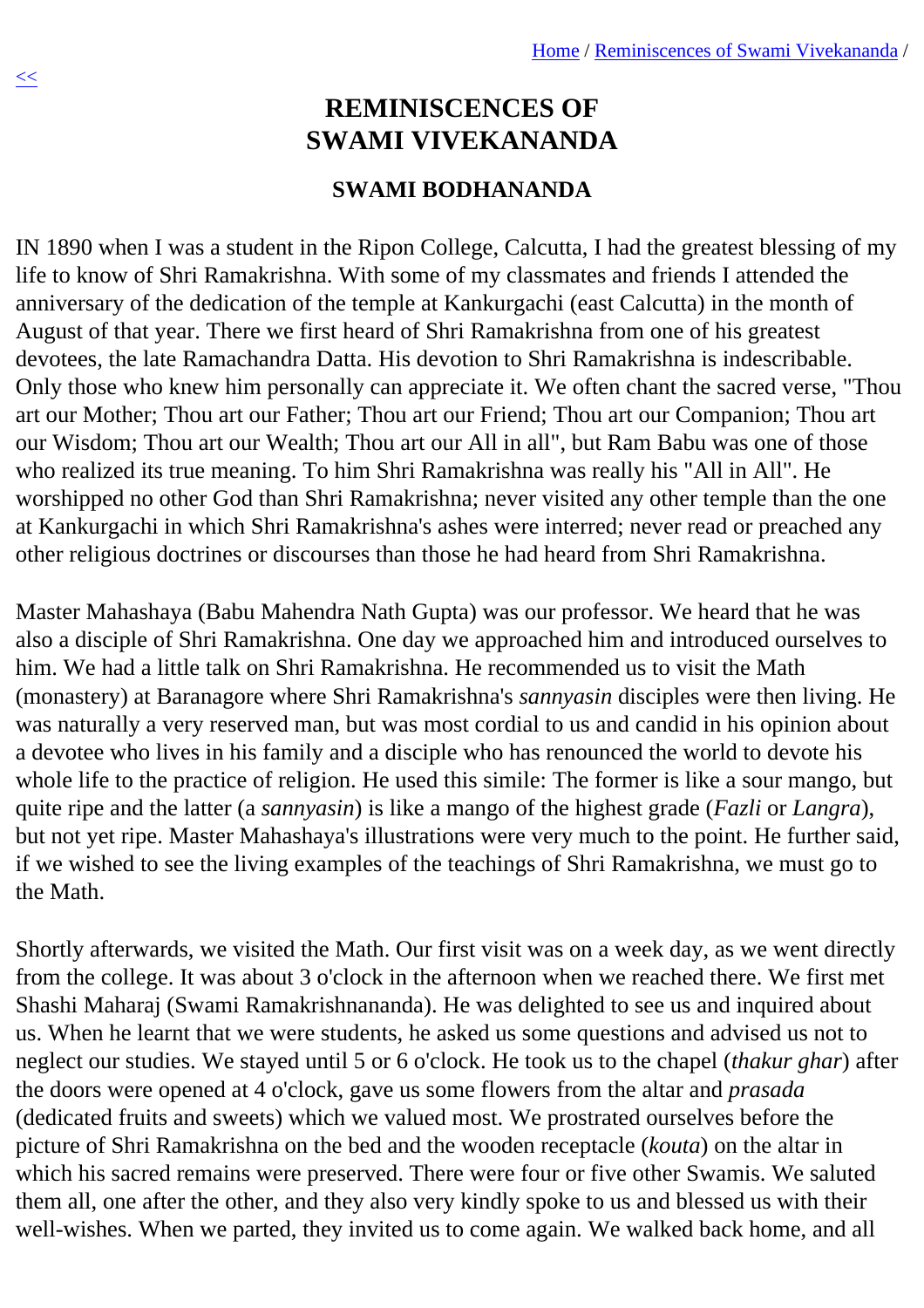the time we talked of the wonderful visit – the renunciation of the Swamis and the peaceful atmosphere of the Math.

Master Mahashaya then lived in Kambuliatolah (Calcutta). On our way home, we stopped at his house and told him of the visit to the Math. He congratulated us and urged us to go there often and render personal services to the Swamis, such as shampooing their feet, preparing tobacco for their smoking, etc. To see them and serve them, to him, was like seeing and serving Shri Ramakrishna himself.

Swamiji (Swami Vivekananda) had just left the Math for a pilgrimage in the North-Western Province[s\\*](#page-205-0) of India. This time he wanted to live so exclusively that he very seldom wrote letters to the brothers at the Math. In fact, for a year or two nobody knew where he was.

Shashi Maharaj, Baburam Maharaj, Mahapurushji, Yogen Maharaj, Kali Maharaj, and Niranjan Maharaj were at the Math then. They all told us about Swamiji and Shri Ramakrishna's love for him and his love to Shri Ramakrishna. Some of them even then assured us that Swamiji would be pleased to initiate us to *sannyasa* when he returned to the Math.

Strangely enough several years before that time (most probably in 1887) when I was a student in the Metropolitan School, Bowbazar Branch, I saw Swamiji, who was then headmaster of that School for a few weeks. I belonged to a lower grade and did not have the privilege and pleasure of hearing him teach our class. But I used to watch him from our class-room window almost every day as he entered the school compound. I still vividly remember the scene. He was clothed in trousers and *Alpaka Chapkan* with a white scarf (chadar) about six feet long around his shoulders. In one hand he carried an umbrella and in the other a book, most probably the text-book of the Entrance Class. With sparkling eyes and smiling face he looked so indrawn that some would be attracted to him for his charming personality, and some would not dare approach him for his extreme gravity and solemnity. It was not however until I I came to the Baranagore Math that I knew that the great headmaster who impressed me so much was Swamiji himself.

He returned to India in December 1896, from his mission in America and Europe. He landed in Colombo in January, and arrived in Calcutta in February 1897. I was then a teacher in a High School in a village near my home about twenty miles west of Calcutta. The anniversary of the birth of Shri Ramakrishna then used to be celebrated in the compound of the temple gardens at Dakshineswar. The Swamis then lived in the Math at Alambazar about two miles from Dakshineswar temple gardens. That year the anniversary took place as usual either in the last week of February or in the first week of March. The day before I came to the Math, That was a Saturday as the public celebration was held then as it is now on the Sunday following the actual birthday (*tithipuja*).

Swamiji was then temporarily living in a house on the bank of the Ganga about three miles from the Math. Early in the morning on Sunday I saw him there. It was about six o'clock —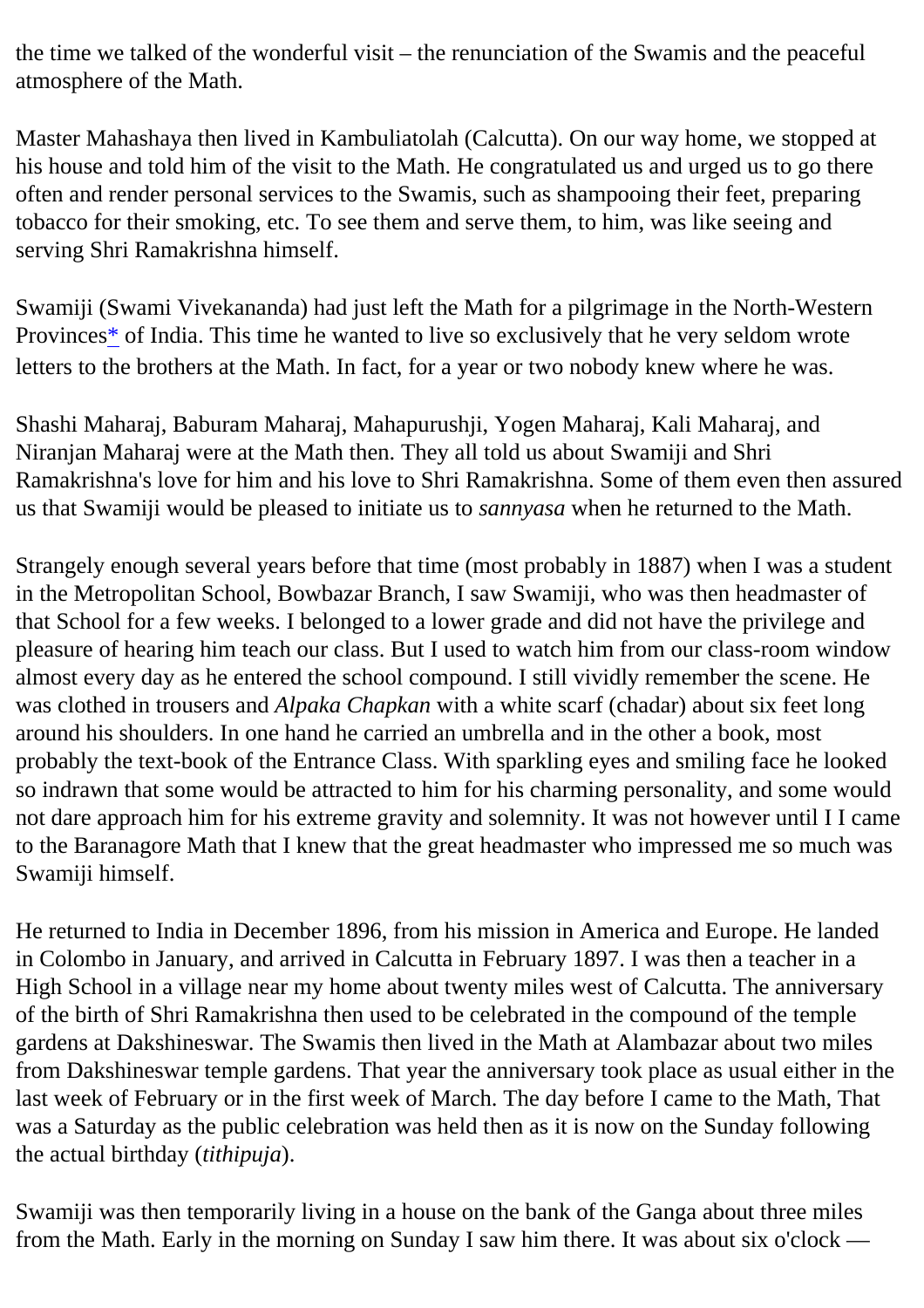still dark — when I arrived at the house, Swamiji was an early riser. He first saw me from the window of his room and came downstairs to open the door. I saluted him and he received me very kindly as if he had known me long before. He talked to me in a familiar way and asked me to fetch him a glass of water. He was then washing his mouth. When he learnt that I was preparing for an examination, he was pleased and gave me his blessing. Mahapurushji was there too. He told Swamiji that I was one of the group of young men who had been coming to the Math for several years and that I was planning to join the Order. On hearing this, Swamiji said he would initiate me to *sannyasa* in the near future. Those words made the hope of the realization of my dream brighter.

A few days before the public anniversary — most probably on the actual birthday of Shri Ramakrishna — Swamiji initiated four Brahmacharins to *sannyasa*, and on that day gave *mantra*-initiation (*diksha*) to one or two devotees. At about 8 o'clock he arrived at the Math. I came with him, by his permission, in the same carriage. Shortly after arrival, he took his bath and went into the chapel for meditation. We followed him. It was a most inspiring occasion.

At about 11 o'clock he went to the Dakshineswar temple gardens where the public festival was being held. There was a vast concourse of people at the gardens, and Swamiji's presence was another reason for that great crowd. Many requested him to deliver a lecture near the Panchavati (the cluster of five sacred trees). But the crowd was so enthusiastic and noisy in their expression of joy at his sight that he found it impossible to make a speech. About 1 o'clock he returned to the Math for a rest. I was with him all that day and had the privilege of rendering him a little personal service as an attendant. That was a most glorious day of my life. Its impression is indelible in my memory. As I think of it now I still seem feel the thrill of the joy I felt then.

The next day I had to return to my school duties with great reluctance. The sense of gratitude and exaltation of this unique occasion remained in me several days afterwards. I longed to see Swamiji again and sit at his feet for his further grace and guidance.

> (*[Prabuddha Bharata,](http://www.advaitaashrama.org/prabuddha_bharata.html) October 1934*)  $\geq$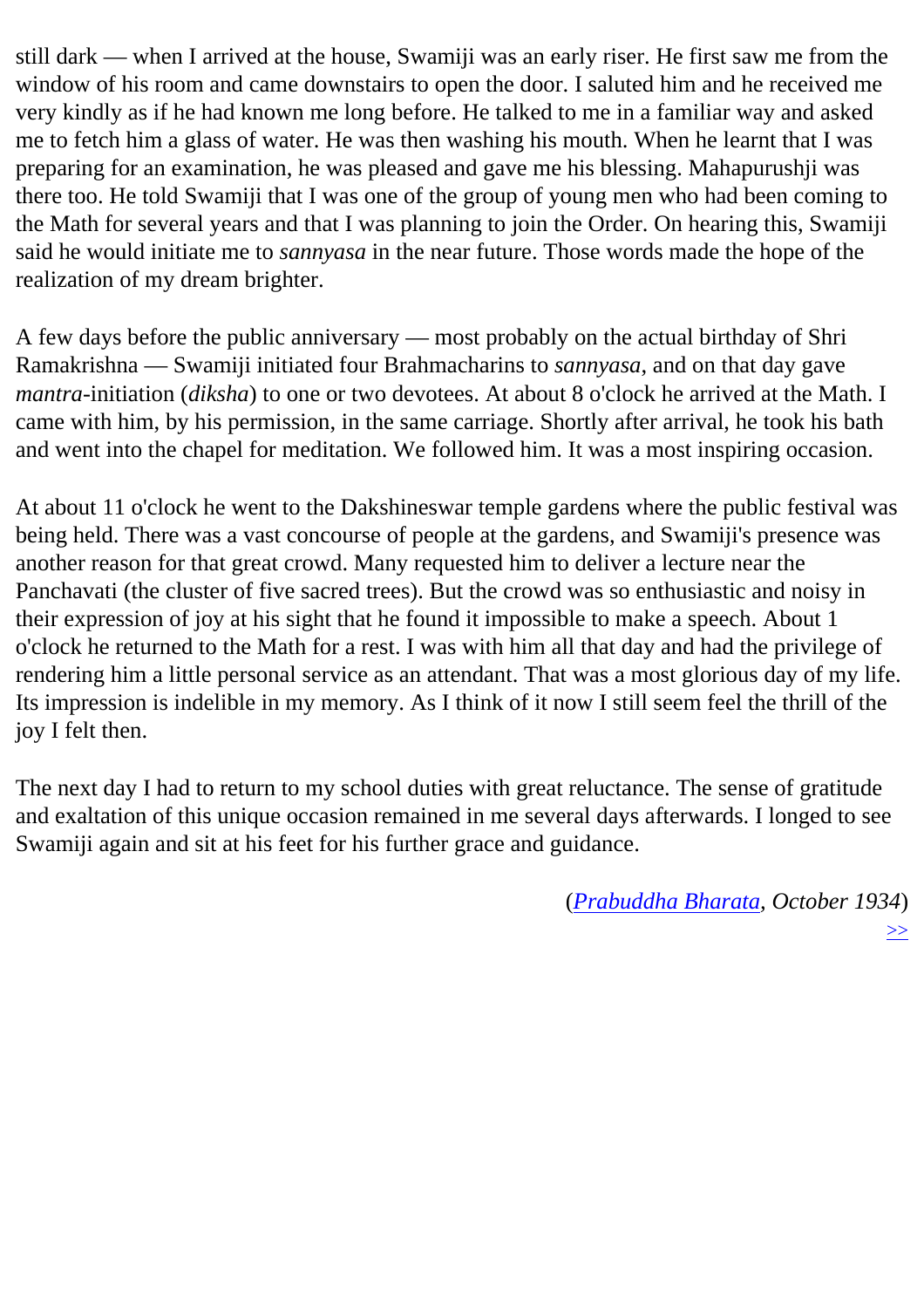## **REMINISCENCES OF SWAMI VIVEKANANDA**

### **SWAMI VIMALANANDA**

<span id="page-208-0"></span>BEFORE I knew Swamiji personally, I had heard much about his greatness from persons who had moved and lived with him on the closest terms of intimacy. Therefore, when it was announced in the year 1893 that he had gone over to America to represent our religion at the Chicago Parliament of Religions, I started following his movements with the closest attention and the greatest interest. I was anxiously waiting to see if his achievements would not confirm me in my very high estimate of him. I need not tell you, people of Madras, that every bit of my expectation was much more than satisfied. But till I saw him with my own eyes, the perfect satisfaction of knowing the man could not come. Till then I could not be quite free from the secret misgivings that I might be after all labouring under a delusion. So you see, gentlemen, that I did not meet Swamiji as one in any way biased against him. The throbbing interest and convincingness which attach to the glowing description of the conquest of opponents of a great man of overmastering personality does not belong to my subject. I may say, I was already a great admirer of his. But I must say at the same time that it was not too late in the day to retrace my steps and give Swamiji up as one unworthy of my love and esteem if facts were found to give the lie. Perhaps, the shock which such a disclosure would have given to my mind would be too painful; perhaps it would have cost a great drenching of the heart. But I can assure you that the instinct of moral self-preservation was yet stronger than my admiration of Swamiji, and cost how much it would, the heart could not long cling round him if reason and moral sense condemned him with one voice.

And what was the nature of the greatness I was expecting to see in Swamiji? It was not the dashing and daring spirit displayed by a heroic warrior on the battlefield, nor the fine ethereal vision and ecstasy of the poet, nor the vast erudition of a scholar, nor the dazzling intellectual flourish of the master controversialist, nor the quick penetration and the wide comprehension of the philosopher, nor the weeping heart of a true lover of humanity. It was not that I had not had enough testimony as to these qualities of head and heart being abundantly present in him, but because my conception of religion was not wide enough to include all these under it. His marvellous achievements in the West were bringing us overwhelming evidences of his wonderful intellectual powers. But either from some constitutional necessity or my extreme poverty in that direction I was always attributing the brightness of his intellect to his highly elevated religious life, and it was this religious life that I expected to see in him. My idea of religion was then confined to purity and meditation. Sitting at the feet of the holy and good disciples of Bhagavan Shri Ramakrishna, I had learnt that these two were the indispensable conditions of acquiring spirituality and are the sure marks by which a religious man can always be known. My debt of gratitude to the blessed Swamis, at whose feet I had learnt these great lessons, is too large to be repaid. Personal contact with Swamiji instead of diminishing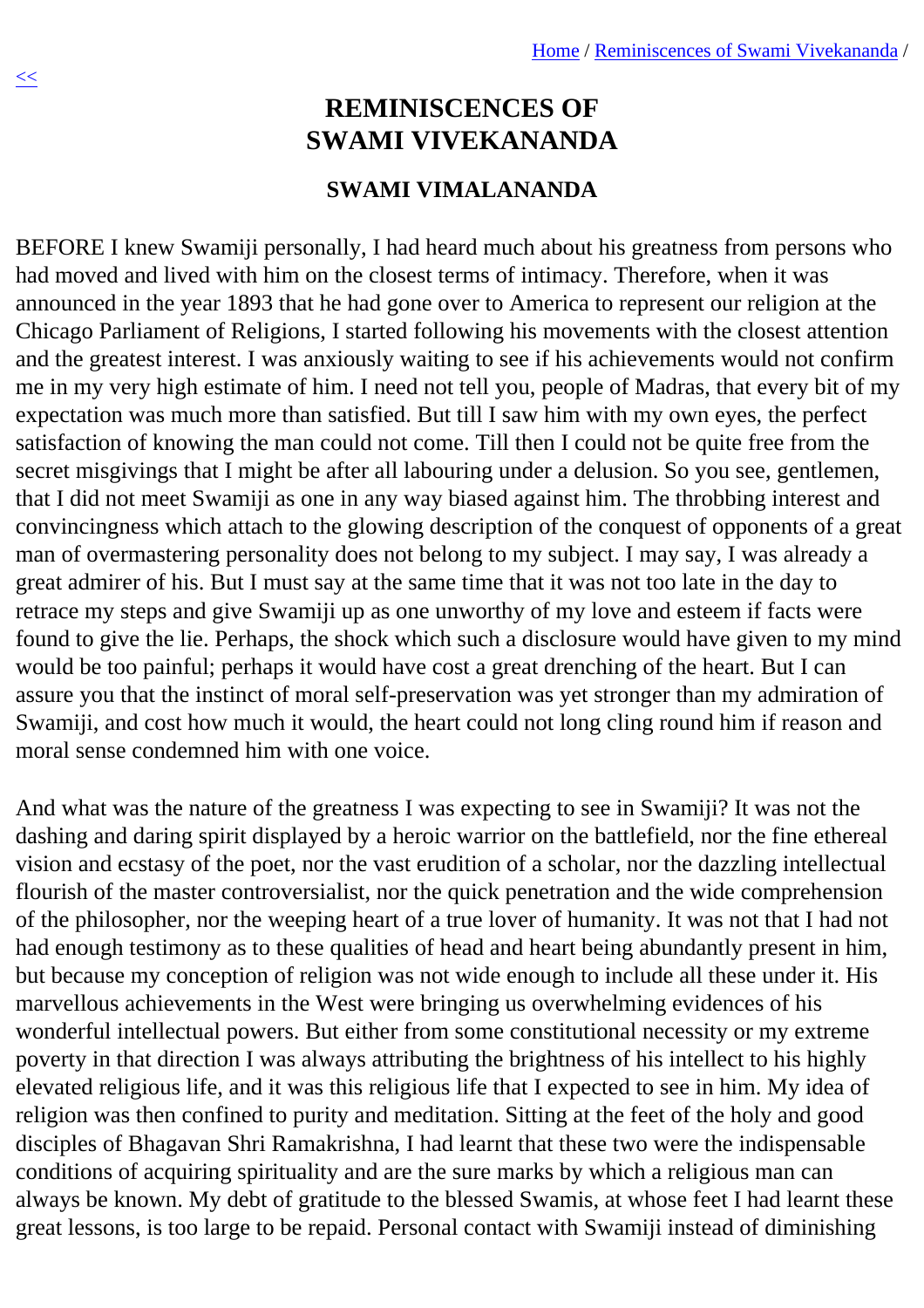the value of purity and meditation in my eyes, has only enhanced it. At the same time it has heightened and intensified my conception of religion by adding new elements to it. Till I came in personal contact with Swamiji my temperament had led me to expect to see in him a man of intense purity and meditative inwardness. And I need not tell you that I was not disappointed. The First sight of Swamiji, the peculiar brightness of his face, his lustrous yet soft and sweet eyes, at once carried into my heart an overwhelming sense of satisfaction that I had come to a man that like of whom I had never seen before. Then when he began to talk to us making personal inquiries and giving us words of hope and encouragement with the cordiality of one truly interested in our welfare, we felt that our hearts were being drawn closer to him. To us who were very insignificant compared with his friends and visitors who were standing or sitting ground him in large numbers, this kindness on his part filed us with great joy and gratitude. Then the wonderfully free and frank way in which he was talking to his visitors revealed to us a heart that knew nothing of guile or fear nor cared a bit for social conventionality. The transparently clear and pointed words that were shooting out of his lips like meteors gave us a peep into the keen penetration of his intellect and the breadth and profundity of his mental vision. We felt ourselves in the presence of an overpowering personality whose immensity it was not possible for us to gauge, but which was drawing us to itself as by a tie of close personal relationship. There arose on the first day of our meeting an excellent opportunity of knowing something of his real humility. I say real humility because it had nothing to do with that sense of self-abasement with its external manifestation of facial contortions which so often pass for humility. It was self-effacement and was not therefore without the charming dignity of self-respect. A question from one of the visitors as to why Swamiji's lecture on his Master delivered in America had not seen the light of day, brought the bold confession: "I did not allow it to be published as I had done injustice to my Master. My Master never condemned anything or anybody. But while I was speaking of him I criticized the people of America for their dollar-worshipping spirit. That day I learnt the lesson that I am not yet fit to talk of him." These words were really startling to us for more than one reason. Here was a man who was being idolized, nay actually worshipped by so many, and this man in their very presence confessing his inability to represent his *guru*! "What an unpretentious man is before us", said we to ourselves. "What a wonderful man must his *guru* have been to occupy such a high place in the heart of this great man!"

This, in short, was my impression of Swamiji on the first day of our meeting. As days went and I knew more and more of him, it gained greater and greater strength. I only saw on the first day the few sparks that shot forth into our range of vision from a soul aglow with the fire of divine love and wisdom. It was yet in store for me to see many more sparks from the same source that drew me near to it, gave me a closer view of it, and enabled even my icy cold heart to possess a little of its warmth. I have already told you that I had always thought that Swamiji's gigantic intellect was the result of his highly elevated life of purity. Greater acquaintance with him was making my belief stronger till one day his own words made it a settled conviction with me. It was a memorable evening in my life, which shall never be effaced from my mind, when a question from one of his would-be disciples brought forth an exhaustive and stirring discourse on *brahmacharya* or sexual purity. In the course of the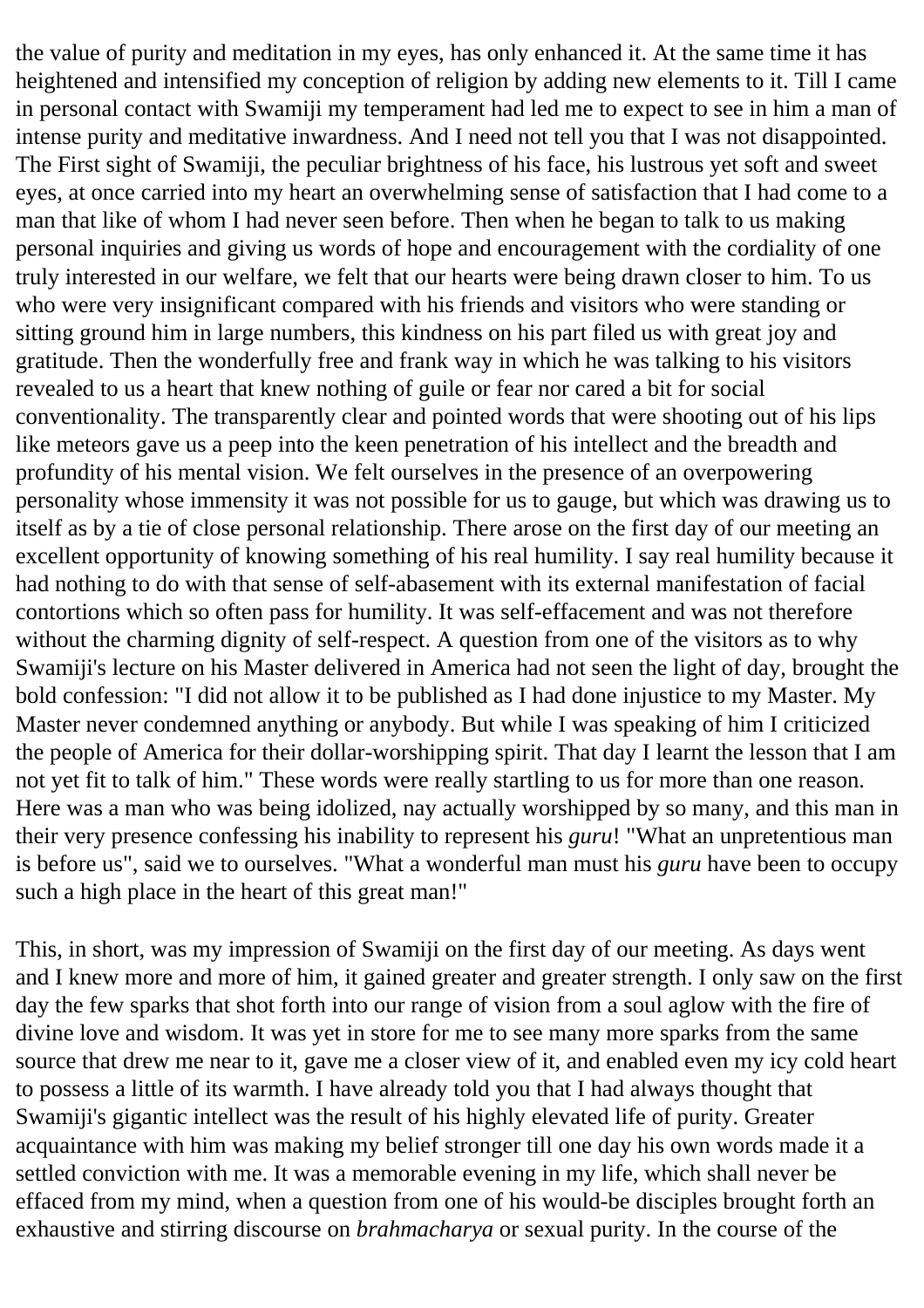discourse he was explaining to us the incalculable value of purity in religious life, how to practise it, how religious fervour, suddenly aroused by working on the emotional side of man to the utter neglect of the moral and intellectual, is apt to produce great reaction on the sexual desires and so forth. Then at last when he came to talk of the infinite powers of strict sexual purity and how the animal propensity is converted into spiritual might, he warmed up to such a high pitch of earnestness that it seemed as if the transparent soul within was flowing out in torrents through his lips, bathing its hearers with its heavenly waters. The picture that was being drawn by his words in our minds saw its own prototype in the figure that stood before us. And I leave it to you, gentlemen, to imagine the effect of these concluding words of the discourse upon us: "My Master had told me that if I could attain to the perfect state of purity I had just described. I will have spiritual insight. I ventured to stand before the world only when I had been satisfied that I had attained to it. I earnestly appeal to you, my boys, to keep to this ideal with adamantine firmness. Pray, do not be unworthy of me. "On another occasion too I heard him speak of his spiritual insight which could at once see the end of a thing hidden in the womb of futurity, of which the beginning is only made. I must not be understood to mean that intellectual brightness is always a sign of spirituality. A man may have a great intellect without being in the least spiritual. On the other hand a man may be spiritual without having his mind stored with informations, vast and varied, or without the power to put his words in a logical form. But truth will always be his and will flash upon his mind of itself. My present idea of Swamiji's intellect has undergone some modification from what it was before I knew him personally. He combined in him spiritual insight with an intellect of the highest order. Truth came to him by intuition. But he would press his intellect into its service by giving it a logical form and making it convincing by a rich supply of facts and analogies stored in his brain.

And the purity which gave Swamiji this spiritual insight was something extraordinary. It was not the fragile purity that can protect itself by keeping itself away from all corrupting influences. It had long outgrown the need of the citadel of isolation. But that was not all. It became aggressive, taking a sort of delight in encountering its enemies on their own grounds and winning them over to its side. In other words, it could not only keep itself untouched amidst corrupting influences, but could turn them into positive powers for good. Gentlemen, I cannot go into personal details on a subject like this. But my knowledge of Swamiji's marvellous achievements in this direction compels me to lay at his feet my deepest reverence; this one element of perfection in Swamiji would have been quite enough to compel me to give him the highest place in my heart.

...There was one more prominent feature of Swamiji's life which speaks to me volumes about his renunciation. I mean his dealing with rich men. Many of you are aware that among his foreign disciples some are very wealthy and a few of them came out to India to help Swamiji in his work. The treatment which he used to give them did not in the least differ from that given to his most insignificant Indian disciples. He was kind and loving by nature to all, but his love did not make him blind to their flaws and defects which needed mending.

Gentle speech would not always serve the purpose, and Swamiji would have to be at times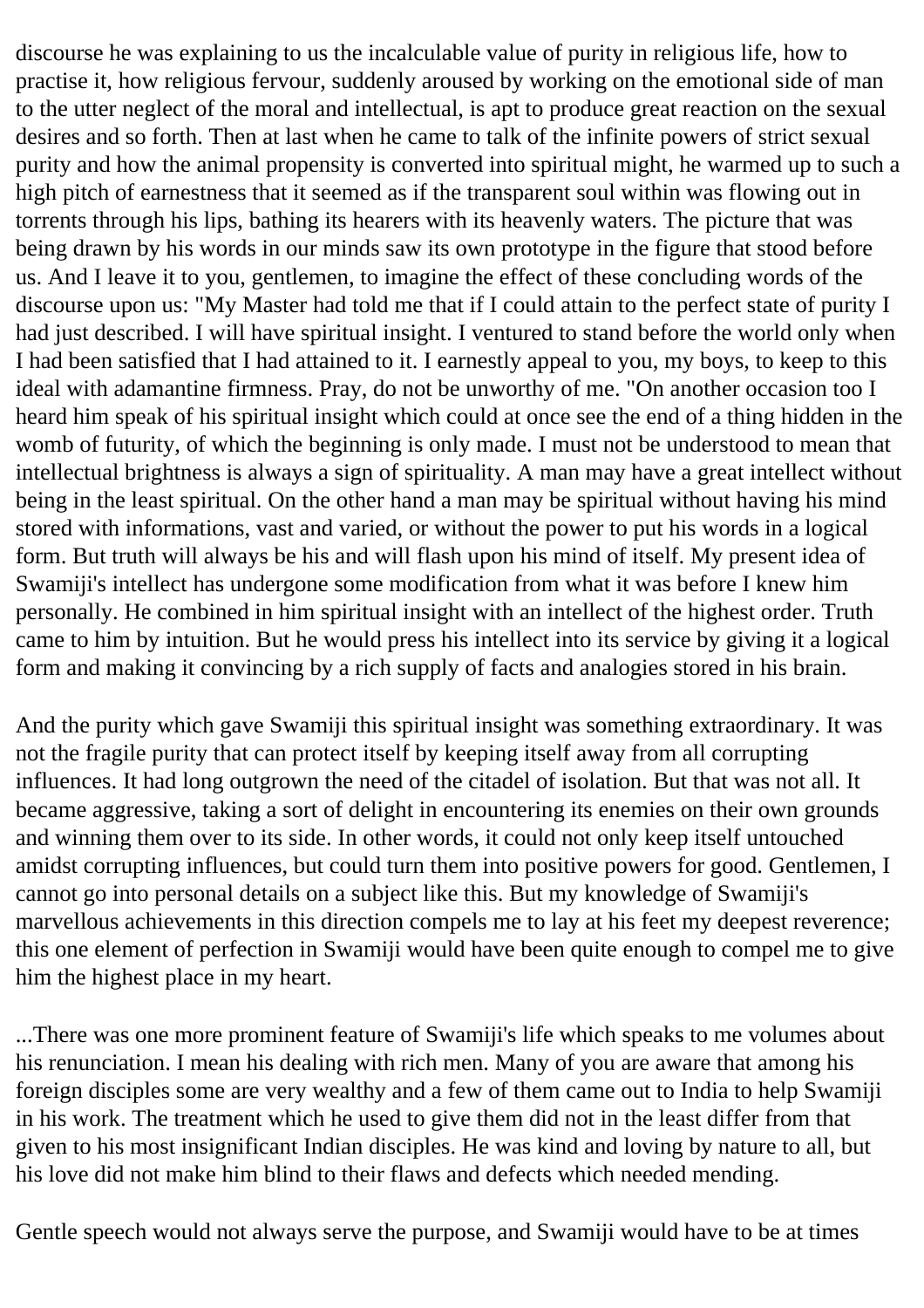hard. And in this apparently unpleasant treatment, his wealthy disciples would have exactly the same fate as his begging *sannyasins*. At times, this would be too much for persons born and brought up in the lap of luxury and accustomed to hear words of praise and flattery From a worldly point of view, Swamiji paid dear for it. But did he ever regret? Far from it. The perfect unconcern which he showed whether rich people would stick to him or give him up is truly unprecedented.

...Of the few pregnant proverbs and epigrammatical expressions which Swamiji would never be tired of repeating, one was "  $\frac{1}{k_{\text{||}}\left(\frac{1}{k_{\text{||}}}\right)^{k_{\text{||}}}}$  — The giver of the head is alone the leader", that is, he atone can be a leader who is ready to die for others. And Swamiji's own life determines his place among his fellow beings. I have already told you that Swamiji was not only kind and soft but was very hard also at times. He could not only lay down his life for others, but could take arms against others if needed. Whatever he would think or feel he would do so with wonderful vehemence and intensity. And this whole-souledness was another marked feature of Swamiji's life. One evening in the course of a talk that Swamiji was giving to one of his disciples, opening his eyes to the fact that the disciple's inability to manage the servants of the Math (which was one of his duties then) and make them do their respective duties was a weakness and did not proceed from love, he said, "Don't think that your heart is full of love, because you cannot give them a little scolding now and then. Can you give your life for them? I know, you can't, because you do not love them. This minute I can die for them; but also I can hang them on this tree this minute if need be. Can you do that? No, my boy, namby-pamby is not love. Remember the words of the poet,  $\frac{1}{4}$ , we have not will be a Harder than the thunderbolt and softer than the flower', this is the ideal, No, love is not weak sentimentality."

I have seen no man who could be so soft as Swamiji. The death of a *gurubhai* or a disciple would rob him of rest and consolation for days and days together. Some time in the year 1898, it pleased the Lord to take away one of his *gurubhais*. The pang of bereavement was so intense in Swamiji that for week he remained exceedingly heavy and absent-minded keeping as much away from others as possible. On the evening of the seventh or eighth day he came to the temple-room of the Math, and began to talk to those that were present there, like a simple child: "I did not come to the temple these days because I was very angry with my Master for having deprived me of my dear brother. I love them so much because I have lived longer and more intimately with them than even with my own brothers.... But why should I be angry with my Master? Why should I expect that all things will be ordained according to my wishes? And why should I be sad at all? Am I not a hero? My Master used to say laying his arm upon my shoulder: Naren, you are a hero; the very sight of you inspires me with courage.' Yes, I am a hero. Why should I then give way to grief?"

...Ask each one of his disciples, American or English, Bengali or Madrasi, and you will hear the same thing from all that their hearts were won by Swamiji's wonderful love and sympathy. Swamiji's marvellous intellectual powers, no doubt, evoked the awe of all. But this awe would have kept at a distance all unintellectual people like myself and would have proved more a barrier than a help to them to come in direct touch with him and drink from the fountain of his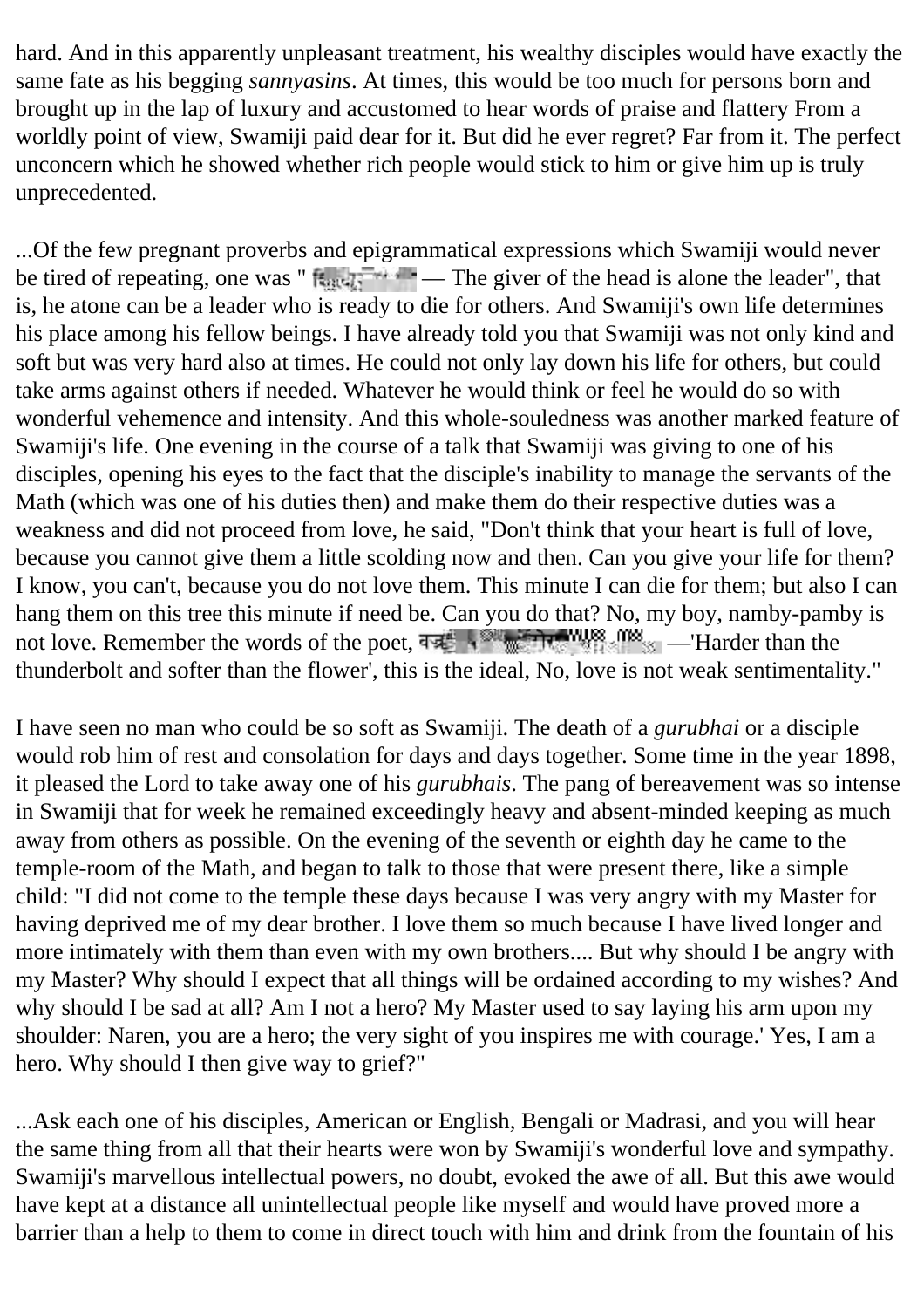soul. Heaps of instances could be cited to show Swamiji's wonderful heart.

...And how can universal love be without the ever present consciousness of the closest kinship with the universe, without the realization that whatever is is mine, nay, whatever is is me? And this is *brahmajnana* (knowledge of Self) as our holy books describe it. This is the very core of Swamiji's teaching — The Selfhood of all — the Divinity of man. And this is, I am fully convinced, the key to his wonderfully versatile nature. He was a lover of all, because he was a *jnani*. And here I must tell you that the fatal illusion under which I had long laboured that *jnana* and *bhakti* are destructive of each other, dispersed in the presence of Swamiji as darkness before the sun. Swamiji was a tremendous worker because he was a *bhakta* and *jnani*. The tremendous energy that shook the whole world and is still at work awakening many a slumbering soul to its innate Divinity, instilling life into dead bones, bringing sunshine in the darkness of despair and love in dry, arid souls –, this tremendous energy owes its origin to his realization of *brahman* in all. Here too, I must tell you that the fatally-erroneous idea that *karma* is antagonistic to *jnana* and *bhakti* is dispelled at once by the life of Swamiji.

I told you at the outset that before I met Swamiji I did not, on account of my limited religious views, expect to see in him anything of the warrior, the poet, the philosopher, or the philanthropist. But I found that he was all these and more than these. He was as much a poet as a philosopher; as much a sentimental visionary as a man of action. And he was all these, not in spite of his religion but on account of it.

I have learnt that a religion which does not call forth into vigorous activity and chasten and elevate the moral, intellectual, and aesthetic faculties of man, make him humane and selfsacrificing and at the same lime self-absorbed and meditative is an imperfect religion. But I have also learnt that even such imperfect religions have their great purpose to serve in helping the growth of persons less evolved and that our attitude towards them all should he one of extreme sympathy and love. I have learnt that I should hesitate thrice before I condemn any form of religious faith, however repellent it may appear to me. For I have seen forms of worship, generally condemned as superstitious, yield treasurers of infinite beauty and holiness touched by the magic wand of Swamiji. I have learnt that every individual, however degraded he may appear in my eyes, is God involved, and therefore cannot be lost for ever. We should look upon him with respect and if possible give him a lift Godward, not by condemning his perverted ideal and by cruelly tearing it away from his heart but by gently replacing it by a true one suited to his temperament and culture. I have learnt that under peculiar circumstances even hardness and cruelty become a virtue, stubborn resistance. and excellence, and that activity is as much a help to spiritual growth as contemplative calmness. I have learnt that God can be enjoyed both within ourselves and outside of ourselves; within ourselves by effacing completely from our consciousness all impression of the world of senses and making me Spirit touch Spirit. Outside ourselves by seeing God in everything and pouring out our hearts unto His feel in the shape of loving service. I have learnt the incalculable value of great personalities in the scheme of individual, national, and universal redemption. I have also learnt that I have learnt all these only intellectually and am yet far from getting them woven into my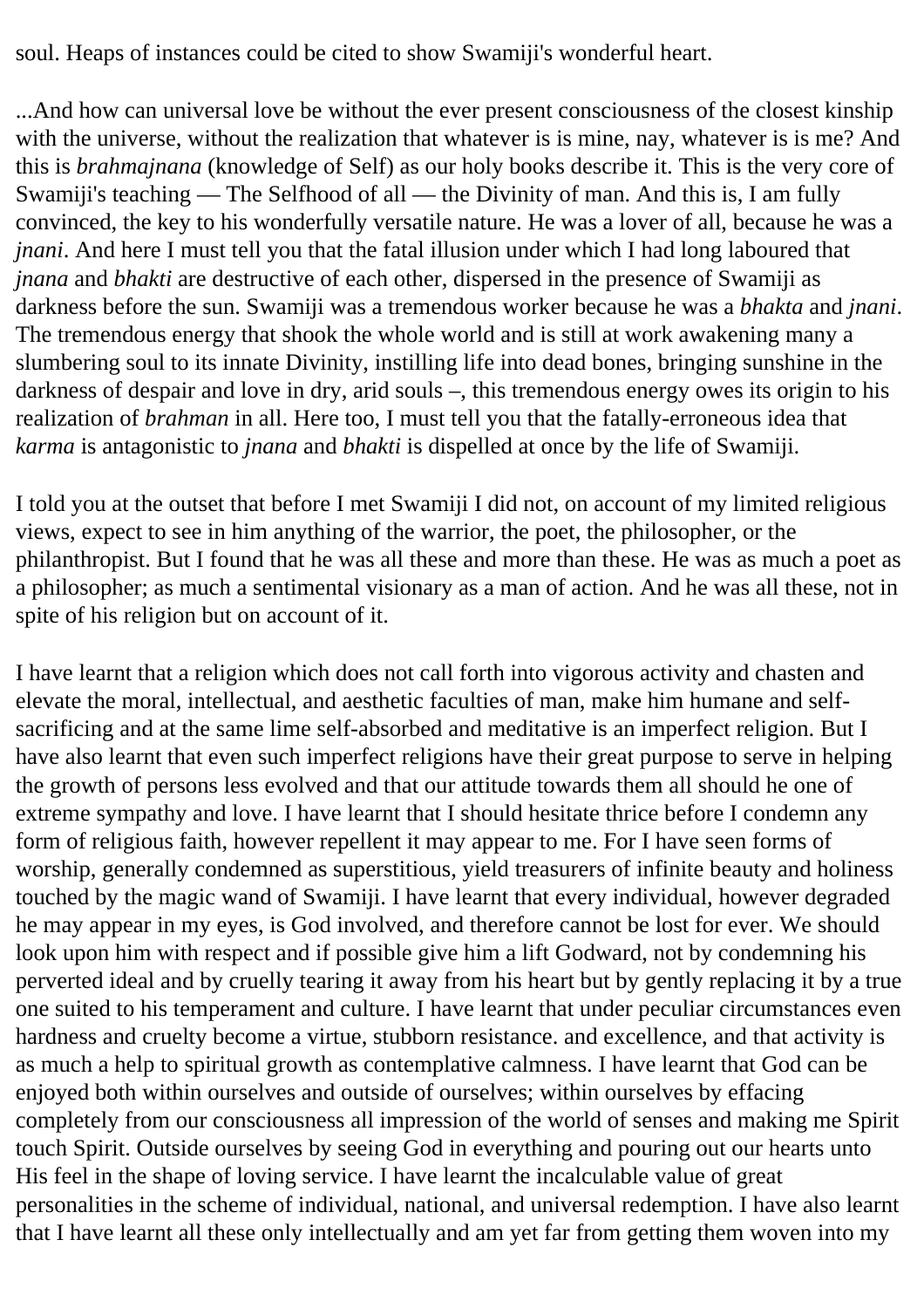nature. And all these I have learnt from the life of Swamiji. One thing more: My conviction that Swamiji's spiritual realization was of the highest order came to me not only from his intense purity, fearlessness, love of truth, and universal sympathy, but also from those subtler personal manifestations described in our *shastras*. I have seen him weep like a child and becoming disconsolate at the name of God. I have seen him go into such deep meditation that even the function of the lungs stopped. Last of all came his own words to give the finishing touch to my conception of his spiritual greatness....

> (*[Vedanta Kesari,](http://www.sriramakrishnamath.org/Magazine/magazineenglish.aspx?id=Eng) January-February 1923*)  $\geq$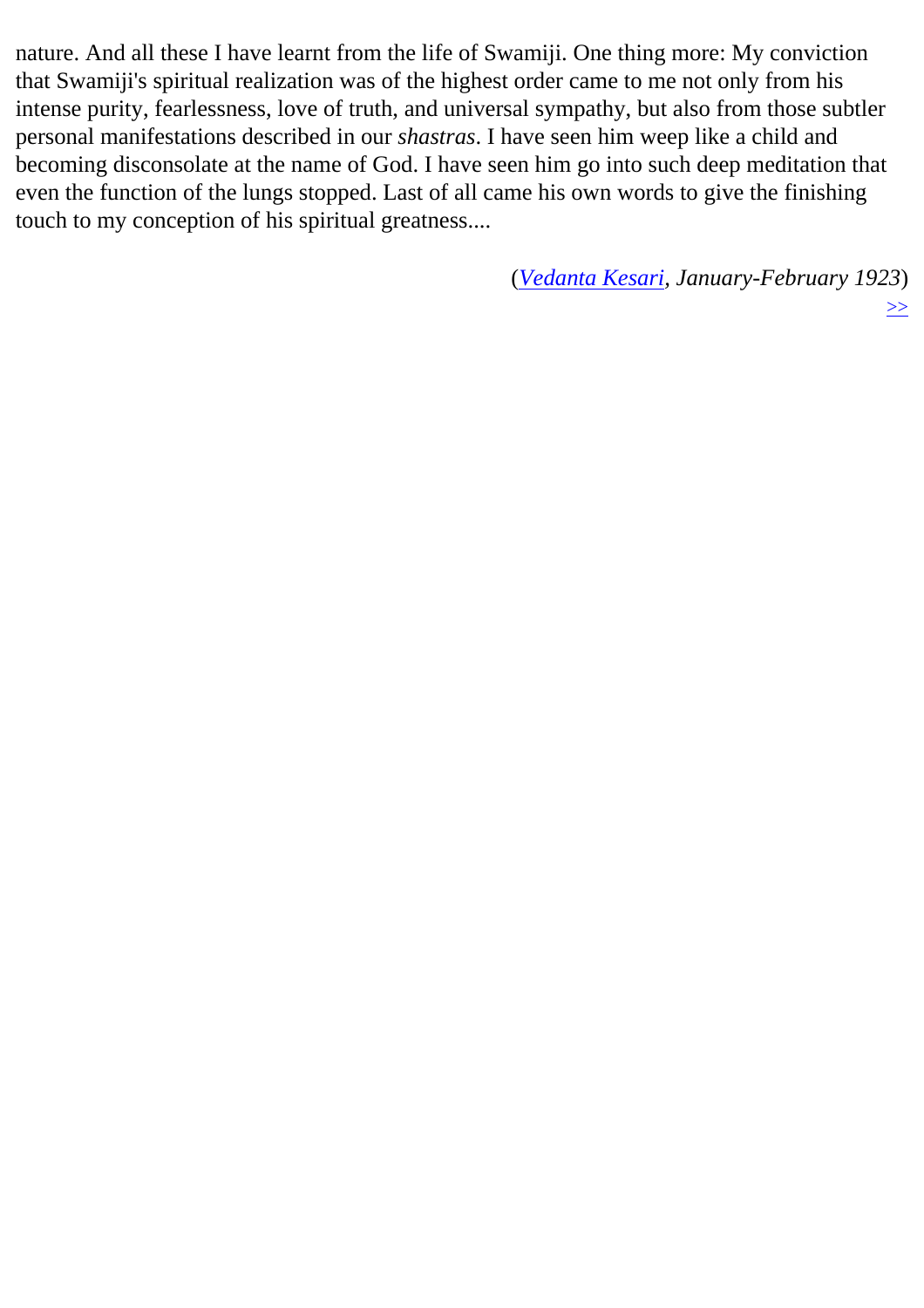## **REMINISCENCES OF SWAMI VIVEKANANDA**

#### **SWAMI SHUDDHANANDA**

(*Translated from Swamijir Katha in [Bengali](http://www.ramakrishnavivekananda.info/reminiscences/shudhhananda_b6_213.pdf)*)

LONG years have rolled away, It was February 1897.I believe, when Swami Vivekananda set his foot in *Bharatavarsha* (India) after his triumph in the West. From the moment when in the Parliament of Religions at Chicago Swamiji proved the superiority of the Hindu *dharma* and left the banner of Hinduism flying victoriously in the West, I had gathered every possible information regarding him from newspapers and read them with great interest. I had left college only two or three years ago, and I had not settled down to earning. So I spent my time, now visiting my friends, now going to the office of the *Indian Mirror*, devouring the latest news about him and studying the reports of his lectures. Almost all that he had spoken in Ceylon and in Madras from the time he had set foot in India had thus been read by me. Besides this, I used to visit the Alambazar Math and hear from his *gurubhais* as well as from those of my friends who used to frequent the Math many things about Swamiji. Further, nothing escaped my notice of the comments concerning him that appeared in *Bangabasi, Amritabazar, Hope, Theosophist,* etc. — some satirical, some admonishing, some patronizing, each according to its own outlook and temperament.

Today that Swami Vivekananda alights at the Sealdah station and comes back to Calcutta, the city of his birth. The idea I had formed of him through hearsay and reports has to be tested today and confirmed by seeing his personality. So, early at break of day many had come to welcome the Swami. I met many of my acquaintances and had many pleasant chats with them concerning him. I noticed that two leaflets printed in English were being distributed freely. These were the farewell addresses which the Americans and Englishmen had presented Swamiji on the eve of his departure from the West, expressing their feelings of gratitude for the services rendered to them by the Swami. By and by the dense crowd eager to see him began to pour in batches. The station platform became a surging mass of humanity. With anxious expectation every one was inquiring of one another. "What more delay for the Swami's arrival?" We heard then that Swamiji was coming in a special train, and that there was not much delay for his arrival. There it is! The sound of the train is being heard, and with usual puff, the train heaves into the platform. As the carriage stopped, I was fortunately placed on that very spot overlooking the carriage that brought in Swamiji. Swamiji was standing up and making his salutation with folded palms to all assembled to receive him. At that moment I only could get a cursory glance of him. The Reception Committee with Babu Narendra Nath Sen at its head approached Swamiji and brought him down from the train. Many crowded to take the dust of his feet. On this side of him the anxious crowd was spontaneously shouting in exultation of joy — "*Jai Swami Vivekanandaji Ki Jai! Jai Ramakrishna Paramahamsa Dev Ki Jai*!" My voice too mingled with it and began to ring in tune with theirs. When we came out of

<span id="page-214-0"></span> $<<$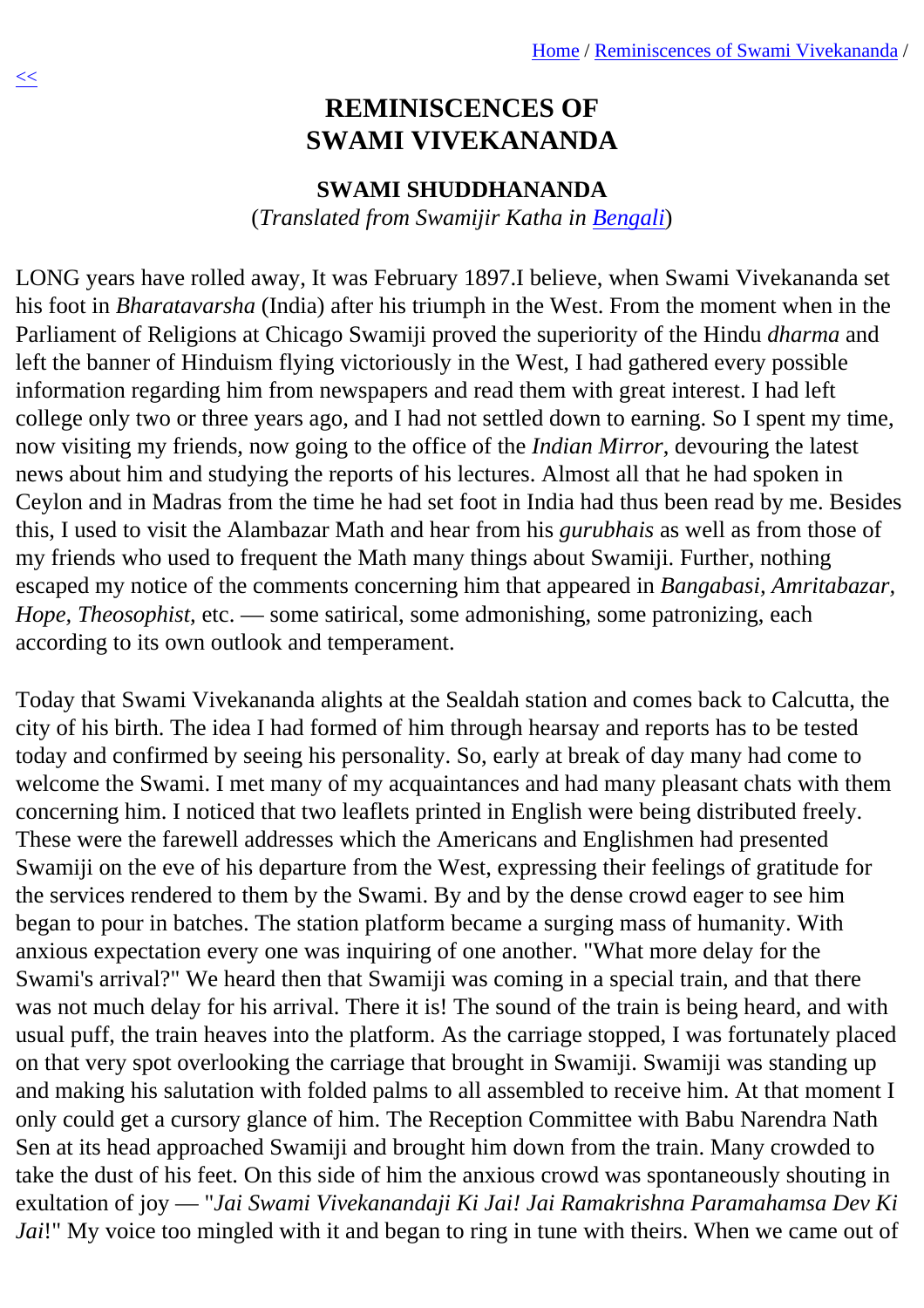the platform, we found that Swamiji's carriage was already unhorsed and a band of young men were getting ready to draw it up themselves. I also tried to join them, but the crowd prevented my doing so. So giving up this attempt, I began to walk accompanying the carriage from a little distance. In the station a *sankirtana* party had come to receive him, and along the road a band was playing, ahead of the procession. The roads were decorated with festoons and buntings. The carriage came and drew up in front of Ripon College. This time I was able to get an opportunity to see Swamiji well. I found him with his head projected out of the carriage and talking with some old acquaintance. That face was extraordinarily brilliant, and "seemed as if it was emitting rays of brilliant light; yet it seemed lo he a bit dim because of the fatigue the journey entailed. There were two carriages. In one were Swamiji and Mr. and Mrs. Sevier. The Hon. Babu Charu Chandra Mitra was standing in this carriage and with the movements of his hand was manipulating the crowd. In the other carriage were seated Mr. Goodwin, Mr. Harrison (a European Buddhist monk from Ceylon), G.G., Kidi, and Alasinga (who were three of Swamiji's Madrasi disciples), and Swami Trigunatita. Because of the earnest entreaties of many, Swamiji got down from the carriage and addressed those present for two or three minutes, and then drove towards the house of Pashupati Babu in Baghbazar. I also tendered my salutations mentally and wended my way back to my house.

After my noonday meal I went to the house of Khagen (Swami Vimalananda) and from there drove together in their cab to the house of Pashupati Babu. Swamiji was at that time resting in an upstairs room. Many people were not allowed to go in. Fortunately for us, we were able to meet with many of Swamiji's *gurubhais*, well known to us. Swami Shivananda took us to the presence of Swamiji and introduced us to him with the words: "These young men are your ardent admirers." Swamiji and Swami Yogananda were sitting side by side on two easy chairs in a well-furnished room in the first floor of the house. The other Swamis were moving hither and thither clad in their *gerua* robes. We bowed down to Swamiji and occupied the carpet on the floor. Swamiji was then speaking with Swami Yogananda. The topic of conversation was his experiences in America and in Europe. "Well Yogin, do you know what I saw in the West? All over the world I was seeing only the play of the same great *shakti* (Divine Energy). Our forefathers manifested that power in religion and philosophy, and the West is manifesting the selfsame energy in the modern age through dynamic activity. Truly, through the whole universe there are only different expressions of that same *maha-shakti* (Great Energy).

Looking towards Khagen and seeing his emaciated appearance, Swamiji said. "This boy looks very sickly." Swami Shivananda. "He has been suffering for a long time from dyspepsia." Swamiji, "Is not our Bengal a sentimental country? That is why there are so many cases of dyspepsia here." After a while tendering our obeisance we departed to our homes....

Swamiji and his disciples, Mr. and Mrs. Sevier, were staying in the garden-house of the late Gopal Lal Seal in Cossipore. We had been frequenting this house for some time with our friends and relations to attend the conversations of Swamiji. I shall try to put down here what little is left of my memory of these days.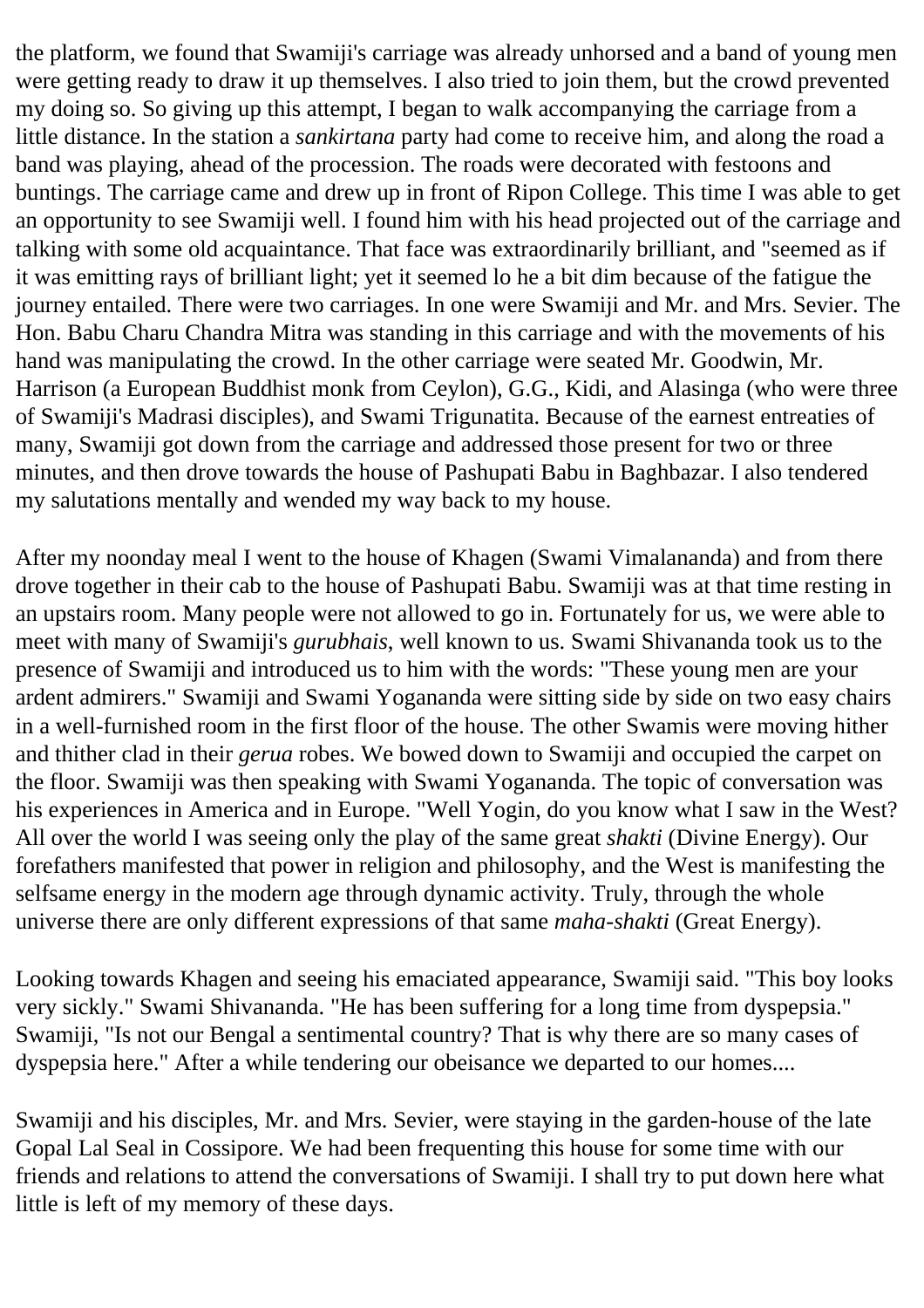It was in one of the rooms of this garden-house that I talked directly with Swamiji for the first time. Swamiji was then sitting within and I went and prostrated myself before him. There was nobody else in the room. Suddenly, I do not know why, Swamiji asked me. "Do you smoke?" I replied, "No", to which Swamiji replied, "Very well, smoking is not good. I am also trying to leave it off." Another day Swamiji was speaking with a *vaishnava* who had come to see him. Swamiji was saying, "Babaji,[\\*](#page-214-0) once in America I lectured to them on Shri Krishna. Captivated by that lecture, one exquisitely beautiful young lady, the mistress of a great many attainments and heiress to an immense fortune, renounced everything and retired to a solitary island and lost herself in the intoxication of meditation on the Lord. "Afterwards Swamiji began to speak on "Renunciation". "In all religious sects that do not keep aflame the fire of renunciation, degeneration quickly sets in...."

Another day we found a large gathering sitting before him. His conversation was aimed at a young gentleman, who was staying in the quarters of the Bengal Theosophical Society. The young gentleman was saying. "I went to many a sect and denomination, but I could not yet find out Truth." Swamiji replied in endearing terms, "Well, my child, once I too was in the same disconsolate state of mind as you are. Why should you be so anxious on this score? Tell me what they advised you to do, and what you have done all along." The young man replied, "Sir, in our society there is a preacher, Bhavani Shankar by name, who is a profound Sanskrit scholar. He made me understand in a beautiful way the value of image worship in the scheme of spiritual development. Obeying him I began to worship with the proper ceremonials for a time, but this did not give me the peace I was yearning for. At that time one gentleman told me, 'Try to make your mind void, and if you can succeed in the attempt, you will get peace.' I also spent some days in following this advice, but to no purpose. Sir, even now I sit in a closed room, and meditate as long as I can. Yet, peace is far, far away from me. How am I to gain peace?"

Swamiji continued to speak to him in endearing terms: "My boy, if you have any respect for my words, the first thing I will advise you to do is to throw open all the doors and windows of your room! In your quarter there are lots of poor people sunk in degradation and misery. You will have to go to them and serve them with all your zeal and enthusiasm. Arrange to distribute medicines to those who are sick, and nurse them with all care, supply food to him who is starving, teach with as much as lies in you the ignorant; and if you begin to serve your brethren in this wise, I tell you, my child, you will surely get peace and consolation."

The youth: "Sir, weak as I am, if I alone go to serve the poor and thereby break the regularity of my life by keeping awake late at nights, I might fall ill, and then what shall become of me?"

All along Swamiji was speaking with the youth very lovingly, sympathizing with all his mental troubles; but the last words of the youth very much vexed him, and so Swamiji next, talked with him in another strain: "Look here, while volunteering to do service to your brethren, you set a higher price on your own life. I can now understand well — so also those who are present here — that you are not that sort of man who would exert so much in the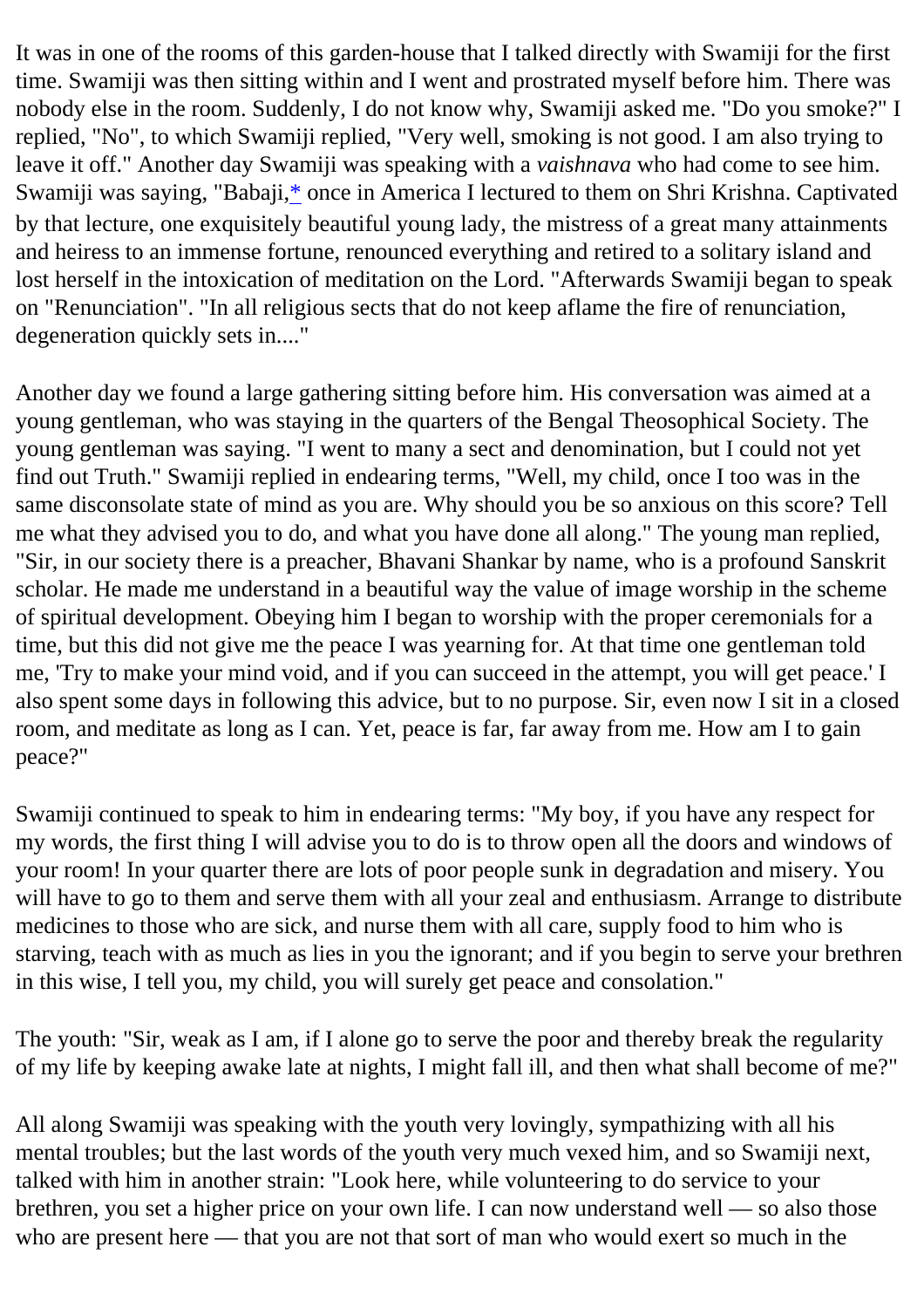service of the sick as to affect your own health and convenience." There was no more talk with that youth.

Another day the talk was with Master Mahashaya, the author of the *Gospel of Sri Ramakrishna*. Master Mahashaya was asking Swamiji: "You speak of service, charity, and doing good to the world; do not they too belong to the domain of *maya*? When the goal of Vedanta is *mukti* (liberation), to cut at the root of all *maya*, what will be the result of these teachings to the people who are already bound tight in the coils of *maya*?" Out came a curt reply from Swamiji that startled Master Mahashaya and made him speechless: "Does not the idea of *mukti* also lie within the realm of *maya? Atman* (the Self) is *nitya-mukta* (ever free). Hence what necessity is there for you to attempt for it?" We understood that Master Mahashaya was ready to prescribe *dhyana, japa, dharana,*[\\*](#page-214-0) and other devotional practices to all classes of aspirants setting aside the importance of service, charity, love and benevolence. But according to Swamiji, just as devotional practices are of vital value to a class of aspirants, so there are other classes of aspirants for whom the ideals of *karma-yoga* are the real incentives of spiritual development. If you belittle the importance of the latter, you have also to set aside the efficacy of the former; but when you accept one course of *sadhana* (the spiritual practice), necessarily you cannot help accepting the other course too. We were able to grasp from this pointed reply of Swamiji that Master Mahashaya was belittling the ideals of *karma-yoga* as being a part of *maya* and was accepting *dhyana, japa, dharana,* etc., as the only paths to *mukti*. The generous heart and subtle intellect of Swamiji at once perceived this fallacy, and he could not bear this limited and narrow interpretation of spiritual practices. He showed by his wonderful arguments that even the struggle for liberation is within the domain of *maya*, and by giving service, charity, etc., the same place as the devotional practices in the development of the spiritual life, he enunciated that the followers of the *karma-yoga* too have the same claim to recognition as the followers of the other *yogas*.

Next the conversation was diverted to Thomas à Kempis, and his *Imitation of Christ*. Many of us know that before Swamiji renounced the world, he was reading this book with special interest, and when the habitation of the Sannyasins shifted to Baranagore, the *gurubhais* of Swamiji used to read this book and study its teachings as special aids to their *sadhana*. Swamiji loved this book so much that in those days he had contributed to a contemporary magazine *Sahityakalpadruma*, an introduction to the book which he named in Bengali as "*[Ishanusarana](http://www.ramakrishnavivekananda.info/vivekananda/volume_8/writings_prose/a_preface.htm)*" and had freely rendered its teachings into Bengali.

By reading the introduction we can understand with what an attitude of mind Swamiji looked upon this book; so much of awe and reverence he evinced towards its author! And really such innumerable and illuminating counsels the book gives on renunciation, discrimination, humility, *dasya bhakti*[,\\*](#page-214-0) etc., that it cannot but evoke these sentiments in the mind of any one who reads it. One of those present there felt the curiosity to know Swamiji's opinion on the teachings of the book now. So he read out a teaching in the book about humility and remarked that without considering oneself as the lowest of the low it is impossible to get spiritual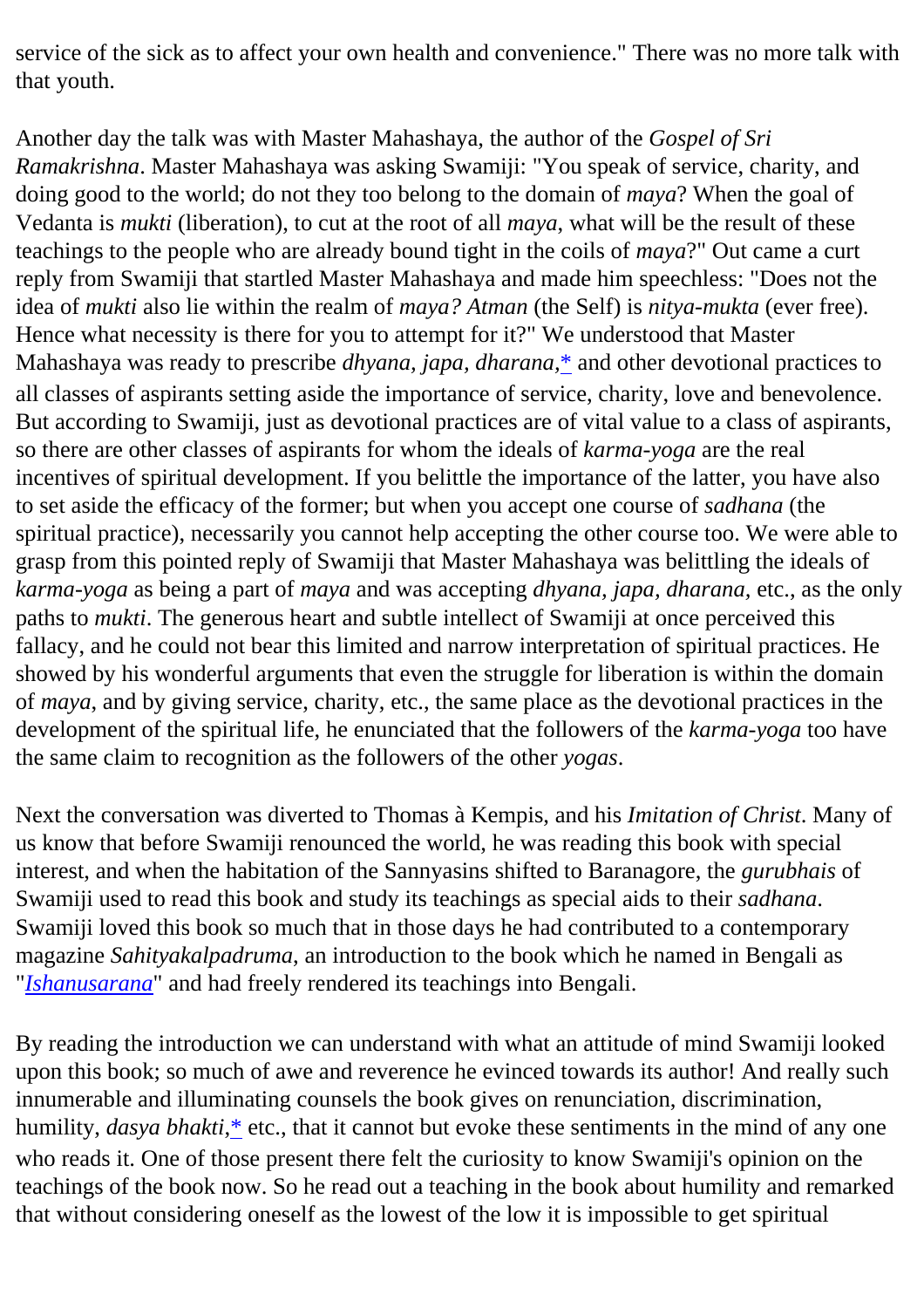development; Hearing this Swamiji said, "What more need for us to consider ourselves low? Where is ignorance again for us? We have enjoyed the bliss of Illumination — we are children of that Illumination."

From this reply we could easily understand that he had transcended the stages of preliminary *sadhanas*, as mentioned in that book, and had reached great heights of realization. We especially noted that even trivial everyday occurrences of life did not escape his scrutiny and he transmuted them as aids to popularize high spiritual truths.

Once Shri Ramlal Chattopadhyaya, the nephew of Shri Ramakrishna, known amongst the Ramakrishna Order as Ramlal-Dada, came from Dakshineswar to visit Swamiji. Seeing him, Swamiji got one chair for him and requested him to take his seat while he himself strolled to and fro. "Dada" felt very delicate at this respect shown to him and began to implore Swamiji to take that seat; but Swamiji was not prepared to leave him; with much protestations, "Dada" was made to occupy the chair. Swamiji continued to walk up and down repeating to himself, "*guruvat guruputtreshu* — One should treat the descendants of the guru with the same honour as one would treat the *guru*." Here we noticed that though Swamiji was the recipient of such glory and honour, there was not the least trace of any conceit in him. We learnt, too, that that was the way to showing one's *gurubhakti* (devotion to *guru*).

Many students had come to see him. Swamiji was then sitting in a chair. All were squatting around him eagerly waiting to hear a few words from Swamiji. There were no seats left where the boys could sit and hear him. Hence they had to sit on the floor. Perhaps it struck Swamiji that it was better to have given them seats; but perhaps soon his mind was turned on some other topic and he thought otherwise and said, "Doesn't matter! you have sat well. To practise a little *tapasya* (austerity) is good."

One day we took with us Shri Chandi Charan Vardhan who lived in our quarter of the city. Chandi Babu, was the manager of a small Hindu Boys' School where education was given up to the third class. From the beginning he was a great lover of God. After reading the lectures of Swamiji he developed an intense faith in him. Formerly he had even thought of renouncing the world for facilitating his devotional practices; but he was not successful in this attempt. For a while he was an amateur actor, in a theatre and he even figured as a playwright. He was very emotional by temperament. He had picked up the acquaintance of Edward Carpenter, the famous democrat. In his book *Adam's Peak to Elephanta*, the author has given an account of his meeting with Chandi Babu as well as a picture of him.

Chandi Babu came and with great reverence made his obeisance and asked Swamiji. "Swamiji, whom can we accept as *guru*?"

Swamiji: "He who can understand and speak to you of your past and future can be recognized as your *guru*. My *guru* spoke all about my past and future."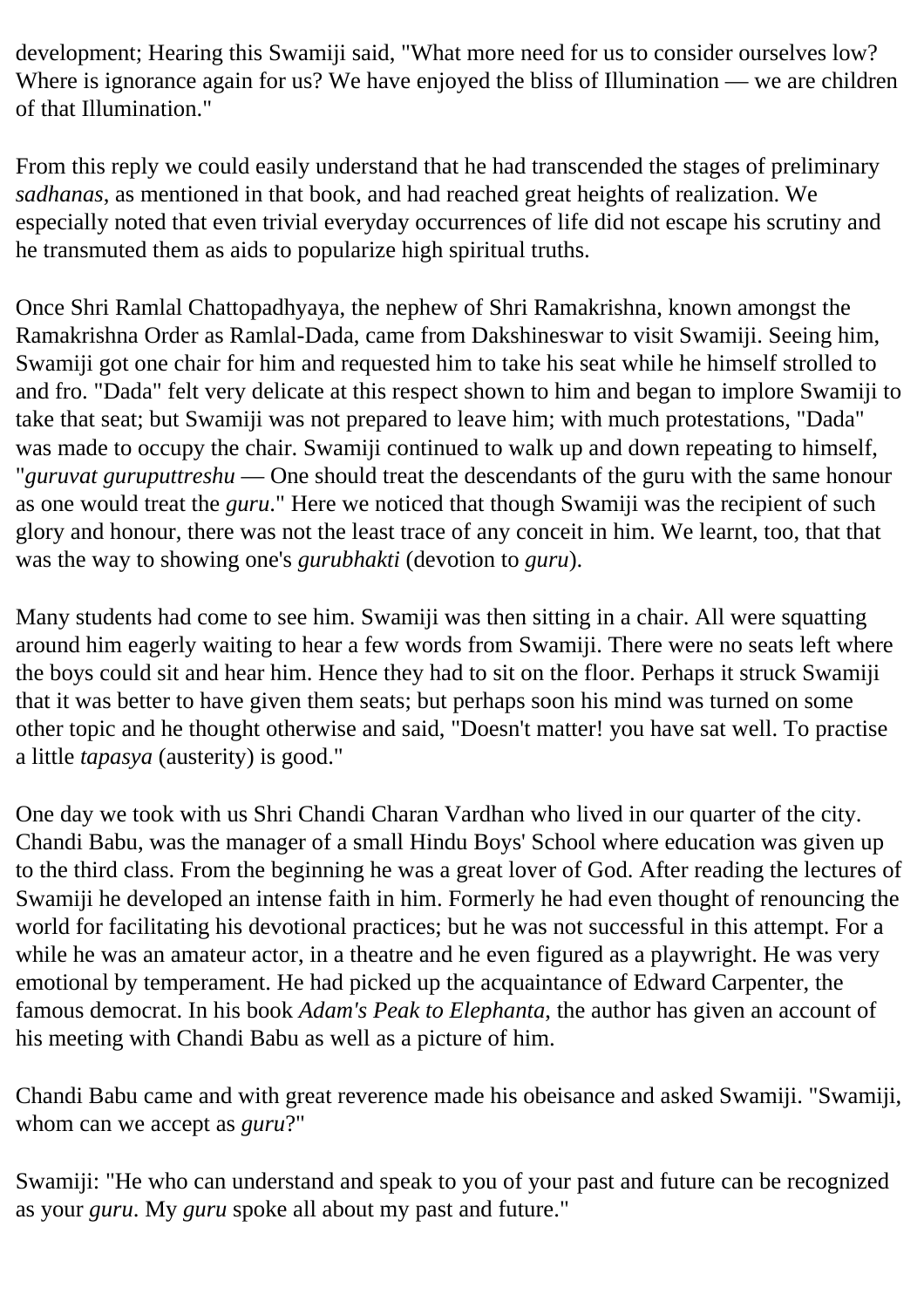Chandi Babu: "Well, Swamiji, does wearing *kaupina* in any way help in controlling lust?"

Swamiji: "A little help might be got thereby. But when the passion gets strong, could it be checked, my child, with a *kaupina*? Unless and until the mind is completely given to God, no external check can completely obliterate lust. But then, you know, as long as the mind has not reached that stage, it tries to protect itself by external aids. Once in me rose the feeling of lust. I got so disgusted with myself that I sat on a pot of burning cinders, and it took a long time for the wound to heal."

Chandi Babu put Swamiji many questions regarding *brahmacharya* (continence) and Swamiji with utter frankness clearly expounded all its secrets to him. Chandi Babu was making severe attempts at *sadhana* — but being a householder he had not the facility at all times to do this to his entire satisfaction. Fully knowing that *brahmacharya* was the prime necessity for all *sadhanas*, he was not yet able to act up to it to his entire satisfaction. And as he was engaging his time in the management and education of young boys. he had occasion to notice how by the absence of any moral and religious education of young boys, and by association in bad company the boys lose their sexual purity even at a tender age; and he was always thinking within himself how to resuscitate the lost sexual purity in the boys. But how can one who himself has not attained a thing give it to others?

Thus unable to gain *brahmacharya* with regard to himself and plant the same in his boys, he used to get much worried and desperate at times. So now hearing from that ideal *brahmacharin*, Swamiji, his straightforward counsels and energetic words, it struck him suddenly that this *mahapurusha* (great soul), if he minds, could revive in him and his boys the ancient ideal of *brahmacharya*. I have mentioned earlier that Chandi Babu was very emotional by temperament. Suddenly, as it flared up by an uncontrollable enthusiasm, he shouted out in English in great excitement, "Oh Great Teacher, tear up this evil of hypocrisy and teach the world the one thing needful — how to conquer lust". Swamiji pacified Chandi Babu.

The topic of conversation next was Edward Carpenter. Swamiji said, "At London, he used to call on me on many occasions and sit near me. Many other Socialist Democrats also used to visit me. Finding in the religion of Vedanta a strong support for their ideals, they felt much attracted towards its teachings."

Swamiji had read his book *Adam's Peak to Elephanta*. This brought to his mind the picture of Chandi Babu printed therein, and he told him that he had already been familiar with his appearance. The shadows of evening began to fall, and so Swamiji got up for a little rest. And addressing Chandi Babu, he said, "Chandi Babu, you come across many boys; can you give me some excellent boys?" Chandi Babu was a bit absentminded when Swamiji said this. So, unable to understand the full bearing of Swamiji's words, when Swamiji retired to his room he followed him and inquired what he had said as regards some beautiful boys. Swamiji replied: "I do not want those whose appearance looks well. I want some strongly built, energetic, serviceable boys of character, I want to train them up so that they may get themselves ready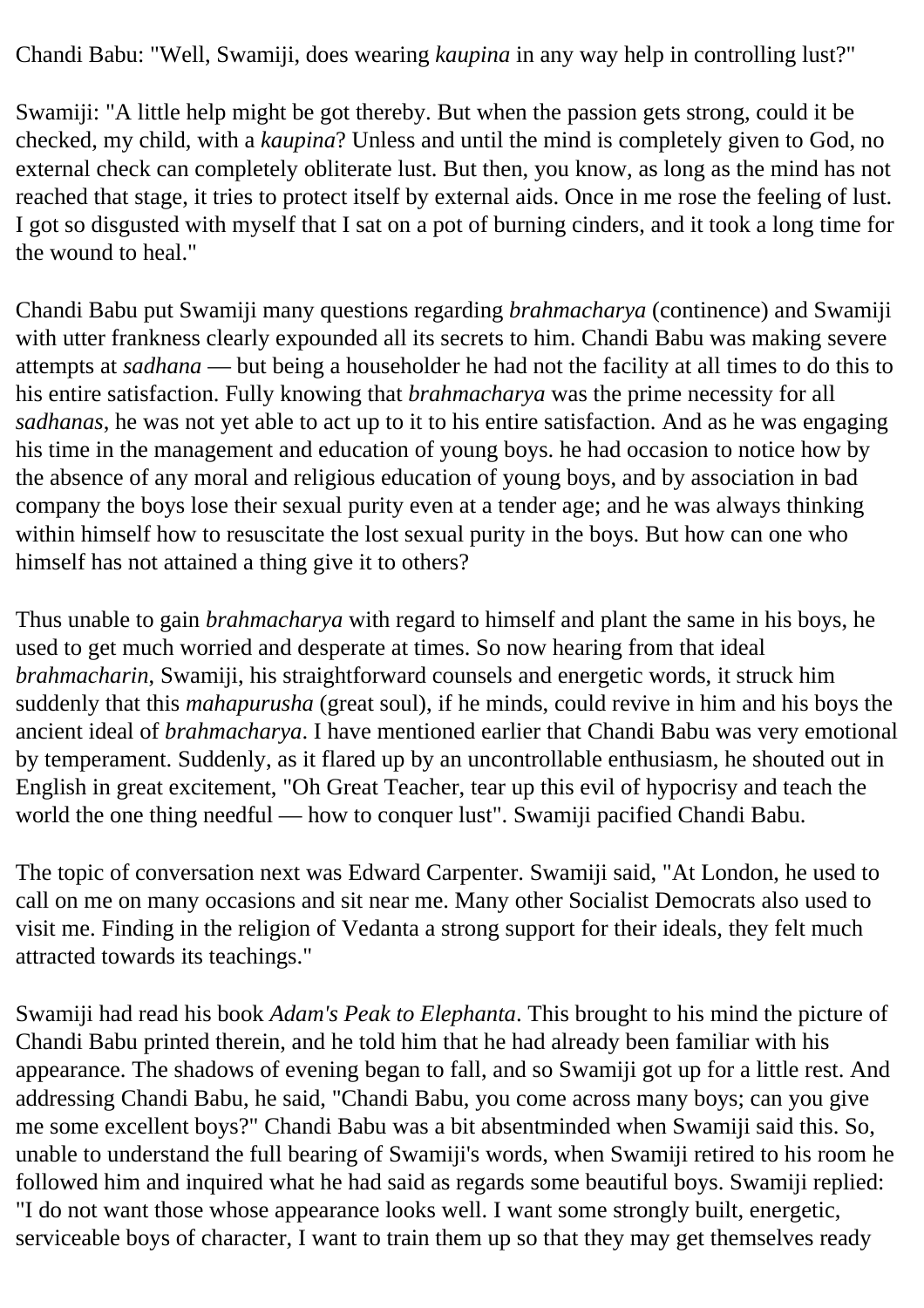for their own liberation as well as for the good and welfare of this world."

Another day we went and found Swamiji walking up and down and talking very familiarly with Shri Sharat Chandra Chakravarti (the author of *[Swami-Shishya-Samvada](http://www.ramakrishnavivekananda.info/vivekananda/volume_6/conversations_and_dialogues/i_sharat_chakravarty_frame.htm)*). We were very eagerly waiting to put Swamiji one question. The problem was this — what is the difference between an *avatara* and a *mukta* (liberated soul) or *siddha purusha* (perfected being)? We especially requested Sharat Babu to place the question before Swamiji, and he did so accordingly. But without giving a direct reply to this question, Swamiji said, "Of all states *videha-mukti* (freedom after death) is the best — this is my firm belief. During my *sadhana* period when I was travelling round *Bharatavarsha* (India), how many days had I spent in caves, how many a time had I even thought of giving up this body since liberation was not achieved, what strenuous efforts had I made for my spiritual practices! But now I have not that thirst for liberation. My present mood is that so long as even one individual lives in this world without gaining liberation, I do not want my own liberation."

Hearing these words of Swamiji I began to wonder at his infinite kindness of heart, and I thought within myself, "Does he convey to us the nature of the *avatara* by quoting himself as an example? Is he also then a divine incarnation?" And I thought. "Maybe, he no longer aspired after liberation, because he had already attained it."

On another day myself and Khagen (Swami Vimalananda) went to him after dusk. In order that we might be specially introduced to Swamiji, Haramohan Babu (a devotee of Shri Ramakrishna) spoke to him, "Swamiji, these are your great admirers and they study Vedanta with great aptitude." Though the first portion of Haramohan Babu's words were literally true, the second part was overdone. For although we had studied something of the Gita and a few primers on Vedanta, we could be credited with no more than a superficial knowledge; we had not studied them with the thoroughness of a student nor had we recourse to the original texts and commentaries on the same. Whatever that might be, hearing Vedanta mentioned, Swamiji asked us. "Have you studied the Upanishads?"

I replied, "Yes, a little."

Swamiji: "Which Upanishad?"

Searching my mind and finding nothing else I replied, "Katha Upanishad."

Swamiji: "Well, repeat a few lines. Katha Upanishad is very grand, full of poetic beauties."

What a catastrophe! Perhaps Swamiji understood that I knew Katha Upanishad by heart, and I was asked to repeat a few verses from it. Though I had turned over the pages of this Upanishad, I had cared neither to grasp its meaning nor commit it to memory. So I was in a sad predicament. What should be done! Suddenly I struck upon a plan. A few years back I had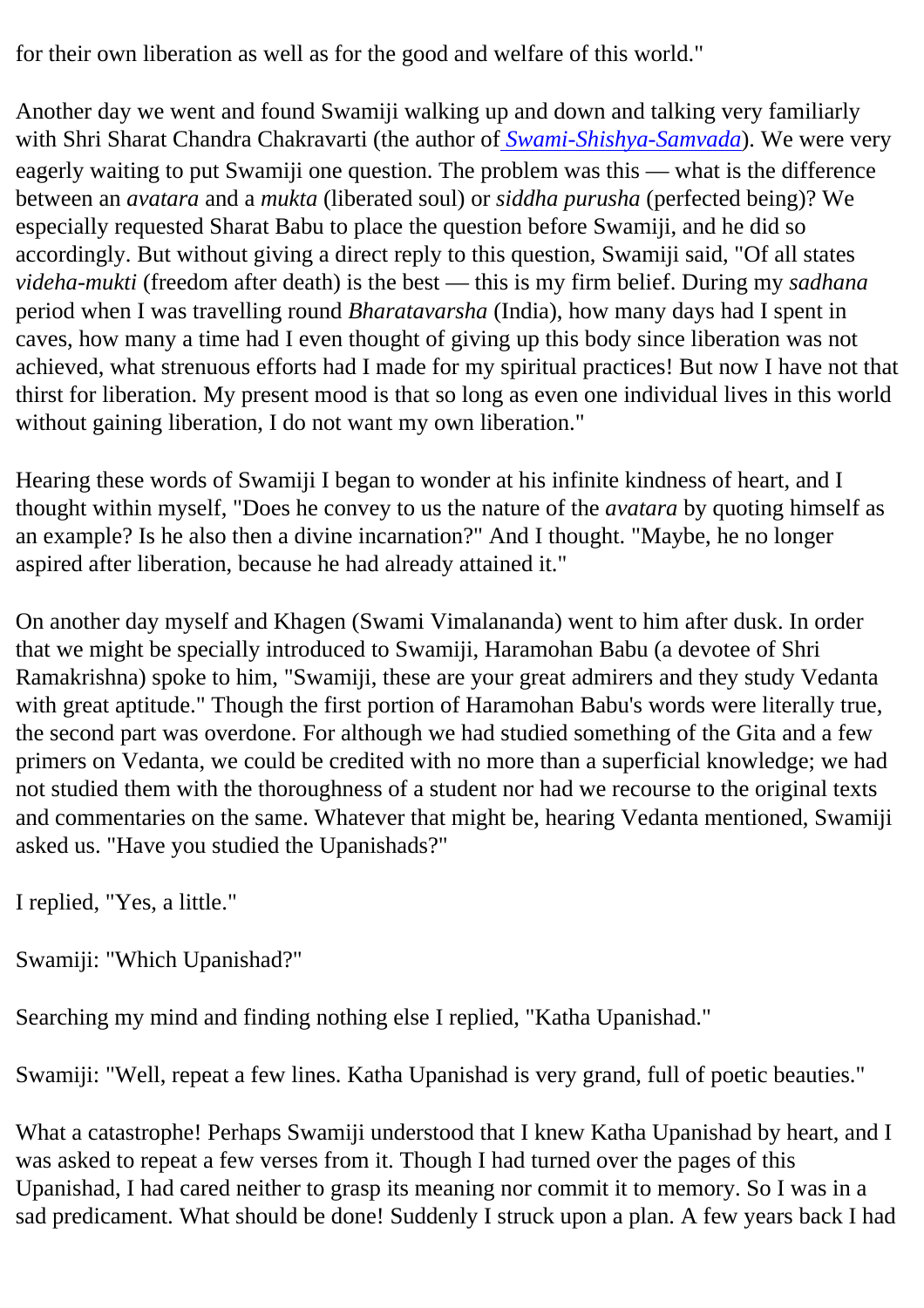made some regular attempts in reading the Gita and as a result I could remember most of the verses. I knew for certain that if I did not repeat from memory some scriptural texts at least, I could hardly show my face before him afterwards. Therefore I said; "I do not know by heart Katha Upanishad; but from the Gita I can repeat a few verses." Swamiji ordered me to repeat a few verses from the Gita. From the latter part of the eleventh chapter I repeated all the verses which Arjuna sang in praise of the Lord. To inspire us with enthusiasm, Swamiji was punctuating my recitation with his appreciative remarks.

The next day, taking with us our friend Rajendranath, we went to see Swamiji. I told Rajen: "Brother, yesterday I was thrown in a very delicate position before Swamiji with my poor knowledge of the Upanishads. If you have with you any Upanishad, take one with you in your pocket so that if any occasion arises, we can draw it out from our pocket and read out before Swamiji." Rajen had a pocket edition of the Upanishads by Prasanna Kumar Shastri with a commentary in Bengali. We took this in our pocket. That evening we found Swamiji's room filled with visitors. What I had thought of came to pass. Somehow or other the topic of conversation turned to Katha Upanishad. Immediately taking out the book from my pocket I began to read the Upanishad from the beginning. And as I read, Swamiji spoke of the faith of Nachiketa, that faith whereby he dared even to go to the house of Yama (Death). When I began to read of the second boon of Nachiketa regarding the attainment of heaven, Swamiji asked me to read a few verses here and there and begin that part dealing with the third boon; Nachiketa asks Yama about the doubts of men, whether man ever survives bodily death. And Yama places temptations before him, but he rejects them all. After reading of these was over Swamiji spoke in praise of his character, in words pregnant with celestial fire. But my weak memory retains but little of that day's talk.

But by these two days' talk on the Upanishads Swamiji infused into my mind something of his intense faith and love of the Upanishads. From that day, whenever I got an opportunity, I studied the Upanishads with due reverence and am still doing the same. Even now I seem to hear those Upanishadic *mantras* which Swamiji used to repeat at different times, in his own peculiarly fiery, clear, and ringing tone. Whenever I, forget the Self, carried away by criticisms and judgement of others, memory brings back to me that familiar Upanishadic text which Swamiji used to repeat often in his own sweet and melodious tone: "Know that *atman* alone. Give up all other talks. He is the bridge to Immortality." On any day when the sky is dark and thick set with clouds and lightning flashed I remember his familiar figure pointing to the flash of lightning in the sky and uttering the well-known mantra: "There the sun shines not, nor the moon nor stars. These lightnings also do not shine there; He shining, all shine, after Him; His light illumines them all." Or whenever my heart gets filled with despondency that realization is far away from me, I seem to hear Swamiji with his face suffused with bliss, repeating in sonorous voice the message of hope from the Upanishads: "Hear, ye children of immortal bliss! Even ye that reside in higher spheres! I have found the Ancient One, who is beyond all darkness, all delusion; knowing Him alone you shall be saved from death over again — there is no other way!"...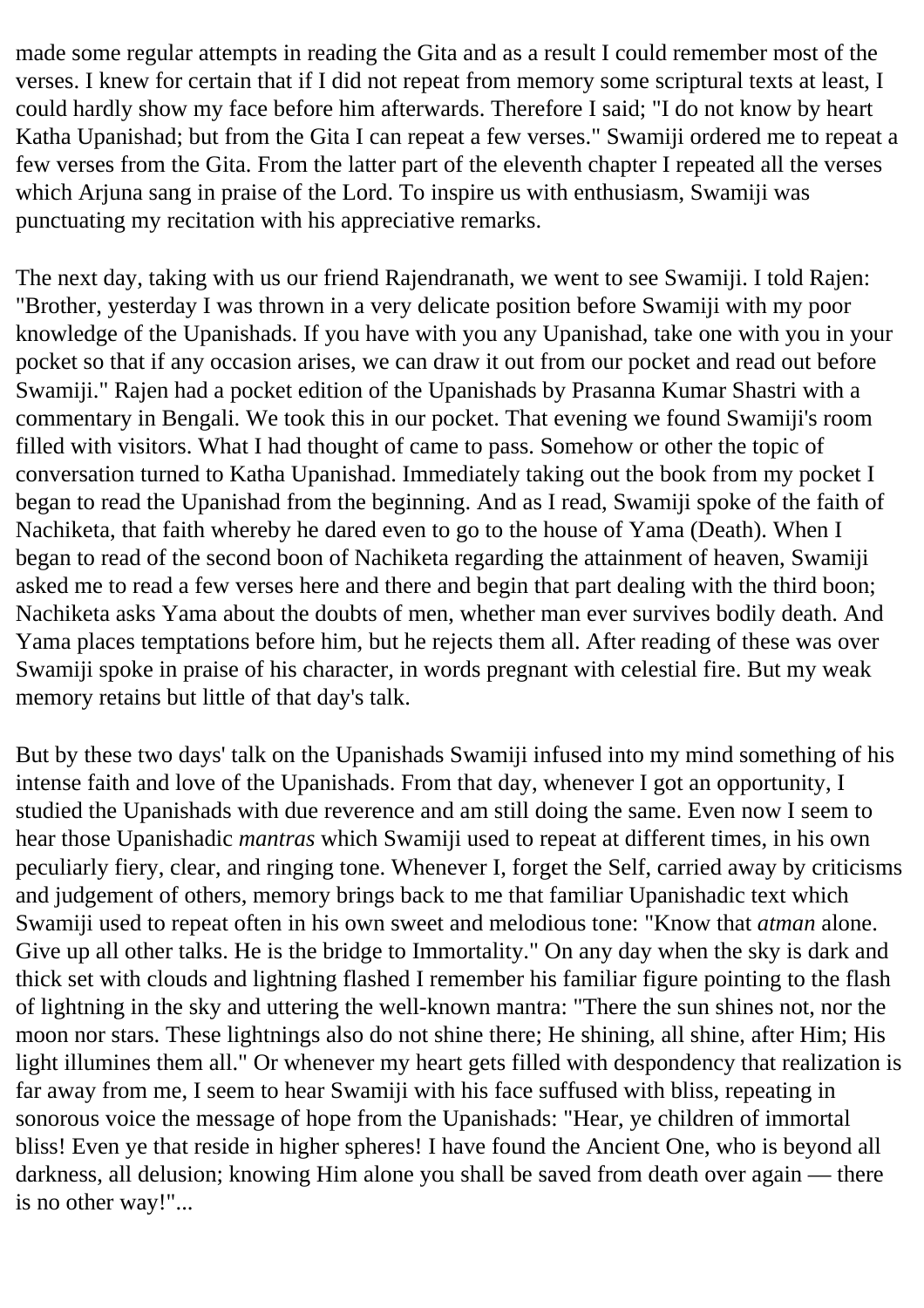It was the end of April 1897. Only five days ago I had left home to live with the *sannyasins* of the Alambazar Math. Swamis Premananda, Nirmalananda, and Subodhananda were then living there. Swamiji presently came back after his visit to Darjeeling. Along with him there were Swami Brahmananda, Swami Yogananda. and his Madrasi disciples, Alasinga, Kidi, G. G., and others.

Swami Nityananda, only a few days before, took *sannyasa* from Swamiji. He spoke to Swamiji one day about the need for a systematic training for the Math, as a large number of young men had at that time joined the Math to lead a life of renunciation. Swamiji readily agreed to the suggestion and asked him to gather all the inmates who all assembled in the hall. "Let some one be writing as I dictate," said Swamiji. No one seemed to be prepared to come forward, and finally the task fell on me. It might be said in passing that at that time, with the inmates of the Math, literary education was out of favour, the prevailing notion being that to realize God by *sadhana* and *bhajana* was the goal, while literary knowledge even though it might bring a little fame and name was really useless for a *sadhaka* (aspirant). Only in the case of those who are chosen by God to carry His mission or message was the need for literary training recognized. When I came forward to take down Swamiji's dictation, Swamiji casually remarked whether I would stick on, and some one answered that I would. All the while I was getting the writing materials ready; and Swamiji before dictating the rules remarked as follows: "Look here, we are going to make rules, no doubt; but we must remember the main object thereof. Our main object is to transcend all rules and regulations. We have naturally some bad tendencies which are to be changed by observing good rules and regulations; and finally we have to go beyond all these even, just as we remove one thorn by another and throw both of them away." The course of discipline and routine decided upon was of this kind: Both mornings and evenings should be devoted to meditation, while the afternoons after a short rest should be utilized for individual studies, and in the evenings one particular religious book should be read and expounded. It was also provided that each member would take physical exercise both morning and evening. Another rule was to the effect that no intoxicant save tobacco should be allowed. Having dictated the rules, Swamiji asked me to make a fair copy of the rules and instructed me that I should put all the rules in the positive form.

I found some difficulty in carrying out this last instruction. Swamiji's central idea was that it does no good to men to point out their various defects and tell them. "You should not do this, or that", and so on. But he believed that if the proper deal he clearly placed before the aspirants, it would help them to rise up, and the defects would gradually fall off by themselves. I was at every turn reminded of this principle when I tried out his instruction to put the rules in a positive form. Except in the case of the intoxicant all other rules I was able to make positive. Its original form was "that in the Math except tobacco, no other intoxicants shall be allowed". When I wanted to remove the negative form, I first of all made it thus: "All in the Math shall use tobacco"! But seeing that this seemed to make it obligatory to smoke even for those who are free from that habit, after many futile attempts I finally gave it this form; "That in the Math (of all intoxicants) tobacco alone can be used." Somehow I now find that we only made an awkward compromise. As a matter of fact in any set of rules and regulations it is not possible to do away with the negative form altogether; but it must be remembered that the more the rules embody the positive aspect of the ideal, the more helpful they become. And this was Swamiji's main idea....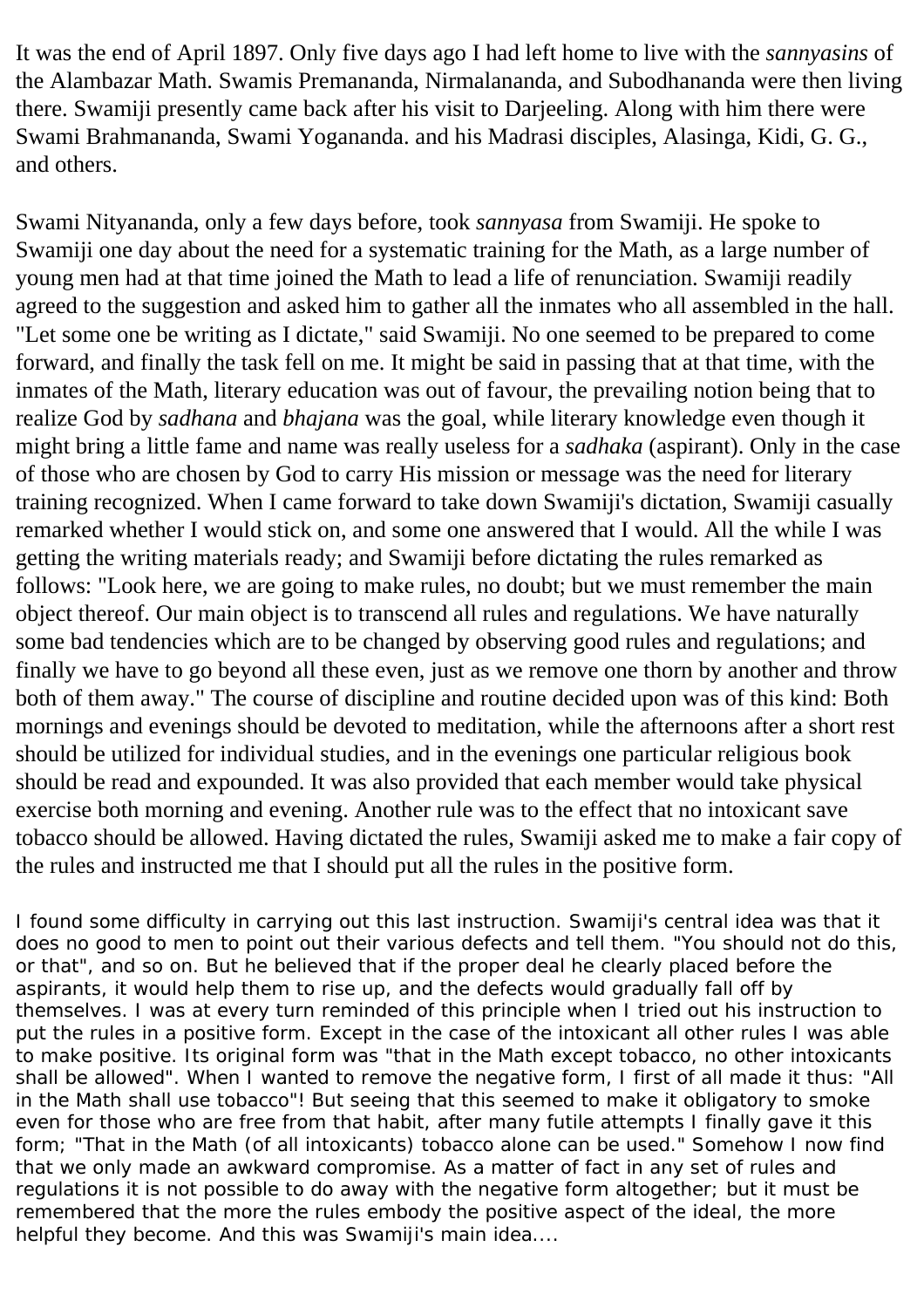Another day Swamiji was sitting in the hall, his face radiating an unusual brilliance. A variety of topics were talked about. Amidst the audience was our friend Vijaya Krishna Bose. In those days Vijaya Babu used to ascend many a platform and speak before many associations. He had once even spoken before the Congress in English. Somebody let Swamiji know of his capacity to deliver lectures, and so Swamiji asked Vijaya Babu to deliver a lecture as there was quite a good audience. The subject suggested was *atman* (Self). But Vijaya Babu exhibited no signs of willingness to act up to Swamiji's suggestion; and Swamiji and all the rest tried in vain to set him upon his legs. After nearly fifteen minutes of ineffectual persuasion their glance fell upon me. Before coming to the Math I had occasionally delivered a few lectures in Bengali, and in our Debating Society I trained myself to speak in English as well. Some one present referred to this, and I was caught hold of to speak on the same subject. I have never been encumbered much with that inconvenient commodity called modesty. I at once stood up and held forth for nearly half an hour giving out ideas about *atman* beginning with those contained in the Yajnavalkya-Maitreyi *samvada* (conversation between Yajnavalkya and Maitreyi) of the Brihadaranyaka Upanishad. I did not pay any heed whether there were grammatical mistakes or any incongruity of ideas in my speech. Our gracious Swamiji also, without caring for any of these, began to cheer me enthusiastically. After me, Swami Prakashananda (who is now in charge of the Hindu Temple, San Francisco, U.S.A.), a new initiate to *sannyasa*, also spoke for about ten minutes on *atman*. He modelled his speech on that of Swamiji and in good sonorous voice spoke out what he had to say. Swamiji extolled much his speech also.

Really, Swamiji never looked into man's failings and weaknesses. On the other hand he used to encourage whatever was good in anyone thereby giving him the proper surroundings and facility to manifest his latent possibilities. But our readers need not be under the impression that Swamiji used to praise one and all in every one of his doings. Far from it, many times we have seen him assuming a severe appearance and pointing out one's shortcomings, especially of his *gurubhais* and disciples. But he did that to rid us of our faults, to sound us a note of warning, and never to discourage us in any way. Where could we find another like him to fire us with such enthusiasm, courage, and hope? Where could we find such another t[o write](http://www.ramakrishnavivekananda.info/vivekananda/volume_7/epistles_thid_sereis/40_shuddhananda.htm) to his disciples, "I want each one of you, my children, to be a hundred times greater than I could ever be. Every one of you must be a giant — *must*, that is my word" ....

At that time in the Math we received from Mr. E.T. Sturdy of London the copies of Swamiji's *jnana-yoga* lectures printed in pamphlet form. Swamiji had not then returned from Darjeeling. We were reading with great enthusiasm those soul-entrancing and inspiring interpretations of the Advaita Vedanta contained in those lectures. The old Swami Advaitananda did not know English well. But it was his special desire to hear how "Naren" captivated the heart of the West, what interpretation of the Vedanta brought out their admiration of him. By his request we used to read and explain the substance of those lectures before him. One day Swami Premananda asked the new *bramhacharins* to translate Swamiji's lectures into Bengali. So we began to do it. Meanwhile Swamiji returned to the Math, and Swami Premananda spoke of this to Swamiji and asked me to read out the translation before Swamiji. Swamiji also, while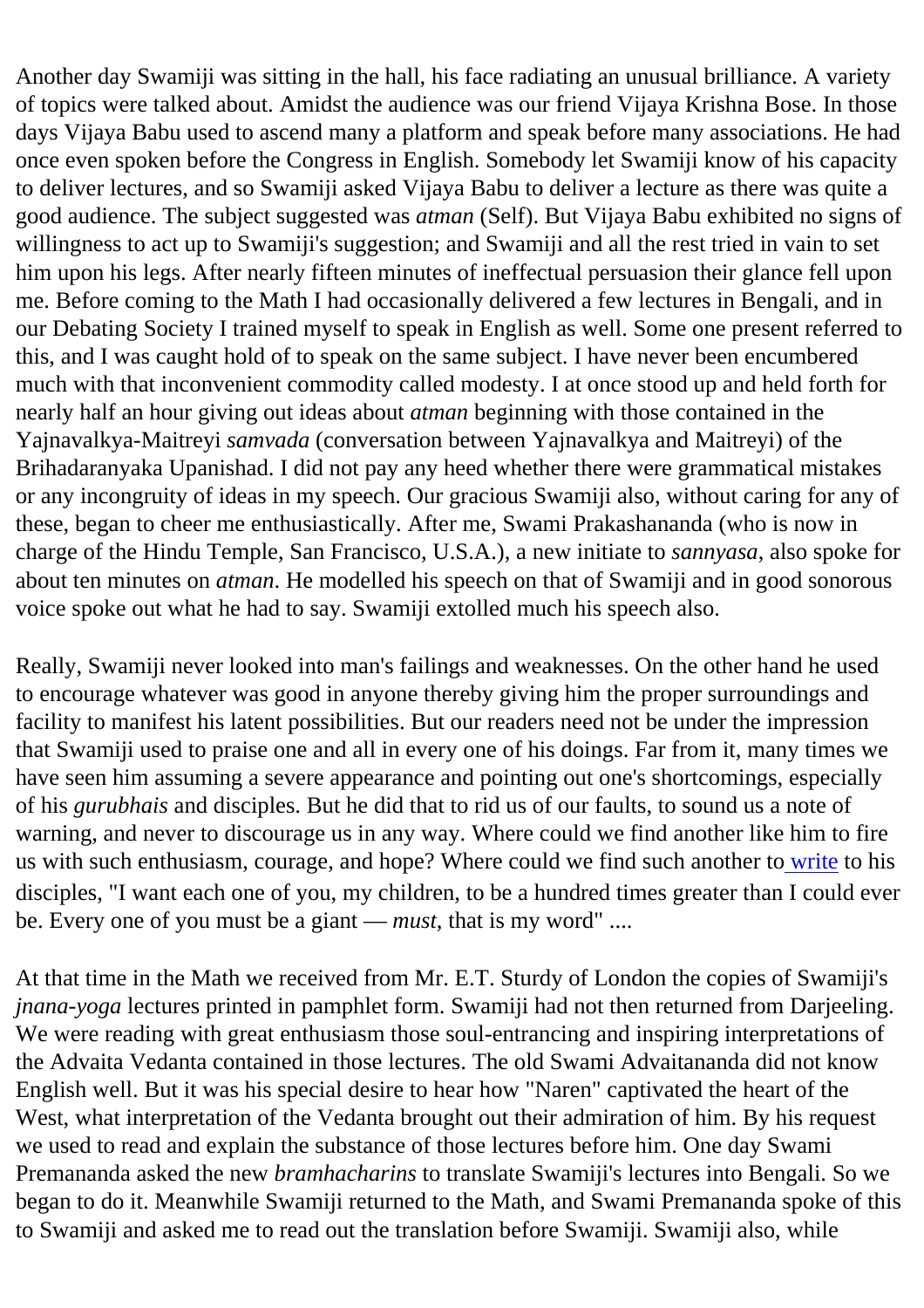expressing his opinion on the translation, remarked that certain words would sound better if put in a particular way and so on. One day I was alone in the presence of Swamiji. Suddenly he spoke to me "Why not you translate my *[Raja-Yoga](http://www.ramakrishnavivekananda.info/vivekananda/volume_1/raja-yoga/preface_frame.htm)*?" I wondered why Swamiji ordered such an unfit person like me to do this work. Long ago I had tried to practise *raja-yoga*. For some time I had such an attraction for this *yoga* that I even used to look down upon the other paths of *jnana, karma* and *bhakti*. I was under the impression that the *sadhus* (holy men) of the Math knew nothing of *yogic* practices, and hence they did not encourage them. My reading of the *Raja-Yoga* revealed to me that Swamiji had not only a thorough grasp of the truths of *rajayoga* — for therein I found a masterly exposition of all ideas I had already gathered on the subject — but had also brought out in a beautiful manner their true relations with other *yogas* as well. Another reason which increased my faith and devotion was this. Was it that in asking me to translate the *Raja-Yoga* Swamiji meant to help me in my spiritual growth by bringing about thereby my close consideration of the truths of this *yoga*? Or was it because the *rajayoga* practices are not much current in Bengal that he desired that the truth should be sown broadcast there? In a letter to Babu Pramadadas Mitra he writes that the practice of *raja-yoga* is completely ignored in Bengal and what little there is of it is only such as blowing through the nose and the like.

Whatever that might be, without caring for my own shortcomings, I immediately set at work to carry out Swamiji's order.

> (*[Vedanta Kesari](http://www.sriramakrishnamath.org/Magazine/magazineenglish.aspx?id=Eng), Dec. 1922 & Jan-Feb. 1923*)  $\geq$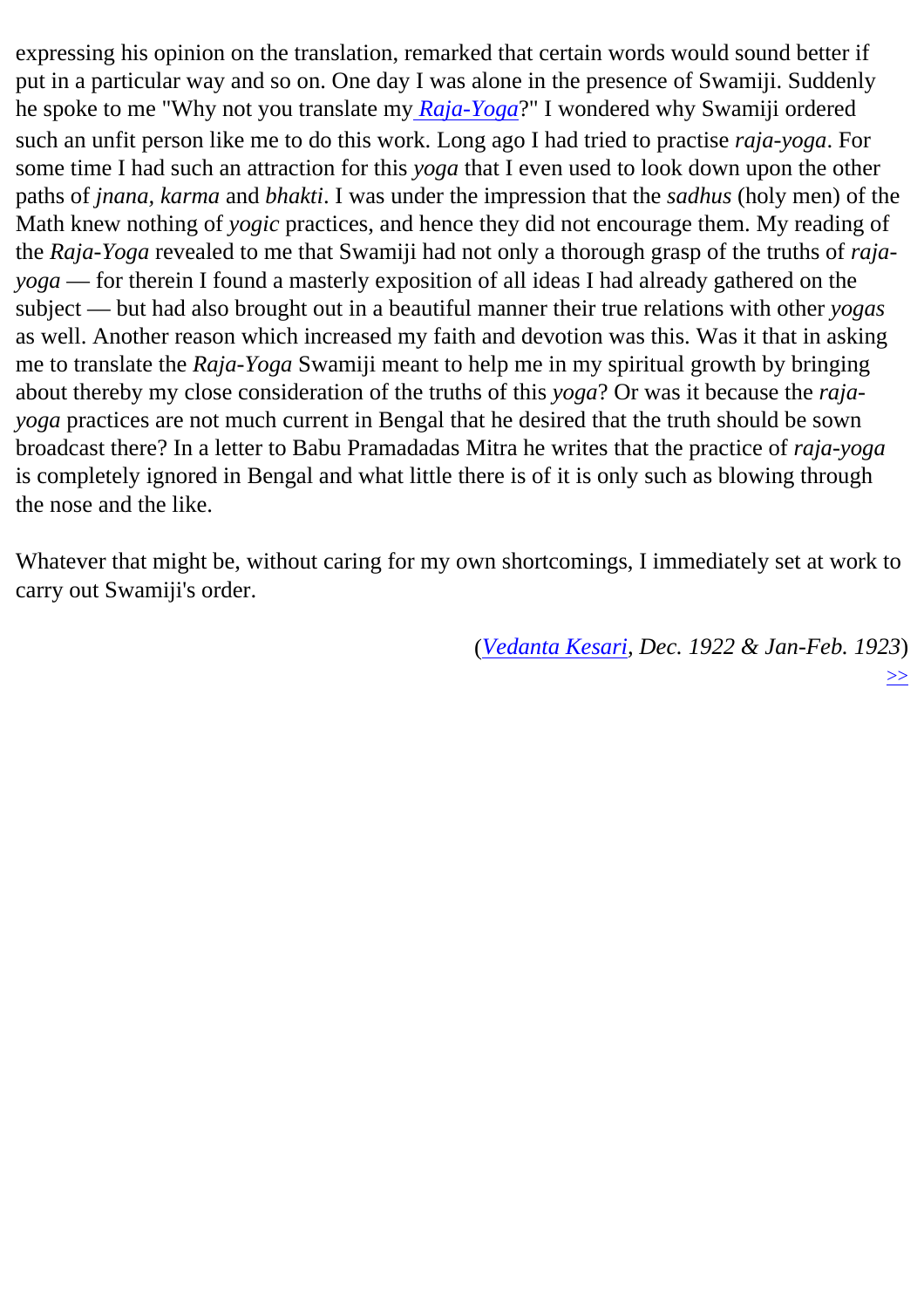## **REMINISCENCES OF SWAMI VIVEKANANDA**

#### **KAMAKHYA NATH MITRA**

<span id="page-225-0"></span>IT was in the year 1897, the year of my graduation, that I had the rare privilege of seeing at Calcutta the world-famous Hindu monk, the epoch-making Swami Vivekananda, in the house of the late Babu Balaram Bose, a devout *bhakta* well known to the disciples of Ramakrishna Paramahamsa. I went to see him because I was profoundly interested in his message, though its significance was not yet quite clear to me. A few words may be necessary to explain my interest.

I was inquisitive from my boyhood and the question of religion had a strange fascination for my mind. Just as in these days the predominant interest of my countrymen is politics, so in my boyhood their predominant interest was religion. It was a time of great religious movements and controversies. There was a constant play of action and reaction. On the one hand, there was the rising tide of Brahmoism with which most enlightened men were in sympathy. On the other, there was the frantic effort of the so-called orthodoxy with its pseudo-scientific and fanciful interpretation of the religion of the Hindus. Then, again, there was Theosophy with its Mahatmas, occultism, and spirit-world to which many educated people were attracted because they did not like the Westernized outlook of the Brahmos, and further because they felt flattered by the uncritical eulogy of everything Hindu by Colonel Olcott of America and Mrs. Annie Besant of England. It must be said at the same time that not an inconsiderable section of university-bred young men were free-thinkers, rationalists or agnostics who swore by Mill, Comte, Spencer, Huxley, and Haeckel and thought that all religions were equally false. Such was my intellectual *milieu* as a boy and a youth. I listened to the discussion of my elders and sometimes took part in the discussions. Religion to me was not yet a craving of the soul. It was more or less a question of intellectual interest. Though born in an orthodox Hindu family, yet the influence that I felt most was that of the Brahmo Samaj and also that of a near relative who was an out and out agnostic. With the social programme of the Brahmos I had every sympathy, but their theology I could not accept. I was swaying between two forces — Brahmoism and agnosticism.

It is in this state of mind that I finished my school education and entered college. It is in the first year class, if I remember right, that I first heard of Ramakrishna — yet I did not hear of him from any fellow-countryman of mine but from a foreigner — no less a personage than Professor Max Muller himself. I just happened to read two articles from his pen in The *Nineteenth Century* — one entitled *Esoteric Buddhism*, a scathing criticism of Madame Blavatsky and her theosophy and the other *A Real Mahatman*. This Real Mahatman was no other than our Bhagavan Ramakrishna. A new horizon opened before me. A new light flashed forth. And all this happened at a *mofussil* town.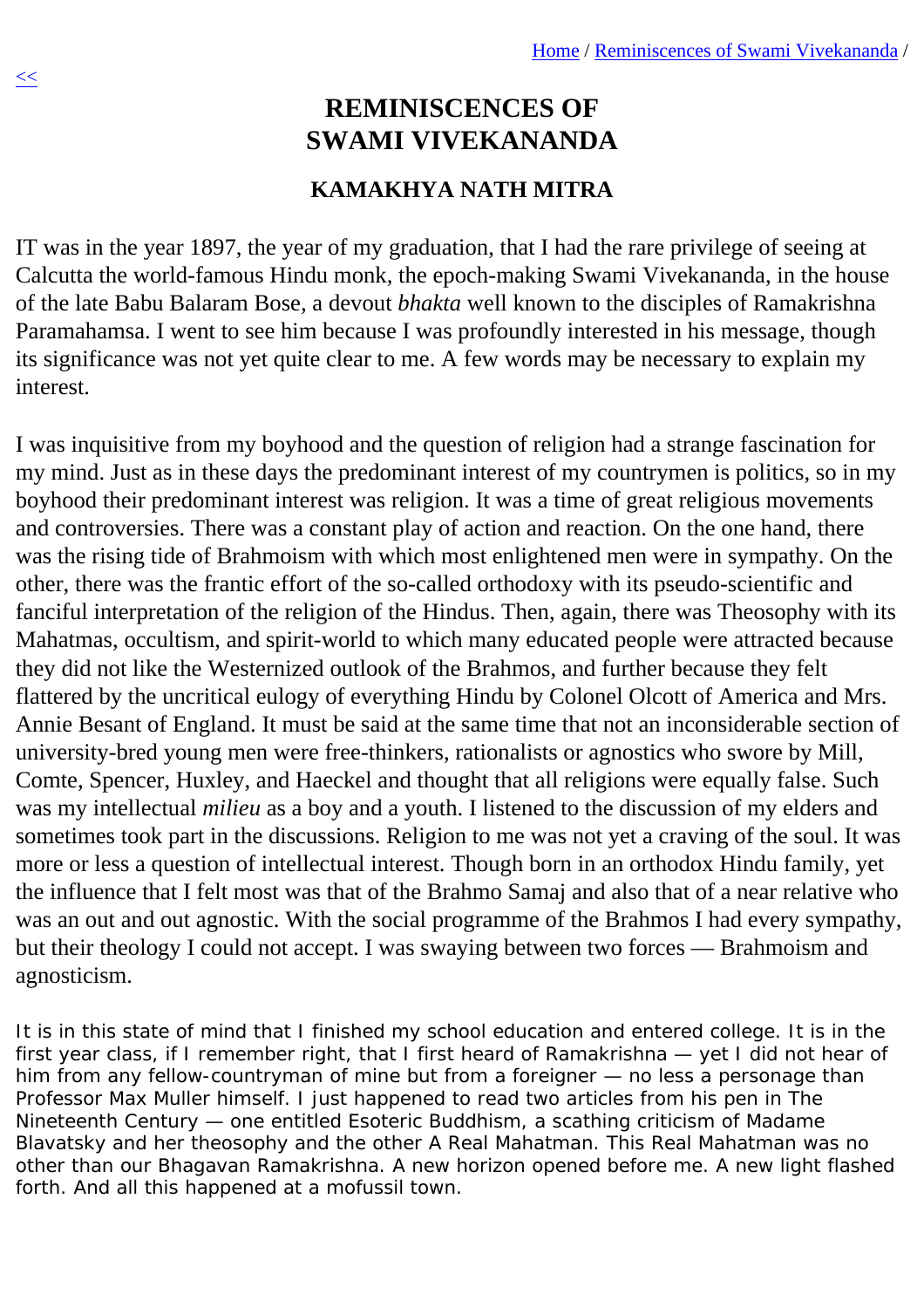About a year after this, I read in the papers all about the famous Parliament of Religions at Chicago and the resounding triumph of Swami Vivekananda there. Who was this Vivekananda? I came to know soon after that he was the chief disciple of Ramakrishna, the Real Mahatman of Professor Max Muller. I was eager to know all about the man and his message. Unfortunately I was not present at Calcutta at the time when the whole city turned out to receive him with the tremendous ovation that signalizes the return of a conquering hero. I read, however, glowing accounts of the event and saw that honour such as this had never fallen to the lot of any man on the Indian soil

From this time onward I read the reports of all the speeches he delivered at different places in India. I felt that it was the spirit of India herself that breathed through his utterances. Such force, such fire was beyond the utmost stretch of my imagination. Several speeches of Keshab Chandra Sen I had read before. I had great admiration for his style, eloquence, and religious fervour. But here was a new atmosphere altogether, a new accent, a new emphasis, a new outlook at once national and universal. Here was Hinduism in all its phases, but how different from the Hinduism of the hide-bound Sanatanists, pseudo-revivalists, the Scribes and Pharisees of India! I was under a spell. The two speeches that impressed me most were his [Calcutta Town-hall](http://www.ramakrishnavivekananda.info/vivekananda/volume_3/lectures_from_colombo_to_almora/address_of_welcome_presented_at_calcutta_and_reply.htm) speech and hi[s Lahore address](http://www.ramakrishnavivekananda.info/vivekananda/volume_3/lectures_from_colombo_to_almora/the_vedanta.htm) on Vedanta. When I read the Lahore address, I was a B.A. student at Calcutta.

I eagerly waited for an opportunity to see the man. The opportunity came, as I have said, in 1897. I went to see Swami Vivekananda in the Calcutta residence of the late Babu Balaram Bose in company with a class-fellow of mine, Babu Narendra Kumar Bose.

We entered a hall which was full to overflowing. The people assembled there were for the most part students of the Calcutta colleges. They were all seated cross-legged on the floor covered with *duree* and *pharas* (floor matting covered with cotton sheets) In the centre was the seat meant for Swamiji. I managed somehow to occupy a place in the hall, and we all eagerly waited for the arrival of Swamiji. Perfect silence prevailed. A few minutes passed and the Swami stepped in. His gait was leonine and the dignity of his bearing simply royal. His frame was athletic and robust. He had a *gairic alkhalla* (ochre cloak) on, his feet were bare and his head, chin and lips clean shaven — altogether a striking personality. He had the look of a man born to command. He was soon seated, and then he looked at us. His large eyes beamed with genius and spiritual fire. He spoke in Bengali interlarded with English. Words flowed from his lips, and we heard him with rapt attention. Each word of his was like a spark of fire. His manner was impassioned. It was clear to all that here was a man with a message. His awakening power was wonderful. We heard him and felt aroused. A new spirit was breathed into us. Here was a man of faith in an age of doubt, sincere to the backbone, a dynamo of supernal force. To have seen him was education. To have heard him was inspiration. It was the most memorable day in my life, and it is impossible for me ever to lose its recollection.

What did he tell us all? To be strong and self-confident, to renounce and serve. Strength was the burden of all that he said. He poured torrential scorn upon what he called out "negative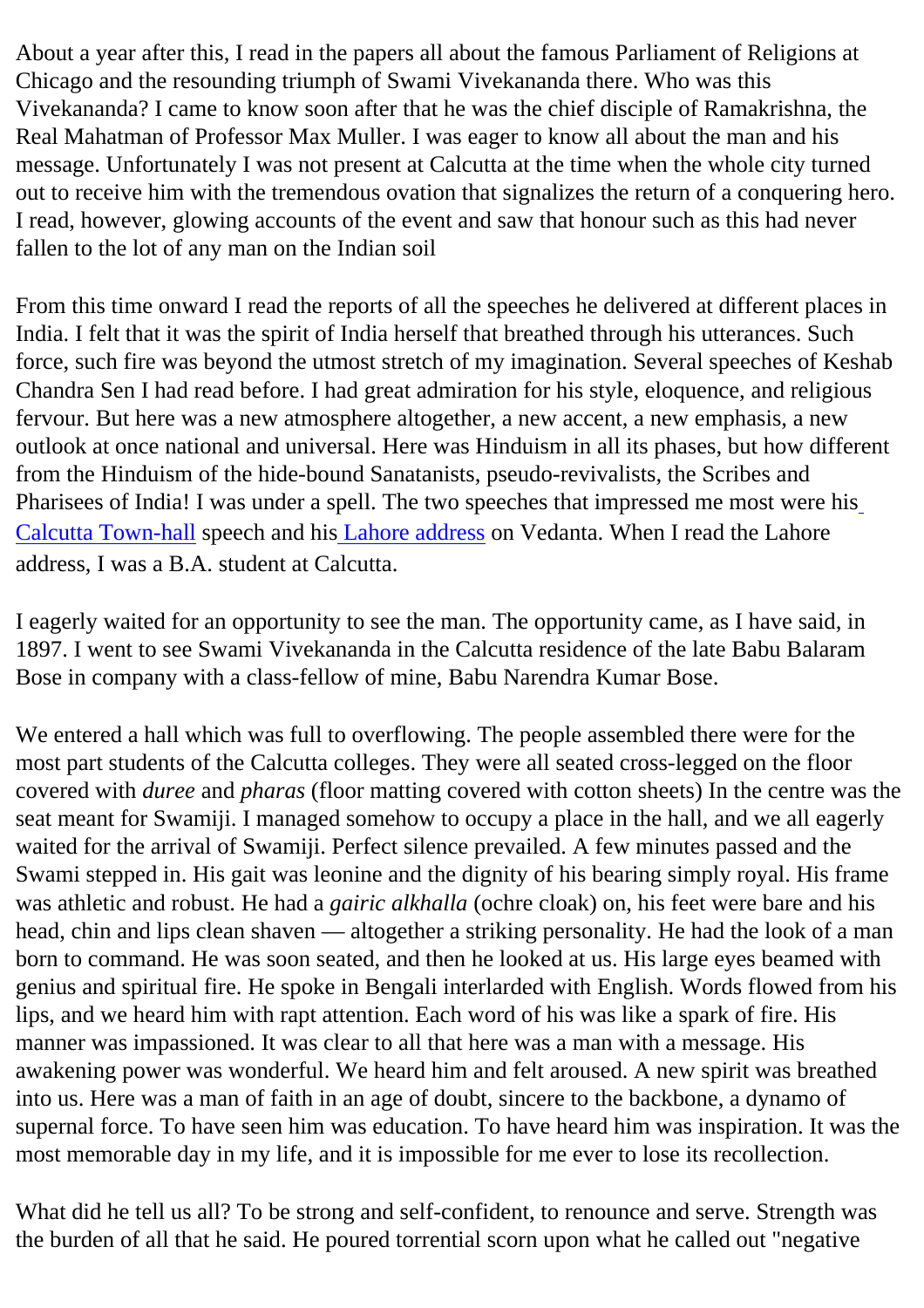education" and spoke enthusiastically on man-making. He gave a vivid picture of our country's degradation and the misery of the masses. How he felt for the poor, the downtrodden and the oppressed! If we had a millionth part of his feeling, the face of the country would change at once. He spoke of the greatness of Hinduism and proudly said. "It is my ambition to conquer the world by Hindu thought — to see Hindus everywhere from the North Pole to the South Pole." As he uttered these words I saw in him the very Napoleon of Religion. I saw the warrior's heart throbbing beneath the yellow robe of the *sannyasin*. Not a mild Hindu at all this Swami Vivekananda but the most aggressive Hindu I have ever seen in my life. He was made of the same stuff of which Alexander and Caesar were made — only his role was different.

Some of his words are still ringing in my ears and they are these: "You must have steel nerves and cast-iron muscles. A moment's vigorous life is better than years of jelly-fish existence. Cowards die many time before their death. An honest atheist is a thousand times better than a hypocritical theist. Don't be jealous, for the slaves are jealous. Virtue is heroism — from *vir* in Latin which means *man* and which again is the same word as *vira* in Sanskrit."

After about two hours the Swami left the hall and we dispersed in different directions. I returned to my lodgings but the words of the Swami filled the air. I could think of nothing but Swami Vivekananda. There stood his heroic figure which-ever way I turned.

I could not resist the temptation of seeing him again, and so on the next day I went once more to the house of the late Babu Balaram. On this day there was no great gathering. Swamiji was seated in the veranda on an *asana* surrounded by a group of his brother-disciples. The *Brahma-Sutras* with Shankara's commentary was being read out by one of them, and Swamiji passed explanatory remarks here and there. Today's atmosphere was different altogether. It was all very quiet. Soon after the reading was finished, one of the Swami's brother-disciples spoke of the spirit-world and read an extract from a theosophical book. Swamiji at once came down upon him and extinguished him completely. I saw that the Swami was a hater of spookism. He clearly said that all this was weakening and debilitating and had nothing to do with true religion. After this, many light topics were introduced, and then Swamiji laughed and joked like a child. Here was another mood. I said to myself: Is it the same Swami I saw yesterday the thundering Swami in dead earnest?

It was about a year after this that I saw the Swami once more — and this time on the platform. Now I was face to face with Vivekananda the orator. The scene was the Star Theatre of Calcutta. The occasion was the introduction of Sister Nivedita to the Calcutta public. The hall was crammed to suffocation. On the dais were seated many distinguished persons. I remember only Sir Jagadish Bose and Sir Ananda Charlu among them. Swami Vivekananda was in his best form. He wore a *gairic* turban and a long-flowing robe which was also *gairic* in hue. He introduced Sister Nivedita in a neat little speech. The Sister addressed the meeting in a graceful style. Then rose Swami Vivekananda, and he spoke on his foreign policy[. The speech](http://www.ramakrishnavivekananda.info/vivekananda/volume_3/lectures_from_colombo_to_almora/address_of_welcome_presented_at_calcutta_and_reply.htm) is to be found in the Mayavati Memorial Edition of his *Complete Works*. He brought forward a scheme of his future missionary work in the West. The speech was full of fire. Such thrilling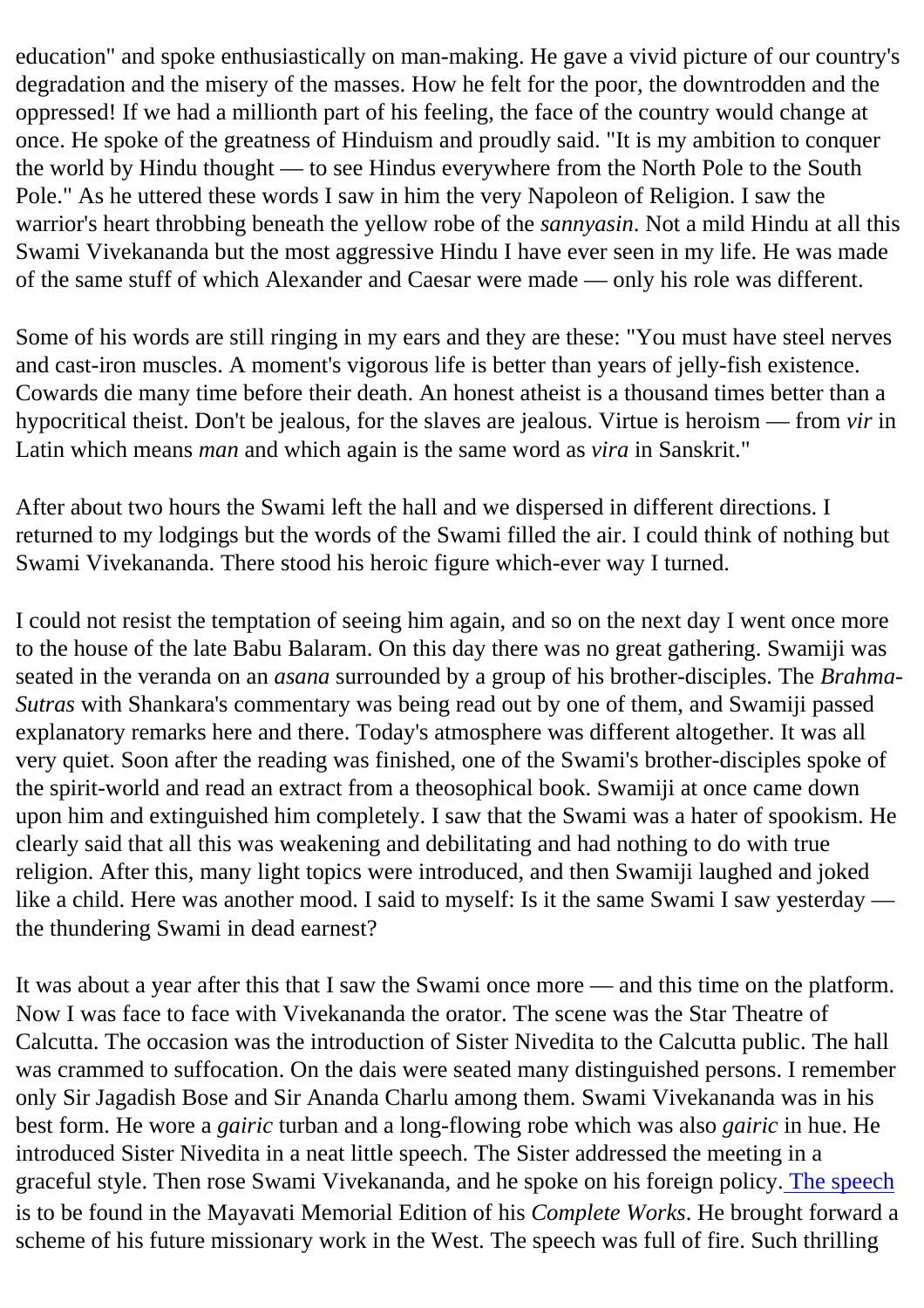voice, rich intonation, variation of pitch. strong and sonorous accent with occasional explosion as of the bolt of heaven I have never heard in my life nor am I likely to hear again. Sometimes he paced to and fro on the platform as he spoke and folded his arms across his chest. Sometimes he faced the audience and waved his hand. His expressions flowed free and fast with the rush and impetuously of a mountain torrent. His words were like the roaring of a cataract. Well might *The New York Herald* say: "He is an orator by divine right." Altogether a more majestic, striking, and magnetic personality it is hard to conceive. We heard him spell bound. Each word was an arrow that went straight to the heart.

Such is my recollection of Swami Vivekananda. To fully understand his message I read subsequently all his speeches and writings and almost all about his Master. There is not a single problem of our individual, social, and political life, that he has not touched and illuminated. He has given a new impulse to the country. So far as I am concerned, he is growing more and more vivid to me with the lapse of years, and I see his stature dilated today "like Teneriffe or Atlas". His message is the message of freedom, strength, fearlessness, and self-confidence. It is the eternal truths of our religion that he has preached in a new way, in modem terms, and he has also shown how these truths are to be applied to the present conditions of India and the rest of the world. A more constructive thinker and inspiring teacher I have not seen in my life. I do not know a single self-sacrificing Indian worker of the present century who has not been influenced more or less by his thoughts, words, and example. More than anybody else he has made India respected abroad. Many a child of the West has found in his message the solace of his life and the solace of his death. It is true that at the present moment the predominant interest of our country has become political, but the better minds believe with Swami Vivekananda that spirituality must be the basis of all our activities. It is difficult to say what form our national reconstruction will exactly take, it is difficult to predict anything about the future of the world as a whole, but I sincerely believe that the ideas and ideals of Swami Vivekananda are destined to play a very important part in the history of the human race. May his influence grow from more to more!

> (*[Prabuddha Bharata](http://www.advaitaashrama.org/prabuddha_bharata.html), February 1930*)  $\geq$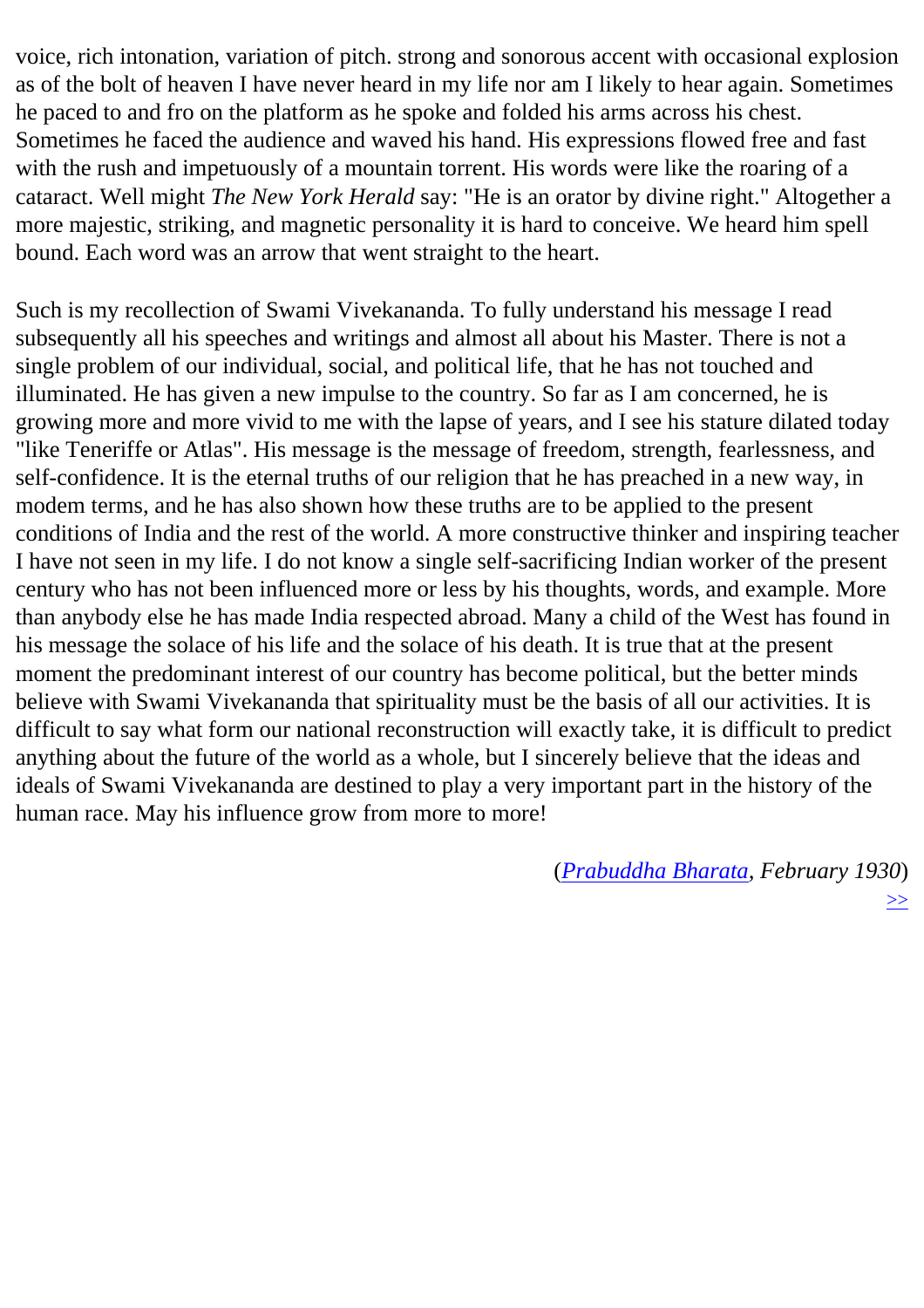# **REMINISCENCES OF SWAMI VIVEKANANDA**

### **MANMATHA NATH GANGULI**

### FIRST VISIT

<span id="page-229-0"></span>IT was in the year 1897 (?) when I heard that Swamiji (that is, Swami Vivekananda) had arrived at Calcutta. I went to see him in Baghbazar where he was staying with Shri Balaram Bose. On the first floor, facing the street, there was a hall where a few persons waited to have a *darshana* of the great Swami, who was in an adjacent room. I took my seat in a corner of the floor which was carpeted, and in a short while there came Miss Noble (Sister Nivedita) through one of the doors inside the hall. She wore an overall robe of pale saffron which came almost to her ankles and there was a necklace of holy *rudraksha* beads on her neck. As she entered the room barefooted she looked as pure as a goddess.

She went with slow strides straight to the door adjoining the room in which Swamiji was resting; but then she knelt down beside the door-frame and folded her hands; her finger and palms joined to offer her obeisance to the Lord. She bowed down in this posture and then remained quietly sitting on her ankles with joined palms as we do while praying. But she did not enter the room in which Swamiji was sitting on a cot. Swamiji talked, with her for a while, and she also answered in a soft voice reverentially as if she was in a church. Then she again bowed down to the Swami and went away as silently as she had come.

I had heard a lot about Sister Nivedita but this was the first time that I saw her in person. Her face had a serenity and fullness that one sees in the face of Madonna that indicates the direct vision of God in person....

After a while Shri Vijayakrishna Goswami entered the hall with a few of his followers who had an earthen *mridanga* (long (drum) and cymbals with them. The party were seated at one corner of the hall, a little apart from the rest of the people who by this time had assembled there. As soon as Swamiji saw Shri Vijayakrishna, he left his room and came inside the hall and stood in the middle. Seeing the Swami, Shri Vijayakrishna and his party stood up as a mark of respect. Then Shri Vijayakrishna Goswami advanced a step or two and tried to take the dust from the feet of Swamiji. But Swamiji was too alert for it, and he himself bent down to take the dust from the feet of Shri Goswami. Simultaneously both of them avoided to be touched by the other, and again both of them tried to outdo the other in this form of homage. At last Swamiji took hold of Shri Goswami's hand and made him sit beside himself on the carpet in the middle of the floor.

Shri Vijayakrishna was then in a great ecstatic mood and he looked like a man intoxicated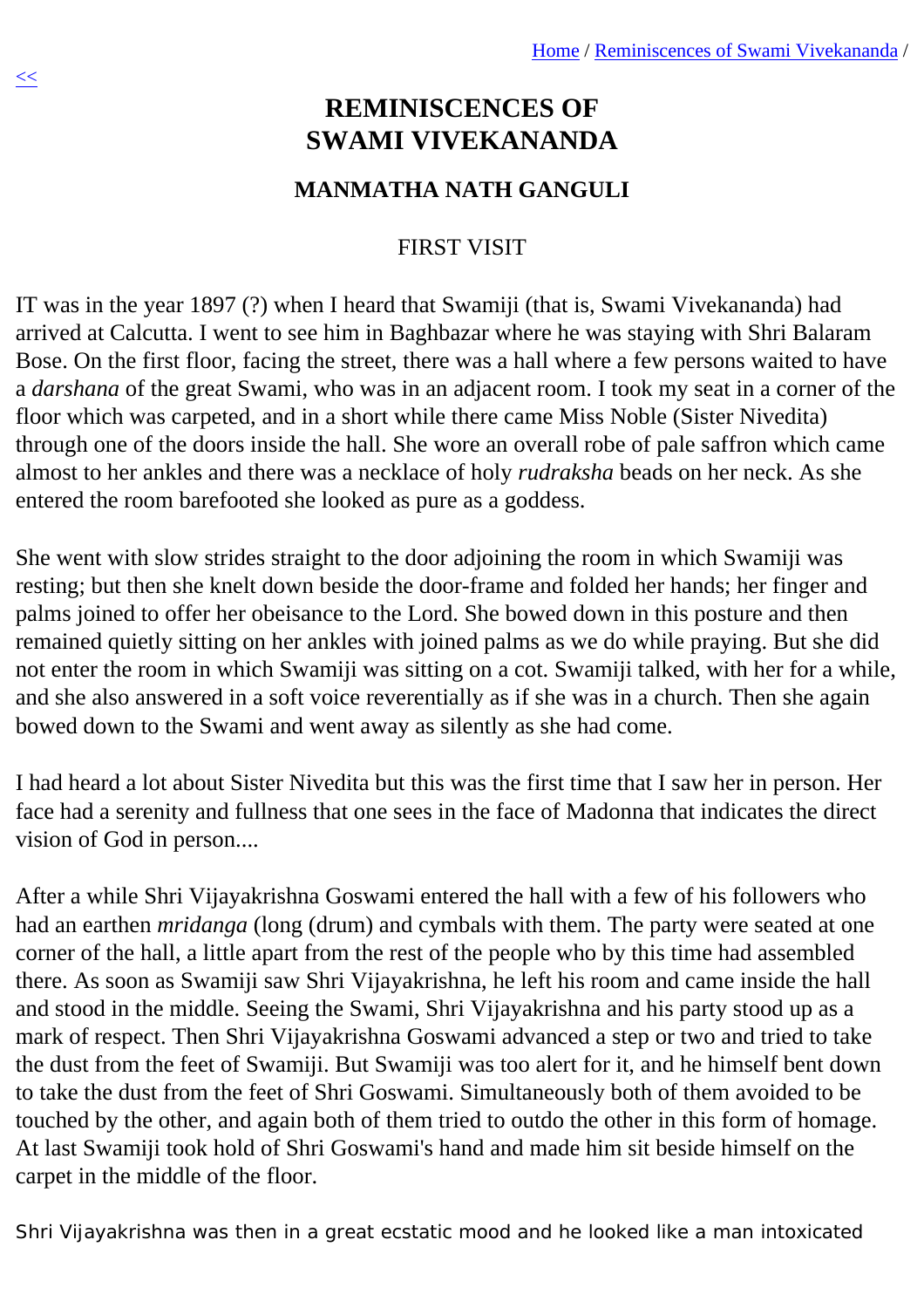with the love of God. A few minutes after, when he seemed normal, the Swami entreated him to speak a few words about Shri Ramakrishna. At this Shri Vijayakrishna was again choked with emotion and he slowly repealed the words several times with great effort: "Thakur (Shri Ramakrishna) has kindly blessed me." But he could speak no further due to his immense surge of devotion. We could see divine grace in his flushed face and ecstatic mood. He sat quiet and motionless and tears flowed from his eyes continuously for some time wetting his cheeks. At this the men who had come with him stood up and began *sankirtana* keeping him and the Swami in their centre. After some time Shri Goswami was able to stand up and though even then he seemed to be in a condition of half-awakened consciousness, his followers took him in their middle and moved slowly out of the hall.

It was then that I bowed to the Swami from a distance. There was none to introduce me to him, but I felt very happy to be able to see him face to face. I thought that I was fortunate enough to see the great Swami, lionized in America for his great learning and oratory. I was a petty clerk in government service at Allahabad, but hearing about the Swami's return to India, I took leave from my office and went forth for his *darshana*. Thus I came to Calcutta where my elder brother lived and practised as a lawyer. Twice or thrice in the year I used to come to Calcutta, and I never lost the opportunity to know at a closer quarter the *sannyasins* of the Math, and the disciples of Shri Ramakrishna, for my own spiritual benefit.

On a few occasions I had seen the Holy Mother but never asked her for initiation. A Brahmo friend of mine, Shri Narendra Nath Basu, got a touch of divine intoxication at the very first sight of Mother's holy feet. By her grace he got his initiation soon along with his wife. It is this friend of mine who came to me with the information that Swamiji was in the house of Balaram Babu. It was due to the kindness of this friend of mine that I own this fortune of seeing the Swami in person for the first time in my life.

I was born in an era which is difficult to be understood today by a generation which is so much removed from the ingrained thoughts of those times which now may have become meaningless. But then I also was so much influenced by the Brahminic ideas that prevented me to touch the feet of even a *sannyasin* born of the *Kayastha* caste. I am not ashamed to confess today that to me on that day Swamiji was not an exception to this rule. But the Swami spoke a few words to me in a kind voice and in a few minutes my Brahminic barriers seemed to be vanishing altogether.

#### SECOND VISIT

It was in the last week of December when one morning I went to Belur. I found Swamiji standing near the open yard in front of the kitchen. On his head there was a woollen cap of *gerua* colour (ochre-brown). On his body there was a woollen dressing gown with large black checks on a white background. His complexion was fair, but his skin looked fairer due to a peculiar brilliance and softness in it. The most attractive part of this fine personality was his eyes. He had large expressive eyes. I have never come across another pair of such fine eyes.

This time I went up to him and bowed down touching his feet with the end of my fingers. Nearby was a small tent in which there was a small tea-table and a few stools to sit on. He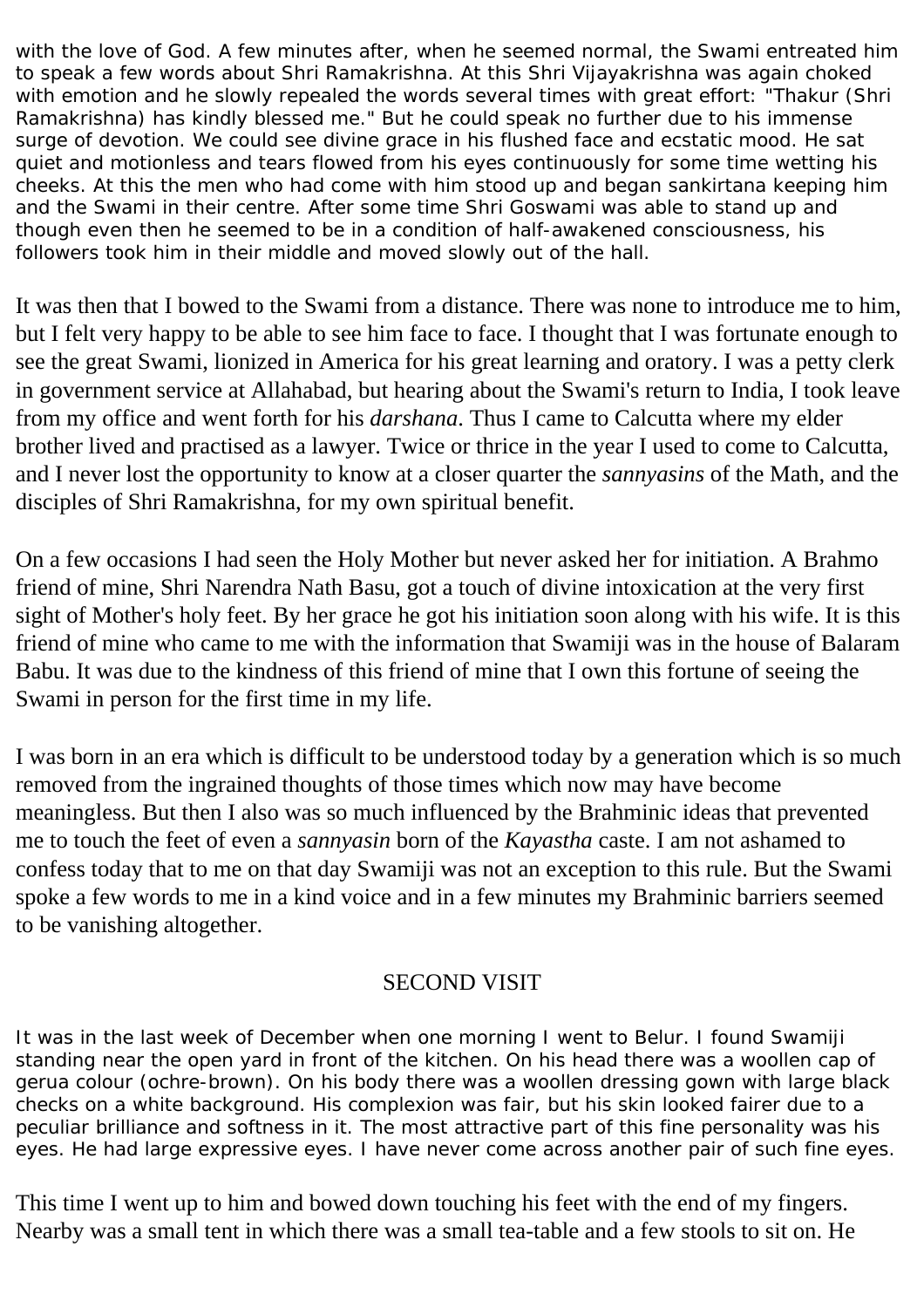## asked a Brahmacharin to bring a cup of tea for me. Tea and

#### prasada

were served on the table, and then Swamiji fell into a conversational mood. He asked me where I lived and what I did. I answered him pertinently. ...Then he went elsewhere and I also moved about with other Swamis of my acquaintance. Thus some time passed till it was about ten.

Inside the verandah facing the courtyard of the Math, Swamiji was on a chair while Rakhal Maharaj, Mahapurushji and Sharat Maharaj (Swamis Brahmananda, Shivananda and Saradananda) were seated in one of the three benches, and I alone was in another bench at a little distance. Swamiji was in a talking mood and he was relating many of his experiences in America. In the course of the conversation he said, "In Chicago it was proved that Hinduism was the greatest religion of the world and then the padres there got infuriated. They wanted to convene another Parliament of Religions in France, They had thought of making it a convention at Paris to make it compulsory for the speakers to address the House in the French language, I did not know French at the time. And they thought that my ignorance of the language would debar me from the Parliament. But I went to France and picked up the language in about six months and then began to deliver some speeches in French. This damped the enthusiasm of the missionaries. Later on the idea of recalling another Parliament was dropped.["\\*](#page-229-0)

Swamiji said, "In America, outside my room there was a private letter box. I used to lock it up. Occasionally in the day. I opened it myself. Various were the letters that I used to get from all sorts of people. Many of them were threats from unknown persons. They asked me to stop preaching Hinduism. But sometimes I received letters of admiration and praise. Most of them were written by women. A few of them also contained proposals for marriage. There had been other occasions when some influential ladies expressed the desire to get me married to some rich woman and settle down in America. I had to explain to them that Indian monks do not marry. But it was difficult for them to be convinced as some padres did marry in their country, and so they asked why should not I."

In the course of his conversation he spoke of one peculiar incident which to roe seemed very strange, and Swamiji also did not try to explain the phenomenon. He said, "I was then travelling from city to city and addressing many gatherings even in a single day. One day I was thinking that I had spoken on all the topics that I knew about. I was to address a meeting the next day and I was sorry that this time I would speak something that might be a repetition of some former lecture. This I wanted to avoid. It was late at night. I was sitting on an easy chair quite relaxed. In my mind I was accusing the Master for this predicament of mine. Suddenly I heard him speaking to me. At that moment I had closed my eyes and I could not see him. I only heard his voice. He went on speaking for some time at length and said, 'You should speak thus — and thus — and don't worry at all.' I was very much astonished. But I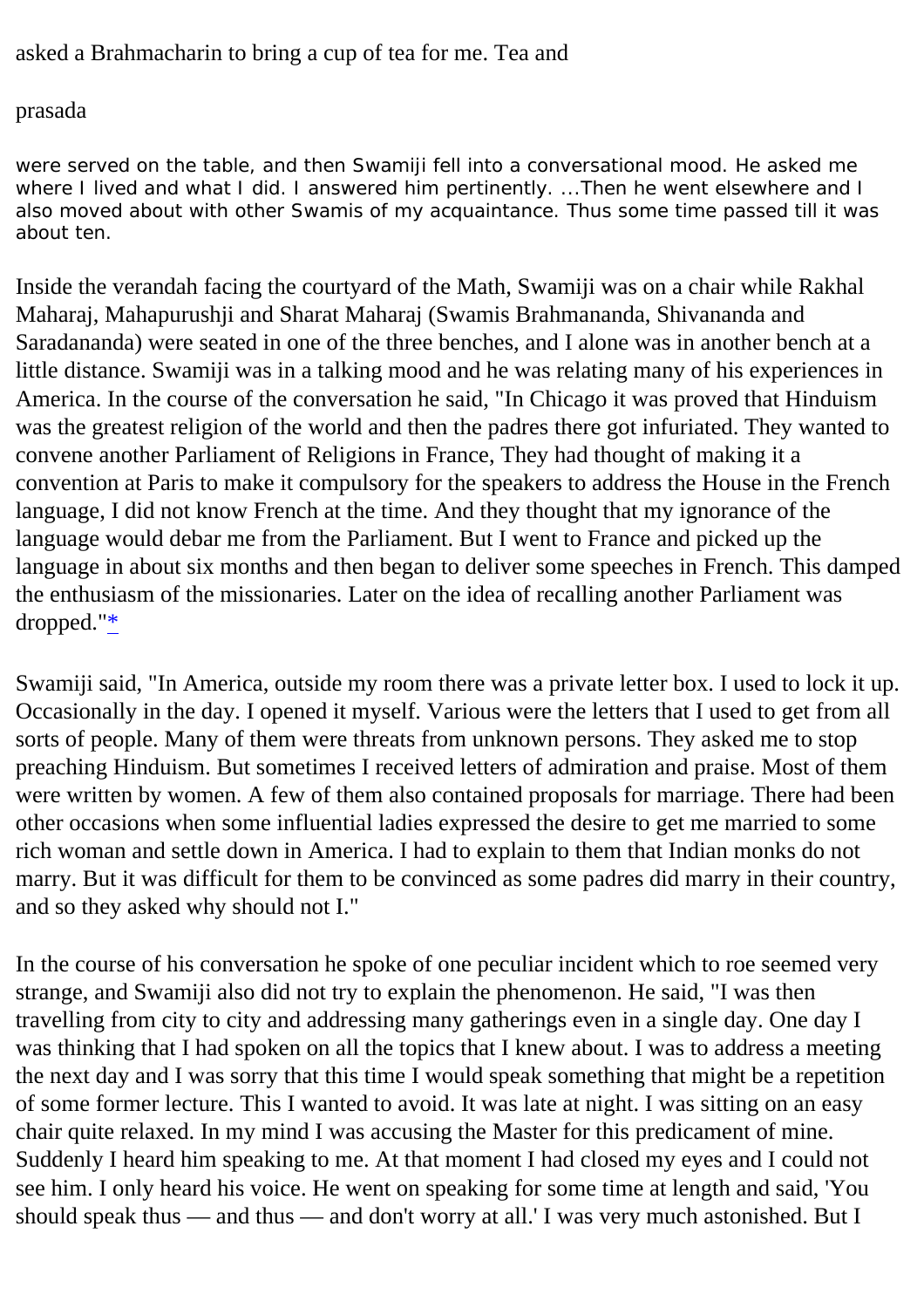was glad to learn about the topics of my next lecture. There was even more astonishment in store for me. Next day in the morning a gentleman living in a room adjacent to mine asked me. 'Who was talking to you yesterday? I couldn't follow anything because the language was new to me.' Now, the language that I heard was Bengali. I wondered how could this man also hear it."

Swamiji continued. "Once I was asked in America to deliver a lecture on my *guru*. I told them that Shri Ramakrishna could not touch even a copper coin, what to say of gold or silver. It was true not only in the figurative sense but true literally. If he touched a metal coin inadvertently, his fingers cramped and the hand recoiled as if his nervous system rejected the touch instinctively. The contact would give him actual physical pain, and it was so intense that he would cry out even in sleep. One night the Master was asleep when I took a silver rupee and touched him with it. It had an instantaneous effect. Shri Ramakrishna wokeup. It was evident that he was anguished with pain, and I was ashamed of my childish act."

Then Rakhal Maharaj requested Swamiji to write a life history of the Master. At this Swamiji winced and said, "I cannot do it. It is not for me to attempt such a difficult task. In the hand of a bad artist even the picture of Shiva may appear to be that of a monkey." At this Rakhal Maharaj said. "If you say so, then the task will remain undone." But Swamiji answered, "If Thakur wishes it, some one else shall accomplish it."

For the time, his brother-disciples dispersed leaving the Swami seated there atone, who now turned to me and started a casual conversation.

"So you live at Allahabad, isn't it? Do you know Doctor Nandi? When I was at Jhusi, I used to go to his house for *bhiksha* (alms). I knew him very well." Dr. Nandi was a devotee of Shri Ramakrishna. We liked him and there was some acquaintance between us through this common bond. As far as I know, Dr. Nandi had seen Shri Ramakrishna. But I loved him because he had known Swami Vivekananda personally. He had told us that Swami Vivekananda, the chief disciple of Shri Ramakrishna, once stayed for some time on the other side of the Ganga where there were many *kuthias* (thatched houses) for wandering monks. Swamiji was then a *parivrajaka* Sannyasin (itinerant monk). It was summer and the days were very hot. Often there was a hot breeze, locally known as the *loo*. Swamiji even in those hot days wore half of a coarse blanket as a *bahirvasa* (outer garment) and half of it covered his upper body. He walked barefooted to and from the house of Dr. Nandi.

This time I went to Belur quite often. Many men, young and old, used to come to Belur for a *darshana* of Swamiji. But it was not so easy to see the Swami at all hours of the day. Mostly he remained in his own room, and he was seldom disturbed even by his gurubhais. It was well known that often he was absorbed in his moods of tranquillity, and then it pained him to talk on affairs alien to his own mood. So the custom was that people saw him and could talk to him when he came down from the upper storey of his own accord, and then the visitors also were allowed to go to him without any restriction.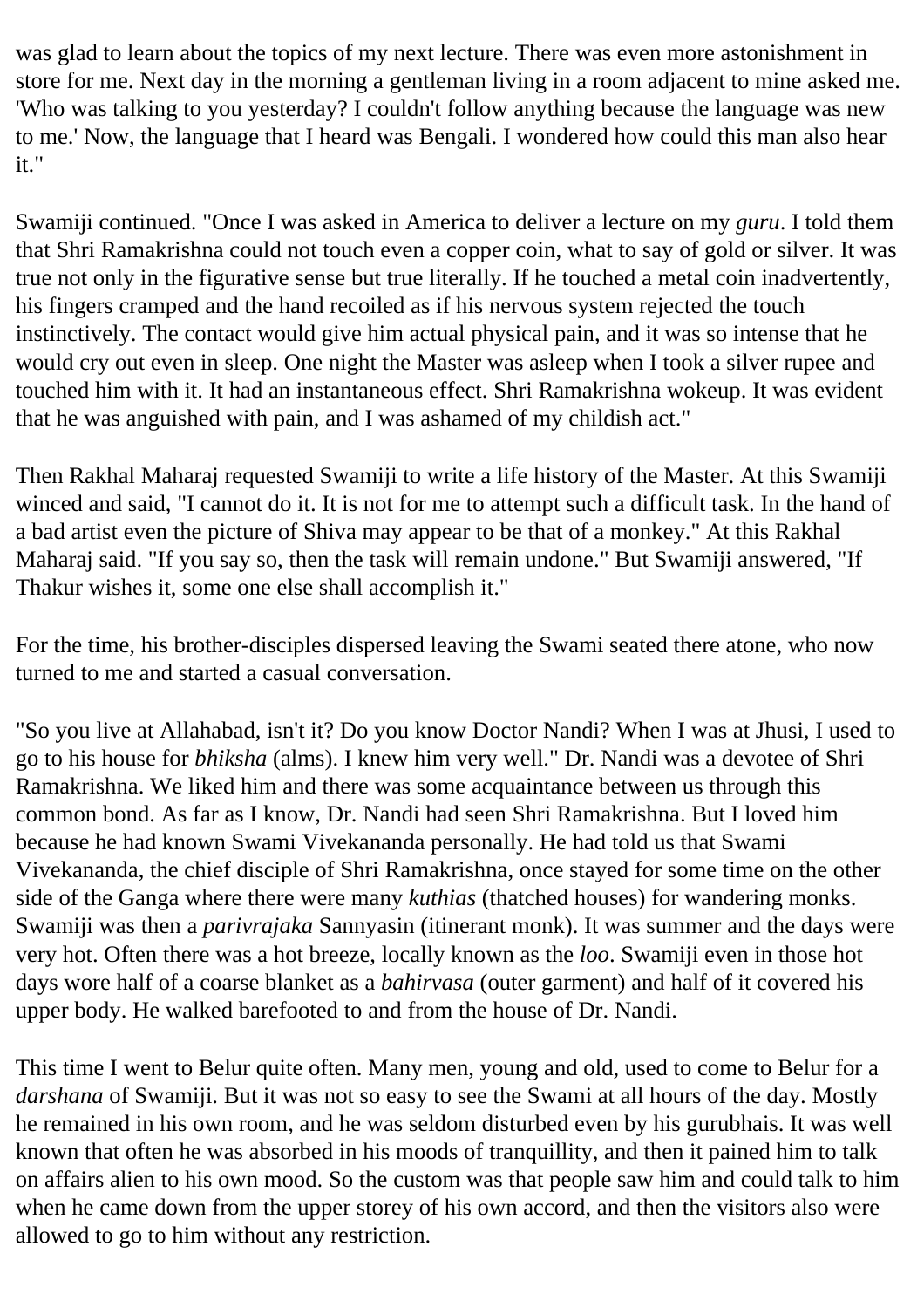One morning Swamiji's mother came to see him. Her very appearance commanded respect. She was a strongly built lady with large fine eyes with long eyelashes. She had a remarkably strong personality that made her obeyed without any questioning. No wonder that Swamiji had inherited these qualities from her. She went up to the verandah of the first storey and cried aloud "Viloo-oo", and her child came out of the room at once. The great Vivekananda was just like a teen-aged son to his mother. He descended the stairs along with Bhuvaneswari Devi, and then they walked in the garden-path together and conversed softly on personal matters.

During the last few years whenever Swamiji was at Calcutta he would go himself to his mother. While at Belur he would occasionally visit his mother at Calcutta, but if perchance he could not go to her for a week or two she would herself come down to Belur to see him and also ask his advice on family matters.

It was about four in the afternoon when one day the Japanese Consul came to meet the Swami at Belur. He was asked to be seated on one of the benches inside the inner verandah where generally Swamiji received his guests. He was informed of the honourable guest, but he had to wait for some time before the Swami came down. It depended on Swamiji's mood altogether whether he would meet a person, however important, instantly or at some more convenient time. On that occasion the Consul had been kept waiting for quite a long time as Swamiji came when it was wont for him to take his evening walk. He took a chair near the Consul and the conversation took place through an interpreter. After the formal greetings the Consul spoke to his purport: "Our Mikado is very keen to receive you in Japan. He has sent me to request you to visit Japan as early as may be convenient to you. Japan is eager to hear about Hindu religion from your lips."

Swamiji answered, "In my present state of health I think it will not be possible for me to visit Japan now."

The Consul said, "Then, may I with your permission inform the Mikado that you will go there some time in future when your health permits?"

Swamiji said, "It is very doubtful whether this body will ever be fit enough."

At the lime, Swamiji was suffering from diabetes. His body was quite emaciated. He was not so ill when I had seen him for the first time.

Shortly after, I returned to Allahabad. But soon I availed an opportunity to go to Calcutta and proceeded to Belur in the hope of seeing the Swami. To my utter disappointment he had gone elsewhere for the time.

Next to Swamiji, Raja Maharaj or Rakhal Maharaj was the head of the Order. I was well known to him; yet I felt him at the time to be rather distant and aloof from me. He was often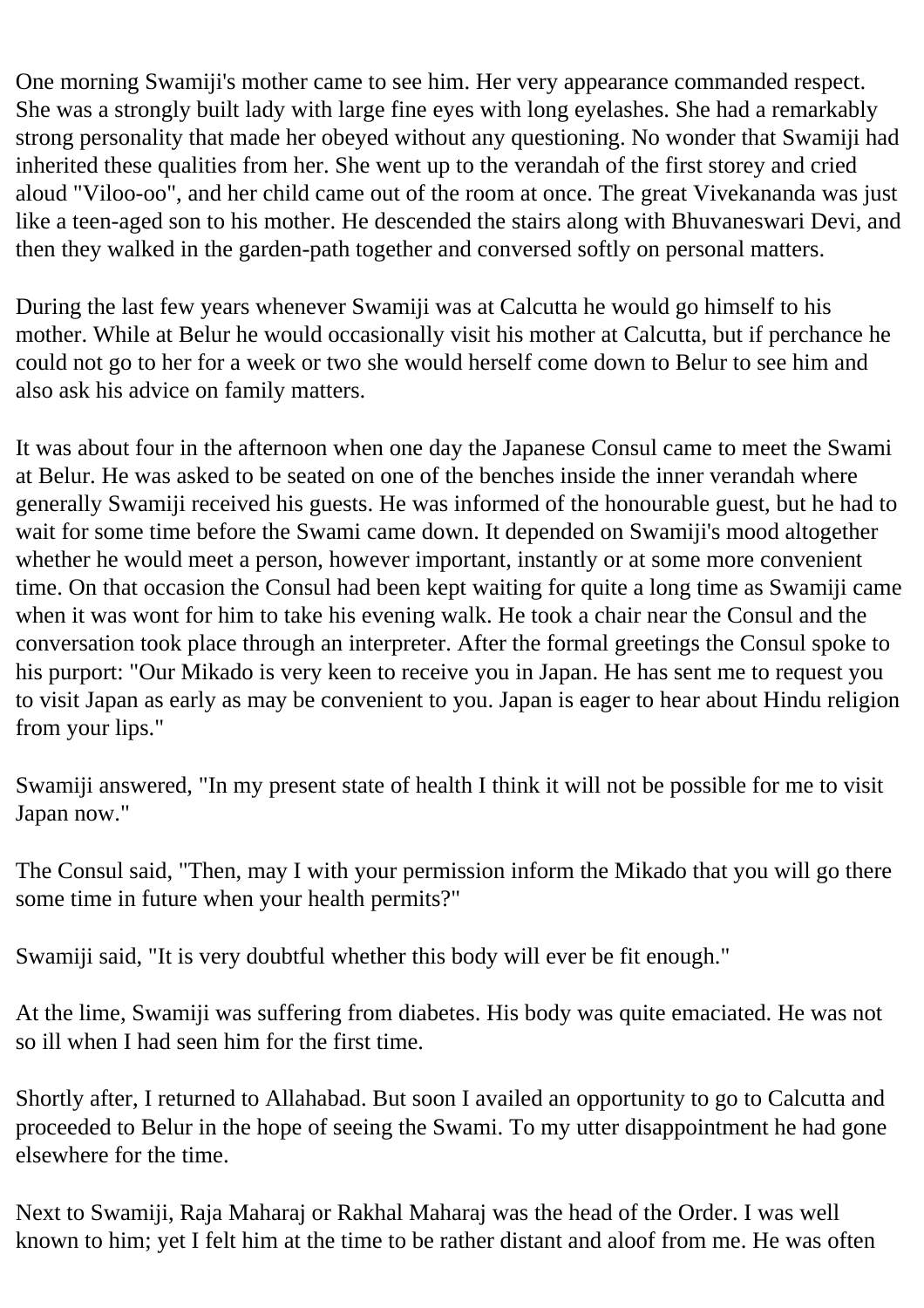absorbed in his own spiritual moods and was not very accessible to easy conversation. I had heard about his great spiritual attainments. He often had *samadhi*, and he was beyond the reach of my understanding.

I sat near him while he remained quiet for some time after we exchanged a few casual words of greeting. I was thinking of a few problems that I wanted to solve through his help. But I did not speak, thinking if he was a great divine soul he would know them without my telling him. Suddenly Rakhal Maharaj said to me. "Come with me, let us have a walk." It was not yet dusk. The path led to one of the gates of the Math on one side and the river Ganga on the other. The temples were not built then. There were a few buildings only. Most of the place was open. There were a few shrubs and trees and we went up to the gate that led to the jetty and then turned back. Thus we strolled for a little while and Rakhal Maharaj did all the talking and to my great wonder he touched all the three problems of mine, one by one, and they were solved to my satisfaction. Then Rakhal Maharaj took me to the ghat of the Ganga just facing the Math on one side and he took his seat on one of the steps and asked me to sit beside him. I also sat on a step near his feet. I was at that moment overwhelmed with an emotion akin to devotion and wished to surrender myself to him completely. So I entreated him to give me initiation formally. He kept quiet for some time. Then he spoke slowly. "Your *guru* is Vivekananda, not I." It extinguished my hopes of ever being initiated as I knew that Swamiji had initiated very few persons, and to be one among his disciples was a dream to me, never to be realized. So, I was absolutely disappointed and returned to Allahabad in a few days.

Next time when I went to Belur, Swamiji's health seemed to be a little improved and he was in good cheer. One day I had gone to Belur in the morning. Some one told me that Swamiji was in the *puja* (worship) room of Shri Thakur. I went up the stairs and saw Swamiji in a divine ecstasy. He was pacing from one end to the other inside the covered verandah just in front of the worship room. His hands were sometimes swinging and sometimes crossed above his breast as was his wont. He paced rapidly and his gait was in jerk-like motion. His face seemed red with an intense emotion which he was trying to suppress....I heard him constantly muttering very audibly: गर्जन्त राम रामेति बुबन्त राम रामेति॥ Then, all his mind was turned inwards and he was very restless as if he was keeping a watch before his ideal Shri Rama-Janaki, as Mahavira. He seemed to be a completely dedicated soul to Shri Ramakrishna, but his will was full of explosive possibilities and he was determined to do even the impossible for the sake of the service of the Lord.

That afternoon some young men had come to see Swamiji. They were about ten or twelve and most of them might be college students. They had assembled on the verandah facing the Ganga on the first floor before Swamiji's room. Swamiji came out after a short time and talked with them very freely. He was so jovial that he himself looked like them — quite young and enthusiastic. He talked to one, touched another on his back. or mildly slapped some other at the shoulder. It was a pleasing sight to see him in this mood for most often that I had seen him he was full of gravity and seriousness.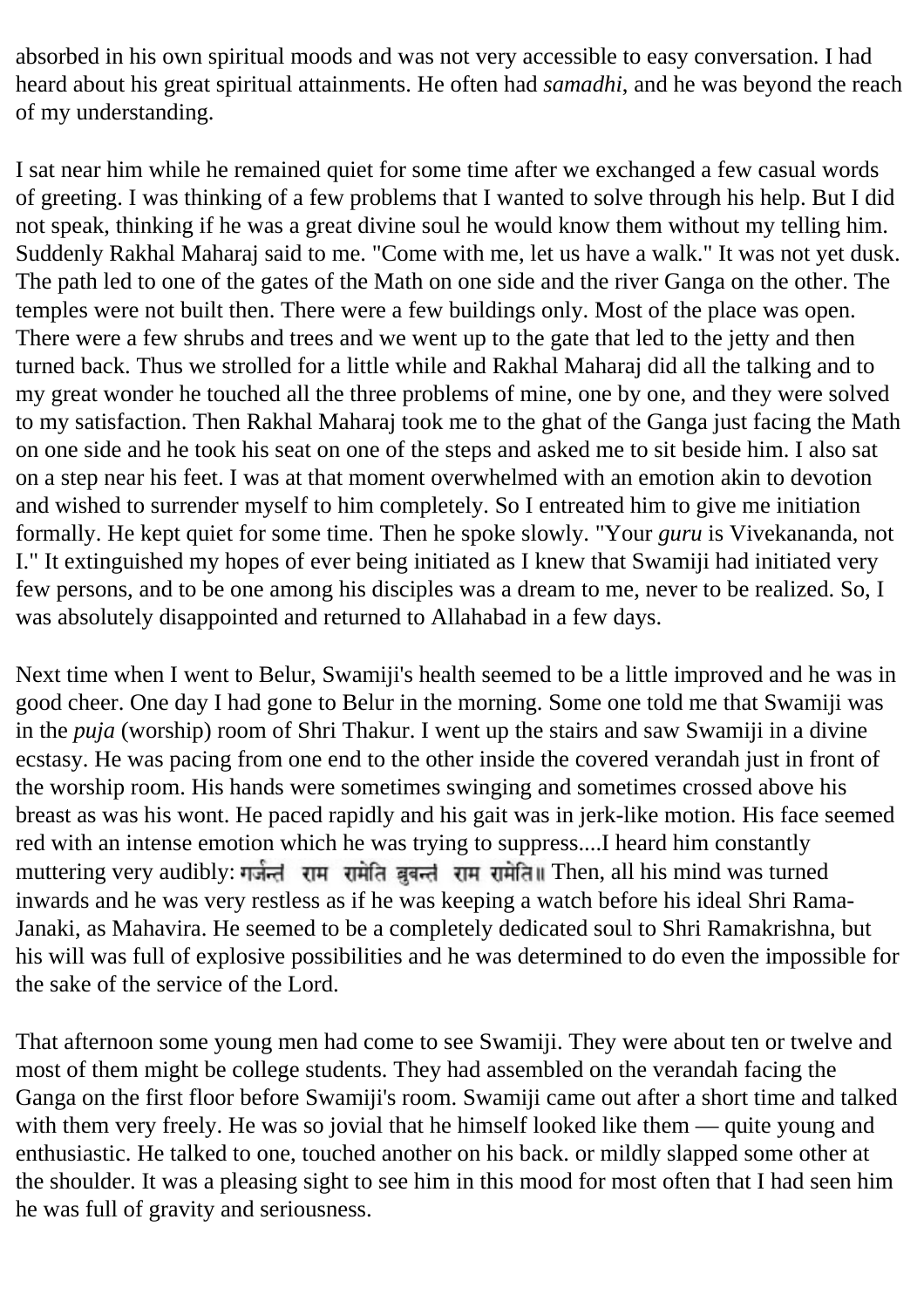There was a solid gold chain, around his neck. attached to a gold watch in his pocket, and it matched very nicely with his fair complexion. One of the young men touched the chain with his fingers and said, "It is very beautiful." At once Swamiji took the watch out of his pocket and put the chain with the gold watch in the hand of that youth who in amazement had then cupped his palms. He said, "You like it! Then it is yours. But my boy. do not sell it. Keep it with you as a souvenir" Needless to say that the young man was extremely happy. I marvelled at the ease with which Swamiji could part with such a valuable thing; not only for its cost but the present was also invaluable for its association. Once he had said before me, "Sacrifice means the sacrifice of something you possess. A man who has everything in his possession and yet is indifferent to them is a truly detached soul. The man who has nothing is only poor — what can he give?"

During the Christmas holidays some scholars came from Agra. A few of them were professors. It was about nine o'clock in the morning. Inside the courtyard of the Math there were a few ordinary benches on which the visitors were seated while Swamiji took a chair near them. The college dons put their questions one by one and Swamiji answered them with due gravity. The problems were various, some philosophical and some social or political. They seemed to be quite satisfied and after a while they all went away.

I was sitting at a little distance and tried to follow the trend of the conversation. Swamiji would occasionally look at me which made me feel at home.

It was then about twelve in the noon. Suddenly the Swami asked me. "Sadhu Amulya lives at Allahabad. Do you know him? How does he do? Tell me all about him."

I said, "I know him for many years. He used to serve all without any self-interest. His courage and spirit of service endeared him to all. Once there was an epidemic of cholera and he nursed the helpless and the needy without the least fear of his life. So he was loved by the rich and the poor who considered him as a congenial friend in times of distress."

Sadhuji was the name given to Amulya who then wore white robes as do the Bramhacharins, But later on he put on gerua clothes. By some he was then called *guruji*. Many of his devotees were addicts to *ganja, charas* and *bhang*. They offered him these and when *guruji* had smoked a little, they got the *prasada*. By and by he began to drink, and women of questionable character also visited him. After some time he left all clothes and lived like Nagas. When I saw him last he was a fully fallen man. On hearing this sorry tale of Amulya, Swamiji kept silent for some time. Then he said, "Ah! a great soul — a great soul!" He added, "For him this life is lost. But he shall be free in his next birth. Amulya used to read with me in the college. He was a good student. He had a wide vision and was a follower of the path of knowledge.... Sadhu Amulya had no spiritual *guru*. When the disciple takes a wrong move and is about to fall, it is the spiritual guide who guards him and the disciple regains his balance." I could see that Swamiji was visibly moved. He was very sympathetic. Though I knew him to be a great moralist, yet his love for the fallen made me wonder at his nature which was stern from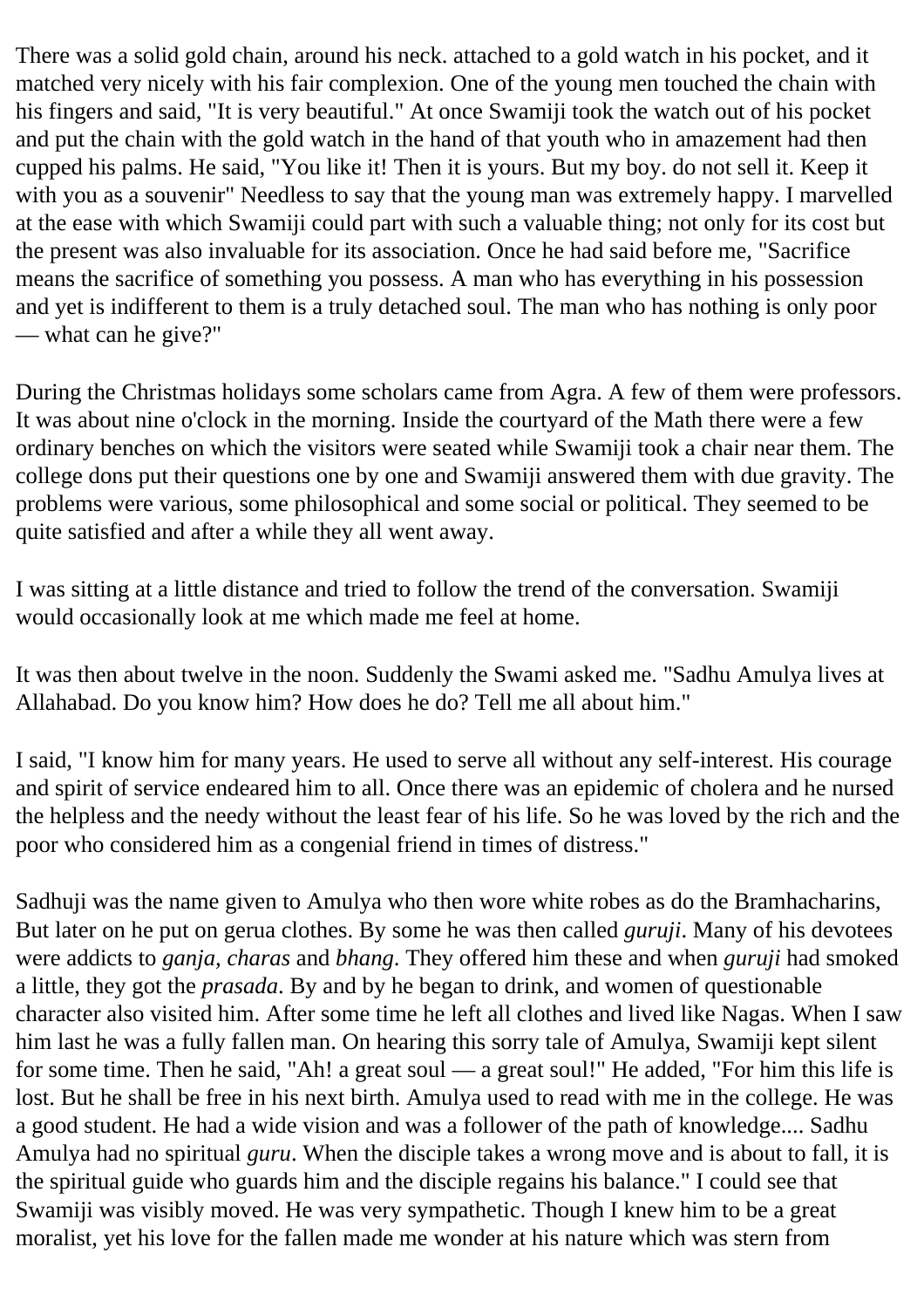outside but very tender within. Then he addressed me, "Manmatha, this time when you go to Allahabad, go to Amulya and tell him that it is I who sent you to ask what he wants. Whatever be the things that he asks of you, make it a point to supply him with them."

Accordingly, a few days after I went to *guruji* and said, "Sir, Swamiji has asked me to come to you. otherwise I would not come to you at all. Please tell me what are the things that you need." He seemed not to mind my taunt and exclaimed with a beaming face. "What! Swamiji has sent you — Swamiji? What did he say of me?" I reported all that I had heard him say.

For some time he was silent with an emotion that overwhelmed him, and he tried to suppress it. Then he said, "Bring me about four seers of ghee from cow's milk, and some fruits." In a few days I brought these to him and he expressed his satisfaction. That was the last that I saw him. In a few weeks I came to know of his death. Most probably Sadhu Amulya left his life by not taking any food at all. He was a peculiar combination of a *raja-yogi* and an Aghori (of the Tantrika school). Perhaps he took nothing after I saw him except the little present I had made to him in the name of Swamiji.

After telling me about Sadhu Amulya, Swamiji asked me, "What is that you want to know from me? You may put any question you like." I said, "I have seen your lectures on *maya*. It has appealed to me. But I have not understood it. Please let me know what is *maya*. For a while he was silent. Then he said, "If you have anything else to know, you can ask me." I said, "Sir, I have nothing more to ask. If a knower of Brahman like you cannot enlighten me, then it will remain a closed book to me during this life." At this Swamiji began a discourse on *maya*. He was speaking fast and I followed his words and the logic. By and by, my mind lost the contact of the sense-organs. I experienced a subtle world around me which was much finer than the gross world. I could see with my open eyes the Math, the trees, and everything before me vibrating. If you look above a large fire you can see a vibration. The objects were oscillating and vibrating before my eyes just like that. I was conscious of my uncommon experience and asked myself, "What is this that I see?"

I looked around me and saw there was vibration everywhere. Slowly even Swamiji vanished from my eyes. Even then I could hear his voice, but I did not follow its meaning. Then suddenly I was aware of a vibration within my brain and there was only the void.

Again I could see and hear the Swami and then followed the meaning as well. But my mind was conscious of my ego, and it no more exerted as it did before as I thought that I knew the meaning of *maya*.

I, who never had the courage to speak before the Swami, considered myself a bubble in the ocean of *maya* in which the Swami was also another. The difference was lost to me for the moment. The giant personality of the Swami and his great spiritual power and everything seemed to be a coincidence in the ocean that Swamiji called *maya*. But it was nothing but an undivided *chit* — the Cosmic Consciousness.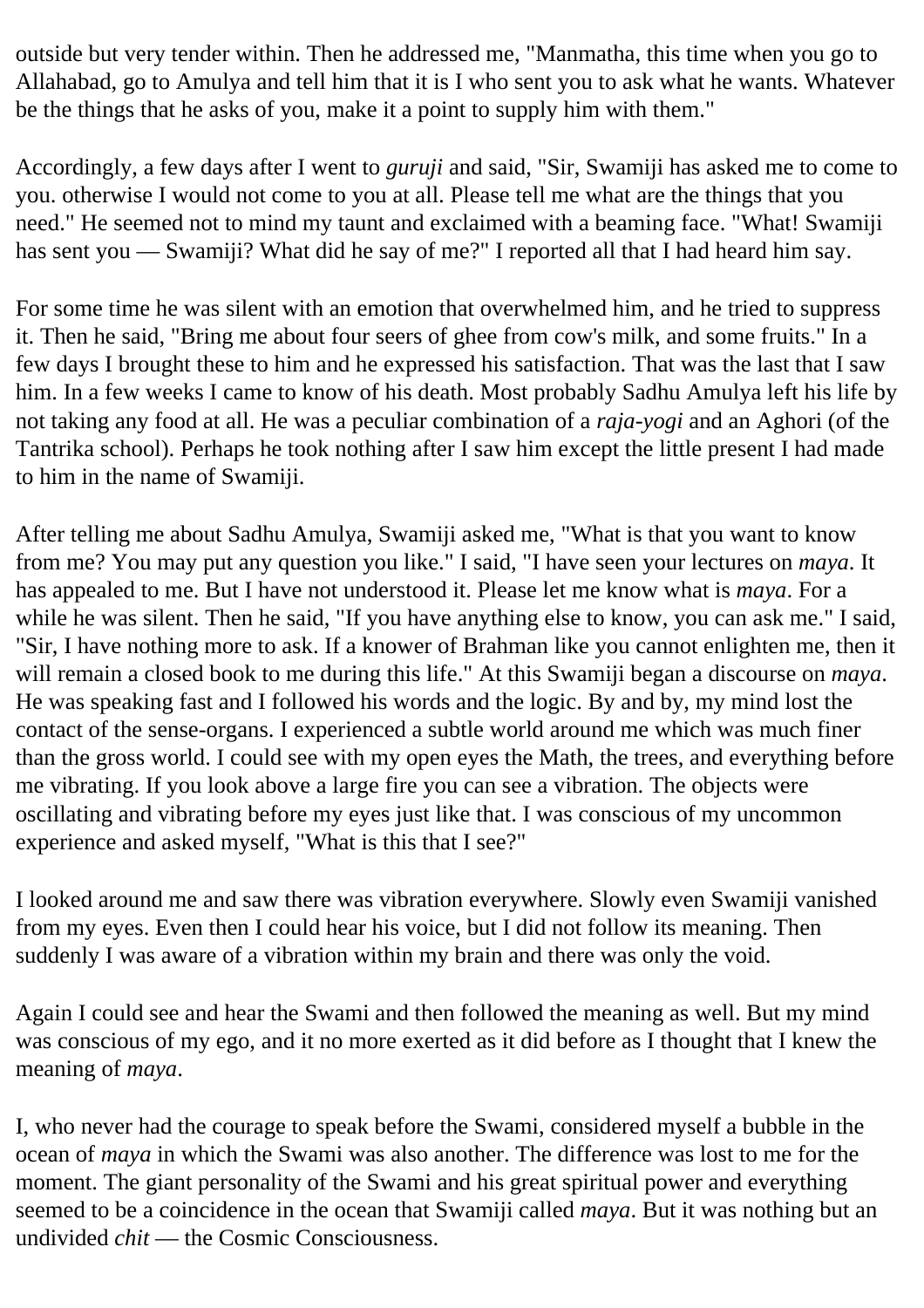Then I said, "Swamiji, you are also in the *maya*. Your activities of the Math, schools, *daridranarayanaseva* (service of God in the poor), hospitals, the Mission — everything is *maya*. What is the need of all this? You yourself are within the meshes of *maya*."

At this he smiled and kept quiet for some time. It was through his grace that I considered myself as one with the *maya*. And now again I entered the little shell of my own self. I saw the Math, the Swami, and everything once again in its true perspective, i.e. the one I was used to have before this experience. A little time before I had spoken with a high pitched voice and that in a piquant manner, and now I was ashamed of having done so. Swamiji and myself were not of the same substance any more and I felt the vast difference.

Swamiji must have known that now I was normal once again. Then, he said. "Yes; you have said aright. I am playing with *maya*. If you do not like this play of *maya*, you can go to a deep cave of the Himalayas. There you can get yourself lost in, *tapasya* (spiritual effort)."

It was high time for lunch and everyone was kept waiting. Swamiji stood up and I fell prostrate at his feel. He was Shiva in person, and I touched his feet.

It was then that I had the desire to have *prasada* from Swamiji. But I said nothing. Swamiji was pacing in front of the open verandah before the store-room. He went to the room and took an apple and asked for a knife from a Bramhacharin. Slowly he peeled the apple and then cut a slice. He came near me and offered the slice to me. I was gratified. Then he took a piece himself. Then I wished to have *anna-prasada* from Swamiji. A little later when we were all seated for the midday lunch. Swamiji asked a Bramhacharin to come to him and he said. "Take this cooked rice to Manmatha." It had been offered to Shri Ramakrishna.

When the midday meal was over everyone retired to his respective room and Swamiji also went to his own room. But he had little rest even then. He was very busy in framing the rules and regulations of the Math. Somehow he was apprehensive of his approaching death and he wanted to lay down the principles for the future guidance of the Sannyasins of the Order.

I stayed at the Math that day and also the night. Next morning I went to Swamiji to offer my obeisance. He was standing near the door of his room while I bowed down before him. He said, "Go to the Ganga and have a dip. Then come soon to me." His face was beaming with kind benediction, and I knew at once that he was in a mood to shower his grace. My heart beat fast as I understood this to be his permission to be initiated. I was as happy as a teen-aged boy and literally ran to have a dip, so impatient was I. Unless Swamiji was filled with *gurubhava* (attitude of the teacher) which they called the mood of Shri Ramakrishna himself, he would not initiate any one. When I returned I found him lying on his back on a sofa. He let fall his right hand loosely and said, "Hold my hand." I sat down on the floor and held him at the wrist. His body had emaciated, yet his wrist was broad and in spite of my grip there remained a gap of about half a finger. Swamiji closed his eyes and lay motionless. Time passed and I held him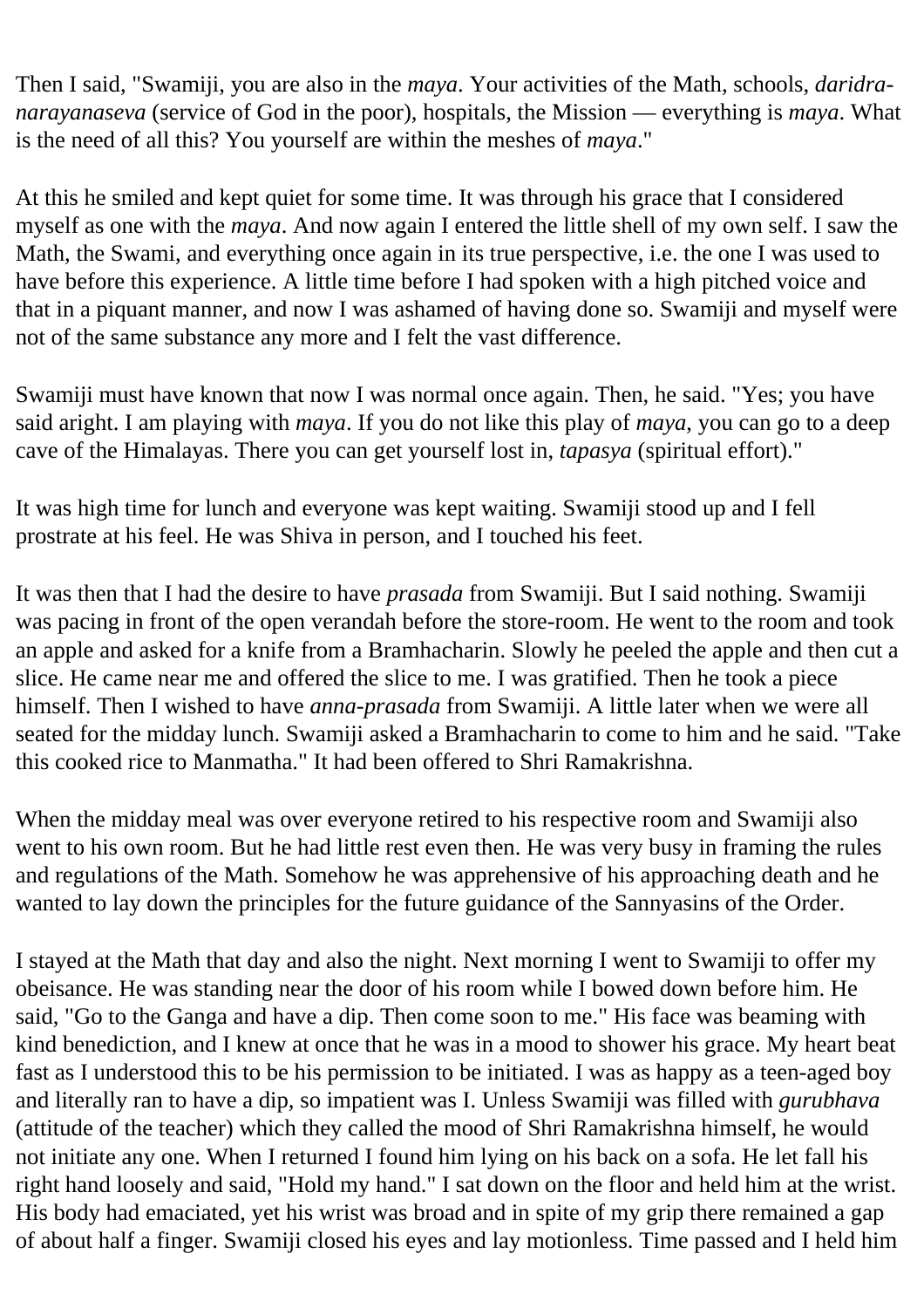as a young child. It seemed to me that his personality engulfed me. but I tried to retain my consciousness. For a fraction of a second it seemed to have vanished completely. Then he sat up.

Swamiji got down from the sofa and stood in the room. He pointed to a carpet and asked me to sit on it. At a short distance there was another carpet and Swamiji took his seat on it. When I followed him, he said, "In dream you have seen the Mother as Kumari. But henceforth you should meditate on Her as of the Shodashi form — like." As he said this I could vividly visualize the image and at the moment I did not wonder at this at all. About the vision I had never spoken to any soul. yet he knew it, and I did not marvel for I had taken it for granted that he knew everything. In my dream, many years before, I had seen seven maids. The tallest was a maid of eleven and the smallest and youngest only five. The difference of age and height decreased in a graded manner and all were very beautiful divine persons. Each of them had a gold crown and they were dressed in very fine garments and ornaments. But they had all the brightness of the goddesses. They emerged one by one from one side and moved forward on before me to vanish at a small distance. The vision was so vivid that the images left a permanent impression in my memory.

Swamiji went on, "After some time you saw Mahadeva in your vision. He had the trident in His hand and He gave you this *mantra*.... From that time on you performed that *japa*." It was many years after the first one that I had this dream. He said. "But from now onwards your *mantra* is this." ... He repeated the *bija-mantra* of the Mother thrice, aloud. And I saw before me a full size divine figure of the classical image with the tongue lolling out. I asked him, "Shall I have to meditate on Her like that?" He said. "If you wish, you can think of Her with the tongue in. "And he smiled.

After this he gave me certain hints about initiation and the process of *sadhana* that I was to practise. He gave me the *mantra* for the worship of the *guru* and showed me the centres for *nyasa*. He said, "First of all perform the menial obeisance, then visualize your *guru* as vividly as you can. For this, *sahasrara* (thousand-petalled lotus in the brain) is the best place. After this the *mantra* of the chosen deity should be slowly repeated and Her image should be meditated in the heart.

"In offering the mental worship, first of all meditate on the feet, then slowly go upwards till you come to the face, and then meditate on the face. When meditation will be deep, there will he no hands or feet. As long as you see the form, the *nirvikalpa* plane cannot be reached. But do not hurry. You must go slowly and across the stages one by one. Otherwise it may take a much longer time."

After my initiation was thus over, he said, "Sit here, beside me, and meditate. Practise meditation every day without fail, however busy you may be. It must be done even for a short time, say for a few minutes. If you do not find time otherwise you may do it in the bathroom. Even that will do."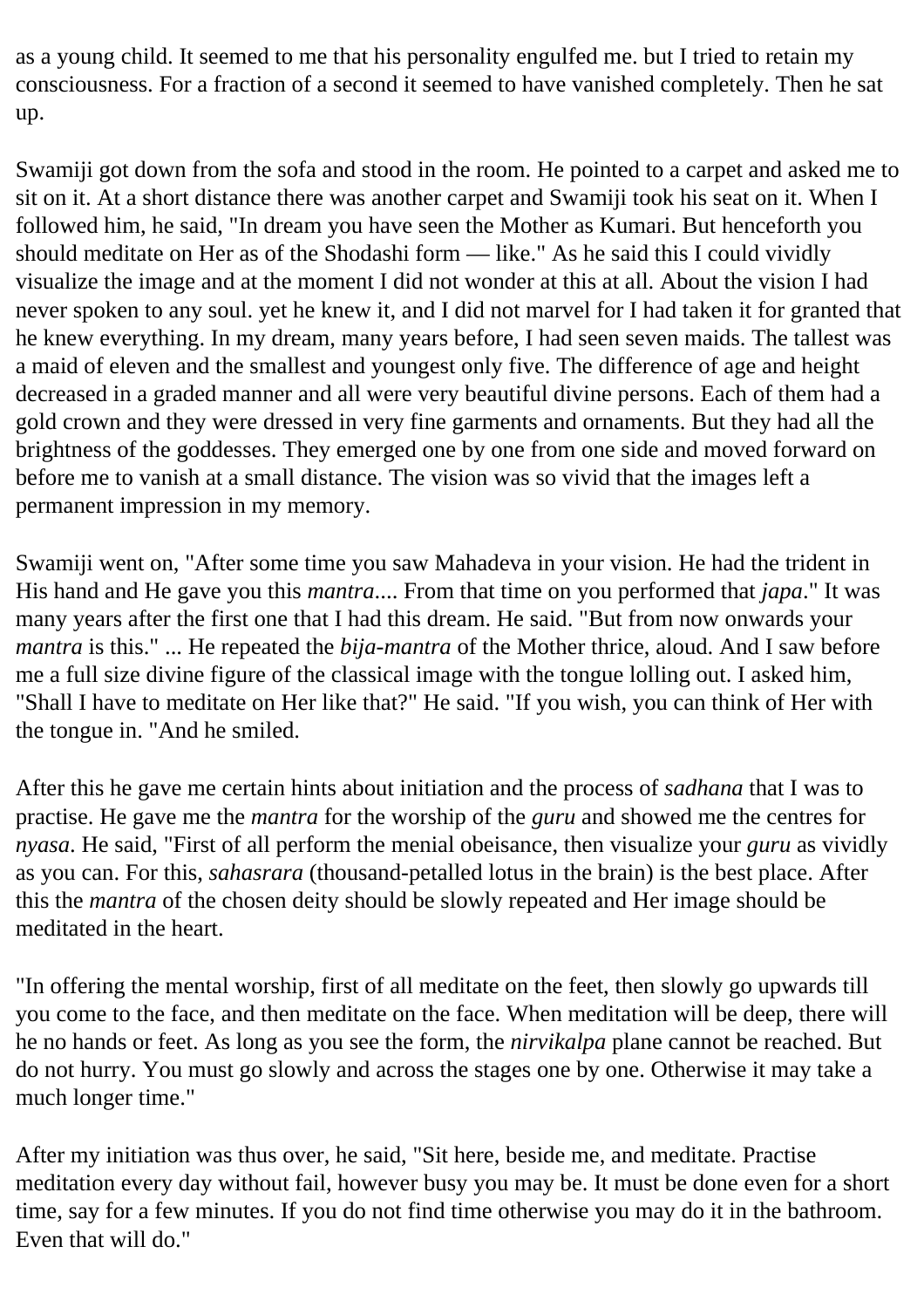The last time that I saw him was a few months before his passing away. There were many occasions when I went to Belur between my initiation and the beginning of January 1902. As the impressions were not written at the time, the exact dates are not possible to give now. But some of the things that I heard from him I shall try to present here.

Once he said, "This body will never be fit again. I shall have to leave it and bring another body to complete the work. There are many things that remain undone."

On a previous occasion he had said in a divine mood. "I do not want *mukti* (liberation). As long as there shall be one soul left. I have to come again and again."

The internal condition of China was politically very wretched. The European powers wanted to divide China among them. Japan also joined them in this exploitation and attacked China. One day I asked Swamiji. "China is such an old country. Do you think this ancient country with its civilization will die out?" He was silent for a while. Then he said. "I see before me the body of an elephant. There is a foal within. But it is a lion-cub that comes out of it. It will grow in future and China shall become great and powerful."

Of Indian freedom, he said, "Our country shall be free. But not with bloodshed. There is a great future for India after her independence." At the time he did not say when, but from another brother-disciple I had learnt later that he had said that India would be free within fiftyyears.

Once I asked, "What will happen if I do not follow your behest and fall?" He said. "Go and fall to the very depth of abyss. It is I who shall raise you by the tuft of your hair. There is no power on this earth to keep you fallen.

At one time he remarked casually. "There are many souls that will come in future. They shall be free from birth and some shall become free even by hearing the name of Shri Ramakrishna.

He had said. "I want a band of Sannyasins for my work. But some good parents must constitute the nucleus of a better order of things. From this shall originate the future society to outshine the past glory of India."

On the question of women's emancipation, he said, "There is no need of any set programme for uplifting women. Give them education and leave them free. They will work out the solution of their own problems themselves."...

Here are a few incidents that I heard from Swamiji which have been referred to by others. But I give the details as I heard.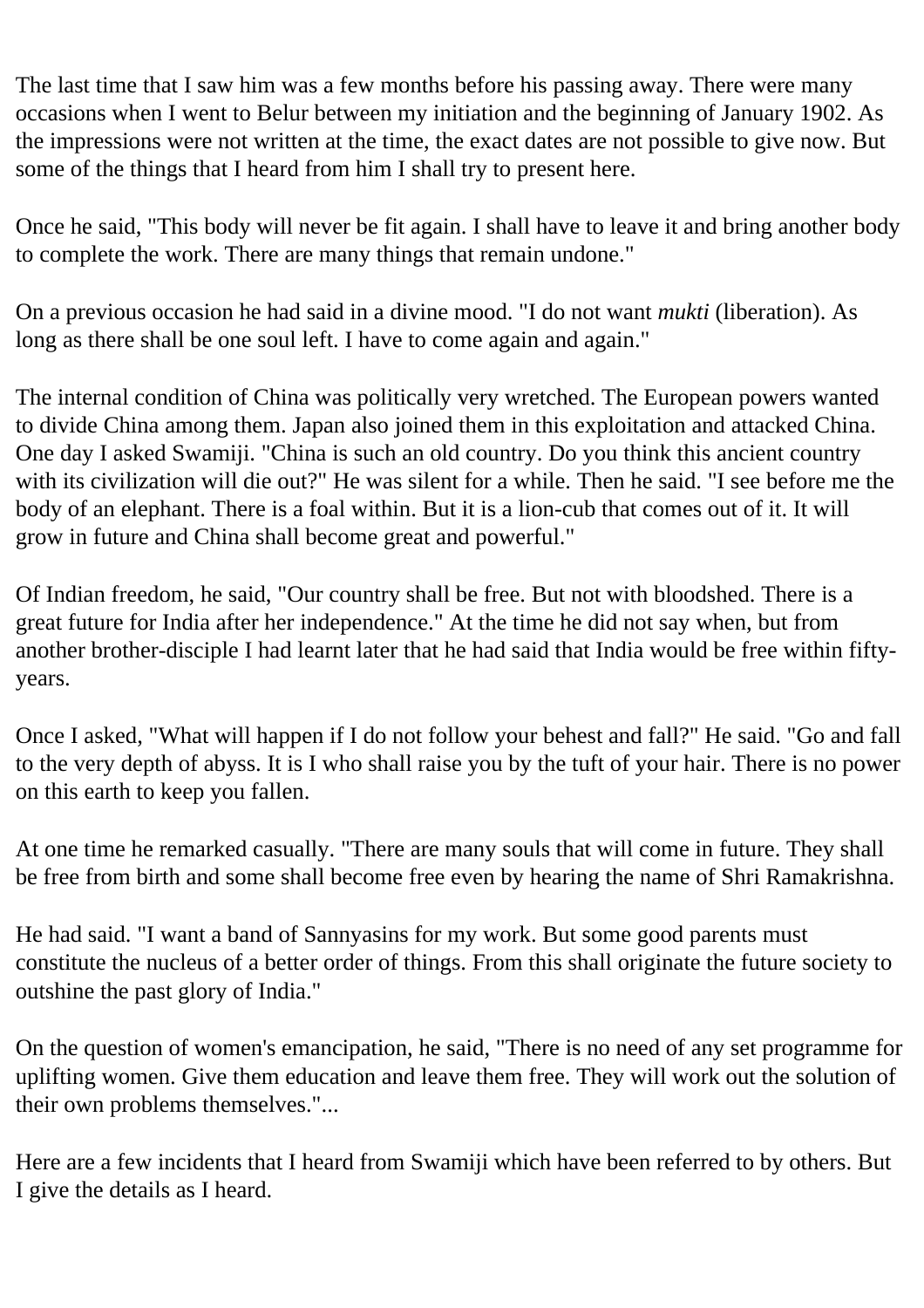Swamiji said, "Then I used to beg my food from door to door in the Himalayas. Most of the time I spent in spiritual practices which were rigorous; and the food that was available was very coarse, and often that too was insufficient to appease the hunger. One day I thought that my life was useless. These hill people are very poor themselves. They cannot feed their own children and family properly. Yet they try to save a little for me. Then what is the use of such a life? I stopped going out for food. Two days thus passed without any food. Whenever I was thirsty I drank the water of the streams using my palms as a cup. Then I entered a deep jungle. There I meditated sitting on a piece of stone. My eyes were open, and suddenly I was aware of the presence of a striped tiger of a large size. It looked at me with its shining eyes. I thought, 'At long last I shall find peace and this animal its food. It is enough that this body will be of some service to this creature." I shut my eyes and waited for it, but a few seconds passed and I was not attacked. So, I opened my eyes and saw it receding in the forest. I was sorry for it and then smiled, for I knew it was the Master who was saving me till his work be done."

Here are a few of his remarks about the national traits of America and India. These were casual observations during his talks and discourses in a conversational mood.

"In America I found them to be full of *rajo-guna*. They will now try to proceed to *sattva-guna*. All Europe is predominantly active in achieving material success but America leads them all in this respect."

"Bharata was *sattva-pradhana* during the days of *rishis*. Even now inside the bone and marrow India is still *sattva-guni*. Among all the nations of the world Bharata is still *sattvika* — more so than any one else — but on the outer shell it has become full of *tamas*. For a long time they have been passing through a great storm, and their bad days have not ended yet. It is hunger that is killing the nation, and the whole race is dying out slowly. Our duty is to give them food and education."

Once he said, "In America the beds are very soft and cozy. You do not even see such things here. But there have been many nights when I could not sleep in those soft beds thinking of the extreme poverty of my own people. I have then passed nights on the floor tossing, without any sleep or rest."

"To change the condition of India she must be fed and clothed properly. People must get education. The poor are the *narayanas*. They must be served with food and education."

"The Indians are religious inside. For want of food and clothing the spiritual fire has dimmed. When there will be no want and they get some education, the spiritual fire will blaze once more."

"Do not talk and think too much of child-marriage, widow-marriage, etc. When women get proper education and are enlightened, they will solve their own problems themselves."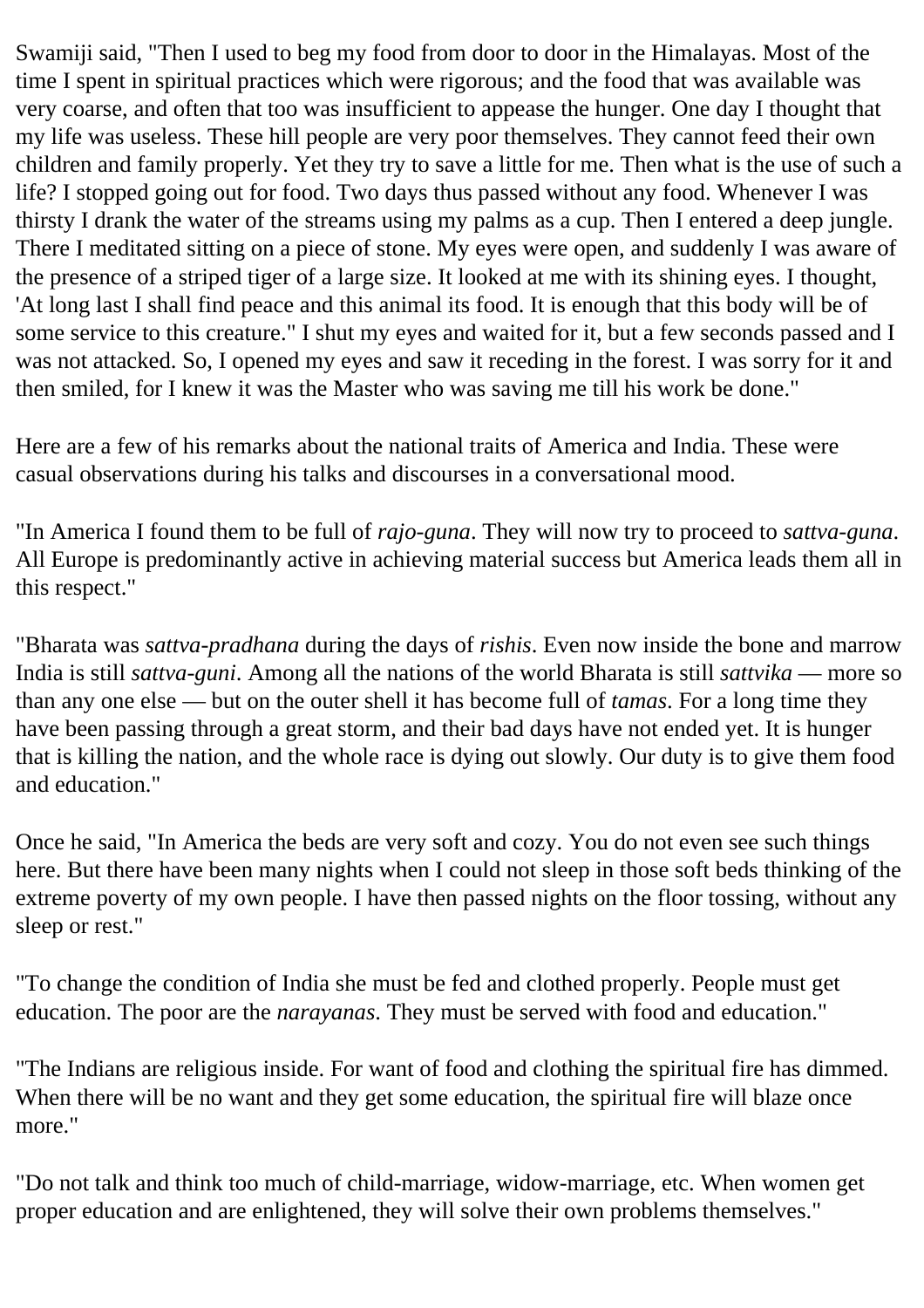About *brahmacharya* and *medhu* he seemed to have the orthodox view. I heard him say on his wonderful power of retentive memory in this manner. "If a man can be continent for twelve years, he can have extraordinary memory. One must be celibate and keep his *brahmacharya* absolutely even in his dream."

He had once told me. "You must know that the Sannyasin is the *guru* of the householders. Even if you but see the *gerua* (ochre cloth) bow down to it in reverence. Think of your own *guru* and pay your respect whether the person is fit or unfit. Keep the ideal of renunciation before you and *gerua* should remind you of the highest renunciation and knowledge."

To me he advised, "Choose one path. Do not keep your feet in two boats." He wanted me to become a Sannyasin or a householder. At that time was I unmarried. Later on. I chose to be a householder.

One day we were sitting in the right hand room of the Math facing the Ganga. It was generally called the music-room. Sadhu Nag Mahashaya entered the room. He had a *dhoti* and a shirt on. His dress was anything but neat. His hair was unkempt. His eyes were a little red as if he was intoxicated and the look was rather vacant. He stood near the door within the room and with folded hands said, "You are *Narayana — Narayana* in a human form. The Master said so. My salutations to you." For some time he stood there as still as a statue.

Swamiji looked at us and said, "Look, engrave this scene in your memory. You will never see this again." Now I think it must have been a state of *samadhi*. When Nag Mahashaya opened his eyes again, Swamiji said, "Please, tell them something of the Master." Swamiji did not rise himself nor did he ask him to sit. Such attempt would have jarred the ecstatic mood in which he was at that time, and Nag Mahashaya himself would have been very uncomfortable.

Sadhu Nag Mahashaya suddenly smiled the heavenly smile of the gods who have the vision of Shiva's world. He half raised his right hand and said, "It is this, it is this." Every one felt a charge of spiritual energy and the atmosphere of the room was tense with awe and reverence. Then he went out as suddenly as he had come.

> (*[Vedanta Kesari,](http://www.sriramakrishnamath.org/Magazine/magazineenglish.aspx?id=Eng) January & April 1960*)  $\geq$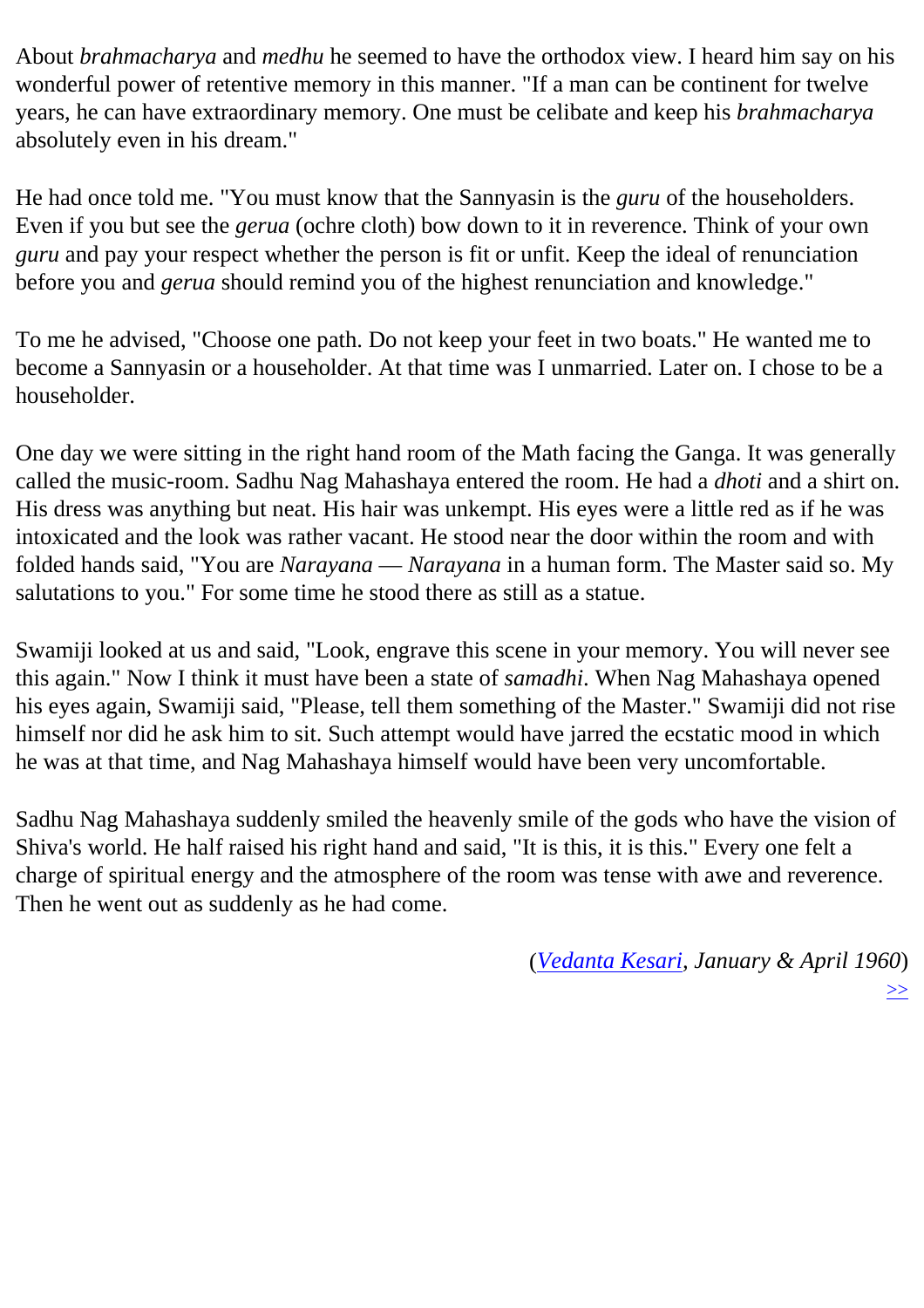## **REMINISCENCES OF SWAMI VIVEKANANDA**

#### **MRS. S. K. BLODGETT**

#### <span id="page-242-0"></span>(*From a letter dated September 2, 1902, to Josephine MacLeod*)

I AM ever recalling those swift, bright days in that never-to-be forgotten winter, lived in simple freedom and kindliness. We could not choose but to be happy and good. And now while I share with all who knew and loved him a deep sense of loss, it would be an impertinence to measure your sorrow and loss by my own, so closely have you been associated with him in his intimate friendship with your family. I knew him personally but a short time, yet in that time I could but see in a hundred ways the child side of Swamiji's character, which was a constant appeal to the Mother quality in all good women. He depended upon those near him in a way which brought him very nearly one's heart. I think the Mead sisters must have remarked this side of Swamiji.

Possessing as he did an almost inexhaustible knowledge of things old as the world — a sage and philosopher — he yet appeared to me to lack utterly the commercial knowledge which so distinguish[es] men of the Western world. You were constantly rendering him some apparently trifling service in the everyday homely happenings of our daily life, he in some small way requiring to be set right. That which we mother and care for in little, seemingly inconsequent ways must through the very nature of our care weave a world of tenderness around the object of our love — until in some sad day we are robbed of the divine privilege of loving service and are left like "Rachel mourning for her children because they are not", Thus I know, aside from the loss of a delightful and rare companion, the fact alone of your generous service brought him very near to you. One day busy with my work, Swamiji absorbed with his curries and *chapattis*, I spoke to him of you, when he said: "Ah, yes! Jo is the sweetest spirit of us all" — He would come home from a lecture where he was compelled to break away from his audience, so eagerly would they gather around him — come rushing into the kitchen like a boy released from school, with, "Now we will cook". The prophet and sage would disappear, to reveal the child side or simplicity of character. Presently 'Jo' would appear and discover the culprit among pots and pans in his fine dress, who was by thrifty, watchful Jo admonished to change to his home garments.

Ah, those pleasant 'Tea Party' days, as you termed them. How we used to laugh. Do you remember the lime he was showing me how he wound his turban about his head and you were begging him to hasten as he was already due at the lecture room. I said, "Swami, don't hurry. You are like a man on his way to be hung. The crowd was jostling each other to reach the place of execution, when he called out. '*Don't* hurry. There will be nothing interesting until I get there'. I assure you, Swami, there will be nothing interesting until you get there." This so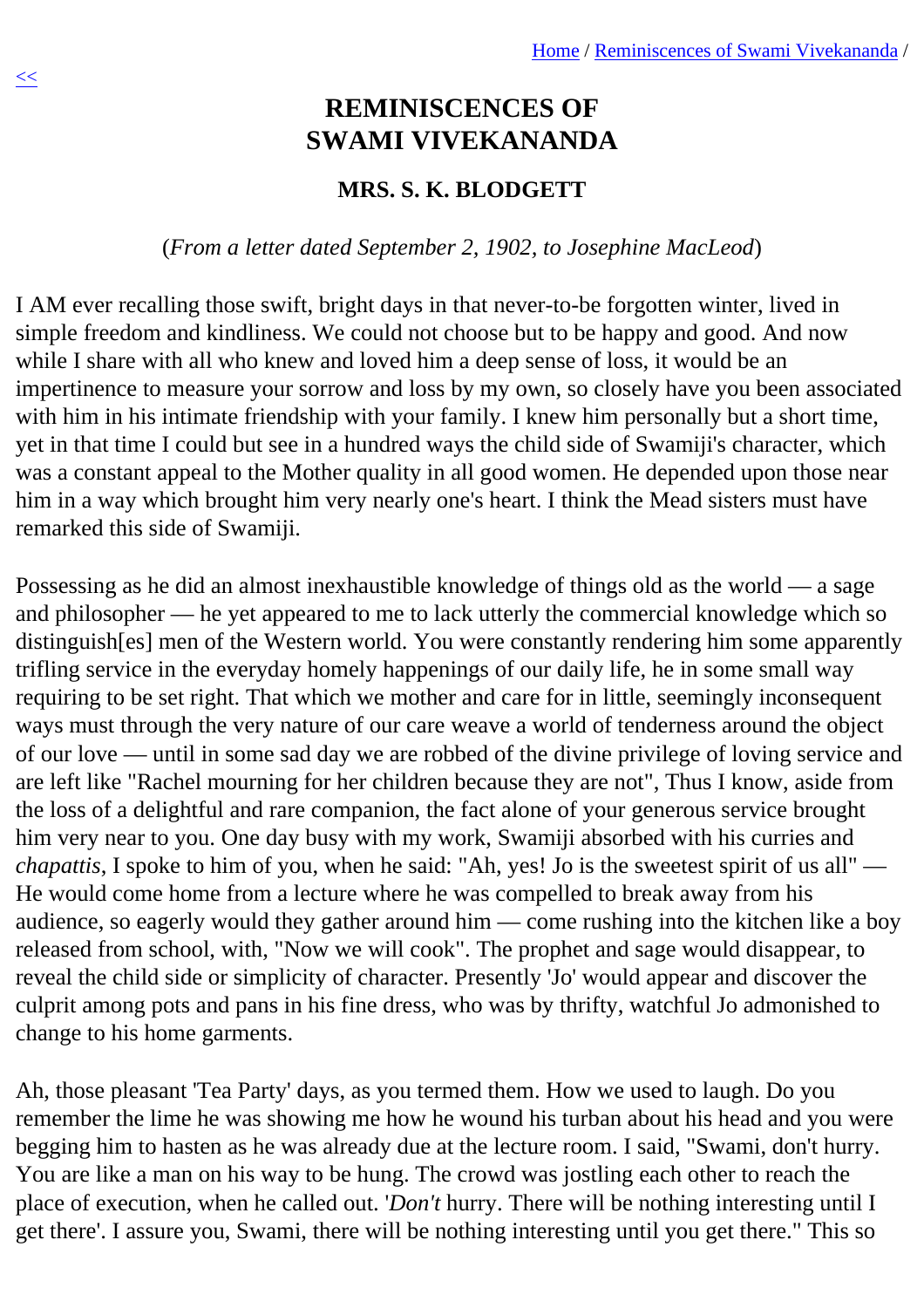pleased him that often afterwards he would say, "There will be nothing interesting 'til I gel there", and laugh like a boy. Just now I recall a morning quite an audience had gathered at our house to listen to the learned Hindu, who sat with downcast eyes and impenetrable face while his audience waited. His meditations over, he raised his eyes to Mrs. Leggett's face and asked, like a simple child. "What shall I say?" This gifted man, possessing the subtle power of delighting an intellectual audience, to ask for a theme! There appeared to me in this question an exquisite touch of confidence in her judgement in suggesting a subject suitable to the occasion. A most interesting portion of the day you lost.

In the early morning when you and your sister would be sleeping, he would come in for his morning plunge in the bath. Soon his deep, rich voice would be heard in the something resembling a solemn chant. Though Sanskrit [was] an unknown tongue to me, I yet caught the spirit of it all, and these early morning devotions are among my sweetest recollections of the great Hindu. In the homely old-fashioned kitchen you and I have seen Swamiji at his best. He could let his thoughts have untrammelled (s)way.

Do you remember how interesting and instructive one morning he was in one of his inspirational moods? Something in the paper, an abused wife or maltreated child, had aroused my ire, when I vehemently protested against the utter abomination of a system of laws which permitted the indiscriminate production of a mongrel race of children who through heredity and environment were prenatally doomed to be paupers, lunatics, and criminals to prey upon the better born. My plea was for the enactment of a law to save the wretched from themselves by preventing worthless characters — boozy fathers and fool mothers — from forcing upon the world a blasphemy against God and a shameful profanation of His "image and likeness" in [the] shape of half-born children. Swamiji replied by taking us back to the time when a man's choice of a wife was emphasized with a club, step by step down through the ages showing the gradual amelioration of the condition of women. The evolution of thought had been broadening and developing for them greater freedom and happiness. The central idea in this morning's talk was that all great reforms had been developed slowly; otherwise, the order and equilibrium of the universe would be disturbed and result in chaos. Of course, I cannot follow him in detail or give his words. I can only give his idea. A curious thing to me, while I lost not a word [n]or failed to grasp the point he would make, [I] have yet found it impossible to repeat but fragmentary utterances of his. I question if one could repeat him in his inspirations. At such moments, one gave oneself up to the joy of listening.

I heard very few ofSwamiji's public lectures. My age and household duties gave me no choice but like Martha to sit in the house. To follow in detail our pleasant hours at that time would be like one['s] repeating a dream from which one awoke too soon. Were you present at a lecture when one of those ladies who love to make themselves conspicuous by some ill-timed remark asked: "Swami, who is it who support the monks in your country? There are so many of them, you know." Like a flash Swami replied; "The same who support the clergy in your country, madam. The women!" The audience laughed. Madam was for the time effaced and Swamiji proceeded with his lecture.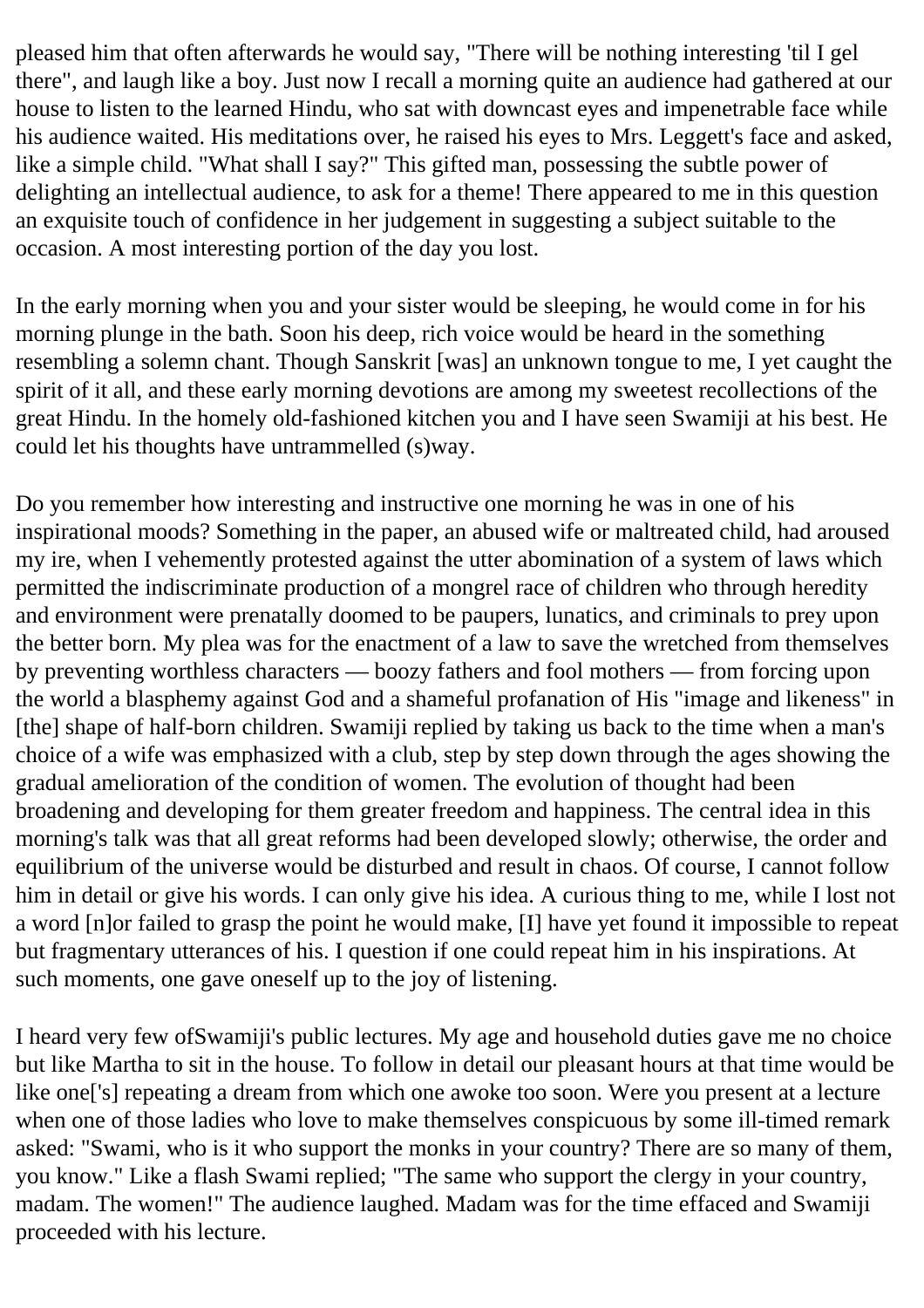Another time I was at a lecture of his in the Masonic Temple in Chicago. A noted clergyman present said: "You believe in creeds, do you not, monk?" "Oh, yes," said Swami, "while you need them. You plant an acorn for a tree and build around it a little fence to keep away the pigs and goats. But when your acorn has grown to a tall, spreading tree, you do not need your little fence." He was never at a loss — always equal to the occasion. And now "after life's fitful fever he sleeps well", never to be awakened to the discords and tumults of this life, or to be reclothed with an earthly body (in my belief), since this is true that we shall see him no more. Let us hope that in some distant star, above a world of separation and pain, his gentle spirit may again lead and influence the spirits of men. India has sustained a great loss in her Americanized son, who while he sacrificed no essential feature of their faith, yet saw things undreamed of by them, to their betterment and happiness. Nivedita, what will she do without the inspiration of his presence?...'

> (*[Prabuddha Bharata,](http://www.advaitaashrama.org/prabuddha_bharata.html) July 1963*)  $\geq$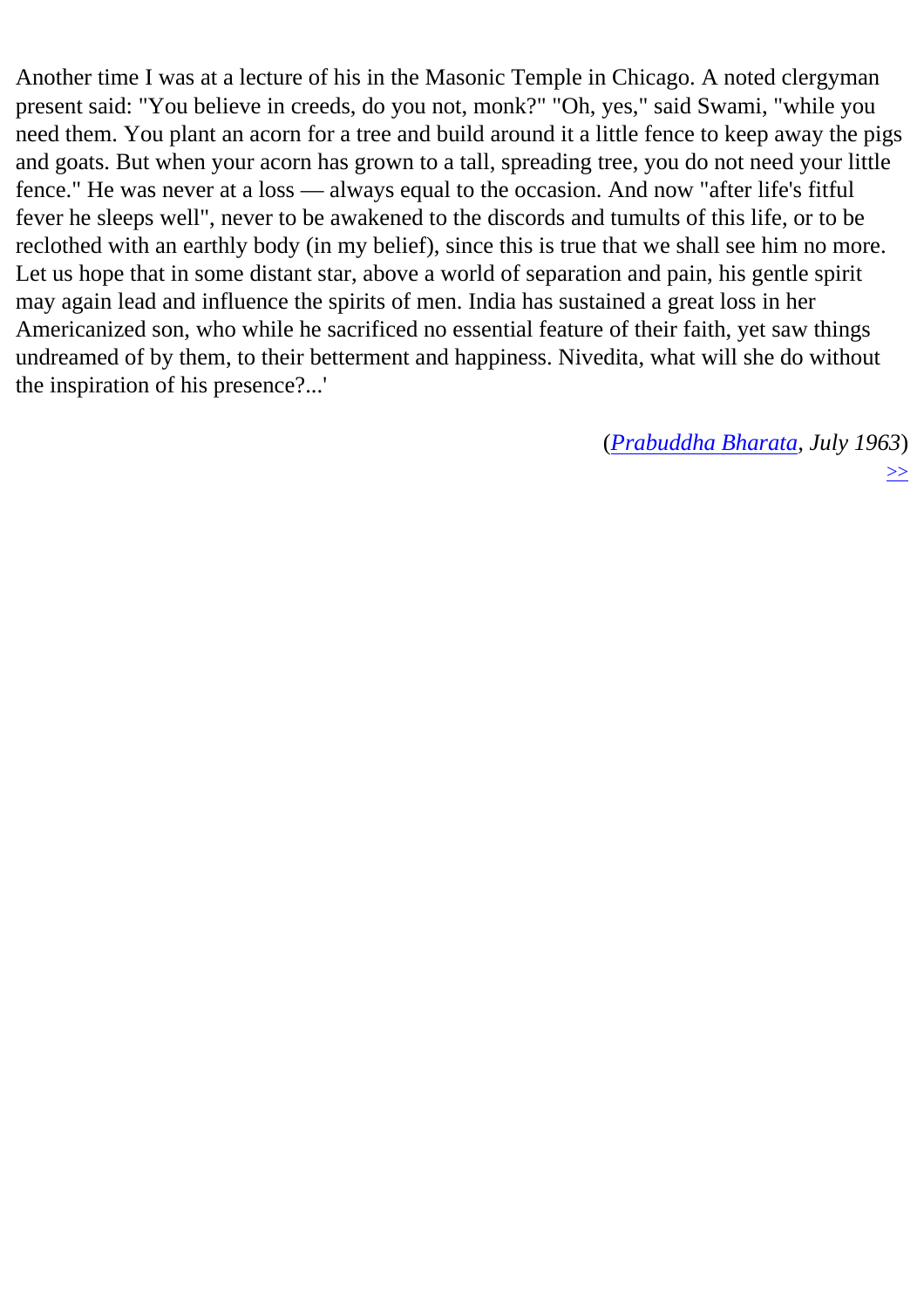## **REMINISCENCES OF SWAMI VIVEKANANDA**

### **IDA ANSELL**

ALL the superlatives in the language couldn't convey one's impressions of Swami Vivekananda when he introduced us, early in 1900, to a completely new conception of life and religion. I have been requested, as one who took notes of his lectures for her own use, with no thought of their ever being published, to give my impressions of him. How to do it? He seemed like a radiant being from a higher plane, and yet so understanding of every phase of humanity. He appealed to every grade of intelligence by his oratory, his humour, his mimicry, his scornful denunciation of any form of pettiness or intolerance, and by his compassion for every human need.

Startled at the loftiness of his conception compared with our little ideals, we knew, as we left the hall with the Swami's vibrant chanting of a Sanskrit *shloka* still ringing within, that he was ushering us, in the beginning of this twentieth century, into a new and larger conception of the meaning of life.

It is interesting to look back on a long life and note the changes in one's sense of values, and also to note what tiny, insignificant events changed the whole course of life. If I had not accepted the offer of a course in stenography just before entering high school, and if, in the second year of high school I had not had a nervous breakdown and been forced to leave school, I might never have met Swamiji, although I probably would have heard some of his lectures. I had been studying the piano as well as going to school. The doctor, whose verdict was, "You must give up school or music, or you will not need either", sent me to Miss Lydia Bell for help. Miss Bell was the leader of the California Street Home of Truth in San Francisco. I was staying in the Home and taking notes of her morning classes and Sunday lectures.

In the morning classes we were studying Swami Vivekananda's *[Raja-Yoga](http://www.ramakrishnavivekananda.info/vivekananda/volume_1/raja-yoga/preface_frame.htm)* (it had been published in New York during his earlier visit to the West) when the Swami, then in Los Angeles, accepted an invitation from Rev. B. Fay Mills to give some lectures in the First Unitarian Church in Oakland. There I went with Miss Bell and other friends, early in February 1900, and we were startled and astonished at what we heard, amazed and enraptured at the Swami's appearance. He was surely a Mahatma or a divine being, more than human. No one had ever been so sublimely eloquent or so deliciously humorous, such an entrancing storyteller, or such a perfect mimic. When I saw and heard him and thought of the interpretation we had been given of the civilization that had produced him, I felt almost ashamed that I was an American. I went to most of his lectures with Miss Bell and to some with other friends and met the same glowing enthusiasm in all, though with some it was the man rather than the doctrine

<span id="page-245-0"></span> $<<$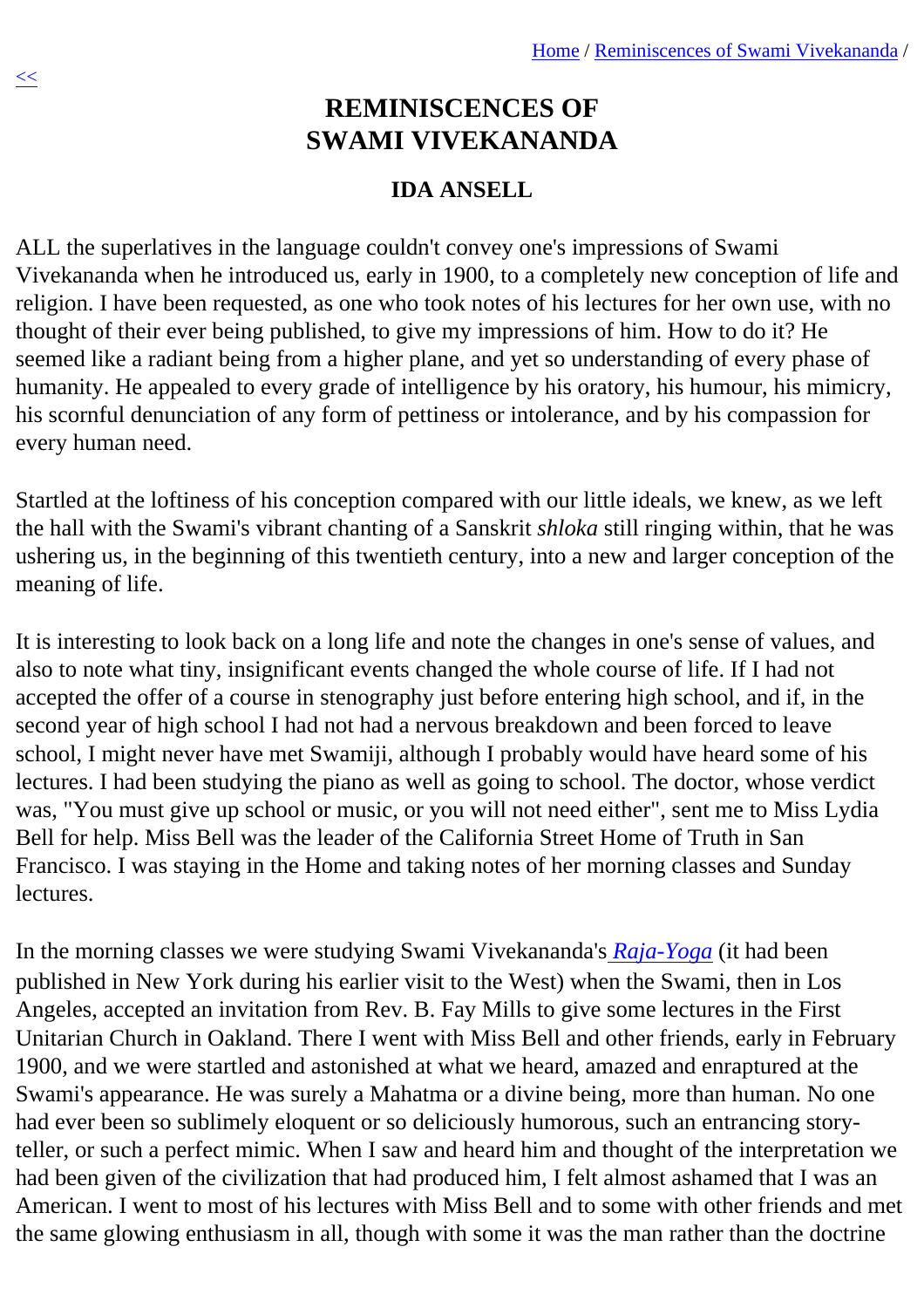that appealed most. I remember one very wealthy and aristocratic young lady. who was studying music with my teacher, saying ecstatically, "Oh, he is tike a lovely golden statue!"

Besides the public lectures. Swamiji had some morning classes for earnest students, in meditation. They were held in the living room of an apartment on Turk Street where Mrs. Alice Hansborough (Shanti) and Mrs. Emily Aspinall (Kalyani) kept house for him. I was able to attend only a few of these classes and did not take any notes. First there would be a meditation and then a period of instruction, followed by questions and answers and practical suggestions as to exercise, rest and diet. Swamiji stressed the importance of moderation in amount and mildness in quality of food. One suggestion I remember was that we refrain from eating salt for a week. thereby benefiting the nervous system, as salt is considered an irritant.

Many questions were answered in these classes. Also, for those who arrived before class time, there was a little opportunity for getting acquainted personally with the Swami. We were invited into the dining room, where we enjoyed some informal talks. He would make fun of our habit of rushing here and there. He never hurried. That majestic calmness never left him. It amused him to see someone run for a street car. "Won't there be another one?" he would ask. It did not trouble him at all if he was late in beginning a class or a lecture, and there was no set time for its ending. He would continue until he finished his subject, even if it took more than double the allotted time. These early morning visits previous to the class were completely informal. Swamiji would wear a gray flannel robe, sit cross-legged in an arm-chair, smoke, answer questions, and tell jokes. When it was time for the class, he would appear two minutes later in the living room, clad in his ochre robe, his hair smooth, and the pipe missing. But the jokes continued to be interspersed among the serious subjects.

The same was true in his public lectures. He playfully ridiculed the question: What becomes of one's individuality when one realizes his oneness with God? "You people in this country are so afraid of losing your in-di-vid-u-al-i-ty!" he would exclaim. "Why, you are not individuals yet. When you realize your whole nature, you will attain your true individuality, not before. In knowing God you cannot lose anything. There is another thing I am constantly hearing in this country, and that is that we should live in harmony with nature. Don't you know that all the progress ever made in the world was made by conquering nature? We are to resist nature at every point if we are to make any progress."

He encouraged questions at the end of each lecture, and once when someone suggested that they were tiring him with too many questions, he said, "Ask all the questions you like, the more the better. That is what I am here for and I won't leave you until you understand. In India they tell me, I ought not to teach Advaita (monistic) Vedanta to the people at large, but I say I can make even a child understand it. You cannot begin too early to teach the highest spiritual truths."

Speaking of spiritual training for the mind, he said,"The, less you read, the better. Read the Gita and other good works on Vedanta. That is all you need. The present system of education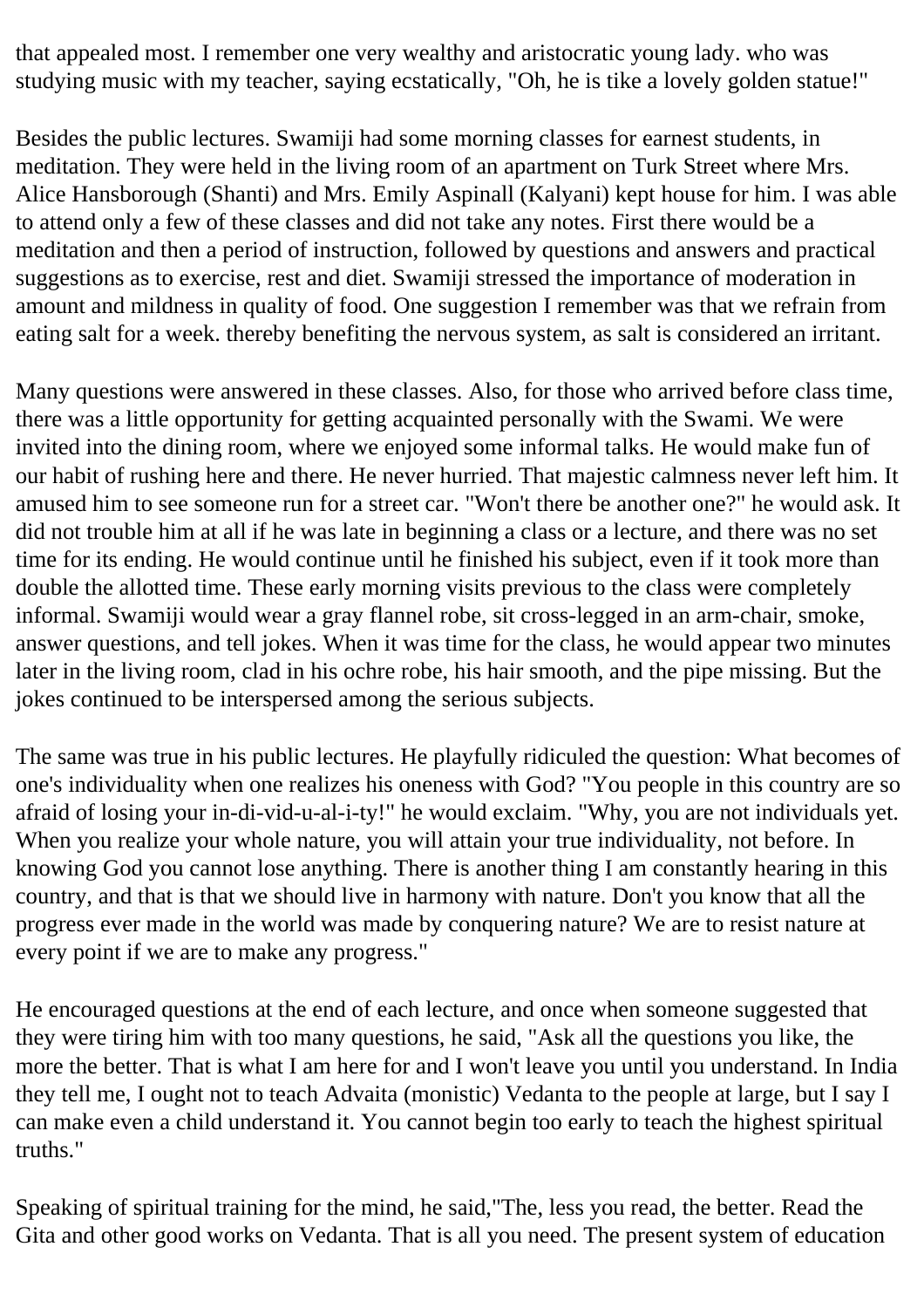is all wrong. The mind is crammed with facts before it knows how to think. Control of the mind should be taught first. If I had my education to get over again and had any voice in the matter, I would learn to master my mind first, and then gather facts if I wanted them. It takes people a long time to learn things because they can't concentrate their minds at will. It took me three readings to memorize Macaulay's *History of England*, while my mother memorized any sacred book she wanted to in one reading. People are always suffering because they can't control their minds. To give an illustration, though rather a crude one, a man has trouble with his wife. She leaves him and goes off with another. She's a terror! But the poor fellow cannot take his mind away from her even so, and so he suffers."

One Sunday evening Swamiji was scheduled to give a lecture at the Home of Truth. "Come to my lecture tonight," he said to some friends. "I am going to throw some bombs. It will be interesting and it will do you good!" It was interesting and terribly convincing. He told us in plain and forceful language just what he thought of us and it was not flattering, but very wholesome if we could take it, and I think we could. I don't remember that any one left. He stressed the idea of chastity as a means of strengthening the mind, and purity for the householder as well as for the monk. He told of a Hindu boy who had been in America for some time and was suffering from ill health. The boy told Swamiji that the Indian theory of chastity must be wrong because the doctors here had advised him against it. Swamiji said, "I told him to go back to India and listen to the teachings of his ancestors who had practised chastity for thousands of years." And then he severely rebuked the American doctors for giving such advice.

Mrs. Steele had prepared an excellent dinner which was served before the lecture, at which Swamiji was delightfully informal and jolly. We waited expectantly for him to say the usual grace, but to our surprise he immediately commenced to eat. He made some remark about saying grace after dinner rather than before, and he also said, addressing Mrs. Steele, "I will say grace to you, Madame; you have done all the work." She had some very fine dates for desert, which Swami evidently enjoyed, and when, after the lecture she expressed her appreciation of it, he replied, "It was your dates Madame"

One evening Swamiji was talking of the different interpretations of heaven and hell presented in the Indian scriptures. He described several varieties of hell. Usually after a lecture some of the devotees would take him either to Mr. Louis Juhl's restaurant in the section of San Francisco known as Little Italy or to some uptown cafe, depending on whether his mood and the weather called for hot food or ice-cream. On this particular occasion it was a very cold night and Swamiji shivered in his overcoat, remarking. "If this isn't hell, I don't know what is." But, in spite of the hellishly cold weather, he chose ice-cream, which he liked very much. Just as it was time to leave the cafe the hostess had to go to the telephone and asked us to wait. As she left for that purpose, Swamiji called after her, "Well don't be long or when you come back you will find only a lump of chocolate ice-cream."

On another occasion a waitress made a mistake in the order and brought Swamiji an ice-cream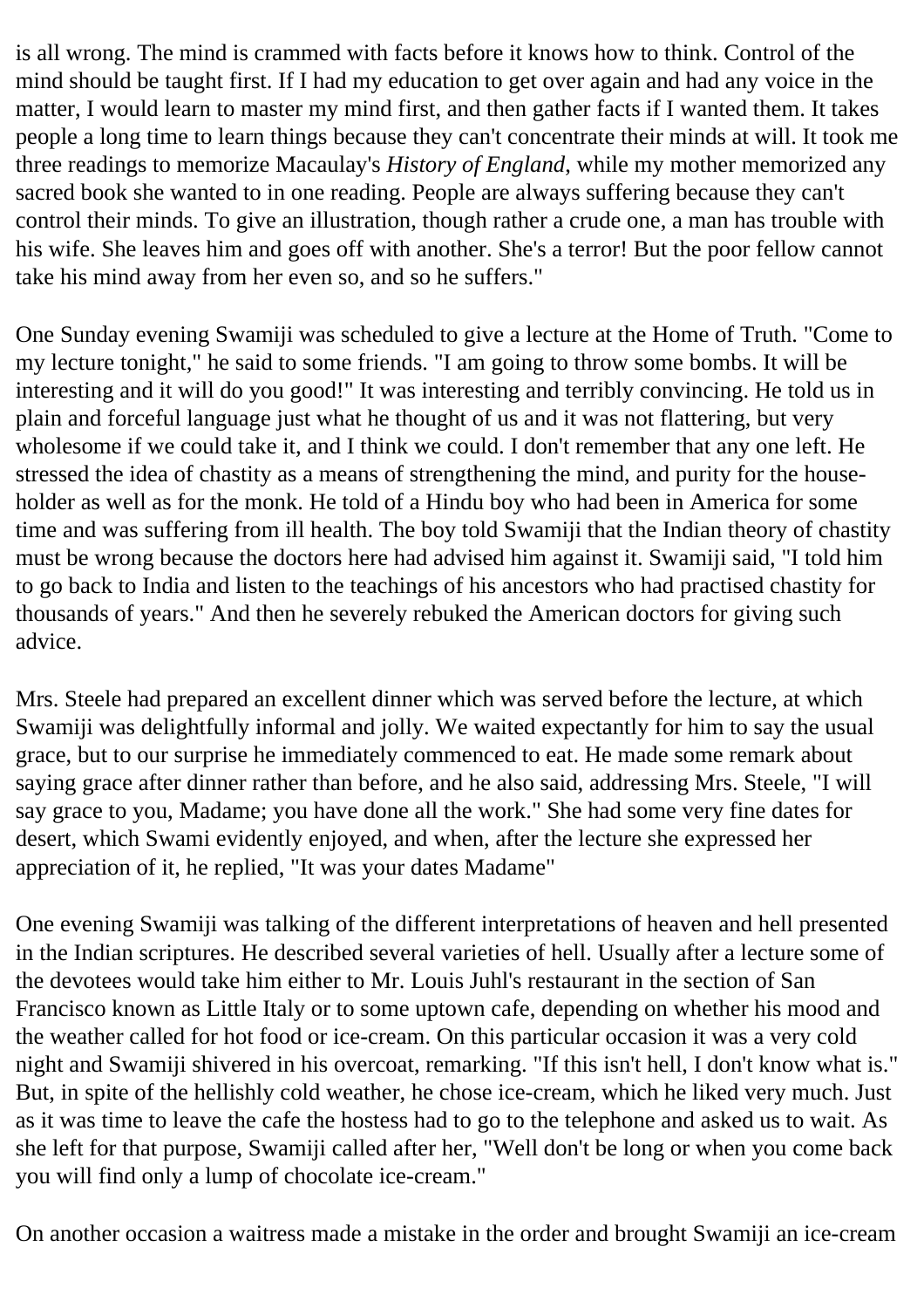soda, which he did not like. He asked her if she would change it. As she was on her way to do so Swamiji happened to see the annoyed manager, and called out loudly, not caring who heard him, "If you scold that girl I'll eat all the ice-cream sodas in the place."

Congregational singing in the Christian churches he referred to as "bottle-breaking business". He made all sorts of fun of"Beulah Land":

I've reached the land of corn and wine And all its riches freely mine.

Another hymn that amused him was the "Missionary Hymn":

From Greenland's icy mountains To India's coral strand....

He would sing it all through to the end, in his rich voice, and then pause, point dramatically at himself, and say, smilingly: "I am the heathen they came to save"

[On March 30](http://www.ramakrishnavivekananda.info/vivekananda/volume_8/epistles_fourth_series/166_haribhai.htm) Swamiji wrote to Swami Turiyananda, who was then in New York helping Swami Abhedananda. "I am leaving for Chicago next week." But more lectures followed and [on April 23](http://www.ramakrishnavivekananda.info/vivekananda/volume_8/epistles_fourth_series/177_mary.htm) he wrote to Mary Hale, "I ought to have started today, but cannot forego the temptation to be in a camp under the high redwood trees of California before I leave. Therefore I postpone it for three or four days." As it turned out he should have said "three or four weeks", for he did not leave the Bay district until May 26.

The invitation to be in such a camp had come to him from Miss Bell, to whom Mr. Juhl, the owner, offered it for a summer vacation. Miss Bell invited Mrs. Eloise Roorbach and me to accompany her. Various letters indicate that Swamiji remained in the Turk Street apartment until April 19, then worked and lived at Alameda on the other side of the Bay for some days, not actually reaching the redwood camp until May 2.

On April 22, Miss Bell, Mrs. Roorbach, and I were established at Camp Irving (the name of Mr. Juhl's camp at the outskirts of Camp Taylor, a rustic summer retreat in Marin County) a few miles north of San Francisco. The camp ground was a narrow strip of land between a railroad track and a creek. There was a circular clump of trees at one end which we used as a sort of chapel for classes and meditation. The kitchen was at the other end and its equipment consisted of a stove under a tree, a trunk for supplies, a rough board table with benches on either side, and some shelves built into the tree for dishes, the pots and pans being hung on nails driven into the tree. Between these two provisions for spiritual and material food there was room for four tents and an open space for a camp-fire.

When Swamiji did reach the camp, he arrived with Shanti after a series of efforts to get there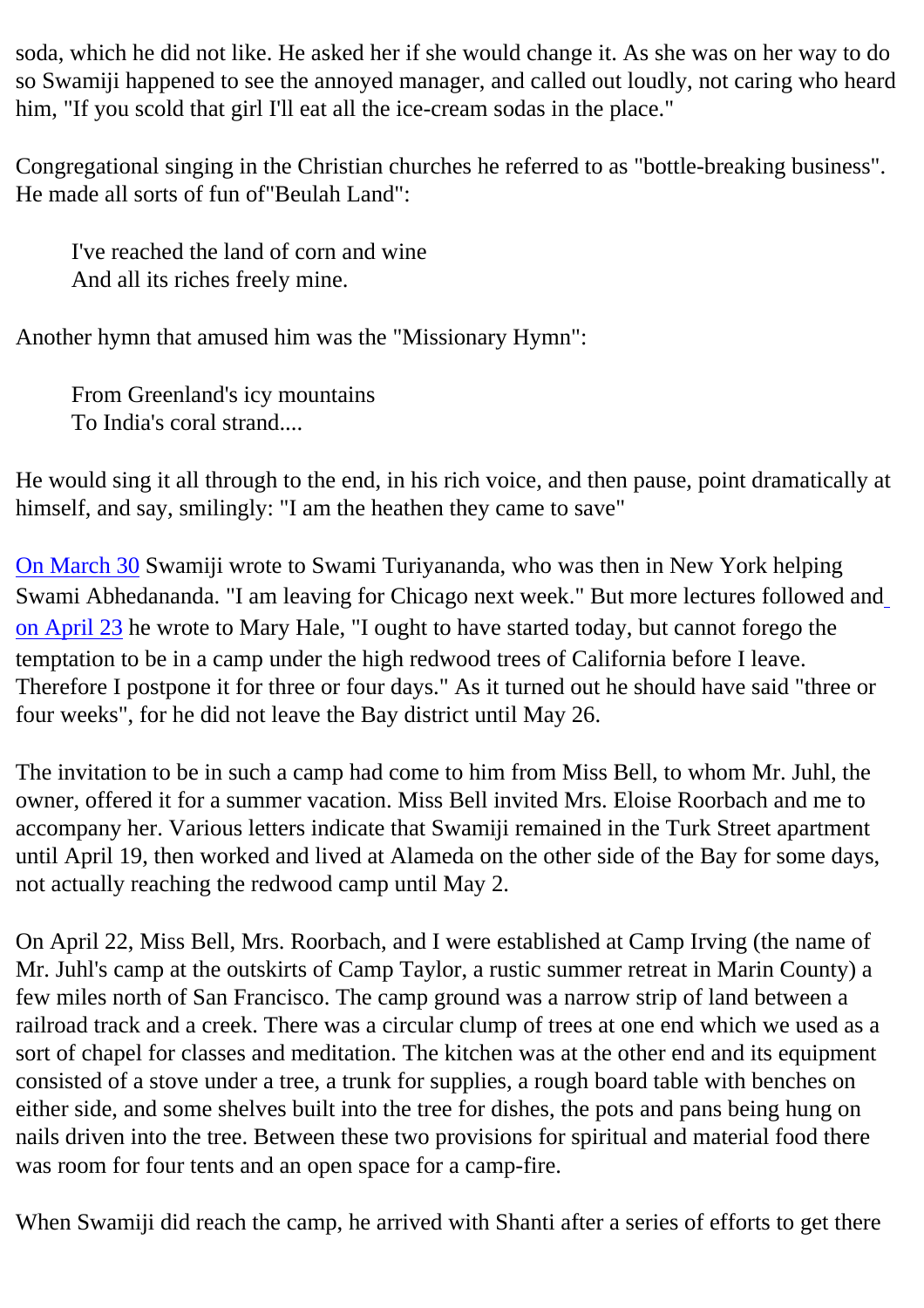which she related to me when I was in San Francisco a few years ago. She told me of her mental conflict in regard to going to the camp. She was torn between the desire to accompany Swamiji and the wish, after three months' absence, to get back to her daughter in Los Angeles. Swami said to her, "Don't go to Los Angeles. Come with me to the camp and will teach you to meditate." In order to go from Alameda to Camp Irving it was necessary to take two ferry boats, one across the Bay to San Francisco and one north from there to Marin County. In Alameda there were two rail-road lines which carried passengers to the docks, one broad gauge and one narrow gauge, just a few blocks apart. Swamiji and Shanti missed the train at one of them and went to the other. Seated in the car, they discussed the matter of whether to have breakfast on the boat from Alameda to San Francisco or on the boat from San Francisco to Marin County. and then discovered that there was no engine attached to the car in which they were sitting. They returned to the Home and had breakfast there, and Swamiji said, "We missed the train because your heart was in Los Angeles and there is no force or power in the universe that can pull against the human heart."

Shanti told me of how, after reading Swamiji's books for two years, she had first heard him lecture in Los Angeles the winter of 1899-1900. At once she had been eager to help in his work. A society was organized of which Shanti was the First Secretary. Lectures were given at Blanchard Hall, the Los Angeles Home of Truth, the Shakespeare Club of Pasadena, and other places. Swami had been staying at the home of Mrs. S.K. Biodgett. He was also the guest of the Mead sisters in South Pasadena, of whom Shanti was one. The other two were Mrs. Carrie Mead Wyckoff, who in later years gave her Hollywood home as the headquarters of the [Vedanta Society of Southern California](http://www.vedanta.org/vssc/about.html), and Helen Mead, who took some of Swamiji's Los Angeles lectures in shorthand. When Swamiji left for Oakland, he said. "You three sisters have become a part of my mind for ever."

Shanti told me: "Swamiji had such simplicity about him, he put one right on a level with himself. He said to me, 'You have no reverence.' When I told this to Swami Turiyananda, he remarked. "Yes, he said that, but he was pleased that you did not have reverence. Where there is equality there is exchange of perfect love. Where there is no superior and inferior you have that perfect union.'"

When Swamiji received the invitation to lecture in the Unitarian Church in Oakland, he asked Shanti if she would like to accompany him north. He said, "If you want to go with me, don't let anybody keep you from coming." So Shanti went to San Francisco and at last to Camp Irving. There she was very active in caring for Swami's needs and comfort. One morning he found her in the kitchen preparing food when it was time for his morning class. "Aren't you coming in to meditate?" he asked. "Yes." she replied, "but I have to get this broth simmering first. Then I shall come in."

Then Swamiji said, "Well, never mind; our Master said you could leave meditation for service."

Two never-to-be-forgotten nights stand out in my long life. To think of either of them is a cure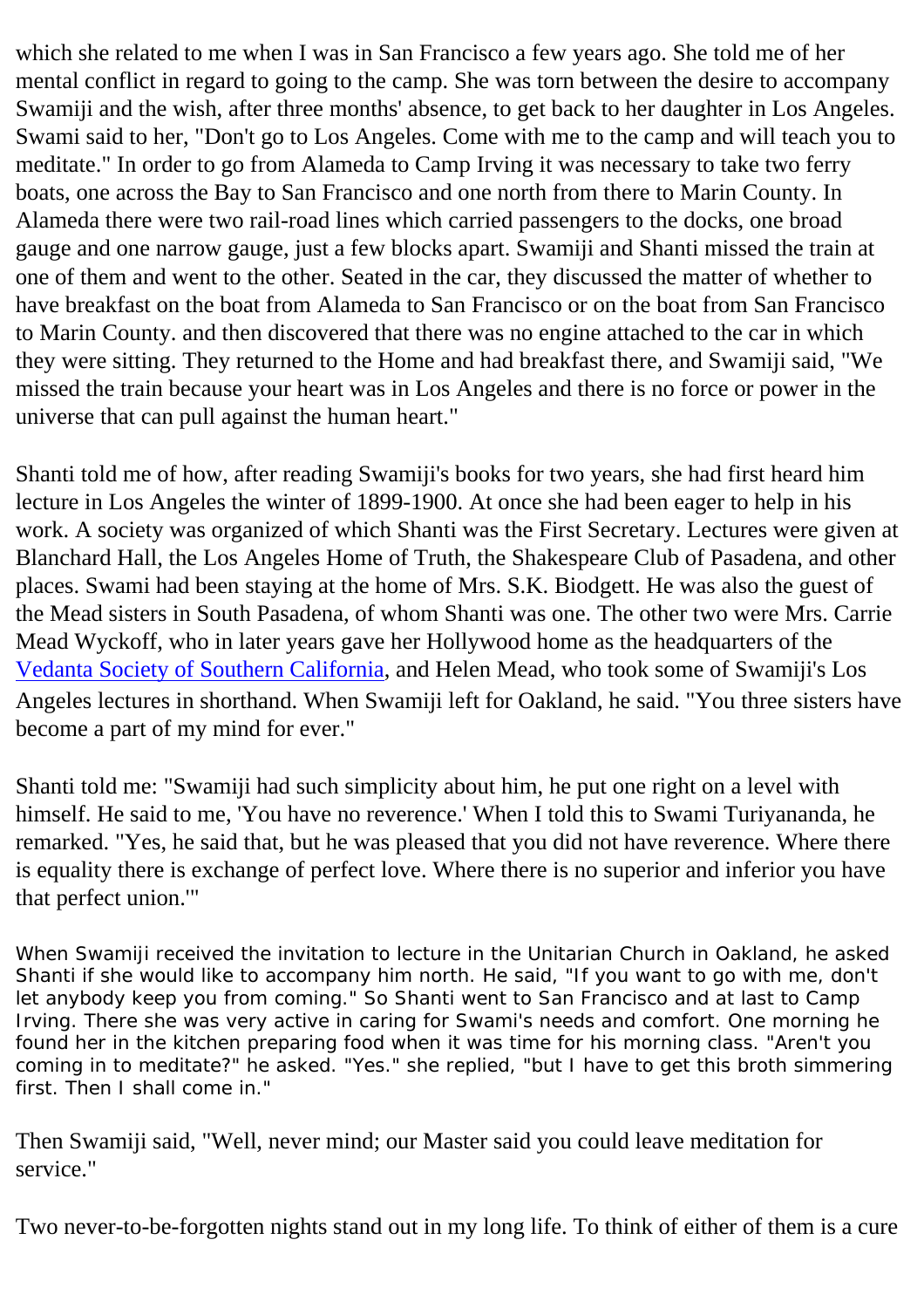for any ill. One is the first night at Shanti Ashrama with Swami Turiyananda, about whom I have already written. The other is Swamiji's first night at Camp Taylor, May 2. 1900. I close my eyes and see him standing there in the soft blackness with sparks from the blazing log fire flying through it and a day-old moon above. He was weary after a long lecture season, but relaxed and happy to be there. "We end life in the forest," he said, "as we begin it, but with a world of experience between the two states." Later after a short talk, when we were about to have the usual meditation, he said. "You may meditate on whatever you like, but I shall meditate on the heart of a lion. That gives strength." The bliss and power and peace of the meditation that followed could never be described.

The next day it rained all day. In the morning after breakfast Swamiji sat on Miss Bell's cot and talked for a long time. although even then he had a fever. That night he was very ill, so ill that he made a will, leaving everything to his brother monks. Shanti and Kalyani took care of him. I can see Shanti now, in the pouring rain, heedless of getting drenched, spreading an extra piece of canvas over his tent directly opposite to the one I shared with Miss Bell.

The next day was Saturday and Miss Bell and I had to go to San Francisco. When we returned Sunday afternoon, Swamiji was better. He had been invited to the camp to rest, but every day after breakfast he would sit on Miss Bell's cot and talk to us for a long time, telling stories, answering questions. He told of his hopes for a better understanding of the East and the West and their mutual benefit thereby. He told of his love for Thomas a Kempis and how he had travelled all over India with two books, the Gita and *The Imitation of Christ*. In one of his lectures in San Francisco Swamiji closed with a quotation from the latter: "Silence all teachers, silence all books; do Thou only speak unto my soul."

After the morning talk and meditation, Swami would be interested in the preparations for dinner. Sometimes he helped. He made curry for us and showed us how they grind spices in India. He would sit on the floor in his tent with a hollow stone in his lap. With another smooth, round stone he would grind the spices much finer than we can do with a bowl and chopper. This would make the curry quite hot enough for us, but Swami would augment it by eating tiny red-hot peppers on the side. He would throw his head back and toss them into his mouth with a great circular movement of his arm. Once he handed me one of them, saying, "Eat it, It will do you good." One would eat poison if offered by Swamiji, so I obeyed, with agonizing result, to his great amusement. At intervals all the afternoon he kept asking, "How is your oven?" Another time he made rock candy for us, explaining how it is the purest kind of candy, all the impurities being removed by boiling and boiling.

The meals were jolly and informal, with no end of jokes and stories. Shanti had been to Alaska and was accustomed to roughing it, and her carefree spirit and indifference to conventions pleased Swamiji. At one breakfast he reached over and took a little food from her plate, saying. "It is fitting that we should eat from the same plate: we are two vagabonds." He also said to her again, "You have become part of my life for ever," and to Kalyani he remarked that if she had lived on the highest mountain she would have had to come down to take care of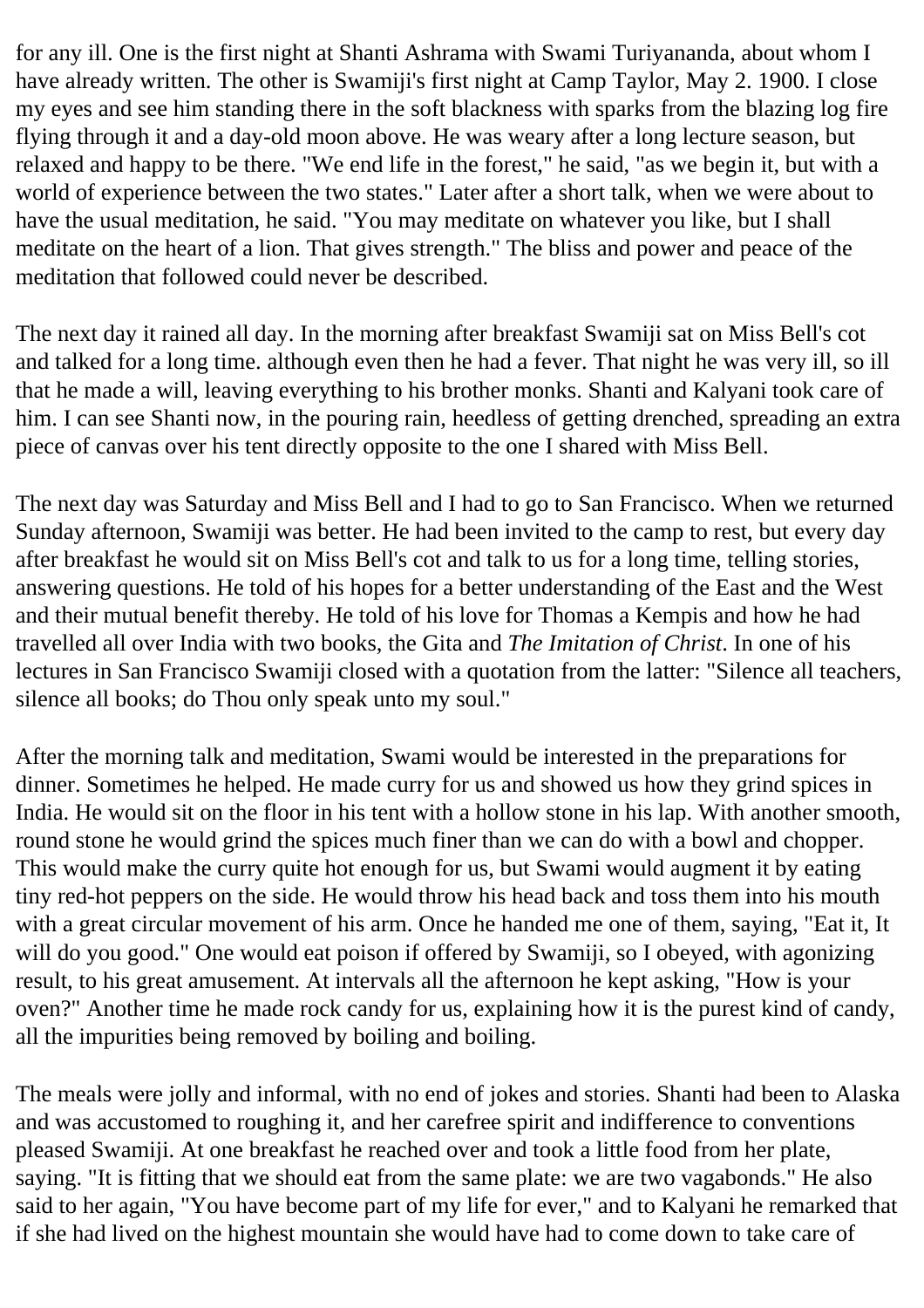him. "I know it, Swami," she replied.

Nothing escaped Swami's notice. Some work was being done on the place by a Mexican or American Indian, and Swami noticed that he watched us having breakfast. Later on he talked to the boy, who complained of not having been given any coffee. He said, "Black man like coffee; white man like coffee; red man tike coffee." This amused Swami very much. He requested that the boy be given some coffee, and all the afternoon he kept repeating the boy's remark and laughing.

The afternoons were devoted to long walks. The grand climax of the day's activities was the evening fireside talk and the following meditation. After telling stories and answering questions Swamiji would give us a subject for meditation such as "Firm and Fearless" before beginning to chant. One morning he inspired us with a talk on "Absolute Truth, Unity, Freedom" and the subject for the evening meditation was "I am All Existence, Bliss, and Knowledge."

So the days went by all too fast, with serious mornings, merry afternoons, and sublime evenings.

When Miss Bell invited me to spend the summer with her at Camp Irving, it was agreed that I would go down to San Francisco each Saturday morning, give a music lesson in the afternoonand return Sunday after her lecture, which I was to try to take in shorthand. On the second week-end Miss Bell, for some reason that I have forgotten, went alone to San Francisco on Friday afternoon, with the understanding thaT I was to follow on Saturday.

When I was getting ready to take the train as usual, Swamiji said to me, "Why do you go?"

"I have to go, Swami." I replied. "I have to give a lesson." I have always regretted the answer, for the dollar I received for the lesson was not the motive forgoing. The real motive was Miss Bell's lecture.

Swamiji said, "Then go, and make half a million dollars and send it to me for my work in India." He took me up the steep steps to the railroad track and flagged the train for me. There was no station and the train stopped only on signal. Swamiji's carriage was magnificent. His eyes were always fumed skyward, never down. Someone said of him that he never saw anything lower than a telegraph pole.

When the engine passed us, as the train slowed down, I heard the fireman say to the engineer, "Hellow! Who is this sky pilot?" I had never heard the expression and was puzzled at first as to its meaning. Then I realized that it must mean a religious leader, and that it was evident to any one who saw him that Swamiji was such a leader.

It has always been a matter of regret that I went to San Francisco that week-end, for soon after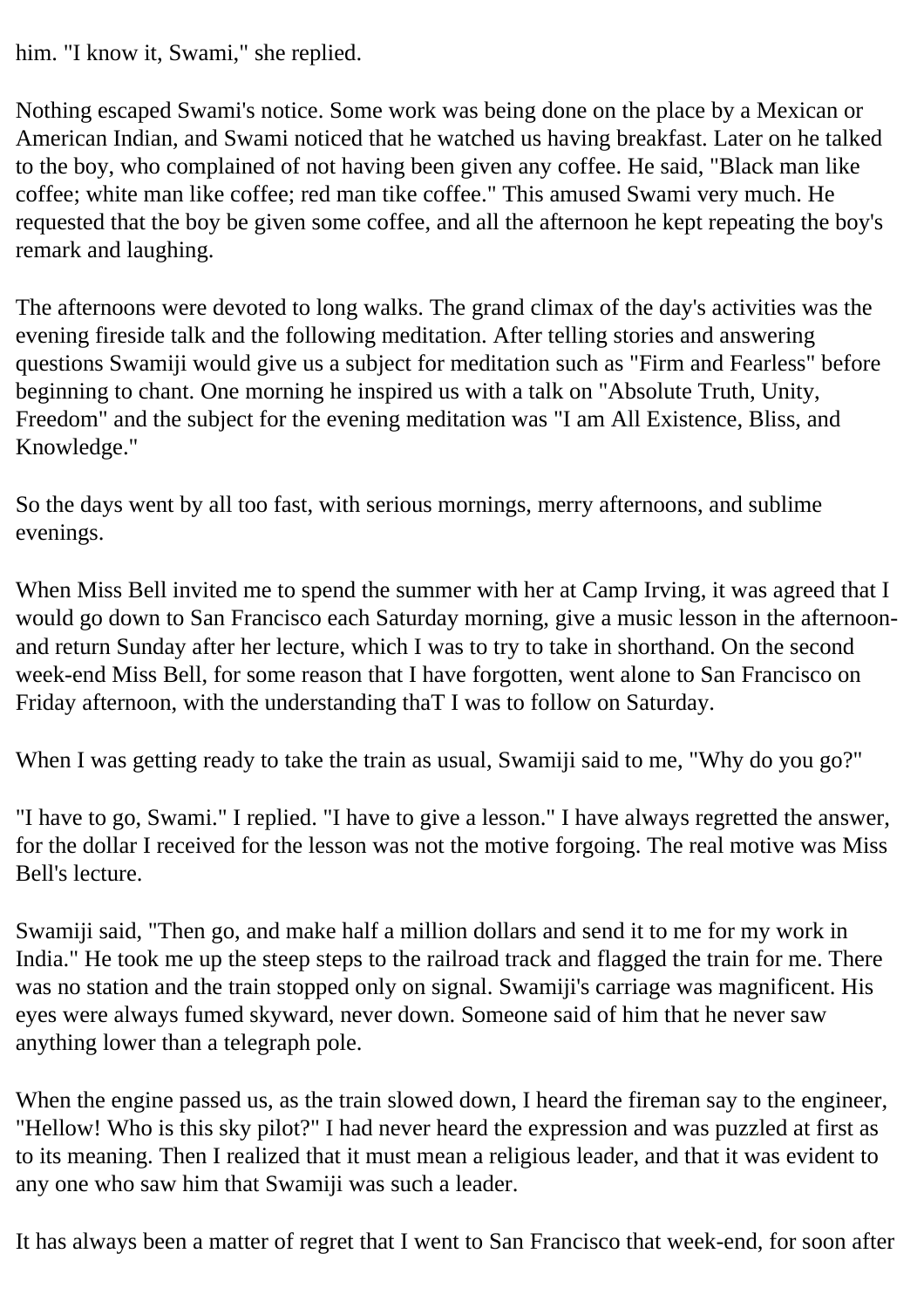that Swami left Camp Irving. The half million dollars for his work in India has not been made, but I have never given up the childish hope that in some miraculous way it may yet be accomplished. Swami Turiyananda said many times, "Mother can make the impossible possible."

I do not know the exact date that Swamiji left Camp Irving, but various letters written by him indicate that he was still in San Francisco on the 26th of May and that he was under the care of Dr. M.H. Logan, at whose home he stayed, and gave three lectures on the Gita on May 26, 28, and 29. He wrote from Los Angeles [on June 17](http://www.ramakrishnavivekananda.info/vivekananda/volume_8/epistles_fourth_series/181_mary.htm), "Am leaving for Chicago in a few days," and he was in New York on July 11.

Tom Allan and his wife Edith (Ajoy and Viraja) are my oldest friends and they have told me many times of their first impressions of Swamiji and their experiences with him, and of the immense benefit they received from him. Edith was very ill when Swamiji first came to Oakland in 1900 and Tom went alone to hear the Hindu monk whose lecture was advertised in the paper. When he returned, he was very much excited and could scarcely contain his enthusiasm. He said, "I have met a man who is not a man; he is a god! And he spoke the truth!" Edith asked him to tell her what he had said that impressed him so much, and the two most startling ideas were these: Good and evil are the obverse and reverse of the same coin; and you cannot have one without the other. We had been taught in the Home of Truth that all is good and there is no evil. The other idea that deeply impressed him was that a cow cannot tell a lie and a man can, but the cow will always be a cow. while a man can become divine.

Tom immediately began to give his services as usher in Swamiji's lectures, and as soon as she was able, Edith went to hear him. It was while she was standing near the entrance waiting for Tom to count the collection that Swamiji saw her, and called to her, "Madame, you come here," She went to him and he said. "If you would like to see me privately come to the flat. No collection is taken there; everything is free."

"When shall I come?" she asked.

"Tomorrow morning at nine o'clock."

She went to the flat the next morning and sat on one side of a bay window. Swamiji came in chanting and sat at the other side of the window. "Well, Madame," he said. Edith was so moved that she could not speak and could not stop crying for a long time. Then Swamiji said. "Come tomorrow morning at the same time." She went to him several times for spiritual instruction. He gave her some simple breathing exercises, warning her not to practise them except in his presence. He told her that he thought the work of the Home of Truth was the best then available in the West, and he appreciated the fact that the workers there did not charge for spiritual assistance, as some others did.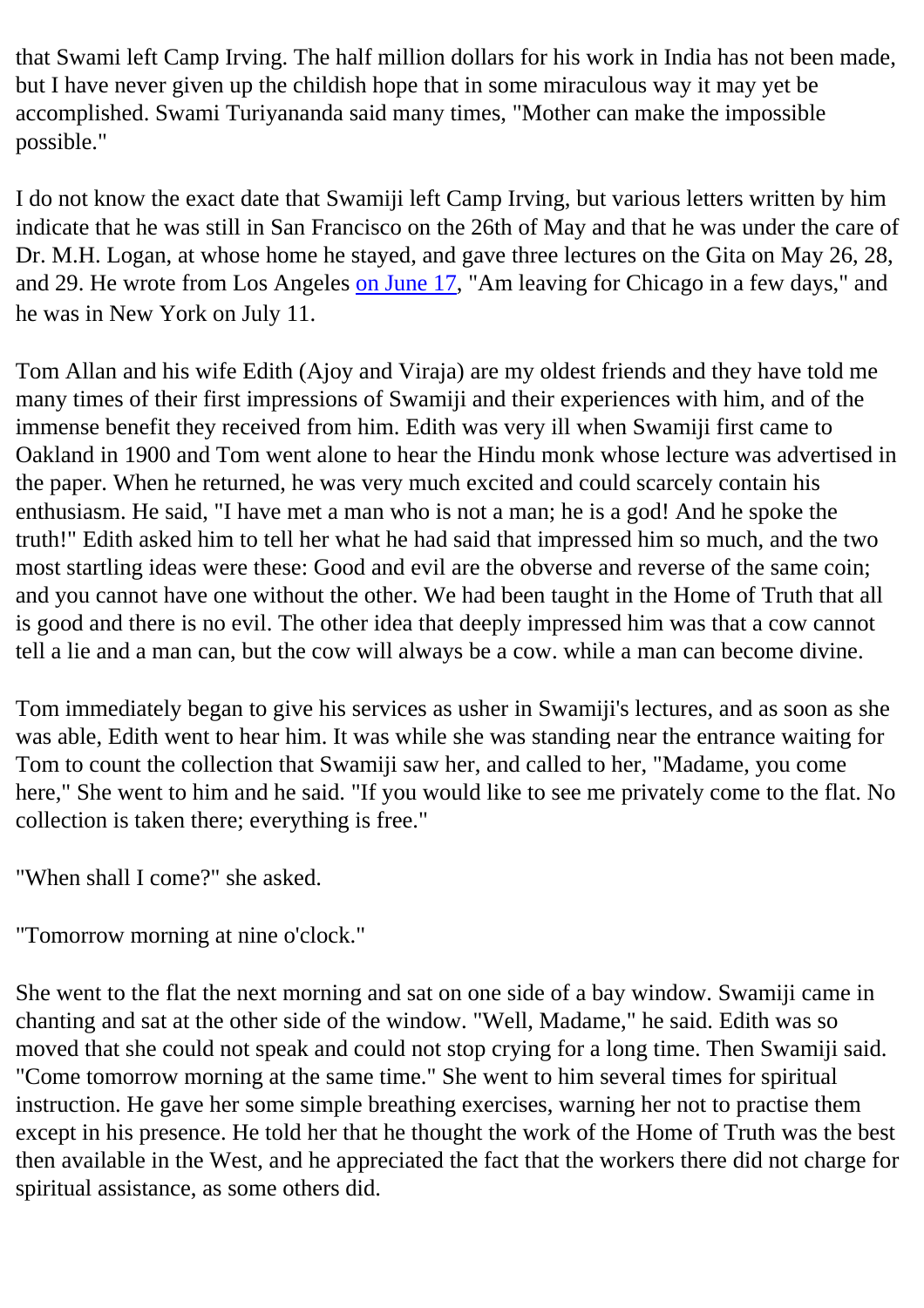One time Swamiji said, "I am the disciple of a man who could not write his own name, but I am not worthy to unloose his shoes. How often I have wished that I could take this intellect and throw it in the Ganga."

"But Swami," protested one woman, "your intellect is what we like about you." "That is because you are a fool. Madame, as I am," was Swamiji's answer.

At the end of the last meeting of the class, Edith was departing quietly when Swamiji shouted. "Madame, you come back. Go into the dining room and sit down." When he finished saying good-bye to the others, he went in and asked her to stay to dinner. Then he began to cook and made her peel potatoes and onions. While working, he was chanting verses from the Gita and once he stopped and recited in English the sixty-first verse of the eighteenth chapter: "The Lord lives in the heart of every creature. He turns them round and round upon the wheel of his *Maya*." "You see, Madame," he said, "he has us on the wheel. What can we do?"

When Swamiji was slaying for a time at the Alameda Home of Truth, Edith had some wonderful times helping him cook. While the service was going on in the living room, they would be busy in the kitchen preparing the meal. There he was jolly and informal, but she was also given many incidental lessons. Once she was wearing a new green dress of which she was very proud. Suddenly some butter from the frying pan splattered on it. She was bemoaning the mishap and making a great tragedy of it, while Swami continued to chant and go about his work without taking the slightest notice of the incident.

Once they bought some pickles in a little wooden dish. Some of the pickle juice ran out on Swami's hand. He immediately put his fingers to his mouth and began to lick off the liquid. This seemed undignified, and Edith said. "Oh Swami!" in a shocked tone. "This little outside." Swami replied. "That's the trouble with you here; you always want this outside to be so nice."

Tom told me many of his experiences. He acted as usher of Swamiji's lectures and several times introduced him to the audience. The first time they stood together on the platform, Tom had the feeling that Swamiji's height was about forty feet and his about six inches. After that, when introducing him, he always stood at the foot of the platform. On one occasion Swamiji was speaking on India. Before beginning the lecture he said, "When I start on India I never know when to stop; so you attract my attention at ten o'clock." So Tom stood at the back of the hall and at ten o'clock took out his watch and swung it back and forth on the chain like a pendulum. After a time Swamiji noticed the signal and said, "I told them to stop me at ten o'clock. They are already swinging the watch and I haven't got started yet." But he stopped and, from that time on as long as he lived, Tom Allan always carried and used every day that same old watch.

On Easter Sunday night a group of friends were sitting on the porch of the Home of Truth, and Swamiji was telling some of his experiences in America. On one occasion he was advised to consult a lady chiropodist for some foot treatment. He evidently did not think very highly of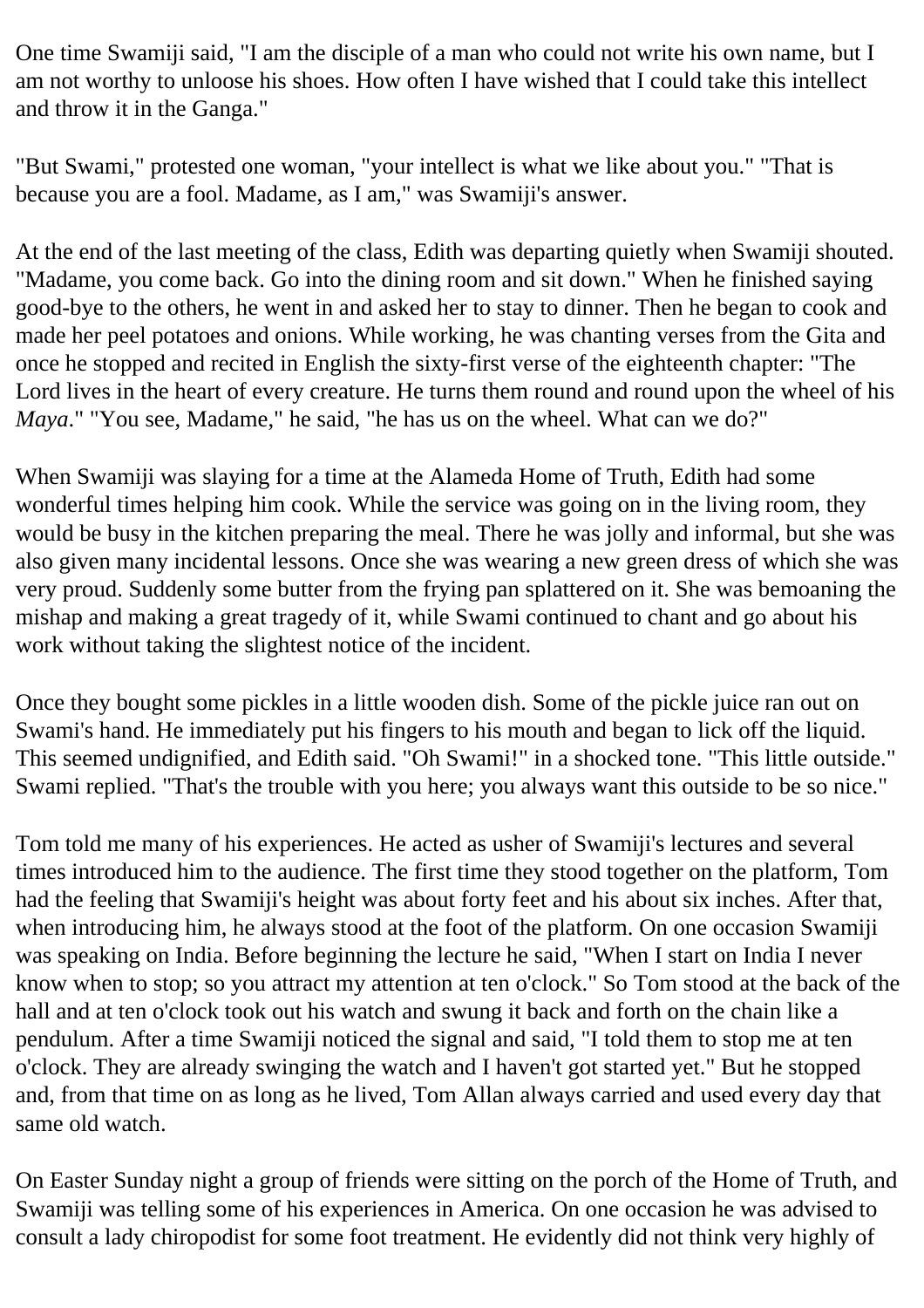her, for he always referred to her as the lady toe-doctor and said, "My toe hurts every time I think of her."

That evening someone asked Swamiji about renunciation. "Babies!" he answered, "what do you know of renunciation? If you want to be my disciples, you must face the cannon without a murmur."

Tom was English and had been an officer in the British Army. His speciality was naval engineering, and he had a stiff military bearing. Swamiji once said to him, as Tom stood up in his presence. "Mr. Allan, we are both in the same caste. We are in the military caste." When Tom asked him where he found his best disciples. Swamiji replied promptly. "In England. They are harder to get, but when you get them, you've got them."

Swamiji always attracted attention wherever he went. He had a majestic bearing which everybody recognized. As he would walk down Market Street, people would stand aside to let him pass or turn around and ask. "Who is the Hindu prince?" It was in this way that he was able to see a ship launched from the actual launching platform. Tom was working in one of the big iron works of San Francisco at the time. and when Swamiji expressed a wish to see a launching, he invited a little group to the shipyard. The launching platform was closed except to the invited guests of the management who had tickets, and the ramp leading to the platform was guarded by two attendants. Swamiji decided he would have a better view from the launching platform, so he just calmly walked past the guards, who made no protest. When he came down, after the launching, he said. "It is like the birth of a child."

Swamiji emphasized the fact that spiritual people are not fanatical or severe. "They are not long-faced and thin." he said. "They are fat, like me."

During one of the talks in Miss Bell's tent at Camp Irving. Miss Bell remarked that the world is a school where we come to learn our lesson. Swamiji asked. "Who told you that the world is a school?"

Miss Bell was silent. Swamiji went on, "This world is a circus, and we are clowns come to tumble." Miss Bell asked, "Why do we tumble. Swamiji?" Swamiji replied. "Because we like to tumble. When we get tired of tumbling, we quit."

Tom and Edith had an apartment in San Francisco which was permeated with the atmosphere of Swamiji. All the Swamis of the Ramakrishna Order in this country loved to visit them when they went to San Francisco, and some of them said or wrote. "You, more than anybody else in the West, are able to make Swamiji real to us." One of my friends said of them when she and her son visited the Allans a few years ago that their account of Swami Vivekananda was so full of joy and so vivid, it seemed as though he himself could walk into the room. There was a beautiful picture of him in the dining room, and the guests were always seated facing it. Chanting always preceded the meal, and there was little talk of anything during it other than of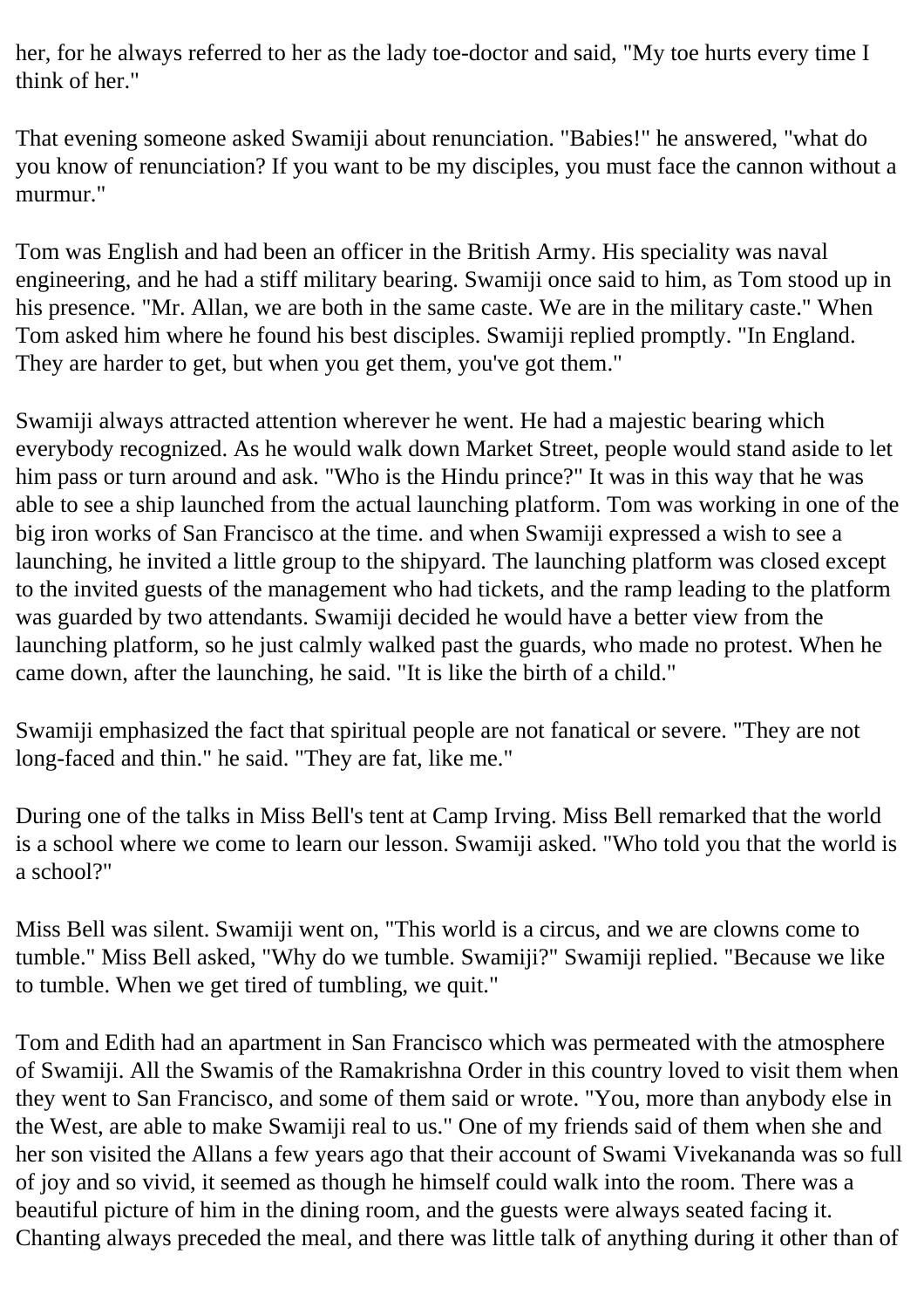Swamiji, his Master, and his work. All his books were there, and the Allans had an enormous collection of pictures which they enjoyed showing to their guests. One particular favourite was taken in a garden. Swamiji was lying on the grass, enjoying a conversation with some friends, when someone came and wanted to take his picture. He did not want to get up but, urged by all to do so, he stood up, just as he was, without turban or robe, against a background of flowering vines, looking as if about to speak, and the result is one of his best portraits.

Edith had a nice contralto voice, and sometimes she would sing, with deep feeling, some of the songs associated with Swamiji. A favourite was the song of the nautch-girl, which she adapted from Swamiji's translation of a song sung by a courtesan in the palace of a Raja where he was staying just before leaving for America the first time. Although he left the room when he learnt that this girl was about to sing, he heard the song from outside and was so moved by the words and her manner of singing that he returned and spoke most beautifully to her, even thanking her for the lesson she had given him, thus removing the last vestige of a possible spiritual pride, and completing the preparation for his work in the West.

Never since the day Swamiji perceived Edith's need for help has he been out of her mind. Many times in the last fifty years she has remembered the words spoken at their last meeting: "It ever you are in trouble, you can call on me. No matter where I am, I'll hear you." Many ordeals she has met bravely, sustained by that promise.

In one of his lectures Swamiji said, "If a bad time comes, what of that? The pendulum must swing back to the other side. But that is no better. The thing to do is to stop it." Then he uttered an American expression which children used to use when swinging, when they would stop pumping and let the swing slow down to a halt: "Let the old cat die."

To have seen and heard Swamiji and to have *felt* his words of power flow through me on to paper and thence to print for many to read, thereby receiving courage and inspiration, is a rare privilege and is compensation for all ills of life. It makes me almost ready to let the old cat die.

> (*Vedanta and the West, May-June 1954*)  $\geq$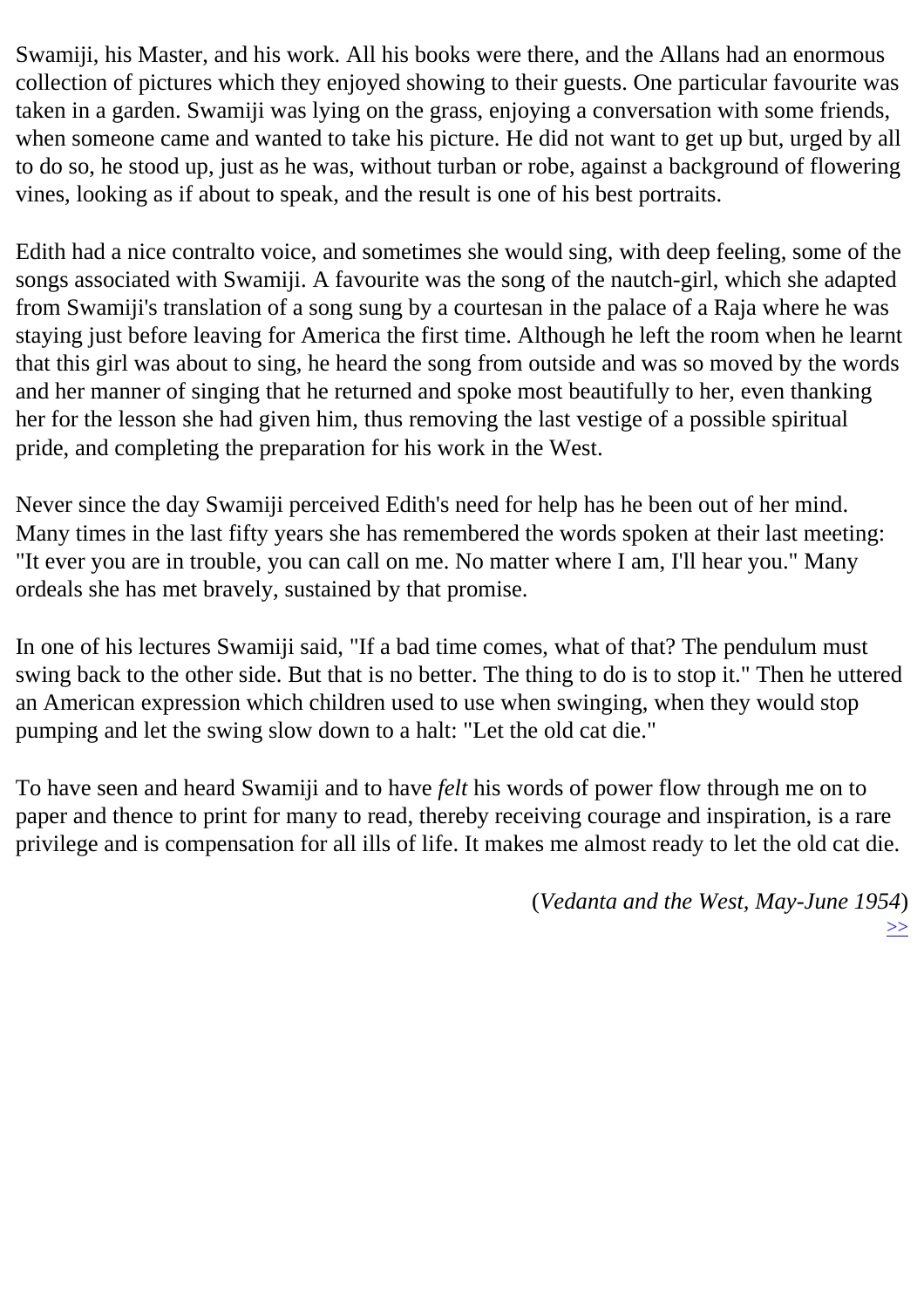# **REMINISCENCES OF SWAMI VIVEKANANDA**

### **CHRISTINA ALBERS**

<span id="page-256-0"></span>I MET Swami Vivekananda in San Francisco in California. It was at a lecture in the year 1900.

The Swami arrived some twenty minutes before the lecture and was engaged in conversation with some friends. I sat at a short distance from him and was very deeply interested, for I fell he was one who had something to give to me. The conversation was of the ordinary nature, and yet I felt a peculiar force emanating from him.

His health was poor at the time, and when he rose to go to the platform, it seemed an effort on his part. He walked with a heavy gait. I noticed that his eyelids were swollen, and he looked like one who suffers pain.

He stood for a while in silence before he spoke, and I saw a change. His countenance brightened, and I thought his very features were different now.

He began to speak, and there was a transformation. The soul-force of the great man became visible. I fell the tremendous force of his speech — words that were felt more than they were heard. I was drawn into a sea of being, of feelings of a higher existence, from which it seemed almost like pain to emerge when the lecture was finished. And then those eyes, how wonderful! They were like shooting stars —lights shooting forth from them in constant flashes. Over thirty years have elapsed since the day, but the memory of it is ever green in my heart and will remain so. His years on earth were not many. But, what are years when the value of a life is weighed? Unknown and ignored, he entered the lecture hall of the great metropolis of Chicago in 1893. He left that hall an adored hero. He spoke. It was enough. The depth of his great soul had sounded forth, and the world felt the vibration. One single man changed the current of thought of half the globe — that was his work.

The body is subject to decay. The great strain put upon him, weighed on the physical — his work was done. Scarcely forty years of life on earth, but they were forty years that outweighed centuries. He was sent from higher regions to fulfil a great mission, and that mission being fulfilled he returned to his seal among the gods, whence he had come.

Great soul, thy work will live for evermore. We felt thy wondrous being from afar. Thou brought the whispers of the morning star, The murmur of the waves from greater shore. I heard thy voice in torrents bold and free,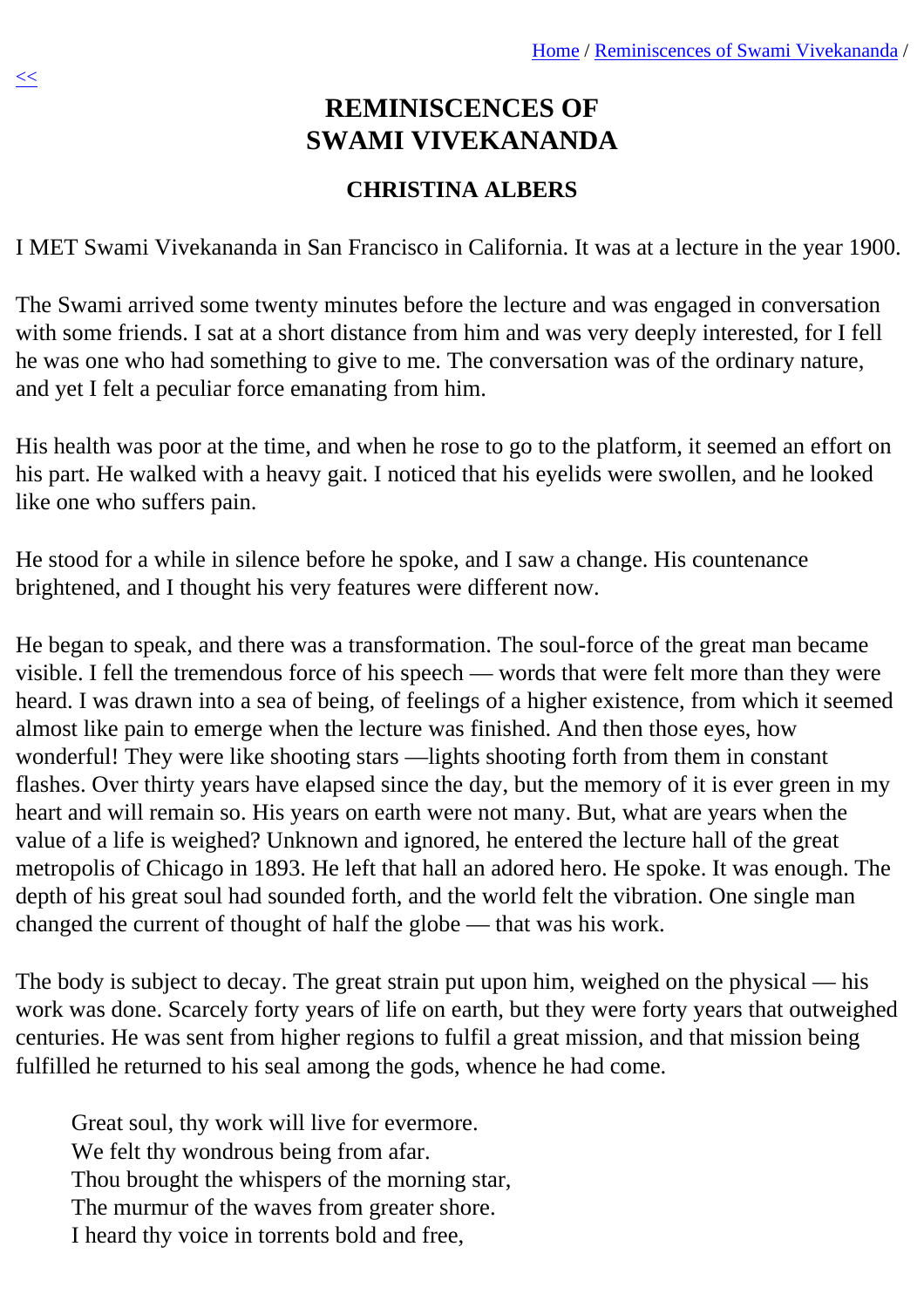And yet the sweetness that flowed through it all Was like the song of sylvan water-fall, Like murmur round a cave in Southern Sea. Thou'st sent thy message thund'ring through the years. To hear thee was to blend the silver note, The mellow warble of the songbird's throat, With thunderbolt that comes from other spheres. And still we feel the pow'r of that great love, That noble spirit gently hover near, To give us courage in this darker sphere, Blessings from realms of greater bliss above.

(*[Prabuddha Bharata](http://www.advaitaashrama.org/prabuddha_bharata.html), August 1938*)

 $\geq$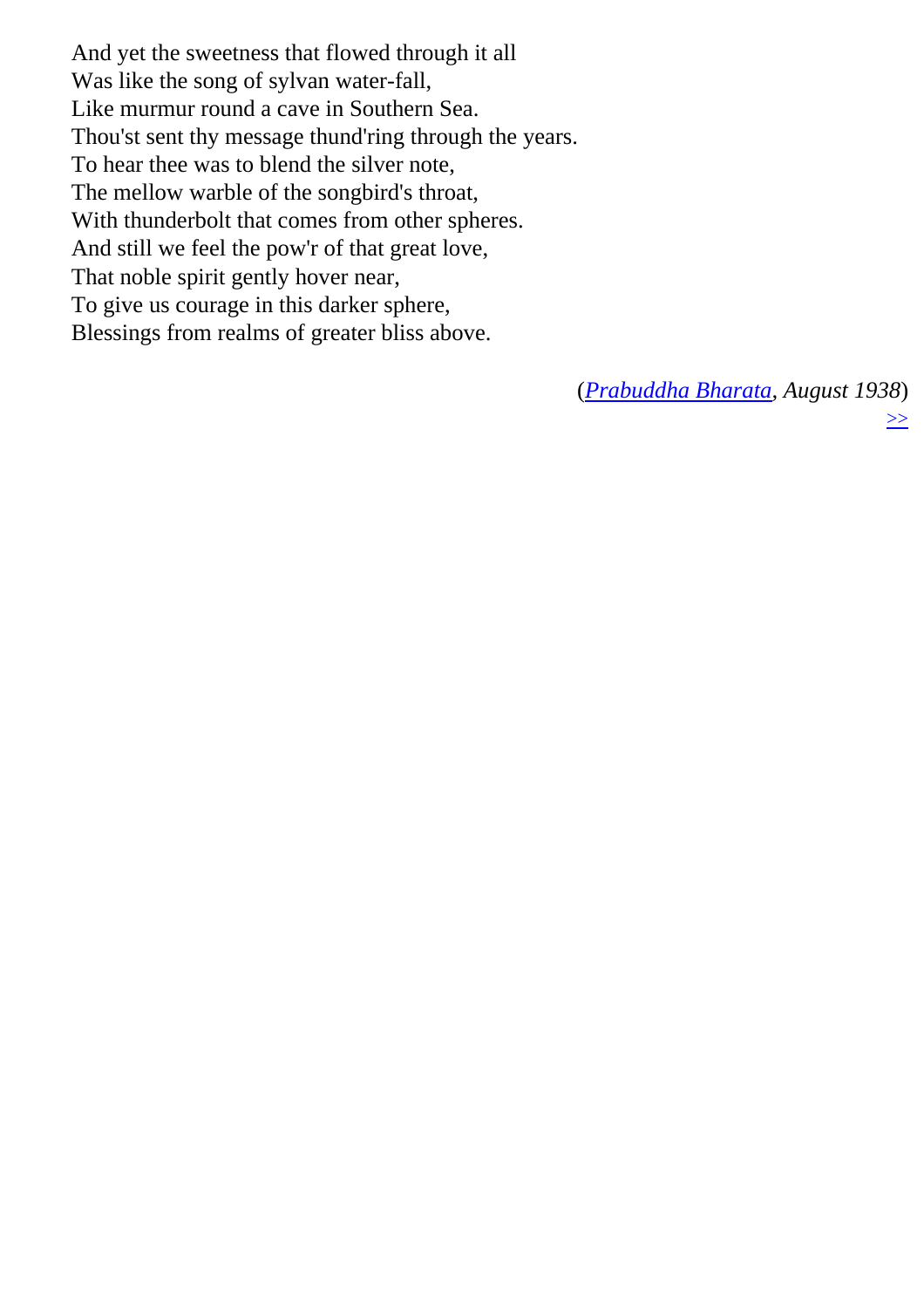# **REMINISCENCES OF SWAMI VIVEKANANDA**

### **ISABEL MARGESSON**

<span id="page-258-0"></span>IN response to your wish that I should write a few words recalling early memories of my friendship with and admiration for Swami Vivekananda, I find to my regret that they have grown faint after the lapse of nearly forty years.

Perhaps it is as it should be: The memories have become absorbed into his teaching, and they live as the inspiration of my deepest thoughts and are hardly to be separated from the undercurrent of my daily life. The main impression left on me is that I had been in touch with a truth that was so large and so *gründlich* that it contained in itself all that I had previously believed. It became a ground pattern, or a mosaic, capable of constant adjustment to fit the needs of my growing thought.

Let me quote some of those sayings of the Master that have molded my character in the most positive way under the stress of joy and sorrow, of anxiety and illness, and of the many perplexities that invariably accompany us when we start the way.

I must put first that they are a key to all the rest. Without it, I can confidently affirm, there can be no real inner growth or progress of the soul in its search for Peace and for Reality.

The key lies in daily meditation. The Master's words on this subject can never be forgotten. I am well aware that of late years it has been recognized as the pearl of great price in almost all spiritual enlightenment, but when I first heard the Swami's lessons on it, it was new to me. The monkey mind, the charioteer who controls the horses (i.e. the senses), the silence of the Inner Self, the necessity of practice, the study of the teaching which teaches liberation of the Self, discrimination between the Real and the unreal, are thoughts and phrases that will at once recall the Swami to his disciples. Other words of practical wisdom, as I remember them in my own inadequate words are:

(1) Grow up within the fold of your own particular church, but do not die in it. Let it gradually lead you into fresh pastures.

(2) As scaffolding is an indispensable factor in material building, so is it in spiritual attainment. Do not destroy it either for yourself or for others (the Gospel says, "Let both grow until the harvest"), but wait for the inevitable moment of its automatic destruction.

(3) Never debase your ethical standard by calling wrong right. If you know that an act of yours is wrong, do it if you wish, but do not call it right for that is a fatal self-deception.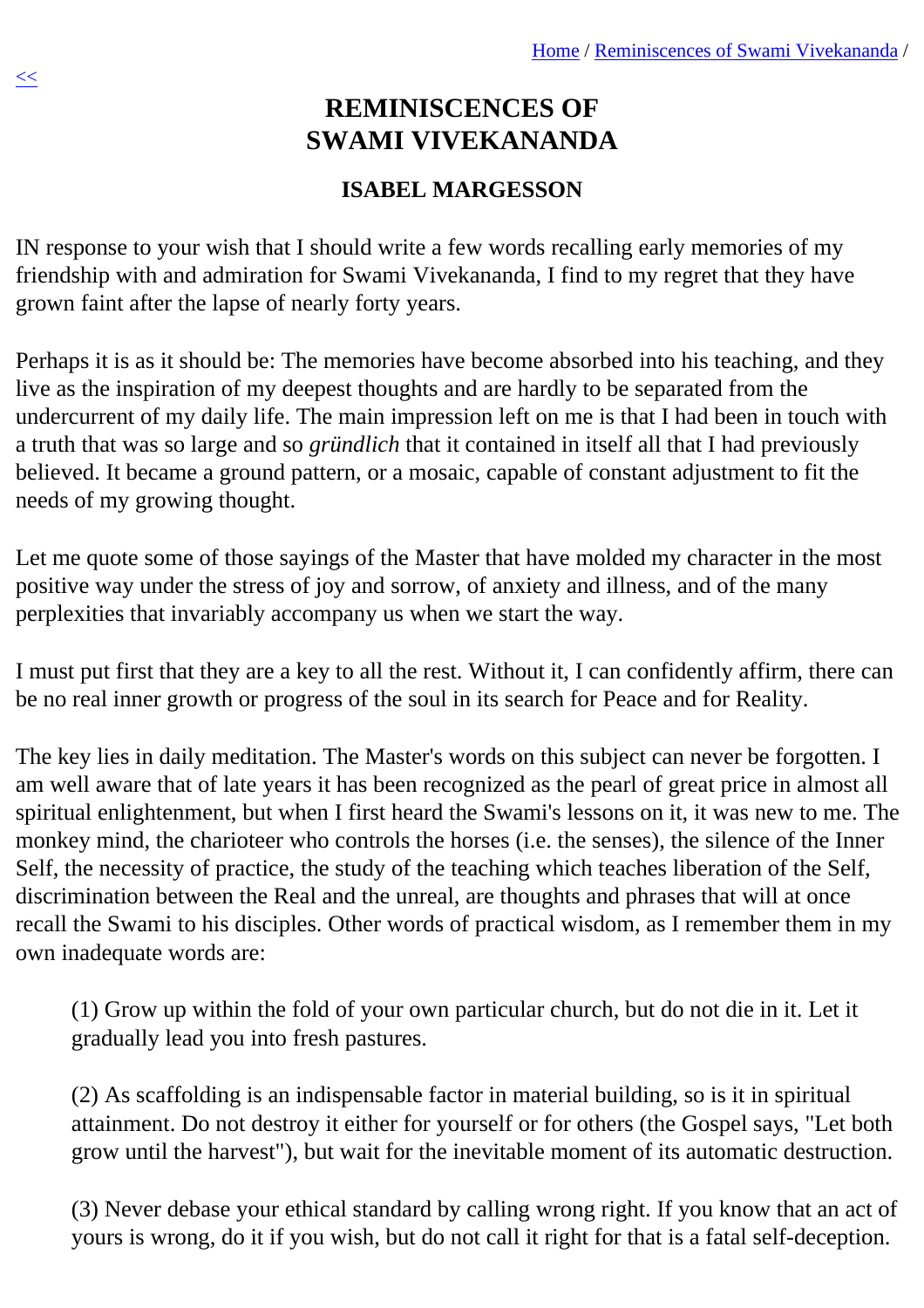(4) Say to yourself when you repent of some small action: "I am glad I did that wrong, for now I see and I shall never do it again."

(5) Unselfish work for other people must be regarded as beneficial to the doer, for it is the doer that gains in his character.

(6) Do not identify your Self with any mental state. Perhaps this injunction is specially fundamental in sorrow or pity for the Self. Nothing leads so directly to wise judgement as holding the Real Self free from the unreal Self.

(7) The greatest heresy is separation.

(8) Unity is the Goal of Religion and of Science.

(9) I am That.

I must add to these great sayings the stories told by the Swami — inimitable stories which illustrated the points in his teaching. They became like the parables in the Bible — marvellous "lamps of light unto our feet."

Disciples of the Swami will remember the story of the lion brought up as a sheep but awakening afterwards to its true nature; of the man who lost his wife and children and possessions in a flood, but when was himself cast up safely on a bank and came to himself, he found the disaster was all a dream and that he was now just as he was before the flood.

> (*[Prabuddha Bharata](http://www.advaitaashrama.org/prabuddha_bharata.html), February 1939*)  $\geq$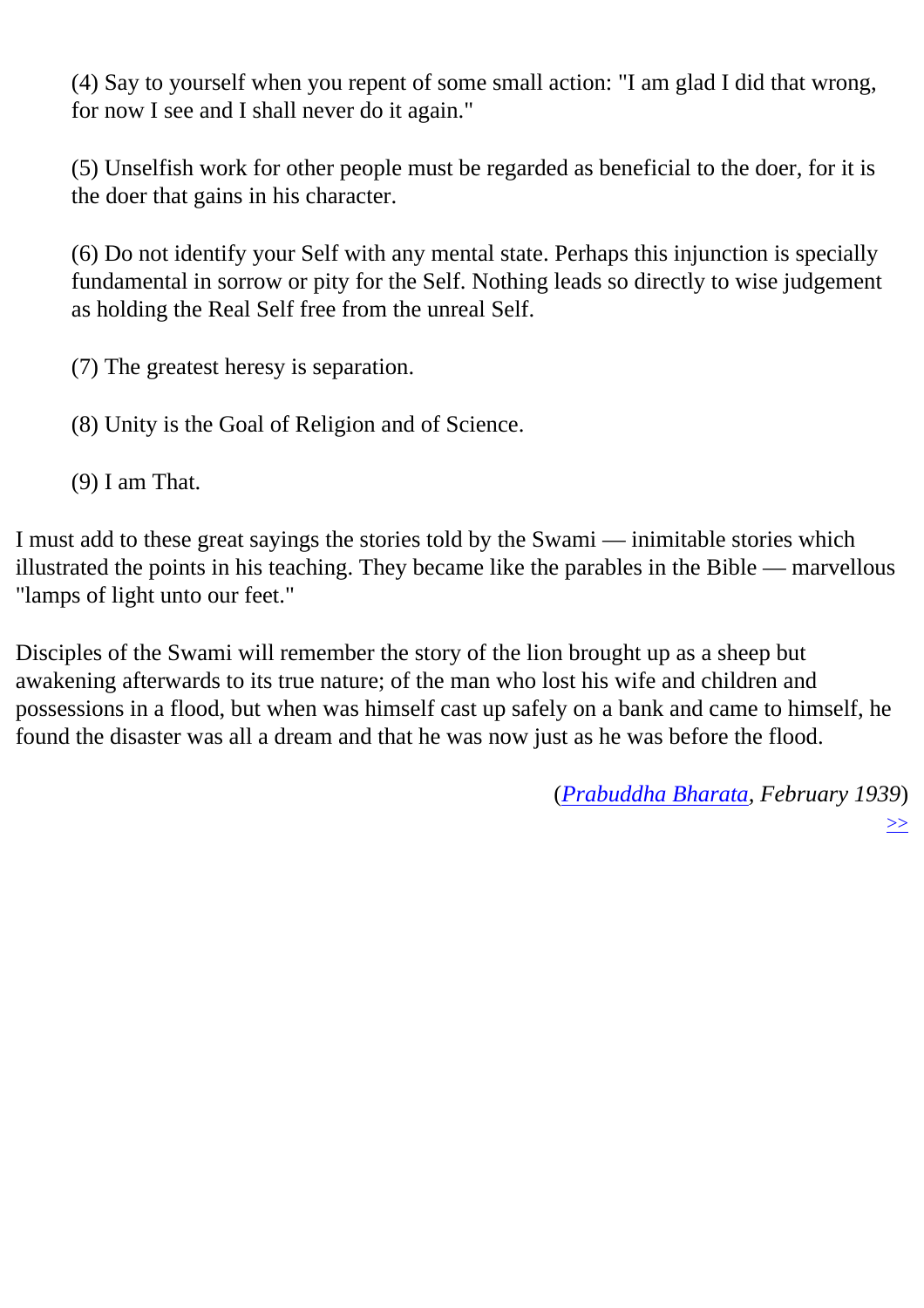### **REMINISCENCES OF SWAMI VIVEKANANDA**

#### **VIRAJA DEVI**

<span id="page-260-0"></span>EARLY in March 1900 the Swami Vivekananda gave a series of three lectures on "Indian Ideals" in Redmen's Hall, Union Square, San Francisco, and it was at the first lecture of this series that I had the blessed privilege of hearing him. Being in ill health, both mentally and physically, it was a great effort to go to the lecture; and as I sat in the hall waiting for the Swami to come. I began to wonder whether I had not made a mistake in coming to hear him; but all doubts vanished when the Swami's majestic figure entered the hall. He talked for about two hours telling us of India's Ideals and taking us with him, as it were, to his own country so that we might understand him a little and be able to comprehend even in the least the great truths he taught. After the lecture, I was introduced to the Swami; but feeling overawed by his wonderful presence. I did not speak, but sat down at a distance and watched him, while waiting for friends who were busy settling up the business connected with the lectures. After the second lecture, I was again waiting, sitting at a distance watching the Swami, when he looked across and beckoned to me to come to him. I went and stood before him as he sat in a chair. He said, "Madame. if you want to see me privately, you come to the flat on Turk Street, no charge there, none of this botheration about money."

I told him I should like very much to see him. He said, "Come tomorrow morning", and I thanked him. Much of the night was spent thinking of all the questions I should ask him, as many questions had been troubling me for months and no one to whom I had gone was able to help me. On arriving at the flat next morning, I was told that the Swami was going out, so could not see any one. I said I knew he would see me because he had told me I might come, so I was allowed to go up the stairs and into the front sitting-room. In a little while the Swami came into me room, dressed in his long overcoat and little round hat, chanting softly. He sat on a chair on the opposite side of the room and continued chanting softly in his incomparable way. Presently he said "Well, Madame!" I could not speak but began to weep and kept on weeping as though the flood-gates had been opened. The Swami continued chanting for a while, then said, "Come tomorrow about the same time."

>p>Thus ended my first interview with the Blessed Swami Vivekananda, and as I went from his presence, my problems were solved and my questions were answered, though he had not asked me anything. It is now over twenty-four years since that interview with the Swami, yet it stands out in memory as the greatest blessing of my life. I had the wonderful privilege of seeing Swamiji every day for a month, and was in the meditation class which he held in Turk Street.

I used to stay after the class and help him cook lunch etc., or rather, he allowed me to be in the kitchen with him and do odd jobs for him while he talked Vedanta and chanted and cooked.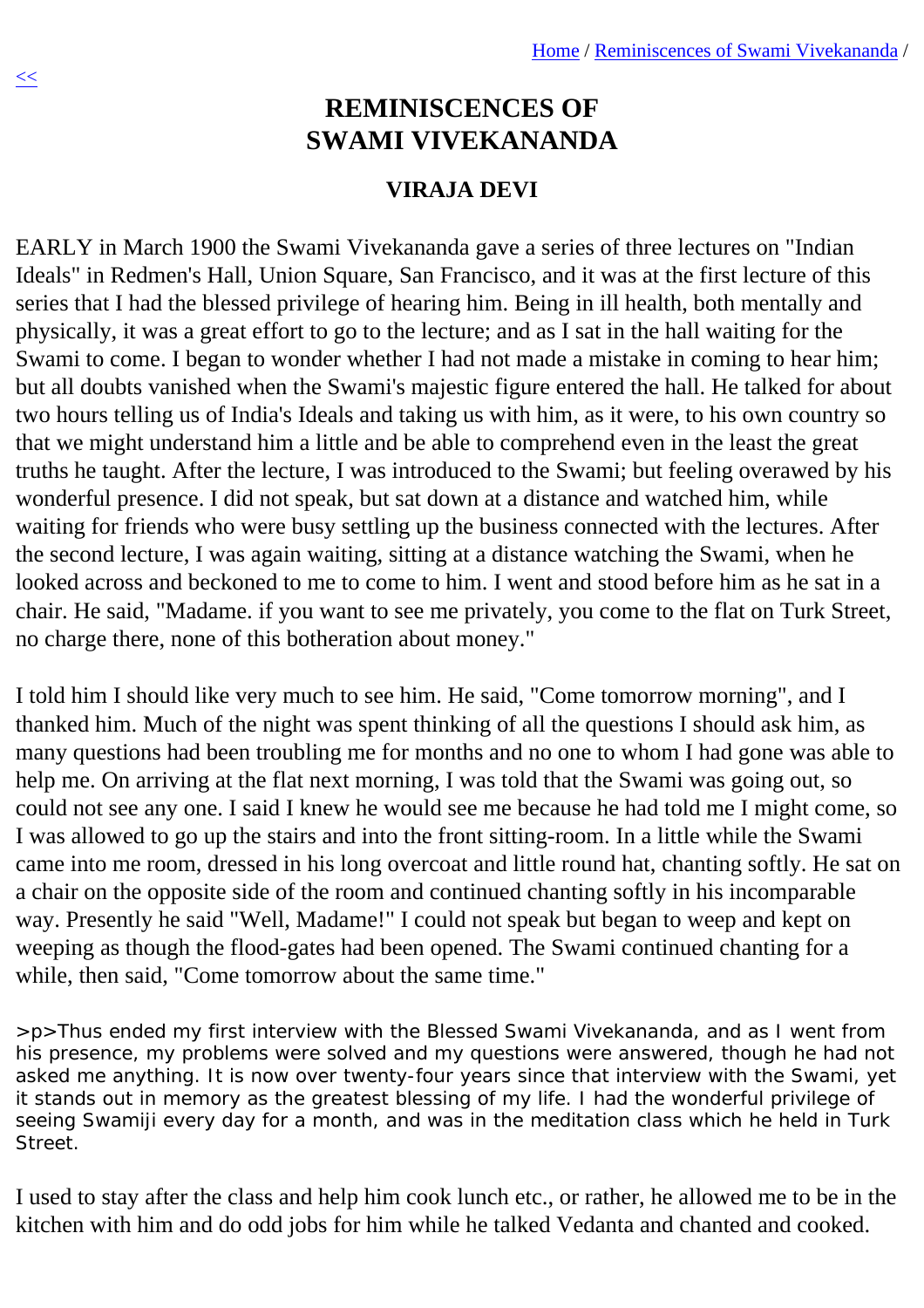One verse from the Gita he chanted a great deal is verse 61, Chapter 18: "The Lord dwelleth in the hearts of all beings, O Arjuna, by His illusive power, causing all beings to revolve as though mounted on a potter's wheel.

He chanted it in Sanskrit, and every now and then would stop and talk of it. He was so wonderful, his nature so manysided, at times so childlike, at times the Vedanta Lion, but to me always the kind and loving parent. He told me not to call him Swami, but to call him "Babaji", as the children did in India. Once when walking along the street with Swamiji after a lecture, all at once he seemed to me so big, as though he towered above the ordinary mortals. The people on the street looked like pigmies, and he had such a majestic presence that people stepped aside to let him pass by. One evening after the lecture, Swamiji insisted upon taking a party of about 10 or 12 of us to have ice-cream. Some ordered ice-cream and some ice-cream soda. Swamiji was fond of ice-cream but did not care for ice-cream soda. The waitress who look the order made a mistake and brought ice-cream soda for the Swami; she said she would change it for him. The proprietor spoke to the waitress about it, and when Swamiji heard him, he called out, "Don't you scold that poor girl. I'll take all the ice-cream soda if you are going to scold her."

After living in Turk Street for a month, Swamiji went to Alameda and stayed at the "Home of Truth", It was quite a large house and was surrounded by a beautiful garden, where the Swamiji used to walk about in smoking. There was quite a large porch on the house on which Swamiji sat sometimes talking to the few of us who gathered around him. The Easter Sunday night was the full moon, the nisteria was in full bloom and draped the porch like a curtain. Swamiji sat on the porch smoking and telling funny stories, then he told of how his feet hurt him when he wore shoes in Chicago, and of his experience with a lady doctor who had undertaken to doctor his toe. He said. "Oh my toe, my toe! Whenever I think of that lady doctor, my toe hurts. "Then one of the party asked him to talk on "Renunciation". "Renunciation?" said Swamiji, "Babies, what do you know of renunciation?" "Are we too young even to hear of it?" was asked. Swamiji was silent for a while and then gave a most illuminating and inspiring talk. He spoke of discipleship and of entire resignation to the *guru*, which was quite a new teaching to the Western world. While in Alameda Swamiji used to cook Hindu dishes for himself on Sunday afternoons, and I again had the privilege of being with him and partaking of his dishes; and although I attended all Swamiji's public lectures both in San Francisco and Alameda, it was this close contact with the Swamiji that I most deeply cherish. Once after being quiet for some time Swamiji said, "Madame, be broad-minded, always see two ways. When I am on the Heights I say 'I am He', and when I have a stomachache, I say "Mother, have mercy on me'. Always see two ways." On another occasion he said, "Learn to be the witness. If there are two dogs fighting on the street and I go out there, I get mixed up in the fight but if I stay quietly in my room. I witness the fight from the window. So learn to be the witness." While in Alameda Swamiji gave public lectures in Tucker Hall. He gave one wonderful lecture. "The Ultimate Destiny of Man" and Finished by placing his hand on his chest and saying "I am God". A most awed silence fell upon the audience, and many people thought it blasphemy for Swamiji to say such a thing.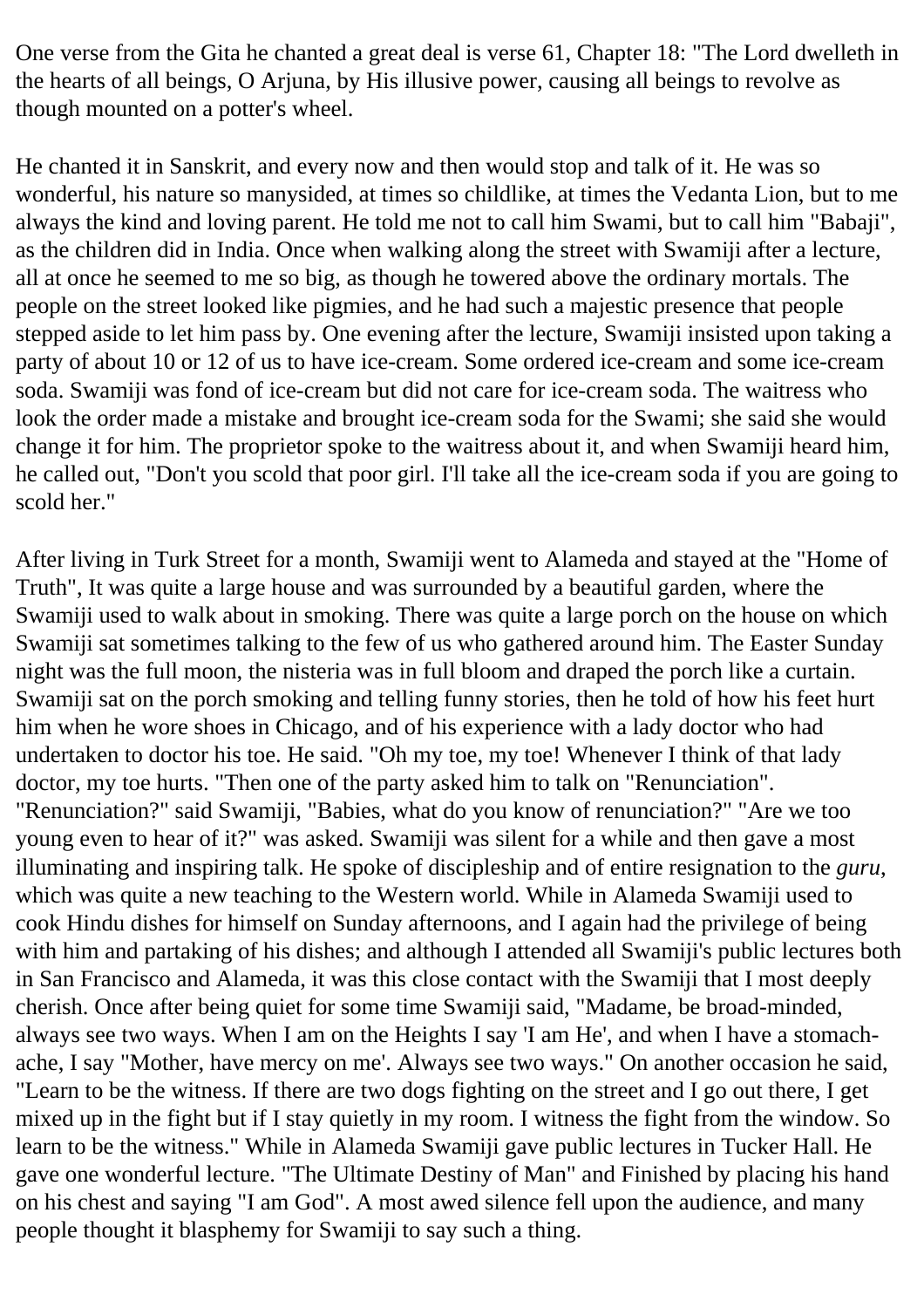Once he did something in rather an unconventional way. and I was a little shocked at him. He said. "O Madame, you always want this little outside to be so nice. It is not the outside that matters, it is the inside."

How little we understood the Swamiji? We had no knowledge of what he really was. Sometimes he would tell me things, and I in the abundance of my ignorance, would tell him I did not think that way, and he would laugh and say, "Don't you?" His love and toleration was wonderful. Swamiji was not in good health — much lecturing told upon him. He used to say he did not like platform work, "Public lecturing is killing. At eight o'clock I am to speak on'Love'. At eight o'clock I do not feel like love!"

After he finished lecturing in Alameda, the Swami went to Camp Taylor and a tittle later started for the East and we in California never saw him again. Yet we who were blessed by his presence cannot feel he is entirely gone from us. He lives in our memories and in the teachings he gave us. Before he left, he told me if I ever got into psychic difficulty again to call on him and he would hear me wherever he was, even though hundreds of miles away, and it may be he can hear even now.

> (*[Vedanta Kesari](http://www.sriramakrishnamath.org/Magazine/magazineenglish.aspx?id=Eng), September 1924*)  $\geq$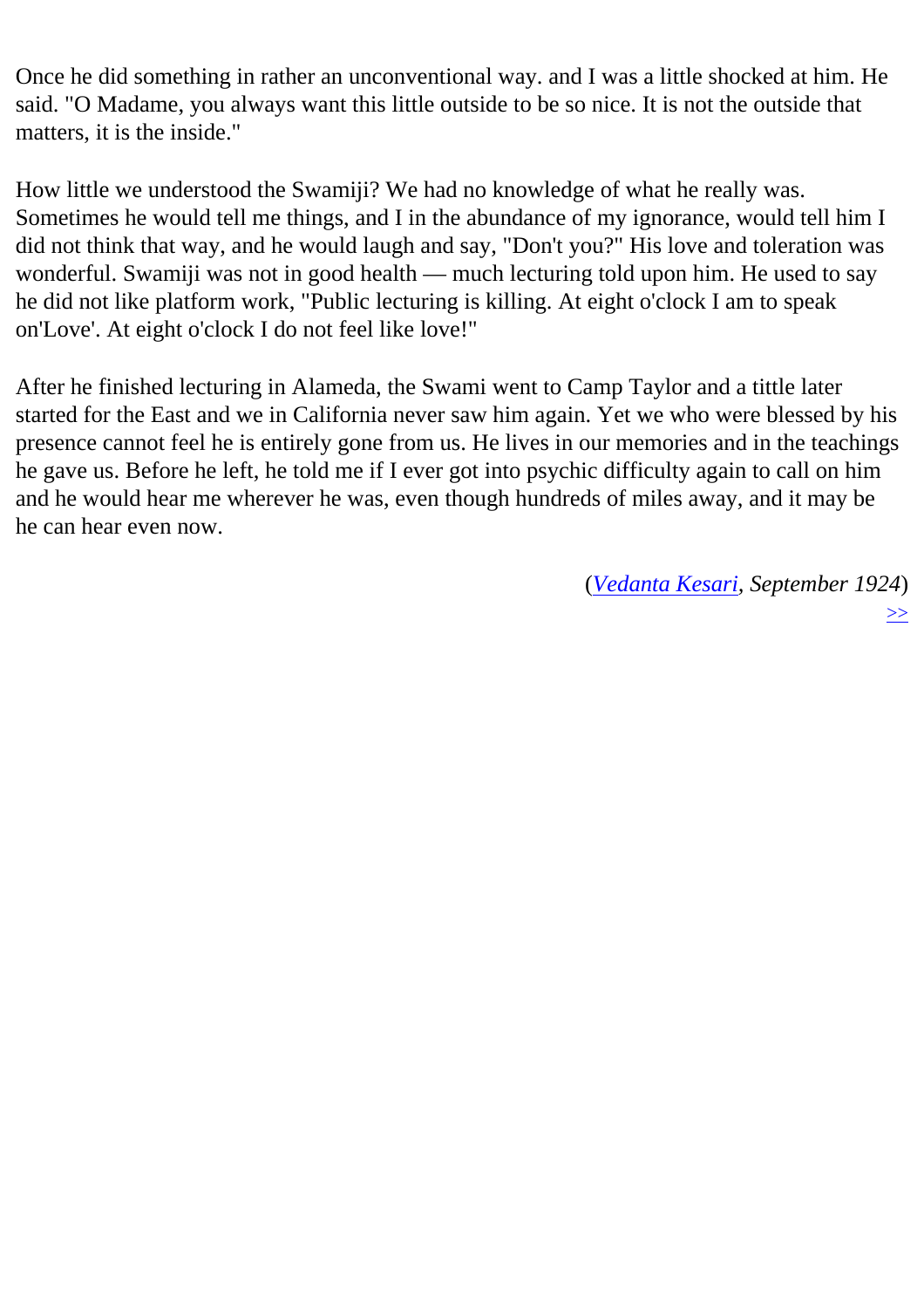# **REMINISCENCES OF SWAMI VIVEKANANDA**

### **REEVES CALKINS**

<span id="page-263-0"></span>MY first impression of the Swami was not happy one. He had come to the World's Fair as India's representative at the Chicago Parliament of Religions, and I, a young preacher fresh from the University, did not greatly admire the magnificent ease with which he waved aside Christian history and announced a new Star in the East. I think it was his lordly manner that disturbed, somewhat, my American sense of democracy. He did not argue that he was a superior person, he admitted it. Afterwards, when I learnt that several cities, notably Boston, had formed Vivekananda Clubs, I was prepared to credit the report that, not his ideals, but his eyes, were leading captive silly American women, which was manifestly unfair. Then, for several years, I heard nothing further of him.

I reached India in December 1900, embarking at Naples on the "Rubattino" of the old Italian Line. It chanced that my seat in the saloon was at the end of one of the centre tables — which has considerable to do with my story. Mr. Drake Brockman, I.C.S., of the Central Provinces, occupied the first seat on the right, and another English Civilian whose name has escaped my memory sat opposite him. At Suez there was a shift at table, some of the passengers having left the vessel, and our first meal in the Red Sea saw a strange gentleman, in Indian habit, seated next to Mr. Drake Brockman. He was silent at that first meal, taking only a ship's biscuit and soda water, and leaving before the meal was finished. There was some question up and down the board as to the identity of the distinguished stranger, for, as was quite evident, he was no mean personage; whereupon a rough and ready traveller, disdaining delicacy, called to the chief steward to bring him the wine orders. Ostensibly looking for his own wine card, he drew forth a modest soda water slip which was handed round the table. "Vivekananda", in pencil, was what passed across my plate. In a moment I remembered the furore he had created at the Parliament of Religions, and looked forward with some interest to the coming days at sea.

My earlier impression of the Swami was still strong upon me, so I did not immediately seek his acquaintance; a bow at table answered every requirement. But I chanced to overhear one of the passengers speak his name, and add, "We'll draw him!" I suppose my instinct for fair play pulled me toward Vivekananda as his unconscious ally in the intellectual recounters of the next ten days. Perhaps he discerned my unspoken friendliness, for almost immediately, he sought me out.

```
"You are an American?"
```
"Yes."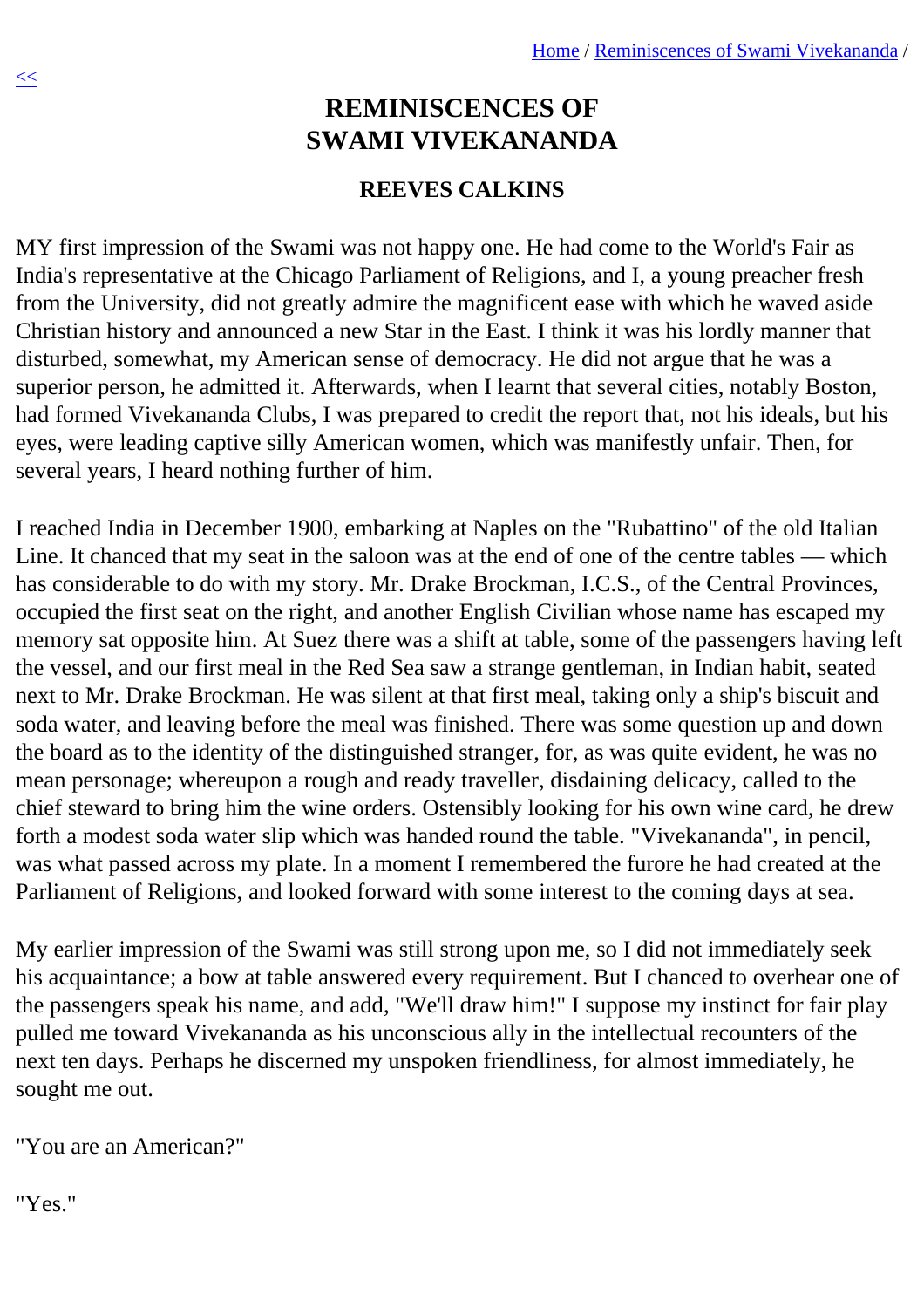"A missionary?"

"Yes."

"Why do you teach religion in my country?" he demanded.

"Why do you teach religion in my country?" I countered.

The least quiver of an eyelash was enough to throw down our guards. We both burst out laughing, and were friends.

For a day or two, at table, one or other of the passengers proceeded to "draw" the Swami only he refused to be drawn! His answers were ready and usually sufficient; but, more than that, they were brilliant. They sparkled with epigrams and apt quotations. Presently the lesser wits learnt the valour of putting up their swords, all excepting Mr. Drake Brockman; his keen and analytic mind constantly cut across Vivekananda's epigrams and held him close to the logic of admitted facts. It worried the Swami a lot! The rest of the company soon lost interest and permitted our little group at the end of the table to hold uninterrupted forum, breakfast. tiffin, and dinner.

One night I participated in a discovery. Vivekananda had been particularly brilliant. His conversation was like Ganga at high flood. There was really no interrupting him. A question might deflect him for a moment, but presently he was moving again on the main current of his speech. At the close of an unusually eloquent period he bowed slightly to each of us then arose and quietly left the saloon. The civilian sitting opposite Mr. Drake Brockman leaned across the table.

"Have you noticed that when the Indian gentleman is interrupted, he begins again where he left off?"

"Yes, we both had noticed it."

"He is repeating one of his lectures for our private benefit"

And so it was. But even so, it was an amazingly interesting performance, many leagues beyond the ordinary chitchat on board ship.

Vivekananda was a patriot much more than philosopher, I think his passion for the Vedantic propaganda was because this seemed to him the surest way of fostering Indian nationhood. I believe in this he was mistaken[;\\*](#page-263-0) nevertheless, my recognition of his patriotism washed away completely my first unhappy impression of him and enabled me to know him as I think he would be glad to be remembered by his country-men — not as a religionist propagating an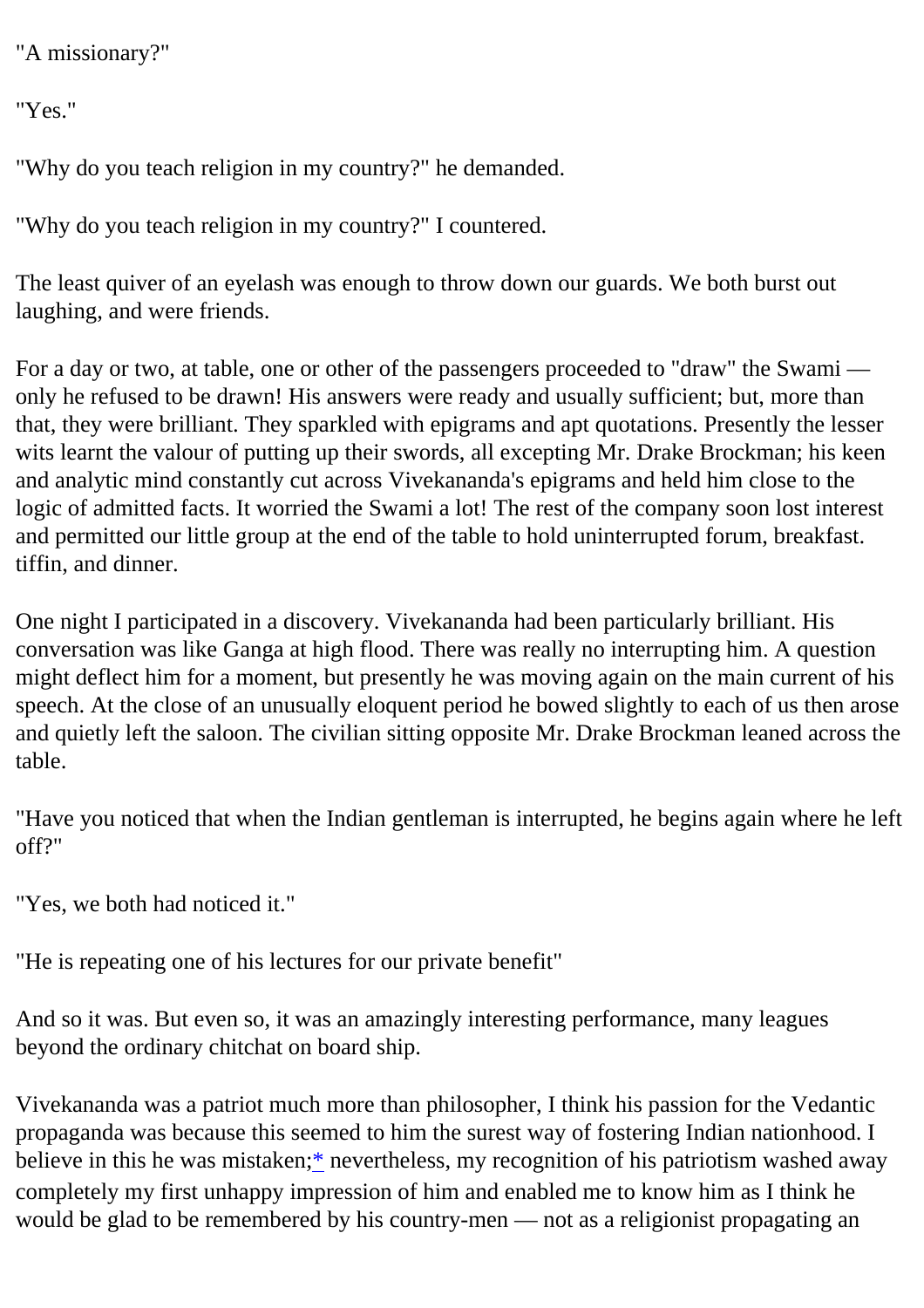ancient creed, but as a lover of his own land seeking to promote her good in the society of modem nations.

It was this passion for his country, short-circuited by a misapprehension of the purpose of Christian missions, that brought on an explosion. One evening, over the nuts and coffee, the conversation had turned on India's preparedness for self-government, (By the way, the conversation took place more than twenty-two years ago, when as yet the Montagu-Chelmsford Reform Bill was nebulous and far away; similar conversations may logically continue for one hundred and twenty-two years to come, for no nation ever yet as "prepared" for self-government.)

Suddenly Vivekananda blazed.

"Let England teach us the fine art of government," he burst forth, "for in that art Britain is the leader of the nations," then, turning to me, "let America teach us agriculture and science and your wonderful knack of doing things, for here we sit at your feet; but" — and Vivekananda's pleasant voice grew harsh with bitterness — "let no nation presume to teach India religion, for here India shall teach the world."

That night we walked over the deck together and talked of the deeper things where there are no Britons, no Americans. no Indians, but only our hungry humankind and of one Son of Man whose sacrificial blood, somewhere in the shifting sands of Asia, still abides. I think I helped the Swami to understand that no missionary in his senses is seeking to teach "religion" in India, but only to help India know and love that Man.

During the last day or two of the voyage our understanding of each other increased greatly, and, as I believe, our mutual respect. The mysticism of Vivekananda was a fascination and wonder. For it was not affected. When our conversation touched, as it was bound to, on the hidden things of the spirit, his heavy eyelids would droop slowly and he wandered, even in my presence, into some mystic realm where I was not invited. When, on one such occasion. I remarked that a Christian's conscious fellowship with the Supreme Person must be alert and awake (as all personal fellowships must be), and therefore is essentially and necessarily different from a Hindu's immersion in the all-pervading Brahman, he looked at me with a quick glance of scrutiny but made no reply.

The last night, before the "Ruballino" reached Bombay. we were standing on the forward deck. Vivekananda was smoking a short sweet-briar pipe —the one "English vice", he said, which he was fond of. The wash of the sea and the unknown life which would begin on the morrow invited quietness. For a long time no word was spoken. Then, as though he had made up his mind I would do India no harm, he laid his hand on my shoulder.

"Sir," he said, "they may talk about their Buddhas, their Krishnas, and their Christs, but we understand, you and I; we are segments of the All-One."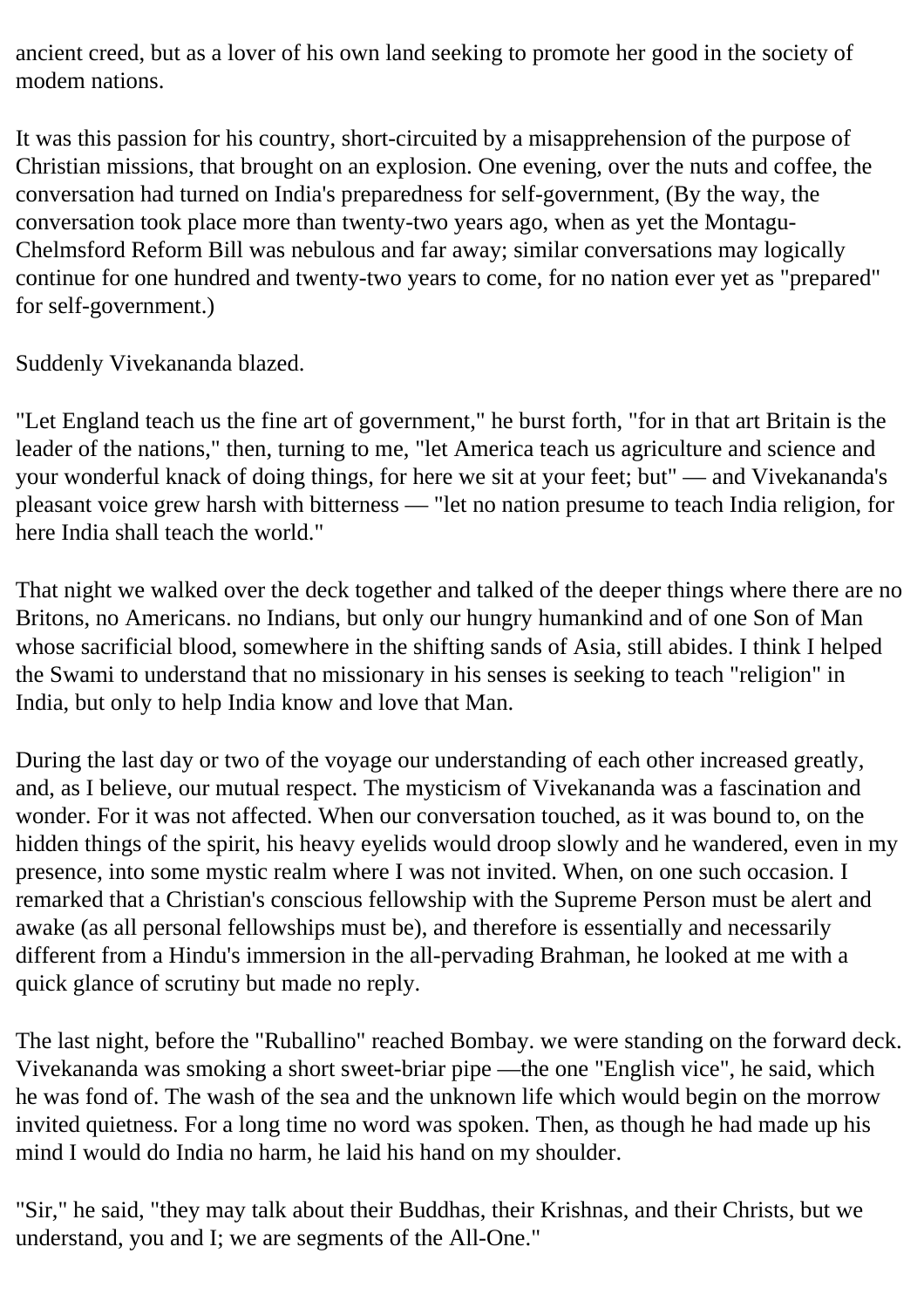His hand remained upon my shoulder. It was such a friendly hand, I could not rudely remove it. Then he withdrew it himself, and I offered him my own.

"Swami," I said, "you will have to speak for yourself and not for me. The All-One of which you speak is impersonal, and therefore must remain unknowable, even though we be immersed in it as this ship is immersed in the Indian Ocean; He whom I know, whom I love, is personal and very very real — and, Swami, in Him all fullness dwells.

The sweet-briar went swiftly to his lips, and the drooping eyelids as he leaned against the rail gave token that Vivekananda had gone forth on a far quest.

Was it the All-One, or the One in all, the Swami sought the night?

(*[Prabuddha Bharata,](http://www.advaitaashrama.org/prabuddha_bharata.html) March 1923*)

 $\geq$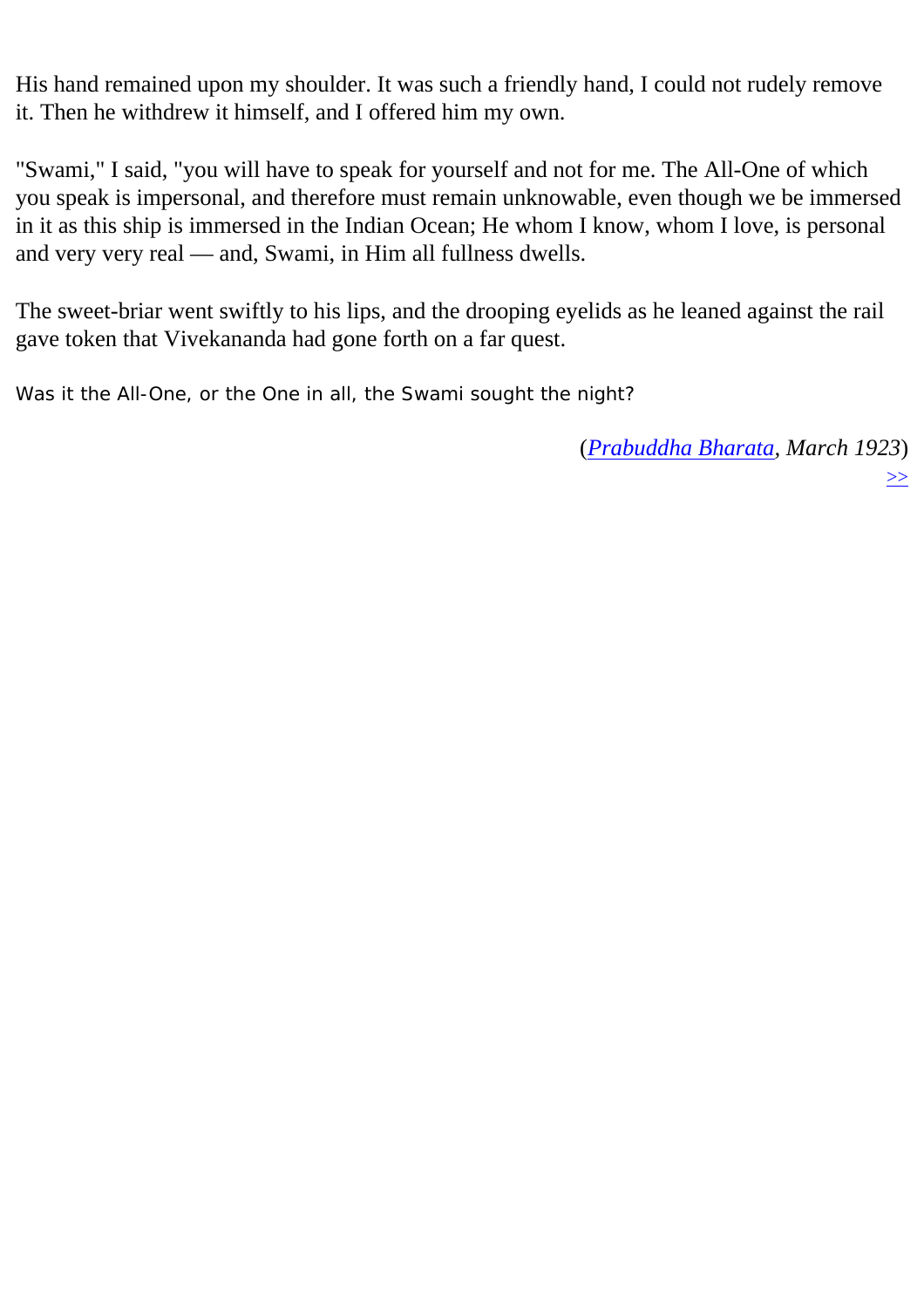# **REMINISCENCES OF SWAMI VIVEKANANDA**

#### **SWAMI SADASHIVANANDA**

FOR the first time in my life I heard the holy name of Swami Vivekananda from an advocate practising in the district court of Arrah, a remote town in Bihar. It was in a public library that he was speaking to some of his friends of the wonderful exploits of a Hindu Monk of India who hailed from a Bengali family of Calcutta and unfurled the banner of ancient Hindu philosophy in the Parliament of Religions at Chicago.

It was sometime after, in the month of July 1898 that the sudden death of my elder brother caused me to move to the holy city of Varanasi, where my old widowed mother lived all alone and in bereavement. I had already been initiated by Swami Ram Swarupacharya, a disciple of Swami Bhagavatacharya and grand-disciple of Swami Rangacharya, the first abbot of the holy temple of Shri Ranganatha at Vrindaban and of Shri Dwarakadhish at Mathura. The Swami had accepted me as a Vaishnava Brahmacharin with all the formal rules of worship and strict discipline of *brahmacharya*. At this time *The Life and Teachings of Shri Ramakrishna* (by Suresh Chandra Dutt) had influenced me very much. Thus I was brought nearer to the source of the spring which was eventually destined to quench my thirst for a spiritual life as it had done to many others.

It was the day of Mahashtami in the month of Asvina and I went to the Durga temple in Varanasi with Jagal Durlabh Ghosh, and it was with this friend of mine that I next went to pay my respects to His Holiness Swami Bhaskaranandaji, then residing in the garden house of the Maharaja of Amithi. There I saw two *Sannyasins* — Swami Niranjanananda and Swami Shuddhananda — with some other gentlemen who attracted my notice. The tall robust figure in ochre robes among them suddenly reminded me of Swami Vivekananda who, by this time, had returned to India.

Maybe, he is the Swami, I thought, and waited for its corroboration. The tall Swami accosted Swami Bhaskaranandaji with the greetings of "Om Namo Narayanaya." as is the custom among the Sannyasins of this order and was returned "Namo Narayanaya" at once. They then talked intimately and with known familiarity. Somehow the topic of Swami Vivekananda came up, and at once the austere face of Swami Bhaskaranandaji wore a mild expression of love and reverence as he said,'Bhaiya, ek martaba Swamiji ka Darshan karao.' (Brother, bring Swami Vivekananda to me somehow so that I may see him once.) There were many others gathered around him who held him in high esteem as a great learned man who had attained knowledge; but he seemed to be indifferent about the impression he would create by such expression of admiration for Swami Vivekananda. The tall Swami replied, "I will surely write to him, sir; he is unwell and is now at Deoghar for a change." Swami Bhaskarananda said,

<span id="page-267-0"></span> $<<$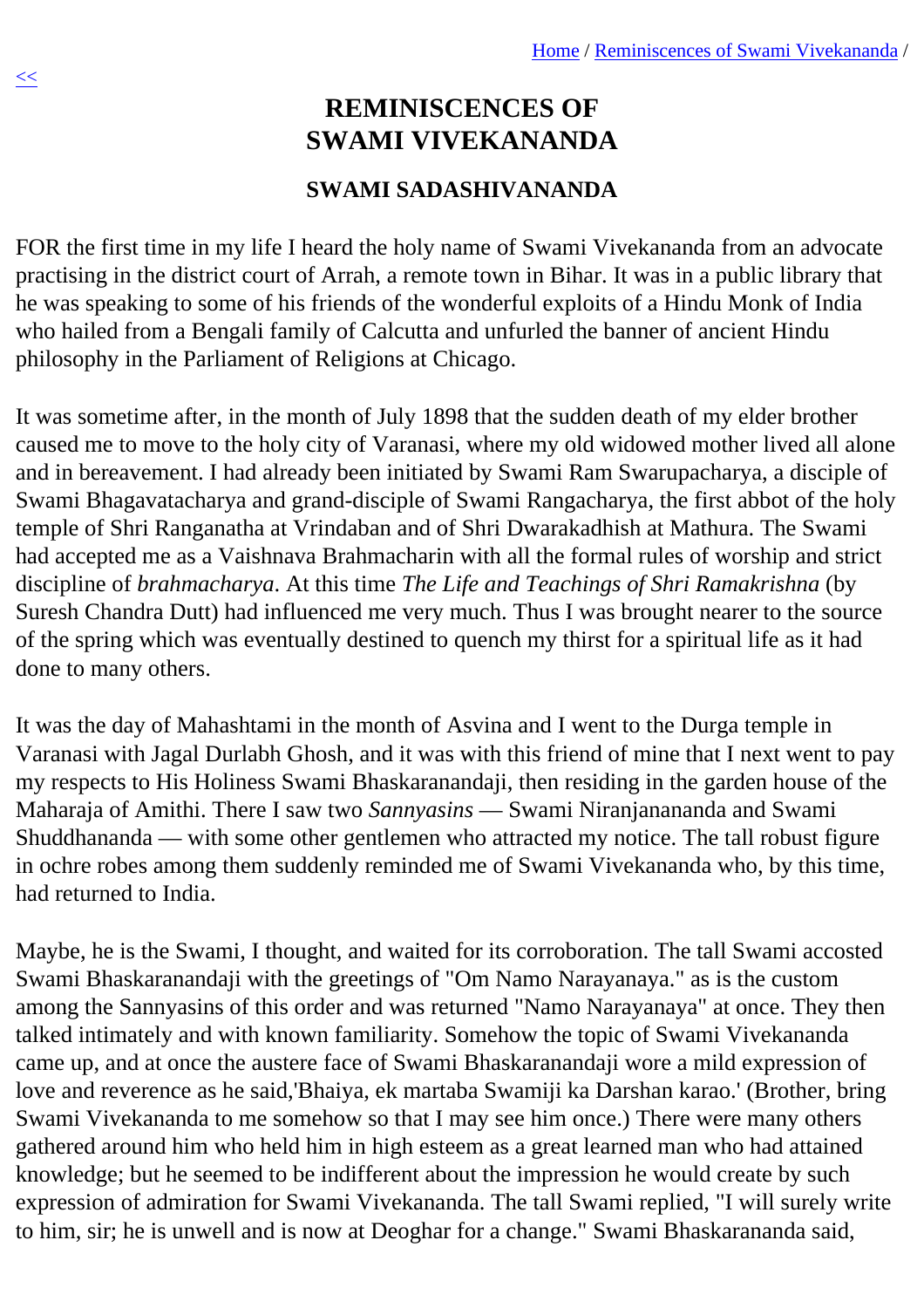'Then please come again after the nightfall.' With this they parted and the person whom I was so keenly observing was also lost to my sight. But on inquiry I came to know his name; he was Swami Niranjanananda, Swami Vivekananda's brother-disciple.

One day in September 1898, as I was coming out after my daily routine of prayer and meditation. I met Charu Chandra Das, who later became Swami Shubhananda of the Ramakrishna Order of monks and was the founder of the Ramakrishna Mission Home of Service, Varanasi. It did not take long for us to become friends, and he lent me a few books published by the Mission, some of which were the works of Swami Vivekananda. A study circle was established in the house of my learned friend Kedarnath Mullick, later Swami Achalananda, and for about two years Charu Babu took great pains to convince us of the importance of *karma-yoga* and its bearing on life in enhancing spirituality. He also read to us other works of Swami Vivekananda which emphasized other aspects of *yoga*. We used to meet sometimes in the houses of Kedar Babu and Charu Babu and sometimes in our family residence as well. Thus he collected a batch of young workers to start a modest, very modest 'Home of Service'.

Meanwhile, we learnt that the Swami Vivekananda was coming to Varanasi for a change and arrangements were made for his stay at the garden house of Raja Kali Krishna Thakur, who was well known to Swami Niranjanananda. The youths of our 'Home' had selected me to receive the Swami at the station with flowers and garlands. When the Swami alighted from the train on the platform. I put the garlands around his neck and the flowers at his feet. Then I looked up and saw full at his face and suddenly I remembered the face, already very familiar to me in my dreams. The details were so very alike, that I stood in silent admiration and wonder. He asked about me very mildly, "Who is this boy?" and questioned about me. Flowers scattered on the lotus feet of the Swami as they fell from my half-conscious folded hands, and I saw him turn his face to speak to others beside him; but again he fixed his loving gaze in deep tenderness on my entranced eyes, and he smiled. It look only a moment perhaps, but in that very instant, I heard him speak untold volumes of sermons which said. "Deny thy father, deny thy name, and for that which thou losest — take all myself; and my soul answered back, "I take thee at thy word". It is not poetry or fiction of days gone by, but simple truth as I experienced it.

With the Swami came Mr. Okakura from Japan, whom we gave the nickname of Uncle Akrura, who wanted to take the Swami — our Krishna — to Mathura, i.e. Japan, and also Swami Nirbhayananda (Kanai), Swami Budhananda (Haripada), Gour, and Nadu (two boys). Swami Shivananda and Swami Niranjanananda were then at Varanasi, and all of them went to the "Sondhabas" of Raja Kali Krishna Thakur.

One evening I and Charu Babu went there to find all the above persons seated on chairs and some conversation going on with Mr. Okakura in English about the Swami's tour in India. I bowed down, and then took my seat humbly on the carpeted floor. The Swami stopped midway in his conversation and looked at me with loving eyes, which were even more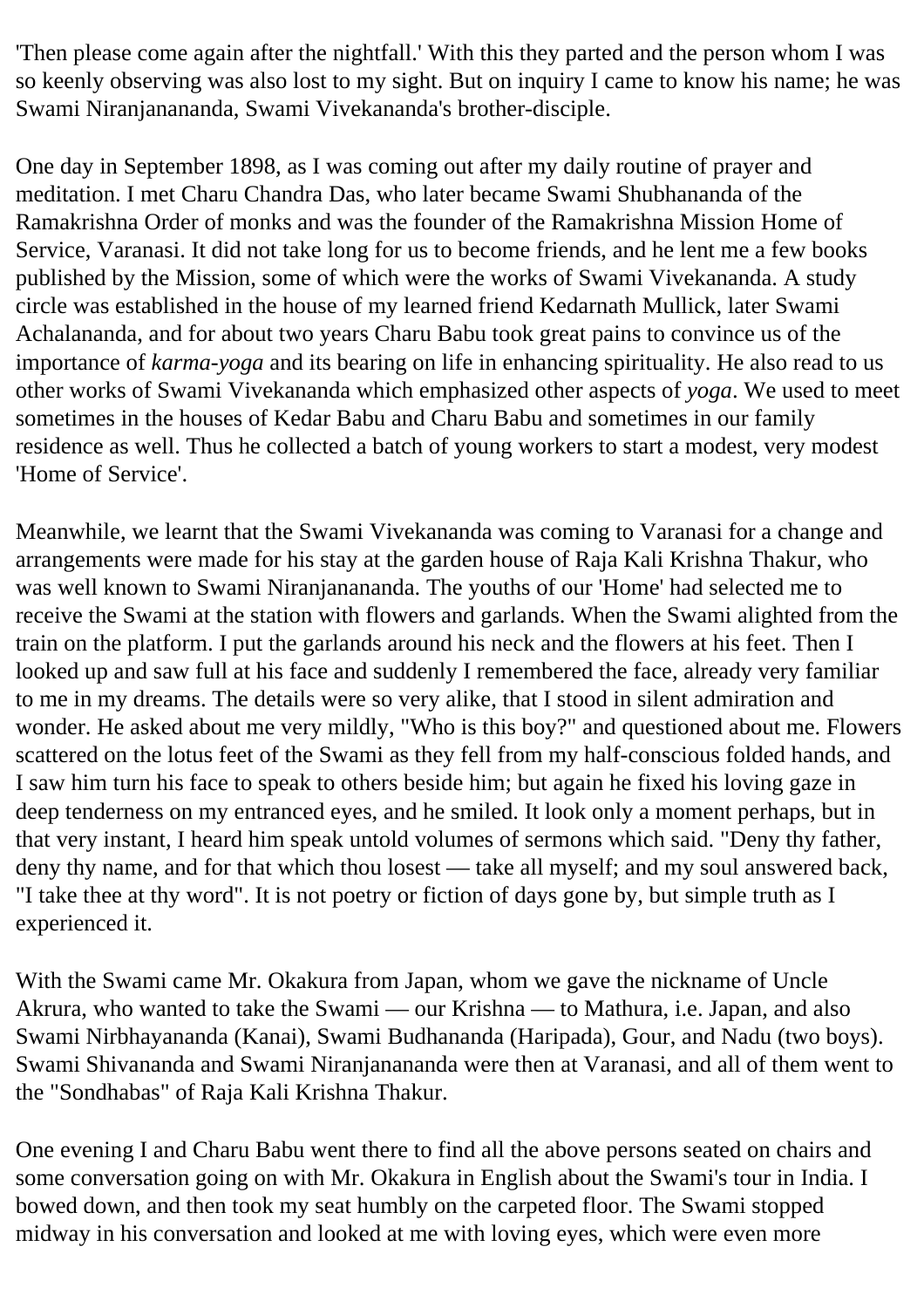expressive than spoken words, and then he asked me to sit on the chair. "Sit down my lad, here on the chair" — several times he repeated, so that it became impossible to disobey, and I complied

The "Sondhabas" was five miles from the 'Home' where we lived, and daily we went to see the Swami there and occasionally spent the night there and dined together. Swami would then take any dish which tasted well and distribute it to us and then ask smilingly, "Do you relish it? Taste it, taste it. I give it to you for it tasted good to me." But it was not possible for us to be there every day, however much we desired it. One day, in my absence, Swami Shivananda requested the Swami to give us initiation, to which he consented, but fixed no date for it. Charu Babu and Haridas Chatterji asked me to confirm it from the Swami himself, and so I approached him with the request. Smilingly he said in a pleasant voice, "Why, you are already initiated as a Ramanuja Vaishnava. The worship of Vishnu is very good. I do not see any reason to re-initiate you." "But", I entreated, "I wish to be initiated by a *yogi* like yourself, to which he smiled his consent.

Within a few days a brother of mine, a physician who was only next elder to me, died all of a sudden and I was shocked so much that it seemed that I had been shot point blank by a shell. A few days after, Swami asked me, "I hear that you have lost your brother. How did you feel about it? What did you say to your mother to console her?" On being told all that I had to say, he exclaimed. "Had it been one of my brothers, I would have no doubt fell it very very keenly." He was at that moment feeling the loss himself, and strangely enough, this sympathy removed all my pains altogether then and there. I felt he was my true friend and more than a brother, and I took a vow to surrender myself completely and irrevocably at his feet.

Generally it is customary not to be initiated unless the *sraddha* ceremony is over, but Swamiji made an exception in my case and asked me to stay for a night for *adhivasa*, as the next day was fixed for initiation. In the morning we took our bath, prepared for the occasion and waited before his room. The doors opened even before our expectation, and Swamiji appeared there with a face illumined with divine fire and in peculiar accents asked us to come one by one, expressing it with a movement of his hand at the same time. Charu Babu pushed me to go first, and as soon as I went near him, he remarked, "Oh! you have come first! Well, well, come along with me, my boy. "Then we moved on to another small room, where there were two small carpets on the floor. He look his seat on one and I on the other.

Within a few minutes, Swamiji entered into deep *samadhi* his body erect and stiff, all his limbs motionless, eyes half-closed and very bright; his face indicated divine emotion, power, and love. He was the very personification *ananda*; but his austere calmness had subdued all emotions which remained there frozen and fixed, without a ripple or wave. It was one person who had beckoned me inside the room, with the charm of love and smiles; it was now another personality that sat before me, who had transcended love or any other emotion.

He sat thus motionless and time remained barred outside us. He seemed to fight against this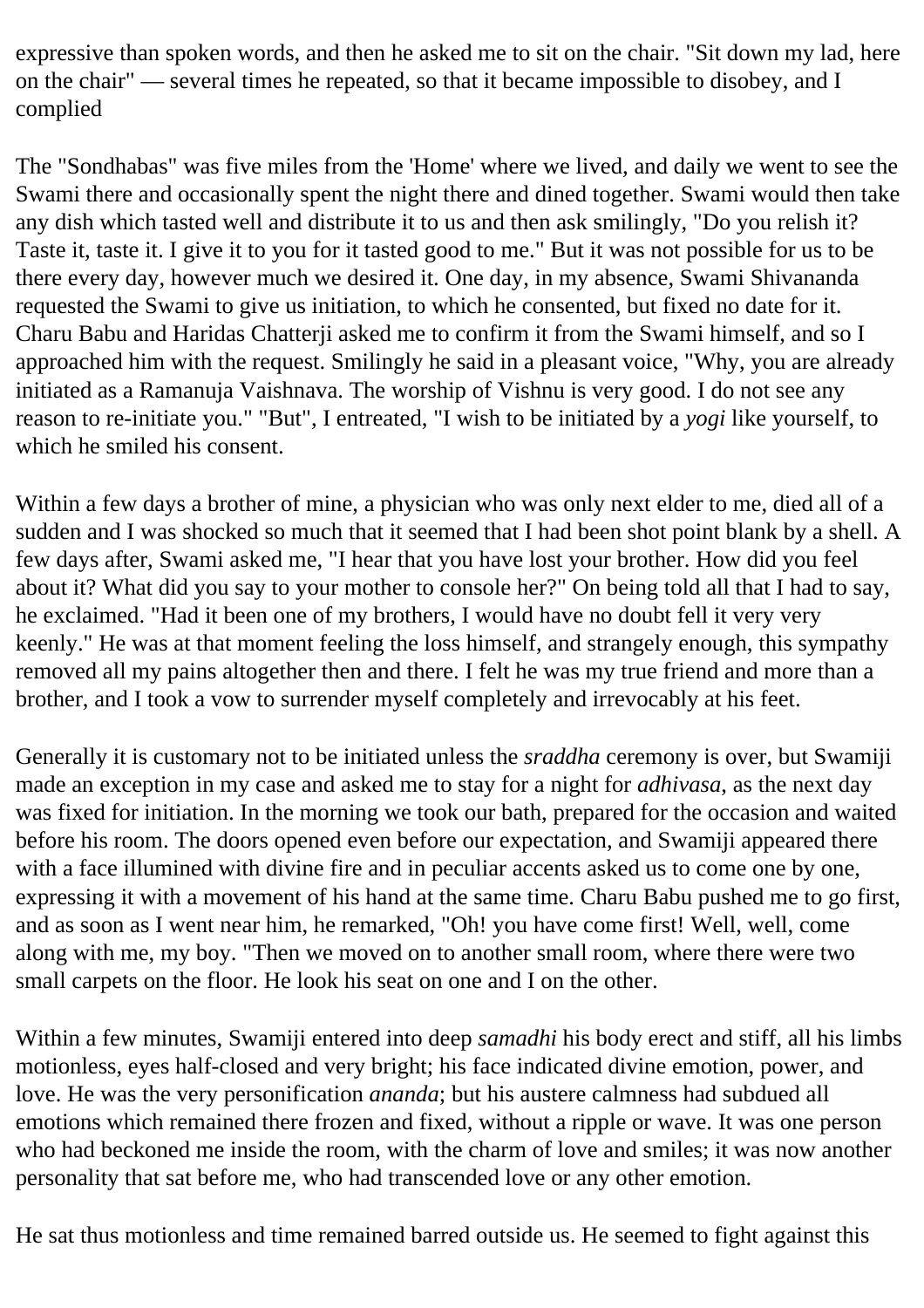manifestation and the emanation of divine Presence, and it was slowly subdued and remained controlled within his body. He took my hand in his, where it remained for a few moments. Then he spoke about a few of my past events of life and once remarked, "How did you feel when you were going to Chapra by steamer, when somebody spoke to you?" I had forgotten about that incident. but he asked me to try to remember it, if I could. It was Swami Ram Swarupacharya, whom I met at Arrah, and who later on gave me the Vaishnava *mantra*. He was a resident of Agamgarh district. He belonged to the Ramanuja School of Vishishtadvaita philosophy. I was asked to think of him, and as I did so, he said, "Now think of Shri Ramakrishna and transform me into him and then him into Ganesha. Ganesha is the ideal of *sannyasa*."

At his touch all desires and thoughts evaporated from me and vanished. There was no attraction or repulsion; no desire or aspiration. I do not know how long I was in this state, but gradually I became conscious of my body and I could see the objects of the room etc. in a slight haze. I stood there initiated, and the Swami asked me to send the next aspirant. I went out and sent Charu Babu, who was initiated in the same way and next, Haridas Chatterji.

After the ceremony was over, we dined together, and then I had to come away, for then work awaited me in the 'Home' or Sevashrama which had been started three years back, inspired by the ideal of *seva* as infused by Swami Vivekananda. Most of the workers had renounced their homes and lived on charity, which taxed their energies to the limit; but the work of the Sevashrama could not be allowed to suffer, and they did their utmost, which told upon their health very much. Swamiji was very much distressed at this. One day he called them all, and asked them to eat properly and take nourishing diet, for it was necessary to keep the body fit and strong to serve others. He used to say that the nature of work and the constitution of the worker must be taken into consideration, in the selection of food. Many of us were ascetics and would not even taste certain diets and delicious sweets etc. But the Swami stressed on the aim and purpose of *seva* first and last. For the service of others the body must be fit and healthy. Thus asceticism and personal *samskaras* were of less importance to the true worker and *karma-yogi*. He asked us to take our food with him, so that he could see us following him to the letter and spirit. Some of us now dined in our own families, but still he asked us repeatedly to dine with him, which we did whenever possible.

Amongst us there was a young worker, very lean and thin, who attracted the Swami's notice. How kind he was to us can best be illustrated by the instance of this boy. This youth had come from some interior part of Bengal and was stranded in Varanasi. So he had joined the Sevashrama as a worker out of necessity, but he was very weak and sickly. One day he went to see the Swami who inquired about him and asked him to dine daily with him: "My lad, you are not very strong, and you have to work, you must eat well. You must come daily and dine with me: at least you must take your noon-day meal here with me."

The work of the Sevashrama often kept the boy beyond the fixed time for Swamiji's dinner hour, who was constantly besought to take his food very timely, lest his fell disease, viz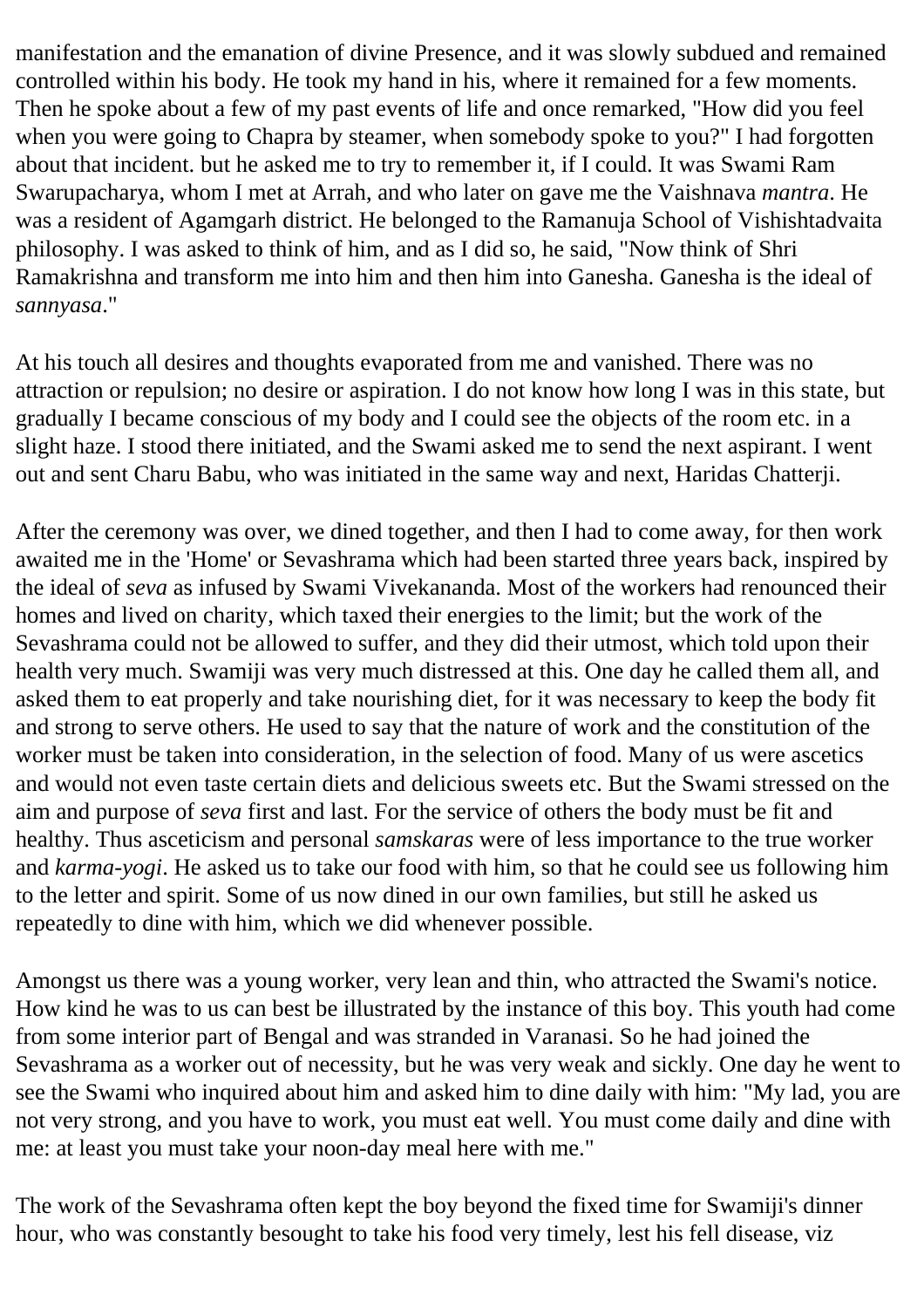diabetes, aggravated. The physicians and brother-disciples entreated him to lake particular care of his health and he also agreed; but out of his motherly love for that boy, he forgot all their entreaties and his own health. Before dinner he would anxiously inquire about the boy and wait for him; he would pace the floor with impatient steps and look towards the road and the door expecting him to appear there any moment. If he met anyone, he would at once ask him, "Has he come? Poor boy! Why is he so late today? He is very weak and has not taken anything till now. So young and weak and so much to do!" When at last the boy came with hurried steps, Swamiji's face changed once again; it was glowing with the happiness and contentment of a mother who meets her son after a long separation. Smilingly he asked the youth, "Why, my child' why so late? I know you were very, very busy. But did you lake your breakfast in the morning? See, I have not taken my meal, for I am waiting for you. Come! my son, wash your hands and feet, let us hurry to our dinner. It is already late and you know, my boy, I am not so well. If I do not take my food timely it will aggravate my illness. So try to come a little earlier. But what could you do, my child, pressure of work has kept you so late; I know it, I know it."

The Swami was followed by the boy and they took their seats with others. But while eating, he kept a constant watch on the boy and whatever he thought to be good or tasteful, was given to the boy from his own plate. Others noticed that the Swami was hardly eating anything, but with loving care was watching the boy taking his meal. Then they entreated now and then, "Swamiji, kindly take something yourself, you are not eating anything today." But who would listen to it? The Swami had forgotten his self, to him the boy was Gopala.

One evening Swamiji sat on a cot and Swami Shivananda on the other. There were several other gentlemen in the room who were silently enjoying the jocosity and witticisms of the two. Swamiji was like a blooming cherub with a happy boyish face, aglow with merry laughter which sparkled through his eyes around the room in eddies and whirlpools. Swamiji said addressing Swami Shivananda. "What do you say, sir? Then in your opinion I am Shukracharya — the *guru* of the demons! Say, Mahapurush, is it not? Eh — eh — have I put it right?" And again he burst into laughter. He raised his pitch higher and higher, while making faces in so many ways, which made the air reel and resound, and we looked at this mood of mirth with awe and reverence.

A nerve in Swamiji's eye was somehow injured and had affected his eye-sight. Hence the allegory of Shukracharya who had one eye! Moreover, the Swami preached in foreign countries and made alien disciples; therefore he made this comparison with the one-eyed *guru* of the demons. Swami Shivananda fomented his jolly mood by saying. "Yes, sir, it is undoubtedly true." It was an atmosphere of simple laughter and humorous merriment. The laughter became contagious and it permeated and steeped us in a state of bliss.

Ordinarily we understand by religion an unclean body and dirty countenance, morose and melancholy appearance, lean and thin body and a winter-face that never smiles, — one who is aloof with high sounding phrases from the great scriptures. But the Swami stressed that the jovial and jocular side of one's nature was no less important. "Witticism is the sign of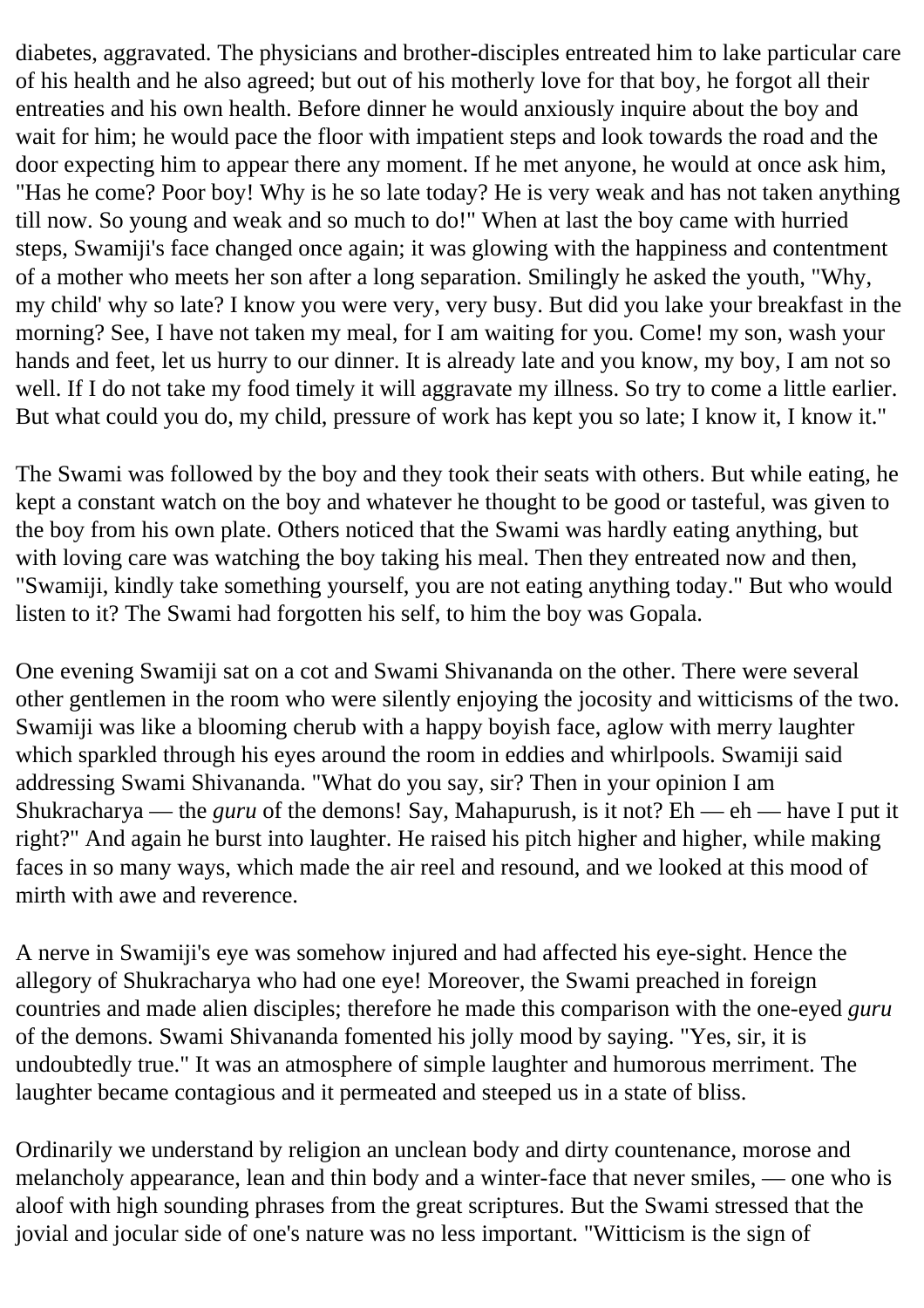intelligence", he would often remark, and he proved his saying by demonstrating mirth and humour in his own actions.

I was literally awed by this high mirth of the Swami, and as I went to touch his feet, he said with a splutter of laughter, "Ho! Ho' So it is you (a Vaishnava), well. let me see how you bow down like a true Ramanujite," On any other day he would have said, "Oh! no, no, my lad — no need of this." But today he was in a different mood altogether. Swami Shivananda interposed, "No, Swami, he has rheumatism, and his joints are stiff — it will be cruel to the boy to ask him to prostrate like that." To this Swamiji replied, "No, that is nothing. It will do him good and cure him. Come, my lad, you can prostrate yourself without reserve." I did so, as this was a cherished desire in me, which otherwise could have hardly been fulfilled for fear of his annoyance.

In such an atmosphere came a Brahmacharin who announced that the Mahanta of the Kedarnath temple had come for a personal interview. Swamiji's face became instantly sober, and his figure majestic. The Mahanta was in another room; the Swami entered it with Swami Shivananda, and we followed them. "Namo Narayanaya" came from the respectful Mahanta of the Kedarnath temple who sang a devotional hymn in Sanskrit. While he spoke in the Southern dialect, a Sinhalese Sannyasin interpreted it in English, and the Swami replied fittingly. The Mahanta said, "Swamiji, you are Shiva incarnate. You have come for the salvation of mankind. Your wonderful power manifested in Europe and America is unique in the history of civilization. You have held the banner of the Orient high before the Western people and every Hindu and each *sannyasin* feels himself glorified. Your interpretation and teachings of the great truths of the Vedas and their universal application shown by you have made us — the *sannyasins* and all the Hindus in general — very grateful to you." The hoary-headed, eightyyear-old Mahanta, whose knowledge and spiritual enlightenment were as great as his years, went on thus. Swamiji was visibly moved with emotion and softly replied, "Maharaj, I have not been able to do much. The little work that has been done is all through the Grace of the Lord. It was His will and His manifestation; the greatness, if any, does not belong to me in the least. This body only has become His instrument and vehicle, that is all. You represent the wisdom of the ancient times in your saintly life. You are illumined with the great Knowledge. If such like you bless me and cherish a kind thought for me, such works and many more will not be difficult at all. Moreover, you are the high priest of Kedarnath. It is you who are the incarnation of Shiva. I am nothing but a frail human being." The Mahanta added, "When you were touring towards the North, leaving SetuBandha Rameswaram, a palanquin was sent for you, to be at your disposal with men and monks from our principal centre there, for receiving you with honour in the Math. But you were weary and tired, as an ocean of men had come to get your *darshan* and so you could not accept our invitation. Therefore, the saints and mahatmas of our Math were very sorry, and to mitigate it, they have wired me to receive you here in the temple and Math at Varanasi and to request you to accept alms, at least one day, in the temple, with all your following." This humble petition from the old and venerable Mahanta transformed Swamiji into a young boy, as it were, and he answered very meekly, "If you wished so, you had only to ask me or could have sent someone with your request, and I would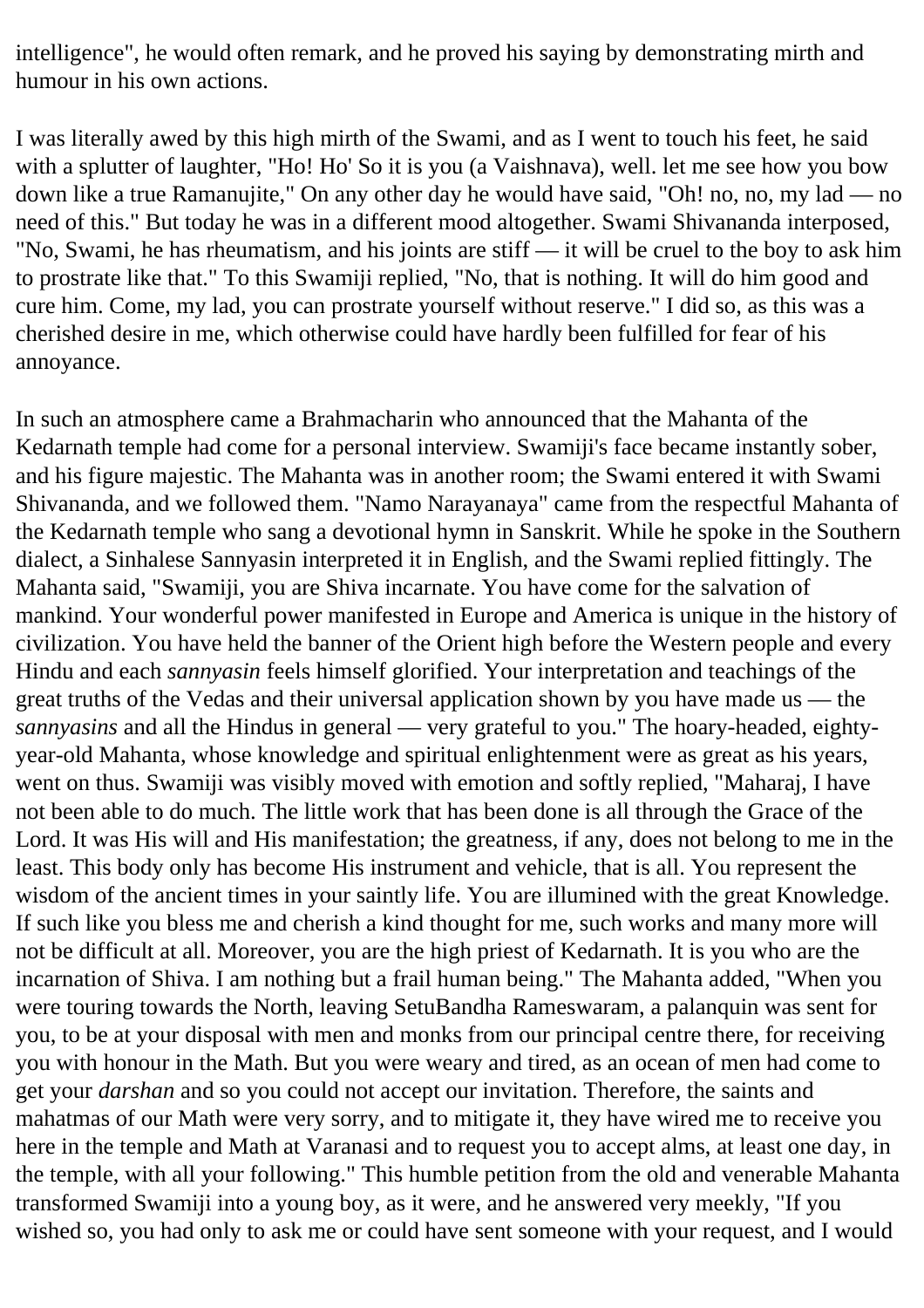have gladly accepted your invitation without your taking all this trouble yourself. Anyway I shall certainly go." Next morning al about ten or eleven. Swamiji, Swami Shivananda, and others went to the Math of the Mahanta of the Kedarnath temple.

There was a Buddhist monk who hailed from Ceylon and was then living in the Math. He asked Swami Vivekananda, "Sir, do you think that all the religions of the world have produced *siddhas* (the perfected ones)?" To this, Swamiji not only replied in the affirmative but emphasized this with many illustrations. He added, "Even in the condemned Vamachara Tantra there have been great *siddhas*. But you know, our Guru Maharaj (Shri Ramakrishna) used to say that that path is a dirty one." It seemed that the Bhikshu was convinced of what Swamiji said. Then the Manama Maharaj feasted them all sumptuously.

In the afternoon, the Mahanta took Swamiji to another room where there were portraits of his *guru* and his predecessors, whose names and traits he enumerated. Then he brought two pieces of ochre cloth and wrapped one around Swamiji's loins over his "gerua" and over his body. The Mahanta was in a very happy mood. and he remarked, "Today I have fed a true *Dandi sannyasin* (Vedantist)."

Then at the request of the Mahanta. Swamiji and others went into the temple of Kedarnath. Out of respect to Swamiji, *arati* of Shri Kedarnath was performed, although it was not the usual hour for it. But Swamiji, as soon as he entered the outer chamber of the temple where Nandi (the Bull) stands facing the Ganga, opposite the Lingam, became entranced into *samadhi* and stood at the door, still and motionless, without any outer consciousness. He could not move even a step further and stood there as a statue. His socks were getting wet. but none advanced to remove them, as everyone there had also entered into an inner sphere where the outer world and its activities were automatically suspended. Shri Ramakrishna used to say, "Within Naren's body is Siva." Also he said that Swamiji was one of the Seven Seers who came down on earth at his behest. And we were privileged to see this inner personality manifested before us. Everyone there could see and did feel the divine presence.

When we came out of the temple, Swamiji was still in a state of divine ecstasy. Slowly and softly we came out and Swami Shivananda made Swamiji sit in an open carriage with great care, lest he might slip and get injured. The carriage moved slowly, and gradually the Swami came to himself. When it passed before a "Chatra" (a place where *sadhus* are fed free), boyishly he cried out, "Not-cot-Chetti" in broken Tamil.

A physician often came there to see Swamiji. The apothecary had strong leanings to a particular system of theology newly evolved in the country. He went on saying about its founder and how it was doing a great service lo the country and even affirmed that that was the only right and logical institution in India. Swamiji listened without any comment or contradiction which emboldened the physician to speak in this trend more dogmatically.

Gradually Swamiji's face underwent a change and his features became hard and firm.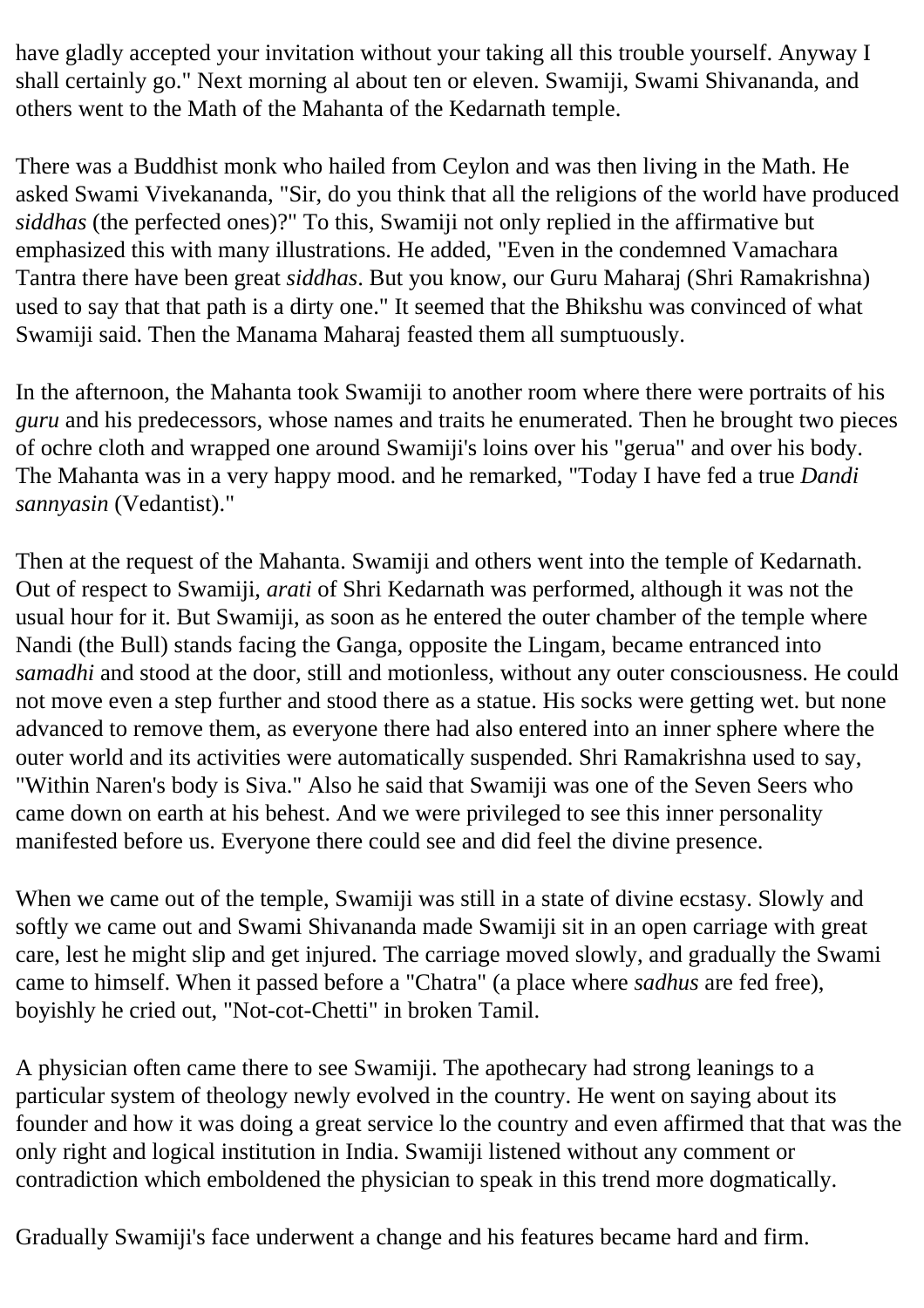Suddenly a torrent of words came out of his mouth. The voice was serious and resounding and almost dictatorial. A new personality now spoke to the doctor who listened in amazement: "The foreigners are (he teachers in every way of this country. Only religion remained; but you want to give them precedence even there. You have made Europe your *guru* and have become their hypnotized slaves. Do you think India has fallen so low that you must import even religious preachers? Is it a thing to be proud of, or should you be ashamed to own them? I have not come here to make orations and give lectures. I am ill and I want quiet and rest." Swamiji raised his voice and with bright pink large eyes fixed at his critic said, "If I so wish, this very night I can bring the founder of your pet sect and all Varanasi at my feet. but I do not want to use such divine power in this way unnecessarily and so I have not done it," A little while ago the doctor who did not place Swamiji spiritually above the ordinary level had remarked patronizingly, "So, sir, such and such has not come to you — it is a matter to be regretted no doubt." This had annoyed Swamiji a little. So came this correction.

The physician changed his topic and Swamiji resumed his calmness in a moment. Again we saw the composed *sannyasin* radiating peace around him, as if the whole episode had never taken place at all.

Mr. Kelkar, the well-known patriot, was in Varanasi at that time. One evening he came to meet the Swami who lay on a bed as he was quite ill. Mr. Kelkar entered the room with marked respect for the Swami, as one would do to one's own *guru* or a great saint, and took his seat on a carpet on the matted floor. The conversation went on in English. We sat at a distance and could not hear all that was said; but we saw Swamiji talking mildly, lying. Soon he warmed up, sat up on the cot, and began talking like a healthy person. Then he became more emotional and his eyes became large, lips contracted, quivering and hardened. The large forehead showed several creases as the brows contracted and the face flushed. The sweet melodious voice became more and more resounding and high pitched, and his dormant powers became thoroughly awakened. It was quite a new experience for Mr. Kelkar, who was not only amazed at this transfiguration, but sat as if hypnotized, as Swamiji waxed more and more eloquent.

The topic was of India and her distress. Politics, social reforms, and many other things were discussed.

"What is the good of India living in this degeneration and extreme poverty any longer?" He thundered, "Every moment she is suffering a hell; no food and no clothes; dishonour and distress is her only lot; she breathes — that is all the sign of life she has got. It is a veritable hellish fire in which she is being consumed slowly and certainly. Was it not far better that she was extinct from the face of the earth?"

He went on in this strain, and we heard him with bated breath and wondered al the terrible anguish he was suffering for the cause of India, He was a real patriot, a real saint. Did he not say. "Him I call a *mahatma*, whose heart bleeds for the poor"? It was literally true in his case, for the pain he fell was so poignant, that it made him forget his self-poise and even his state of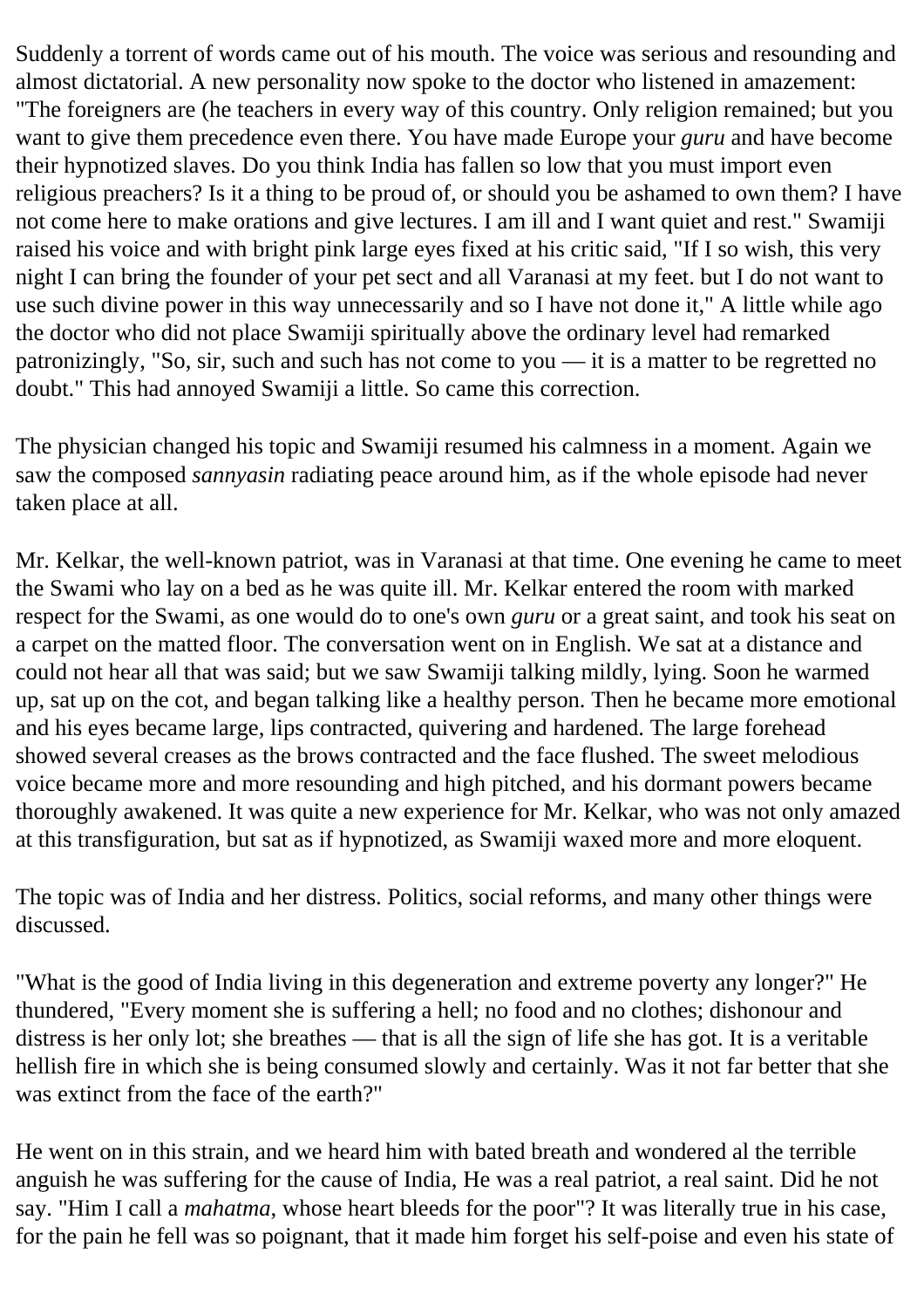ill-health. He told Mr, Kelkar that mere politics and copying foreign countries in such movements would not bear fruit, nor would the heartless foreign politics of other countries would help us. Only a spontaneous development from inside, following the ancient traditions, could lift India. He stressed on the last point greatly and dilated on it at large to Mr. Kelkar. He also said that it was only religion through which all social reforms and other developments in India would be much easier than any other new trial and experiment. Politics or social reform divorced from religion would not benefit India lastingly and effectively. Mr. Kelkar seemed to be much impressed with what he heard and he folded his hands in token of respect and took leave.

Swamiji was a very powerful personality. On the one hand he would attack with an his vigour and might any wrong and injustice and would pounce upon and try to root out the evil altogether; on the other, his heart was very tender and soft. Once he said, "Is it possible that your finger would get cut by the soft bubbles of fresh-drawn milk? I say, even this may be possible, but the heart of Shri Radha was even softer."

One day he was walking along a road in Darjeeling, enjoying the beauty of the hills along with a few others, after his breakfast. All of a sudden he saw, in a mental vision, a Bhutia woman, with a heavy load on her back, slip, fall, and sustain some injury. Others accompanying him did not see the incident at all. The attendants were young and inexperienced and did not know his moods of his super-conscious state. Swamiji kept his eyes fixed on some distant object and could not move an inch further. His face became pale, and he cried in pain, "Oh! I feel great pain here, and I cannot walk any further," Someone asked. "Where do you feel the pain, Swamiji?" He pointed his side and said, "It is here; did you not see that woman fall?" The youth, who could not understand anything, thought it queer that the Swami should feel the pain at all, but none dared say anything. Time taught them the great significance of this episode, when they learnt that a great sympathetic relation exists between man and man, and with these God-men who feel and visualize the feelings of others at a distance.

We had started a society in Varanasi with the help of Charu Babu and others, some three years before Swami Vivekananda came there. It was our aim to study the literature about Swamiji and Shri Ramakrishna, discourse and discuss on these studies and work with special emphasis on *karma-yoga*. A few young men amongst us assembled together to meditate, worship, and mould our lives with noble ideals, while serving the poor and the distressed. By and by many prominent men of Varanasi joined us and our work expanded. We had named this as 'Poor Men's Relief Association'.

We struggled for two years and in the third, Swamiji's practical Vedanta inspired us to reorganize it and we named the Institution, "Daridra Narayana Seva Samiti". After one year of such service. Swamiji came to Varanasi and accepted us as his humble disciples. Swamiji transmitted his power to Charu Babu and asked him to devote his energies particularly for this kind of service. He told us many a time, "You should think that even a pice of the poor public is a drop of your blood. How can you relieve the poor with relief societies? Do not march in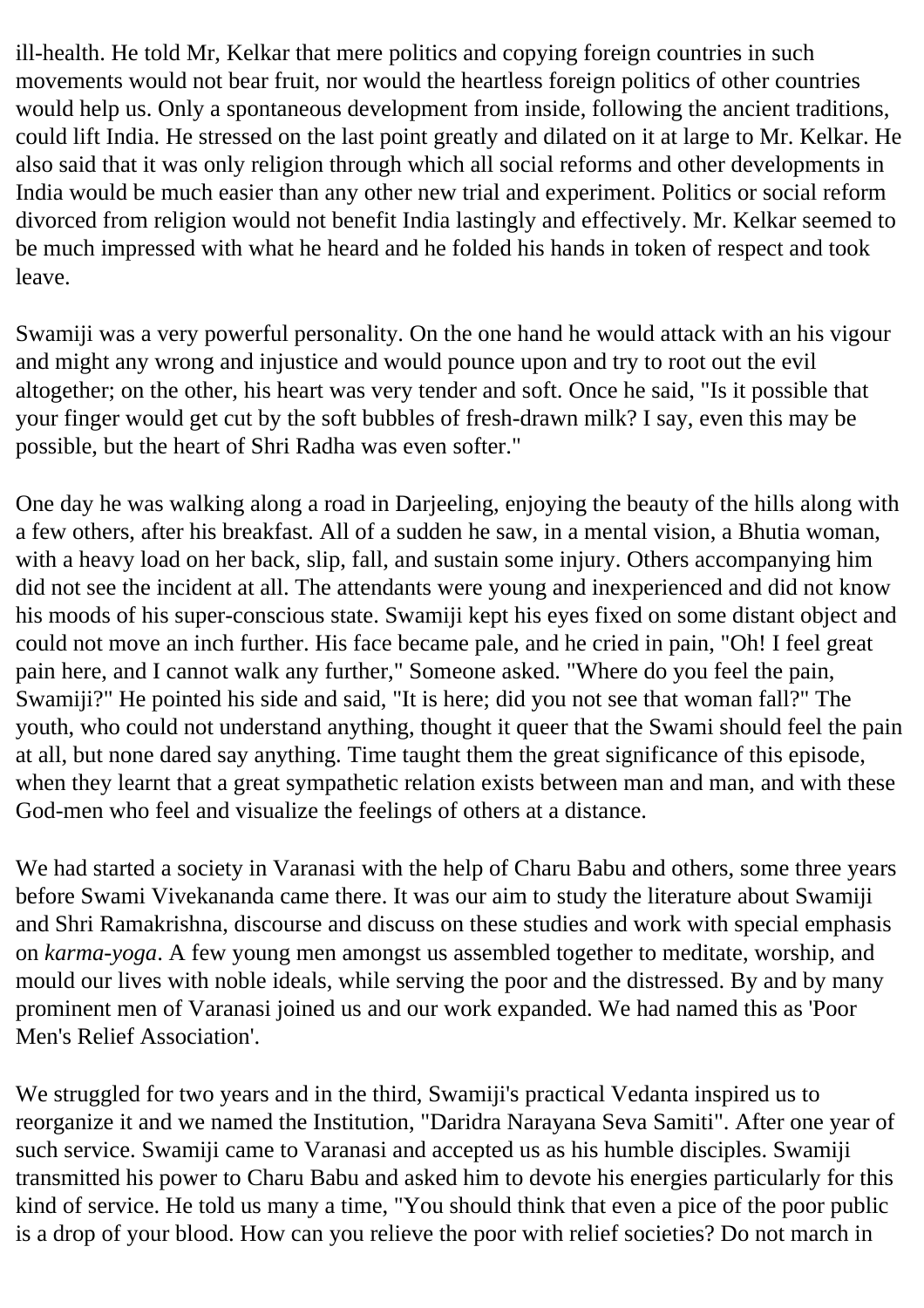false colours. Name it Shri Ramakrishna Home of Service and give it to the Mission for its complete management." We did the same. Thus the Sevashrama was established.

It is customary among many aged Hindus to retire to Varanasi with a vow not to leave the city till death. A small landlord of Bengal, named Pandit Shivananda, who was very learned in Sanskrit philosophy and had attained a high state in practical *sadhana* lived there with such a vow. He had a large heart and wide outlook. He was acquainted with us from the very beginning of his arrival at Varanasi and became a patron of our "Poor Men's Relief Association" from its inception.

He often quoted from the scriptures in favour of Swamiji's preachings, and said, "I have taken a vow not to go out of holy Varanasi, and Swamiji lives in Calcutta. Will he not come here once at least?" Swamiji did come there in the beginning of 1902, and Panditji went to see him. The very first meeting made him elated with joy and happiness and Swamiji became a great friend of him. Often the subject of their talk would be Shri Ramakrishna and his wonderful spiritual life. While speaking about his spiritual moods Swamiji would unconsciously manifest them.

Sometimes Panditji discussed various topics on *shastras*. The Swami would often turn to his favourite subjects — *karma* and service. He impressed his ideas hard upon this staunch Brahmin who represented a type of Pandits of Varanasi, who laid too much stress on orthodox Hinduism.

Panditji had an address printed in Sanskrit from Calcutta; but he would always forget to take it with him. he went to see the Swami in the exuberance of emotion. One day he took it and was going to see him, when Charu Babu and myself also accompanied him. We asked him. "Panditji, what do you think of the Swami?" He at once replied. "He is a true *yogi*, and therefore I go to see him every day. I am fully convinced that the lectures and other preachings which have made him so renowned are but secondary to his soul-uplifting force. The divine *shakti* plays in him and very little of it is manifested. It is impossible to judge his greatness and power — he seems to be an ocean without bounds."

On the way we saw Swamiji passing in another vehicle towards the palace of Bhinga Maharaj, accompanied by Swami Shivananda. Swami Govindananda, and another Swami. Both the vehicles stopped and Panditji presented the address, with a little nervous agitation, to the Swami, who at a glance at the contents understood the purport of it and said with marked humility. "Panditji Maharaj, what have you done! I am a very ordinary person; such high praise and eulogy are not for me. I have done nothing. It is the will of God alone and He can make an ordinary soul His instrument to carry out whatever He wills."

After this Pandit Shivananda was found very often to speak about the Swami to prominent men of Sanskrit learning at Varanasi. Many orthodox Pandits, such as Mahamahopadhyaya Rakhaldas Nyayaratna, were in this way convinced of the divinity in the person of Swami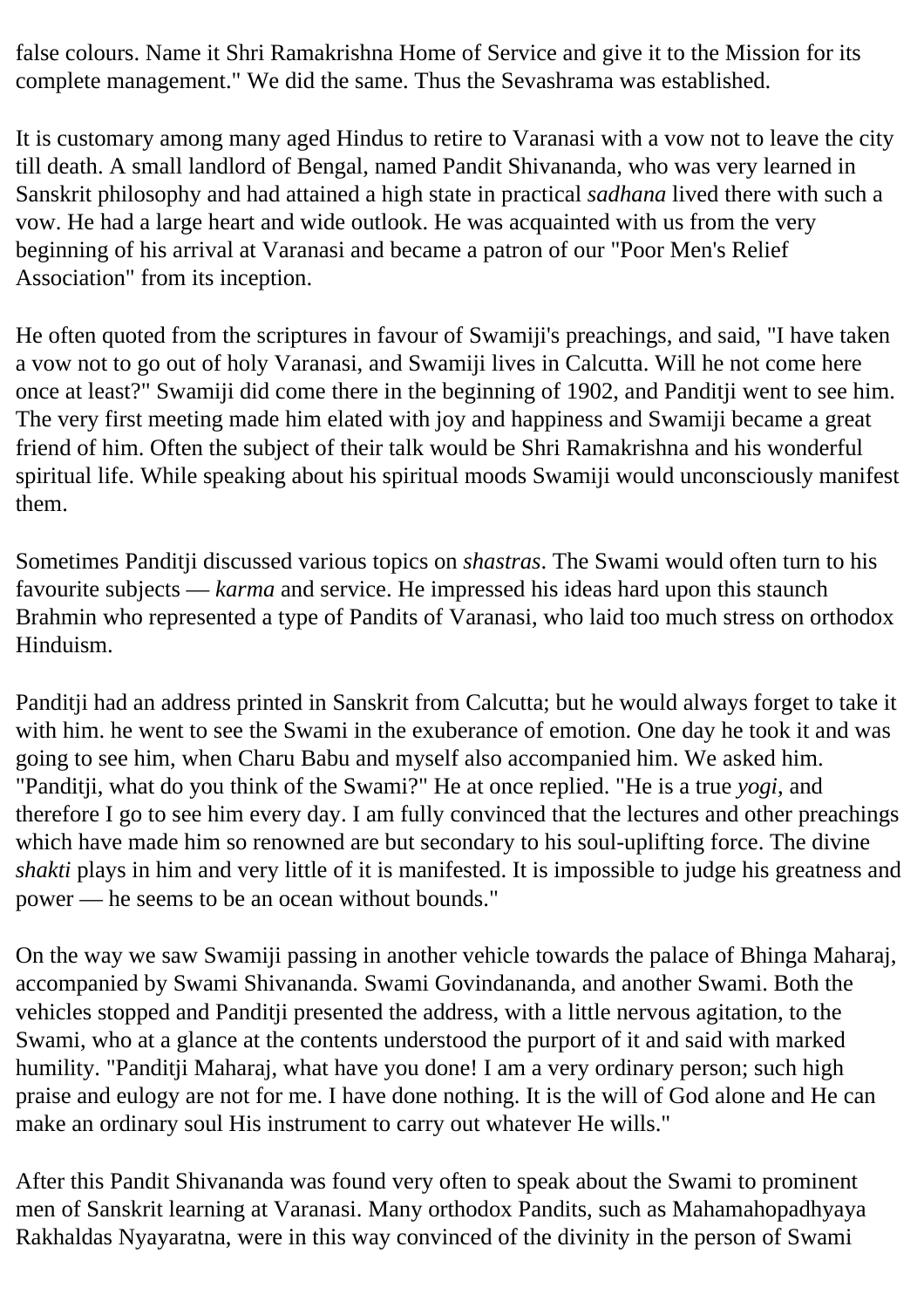Vivekananda. Panditji was drawn to the Swami as to a magnet, and they became close friends. As he would not leave Varanasi. Swamiji came there to bless him — that was his inner conviction.

The Raja of Bhinga was a big landlord near Lucknow who knew very well English and Sanskrit, and had taken a vow to spend the rest of his life in Varanasi, and never would go out of the bounds, not only of the town but even outside his own garden house. His aim was to end his days in the Bhinga palace near the Durga temple of Varanasi. He was a *sadhaka* and lived like a *sannyasin*. When he learnt about Swamiji's arrival, he sent Swami Govindanandaji to him with presents of fruits, flowers, and sweets. Swami Shivananda was also present there. Swami Govindananda addressed both of them with "Namo Narayanaya" and said, "The Maharaja desires to see you. If you permit him, he will come here in spite of his sacred vow not to come out of the garden," Swamiji was perceptibly moved and said at once, "No, no, that will never be. It is wrong to ask to break his vow. I shall go there myself; the Raja need not come here." Next day or the day after he went with Swami Govindananda and Swami Shivananda to see the Raja in his garden.

The Raja said, "You are a great soul — like Buddha and Shankara." The entire conversation was marked with this kind of high respect and devotion for the Swami, and he discussed the scriptures as well as *karma*. The Raja was an ardent worker in the earlier part of his life and he entreated the Swami to start some mission of service in Varanasi and promised to bear its expenses. Swamiji's health was not good; so he could not promise. He only said: "I am now going back to Belur Math, and I shall concentrate on work more when my health permits." After various other discussions, Swamiji and Swami Shivananda returned to the "Sondhabas".

Next day the Raja of Bhinga sent a closed envelope containing a cheque for Rs.500/- and a letter through a courier as a mark of respect. Swamiji addressed Swami Shivananda who was near him. "Mahapurush, you please start a Math of Shri Thakur (Shri Ramakrishna) here with this money," Subsequently in July a garden was taken on rent and the Ramakrishna Advaita Ashrama was established there.

One day Shri Kalidas Mitra, son of the late Pramada Das Mitra, came to see the Swami at about 5 p.m. His father was a friend of the Swami. The Swami was quite pleased to meet the son of his old friend. He took his seat on the carpet. Swami Shivananda, Charu Babu, myself, and others took our seats near him, and he listened intently to whatever fell from his lips. I was young and not more than twenty, and cannot remember everything that he uttered that day, but still the picture is fresh in my memory, though half a century has passed.

The high and pure souls often answer the very questions that a person thinks in his mind, even before he utters a word. The Swami did the same that evening. Once in London, before he began his lecture, the Swami said, "Each of you may write any question on a slip of paper and keep it in your pocket. There is no need of passing them to me, and I shall answer each of them. "When they did so. the Swami turned to the right and said. "Your question is this." Then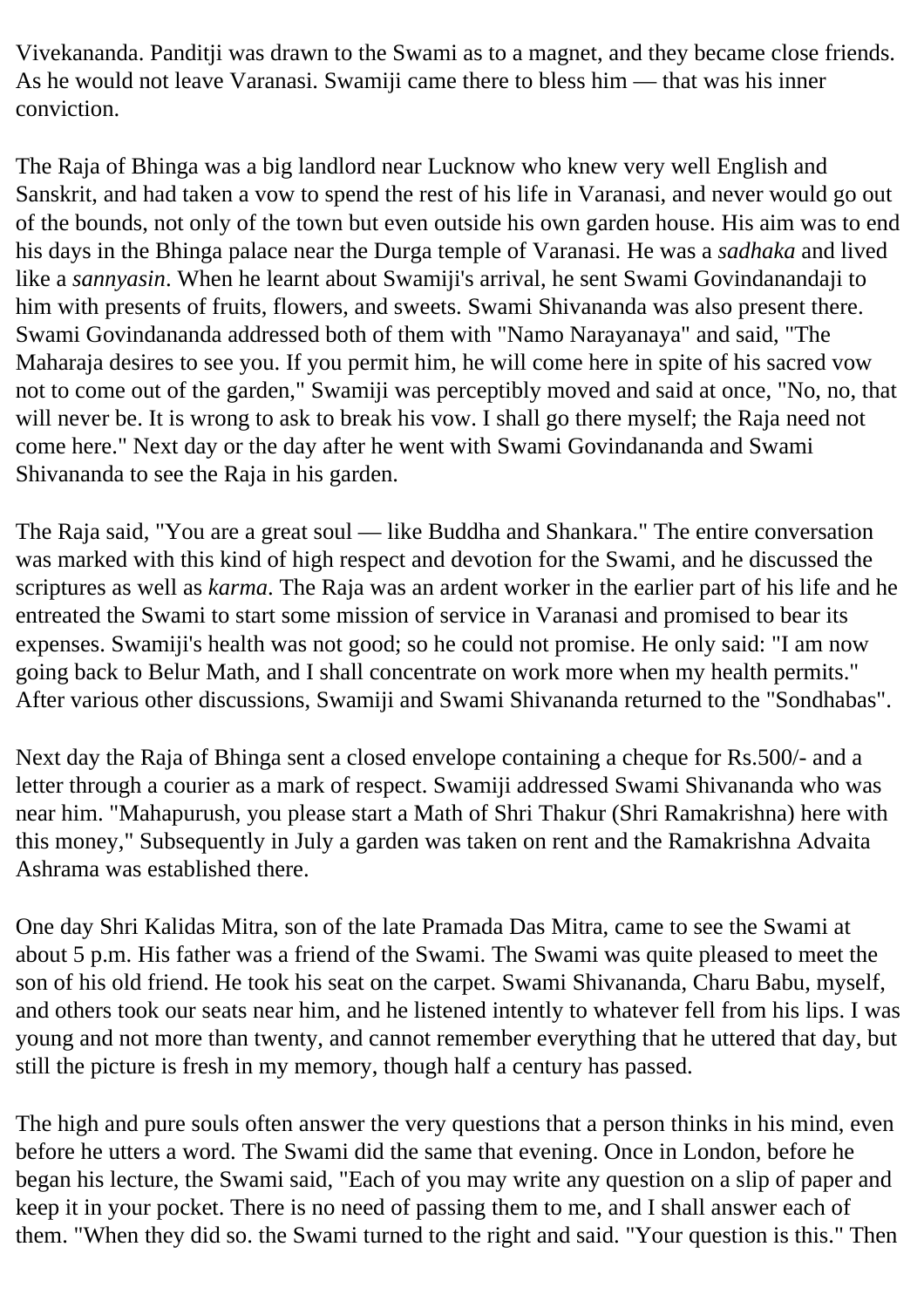seeing that a gentleman on his left waited eagerly to hear him say about his question too, the Swami turned to the left and did the same and then went on giving the details of his house, its contents, inmates, and of what they were doing at that moment, and so on. The person in question, as well as everybody else were astounded at this miraculous vision and the Swami thus demonstrated on about the questions of six or eight men and their houses etc.

One day, in England, Swami Saradananda, who was suffering from malaria for a long time and was much reduced and weak, sat at the Swami's feet feeling tike a child near him and in that calm and meek spirit of surrender to his brother-disciple — who to him was no other than Shri Ramakrishna in another body — asked for his blessings and the promise of knowledge and salvation in an inspiration of spiritual fervour. In a moment he was calm and at the will of the Swami he became healthy and strong. Swami Saradananda testified to this psychic power of Swami Vivekananda, never revealed to him before. There may be many others, a few yet living, who had the occasion of seeing this phase of the Swami which revealed his great powers, the *siddhis* that came to him but remained suppressed as he hated to demonstrate them.

Kalidas Mitra was a great lover of fine arts and he had studied them profoundly. As soon as Kalidas Mitra seated himself in the room his thoughts and ideas vibrated in Swamiji's mind, and his normal expression of face, voice, and modes of movements changed altogether. He looked at him and went on speaking on fine arts, painting, and its allied branches, even dresses of different countries and their relation to nature and modes of expression. He spoke as if he were delivering a very learned and interesting lecture to an assembly of artists and painters. None could guess at that moment that he was anything else than a painter and artist himself and all his life he could have done anything else than its culture and practice.

The colour harmony, the different combinations of colours and shades, grace, postures, and different angles and position of the eye, the waist, the bust, and the different poses and altitudes, etc. — these were his subjects. I was young and could not follow the subject in detail; but I had no doubt that it was a wonderful lecture on arts and painting and crafts in general.

Then the Swami compared and contrasted the different schools of painting in different countries — Italy, France, China, Persia, Japan, and Buddhist and Mogul India.

Once the Swami was invited to a famous theatrical hall in France. Its drop scenes were painted by a renowned painter. The paintings of this artist and this particular stage were then foremost among all the then paintings and theatres in Paris. Swamiji knew French and could follow the drama played before him. All of a sudden he noticed some part of the screen which revealed some technical mistakes which could have been improved. When the play was over, he called the Manager and with him came the artists who were eager to learn the impressions of this honoured and renowned guest. When he pointed out the technical defects in the scene, they were astonished, for the scene in question was supposed to be a masterpiece, and the defect could not be detected even by trained eyes. The artist owned it and was highly pleased lo learn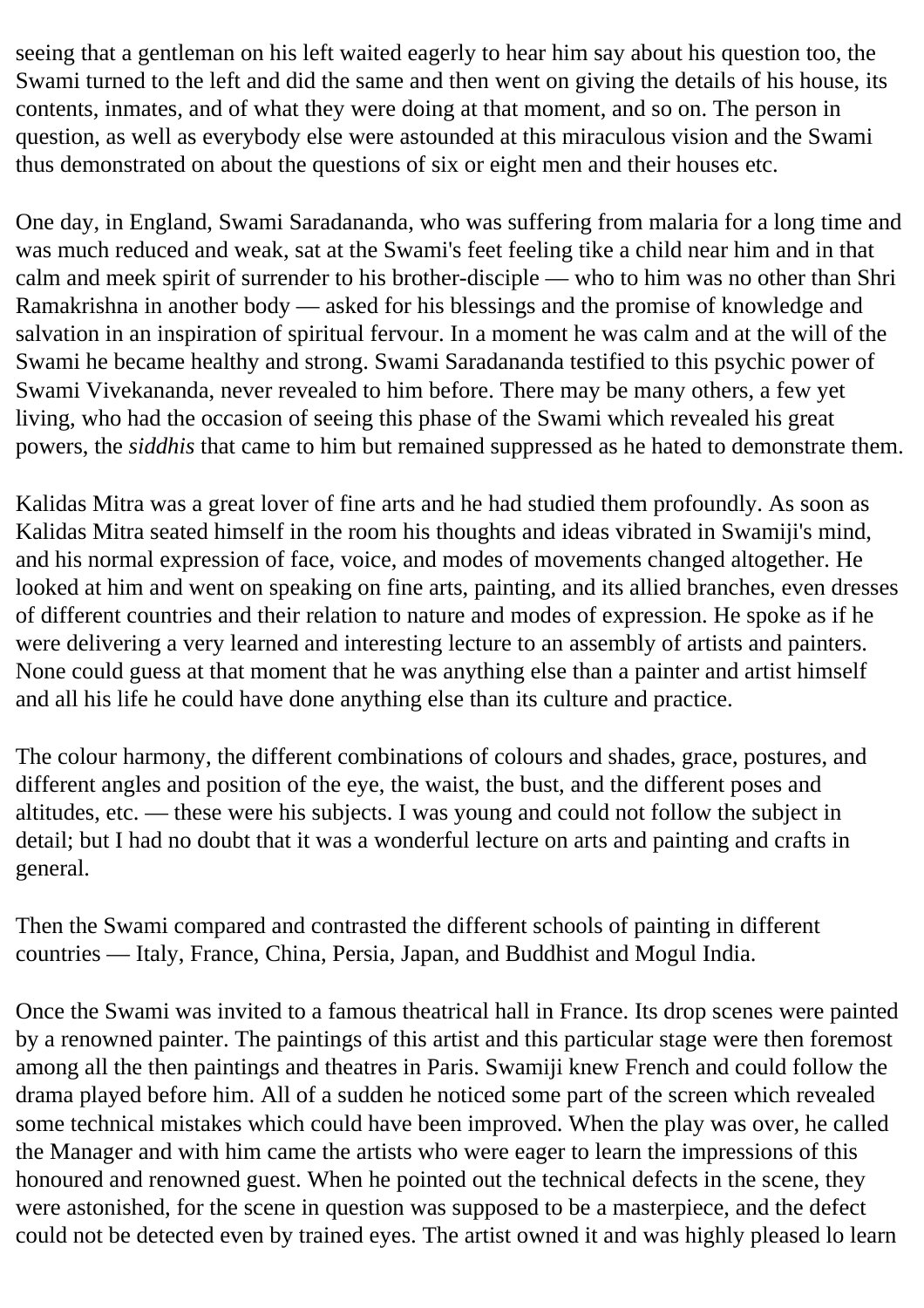the Swamiji's suggestion about the harmony of expressions in the figures, thinking that he knew as much of the technique of painting as of any other subject.

We have heard of another incident. When in England. Swamiji went with Miss Müller and a few others to see Prof. Vann. Miss Muller had been a student of logic under the Professor, whose *Logic of Chance* was as famous as his deep knowledge in this subject. He had spent his life in studying logic and was considered an authority on the subject in Europe. Mr. Vann had heard of the Swami. But as the metaphysical problems did not interest him much, discussion turned round the subject of logic alone. When Swamiji spoke on logic, the Professor thought, that like himself, the Swami had spent his time only in the study of this subject, and remarked to himself, "A logician of India has come today to meet another of the West."

To return to the art of painting, the root of the word "*chitra*" is *chit* (heart). Whatever manifests the *chit* before us is picture. As soon as the Swami turned inwards into the *chidakasa*, the space eternal, all the principles of an and its expression came to his vision. He would at once know all the intricacies of art, and all the pictures that he had ever seen would focus themselves in his mind. He would very often say, "If I see a thing, it goes down into the subconscious region of the mind and again comes out on the conscious plane when thus required." Also, "If I meditate on the brain of a Shankara, I become a Shankara; if I mediate on the brain of a Buddha, I become a Buddha. Even the thoughts and subjects that never occurred to me before would all come before me when I concentrate on a particular subject and I could visualize all of them, so that I go on speaking whatever I feel, forgetting myself. As all of you know I have no learning and am a simple man!" He demonstrated this in England while he lectured there.

We all thought that day of this peculiarity of the Swami and wondered at this philosopher who would only talk of painting and art and the technique of colours.

Another evening Kalidas Mitra came to see the Swami. With woollen sweater and hoses on, he was sitting with his back arched over a pillow on which his hands rested. The Swami was ailing, with evident suffering, and breathed with some difficulty. We were sitting very near him on the carpeted floor. Mr. Mitra came and touched his feet and the Swami said, "My health is now broken down and it troubles me very much". Mr. Mitra asked what the disease was to which he replied, "That I cannot say. I consulted some of the best physicians at Paris and also in America, but neither could they diagnose it nor effect any cure or relief." Then Mr. Mitra inquired, "Swamiji. we have heard that you are going lo Japan. Is it true?" He replied. "Mr. Okakura has been sent by the Government of Japan for this very purpose. Japan is a fine country. She has made industry an art and every home a centre of industry. I went to Japan on my way to America. They live in small cottages of bamboos, and every house has a fine flower-garden and a few fruit trees. As a race they are very progressive. Eventually if I go to Japan by the will ofShri Ramakrishna, you must-accompany me. The Japanese have acquired the Western culture (of science and industry). Formally they are Buddhists, but they are rather spiritually indifferent. If Indian thoughts and ideals penetrated into Japan, she would become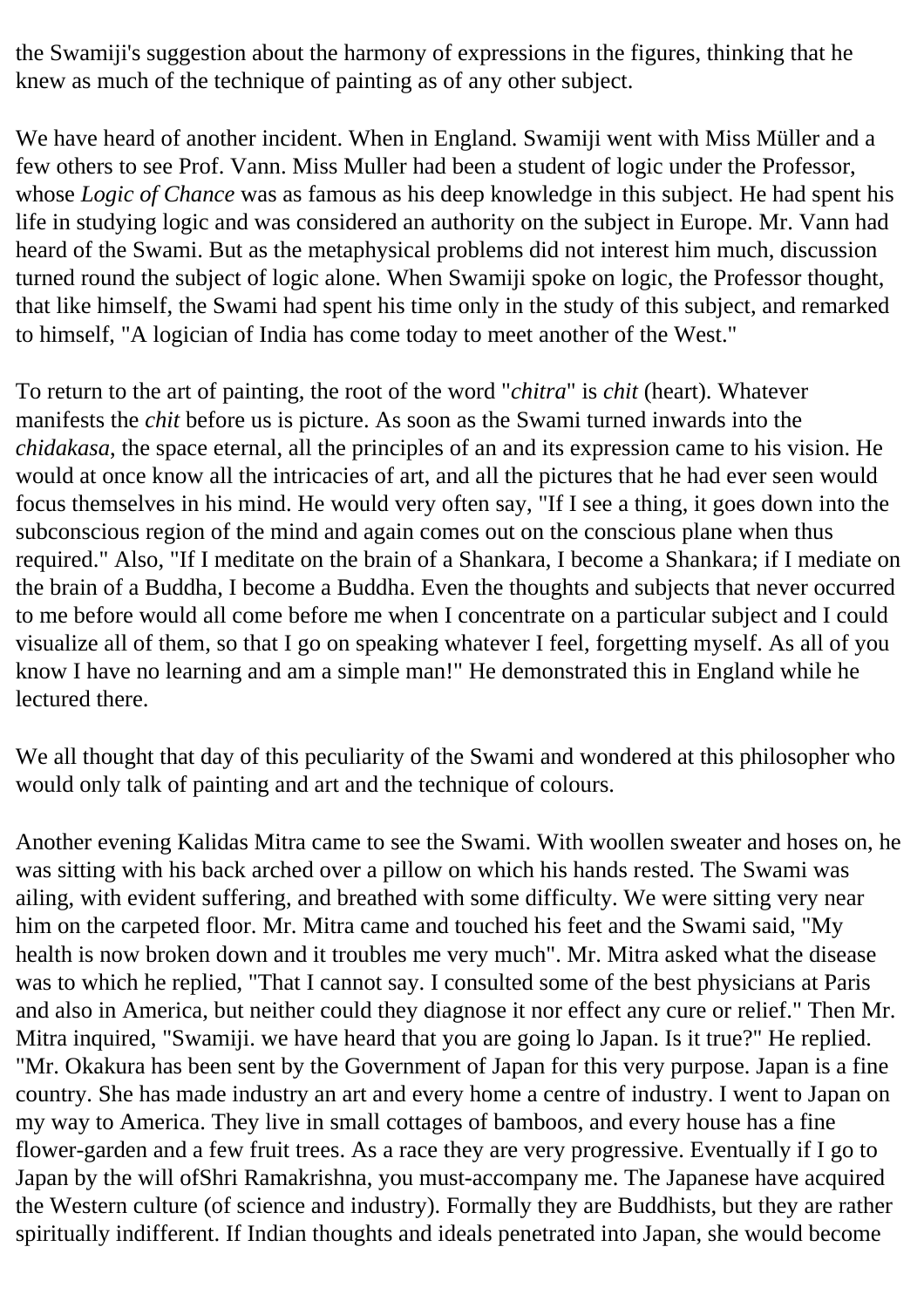more religious. With a little injection of Vedanta she will progress marvellously." Mr. Mitra asked, "What good will it bring to India?" Swamiji replied. "By the interchange of ideas and culture between the two nations both will be mutually helped and both will progress," He talked about the wonderful progress Japan has made, and then in the course of the talk he came to the extreme poverty of India. He forgot everything about the state of his health and physical ailments. He was sorry and pained at India's low status and economic distress. His face became livid and sorrowful. Occasionally he sang the devotional songs of Ramprasad. This turned him into a different person altogether. We also visualized the sentiments and emotions of India in those songs and our hearts ached for our country.

Swamiji talked about the rapid progress of Japan and how she raised herself from a simple state, not marked for culture and civilization, into a country with self-reliance. He spoke of the French Revolution and Napoleon. From an ordinary soldier Napoleon raised himself to the pinnacle of glory through self-reliance and strong character. This topic again changed his countenance and bearing completely. He had become another person, as if he had gone to the time of Napoleon in France.

He was full of vigour and vitality. His face became set with a purpose, the voice assumed a strong volume and pitch, eyes became large, and they shone with a glim of steel. He was so. much excited that sometimes he knelt on the pillow and again on the carpet and sometimes leapt up even in that sitting posture. Speaking of Napoleon, he himself had become like Napoleon. It was as if he himself were directing the fight of Jena and Austerlitz. "There goes the enemy — far away — they are flying — stop them — forward the eastern brigade — do not let a soul leave the field alive!..." "We have won the battle — we have conquered," he cried in joy and sometimes with one hand and sometimes with both the hands raised he expressed his joy at the imaginary conquest and sang the French battle songs of victory.

Swamiji was so much excited and transformed that we all — Charu Babu, Swami Shivananda, and others — were astounded. The servants, the gardeners, and everyone who was there remained pinned to their places, and we could neither lift our hands nor feel as if charmed and hypnotized, A heat and a radiance emanated from the body of the Swami, and the air of the room became warm, and we all were carried to the battlefield of Austerlitz or Jena and saw Napoleon with keen bright eagle eyes and his firm orders to his army. A spirit of heroism and courage was infused in all of us and under the leadership of Swamiji in the role of Napoleon, we all ourselves became Marshal Nay, Soult, Victor, Marmont, MacDonald, etc. We were convinced of the Napoleonic power in us which could conquer the world against very heavy odds. Swami Shivananda told us, 'This is Swamiji's inspired lecture. All the lectures delivered in Europe and America by Swamiji were like this in an inspired state.'

Then the Swami recited from the *Lalita Vistara*, the famous vow of Buddha when he sat on the slab of stone before his illumination, and he invoked that spirit in himself: "Let the body he dried up here on this seat, the flesh and bones be destroyed: but without that knowledge difficult to attain even in many cycles, I shall not leave this seat."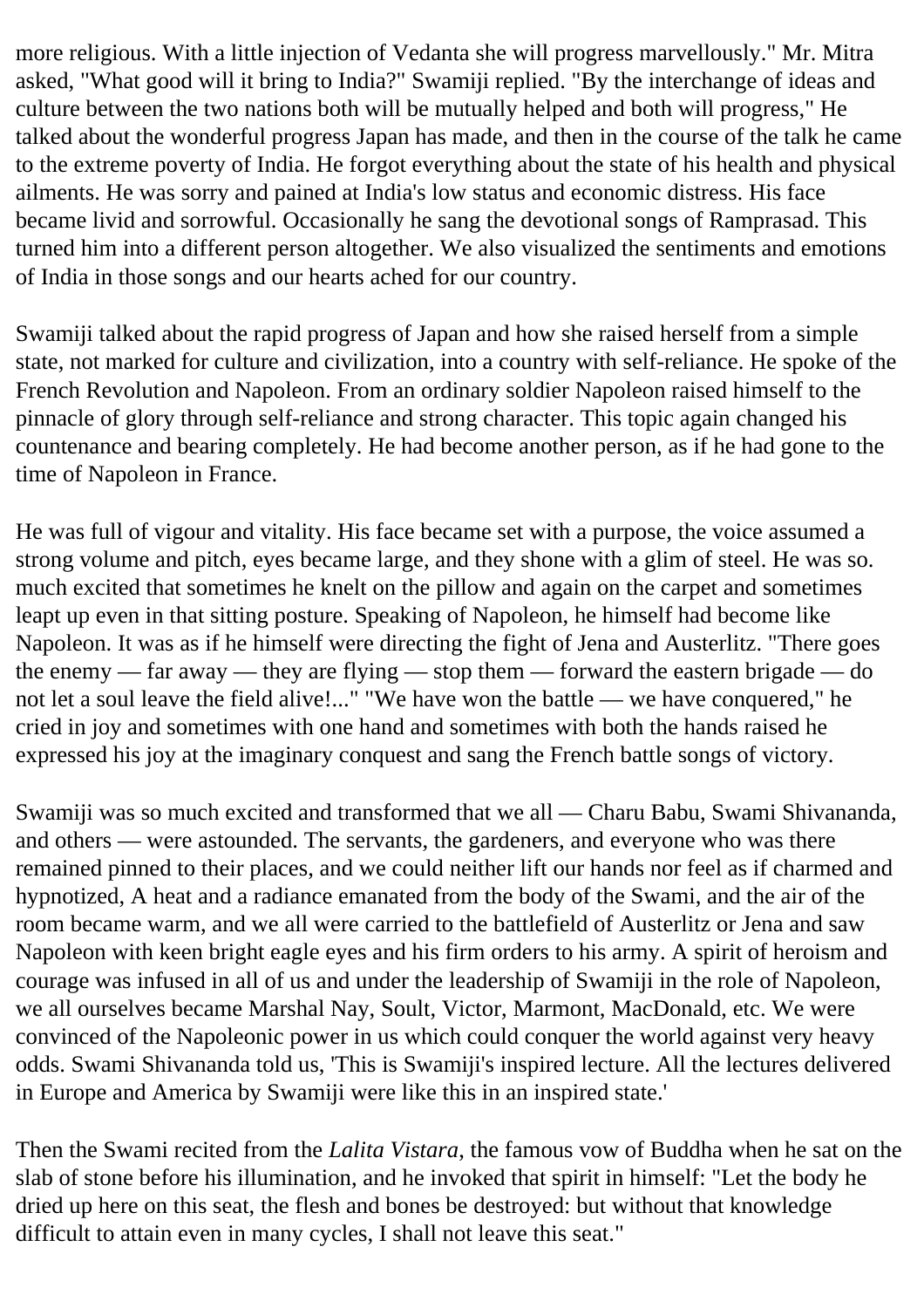There was in the heart of the Swami a great love for the brother-disciples and the householders devoted to him. If anyone were ill or he heard some bad news, he would be extremely anxious for that person. Until he heard that he was a little better, he would be restless. Many such incidents have already come out, and they need not be repealed here.

Swamiji's health broke down completely and he used to say to Swami Shivananda, "This is a shattered body. How long can you keep it going? And supposing this body is no more, Nivedita, Shasi (Swami Ramakrishnananda). and others will obey me. They will die in harness and can never falter in carrying out my words. They are my only hope." In this way he would give us also hope and benedictions.

His love and attracting power had increased so much during these days that his body seemed to us to be solidified emotions. Love, and sympathy, and from his lips constantly flowed a stream of love and blessings.

When we used to go to the Swami, we did not understand what was knowledge and devotion" or the distinction between meditation and work. We were young and inexperienced. But we could understand his love — it was not of this world. We were attracted by his great love. Whoever has seen the Swami even once can testify that he has seen a man who could love and who came to teach love to the world. How many youths have renounced everything to join the order of monks only because of this divine love of the Swami! Even to this day this love compels them to sacrifice their own lives to serve others.

(*[Vedanta Kesari,](http://www.sriramakrishnamath.org/Magazine/magazineenglish.aspx?id=Eng) January-November 1954, July & August 1956*)

 $\geq$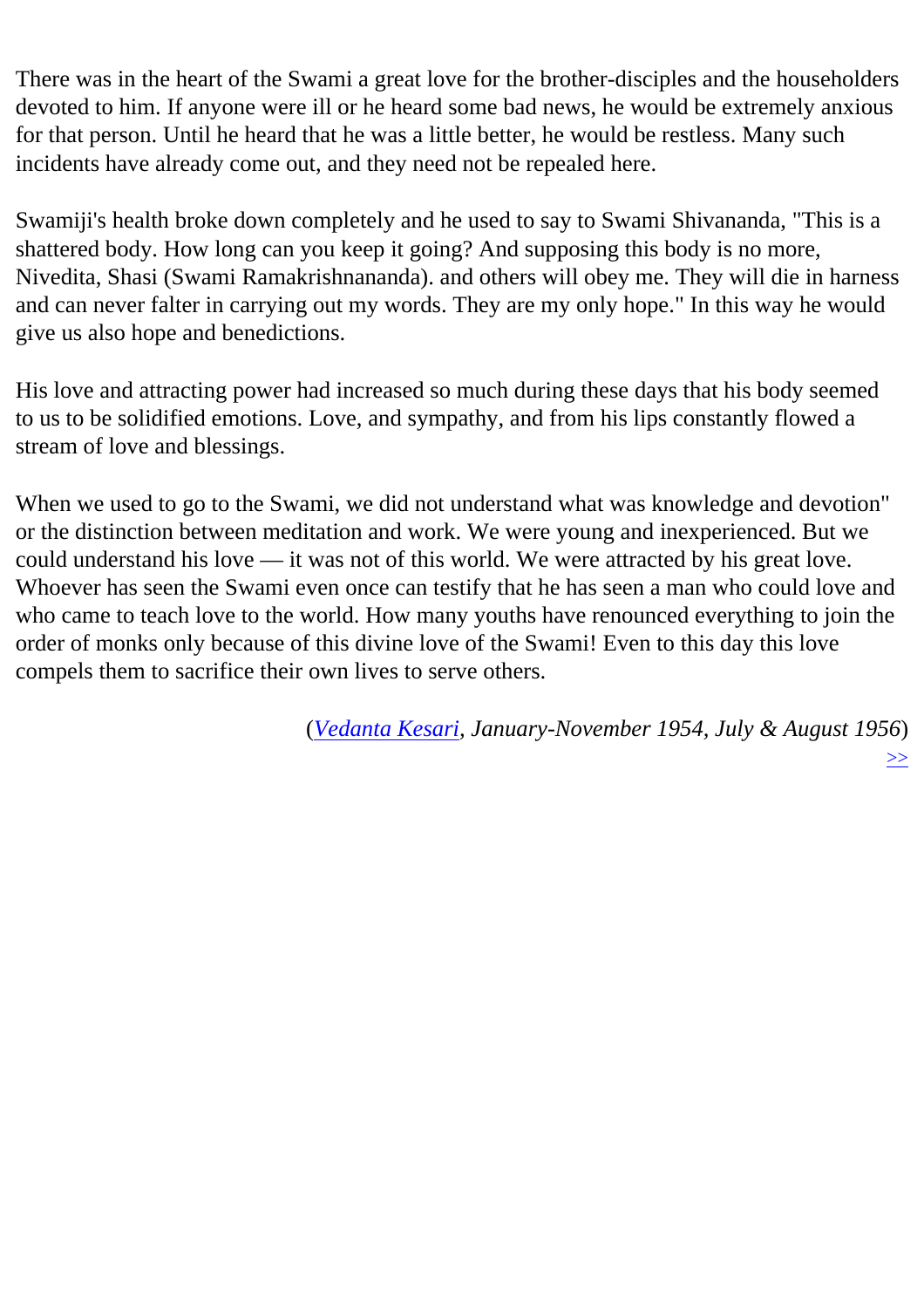# **REMINISCENCES OF SWAMI VIVEKANANDA**

#### **APPENDIX**

### A GLANCE THROUGH JOSEPHINE MACLEOD'S LETTERS

Miss Josephine MacLeod is well known to the students of Swami Vivekananda's life. Swamiji used to call her 'Joe', and his disciples and admirers addressed her as 'Yum', 'Jaya' or "Tantine'.

Josephine's father, John David MacLeod, married Mary Ann Lennon in 1845. and had two sons and three daughters. He was an American of Scottish descent and stayed at various places in the United Slates before permanently settling at Chicago. Among the daughters, Besse or Betty (1852-1931) and Josephine (1858-1949) came in intimate contact with Swami Vivekananda and the Ramakrishna-Vedanta Movement. Betty married Mr. William Sturges of Chicago in the year 1876, and had a son named Hollister and a daughter named Alberta. Josephine always stayed with Betty even after the latter's marriage. After the death of Mr. William Sturges in the year 1894, Betty married Mr. Francis Leggett, a business magnate of New York, in the September of 1895; and as Swamiji was by that time known to them, he attended their marriage at Paris. Josephine, Hollister and Alberta naturally became part of Betty's new household at New York and Ridgely, near Stone Ridge, in Ulster County, New York.

January 29, 1895, was a memorable day for Josephine, because on this day she and Betty attended Swamiji's Vedanta class at New York for the first time. Both sisters were very much impressed by the personality and teachings of Swamiji, and through them Mr. Francis Leggett, Alberta and Hollister became Swamiji's close friends and admirers. The whole family loved Swamiji and helped in their own way in propagating his message and work.

Right from the first day of their meeting, Josephine accepted Swamiji as a prophet; and although she disclaims formal discipleship, she became his ardent admirer and friend, so much so that Swamiji used to call her a 'lady missionary' of the Ramakrishna Order. Even after Swamiji's death, Josephine continued to be an admirer of the Ramakrishna Order and often came and stayed at the Belur Math headquarters of the Order for many days.

Josephine had strong attachment for India as well, and on occasion she tried to do what was within her power for the betterment of India and her people. During British rule in India, the Ramakrishna Order had to face difficulties from time to time; and she did her best to help the Math overcome them, through her acquaintance with some British Government officers.

<span id="page-282-0"></span> $<<$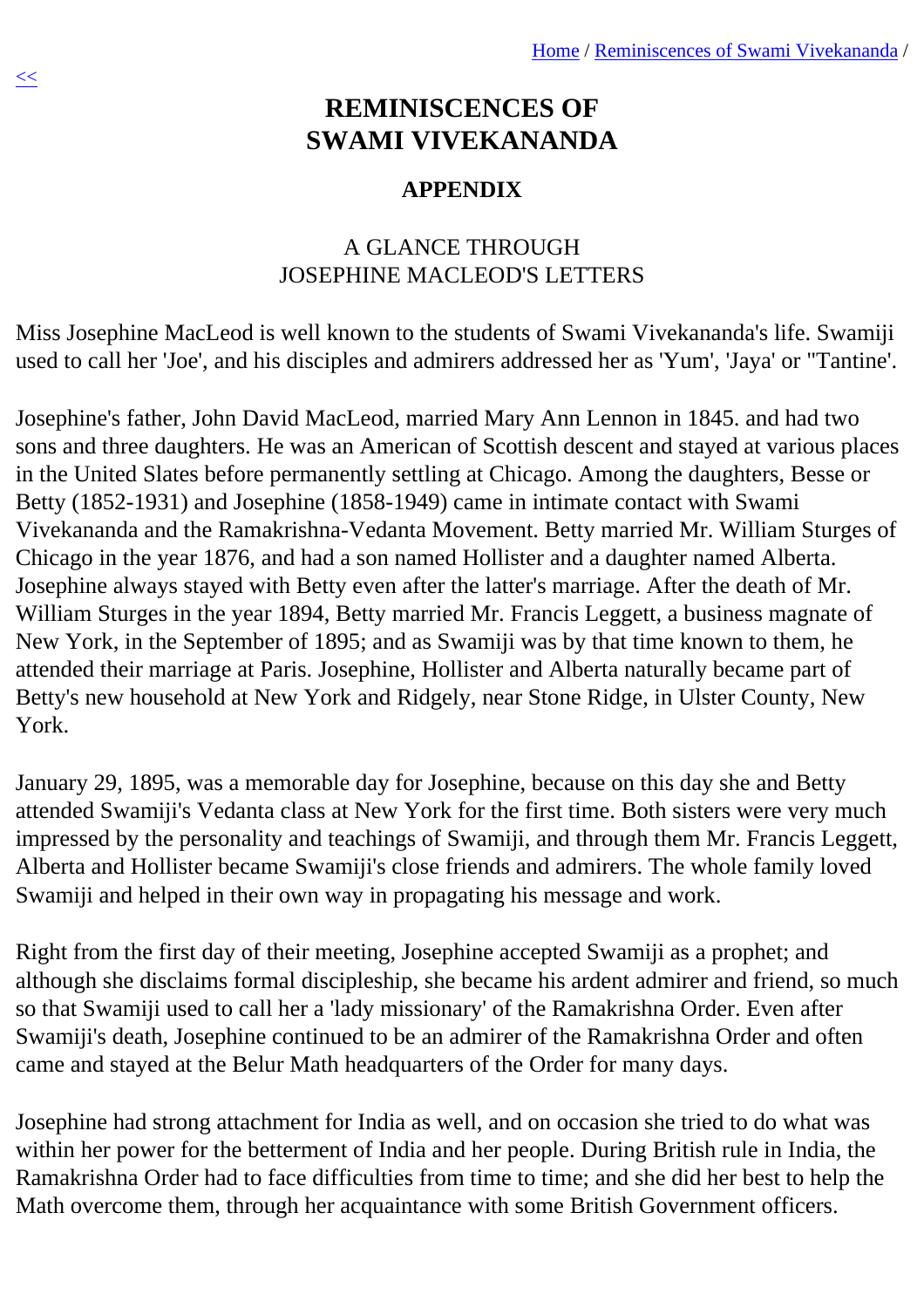In spite of her roving habits, Josephine maintained a regular correspondence with her niece Alberta Sturges, who was married to George Montagu, the Eighth Earl of Sandwich, in 1905. As Josephine was charged with love for Swamiji, the Ramakrishna Order and India, we find in these letters many of her reminiscences about Swamiji, his brother-disciples and other members of the Order, and the expression of her love for India and the work she did for the country. She lived for about half a century after the demise of Swamiji, and her letters written to Alberta are naturally very informative and interesting. Alberta left this valuable treasure with her daughter Lady Faith Culme-Seymour of Bridport, Dorset, England. who very kindly loaned those belonging to 1911-1946 period, to the Ramakrishna Vedanta Centre of England. Swami Bhavyananda, the Minister in charge of the Centre, and Swami Yogeshananda, then his assistant, worked hard on these letters and took relevant extracts from them. They prepared cyclostyled copies of these extracts and sent them, a few years ago, to some monks and devotees of the Ramakrishna Order. One of these sets was sent to the President of the [Advaita](http://www.advaitaashrama.org/)  [Ashrama](http://www.advaitaashrama.org/), Mayavati, in case he would be interested in publishing them in the *[Prabuddha](http://www.advaitaashrama.org/prabuddha_bharata.html) [Bharata](http://www.advaitaashrama.org/prabuddha_bharata.html)*.

At the request of the Editor, *Prabuddha Bharata*, I studied these extracts and tried my best to arrange them topicwise for the information of the devotees and admirers of Swami Vivekananda. These letters bring to light some hitherto unknown facts about Swamiji's personality and the activities of the Ramakrishna Movement in the East as well as the West. The matter under quotes has been taken verbatim from the aforesaid letters to maintain the originality; and I have introduced the various topics in my words to keep the continuity. The dates of the letters are mentioned in parentheses after the quotation marks.

Miss Josephine MacLeod first met Swami Vivekananda in New York on January 29, 1895. About this she writes: 'Every phase of the Swamiji epoch is clear, as it is the foundation of my life since forty-eight years. We were living with Mrs. Davidson at Dobbsferry; and coming one day to lunch with aunt Dora Roethlesberger in N.Y. [New York], we found a note from her — "Do come to 54 West 33rd St. and hear the Swami Vivekananda, after which we will return to luncheon" — so Mother[\\*](#page-282-0) and I went to his parlour-sitting room, where twenty ladies and two or three men were, Swamiji sitting on the floor. His first sentence made me know I had heard the Truth — the truth that sets one free' (December 9, 1943). 'I think that is what happened to me forty-one years ago, January 29, when I saw and heard Swamiji. Somehow one was lifted *above* the body and time and space' (January 2, 1936).

Afterwards Josephine used to consider January 29, 1895, as her spiritual birthday — the day on which 'she found her own soul'. Thus she wrote: 'I'll be forty-eight — next January 29th! At the same time, eighty-four in my *physical* birthday!' (January 21, 1943). 'It seems as if all my life dated from that event. As if I'd fulfilled the mission I was born for — recognition of the new Buddha' (May 9, 1922). Ruminating on that day, in later life she never failed to wonder about that first meeting. She believed that the meeting was preordained: 'Oh, the wonder of my having recognized *Swamiji* instantly and irrevocably; on that recognition the past forty-four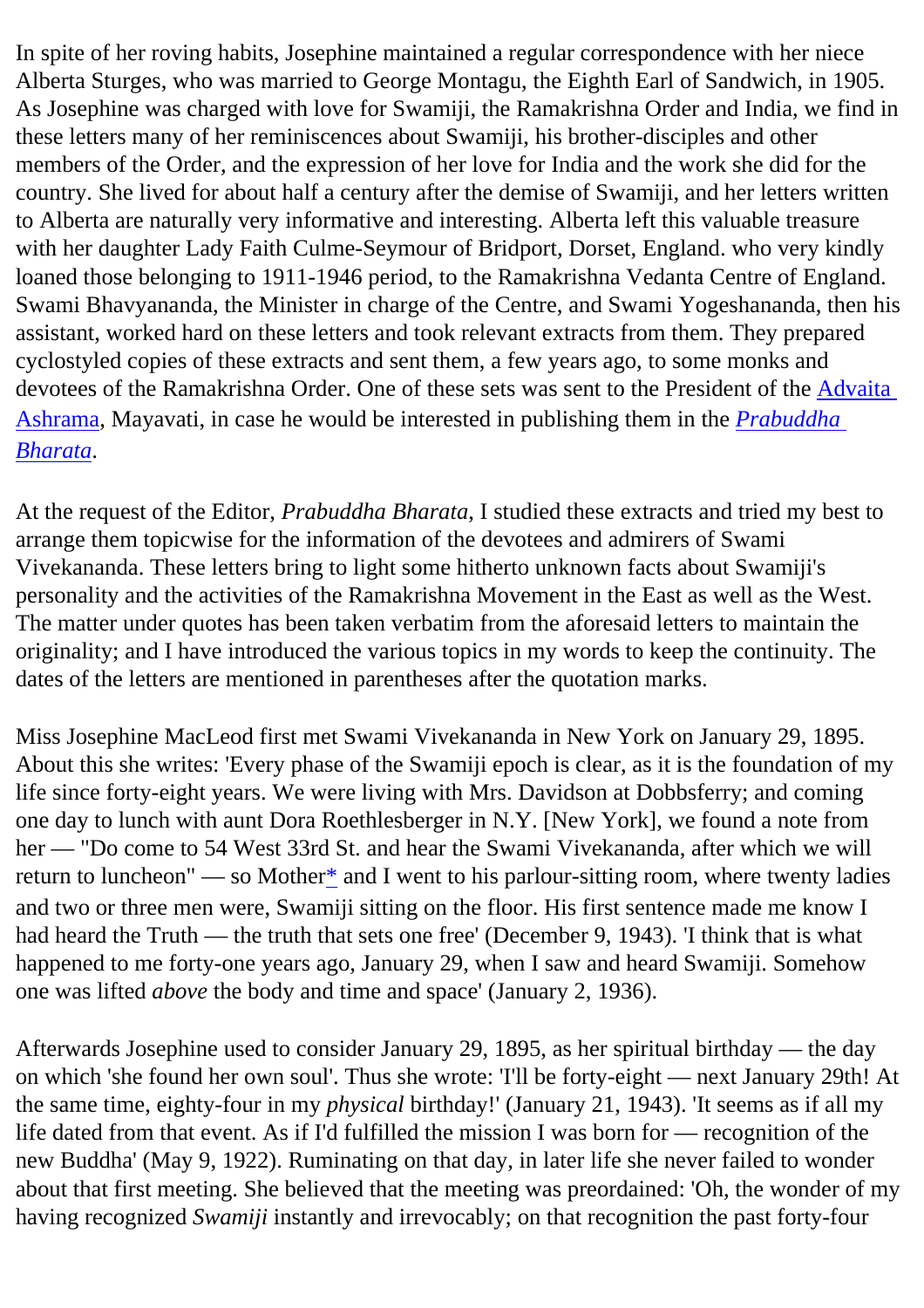years of my life has been built' (March 13, 1939). 'It isn't chance that you at fifteen and I at thirty-five should come under the influence of Swamiji — as Nivedita said. "Representing the next 3.000 years as Ramakrishna did the last 3,000 years"' (October 4, 1923).

After the first meeting Josephine and her sister began to attend Swamiji's lectures regularly, but they kept these visits secret from their friends for a few weeks. About this she wrote: 'Mother and I came down to N.Y. [New York] three times a week and we brought you and Holl[y\\*](#page-282-0) on Saturdays. We never mentioned him [Swamiji] to anybody, for to us, he was holy. Some weeks after, Pater[\\*](#page-282-0) invited us to dine at the Waldorf-Astoria (just opposite to where Swamiji had his classes). So we accepted his invitation to dinner, but said we could not spend the evening with him. When at 8 p.m. we rose to go to the lecture, Mr. Leggett said, "Where are you going?" We said, "To a lecture"; he said, "May I not come?" We said, "Yes, do come." At once the lecture was over Pater went up to Swamiji and invited him to dine; there, at that dinner, we met Swamiji socially and not many weeks after, we all, including you two children and Swamiji, went to Ridgely Manor for a six-day visit!...Then Mother and I went to visit Pater with Swamiji at Lake Christine, Percy Coos Co., New Hampshire, and when they [Betty and Mr. Francis Leggett) became engaged to be married. Pater asked Swamiji to be his witness at the honeymoon and the next day Swamiji went to stay with Mr. Sturdy in England, and Swamiji began a series of big lectures in London (St. James Hall), in all the London papers quoting him as a "Yogi". Isabel [\\*](#page-282-0) read this and went to call on him and later let her house in London to the Vedanta Society. having her two children Kitty and David blessed by Swamiji — so you see Isabel's and my friendship is based on the Eternal. that came into each of our lives' (December 9, 1943).

We find in these letters how Josephine and her relations got on with Swamiji: 'It was that attitude [of giving perfect liberty] in our family towards Swamiji that kept him with and near us. Days without speaking, days and nights continuous speaking! We followed his moods and kept ourselves busy in our own lives and *happy* when he wasn't about, so that there was no sort of weight put upon him' (December 19, 1913).

Love and admiration for Swamiji was common lo them all: 'We all recognized and loved Swamiji — you and Holly quite as much as Mother and Big Francy (Mr. Francis Leggett.) and me. Perhaps on no other point did we all so heartily agree! It was the biggest synthesis that we ever came across, and it included us one and all. Mother has gone on one line, you another, I a third, according to our talents. None of us could exhaust that spiritual force. nor come to its limitations' (November 15, 1926).

Josephine's attitude towards Swamiji is well revealed in her letters. To her Swamiji was unique: 'I believe Swamiji to have been the biggest spiritual force that ever came to earth'[\\*](#page-282-0) (February 25, 1913). He was to her the prophet of the present age: "And we have known the new Buddha!' (June 22, 1939). 'I'm deep in reading the Gospel of St. John — thrilling! So like the influence of Swamiji and his miracle of changing lives by his very presence, not by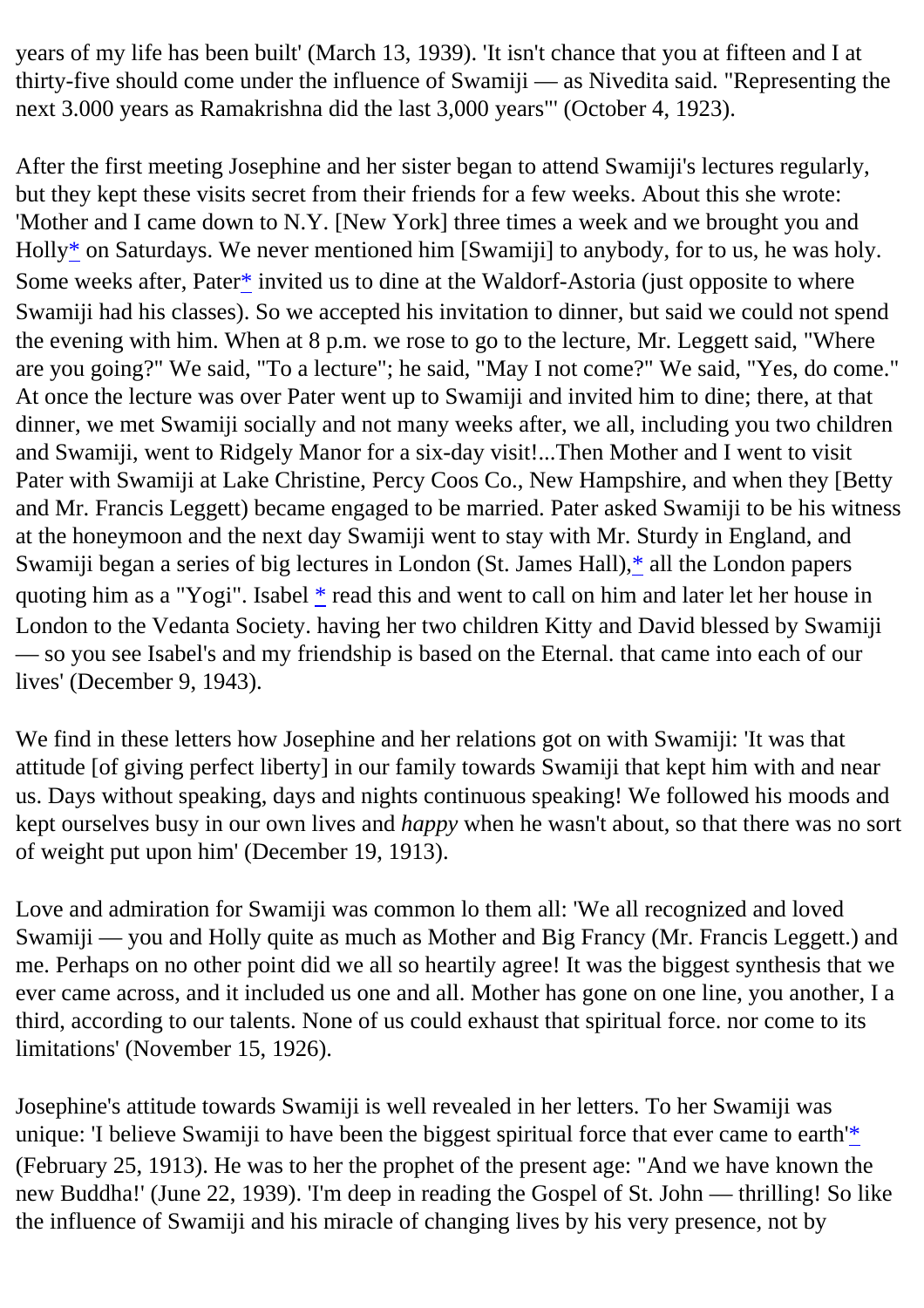changing water into wine or healings. New prophets bring new gifts, don't they?' (June 11, 1941). She was amazed and held by his unlimitedness: "The thing that held me in Swamiji was his *unlimitedness*!. I never could touch the bottom — or top — or sides! The amazing size of him, and I think Nivedita's hold was that too' (March 12, 1923). Occasionally, her feeling towards Swamiji was intensely personal. She claimed to have a right on him: 'It was to set me free that Swamiji came and that was as much part of his mission as it was to give *renunciation* to Nivedita — or unity to dear Mrs. Sevier' (March 12, 1923). 'Swamiji was only a friend, but a friend who knew God, and so passed him on to me. Meeting Swamiji changed my life, in a twinkling!' (July 2, 1941).

But Josephine never failed to wonder at the immensity of Swamiji and to appreciate his role in her life in particular and in the world at large: "The Vivekananda episode in our life is of the Eternity quality! So let's play that game' (October 4, 1923). "I've known and lived for seven years with a world force. I'm charged through and through with it' (October 23, 1923). To have known and assimilated even a tittle of Swamiji is no small inheritance!' (April 7, 1924).

Swamiji gave her a sense of security: 'Somehow Swamiji is back of us one and all' (March 5, 1914). 'Our lives are not left to blind chance. We are directed and protected. In a way we believe that, but if we realized it we could never have another moment's anxiety' (July 12, 1916). 'I fee! that Swamiji was a rock for us to stand upon — that was His function in my life. Not worship, nor glory, but a steadiness under one's feet for experiments!' (March 12, 1923).

He gave her faith: 'Our great role is yet to be played. How? Where? I don't know nor really care — but we've not lived with and loved Swamiji for nothing. It's bound to work out gloriously; but even if it didn't, knowing Him was worth this and other worlds!' (June 15, 1914).

Josephine had many an occasion to know how Swamiji influenced the lives of others. To some of these instances she referred in her letters: 'Mr. (Homer) Lane says what Swamiji has done for him is to make everything holy — all life, effort, work, play, prayer — equally holy, all complement parts and necessary parts of life' (February 11, 1913). "Yesterday Mrs. Hansbrough, $*$  who is one of the three sisters who have always been devoted to Swamiji these fourteen years, said that after one of Swami's brilliant lectures here (Los Angeles) a man got up and said, "Then, Swami, what you claim is that all is good?" "By, no means," Swamiji answered. "My claim is *that all is not* — only *God is*! That makes all the difference."... And Mrs. Hansbrough says that that one sentence has been the rock on which she has lived all these years' (March 16, 1914). 'As Swamiji said to you at Rome, of the gorgeousness of the religious ceremonies at St. Peter's, "If you do believe in a personal God, surely you would give your best to Him!" (November 5, 1923). Today I've written (again) to the Maharaja of Alwar, asking him to come to the Birthday Celebration of Swamiji on January 17th....It seems he's "on fire" with Swamiji. It was his father that asked Swamiji "What's the use of all these images and idols?", and Swamiji, turning to the Prime-Minister said, "Take that picture of His Highness and spit on it." And he said, "How can I? With His Highness sitting there?" But Swamiji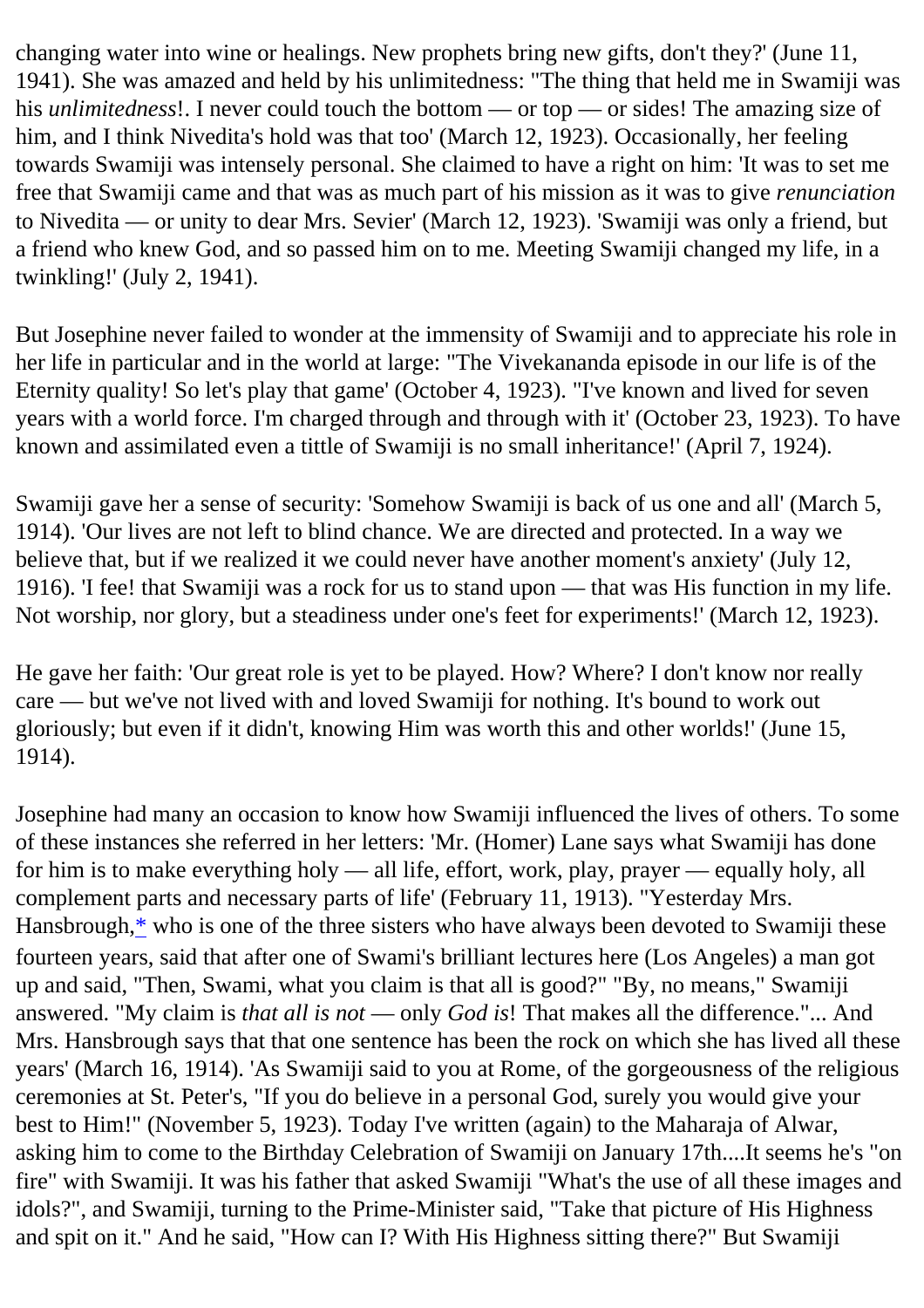insisted several times, the Prime-Minister refusing. Then Swamiji said, "It isn't His Highness, it is only a picture-image of him — not he". Then His Highness saw. The image is sacred because it reminds one of God' (December 9, 1924), 'It is Swamiji, bringing back to his race the great sustaining traditions of Hinduism, as lived by Ramakrishna, that is the new leaven pervading India and overflowing to the whole world. "Eternal, pervading, sustaining", as the Gita puts it. I can even see it in your letter this week: "Swamiji didn't bless me for nothing, or train me to sit down and cry. I may be lying down, but I will deal with this"' (November 15, 1926), 'A young Parses, K —, given a *mantram* years ago by Shivanandaji, has told me such a lovely story of Swamiji, told him a month ago in Ajmere by two Americans who were sent out to India by missionaries to offset Swamiji's influence. When they arrived, Swamiji was deep in meditation but when he finally appeared, his face radiating the light his meditation had given him, they were so overcome, that they turned to Swamiji asking, "Where shall we find Truth?" Swamiji's answer: "But It is with you always" — turned them into disciples: these two old men now, never leaving India" (February 9, 1939).

Anyone who had served or even had contact with Swamiji at any time had a special place in Josephine's heart: 'Today Mrs. Wright comes to see me, widow of the Harvard professor who sent Swamiji to the World's Parliament. I am finally to begin my quest of his staff and drinking bowl' (February 20, 1912). Tve written to Mary Hale Mattein[i\\*](#page-282-0) that if she has anyone to take her a Swamiji crystal from England, I'd gladly give her one for the Hale Family. Without them to have nourished and protected him that long year, we might never have had him in our midst. It is interesting to see how each plays a different part in Swamiji's scheme, isn't it? The Hales had him for a whole year and always gave to him, I feel, that admiration and respect for American womanhood that was so fundamental in his life — then after that, he rarely saw or heard from. Then "We" came along and remained to the end, seven years' (April 24, 1922). 'Mary Hale Matteini is living her own loving life, gentle, considerate, faithful to mother, sister, husband. Deep down, there is the big note that Swamiji brought to them all, but no inclination to help his work. However she gave me £5 for the Math and £5 to buy his books. I fancy this is the first contribution she has given. They live in luxury. Beautiful rooms. Two maids, companion for Mrs. Hale, motor, and Mary feels herself to be Italian and gives and works in local charities in Italy. I love her, just as she is!' (December 15, 1925). 'David Margesson's appointment will please dear Isabel, (Mrs. Isabel Margesson.) to whom I owe *much*, perhaps most in her recognition of Swamiji!' (December 25, 1940). 'She [Malvina Hoffman] saw Swamiji when eight or nine years old in a boarding-house in 38th Street. So we formed a real relationship. How curious!' (May 9, 1941)

Anyone who appreciated Swamiji struck a responsive cord in her: 'I miss your personal letters dreadfully — but one from F— three days ago tells of her full life... and her having, at last, at forty-four years of age. discovering [discovered] *Swamiji*, whose life she is reading, and "What a Romance — his coming to Chicago Parliament of Religions in 1893!" she writes. So now she and I will have new and old contacts. Life is so amazing, isn't it?' (December 27, 1940)

Josephine referred to many sayings of Swamiji in her letters; for instance: '"Whatever exists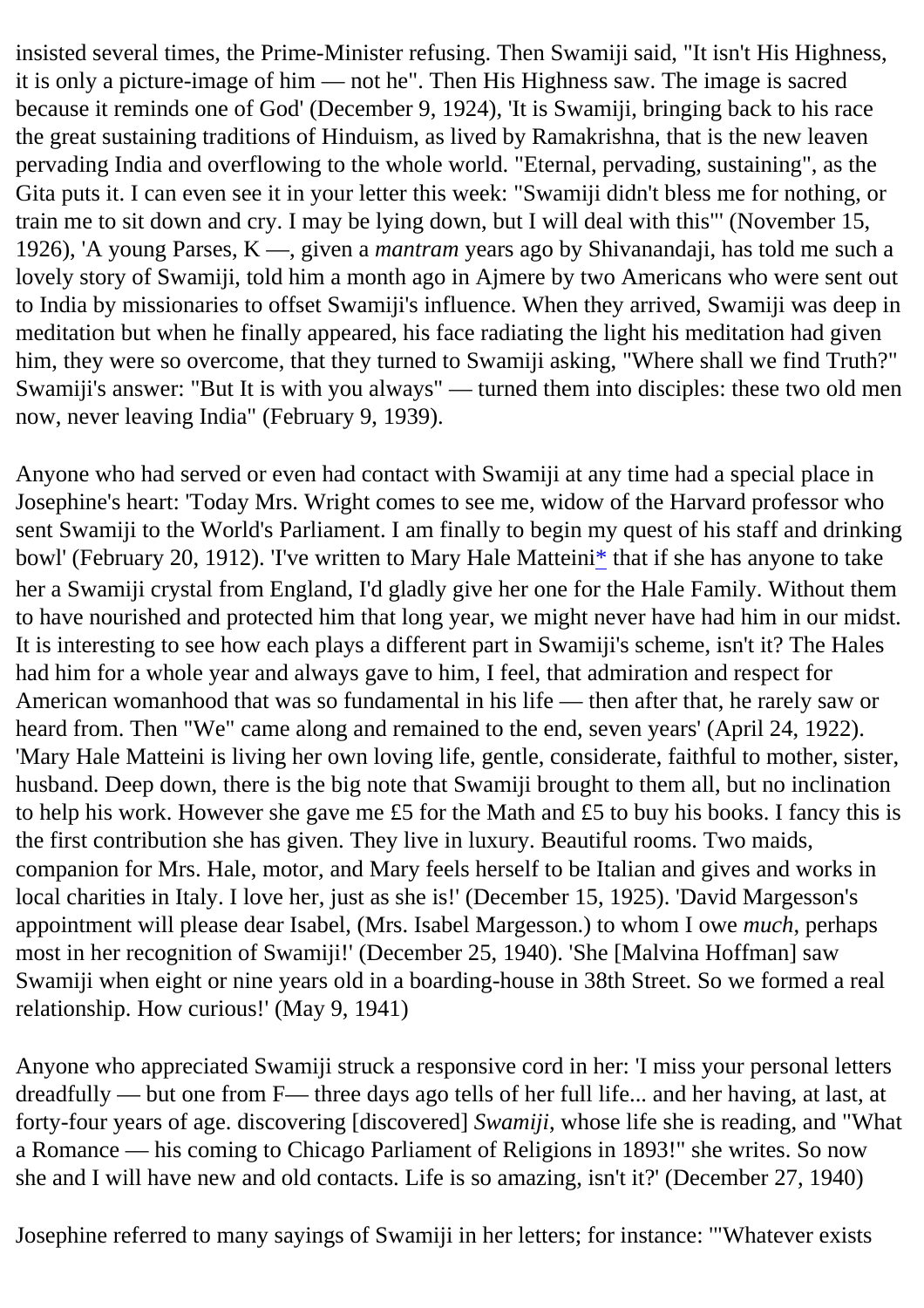has a reason; find that reason" is really the basis of Swamiji's teachings, I think' (September 14, 1922). 'I do think that "the constitutional belief in freedom is the basis of all reasoning" as Swamiji fundamentally puts it' (October 4, 1923). '"Always free on the spiritual plane; never free on the mental and physical — hence the struggle," said our Swamiji' (March 25, 1925). '"Tell me what you've suffered, and I'll tell you how great you are," said Swamiji' (February 16, 1916). 'As Swamiji put it, "Don't fight your faults; fill yourself with something else; then they will drop off, not being nourished"' (March 27, 1939). 'Swamiji says, "The heart is the river of your life; the head is the bridge over the river — always follow your heart"' (December 5, 1923). "Get your *Post* (God) as Swamiji says, and then play any game you like: nothing matters but the *Post*' (January 29, 1925). '"Wherever there is filth, or degradation, or ignorance, there I identify myself', says Swamiji' (February 26, 1913). 'I don't think anyone can go far who hasn't faith in the people. That is what Swamiji had, preeminently. He knew that each one of us was a child of God — so he told it broadcast: "Make every man a Brahmin, a twice-born. Do it by thousands, by nations, and the people will rise *en masse*"' (April 6, 1928). 'The day before Swamiji died he told them how great this place, Belur Math, was to be! They smiled incredulously. He said. "The power of this place will last nine hundred years. Nothing can withstand it"' (June 29,1922).

Josephine was not an all-renouncing type of woman like Sister Nivedita. Nor had she the single-minded devotion to an ideal which we find in Sister Christine. But in her own way she took the propagation and realization of Swamiji's ideas as the mission of her life. Her sense of responsibility in this respect becomes evident as we read her letters.

Rejoicing when certain happenings augured well for the prospects of the Belur Math she wrote: 'It's such fun to see the pattern being woven, and only be responsible for one's own tittle thread and keep it straight and unknotted so that it can be *used*' (March 3, 1926). On another occasion she wrote: 'You can see that a great Prophet, as Swamiji was, saw in vast expanses of time, coming world-issues and changes. He was true. To me, this is a great satisfaction. It does not lessen our today's responsibility, but gives further scope for solution' (July 2, 1941).

Josephine came into contact with all sorts of people during her long life, and she tried to inspire many of them with Swamiji's ideals. Some instances of this, scattered through her letter, are as follows:

'I've poured out all my heart of all the wealth that Swamiji poured into me — on him (DhanGopalMukheriee) — and now my work is done and I feel a curious lightness' (June 17,1922). 'I have never heard from the Bernard Shaws — have you? — if they received the Lalique Swamiji crystals. Two months ago I wrote to her to say so, but still no answer!' (November 7, 1922). 'When on Bernard Shaw's eighty-eighth birthday, there was in *New York Times* a picture of him sawing wood, I wrote to him saying we were both in the category of the eighties, he taking much exercise and I none, and at once I got a p.c. (postcard) from him in his *beautiful* writing: "My dear Josephine, how very jolly to hear from you. I have been a widower since 12th September last. A little before that we were talking about you and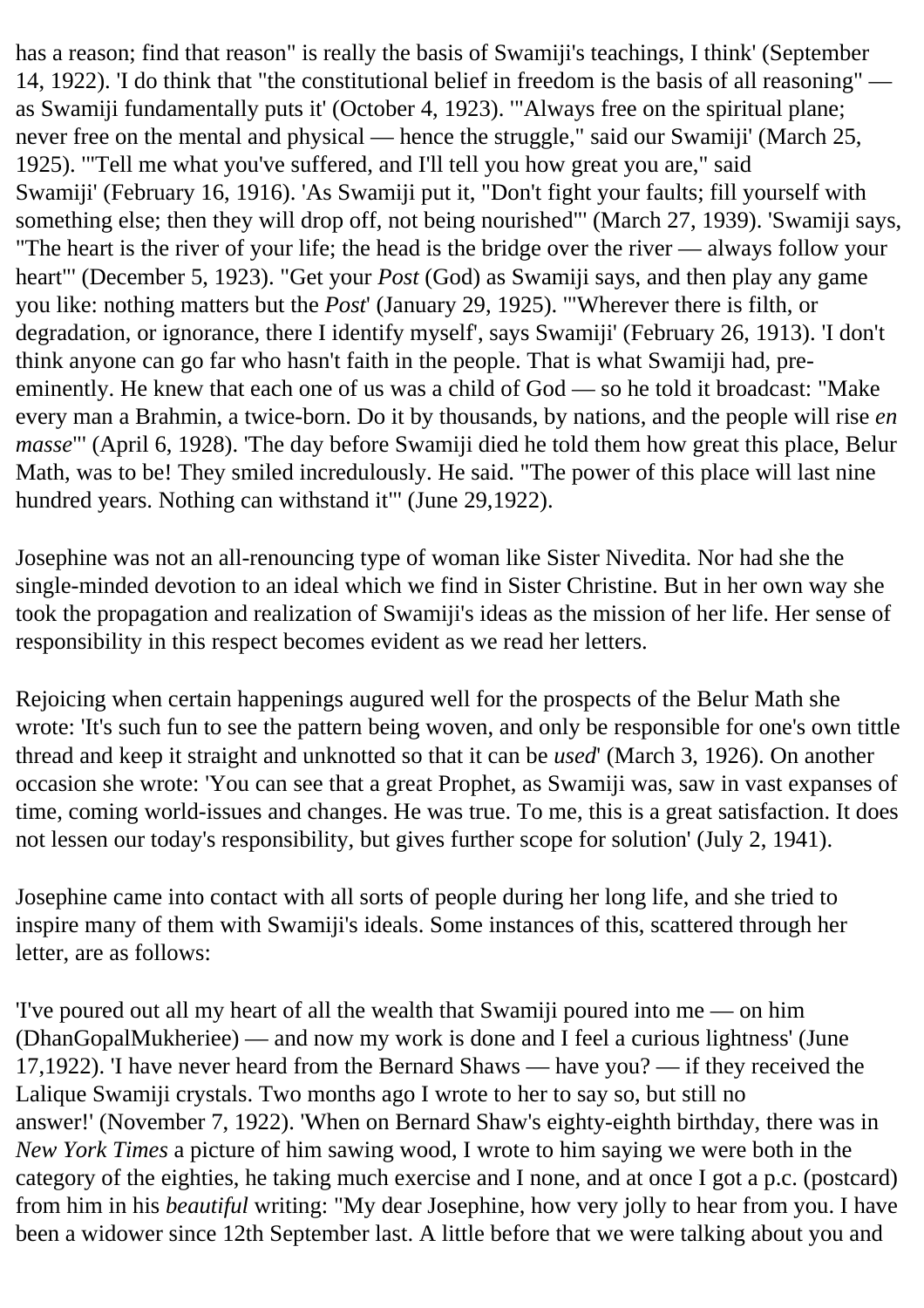wondering what had become of you. You were and are a special friend; and we always hoped that we should foregather again at Hallscroft[.\\*](#page-282-0) But I am better out of sight now. I'm dreadfully old. G. Bernard Shaw." Of course, I answered at once. saying, in this new world there would be much for us to do. Then I told him of the Willcock's[\\*](#page-282-0) Irrigation of Bengal, etc. etc.' (September 18, 1944). 'Lord Lytto[n\\*](#page-282-0) wrote on February 26th: "We were delighted with our visit to Belur (Math), and I shall long cherish grateful recollections of that haven of peace, The little Lalique statuette of Vivekananda now stands upon my writing table and every afternoon as it catches the rays of the setting sun, it shines as if lit up by a sacred flame from within"' (March 5, 1924). 'Lady Wavell has written to Isabel [Margesson], thanking her for the Lalique crystal of Swamiji, and to me for the four little Swamiji books. It is such fun to be used at eighty-five, to scatter these truths!' (June 19, 1944). 'Isabel Margesson has written a page of he[r glowing memories](#page-258-0) of Swamiji to the February [1939] Prabuddha Bharata. Perhaps some day you'll do so?' (February 10, 1939). 'Have you Sankara's *Chudamani*?[\\*](#page-282-0) If not ask for one. I had sent her four. You know, Swamiji said he was Sankara! He came back after 800 years' (April 10, 1944).

'Last evening at 6-30 two brothers came to see me after I was tucked away behind my mosquito net, to tell me that the younger, twenty-eight (since nine months a member of the Ramakrishna Math at Dacca), had been one of seventy-two new prisoners taken by the eighteenth century ordinance and had been to Dacca jail since October 24th. Today he must give himself up to the Superintendent of Police of 24-Parganas, to be interned in the village of Haroa, Bengal, till further orders....So I had my chance of telling him what it really meant! And what he might do for India and Swamiji, whose ideal was that each village of India (over 700,000) should have a centre, one man of education, to recreate the village. So I gave him five volumes of Swamiji and told him that "Mother" had chosen him, by the Governor and Council to do Her work....Darling, to have seen those two brothers' faces change from despair to hope! Eager to begin! And saying they "were ignorant and didn't know 'Mother God' worked that way." Simple children! Then I told them that Swamiji's definition of his own religion is "to learn" and with that spirit go into this new village of Haroa, to learn the village's needs, to teach sanitation, English and Swamiji's ideals, and to live them, and lift India! (November 27, 1927).

Josephine considered the propagation of Swamiji's message in the West as her special responsibility. After the outbreak of World War II she wrote: 'I am not at all inclined to go to the War zone, in India or Europe, and as Swamiji says, "My work will be more in the West: thence it will react on India." I may help more in U.S.A. than in India. Now there are hundreds interested in Indian spirituality in U.S.A.; they will grow to thousands, then millions, and as America is becoming the leading country, its influence will react on the world" (March 6, 1940).

Whenever there was some celebration, the opening of a centre or some special worship, Josephine strove to be present there, believing sincerely that her presence lent a touch of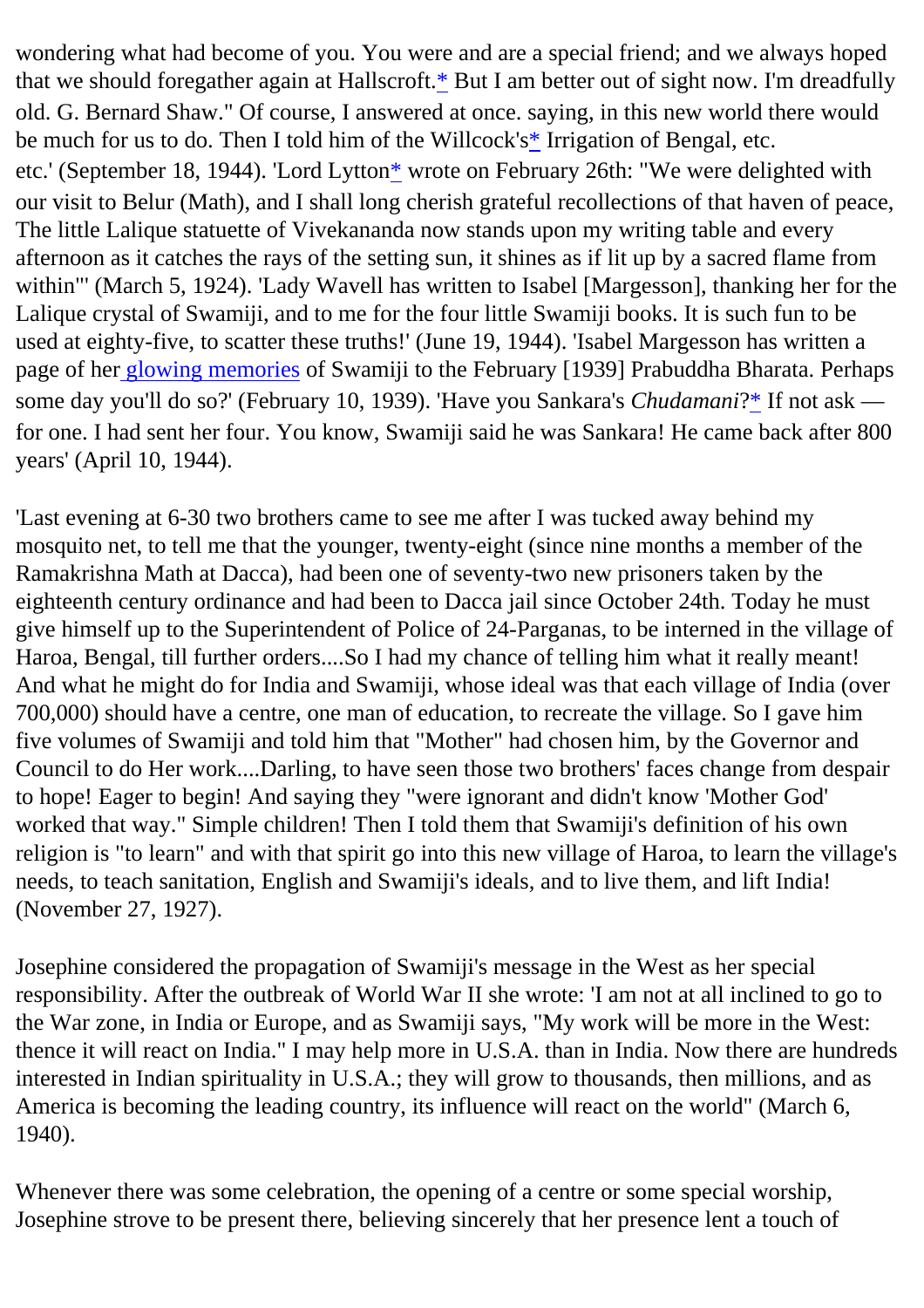Swamiji to the occasion. She writes: 'Little by little new openings are coming here for Swamiji's message. Yesterday three of us met to consecrate a little meditation room in the basement of Miss Spencer's house. It may mean something, or nothing. The real thing is that we keep His message ever before us that all men are Divine' (March 16, 1914). 'Today I had one hour of Kali Puja — at Nikhilananda's centre, about twenty of us; they do so like my going to them, since I knew Swamiji' (October 8, 1940). 'It seems I am the last living person who knew Swamiji *well, personally*. This year being the fiftieth anniversary of Swamiji's coming to U.S.A., Chicago, July 1893, each Vedanta Centre is to celebrate this, and Nikhilananda wants me to give a little talk at his Centre, 17 E. 94th St., and Swami Virajananda, the Abbot of the Math, wrote in his last letter "that Tantine [Josephine] has kept alive all these forty-eight years the vividness of Swamiji shows His spirituality"' (October 6, 1943).

Josephine spared no troubles and expenses for the publication of Swamiji's works in Western languages. She writes: 'Edgar Lee Masters has written to MacMillan (Publishers who refused to publish Swamiji's four Yogas): "I believe that the spiritual solution of the world depends upon the assimilation of these works." So without telling me the reason they have asked me to return Swamiji's books for further consideration which I have done today. But isn't life thrilling! And aren't we to play a big part?' (June 9, 1919). Today airmail I've sent to Toni Sussman the written manuscript of *[Inspired Talks](http://www.ramakrishnavivekananda.info/vivekananda/volume_7/vol_7_frame.htm)* that 1 want her to read — oversee — and change anything she wishes to, have typed, and sent where she sent her translation of *Jnana Yoga*. I've already paid Jean Herbert to have this printed in German, thus completing the four small [books] of Swamiji. I don't know how it was to be done, nor where, but I paid Jean Herbert the 1,600 dollars he asked, to be responsible and publish all these works of Swamiji in German. Toni has asked me what further work can she do for Swamiji. This I should like her to do, as soon as possible. Mrs. Berliner has made this translation, but she thinks Toni's *Jnana Yoga* much finer, so go ahead, please' (April 4, 1941). 'Today you go to Hallscroft and on July 25 Toni goes there for the week end. I am writing you today, to send you her last fine letter to me, as I am also writing her airmail and send the American pocket edition of Inspired Talks to her, for it is this edition I want her to put into German, every word and picture and poem! It sums up Swamiji in a synthetic way' (July 21, 1941).

Naturally, advancement of the cause of women, especially Indian women, was something dear to Josephine's heart; 'You see it is women teachers who are so rare to find in India ... and the girls (Sister) Christine trains will be long in coming to maturity, and though the method is right that she is using, the experience and prestige is not acquired except by responsibility ....In twenty years from now there ought to be several centres for women under women in India, and we'll have to help to choose the right women; all depends upon them' (March 20, 1916). 'Sister Gayatri. ..is splendid; has been sixteen years in U.S.A., knows Sanskrit, has been lecturing thirteen years, and wants to continue Paramananda's work in California and here, together with Sister Daya, daughter of Senator Jones of California. So now we have women capable and consecrated to found the Women's Math — a thing Swamiji always wanted. *I am rejoiced*!' (September 10, 1940).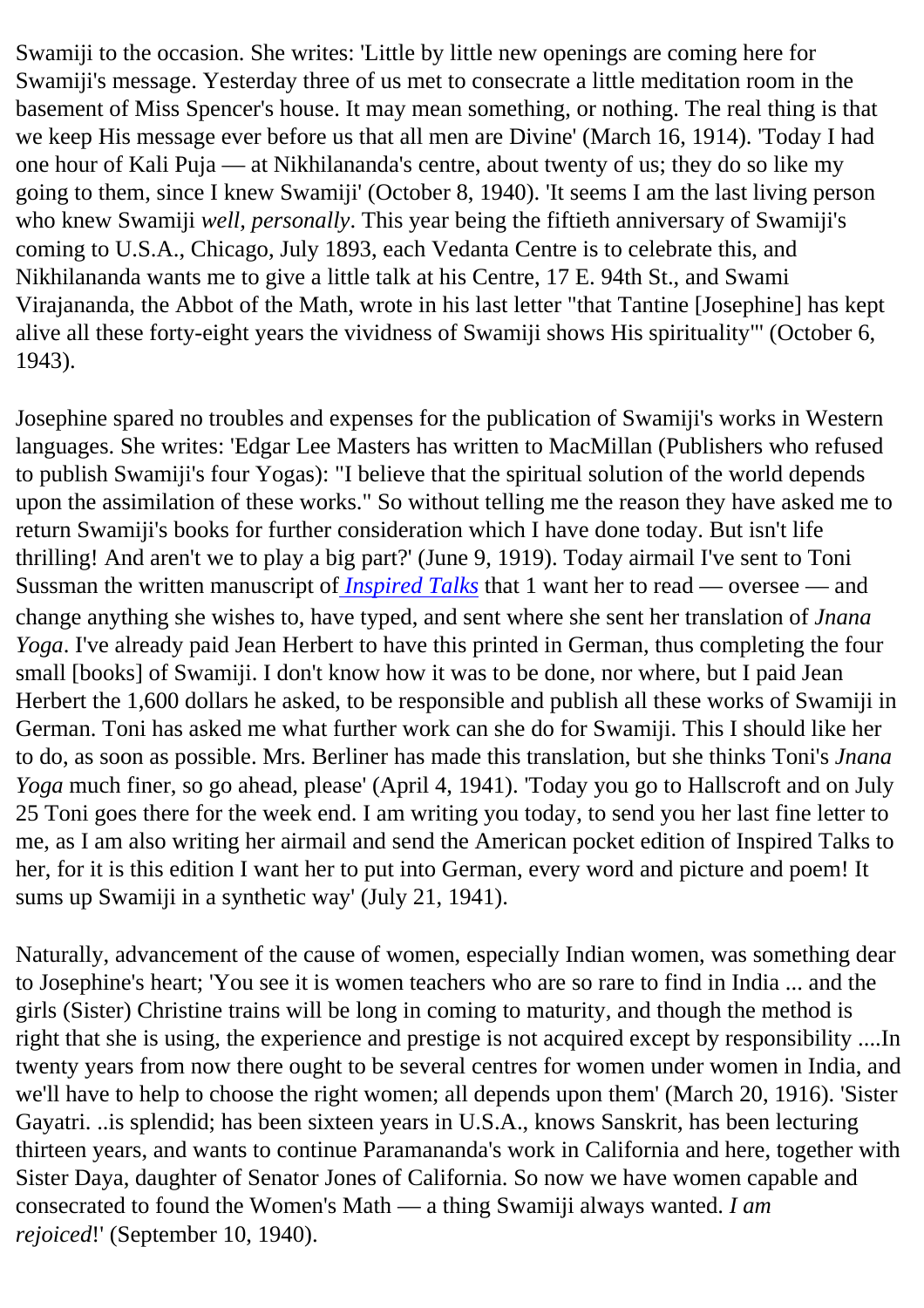Whenever there was any expansion in the Ramakrishna- Vivekananda movement, any new activity, Josephine was delighted. Her sense of involvement in\_the movement becomes evident from the following extracts: "These little glimpses into the lives and purposes of these young monks show the lines along which the Order will grow. One of their great achievements now is that they are starting Agriculture. The Gov't expert comes today from 3 to 5 and all are gradually to be trained so as to carry scientific food-growing as part of the outside centres' work. It's all slow, but it is *true* solid! There is no good in attacking a big problem till the home one is solved, and these men have been lighted by the torch that Swamiji carried round the world. ... Remember Swamiji said, "No fact in your life can equal your imagination, Alberta" ' (June 2, 1926). 'You remember Swamiji saying *Belur Math will be a great University with religious foundation*, so perhaps in yours and my lifetime, we will see his prophecy come true' (February 22, 1939). 'I'm begging them here at the Math to send the young out, to beg, as Swamiji did, his own food, on foot. walking, learning by actual experience. Swamiji didn't come full-fledged from the sky; he *grew* And his monks must do the same, or else they will be soft, no fibre or resilience, power of adaptation' (February 16, 1927). "Thrift gives me the joy of spiritually helping, for that is what money does when it saves *courage* in those I love' (October 23, 1939). 'Thousands are below (on the Belur Math grounds)! Just to pay their tribute to that one life — Swamiji's Birthday Celebration! I sit and wonder. Boshi Sen comes to cook the things Swamiji loved tonight. I furnish chocolate ice-cream — which they all eat. It is so *childish*, yet because of that very thing perhaps, his life is kept young and fresh and vital' (January 25, 1927).

What glimpses of Josephine's mind do we get from these letters? The things which strike us most are her enthusiasm and her receptivity; for instance, she writes: 'I seldom return anywhere. "Life is beautiful, the future sacred", so I'm out for new experiences and friends. It was because Swamiji was new and fresh every day that he held one! So if we learn every day, as he did, we will not grow old, or stale or flat! Life is expectancy, wonder! So is the Lord, isn't He?' (December 7, 1938). 'Life always seems to me to be just beginning — no five-yearold ever felt it more than I do — and as at five, I had the dream in Detroit that if I'd dig in the garden I'd find gold, (and did find the gold drop of an ear-ring), — so now I'm looking, digging into and finding wonders everywhere, now especially that my body has stopped worrying me... .There is no asceticism in me; that I see plainly; but recognition of the good, I find everywhere, including the *Best* occasionally. When I see what others put up with, I am filled with amazement and admiration, and it is only when one gets at the heart, the confidence of people, one learns: that is the reason I like confidence — friendships that only grow in intimacy... .If I go to New York, it is for the *Unknown*!. The Unknown God. that takes such myriad of shapes and forms, always keeping us guessing — wondering!' (March 21, 1939). 'It is this *wonder* that keeps me alive; what the other man has to give me — not what I give to him. I like people lo be different to me, and to take and *use* (not exploit) them as they *are*, thus broadening my horizon. It would be difficult to deepen it, since I lived with Swamiji' (September 7, 1946). 'I live mostly in others. I *expand*, with fresh ideas and culture' (November 27, 1938). '"The readiness is all" shall be put on my tombstone if I ever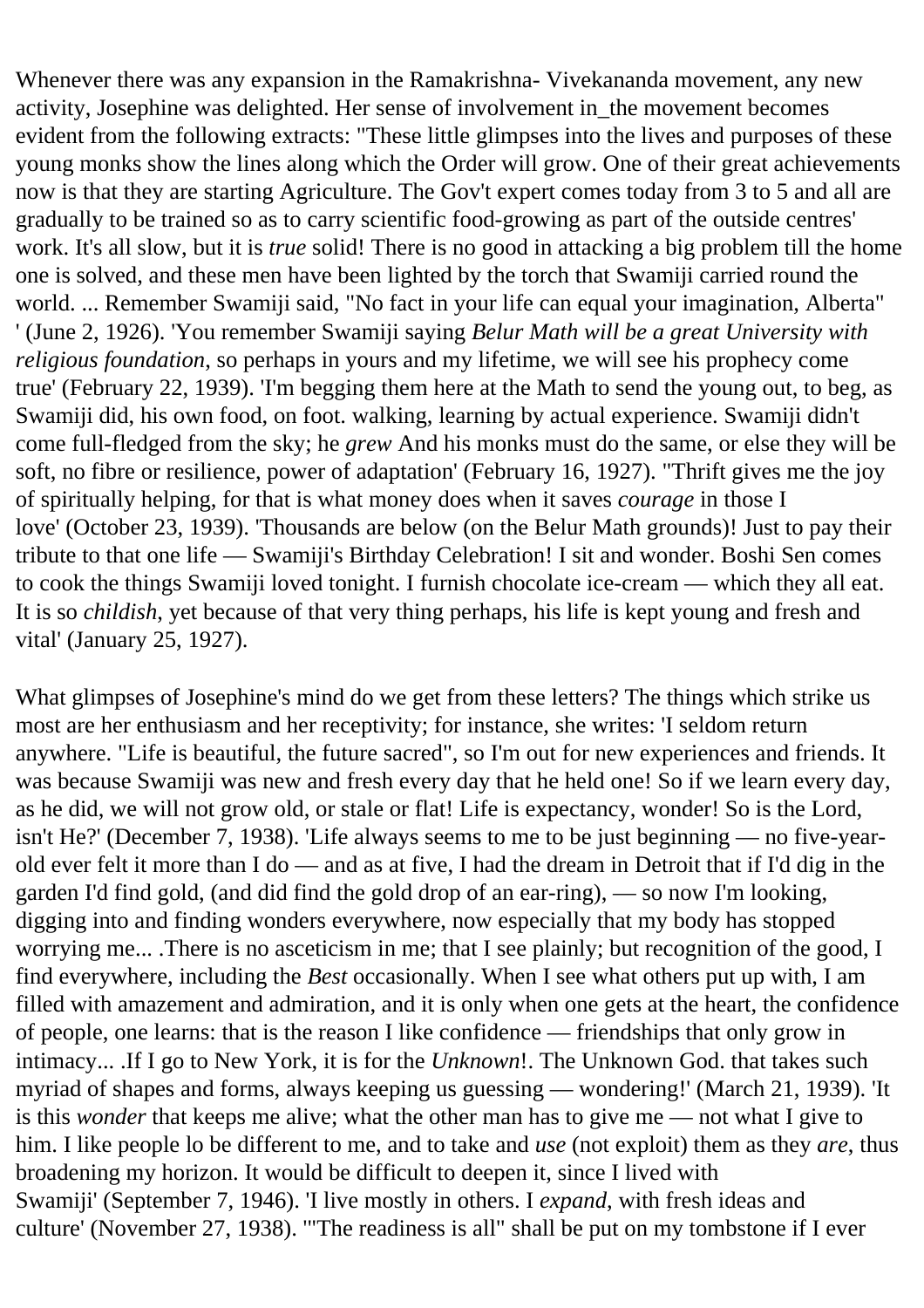have one!... I stumbled into a family that gave *freedom*! Then Swamiji at thirty-five, gave spiritual freedom; no wonder I'm happy — *learning*! (February 28, 1939). 'Life, here on earth, is a grand opportunity; learn, learn, day and night, knowing that all one can learn on earth one can use, any and everywhere, since Spirit never dies' (December 22, 1939). 'When I joined the Town Hall Club last Monday, they asked my occupation and I wrote: "*To Learn*" ' (October 30, 1940). "Well, my Religion is to learn from any and everybody, for this is the Lord's world and He has put me here to *learn*, as well as to worship!' (May 14, 1941).

Josephine herself declared: '*I haven't any Renunciation*! But I've freedom, to see and help India grow. That's my job, and now I love it. To see this group of fiery idealists, burning new paths and outlets from this jungle called life' (March 12, 1923).'

But this enthusiasm and involvement were based on deep knowledge and conviction and were imbued with a sense of detachment: 'I'm beginning to see that when the present is deepened it does become Eternity. A son of new dimension, as Einstein puts it' (October 4, 1923), 'It's all a pretty pageant, life just now, and I do enjoy it all — but deep down knowing that empires pass away — and only God remains!' (January 29, 1925). 'You ask if I am utterly secure in my grasp on the Ultimate. Yes — utterly. It seems to be part and parcel of me. It is the "Truth" (that I saw in Swamiji) that has set me free. One's faults seem so insignificant. Why remember them, when one has the Ocean of Truth to be one's playground?' (March 12, 1923). "But do remember that Life is fluid, like water, takes on different shapes, colours, tastes, constantly; so if we can take on this fluidity, instead of the shape, colour, taste, we will *watch — be the witness*, instead of the victim' (December 30, 1938). 'We know so little of ourselves, don't we? Our needs? Only a tiny window is opened of ourselves, and we are so surprised at the depths, heights, widths, that have never been fathomed, only *apprehended*. We are really much finer, nobler than we know, and are so often surprised at our own capacity!' (August 11, 1928).

The following extracts sum up her philosophy of life: 'I find that when they say we must get rid of our Ego, I don't agree, for the basis of every life is the Spirit — Ego, only covered up! Gel rid of the covering, and let the Ego shine in ail its glory' (December 22, 1939). 'I do not feel called upon to adjust the world's problems, but my own little intimate one, a narrow one, limited by my physical strength first, then the moral and spiritual values as *I* see them. This is the reason I said to Swamiji, "I've never done an unselfish act in my life" — and he answered, "True, but there is a larger or a smaller self" — to which I agreed. If *I* can expand, like loving others, it is I that expand, isn't it? And the more I expand and love others, the more represent the Lord, the one, unique' (March 22, 1940).

Does weakness ever take hold of her?: 'What is this crouching fear of death that possesses one? Instead of making the occasion for a great achievement, a glory. The fact is hidden, as if it were a curse, instead of a blessing, an opportunity, to show that the spirit is triumphant over the flesh' (September 4. 1923). 'Bless you darling, you and yours. Try to keep alive till I go out of the body; but the Soul is *Eternal* so why trouble too much about the body?' (August 29,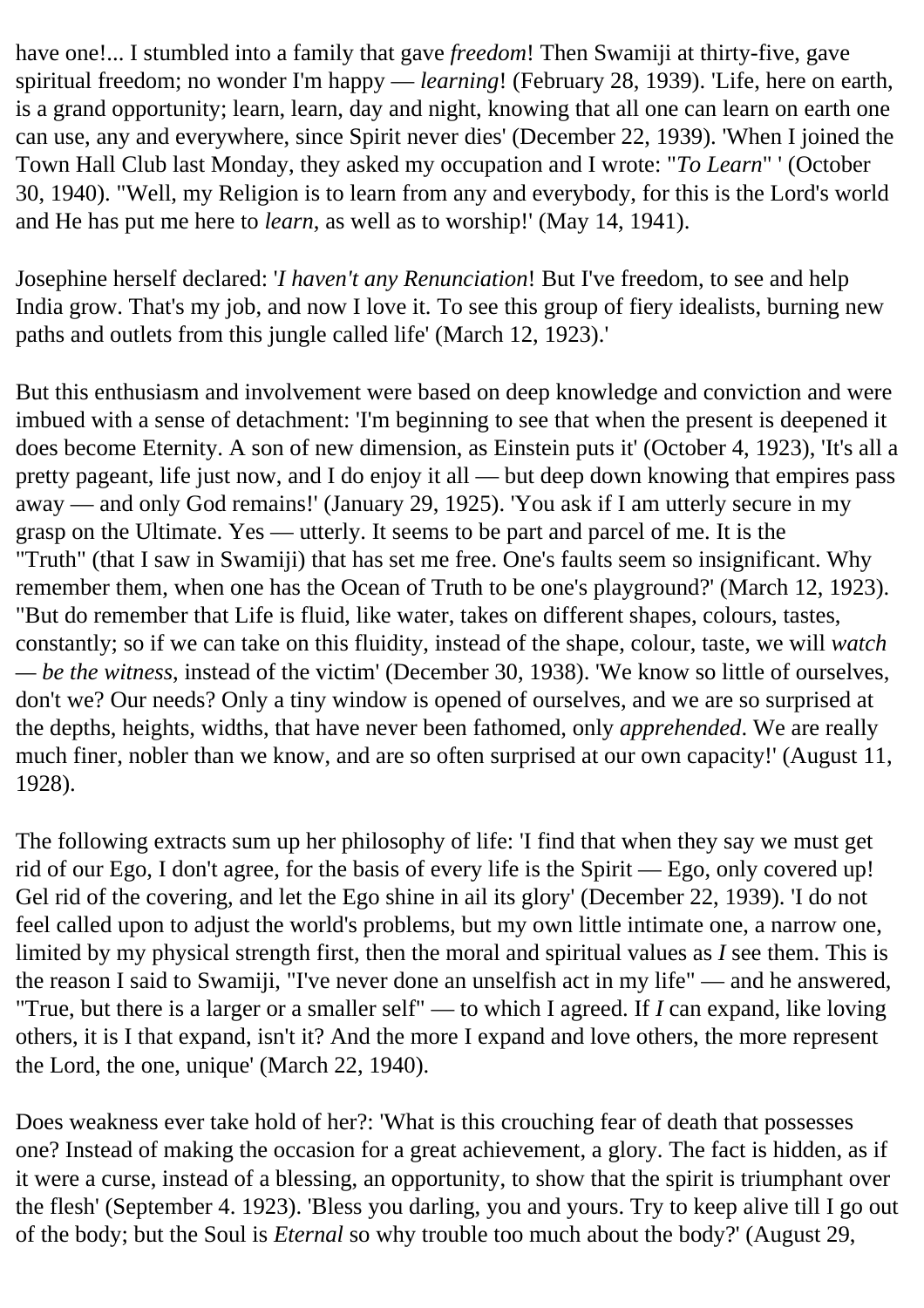#### 1943).

But through all her robustness, at times we can see the devotee in her: 'I am rejoiced to see keeps her heart so full of kindness towards —. I see so much anger and criticism everywhere, not changing the world, but shutting out the Lord, as if two things can be in the heart at once!' (December 7, 1939). 'I'd like Incarnation to come each generation to revive and reinspire humanity in its own divine birthright and outlook; wouldn't you? Perhaps they do come. Certainly I've known one, and it is they that keep us "floating on the warm heart of the Mother", as Swamiji put it. If we could learn to float, instead of gripping so hard, we'd have more time and strength for watching and learning. However, I'm not managing this world' (September 21, 1922).

(*[Prabuddha Bharata](http://www.advaitaashrama.org/prabuddha_bharata.html), February 1939*)

 $\geq$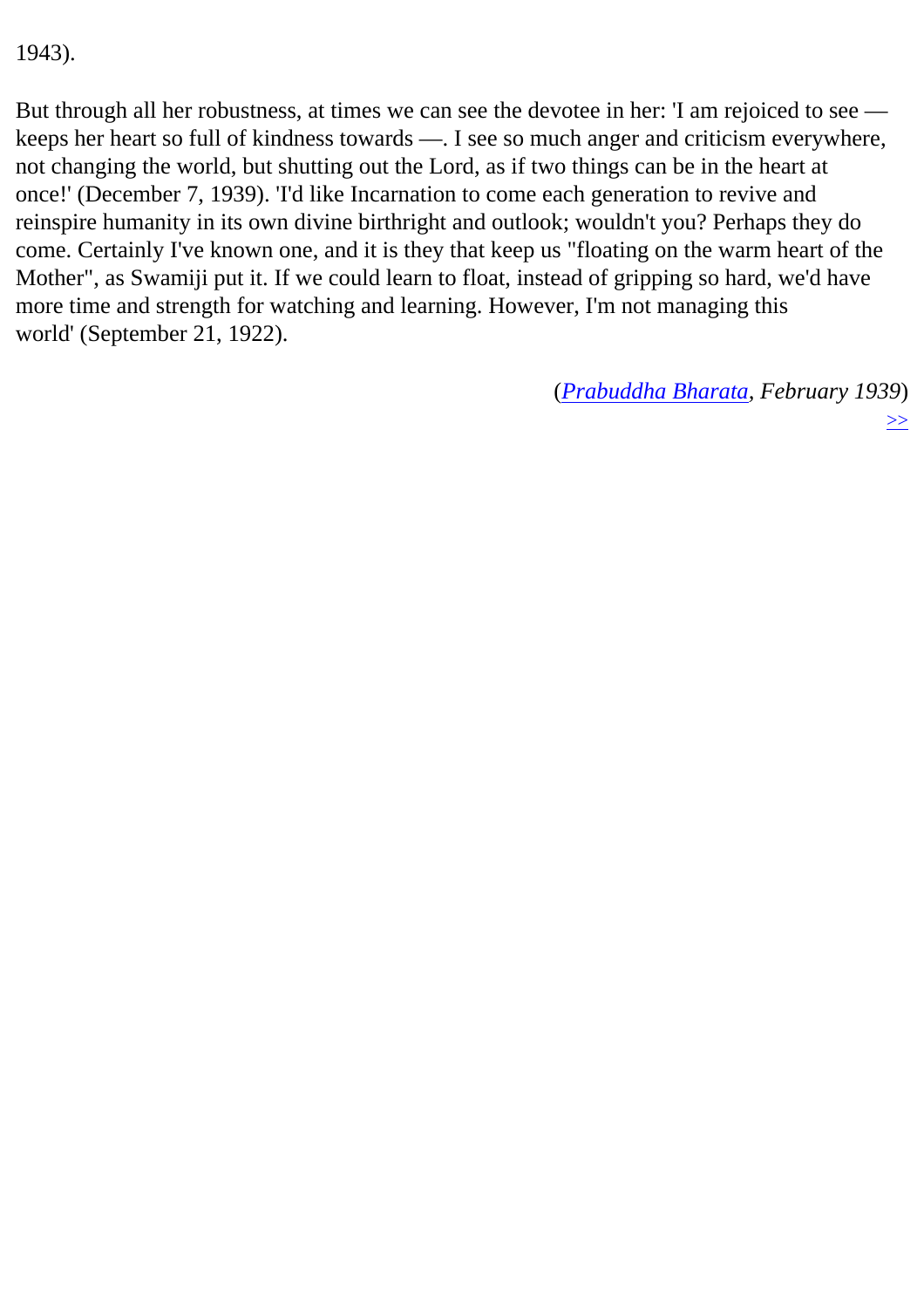# **REMINISCENCES OF SWAMI VIVEKANANDA**

### **BRAJENDRANATH SEAL**

When I first met Vivekananda in 1881, we were fellow-students of Principal William Hastie, scholar, metaphysician, and poet, at the General Assembly's College. He was my senior in age, though I was his senior in the College by one year. Undeniably a gifted youth, sociable, free; and unconventional in manners, a sweet singer, the soul of social circles, a brilliant conversationalist, somewhat bitter and caustic, piercing with the shafts of a keen wit the shows and mummeries of the world, sitting in the scorner's chair but hiding the tenderest of hearts under that garb of cynicism; altogether an inspired Bohemian but possessing what Bohemians lack, an iron will; somewhat peremptory and absolute, speaking with accents of authority and withal possessing a strange power of the eye which could hold his listeners in thrall.

This was patent to all. But what was known to few was the inner man and his struggle — the *Sturm und Drang* of soul which expressed itself in his restless and Bohemian wanderings.

This was the beginning of a critical period in his mental history, during which he awoke to selfconsciousness and laid the foundations of his future personality. John Stuart Mill's Three Essays on Religion had upset his first boyish theism and easy optimism which he had imbibed from the outer circles of the Brahmo Samaj. The arguments from causality and design were for him broken reeds to lean upon, and he was haunted by the problem of the Evil in Nature and Man which he, by no means, could reconcile with the goodness of an All-wise and Allpowerful Creator. A friend introduced him to the study of Hume's scepticism and Herbert Spencer's doctrine of the Unknowable, and his unbelief gradually assumed the form of a settled philosophical scepticism. His first emotional freshness and naivete were worn out. A certain dryness and incapacity for the old prayerful devotions, an ennui which he concealed under a nonchalant air of habitual mocking and scoffing, troubled his spirit. But music still stirred him as nothing else could, and gave him a weird unearthly sense of unseen realities which brought tears to his eyes.

It was at this time that he came to me being brought by a common friend, the same who had introduced him to the study of Hume and Herbert Spencer. I had had a nodding acquaintance with him before, but now he opened himself to me and spoke of his harassing doubts and his despair of reaching certitude about the Ultimate Reality. He asked for a course of Theistic philosophic reading suited to a beginner in his situation. I named some authorities, but the stock arguments of the Intuitionists and the Scotch common-sense school only confirmed him in his unbelief. Besides, he did not appear to me to have sufficient patience for humdrum reading-his faculty was to imbibe not so much from books as from living communion and personal experience. With him it was life kindling life and thought kindling thought.

<span id="page-293-0"></span> $<<$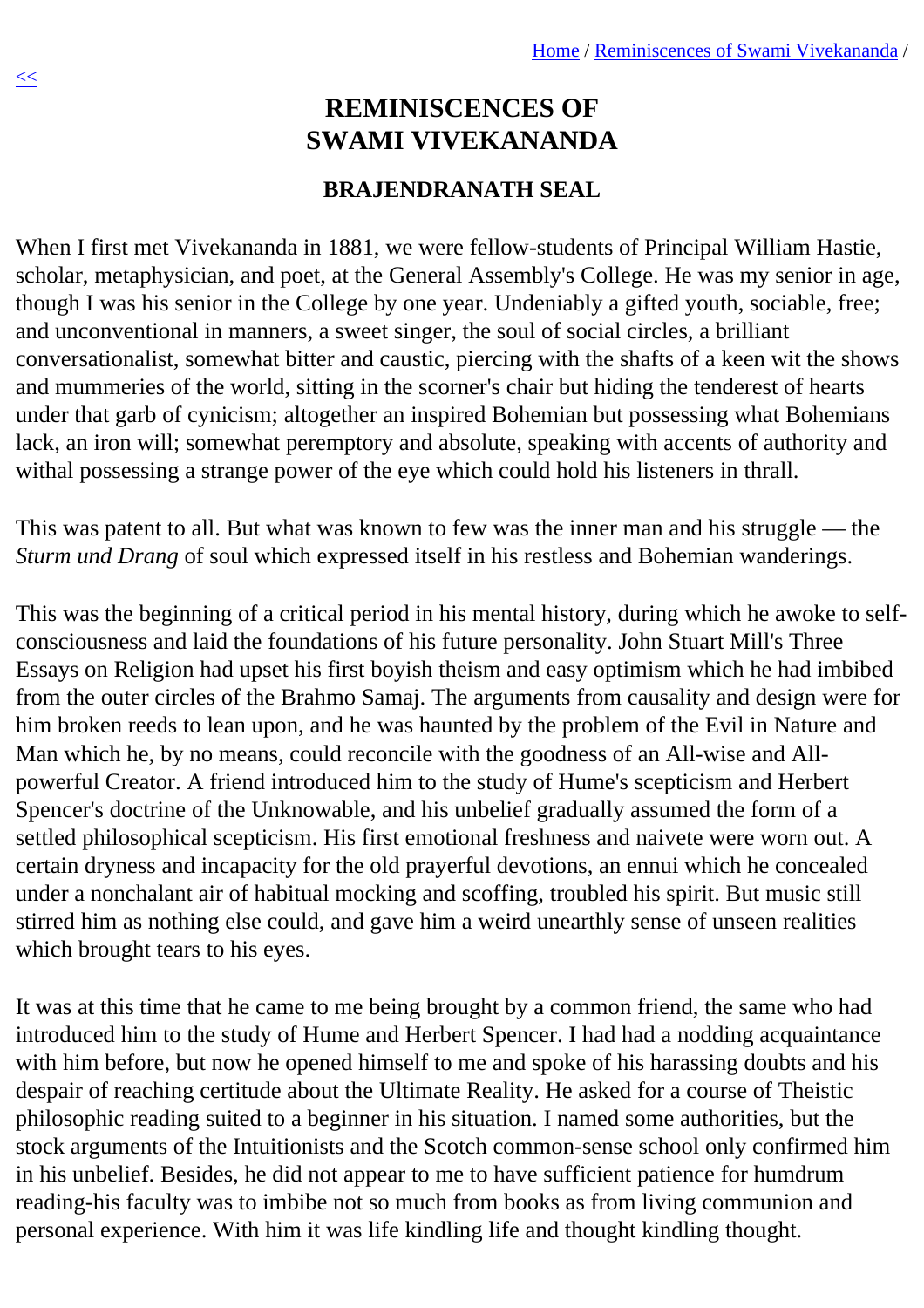I felt deeply drawn towards him, for I now knew that he would grapple with difficulties in earnest. I gave him a course of readings in Shelley. Shelley's Hymn to the Spirit of Intellectual Beauty, his pantheism of impersonal love and his vision of a glorified millennial humanity moved him as the arguments of the philosophers had failed to move him. The universe was no longer a mere lifeless, loveless mechanism. It contained a spiritual principle of unity.

I spoke to him now of a higher unity than Shelley had conceived, the unity of the Para Brahman as the Universal Reason. My own position at that time sought to fuse into one, three essential elements, the pure monism of the Vedanta, the dialectics of the Absolute idea of Hegel and the Gospel of Equality, Liberty and Fraternity of the French Revolution. The principle of individuation was with me the principle of Evil. The Universal Reason was all in all, Nature, life, history being the progressive unfolding of the Absolute idea. All ethical, social and political creeds and principles were to be tested by their conformity to Pure Reason. The element of feeling appeared to me merely pathological, a disturbance of sanity and order. How to overcome the resistance of matter, of individuality and of unreason, to the manifestation of the Pure Reason was the great problem of life and society, of education and legislation. I also held with the ardor of a young inexperienced visionary that the deliverance of the race from the bondage of unreason would come about through a new revolutionary polity of which the watchwords were Equality, Liberty and Fraternity.

The sovereignty of Universal Reason, and the negation of the individual as the principle of morals, were ideas that soon came to satisfy Vivekananda's intellect and gave him an assured conquest over scepticism and materialism. What was more, they furnished him with the card and compass of life, as it were. But this brought him no peace. The conflict now entered deeper into his soul, for the creed of Universal Reason called on him to suppress the yearnings and susceptibilities of his artist nature and Bohemian temperament. His senses were keen and acute, his natural cravings and passions strong and imperious, his youthful susceptibilities tender, his conviviality free and merry. To suppress these was to kill his natural spontaneityalmost to suppress his self. The struggle soon took a seriously ethical turn-reason struggling for mastery with passion and sense. The fascinations of the sense and the cravings of a youthful nature now appeared to him as impure, as gross and carnal. This was the hour of darkest trial for him. His musical gifts brought him associates for whose manners and morals he had bitter and undisguised contempt. But his convivial temperament proved too strong for him. It was, therefore, some relief to him when I occasionally kept him company of an evening when he went out for a musical soiree.

I saw and recognized in him a high, ardent and pure nature, vibrant and resonant with impassioned sensibilities. He was certainly no sour or cross-grained puritan, no normal hypochondriac; he would indulge cynically in unconventional language except when he would spare my innocence. He took an almost morbid delight in shocking conventionality in its tabernacles, respectability in its booths; and in the pursuit of his sport would appear other than he was, puzzling and mystifying those outside his inner circle of friends. But in the recesses of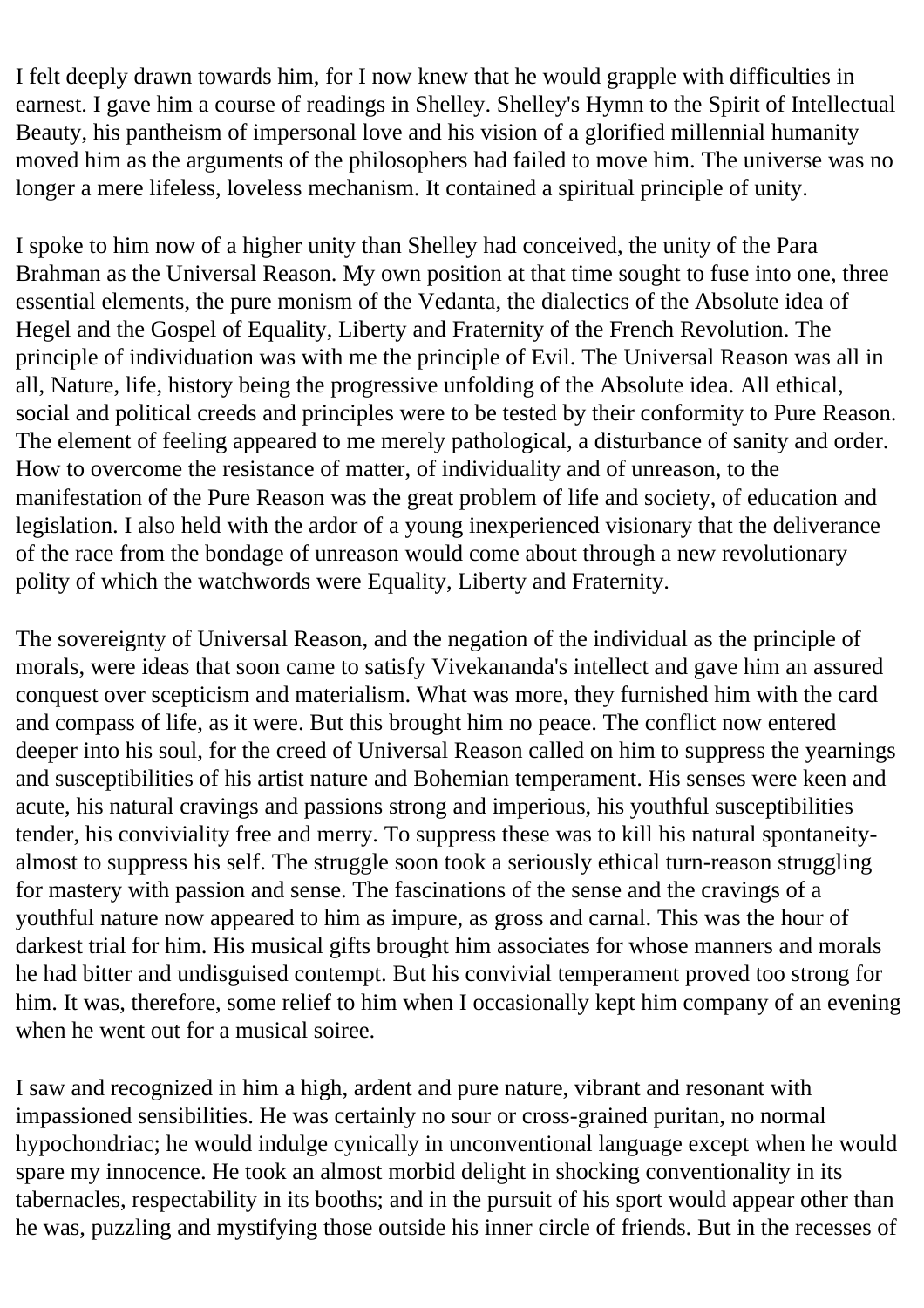his soul he wrestled with the fierce and fell spirit of Desire, the subtle and illusive spirit of Fancy.

To his repeated quest for some power which would deliver him from bondage and unavailing struggle, I could only point to the sovereignty of Pure Reason and the ineffable peace that comes of identifying the self with the Reason in the Universe. Those were for me days of a victorious Platonic transcendentalism. The experience of a refractory flesh or rebellious temperament had not come to me. I had not sufficient patience for the mood or attitude of mind which surrenders the sovereign right of self-government to artificial props or outside help, such as grace or mediation. I felt no need of conciliating feeling and nature in the cult of Reason, nor had had any experience of a will divided in its allegiance to the Self. The experience of a discord between the Ideal and the Real, between Nature and Spirit, had indeed come to me already in an objective way as an outstanding reality and was to come afterwards in subjective fashion though in form quite other than what obtained in Vivekananda's case. But at the time, his problems were not mine, nor were my difficulties his.

He confessed that though his intellect was conquered by the universal, his heart owned the allegiance of the individual Ego and complained that a pale bloodless reason, sovereign *de jure* but not *de facto*, could not hold out arms to save him in the hour of temptation. He wanted to know if my philosophy could satisfy his senses, could mediate bodily, as it were, for the soul's deliverance; in short, he wanted a flesh and blood reality visible in form and glory; above all, he cried out for a hand to save, to uplift, to protect, a Shakti or power outside himself which could cure him of his impotence and cover his nothingness with glory — a Guru or master who by embodying perfection in the flesh would still the commotion in his soul.

At the time, this appeared to me a weakness born of unreason, this demand for perfection in the flesh and for a power out of ourselves to save — this sacrifice of reason to sense. My young inexperienced self, confronted with this demand of a soul striving with itself, knew not wherewith to satisfy it, and Vivekananda soon after betook himself to the ministers and missionaries of the Brahmo Samaj, asking Brahmos with an unconscious Socratic Irony for an ideal made real to sense, for truth made visible, for a power unto deliverance. Here he had enough, he bitterly complained, of moral disquisitions, principles, intuitions for pabulum which to him appeared tasteless and insipid. He tried diverse teachers, creeds and cults, and it was this quest that brought him, though at first in a doubting spirit, to the Paramahamsa of Dakshineswar, who spoke to him with an authority that none had spoken before, and by his Shakti brought peace into his soul and healed the wounds of his spirit. But his rebellious intellect scarcely yet owned the Master. His mind misgave him and he doubted if the peace which would possess his soul in the presence of the Master was not illusory. It was only gradually that the doubts of that keen intellect were vanquished by the calm assurance that belongs to ocular demonstration.

I watched with intense interest the transformation that went on under my eyes. The attitude of a young and rampant Vedantist-cum-Hegelian-cum-Revolutionary like myself towards the cult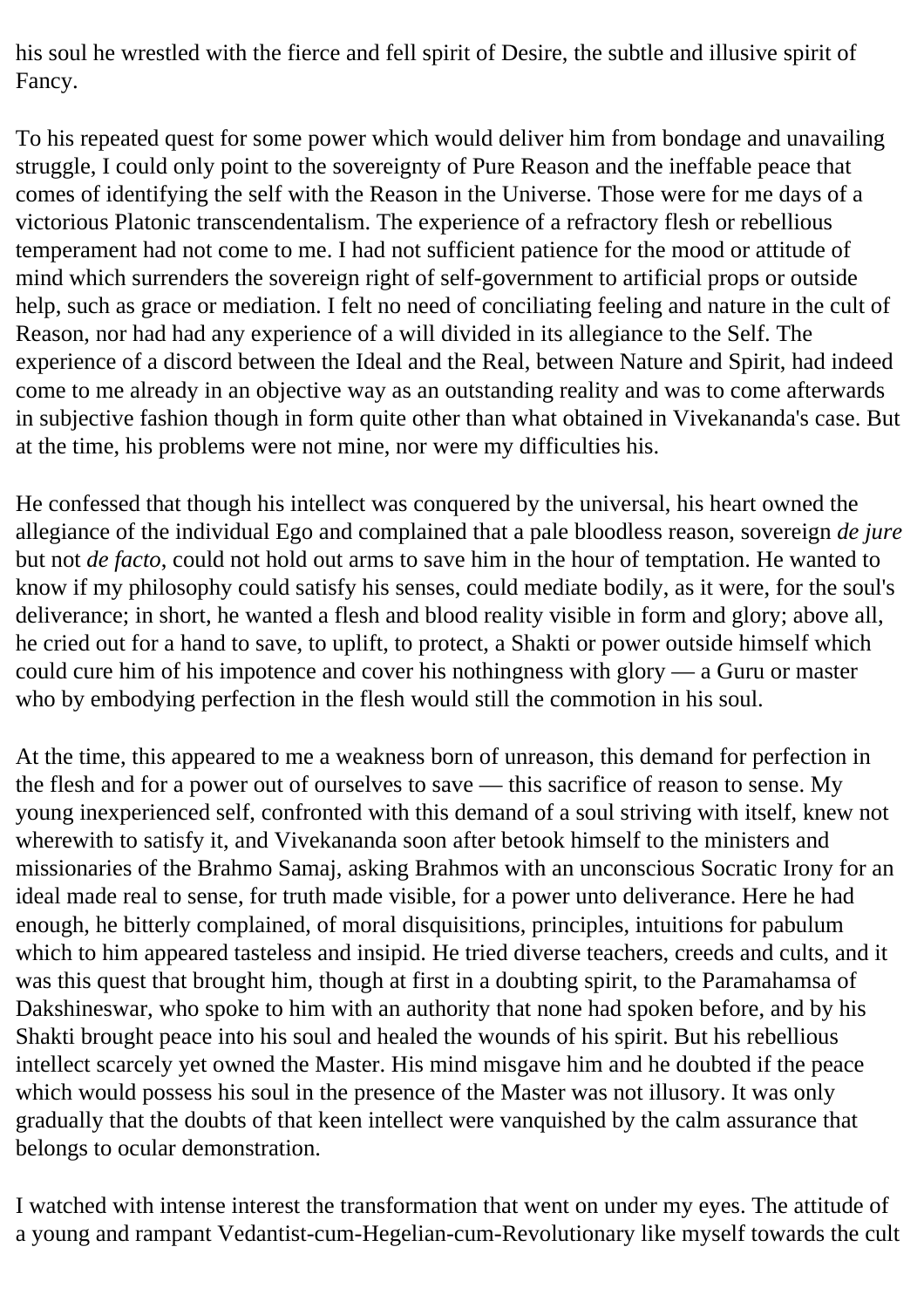of religious ecstasy and Kali-worship, may be easily imagined; and the spectacle of a born iconoclast and free-thinker like Vivekananda, a creative and dominating intelligence, a tamer of souls, himself caught in the meshes of what appeared to me an uncouth, supernatural mysticism, was a riddle which my philosophy of the Pure Reason could scarcely read at the time. But Vivekananda, "the loved and lost" was loved, and mourned; most in what I could not but then regard as his defection; and it was personal feeling, after all, the hated pathological element of individual preference and individual relationship, which most impelled me, when at last I went on what to a home-keeping recluse like myself was an adventurous journey to Dakshineswar, to see and hear Vivekananda's Master, and spent the greater part of a long summer day in the shady and peaceful solitude of the Temple-garden, returning as the sun set amidst the whirl and rush and roar and the awful gloom of a blinding thunder-storm, with a sense of bewilderment as well moral as physical, and a lurking perception of the truth that the majesty of Law orders the apparently irregular and grotesque, that there may be self mastery in apparent self alienation, that sense even in its errors is only incipient Reason and that faith in a Saving Power ab extra is but the dim reflex of an original act of self determination. And a significant confirmation of all this came in the subsequent life-history; of Vivekananda who, after he had found the firm assurance he sought in the saving Grace and Power of his Master, went about preaching and teaching the creed of the Universal Man, and the absolute and inalienable sovereignty of the Self.

> (*[Prabuddha Bharata,](http://www.advaitaashrama.org/prabuddha_bharata.html) April 1907;* reprinted *Brahmavadin, May, 1907*) Courtesy: [Frank Parlato Jr.](http://www.vivekananda.net/)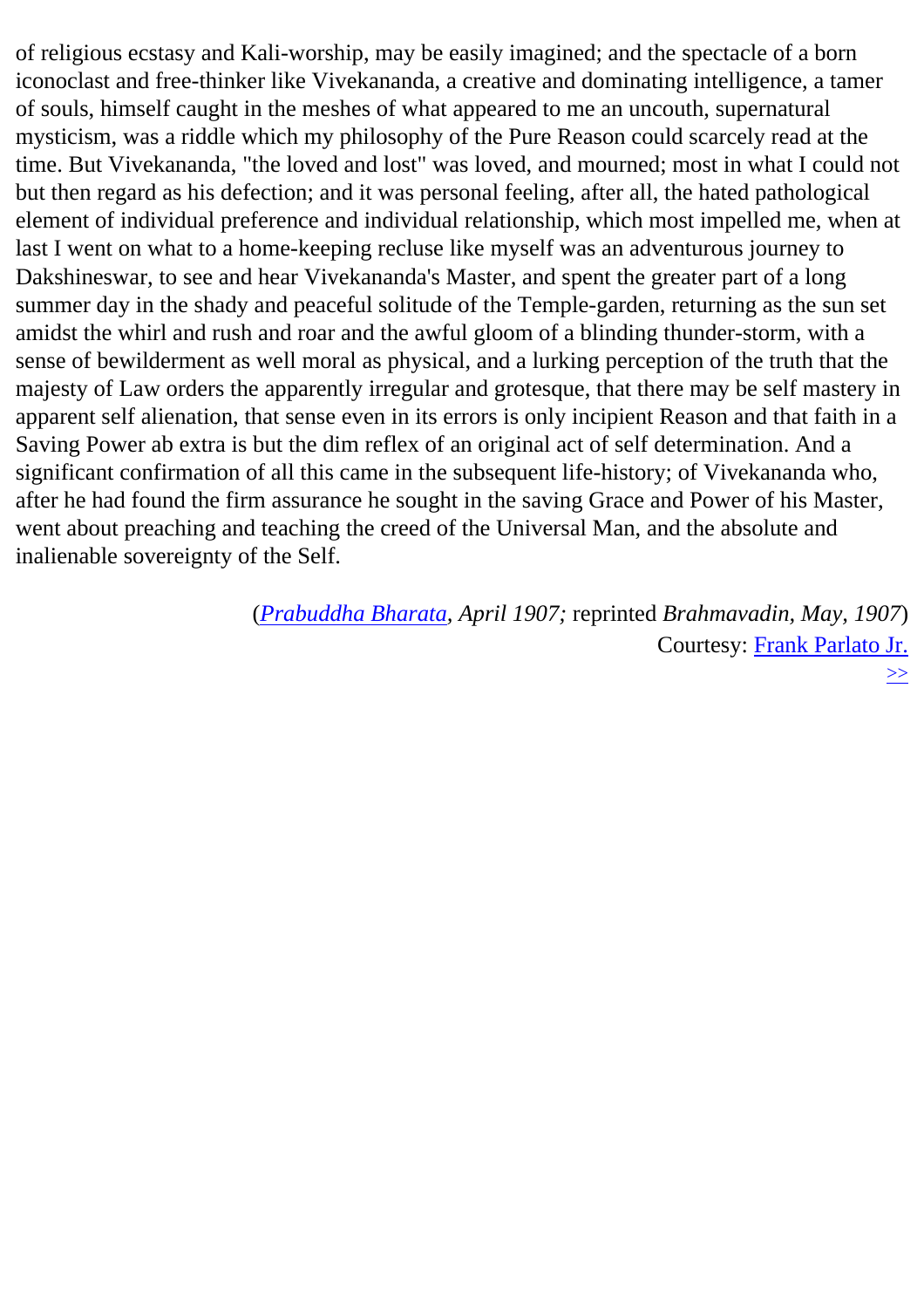# **REMINISCENCES OF SWAMI VIVEKANANDA**

### **MRS. ALICE. M. HANSBROUGH**

In 1941 Mrs. Alice Hansbrough gave these valuable reminiscences of Swami Vivekananda in a series of informal interviews with Swami Ashokananda in San Francisco. They were recorded by Mr A T Clifton (later Swami Chidrupananda), who was present at the interviews. Marie Louise Burke used portions of these reminiscences in her work Swami Vivekananda in the West: New Discoveries. Swami Chetanananda and a group of Vedanta students have revised and reorganized the original manuscript of reminiscences for publication. It has been made available for publication by courtesy of the [Vedanta Society of Northern California](http://www.sfvedanta.org/).

One bright Sunday morning in March 1941, Swami Ashokananda invited Mrs. Alice M Hansbrough to drive home with him from his lecture at the Century Club in San Francisco. On the way, driving by a roundabout route over San Francisco's many hills to enjoy a sun made welcome by weeks of rain, the swami asked Mrs. Hansbrough if she could not give an account of her contacts with Swami Vivekananda during his visit to California in the winter of 1899 and 1900. Mrs. Hansbrough had met Swamiji in Los Angeles a few days after his arrival there, and from the day of the meeting, had become a faithful follower. She served him devotedly during his stay in Los Angeles and San Francisco, and during her intimate contacts with him had many glimpses of Swamiji's spiritual greatness and of his human qualities as well.

Mrs. Hansbrough readily agreed to give whatever recollections Swami Ashokananda desired. The swami evidently had already given considerable thought to the proposal, and ways and means were discussed. It was arranged that he should go to Mrs. Hansbrough's home and that, through questions, he would suggest to her a direction of conversation.

#### **Monday Evening, March 3, 1941**

Swami Ashokananda arrived at Mrs. Hansbrough's home a little after eight o'clock in the evening. She was living with her daughter, Mrs. Paul Cohn, at 451 Avila Street, near the broad Marina parkway on San Francisco Bay. As the swami walked to the door of the handsome Spanish-style residence, he caught a glimpse of Mrs. Hansbrough reading beside the fire in the living room. In a moment she had greeted the swami at the door and escorted him to a seat before the fire.

The door to the spacious, high-ceilinged living room was across one corner; and across the corner to the right was the broad hearth of the fireplace, with a couch at right angles on the right, and comfortable chairs opposite. Another couch stood against the wall beyond, and in the far corner was a handsome old grand piano. The swami chose a chair, and Mrs. Hansbrough sat on one couch in the light of a small table lamp.

<span id="page-297-0"></span> $<<$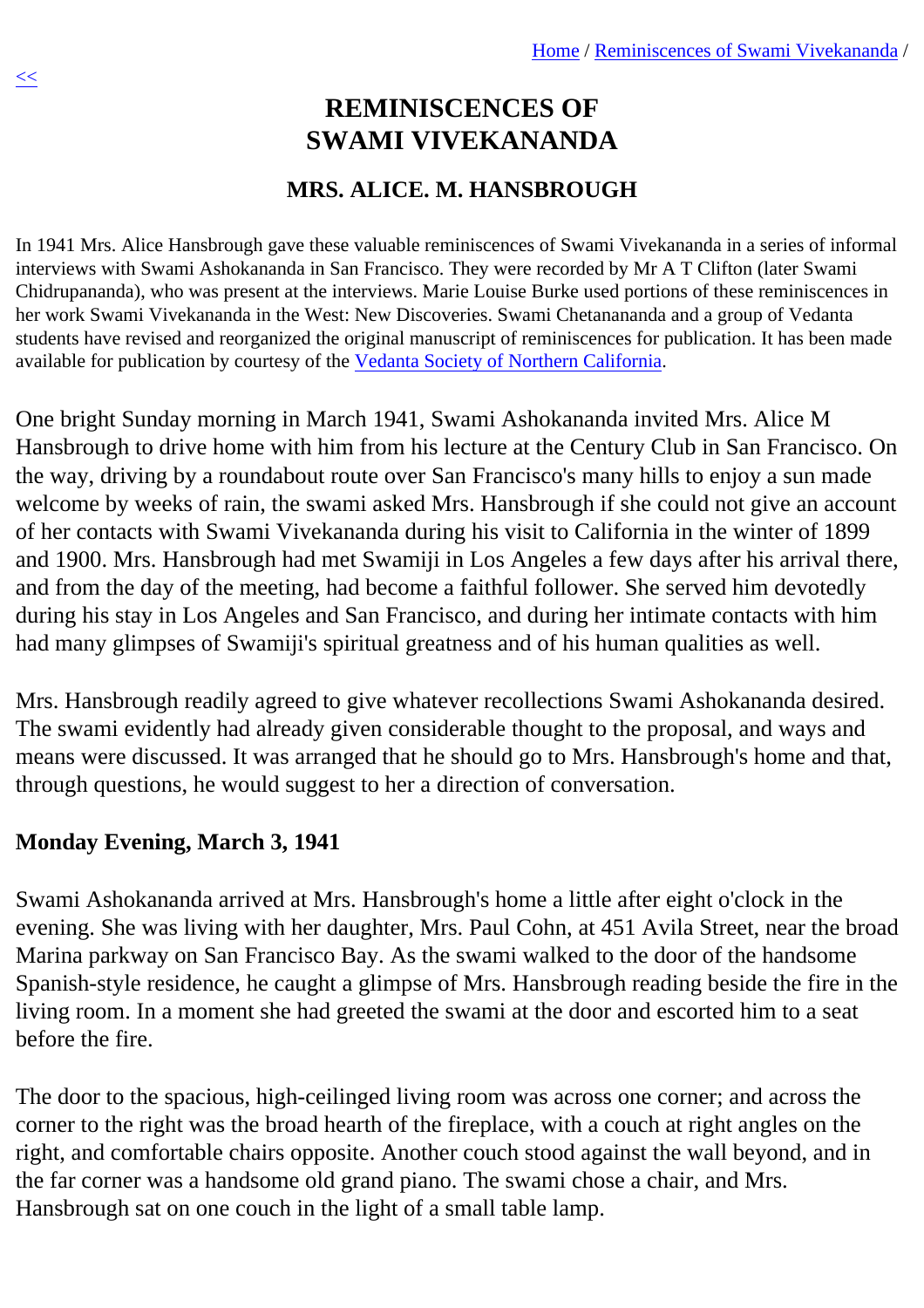Mrs. Hansbrough was now well on in years [75 years old], but still was blessed with a keen intelligence and a ready humour, which must surely have endeared her to Swamiji. She was slight and below medium height, dignified and unvaryingly good natured in her manner, and possessed of a natural peacefulness which communicated itself to others. Her memory was clear and her conversation therefore filled with interesting details.

After inquiring about Mrs. Hansbrough's daughter, Swami Ashokananda said: 'Let us begin with your first acquaintance with Swamiji's work. How did you first hear about him?'

'I first learned of Swamiji in the spring of 1897 at a lecture in San Francisco about three years before he came to California,' Mrs. Hansbrough replied. 'Two friends and I went to hear a Mrs. Annie Rix Militz speak on some metaphysical subject, and in the course of her talk she brought out some points from Swamiji's *Raja Yoga* and also quoted from the book. I was leaving not long after for Alaska, and my friends asked me what I would like for a steamer present. *Raja Yoga* was my answer. At the Emporium where they went to get it, the clerk inquired if it was for someone interested in such subjects. When they said it was, he recommended that they also get Swamiji's *Karma Yoga*, as the two were, as he said, "parts of a set". So I left for Alaska armed with the two books.

'Our ship was a steam schooner. The captain was not familiar with the course and we went far out of our way on the voyage. The result was four weeks en route, during which time I read from my books. I started with *Karma Yoga*, but found it a bit too high in thought for me, so put it aside and read *Raja Yoga* first. Then when I had finished it, I went back to *Karma Yoga* and read that. During the two years I was in Alaska I read both books over again many times.

'I remember that I used to read for a while, and the thought would come to me, "What marvellous thoughts these are!" I would hold the place with my finger, close the book and shut my eyes and think, "What a wonderful man he must be who wrote these words!" And I would try to form a picture in my mind of what he looked like.

'I met a man in Alaska who was interested in Theosophy. We used to talk about Swamiji's books and he looked through them; but he did not find anything interesting in them because he felt they were not Theosophy.'

'And after you returned from Alaska,' Swami Ashokananda asked, 'did you go to Los Angeles?'

'Yes,' Mrs. Hansbrough replied. 'I came through San Francisco on the way, and arrived in Los Angeles on November 23, 1899. Swamiji had been in Los Angeles only a few days, I later learned.' [Swamiji arrived on December 3, 1899.]

'How did you first happen to meet him?' Swami Ashokananda asked.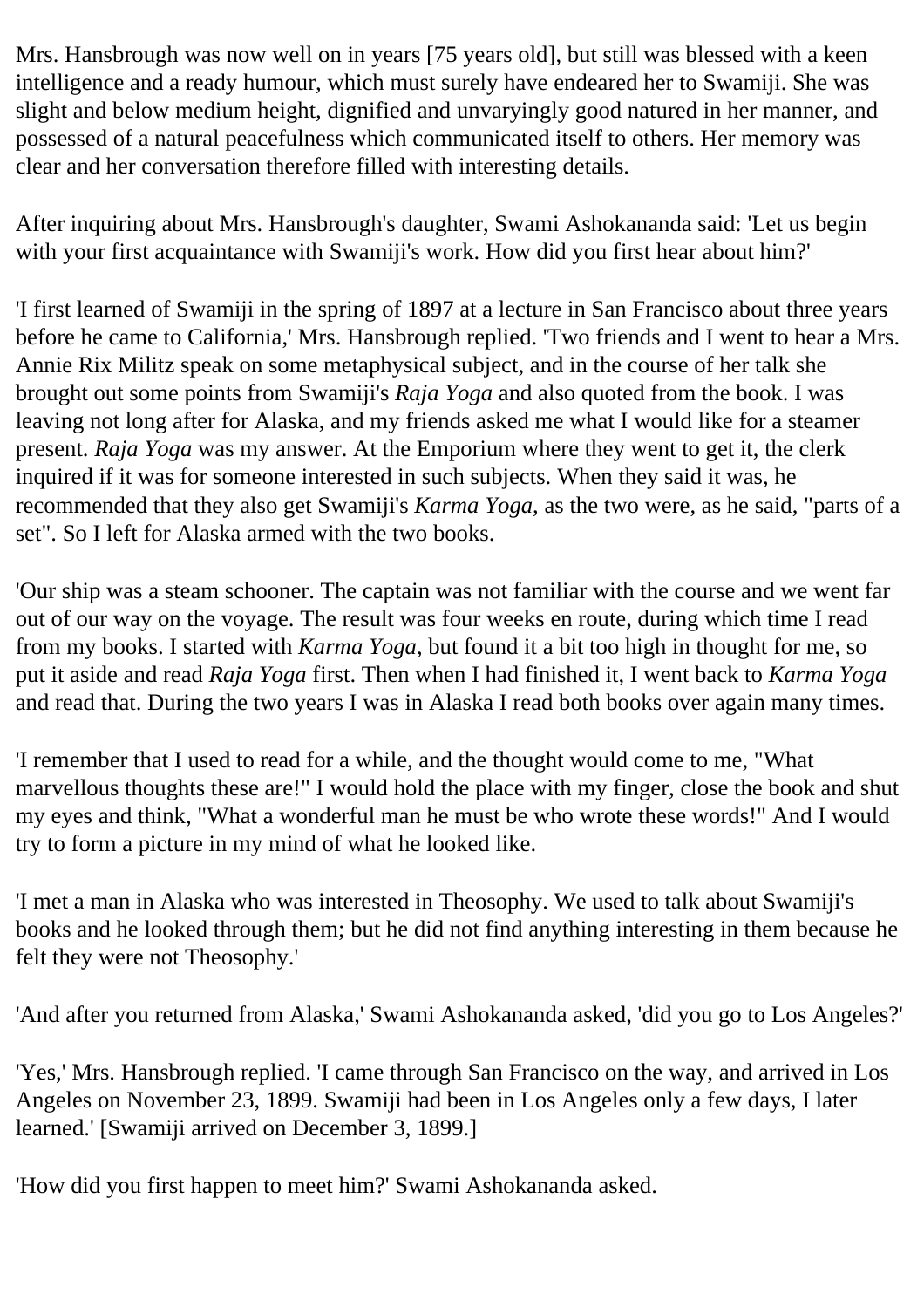'Well, perhaps you would like to hear first what circumstances brought him to the West Coast,' Mrs. Hansbrough suggested. 'The brother of Miss Josephine MacLeod at whose home Swamiji had been staying in New York, had been ill in Arizona with tuberculosis for some time. By the time November came, Mr MacLeod was not expected to live; and the wife of his business partner, a Mr Blodgett, wired Miss MacLeod to come west to see him, which she did. The brother died on November 2, 1899, however, and Miss MacLeod stayed on in Los Angeles, at Mrs. Blodgett's house at 921 West 21st Street, where Swamiji later came.'

'Can you get a photograph of the house?' Swami Ashokananda asked.

'I might be able to,' Mrs. Hansbrough said. 'Well, when Miss MacLeod first entered her brother's bedroom at Mrs. Blodgett's house, the first thing she saw was a full-page newspaper picture of Swamiji — you know that one that you have in your office in the Berkeley Temple, where he stands partly turned to the left-which Mrs. Blodgett had taken from a Chicago paper and had framed. It hung above her brother's bed.

'"Where did you get that?" Miss MacLeod exclaimed. Mrs. Blodgett told her she had heard Swami Vivekananda speak in Chicago and had cut the picture out of one of the papers at the time. "Well, Swami Vivekananda is our guest now in New York!" Miss MacLeod said.'

Swami Ashokananda then asked, 'Mrs. Blodgett had some healing power, didn't she?'

'I never heard of it,' Mrs. Hansbrough answered.

'Miss MacLeod said so some years ago at Mayavati,' the swami remarked. 'She said this was the reason it was suggested that Swamiji come to Los Angeles, as he had been unwell for a long time.' [Miss MacLeod took Swamiji to a healer named Mrs. Melton.]

Mrs. Hansbrough said she remembered that Mrs. Leggett had come to Los Angeles for some such reason, and Swami Ashokananda was surprised to learn that Mrs. Leggett had come west at all. After some discussion on this point, the conversation turned to Mrs. Hansbrough's first hearing a lecture by Swami Vivekananda.

'It was on December 8, 1899,' she said. 'My sister Helen came home that evening and said: "Who do you think is going to speak in Los Angeles tonight? Swami Vivekananda!" All during the two years I had been reading his books in Alaska I had never expected to see him. Well, we rushed through dinner, made up a party, and went in. The lecture was at eight o'clock. Blanchard Hall was on Broadway between Eighth and Hill Streets. The audience was between six and eight hundred people, and everyone was enchanted with Swamiji. This was his first lecture in California and the subject was "The Vedanta Philosophy".

'He was introduced by a Professor Baumgardt, who had arranged for the hall and the lecture. Professor Baumgardt was connected with one of the Los Angeles newspapers in some business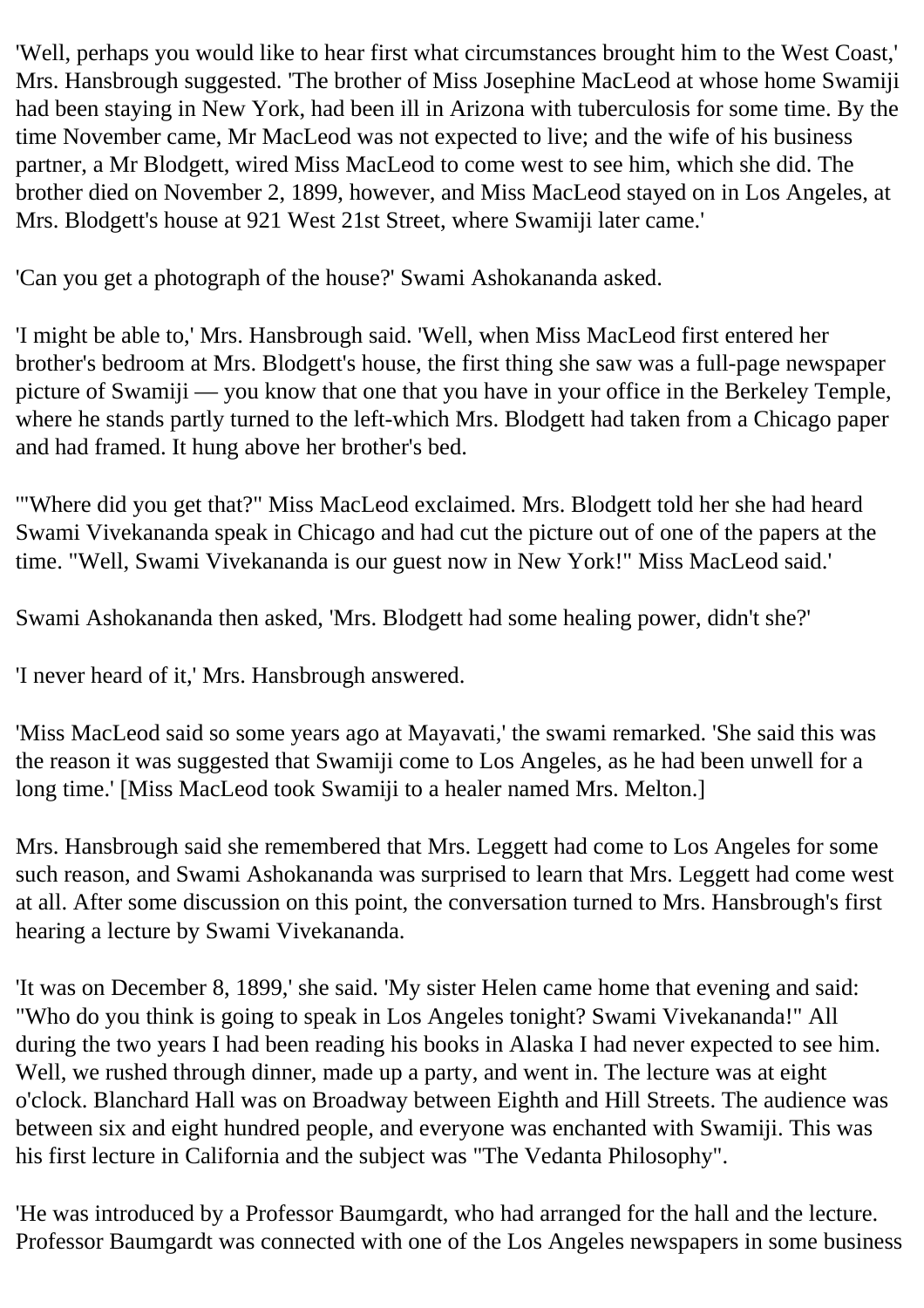capacity. He was an astronomer. He had met Swamiji through the Academy of Sciences, which was a group of prominent scientists and scholars who had gathered together and called themselves by that name. Mrs. Blodgett, with whom Swamiji was staying at the time, had introduced both Swamiji and Miss MacLeod to these men, and it was through these introductions that this first lecture came about. She also introduced him to a wealthy family called the Stimsons, with whom Swamiji later stayed for a week or so, but I don't think he enjoyed his visit with them.

'Professor Baumgardt had asked Swamiji to give the same lecture he had given at the Brooklyn Institute on the Vedanta Philosophy. When the lecture was over, the professor complained that it was not the same lecture at all; and Swamiji told him that it was impossible for him ever to give the same lecture twice: that he could talk on the same subject, but it would not be the same.'

'How was Swamiji dressed?' Swami Ashokananda asked.

'He wore a yellow robe and turban.'

'Yellow?'

'Well, a light orange, a little lighter than the robe you use,' Mrs. Hansbrough replied.

'And how did he look?'

'His complexion was lighter than all the swamis here today, except Swami Devatmananda,' Mrs. Hansbrough said. 'His hair was black — very black — with not one grey hair. A lady once asked him later on if Hindus' hair ever turned grey!'

'How did he impress you?' Swami Ashokananda then asked.

'I got the same impression I had previously had of him; that is, he was a most impressive personality. You know, you have told me that it is not possible to get an impression of a personality from the individual's writings; but I felt that I had sensed Swamiji's personality from his books, and the impression was verified when I heard him speak.

'His voice I should say was baritone — certainly nearer to bass than tenor; and it was the most musical voice I have ever heard. At the end of the lecture he closed with that chant, "I am Existence Absolute, Knowledge Absolute, Bliss Absolute." Everyone was enchanted with his talk.

'Whenever he quoted from Sanskrit he would chant the quotation —'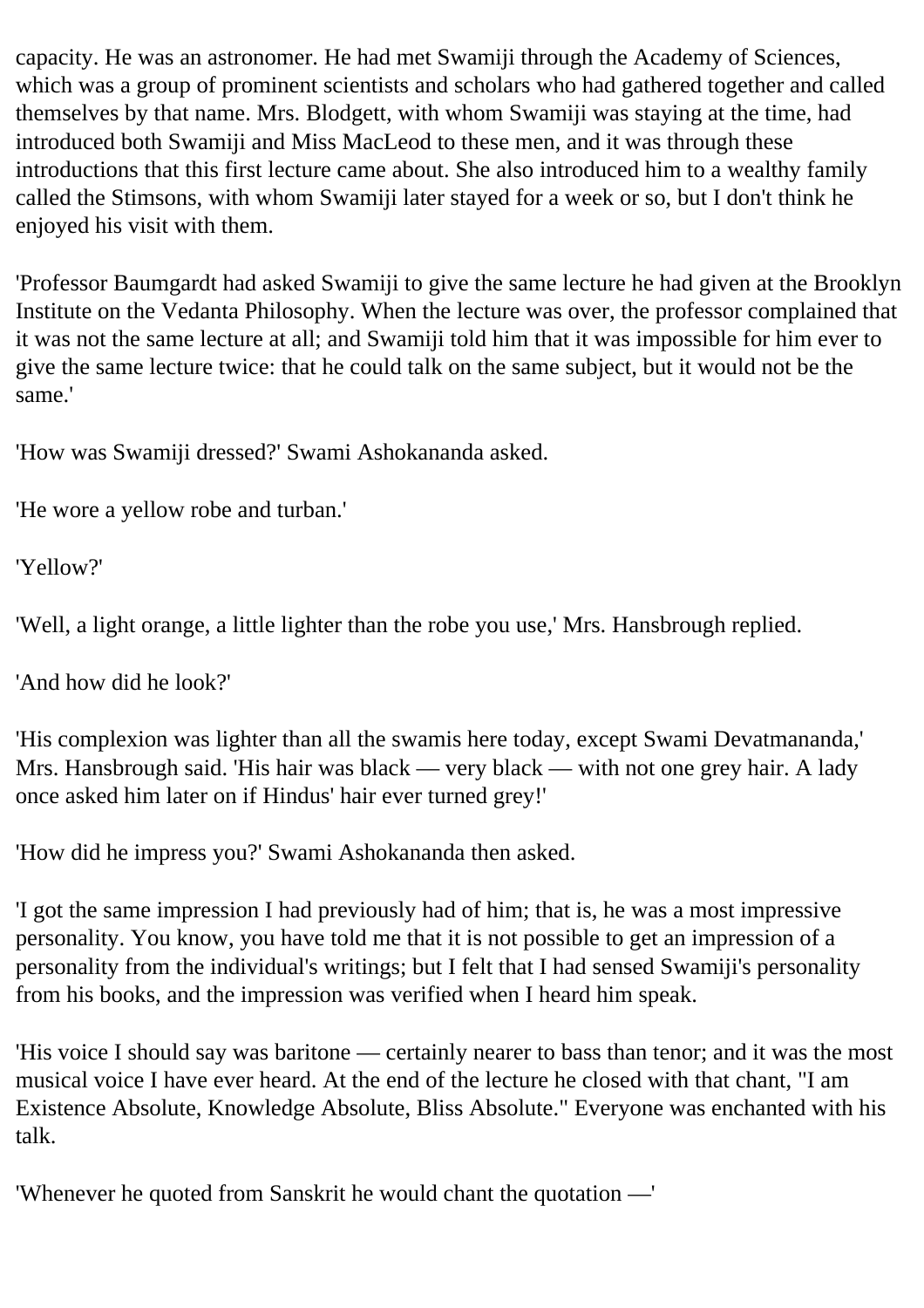'He would actually chant?' Swami Ashokananda interrupted to ask.

'Yes,' Mrs. Hansbrough replied. 'He would chant in Sanskrit and then translate. Once later on he apologized for quoting in Sanskrit, and explained that he still thought in that language and then had to translate his thoughts into English.

'When it was over, the rest of our party went up on the platform where a number of people had collected to speak to Swamiji. I sought out Professor Baumgardt, however, to find out when and where Swamiji was going to lecture again. When I asked him he inquired, "Are you interested in the swami's teachings?" I told him I had been studying them for two years, and he said, "Well, I will introduce you to the swami's hostess." He introduced me to Miss MacLeod, who, when I told her I had been studying Swamiji's works for so long, asked if I wouldn't like to go to call on him. Of course I said I would be delighted, and so it was arranged. It was not until after his second lecture, however, that we did meet him.'

'And what and where was his second lecture?' Swami Ashokananda asked.

'His second lecture [on December 12] was also arranged by the Academy of Sciences,' Mrs. Hansbrough said. 'But this one was held in the Congregational Church and was free, whereas tickets had been required for the first one. The subject was, "The Building of the Cosmos", and it was equally as enchanting as the first one. I still have a copy of it, and often read it.'

'You have a copy of that lecture!' Swami Ashokananda exclaimed. 'Are you sure?'

Mrs. Hansbrough assured the swami that she was. Here the talk turned for the moment to Mrs. Hansbrough's collection of notes, early copies of the *Brahmavadin* and *Prabuddha Bharata*, and notes belonging to Dr. M. Logan on the founding of the San Francisco Vedanta Society. Then Mrs. Hansbrough spoke again of the work in Southern California.

'Did you know that a Vedanta Society was actually established in Pasadena?' she asked. 'It was suggested to Swamiji that he visit Pasadena, which he did. There he met a Mrs. Emeline Bowler, a wealthy woman who was president of the Shakespeare Club, and with whom Swamiji later spent a few days. During this visit, however, he wrote me that he was not happy there, and asked me to go and get him.'

Swami Ashokananda laughed at this.

'Why do you laugh?' Mrs. Hansbrough asked him.

'Well, it is amusing that Swamiji had to ask you to go and get him,' the swami replied.

'He always did that,' Mrs. Hansbrough said. 'Invariably he either phoned or wrote me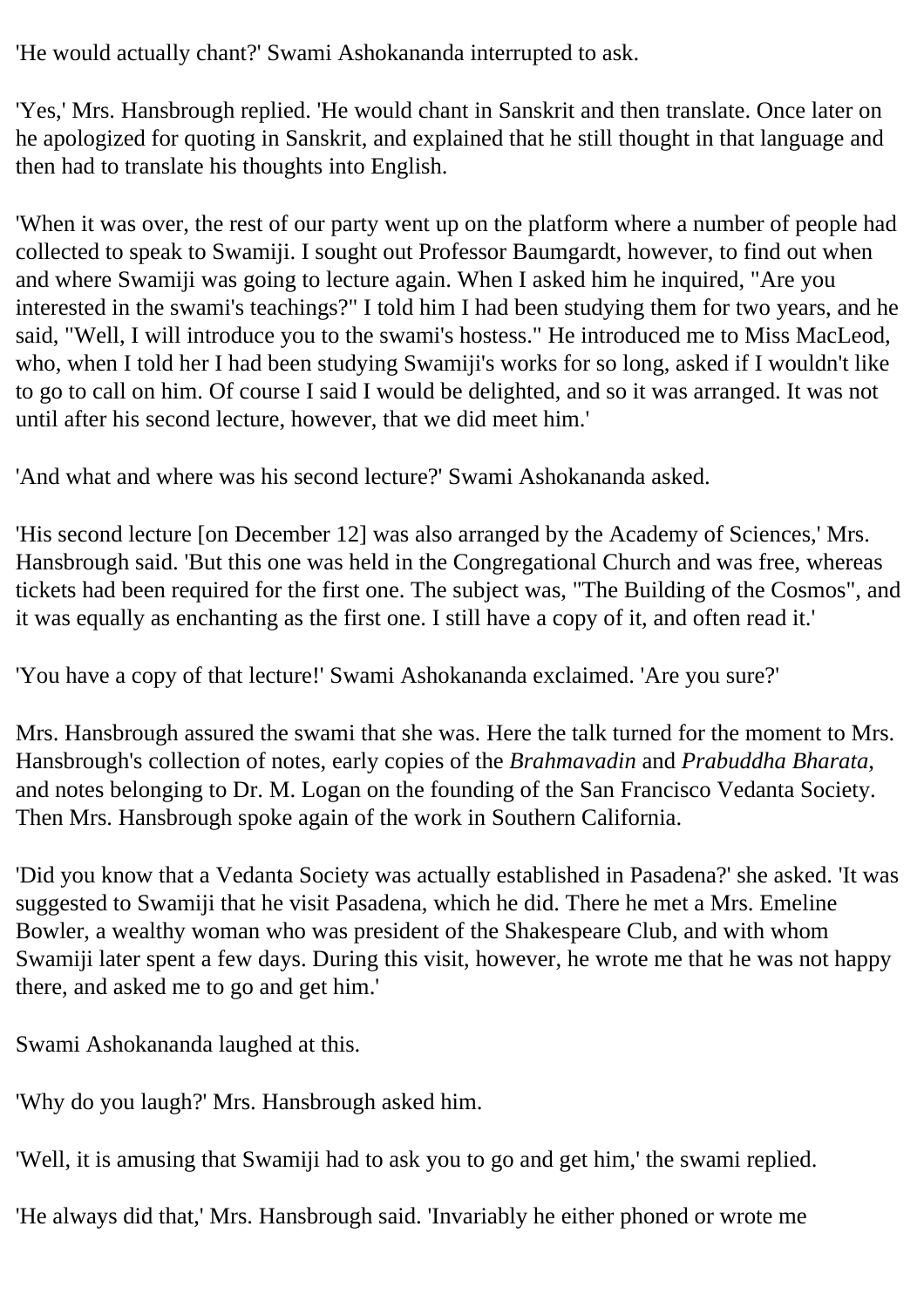whenever he wanted to leave any place. For instance, later in San Francisco he was the guest of some physician, and had expected to stay for some time. But the very day he went to the doctor's home he either phoned or wrote me-I forget now, which he did-to come for him. When I arrived, his hostess came in, introduced herself, and then withdrew again. Then Swamiji explained: "The trouble is, she is not a lady: she doesn't know what to do with me!"

'But to return to Pasadena,' Mrs. Hansbrough continued. 'It was in the rooms of the Shakespeare Club that the Pasadena Society was formed. I had suggested it, but Swamiji had no interest in organizing. "It won't last," he said-and he said the same about the San Francisco Society later. Nevertheless, we went ahead with the project. He was present at the organization meeting, but as I say, he was not interested in the proceedings. I had drawn up a set of proposed by-laws, in which a proposal was included that each member pledge to contribute to the Society for a period of ten years. Mrs. Bowler objected to this, on the grounds that a member might die during the ten years. I said that would be all right: the deceased member would then be excused from further contributions. This amused Swamiji greatly.

'Mrs. Bowler was perhaps overly interested in the financial affairs of Swamiji's lectures. Later, when I had begun to help Swamiji with arrangements for hall rentals, placing the newspaper advertisements, and so on, she once asked me, "How much are you getting for this?" I told her the truth: "The privilege of paying for the halls. And we are not wealthy people, Mrs. Bowler."'

\* \* \*

I might mention here, speaking of the organization of the Pasadena centre, that it was I who suggested the founding of the San Francisco centre also. We held two meetings for the purpose, as the details were not completed at the first meeting. At this first meeting, I suggested to Swamiji that he leave before the meeting opened. He asked me why, and I told him that it was because I wanted to say some things about him that I would rather he did not hear. So he agreed, and went home with X. It was not that his staying would have made any difference to Swamiji; my reason for asking this was that I myself would have been embarrassed to speak as I wanted to about him in his presence. I then told the group about the arrangements which had been made in Los Angeles and Pasadena, and we proceeded with the organization here [in San Francisco].'

Here Swami Ashokananda asked about Mrs. Hansbrough's first meeting with Swamiji.

'It was the day following his second lecture,' she told him. 'As I mentioned, Miss MacLeod had arranged for us to call on him at Mrs. Blodgett's home, and my sister Helen and I went in the morning. He was dressed to receive us in the long, knee-length coat we see in the picture where he stands with Sister Lalita [Mrs. Hansbrough's sister, Carrie Mead Wyckoff]. He wore a kind of minister's collar with what must have been a clerical vest; and his hair was covered by a black turban, which rolled back something like those the women wear here now. This was the dress he always wore on the street.'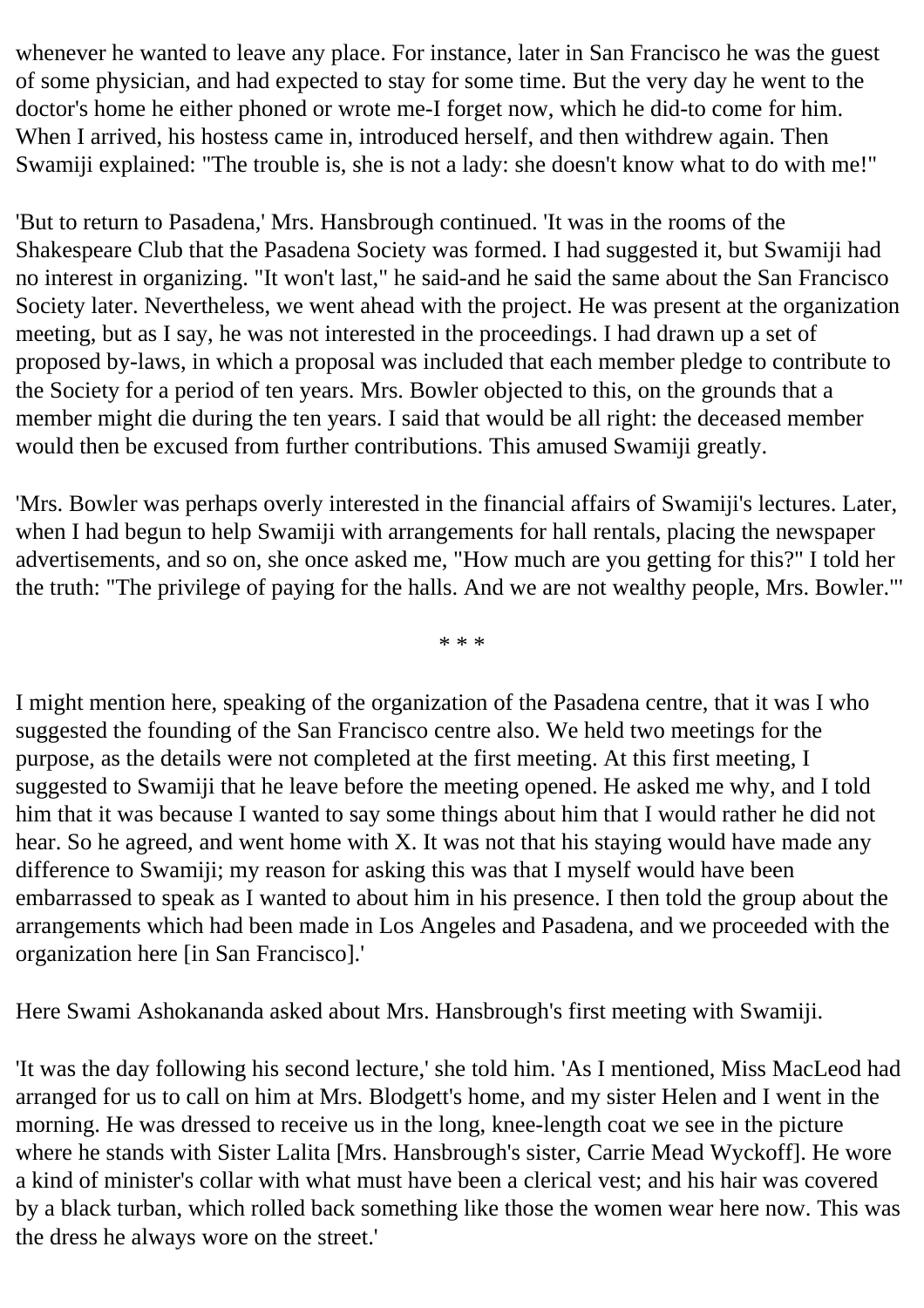'Was Miss MacLeod present at this first meeting?' Swami Ashokananda inquired.

'She was there at first,' Mrs. Hansbrough said, 'but she went out after a few minutes. Later she told me that she always did this when visitors first called on the swami, because she felt the visitors liked it better.'

'And how did you feel about Swamiji when you met him?'

'I can only describe myself as enchanted by him,' Mrs. Hansbrough answered. 'As I mentioned, this was my feeling from his books before I ever saw him, and the feeling has stayed with me throughout my life.'

'And what did he talk about with you at this first meeting?'

'The conversation was only general. He was rather shy and reserved in manner, as I remember. He said he was very glad we were interested in his lectures. We asked how long he expected to stay in Los Angeles, and he replied that he did not know, but that if we cared to arrange a class, he would be glad to address the group.

'Naturally, with such an offer, we eagerly went about getting a class together, and the first meeting was in the Blanchard Building, December 19. There were three meetings over a period of a week [December 19, 21, and 22] in this first series of classes, for which each person paid a dollar for every meeting.

'We had three rooms in the Blanchard Building, which opened into one another. The arrangement was not very satisfactory, especially since the attendance was running between 150 and 200. So when Mr J Ransome Bransby suggested moving to a nice chapel, which he could arrange for at the Home of Truth, it was decided to follow his suggestion. Accordingly, Swamiji moved there, and gave two more series of classes.'

'Now, tell me,' Swami Ashokananda asked, 'what disposition was made of the money taken in from these classes?'

'We gave it all to Swamiji,' Mrs. Hansbrough replied.

'Was there no printing of leaflets or anything of the sort?'

'I don't think so, although there may have been.'

'Did Swamiji keep any account of the money?'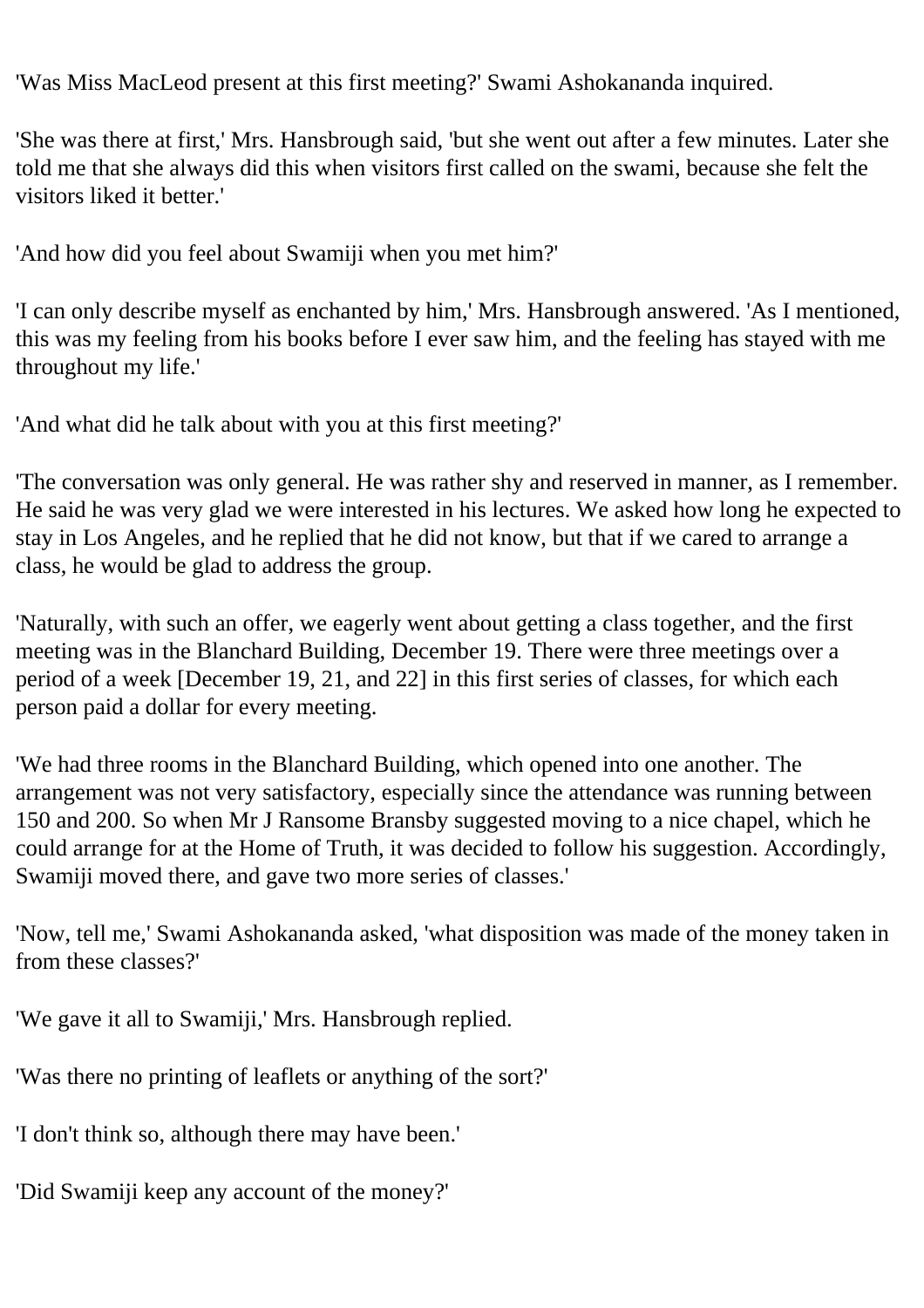'Never. He never knew anything about the financial details connected with the work.'

'And was this true of San Francisco, too?'

'Yes.'

'Now, there I have you,' Swami Ashokananda said with a playful smile, 'for I have documentary proof that he did. When I was in India in 1934 and 1935, I was allowed to go through all the papers in his room, and among his things I found a notebook in which there were accounts, in Swamiji's own handwriting, of income and expenditures in connection with his lectures and classes.'

'Oh yes, afterward Swamiji may have made such records,' Mrs. Hansbrough replied. 'But if he did, they were made from statements I gave him, for he never paid any attention to the money at the time.'

'Do you remember the topics of the classes, or the name of any book he used?' the swami asked.

'No,' Mrs. Hansbrough replied, 'but the classes were all taken down in shorthand, and some were later printed in *Prabuddha Bharata*. Sister Nivedita sent for them. In all, she got some forty lectures and class notes of Swamiji's work. At first we had Mr Bagley, the nephew of Mrs. John J. Bagley with whom Swamiji had stayed in Detroit in 1894, to take the notes. I remember that he said Swamiji was "very hard to follow". Later we had Miss McClary, who followed Swamiji everywhere.

'This same Miss McClary on another occasion asked Swamiji if it were true that Hindu mothers threw their babies into the Ganges because they did not want them. He answered, "Yes, Madam, but I was one who escaped." After a moment he added, "Nowadays all the babies are born of men." Miss McClary then realized her own stupidity and hid herself behind her chair. Swamiji said, "I don't blame you. I would, too, if I had asked such a question!"

Swami Ashokananda asked if there was anyone still living who had copies of all these notes, but Mrs. Hansbrough could think of no one. She said that one copy of each had been sent to Sister Nivedita and a copy to each of the magazines in India.

The Swami then asked about Mrs. Hansbrough's close contacts with Swamiji after the lectures and classes had begun.

'In connection with the work, I always saw him before and after the lectures and classes.

'During questions after one of the classes, Mr. Bransby asked Swamiji what difference there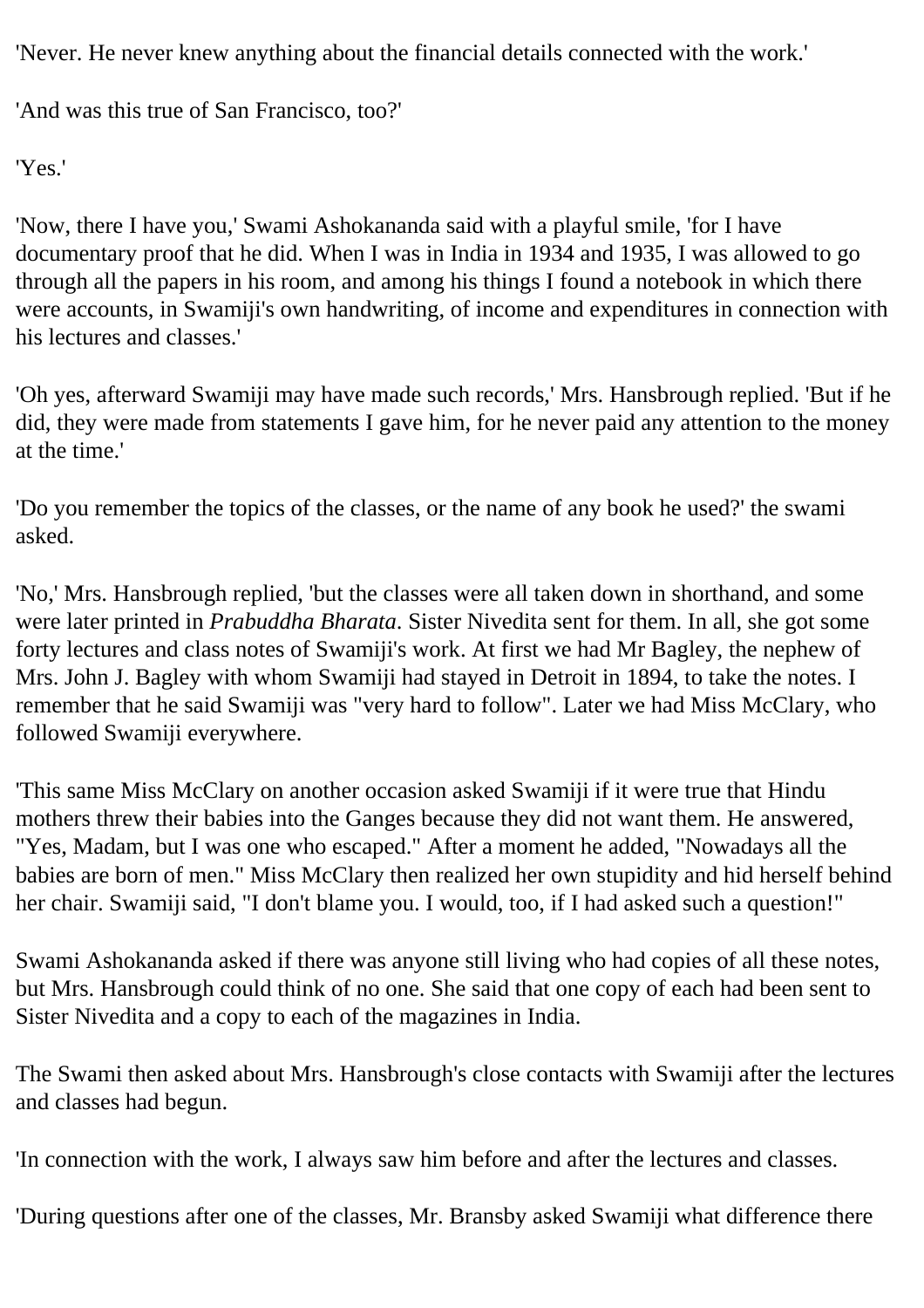was between a cabbage and a man, if all things are one. Swamiji could be sharp on occasion. His answer was: "Stick a knife into your leg and you will see the line of demarcation."

'On another occasion, a woman asked who supported all the monks in India. "The women, Madam," Swamiji replied, "the same as in your country!"'

'And when was it that you asked him to visit you?'

'I think it was at Mrs. Blodgett's home, once when Helen and I were there together.' Mrs. Hansbrough smiled. 'Sometime before — as a matter of fact, before we had even met Swamiji, though it was after his second lecture-I one day said to my sisters, "Do you know, I think Swami Vivekananda wants to come to visit us." My sisters thought I was crazy. However, I defended my thought by pointing out that the swami was not well and that he might find our home restful. We were then living [at 309 Monterey Road] in Lincoln Park, which is now called South Pasadena, in a rented house. The property and the house are still standing, and the room still intact in which Swamiji slept (for he did come later to stay with us).'

'Of course we know that Swamiji was not well, but how did he look at that time?' Swami Ashokananda asked. 'Did he look unwell? Would anyone know from his appearance that he was ill?'

'Oh no,' Mrs. Hansbrough told him. 'He always looked bright, especially when he was particularly interested in something. Then his eyes actually sparkled.

'When he declined my invitation to visit us, he was very gracious. I had explained that our home was very unpretentious, but that we would be very happy to have him with us. He smiled and said, "I do not need luxury", and explained that he was comfortably situated at Mrs. Blodgett's.

'Later on [in late December] I asked him to come for Sunday dinner [probably on Christmas Eve]. He readily accepted, and asked me to invite Miss MacLeod also. When I asked Miss MacLeod, she wouldn't believe Swamiji had accepted my invitation. She herself went to ask him about it, and he told her, "Yes, and you are to come too."

'It was about an hour's ride on the electric train for them to reach our house. The train stopped just at the corner, and then they had only a few steps to our door.

'I can see the picture of them now, standing at the front door, so I must have met them when they arrived. After speaking to each of us as he came in, Swamiji turned and walked into the living room. The tall windows looked out through the trees in our garden. Swamiji walked to one of them and stood for some minutes looking out, the white curtains framing him against the sunlight. Then he turned and spoke, answering again the question I had asked him at Mrs. Blodgett's: "Yes," he said, "I will come to visit you!"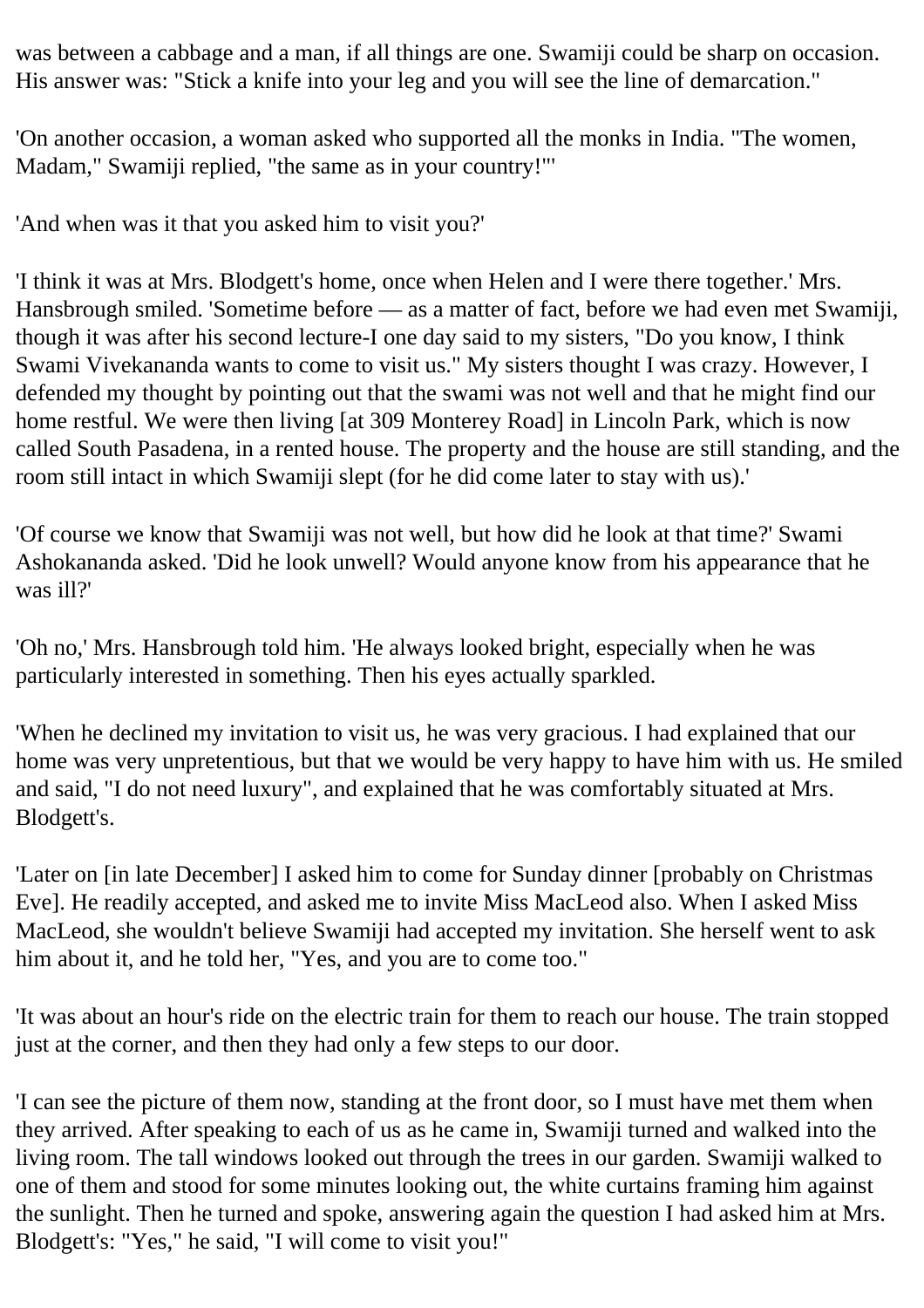'Then he wanted to come right away, and he soon did. He had but one trunk, but he had many clothes, for he was always well dressed when he went out or met strangers. At home he cared little for his dress; he was most casual about it. Once while my nephew Ralph was blacking his shoes, he remarked, "You know, Ralph, this fine lady business is a nuisance!" He knew what was expected of him in public. When Mrs. Bowler had invited him to speak in Pasadena, she had specifically asked that he wear his turban.

'"Do you *have* to wear the turban?" I asked him, for by that time he had given it up. "Don't you understand?" he said. "She wants the whole show!"'

Swami Ashokananda then asked about Mrs. Hansbrough's closer contacts with Swamiji after the lectures and classes had begun.

'In connection with the work, I always saw him before and after the lectures and classes. I remember one evening when we were going home after a lecture he asked me how I had liked it. He had been very outspoken that evening in criticism of the West, and I said that I had enjoyed the lecture but feared that he sometimes antagonized his audience. He smiled as if that meant nothing to him. "Madam," he said, "I have cleared whole halls in New York!"

'I think the finest gesture I ever saw him make,' Mrs. Hansbrough went on, 'was in connection with a rumour of scandal which arose about him while he was in Los Angeles. Professor and Mrs. Baumgardt came to see Swamiji one morning and the subject came up in conversation. They had heard of it but thought nothing of it. We were all seated in the dining room except Swamiji, who was walking slowly up and down the room. Finally he said, "Well, what I am is written on my brow. If you can read it, you are blessed. If you cannot, the loss is yours, not mine."'

The conversation then turned once more to Swami Vivekananda's lectures, and Swami Ashokananda asked where Swamiji gave ['Christ the Messenger'](http://www.ramakrishnavivekananda.info/vivekananda/volume_4/lectures_and_discourses/christ_the_messenger.htm).

'It was at Payne's Hall,' Mrs. Hansbrough told him. 'We had moved from the chapel in the Home of Truth, because Swamiji did not feel free to speak critically of metaphysical ideas from their platform. The original title of that lecture, you know, was 'The Message of Christ to the World'; it was changed after it was sent to India.

'Swamiji was introduced by a Dr. John Smith, a physician who greatly admired Swamiji. The lecture drew a tremendous crowd: more than a hundred people were turned away. The Mr Blanchard for whom the hall where Swamiji gave his first lecture was named, was present at this one, and the size of the audience was not lost on him.[\\*](#page-297-0) When Swamiji had finished, Mr Blanchard came up to me on the platform, where Swamiji was talking to some people. 'I would like to make some money out of this man-for him as well as for myself,' he said. 'Could I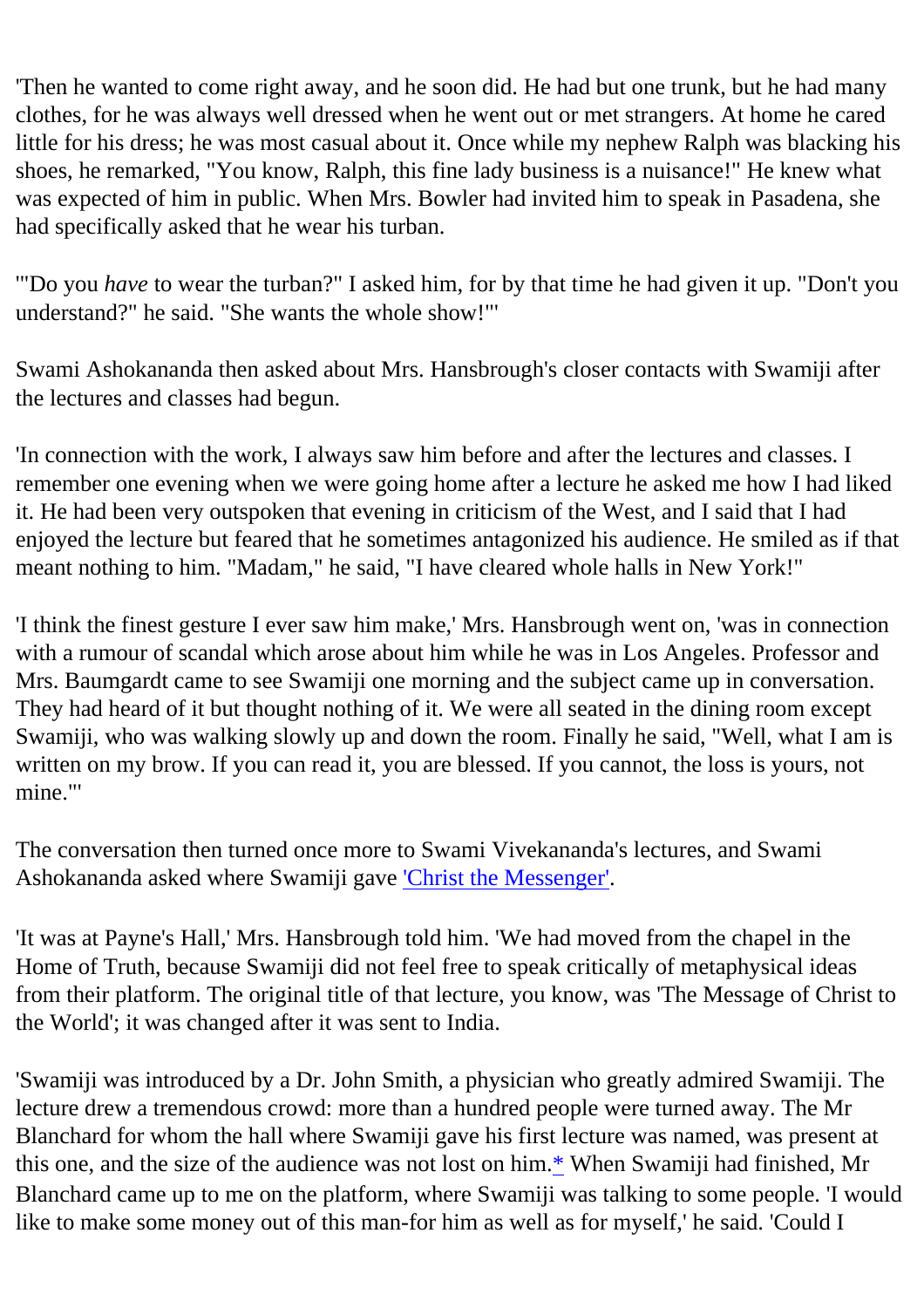announce to the audience now that he will speak next Sunday at Blanchard Hall?' I told him I could not give him such permission. He then went to Miss MacLeod, who did give him permission. So while Swamiji was still there, Mr. Blanchard announced from the platform that Swami Vivekananda would speak the following Sunday at Blanchard Hall, and that the admission would be ten cents. Mind you, there had been no admission charge at this lecture.

'When Swamiji heard this announcement, he turned and asked who gave the man permission to make it. Somehow Miss MacLeod crawled out of it, and Swamiji turned on me. He was thoroughly annoyed and looked quite angry. He said the man should not have been allowed to make such an announcement. And he could not be persuaded to give the lecture at Blanchard Hall. He pointed out that he had had no end of trouble trying to get rid of people who wanted to make money out of him. We learned later that [on the following Sunday] more than one hundred people went to Blanchard Hall nevertheless, and waited on the steps.

'This episode almost broke up the lecture series, but it was after this that he lectured at the Shakespeare Club in Pasadena. After one of the lectures at the Shakespeare Club I said to the swami, "Swamiji, I think you would like me to go on to San Francisco." His eyes lighted up as they always did when he was particularly interested in something and he answered, "Yes, of course I would."

'My sisters, Helen and Carrie, did not think much of the idea and discouraged it from the beginning. They did not feel that I was a "big" enough person to do what was necessary. They also felt that I was not "socially inclined" enough, and they never did think I was very bright.' Mrs. Hansbrough's eyes twinkled. 'At any rate, Swamiji brought the matter up again himself one morning after breakfast, when he and I were sitting alone at the table. "Well, when are you going to San Francisco?" he asked.

'I was taken a little by surprise, as I had more or less abandoned the thought. "Why, I could go, if you wanted me to," I answered. He seemed to have sensed that I had been discouraged from the plan by my sisters' opposition. "When once you consider an action," he said, "do not let anything dissuade you. Consult your heart, not others, and then follow its dictates."

'Not long afterward a letter came from Dr B Fay Mills of the Unitarian Church in Oakland, inviting Swamiji to go there. So I said to Swamiji, "Well, I needn't go now." However, Swamiji wanted to give his first lecture independently, and was unwilling to start any San Francisco work with a lecture at the Unitarian Church. "We will support our own work," he said. "I am willing to trust an American woman. I will trust an American man sometimes. But an American minister-never!" He gave his first lecture in San Francisco on February 23 at Golden Gate Hall, on "The Ideal of a Universal Religion".

'Speaking of San Francisco reminds me of a remark he made to me one evening after one of his lectures here. Several of us were walking home with him. I was in front with someone, and he behind with some others. Apropos of something he had been discussing, he said, "You have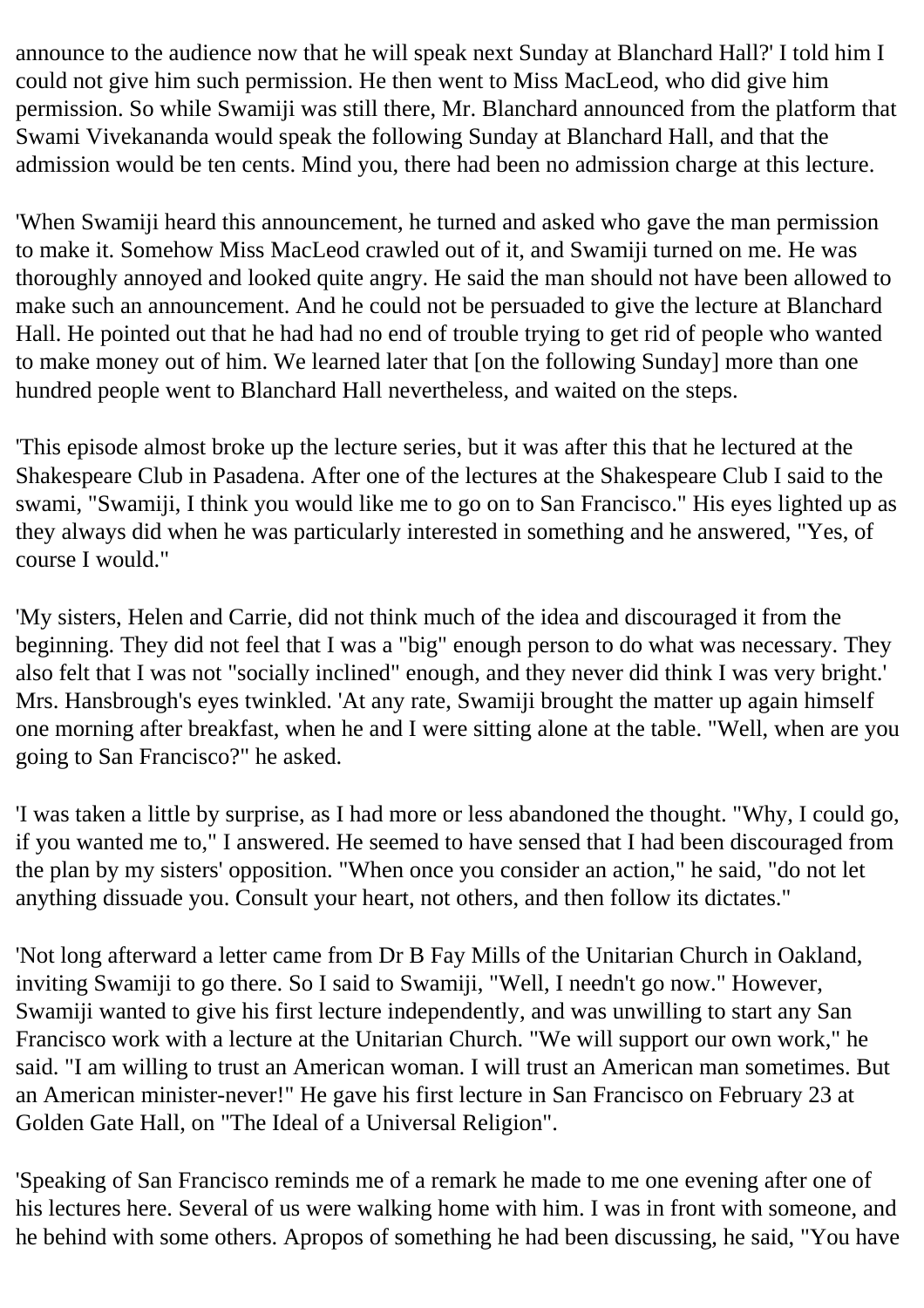heard that Christ said, 'My words are spirit and they are life'." He pointed his finger at me and declared, "So are my words spirit and life; and they will burn their way into your brain and you will never get away from them."'

It was now late in the evening. The talk turned to Swamiji's actual coming to San Francisco, so it was decided to continue the discussion on another evening. Swami Ashokananda said goodnight to Mrs. Hansbrough and returned to the Temple.

# **Sunday, March 23, 1941**

Sunday, March 23 was bright and cloudless, with a spring-like breeze that tempered the warm sun. After his morning lecture in the Century Club Building, Swami Ashokananda invited Mrs. Hansbrough to drive home with him. On the way, the swami asked Mrs. Hansbrough for further details regarding Swami Vivekananda's stay in Los Angeles. After driving to the ocean beach and then through Golden Gate Park, the swami ordered the car to be parked overlooking the waters of Lake Merced.

'Tell me now,' Swami Ashokananda began, 'how long Swamiji stayed at your home in Los Angeles.'

'It must have been all of four weeks,' Mrs. Hansbrough replied. 'He came in late January 1900 and it was on February 21 when he left to come to San Francisco.'

'Did he ever express any opinion about Los Angeles?'

'Yes, he said, "It has an atmosphere like India: it is restful."'

'And did you have many conversations with him while he was in your home?' the swami asked.

'Oh yes. Usually they were in the evening. Every night we would sit after dinner was over, and he would talk on many subjects: philosophy, science, our national development —'

'You mean development of the United States?' the swami put in.

'Yes,' Mrs. Hansbrough answered. 'He was very much interested in all phases of our national life. But he did not like to see the great concentration on material affairs. Swamiji said that our civilization would fall within fifty years if we did not spiritualize it.'

'He did say that?' the swami asked. 'Did he ever say that from the platform, or only in private conversation?'

'Oh, only in private conversation. He said we were deifying material values, and that we could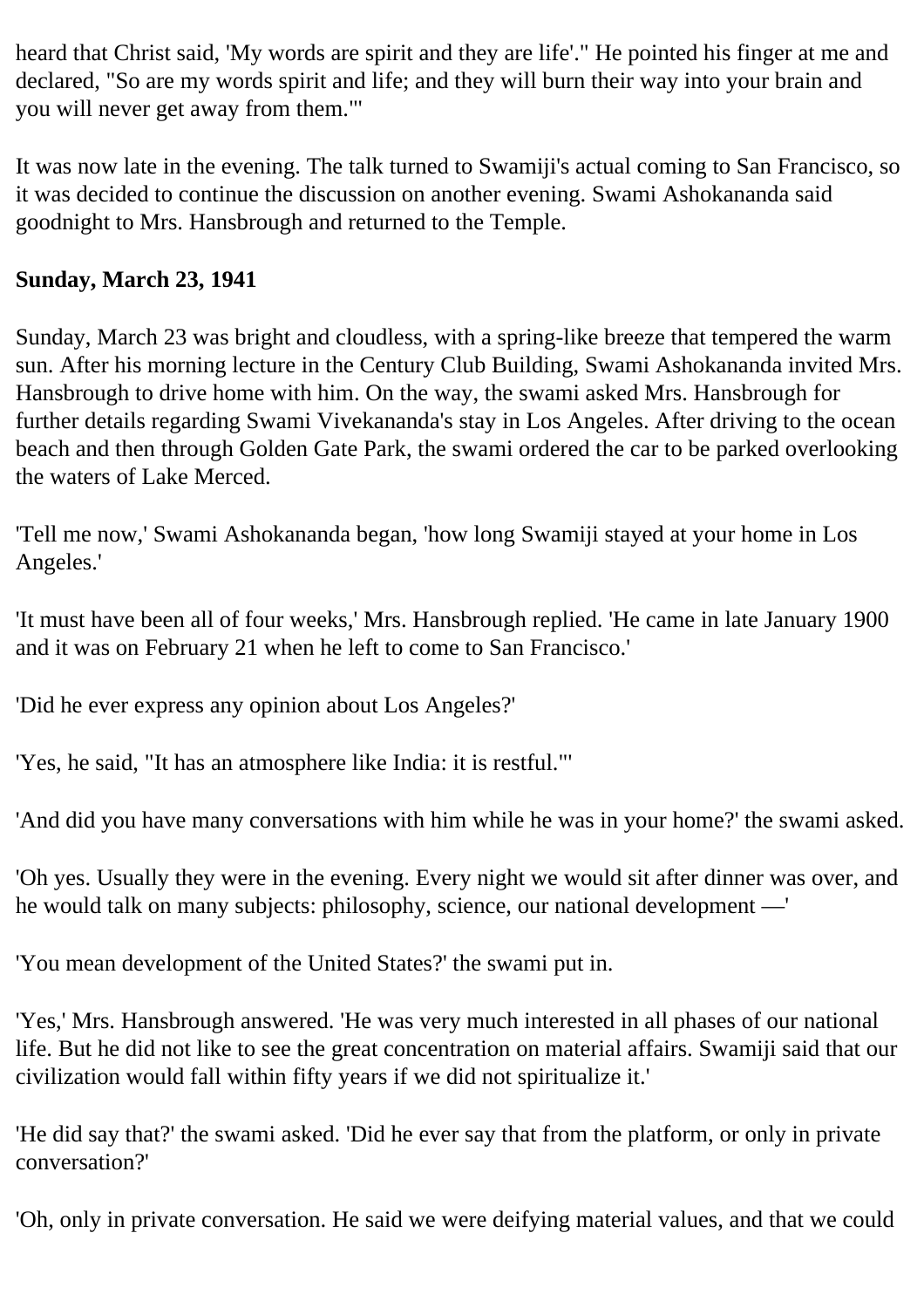never build anything lasting on such a basis.'

'How long would these conversations last in the evening? About what time would Swamiji retire?'

'He would talk as long as we wanted him to,' Mrs. Hansbrough said, 'though actually it was never later than around ten or eleven o'clock.'

'And did he have a room to himself in your house?'

'Oh yes.'

'I have a picture of your house here,' Swami Ashokananda said. 'Can you point out his room to me in the picture?'

'No,' said Mrs. Hansbrough, examining the photo. 'This shows only the front of the house, and his room was in the back, on the second floor. We all moved to bedrooms in the front of the second floor of the house so that Swamiji could be alone.'

'Well, now, let us see how he spent his day,' the swami said. 'At what time would he come down from his room? What time would he take breakfast?'

'He usually came down about seven o'clock. There was a bathroom on the second floor where his room was, and I presume he would bathe in the morning, but he didn't comb his hair.'

'He didn't!' Swami Ashokananda exclaimed.

Mrs. Hansbrough smiled. 'No,' she replied. 'Though he was very careful about his dress when he went out, he was very careless about it at home. I remember that he himself remarked about it one Sunday morning: "Why should I be careful of my dress at home? I don't want to get married!" You see, where we think there is a "proper" dress for the dining room, just as for other times and places, he put all this down as show.

'This reminds me of Frank Alexander's writings about Swamiji. You know, he tried to paint Swamiji as a great man in every little detail. My inclination has always been to do just the opposite: that is, to remember him as the real human being he was — to take off any paint of artificiality others tried to apply to him. For he was so great in himself that no paint was ever needed to make him so.

'As I say, he would come down about seven in the morning, in his bathrobe and slippers and his long black hair not yet combed. He would have some kind of undergarment under his robe, which showed a bit at the neck. I remember that his robe had seen many winters. It was a black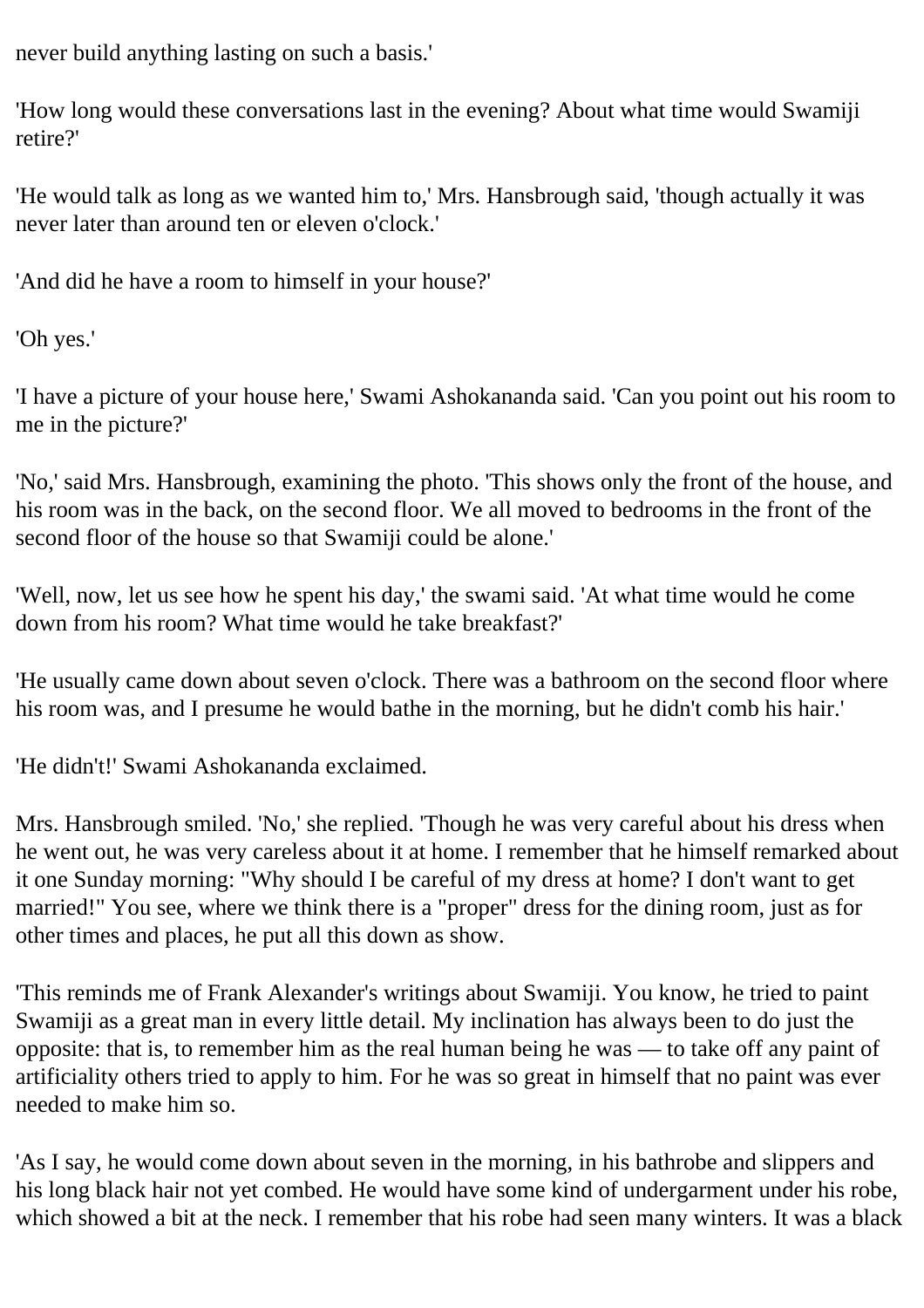and white tweed of some kind, probably with a herringbone pattern in it, and with a cord around the waist.'

'You said his hair was black, as we know. How did he wear it at this time? Was it long?' Swami Ashokananda queried.

'Yes, when Swamiji first came to Los Angeles, his hair had grown long, and it was beautifully wavy. In fact it was so beautiful, and it set off his features so well, that we would not let him cut it again.'

'So you were responsible for the long hair!' Swami Ashokananda exclaimed, half jokingly. 'And you liked it because it was beautiful!'

Mrs. Hansbrough smiled assent. 'Swamiji himself did not object. In fact he appreciated the value that its beauty lent to his appearance. He actually remarked once when we were discussing it, "Beauty has its value." He was wholly devoid of self-consciousness.'

'Now, you were saying that he would come downstairs in the morning at about seven o'clock. What time would you have breakfast?'

'Breakfast would be at about seven thirty, in order to accommodate Helen, who was working, and Ralph, who had to get to school. Swamiji would pass the half hour walking outside.'

'In his bathrobe?'

'Yes. You see, at that time that part of town was not very closely built up. There were no houses across the street and the neighbours on either side were separated from our house by trees and shrubs. Swamiji would walk in the garden behind the house, or along the driveway at one side, and no one could see him there.'

'And what would he usually take for breakfast?'

'He always had fruit, usually an orange or grapefruit, and he liked poached eggs. He would have toast, and coffee usually.'

'Did he like his coffee with cream?'

'Yes, he took cream and I think he took sugar also.'

'And how big a breakfast would he eat?'

'Swamiji was a moderate eater. Usually he took two eggs, two pieces of toast, and two cups of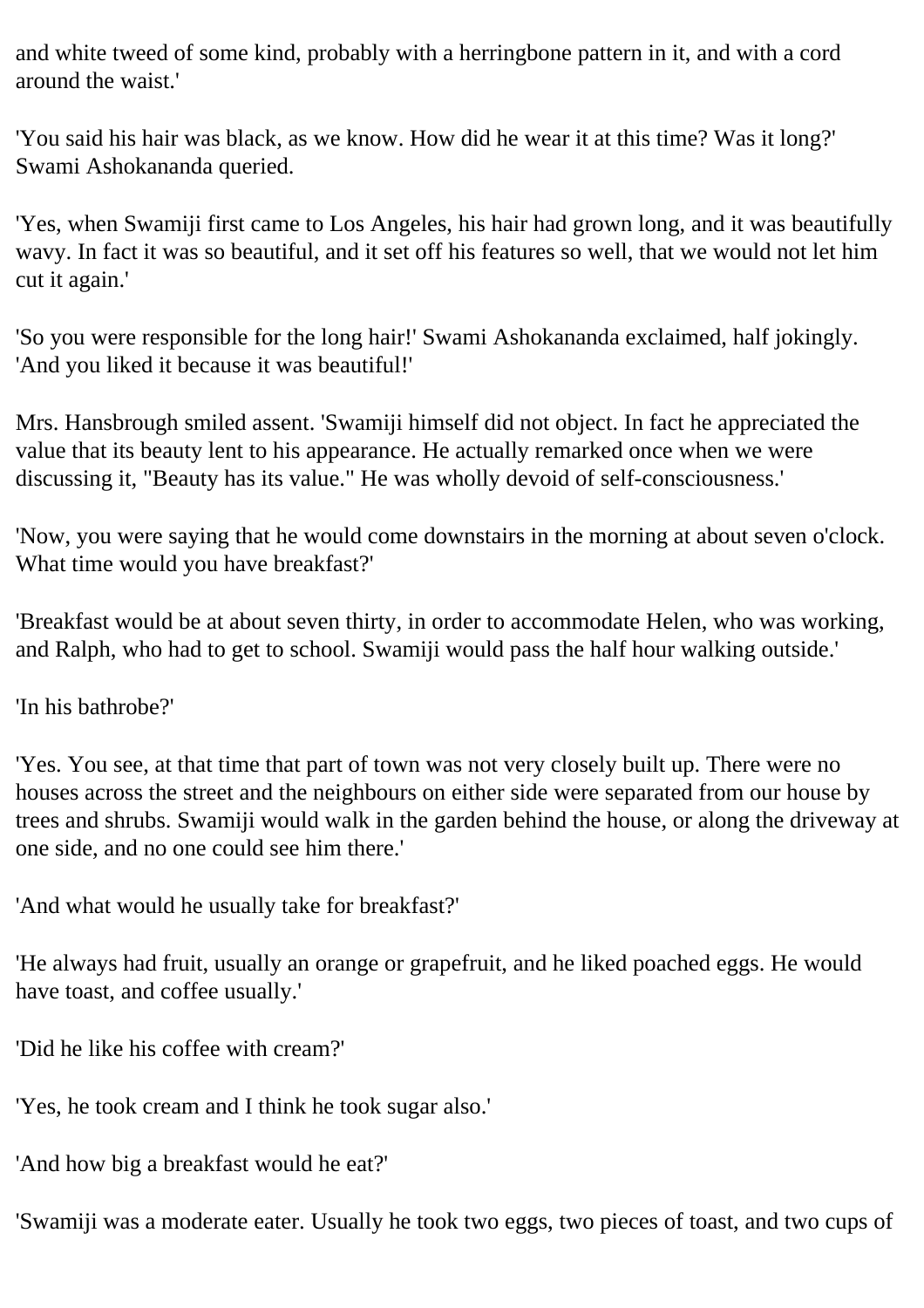coffee. Once I offered him a third cup of coffee. At first he declined, but when I urged him he finally yielded and said: "All right. Woman's business is to tempt man."

'Breakfast would usually last about an hour, for we never hurried. Ralph had to be at school at eight eight-thirty, and Helen would leave for work, but the rest of us were not occupied. After breakfast Swamiji would stroll in the garden again or browse through the library. Often he would play with the children in the yard. Dorothy [Hansbrough, who was four years old] had several friends who would come, and Swamiji would hold hands with them and play ringaround-the-rosy and other games. He used to like to talk with them, and would ask them many questions about their activities, why they played this game or that, and so on.

'He was much interested in the problem of child training, and we often talked of it. He did not believe in punishment. It had never helped him, he said. "And I would never do anything to make a child afraid," he declared.'

'Well now, would Swamiji have any classes or meetings in the morning?' Swami Ashokananda asked.

'Yes, he was having both morning lectures and classes in Los Angeles and Pasadena while he was with us,' Mrs. Hansbrough replied. 'They would start usually at ten-thirty or eleven, and we would leave the house at about ten.'

'What would Swamiji wear to the meetings?

```
Would he wear his robe?'
```
'No, he wore the black garment we see in several the pictures of him, something like a clerical frock, but looser. Sometimes if it was not too warm would wear his overcoat over this. He would take his gerua robe and turban in a suitcase, and put them on when he arrived at the meeting place.'

'Do you remember any incidents in connection with any of these meetings?' the swami asked.

'I remember that on one occasion when Swamiji was going to speak at the Green Hotel, Professor Baumgardt was talking with some other gentlemen on the platform before the lecture began. One of them asked him, regarding Swamiji, "He is a Christianized Hindu, I suppose?" And Professor Baumgardt replied, "No, he is an unconverted Hindu. You will hear about Hinduism from a real Hindu."

'On another occasion, Swamiji was speaking in some church. I do not remember now why, but he did not have a previously announced subject on that occasion. So when he came on the platform he asked the audience what they would like to have him speak on. I noticed several women and a man conferring together, and the man finally stood up and asked if Swamiji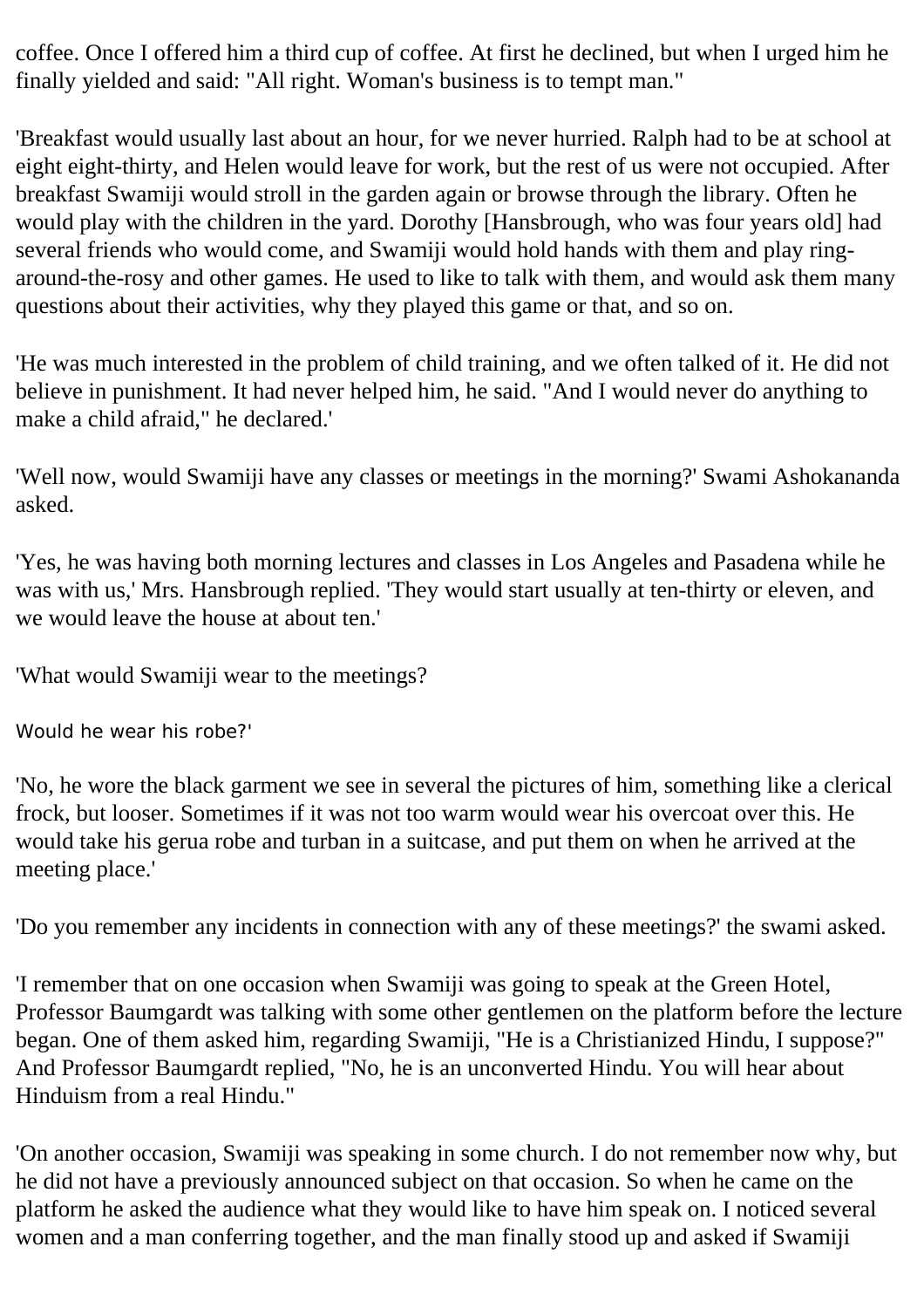would speak on Hindu women. So Swamiji took this as his subject, and spoke principally about Sita and one other woman (was it Mirabai?).'

'Yes, I know of that lecture,' Swami Ashokananda said.

'Do you know about the questions at the close of the talk?' Mrs. Hansbrough asked.

'No.'

'Well, it was clear afterward that the group who had asked for this subject had done so in an attempt to trap Swamiji into saying something that would discredit him. We learned later that they belonged to some group who had missionaries in India. The questions they asked were along the line always taken by those trying to discredit India: the claim of abuse of Indian women, child marriages, early motherhood, and so on.

'Swamiji answered several of the questions directly; then when he saw the direction the questioner was taking, he said that the relationship between the husband and wife in India, where the basis of marriage was not physical enjoyment, was so entirely different from that of a married couple in the West that he did not think Western people could understand it. As the questioner continued to press him, Swamiji really became angry. It was the only time I ever saw him angry on the platform. At one point, to emphasize a statement, he hit his knuckles on the table so hard that I really feared he would break the skin. "No, Madam," he burst out, "that relationship in which children creep into life amidst lust, at night and in darkness, does not exist in India!"

'Finally, the woman openly called him a liar. Madam," Swamiji replied, "you evidently know more about India than I do. I am leaving the platform; please take it yourself!" He was thoroughly aroused. We had already gotten up, for we feared anything might happen now, and our only thought was to see him safely out of the building and home. He started up the middle aisle, but the woman with her friends blocked him and tried to continue her argument. Again he told her to take the platform herself. At last we got through, but as I passed her the woman turned on me and exclaimed: "You little fool! Don't you know he hates you?" I said no, I hadn't found that out yet. One woman in particular set out to corner him. She started talking about how the English were trying to reform India, and Swamiji simply said: "Madam, I am a monk. What do I know about politics?"

'Swamiji spoke more than once of the indignities to which he had been subjected in the West. It was because of the constant possibility of some unpleasant occurrence that he always preferred to have a woman escort. He said that people would respect the woman where they would not respect him. Once in San Francisco, when I was taking him somewhere into a rather rough part of the city on some call which escapes my memory now, some rowdies made some slighting remarks about him which he overheard. He said nothing, but after we had gone he remarked, "If you had not been along, they would have thrown things at me."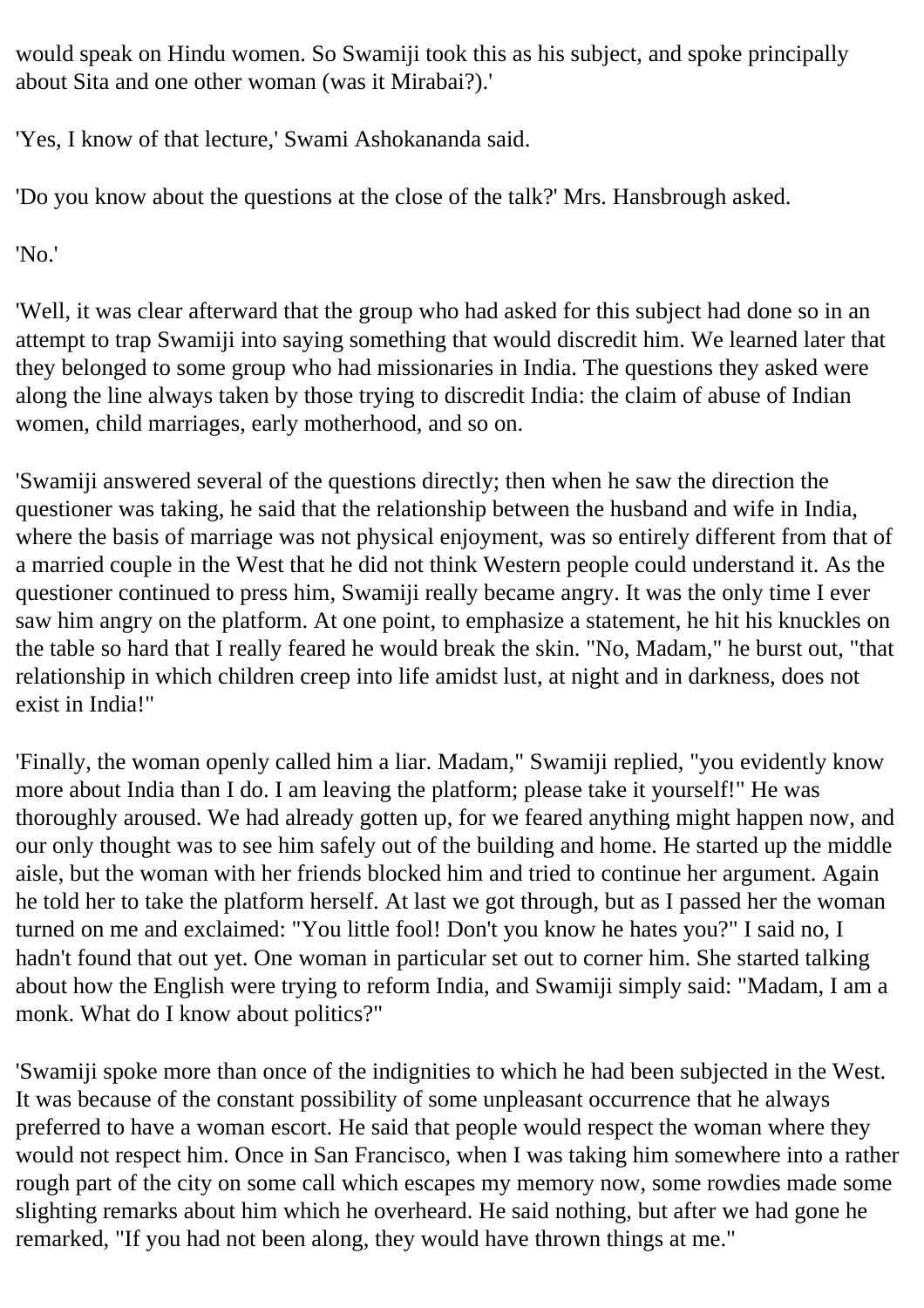'He mentioned that well-known incident in Chicago when a man came up and pulled his robe and asked him why he wore his nightgown in public. He was deeply offended by such rudeness on the part of the American public. "A man could walk the length of India (in any costume) and such a thing would not happen to him," he said.

'He also spoke of the missionaries and their activities. He once said of Mr Leggett, "When I exposed the missionaries, he stopped giving his ten thousand dollars a year to them — but he did not then give it to me!"'

'Well, now let us pick up the routine of his day again,' Swami Ashokananda said. 'What would he do in the morning when he did not have any lecture or class?'

'It seems as if there was always something going on,' Mrs. Hansbrough said. 'This was always true on Sunday mornings. But during the week, if he did not have a formal meeting somewhere, we would often go for a picnic lunch to the top of a hill about four city blocks' distance from our house.

'The weather was especially pleasant that winter; in fact they said it was the pleasantest winter in five years. You have seen that photo of Swamiji in a picnic group; that was taken on top of that hill. We would make up a party of people who were attending his meetings more or less regularly — or Swamiji would even hold some of his smaller class groups there. Naturally the talk was always on spiritual subjects.

'I remember that on one of these picnics a young woman Christian Scientist, Lillian Davis, was arguing with him that we should teach people to be good. Swamiji smiled and waved his hand to indicate the trees and the countryside. "Why should I desire to be 'good'?" he asked. "All this is His handiwork. Shall I apologize for His handiwork? If you want to reform John Doe, go and live with him; don't try to reform him. If you have any of the divine fire, he will catch it."'

'Was he a heavy smoker?'

'No. He would smoke after breakfast, lunch, and dinner, but never to excess.

'Sometime before he left for San Francisco he said one day, "I always leave something wherever I go. I am going to leave this pipe when I go to San Francisco." He left it on the mantelpiece in the living room, and we kept it there for a long time as an ornament. Then one day Mrs. Carrie Wyckoff saw it. For some time she had been suffering a good deal from some nervous ailment. For some days the pain of her illness had been almost unbearable, and this, added to her other troubles, made her feel extremely depressed. She went to the mantelpiece and picked up Swamiji's pipe. No sooner did she have it in her hand than she heard Swamiji's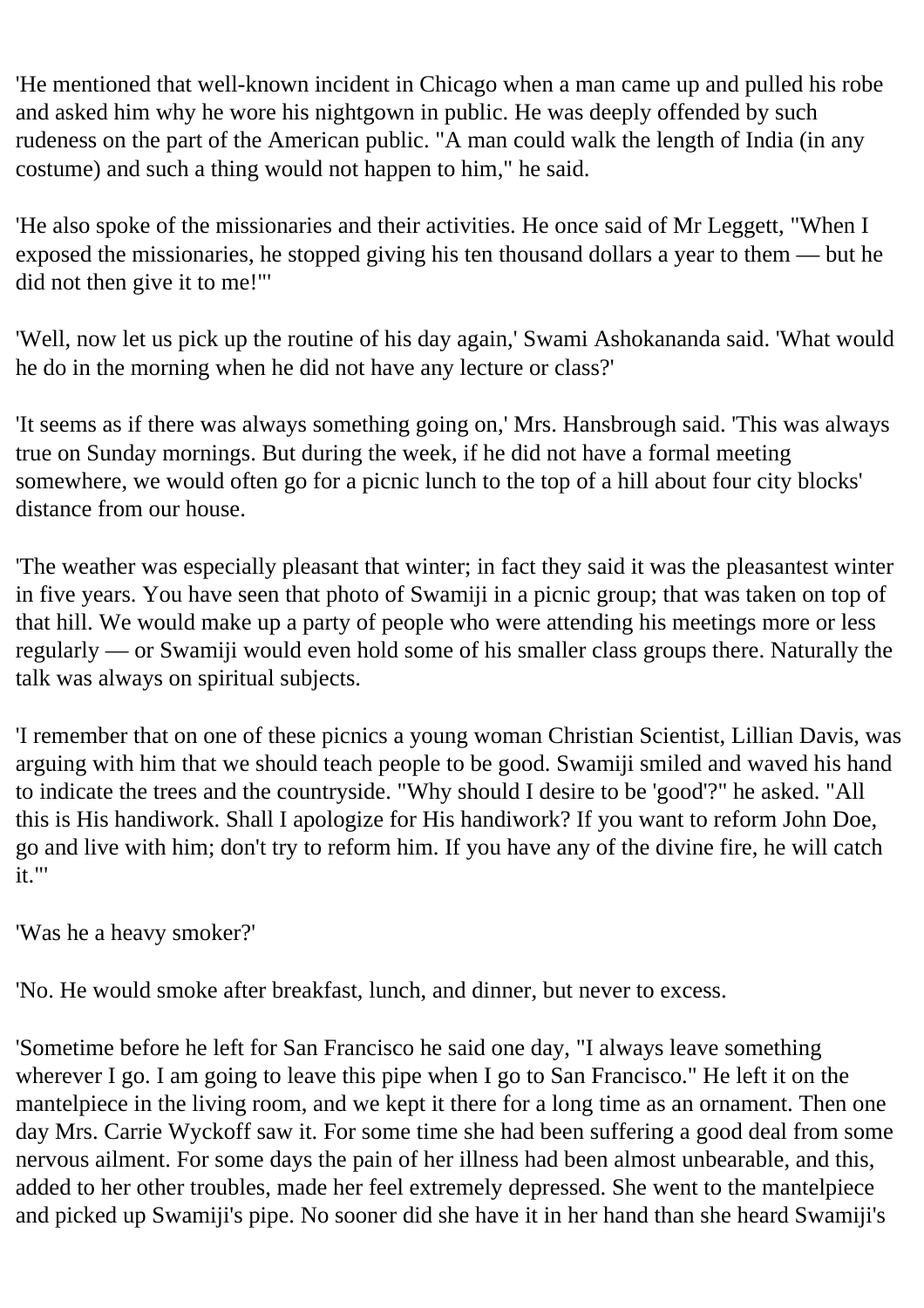voice, saying, "Is it so hard, Madam?" For some reason she rubbed the pipe across her forehead, and instantly the suffering left her and a feeling of well-being came over her. After that we felt that the pipe should belong to her; and she still has it today.'

'That is most interesting,' Swami Ashokananda said. 'Did you ever have any such experience?'

Mrs. Hansbrough was thoughtful for a moment. 'Well, isn't it the same kind of experience when he talks to us all the time?' she asked.

'Oh yes,' the swami replied.

After a minute or two he returned to the routine of Swamiji's day. 'Now, what would he do after lunch? Would he go to his room for rest?' he asked.

'No, he very rarely went to his room after lunch. He would usually recline on the couch in the living room and read there, or talk, or do some such thing.

'It was probably during an after-lunch conversation when he was walking up and down the living room, that Swamiji told us: "The master said he would come again in about two hundred years — and I will come with him. When a master comes," he said, "he brings his own people."

'I had the feeling that by "his own people" he meant Sri Ramakrishna would bring with him a spiritual host to help him; that it would not necessarily include all the disciples who had been with him in this incarnation, but that Swamiji definitely would be one of them.

'I always felt, however, that whereas the rest of us were going up in our successive incarnations, Swamiji had come down to meet us on our level.

'Miss MacLeod said that she brought him West for his health", but he never complained of it while he was with us.'

'He was never sick or tired or any such thing?'

'No, he never missed a meal or showed in any other way at that time that he was unwell.'

'Was he at all susceptible to heat or cold?'

'Cold did not bother him, but he was sensitive to heat. We always had a fire in the grate after dinner in the evening, and once when it had gone out, he exclaimed, "Praise the Lord, that fire's out!"

'Did you ever have guests for meals?'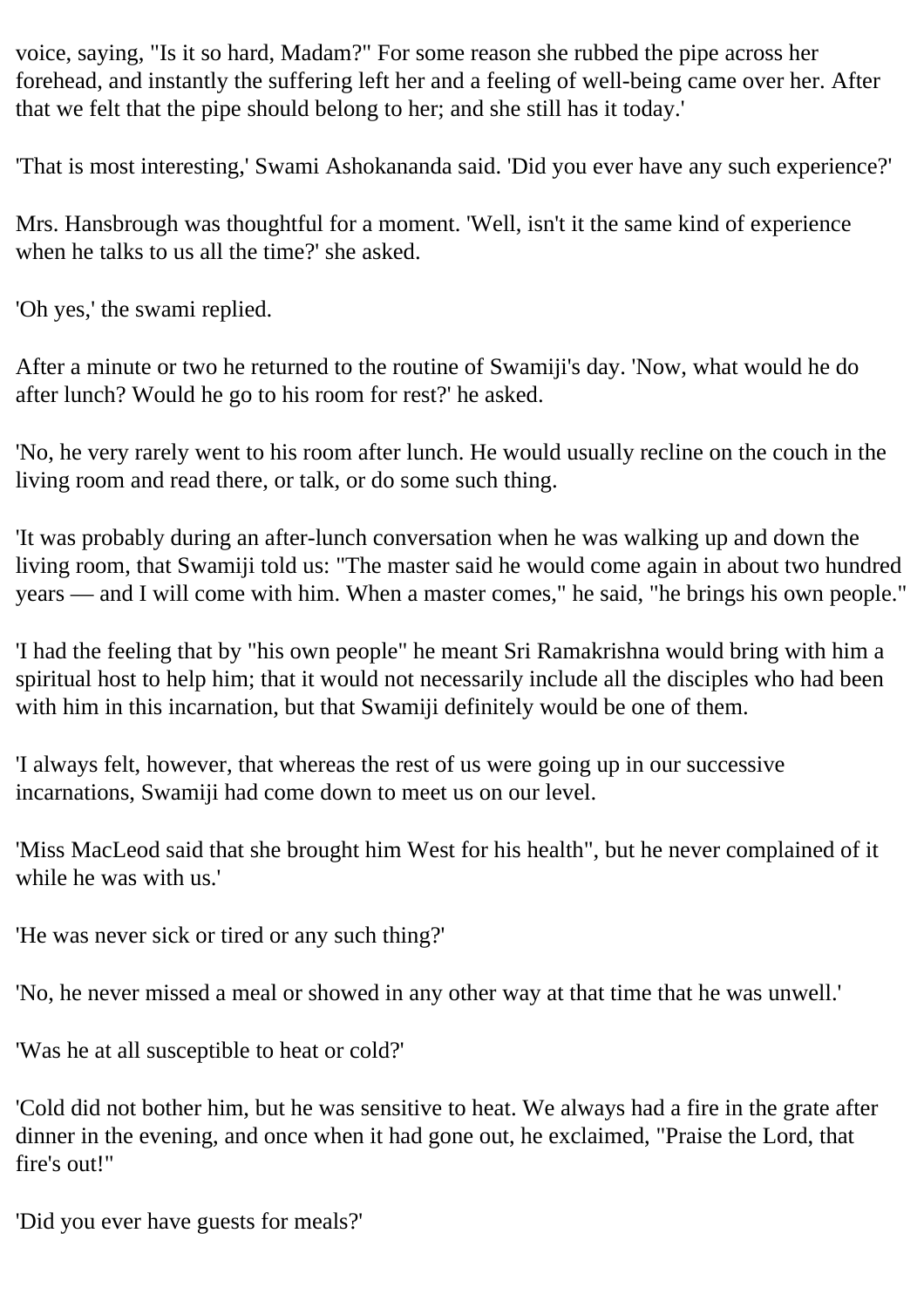'Yes, often there would be luncheon guests. We would go to class or lecture in the morning, and Swamiji would ask some to come for lunch afterward. Mrs. Leggett and Miss MacLeod especially were frequent luncheon guests. Miss MacLeod was also a house guest for a few days. She asked Helen one day, "Can you put me up for a few days?" Helen told her she was welcome, provided she didn't mind "hospital style accommodations". As I said before, we had all moved to two front rooms of the second floor to let Swamiji be alone in the back of the second floor, so Miss MacLeod came and slept on a couch in the front room with the rest of us. She stayed several days and I think enjoyed it.

'Miss MacLeod set aside her superior airs when she was with us. It was principally with people who affected the same airs that she put them on. And she never made the mistake of putting on airs with Swamiji. He often told her "where to get off " when she had a tendency to be too high-toned. But the only time I ever heard him speak sharply to her was before class in the ballroom of the Green Hotel. She was expressing an opinion as to what should be done about some phase of Swamiji's work, and he suddenly turned on her. "Keep quiet about what should be done!" he said. "We will do whatever has to be done." But he also said of her, "Jo has a very sweet nature." He always called her "Jo".'

'Now let us go back once more and finish his day,' Swami Ashokananda said. 'Tell me about the evening meal. What time would you sit down to dinner?'

'Dinner would be about six-thirty. We would usually have soup, and either fish or meat, vegetables, vegetables, and dessert — pie, perhaps, which Swamiji sometimes liked, or something else. Usually he did not take coffee in the evening.

'It is Lent now, and this reminds me of one evening when Swamiji was walking up and down in the dining room while the table was being set for dinner. We always had a plate of spring fruit on the table, and on this evening there were some guavas among the others. We were speaking of Lent and the custom of giving up some favourite food or pleasure during the forty days. Swamiji said that a similar custom existed in India which was always observed by the monks. "All but the wicked fellows like me renounce something," he said. "Now I, for example, will renounce these guavas!" We took the hint and did not have guavas anymore after that!

'When the evening meal was over, instead of going into the living room we would clear the dining room table and sit there, where we could light a fire in the open grate. Some would sit at the table, others would sit in easy chairs. We had an easy chair for Swamiji, which was large enough for him to sit cross-legged in, which he used to do. He usually wore either what you would call a dinner jacket or smoking jacket or his robe.'

'Did Swamiji ever read to you from any of his books?' Swami Ashokananda asked.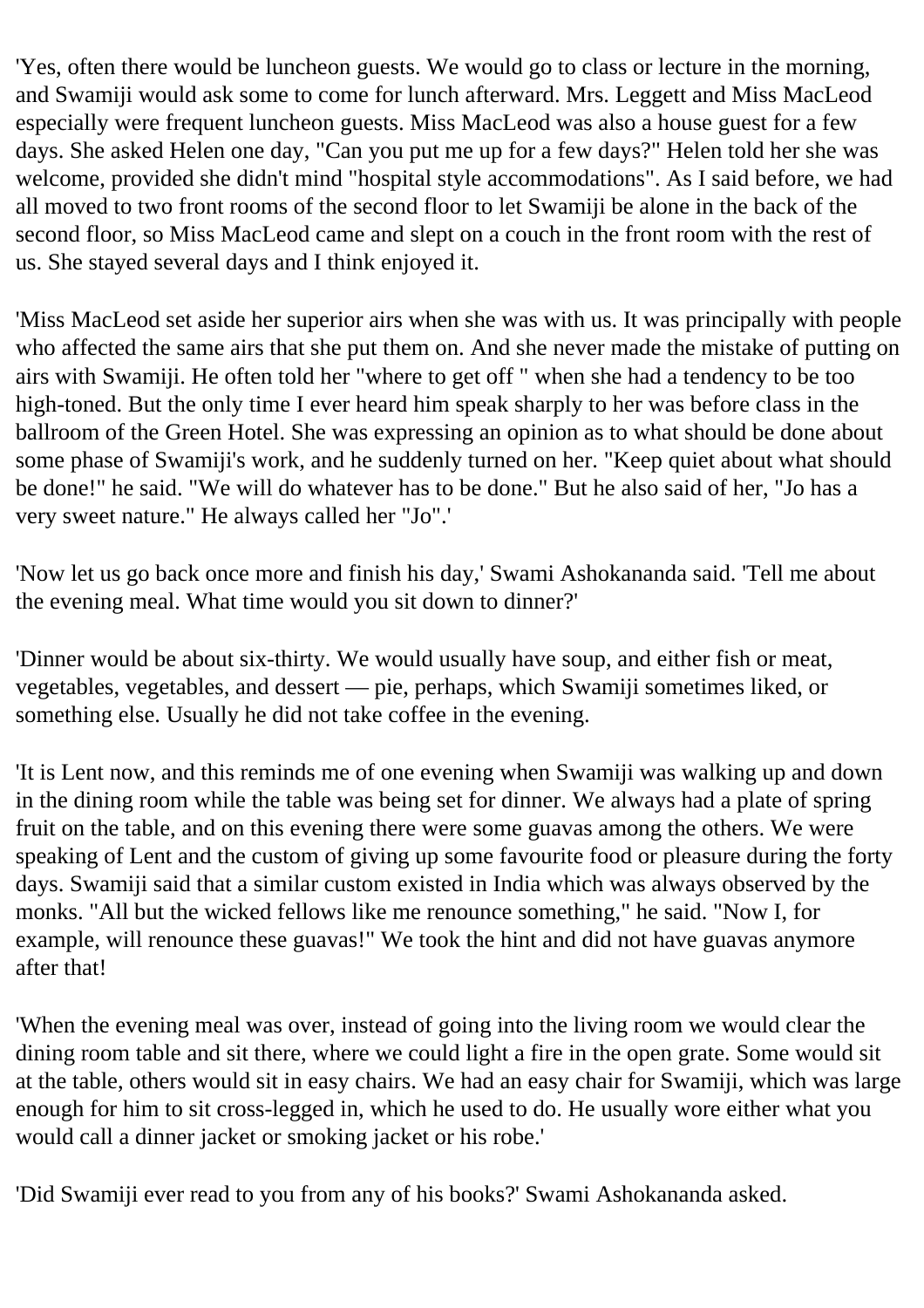'Yes, he often read to us, and he was an excellent reader. People used to ask where he got his fine pronunciation of English. He himself used to say that it came after he reached the United States. He said that until he came to the United States he had a "bookish accent". Well, he read from various things. Once he was talking about Advaita and asked for his ["Song of the](http://www.ramakrishnavivekananda.info/vivekananda/volume_4/writings_poems/the_song_of_the_sannyasin.htm) [Sannyasin",](http://www.ramakrishnavivekananda.info/vivekananda/volume_4/writings_poems/the_song_of_the_sannyasin.htm) which he read to us. On another occasion late one evening as we sat by the fire, he asked for ["The Need of a Guru"](http://www.ramakrishnavivekananda.info/vivekananda/volume_3/bhakti-yoga/the_need_of_guru.htm). He had been talking to Helen, and then he began to read from this. For some reason, after he had read for some time, Helen got up, lit his bedroom candle and offered it to him. By now it was about eleven o'clock. "Does that mean I must go to bed?" Swamiji asked. "Well, it is eleven o'clock," Helen said, so the conversation closed.

'Long afterward, we were talking of the incident and all three of us felt that indirectly Swamiji had been inviting Helen to ask for discipleship.'

'Why didn't your sister take it?' Swami Ashokananda asked.

'She said she herself didn't know,' Mrs. Hansbrough replied. 'She said she just didn't feel impelled to at the time.'

'Did you ever hear Swamiji sing?'

'Yes. He would usually sing when he was on the way somewhere. He would sing a song in Sanskrit or Bengali or whatever it might be, and then ask, "Do you know the meaning of the song?" Then he would explain it. Of course he would also sing or chant on the platform, too.

'At home he would sometimes sing that old hymn, "The heathen in his blindness bows down to wood and stone". I had taught it to him and it used to amuse him.

'Sometimes he would ask Lalita [Carrie Wyckoff] to stroll with him in the garden, and he would sing songs and explain them in a much more personal way than from the platform.

'Once while Lalita was preparing something in the kitchen for Swamiji, he was walking to and fro across the room as he often used to do. Suddenly he asked her, "Were you happily married?" For a moment she hesitated, then answered, "Yes, Swamiji." He left the kitchen for a moment, and then came back. "I am glad", he said dryly, "that there was one!"

'At another time, Swamiji had prepared some dish for Lalita to try. When he asked her whether she liked it she said that she did. After a moment's pause, Swamiji inquired, "Was it true, or just for friendship's sake?" Then Lalita confessed, "I am afraid it was for friendship's sake."'

'Tell me,' Swami Ashokananda asked, 'did Swamiji ever use slang?'

'He did occasionally, but not in public. Once, however, he did in a lecture at the Shakespeare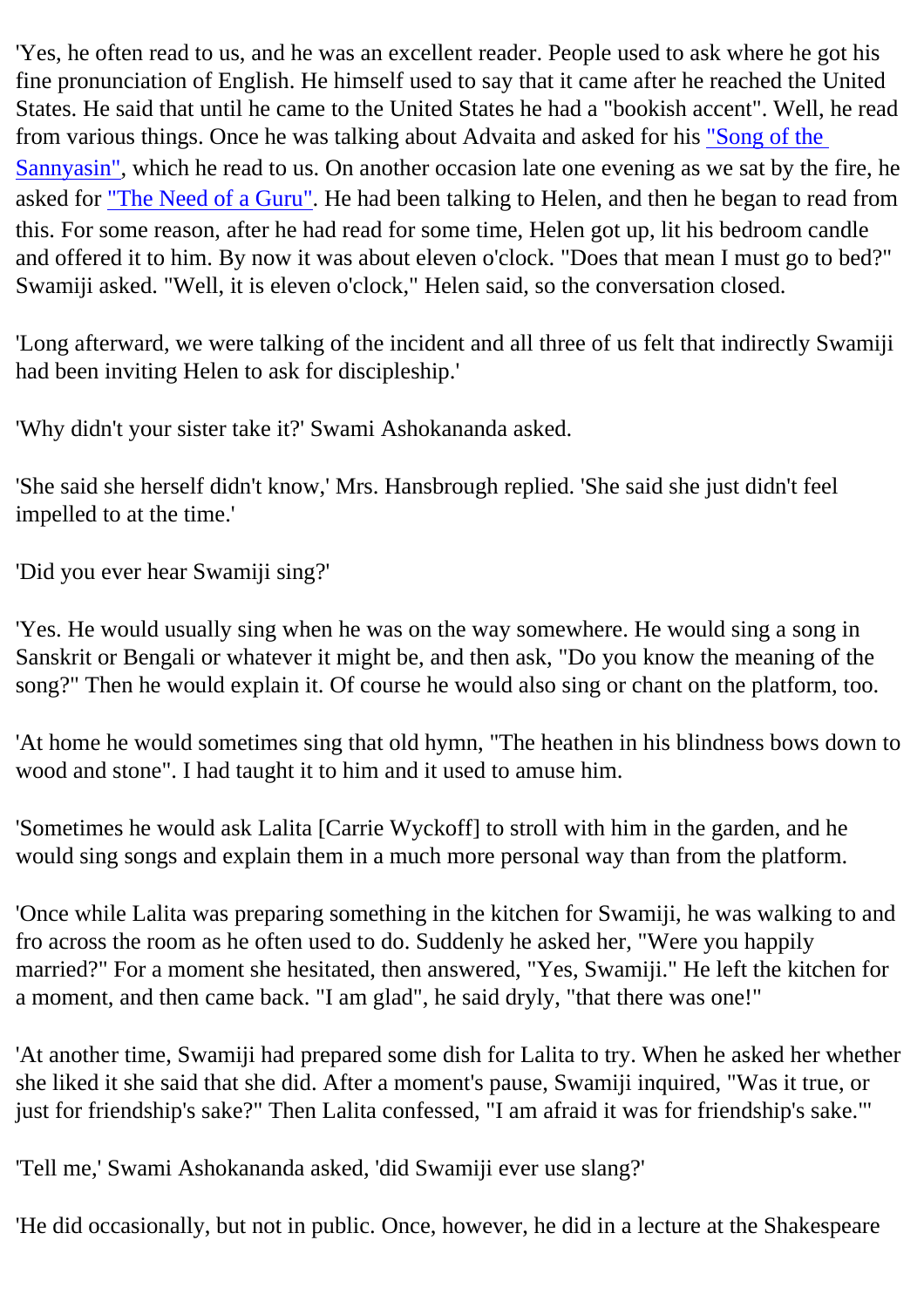Club in Pasadena. He was speaking of the Christian missionaries in India and their attitude toward the Hindus. He said their teachings amounted to saying, "Here, take my tomfool tin pot, and be happy! That is all you need."

'And regarding missionaries, he was once speaking of their antagonism toward him, and he told of a dinner to which he had been invited in Detroit. For some reason he suspected that his coffee had been poisoned. He was debating whether or not he should drink it, when Sri Ramakrishna stepped to his side, and said, "Do not drink — it is poisoned." He always spoke of his master as "Atmaram". Whenever there were difficulties he would say, "Well, if things do not go well, we will wake up Atmaram."

'The missionaries were not the only ones who opposed Swamiji. There were many teachers of metaphysics, and many pseudo-teachers, who resented him or maliciously condemned him either because he was so far superior to them or because he exposed their shallowness and "spoiled their business" by teaching true metaphysics. Mr. Bransby was one of these, more or less. He was constantly finding fault with Swamiji. One of his criticisms was that Swamiji was breaking the rules of his Order by taking money. I later told this to Swamiji. He was chanting something at the time, and he stopped, smiled, and said, "Yes, it is true; but when the rules don't suit me, I change them!"

'Mrs. Allan has told me of another occasion when Bransby had been to see Swamiji while he was in Alameda. When he returned, he said, "How do you think I found the great man? Sitting on the floor, eating peanuts!"

'On another occasion in a conversation at home when Mrs. Leggett was there, he was talking of the English in India. He said that actually, "the English did not come to India to conquer us, but to teach us." The great misfortune however was, he said, that the English soldiers-even the offi cers-were of such low caste. And he told of a time when he was sitting on the lawn in a park close to a footpath. Two soldiers passed by and one of them kicked him. Surprised, Swamiji said, "Why did you do that?" "Because I like to, you dirty something-or-other!" "Oh, we go much further than that," Swamiji retorted. "We call you 'dirty mlecchas'!" He spoke of the raping of lowcaste Hindu women by the English soldiers. "If anyone despoiled the Englishman's home," he said, "the Englishman would kill him, and rightly so-but the damned Hindu just sits and whines!" he exclaimed.

At this, Mrs. Leggett, who always agreed with everything Swamiji said, remarked, "How very nice!"

'"Do you think," he went on, "that a handful of Englishmen could rule India if we had a militant spirit? I teach meat-eating throughout the length and breadth of India in the hope that we can build a militant spirit."

'And that reminds me of a remark a Miss Blanche Partington once made about Swamiji later in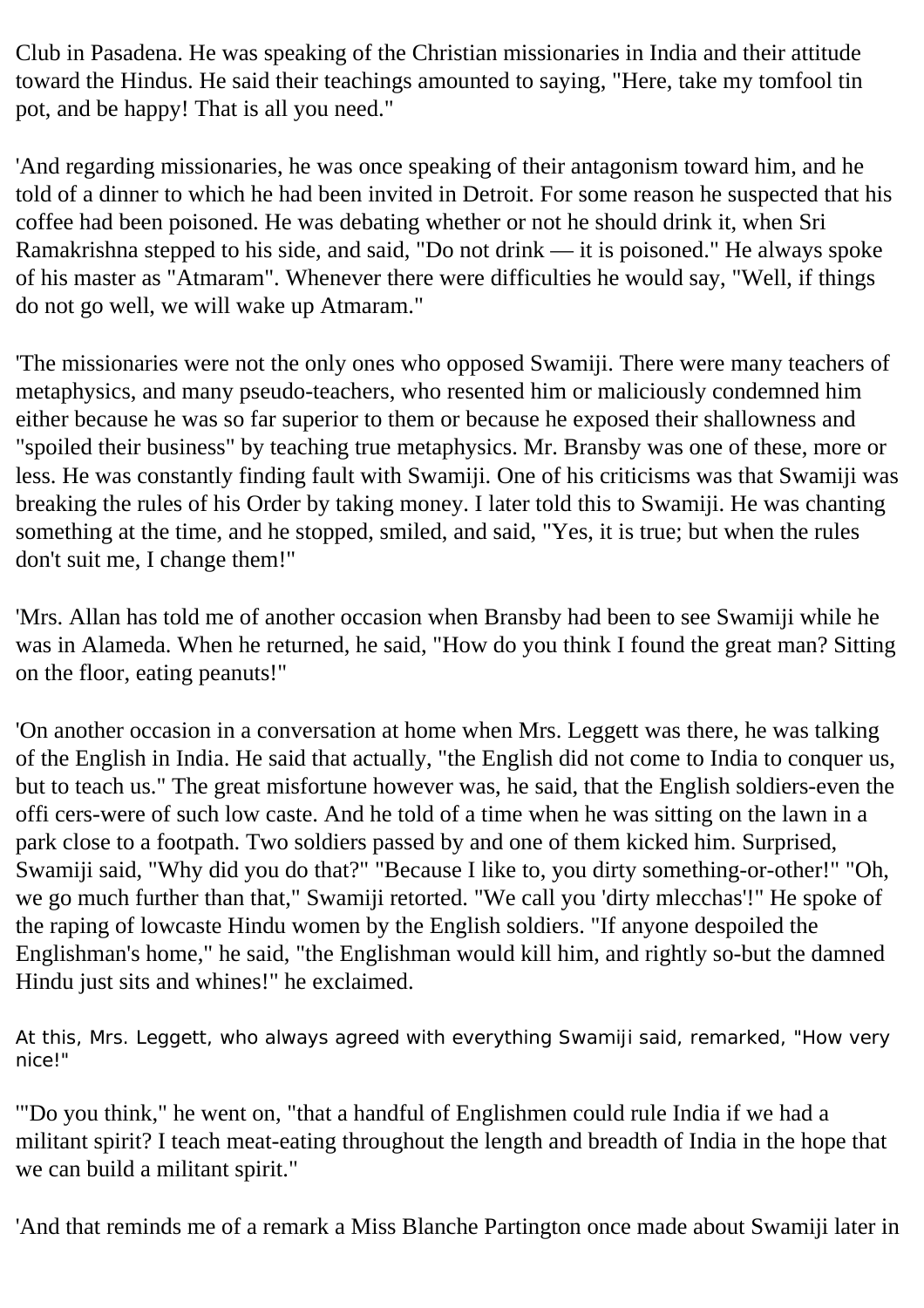San Francisco. She had been talking to Swamiji at the 1719 Turk Street flat. In answer to something she had said, Swamiji, bowing, had replied, "I am a loyal subject of Her Majesty [the Empress of India]!" Speaking of it afterward, Miss Partington said, "But it seemed to me he bowed almost too low!"'

'Did Swamiji laugh and joke very much?' Swami Ashokananda asked.

'Not much,' Mrs. Hansbrough replied, 'though he always told some story on the lecture platform. He said he gathered his mind in this way.'

'Did you ever find him aloof, or did he make himself one with all?'

'I never found him aloof, though some said that he was. I felt as though he were someone to whom I was closely related, whom I had not seen for a long, long time, and who had been a long time coming.

'And indeed, Swamiji himself once said to Lalita, Helen, and me, "I have known all three of you before!" I think it was once when we were standing waiting for a train in San Francisco.

'Do you remember speaking the other day of the Christian in "Pilgrim's Progress" and the burden he carried on his back? Well, I felt that mine was on my chest-that is, after I met Swamiji, I felt the lifting of a burden which had been on my chest for so long that I had ceased to be conscious of it.

'When I returned to Los Angeles from San Francisco, after Swamiji had returned to the East, someone asked me how I felt about my brother [William Mead]. I replied that I did not know how I felt toward my brother, but that I felt much closer to the man I had been assisting in San Francisco than any other person I had ever known.'

'Did you ever see Swamiji in any especially exalted mood?'

'No, not particularly, though sometimes when he had talked for some time, the air would become surcharged with a spiritual atmosphere. There was one occasion in particular: we had gone to the hill near our home where we used to have the picnics. Swamiji became absorbed in some subject he was discussing, and he talked for *six hours* without interruption — from ten in the morning until four in the afternoon! The air was just vibrant with spirituality by the time it was over.

'At another time in Alameda, I was upset or depressed about something, and he said to me, "Come, sit down and we will meditate." "Oh, I never meditate, Swami," I told him. "Well, come and sit by me, and I will meditate," he replied. So I sat down and closed my eyes. In a moment I felt as though I were going to float away, and I quickly opened my eyes to look at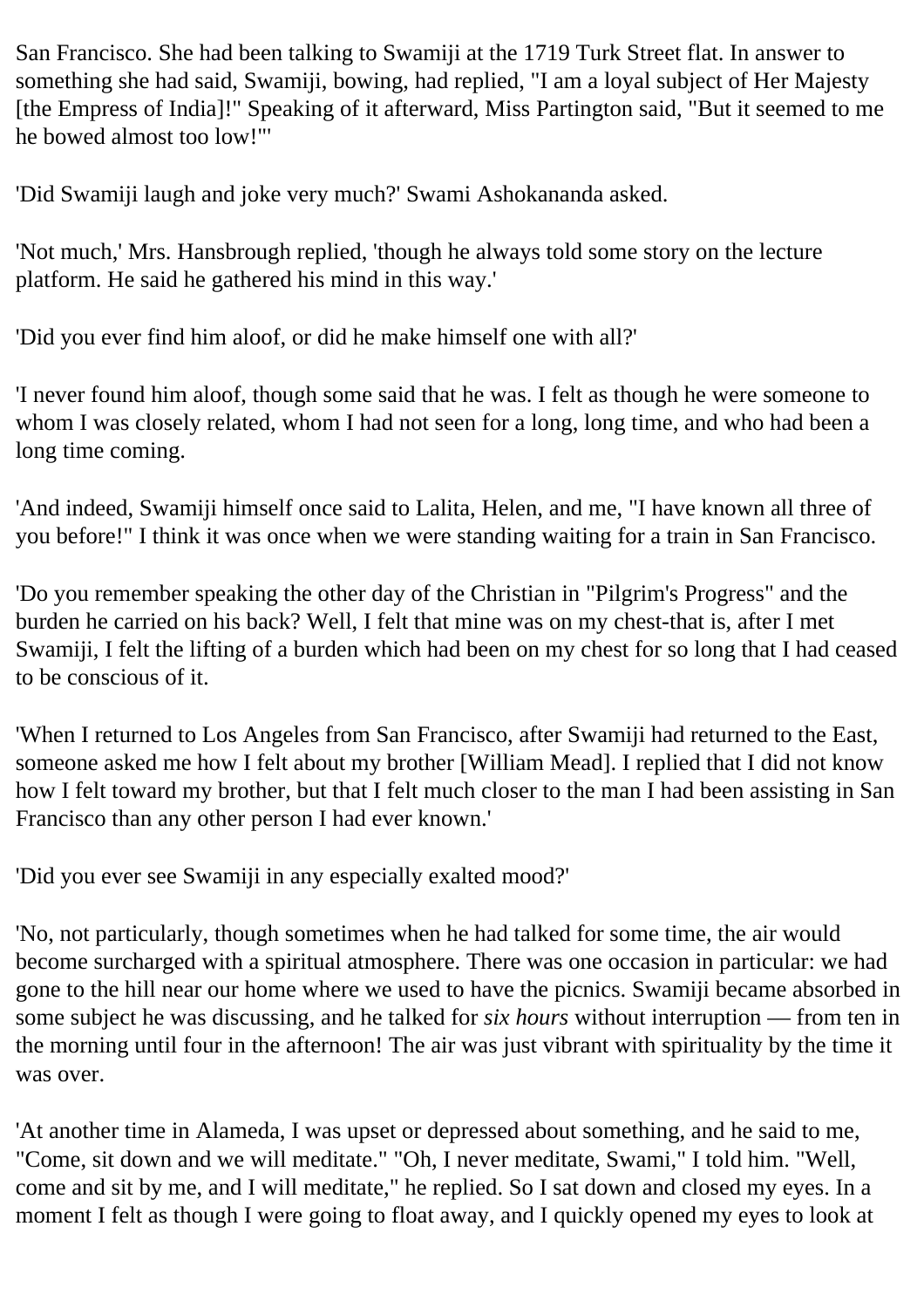Swamiji. He had the appearance of a statue, as though there were not a spark of life in his body. He must have meditated for fifteen or twenty minutes, and then opened his eyes again.'

'Do you think that when Swamiji came to San Francisco he felt as free as he did in your home?'

'Not while he was in the Home of Truth. This was natural, for quite a number of people were living there and he could not feel as free or at home as he had in our house. After some time there he told me one day, "I must get out of here." It was then that Mrs. Aspinall and I took the apartment on Turk Street, and Swamiji came.

'But if he found it difficult to live in the Home of Truth, imagine his having a spiritualist for a travelling companion.'

'What do you mean?' Swami Ashokananda asked.

'Didn't you know that he travelled with a spiritualist when he was on a lecture tour through the Eastern States?'

'No!'

'Oh yes. While he was under contract to that lecture bureau during his first visit to the West, he travelled with a very well-known spiritualist named Colville, who apparently was also under contract to the same bureau. Swamiji used to say, "If you think X is hard to live with, you should have travelled with Colville." The man seems to have had a nurse to look after him all the time.'

'Did you find Swamiji at all abstracted and apparently not much interested in his activities toward the end of his stay?' Swami Ashokananda asked.

'No indeed,' Mrs. Hansbrough replied. 'Probably you are thinking of that mood which later came over him, when in India he was asked by some of the monks about something and he told them they would have to decide it, that his work was done.

'This was never apparent here, nor even in June of that year when he wrote me from New York City. No, he took the greatest interest in people and in "the Movement", and in whom he would send to carry on after he left the Pacific Coast. I am sure that if his health had permitted, he would have come to the West a third time.

'Swami Abhedananda was having trouble with the Leggetts in New York during the period when Swamiji was staying with us in Los Angeles. Mr Leggett expected to run the Society there in his capacity as president and expected Swami Abhedananda to acquiesce in this. One day Swamiji remarked about this situation. "You people think the head of a society can run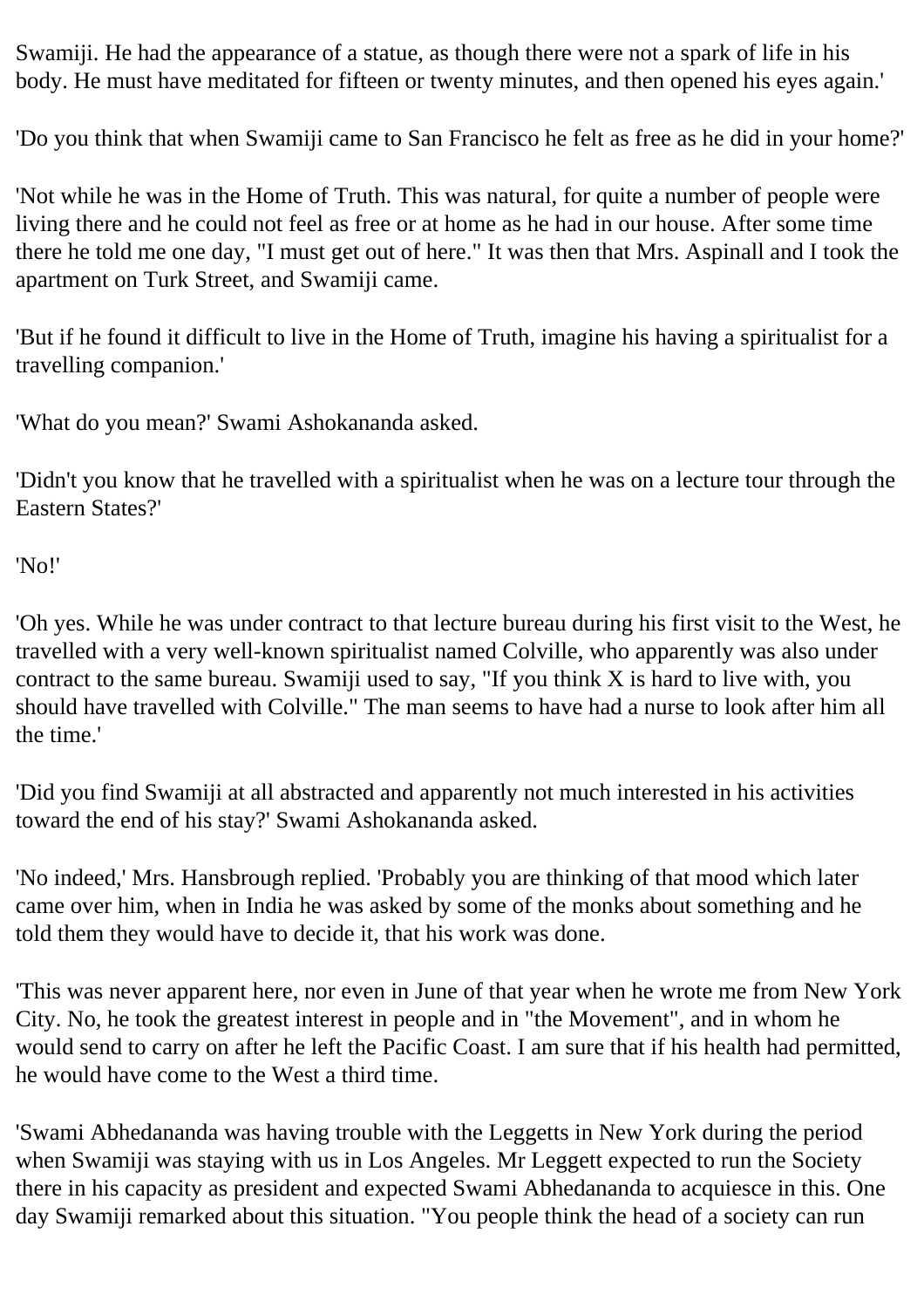things," he said. "You know, my boys can't work under those conditions."'

The conversation had now lasted well over an hour and it was almost two o'clock. The Swami therefore directed that Mrs. Hansbrough be driven home, and from there he returned to the Temple.

## **Sunday, March 30, 1941**

On Sunday, March 30, 1941, Mrs. Hansbrough was again invited by Swami Ashokananda to drive home with him after his morning lecture in the Century Club Building. The day, however, was windy and rainy, and the drive was therefore a short one.

There was some conversation about the attendance at the swami's lecture that morning, and this led the swami to ask if Swami Vivekananda's lectures in San Francisco were well attended.

'His Sunday morning audience usually ran from five to six hundred people,' Mrs. Hansbrough said. 'At evening lectures there were not so many, but usually he did not lecture in the evening on Sunday.'

'And classes?' the swami asked.

'Class attendance averaged from one hundred fifty to two hundred — which was not bad, considering that there was a charge of fifty cents for each class. That is, the charge was a dollar and a half for a series of three. The lectures were free. We followed the custom of the day.

'If I were to have the work to do over again with my present perspective, I would do it much differently,' Mrs. Hansbrough went on. 'I would get the Academy of Science to sponsor the first lecture, and have it free. If we had done this, it would have given Swamiji at the start a group of intellectual people, and then he could have chosen from there on what he wanted to do. As it was, Miss MacLeod was very determined in the view that his first lecture should be charged for. Swamiji usually let us decide these things as he was unfamiliar with the country. I did not have the temerity and outspokenness that I have now, or I would have ridiculed Miss MacLeod into agreeing that it should be a free first lecture. As it was, we charged a dollar admission.'

'Once after we had moved to the Turk Street flat a woman said something to Swamiji about his teaching religion. He looked at her and replied: "Madam, I am not teaching religion. I am selling my brain for money to help my people. If you get some benefit from it, that is good; but I am not teaching religion!"'

'Where do you think Swamiji showed the greater power in his lectures, here or in Los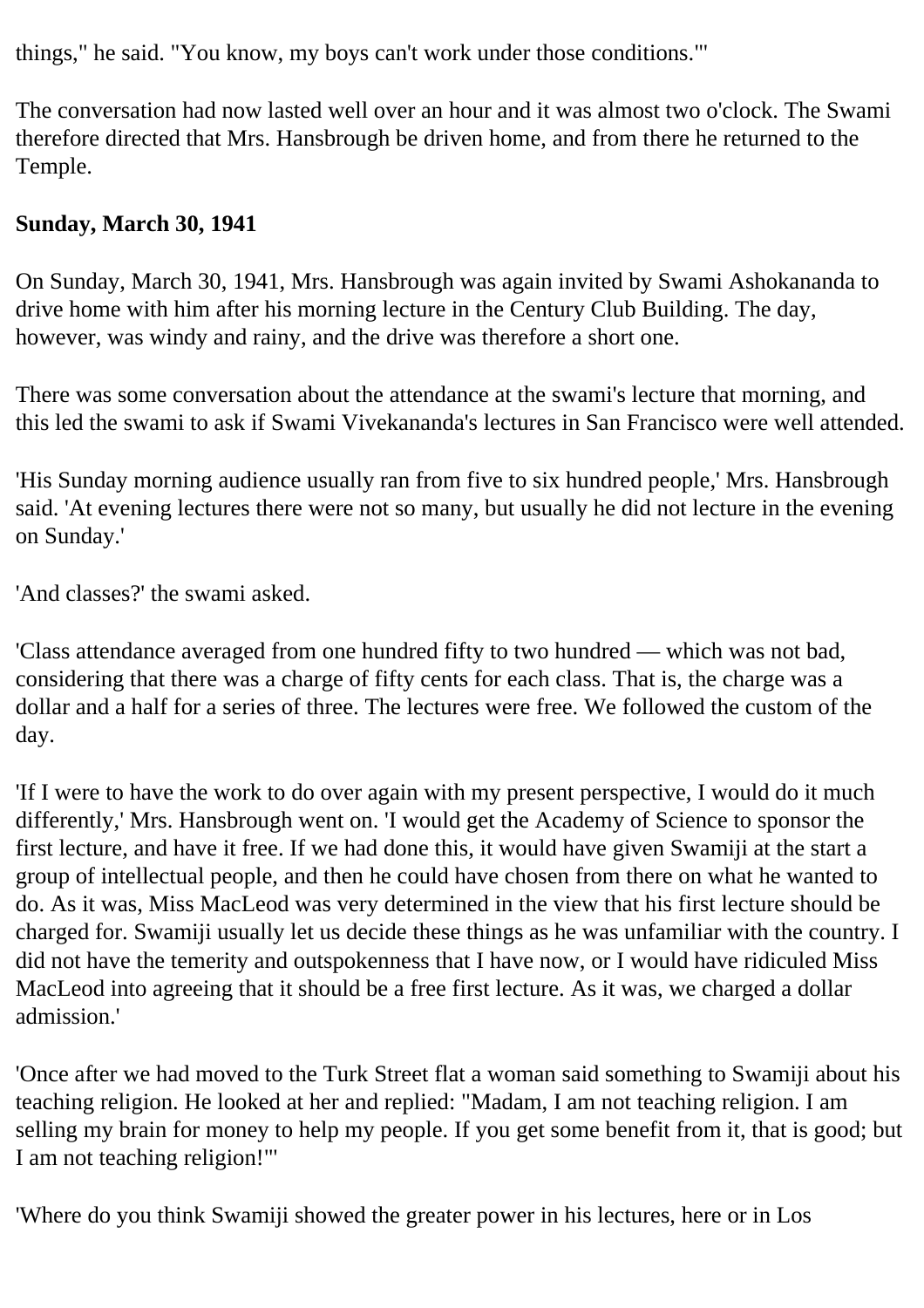Angeles?' Swami Ashokananda asked.

'I think he showed greater power here,' Mrs. Hansbrough replied. 'He seemed to get greater satisfaction from his work here.

'Swamiji said many seemingly contradictory things. For example, he said of his lectures and work, "I have been saying these things before, over and over again." In the Turk Street flat one day he said, "There is no Vivekananda", and again, "Do not ask these questions while you have this maya mixed up with your understanding."'

'Did he ever express any opinion about San Francisco?'

'No, not that I remember. He seemed to be like a bird in flight: he would stop here, then there, with no great concern for liking or disliking the places where he stopped.'

'Now, what instructions did Swamiji give you before you came to San Francisco from Los Angeles?'

'Well, I gave him the instructions,' Mrs. Hansbrough said with a smile. 'I told him to give me a week and then to come on, and that I would get a place for him to stay so he would not have to be in a hotel. I got in touch with all my old friends and acquaintances, mostly those who were interested in so-called "new thought", and found nearly all of them readily agreeable to helping arrange plans for Swamiji's lectures. Later I found that their motives were largely to publicize themselves through publicizing Swamiji, though it did not occur to me then because I was so absorbed in working for him. I arranged for him to stay at the Home of Truth centre at 1231 Pine Street. (The building is still standing today, though it is no longer the Home of Truth.) They were delighted to have him, and provided him, free of charge, with a room and his board. You see, the Home of Truth centres were supported by public subscriptions: the idea was started by Emma Curtis Hopkins, who branched off from Mary Baker Eddy and Christian Science.'

'And did you make arrangements for the lectures and classes?'

'Yes, I selected a hall — Washington Hall it was — for the first Sunday morning lecture, and another smaller hall across Post Street for the classes. I had come north about the middle of February, and this first lecture of Swamiji's was near the end of the month. The attendance was very disappointing from the standpoint of numbers: there were probably less than one hundred and fifty. [Swamiji's first lecture was held at Golden Gate Hall, San Francisco, on Friday evening, February 23, 1900. The subject: [The Ideal of a Universal Religion.](http://www.ramakrishnavivekananda.info/vivekananda/volume_2/practical_vedanta_and_other_lectures/the_ideal_of_a_universal_religion.htm)]

'I remember that Swamiji was seated down in the front row in the audience before the lecture began, and when I went to sit by him, he made a sign to ask how many I thought there were.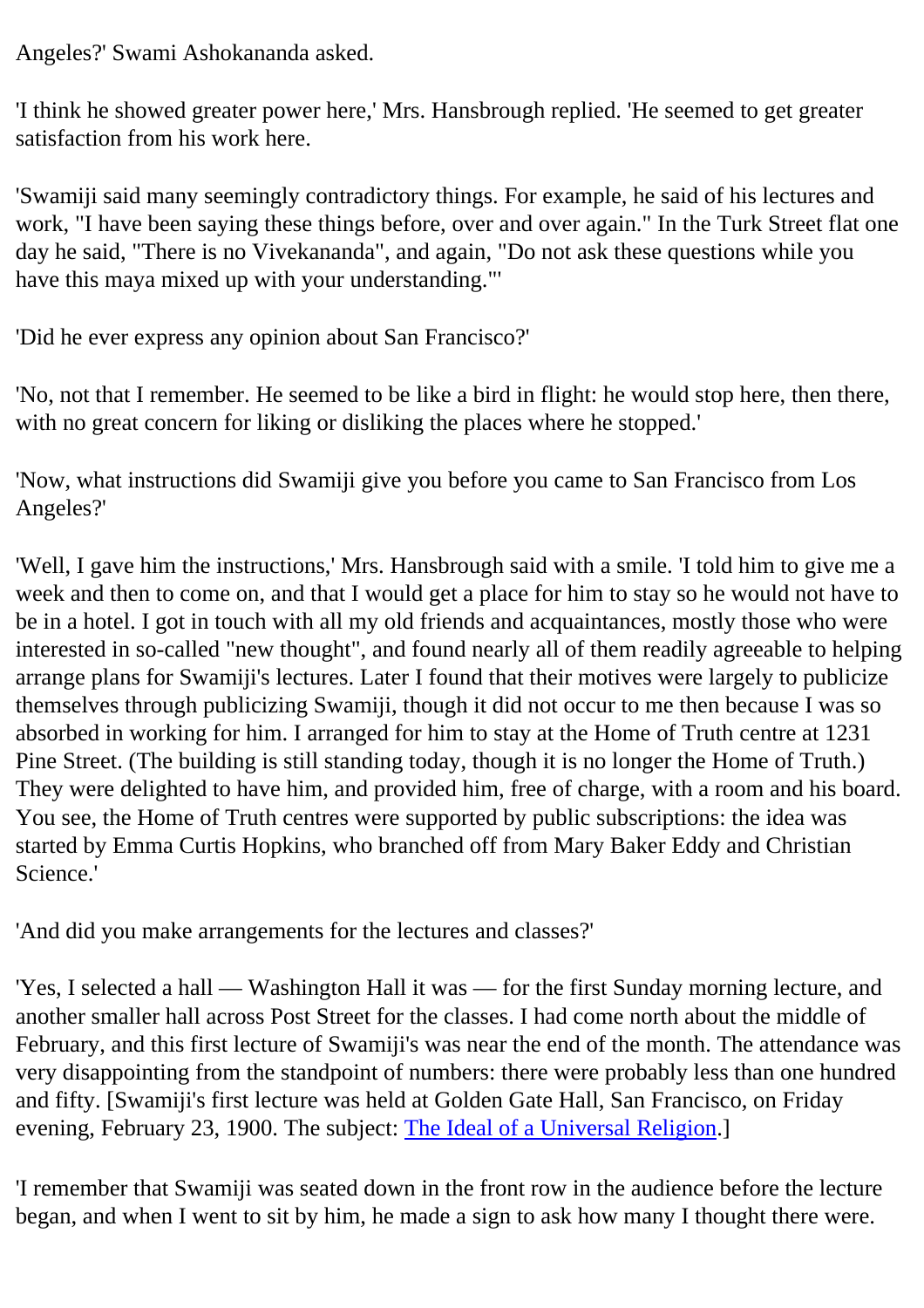When I estimated one hundred and fifty, he wrote in the palm of one hand with his finger 100 as his estimate. He did not say anything, but he seemed disappointed. If we had had the first lecture free I am sure we would have had a better attendance. As it was, we charged a dollar per person.'

'Oh my!' Swami Ashokananda exclaimed. 'And one hundred came at a dollar each? Well, that shows that there was real interest.'

'How did Swamiji come from Los Angeles? Did he come alone?'

'Yes, he came alone, by train. It must have been the day train, because I remember that we met him at the Oakland Mole, came across on the ferry, and had dinner at the Home of Truth.'

'And how was he dressed when he arrived?'

'He had on that black loose-fitting suit which he usually wore, and the black silk turban.'

'When was it that Swamiji spoke in Dr. B. Fay Mills' Unitarian Church in Oakland?'

'It was soon after he arrived in San Francisco [Sunday, February 25].'

'Did Swamiji know Dr Mills intimately?'

'No, as a matter of fact, although B. Fay Mills had been at the Parliament of Religions in Chicago in 1893 and had heard Swamiji there, Swamiji did not remember him. At the time of the Parliament Dr. Mills had been a Presbyterian minister. But he himself told me about Swamiji, "This man altered my life"; and he later became a Unitarian. Yet, in spite of his saying this about Swamiji, when I went to see him while he was lecturing in Metropolitan Temple to ask if he would announce a course of lectures by Swami Vivekananda, he refused! And he had wanted to manage Swamiji's whole visit in San Francisco; he had written Swamiji and asked to do so. This was after Swamiji's first lecture, and we felt that if he could obtain some announcements of this type it would help increase the attendance. I did not have the temerity then that I have now, or I would have told Dr. Mills plainly what I thought of him!

'He was an astute man of business. His plan for introducing Swamiji in San Francisco had been to have him speak first outside of San Francisco — that is, in his own church in Oakland. Then he would advertise here that "many hundreds had been turned away" — which we used to do quite truthfully in Los Angeles — in first introducing him here. He did this when he advertised the lecture Swamiji did give at his church, and with good effect.

'I never could figure why Swamiji was unwilling to allow B. Fay Mills to handle his arrangements here unless it was because of the trouble he had had [in 1894] with the lecture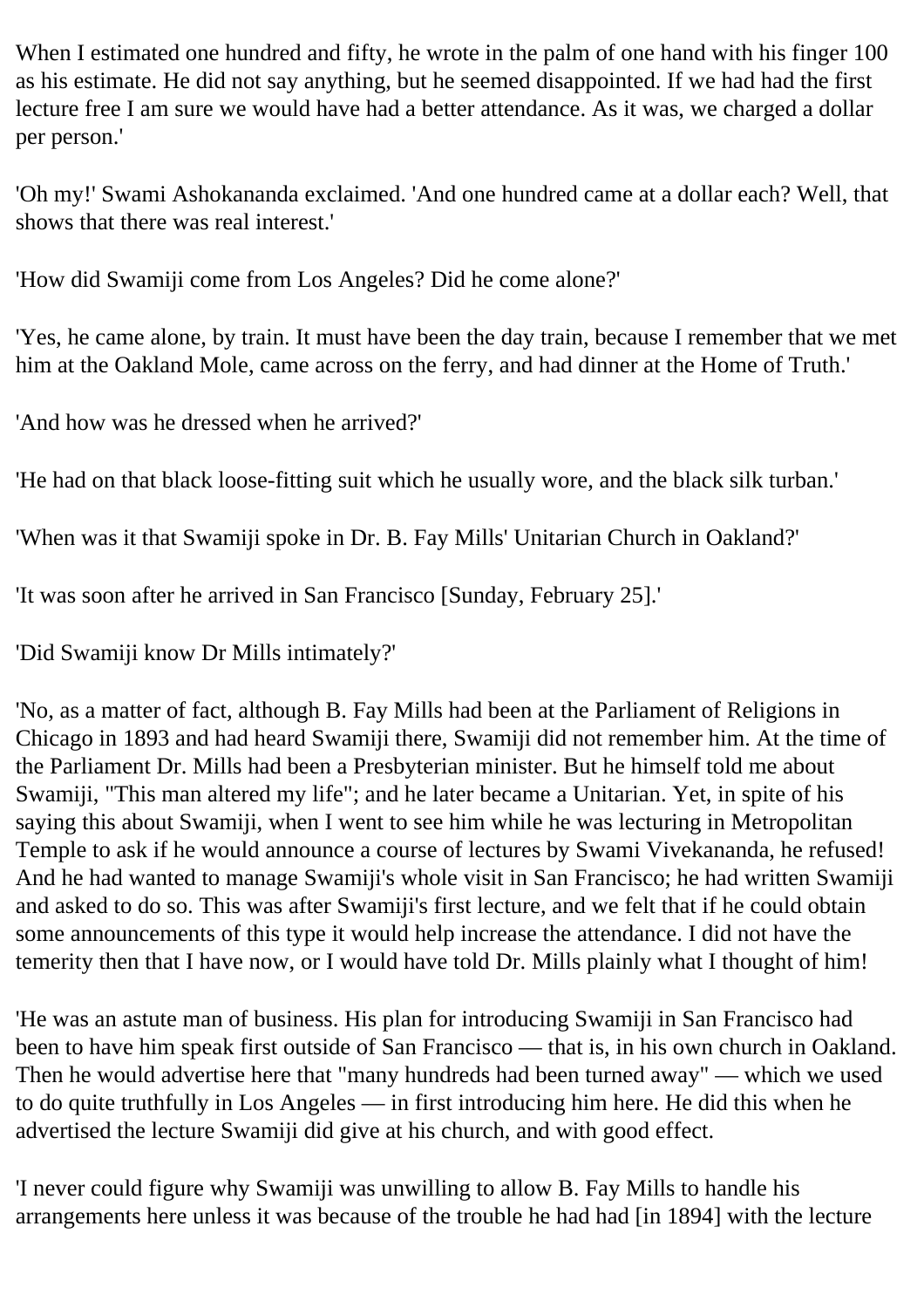bureau and others seeking to gain a commission from whatever income he realized from his lectures and classes.'

'Was Swamiji comfortable in the Home of Truth in San Francisco?' Swami Ashokananda asked.

'No, he wasn't,' Mrs. Hansbrough replied. 'So I took him to the home of a friend of mine. He was not comfortable there either; and it was then that Mrs. Aspinall — she and her husband were heads of the Home of Truth on Pine Street — said, "See here, we must find a place where this man can be comfortable." So she and I took the flat then on Turk Street, and she explained to her husband that it was in order to make a comfortable place for Swamiji to stay. It was a poor sort of place, but the best we could do for the money we could afford to spend. When I told Swamiji this, he said, "That is because I am a sannyasin and can't get anything good."

'Mr Aspinall did not like the idea of Mrs. Aspinall's leaving the Pine Street Home of Truth to set up the Turk Street flat with me so that Swamiji could have a quiet place to stay. At the time he objected strongly to it, but Mrs. Aspinall told him, "Benjamin, you know that we do not have any truth; we just talk." She meant that in Swamiji she felt she had found someone who really had found the truth and could give it to others.'

'Did Swamiji speak in the Pine Street Home of Truth?' Swami Ashokananda asked.

'He spoke there once, probably in the evening. He also spoke one morning in another Home of Truth in San Francisco where a Miss Lydia Bell was head. In the Alameda Home of Truth he spoke at least twice.'

'When did he go to the Alameda Home?'

'After the lectures closed here on April 14. [He actually moved on April 11.] His idea was to go there to rest for a few days. He wanted, before he left for the East, to accumulate a certain sum of money for some purpose. I don't remember the amount, but I remember that one woman in Oakland gave him a thousand dollars. And someone introduced Mrs. Collis P Huntington to him, and she gave him six thousand dollars for Sister Nivedita's girls' school. The money from the lectures and classes, I used to keep in a teapot when we were in the flat. In those days gold coins circulated freely, and I had several pots half full of twenty-dollar gold pieces. One day Swamiji wanted to figure out how much he had accumulated to date, so I got my notebook and pencil and brought the pots and dumped the coins out on the table. After counting the money, Swamiji found he needed more than he had so he said we would open some more courses. When he had the sum he wanted, he opened a bank account and deposited the money in it.

'One woman told someone that she did not like Swami Vivekananda because of the thin little woman who was always running along behind him with the black case. It was I, and the black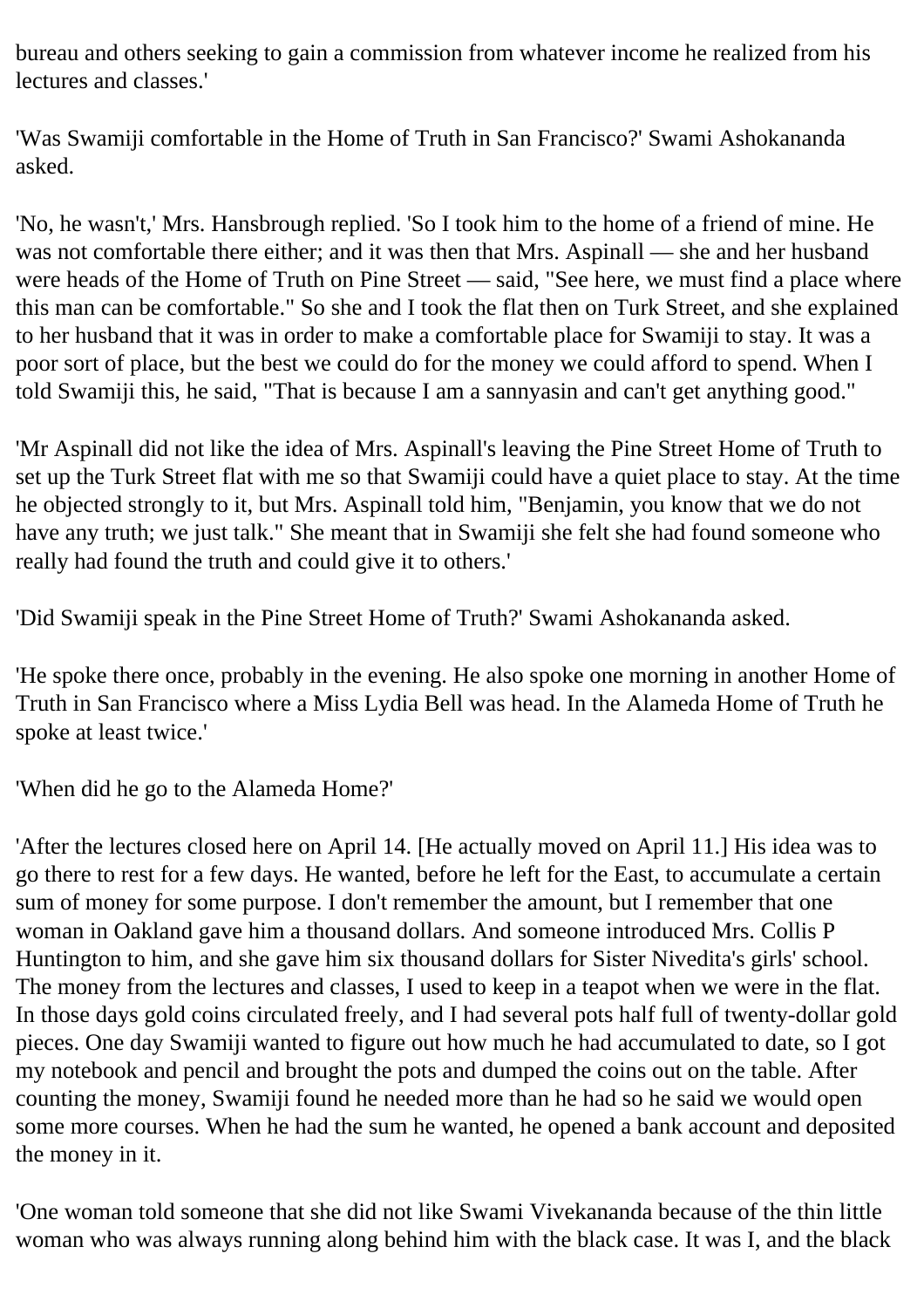case held my notebooks, advertising matter, and other things connected with the work — and the collections. Once Swamiji and I stopped in a market to do some shopping, and when we had gone out I discovered I had left the case. I said, "Just a minute, I forgot something!" and rushed back. There was the case, sitting on the counter. It had three hundred dollars in it!

'There was one conversation at the Alameda Home of Truth which reminds me of your question last week as to whether I had ever seen Swamiji in any particularly exalted mood. I think this was the most inspiring instance except at Camp Taylor. We were seated at the breakfast table in the Alameda Home. Mrs. Aspinall, the two Roorbachs, Mr Pingree, the two housekeepers, the two gardeners, and myself. (Those who worked in the Home of Truth centres were all members, who gave their services according to their talents. Mr Pingree, for example, was a teacher, and the only member, incidentally, who demanded any pay: he asked for and got his board and room and fifteen dollars a month.) It was Mr Pingree with whom Swamiji used to walk in the garden of the Alameda Home, and who Swamiji said had an intuition of the conversation of the trees. He used to say the trees talked: he would put his hands on them and say he could understand what they were saying.

'Well, Swamiji began to talk as we all sat there at the breakfast table. Then someone suggested we go into the front room so that the housekeepers could clear the table. The two rooms were separated only by an archway with curtains hung in them. So five of us went into the front room and the rest went about their affairs: Swamiji, Mrs. Aspinall, the Roorbachs, and I took our seats, Swamiji sitting on a chair facing the rest of us. He talked a great deal of his master that day. Two stories which he said were his master's I remember, because he directed them at me.

'The first was a story of an old water-demon who lived in a pool. She had long hair, which was capable of infinite extension. When people would come to bathe in the pool, sometimes she would devour them if she was hungry. With others, however, she would twine a hair around one of their toes. When they went home, the hair, invisible, would just stretch and stretch; and when the old demon became hungry she would just start pulling on the hair until the victim came back to the pool once more, to be eaten up.

'"You have bathed in the pool where my Mother dwells," Swamiji said to me at the end. "Go back home if you wish; but her hair is twined round your toe and you will have to come back to the pool in the end."

'The other story was of a man who was wading down a stream. Suddenly he was bitten by a snake. He looked down, and thought the snake was a harmless water snake and that he was safe. Actually it was a cobra. Swamiji then said to me: "You have been bitten by the cobra. Don't ever think you can escape!"

'Swamiji did not move from his seat once during the whole conversation. None of us moved from our seats. Yet when he finished it was five o'clock in the afternoon. Later the two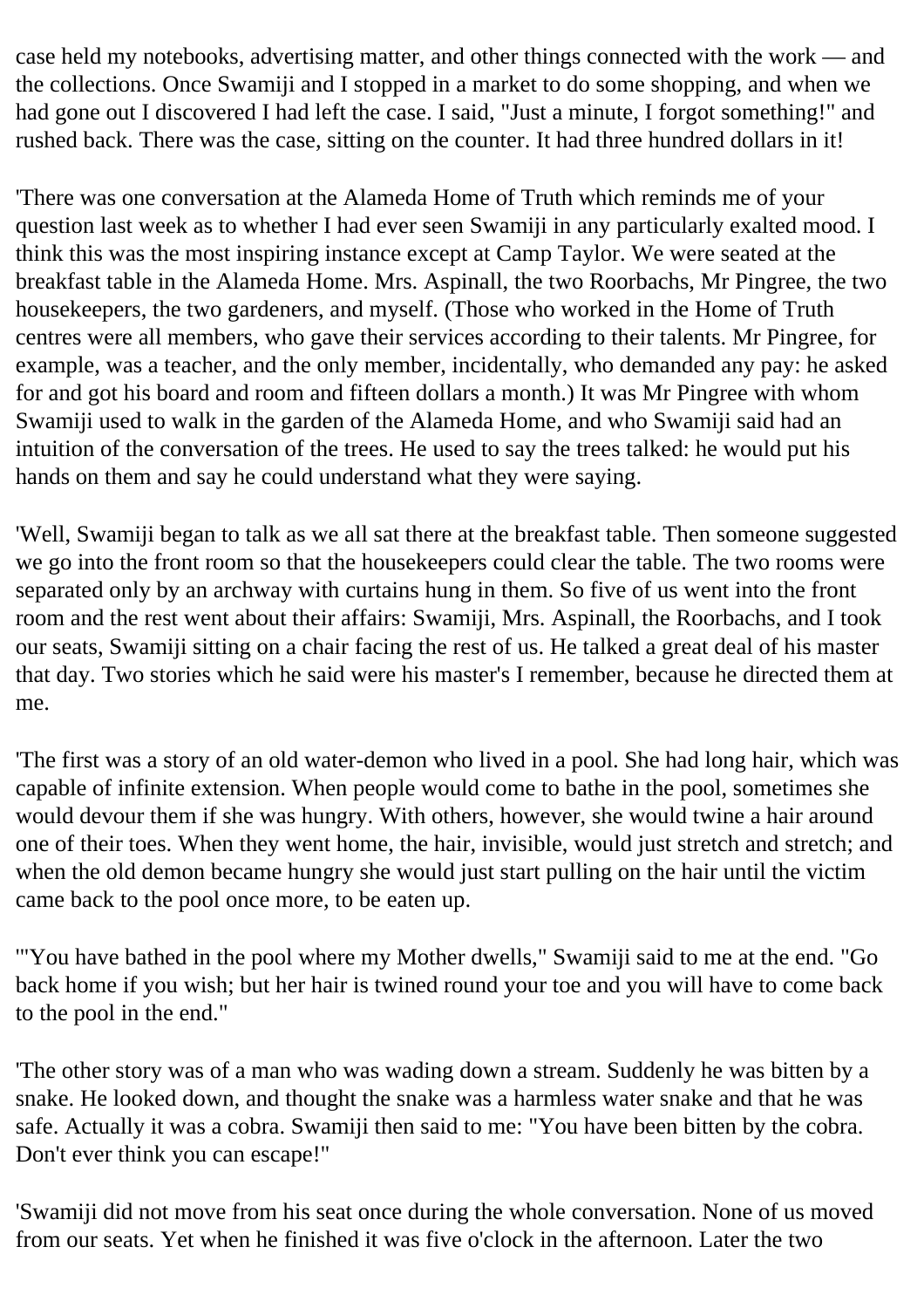housekeepers told us they had tried twice to open the door from the kitchen into the dining room to clear the table, but could not get it open. They thought we had locked it so we would not be disturbed. Even when Swamiji had finished, Mrs. Aspinall was the only one who thought of taking any food. After talking with Swamiji for a few minutes in his room I put on my coat and came back to San Francisco. As we went up the stairs to his room, Swamiji said: "They think I have driven them crazy. Well, I shall drive them crazier yet!"'

'My, my,' murmured Swami Ashokananda. 'Did Swamiji talk in a loud tone, or quietly?'

'No, he talked in a low tone of voice,' Mrs. Hansbrough said. 'Even in private conversation he was always a calm man, except when he was giving someone a dressing down. (This he never did to Helen or Carrie.) The only time I ever saw him get excited was when the missionary woman called him a liar.

'He used to talk often to my nephew, Ralph, when he was in our home in Los Angeles. Ralph was then a boy of about seventeen, and used to wait on Swamiji: he shined his shoes and did other little things for him. He would say, "Ralph, my tobacco", and Ralph would go up to his room and bring it down. Once he asked him, "Can you see your own eyes?" Ralph answered no, except in a mirror. "God is like that," Swamiji told him. "He is as close as your own eyes. He is your own, even though you can't see him."

'It must have been one morning in our home in Los Angeles that Swamiji gave what I call "baptism" to Dorothy and Ralph. I remember he laid his pipe aside and called Dorothy to him, and he only smoked after breakfast and dinner. Dorothy was four years old at the time. She went and stood between his knees, with her hands on his thighs. Swamiji put his hands at the back of her head where the hair joins the neck, and tapped up and over the top of her head to the eyebrows. Then he called Ralph and did the same thing. Ralph must have knelt, because I remember that Swamiji did not leave his seat. My two sisters may have been there too; I am not sure.

'"What is the meaning of this, Swami?" I asked. Usually I never questioned him, but I did ask him this.

'"Oh, it is just a custom we have in India", was all he would tell me.'

'Did Swamiji give any interviews to any newspapers while he was in Los Angeles?' Swami Ashokananda asked.

'Yes, there was an interview published under the title "A Prince from India". It appeared in some paper, probably a weekly, the name of which I have forgotten. I may be able to get the name of it from Mrs. John Schmitz, the doctor's wife who was our first president in Los Angeles. She is still living there.'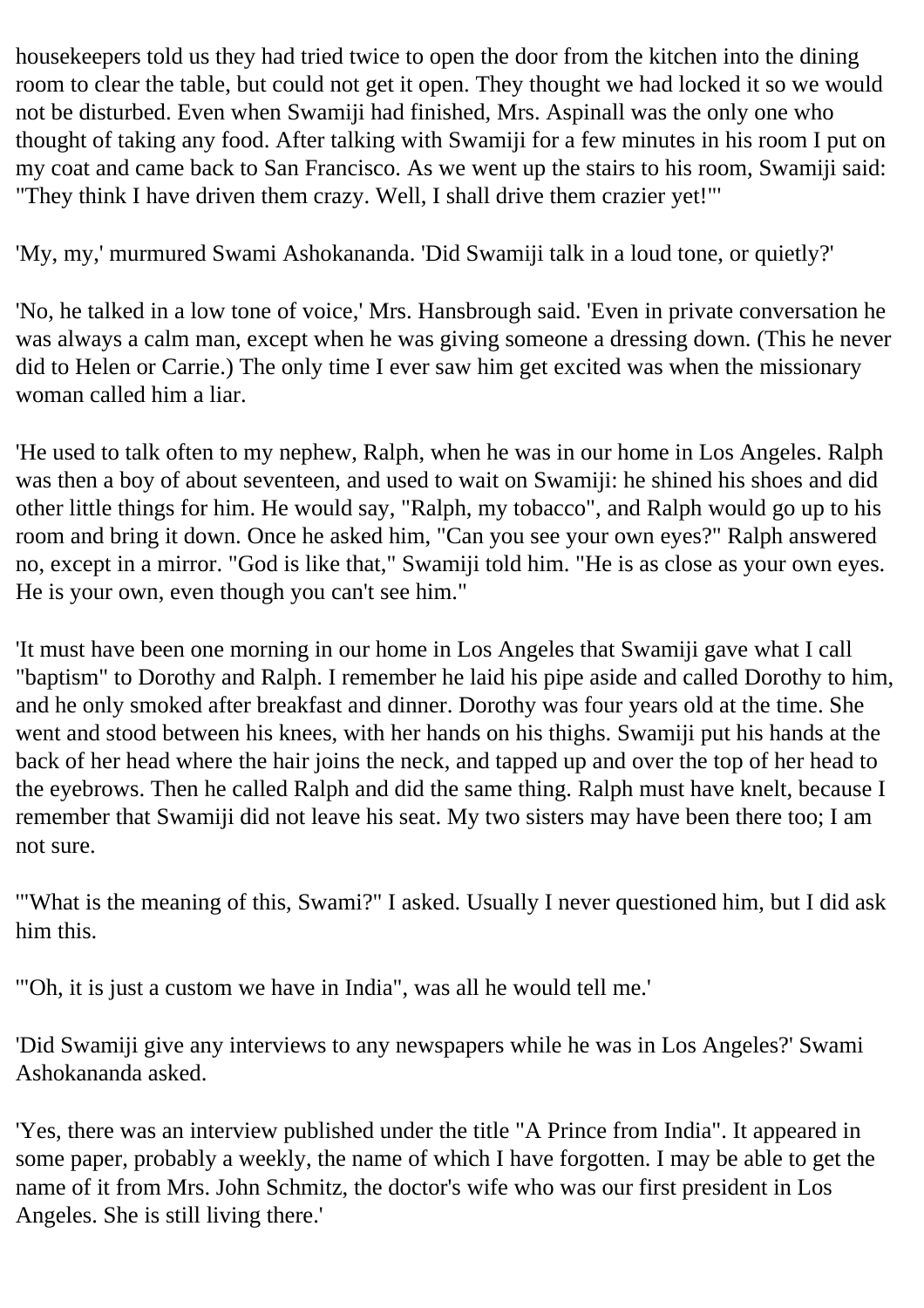'Did Swamiji ever tell you anything directly about Divine Mother?' Swami Ashokananda asked Mrs. Hansbrough.

'Oh yes, he talked a great deal of Divine Mother,' she replied. 'He said that she was the receptacle of every germ of religion, and that she was here as a form, but was not tied to that form. She had her desires, he said, but they were related to people. She would reach for people, though they did not know it, and gradually she would draw them to her.'

Swami Ashokananda remarked in the course of the conversation on how gracious Swamiji was. 'He would not have held on to me as he did if he had not been,' she remarked. It reminded her of an episode indicative of the way Swamiji had held her in spite of her best efforts to leave him.

'One day while we were in San Francisco, I finally decided that I was going back to Los Angeles. I chose the day, and had all my bags packed, ready to leave for the train. All at once I heard a voice say: "You can't go. You might just as well not try." And for some reason I became completely exhausted — so exhausted that I had to lie down on the floor. I thought of getting some food, but I couldn't move. And I couldn't bear to look at the suitcases. So I had to make up my mind not to go.'

'Did Swamiji say anything to you?' Swami Ashokananda asked.

'No, he said nothing. I don't know whose was the voice I heard speaking to me.'

### **Sunday, April 6, 1941**

Sunday morning, April 6, was bright with the spring sun when Swami Ashokananda left the Century Club Building after his lecture, accompanied by Mrs. Hansbrough. The drive home this morning was through Golden Gate Park, and the swami had the car parked beside a lake, where ducks and swans swam about on the quiet water.

Swami Ashokananda asked Mrs. Hansbrough to tell him about Swamiji's stay in the flat she had taken with Mrs. Aspinall on Turk Street while he had been in San Francisco.

'We were in the flat on Turk Street about a month,' Mrs. Hansbrough said. 'There were two rooms which might have been called "parlours", with a sliding door between them. Next behind was the dining room, then Mrs. Aspinall's room, then the kitchen. There was a kind of hall bedroom at the top of the stairs which was meant, I suppose, for a servant, and I occupied that.

'Swamiji's room was the second of the two parlour rooms. The classes were held in the front parlour, and if there were too many for the single room we would put a screen before the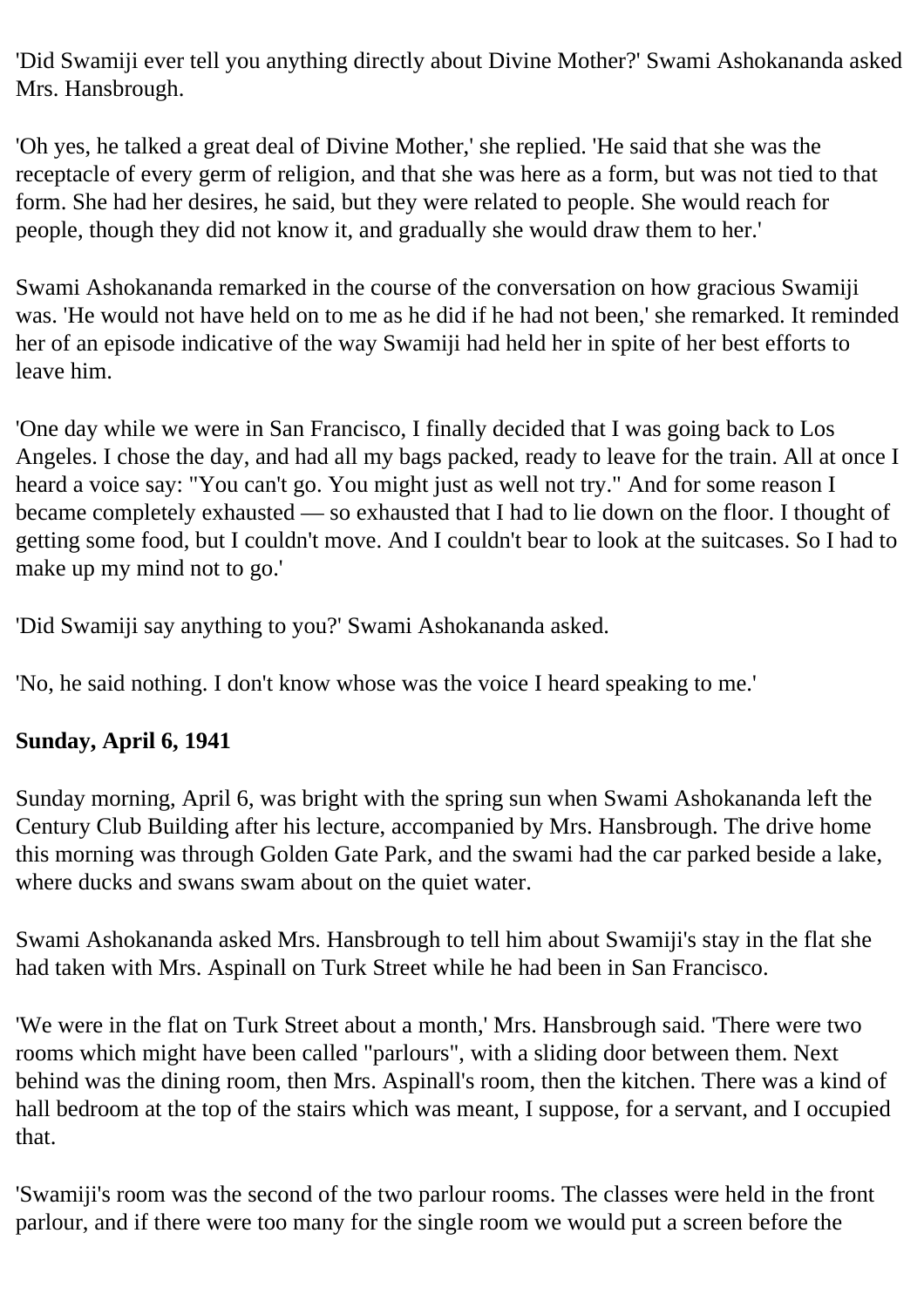couch Swamiji used as a bed, open the doors into his room, and use both rooms. I think Mrs. Aspinall and I paid about forty dollars a month for the flat.

'There was one item about the Turk Street flat which was distinctly different from our home in Los Angeles, and which had its amusing side as I look back. This was the bathtub, which was one of those old-fashioned things built of zinc. Porcelain tubs were still not in use everywhere, and I had to go over the tub carefully every day with a stone they called a bath brick. Swamiji would ask me regularly if I had washed the tub. He was most particular and exacting about it; and as I recall it now, I think the goings-over that I got about that tub were more for my benefit than the tub's. Swamiji would go on at great length about it.

'One day I scrubbed it three times. After the third time, when he still complained that it was not clean, I said, "Well, I have scrubbed that tub three times, and if you can't bathe in it now, I guess you will have to go without a bath!" So then he let it go and took his bath.

'Both here and before we came north, Swamiji liked to prepare one meal of the day himself, and he often helped with meals. He cooked curries, and especially chapatis, of which Ralph and Dorothy used to be very fond. He liked the way I cooked rice — in fact, he told me I was the only woman in America who knew how to cook it! In the Turk Street flat he often cooked pulao, that rich dessert made with [rice and ghee]. Sometimes he would cook breakfast; he used to like potatoes cooked in butter with a little curry powder.

'As I have mentioned before, Swamiji used to like to prepare one meal every day while he was at our home in Lincoln Park. Several of the ingredients he used had to be ground, and since he did not like to stand beside a table, he would sit cross-legged on the floor with a wooden butter bowl on the floor in front of him. One day during this ceremony we were talking about his health. Someone suggested that he had a weak heart. "There is nothing wrong with your heart," I told him. "If you mean that," he answered, "I have the heart of a lion!"'

'And how did he spend his day while he was in San Francisco? Was his routine about the same as in Los Angeles?' Swami Ashokananda asked.

'Yes, it was just about the same while we were at Turk Street,' Mrs. Hansbrough replied. 'When he had no class in the morning we would often go out during the day. Swamiji liked to go to the market with me, and sometimes we would go out for lunch or go for a ride here in Golden Gate Park which he liked. I remember that once Mr. Aspinall brought us out in a carriage and we were strolling along. We crossed a bridge onto what proved to be a fairly sizeable island in the midst of a rather swift stream. When we had left the bridge some distance behind and tried to discover some means of recrossing the stream, Swamiji realized we were on an island, and without thinking to use just that word he tried to indicate the fact to me as he looked about for a means of crossing. Finally when he saw that I had neither caught his meaning nor perceived that the land was an island he remarked, "Well, Madam, I am glad I haven't your brain!"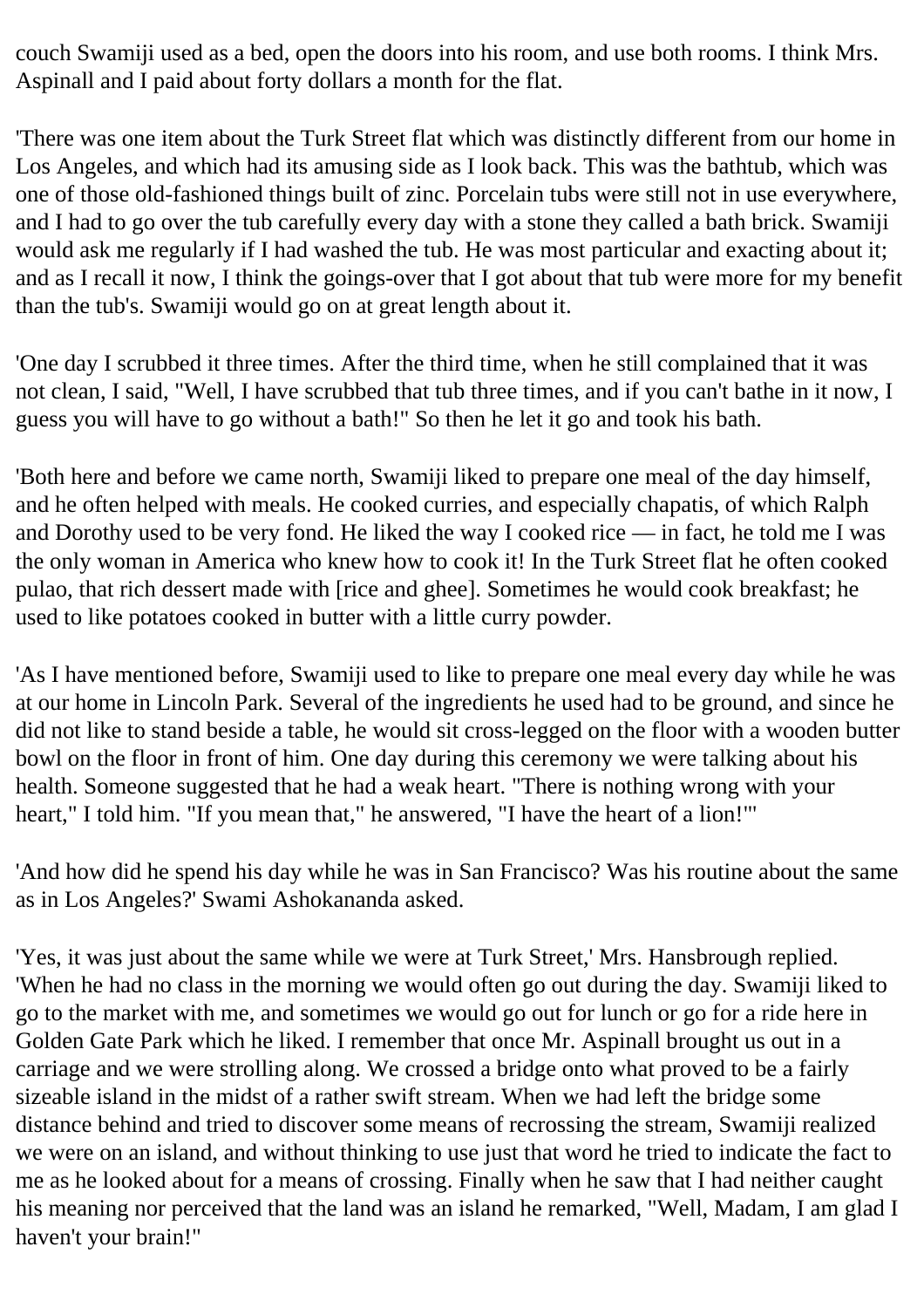'Sometimes when he was not lecturing in the evening we would go out to dinner too. He never ate dinner before a lecture; he said it slowed his thinking. He was a hearty eater; in fact, Molly Rankin, one of the housekeepers at the Alameda Home of Truth, said that no person could eat as much as Swamiji did and be spiritual! Lucy Beckham and George Roorbach were quite agreeable, though. And Swamiji demanded what he felt he needed. Once, for example, he said: "See here, I must have meat. I cannot live on potatoes and asparagus with the work I am doing!" So they got meat for him, although they themselves were vegetarians.'

'About how many used to attend Swamiji's classes in the Turk Street flat?' Swami Ashokananda asked.

'I should say they numbered about thirty or forty,' Mrs. Hansbrough replied. 'They were held three times a week, the same as his other classes. Swamiji would open the class at ten-thirty, usually with meditation, which often lasted for some time. Then he would speak or discourse on some sacred book. Sometimes he would ask the class what they would like for a subject.

'Swamiji always sat cross-legged on the couch in the front parlour, and when all the chairs were taken people often sat cross-legged on the floor. There was a Mr Wiseman who came to the classes. He was a devoted follower of Miss Bell. He came late once to the class when all the seats were taken, and he had to sit on the floor. In those days the style of men's trousers did not provide the generous leg-room they do nowadays, and Mr Wiseman's trousers were so tight he could not sit cross-legged. Swamiji noticed him sitting with his knees up under his chin and suddenly exclaimed: "Don't look like a fool! Come and sit by me!" Mr Wiseman was a quiet, unassuming sort of man and he would have felt it presumptuous to sit on the same couch with Swamiji. But he accepted the invitation and took a seat on the end of the couch.'

'Was any charge made for the classes at Turk Street?' Swami Ashokananda asked.

'No, the classes at Turk Street were free,' Mrs. Hansbrough replied. 'We made a charge of one dollar and a half for a series of three classes downtown, however, and had small cards printed.

'Sometimes in these Turk Street classes Swamiji could be very sharp. Once when he was talking of renunciation, a woman asked him, "Well, Swami, what would become of the world if everyone renounced?" His answer was: "Madam, why do you come to me with that lie on your lips? You have never considered anything in this world but your own pleasure!" He told us at another time of a woman in Chicago who had asked him after a class or lecture, "Swami, do you hate all women?" It revealed a characteristic of many of his questioners, that they identified themselves with their question, but couched the question in general terms. I don't remember what Swamiji's answer was.

'Stupid and emotional people apparently gave the Christian ministers excuses for not a little criticism of Swamiji in the Eastern States. The ministers accused him of "separating families".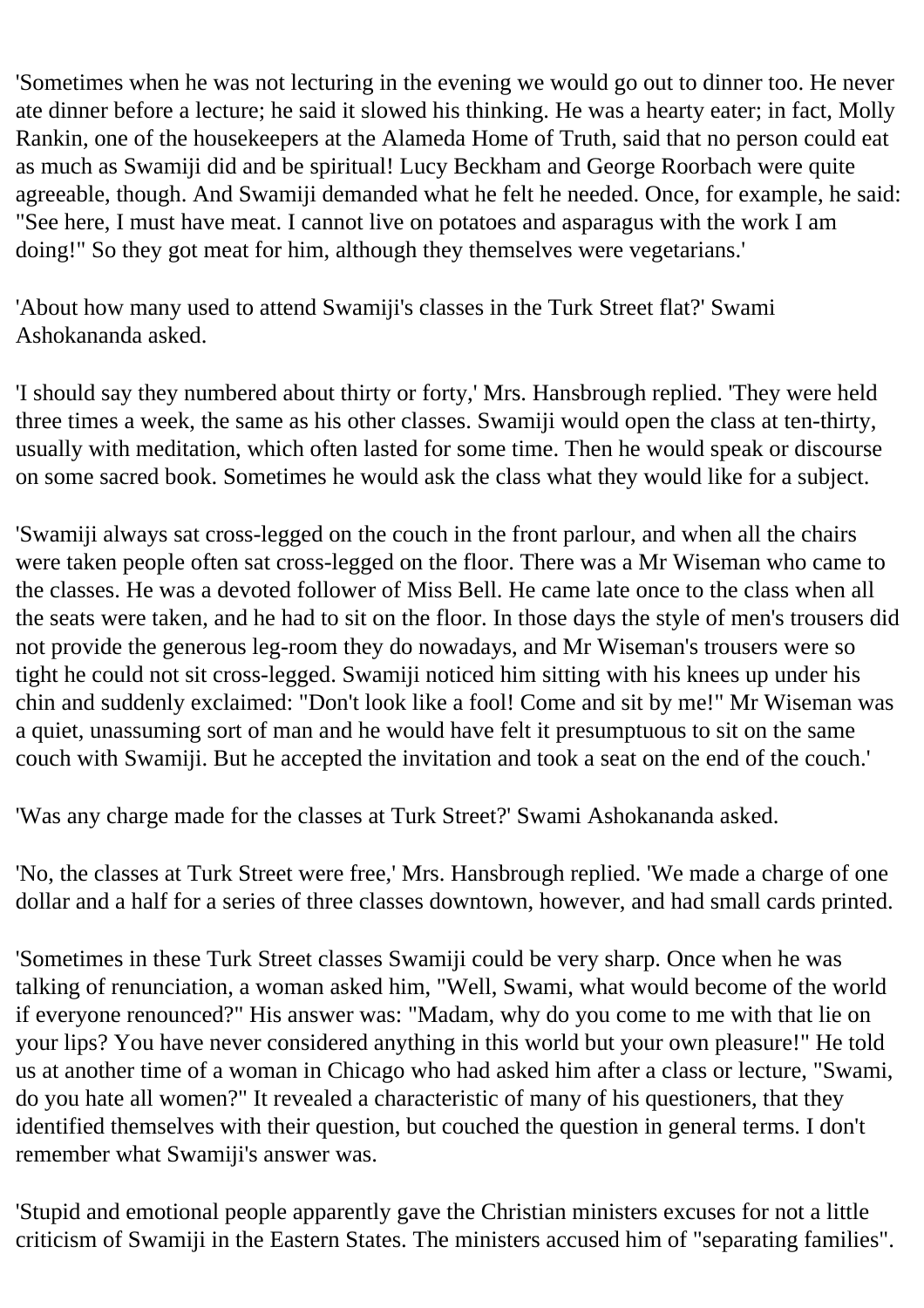It seems that there was at least one instance, in Detroit, in which a woman divorced her husband and left her children with him in order to "renounce the world".

'Swamiji often was asked questions about going to India, especially by women students. He used to tell them: "If you are going to India to see great yogis, don't go. You will see only poverty, filth, and misery."

'Swamiji was a great one to think out loud when he was at home. That is, as he would talk casually, one had the feeling that this was what he was doing. He liked a listener, however. He would ask us many questions about our family lives, and then would tell us about family life in India.

'One day when he and I were alone in the Turk Street flat he said: "I have in mind to send my mother a thousand dollars." I do not remember the details now, but it seems that his mother was involved in some litigation in connection with his father's estate, and she had appealed to Swamiji's brother disciple Swami Saradananda, who had written to Swamiji. "Saradananda is an impractical fellow like me," Swamiji remarked, "but I have written him what to do. In your country a man is allowed to have a mother; in my country I am not allowed. Do you think that is bad?" He was asking if I thought it wrong under these circumstances for him to send his mother money. I replied that it certainly did not seem bad to me, and I believe he did send the money later.'

'Did Swamiji ever scold you?' Swami Ashokananda asked.

'Oh yes, often. He was constantly finding fault and sometimes could be very rough. "Mother brings me fools to work with!" he would say. Or, "I have to associate with fools!" This was a favourite word in his vocabulary of scolding. And though he himself said, "I never apologize", he would nevertheless come after the scolding was over to find me, and say in a voice so gentle and with a manner so cool that butter and honey would not melt in his mouth, "What are you doing?" It was clear that he was seeking to make amends for the scolding. He used to say, "The people I love most, I scold most", and I remember thinking he was making a poor kind of apology!

'Going up the steps of a hall in San Francisco before one of his lectures, Swamiji asked me about something I had told him I was going to do. I had neglected to take care of it, and told him I had intended to do it, but had not. "Your intentions are good," he remarked, "but how like devils you sometimes act!"

'Once while we were in the Turk Street flat I questioned something about the way Swamiji was handling the work. He did not answer, but simply said, "Within ten years of my death, I will be worshipped as a god!"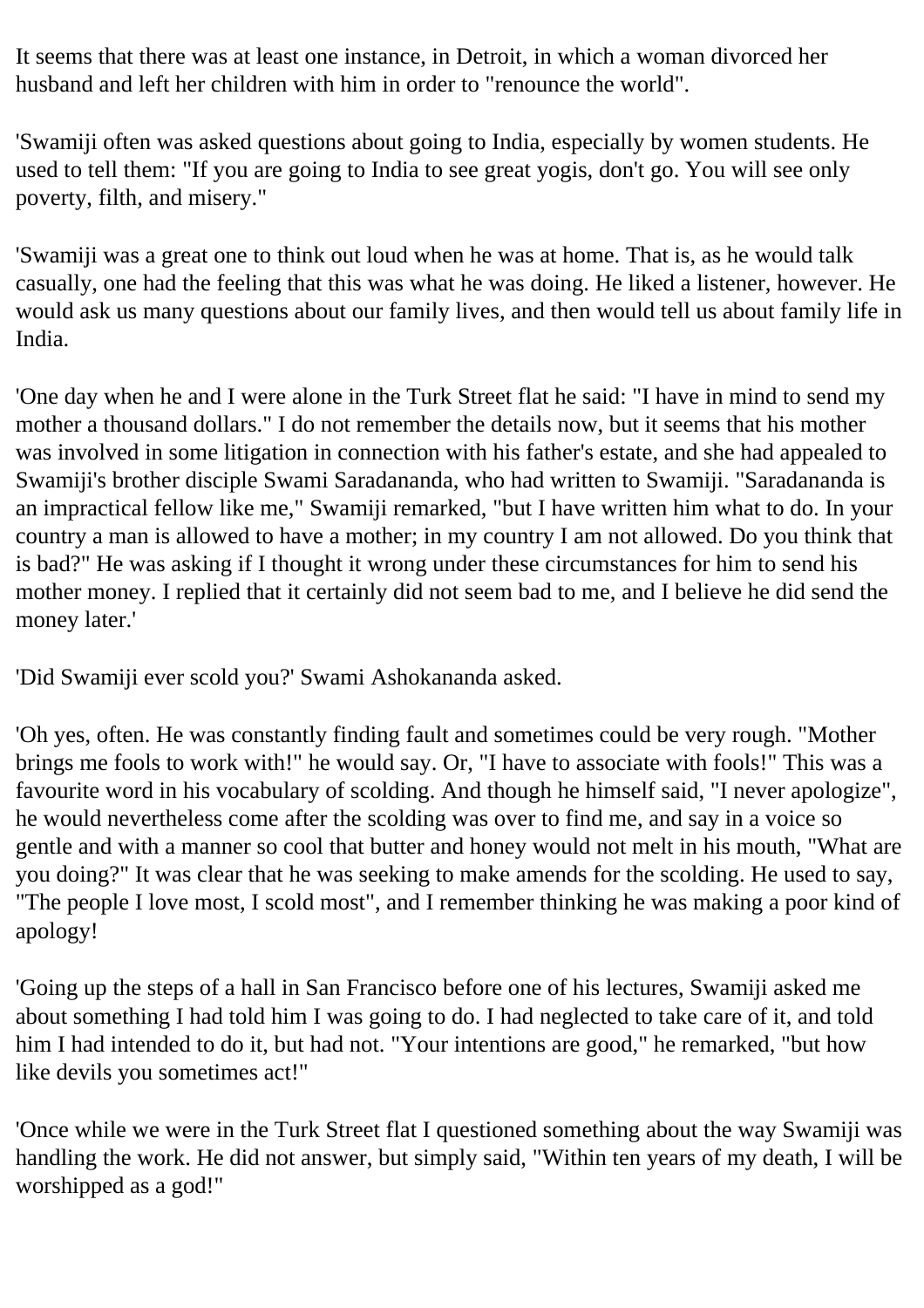'Once in the Turk Street flat I was dusting after breakfast in the dining room. As I worked, Swamiji was talking about something. I do not remember now what it was. "You are a silly, brainless fool, that's what you are!" he exclaimed. He continued to scold me heatedly until suddenly Mrs. Aspinall appeared and he stopped. I said to him: "Never mind Mrs. Aspinall. Swami, if you're not through, just keep right on!"

'Somehow, I never felt hurt by his scoldings. I would often get angry and sometimes would walk out of the room, but usually I was able to hear him through. He used to complain of everything. But he used to say, "If you think I am hard to get along with, you should have travelled with Colville!" Colville was a spiritualist with whom Swamiji travelled when on tour for a lecture bureau during his first visit to the West.

'There was the other side, however. As I have said, after a severe scolding, he would come back and speak in the gentlest of voices. And he could give credit, too, when he chose. On the evening we left the Turk Street flat to go to the Alameda Home of Truth, he was helping me on with my overcoat, and remarked, "Well, you have worked like a demon." I always felt as if he were my very own, a very close relation for whom I had been waiting a long, long time.

'Once at the Turk Street flat Swamiji asked me, "Why can't you join our Order?" He never asked me directly to join, but he did put this question. My answer was that I had my own little world that I had to go back and take care of.'

'Well, how did you go to Alameda that night [Wednesday, April 11, 1900] when you moved from Turk Street?' Swami Ashokananda asked.

'We took the streetcar and then the ferry across the Bay, and probably took the streetcar again on the other side. The three of us went together- Swamiji, Mrs. Aspinall, and I-and we probably had dinner before we left San Francisco. Mrs. Aspinall and I each had a small suitcase, and Swamiji probably had the same. His trunk with his many clothes in it, I sent by express. I may have packed it for him too, as I often did. About his clothes, he used to say, "In India I can exist on hips and haws and live in rags, but here I want to meet your demands."

'On the streetcar, Swamiji would always sit very straight with his hands, one on top of the other, on the walking stick he carried. He would often sing in a low tone of voice on the car, after he came north from Los Angeles. It was quite a trip across to Alameda, and as I say, I think the last part was on the streetcar too, as there was nothing like a cab service then such as there is now. When we arrived at the Home of Truth we were met in the hall by the teachers, George Roorbach and his wife, Eloise (both of whom were artists), and Miss Lucy Beckham. George Roorbach took Swamiji up to his room on the second floor. It was a fine, big room: the house was a mansion which had been loaned to the Home of Truth by a wealthy family while they were away in Europe. Swamiji was quite comfortable and did get some rest while he was there.'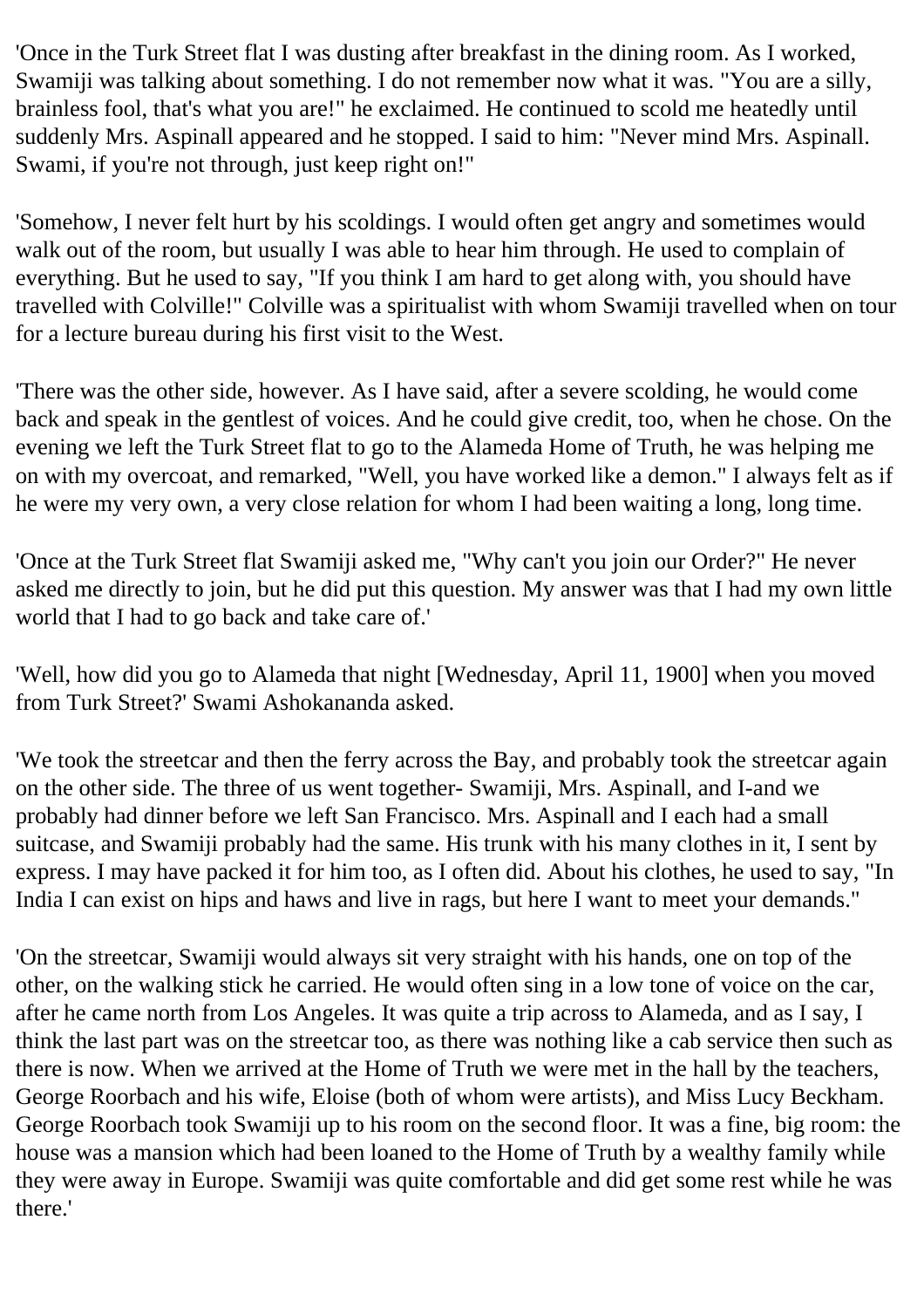'How many of our present members who knew Swamiji ever attended the Turk Street classes or visited Swamiji there?' Swami Ashokananda asked. 'I can remember only Mrs. Allan at Turk Street,' Mrs. Hansbrough said. 'She came for dinner once or twice. The Wollbergs, as I remember, came usually to the Sunday evening lectures downtown.'

'Did Swamiji ever express any opinion about San Francisco and his work here?'

'He thought that he got a better response here than he did in Los Angeles. And he was much more jolly here: he could see the end of his work after he had come here and had succeeded in collecting some of the funds he sought, and I think this helped to lighten his heart. Personally, I think he would have had even better response if B Fay Mills had managed his visit for him. Mills was an astute businessman. Sometime later he went to Los Angeles and founded a group he called [?] Fellowship. The membership at one time rose to three thousand members, and he actually persuaded the businessmen to close their offices not only on Sunday but on Wednesday in addition!'

'How did Dr. Logan come into the work?'

'I don't remember just when he first became interested, but he was present the night the San Francisco lectures closed. The Wollbergs were there, but I don't remember whether the Allans were or not. We had asked a Mr Chambers to invite any to stay at the close of the lecture who would be interested in continuing the study of Swamiji's teachings. He did this, and when the others had left he asked me to tell about the organization of the Los Angeles and Pasadena centres. Then we discussed the organization of a centre here, but did not complete the arrangements that night. Dr. Logan then suggested that we meet the next night in his offi ce at 770 Oak Street, which we did, and it was on that night, April 14, 1900, that the organization of the Society was completed. Swamiji later held some classes there, and he also held some there after he returned from Camp Taylor [in mid-May].'

'That means, just before he returned to the eastern states?'

'Yes, we went to Camp Taylor from Alameda; then Swamiji spent a few days [two weeks] in San Francisco, at Dr Milburn Logan's home, 770 Oak Street, before he took the train on May 30 to Chicago and New York.

'Well now, did Swamiji express any opinion about the proposed organization [of a Vedanta Society] in San Francisco?'

'No, he didn't. The object of the Society was simply to keep in touch with his work, and the money which came in was to go to his work. He simply suggested that meetings should be held in someone's office.'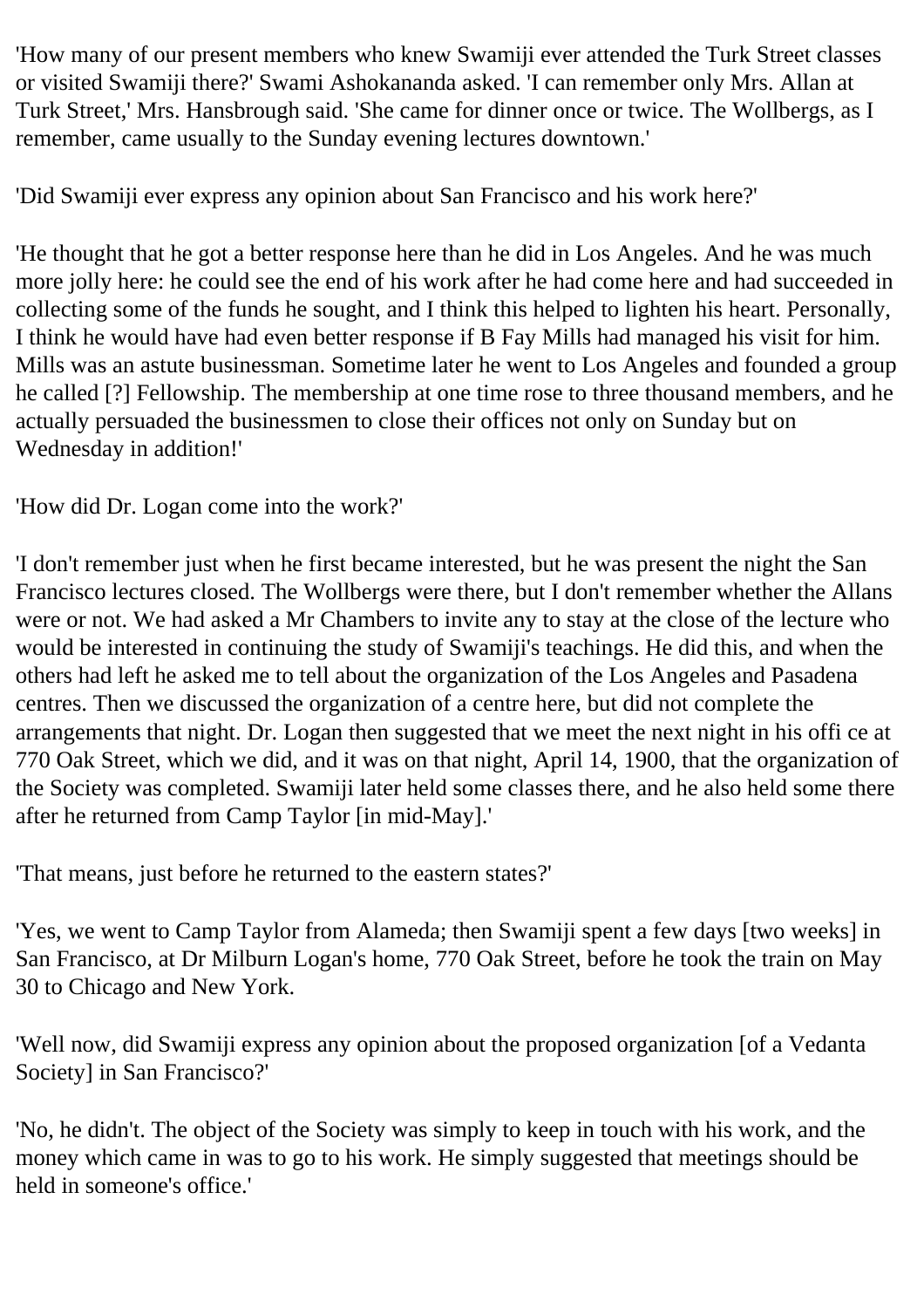'What sort of man was Dr. Logan?'

'He was a man of middle age at that time, and apparently devoted to Swamiji. He was very helpful to him. But when Swami Trigunatita came to take charge of the Society, he forced Dr. Logan out of the work, because he said the doctor was in it for "name and fame". Swamiji seemed to like all people. He was most compassionate; it seemed as if he never saw distinctions between people — almost as if he didn't see the difference between a duck and a man! He felt that he had come to the West for two purposes: to deliver a message and to get help for India. But he was terribly disappointed in the amount of help he got.'

'Well now, you spoke of Swamiji's going out during the day in San Francisco. What places did he visit besides Golden Gate Park?' Swami Ashokananda asked.

'There were not a great many, but I think he visited the Cliff House, and he often went to Chinatown. For some reason, incidentally, he had a fascination for the Chinese. They would just flock after him, "shaking themselves by the hand" as the saying went, to express their pleasure at his presence. Mr. Charles Neilson, a well-known artist who lived in Alameda and who became an admirer of Swamiji, invited us to have dinner one evening in Chinatown. We sat down and ordered, but the food had no sooner been put on the table than Swamiji said he could not eat it, and rose from the table. Of course we went home. Mr. Neilsen was very disappointed because he knew the Chinese who owned the restaurant; but Swamiji later explained that it was because of the character of the cook that he was unable to eat the food. One other such occurrence took place when we had had fried shrimps somewhere. When we got home Swamiji vomited his dinner. I said fried shrimps were always hard to digest and probably these were not good, but he insisted that it was the bad character of the cook that was responsible. "I'm getting like my master," he said. "I shall have to live in a glass cage."'

'Did he ever seek any amusement? For example, did he ever go to the theatre?'

'He went to the theatre once in Los Angeles to a play, but generally speaking he never sought entertainment, such as playing cards. He did enjoy going out to dinner. He went out to dinner several times with Mr Neilson, the artist, who also took Swamiji to an exhibition of his paintings at the Hopkins Art Gallery, where the Hotel Mark Hopkins now stands on Nob Hill.

'Speaking of dinner reminds me of an incident one evening just as we were preparing dinner in the Turk Street flat. A Mrs. Wilmot, a Theosophist who had been coming to Swamiji's lectures, phoned and asked Swamiji if he could come to see her. She said she felt she was losing her mind, that she was having trouble with the "elementals", whatever they were. She was very anxious for Swamiji to go right over to her home. "No," Swamiji said, "we are just preparing dinner. You come over here. Bring the 'elementals' and we will fry them for dinner!"'

'What was the play that Swamiji went to see?'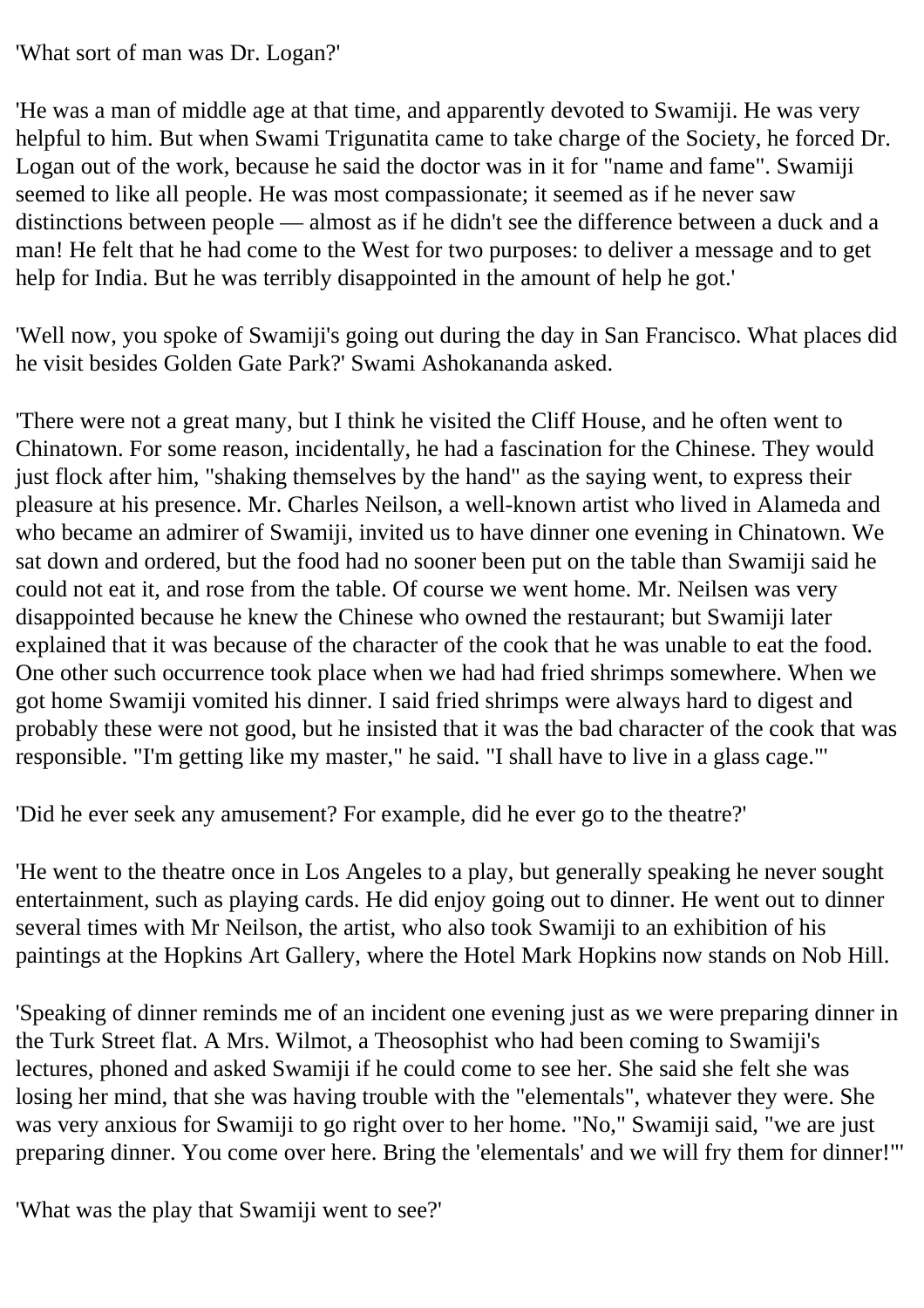'It was a comedy which was a great hit at the time, called "My Friend from India". It was written, as a matter of fact, as a result of Swamiji's visit to the United States, though it had no real bearing on his actual activities here. The plot revolved around a wealthy family consisting of a man and his wife, their son and two daughters, and an unmarried sister. They became interested in a man from India, a "wearer of the yellow robe" as he was called, who had come to the West to teach Indian religion; and the whole family took to wearing yellow robes. The play was concerned chiefly with the night of a party to which the family had been invited. At the last minute the women discovered that they had all bought the same model yellow gown for the party. When they came home afterwards, the son tried to sneak a tipsy friend quietly to his room to put him to bed, by disguising the friend in his yellow robe and introducing him as the "friend from India", a bit wobbly from too much meditation! A Christian minister who was trying to make love to the maiden aunt also tried to get into the house disguised as the "friend from India", and the father finally concluded that he had lost his mind because he was sure he saw too many yellow robes and too many "friends from India".

'It was Professor Baumgardt who invited Swamiji, and a party of us went together. The play was really very funny, and Swamiji enjoyed it hugely. Professor Baumgardt said he had never seen anyone laugh so hard or so much as Swamiji did.'

### **May 4, 1941**

Several weeks passed before Swami Ashokananda again had an opportunity to talk with Mrs. Hansbrough of her days with Swamiji. However, on the fourth of May, Sunday, she once more accompanied him on a drive en route from his morning lecture at the Century Club Building. The talk turned to the emphasis some preachers put upon sin and the devil, rather than upon God, and Mrs. Hansbrough said that Swamiji had told those in his meditation class that they should try to think of themselves as related closely to Kali or Shiva, or to whomever they meditated upon.

'Did Swamiji hold a meditation class?' Swami Ashokananda asked.

'He always held a meditation period at the beginning of his classes,' Mrs. Hansbrough replied, 'but I wouldn't call that exactly a meditation class.'

'Well, how long would he meditate? Very long?'

'No, I should say fifteen minutes or half an hour. I remember one class particularly. When we were in the Turk Street flat, I used to prepare a lamb broth for Swamiji every day. I would cook it very slowly for three or four hours, and it was very nourishing because every bit of food value would be cooked out of the meat. One day for some reason I had not been able to get the broth made by the time the class was to start at ten-thirty. Swamiji looked into the kitchen before going to the class. "Aren't you going to the class?" he asked. I told him that because I had neglected to plan my work properly, now I had to stay in the kitchen and miss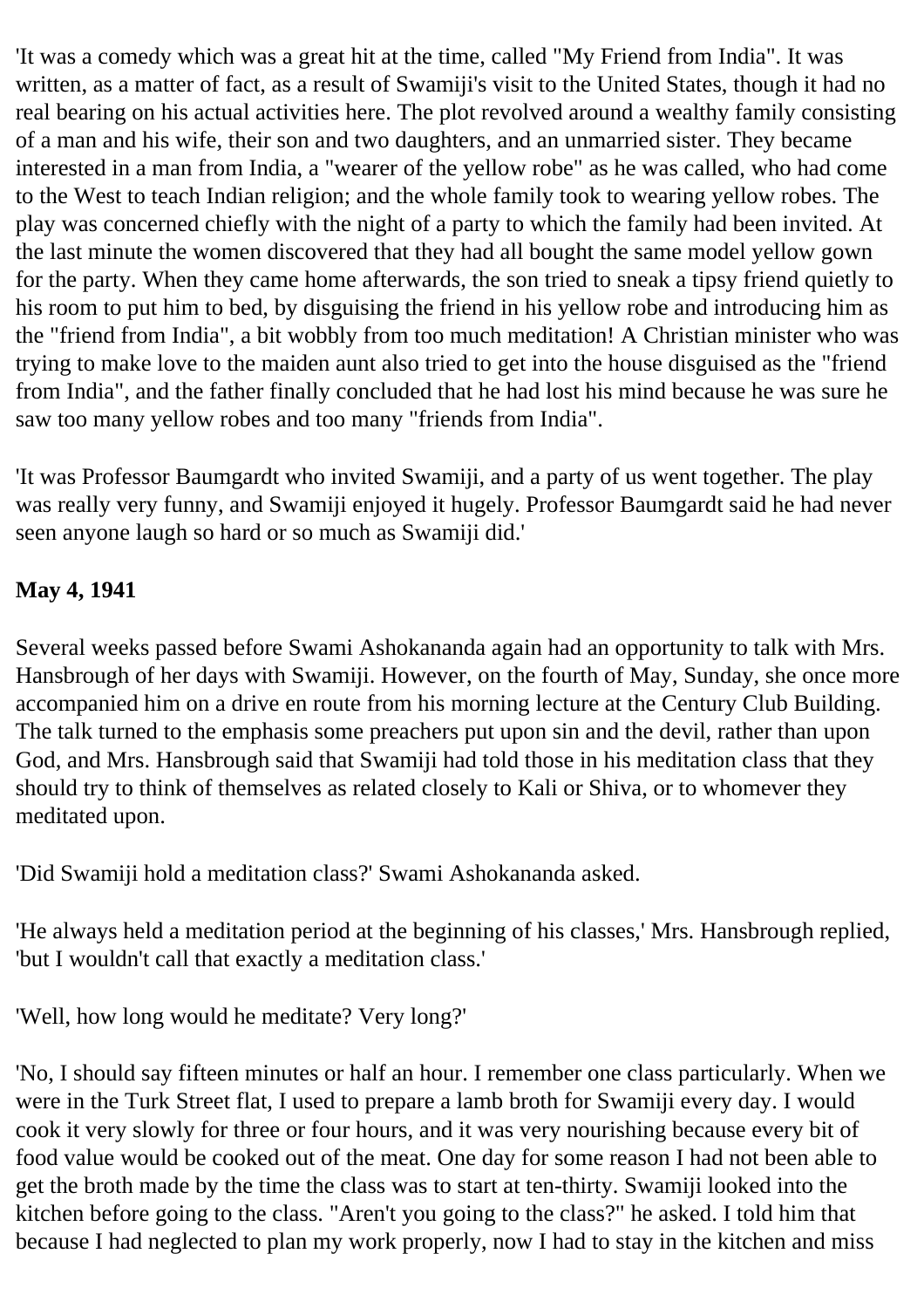the class. "Well, that's all right," he said. "I will meditate for you." All through the class I felt that he really was meditating for me. And do you know, I have always had the feeling that he still does meditate for me.'

'Did Swamiji ever rest during the daytime while he was in the Turk Street flat?' Swami Ashokananda asked.

'Yes, when he did not have a lecture or some engagement in the afternoon he took a nap after lunch every day. He would sleep for about two hours.'

Swami Ashokananda's eyes twinkled. 'And did he ever snore?' he asked.

'No,' Mrs. Hansbrough answered with amusement, 'I never heard him snore.'

'Now, when was it that Swamiji went to Camp Taylor?'

'It was about the first of May 1900. The lectures and classes closed in San Francisco on April 14, but on April 11 Swamiji moved to the Home of Truth in Alameda. It was Mrs. Aspinall who suggested his going to Camp Taylor. She and Mr. Aspinall had already arranged to go there, and one Sunday evening [April 22] when we were all sitting in the Home of Truth, she was conjecturing where each of us would be a week hence: Swamiji in Chicago (I had already bought his ticket for him), I in Los Angeles, and they at Camp Taylor. Then, turning to Swamiji, she said, "You had better change your mind and go with us." And Swamiji replied, "Very well. And madam (indicating me) will go with us."

'We set out the next morning. When I went to his room, Swamiji had on the English hunting suit which someone had given him in the East. He was just putting on the detachable cuffs, which men wore in those days. I had not intended to go to Camp Taylor, but was planning to return then to Los Angeles. I told Swamiji that I would go with him on the ferry to Sausalito and say goodbye to him there.

'He took off his cuffs and dropped them in the bureau drawer. "Then," he said, "I go to Chicago." Of course I at once said that I would certainly go to Camp Taylor, and we started off shortly afterward.

'In the party were Mr. and Mrs. Aspinall, Mr and Mrs. Roorbach, Miss Ansell and Miss Bell besides Swamiji and myself. I had packed Swamiji's things in two big wicker hampers, and Mr Roorbach undertook to handle them for Swamiji. When we got to the ferry, Mr Roorbach walked on ahead with his bulky load. As I mentioned before, he and all the others in the Home of Truth were vegetarians; and as Swamiji saw him struggling with the big baskets he said, "Boiled potatoes and asparagus can't stand up under that."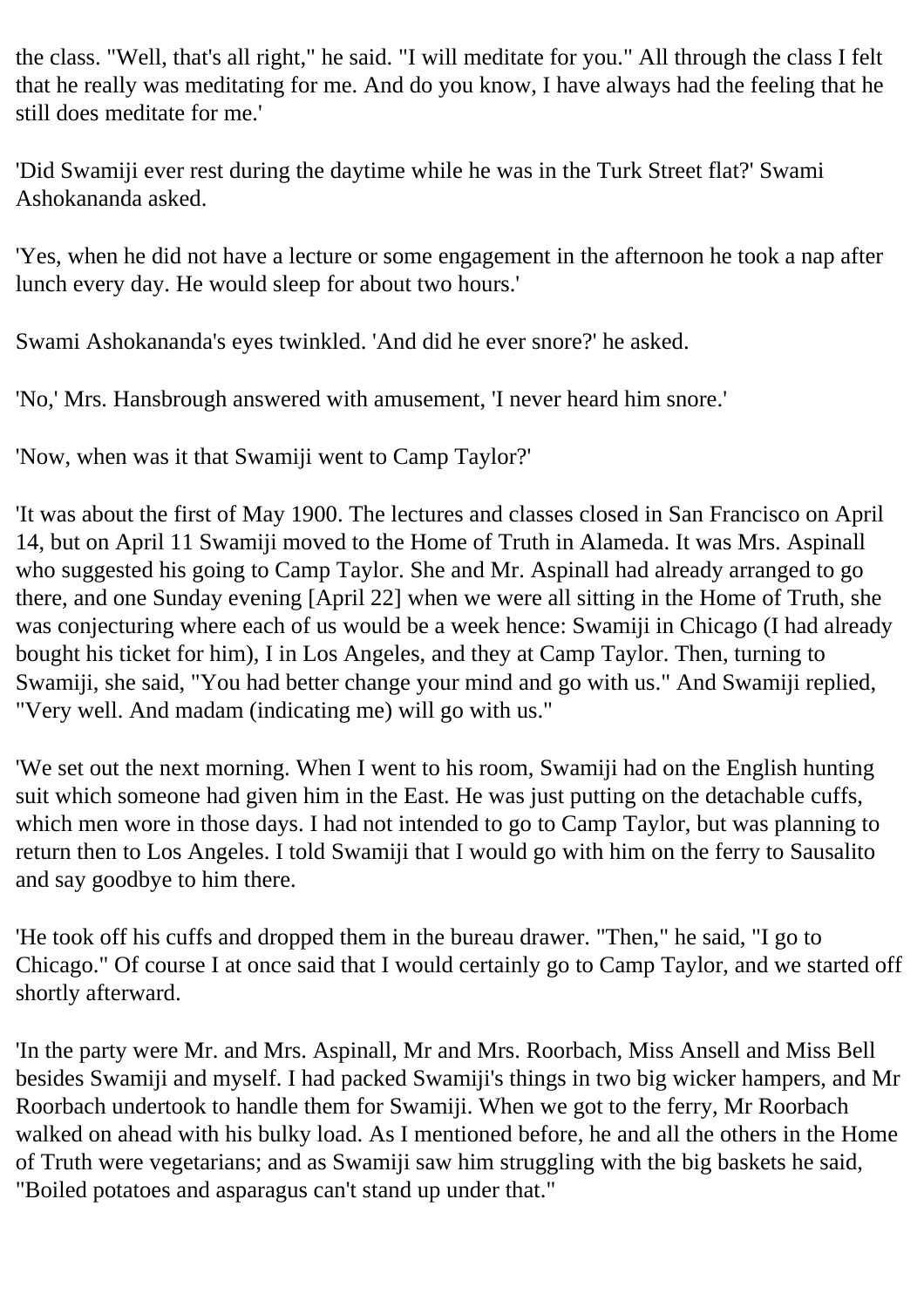'In San Francisco we took another ferry to Sausalito, where we were to get the train for Camp Taylor. But the brief discussion I had had with Swamiji about leaving him at Sausalito had been just enough to make us miss the ferry that would have connected comfortably with the Camp Taylor train. The result was that we arrived just in time to see the train pull out. Mr Roorbach said there was a narrow-gauge train that also went there, and we found that that was just ready to leave. We hurried to the proper platform. This train was just getting under way. I called to the conductor on the back platform, who called back, "If you'll run, I'll wait for you." I looked at Swamiji. He simply said, "I will not run." Even though the train was there within a few yards of him, he would not hurry to catch it.

'Well, there were no more trains that day, so we had to go all the way back to the Home of Truth in Alameda. On the way back I remarked that we had missed the train because there was no engine hitched to our cars. Swamiji turned to me and said: "We couldn't go because your heart was in Los Angeles. There is no engine that can pull against a heart-there is no force in the world which can pull against a heart. Put your heart into your work and nothing can stop you." It was a tremendously significant statement, and it has been vivid in my memory all these years.

'The Aspinalls had gone on ahead of us to Camp Taylor, and I had discovered when we missed the train that my baggage was missing. Later I found they had taken it up with them. After all the missed trains and the loss of time, I had once more decided to go back to Los Angeles, but the next day I had to go up to Camp Taylor to recover my luggage. Mrs. Aspinall tried to make me promise that I would not go to say goodbye to Swamiji when I got back to the city: she said I would surely prevent him from getting there [to camp] a second time. When I had told Swamiji I would have to go up [to the camp] for my baggage, he remarked, "Strange, Mother's dragging you up there, when you tried your best not to go." And when I returned with the baggage, he said, "Well, come up there for a week and we won't stay longer." (When I finally had departed for the south [several weeks later], he told someone, "She had to go back because the babe (Dorothy) wanted her.")

'So I went [to Camp Taylor] — and we stayed two weeks. On May 2 when we got on the train at Sausalito, we were soon travelling through wooded country, along the bank of the stream, and in the peaceful atmosphere Swamiji began to relax almost at once. He was sitting next to the window so that he could look out, and he began to sing softly to himself. "Here in the country I'm beginning to feel like myself, " he said. That first night Swamiji built a fire on a spit of sand that ran out into the stream. We all sat around the fire in the quiet night and Swamiji sang for us and told stories, such as those about Shukadeva and Vyasa. This was to be our custom on most nights. We would often cook chapatis, too, in pans over the coals.'

'How was Swamiji's voice?' Swami Ashokananda inquired. 'Was it a powerful voice?'

'No, it was not a powerful voice, but it had great depth. The manager of Washington Hall in San Francisco once told me he had never heard so sweet a voice.'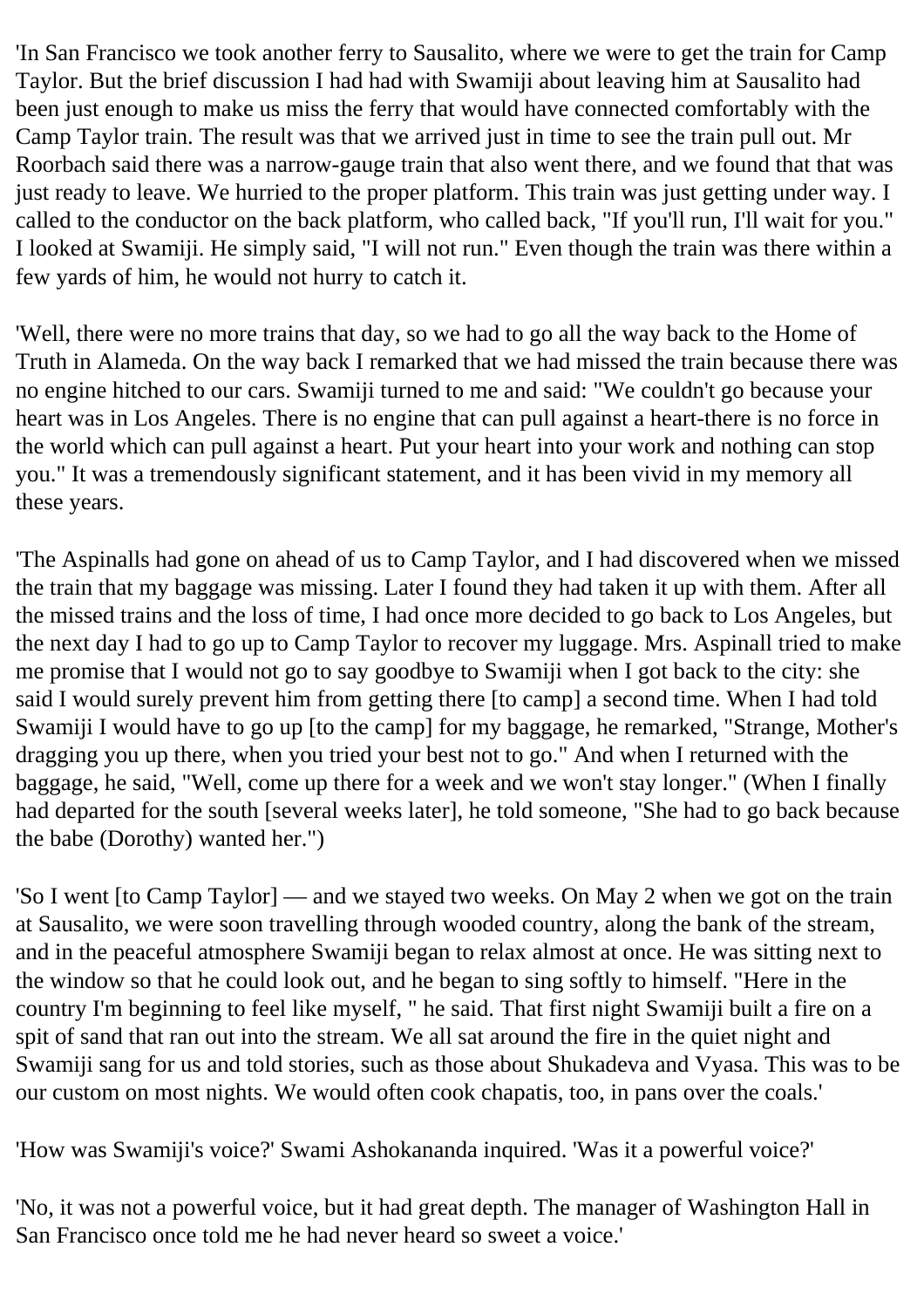'What was the usual routine of Swamiji's day at Camp Taylor?'

'We would usually have breakfast sometime between seven-thirty and eight. Then about ten or ten-thirty Swamiji would hold a meditation, which took place in Miss Bell's tent, as she had requested it. We were located about a mile upstream from the old hotel, in a quiet, windless spot on the east side of the stream called Juhl Camp. The railroad ran by on the opposite bank. Mr Juhl was an admirer of Miss Bell and had arranged the location for us. We had five tents: one for Swamiji and one each for Mrs. Aspinall, Miss Bell, Miss Ansell, and Mrs. Roorbach. I slept outside Mrs. Aspinall's tent until the rain drove me inside. She had some printed mottoes such as the Home of Truth people often put up, and she had pinned some of these to the sloping roof of the tent. Of course, wherever the pins were, the tent leaked; and one night I found the water dripping steadily on my forehead from "Love never faileth"! There was a delightful pool in the stream for bathing, which all of us used except Swamiji, who found the water too cold. Water for cooking and washing was piped to the camp, and we did our cooking outside. Swamiji really enjoyed his stay at Camp Taylor.

'After two weeks there, Swamiji returned to San Francisco [in mid-May] and was the guest of Dr. Logan for a time. I stayed with a brother-in-law of mine, Jack Hansbrough, for about three days and then went back to Los Angeles. After I had left, Swamiji took another brief vacation trip somewhere outside of San Francisco with a Dr. Miller [Hiller?] before he left for the Eastern States.

'In addition to Swamiji's one-night visit to Dr. Miller's home in San Francisco, another doctor took him after he had been to Camp Taylor, to another resort outside of San Francisco for a rest.

'I saw him every day before I left, and twice the last day. Then he was ill in bed. I stood at the foot of the bed and said good-bye to him. "Come and shake hands," he said. "I never make a fuss over people even when I have known them many years." I assured him that I had certainly not expected him to make any fuss over me. "The Lord bless you and keep you," he said, and I departed. Later I discovered that I had left a handbag there. But after all the false starts for Camp Taylor I was not going back for that, so I asked Mrs. Aspinall to get it when she had an opportunity and send it on to me. She told me later that when she went for it, Swamiji remarked: "So she left that, did she? Take it out of here!"

'I did not hear from him until he reached Chicago and New York.'

### **June 22, 1941**

Driving home from the Sunday lecture at the Century Club.

'Swamiji had marvellous patience with all of us,' Mrs. Hansbrough declared. 'He made a great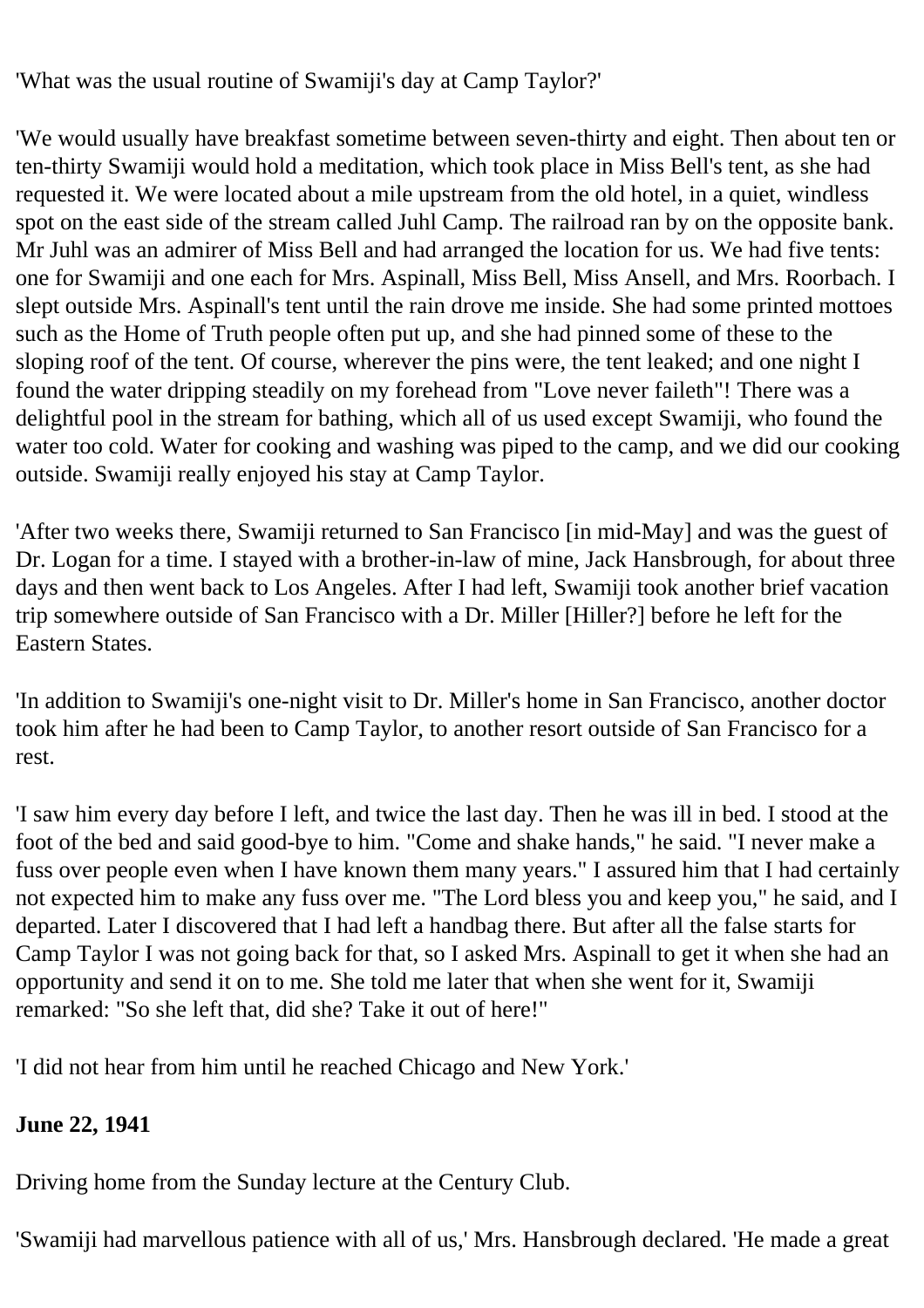effort to do something for us. He took away any feeling on our part that he was superior to us. 'He paid a good deal of attention to children when he met them privately,' she continued. 'There was an old stable in the vacant lot next to our home in Los Angeles, where Swamiji used to sit with the children and look at their picture books. He particularly enjoyed *Alice in Wonderland* and *Through the Looking Glass*. He said they were absolutely typical in their portrayal of the processes of the human mind. He said that Lewis Carroll had some kind of intuition, that his was not an ordinary mind, to have written these books.'

Later Mrs. Hansbrough spoke of an episode, also in their home in Los Angeles, involving a woman portrait painter, who was determined to do a portrait of Swamiji. She had approached him several times after meetings, but Swamiji had always declined.

'One day the woman came to our home,' Mrs. Hansbrough said, 'and asked me if I would help her by letting her sketch him unawares. Somehow Swamiji sensed her presence and called me. "You get that woman out of here or I'll leave!" he told me. Needless to say, I saw her to the door.'

> (*[Prabuddha Bharata,](http://www.advaitaashrama.org/prabuddha_bharata.html) February - July 2007*)  $\geq$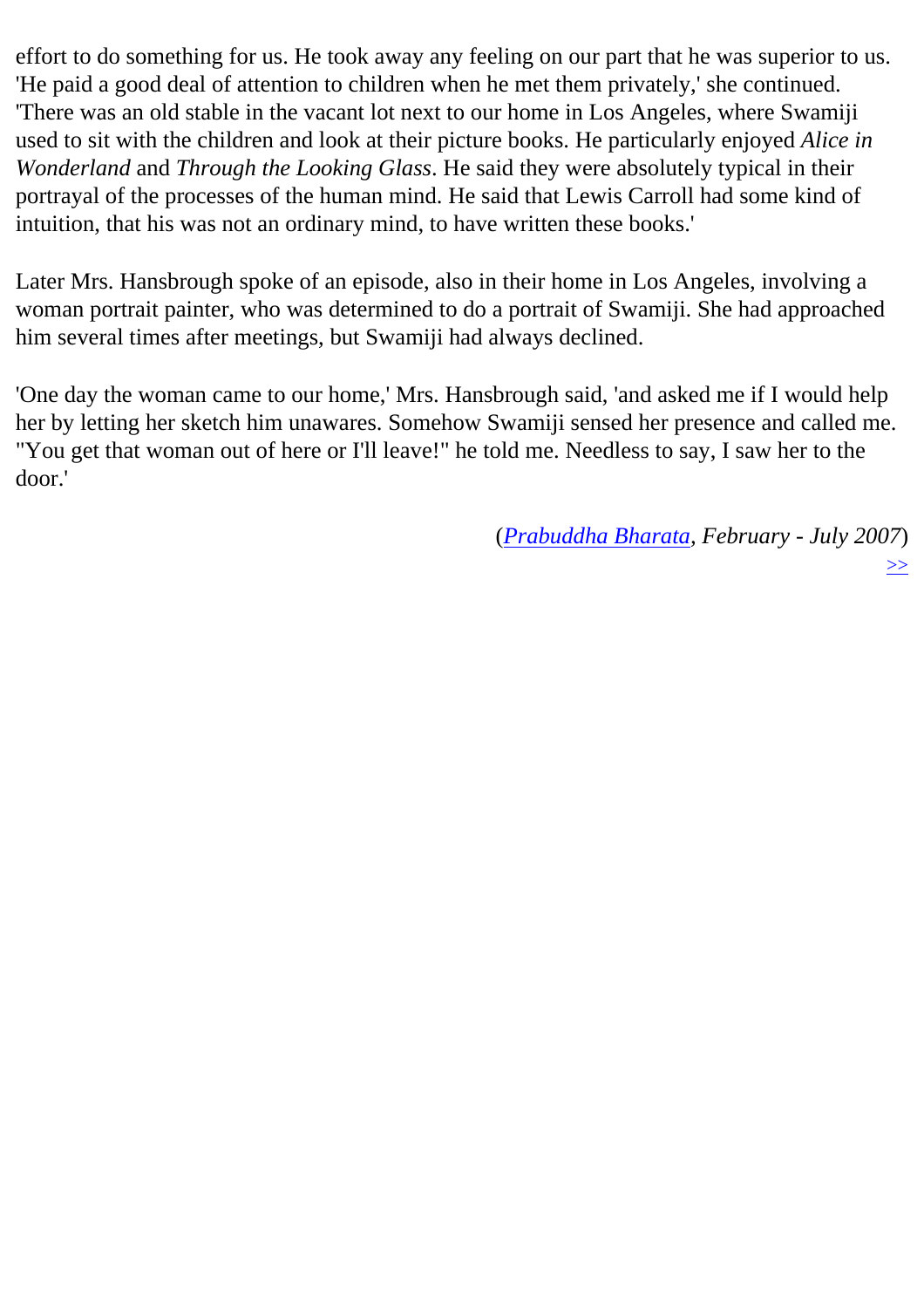#### **Dr. ANNIE BESANT**

#### (Represenative of Theosophy at the Parliament of Religion.)

A striking figure, clad in yellow and orange, shining like the sun of India in the midst of the heavy atmosphere of Chicago, a lion head, piercing eyes, mobile lips, movements swift and abrupt — such was my first impression of Swami Vivekananda, as I met him in one of the rooms set apart for the use of the delegates to the Parliament of Religions. Off the platform, his figure was instinct with pride of country, pride of race — the representative of the oldest of living religions, surrounded by curious gazers of nearly the youngest religion. India was not to be shamed before the hurrying arrogant West by this her envoy and her son. He brought her message, he spoke in her name, and the herald remembered the dignity of the royal land whence he came. Purposeful, virile, strong, he stood out, a man among men, able to hold his own.

On the platform another side came out. The dignity and the inborn sense of worth and power still were there, but all was subdued to the exquisite beauty of the spiritual message which he had brought, to the sublimity of that matchless truth of the East which is the heart and the life of India, the wondrous teaching of the Self. Enraptured, the huge multitude hung upon his words; not a syllable must be lost, not a cadence missed! "That man, a heathen!" said one, as he came out of the great hall, "and we send missionaries to his people! It would be more fitting that they should send missionaries to us!"

> Courtesy: [Frank Parlato Jr.](http://www.vivekananda.net/)  $\geq$

<span id="page-338-0"></span> $<<$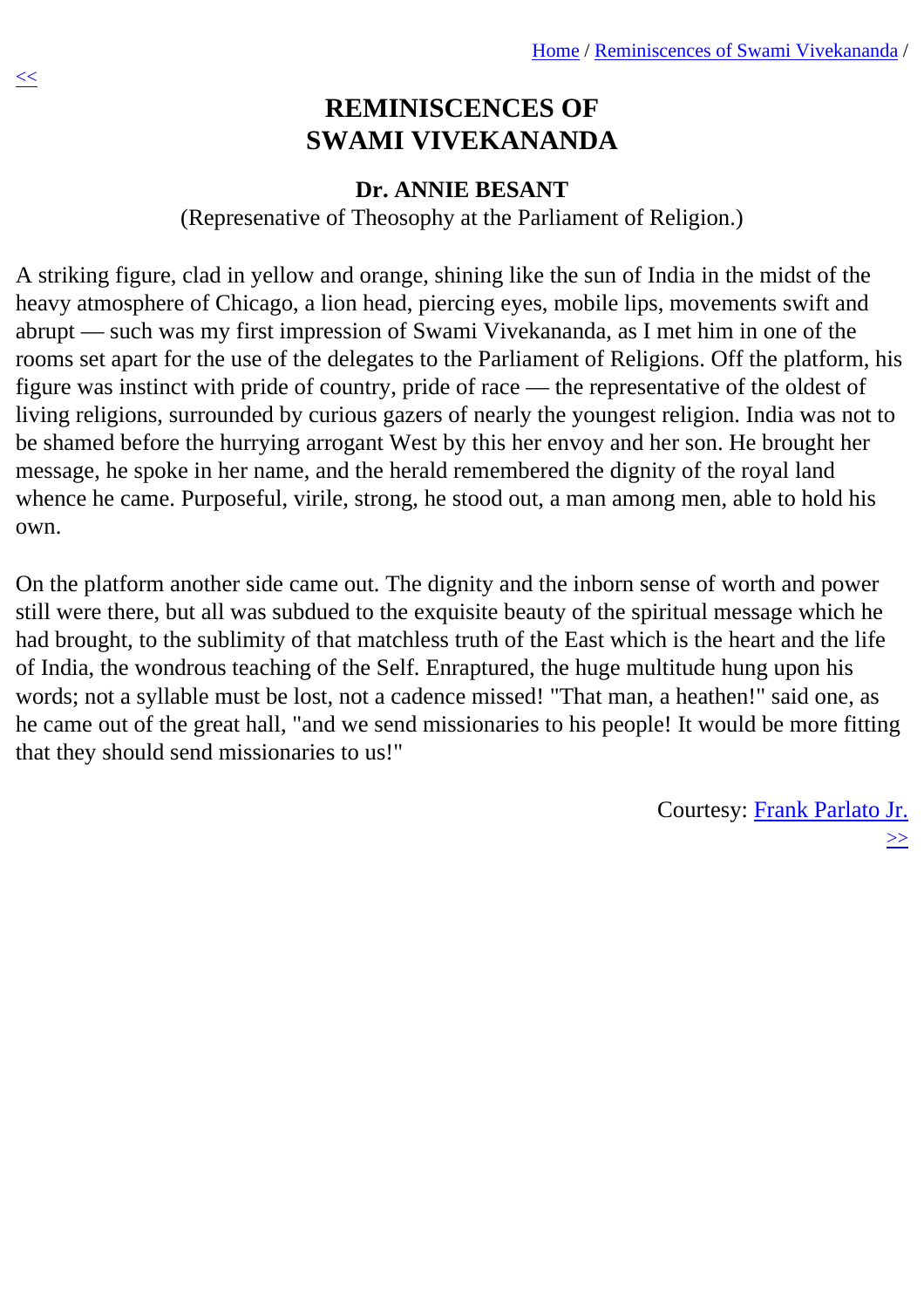#### **SWAMI TURIYANANDA**

<span id="page-339-0"></span>Sri Ramakrishna did not allow everybody to practice the nondual aspect of meditation. What good is it to proclaim that you are one with the Absolute unless the universe has vanished from your consciousness? Sri Ramakrishna used to say: "You may say that there is no thorn, but put your hand out — the thorn will prick, and your hand will bleed." But with regard to Swamiji, Sri Ramakrishna said, "If Naren says that there is no thorn, there is no thorn; and if he puts out his hand no thorn would prick it, because he has experienced his unity with Brahman." When Swamiji used to say, "I am He," he said so from his direct perception of the Absolute. His mind was not identified with his physical self.

At the Baranagore Monastery we used to study scriptures and philosophy a lot. Swami Abhedananda particularly engaged himself in much study. Swamiji did too and also meditated many hours. We all practiced great austerities. Sri Ramakrishna made us do it. Then we attained the bliss of liberation while living through the Master's grace. Free as the air we have lived — depending on none, feeling no lack, without cravings, fearless! Yes, we know the joy of liberation! We used to wander from place to place, depending entirely on the Lord. We would beg for alms when we were very hungry. Wherever it got dark we made our home. What freedom!

Swami Abhedananda used to avoid all types of work. He would shut himself in a room and engage himself in study and meditation. He used to say that he did not wish to work. Sometimes he would observe complete silence and not talk for days on end. Some of us used to be angry with him for that. But Swamiji said: "You people are jealous! You can't bear that somebody is doing something to improve himself. He is not lazily idling his time away. What if he doesn't work! Never mind, you don't have to work either! I'll do everything!"

Swamiji said at one time: "As long as you have been born on this earth, leave an impression on it." At the Baranagore Math he remarked: "Our names will be recorded in history!" Swami Yogananda and some other brother-disciples made fun of him. Swamiji retorted: "You will see if I am right or not! Vedanta is the only religion convincing to all. If you don't listen to me, I will go to the quarter of the untouchables and teach them Vedanta!"

In one of his letters Swamiji wrote: "When I go for alms, I give people something in return." Give and take — that is the motto for a monk. Monks who live only for themselves and don't even practice spiritual disciplines are impostors.

We have seen Swamiji meditate the whole night, then early in the morning he would take his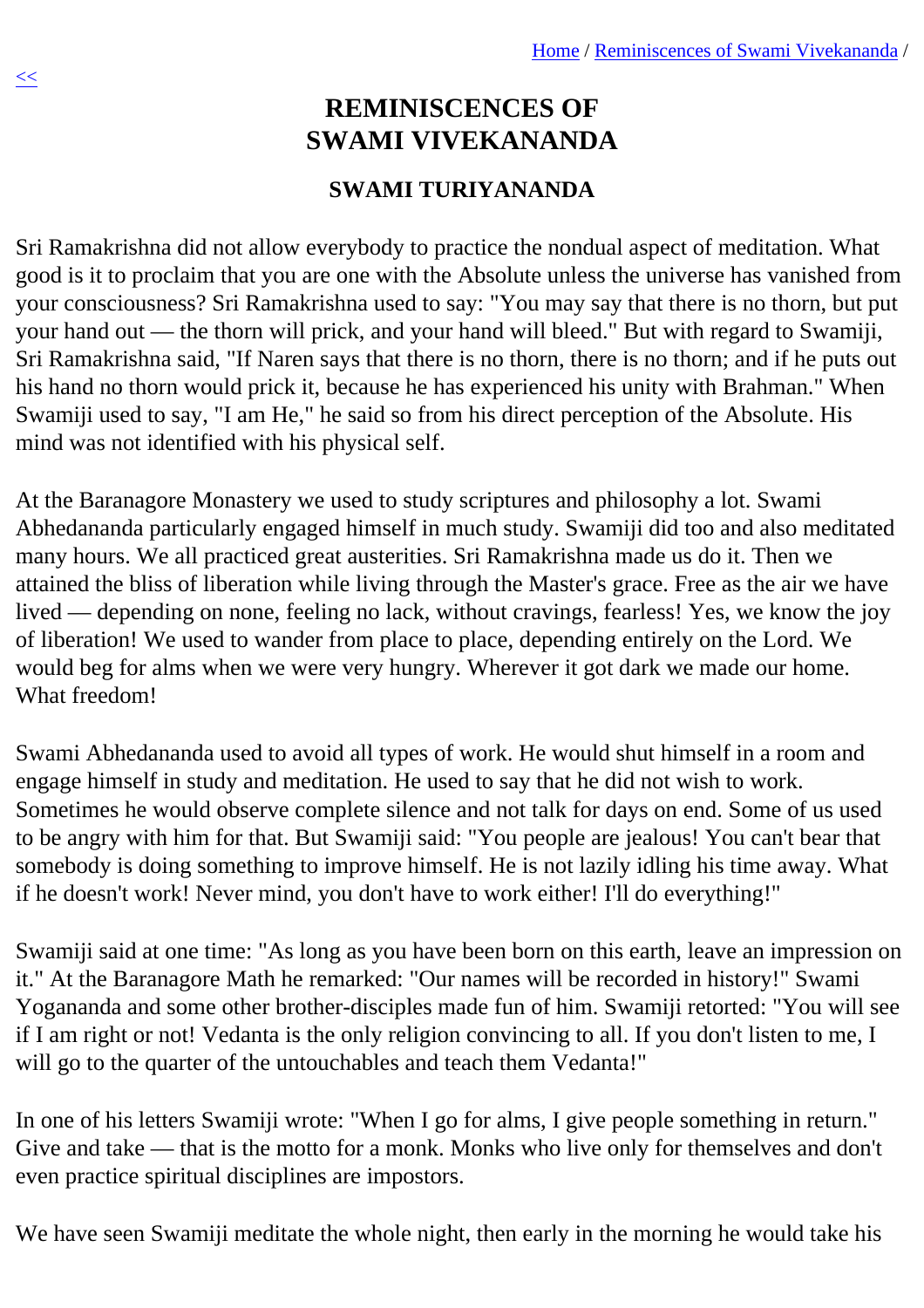bath; and people did not know anything about his austerities. I never saw Swamiji sitting idly; he either studied or conversed on God or meditated.

One day Swami Shivananda sang a devotional song to Sri Krishna. While listening, I began to weep and went into ecstasy, and Swamiji did too.

Ah, what a wonderful spirit of self-surrender Swamiji had! When he was seriously ill at Rishikesh and we, his brother-disciples, were watching over him, sad at heart, he said: "Mother, if it is your will, let me die."

"What is known as the nondual Brahman in the Upanishads is a ray of light from His Body." [A Vaishnava saying.] This is sectarianism. Swamiji used to make fun of this kind of attitude.

"A doer of good never comes to grief." The spiritual struggles that you undergo are never in vain. Even if you do not attain the highest in this life, you carry your spiritual gain with you to the next life. Don't you see that there are people who from childhood are devoted to God and live without worldly cravings? On the other hand, there are some who may be learned but live like worms in filth. Without the control of lust nothing can be achieved. Look at Swamiji! What was his power? He was free from lust. He lived among beautiful women, yet there was dispassion in his heart."

While we were in Meerut with Swamiji, a number of devotees came to visit us. Swamiji asked me to speak to them. Although they were householders, I stressed the ideal of renunciation and dispassion. After they left, Swamiji said to me: "Brother Hari, do you think everybody is like you? Can everyone let the Divine Mother dwell constantly within the lotus of his heart? Let these people keep forgetful a little while longer and enjoy life."

Swamiji once said, "At the age of twenty-nine I finished everything."

Swamiji used to quote the Bible: "My God is a jealous God." If you are attached to anything or anyone else and do not renounce all for him, you cannot find him."

Do you know why I was so successful in America? Swamiji spoke highly of me to some of the people there, and so naturally they had faith in me. When someone believes in you, you must live in such a way as to increase that person's faith. Otherwise, disastrous results may follow.

Whenever Swamiji used the pronoun "I," he was identified with Brahman and used the word from the nondualistic standpoint.

Whenever Swamiji used the pronoun "I," he was referring the universal Self. When we say "I," we are identified with the little self — with the body, mind, and senses. Hence we should think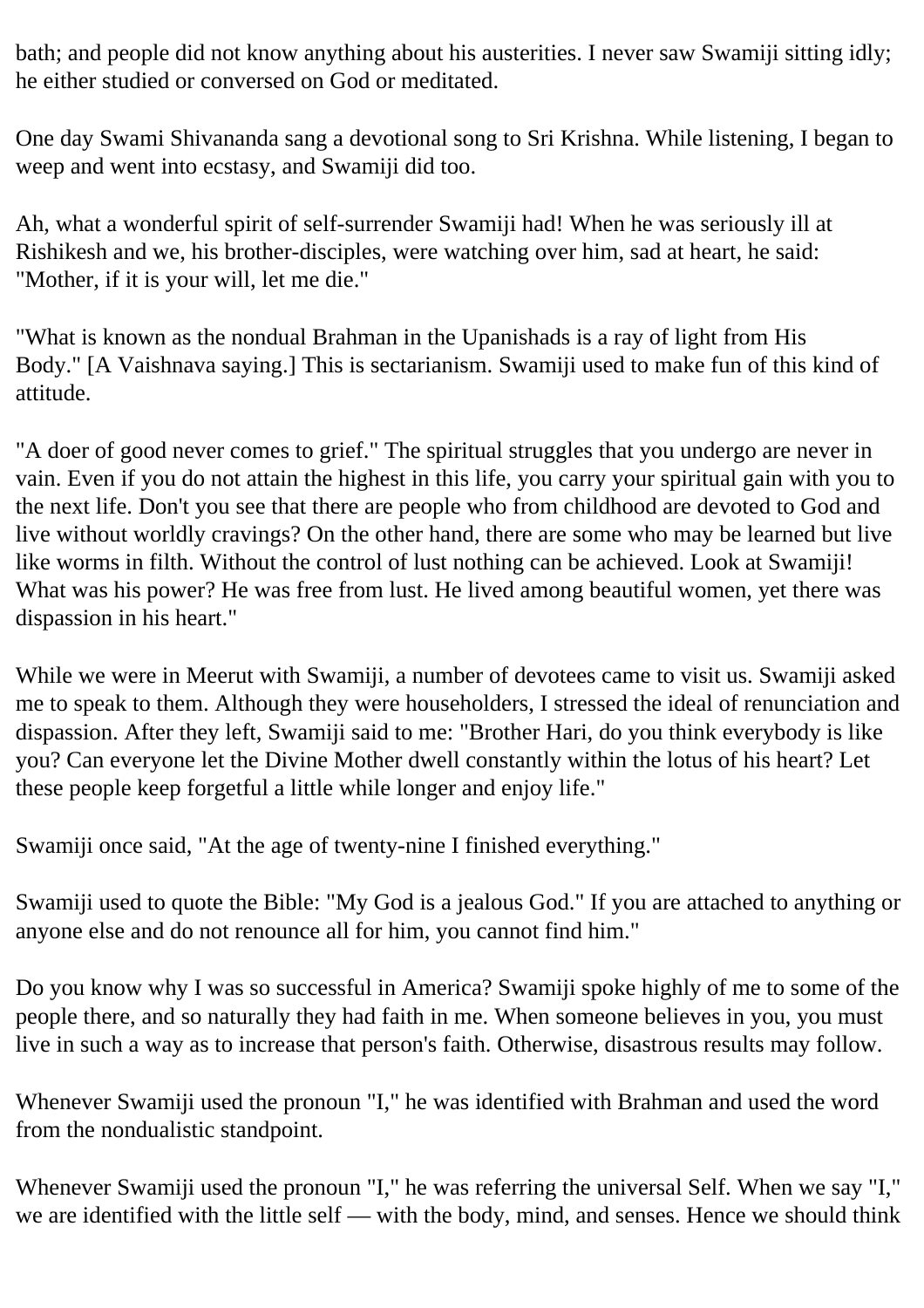of ourselves as servants and devotees of the Lord. The very utterance of the word "I," would take Swamiji beyond body, mind, and senses. This was his normal state of consciousness. But this mood, "I am he," is not possible for us. So we have to say, "Thou and Thou alone," in order that we may forget the little self and be united with the universal Self.

There are some great souls who live in that indivisible, changeless Time. To them this whole universe appears momentary and unreal. Swamiji dwelt in that state much of the time. But you see, we normally live on this relative plane. Maya is such that though you drive it away, it comes back.

What we have seen in Swamiji! During his last days, when he was hardly able to breathe, he would still roar: "Arise! Awake!"

To live the ideal life is our only purpose. The truth of the Upanishads is to be attained. The Truth is, and it must be realized in one's own Self. Swamiji did that. Of course, the one Truth is perceived in many ways, according to the capacity of the individual.

Swamiji surely has not merged himself in eternal union with Brahman. He is an ever-free soul. He will be born again and again to do the work of the Lord.

The Master told Swamiji: "Whenever you begin to sing, the Mother wakes up and listens to your song."

Weak-minded people cannot control their spiritual emotions; their nerves become overstimulated. But those who have a strong body and strong nerves control their emotions. When Swamiji's spiritual emotions were aroused, outwardly he would be calm.

One day, in Madras at the Castle Kernan, Swamiji was singing a hymn to Sri Rama. After a while his gaze became fixed, he went into ecstasy, and tears of joy began to flow.

Swamiji was not only a knower of Brahman but he was a great yogi. His spiritual powers were obtained through yoga. Was anyone more perfect than he in meditation?

Prejudiced people will listen only to one side of a story. Swamiji had an open mind. He would take every point of view into account. He had a generous and forgiving heart.

The first thing we learned from Sri Ramakrishna was to pay no attention to the opinion of others. He used to say: "Spit on public opinion! Look toward God and try to please him!" Swamiji was like that.

Sometimes we saw Swamiji doing every detail for himself. But there are others who only talk about such things; they never lift a finger. How difficult it is to recognize the ego and to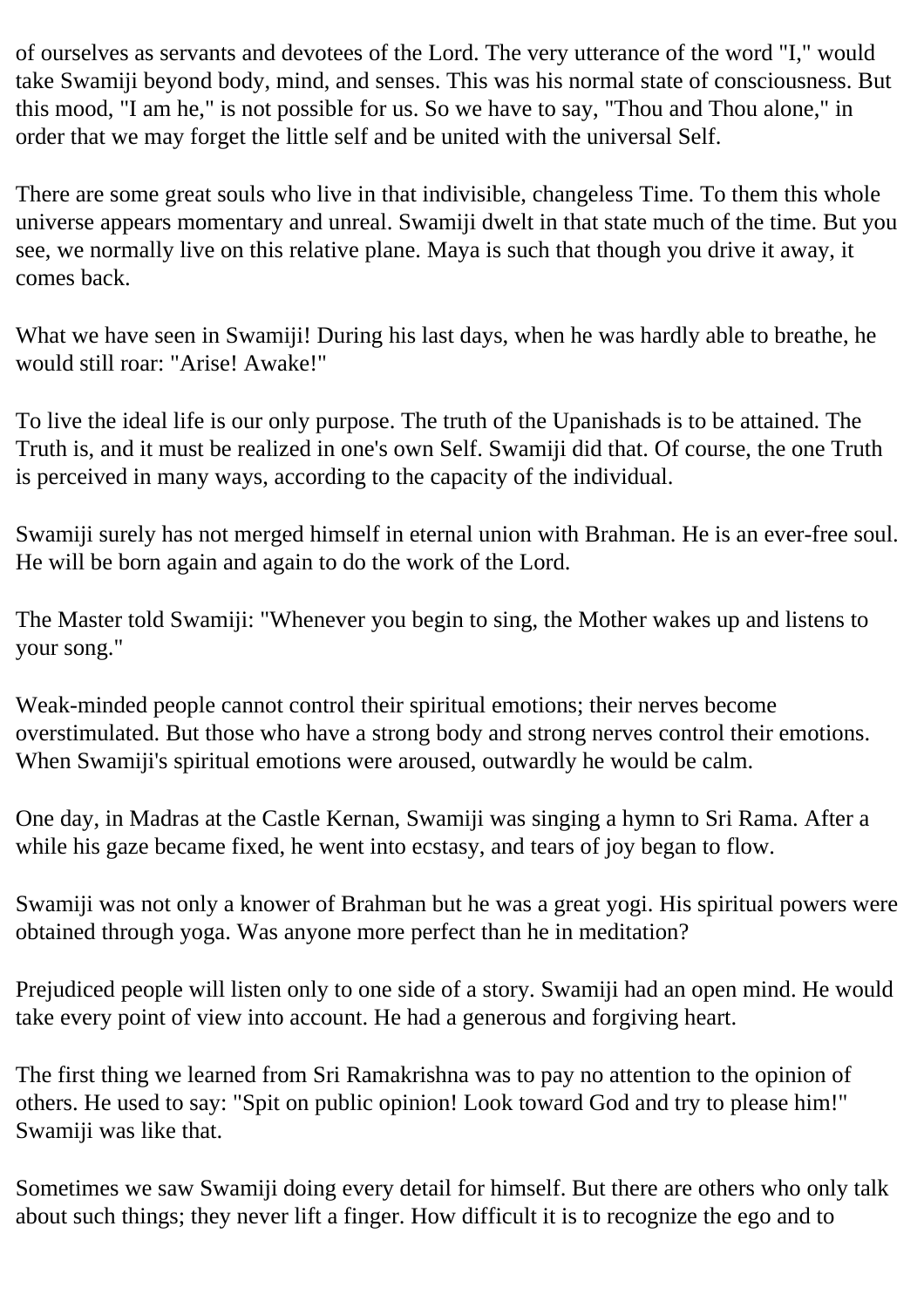#### control it!

When I returned from the West, the news of Swamiji's death was such a great shock that I felt I should also die. I left everything, went straight to Vrindaban, and stayed there for three years. Krishnalal [Swami Dhirananda] was with me. I disciplined him a lot, which directed his mind toward worship and meditation. What is meditation? It is to erase all cravings from the heart. Generally, people seek their own advantage — what they can get out of life. To renounce that is liberation.

Swamiji at one time told me: "Live the ideal life. The Divine Mother has shown me that by doing so you will accomplish a hundred times more good than I." I didn't believe it. But then in all seriousness I plunged into the Lord's work and the work succeeded. If I had not associated with great souls like Swamiji and others, what would I have been but perhaps a wandering monk? I would have had some sort of realization, no doubt, but not what I have today.

Swamiji gave us a higher ideal than realization for oneself; it is to expand the consciousness until you see yourself in all beings, and all beings in yourself.

Swamiji was an example of loyalty to his guru. There was power in Swamiji's words because his heart and lips were one. He always held firmly to the truth.

> Courtesy: [Frank Parlato Jr.](http://www.vivekananda.net/) [>>](#page-343-0)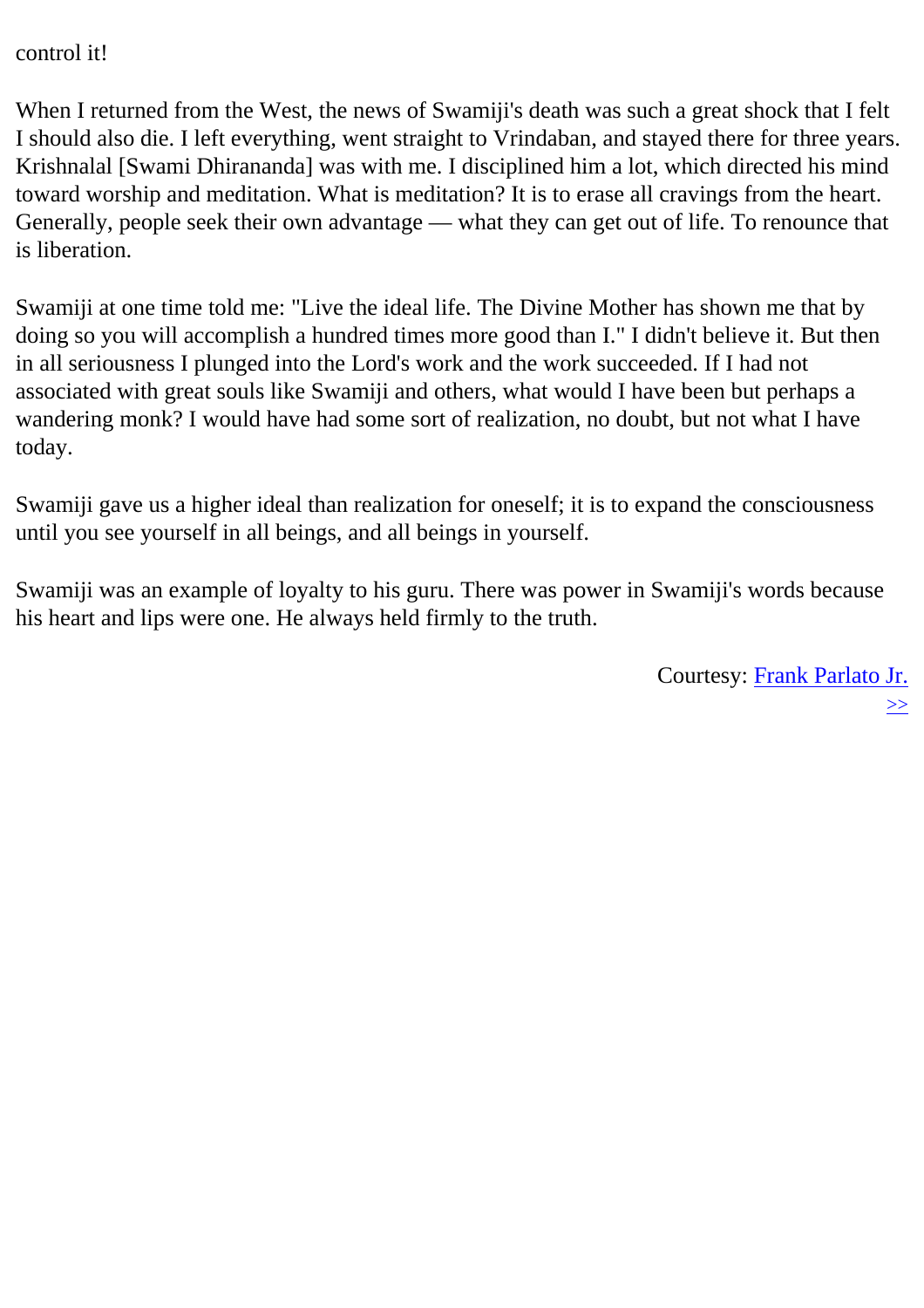### **J. RANSOME BRANSBY**

(*From the Unity Magazine, February 1900*) (An edited version of this is available in the *[Complete Works](http://www.ramakrishnavivekananda.info/vivekananda/volume_9/newspaper_reports/part_i_american_newspaper_reports/55_unity_feb_1900.htm)*)

<span id="page-343-0"></span>It was Bransby who invited Vivekananda to be his guest at the Home of Truth, Los Angeles.

Of all the Vedantist missionaries who have visited this country probably Vivekananda is the most widely known, because he has done the most public work here and was such a notable figure at the World's Parliament of Religions at Chicago. The other Swamis who are working in America were sent here by Vivekananda, but all of them are either directly or indirectly the disciples of one great teacher, Ramakrishna, who was an extreme Ascetic and at the same time an illumined soul, one might almost be tempted to say in spite of his Asceticism, for the Swami Vivekananda after twenty years' experience in Ascetic has come to the conclusion that it is a mistake and not the road that leads to freedom. The Swami himself looks anything but an Ascetic. He reminds one rather of the good hearty monks one reads about as having flourished at the time of the Crusades.

The Hindoo missionaries are not among us to convert us to a better religion that Christ gave us, but rather in the name of religion itself to show us that there is in reality but one religion, and that we can do no better than to put in practice what we profess to believe. We had eight lectures at the Home by Swami and all were intensely interesting, though a few malcontents complained because he did not give some short cuts into the Kingdom, and show an easy way to the attainment of mental powers; instead he would say, "Go home and promise yourself that you will not worry for a whole month even though the maid breaks all your best china."

There is combined in the Swami Vivekananda the learning of a university president, the dignity of an archbishop, with the grace and winsomeness of a free natural child. Getting on the platform without a moment's preparation he would soon be in the midst of his subject, sometimes becoming almost tragic as his mind would wander from deep meta-physics to the prevailing condition in Christian countries today who go and seek to reform Filipinos with the sword in one hand and the Bible in the other, or in South Africa allow children of the same father to cut each other to pieces. To contrast this condition of things he described what took place during the last famine in India where men would die of starvation beside their cattle rather than stretch forth a hand to kill. (Will UNITY readers remember the fifty million Hindoos who are starving today and send them a blessing?)

Instead of trying to give much of what we heard from the Swami direct, I will append a few of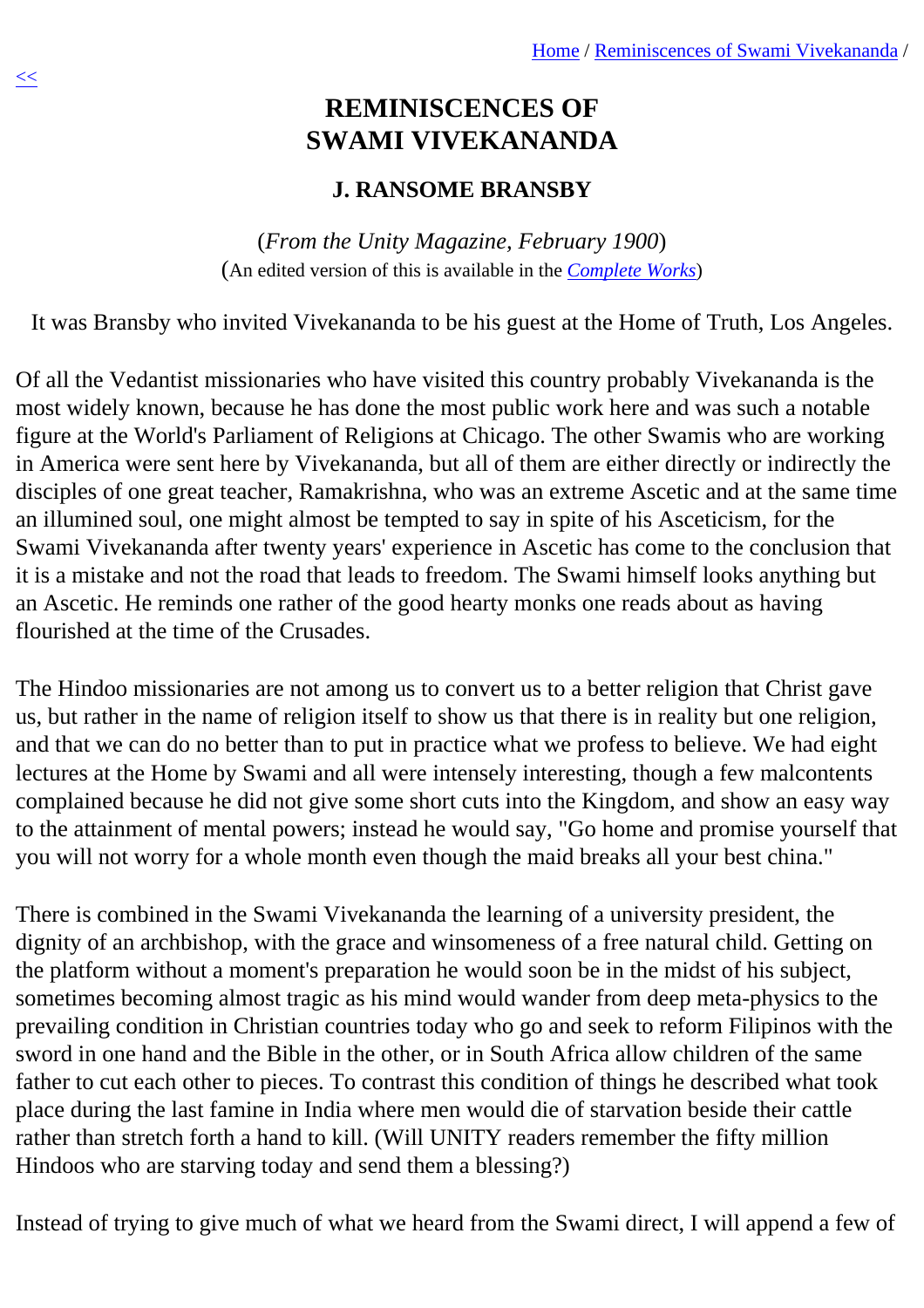the sayings of his master, Ramakrishna, that will better indicate the nature of his teaching. His chief aim seems to be to encourage people loving in simple, quiet, wholesome lives — that the life shall be the religion, not something separate and apart.

To the true mother he gives the highest place, counting her as more to be esteemed than those who simply run around teaching. "Anyone can talk," he said, "but if I had to look after a baby, I could not endure existence for more than three days." Frequently he would speak of the "mother" as we speak of the "father," and would say, "the mother will take care of us," or "the mother will look after things."

We had a lecture on Christmas day from the Swami entitled "Christ's Mission to the World," and a better one on this subject I never heard. No Christian minister could have presented Jesus as a character worthy the greatest reverence more eloquently or more powerfully than did this learned Hindoo, who told us that in this country on account of his dark skin he has been refused admission to hotels, and even barbers have sometimes objected to shave him. Is it any wonder that our "heathen" brethren never fail to make mention of this fact that even "our" Master was an Oriental?

### J. RANSOME BRANSBY

### A FEW OF THE SAYINGS OF RAMAKRISHNA

"Different creeds are but different paths to reach the Almighty."

"As the lamp does not burn without oil, man cannot live without God."

"God is in all men, but all men are not in God; that is the reason why they suffer."

"The vanities of all others may die out gradually, but the vanity of a saint is hard indeed to wear away."

"Where is God? How can we get at Him? There are pearls in the sea. One must dive again and again till one gets at them. So there is God in the world, but you should persevere in diving."

When the knowledge of self is obtained, all fetters fall off by themselves. Then there is no distinction of a Brahman or a Sudra, of high caste or low caste. In that case the sacred thread, the sign of caste, falls away of itself.

"man is like a cushion cover. The color of one may be red, another blue, another black, but all contain the same cotton inside. So it is with man, one is beautiful, one is black, another holy, a fourth wicked;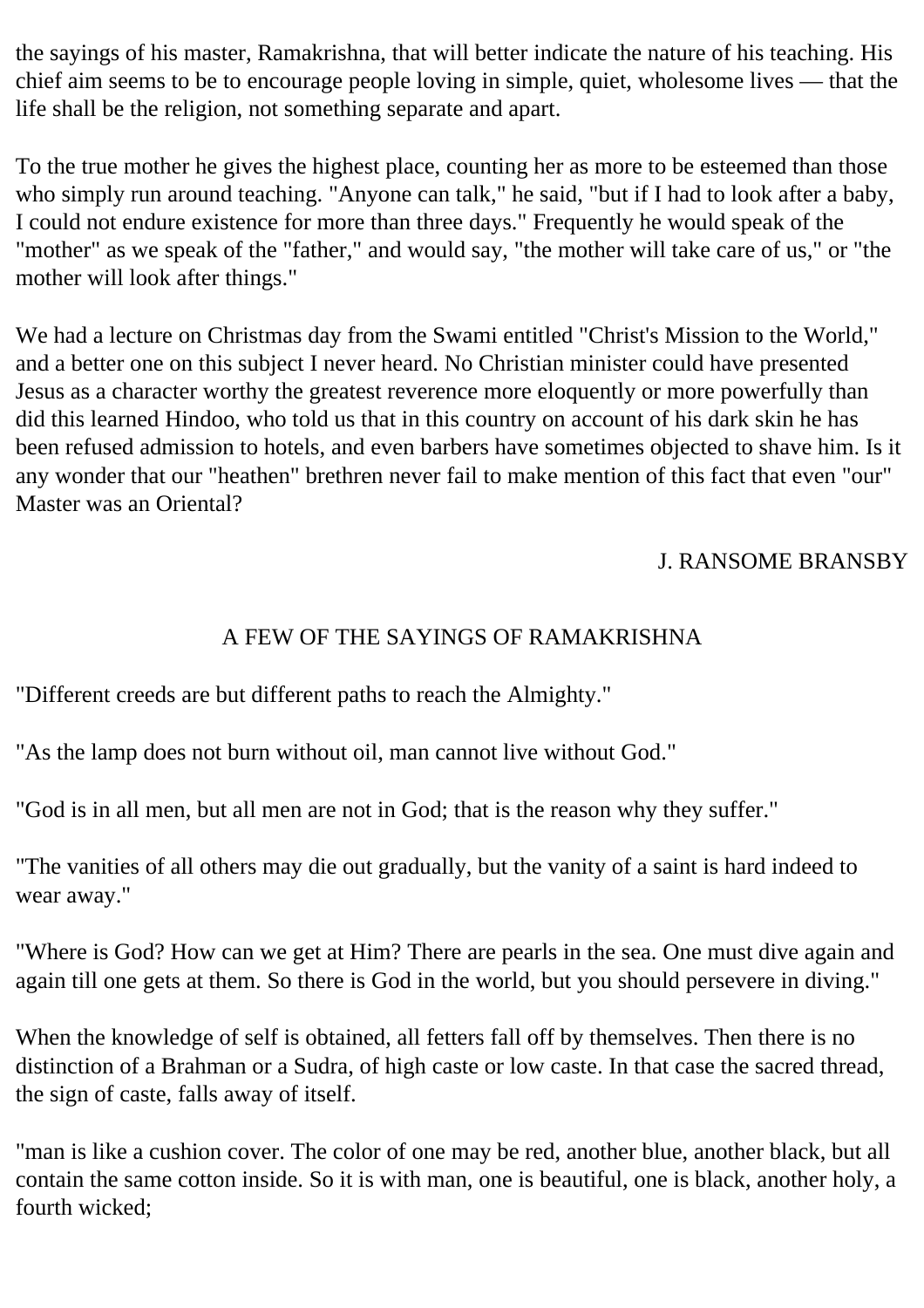# Courtesy: [Frank Parlato Jr.](http://www.vivekananda.net/)  $\geq$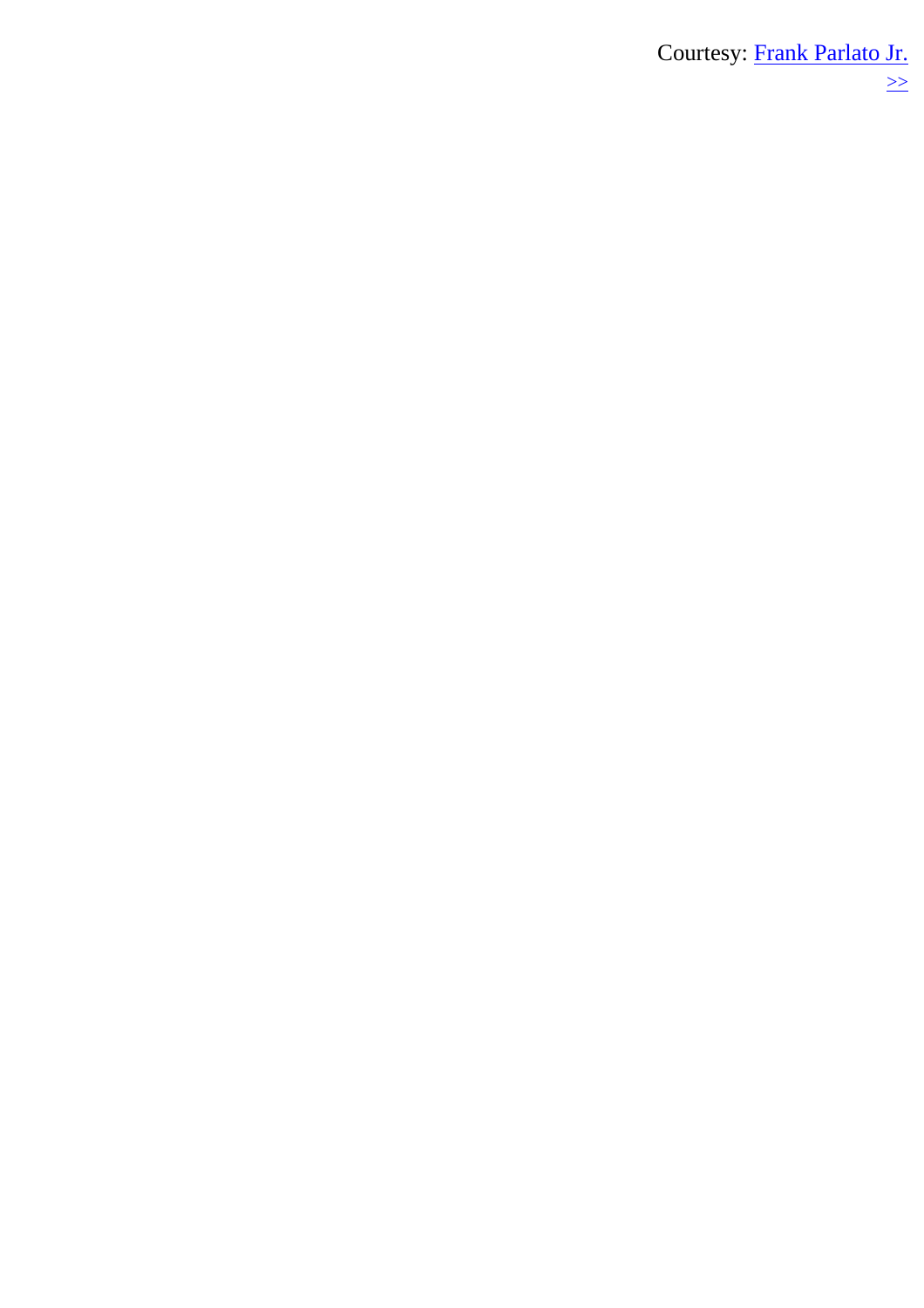### **VAIKUNTHANATH SANYAL**

Vaikunthanath Sanyal, one of the householder disciples of Ramakrishna, visited the Master at Dakshineswar.

He recalled: "The Master was that day full of praise for Narendranath. Talking about him made him so desirous of seeing him that he was completely overwhelmed, and could no longer control himself; he hurried to the adjacent veranda and cried out, 'Mother dear, I cannot live without seeing him.' When he returned, be said to us, in a voice full of grief, 'I have wept so much, and yet Narendra has not come. My heart is being squeezed as it were, so excruciating is the pain at not seeing him. But he does not care.' He left the room again, but soon returned and said, 'An old man pining and weeping for the boy! What will people think of me? You are my own people; I do not feel ashamed to confess it before you. But how will others take it? I cannot control myself.' But his joy was correspondingly great when Naren came."

(*Source: The life of Swami Vivekananda by his eastern and western disciples*.)

Ramakrishna period: 1885

Vaikunthanath Sanyal, a devotee of the Master, was at Dakshineswar, the day following the episode where Narendra, as instructed by Ramakrishna, went to the Kali temple intending to ask for boons of material prosperity and asked for spiritual boons instead.

Arriving at Dakshineswar at noon I found the Master alone in his room and Narendra sleeping outside. Shri Ramakrishna was in a joyful mood, and as soon as I saluted him he said, pointing to Narendra, "Look here, that boy is exceptionally good. His name is Narendra. He would not accept the Divine Mother before, but did so yesterday. He is in straitened circumstances nowadays; so I advised him to pray to the Mother for riches; but he couldn't. He said he was put to shame. Returning from the temple he asked me to teach him a song to the Mother, which I did. The whole of last night he sang that song. So he is sleeping now." Then with unfeigned delight he said, "Isn't it wonderful that Narendra has accepted Mother?"

I said, "Yes."

After a brief pause he repeated the question, and thus it went on for some time.

About four in the afternoon Narendra came to Shri Ramakrishna before leaving for Calcutta.

<span id="page-346-0"></span> $<<$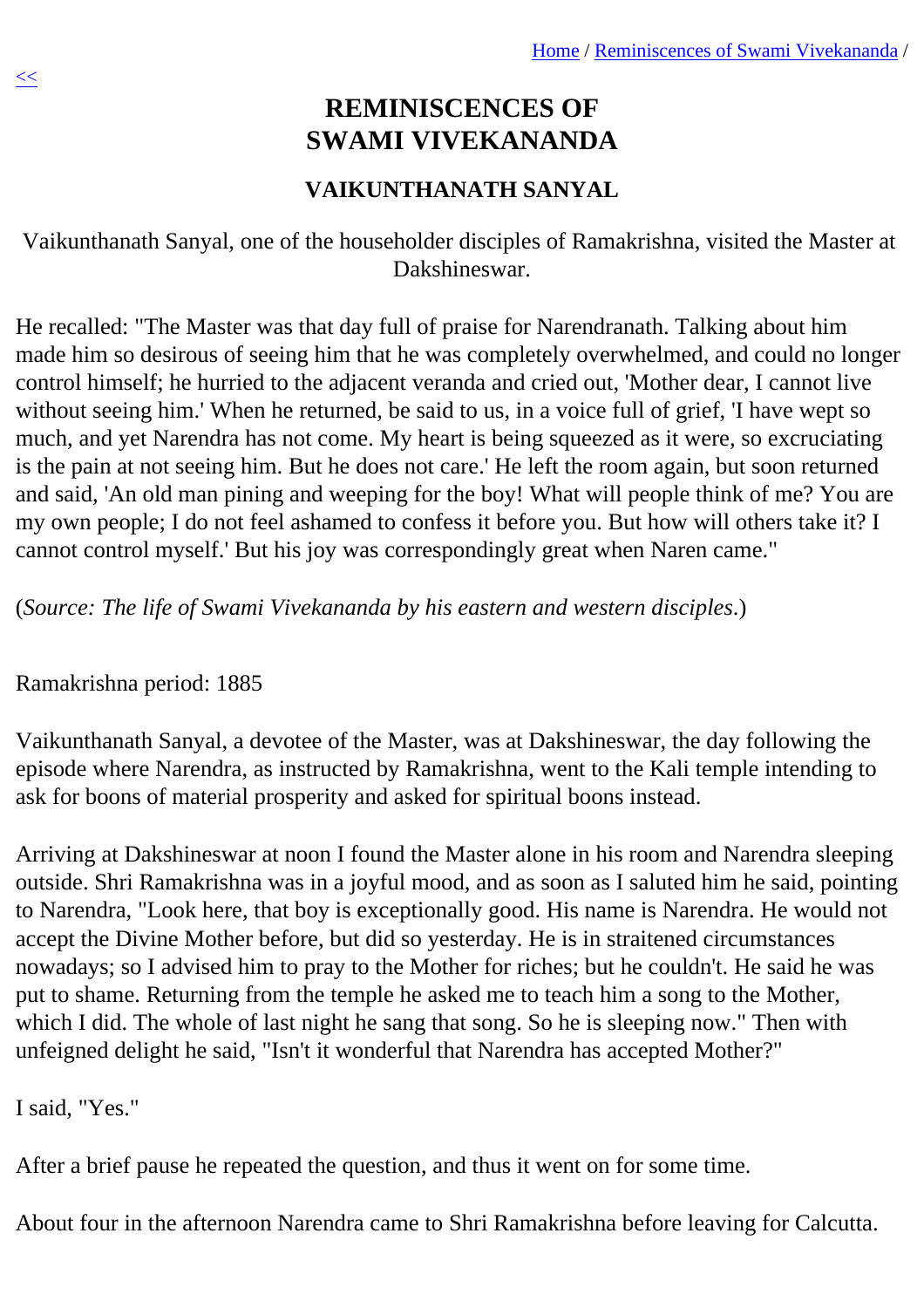No sooner had the Master seen him than he went closer and closer to him and sitting almost on his lap said, pointing first to himself and then to Narendra, "Well, I see I am this [himself] and again that [Naren]. Really I feel no difference just as a stick floating on the Ganga seems to divide the water, which in reality is one. Do you see the point? Well, what exists after all, but Mother? What do you say?" After talking a few minutes like this, he wished to smoke. I prepared tobacco and gave him the hookah. After one or two puffs at it he said he would smoke from the bowl [of the hookah]. Then he offered it to Naren saying, "Have a pull through my hands." Naren of course hesitated. How could he defile the hands of his Guru by touching them with his lips? But Shri Ramakrishna said, "What foolish ideas you have! Am I different from you? This is myself and that [Naren] too is myself" He again put his hands in front of the lips of Narendra, who had no alternative but to comply with his request. Narendra took two or three puffs. Shri Ramakrishna was about to smoke when Narendra hurriedly interrupted saying, "Please wash your hands first, sir."

But his protest was in vain. "What silly ideas of differentiation you have!" the Master said and smoked without washing his hands, talking all the while in an exalted mood.

I was surprised to see Shri Ramakrishna, who could not take any food if a part of it had already been offered to somebody else, making this remarkable exception in the case of Narendranath. It gave me an idea of his love for Narendra and of his feeling of kinship with him. When, about eight at night, he was in his normal mood again, Narendra and I took leave of him and walked to Calcutta.

> Courtesy: [Frank Parlato Jr.](http://www.vivekananda.net/)  $\geq$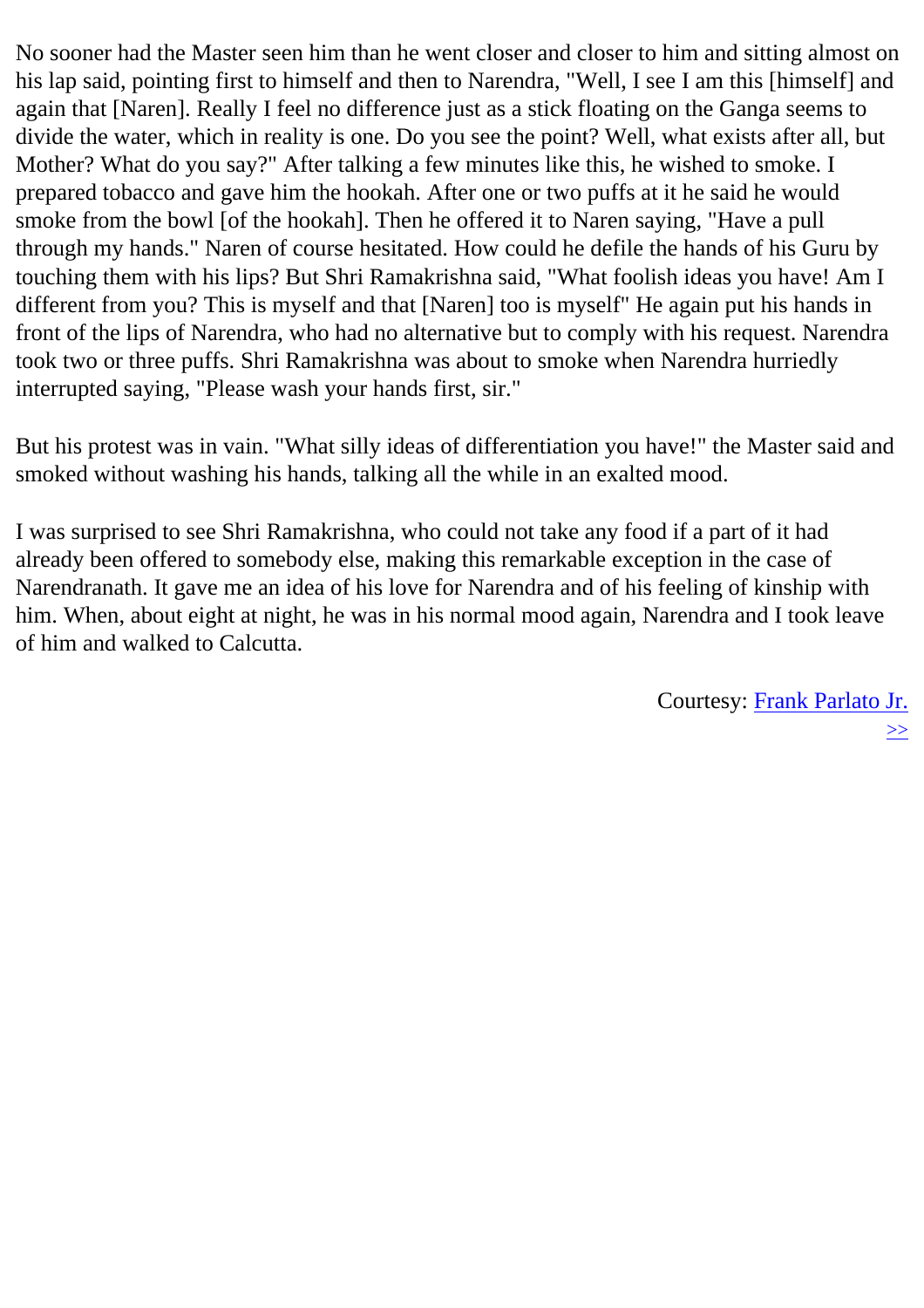### **GOSWAMI BRIJ LAL**

### SWAMI VIVEKANANDA IN LAHORE

In November (1897) Swami Vivekananda visited Lahore along with his disciples. He was put up in the Haveli of Raja Dhyan Singh at Hira-mandi, where Jagadguru Shankaracharya also had been put up earlier. Goswamiji (Tirtha Ram) and his students had arranged for his lectures also in the same place. There was lot of open space there, even then it used to be so crowded that it was not possible to accommodate all the people. By sheer luck, Prof. Bose's Circus had come to Lahore then. As there was no alternative, Swamiji's lecture had to be arranged in the Circus pandal itself.

Goswamiji listened to his lectures with great interest and enthusiasm and inspired others also to listen to him. He became so intimate with Swami Vivekanandaji that he even brought him at his residence for dinner. . . His western disciples also dined there itself. After taking his meals, before parting, Swamiji looked into the personal library of Goswamiji and picked up a book, too.

It is in the blood of the Punjabies in general that they serve any guest or holy man to the best of their might and try to gift him the dearest of the things. Therefore Goswamiji offered him his most valuable belonging, a golden watch, but Swamiji, putting it back into Goswamiji's pocket said that he would use it from his person itself.

Although Swami Vivekananda was a famous Vedantin and a monk of very high order, he never gave up recitation of Chandi. He used to recite it with great fervour. I have seen him reciting it.

Lala Hukumat Rai was a devotee especially attached to Goswamiji. It was he who arranged the lectures according to instructions of Goswamiji. He also used to visit Swami Vivekananda along with Goswamiji.

It was the custom of Goswamiji that if any famous orator came to Lahore, he used to call Bhaktaji (Hukumat Raiji) and Pundit Laddha Mal Muraliwala. Thus Pundit Laddha Malji was sent for. . . But he came on the day when the very next day Swamiji was to depart for Calcutta. That day Goswamiji was going to meet Swamiji. Meanwhile Laddha Malji also came and along with him he went to Swamiji. In the night they had exchange of ideas. Swami Vivekanandaji was extremely pleased to see the competence of Punditji and said that if he goes to Calcutta along with him, he will arrange for Rs. 200/- monthly salary for him. But the

<span id="page-348-0"></span> $<<$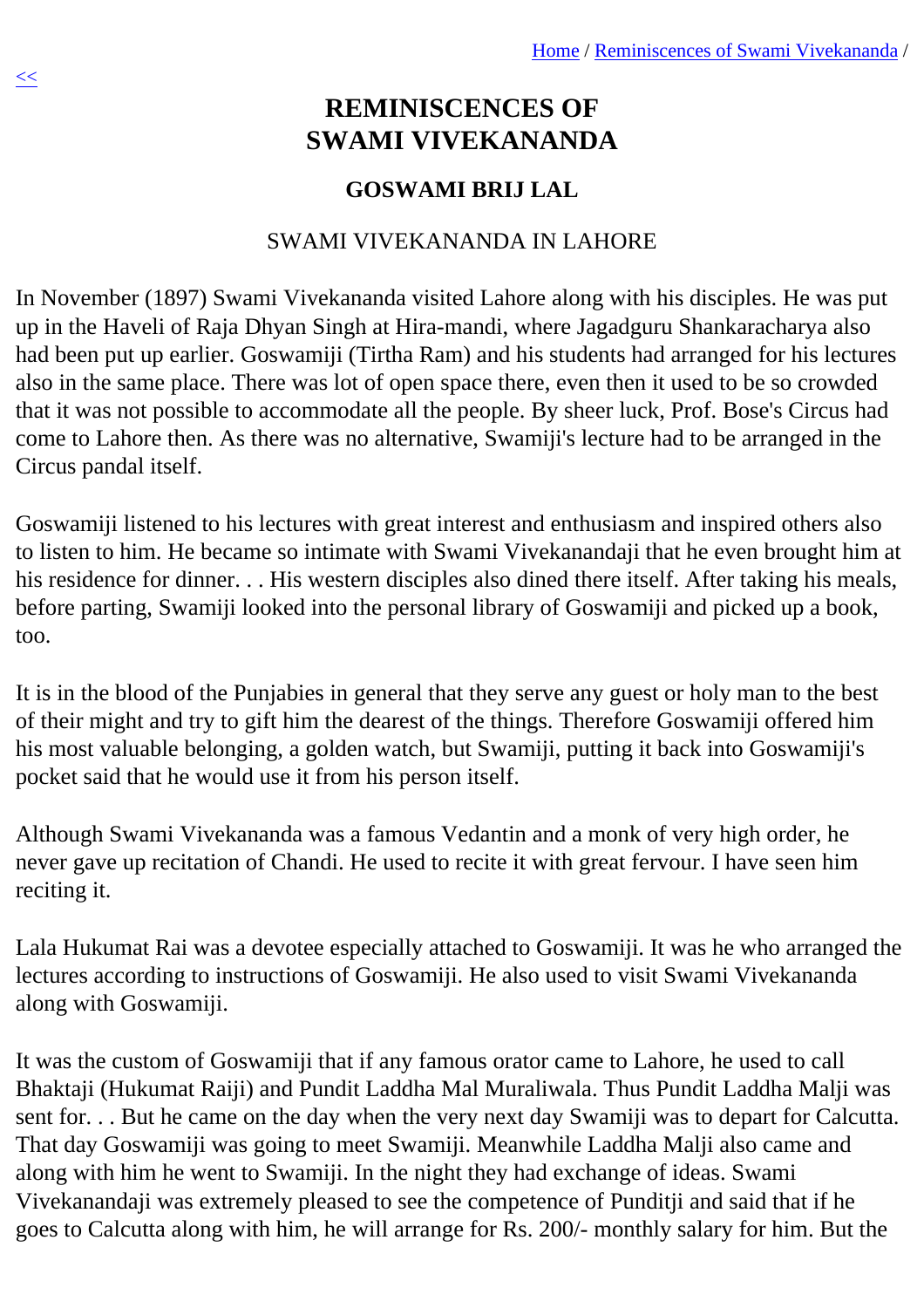Punditji did not agree. At last, offering one pound sterling (guinea) and a silken turban to Punditji, Swamiji said that in the villages one comes across such competent persons like Punditji even now. . . Thus came to an end Swamiji's eventful Lahore journey.

*The author, Goswami Brij Lal, a nephew of Goswami Tirtha Ram (later Swami Rama Tirtha), was also staying there with him. He later wrote a biography of his uncle (Swami Ramatirtha) in Urdu (published from Lahore, 1912. At the time Goswami Tirtha Ram was a mathematics professor in a college there in Lahore, and later inspired by Vivekananda became a monk. Above is an excerpt on Swamiji from that book (pp. 115-118).*

*(Swami Videhatmananda, editor, Vivek Jyoti, a Hindi monthly of the Ramakrishna Order published from the Raipur Centre provides this information for [Vedanta Kesari\)](http://www.sriramakrishnamath.org/Magazine/magazineenglish.aspx?id=Eng).*

Courtesy: [Frank Parlato Jr.](http://www.vivekananda.net/)

 $\geq$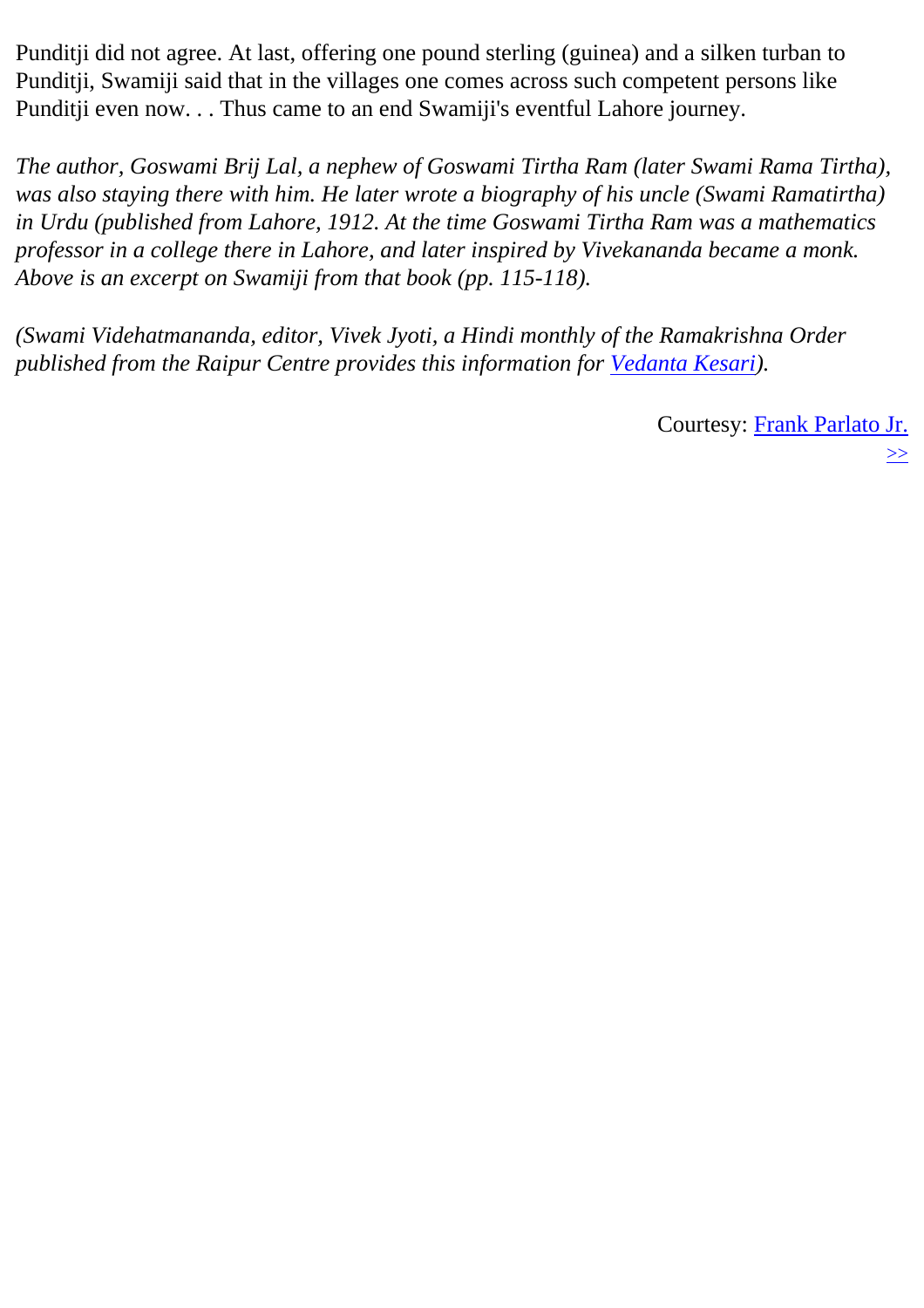### **REV. H. R. HAWEIS**

From his book "TRAVEL AND TALK" By Chatto Windus, London and Dodd, Mead, & Company New York. 1897

The Parliament — In the centre of the great material, pork-purveying, money-grubbing city of Chicago — seven miles from the World's Fair — is opened the Hall of Columbus, where *three times a day* an excited crowd scrambles for the 3,000 seats, whilst hundreds are on each occasion daily excluded, and this continues for sixteen days without abatement.

An Episcopal bishop or a Presbyterian minister is in the chair. As I sit on the platform I can see through a window the dense crowds waiting outside who will never get in.

At a signal all doors are closed, and the half-hour papers and speeches, "Theology of Judaism" & "Hinduism"; "Existence of God" & "Immortality" &c, follow in quick succession. The Archbishop of Zante, in flowing robes, gives an address on the Greek Church; a Catholic bishop, Cardinal Gibbons, shows the needs of man supplied by the Catholic Church; the eloquent mystic Mazoomdar in excellent English pours forth a eulogy on the Bramho-Somaj; the Archimandrite from Damascus, who boasts that he has never spent a penny, not only addressed the meeting, but sat every day — sometimes, it is true, asleep — through all the speeches. The names of Canon (now Dean) Fremantle, Professor Max Muller, Professor Henry Drummond, Lyman Abbott, Dr. Momerie, and the leading lights of all the American universities, sufficiently show the representative and influential support given to the Religious Parliament; but to see the absorbed attention of these Chicago crowds day after day riveted on the discussion of abstruse religious and theological questions was a more impressive sight even than the Orientals in scarlet and orange-coloured robes and white turbans, or the galaxy of distinguished speakers and teachers whose names are known throughout the civilised world.

Nothing succeeds like success, and all of us who attended these earnest and enthusiastic meetings seemed to feel that the Chicago religious demonstration, with its cosmopolitan cry for unity and its practical plan for toleration, would leave a mark upon Christendom resembling, though differing from, the new departure created by the Protestant Reformation.

In listening to the eloquent Dharmapala of Ceylon, and the subtle and incisive utterances of the gorgeously robed Swami (Master) Vivekananda, it dawned upon many for the first time that so much high Christianity having been taught before Christ did not cheapen the Christian religion, but merely pointed to the Divine source from which both it and every other devout and noble teaching has come.

Clearer and clearer every day, as we listened to the accredited teachers of the world's religions, did we perceive the everlastingly recurrent ideas, pure and simple, which underlie and vitalise all religious systems — God, the Soul, Sacrifice, Revelation, Divine Communion — clearer every day seemed to stand out the supremacy of the Christian ideal, and the unique work and personality of Jesus. A few notes of discord served only to throw up into higher relief the predominant keynote of brotherhood. The Rev. Joseph Cook, of Boston, or, as some called him, the Rev. 'Cocksure' Cook, in proclaiming his Christian certainties exhibited an almost archi-episcopal scorn of, and indifference to, all other certainties and religions, but he carried little weight — except that of his own dogmatism, which nearly sank him. Another gentleman raised a storm by intimating that polygamy was by no

<span id="page-350-0"></span> $<<$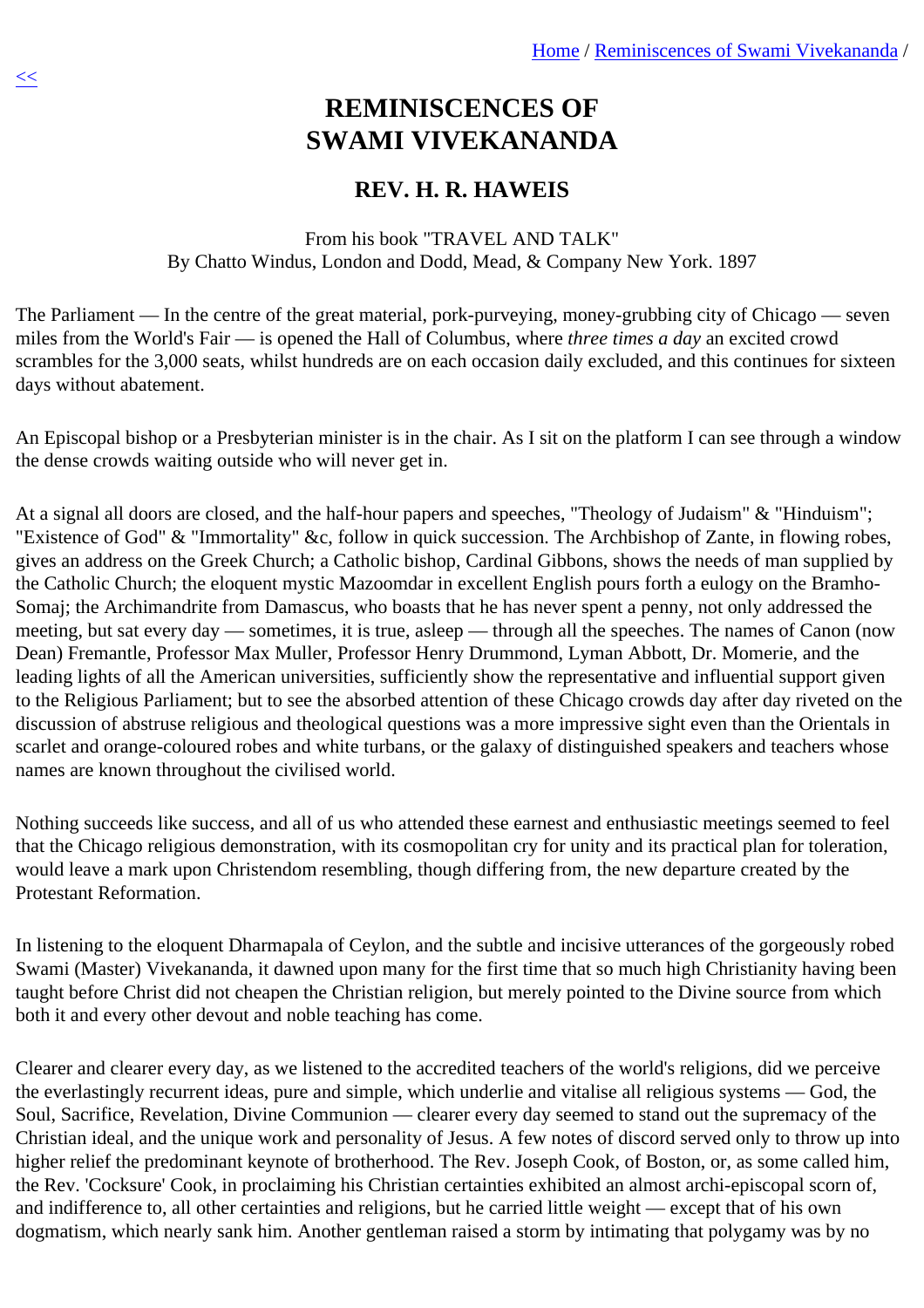means an unmitigated evil. He was nevertheless listened to and loudly applauded at the close of his bold defence of Islamism.

Vivekananda, the popular Hindu monk, whose physiognomy bore the most striking resemblance to the classic face of the Buddha, denounced our commercial prosperity, our bloody wars, and our religious inconsistency, declaring that at such a price the 'mild Hindu' would have none of our vaunted civilisation. The recurrent and rhetorical use of the phrase 'mild Hindu' produced a very singular impression upon the audience, as the furious monk waved his arms and almost foamed at the mouth, "You come," he cried, "with the Bible in one hand and the conqueror's sword in the other — you, with your religion of yesterday, to us, who were taught thousands of years ago by our Rishis precepts as noble and lives as holy as your Christ's. You trample on us and treat us like the dust beneath your feet. You destroy precious life in animals. You are *carnivores.* You degrade our people with drink. You insult our women. You scorn our religion — in many points like yours, only better, because more humane. And then you wonder why Christianity makes such slow progress in India. I tell you it is because you are not like your Christ, whom we could honour and reverence. Do you think if you came to our doors like Him, meek and lowly, with a message of love, living and working and suffering for others, as He did, we should turn a deaf ear? Oh, no! We should receive Him and listen to Him, as we have done our own inspired Rishis' (teachers). I consider that Vivekananda's personality was one of the most impressive, and his speech one of the most eloquent speeches which dignified the great congress. This remarkable person appeared in England in the autumn of 1895, and although he led a very retired life, attracted numbers of people to his lodgings, and created everywhere a very deep impression. He seemed completely indifferent to money, and lived only for thought. He took quite simply anything that was given him, and when nothing came he went without, yet he never seemed to lack anything; he lived by faith from day to day, and taught Yogi science to all who would listen, without money and without price. His bright orange flowing robe and white turban recalled forcibly the princely Magians who visited the birthplace of the Divine Babe. The Orientalists at the Congress supported each other admirably, not only from a scenic, but also from a controversial point of view.

Dharmapala, the Buddhist ascetic, in white robes and jet-black hair, followed Vivekananda, and, speaking in the same sense, denounced the missionaries. This brought up a gentleman in Chinese costume, an English missionary, who spoke up for his class with great ability and fire, intimating at the same time that the missionaries were far in advance of the missionary societies who sent them out. These, he said, were often narrow and intolerant; but the true Christian missionary knew how to value the native religions, and went out, not to denounce them, but to preach what was positive in his own, and to help the people to better knowledge and nobler lives. His class were, he declared, as a rule, not the idiots and self-indulgent idlers that had been described, but Godfearing and selfsacrificing men.

All the Orientalists fell bitterly on the pork butcher of Chicago, and on meat-eating generally. 'If you cannot give life' said Mazoomdar, 'at least, for pity's sake, do not take it'. Their utterances, however, failed to bear conviction to pig-killing, sausage-loving Chicago.

But on the whole, the message to the world from the World's Parliament of Religions has been peace to all that are near, and all that are afar off.

Indeed, it is time to proclaim the essential unity of all religions — they conflict only in their accidents. The 'broken lights' bear witness to the true Light which lighteth every man that cometh into the world — nay, are parts of that Light as much as the colours in the prism are parts of the sunlight. Henceforth to accept Christ the rejection of all the teachers that went before Him is not necessary, and to receive Christianity need not carry with it the dogma that all other religions are in all parts false.

Last, not least, people may feel together even when they cannot think or believe alike, and there may be 'difference of administration,' and yet the same spirit, 'The brotherhood of man' transcends all the 'isms,' even as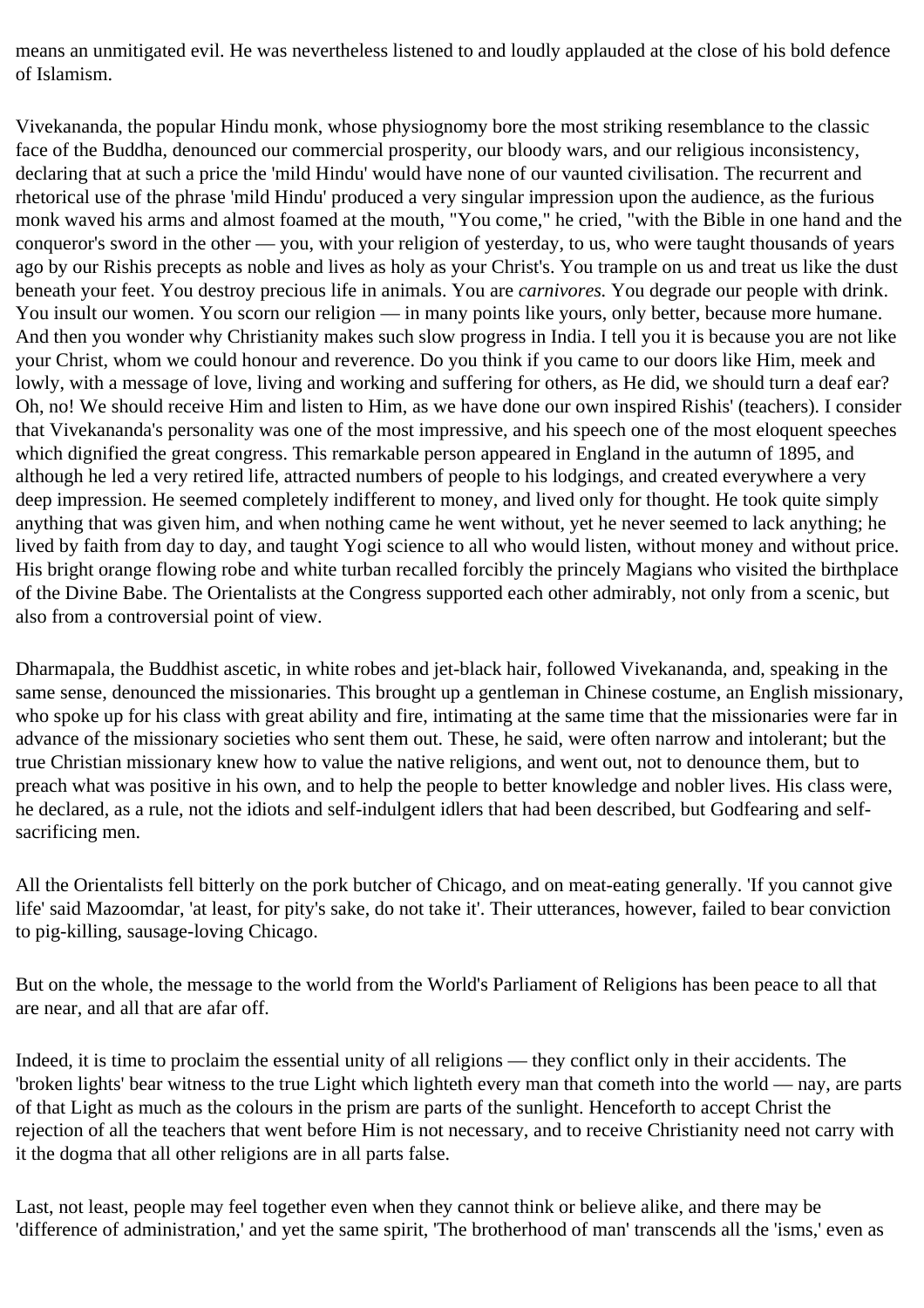Christ is greater than Christianity, and Religion than the Churches.

These are some of the voices from Chicago, which no scorn of the world can daunt, and no indifference of the Church will be able to silence.

> Courtesy: [Frank Parlato Jr.](http://www.vivekananda.net/)  $\geq$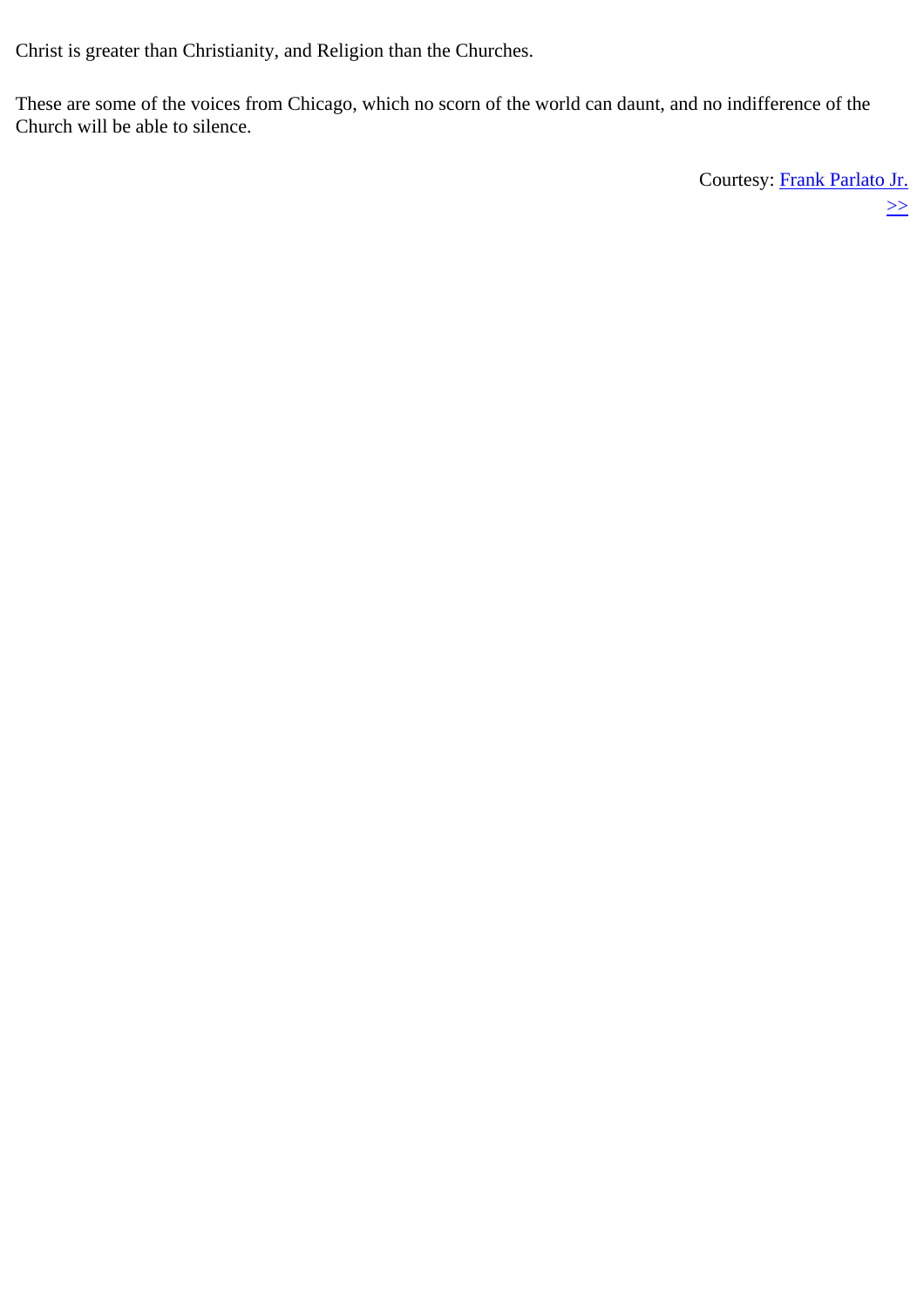## **ELLA WILCOX**

### Ella Wheeler Wilcox met Swami Vivekananda in New York, in 1895.

From her book "THE WORLD AND I". (George H. Doran Co., New York. 1918)

The year following the Chicago Exposition and Congress of Religions, the East Indian Monk, Swami Vivekananda, came to New York and gave a course of lectures. My husband was then passing through a business crisis which required all of his courage and self-control. We first heard of these lectures in a — some what curious way. One evening, just after dinner, the postman brought a letter; it was from a stranger, addressed to me, and had been three times forwarded. It told of a lecture to be given by Vivekananda, giving the time and the place, and closed, saying; 'I feel sure, from what I read of your writings, that you will be interested.' The hall where the lecture was to be given was just two blocks from our apartment, and the date was just one hour from the time I received the letter. We had no other engagement for that evening, and my husband proposed going.

We reached the hall just as Vivekananda was going on the stage in his robe and turban. We sat in the very last seat of the hall, clasping each other's hands as the impressive orator gave a never-to-be-forgotten talk on things spiritual. When we went out my husband said: 'I feel that man knows more of God than we do. We must both hear him again.'

My husband attended with me not only a number of evening lectures, but on several occasions came from his business office during the day to listen to the Swami. I remember him saying, as we went out on the street one day: 'This man makes me rise above every business worry; he makes me feel how trivial is the whole material view of life and how limitless is the life beyond. I can go back to my troubles at the office now with new strength.'

Courtesy: [Frank Parlato Jr.](http://www.vivekananda.net/)

 $>\gt$ 

<span id="page-353-0"></span> $<<$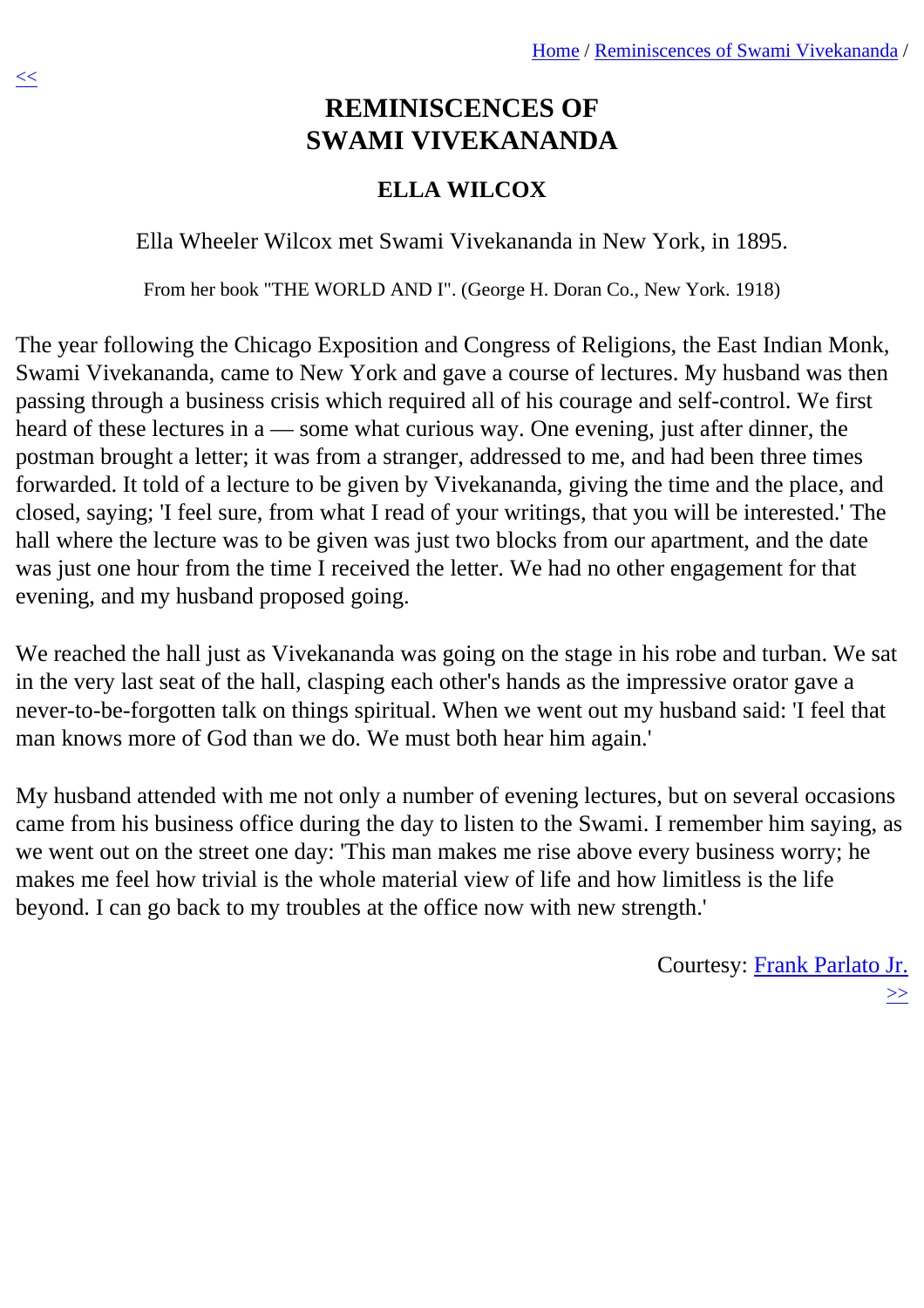#### **CHANDRASEKHAR CHATTOPADHYAYA**

Swami Vivekananda's Passing Away (*Translated from Bengali by Swami Chetanananda*)

4 July 1902 was a memorable day. Swami Vivekananda, a great prophet of modern India, passed away at about 9:00 pm while he was in meditation. The flame of his life-lamp, which brightened the spiritual world, suddenly blew out in the deep darkness of night. The next morning this sad news spread throughout Calcutta and all over India. Swamiji's disciple Kanai Maharaj (Swami Nirbhayananda) came to our house in Ahiritola and gave us the news. I was then busy performing worship in a temple nearby. I returned home before 9:00 am to find my mother crying loudly. When I asked why she was grieving, she said, "My son, a great calamity has taken place. Swamiji is no more. He has passed away — and you never did take me to see him." I replied, "Mother, all monks in the monastery are called "Swami". Which swamiji are you talking about? Perhaps you have misunderstood something." My mother answered: "Oh no, Kanai came early this morning and said that the head Swamiji passed away last night at nine o'clock. He asked all of you to go to Belur Math." I consoled my mother, saying, "It is not good to express grief for the death of a monk."

#### SWAMIJI IN MAHASAMADHI

At that time my friend Nibaran, a disciple of Holy Mother, arrived. I decided not to go to work. Accompanied by Nibaran and my younger brother Dulalshashi, I went to the Ahiritola ghat, crossed the Ganges by boat, and then reached Belur Math at 10:00 am via Salikha (Salkia) and Ghusuri. It was raining a little. I saw that Rakhal Maharaj (Swami Brahmananda) and some monks were busy decorating a cot with flowers in the western veranda of the Math building. When Rakhal Maharaj saw me, he burst into tears. His voice was choked, so he pointed to the steps and indicated that we should go upstairs.

When I entered Swami Vivekananda's room I saw that his divine body had been laid on a carpet. His forehead was smeared with holy ashes; a bouquet of flowers was placed near his head; and his body was covered with a new ochre cloth. His right hand was resting on the floor and a rosary had been placed around his right thumb. His eyes were indrawn and half-closed like Lord Shiva in meditation. The entire room was full of fragrance from incense burning at both sides of his body. Sister Nivedita was seated at the left side of Swamiji's body, steadily fanning his head with a palm-leaf fan. Tears were trickling down her cheeks. Swamiji's head was placed to the west and his feet to the east, towards the Ganges. Grief-stricken, Brahmachari Nandalal sat silently at his feet. We all three bowed down to Swamiji, touching his feet, and then sat there. When I touched his feet, they were as cold as ice.

<span id="page-354-0"></span> $<<$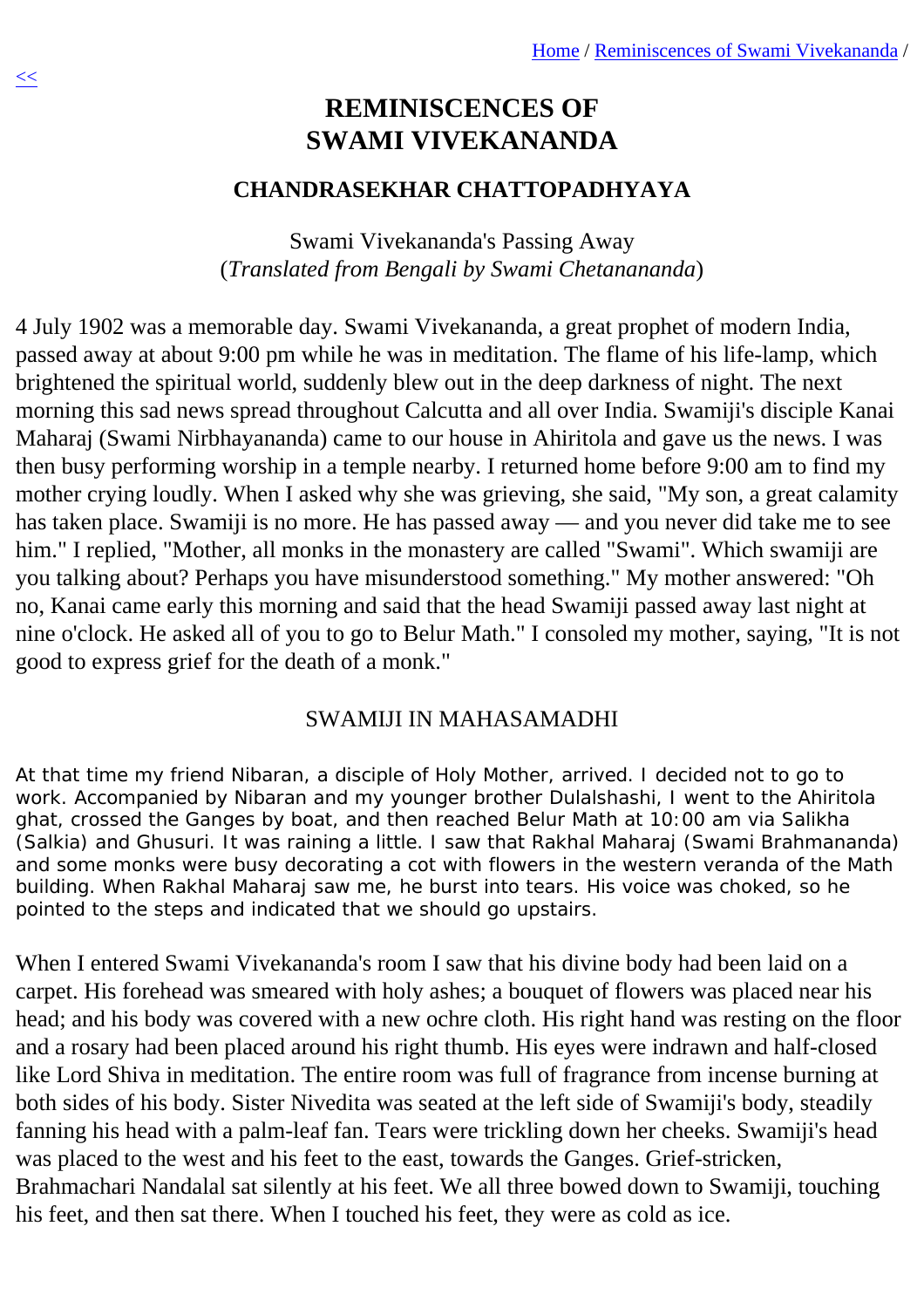I then touched Swamiji's rosary and repeated the mantra given by my guru. Meanwhile, many distinguished people and devotees from Calcutta and other places arrived to see Swamiji for the last time. One after another they bowed down to him and left; but the three in my party, Brahmachari Nandalal and Sister Nivedita stayed. When I finished my japa, Nivedita whispered to me: "Can you sing, my friend? Would you mind singing the songs that our Thakur used to sing?" I said that I could not sing. Nivedita then requested, "On my behalf will you please ask your friend to sing?"

Then my friend Nibaran sang a few songs melodiously: "Cherish my precious Mother Shyama tenderly within, O mind"; "Why should I go to Ganga or Gaya, to Kashi, Kanchi or Prabas?"; "Is Kali, my Mother, really black? The Naked One, of blackest hue, lights the lotus of the heart"; "The black bee of my mind is drawn in sheer delight to the blue lotus flower of Mother Shyama's feet"; "O my mind, chant the name of Kali. If you say Kali, Kali, the fear of Kala [Death] will disappear."

### NIVEDITA'S REACTION

Nivedita listened to these songs with all her attention. Pent-up emotions overflowed from her heart and began to flow from her eyes as tears. It was an unforgettable and sad scene; I shall never forget it. Although the incident occurred forty-five years ago, still its memory is written on my mind in golden letters. On that day the expression on Nivedita's face told me how wounded was her lost and sad heart! It truly stirred my consciousness. I realized that her reaction was not the result of mere emotional weakness. Where is this great, learned, spiritual English woman full of renunciation and forbearance, and where are we who are proud of a little learning and devoid of renunciation!

### THE LAST RITES

At about 1:00 pm Swami Saradananda came upstairs to Swamiji's room and said to Brahmachari Nandalal and the three in my party: "Look, we are broken-hearted because of Swamiji's passing away. We have lost all our strength. Would you be able to carry Swamiji's body downstairs?" Immediately Brahmachari Nandalal and we three devotees slowly and carefully carried Swamiji's body down the steps to the lower veranda and placed it on the cot decorated with flowers. As was the custom, some pomegranates, apples, pears and grapes were offered to Swamiji. Swami Advaitananda then said to the brahmachari, "O Nandalal, Swamiji loved you immensely. You perform the last worship to him." When Swami Brahmananda and the other monks approved this proposal, Nandalal performed the ritual offerings of garlands and flowers, and of fruits and sweets, then waving an oil lamp and finally chanting a hymn.

It was proposed that a final photograph of Swamiji be taken, but Swami Brahmananda would not allow it, saying, "There are many good photographs of Swamiji; this sad picture will break the hearts of all." Afterwards, Swami Brahmananda, the other monks and brahmacharins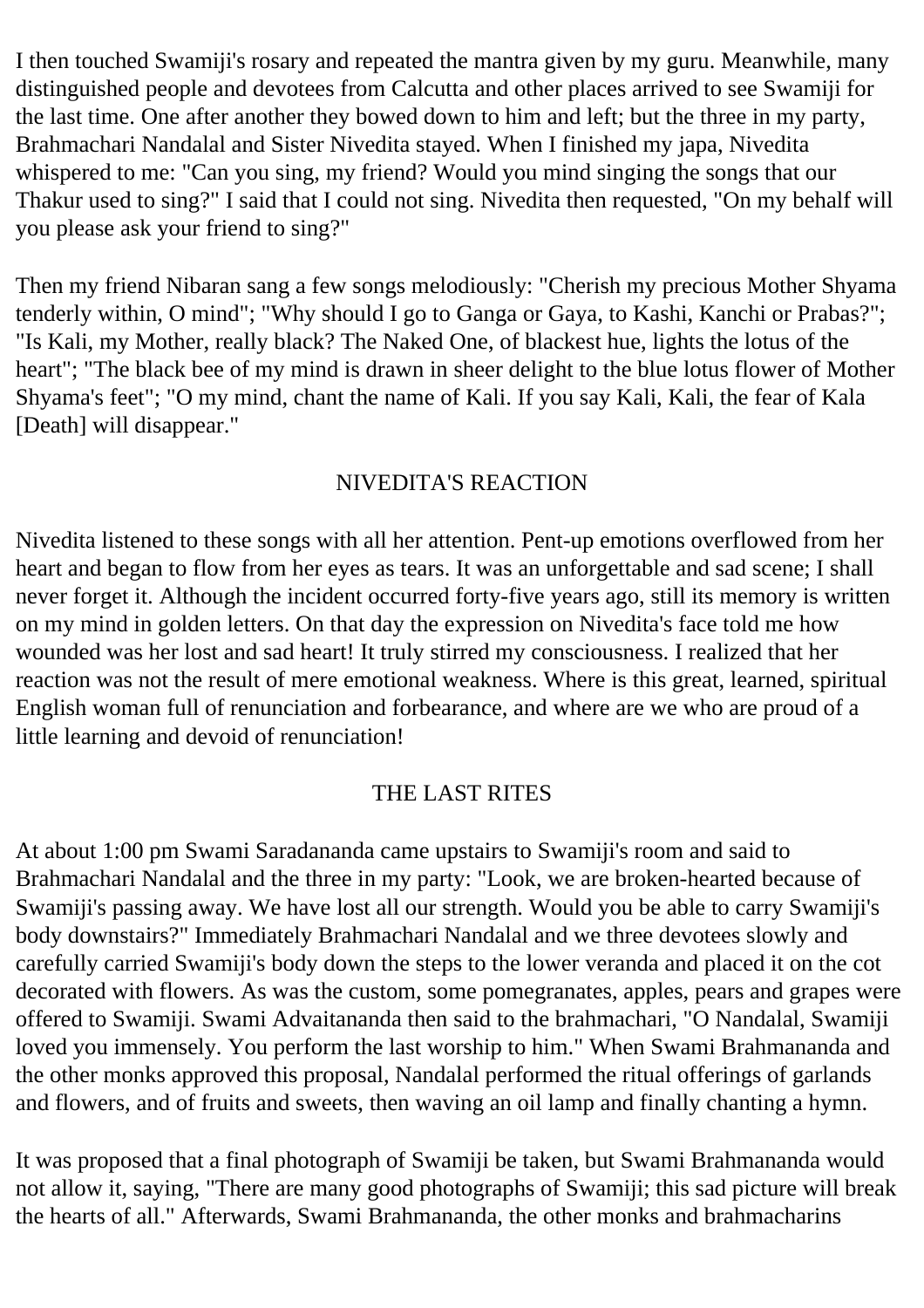offered flowers at Swamiji's feet. Finally, Haramohan Mitra (a classmate of Swamiji's) and other devotees offered flowers. Later, Swamiji's feet were painted with red dye (alta) and footprints were made on small pieces of cloth. Sister Nivedita also took a footprint on a new handkerchief. I took a beautiful rose (not fully open), smeared it with sandal paste, touched it to Swamiji's feet and put it in my front pocket as a memento.

When the worship service was over, Swami Saradananda asked the same four of us to carry the cot to the spot where Swamiji's body would be cremated. All the monks and devotees followed the procession. There had been some rain before noon, so the monastery ground was wet and slippery, and moreover it was covered with spear grass. So we slowly and cautiously crossed the vast area and placed the cot on the funeral pyre set with sandalwood. At that time Swamiji's aunt and his cousin, Habu Datta, arrived by car from Simla (Calcutta), and began to cry and lament loudly.

Swami Saradananda then asked everyone, "Please take a bunch of *pankati* [the dried stalk of the jute plant], ignite it, circle Swamiji's body seven times, place the blazing *pankati* under the cot just below Swamiji's feet, and bow down to him." According to his instructions, Swamiji's body was consigned to the sandalwood fire, and the grief-stricken monks and devotees sat like statues around the blazing pyre. The funeral fire gradually rose high, extending its many lolling tongues to consume Swamiji's body. Girish Chandra Ghosh, Upendranath Mukhopadhyay of the Basumati, Jaladhar Sen, Mahendranath Gupta (M), Akshay Kumar Sen and other devotees were seated on a cement bench near the bel tree and watching this heartrending scene.

Broken-hearted, Girish Babu began to lament: "Naren, you were supposed to live and spread the glory of the Master by telling people my story of transformation. But this wish of mine has been destroyed by a horrible Providence . I am an old fellow [he was 19 years older than Swamiji], and I am left alive to see this terrible scene of yours. You are the Master's son and you have gone to him. Look, you have departed prematurely, leaving us in this pitiable condition. How unfortunate we are"

At this, Nivedita could no longer suppress her grief. She got up and began to circle the blazing funeral pyre. Seeing her close to the pyre, Swami Brahmananda was concerned that her skirt would catch fire. He conveyed this to Swami Nirbhayananda, who then took Nivedita's hand and led her away from the pyre. He made her sit on the bank of the Ganges and tried to console her.

The sacred fire and a favourable wind consumed the lower part of Swamiji's divine body to ashes within a short time; but amazingly that fire did not touch his chest, face and the hair of his head. His facial expression and the look of his broad eyes were beautiful. It was suggested that someone shake Swamiji' body so that it would burn quickly. This greatly upset Swami Nishchayananda, a disciple of Swamiji. He did not want to see his guru's body prodded with a pole. So he immediately climbed up an old tree nearby, cut some branches and set them on the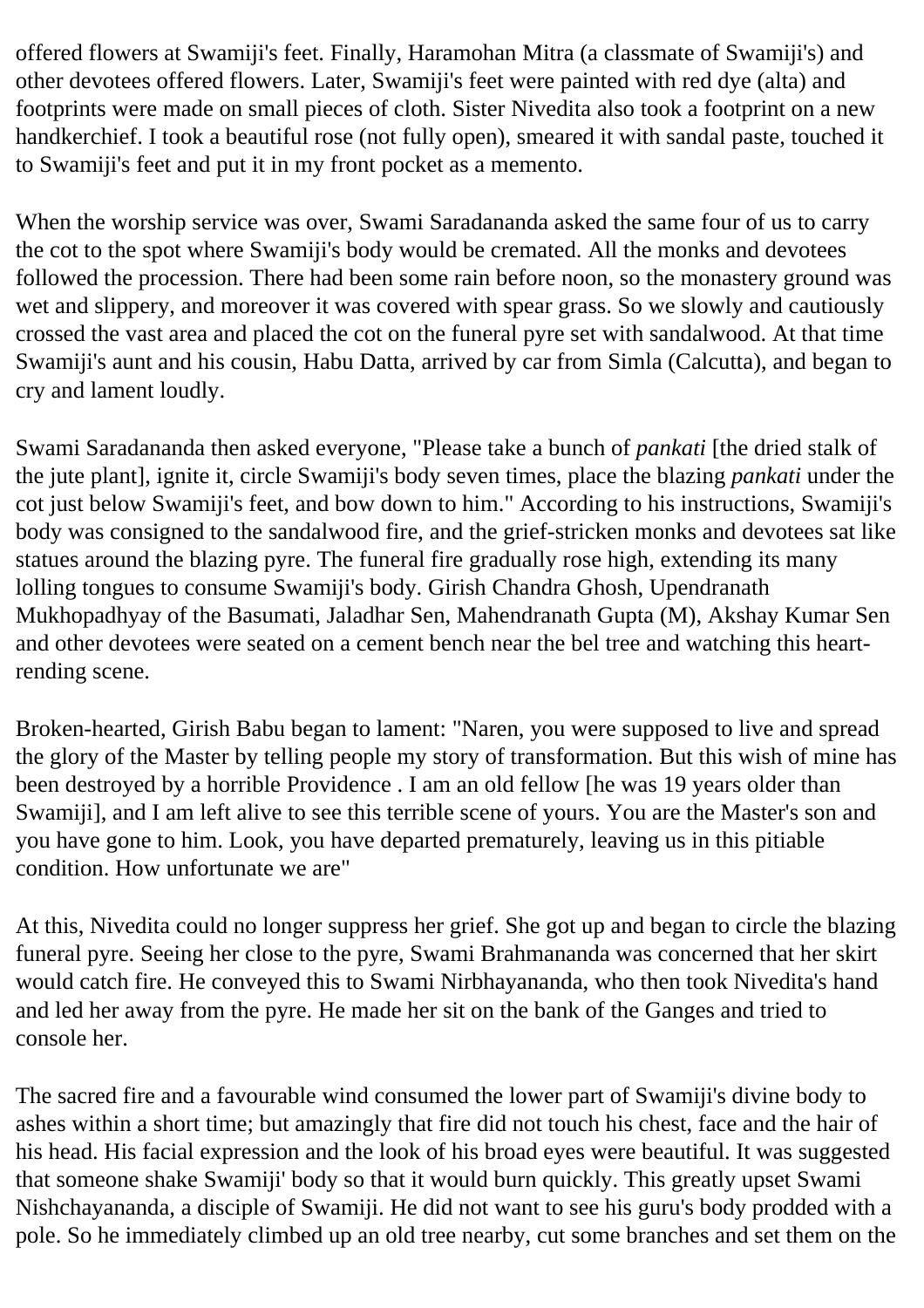funeral pyre.

#### AFTERWARDS

Meanwhile, Swami Brahmananda took me aside, gave me a ten-rupee note, and said, "You and Nibaran take Girish Babu" boat, cross the Ganges and buy some sandesh [sweets] and other kinds of food from Baranagore Bazar. From last night on, no monk put anything in his mouth — not even a drop of water — and some devotees are also fasting." When Bipin Saha of Baranagore saw us going to carry out Swami Brahmananda's order, he joined us. He contributed five rupees and asked a confectioner in Baranagore Bazar to prepare hot luchis [fried bread], kachuri and sandesh. He then carried the food basket on his head and returned to Belur Math with us. It was evening when we returned to the monastery, and the funeral pyre had been extinguished. Swamiji's remains had been collected, and the monks and devotees were bathing in the Ganges and making water offerings.

M said to me, "You have touched the dead body. Now you bathe and offer water to the departed soul." I replied: "A sadhu is Narayana [God]. Have I become impure by touching that divine body?" Following Swami Brahmananda's orders, I carried the food to be offered to the Master without first changing my clothes. Swami Premananda understood my attitude, and said, "You do not have to take a bath, but let me sprinkle Ganges water on your head. Take the food to the shrine and then go to the Ganges to offer water to Swamiji as is customary."

There were no worship services that day. Vespers were conducted that evening and food was offered to the Master at that time. Prasad [offered food], tea and water were then distributed among the monks and devotees. Afterwards, the grief-stricken devotees returned home.

To fulfil Swamiji';s last wish, Kali Puja was held at Belur Math on the first new-moon night (amavasya) after 4 July. No outsiders were invited on that occasion, except for Bhupendranath Datta, Swamiji's younger brother. Makhan Maharaj asked me and Nibaran to bring thirty pounds of dry bel wood for the homa fire. The new moon fell on a Saturday. When Nibaran and I arrived at Belur Math with the dry bel wood, Swami Brahmananda was pleased. He recited two lines of a hymn to Shiva: "*Chandrashekhara chandrashekhara chandrashekhara pahi mam. Chandrashekhara chandrashekhara chandrashekhara raksha mam.*" [O Chandrashekhara, please nourish us. O Chandrashekhara, please protect us.] Then the swami continued: "You have saved the situation by bringing dry bel wood in this stormy and rainy weather. May the Divine Mother bless you."

At 10:00 pm Kali Puja began in the upper shrine room of the monastery. Ishwar Chandra Chakrabarty, a Tantric adept and father of Swami Ramakrishnananda, performed the worship. Monks and brahmacharins bowed to the Master in the shrine and then meditated in Swamiji's room. Before that, when the evening food offering was over, Swami Brahmananda told Swami Premananda, "Please give prasad to Bhupen and these two devotees; but the rest of us will fast." After having prasad, we three lay down in the large room downstairs in the western part